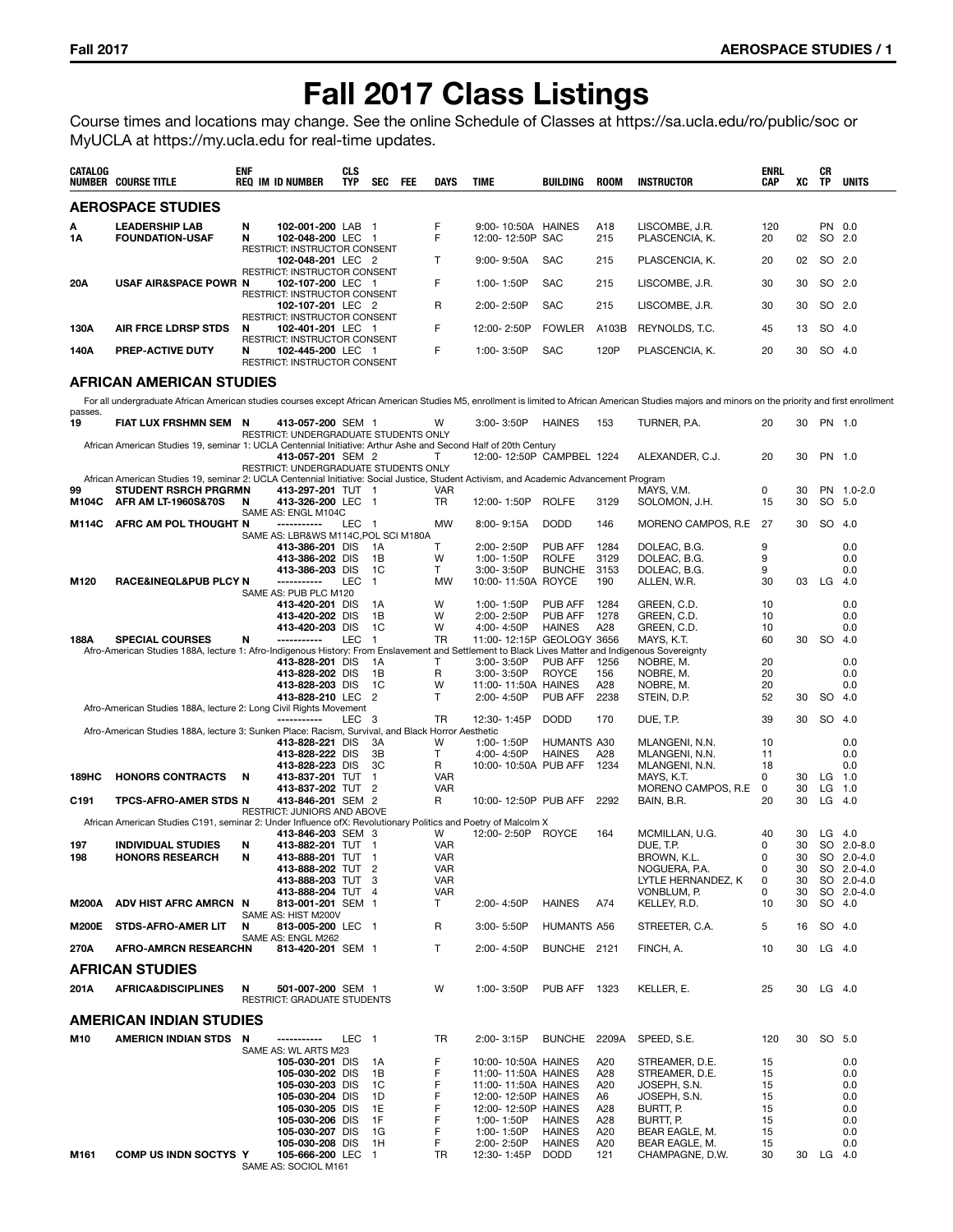| CATALOG    | NUMBER COURSE TITLE                              | <b>ENF</b> | <b>REQ IM ID NUMBER</b>                                | CLS<br><b>TYP</b> | <b>SEC</b> | <b>FEE</b> | <b>DAYS</b> | <b>TIME</b>    | BUILDING | <b>ROOM</b> | INSTRUCTOR                     | <b>ENRL</b><br>CAP | XC       | СR<br>TP  | <b>UNITS</b>   |
|------------|--------------------------------------------------|------------|--------------------------------------------------------|-------------------|------------|------------|-------------|----------------|----------|-------------|--------------------------------|--------------------|----------|-----------|----------------|
| M200C      | <b>CNTMP ISS-AMER INDN N</b>                     |            | 505-020-200 SEM 1                                      |                   |            |            | W           | $1:00 - 3:50P$ | PUB AFF  | 2325        | CHAMPAGNE, D.W.                | 5.                 | 30       | LG.       | -4.0           |
| M200D      | <b>ECON DEVELOPMENT</b>                          | N          | SAME AS: ANTHRO M244P.SOCIOL M275<br>505-204-200 SEM 1 |                   |            |            | м           | $2:00 - 4:50P$ | PUB AFF  | 6362        | AKEE, R.K.                     | 10                 | 30       | LG        | -4.0           |
| 228A       | <b>TRIBAL LGL SYS</b>                            | N          | SAME AS: PUB PLC M270<br>505-170-200 SEM 1             |                   |            |            | TR          | $5:30 - 6:20P$ | LAW      | 3211A       | GOLDBERG, C.E.                 |                    | 20       |           | 3.0/4.0        |
| 261<br>265 | <b>CMPRTV INDGNS SCTYS N</b><br>FED INDIAN LAW I | N          | 505-366-200 LEC 1<br>505-392-200 LEC                   |                   |            |            | <b>MWR</b>  | 1:35-3:10P     | LAW      | 2483        | CHAMPAGNE, D.W.<br>RILEY, A.R. | 5<br>5             | 30<br>70 | LG<br>SO. | 4.0<br>4.0/6.0 |

# **ANTHROPOLOGY**

Anthropology 110P through 191 are limited to Anthropology majors and minors on the priority and first enrollment passes. Nonmajors may enroll on the second pass, space permitting.<br>If instructor consent is required, student

| 2   | n instructor consent is required, students must obtain consent before enrollment, regardiess of major.<br>ARCHAEOLOGY-INTRO N | -----------                                                | LEC.       | $\overline{1}$ | MWF        | 10:00-10:50A HAINES                        |               | 39         | ACABADO, S.B.              | 360      | 03 | SO 5.0    |             |
|-----|-------------------------------------------------------------------------------------------------------------------------------|------------------------------------------------------------|------------|----------------|------------|--------------------------------------------|---------------|------------|----------------------------|----------|----|-----------|-------------|
|     |                                                                                                                               | 111-004-201 DIS                                            |            | 1A             | м          | 11:00-11:50A FOWLER                        |               | A312       | BELLETTO, V.M.             | 20       |    |           | 0.0         |
|     |                                                                                                                               | 111-004-202 DIS                                            |            | 1В             | м          | 12:00-12:50P FOWLER                        |               | A312       | YAKAL, M.A.                | 20       |    |           | 0.0         |
|     |                                                                                                                               | 111-004-203 DIS                                            |            | 1C             | м          | 1:00-1:50P                                 | <b>FOWLER</b> | A312       | KIM, K.C.                  | 20       |    |           | 0.0         |
|     |                                                                                                                               | 111-004-204 DIS                                            |            | 1D             | м          | 2:00-2:50P                                 | <b>FOWLER</b> | A312       | ELEZI, G.                  | 20       |    |           | 0.0         |
|     |                                                                                                                               | 111-004-205 DIS                                            |            | 1E             | т          | $9:00 - 9:50A$                             | <b>FOWLER</b> | A312       | ERUT, A.S.                 | 20       |    |           | 0.0         |
|     |                                                                                                                               | 111-004-206 DIS                                            |            | 1F             | T          | 10:00-10:50A FOWLER                        |               | A312       | ERUT, A.S.                 | 20       |    |           | 0.0         |
|     |                                                                                                                               | 111-004-207 DIS                                            |            | 1G             | T          | 11:00-11:50A FOWLER                        |               | A312       | KAJOKAITE, K.              | 20       |    |           | 0.0         |
|     |                                                                                                                               | 111-004-208 DIS                                            |            | 1H             | T          | 12:00-12:50P FOWLER                        |               | A312       | KAJOKAITE, K.              | 20       |    |           | 0.0         |
|     |                                                                                                                               | 111-004-209 DIS                                            |            | 11             | W          | $9:00 - 9:50A$                             | <b>FOWLER</b> | A312       | ERUT, A.S.                 | 20       |    |           | 0.0         |
|     |                                                                                                                               | 111-004-210 DIS                                            |            | 1J             | W          | 11:00-11:50A FOWLER                        |               | A312       | BELLETTO, V.M.             | 20       |    |           | 0.0         |
|     |                                                                                                                               | 111-004-211 DIS                                            |            | 1K             | м          | $9:00 - 9:50A$                             | <b>FOWLER</b> | A312       | ELEZI, G.                  | 20       |    |           | 0.0         |
|     |                                                                                                                               | 111-004-212 DIS                                            |            | 1L             | R          | 2:00-2:50P                                 | <b>FOWLER</b> | A312       | ELEZI, G.                  | 20       |    |           | 0.0         |
|     |                                                                                                                               | 111-004-213 DIS                                            |            | 1M             | R          | 10:00-10:50A FOWLER                        |               | A312       | KIM, K.C.                  | 20       |    |           | 0.0         |
|     |                                                                                                                               | 111-004-214 DIS                                            |            | 1N             | R          | 11:00-11:50A FOWLER                        |               | A312       | KIM, K.C.                  | 20       |    |           | 0.0         |
|     |                                                                                                                               | 111-004-215 DIS                                            |            | 10             | R          | 12:00-12:50P FOWLER                        |               | A312       | YAKAL, M.A.                | 20       |    |           | 0.0         |
|     |                                                                                                                               | 111-004-216 DIS                                            |            | 1P             | R          | 1:00-1:50P                                 | <b>FOWLER</b> | A312       | YAKAL, M.A.                | 20       |    |           | 0.0         |
|     |                                                                                                                               | 111-004-217 DIS                                            |            | 1Q             | F          | $9:00 - 9:50A$                             | <b>FOWLER</b> | A312       | KAJOKAITE, K.              | 20       |    |           | 0.0         |
|     |                                                                                                                               | 111-004-218 DIS                                            |            | 1R             | F          | 11:00-11:50A FOWLER                        |               | A312       | BELLETTO, V.M.             | 20       |    |           | 0.0         |
| 3   | <b>CULTURE AND SOCIETY N</b>                                                                                                  | -----------                                                | <b>LEC</b> | $\mathbf{1}$   | TR         | 9:30-10:45A DODD                           |               | 147        | CATTELINO, J.R.            | 360      |    | 12 SO 5.0 |             |
|     |                                                                                                                               | 111-009-201 DIS                                            |            | 1A             | м          | $9:00 - 9:50A$                             | <b>HAINES</b> | 310        | LEVENSON, J.D.             | 20       |    |           | 0.0         |
|     |                                                                                                                               | 111-009-202 DIS                                            |            | 1В             | м          | 10:00-10:50A HAINES                        |               | 310        | LEVENSON, J.D.             | 20       |    |           | 0.0         |
|     |                                                                                                                               | 111-009-203 DIS                                            |            | 1C             | м          | 11:00-11:50A HAINES                        |               | 314        | VUKOVIC, A.                | 20       |    |           | 0.0         |
|     |                                                                                                                               | 111-009-204 DIS                                            |            | 1D             | м          | 12:00-12:50P HAINES                        |               | 314        | LEVENSON, J.D.             | 20       |    |           | 0.0         |
|     |                                                                                                                               | 111-009-205 DIS                                            |            | 1E<br>1F       | м          | 1:00-1:50P<br>11:00-11:50A HAINES          | HAINES        | 314        | VUKOVIC, A.                | 20       |    |           | 0.0         |
|     |                                                                                                                               | 111-009-206 DIS                                            |            |                | т<br>T     |                                            |               | 310        | OZIER, D.I.                | 20       |    |           | 0.0         |
|     |                                                                                                                               | 111-009-207 DIS<br>111-009-208 DIS                         |            | 1G<br>1H       | T          | 11:00-11:50A HAINES<br>12:00-12:50P HAINES |               | 314<br>310 | COHEN, A.E.<br>COHEN, A.E. | 20<br>20 |    |           | 0.0<br>0.0  |
|     |                                                                                                                               | 111-009-209 DIS                                            |            | 11             | T          | 1:00-1:50P                                 | <b>HAINES</b> | 310        | COHEN, A.E.                | 20       |    |           | 0.0         |
|     |                                                                                                                               | 111-009-210 DIS                                            |            | 1J             | W          | 9:00-9:50A                                 | <b>HAINES</b> | 314        | MATTHAN, T.R.              | 20       |    |           | 0.0         |
|     |                                                                                                                               | 111-009-211 DIS                                            |            | 1K             | W          | 10:00-10:50A HAINES                        |               | 314        | MATTHAN, T.R.              | 20       |    |           | 0.0         |
|     |                                                                                                                               | 111-009-212 DIS                                            |            | 1L             | W          | 11:00-11:50A HAINES                        |               | 314        | OZIER, D.I.                | 20       |    |           | 0.0         |
|     |                                                                                                                               | 111-009-213 DIS                                            |            | 1M             | W          | 12:00-12:50P HAINES                        |               | 310        | HASAN, N.A.                | 20       |    |           | 0.0         |
|     |                                                                                                                               | 111-009-214 DIS                                            |            | 1N             | W          | 12:00-12:50P HAINES                        |               | 314        | MATTHAN, T.R.              | 20       |    |           | 0.0         |
|     |                                                                                                                               | 111-009-215 DIS                                            |            | 10             | W          | 1:00-1:50P                                 | <b>HAINES</b> | 310        | OZIER, D.I.                | 20       |    |           | 0.0         |
|     |                                                                                                                               | 111-009-216 DIS                                            |            | 1P             | W          | 1:00-1:50P                                 | <b>HAINES</b> | 314        | VUKOVIC, A.                | 20       |    |           | 0.0         |
|     |                                                                                                                               | 111-009-217 DIS                                            |            | 1Q             | W          | 2:00-2:50P                                 | <b>HAINES</b> | 314        | HASAN, N.A.                | 20       |    |           | 0.0         |
|     |                                                                                                                               | 111-009-218 DIS                                            |            | 1R             | W          | 3:00-3:50P                                 | <b>HAINES</b> | 314        | HASAN, N.A.                | 20       |    |           | 0.0         |
| 4   | <b>CULTURE&amp;COMMUNICATNN</b>                                                                                               | -----------                                                | LEC        | $\mathbf{1}$   | TR         | 11:00-12:15P FOWLER                        |               | A103B      | HAUCK, J.                  | 240      | 13 | SO        | 5.0         |
|     |                                                                                                                               | 111-012-202 DIS                                            |            | 1В             | м          | 10:00-10:50A HAINES                        |               | 314        | WILSON, W.T.               | 20       |    |           | 0.0         |
|     |                                                                                                                               | 111-012-203 DIS                                            |            | 1C             | м          | 11:00-11:50A HAINES                        |               | 310        | GORI, Y.                   | 20       |    |           | 0.0         |
|     |                                                                                                                               | 111-012-204 DIS                                            |            | 1D             | м          | 12:00-12:50P HAINES                        |               | 310        | GORI, Y.                   | 20       |    |           | 0.0         |
|     |                                                                                                                               | 111-012-205 DIS                                            |            | 1E             | м          | 1:00-1:50P                                 | <b>HAINES</b> | 310        | GORI, Y.                   | 20       |    |           | 0.0         |
|     |                                                                                                                               | 111-012-206 DIS                                            |            | 1F             | T          | $9:00 - 9:50A$                             | <b>HAINES</b> | 314        | WILSON, W.T.               | 20       |    |           | 0.0         |
|     |                                                                                                                               | 111-012-207 DIS                                            |            | 1G             | T          | 10:00-10:50A HAINES                        |               | 314        | WILSON, W.T.               | 20       |    |           | 0.0         |
|     |                                                                                                                               | 111-012-208 DIS                                            |            | 1H             | T          | 1:00-1:50P                                 | <b>HAINES</b> | 314        | DOUGLASS, M.C.             | 20       |    |           | 0.0         |
|     |                                                                                                                               | 111-012-209 DIS                                            |            | 11             | T          | 2:00-2:50P                                 | <b>HAINES</b> | 314        | DOUGLASS, M.C.             | 20       |    |           | 0.0         |
|     |                                                                                                                               | 111-012-212 DIS                                            |            | 1L             | R          | $9:00 - 9:50A$                             | <b>HAINES</b> | 314        | DOUGLASS, M.C.             | 20       |    |           | 0.0         |
|     |                                                                                                                               | 111-012-213 DIS                                            |            | 1M             | R          | 10:00-10:50A KAUFMAN 153                   |               |            | DAVIS BENNETT, K.          | 20       |    |           | 0.0         |
|     |                                                                                                                               | 111-012-214 DIS                                            |            | 1N             | R          | 1:00-1:50P                                 | <b>HAINES</b> | 310        | DAVIS BENNETT, K.          | 20       |    |           | 0.0         |
|     |                                                                                                                               | 111-012-215 DIS                                            |            | 10             | R          | 2:00-2:50P                                 | <b>HAINES</b> | 310        | DAVIS BENNETT, K.          | 20       |    |           | 0.0         |
| 19  | FIAT LUX FRSHMN SEM<br>N                                                                                                      | 111-057-201 SEM 1                                          |            |                | W          | 10:00-10:50A HAINES                        |               | 350        | FESSLER, D.                | 20       | 30 | PN 1.0    |             |
|     | Anthropology 19, seminar 1: Animals in Translation: Evolutionary Approaches to Animal Thinking and Autism                     | RESTRICT: UNDERGRADUATE STUDENTS ONLY                      |            |                |            |                                            |               |            |                            |          |    |           |             |
|     |                                                                                                                               | 111-057-202 SEM 2                                          |            |                | м          | 2:00-2:50P                                 | <b>HAINES</b> | 310        | GARRO, L.C.                | 10       | 30 | PN 1.0    |             |
|     |                                                                                                                               | RESTRICT: UNDERGRADUATE STUDENTS ONLY                      |            |                |            |                                            |               |            |                            |          |    |           |             |
|     | Anthropology 19, seminar 2: Combining Anthropology and Medicine: Paul Farmer and His Mentors                                  |                                                            |            |                |            |                                            |               |            |                            |          |    |           |             |
|     |                                                                                                                               | 111-057-203 SEM 3                                          |            |                | R          | 9:00-10:50A HAINES                         |               | 350        | PERRY, S.E.                | 20       | 30 | PN 1.0    |             |
|     |                                                                                                                               | RESTRICT: UNDERGRADUATE STUDENTS ONLY                      |            |                |            |                                            |               |            |                            |          |    |           |             |
|     | Anthropology 19, seminar 3: Long-Term Studies of Animal Behavior                                                              |                                                            |            |                |            |                                            |               |            |                            |          |    |           |             |
|     |                                                                                                                               | 111-057-204 SEM 4                                          |            |                | W          | 11:00-11:50A HAINES                        |               | 310        | KROSKRITY, P.V.            | 20       | 30 | PN 1.0    |             |
|     |                                                                                                                               | RESTRICT: UNDERGRADUATE STUDENTS ONLY                      |            |                |            |                                            |               |            |                            |          |    |           |             |
|     | Anthropology 19, seminar 4: Edgy American Folk Music                                                                          |                                                            |            |                |            |                                            |               |            |                            |          |    |           |             |
|     |                                                                                                                               | 111-057-205 SEM 5<br>RESTRICT: UNDERGRADUATE STUDENTS ONLY |            |                | T          | 11:00-11:50A HUMANTS A46                   |               |            | FISKE, A.P.                | 20       | 30 | PN 1.0    |             |
|     | Anthropology 19, seminar 5: Emotional Responses to Kittens, Reunions, Gods, and Nations                                       |                                                            |            |                |            |                                            |               |            |                            |          |    |           |             |
| 99  | <b>STUDENT RSRCH PRGRMN</b>                                                                                                   | 111-297-201 TUT 1                                          |            |                | VAR        |                                            |               |            | MANSON, J.H.               | 0        | 30 |           | PN 1.0-2.0  |
|     |                                                                                                                               | 111-297-202 TUT 2                                          |            |                | <b>VAR</b> |                                            |               |            | FOX, M.M.                  | 0        | 30 |           | PN 1.0-2.0  |
|     |                                                                                                                               | 111-297-203 TUT 3                                          |            |                | <b>VAR</b> |                                            |               |            | DEBENPORT, E.K.            | 0        | 30 | PN        | $1.0 - 2.0$ |
|     |                                                                                                                               | 111-297-204 TUT                                            |            | 4              | VAR        |                                            |               |            | CATTELINO, J.R.            | 0        | 30 |           | PN 1.0-2.0  |
|     |                                                                                                                               | 111-297-205 TUT                                            |            | 5              | VAR        |                                            |               |            | CARTMILL, E.A.             | 0        | 30 |           | PN 1.0-2.0  |
| 100 | <b>HISTORY OF ANTHRO</b><br>N                                                                                                 | 111-303-200 LEC                                            |            | -1             | TR         | 5:00-6:15P                                 | <b>DODD</b>   | 175        | STEWART, C.W.              | 65       | 22 | SO 4.0    |             |
|     |                                                                                                                               | RESTRICT: SOPHOMORES AND ABOVE                             |            |                |            |                                            |               |            |                            |          |    |           |             |
| 110 | PRINCPL-ARCHAEOLOGYY                                                                                                          | -----------                                                | LEC        | $\overline{1}$ | TR         | 11:00-12:15P FOWLER                        |               | A139       | SCHACHNER, G.T.            | 60       | 13 | SO 4.0    |             |
|     |                                                                                                                               | 111-411-201 DIS                                            |            | 1A             | Τ          | 1:00-1:50P                                 | <b>FOWLER</b> | A312       | BISHOP, K.J.               | 20       |    |           | 0.0         |
|     |                                                                                                                               | 111-411-202 DIS                                            |            | 1B             | T          | 2:00-2:50P                                 | <b>FOWLER</b> | A312       | BISHOP, K.J.               | 20       |    |           | 0.0         |
|     |                                                                                                                               | 111-411-203 DIS                                            |            | 1C             | R          | 9:00-9:50A                                 | <b>FOWLER</b> | A312       | BISHOP, K.J.               | 20       |    |           | 0.0         |
|     | 112P<br>TOPICS-HIST ARCHEOL N                                                                                                 | 111-319-200 LEC 1                                          |            |                | MW         | 2:00-3:15P                                 | FOWLER        | A139       | GUPTA-AGARWAL, S.          | 60       | 30 | SO 4.0    |             |
|     |                                                                                                                               | RESTRICT: SOPHOMORES AND ABOVE                             |            |                |            |                                            |               |            |                            |          |    |           |             |

RESTRICT: SOPHOMORES AND ABOVE Anthropology 112P, lecture 1: Historical Archaeology from Global Perspective

# **2 / ANTHROPOLOGY Fall 2017**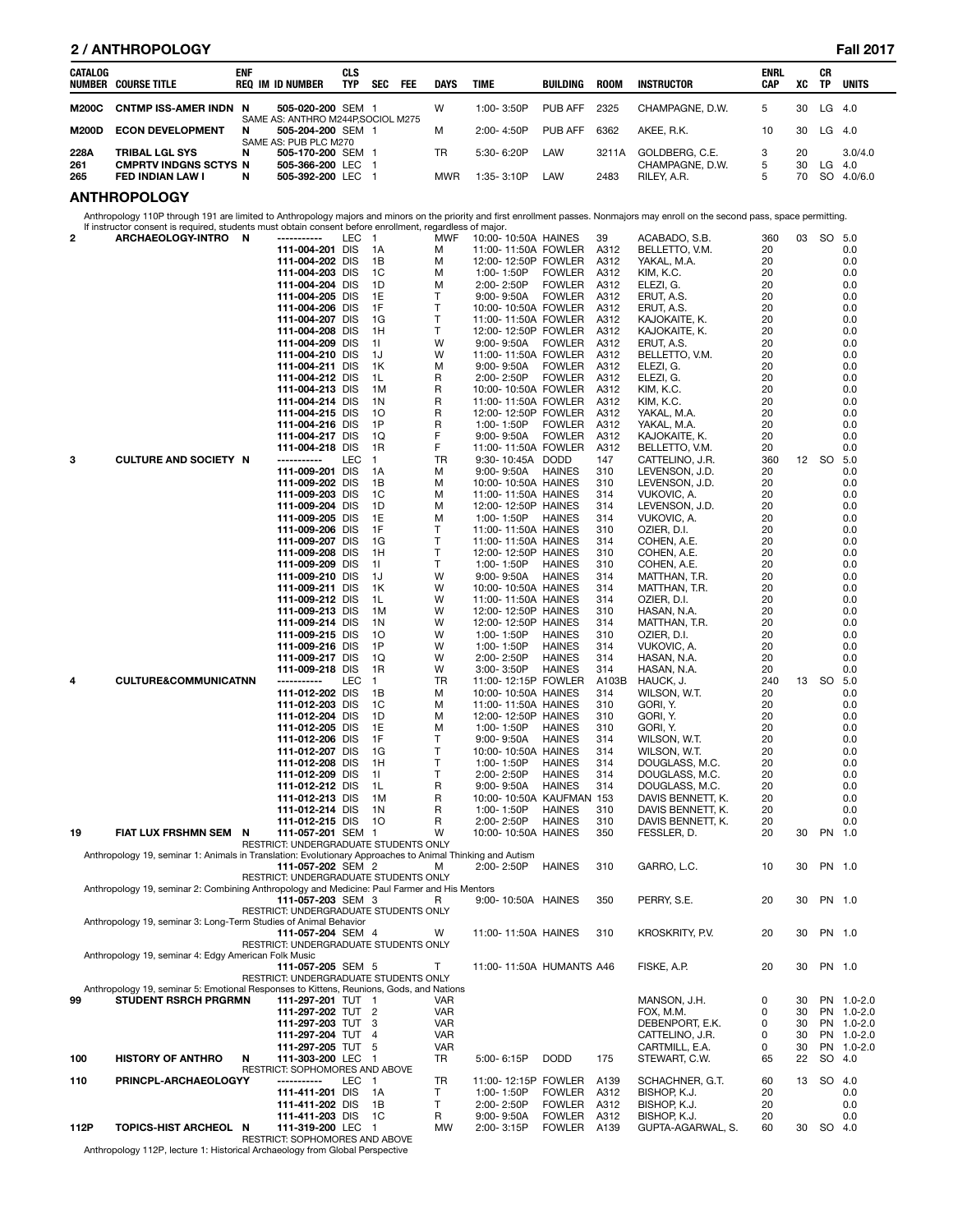# **Fall 2017 ANTHROPOLOGY / 3**

| CATALOG     | <b>NUMBER COURSE TITLE</b>                                             | enf | <b>REQ IM ID NUMBER</b>                                         | <b>CLS</b><br>TYP | <b>SEC</b>         | FEE | <b>DAYS</b>       | <b>TIME</b>                                             | BUILDING                      | <b>ROOM</b> | <b>INSTRUCTOR</b>                  | ENRL<br>CAP | XC       | CR<br>TP           | <b>UNITS</b> |
|-------------|------------------------------------------------------------------------|-----|-----------------------------------------------------------------|-------------------|--------------------|-----|-------------------|---------------------------------------------------------|-------------------------------|-------------|------------------------------------|-------------|----------|--------------------|--------------|
| 116Q        | <b>ARCHEOL-CHINA</b>                                                   | N   | 111-341-200 LEC 1                                               |                   |                    |     | TR                | 3:30-4:45P                                              | <b>HAINES</b>                 | A2          | LI, M.                             | 60          | 30       | SO 4.0             |              |
| C117        | <b>LAB TOPICS-ARCHAEOL N</b>                                           |     | RESTRICT: SOPHOMORES AND ABOVE<br>111-346-200 LEC 1             |                   |                    |     | W                 | 1:00-4:50P                                              | <b>FOWLER</b>                 | A312        | WAKE, T.A.                         | 10          | 30       | SO 4.0             |              |
| <b>124S</b> | HUMAN SEXUAL BEHAVRY                                                   |     | RESTRICT: INSTRUCTOR CONSENT<br>-----------                     | LEC               | $\overline{1}$     |     | MW                | 8:00-9:15A                                              | <b>FOWLER</b>                 | A103B       | FESSLER, D.                        | 180         | 01       | SO 4.0             |              |
|             |                                                                        |     | 111-366-201 DIS                                                 |                   | 1A                 |     | м                 | 10:00-10:50A HAINES                                     |                               | 350         | SMITH, A.M.                        | 20          |          |                    | 0.0          |
|             |                                                                        |     | 111-366-202 DIS<br>111-366-203 DIS                              |                   | 1B<br>1C           |     | М<br>т            | 11:00-11:50A HAINES<br>11:00-11:50A HAINES              |                               | 350<br>350  | SMITH, A.M.<br>SIVAN, J.           | 20<br>20    |          |                    | 0.0<br>0.0   |
|             |                                                                        |     | 111-366-204 DIS                                                 |                   | 1D                 |     | T                 | 12:00-12:50P HAINES                                     |                               | 350         | SIVAN, J.                          | 20          |          |                    | 0.0          |
|             |                                                                        |     | 111-366-205 DIS<br>111-366-206 DIS                              |                   | 1E<br>1F           |     | W<br>W            | 11:00-11:50A HAINES<br>12:00-12:50P HAINES              |                               | 350<br>350  | FLORKIEWICZ, B.<br>FLORKIEWICZ, B. | 20<br>20    |          |                    | 0.0<br>0.0   |
|             |                                                                        |     | 111-366-207 DIS                                                 |                   | 1G                 |     | W                 | 1:00-1:50P                                              | <b>HAINES</b>                 | 350         | FLORKIEWICZ, B.                    | 20          |          |                    | 0.0          |
|             |                                                                        |     | 111-366-208 DIS                                                 |                   | 1H                 |     | W                 | 2:00-2:50P                                              | <b>HAINES</b>                 | 350         | SMITH, A.M.                        | 20          |          |                    | 0.0          |
| 126Q        | <b>EVOLUTON-GENUS HOMOY</b>                                            |     | 111-366-209 DIS<br>111-373-200 LEC                              |                   | 11<br>$\mathbf{1}$ |     | W<br><b>MWF</b>   | 3:00-3:50P<br>10:00-10:50A HAINES                       | <b>HAINES</b>                 | 350<br>A25  | SIVAN, J.<br>RASHIDI, J.S.         | 20<br>60    | 03       | SO 4.0             | 0.0          |
| 128P        | PRIM BEH NONHUM-HUMN                                                   |     | 111-381-200 LEC                                                 |                   | $\overline{1}$     |     | TR                | 12:30-1:45P FOWLER                                      |                               | A103B       | PERRY, S.E.                        | 180         | 14       | SO                 | 4.0          |
| M128R       | <b>HORMONES &amp; BEHAVIOR N</b>                                       |     | RESTRICT: SOPHOMORES AND ABOVE<br>-----------                   | LEC 1             |                    |     | TR                | 9:30-10:45A GEOLOGY 3656                                |                               |             | LYNCH ALFARO, J.W.                 | 19          | 12       | $LG$ 4.0           |              |
|             |                                                                        |     | SAME AS: PHYSCI M140, SOC GEN M140<br>111-385-201 DIS           |                   | 1A                 |     | F                 | 12:00-12:50P MS                                         |                               | 5203        | CLARK, K.A.                        | 7           |          |                    | 0.0          |
|             |                                                                        |     | 111-385-202 DIS                                                 |                   | 1B                 |     | F                 | 1:00-1:50P                                              | МS                            | 5203        | CLARK, K.A.                        | 6           |          |                    | 0.0          |
| C134        | <b>MIND&amp;MED&amp;CULTURE</b>                                        | N   | 111-385-203 DIS<br>111-500-200 SEM 1                            |                   | 1C                 |     | F<br>м            | 2:00-2:50P<br>3:00-4:50P                                | WGYOUNG 1044<br><b>HAINES</b> | 352         | CLARK, K.A.<br>ACIKSOZ, S.C.       | 6<br>2      | 30       | PN 2.0             | 0.0          |
|             |                                                                        |     | RESTRICT: INSTRUCTOR CONSENT                                    |                   |                    |     |                   |                                                         |                               |             |                                    |             |          |                    |              |
| 135         | DOCUMENTARY PHOTO N                                                    |     | 111-522-200 LEC 1<br>RESTRICT: ANTHROPOLOGY JUNIORS AND SENIORS |                   |                    |     | TR                | 9:30-10:45A FOWLER                                      |                               | A139        | SLYOMOVICS, S.E.                   | 50          | 12       | SO 4.0             |              |
| 137P        | DEVIANCE&ABNORMALTYY                                                   |     | 111-607-200 LEC 1                                               |                   |                    |     | TR                | 3:30-4:45P                                              | <b>FOWLER</b>                 | A139        | LEMELSON, R.B.                     | 70          | 30       | SO 4.0             |              |
| 138P        | FLD MTHD-CLT ANTHRO N                                                  |     | -----------<br><b>RESTRICT: SOPHOMORES AND ABOVE</b>            | LEC               | - 1                |     | TR                | 12:30-1:45P                                             | <b>HAINES</b>                 | A2          | FISKE, A.P.                        | 120         | 30       | SO 5.0             |              |
|             |                                                                        |     | 111-610-201 DIS                                                 |                   | 1A                 |     | W                 | $9:00 - 9:50A$                                          | HAINES                        | 310         | ERICKSON, B.R.                     | 20          |          |                    | 0.0          |
|             |                                                                        |     | 111-610-202 DIS                                                 |                   | 1B                 |     | W                 | 10:00-10:50A HAINES                                     |                               | 310         | ERICKSON, B.R.                     | 20          |          |                    | 0.0          |
|             |                                                                        |     | 111-610-203 DIS<br>111-610-204 DIS                              |                   | 1C<br>1D           |     | R<br>R            | 10:00-10:50A HAINES<br>3:00-3:50P                       | HAINES                        | 314<br>310  | ERICKSON, B.R.<br>EISENHAUER, S.F. | 20<br>20    |          |                    | 0.0<br>0.0   |
|             |                                                                        |     | 111-610-205 DIS                                                 |                   | 1E                 |     | F                 | 10:00-10:50A HAINES                                     |                               | 310         | EISENHAUER, S.F.                   | 20          |          |                    | 0.0          |
| 139         | <b>TPC-CULTURAL ANTHRO N</b>                                           |     | 111-610-206 DIS<br>111-592-200 LEC                              |                   | 1F<br>$\mathbf{1}$ |     | F<br><b>TR</b>    | 11:00-11:50A HAINES<br>2:00-3:15P                       | <b>FOWLER</b>                 | 310<br>A139 | EISENHAUER, S.F.<br>KIM, M.K.      | 20<br>55    | 30       | SO 4.0             | 0.0          |
|             | Anthropology 139, lecture 1: Anthropology of Science                   |     | 111-592-202 LEC 2                                               |                   |                    |     | Τ                 | 6:30-9:30P                                              | OFF CAM                       |             | HANNA, L.S.                        | 20          | 30       | SO 4.0             |              |
|             |                                                                        |     | RESTRICT: INSTRUCTOR CONSENT                                    |                   |                    |     |                   |                                                         |                               |             |                                    |             |          |                    |              |
| 142Q        | <b>ETHNC&amp;RELIG MINORTS N</b>                                       |     | 111-642-200 LEC 1<br>RESTRICT: SOPHOMORES AND ABOVE             |                   |                    |     | R                 | 2:00-4:50P                                              | <b>HAINES</b>                 | 220         | BOUM, A.                           | 150         | 16       | SO 4.0             |              |
| 149         | TOPIC-SOCIAL ANTHRO N                                                  |     | 111-707-200 LEC 1<br>RESTRICT: SOPHOMORES AND ABOVE             |                   |                    |     | м                 | 4:00-6:50P                                              | <b>BUNCHE</b>                 | 3170        | LOYD, H.M.                         | 30          | 30       | SO 4.0             |              |
| M150        | LANGUAGE IN CULTURE Y                                                  |     | -----------<br>SAME AS: LING M146                               | LEC 1             |                    |     | TR                | 11:00-12:15P HAINES                                     |                               | A18         | DURANTI, A.                        | 120         | 30       | SO 5.0             |              |
|             |                                                                        |     | RESTRICT: SOPHOMORES AND ABOVE                                  |                   |                    |     |                   |                                                         |                               |             |                                    |             |          |                    |              |
|             |                                                                        |     | 111-743-201 DIS<br>111-743-202 DIS                              |                   | 1A<br>1B           |     | т<br>T            | $9:00 - 9:50A$<br>10:00-10:50A HAINES                   | <b>HAINES</b>                 | 310<br>310  | MCCOY, M.R.<br>MCCOY, M.R.         | 20<br>20    |          |                    | 0.0<br>0.0   |
|             |                                                                        |     | 111-743-203 DIS                                                 |                   | 1C                 |     | R                 | 1:00-1:50P                                              | <b>HAINES</b>                 | 314         | MCCOY, M.R.                        | 20          |          |                    | 0.0          |
|             |                                                                        |     | 111-743-204 DIS                                                 |                   | 1D                 |     | R                 | 2:00-2:50P                                              | <b>HAINES</b>                 | 314         | EDMONDS, R.B.                      | 20          |          |                    | 0.0          |
|             |                                                                        |     | 111-743-205 DIS<br>111-743-206 DIS                              |                   | 1E<br>1F           |     | F<br>F            | $9:00 - 9:50A$<br>10:00-10:50A HAINES                   | <b>HAINES</b>                 | 314<br>314  | EDMONDS, R.B.<br>EDMONDS, R.B.     | 20<br>20    |          |                    | 0.0<br>0.0   |
| 154P        | <b>MULTILINGUALISM</b>                                                 | Y   | 111-765-201 LEC                                                 |                   | $\overline{1}$     |     | <b>MW</b>         | 3:30-4:45P                                              | <b>FOWLER</b>                 | A139        | HAUCK, J.                          | 60          | 08       | SO 4.0             |              |
| 159         | SEL TPC-LING ANTHRO N                                                  |     | RESTRICT: SOPHOMORES AND ABOVE<br>111-797-201 LEC 1             |                   |                    |     | М                 | 2:00-4:50P                                              | PUB AFF                       | 1234        | MENDOZA-DENTON, N.                 | 72          | 08       | SO 4.0             |              |
|             | Anthropology 159, lecture 1: Language and Youth Subcultures            |     |                                                                 |                   |                    |     |                   |                                                         |                               |             |                                    |             |          |                    |              |
| 160A        | <b>NATIVE NORTH AMRCNS N</b>                                           |     | -----------<br>111-873-201 DIS 1A                               | LEC 1             |                    |     | TR<br>Τ           | 12:30-1:45P<br>3:00-3:50P                               | FOWLER<br>HAINES              | A139<br>314 | THORNTON, R.<br>VELA, J.           | 60<br>20    | 14       | SO 4.0             | 0.0          |
|             |                                                                        |     | 111-873-202 DIS                                                 |                   | - 1 B              |     | Т                 | 4:00-4:50P HAINES                                       |                               | 314         | VELA, J.                           | 20          |          |                    | 0.0          |
| M166Q       | <b>CULTUR AREA-MAGHRIB N</b>                                           |     | 111-873-203 DIS<br>111-897-200 LEC 1                            |                   | - 1C               |     | R<br><b>MW</b>    | 11:00-11:50A HAINES<br>9:30-10:45A FOWLER               |                               | 314<br>A139 | VELA, J.<br>BOUM, A.               | 20<br>50    | 02       | SO 4.0             | 0.0          |
|             |                                                                        |     | SAME AS: ARABIC M171, HIST M108C                                |                   |                    |     |                   |                                                         |                               |             |                                    |             |          |                    |              |
| 188SA       | <b>INDIV STD FOR USIE</b>                                              | Y   | RESTRICT: SOPHOMORES AND ABOVE<br>111-831-201 TUT 1             |                   |                    |     | VAR               |                                                         |                               |             | HAVTON, L.A.                       | 0           | 30       | $LG$ 1.0           |              |
| 189HC       | <b>HONORS CONTRACTS</b>                                                | N   | 111-867-201 TUT 1                                               |                   |                    |     | VAR               |                                                         |                               |             | DURANTI, A.                        | 0           | 30       | $LG$ 1.0           |              |
|             |                                                                        |     | 111-867-202 TUT 2                                               |                   |                    |     | VAR               |                                                         |                               |             | SCHACHNER, G.T.                    | 0           | 30       |                    | $LG$ 1.0     |
| 191         | <b>VARIABLE TOPICS</b>                                                 | N   | 111-867-203 TUT 3<br>111-877-200 SEM 1                          |                   |                    |     | <b>VAR</b><br>м   | 2:00-4:50P                                              | <b>HAINES</b>                 | 314         | GUPTA-AGARWAL, S.<br>TAMANOI, M.   | 0<br>15     | 30<br>30 | $LG$ 1.0<br>SO 4.0 |              |
|             |                                                                        |     | RESTRICT: JUNIORS AND SENIORS ONLY                              |                   |                    |     |                   |                                                         |                               |             |                                    |             |          |                    |              |
| 191HC       | Anthropology 191, seminar 1: Researching Japan<br><b>DATA ANALYSIS</b> | N   | 111-880-200 SEM 1                                               |                   |                    |     | F                 | 1:00-3:50P                                              | <b>HAINES</b>                 | 310         | LESURE, R.G.                       | 15          | 30       | $LG$ 4.0           |              |
| 194         | <b>RESEARCH GROUP SEM N</b>                                            |     | RESTRICT: INSTRUCTOR CONSENT<br>111-865-200 SEM 1               |                   |                    |     | W                 | 5:00-6:50P                                              | <b>HAINES</b>                 | 350         | FESSLER, D.                        | 35          | 30       |                    | PN 1.0       |
|             |                                                                        |     | RESTRICT: INSTRUCTOR CONSENT<br>111-865-202 SEM 2               |                   |                    |     | T                 | 10:00-10:50A HAINES                                     |                               | 350         | MANSON, J.H.                       | 15          | 30       | PN 1.0             |              |
|             |                                                                        |     | RESTRICT: INSTRUCTOR CONSENT<br>111-865-203 SEM 3               |                   |                    |     | W                 | 5:00-6:30P                                              | <b>HAINES</b>                 |             | CARTMILL, E.A.                     | 15          | 30       | PN 1.0             |              |
|             |                                                                        |     | RESTRICT: INSTRUCTOR CONSENT<br>111-865-204 SEM 4               |                   |                    |     | R                 | 5:00-6:30P                                              | LS                            |             | FOX, M.M.                          | 7           | 30       | PN 1.0             |              |
|             |                                                                        |     | RESTRICT: INSTRUCTOR CONSENT                                    |                   |                    |     |                   |                                                         |                               |             |                                    |             |          |                    |              |
|             |                                                                        |     | 111-865-205 SEM 5<br>RESTRICT: INSTRUCTOR CONSENT               |                   |                    |     | F                 | 2:00-2:50P                                              | LS                            |             | FOX, M.M.                          | 3           | 30       | PN 1.0             |              |
| 195CE       | <b>CMMTY&amp;CORP INTRNSHPN</b>                                        |     | 111-875-200 TUT 1<br>111-875-202 TUT 2                          |                   |                    |     | <b>VAR</b><br>VAR |                                                         |                               |             | BOUM, A.<br>THROOP, C.J.           | 0<br>0      | 30<br>30 | SO 4.0<br>SO 4.0   |              |
| 197         | <b>INDIVIDUAL STUDIES</b>                                              | N   | 111-882-200 TUT 1                                               |                   |                    |     | м                 | 5:00-5:50P                                              | <b>HAINES</b>                 | 310         | ACABADO, S.B.                      | 15          | 30       |                    | SO 2.0-8.0   |
|             |                                                                        |     | RESTRICT: INSTRUCTOR CONSENT<br>111-882-202 TUT 2               |                   |                    |     | <b>VAR</b>        |                                                         |                               |             | STEWART, C.W.                      | 0           | 30       |                    | SO 2.0-8.0   |
| M201A       | <b>GRAD CORE SEM-ARCHLN</b>                                            |     | 511-006-200 SEM 1                                               |                   |                    |     | R                 | 2:00-4:50P                                              | FOWLER                        | A222        | LESURE, R.G.                       | 20          | 30       | SO 4.0             |              |
|             |                                                                        |     | SAME AS: ARCHEOL M201A                                          |                   |                    |     |                   | RESTRICT: ANTHROPOLOGY OR ARCHAEOLOGY GRADUATE STUDENTS |                               |             |                                    |             |          |                    |              |
| 202         | <b>BIOL ANTHRO COLLOOM N</b>                                           |     | 511-025-200 SEM 1                                               |                   |                    |     | T.                | 2:00-4:50P                                              | <b>HAINES</b>                 | 350         | CARTMILL, E.A.                     | 11          | 30       | SO 4.0             |              |
|             |                                                                        |     | RESTRICT: ANTHROPOLOGY GRADUATE STUDENTS                        |                   |                    |     |                   |                                                         |                               |             |                                    |             |          |                    |              |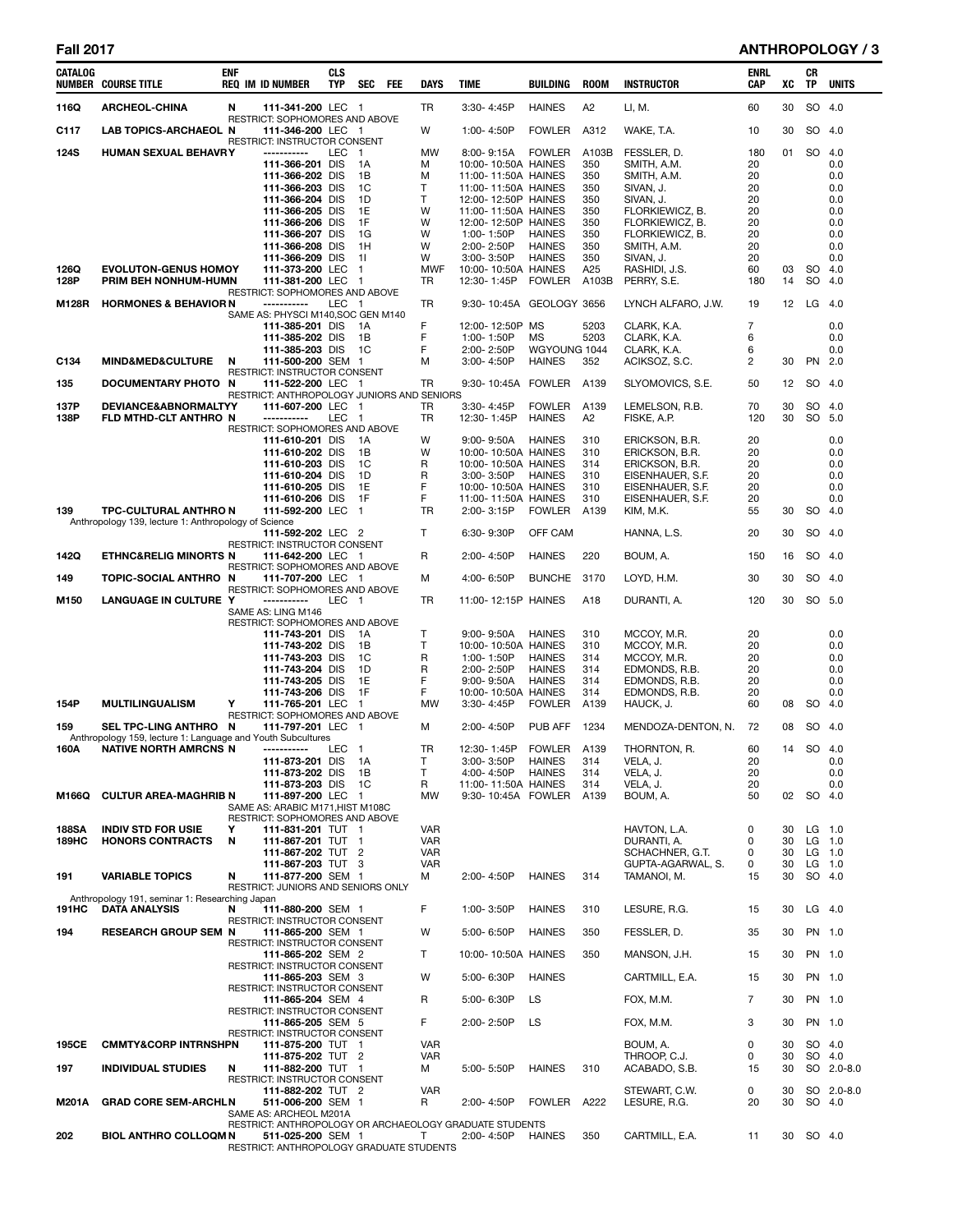# **4 / APPLIED LINGUISTICS Fall 2017**

| CATALOG      | <b>NUMBER COURSE TITLE</b>                                                                               | <b>ENF</b> | <b>REQ IM ID NUMBER</b>                                                     | <b>CLS</b><br><b>TYP</b> | <b>SEC</b>           | <b>FEE</b> | <b>DAYS</b>    | TIME                                                    | <b>BUILDING</b>               | <b>ROOM</b> | <b>INSTRUCTOR</b>                                                                                                                                                            | <b>ENRL</b><br>CAP | XC | CR<br><b>TP</b> | <b>UNITS</b>  |
|--------------|----------------------------------------------------------------------------------------------------------|------------|-----------------------------------------------------------------------------|--------------------------|----------------------|------------|----------------|---------------------------------------------------------|-------------------------------|-------------|------------------------------------------------------------------------------------------------------------------------------------------------------------------------------|--------------------|----|-----------------|---------------|
| 203A         | <b>SOCIOCULTURL ANTHRON</b>                                                                              |            | 511-022-200 SEM 1                                                           |                          |                      |            | R              | 9:00-11:50A                                             | <b>HAINES</b>                 | 310         | YAN, Y.                                                                                                                                                                      | 13                 | 30 | LG              | - 4.0         |
| M216         | <b>ASIAN ARCHAEOLOGY</b>                                                                                 | N          | RESTRICT: ANTHROPOLOGY GRADUATE STUDENTS<br>511-068-200 SEM 1               |                          |                      |            | Т              | 2:00-4:50P                                              | <b>DODD</b>                   | 220         | VON FALKENHAUSEN,                                                                                                                                                            | $\mathbf{1}$       | 30 | SO 4.0          |               |
| CM217        | LAB TOPICS-ARCHAEOL N                                                                                    |            | SAME AS: ART HIS M258B<br>511-320-200 LEC 1                                 |                          |                      |            | W              | 1:00-4:50P                                              | <b>FOWLER</b>                 | A312        | WAKE, T.A.                                                                                                                                                                   | $\overline{c}$     | 30 | SO 4.0          |               |
| 221          | BEHAVR&EVOLUTN&CLTRN                                                                                     |            | SAME AS: ARCHEOL M205A<br>511-089-200 SEM 1                                 |                          |                      |            | м              | 12:00-1:30P                                             | <b>HAINES</b>                 | 352         | FESSLER, D.                                                                                                                                                                  | 10                 | 30 | SU 2.0          |               |
| 223          | <b>EXPRMNTL BIO ANTHRO N</b>                                                                             |            | RESTRICT: ANTHROPOLOGY GRADUATE STUDENTS<br>511-344-200 SEM 1               |                          |                      |            | м              | $3:00 - 4:50P$                                          | <b>HAINES</b>                 | 350         | BARRETT, H.C.                                                                                                                                                                | 10                 | 30 | SU 2.0          |               |
| C234         | MIND&MED&CULTURE N                                                                                       |            | 511-253-200 SEM 1<br>RESTRICT: ANTHROPOLOGY GRADUATE STUDENTS               |                          |                      |            | м              | 3:00-4:50P                                              | <b>HAINES</b>                 | 352         | ACIKSOZ, S.C.                                                                                                                                                                | 12                 | 30 | SU 2.0          |               |
| M237         | PSYCHOLOGCAL ANTHRON                                                                                     |            | 511-415-200 SEM 1<br>SAME AS: PSYCTRY M272                                  |                          |                      |            | R              | 4:00-6:50P                                              | <b>HAINES</b>                 | 310         | FISKE, A.P.                                                                                                                                                                  | 12                 | 30 | SO 4.0          |               |
|              | Anthropology M237, seminar 1: Studying Social Emotions: Theory and Research Design                       |            | <b>RESTRICT: GRADUATE STUDENTS</b>                                          |                          |                      |            |                |                                                         |                               |             |                                                                                                                                                                              |                    |    |                 |               |
| 241          | <b>CULTR&amp;PWR&amp;SOCL CHNGN</b>                                                                      |            | 511-166-200 SEM 1<br>RESTRICT: ANTHROPOLOGY GRADUATE STUDENTS               |                          |                      |            | R              | 12:15-1:45P                                             | <b>HAINES</b>                 | 352         | CATTELINO, J.R.                                                                                                                                                              | 13                 | 30 | SU 2.0          |               |
| <b>M244P</b> | CNTMP ISS-AMER INDN N                                                                                    |            | 511-471-200 SEM 1<br>SAME AS: AM IND M200C, SOCIOL M275                     |                          |                      |            | W              | 1:00-3:50P                                              | <b>PUB AFF</b>                | 2325        | CHAMPAGNE, D.W.                                                                                                                                                              | 5                  | 30 | $LG$ 4.0        |               |
|              |                                                                                                          |            | RESTRICT: GRADUATE STUDENTS                                                 |                          |                      |            | R              |                                                         | <b>HAINES</b>                 | 314         |                                                                                                                                                                              |                    | 30 | SO 4.0          |               |
| M247P        | JAPAN-AGE OF EMPIRE N                                                                                    |            | 511-477-200 SEM 1<br>SAME AS: ASIAN M292, HIST M286                         |                          |                      |            |                | $3:00 - 5:50P$                                          |                               |             | TAMANOI, M.                                                                                                                                                                  | 10                 |    |                 |               |
| 249          | <b>SOCIAL ANTHROPOLOGYN</b>                                                                              |            | RESTRICT: GRADUATE STUDENTS<br>511-507-200 SEM 1                            |                          |                      |            | W              | 4:00-6:50P                                              | <b>HAINES</b>                 | 310         | HART, L.K.                                                                                                                                                                   | 12                 | 30 | SO 4.0          |               |
|              | Anthropology 249, seminar 1: Anthropology of Space, Place, and House                                     |            | <b>RESTRICT: GRADUATE STUDENTS</b>                                          |                          |                      |            |                |                                                         |                               |             |                                                                                                                                                                              |                    |    |                 |               |
|              |                                                                                                          |            | 511-507-202 SEM 2<br>RESTRICT: GRADUATE STUDENTS                            |                          |                      |            | F              | 12:00-2:50P                                             | <b>HAINES</b>                 | 314         | ACIKSOZ, S.C.                                                                                                                                                                | 10                 | 30 | SO 4.0          |               |
| 253          | Anthropology 249, seminar 2: Affect Theory: Anthropological Introduction<br><b>LANGUAGE IDEOLOGIES N</b> |            | 511-519-200 SEM 1                                                           |                          |                      |            | $\mathsf{T}$   | 2:00-4:50P                                              | <b>HAINES</b>                 | 310         | KROSKRITY, P.V.                                                                                                                                                              | 15                 | 30 | SO 4.0          |               |
| 254          | <b>DISCOURSE LAB</b>                                                                                     | N          | <b>RESTRICT: GRADUATE STUDENTS</b><br>511-323-200 SEM 1                     |                          |                      |            | W              | 12:00-1:50P                                             | <b>HAINES</b>                 | 352         | DEBENPORT, E.K.                                                                                                                                                              | 9                  | 30 | SU 2.0          |               |
|              | Anthropology 495, seminar 1, meets October 2, 16, 23, 30, and November 6 in 314 Haines Hall.             |            | RESTRICT: ANTHROPOLOGY GRADUATE STUDENTS                                    |                          |                      |            |                |                                                         |                               |             |                                                                                                                                                                              |                    |    |                 |               |
| 495          | <b>TEACHING ANTHRO</b>                                                                                   | N          | 511-790-200 SEM 1<br>RESTRICT: ANTHROPOLOGY GRADUATE STUDENTS               |                          |                      |            | м              | 5:00-6:50P                                              | <b>HAINES</b>                 | 314         | STEINBERG, M.G.                                                                                                                                                              | 14                 | 30 |                 | SU 2.0-4.0    |
|              | <b>APPLIED LINGUISTICS</b>                                                                               |            |                                                                             |                          |                      |            |                |                                                         |                               |             |                                                                                                                                                                              |                    |    |                 |               |
|              |                                                                                                          |            |                                                                             |                          |                      |            |                |                                                         |                               |             | APPLIED LINGUISTICS POLICY FOR ATTENDANCE AND LATE ENROLLMENT: The department will cancel your enrollment if you do not attend at least one of the first two class meetings. |                    |    |                 |               |
| 101W         | <b>LANG LEARNING&amp;TCHNGY</b>                                                                          |            | Y<br>384-307-201 DIS<br>Y                                                   | <b>LEC</b>               | $\overline{1}$<br>1A |            | <b>MW</b><br>W | 10:00-11:50A DODD<br>3:00-3:50P                         | <b>HAINES</b>                 | 170<br>A24  | IVANOVA, O.<br>AL RIFAE, K.A.                                                                                                                                                | 66<br>0            |    | 30 LG 5.0       | 0.0           |
|              |                                                                                                          |            | 384-307-202 DIS<br>Y<br>Y                                                   |                          | 1B<br>1C             |            | W<br>R         | 1:00-1:50P                                              | BUNCHE 2178                   |             | AL RIFAE, K.A.                                                                                                                                                               | 0<br>0             |    |                 | 0.0           |
|              |                                                                                                          |            | 384-307-203 DIS                                                             |                          |                      |            |                | 1:00-1:50P                                              | PUB AFF                       | 2319        | PETRAKI, E.                                                                                                                                                                  |                    |    |                 | 0.0           |
| M201A        | <b>ARCHAEOLOGY</b><br><b>GRAD CORE SEM-ARCHLN</b>                                                        |            | 515-030-200 SEM 1                                                           |                          |                      |            | R              | 2:00-4:50P                                              | <b>FOWLER</b>                 | A222        | LESURE, R.G.                                                                                                                                                                 | 10                 | 30 | SO 4.0          |               |
|              |                                                                                                          |            | SAME AS: ANTHRO M201A                                                       |                          |                      |            |                |                                                         |                               |             |                                                                                                                                                                              |                    |    |                 |               |
| M205A        | <b>LAB TOPICS-ARCHAEOL N</b>                                                                             |            | RESTRICT: ARCHAEOLOGY MAJORS<br>515-052-200 LEC 1                           |                          |                      |            | W              | 1:00-4:50P                                              | FOWLER A312                   |             | WAKE, T.A.                                                                                                                                                                   | 5                  | 30 | SO 4.0          |               |
|              | Archaeology M205A, lecture 1: Experimental Archaeology                                                   |            | SAME AS: ANTHRO CM217                                                       |                          |                      |            |                |                                                         |                               |             |                                                                                                                                                                              |                    |    |                 |               |
| C259         | <b>FIELD WORK-ARCHAEOL N</b>                                                                             |            | 515-350-200 FLD 1                                                           |                          |                      |            | <b>UNSCHED</b> |                                                         |                               |             | WENDRICH, W.Z.                                                                                                                                                               | 4                  | 30 |                 | SO 2.0-12.0   |
| 30           | ARCHITECTURE AND URBAN DESIGN<br><b>ARCHITECTRL STUDIES N</b>                                            |            | -----------                                                                 | LEC                      | -1                   |            | <b>TR</b>      | $3:30 - 4:45P$                                          | <b>ROLFE</b>                  | 1200        |                                                                                                                                                                              | 240                | 30 | SO 5.0          |               |
|              |                                                                                                          |            | 114-090-201 DIS                                                             |                          | 1A                   |            | F              | 9:00-9:50A                                              | PERLOFF                       | 1220        | OSMAN, M.<br>BAUER, A.L.                                                                                                                                                     | 20                 |    |                 | 0.0           |
|              |                                                                                                          |            | 114-090-202 DIS<br>114-090-203 DIS                                          |                          | 1B<br>-1C            |            | F<br>F         | $9:00 - 9:50A$<br>10:00-10:50A PERLOFF 1220             | PERLOFF                       | 1209B       | FOTOUHI, M.<br>BAUER, A.L.                                                                                                                                                   | 20<br>20           |    |                 | 0.0<br>0.0    |
|              |                                                                                                          |            | 114-090-204 DIS                                                             |                          | -1D                  |            | F              | 10:00-10:50A PERLOFF 1209B                              |                               |             | ANSARI, I.                                                                                                                                                                   | 20                 |    |                 | 0.0           |
|              |                                                                                                          |            | 114-090-205 DIS<br>114-090-206 DIS                                          |                          | 1E<br>1F             |            | F<br>F         | 11:00-11:50A PERLOFF 1220<br>11:00-11:50A PERLOFF 1209B |                               |             | FIEDERER, L.<br>ANSARI, I.                                                                                                                                                   | 20<br>20           |    |                 | 0.0<br>0.0    |
|              |                                                                                                          |            | 114-090-207 DIS                                                             |                          | 1G                   |            | F              | 12:00-12:50P PERLOFF 1220                               |                               |             | FIEDERER, L.                                                                                                                                                                 | 20                 |    |                 | 0.0           |
|              |                                                                                                          |            | 114-090-208 DIS                                                             |                          | 1H                   |            | F              | 12:00-12:50P PERLOFF 1209B                              |                               |             | SVEHLA, R.                                                                                                                                                                   | 20                 |    |                 | 0.0           |
|              |                                                                                                          |            | 114-090-209 DIS<br>114-090-210 DIS                                          |                          | 11<br>-1J            |            | F<br>F         | $8:00 - 8:50A$<br>2:00-2:50P                            | PERLOFF 1209B<br>PERLOFF 1220 |             | FOTOUHI, M.<br>YANG, H.                                                                                                                                                      | 20<br>20           |    |                 | 0.0<br>0.0    |
|              |                                                                                                          |            | 114-090-211 DIS                                                             |                          | -1K                  |            | F              | 1:00-1:50P                                              | PERLOFF 1220                  |             | YANG. H.                                                                                                                                                                     | 20                 |    |                 | 0.0           |
|              |                                                                                                          |            | 114-090-212 DIS                                                             |                          | - 1L                 |            | F              | 1:00-1:50P                                              | PERLOFF 1209B                 |             | SVEHLA, R.                                                                                                                                                                   | 20                 |    |                 | 0.0           |
| 122          | <b>STUDIO II</b>                                                                                         | N          | 114-432-200 STU 1<br>RESTRICT: ARCHITECTURAL STUDIES UNDERGRADUATE STUDENTS |                          |                      |            | TR             | 1:00-5:00P                                              | PERLOFF                       |             | BARKAN, K.R.                                                                                                                                                                 | 25                 | 30 | $LG$ 6.0        |               |
| 131          | <b>CONTEMPORARY DESIGNN</b>                                                                              |            | 114-486-200 LEC 1<br>RESTRICT: ARCHITECTURAL STUDIES UNDERGRADUATE STUDENTS |                          |                      |            | м              | 9:00-11:50A PERLOFF 1243B                               |                               |             | LAVIN, S.                                                                                                                                                                    | 28                 | 30 | LG 5.0          |               |
| 141          | <b>TECH I-PROJECTIONS</b>                                                                                | N          | 114-546-200 LAB 1<br>RESTRICT: ARCHITECTURAL STUDIES UNDERGRADUATE STUDENTS |                          |                      |            | MW             | 10:00-11:50A PERLOFF 1224                               |                               |             | SHARIF, M.                                                                                                                                                                   | 30                 | 30 | LG 5.0          |               |
| M201         | THEORIES-ARCHITECTR N                                                                                    |            | 514-013-200 LEC 1<br>SAME AS: URBN PL M201                                  |                          |                      |            | м              | 9:00-11:50A PERLOFF 1243C                               |                               |             | LAVIN. S.                                                                                                                                                                    | 60                 | 30 | $LG$ 4.0        |               |
|              |                                                                                                          |            | RESTRICT: PHD AND MA ARCHITECTURE MAJORS                                    |                          |                      |            |                |                                                         |                               |             |                                                                                                                                                                              |                    |    |                 |               |
| 220          | <b>INTRO TO COMPUTERS</b>                                                                                | N          | -----------<br>RESTRICT: PHD AND MA ARCHITECTURE MAJORS                     | LEC 1                    |                      |            | W              | 10:00-11:50A PERLOFF 1243C                              |                               |             | KOERNER, J.                                                                                                                                                                  | 55                 |    | 30 LG 2.0       |               |
|              |                                                                                                          |            | 514-120-201 LAB 1A<br>RESTRICT: PHD AND MA ARCHITECTURE MAJORS              |                          |                      |            | F              | 9:30-11:00A PERLOFF 1243C                               |                               |             | DAY, E.                                                                                                                                                                      | 27                 |    |                 | 0.0           |
|              |                                                                                                          |            | 514-120-202 LAB 1B<br>RESTRICT: PHD AND MA ARCHITECTURE MAJORS              |                          |                      |            | F              | 11:30-1:00P                                             | PERLOFF 1243C                 |             | DAY, E.                                                                                                                                                                      | 27                 |    |                 | 0.0           |
| 289          | SPL TPS-ARCH&URB DS N                                                                                    |            | 514-556-201 LEC 1<br>RESTRICT: INSTRUCTOR CONSENT                           |                          |                      |            | W              | $6:00 - 8:50P$                                          | PERLOFF 1243A                 |             | CUFF, D.                                                                                                                                                                     | 55                 | 30 |                 | SO 2.0-4.0    |
|              |                                                                                                          |            | 514-556-202 LEC 2<br>RESTRICT: INSTRUCTOR CONSENT                           |                          |                      |            | W              | $6:00 - 8:50P$                                          | PERLOFF 1209B                 |             | CUFF, D.                                                                                                                                                                     | 40                 | 30 |                 | SO 2.0-4.0    |
|              |                                                                                                          |            | 514-556-203 LEC 3                                                           |                          |                      |            | R              | 9:00-11:50A PERLOFF 1209B                               |                               |             | FRANKEL, R.E.                                                                                                                                                                | 36                 | 30 |                 | SO 2.0-4.0    |
|              |                                                                                                          |            | RESTRICT: INSTRUCTOR CONSENT<br>514-556-204 LEC 4                           |                          |                      |            | <b>TR</b>      | 9:00-11:50A PERLOFF 1220                                |                               |             | INABA, J.N.                                                                                                                                                                  | 27                 | 30 |                 | SO 2.0-4.0    |
|              |                                                                                                          |            | RESTRICT: INSTRUCTOR CONSENT<br><b>514-556-205 LEC 5</b>                    |                          |                      |            | T              |                                                         |                               |             | 12:30-3:20P PERLOFF 1209B AMUNATEGUI, J.C.                                                                                                                                   | 25                 |    |                 | 30 SO 2.0-4.0 |
|              |                                                                                                          |            | DECTDICT: INICTDI ICTOR CONCENT                                             |                          |                      |            |                |                                                         |                               |             |                                                                                                                                                                              |                    |    |                 |               |

RESTRICT: INSTRUCTOR CONSENT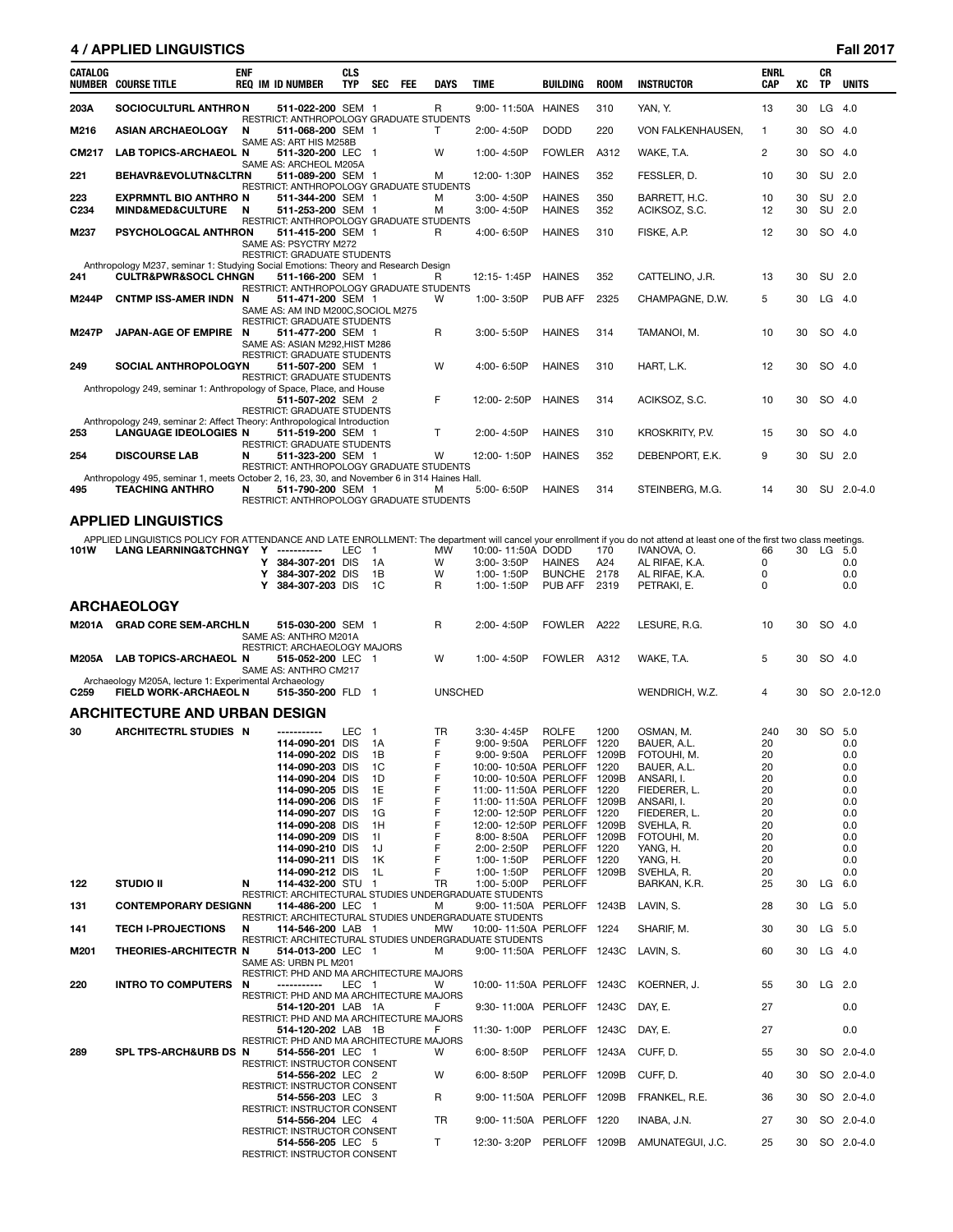#### **Fall 2017 ART / 5**

| CATALOG | <b>NUMBER COURSE TITLE</b>   | ENF | <b>REQ IM ID NUMBER</b>                                                                                   | CLS<br><b>TYP</b> | SEC | FEE | <b>DAYS</b>    | <b>TIME</b>               | <b>BUILDING</b> | <b>ROOM</b> | <b>INSTRUCTOR</b> | <b>ENRL</b><br>CAP | XC | СR<br>TP | <b>UNITS</b> |
|---------|------------------------------|-----|-----------------------------------------------------------------------------------------------------------|-------------------|-----|-----|----------------|---------------------------|-----------------|-------------|-------------------|--------------------|----|----------|--------------|
|         |                              |     | 514-556-206 LEC 6<br>RESTRICT: MASTER OF ARCHITECTURE II MAJORS                                           |                   |     |     | w              | 10:00-1:00P               | OFF CAM         |             | SHAWCROSS, A.     | 25                 | 30 |          | SO 2.0-4.0   |
|         |                              |     | 514-556-207 LEC 7<br>RESTRICT: MASTER OF ARCHITECTURE II MAJORS                                           |                   |     |     | F              | 10:00-1:00P               | OFF CAM         |             | YI, E.            | 20                 | 30 |          | SO 2.0-4.0   |
|         |                              |     | 514-556-208 LEC 8<br>RESTRICT: MASTER OF ARCHITECTURE II MAJORS                                           |                   |     |     | W              | 10:00-1:00P               | OFF CAM         |             | ENNEMOSER, B.     | 25                 | 30 |          | SO 2.0-4.0   |
|         |                              |     | 514-556-209 LEC 9<br>RESTRICT: MASTER OF ARCHITECTURE II MAJORS                                           |                   |     |     | F              | 10:00-1:00P               | OFF CAM         |             | NOWAK, M.A.       | 25                 | 30 |          | SO 2.0-4.0   |
|         |                              |     | 514-556-211 LEC 11<br>RESTRICT: MASTER OF ARCHITECTURE II MAJORS                                          |                   |     |     | м              | 9:00-11:50A PERLOFF 1243A |                 |             | LAVIN, S.         | 55                 | 30 |          | SO 2.0-4.0   |
|         |                              |     | 514-556-212 LEC 12                                                                                        |                   |     |     | R              | 9:00-11:50A PERLOFF       |                 | <b>B309</b> | REFUERZO, B.J.    | 8                  | 30 |          | SO 2.0-4.0   |
| 290     | <b>ARCHITECTRL CULTURE N</b> |     | RESTRICT: INSTRUCTOR CONSENT<br>514-563-200 LEC 1                                                         |                   |     |     | м              | 12:00-3:00P               | PERLOFF 1220    |             | LAVIN, S.         | 15                 | 30 |          | LG 5.0       |
| 401     | <b>ADV TOPICS-STUDIO</b>     | N   | RESTRICT: PHD AND MA ARCHITECTURE MAJORS<br>514-603-201 STU 1                                             |                   |     |     | <b>MWF</b>     | 2:00-5:50P                | <b>PERLOFF</b>  |             | DENARI, N.M.      | 18                 | 30 |          | LG 6.0       |
|         |                              |     | RESTRICT: PHD AND MA ARCHITECTURE MAJORS<br>514-603-202 STU 2<br>RESTRICT: PHD AND MA ARCHITECTURE MAJORS |                   |     |     | <b>MWF</b>     | 2:00-5:50P                | <b>PERLOFF</b>  |             | ICKX, W.H.        | 18                 | 30 |          | $LG$ 6.0     |
|         |                              |     | 514-603-203 STU 3                                                                                         |                   |     |     | <b>MWF</b>     | 2:00-5:50P                | <b>PERLOFF</b>  |             | LAI, Y.           | 18                 | 30 |          | $LG$ 6.0     |
|         |                              |     | RESTRICT: PHD AND MA ARCHITECTURE MAJORS<br>514-603-204 STU 4                                             |                   |     |     | <b>MWF</b>     | 2:00-5:50P                | <b>PERLOFF</b>  |             | PAYNE, J.K.       | 18                 | 30 |          | $LG$ 6.0     |
|         |                              |     | RESTRICT: PHD AND MA ARCHITECTURE MAJORS<br>514-603-205 STU 5                                             |                   |     |     | MWF            | 2:00-5:50P                | OFF CAM         |             | MACK, M.          | 25                 | 30 |          | $LG$ 6.0     |
|         |                              |     | RESTRICT: MASTER OF ARCHITECTURE II MAJORS<br>514-603-206 STU 6                                           |                   |     |     | <b>MWF</b>     | 2:00-5:50P                | OFF CAM         |             | HODGETTS, C.E.    | 25                 | 30 |          | $LG$ 6.0     |
|         |                              |     | RESTRICT: MASTER OF ARCHITECTURE II MAJORS<br>514-603-207 STU 7                                           |                   |     |     | <b>MWF</b>     | 2:00-5:50P                | OFF CAM         |             | MAYNE, T.         | 20                 | 30 |          | $LG$ 6.0     |
|         |                              |     | RESTRICT: MASTER OF ARCHITECTURE II MAJORS<br>514-603-208 STU 8                                           |                   |     |     | MWF            | 2:00-5:50P                | OFF CAM         |             | OZEL, G.          | 25                 | 30 |          | $LG$ 6.0     |
| 403A    | <b>RESEARCH STUDIO</b>       | N   | RESTRICT: MASTER OF ARCHITECTURE II MAJORS<br>514-606-201 SEM 1                                           |                   |     |     | R              | 1:00-2:30P                | PERLOFF 1220    |             | ABE, H.           | 18                 | 30 |          | 2.0          |
|         |                              |     | RESTRICT: PHD AND MA ARCHITECTURE MAJORS<br>514-606-203 SEM 3                                             |                   |     |     | F              | 10:00-1:00P               | PERLOFF B309    |             | PAYNE, J.K.       | 18                 | 30 |          | 2.0          |
|         |                              |     | RESTRICT: PHD AND MA ARCHITECTURE MAJORS<br>514-606-204 SEM 4                                             |                   |     |     | w              | 10:00-1:00P               | PERLOFF 1209B   |             | ROBERGE, H.L.     | 18                 | 30 |          | 2.0          |
|         |                              |     | RESTRICT: PHD AND MA ARCHITECTURE MAJORS<br>514-606-205 SEM 5                                             |                   |     |     | <b>UNSCHED</b> |                           |                 |             | MACK, M.          | 25                 | 30 |          | 2.0          |
|         |                              |     | RESTRICT: MASTER OF ARCHITECTURE II MAJORS<br>514-606-206 SEM 6                                           |                   |     |     | <b>UNSCHED</b> |                           |                 |             | HODGETTS, C.E.    | 25                 | 30 |          | 2.0          |
|         |                              |     | RESTRICT: MASTER OF ARCHITECTURE II MAJORS<br>514-606-207 SEM 7                                           |                   |     |     | <b>UNSCHED</b> |                           |                 |             | MAYNE, T.         | 20                 | 30 |          | 2.0          |
|         |                              |     | RESTRICT: MASTER OF ARCHITECTURE II MAJORS<br>514-606-208 SEM 8                                           |                   |     |     | <b>UNSCHED</b> |                           |                 |             | OZEL, G.          | 25                 | 30 |          | 2.0          |
| 411     | <b>INTRO DESIGN STUDIO</b>   | N   | RESTRICT: MASTER OF ARCHITECTURE II MAJORS<br>514-626-200 STU 1                                           |                   |     |     | <b>MWF</b>     | 2:00-5:50P                | <b>PERLOFF</b>  |             | BESLER, E.D.      | 15                 | 30 |          | $LG$ 6.0     |
|         |                              |     | RESTRICT: PHD AND MA ARCHITECTURE MAJORS<br>514-626-202 STU 2                                             |                   |     |     | <b>MWF</b>     | 2:00-5:50P                | <b>PERLOFF</b>  |             | FRIES-BRIGGS, G.  | 15                 | 30 |          | $LG$ 6.0     |
|         |                              |     | RESTRICT: PHD AND MA ARCHITECTURE MAJORS<br>514-626-203 STU 3                                             |                   |     |     | <b>MWF</b>     | 2:00-5:50P                | <b>PERLOFF</b>  |             | KOERNER, J.       | 15                 | 30 |          | $LG$ 6.0     |
|         |                              |     | RESTRICT: PHD AND MA ARCHITECTURE MAJORS<br>514-626-204 STU 4                                             |                   |     |     | <b>MWF</b>     | 2:00-5:50P                | <b>PERLOFF</b>  |             | KOVACS, A.        | 15                 | 30 |          | $LG$ 6.0     |
| 413     | BLDG DSN-LNDSCP STU N        |     | RESTRICT: PHD AND MA ARCHITECTURE MAJORS<br>514-632-200 STU 1                                             |                   |     |     | <b>MWF</b>     | 2:00-5:50P                | <b>PERLOFF</b>  |             | SHERMAN, R.       | 15                 | 30 |          | $LG$ 6.0     |
|         |                              |     | RESTRICT: PHD AND MA ARCHITECTURE MAJORS<br>514-632-202 STU 2                                             |                   |     |     | MWF            | 2:00-5:50P                | <b>PERLOFF</b>  |             | HULJICH, G.       | 15                 | 30 |          | $LG$ 6.0     |
|         |                              |     | RESTRICT: PHD AND MA ARCHITECTURE MAJORS<br>514-632-203 STU 3                                             |                   |     |     | <b>MWF</b>     | 2:00-5:50P                | <b>PERLOFF</b>  |             | MIRZAEIAN, N.     | 15                 | 30 |          | $LG$ 6.0     |
|         |                              |     | RESTRICT: PHD AND MA ARCHITECTURE MAJORS<br>514-632-204 STU 4                                             |                   |     |     | MWF            | 2:00-5:50P                | <b>PERLOFF</b>  |             | SHARIF, M.        | 15                 | 30 |          | $LG$ 6.0     |
|         |                              |     | RESTRICT: PHD AND MA ARCHITECTURE MAJORS                                                                  |                   |     |     |                |                           |                 |             |                   |                    | 30 |          |              |
| 431     | <b>STRUCTURES I</b>          | N   | 514-674-200 LEC 1<br>RESTRICT: PHD AND MA ARCHITECTURE MAJORS                                             |                   |     |     | TR             | 9:30-11:00A PERLOFF       |                 | <b>B320</b> | PAULL, M.         | 60                 |    |          | SO 4.0       |
| 461     | <b>ARCHITCTRL PRACTICE N</b> |     | 514-735-200 LEC 1<br>RESTRICT: PHD AND MA ARCHITECTURE MAJORS                                             |                   |     |     | м              | 9:00-11:50A PERLOFF B320  |                 |             | LYNCH, T.M.       | 60                 | 30 |          | SO 4.0       |

# **ART**

|           | For undergraduate studio courses, attendance at the first two class meetings is MANDATORY. Failure to attend the first two class meetings results in your being dropped from the course. |   |                                     |            |    |           |                |                      |       |                    |    |    |          |     |
|-----------|------------------------------------------------------------------------------------------------------------------------------------------------------------------------------------------|---|-------------------------------------|------------|----|-----------|----------------|----------------------|-------|--------------------|----|----|----------|-----|
| <b>1A</b> | <b>DRAWING</b>                                                                                                                                                                           | N | 119-001-200 STU 1                   |            |    | MW        |                | 8:00-11:50A BROAD    | 7250  | LOWE, N.R.         | 17 | 30 | SO 4.0   |     |
|           |                                                                                                                                                                                          |   | <b>RESTRICT: INSTRUCTOR CONSENT</b> |            |    |           |                |                      |       |                    |    |    |          |     |
| 1В        | <b>SCULPTURE</b>                                                                                                                                                                         | N | 119-002-200 STU 1                   |            |    | <b>TR</b> | 1:00-4:50P     | <b>BROAD</b>         | 1256  | LUPO, N.M.         | 17 | 30 | SO 4.0   |     |
|           |                                                                                                                                                                                          |   | <b>RESTRICT: INSTRUCTOR CONSENT</b> |            |    |           |                |                      |       |                    |    |    |          |     |
| 11A       | <b>PAINTING</b>                                                                                                                                                                          | N | 119-016-200 STU 1                   |            |    | <b>MW</b> | 1:00-4:50P     | <b>BROAD</b>         | 7230  | SEAL, J.E.         | 17 | 30 | SO 4.0   |     |
|           |                                                                                                                                                                                          |   | <b>RESTRICT: INSTRUCTOR CONSENT</b> |            |    |           |                |                      |       |                    |    |    |          |     |
| 11B       | <b>PHOTOGRAPHY</b>                                                                                                                                                                       | N | 119-017-201 STU 1                   |            |    | <b>TR</b> | 8:00-11:50A    | <b>BROAD</b>         | 1145  | VALENZUELA, R.A.   | 17 | 30 | SO 4.0   |     |
|           |                                                                                                                                                                                          |   | <b>RESTRICT: INSTRUCTOR CONSENT</b> |            |    |           |                |                      |       |                    |    |    |          |     |
| 11D       | <b>NEW GENRES</b>                                                                                                                                                                        | N | 119-019-201 STU 1                   |            |    | <b>TR</b> | 1:00-4:50P     | <b>BROAD</b>         | 2135  | VALLANCE, J.K.     | 17 | 30 | SO 4.0   |     |
|           |                                                                                                                                                                                          |   | <b>RESTRICT: INSTRUCTOR CONSENT</b> |            |    |           |                |                      |       |                    |    |    |          |     |
|           |                                                                                                                                                                                          |   | 119-019-202 STU 2                   |            |    | <b>MW</b> | 1:00-4:50P     | <b>BROAD</b>         | 2135  | RIOS, M.T.         | 17 | 30 | SO 4.0   |     |
|           |                                                                                                                                                                                          |   | <b>RESTRICT: INSTRUCTOR CONSENT</b> |            |    |           |                |                      |       |                    |    |    |          |     |
| 11E       | <b>CERAMICS</b>                                                                                                                                                                          | N | 119-020-201 STU 1                   |            |    | <b>TR</b> | 8:00-11:50A    | <b>BROAD</b>         | 1275  | MYERS, K.A.        | 17 | 30 | LG 4.0   |     |
|           |                                                                                                                                                                                          |   | <b>RESTRICT: INSTRUCTOR CONSENT</b> |            |    |           |                |                      |       |                    |    |    |          |     |
| 21B       | <b>MOVING IMAGE &amp;SOUND N</b>                                                                                                                                                         |   | 119-067-200 STU 1                   |            |    | F.        | 1:00-4:50P     | <b>BROAD</b>         | 2122  | KYDD, O.A.         | 19 | 30 | LG       | 2.0 |
|           |                                                                                                                                                                                          |   | <b>RESTRICT: ART MAJORS</b>         |            |    |           |                |                      |       |                    |    |    |          |     |
| 31A       | <b>MODERNISM</b>                                                                                                                                                                         | N | -----------                         | LEC.       |    | F         | 9:00-11:50A    | <b>BROAD</b>         | 2100A | SIEGELBAUM, S.J.   | 80 | 03 | LG       | 5.0 |
|           |                                                                                                                                                                                          |   | 119-089-201                         | <b>DIS</b> | 1A |           |                | 12:00-12:50P PUB AFF | 1323  | ROCKWELL-CHARLAND. | 19 |    |          | 0.0 |
|           |                                                                                                                                                                                          |   | 119-089-202 DIS                     |            | 1B |           | 5:00-5:50P     | <b>ROYCE</b>         | 152   | WRIGHT, S.M.       | 20 |    |          | 0.0 |
|           |                                                                                                                                                                                          |   | 119-089-203 DIS                     |            | 1C |           |                | 12:00-12:50P ROLFE   | 3108  | WASSERMAN, W.E.    | 20 |    |          | 0.0 |
|           |                                                                                                                                                                                          |   | 119-089-204 DIS                     |            | 1D |           | 5:00-5:50P     | <b>BUNCHE</b>        | A152  | POLAZZO, A.        | 20 |    |          | 0.0 |
| 130       | <b>ADVANCED DRAWING</b>                                                                                                                                                                  | N | 119-624-200 STU                     |            |    | TR        | $1:00 - 4:50P$ | <b>BROAD</b>         | 7240  | RELPH, N.G.        | 15 | 30 | LG       | 5.0 |
|           |                                                                                                                                                                                          |   | <b>RESTRICT: INSTRUCTOR CONSENT</b> |            |    |           |                |                      |       |                    |    |    |          |     |
| 133       | <b>ADVANCED PAINTING</b>                                                                                                                                                                 | N | 119-634-200 STU 1                   |            |    | MW        | 1:00-4:50P     | <b>BROAD</b>         | 6250  | PITTMAN, L.G.      | 15 | 30 | $LG$ 5.0 |     |
|           |                                                                                                                                                                                          |   | <b>RESTRICT: INSTRUCTOR CONSENT</b> |            |    |           |                |                      |       |                    |    |    |          |     |
|           |                                                                                                                                                                                          |   | 119-634-201 STU 2                   |            |    | <b>TR</b> | 1:00-4:50P     | <b>BROAD</b>         | 6220  | MOLZAN, D.L.       | 15 | 30 | $LG$ 5.0 |     |
|           |                                                                                                                                                                                          |   | <b>RESTRICT: INSTRUCTOR CONSENT</b> |            |    |           |                |                      |       |                    |    |    |          |     |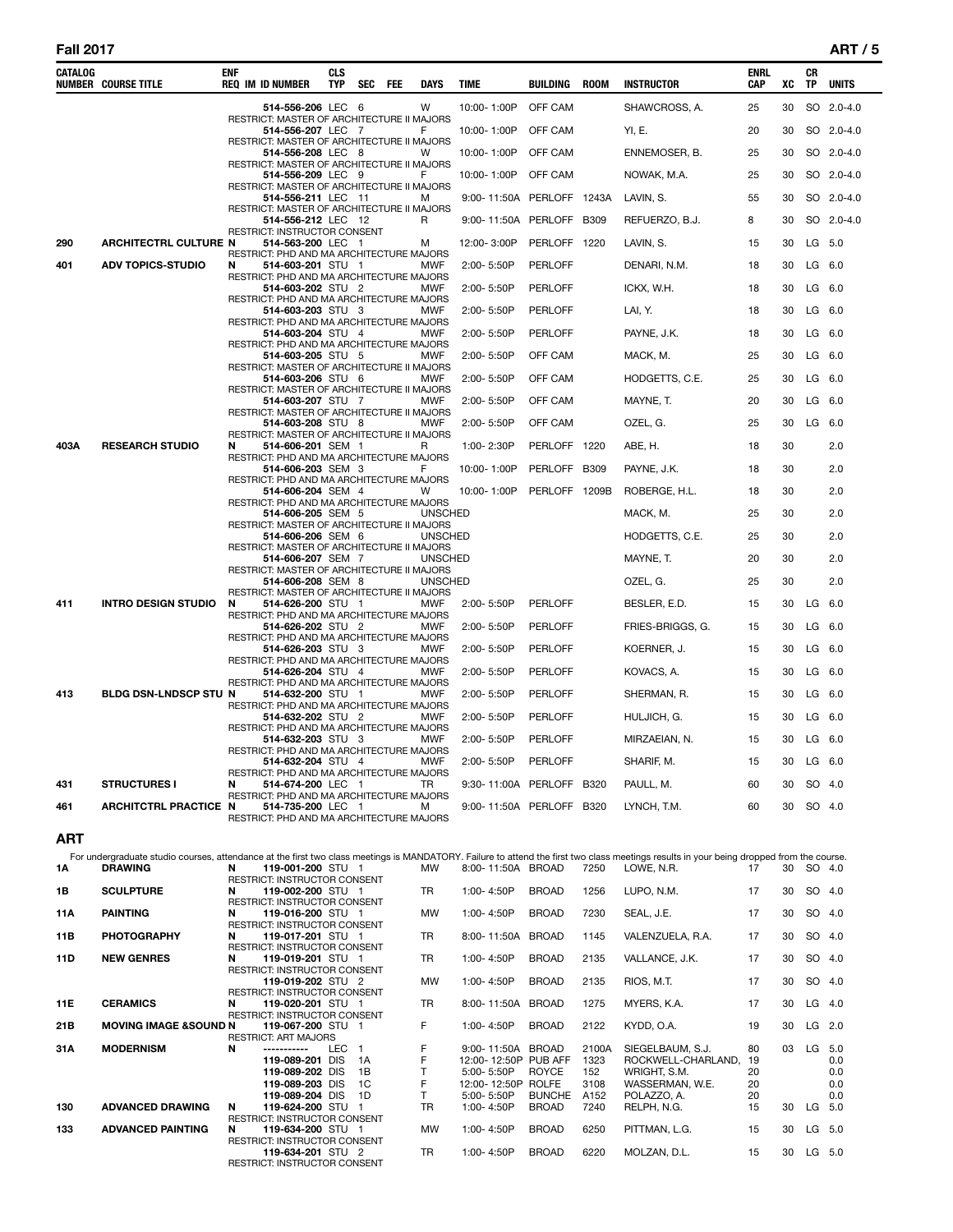# **6 / ART HISTORY Fall 2017**

| CATALOG | <b>NUMBER COURSE TITLE</b>                                                           | <b>ENF</b> | <b>REQ IM ID NUMBER</b>                                                           | <b>CLS</b><br><b>TYP</b> | <b>SEC</b>                     | <b>FEE</b> | <b>DAYS</b>       | <b>TIME</b>         | BUILDING     | <b>ROOM</b> | <b>INSTRUCTOR</b>            | <b>ENRL</b><br>CAP | XC       | CR<br><b>TP</b> | <b>UNITS</b>               |
|---------|--------------------------------------------------------------------------------------|------------|-----------------------------------------------------------------------------------|--------------------------|--------------------------------|------------|-------------------|---------------------|--------------|-------------|------------------------------|--------------------|----------|-----------------|----------------------------|
| 137     | <b>ADVANCED NEW GENRESN</b>                                                          |            | 119-641-200 STU 1<br>RESTRICT: INSTRUCTOR CONSENT                                 |                          |                                |            | <b>MW</b>         | 1:00-4:50P          | <b>BROAD</b> | 2122        | BOLANDE, J.                  | 15                 | 30       |                 | LG 5.0                     |
| 140     | <b>ADVANCED PRINTMAKNGN</b>                                                          |            | 119-649-200 STU 1<br>RESTRICT: INSTRUCTOR CONSENT                                 |                          |                                |            | TR                | 1:00-4:50P          | <b>BROAD</b> | 6260        | SAMUEL, J.M.                 | 12                 | 30       |                 | LG 5.0                     |
| 145     | ADVANCED SCULPTURE N                                                                 |            | 119-654-200 STU 1<br>RESTRICT: INSTRUCTOR CONSENT                                 |                          |                                |            | TR                | 8:00-11:50A         | <b>BROAD</b> | 1256        | CONNOR, F.J.                 | 15                 | 30       |                 | LG 5.0                     |
| 147     | <b>ADVANCED PHOTOGRPHYN</b>                                                          |            | 119-657-201 STU 1<br>RESTRICT: INSTRUCTOR CONSENT                                 |                          |                                |            | <b>MW</b>         | 1:00-4:50P          | <b>BROAD</b> | 1145        | RASMUSSEN, H.M.              | 15                 | 30       |                 | LG 5.0                     |
|         |                                                                                      |            | 119-657-202 STU 2<br>RESTRICT: INSTRUCTOR CONSENT                                 |                          |                                |            | <b>TR</b>         | 1:00-4:50P          | <b>BROAD</b> | 1145        | LIPPS, M.D.                  | 15                 | 30       |                 | LG 5.0                     |
| 148     | <b>ADVANCED CERAMICS</b>                                                             | N          | 119-650-200 STU 1<br>RESTRICT: INSTRUCTOR CONSENT                                 |                          |                                |            | TR                | 1:00-4:50P          | <b>BROAD</b> | 1275        | MYERS, K.A.                  | 15                 | 30       |                 | LG 5.0                     |
| 150     | <b>SENIOR STUDIO</b>                                                                 | N          | 119-665-200 STU 1<br>RESTRICT: INSTRUCTOR CONSENT                                 |                          |                                |            | MW                | 1:00-4:50P          | <b>BROAD</b> | 1256        | WONG, A.A.                   | 13                 | 30       |                 | LG 5.0                     |
| M186A   | <b>BEYOND MEXICN MURALN</b>                                                          |            | 119-830-200 LEC 1<br>SAME AS: CHICANO M186A, WL ARTS M125A                        |                          |                                |            | TR                | 1:00-2:50P          | OFF CAM      |             | BACA, J.F.                   | 5                  | 30       |                 | SO 4.0                     |
|         | M186AL BEYOND MEXICN MURALN                                                          |            | 119-831-200 LAB 1<br>SAME AS: CHICANO M186AL, WL ARTS M125AL                      |                          |                                |            | TR                | 3:00-4:50P          | OFF CAM      |             | BACA, J.F.                   | 5                  | 30       |                 | SO 4.0                     |
| 190     | <b>COLLOQUIA</b>                                                                     | N          | 119-847-200 SEM 1<br>RESTRICT: DEPARTMENT CONSENT                                 |                          |                                |            | F                 | 10:00-12:50P BROAD  |              | 7260        | OTTO-KNAPP, S.               | 10                 | 30       |                 | PN 1.0                     |
| 195     | <b>INTERNSHIP</b>                                                                    | N          | 119-876-201 TUT 1                                                                 |                          |                                |            | VAR               |                     |              |             | SAXE, A.A.                   | 0                  | 30       |                 | PN 2.0-4.0                 |
| 197     | <b>INDIVIDUAL STUDIES</b>                                                            | N          | 119-876-202 TUT<br>119-882-201 TUT                                                |                          | $\overline{2}$<br>$\mathbf{1}$ |            | <b>VAR</b><br>VAR |                     |              |             | SEAL, J.E.<br>OTTO-KNAPP, S. | 0<br>0             | 30<br>30 |                 | PN 2.0-4.0<br>$LG$ 2.0-4.0 |
|         |                                                                                      |            | 119-882-202 TUT                                                                   |                          | $\overline{2}$                 |            | <b>VAR</b>        |                     |              |             | LOWE, N.R.                   | 0                  | 30       |                 | $LG$ 2.0-4.0               |
|         |                                                                                      |            | 119-882-203 TUT                                                                   |                          | 3                              |            | <b>VAR</b>        |                     |              |             | WONG, A.A.                   | 0                  | 30       |                 | $LG$ 2.0-4.0               |
|         |                                                                                      |            | 119-882-204 TUT                                                                   |                          | $\overline{4}$                 |            | <b>VAR</b>        |                     |              |             | PERLMAN, D.H.                | 0                  | 30       |                 | LG 2.0-4.0                 |
|         |                                                                                      |            | 119-882-205 TUT                                                                   |                          | -5                             |            | <b>VAR</b>        |                     |              |             | VALENZUELA, R.A.             | $\Omega$           | 30       |                 | LG 2.0-4.0                 |
| 271     | <b>GRADUATE PAINTING</b>                                                             | N          | 519-366-201 STU                                                                   |                          | - 1                            |            | <b>VAR</b>        |                     | OFF CAM      |             | HERMAN, R.R.                 | 10                 | 30       |                 | LG 2.0-8.0                 |
|         |                                                                                      |            | RESTRICT: INSTRUCTOR CONSENT                                                      |                          |                                |            |                   |                     |              |             |                              |                    |          |                 |                            |
|         |                                                                                      |            | 519-366-202 STU 2                                                                 |                          |                                |            | <b>VAR</b>        |                     | OFF CAM      |             | OTTO-KNAPP, S.               | 10                 | 30       |                 | $LG$ 2.0-8.0               |
|         |                                                                                      |            | RESTRICT: INSTRUCTOR CONSENT<br>519-366-203 STU 3                                 |                          |                                |            | <b>VAR</b>        |                     | OFF CAM      |             | PITTMAN, L.G.                | 10                 | 30       |                 | LG $2.0 - 8.0$             |
|         |                                                                                      |            | RESTRICT: INSTRUCTOR CONSENT                                                      |                          |                                |            |                   |                     |              |             |                              |                    |          |                 |                            |
|         |                                                                                      |            | 519-366-204 STU 4                                                                 |                          |                                |            | <b>VAR</b>        |                     | OFF CAM      |             | RELPH, N.G.                  | 10                 | 30       |                 | LG 2.0-8.0                 |
|         |                                                                                      |            | RESTRICT: INSTRUCTOR CONSENT                                                      |                          |                                |            |                   |                     |              |             |                              |                    |          |                 |                            |
| 273     | <b>GRADUATE SCULPTURE N</b>                                                          |            | 519-375-201 STU 1                                                                 |                          |                                |            | <b>VAR</b>        |                     | OFF CAM      |             | MCMILLIAN, R.T.              | 10                 | 30       |                 | LG 2.0-8.0                 |
|         |                                                                                      |            | RESTRICT: INSTRUCTOR CONSENT                                                      |                          |                                |            | <b>VAR</b>        |                     | OFF CAM      |             |                              | 10                 | 30       |                 | LG 2.0-8.0                 |
|         |                                                                                      |            | 519-375-202 STU 2<br>RESTRICT: INSTRUCTOR CONSENT                                 |                          |                                |            |                   |                     |              |             | PERLMAN, D.H.                |                    |          |                 |                            |
| 274     | <b>GRAD PHOTOGRAPHY</b>                                                              | N          | 519-381-201 STU 1                                                                 |                          |                                |            | <b>VAR</b>        |                     | OFF CAM      |             | OPIE, C.S.                   | 10                 | 30       |                 | $LG$ 2.0-8.0               |
|         |                                                                                      |            | RESTRICT: INSTRUCTOR CONSENT                                                      |                          |                                |            |                   |                     |              |             |                              |                    |          |                 |                            |
|         |                                                                                      |            | 519-381-202 STU 2                                                                 |                          |                                |            | <b>VAR</b>        |                     | OFF CAM      |             | KIM, S.J.                    | 10                 | 30       |                 | LG 2.0-8.0                 |
|         |                                                                                      |            | RESTRICT: INSTRUCTOR CONSENT                                                      |                          |                                |            |                   |                     |              |             |                              |                    |          |                 |                            |
| 275     | <b>GRADUATE NEW GENRESN</b>                                                          |            | 519-386-201 STU 1                                                                 |                          |                                |            | <b>VAR</b>        |                     | OFF CAM      |             | BOLANDE, J.                  | 10                 | 30       |                 | LG 2.0-8.0                 |
|         |                                                                                      |            | RESTRICT: INSTRUCTOR CONSENT<br>519-386-202 STU 2<br>RESTRICT: INSTRUCTOR CONSENT |                          |                                |            | <b>VAR</b>        |                     | OFF CAM      |             | KAHN, S.                     | 10                 | 30       |                 | LG 2.0-8.0                 |
| 276     | <b>GRAD GROUP CRITIQUE N</b>                                                         |            | 519-390-200 DIS 1                                                                 |                          |                                |            | м                 | 6:30-9:20P          | OFF CAM      |             | WONG, A.A.                   | 10                 | 30       |                 | $LG$ 4.0                   |
| 277     | <b>GRADUATE CERAMICS</b>                                                             | N          | RESTRICT: INSTRUCTOR CONSENT<br>519-395-201 STU 1                                 |                          |                                |            | <b>VAR</b>        |                     | OFF CAM      |             | SAXE, A.A.                   | 10                 | 30       |                 | $LG$ 2.0-8.0               |
| 278     | INTRDSCPLNRY STUDIO N                                                                |            | <b>RESTRICT: INSTRUCTOR CONSENT</b><br>519-400-200 STU 1                          |                          |                                |            | <b>VAR</b>        |                     | OFF CAM      |             | FRASER, A.                   | 10                 | 30       |                 | SO 2.0-8.0                 |
|         |                                                                                      |            | RESTRICT: INSTRUCTOR CONSENT                                                      |                          |                                |            |                   |                     |              |             |                              |                    |          |                 |                            |
| C280    | <b>SEMINAR IN ART</b>                                                                | N          | 519-411-200 SEM 1<br>RESTRICT: INSTRUCTOR CONSENT                                 |                          |                                |            | W                 | 6:30-9:20P          | OFF CAM      |             | GONZALEZ, R.                 | 10                 | 30       |                 | $LG$ 4.0                   |
| C283    | Art C280, seminar 1: Framing Latin American Los Angeles<br><b>SPECIAL TOPICS-ART</b> | N          | 519-441-200 SEM 1                                                                 |                          |                                |            | <b>VAR</b>        |                     | OFF CAM      |             | FERGUSON, R.                 | 10                 | 30       |                 | LG 2.0/4.0                 |
|         |                                                                                      |            | RESTRICT: INSTRUCTOR CONSENT                                                      |                          |                                |            |                   |                     |              |             |                              |                    |          |                 |                            |
|         |                                                                                      |            | 519-441-202 SEM 2                                                                 |                          |                                |            | <b>VAR</b>        |                     | OFF CAM      |             | KRUGER, B.                   | 10                 | 30       |                 | LG 2.0/4.0                 |
| 495     | TA TRAINING PRACTCM N                                                                |            | RESTRICT: INSTRUCTOR CONSENT<br>519-740-200 SEM 1                                 |                          |                                |            | W                 | 9:30-12:20P OFF CAM |              |             | PERLMAN, D.H.                | 20                 | 30       |                 | SU 2.0                     |
|         |                                                                                      |            | RESTRICT: DEPARTMENT CONSENT                                                      |                          |                                |            |                   |                     |              |             |                              |                    |          |                 |                            |

# **ART HISTORY**

|    | Art History 100 through 185 are limited to Art History majors on the priority and first enrollment passes. Nonmajors may enroll during the second pass, space permitting. |                 |            |                |     |                   |             |     |                  |     |    |        |     |
|----|---------------------------------------------------------------------------------------------------------------------------------------------------------------------------|-----------------|------------|----------------|-----|-------------------|-------------|-----|------------------|-----|----|--------|-----|
| 24 | <b>ARCHITCTR-MDRN WRLDN</b>                                                                                                                                               | -----------     | LEC        |                | TR. | 2:00-3:15P        | <b>DODD</b> | 147 | UPTON, D.        | 270 | 15 | SO 5.0 |     |
|    |                                                                                                                                                                           | 118-072-201 DIS |            | 1A             | Μ   | 8:00-8:50A        | <b>DODD</b> | 52  | TOLLESON, M.S.   | 15  |    |        | 0.0 |
|    |                                                                                                                                                                           | 118-072-202 DIS |            | 1B             | M   | $9:00 - 9:50A$    | <b>DODD</b> | 52  | TOLLESON, M.S.   | 15  |    |        | 0.0 |
|    |                                                                                                                                                                           | 118-072-203 DIS |            | 1C             | м   | 10:00-10:50A DODD |             | 52  | TOLLESON, M.S.   | 15  |    |        | 0.0 |
|    |                                                                                                                                                                           | 118-072-204 DIS |            | 1D             | м   | 11:00-11:50A DODD |             | 52  | THOMSON, H.M.    | 15  |    |        | 0.0 |
|    |                                                                                                                                                                           | 118-072-205 DIS |            | 1E             | м   | 12:00-12:50P      | <b>DODD</b> | 52  | THOMSON, H.M.    | 15  |    |        | 0.0 |
|    |                                                                                                                                                                           | 118-072-206 DIS |            | 1F             | м   | 1:00-1:50P        | <b>DODD</b> | 52  | THOMSON, H.M.    | 15  |    |        | 0.0 |
|    |                                                                                                                                                                           | 118-072-207 DIS |            | 1G             | М   | 2:00-2:50P        | <b>DODD</b> | 52  | SAYLOR, M.       | 15  |    |        | 0.0 |
|    |                                                                                                                                                                           | 118-072-208 DIS |            | 1H             | м   | 3:00-3:50P        | <b>DODD</b> | 52  | SAYLOR, M.       | 15  |    |        | 0.0 |
|    |                                                                                                                                                                           | 118-072-209 DIS |            | 11             | М   | 4:00-4:50P        | <b>DODD</b> | 52  | SAYLOR, M.       | 15  |    |        | 0.0 |
|    |                                                                                                                                                                           | 118-072-210 DIS |            | 1J             | W   | 8:00-8:50A        | <b>DODD</b> | 52  | WOLFF, R.I.      | 15  |    |        | 0.0 |
|    |                                                                                                                                                                           | 118-072-211 DIS |            | 1K             | W   | $9:00 - 9:50A$    | <b>DODD</b> | 52  | WOLFF. R.I.      | 15  |    |        | 0.0 |
|    |                                                                                                                                                                           | 118-072-212 DIS |            | 1L             | W   | 10:00-10:50A DODD |             | 52  | WOLFF, R.I.      | 15  |    |        | 0.0 |
|    |                                                                                                                                                                           | 118-072-213 DIS |            | 1M             | W   | 11:00-11:50A DODD |             | 52  | MUKHOPADHYAY, S. | 15  |    |        | 0.0 |
|    |                                                                                                                                                                           | 118-072-214 DIS |            | 1 <sup>N</sup> | W   | 12:00-12:50P      | <b>DODD</b> | 52  | MUKHOPADHYAY, S. | 15  |    |        | 0.0 |
|    |                                                                                                                                                                           | 118-072-215 DIS |            | 10             | W   | 1:00-1:50P        | <b>DODD</b> | 52  | MUKHOPADHYAY, S. | 15  |    |        | 0.0 |
|    |                                                                                                                                                                           | 118-072-216 DIS |            | 1P             | W   | 2:00-2:50P        | <b>DODD</b> | 52  | CHEN. X.         | 15  |    |        | 0.0 |
|    |                                                                                                                                                                           | 118-072-217 DIS |            | 1Q             | W   | 3:00-3:50P        | <b>DODD</b> | 52  | CHEN, X.         | 15  |    |        | 0.0 |
|    |                                                                                                                                                                           | 118-072-218 DIS |            | 1R             | W   | 4:00-4:50P        | <b>DODD</b> | 52  | CHEN. X.         | 15  |    |        | 0.0 |
| 27 | <b>ART&amp;ARCH-ANCNT AMERN</b>                                                                                                                                           | -----------     | <b>LEC</b> |                | MW  | 2:00-3:15P        | <b>DODD</b> | 147 | POHL, J.M.       | 270 | 30 | SO     | 5.0 |
|    |                                                                                                                                                                           | 118-081-201 DIS |            | 1A             | м   | 8:00-8:50A        | <b>DODD</b> | 220 | HORAN, L.N.      | 15  |    |        | 0.0 |
|    |                                                                                                                                                                           | 118-081-202 DIS |            | 1B             | м   | $9:00 - 9:50A$    | <b>DODD</b> | 220 | HORAN, L.N.      | 15  |    |        | 0.0 |
|    |                                                                                                                                                                           | 118-081-203 DIS |            | 1C             | м   | 10:00-10:50A      | <b>DODD</b> | 220 | HORAN, L.N.      | 15  |    |        | 0.0 |
|    |                                                                                                                                                                           | 118-081-204 DIS |            | 1D             |     | 8:00-8:50A        | <b>DODD</b> | 52  | PARK. J.         | 15  |    |        | 0.0 |
|    |                                                                                                                                                                           | 118-081-205 DIS |            | 1E             |     | $9:00 - 9:50A$    | <b>DODD</b> | 52  | PARK. J.         | 15  |    |        | 0.0 |
|    |                                                                                                                                                                           | 118-081-206 DIS |            | 1F             |     | 10:00-10:50A DODD |             | 52  | PARK, J.         | 15  |    |        | 0.0 |
|    |                                                                                                                                                                           | 118-081-207 DIS |            | 1G             |     | 11:00-11:50A DODD |             | 52  | HORVAT. F.       | 15  |    |        | 0.0 |
|    |                                                                                                                                                                           | 118-081-208 DIS |            | 1H             |     | 12:00-12:50P DODD |             | 52  | HORVAT, F.       | 15  |    |        | 0.0 |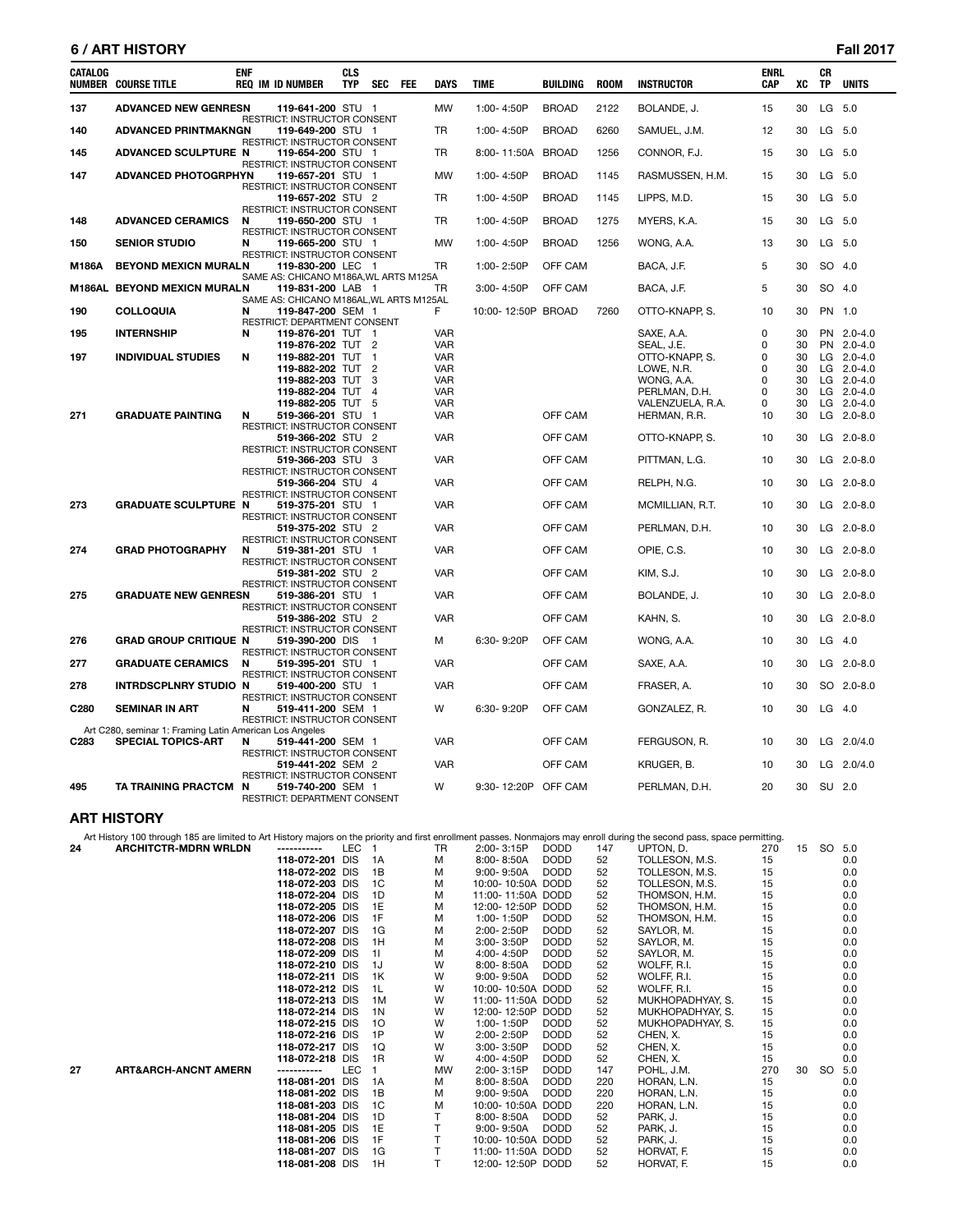# **Fall 2017 ARTS AND ARCHITECTURE / 7**

| <b>CATALOG</b>   | <b>NUMBER COURSE TITLE</b>                                                                                                          | <b>ENF</b> | <b>REQ IM ID NUMBER</b>                                 | <b>CLS</b><br><b>TYP</b> | SEC            | <b>FEE</b> | DAYS              | TIME                                  | <b>BUILDING</b>            | <b>ROOM</b> | <b>INSTRUCTOR</b>               | ENRL<br>CAP | XC       | CR<br><b>TP</b>  | <b>UNITS</b> |
|------------------|-------------------------------------------------------------------------------------------------------------------------------------|------------|---------------------------------------------------------|--------------------------|----------------|------------|-------------------|---------------------------------------|----------------------------|-------------|---------------------------------|-------------|----------|------------------|--------------|
|                  |                                                                                                                                     |            | 118-081-209 DIS                                         |                          | 11             |            | T                 | 1:00-1:50P                            | <b>DODD</b>                | 52          | HORVAT, F.                      | 15          |          |                  | 0.0          |
|                  |                                                                                                                                     |            | 118-081-210 DIS                                         |                          | 1J             |            | Т                 | 2:00-2:50P                            | <b>DODD</b>                | 52          | WEISS, R.D.                     | 15          |          |                  | 0.0          |
|                  |                                                                                                                                     |            | 118-081-211 DIS                                         |                          | 1K             |            | T                 | 3:00-3:50P                            | <b>DODD</b>                | 52          | WEISS, R.D.                     | 15          |          |                  | 0.0          |
|                  |                                                                                                                                     |            | 118-081-212 DIS                                         |                          | 1L             |            | т                 | 4:00-4:50P                            | <b>DODD</b>                | 52          | WEISS, R.D.                     | 15          |          |                  | 0.0          |
|                  |                                                                                                                                     |            | 118-081-213 DIS                                         |                          | 1M             |            | W                 | 8:00-8:50A                            | <b>DODD</b>                | 220         | ENGLISH, E.W.                   | 15          |          |                  | 0.0          |
|                  |                                                                                                                                     |            | 118-081-214 DIS                                         |                          | 1N             |            | W                 | $9:00 - 9:50A$                        | <b>DODD</b>                | 220         | ENGLISH, E.W.                   | 15          |          |                  | 0.0          |
|                  |                                                                                                                                     |            | 118-081-215 DIS                                         |                          | 10             |            | W                 | 10:00-10:50A DODD                     |                            | 220         | ENGLISH, E.W.                   | 15          |          |                  | 0.0          |
|                  |                                                                                                                                     |            | 118-081-216 DIS                                         |                          | 1P             |            | W                 | 11:00-11:50A DODD                     |                            | 220         | CHAU, M.K.                      | 15          |          |                  | 0.0          |
|                  |                                                                                                                                     |            | 118-081-217 DIS<br>118-081-218 DIS                      |                          | 1Q<br>1R       |            | W<br>w            | 12:00-12:50P DODD<br>1:00-1:50P       | <b>DODD</b>                | 220<br>220  | CHAU, M.K.<br>CHAU, M.K.        | 15<br>15    |          |                  | 0.0<br>0.0   |
| <b>M110A</b>     | <b>ART&amp;ARCH-ANCT EGYPTN</b>                                                                                                     |            | 118-362-200 LEC                                         |                          | $\mathbf{1}$   |            | MW                | 12:30-1:45P                           | <b>DODD</b>                | 170         | SIMPSON, B.L.                   | 40          | 05       | SO 4.0           |              |
|                  |                                                                                                                                     |            | SAME AS: AN N EA CM101A                                 |                          |                |            |                   |                                       |                            |             |                                 |             |          |                  |              |
| M113B            | ROMAN ART&ARCHAEOLGY                                                                                                                |            | 118-382-200 LEC 1                                       |                          |                |            | <b>MW</b>         | 11:00-12:15P DODD                     |                            | 146         | BECKMANN, S.E.                  | 30          | 04       | SO 4.0           |              |
|                  | <b>GOTHIC ART&amp;ARCH</b>                                                                                                          | N          | SAME AS: CLASSIC M153G<br>118-397-200 LEC               |                          |                |            | TR                |                                       |                            |             | COHEN, M.M.                     |             | 30       | SO               | 4.0          |
| C115D<br>121C    | ITAL-16TH C.                                                                                                                        | N          | 118-428-200 LEC                                         |                          | -1<br>-1       |            | MW                | 11:00-12:15P DODD<br>9:30-10:45A DODD |                            | 146<br>146  | WILSON, B.                      | 60<br>64    | 30       | SO               | 4.0          |
| C126             | TPCS-EARLY MDRN ART N                                                                                                               |            | 118-456-200 LEC 1                                       |                          |                |            | м                 | 2:00-4:50P                            | <b>DODD</b>                | 275         | WILSON, B.                      | 15          | 30       | SO               | 4.0          |
|                  |                                                                                                                                     |            | RESTRICT: INSTRUCTOR CONSENT                            |                          |                |            |                   |                                       |                            |             |                                 |             |          |                  |              |
| C131A            | <b>CNTMP ART 1940S-50S</b>                                                                                                          | Y          | 118-486-200 LEC 1                                       |                          |                |            | MW                | 12:30-1:45P                           | <b>DODD</b>                | 146         | MACHIDA, N.K.                   | 60          | 30       | SO 4.0           |              |
| C142B            | <b>LATIN AMER ART-20 C</b>                                                                                                          | N          | 118-604-200 LEC 1                                       |                          |                |            | F                 | 12:00-2:50P                           | <b>DODD</b>                | 275         | BLACK, C.V.                     | 20          | 07       | SO 4.0           |              |
|                  |                                                                                                                                     |            | RESTRICT: INSTRUCTOR CONSENT                            |                          |                |            |                   |                                       |                            |             |                                 |             |          |                  |              |
| C145A            | ARCH&URBANSM-AFRICAN                                                                                                                |            | 118-672-200 LEC 1                                       |                          |                |            | MW                | 3:30-4:45P                            | <b>DODD</b>                | 146         | NELSON, S.D.                    | 60          | 30       | SO 4.0           |              |
| C149             | <b>TOPICS-CHINESE ART</b>                                                                                                           | N          | 118-620-200 LEC 1                                       |                          |                |            | M                 | 10:30-1:30P                           | <b>DODD</b>                | 275         | VON FALKENHAUSEN,               | 21          | 30       | SO 4.0           |              |
| 185              | <b>UNDERGRAD SEMINAR</b>                                                                                                            | N          | 118-791-200 SEM 1<br>RESTRICT: INSTRUCTOR CONSENT       |                          |                |            | т                 | 3:30-5:30P                            | <b>DODD</b>                | 275         | BAKER, G.T.                     | 15          | 30       | SO 4.0           |              |
|                  | Art History 185, seminar 1: History and Practice of Art Criticism                                                                   |            |                                                         |                          |                |            |                   |                                       |                            |             |                                 |             |          |                  |              |
|                  |                                                                                                                                     |            | 118-791-201 SEM 2                                       |                          |                |            | M                 | 3:30-5:30P                            | <b>DODD</b>                | 220         | POHL, J.M.                      | 15          | 30       | SO 4.0           |              |
|                  |                                                                                                                                     |            | RESTRICT: INSTRUCTOR CONSENT                            |                          |                |            |                   |                                       |                            |             |                                 |             |          |                  |              |
|                  | Art History 185, seminar 2:Pre-Columbian/Colonial Indigenous Art and Writing Systems of Southern Mexico: Codices, Maps, and Lienzos |            |                                                         |                          |                |            |                   |                                       |                            |             |                                 |             |          |                  |              |
| 188SA<br>195     | <b>INDIV STD FOR USIE</b><br><b>MUS STUDIES INTERN</b>                                                                              | Υ<br>Υ     | 118-828-201 TUT 1<br>118-871-201 TUT 1                  |                          |                |            | VAR<br><b>VAR</b> |                                       |                            |             | RUIZ, T.F.<br>BROWN, R.L.       | 0<br>0      | 30<br>30 | LG 1.0<br>PN 3.0 |              |
| 197A             | <b>INDIVIDUAL STUDIES</b>                                                                                                           | N          | 118-885-201 TUT 1                                       |                          |                |            | <b>VAR</b>        |                                       |                            |             | HARWELL, G.T.                   | 0           | 30       |                  | SO 2.0-4.0   |
| 198A             | <b>HONORS RESEARCH</b>                                                                                                              | N          | 118-888-201 TUT 1                                       |                          |                |            | <b>VAR</b>        |                                       |                            |             | POHL, J.M.                      | 0           | 30       |                  | 4.0          |
| C215D            | <b>GOTHIC ART&amp;ARCH</b>                                                                                                          | N          | 518-094-200 LEC 1                                       |                          |                |            | TR                | 11:00-12:15P DODD                     |                            | 146         | COHEN, M.M.                     | 10          | 30       | SO               | 4.0          |
|                  |                                                                                                                                     |            | RESTRICT: GRADUATE STUDENTS                             |                          |                |            |                   |                                       |                            |             |                                 |             |          |                  |              |
| 217C             | <b>MEDIEVAL ART</b>                                                                                                                 | N          | 518-106-200 SEM 1<br>RESTRICT: INSTRUCTOR CONSENT       |                          |                |            | М                 | 3:00-5:50P                            | TBA                        |             | COHEN, M.M.                     | 15          | 30       | SO 4.0           |              |
| C <sub>226</sub> | TPCS-EARLY MDRN ART N                                                                                                               |            | 518-156-200 LEC 1                                       |                          |                |            | М                 | 2:00-4:50P                            | <b>DODD</b>                | 275         | WILSON, B.                      | 10          | 30       | SO 4.0           |              |
| 230D             | <b>MODERN ART</b>                                                                                                                   | N          | <b>RESTRICT: GRADUATE STUDENTS</b><br>518-183-200 SEM 1 |                          |                |            | W                 | 3:30-6:30P                            | <b>DODD</b>                | 275         | BAKER, G.T.                     | 10          | 30       | SO 4.0           |              |
|                  |                                                                                                                                     |            | <b>RESTRICT: INSTRUCTOR CONSENT</b>                     |                          |                |            |                   |                                       |                            |             |                                 |             |          |                  |              |
| 232              | <b>CONTEMPORARY ART</b>                                                                                                             | N          | 518-192-200 SEM 1<br>RESTRICT: INSTRUCTOR CONSENT       |                          |                |            | R                 | 2:00-4:50P                            | <b>DODD</b>                | 275         | CHON, D.                        | 10          | 30       | SO 4.0           |              |
| C242B            | <b>LATIN AMER ART-20 C</b>                                                                                                          | N          | 518-253-200 LEC 1                                       |                          |                |            | F                 | 12:00-2:50P                           | <b>DODD</b>                | 275         | BLACK, C.V.                     | 5           | 07       | SO 4.0           |              |
| C245A            | ARCH&URBANSM-AFRICAN                                                                                                                |            | RESTRICT: INSTRUCTOR CONSENT<br>518-361-200 LEC 1       |                          |                |            | MW                | 3:30-4:45P                            | <b>DODD</b>                | 146         | NELSON, S.D.                    | 10          | 30       | SO 4.0           |              |
| C249A            | <b>TOPICS-CHINESE ART</b>                                                                                                           | N          | RESTRICT: GRADUATE STUDENTS<br>518-294-200 LEC 1        |                          |                |            | M                 | 10:30-1:30P                           | <b>DODD</b>                | 275         | VON FALKENHAUSEN,               | 4           | 30       | SO 4.0           |              |
|                  |                                                                                                                                     |            | RESTRICT: GRADUATE STUDENTS                             |                          |                |            |                   |                                       |                            |             |                                 |             |          |                  |              |
| <b>M258B</b>     | <b>ASIAN ARCHAEOLOGY</b>                                                                                                            | N          | 518-349-200 SEM 1                                       |                          |                |            | Τ                 | 2:00-4:50P                            | <b>DODD</b>                | 220         | VON FALKENHAUSEN,               | 10          | 30       | SO 4.0           |              |
|                  |                                                                                                                                     |            | SAME AS: ANTHRO M216<br>RESTRICT: GRADUATE STUDENTS     |                          |                |            |                   |                                       |                            |             |                                 |             |          |                  |              |
| C <sub>271</sub> | TOPICS-MUSEUM STDS N                                                                                                                |            | 518-426-200 SEM 1                                       |                          |                |            | R                 | 10:00-1:00P                           | <b>DODD</b>                | 275         | JOSTEN, J.                      | 10          | 30       | SO 4.0           |              |
|                  |                                                                                                                                     |            | RESTRICT: INSTRUCTOR CONSENT                            |                          |                |            |                   |                                       |                            |             |                                 |             |          |                  |              |
|                  | Art History C271, seminar 1: Latin America on Display in LA:Surveying Field                                                         |            |                                                         |                          |                |            |                   |                                       |                            |             |                                 |             |          |                  |              |
| 495              | TEACHNG ART HISTORY N                                                                                                               |            | 518-790-200 SEM 1<br>RESTRICT: GRADUATE STUDENTS        |                          |                |            | R                 | 5:00-7:00P                            | <b>DODD</b>                | 220         | SEARCY, E.H.                    | 13          | 30       |                  | SU 1.0-4.0   |
|                  |                                                                                                                                     |            |                                                         |                          |                |            |                   |                                       |                            |             |                                 |             |          |                  |              |
|                  | <b>ARTS AND ARCHITECTURE</b>                                                                                                        |            |                                                         |                          |                |            |                   |                                       |                            |             |                                 |             |          |                  |              |
| 10               | <b>ARTS ENCOUNTERS</b>                                                                                                              | Ν          | -----------                                             | LEC                      | $\overline{1}$ |            | W                 | 2:00-4:50P                            | KAUFMAN 200                |             | GERE, D.H.                      | 0           | 30       | SO 5.0           |              |
|                  |                                                                                                                                     |            | 122-030-201 DIS                                         |                          | 1A             |            | М                 | 9:00-9:50A                            | KAUFMAN 240                |             | BAYRAKTAR, S.                   | 0           |          |                  | 0.0          |
|                  |                                                                                                                                     |            | 122-030-202 DIS                                         |                          | 1B             |            | М                 |                                       | 10:00-10:50A KAUFMAN 240   |             | BAYRAKTAR, S.                   | 0           |          |                  | 0.0          |
|                  |                                                                                                                                     |            | 122-030-203 DIS                                         |                          | 1C             |            | М                 |                                       | 11:00-11:50A KAUFMAN 240   |             | MIAO, F.                        | 0           |          |                  | 0.0          |
|                  |                                                                                                                                     |            | 122-030-204 DIS                                         |                          | 1D             |            | M                 | 12:00-12:50P                          | KAUFMAN 240                |             | MIAO, F.                        | 0           |          |                  | 0.0          |
|                  |                                                                                                                                     |            | 122-030-205 DIS                                         |                          | 1E             |            | М                 | 3:00-3:50P                            | KAUFMAN 240                |             | LIOR, M.                        | 0           |          |                  | 0.0          |
|                  |                                                                                                                                     |            | 122-030-206 DIS<br>122-030-207 DIS                      |                          | 1F<br>1G       |            | М<br>т            | 4:00-4:50P<br>9:00-9:50A              | KAUFMAN 240<br>KAUFMAN 240 |             | SULLIVAN, E.E.<br>SHELLEY, M.E. | 0<br>0      |          |                  | 0.0<br>0.0   |
|                  |                                                                                                                                     |            | 122-030-208 DIS                                         |                          | 1H             |            | Т                 | 2:00-2:50P                            | KAUFMAN 240                |             | MCQUADE, T.H.                   | 0           |          |                  | 0.0          |
|                  |                                                                                                                                     |            | 122-030-209 DIS                                         |                          | 11             |            | т                 | 3:00-3:50P                            | KAUFMAN 240                |             | MCQUADE, T.H.                   | 0           |          |                  | 0.0          |
|                  |                                                                                                                                     |            | 122-030-210 DIS                                         |                          | 1J             |            | Т                 | 4:00-4:50P                            | KAUFMAN 240                |             | ANDERSON, A.M.                  | 0           |          |                  | 0.0          |
|                  |                                                                                                                                     |            | 122-030-211 DIS                                         |                          | 1K             |            | Τ                 | 5:00-5:50P                            | KAUFMAN 240                |             | ANDERSON, A.M.                  | 0           |          |                  | 0.0          |
| 100              | <b>TOPICS IN ARTS</b>                                                                                                               | N          | 122-300-200 LEC                                         |                          | $\overline{1}$ |            | TR                | 9:00-11:50A BROAD                     |                            | 4220        | FERRER, C.J.                    | 20          | 30       | SO 4.0           |              |
|                  |                                                                                                                                     |            | RESTRICT: INSTRUCTOR CONSENT                            |                          |                |            |                   |                                       |                            |             |                                 |             |          |                  |              |
|                  | Arts and Archtecture 100, lecture 1: Facsimiles and Prosthetics                                                                     |            |                                                         |                          |                |            |                   |                                       |                            |             |                                 |             |          |                  |              |

# **ASIAN AMERICAN STUDIES**

Asian American Studies 101 through 192 are limited to departmental majors and minors on the priority and first enrollment passes. Any undergraduate student may enroll on the second pass, space<br>permitting.<br>For Asian America

|    | Any student may enroll beginning September 19, 2017, space permitting, and continuing students historically have been able to enroll. |                 |            |       |           |                   |               |      |                    |     |    |           |     |
|----|---------------------------------------------------------------------------------------------------------------------------------------|-----------------|------------|-------|-----------|-------------------|---------------|------|--------------------|-----|----|-----------|-----|
| 10 | <b>HIST-ASIAN AMERICNS N</b>                                                                                                          | ------------    | LEC        |       | <b>MW</b> | $9:30 - 10:45A$   | DODD.         | 121  | FONG, K.N.         | 150 | 02 | <b>SO</b> | 5.0 |
|    |                                                                                                                                       | 121-030-201     | <b>DIS</b> | 1A    | м         | $1:00 - 1:50P$    | PUB AFF       | 1264 | LEE. M.K.          | 25  |    |           | 0.0 |
|    |                                                                                                                                       | 121-030-202 DIS |            | 1B    | М         | $2:00 - 2:50P$    | PUB AFF       | 1270 | LEE. M.K.          | 25  |    |           | 0.0 |
|    |                                                                                                                                       | 121-030-203 DIS |            | 1C    | м         | $4:00 - 4:50P$    | PUB AFF       | 2325 | LEE. M.K.          | 25  |    |           | 0.0 |
|    |                                                                                                                                       | 121-030-204 DIS |            | 1D    |           | $1:00 - 1:50P$    | PUB AFF       | 2278 | HANCOCK, K.C.      | 25  |    |           | 0.0 |
|    |                                                                                                                                       | 121-030-205 DIS |            | 1F    | W         | $4:00 - 4:50P$    | <b>BUNCHE</b> | 3164 | HANCOCK, K.C.      | 25  |    |           | 0.0 |
|    |                                                                                                                                       | 121-030-206 DIS |            | - 1F  | W         | $5:00 - 5:50P$    | PUB AFF       | 1323 | HANCOCK, K.C.      | 25  |    |           | 0.0 |
|    | For Asian American Studies 20, some seats are held for entering students who enroll through New Student Orientation.                  |                 |            |       |           |                   |               |      |                    |     |    |           |     |
|    | Any student may enroll beginning September 19, 2017, space permitting, and continuing students historically have been able to enroll. |                 |            |       |           |                   |               |      |                    |     |    |           |     |
| 20 | ASIA AM COMMUNITIES N                                                                                                                 | -----------     | LEC        |       | TR        | 11:00-12:15P DODD |               | 121  | WELTY, L.          | 150 | 13 | <b>SO</b> | 5.0 |
|    |                                                                                                                                       | 121-060-201     | DIS.       | - 1 A |           | $9:00 - 9:50A$    | PUB AFF       | 2325 | MENDOZA, A.P.      | 25  |    |           | 0.0 |
|    |                                                                                                                                       | 121-060-202 DIS |            | 1B    |           | $4:00 - 4:50P$    | PUB AFF       | 2278 | ISAGUIRRE-BERSOLA. | 25  |    |           | 0.0 |
|    |                                                                                                                                       | 121-060-203 DIS |            | 1C    |           | $5:00 - 5:50P$    | PUB AFF       | 1256 | ISAGUIRRE-BERSOLA. | 25  |    |           | 0.0 |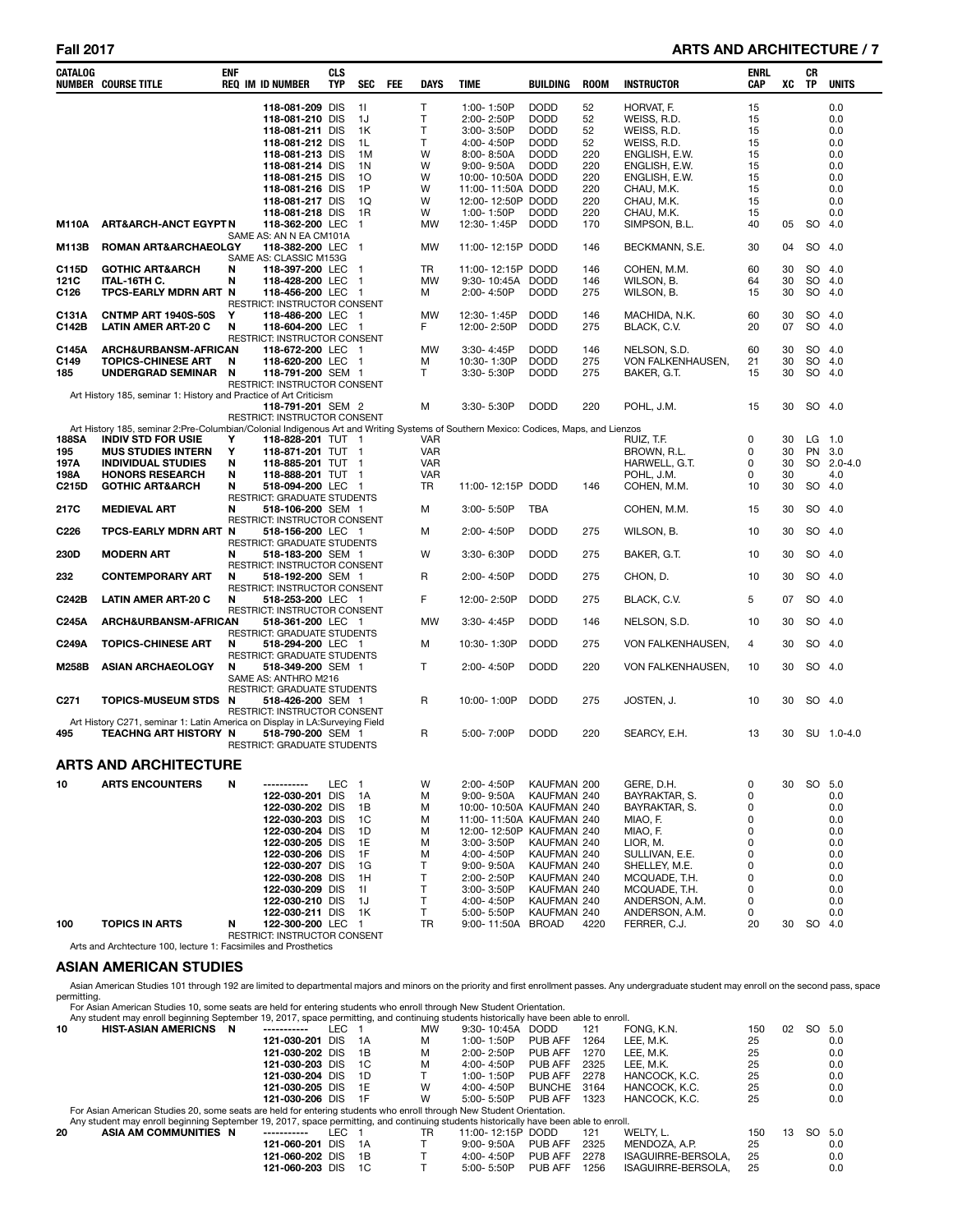# **8 / ASIAN LANGUAGES AND CULTURES Fall 2017**

|                | 07 ASIAN LANGUAGES AND CULTURES                                                                                                       |            |                                                    |                          |            |            |             |                      |                 |             |                                                                                                                                                                                                   |                    |    |                        | <b>Fall ZUTT</b> |
|----------------|---------------------------------------------------------------------------------------------------------------------------------------|------------|----------------------------------------------------|--------------------------|------------|------------|-------------|----------------------|-----------------|-------------|---------------------------------------------------------------------------------------------------------------------------------------------------------------------------------------------------|--------------------|----|------------------------|------------------|
| <b>CATALOG</b> | <b>NUMBER COURSE TITLE</b>                                                                                                            | <b>ENF</b> | <b>REQ IM ID NUMBER</b>                            | <b>CLS</b><br><b>TYP</b> | <b>SEC</b> | <b>FEE</b> | <b>DAYS</b> | <b>TIME</b>          | <b>BUILDING</b> | <b>ROOM</b> | <b>INSTRUCTOR</b>                                                                                                                                                                                 | <b>ENRL</b><br>CAP | XC | <b>CR</b><br><b>TP</b> | <b>UNITS</b>     |
|                |                                                                                                                                       |            | 121-060-204 DIS                                    |                          | 1D         |            | R           | 10:00-10:50A DODD    |                 | 154         | MENDOZA, A.P.                                                                                                                                                                                     | 25                 |    |                        | 0.0              |
|                |                                                                                                                                       |            | 121-060-205 DIS                                    |                          | 1E         |            | R           | 4:00-4:50P           | <b>ROLFE</b>    | 3129        | MENDOZA, A.P.                                                                                                                                                                                     | 25                 |    |                        | 0.0              |
|                |                                                                                                                                       |            | 121-060-206 DIS                                    |                          | 1F         |            | R           | 5:00-5:50P           | PUB AFF         | 1284        | ISAGUIRRE-BERSOLA,                                                                                                                                                                                | 25                 |    |                        | 0.0              |
|                | For Asian American Studies 40, some seats are held for entering students who enroll through New Student Orientation.                  |            |                                                    |                          |            |            |             |                      |                 |             |                                                                                                                                                                                                   |                    |    |                        |                  |
|                | Any student may enroll beginning September 19, 2017, space permitting, and continuing students historically have been able to enroll. |            |                                                    |                          |            |            |             |                      |                 |             |                                                                                                                                                                                                   |                    |    |                        |                  |
| 40             | <b>ASIAN AMER MOVEMENTN</b>                                                                                                           |            | -----------                                        | LEC <sub>1</sub>         |            |            | TR          | 9:30-10:45A DODD     |                 | 121         | BASCARA. V.                                                                                                                                                                                       | 150                | 12 | <b>SO</b>              | 5.0              |
|                |                                                                                                                                       |            | 121-121-201 DIS                                    |                          | 1A         |            | T.          | 12:00-12:50P PUB AFF |                 | 2278        | HUYNH. J.                                                                                                                                                                                         | 25                 |    |                        | 0.0              |
|                |                                                                                                                                       |            | 121-121-202 DIS                                    |                          | 1B         |            | T           | 2:00-2:50P           | PUB AFF         | 2278        | HUYNH. J.                                                                                                                                                                                         | 24                 |    |                        | 0.0              |
|                |                                                                                                                                       |            | 121-121-203 DIS                                    |                          | 1C         |            | T           | 5:00-5:50P           | PUB AFF         | 1264        | HUYNH. J.                                                                                                                                                                                         | 25                 |    |                        | 0.0              |
|                |                                                                                                                                       |            | 121-121-204 DIS                                    |                          | 1D         |            | R           | 12:00-12:50P         | <b>MS</b>       | 5217        | SARAMOSING, D.                                                                                                                                                                                    | 25                 |    |                        | 0.0              |
|                |                                                                                                                                       |            | 121-121-205 DIS                                    |                          | 1E         |            | R           | 1:00-1:50P           | <b>MS</b>       | 5217        | SARAMOSING, D.                                                                                                                                                                                    | 25                 |    |                        | 0.0              |
|                |                                                                                                                                       |            | 121-121-206 DIS                                    |                          | 1F         |            | R           | 4:00-4:50P           | <b>PUB AFF</b>  | 1264        | SARAMOSING, D.                                                                                                                                                                                    | 24                 |    |                        | 0.0              |
| 113            | <b>ASIAN AMERICANS&amp;LAW N</b>                                                                                                      |            | 121-696-200 LEC 1                                  |                          |            |            | W           | 4:00-6:50P           | PUB AFF         | 1246        | KWOH, S.                                                                                                                                                                                          | 75                 | 23 | SO.                    | 4.0              |
|                |                                                                                                                                       |            | RESTRICT: ASIAN AMERICAN STUDIES MAJORS AND MINORS |                          |            |            |             |                      |                 |             |                                                                                                                                                                                                   |                    |    |                        |                  |
| 121            | <b>ASIAN AMERCN THEATR N</b>                                                                                                          |            | 121-426-200 LEC 1                                  |                          |            |            | M           | 2:00-4:50P           | <b>ROYCE</b>    | 152         | SAN JUAN, C.D.                                                                                                                                                                                    | 20                 | 30 | SO 4.0                 |                  |
|                |                                                                                                                                       |            | RESTRICT: ASIAN AMERICAN STUDIES MAJORS AND MINORS |                          |            |            |             |                      |                 |             |                                                                                                                                                                                                   |                    |    |                        |                  |
| 122A           | <b>EMPR&amp;RSSTNC-PCFC IS N</b>                                                                                                      |            | 121-432-200 LEC 1                                  |                          |            |            | <b>MW</b>   | 12:30-1:45P          | PUB AFF         | 1234        | CAMACHO, K.L.                                                                                                                                                                                     | 60                 | 05 | SO 4.0                 |                  |
| <b>140SL</b>   | <b>POWER TO PEOPLE</b>                                                                                                                | Y          | 121-541-200 LEC 1                                  |                          |            |            | W           | 9:00-11:50A BUNCHE   |                 | 2173        | CHENG, S.                                                                                                                                                                                         | 15                 | 30 | SO 4.0                 |                  |
|                |                                                                                                                                       |            |                                                    |                          |            |            |             |                      |                 |             | Asian American Studies C142A is limited to departmental majors and minors on the priority and first enrollment passes. Any undergraduate student may enroll on the second pass, space permitting. |                    |    |                        |                  |
|                | The department will cancel your enrollment if you do not attend the first class meeting.                                              |            |                                                    |                          |            |            |             |                      |                 |             |                                                                                                                                                                                                   |                    |    |                        |                  |
| C142A          | <b>COMMUNITY MEDIA</b>                                                                                                                | N          | 121-552-200 SEM 1                                  |                          |            |            | м           | 1:00-3:50P           | <b>YRL</b>      |             | 11630F TAJIMA, R.E.                                                                                                                                                                               | 15                 | 30 | SO 4.0                 |                  |
|                |                                                                                                                                       |            | RESTRICT: ASIAN AMERICAN STUDIES MAJORS AND MINORS |                          |            |            |             |                      |                 |             |                                                                                                                                                                                                   |                    |    |                        |                  |
| 187C           | ASIAN AM POP&COMTY N                                                                                                                  |            | 121-736-101 LEC 1                                  |                          |            |            | <b>MW</b>   | 12:30-1:45P PUB AFF  |                 | 1222        | CHEA. J.                                                                                                                                                                                          | 60                 | 30 | SO 4.0                 |                  |
|                | Asian American Studies 187C, lecture 1: Southeast Asian Refugee Communities in U.S.                                                   |            |                                                    |                          |            |            |             |                      |                 |             |                                                                                                                                                                                                   |                    |    |                        |                  |
| 189HC          | <b>HONORS CONTRACTS</b>                                                                                                               | <b>N</b>   | 121-537-201 TUT 1                                  |                          |            |            | <b>VAR</b>  |                      |                 |             | KWOH, S.                                                                                                                                                                                          | 0                  | 30 | LG                     | 1.0              |
| 195            | <b>INTERNSHIP</b>                                                                                                                     | Υ          | 121-872-201 TUT 1                                  |                          |            |            | <b>VAR</b>  |                      |                 |             | TAJIMA, R.E.                                                                                                                                                                                      | $\Omega$           | 30 | SO 4.0                 |                  |
|                |                                                                                                                                       |            | 121-872-202 TUT 2                                  |                          |            |            | <b>VAR</b>  |                      |                 |             | CAMACHO, K.L.                                                                                                                                                                                     | $\Omega$           | 30 | SO 4.0                 |                  |
| 197            | <b>INDIVIDUAL STUDIES</b>                                                                                                             | Υ          | 121-884-201 TUT 1                                  |                          |            |            | <b>VAR</b>  |                      |                 |             | TAJIMA, R.E.                                                                                                                                                                                      | 0                  | 30 |                        | SO 2.0-4.0       |
| 198A           | <b>HONORS RESEARCH</b>                                                                                                                | N          | 121-881-201 TUT 1                                  |                          |            |            | <b>VAR</b>  |                      |                 |             | TAJIMA, R.E.                                                                                                                                                                                      | 0                  | 30 | LG                     | 4.0              |
| 200A           | <b>CRTCL ISSUS ASIA-AM</b>                                                                                                            | N          | 521-010-200 SEM 1                                  |                          |            |            | T.          | 3:00-5:50P           | BOELTER 5514    |             | MATSUMOTO, V.J.                                                                                                                                                                                   | 10                 | 30 | SO 4.0                 |                  |
|                |                                                                                                                                       |            | RESTRICT: ASIAN AMERICAN STUDIES GRADUATES         |                          |            |            |             |                      |                 |             |                                                                                                                                                                                                   |                    |    |                        |                  |
| 222            | <b>COLNLSM&amp;LAW-PACIFIC N</b>                                                                                                      |            | 521-132-200 SEM 1                                  |                          |            |            | м           | 3:00-5:50P           | <b>HAINES</b>   | A24         | CAMACHO, K.L.                                                                                                                                                                                     | 10 <sup>1</sup>    | 30 | SO 4.0                 |                  |
|                |                                                                                                                                       |            | <b>RESTRICT: GRADUATE STUDENTS</b>                 |                          |            |            |             |                      |                 |             |                                                                                                                                                                                                   |                    |    |                        |                  |
|                |                                                                                                                                       |            |                                                    |                          |            |            |             |                      |                 |             | Asian American Studies C242A is limited to departmental M.A. students on the priority and first enrollment passes. Any graduate student may enroll on the second pass, space permitting.          |                    |    |                        |                  |
|                | The department will cancel your enrollment if you do not attend the first class meeting.                                              |            |                                                    |                          |            |            |             |                      |                 |             |                                                                                                                                                                                                   |                    |    |                        |                  |
| C242A          | <b>COMMUNITY MEDIA</b>                                                                                                                | N          | 521-252-200 SEM 1                                  |                          |            |            | м           | 1:00-3:50P           | <b>YRL</b>      |             | 11630F TAJIMA, R.E.                                                                                                                                                                               | 5                  | 30 | SO 4.0                 |                  |
|                |                                                                                                                                       |            | RESTRICT: ASIAN AMERICAN STUDIES GRADUATES         |                          |            |            |             |                      |                 |             |                                                                                                                                                                                                   |                    |    |                        |                  |

#### **ASIAN LANGUAGES AND CULTURES**

#### **Asian**

ENROLLMENT RESTRICTIONS: Upper division courses are limited to departmental majors/minors on the priority and first enrollment passes. All other students may enroll after second pass begins. For Asian 30, some seats are held for entering students who enroll through New Student Orientation. Any student may enroll beginning September 19, 2017, space permitting, and continuing students<br>historically have been able

| 30           | LANGS&CULTURES-ASIA N                                                                                                                                                                       |     | -----------                         | LEC        |                | TR         | 12:30-1:45P        | <b>DODD</b>   | 161  | <b>IWASAKI, S.</b> | 100            | 14 | SO 5.0    |     |
|--------------|---------------------------------------------------------------------------------------------------------------------------------------------------------------------------------------------|-----|-------------------------------------|------------|----------------|------------|--------------------|---------------|------|--------------------|----------------|----|-----------|-----|
|              |                                                                                                                                                                                             |     | 257-090-201                         | <b>DIS</b> | 1A             | F          | $9:00 - 9:50A$     | <b>MOORE</b>  | 1003 | JO, J.             | 25             |    |           | 0.0 |
|              |                                                                                                                                                                                             |     | 257-090-202 DIS                     |            | 1B             |            | 10:00-10:50A MOORE |               | 1003 | JO, J.             | 25             |    |           | 0.0 |
|              |                                                                                                                                                                                             |     | 257-090-203 DIS                     |            | 1C             |            | 11:00-11:50A MOORE |               | 1003 | WAN. H.L.          | 25             |    |           | 0.0 |
|              |                                                                                                                                                                                             |     | 257-090-204 DIS                     |            | 1D             |            | 12:00-12:50P MOORE |               | 1003 | WAN. H.L.          | 25             |    |           | 0.0 |
|              | For Asian M60W, some seats are held for entering students who enroll through New Student Orientation. Any student may enroll beginning September 19, 2017, space permitting, and continuing |     |                                     |            |                |            |                    |               |      |                    |                |    |           |     |
|              | students historically have been able to enroll.                                                                                                                                             |     |                                     |            |                |            |                    |               |      |                    |                |    |           |     |
| <b>M60W</b>  | <b>INTRO TO BUDDHISM</b>                                                                                                                                                                    | Y Y | -----------                         | LEC 1      |                | <b>TR</b>  | 12:30-1:45P        | <b>DODD</b>   | 146  | HAYES, M.R.        | 36             | 14 | LG 5.0    |     |
|              |                                                                                                                                                                                             |     | SAME AS: RELIGN M60W                |            |                |            |                    |               |      |                    |                |    |           |     |
|              |                                                                                                                                                                                             |     | Y 257-181-201 DIS                   |            | 1A             | F          | 12:00-12:50P ROYCE |               | 148  | WALSH, D.          | 18             |    |           | 0.0 |
|              |                                                                                                                                                                                             |     | 257-181-202 DIS                     |            | 1B             |            | 2:00-2:50P         | <b>HAINES</b> | A44  | CHILDERS, J.L.     | 18             |    |           | 0.0 |
| 100          | <b>ASIAN LINGUISTICS</b>                                                                                                                                                                    | N   | -----------                         | <b>LEC</b> |                | TR         | 9:30-10:45A        | <b>DODD</b>   | 167  | TAO, H.            | 50             | 30 | <b>SO</b> | 4.0 |
|              |                                                                                                                                                                                             |     | 257-300-201                         | <b>DIS</b> | 1A             |            | $9:00 - 9:50A$     | <b>ROYCE</b>  | 148  | CARTER, E.B.       | 25             |    |           | 0.0 |
|              |                                                                                                                                                                                             |     | 257-300-202 DIS                     |            | 1 <sub>B</sub> | F          | 10:00-10:50A ROYCE |               | 148  | CARTER, E.B.       | 25             |    |           | 0.0 |
| <b>CM124</b> | <b>HERITAGE LANGUAGES</b>                                                                                                                                                                   | N   | 257-444-200 LEC                     |            |                | <b>MW</b>  | 2:00-3:15P         | <b>BUNCHE</b> | 2178 | KARAPETIAN, S.     | 5              | 30 | <b>SO</b> | 4.0 |
|              |                                                                                                                                                                                             |     | SAME AS: NR EAST CM114, SLAVC CM114 |            |                |            |                    |               |      |                    |                |    |           |     |
| 198A         | <b>HONORS RESEARCH</b>                                                                                                                                                                      | N   | 257-881-201 TUT 1                   |            |                | <b>VAR</b> |                    |               |      | SCHOPEN, G.R.      | 0              | 30 | LG        | 4.0 |
| 198B         | <b>HONORS RESEARCH</b>                                                                                                                                                                      | Y   | 257-888-201 TUT 1                   |            |                | <b>VAR</b> |                    |               |      | LI, M.             | 0              | 30 | LG        | 4.0 |
| 220A         | <b>CULTURAL STUDIES</b>                                                                                                                                                                     | N   | 657-100-202 SEM 2                   |            |                | F.         | 2:00-4:50P         | <b>ROYCE</b>  | 166  | CHI, R.Y.          | 10             | 30 |           | 4.0 |
|              |                                                                                                                                                                                             |     | <b>RESTRICT: GRADUATE STUDENTS</b>  |            |                |            |                    |               |      |                    |                |    |           |     |
| 222A         | <b>CORPUS LINGUISTICS</b>                                                                                                                                                                   | N   | 657-113-200 SEM 1                   |            |                | R          | 12:00-2:50P        | <b>ROLFE</b>  | 3115 | TAO, H.            | 10             | 30 |           | 4.0 |
|              |                                                                                                                                                                                             |     | <b>RESTRICT: GRADUATE STUDENTS</b>  |            |                |            |                    |               |      |                    |                |    |           |     |
| <b>CM224</b> | <b>HERITAGE LANGUAGES</b>                                                                                                                                                                   | N   | 657-124-200 LEC 1                   |            |                | <b>MW</b>  | 2:00-3:15P         | <b>BUNCHE</b> | 2178 | KARAPETIAN, S.     | $\overline{2}$ | 30 | SO        | 4.0 |
|              |                                                                                                                                                                                             |     | SAME AS: NR EAST CM214, SLAVC CM214 |            |                |            |                    |               |      |                    |                |    |           |     |
| M292         | <b>JAPAN-AGE OF EMPIRE</b>                                                                                                                                                                  | N   | 657-462-200 SEM 1                   |            |                | R          | $3:00 - 5:50P$     | <b>HAINES</b> | 314  | TAMANOI. M.        | 5              | 30 | SO.       | 4.0 |
|              |                                                                                                                                                                                             |     | SAME AS: ANTHRO M247P.HIST M286     |            |                |            |                    |               |      |                    |                |    |           |     |

#### **Chinese**

REQUIRED: SEE http://www.alc.ucla.edu/placement-exams/ FOR MANDATORY ENROLLMENT RULES, INCLUDING PLACEMENT TESTS, FOR ALL CHINESE LANGUAGE COURSES. ENROLLMENT RESTRICTIONS: Limited spaces are reserved in language courses for students taking the placement examination; students must contact the department to be enrolled. Upper-division content courses are limited to departmental majors/minors on the priority and first enrollment passes. All other students may enroll after second pass begins.<br>For Chinese 1, some seats are held for entering students historically have been able to enroll.

|    | 0.000.000.000.000.000.000.000.000.000.000.000.00 |                 |                  |       |           |                      |               |      |            |     |    |        |     |
|----|--------------------------------------------------|-----------------|------------------|-------|-----------|----------------------|---------------|------|------------|-----|----|--------|-----|
|    | <b>ELEM MODERN CHINESE N</b>                     | -----------     | LEC              |       | TR        | 9:30-10:45A          | PUB AFF       | 2214 | CHIEF, L.  | 100 | 31 | SO 5.0 |     |
|    |                                                  | 259-003-201 DIS |                  | 1A    | WF        | $9:00 - 9:50A$       | PUB AFF       | 1234 | TSAI. L.C. | 25  |    |        | 0.0 |
|    |                                                  | 259-003-202 DIS |                  | 1B    | <b>WF</b> | $9:00 - 9:50A$       | PUB AFF       | 2238 | ZHOU, C.   | 25  |    |        | 0.0 |
|    |                                                  | 259-003-203 DIS |                  | 1C    | WF        | $9:00 - 9:50A$       | <b>HAINES</b> | 122  | ZHOU. Z.   | 25  |    |        | 0.0 |
|    |                                                  | 259-003-204 DIS |                  | - 1 D | w         | 11:00-11:50A ROLFE   |               | 3134 | ZHOU. Z.   | 25  |    |        | 0.0 |
|    |                                                  | -----------     | LEC <sub>2</sub> |       | TR        | 11:00-12:15P PUB AFF |               | 2214 | YAO. Y.    | 100 | 26 | SO.    | 5.0 |
|    |                                                  | 259-003-211 DIS |                  | 2A    | w         | 10:00-10:50A PUB AFF |               | 2270 | TSAI. L.C. | 25  |    |        | 0.0 |
|    |                                                  | 259-003-212 DIS |                  | - 2B  | <b>WF</b> | 11:00-11:50A ROYCE   |               | 148  | ZHOU, C.   | 25  |    |        | 0.0 |
|    |                                                  | 259-003-213 DIS |                  | - 2C  | W         | $1:00 - 1:50P$       | PUB AFF       | 1337 | CHEN. T.C. | 25  |    |        | 0.0 |
|    |                                                  | 259-003-214 DIS |                  | - 2D  | <b>WF</b> | 12:00-12:50P PUB AFF |               | 2270 | CHEN. T.C. | 25  |    |        | 0.0 |
| 1А | ADV ELEM MOD CHINES N                            | -----------     | LEC              |       | TR        | 11:00-12:15P PUB AFF |               | 2270 | SUN.X.     | 50  | 26 | SO 5.0 |     |
|    |                                                  | 259-004-201 DIS |                  | 1A    | <b>WF</b> | 10:00-10:50A ROLFE   |               | 3116 | YANG. Y.   | 25  |    |        | 0.0 |
|    |                                                  | 259-004-202 DIS |                  | 1B    | <b>WF</b> | 11:00-11:50A ROLFE   |               | 3116 | YANG. Y.   | 25  |    |        | 0.0 |
| 4  | <b>INTRMED MOD CHINESE Y</b>                     | -----------     | LEC.             |       | TR        | 12:30-1:45P          | PUB AFF       | 2270 | SHEN, Y.   | 54  | 26 | SO 5.0 |     |
|    |                                                  | 259-012-201 DIS |                  | 1A    | w         | $9:00 - 9:50A$       | PUB AFF       | 2278 | SHEN. Y.   | 18  |    |        | 0.0 |
|    |                                                  | 259-012-202 DIS |                  | 1B    | W         | 10:00-10:50A PUB AFF |               | 2242 | SHEN. Y.   | 18  |    |        | 0.0 |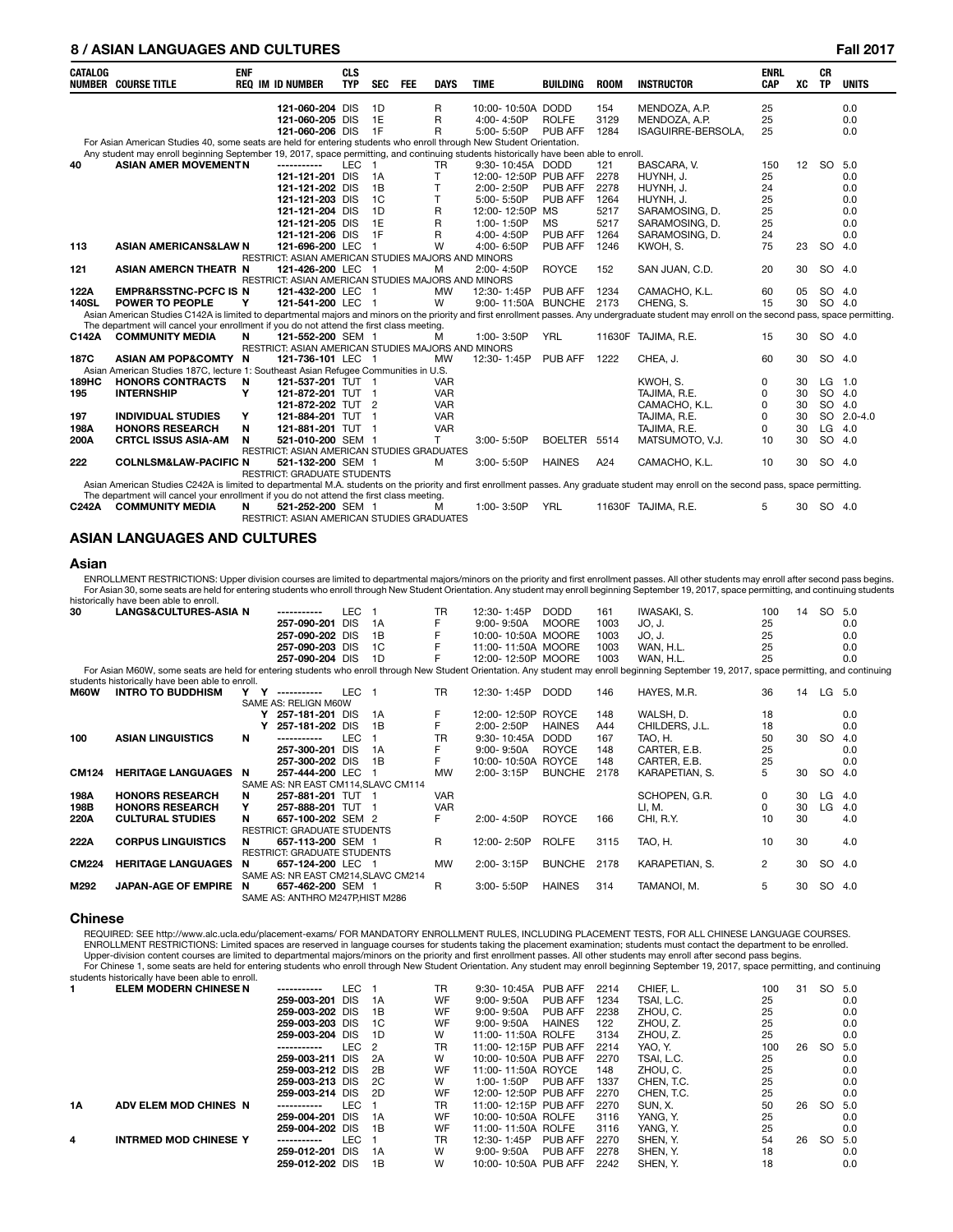### **Fall 2017 ASIAN LANGUAGES AND CULTURES / 9**

| CATALOG         | <b>NUMBER COURSE TITLE</b>                                               | <b>ENF</b> | <b>REQ IM ID NUMBER</b>                                 | <b>CLS</b><br>TYP |                                  | SEC FEE | DAYS           | TIME |                                  | <b>BUILDING</b>                                       | <b>ROOM</b>  | <b>INSTRUCTOR</b>                                                                                                                                                                                                                                                                                                                    | ENRL<br>CAP | XC       | CR<br>TP  | <b>UNITS</b>     |
|-----------------|--------------------------------------------------------------------------|------------|---------------------------------------------------------|-------------------|----------------------------------|---------|----------------|------|----------------------------------|-------------------------------------------------------|--------------|--------------------------------------------------------------------------------------------------------------------------------------------------------------------------------------------------------------------------------------------------------------------------------------------------------------------------------------|-------------|----------|-----------|------------------|
|                 |                                                                          |            | 259-012-203 DIS                                         |                   | 1C                               |         | W              |      |                                  | 12:00-12:50P PUB AFF                                  | 2250         | SHEN, Y.                                                                                                                                                                                                                                                                                                                             | 18          |          |           | 0.0              |
| 4Α              | ADV INTRM MOD CHNSE Y                                                    |            | ------------                                            | LEC               | $\overline{1}$                   |         | <b>TR</b>      |      |                                  | 9:30-10:45A ROYCE                                     | 148          | YAO, Y.                                                                                                                                                                                                                                                                                                                              | 18          | 26       | SO 5.0    |                  |
|                 |                                                                          |            | 259-013-201 DIS                                         |                   | 1A                               |         | W              |      |                                  | 12:00-12:50P ROYCE                                    | 148          | YAO, Y.                                                                                                                                                                                                                                                                                                                              | 18          |          |           | 0.0              |
|                 | students historically have been able to enroll.                          |            |                                                         |                   |                                  |         |                |      |                                  |                                                       |              | For Chinese 50, some seats are held for entering students who enroll through New Student Orientation. Any student may enroll beginning September 19, 2017, space permitting, and continuing                                                                                                                                          |             |          |           |                  |
| 50              | <b>CHINESE CIVILIZATN</b>                                                | N          | -----------                                             | LEC               | - 1                              |         | MW             |      | 2:00-3:15P                       | <b>HUMANTS A51</b>                                    |              | LI, M.                                                                                                                                                                                                                                                                                                                               | 200         |          | 30 SO 5.0 |                  |
|                 |                                                                          |            | 259-150-201 DIS<br>259-150-202 DIS                      |                   | 1A<br>1B                         |         | F<br>F         |      |                                  | 10:00-10:50A PUB AFF 1337<br>10:00-10:50A HUMANTS A26 |              | LI, W.<br>WANG, Y.                                                                                                                                                                                                                                                                                                                   | 25<br>25    |          |           | 0.0<br>0.0       |
|                 |                                                                          |            | 259-150-203 DIS                                         |                   | 1C                               |         | F              |      |                                  | 11:00-11:50A HUMANTS A26                              |              | WANG, Y.                                                                                                                                                                                                                                                                                                                             | 25          |          |           | 0.0              |
|                 |                                                                          |            | 259-150-204 DIS                                         |                   | 1D                               |         | F              |      |                                  | 11:00-11:50A PUB AFF                                  | 1222         | LI, W.                                                                                                                                                                                                                                                                                                                               | 25          |          |           | 0.0              |
|                 |                                                                          |            | 259-150-205 DIS<br>259-150-206 DIS                      |                   | 1E<br>1F                         |         | F<br>F         |      |                                  | 12:00-12:50P PUB AFF<br>12:00-12:50P PUB AFF          | 1264<br>1256 | SHI, T.<br>HSIEH, Y.E.                                                                                                                                                                                                                                                                                                               | 25<br>25    |          |           | 0.0<br>0.0       |
|                 |                                                                          |            | 259-150-207 DIS                                         |                   | 1G                               |         | F              |      | 1:00-1:50P                       | <b>HUMANTS A26</b>                                    |              | SHI, T.                                                                                                                                                                                                                                                                                                                              | 25          |          |           | 0.0              |
|                 |                                                                          |            | 259-150-208 DIS                                         |                   | 1H                               |         | F              |      | 1:00-1:50P                       | <b>DODD</b>                                           | 154          | HSIEH, Y.E.                                                                                                                                                                                                                                                                                                                          | 25          |          |           | 0.0              |
|                 | students historically have been able to enroll.                          |            |                                                         |                   |                                  |         |                |      |                                  |                                                       |              | For Chinese 80, some seats are held for entering students who enroll through New Student Orientation. Any student may enroll beginning September 19, 2017, space permitting, and continuing                                                                                                                                          |             |          |           |                  |
| 80              | <b>CHINESE CINEMA</b>                                                    | N          | -----------                                             | LEC               | $\blacksquare$                   |         | TR             |      | 12:30-1:45P                      | PUB AFF                                               | 1246         | CHI, R.Y.                                                                                                                                                                                                                                                                                                                            | 100         |          | 30 SO 5.0 |                  |
|                 |                                                                          |            | 259-240-201 DIS<br>259-240-202 DIS                      |                   | 1A<br>- 1 B                      |         | F<br>F         |      | $9:00 - 9:50A$                   | <b>BUNCHE</b><br>10:00-10:50A BUNCHE                  | 2181<br>3117 | SHIMA, K.M.<br>SHIMA, K.M.                                                                                                                                                                                                                                                                                                           | 25<br>25    |          |           | 0.0<br>0.0       |
|                 |                                                                          |            | 259-240-203 DIS                                         |                   | 1C                               |         | F              |      |                                  | 11:00-11:50A BUNCHE                                   | 2181         | LEE, O.M.                                                                                                                                                                                                                                                                                                                            | 25          |          |           | 0.0              |
|                 |                                                                          |            | 259-240-204 DIS                                         |                   | 1D                               |         | F              |      |                                  | 12:00-12:50P BUNCHE                                   | 2168         | LEE, O.M.                                                                                                                                                                                                                                                                                                                            | 25          |          |           | 0.0              |
| 100A            | <b>ADVD MODERN CHINESE Y</b>                                             |            | -----------<br>259-300-201 DIS                          | <b>LEC</b>        | $\overline{1}$<br>1A             |         | <b>TR</b><br>W |      |                                  | 9:30-10:45A BUNCHE<br>9:00-9:50A HAINES               | 3178<br>A78  | SMITH, M.M.<br>SMITH, M.M.                                                                                                                                                                                                                                                                                                           | 54<br>18    | 26       | -SO       | 4.0<br>0.0       |
|                 |                                                                          |            | 259-300-202 DIS                                         |                   | 1B                               |         | W              |      |                                  | 10:00-10:50A HAINES                                   | A78          | SMITH, M.M.                                                                                                                                                                                                                                                                                                                          | 18          |          |           | 0.0              |
|                 |                                                                          |            | 259-300-203 DIS<br>259-309-200 LEC                      |                   | 1C                               |         | W<br><b>TR</b> |      |                                  | 11:00-11:50A HAINES                                   | A78          | SMITH, M.M.                                                                                                                                                                                                                                                                                                                          | 18          | 30       | LG        | 0.0<br>4.0       |
| 101A<br>110A    | <b>ADV READ-MOD CHNESEY</b><br>INTR-CLASCL CHINESE Y                     |            | -----------                                             | <b>LEC</b>        | $\mathbf{1}$<br>$\overline{1}$   |         | <b>TR</b>      |      | 12:30- 1:45P                     | <b>ROYCE</b><br>11:00-12:15P ROYCE                    | 156<br>156   | CHIEF, L.<br>WU, Y.                                                                                                                                                                                                                                                                                                                  | 18<br>50    | 30       | <b>SO</b> | 4.0              |
|                 |                                                                          |            | 259-360-201 DIS                                         |                   | - 1 A                            |         | W              |      | $9:00 - 9:50A$                   | <b>MOORE</b>                                          | 1003         | ZHANG, M.                                                                                                                                                                                                                                                                                                                            | 25          |          |           | 0.0              |
|                 |                                                                          |            | 259-360-202 DIS                                         |                   | - 1B                             |         | W              |      |                                  | 10:00-10:50A MOORE                                    | 1003         | ZHANG. M.<br>For Chinese C150B, some seats are held for entering students who enroll through New Student Orientation. Any student may enroll beginning September 19, 2017, space permitting, and continuing                                                                                                                          | 25          |          |           | 0.0              |
|                 | students historically have been able to enroll.                          |            |                                                         |                   |                                  |         |                |      |                                  |                                                       |              |                                                                                                                                                                                                                                                                                                                                      |             |          |           |                  |
| C150B           | TRDTN NARRATV&FICT N                                                     |            | 259-604-200 LEC 1                                       |                   |                                  |         | TR             |      | 3:30-4:45P                       | BUNCHE 2160                                           |              | ZHANG, Y.<br>For Chinese 155, some seats are held for entering students who enroll through New Student Orientation. Any student may enroll beginning September 19, 2017, space permitting, and continuing                                                                                                                            | 40          |          | 16 LG 4.0 |                  |
|                 | students historically have been able to enroll.                          |            |                                                         |                   |                                  |         |                |      |                                  |                                                       |              |                                                                                                                                                                                                                                                                                                                                      |             |          |           |                  |
| 155             | TPCS-CHINESE CINEMA N                                                    |            | 259-630-200 LEC 1                                       |                   |                                  |         | TR             |      |                                  | 9:30-10:45A BUNCHE 3164                               |              | CHI, R.Y.                                                                                                                                                                                                                                                                                                                            | 40          |          | 30 SO 4.0 |                  |
|                 | students historically have been able to enroll.                          |            |                                                         |                   |                                  |         |                |      |                                  |                                                       |              | For Chinese CM160, some seats are held for entering students who enroll through New Student Orientation. Any student may enroll beginning September 19, 2017, space permitting, and continuing                                                                                                                                       |             |          |           |                  |
| <b>CM160</b>    | <b>CHINESE BUDDHISM</b>                                                  | N          | -----------                                             | LEC <sub>1</sub>  |                                  |         | <b>MW</b>      |      | 12:30-1:45P                      | PERLOFF 1102                                          |              | BUSWELL, R.E.                                                                                                                                                                                                                                                                                                                        | 50          |          | 30 LG 4.0 |                  |
|                 |                                                                          |            | SAME AS: RELIGN M161A<br>259-660-201 DIS                |                   | 1A                               |         | F              |      |                                  | 10:00-10:50A BUNCHE                                   | 2181         | HSU, P.W.                                                                                                                                                                                                                                                                                                                            | 25          |          |           | 0.0              |
|                 |                                                                          |            | 259-660-202 DIS                                         |                   | 1B                               |         | F              |      |                                  | 11:00-11:50A BUNCHE                                   | 2156         | HSU, P.W.                                                                                                                                                                                                                                                                                                                            | 25          |          |           | 0.0              |
| 165             | <b>CHINESE BDDHST TXTS N</b>                                             |            | -----------<br>259-690-201 DIS                          | LEC               | $\overline{1}$<br>- 1A           |         | <b>MW</b><br>F |      |                                  | 11:00-12:15P ROYCE<br>12:00-12:50P PUB AFF            | 162<br>1329  | BUSWELL, R.E.<br>YUN, S.H.                                                                                                                                                                                                                                                                                                           | 25<br>25    | 30       | $LG$ 4.0  | 0.0              |
|                 |                                                                          |            |                                                         |                   |                                  |         |                |      |                                  |                                                       |              | For Chinese C175, some seats are held for entering students who enroll through New Student Orientation. Any student may enroll beginning September 19, 2017, space permitting, and continuing                                                                                                                                        |             |          |           |                  |
| C175            | students historically have been able to enroll.<br>INTR-CHINESE THOUGT N |            | 259-750-200 LEC 1                                       |                   |                                  |         | TR             |      | $2:00 - 3:15P$                   | BUNCHE 2160                                           |              | ZHANG, Y.                                                                                                                                                                                                                                                                                                                            | 40          | 30       |           | $LG$ 4.0         |
| 197             | <b>INDIVIDUAL STUDIES</b>                                                | N          | 259-882-201 TUT 1                                       |                   |                                  |         | <b>VAR</b>     |      |                                  |                                                       |              | TAO, H.                                                                                                                                                                                                                                                                                                                              | 0           | 30       | SO        | 4.0              |
| 200C            | <b>MDRN CHIN LIT&amp;CINMA N</b>                                         |            | 659-005-200 SEM 1                                       |                   |                                  |         | T              |      | $3:00 - 5:50P$                   | <b>ROLFE</b>                                          | 3120         | CHI, R.Y.                                                                                                                                                                                                                                                                                                                            | 10          | 30       |           | $LG$ 4.0         |
| 245A            | TRDTNL NARRTV&DRAMAN                                                     |            | <b>RESTRICT: GRADUATE STUDENTS</b><br>659-270-200 SEM 1 |                   |                                  |         | R              |      | 2:00-4:50P                       | BUNCHE 2173                                           |              | WU, Y.                                                                                                                                                                                                                                                                                                                               | 10          | 30       |           | 4.0              |
|                 |                                                                          |            | RESTRICT: GRADUATE STUDENTS                             |                   |                                  |         |                |      |                                  |                                                       |              |                                                                                                                                                                                                                                                                                                                                      |             |          |           |                  |
| <b>Filipino</b> |                                                                          |            |                                                         |                   |                                  |         |                |      |                                  |                                                       |              |                                                                                                                                                                                                                                                                                                                                      |             |          |           |                  |
|                 |                                                                          |            |                                                         |                   |                                  |         |                |      |                                  |                                                       |              | REQUIRED: SEE http://www.alc.ucla.edu/placement-exams/ FOR MANDATORY ENROLLMENT RULES, INCLUDING PLACEMENT TESTS, FOR ALL LANGUAGE COURSES.                                                                                                                                                                                          |             |          |           |                  |
| 1.              | <b>INTRO FILIPINO</b>                                                    | N          | -----------<br>376-003-201 DIS                          | LEC               | $\overline{\phantom{1}}$<br>- 1A |         | TR<br>F        |      | 12:30-1:45P<br>8:00-9:50A        | <b>HAINES</b><br><b>BUNCHE</b>                        | 118<br>3178  | DOMINGO, N.P.<br>aquino, m.                                                                                                                                                                                                                                                                                                          | 75<br>25    | 30       |           | SO 5.0<br>0.0    |
|                 |                                                                          |            | 376-003-202 DIS                                         |                   | - 1 B                            |         | F              |      |                                  | 10:00-11:50A ROLFE                                    | 3135         | DOMINGO, N.P.                                                                                                                                                                                                                                                                                                                        | 25          |          |           | 0.0              |
|                 |                                                                          |            | 376-003-203 DIS                                         |                   | 1C                               |         |                |      |                                  | 12:00-1:50P ROYCE                                     | 190          | DOMINGO, N.P.                                                                                                                                                                                                                                                                                                                        | 25          |          |           | 0.0              |
| 4               | <b>INTERMEDT FILIPINO</b>                                                | Υ          | -----------<br>376-012-201 DIS                          | LEC               | $\mathbf{1}$<br>- 1A             |         | TR<br>F        |      |                                  | 9:30-10:45A BUNCHE<br>10:00-10:50A ROLFE              | 3157<br>3108 | DOMINGO, N.P.<br>DOMINGO, N.P.                                                                                                                                                                                                                                                                                                       | 18<br>18    | 30       | SO        | 5.0<br>0.0       |
|                 |                                                                          |            |                                                         |                   |                                  |         |                |      |                                  |                                                       |              |                                                                                                                                                                                                                                                                                                                                      |             |          |           |                  |
| Hindi-Urdu      |                                                                          |            |                                                         |                   |                                  |         |                |      |                                  |                                                       |              | REQUIRED: SEE http://www.alc.ucla.edu/placement-exams/ FOR MANDATORY ENROLLMENT RULES, INCLUDING PLACEMENT TESTS, FOR ALL LANGUAGE COURSES.                                                                                                                                                                                          |             |          |           |                  |
| 1               | <b>INTRO HINDI-URDU</b>                                                  | N          | -----------                                             | LEC               | $\blacksquare$                   |         | TR             |      | 12:30-1:45P                      | <b>ROYCE</b>                                          | 190          | MAHAJAN, G.                                                                                                                                                                                                                                                                                                                          | 100         | 30       | SO        | 5.0              |
|                 |                                                                          |            | 377-003-201 DIS                                         |                   | - 1A                             |         | F              |      |                                  | 10:00-11:50A ROYCE                                    | 190          | SHAUKAT, S.                                                                                                                                                                                                                                                                                                                          | 25          |          |           | 0.0              |
|                 |                                                                          |            | 377-003-202 DIS<br>377-003-203 DIS                      |                   | 1B<br>1C                         |         | F<br>F         |      | 12:00-1:50P<br>1:00-2:50P        | <b>HAINES</b><br>PUB AFF                              | 220<br>2270  | MANN, H.<br>SHAH, R.                                                                                                                                                                                                                                                                                                                 | 25<br>25    |          |           | 0.0<br>0.0       |
|                 |                                                                          |            | 377-003-204 DIS                                         |                   | 1D                               |         | F              |      | 2:00-3:50P                       | <b>ROLFE</b>                                          | 3108         | SHAUKAT, S.                                                                                                                                                                                                                                                                                                                          | 25          |          |           | 0.0              |
| 100A            | INTERMED HINDI-URDU Y                                                    |            | -----------<br>377-300-201 DIS                          | <b>LEC</b>        | $\overline{1}$<br>- 1A           |         | <b>TR</b><br>F |      |                                  | 9:30-10:45A ROYCE<br>10:00-10:50A ROYCE               | 166<br>162   | MAHAJAN, G.<br>SHAH, R.                                                                                                                                                                                                                                                                                                              | 25<br>25    | 30       | SO.       | 4.0<br>0.0       |
|                 |                                                                          |            |                                                         |                   |                                  |         |                |      |                                  |                                                       |              |                                                                                                                                                                                                                                                                                                                                      |             |          |           |                  |
| Indonesian      |                                                                          |            |                                                         |                   |                                  |         |                |      |                                  |                                                       |              |                                                                                                                                                                                                                                                                                                                                      |             |          |           |                  |
| 1               | <b>INTRO INDONESIAN</b>                                                  | N          | -----------                                             | LEC 1             |                                  |         | MW             |      |                                  | 11:00-12:15P BUNCHE 3123                              |              | REQUIRED: SEE http://www.alc.ucla.edu/placement-exams/ FOR MANDATORY ENROLLMENT RULES, INCLUDING PLACEMENT TESTS, FOR ALL LANGUAGE COURSES.<br>WIJAYA, J.                                                                                                                                                                            | 25          | 30       |           | SO 5.0           |
|                 |                                                                          |            | 378-003-201 DIS                                         |                   | $\overline{A}$                   |         | F.             |      | $9:00 - 9:50A$                   | KAUFMAN 101                                           |              | WIJAYA, J.                                                                                                                                                                                                                                                                                                                           | 25          |          |           | 0.0              |
| 4<br>100A       | <b>INTERMED INDONESIAN N</b><br>ADVANCED INDONESIAN N                    |            | 378-012-200 LEC 1<br>378-300-200 LEC 1                  |                   |                                  |         | MW<br>MW       |      | 2:00-3:15P                       | 9:30-10:45A BUNCHE 3123<br><b>ROYCE</b>               | 148          | WIJAYA, J.<br>WIJAYA, J.                                                                                                                                                                                                                                                                                                             | 18<br>18    | 30<br>30 |           | SO 5.0<br>SO 4.0 |
|                 |                                                                          |            |                                                         |                   |                                  |         |                |      |                                  |                                                       |              |                                                                                                                                                                                                                                                                                                                                      |             |          |           |                  |
| Japanese        |                                                                          |            |                                                         |                   |                                  |         |                |      |                                  |                                                       |              |                                                                                                                                                                                                                                                                                                                                      |             |          |           |                  |
|                 |                                                                          |            |                                                         |                   |                                  |         |                |      |                                  |                                                       |              | REQUIRED: SEE http://www.alc.ucla.edu/placement-exams/ FOR MANDATORY ENROLLMENT RULES, INCLUDING PLACEMENT TESTS, FOR ALL JAPANESE LANGUAGE COURSES.<br>ENROLLMENT RESTRICTIONS: Limited spaces are reserved in language courses for students taking the placement examination; students must contact the department to be enrolled. |             |          |           |                  |
|                 |                                                                          |            |                                                         |                   |                                  |         |                |      |                                  |                                                       |              | Upper-division content courses are limited to departmental majors/minors on the priority and first enrollment passes. All other students may enroll after second pass begins.                                                                                                                                                        |             |          |           |                  |
|                 | students historically have been able to enroll.                          |            |                                                         |                   |                                  |         |                |      |                                  |                                                       |              | For Japanese 1, some seats are held for entering students who enroll through New Student Orientation. Any student may enroll beginning September 19, 2017, space permitting, and continuing                                                                                                                                          |             |          |           |                  |
| 1               | ELEM MOD JAPANESE N                                                      |            | ------------                                            | LEC 1             |                                  |         | TR             |      | 9:30-10:45A DODD                 |                                                       | 175          | IKEDA, E.                                                                                                                                                                                                                                                                                                                            | 100         | 12       | SO 5.0    |                  |
|                 |                                                                          |            | 261-003-201 DIS<br>261-003-202 DIS                      |                   | 1A<br>1B                         |         | WF<br>w        |      | $9:00 - 9:50A$<br>$9:00 - 9:50A$ | <b>DODD</b><br><b>DODD</b>                            | 170<br>162   | MC NELLY, K.<br>NISHIJIMA, R.                                                                                                                                                                                                                                                                                                        | 25<br>25    |          |           | 0.0<br>0.0       |
|                 |                                                                          |            | 261-003-203 DIS                                         |                   | 1C                               |         | WF             |      |                                  | 10:00-10:50A PUB AFF                                  | 1222         | MC NELLY, K.                                                                                                                                                                                                                                                                                                                         | 25          |          |           | 0.0              |
|                 |                                                                          |            | 261-003-204 DIS                                         |                   | 1D                               |         | W              |      | 1:00-1:50P                       | PUB AFF                                               | 2250         | NISHIJIMA, R.                                                                                                                                                                                                                                                                                                                        | 25          |          |           | 0.0              |
| 1Α              | ELEM JAPANESE-KANJI N                                                    |            | -----------<br>261-004-201 DIS                          | LEC               | $\blacksquare$<br>1A             |         | TR<br>WF       |      | 12:30-1:45P<br>$9:00 - 9:50A$    | <b>BUNCHE</b><br><b>HAINES</b>                        | 2209A<br>A44 | KAWANISHI, Y.<br>YUI, M.                                                                                                                                                                                                                                                                                                             | 100<br>25   | 14       | SO 5.0    | 0.0              |
|                 |                                                                          |            | 261-004-202 DIS                                         |                   | 1B                               |         | w              |      |                                  | 11:00-11:50A PUB AFF                                  | 2242         | YUI, M.                                                                                                                                                                                                                                                                                                                              | 25          |          |           | 0.0              |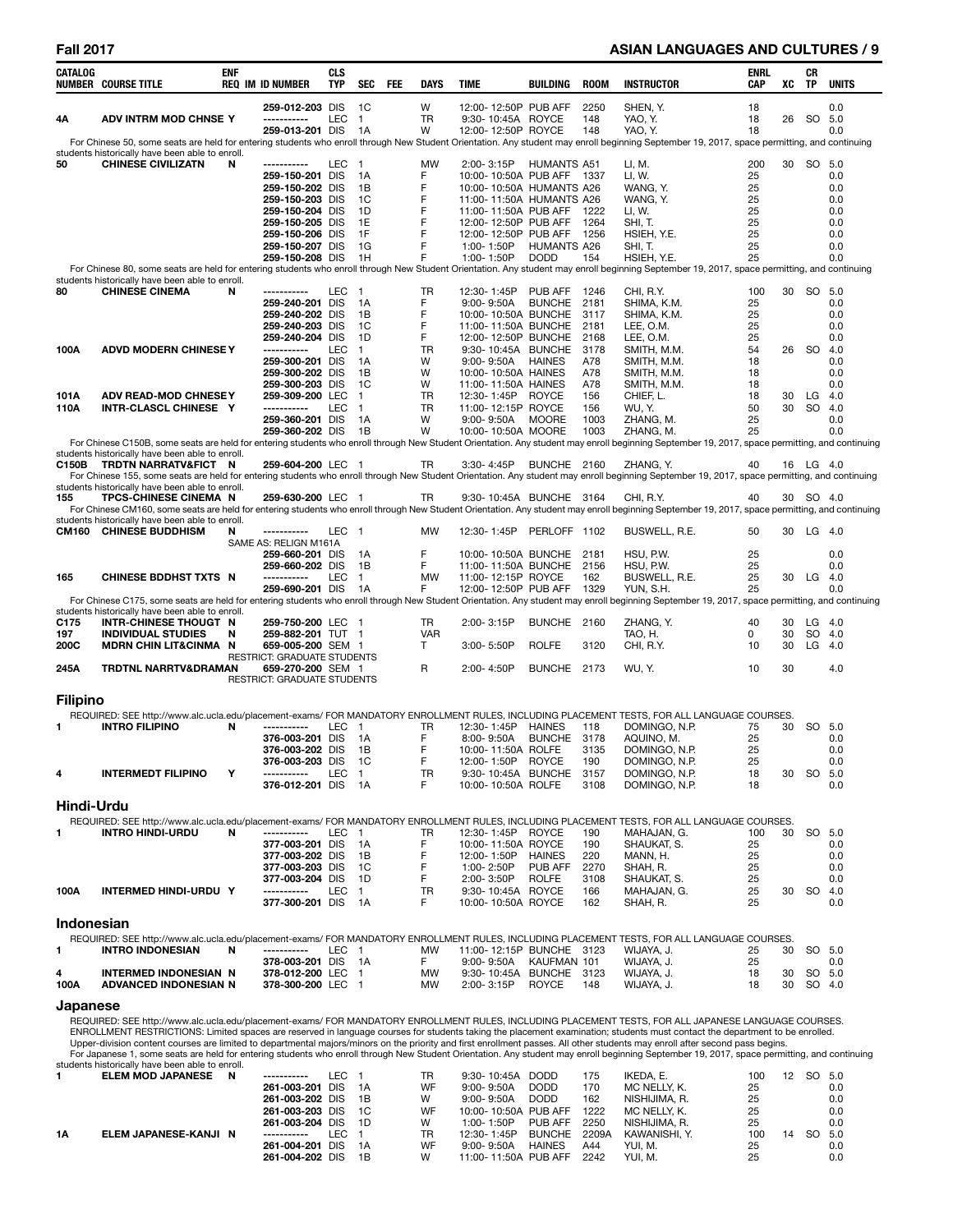### **10 / ASIAN LANGUAGES AND CULTURES Fall 2017**

| <b>CATALOG</b>   |                                                                                            | <b>ENF</b> |                                    | <b>CLS</b> |                      |            |                |                                               |                                |               |                                                                                                                                                                                                                                                                                                                                                               | <b>ENRL</b> |                 | CR        |              |
|------------------|--------------------------------------------------------------------------------------------|------------|------------------------------------|------------|----------------------|------------|----------------|-----------------------------------------------|--------------------------------|---------------|---------------------------------------------------------------------------------------------------------------------------------------------------------------------------------------------------------------------------------------------------------------------------------------------------------------------------------------------------------------|-------------|-----------------|-----------|--------------|
|                  | <b>NUMBER COURSE TITLE</b>                                                                 |            | <b>REQ IM ID NUMBER</b>            | TYP.       | <b>SEC</b>           | <b>FEE</b> | DAYS           | <b>TIME</b>                                   | <b>BUILDING</b>                | <b>ROOM</b>   | <b>INSTRUCTOR</b>                                                                                                                                                                                                                                                                                                                                             | CAP         | XC              | TP        | <b>UNITS</b> |
|                  |                                                                                            |            | 261-004-203 DIS                    |            | 1C                   |            | W              | 1:00-1:50P                                    | <b>HAINES</b>                  | A25           | LIANG, J.                                                                                                                                                                                                                                                                                                                                                     | 25          |                 |           | 0.0          |
| 4                | <b>INTRMD MOD JAPANESE Y</b>                                                               |            | 261-004-204 DIS<br>-----------     | LEC        | 1D<br>$\mathbf{1}$   |            | W<br>TR        | 2:00-2:50P<br>9:30-10:45A ROYCE               | WGYOUNG 1044                   | 150           | LIANG, J.<br>TAKAKURA, A.H.                                                                                                                                                                                                                                                                                                                                   | 25<br>36    | 12              | <b>SO</b> | 0.0<br>5.0   |
|                  |                                                                                            |            | 261-012-201 DIS                    |            | 1A                   |            | W              | 10:00-10:50A LAKRETZ 101                      |                                |               | TAKAKURA, A.H.                                                                                                                                                                                                                                                                                                                                                | 18          |                 |           | 0.0          |
|                  |                                                                                            |            | 261-012-202 DIS                    |            | 1B                   |            | W              | 11:00-11:50A LAKRETZ                          |                                | 101           | TAKAKURA, A.H.                                                                                                                                                                                                                                                                                                                                                | 18          |                 |           | 0.0          |
|                  |                                                                                            |            | -----------                        | <b>LEC</b> | 2                    |            | <b>MW</b>      | 12:30-1:45P                                   | <b>ROLFE</b>                   | 3134          | LEE. D.U.                                                                                                                                                                                                                                                                                                                                                     | 18          | 12              | SO        | 5.0          |
|                  |                                                                                            |            | 261-012-211 DIS                    |            | 2A                   |            | R              | $9:00 - 9:50A$                                | <b>HAINES</b>                  | A82           | LEE, D.U.<br>For Japanese 50, some seats are held for entering students who enroll through New Student Orientation. Any student may enroll beginning September 19, 2017, space permitting, and continuing                                                                                                                                                     | 18          |                 |           | 0.0          |
|                  | students historically have been able to enroll.                                            |            |                                    |            |                      |            |                |                                               |                                |               |                                                                                                                                                                                                                                                                                                                                                               |             |                 |           |              |
| 50               | <b>JAPANESE CIVILIZATN</b>                                                                 | N          | -----------                        | LEC        | $\overline{1}$       |            | TR             | 12:30-1:45P                                   | <b>MS</b>                      | 4000A         | ISHIDA, M.                                                                                                                                                                                                                                                                                                                                                    | 150         |                 | 14 SO     | 5.0          |
|                  |                                                                                            |            | 261-150-201 DIS                    |            | 1A                   |            | F              | $9:00 - 9:50A$                                | PUB AFF                        | 2270          | MARTIN, C.K.                                                                                                                                                                                                                                                                                                                                                  | 25          |                 |           | 0.0          |
|                  |                                                                                            |            | 261-150-202 DIS<br>261-150-203 DIS |            | 1B<br>1C             |            | F<br>F         | $9:00 - 9:50A$<br>10:00-10:50A PUB AFF        | <b>HUMANTS A26</b>             | 2270          | SIERCKS, E.J.<br>MARTIN, C.K.                                                                                                                                                                                                                                                                                                                                 | 25<br>25    |                 |           | 0.0<br>0.0   |
|                  |                                                                                            |            | 261-150-204 DIS                    |            | 1D                   |            | F              | 11:00-11:50A ROLFE                            |                                | 3105          | SIERCKS, E.J.                                                                                                                                                                                                                                                                                                                                                 | 25          |                 |           | 0.0          |
|                  |                                                                                            |            | 261-150-205 DIS                    |            | 1E                   |            | F              | 12:00-12:50P HUMANTS A26                      |                                |               | CLARK, J.H.                                                                                                                                                                                                                                                                                                                                                   | 25          |                 |           | 0.0          |
|                  |                                                                                            |            | 261-150-206 DIS                    |            | 1F                   |            | F              | 1:00-1:50P                                    | <b>HAINES</b>                  | A74           | CLARK, J.H.                                                                                                                                                                                                                                                                                                                                                   | 25          |                 |           | 0.0          |
|                  | students historically have been able to enroll.                                            |            |                                    |            |                      |            |                |                                               |                                |               | For Japanese 75, some seats are held for entering students who enroll through New Student Orientation. Any student may enroll beginning September 19, 2017, space permitting, and continuing                                                                                                                                                                  |             |                 |           |              |
| 75               | <b>ANIME</b>                                                                               | N          | -----------                        | <b>LEC</b> | $\overline{1}$       |            | TR             | 12:30-1:45P                                   | <b>DODD</b>                    | 147           | EMMERICH, M.D.                                                                                                                                                                                                                                                                                                                                                | 200         |                 | 30 LG 5.0 |              |
|                  |                                                                                            |            | 261-225-201 DIS                    |            | 1A                   |            | F              | $9:00 - 9:50A$                                | <b>DODD</b>                    | 154           | PAVONE, C.                                                                                                                                                                                                                                                                                                                                                    | 25          |                 |           | 0.0          |
|                  |                                                                                            |            | 261-225-202 DIS<br>261-225-203 DIS |            | 1B<br>1C             |            | F<br>F         | $9:00 - 9:50A$<br>10:00-10:50A ROLFE          | <b>ROLFE</b>                   | 3105<br>3105  | SUN, S.<br>PAVONE, C.                                                                                                                                                                                                                                                                                                                                         | 25<br>25    |                 |           | 0.0<br>0.0   |
|                  |                                                                                            |            | 261-225-204 DIS                    |            | 1D                   |            | F              | 11:00-11:50A BUNCHE                           |                                | 3117          | SUN, S.                                                                                                                                                                                                                                                                                                                                                       | 25          |                 |           | 0.0          |
|                  |                                                                                            |            | 261-225-205 DIS                    |            | 1E                   |            | F              | 12:00-12:50P BUNCHE                           |                                | 3117          | TAKANO, M.                                                                                                                                                                                                                                                                                                                                                    | 25          |                 |           | 0.0          |
|                  |                                                                                            |            | 261-225-206 DIS                    |            | 1F                   |            | F              | 12:00-12:50P BUNCHE                           |                                | 2181          | LIN, F.                                                                                                                                                                                                                                                                                                                                                       | 25          |                 |           | 0.0          |
|                  |                                                                                            |            | 261-225-207 DIS<br>261-225-208 DIS |            | 1G<br>1H             |            | F<br>F         | 1:00-1:50P<br>1:00-1:50P                      | <b>BUNCHE</b><br><b>BUNCHE</b> | 2181<br>2168  | TAKANO. M.<br>LIN, F.                                                                                                                                                                                                                                                                                                                                         | 25<br>25    |                 |           | 0.0<br>0.0   |
| 100A             | ADV MODERN JAPANESE Y                                                                      |            | -----------                        | LEC        | $\overline{1}$       |            | <b>TR</b>      | 12:30-1:45P                                   | <b>FRANZ</b>                   | 2258A         | NOGAMI, Y.                                                                                                                                                                                                                                                                                                                                                    | 54          | 27              | <b>SO</b> | 4.0          |
|                  |                                                                                            |            | 261-300-201 DIS                    |            | 1A                   |            | W              | 12:00-12:50P                                  | <b>DODD</b>                    | 167           | NOGAMI, Y.                                                                                                                                                                                                                                                                                                                                                    | 18          |                 |           | 0.0          |
|                  |                                                                                            |            | 261-300-202 DIS                    |            | 1B                   |            | W              | 1:00-1:50P                                    | <b>DODD</b>                    | 167           | NOGAMI. Y.                                                                                                                                                                                                                                                                                                                                                    | 18          |                 |           | 0.0          |
| 100R             | ADV READINGS-3RD YR Y                                                                      |            | 261-300-203 DIS<br>261-309-200 LEC |            | 1C<br>$\overline{1}$ |            | W<br><b>TR</b> | 2:00-2:50P<br>2:00-3:15P                      | <b>DODD</b><br><b>MOORE</b>    | 162<br>1003   | NOGAMI. Y.<br>TAYLOR, Y.                                                                                                                                                                                                                                                                                                                                      | 18<br>18    | 15              | <b>SO</b> | 0.0<br>4.0   |
| 101A             | <b>KANJI ADV READING</b>                                                                   | Υ          | 261-317-200 LEC                    |            | $\overline{1}$       |            | <b>TR</b>      | 12:30-1:45P                                   | <b>ROYCE</b>                   | 148           | TAKAKURA, A.H.                                                                                                                                                                                                                                                                                                                                                | 18          | 14              | <b>SO</b> | 4.0          |
| 103A             | JPNS ADV SPEAKING 1 Y                                                                      |            | 261-319-200 LEC                    |            | $\overline{1}$       |            | <b>TR</b>      | 9:30-10:45A PAB                               |                                | 2748          | KAWANISHI, Y.                                                                                                                                                                                                                                                                                                                                                 | 18          | 12              | <b>SO</b> | 4.0          |
| 110A             | <b>CLSCL JAPANESE-GRMR Y</b>                                                               |            | 261-361-200 LEC                    |            | $\overline{1}$       |            | <b>TR</b>      | 9:30-10:45A MOORE                             |                                | 1003          | EMMERICH, M.D.                                                                                                                                                                                                                                                                                                                                                | 40          | 12 <sup>2</sup> | SO 4.0    |              |
|                  | students historically have been able to enroll.                                            |            |                                    |            |                      |            |                |                                               |                                |               | For Japanese 154, some seats are held for entering students who enroll through New Student Orientation. Any student may enroll beginning September 19, 2017, space permitting, and continuing                                                                                                                                                                 |             |                 |           |              |
| 154              | POSTWAR CULTURE&LIT Y                                                                      |            | 261-624-200 LEC 1                  |            |                      |            | <b>TR</b>      | 3:30-4:45P                                    | <b>HAINES</b>                  | A44           | ISHIDA, M.                                                                                                                                                                                                                                                                                                                                                    | 40          |                 | 16 SO 4.0 |              |
|                  | students historically have been able to enroll.                                            |            |                                    |            |                      |            |                |                                               |                                |               | For Japanese C159, some seats are held for entering students who enroll through New Student Orientation. Any student may enroll beginning September 19, 2017, space permitting, and continuing                                                                                                                                                                |             |                 |           |              |
| C <sub>159</sub> | TPC-CLTR&SCTY-JAPAN N                                                                      |            | 261-654-200 LEC 1                  |            |                      |            | <b>MW</b>      | 2:00-3:15P                                    | <b>ROYCE</b>                   | 156           | WINSTON, L.                                                                                                                                                                                                                                                                                                                                                   | 0           | 07              | SO 4.0    |              |
|                  | Japanese C159, lecture 1: Sex and Terror in Modern Japan                                   |            |                                    |            |                      |            |                |                                               |                                |               |                                                                                                                                                                                                                                                                                                                                                               |             |                 |           |              |
| 191B             | <b>TOPICS-MODERN JAPAN N</b><br>Japanese 191B, lecture 1: Spectatorship in Japanese Cinema |            | 261-847-200 SEM 1                  |            |                      |            | F              | 2:00-4:50P                                    | <b>DODD</b>                    | 170           | YAMAZAKI, J.                                                                                                                                                                                                                                                                                                                                                  | 20          | 30              | LG        | 4.0          |
| 235A             | <b>MDRN JAPANESE FICTN N</b>                                                               |            | 661-210-200 SEM 1                  |            |                      |            | T.             | $3:00 - 5:50P$                                | <b>ROLFE</b>                   | 3115          | LIPPIT, S.M.                                                                                                                                                                                                                                                                                                                                                  | 10          | 30              |           | 4.0          |
|                  |                                                                                            |            | <b>RESTRICT: GRADUATE STUDENTS</b> |            |                      |            |                |                                               |                                |               |                                                                                                                                                                                                                                                                                                                                                               |             |                 |           |              |
| 297B             | <b>SEM-MODERN JAPAN</b>                                                                    | N          | 661-582-200 SEM 1                  |            |                      |            | F              | 2:00-4:50P                                    | <b>DODD</b>                    | 170           | YAMAZAKI, J.                                                                                                                                                                                                                                                                                                                                                  | 10          | 30              | LG        | 4.0          |
| Korean           |                                                                                            |            |                                    |            |                      |            |                |                                               |                                |               |                                                                                                                                                                                                                                                                                                                                                               |             |                 |           |              |
|                  |                                                                                            |            |                                    |            |                      |            |                |                                               |                                |               | REQUIRED: SEE http://www.alc.ucla.edu/placement-exams/ FOR MANDATORY ENROLLMENT RULES, INCLUDING PLACEMENT TESTS, FOR ALL KOREAN LANGUAGE COURSES.                                                                                                                                                                                                            |             |                 |           |              |
|                  |                                                                                            |            |                                    |            |                      |            |                |                                               |                                |               | ENROLLMENT RESTRICTIONS: Limited spaces are reserved in language courses for students taking the placement examination; students must contact the department to be enrolled.<br>Upper-division content courses are limited to departmental majors/minors on the priority and first enrollment passes. All other students may enroll after second pass begins. |             |                 |           |              |
|                  |                                                                                            |            |                                    |            |                      |            |                |                                               |                                |               | For Korean 1, some seats are held for entering students who enroll through New Student Orientation. Any student may enroll beginning September 19, 2017, space permitting, and continuing stu-                                                                                                                                                                |             |                 |           |              |
|                  | dents historically have been able to enroll.                                               |            |                                    |            |                      |            |                |                                               |                                |               |                                                                                                                                                                                                                                                                                                                                                               |             |                 |           |              |
| 1.               | ELEM MODERN KOREAN N                                                                       |            | -----------<br>267-003-201 DIS     | <b>LEC</b> | - 1<br>- 1 A         |            | TR<br>WF       | 9:30-10:45A DODD<br>$9:00 - 9:50A$            | BOELTER 2444                   | 161           | CHOI, J.B.<br>WON, H.                                                                                                                                                                                                                                                                                                                                         | 100<br>25   | 12              | SO        | 5.0<br>0.0   |
|                  |                                                                                            |            | 267-003-202 DIS                    |            | 1B                   |            | W              | $9:00 - 9:50A$                                | WGYOUNG 1044                   |               | CHI, H.                                                                                                                                                                                                                                                                                                                                                       | 25          |                 |           | 0.0          |
|                  |                                                                                            |            | 267-003-203 DIS                    |            | 1C                   |            | W              | 10:00-10:50A LAKRETZ 120                      |                                |               | WON, H.                                                                                                                                                                                                                                                                                                                                                       | 25          |                 |           | 0.0          |
|                  |                                                                                            |            | 267-003-204 DIS                    |            | 1D                   |            | W              | 11:00-11:50A PUB AFF                          |                                | 2270          | CHI, H.                                                                                                                                                                                                                                                                                                                                                       | 25          |                 |           | 0.0          |
| 1Α               | <b>ELEM KORN-KORN SPKRN</b>                                                                |            | -----------<br>267-004-201 DIS     | LEC        | 1.<br>1A             |            | TR<br>WF       | 11:00-12:15P KNSY PV<br>$9:00 - 9:50A$        | <b>BUNCHE</b>                  | 1200B<br>3211 | MITSUNAGA, J.E.<br>PARK, J.W.                                                                                                                                                                                                                                                                                                                                 | 100<br>25   | 13              | <b>SO</b> | 5.0<br>0.0   |
|                  |                                                                                            |            | 267-004-202 DIS                    |            | 1В                   |            | WF             | $9:00 - 9:50A$                                | <b>DODD</b>                    | 175           | HA, K.                                                                                                                                                                                                                                                                                                                                                        | 25          |                 |           | 0.0          |
|                  |                                                                                            |            | 267-004-203 DIS                    |            | 1C                   |            | WF             | 1:00-1:50P                                    | PUB AFF                        | 2238          | PARK, J.W.                                                                                                                                                                                                                                                                                                                                                    | 25          |                 |           | 0.0          |
| 4                | <b>INTRMED MDRN KOREANY</b>                                                                |            | 267-004-204 DIS                    |            | 1D                   |            | WF             | 2:00-2:50P<br>9:30-10:45A                     | <b>BUNCHE</b><br><b>DODD</b>   | 3170<br>170   | <b>HA. K.</b><br>JEON, S.                                                                                                                                                                                                                                                                                                                                     | 25          |                 | 12 SO     | 0.0          |
|                  |                                                                                            |            | -----------<br>267-012-201 DIS     | LEC        | $\overline{1}$<br>1A |            | TR<br>W        | $9:00 - 9:50A$                                | <b>BUNCHE</b>                  | 3143          | JEON, S.                                                                                                                                                                                                                                                                                                                                                      | 54<br>18    |                 |           | 5.0<br>0.0   |
|                  |                                                                                            |            | 267-012-202 DIS                    |            | 1В                   |            | W              | 10:00-10:50A BUNCHE                           |                                | 3143          | JEON, S.                                                                                                                                                                                                                                                                                                                                                      | 18          |                 |           | 0.0          |
|                  |                                                                                            |            | 267-012-203 DIS                    |            | 1C                   |            | W              | 1:00-1:50P                                    | BOELTER 5280                   |               | JEON. S.                                                                                                                                                                                                                                                                                                                                                      | 18          |                 |           | 0.0          |
|                  | students historically have been able to enroll.                                            |            |                                    |            |                      |            |                |                                               |                                |               | For Korean M60, some seats are held for entering students who enroll through New Student Orientation. Any student may enroll beginning September 19, 2017, space permitting, and continuing                                                                                                                                                                   |             |                 |           |              |
| M60              | <b>INTR-KOREAN RELIGNS N</b>                                                               |            | -----------                        | LEC 1      |                      |            | TR             | 2:00-3:15P                                    | <b>DODD</b>                    | 161           | OAK, S.                                                                                                                                                                                                                                                                                                                                                       | 80          |                 | 15 SO 5.0 |              |
|                  |                                                                                            |            | SAME AS: RELIGN M60C               |            |                      |            |                |                                               |                                |               |                                                                                                                                                                                                                                                                                                                                                               |             |                 |           |              |
|                  |                                                                                            |            | 267-180-201 DIS                    |            | 1A                   |            | F<br>F         | $9:00 - 9:50A$                                | <b>BUNCHE</b>                  | 2168          | KIM. S.E.                                                                                                                                                                                                                                                                                                                                                     | 20          |                 |           | 0.0          |
|                  |                                                                                            |            | 267-180-202 DIS<br>267-180-203 DIS |            | 1В<br>1C             |            | F              | 10:00-10:50A BUNCHE<br>11:00-11:50A HAINES    |                                | 2168<br>A82   | KIM, S.E.<br>HUR, J.                                                                                                                                                                                                                                                                                                                                          | 20<br>20    |                 |           | 0.0<br>0.0   |
|                  |                                                                                            |            | 267-180-204 DIS                    |            | 1D                   |            | F              | 12:00-12:50P HAINES                           |                                | A82           | HUR, J.                                                                                                                                                                                                                                                                                                                                                       | 20          |                 |           | 0.0          |
| 100A             | ADV MODERN KOREAN Y                                                                        |            | -----------                        | LEC        | 1.                   |            | TR             | 9:30-10:45A ROYCE                             |                                | 156           | MITSUNAGA, J.E.                                                                                                                                                                                                                                                                                                                                               | 18          | 12              | <b>SO</b> | 4.0          |
|                  |                                                                                            |            | 267-300-201 DIS                    |            | 1A                   |            | W              | 11:00-11:50A ROYCE                            |                                | 150           | MITSUNAGA, J.E.                                                                                                                                                                                                                                                                                                                                               | 18          |                 |           | 0.0          |
|                  |                                                                                            |            | -----------<br>267-300-211 DIS     | LEC        | 2<br>2A              |            | TR<br>F        | 12:30-1:45P KAUFMAN 101<br>12:00-12:50P ROLFE |                                | 3126          | JU, H.<br>JU, H.                                                                                                                                                                                                                                                                                                                                              | 18<br>18    |                 | 14 SO     | -4.0<br>0.0  |

**101A ADV RDNG-MOD KOREANY 267-306-200** LEC 1 TR 9:30- 10:45A HUMANTS A30 JU, H. 18 30 SO 4.0 **102A ADV KOREAN CONVRSTNY 267-312-200** LEC 1 TR 12:30- 1:45P POWELL 320B CHOI, J.B. 18 02 SO 4.0 **103A READNGS-SINO-KOREANY -----------** LEC 1 TR 12:30- 1:45P PUB AFF 2214 YOON, J.E. 36 14 SO 4.0 0.0 267-3**18-201** DIS 1A W 11:00-11:50A PUB AFF 2214 YOON, J.E. 36 0.0<br>19 104A ADV KOREAN WRITING Y 267-324-200 LEC 1 TR 11:00-12:15P PUB AFF 1256 YOON, J.E. 18 13 SO 4.0 104A ADV KOREAN WRITING Y 267-324-200 LEC 1 TR 11:00-12:15P PUB AFF 1256 YOON, J.E. 18 18 13 SO 4.0<br>For Korean C151, some seats are held for entering students who enroll through New Student Orientation. Any student may enr **C151 MODERN LIT-TRANSLTN Y -----------** LEC 1 TR 9:30-10:45A DODD 78 HANSCOM, C.P. 50 30 SO 4.0<br>267-607-201 DIS 1A F 11:00-11:50A BUNCHE 2168 CHOI, J.A. 25 25 0.0<br>267-607-202 DIS 1B F 12:00-12:50P BUNCHE 2156 CHOI, J.A. 2 1.00-11:50A BUNCHE 2168 CHOI, J.A. 25 0.0<br>12:00-12:50P BUNCHE 2156 CHOI, J.A. 25 0.0

0.0 25 267-607-202 DIS 1B F 12:00-12:50P BUNCHE 2156 CHOI, J.A. 250-719, some seats are held for entering students who enroll through New Student Orientation. Any student may enroll beginning September 19, 2017, space perm students historically have been able to enroll.<br>183 **KOREAN FOLKLORE** N **183 KOREAN FOLKLORE N -----------** LEC 1 TR 11:00- 12:15P FRANZ 2258A TANGHERLINI, T.R. 75 30 SO 4.0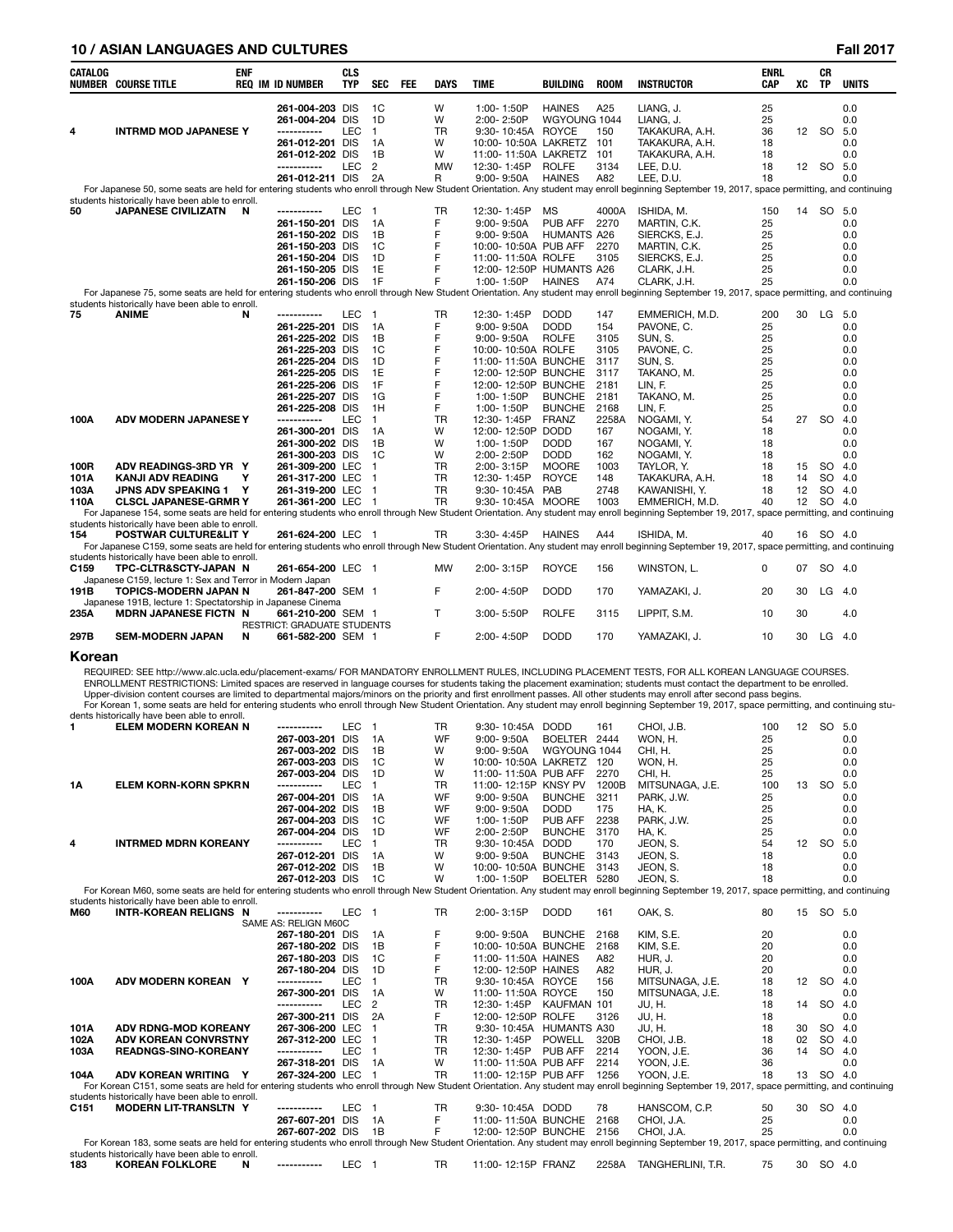# **Fall 2017 ATMOSPHERIC AND OCEANIC SCIENCES / 11**

| <b>CATALOG</b>     | <b>NUMBER COURSE TITLE</b>                                                                                                                                                                                                                                                                | <b>ENF</b> | <b>REQ IM ID NUMBER</b>                                    | <b>CLS</b><br><b>TYP</b> | <b>SEC</b><br><b>FEE</b>         | <b>DAYS</b>              | <b>TIME</b>                                                     | <b>BUILDING</b>              | <b>ROOM</b>         | <b>INSTRUCTOR</b>                                                                                                                                                                            | <b>ENRL</b><br>CAP | XC       | CR<br><b>TP</b>  | <b>UNITS</b>      |
|--------------------|-------------------------------------------------------------------------------------------------------------------------------------------------------------------------------------------------------------------------------------------------------------------------------------------|------------|------------------------------------------------------------|--------------------------|----------------------------------|--------------------------|-----------------------------------------------------------------|------------------------------|---------------------|----------------------------------------------------------------------------------------------------------------------------------------------------------------------------------------------|--------------------|----------|------------------|-------------------|
|                    |                                                                                                                                                                                                                                                                                           |            | 267-798-201 DIS<br>267-798-202 DIS<br>267-798-203 DIS      |                          | 1A<br>1B<br>1C                   | F<br>F<br>F              | $9:00 - 9:50A$<br>10:00-10:50A HUMANTS A66<br>12:00-12:50P DODD | <b>HUMANTS A66</b>           | 154                 | LEE, S.<br>LEE, S.<br>RICKANSRUD, M.E.                                                                                                                                                       | 25<br>25<br>25     |          |                  | 0.0<br>0.0<br>0.0 |
|                    | students historically have been able to enroll.                                                                                                                                                                                                                                           |            |                                                            |                          |                                  |                          |                                                                 |                              |                     | For Korean 184A, some seats are held for entering students who enroll through New Student Orientation. Any student may enroll beginning September 19, 2017, space permitting, and continuing |                    |          |                  |                   |
| 184A               | <b>WOMN-PREMDRN KOREA N</b>                                                                                                                                                                                                                                                               |            | 267-804-200 LEC                                            |                          | $\blacksquare$                   | <b>MW</b>                | 12:30-1:45P                                                     | <b>HAINES</b>                | A44                 | JUNG-KIM, J.J.                                                                                                                                                                               | 40                 | 30       | LG               | - 4.0             |
| 189HC<br>191A      | <b>HONORS CONTRACTS</b><br><b>PREMOD/EARLY HIST</b>                                                                                                                                                                                                                                       | N<br>N     | 267-537-201 TUT 1<br>267-846-200 SEM 1                     |                          |                                  | <b>VAR</b><br>м          | 9:00-11:50A MOORE                                               |                              | 1003                | TANGHERLINI, T.R.<br>DUNCAN, J.                                                                                                                                                              | 0<br>20            | 30<br>30 | LG<br>LG.        | 1.0<br>- 4.0      |
| 197                | <b>INDIVIDUAL STUDIES</b>                                                                                                                                                                                                                                                                 | N          | 267-882-201 TUT 1                                          |                          |                                  | <b>VAR</b>               |                                                                 |                              |                     | YOON, J.E.                                                                                                                                                                                   | $\Omega$           | 30       | SO 4.0           |                   |
| 212                | 19TH-CENTURY KOREA N                                                                                                                                                                                                                                                                      |            | 267-882-202 TUT 2<br>667-072-200 SEM 1                     |                          |                                  | <b>VAR</b><br>W          | 4:00-6:50P                                                      | <b>PUB AFF</b>               | 1329                | SOHN, S.S.<br>DUNCAN, J.                                                                                                                                                                     | 0<br>10            | 30<br>30 | SO 4.0<br>LG     | 4.0               |
| 215                | KOREAN LIT HISTORY                                                                                                                                                                                                                                                                        | N          | <b>RESTRICT: GRADUATE STUDENTS</b><br>667-090-200 LEC 1    |                          |                                  | R                        | 2:00-4:50P                                                      | <b>ROYCE</b>                 |                     | HANSCOM, C.P.                                                                                                                                                                                | 10                 | 30       | $LG$ 4.0         |                   |
| <b>South Asian</b> |                                                                                                                                                                                                                                                                                           |            | <b>RESTRICT: GRADUATE STUDENTS</b>                         |                          |                                  |                          |                                                                 |                              |                     |                                                                                                                                                                                              |                    |          |                  |                   |
|                    | Modern South Asian language courses are listed under the Hindi-Urdu subject area.                                                                                                                                                                                                         |            |                                                            |                          |                                  |                          |                                                                 |                              |                     |                                                                                                                                                                                              |                    |          |                  |                   |
| <b>M60</b>         | RELGN-CLASSCL INDIA N                                                                                                                                                                                                                                                                     |            | -----------                                                | LEC 1                    |                                  | <b>TR</b>                | 11:00-12:15P DODD                                               |                              | 78                  | SCHOPEN, G.R.                                                                                                                                                                                | 40                 | 30       | SO 5.0           |                   |
|                    |                                                                                                                                                                                                                                                                                           |            | SAME AS: RELIGN M60D<br>265-180-201 DIS                    |                          | - 1A                             | F                        | 9:00-9:50A HAINES                                               |                              | A82                 | YUN, S.H.                                                                                                                                                                                    | 20                 |          |                  | 0.0               |
|                    |                                                                                                                                                                                                                                                                                           |            | 265-180-202 DIS                                            |                          | 1B                               | F                        | 10:00-10:50A HAINES                                             |                              | A82                 | YUN, S.H.                                                                                                                                                                                    | 20                 |          |                  | 0.0               |
| M222A VEDIC        |                                                                                                                                                                                                                                                                                           | N          | 665-132-200 LEC 1<br>SAME AS: I E STD M222A, IRANIAN M222A |                          |                                  | <b>MW</b>                | 11:00-12:15P ROYCE                                              |                              | 276B                | WATKINS, S.J.                                                                                                                                                                                | 10                 | 30       | SO 4.0           |                   |
|                    |                                                                                                                                                                                                                                                                                           |            | <b>RESTRICT: GRADUATE STUDENTS</b>                         |                          |                                  |                          |                                                                 |                              |                     |                                                                                                                                                                                              |                    |          |                  |                   |
|                    | <b>Southeast Asian</b>                                                                                                                                                                                                                                                                    |            |                                                            |                          |                                  |                          |                                                                 |                              |                     |                                                                                                                                                                                              |                    |          |                  |                   |
| 170A               | Southeast Asian language courses are listed under their own subject areas as follows: Filipino, Indonesian, Thai, and Vietnamese.<br>TOPICS-SE ASIAN STD N<br>Southeast Asian 170A, lecture 1: Colonialism and Culture in Southeast Asia                                                  |            | 271-720-200 LEC 1                                          |                          |                                  | м                        | 1:00-3:50P                                                      | <b>PUB AFF 2319</b>          |                     | DUTTON, G.E.                                                                                                                                                                                 | 20                 | 30       | SO 4.0           |                   |
| Thai               |                                                                                                                                                                                                                                                                                           |            |                                                            |                          |                                  |                          |                                                                 |                              |                     |                                                                                                                                                                                              |                    |          |                  |                   |
| 1                  | <b>INTRODUCTORY THAI</b>                                                                                                                                                                                                                                                                  | N          | -----------                                                | <b>LEC</b>               | $\overline{1}$                   | <b>MW</b>                | 11:00-12:15P BUNCHE 3117                                        |                              |                     | REQUIRED: SEE http://www.alc.ucla.edu/placement-exams/ FOR MANDATORY ENROLLMENT RULES, INCLUDING PLACEMENT TESTS, FOR ALL LANGUAGE COURSES.<br>GASIGITAMRONG, J.                             | 25                 | 30       | SO 5.0           |                   |
|                    |                                                                                                                                                                                                                                                                                           |            | 380-003-201 DIS                                            |                          | 1A                               | F.                       | 1:00-1:50P                                                      | WGYOUNG 2200                 |                     | GASIGITAMRONG, J.                                                                                                                                                                            | 25                 |          |                  | 0.0               |
| 4<br>100A          | <b>INTERMEDIATE THAI</b><br><b>ADVANCED THAI</b>                                                                                                                                                                                                                                          | N<br>N     | 380-012-200 LEC<br>380-300-200 LEC                         |                          | $\blacksquare$<br>$\overline{1}$ | <b>MW</b><br><b>MW</b>   | 9:30-10:45A BUNCHE 3117<br>2:00-3:15P                           | <b>MOORE</b>                 | 1003                | GASIGITAMRONG, J.<br>GASIGITAMRONG, J.                                                                                                                                                       | 18<br>18           | 30<br>30 | SO 5.0<br>SO 4.0 |                   |
|                    |                                                                                                                                                                                                                                                                                           |            |                                                            |                          |                                  |                          |                                                                 |                              |                     |                                                                                                                                                                                              |                    |          |                  |                   |
| <b>Vietnamese</b>  |                                                                                                                                                                                                                                                                                           |            |                                                            |                          |                                  |                          |                                                                 |                              |                     |                                                                                                                                                                                              |                    |          |                  |                   |
| 1                  | <b>INTRO VIETNAMESE</b>                                                                                                                                                                                                                                                                   | N          | -----------                                                | LEC 1                    |                                  | <b>TR</b>                | 11:00-12:15P MOORE                                              |                              | 1003                | REQUIRED: SEE http://www.alc.ucla.edu/placement-exams/ FOR MANDATORY ENROLLMENT RULES, INCLUDING PLACEMENT TESTS, FOR ALL LANGUAGE COURSES.<br>NGUYEN, T.B.                                  | 25                 | 30       | SO 5.0           |                   |
|                    |                                                                                                                                                                                                                                                                                           |            | RESTRICT: INSTRUCTOR CONSENT                               |                          |                                  | F                        |                                                                 |                              |                     |                                                                                                                                                                                              |                    |          |                  |                   |
| 1Α                 | <b>INTRO VIET-HERITAGE</b>                                                                                                                                                                                                                                                                | N          | 379-003-201 DIS<br>-----------                             | <b>LEC</b>               | - 1A<br>$\overline{1}$           | TR                       | 2:00-3:50P<br>12:30-1:45P                                       | <b>MOORE</b><br><b>BROAD</b> | 1003<br>2100A       | HUYNH, J.<br>NGUYEN, T.B.                                                                                                                                                                    | 25<br>75           | 30       | <b>SO</b>        | 0.0<br>5.0        |
|                    |                                                                                                                                                                                                                                                                                           |            | 379-004-201 DIS                                            |                          | 1A                               | F<br>F                   | 12:00-1:50P                                                     | PUB AFF                      | 1222                | SALVATORE, B.                                                                                                                                                                                | 25                 |          |                  | 0.0               |
|                    |                                                                                                                                                                                                                                                                                           |            | 379-004-202 DIS<br>379-004-203 DIS                         |                          | 1B<br>1C                         | F                        | 1:00-2:50P<br>2:00-3:50P                                        | PUB AFF<br><b>BUNCHE</b>     | 2214<br>3150        | TRAN, K.<br>PHAN, B.                                                                                                                                                                         | 25<br>25           |          |                  | 0.0<br>0.0        |
| 4                  | <b>INTERMDT VIETNAMESE Y</b>                                                                                                                                                                                                                                                              |            | -----------                                                | <b>LEC</b>               | $\blacksquare$                   | TR                       | 12:30-1:45P                                                     | <b>MOORE</b>                 | 1003                | BUI, C.V.                                                                                                                                                                                    | 18                 | 30       | <b>SO</b>        | 5.0               |
| 100A               | <b>ADVANCED VIETNAMESE Y</b>                                                                                                                                                                                                                                                              |            | 379-012-201 DIS<br>379-300-200 LEC                         |                          | 1A<br>$\overline{1}$             | F<br><b>TR</b>           | 1:00-1:50P<br>11:00-12:15P ROYCE                                | ROYCE                        | 148<br>148          | BUI, C.V.<br>BUI, C.V.                                                                                                                                                                       | 18<br>36           | 30       | SO 4.0           | 0.0               |
|                    | <b>ATMOSPHERIC AND OCEANIC SCIENCES</b>                                                                                                                                                                                                                                                   |            |                                                            |                          |                                  |                          |                                                                 |                              |                     |                                                                                                                                                                                              |                    |          |                  |                   |
|                    | For Atmospheric and Oceanic Sciences 1, some seats are held for entering students who enroll through New Student Orientation.                                                                                                                                                             |            |                                                            |                          |                                  |                          |                                                                 |                              |                     |                                                                                                                                                                                              |                    |          |                  |                   |
| $\mathbf{1}$       | Any student may enroll beginning September 19, 2017, space permitting, and continuing students historically have been able to enroll.<br><b>CLIMATE CHANGE</b>                                                                                                                            | N          | -----------                                                | LEC                      | $\overline{1}$                   | TR                       | 9:30-10:45A WGYOUNG CS24                                        |                              |                     | SEIBT. U.                                                                                                                                                                                    | 270                | 12       | SO.              | -4.0              |
|                    |                                                                                                                                                                                                                                                                                           |            | 126-004-201 DIS                                            |                          | 1A                               | $\mathsf{T}$             | 2:00-2:50P                                                      | MS                           | 7124A               | GRIECO, M.B.                                                                                                                                                                                 | 30                 |          |                  | 0.0               |
|                    |                                                                                                                                                                                                                                                                                           |            | 126-004-202 DIS<br>126-004-203 DIS                         |                          | 1B                               | $\mathsf{T}$             | 3:00-3:50P                                                      | <b>MS</b>                    |                     | 7124A GONZALEZ, D.H.<br>7124B LEE, H.                                                                                                                                                        | 30                 |          |                  | 0.0               |
|                    |                                                                                                                                                                                                                                                                                           |            | 126-004-204 DIS                                            |                          | 1C<br>1D                         | W<br>W                   | 12:00-12:50P MS<br>1:00-1:50P                                   | MS                           | 7124B               | LEE, H.                                                                                                                                                                                      | 30<br>30           |          |                  | 0.0<br>0.0        |
|                    |                                                                                                                                                                                                                                                                                           |            | 126-004-205 DIS                                            |                          | 1E                               | R                        | 3:00-3:50P                                                      | <b>MS</b>                    | 7101                | GONZALEZ, D.H.                                                                                                                                                                               | 30                 |          |                  | 0.0               |
|                    |                                                                                                                                                                                                                                                                                           |            | 126-004-206 DIS<br>126-004-207 DIS                         |                          | 1F<br>1G                         | R<br>т                   | 2:00-2:50P<br>4:00-4:50P                                        | MS<br>MS                     | 7124A<br>7124A      | GRIECO, M.B.<br>GONZALEZ, D.H.                                                                                                                                                               | 30<br>30           |          |                  | 0.0<br>0.0        |
|                    |                                                                                                                                                                                                                                                                                           |            | 126-004-208 DIS                                            |                          | 1H                               | W                        | 11:00-11:50A MS                                                 |                              | 7124B               | LEE, H.                                                                                                                                                                                      | 30                 |          |                  | 0.0               |
| 1L                 | <b>CLIMATE CHANGE LAB Y</b>                                                                                                                                                                                                                                                               |            | 126-004-209 DIS<br>126-007-200 LAB                         |                          | 11<br>$\overline{1}$             | R<br><b>VAR</b>          | 11:00-11:50A MS                                                 |                              | 7124A               | GRIECO, M.B.<br>SEIBT, U.                                                                                                                                                                    | 30<br>200          | 30       | <b>SO</b>        | 0.0<br>1.0        |
|                    | For Atmospheric and Oceanic Sciences 2, some seats are held for entering students who enroll through New Student Orientation.                                                                                                                                                             |            |                                                            |                          |                                  |                          |                                                                 |                              |                     |                                                                                                                                                                                              |                    |          |                  |                   |
|                    | Any student may enroll beginning September 19, 2017, space permitting, and continuing students historically have been able to enroll.<br>For Atmospheric and Oceanic Sciences 2, lecture 1, there will be one MANDATORY midterm examination from 6 to 8 p.m. on Monday, November 6, 2017. |            |                                                            |                          |                                  |                          |                                                                 |                              |                     |                                                                                                                                                                                              |                    |          |                  |                   |
| $\mathbf{2}$       | <b>AIR POLLUTION</b>                                                                                                                                                                                                                                                                      | N          | ------------<br>126-010-201 DIS                            | <b>LEC</b>               | $\overline{1}$<br>1A             | <b>VAR</b><br>M          | 1:00-1:50P                                                      | <b>ONLINE</b><br>MS          | LA<br>7124B         | LEW, J.K.<br>BROCKWAY, N.W.                                                                                                                                                                  | 270<br>30          | 23       | <b>SO</b>        | 4.0<br>0.0        |
|                    |                                                                                                                                                                                                                                                                                           |            | 126-010-202 DIS                                            |                          | 1B                               | Т                        | 10:00-10:50A MS                                                 |                              | 7124A               | BROCKWAY, N.W.                                                                                                                                                                               | 30                 |          |                  | 0.0               |
|                    |                                                                                                                                                                                                                                                                                           |            | 126-010-203 DIS                                            |                          | 1C<br>1D                         | т<br>T                   | 1:00-1:50P                                                      | MS<br><b>MS</b>              | 7124B               | LEE, S.                                                                                                                                                                                      | 30                 |          |                  | 0.0               |
|                    |                                                                                                                                                                                                                                                                                           |            | 126-010-204 DIS<br>126-010-205 DIS                         |                          | 1E                               | R                        | 2:00-2:50P<br>10:00-10:50A MS                                   |                              | 7124B<br>7124A      | HOANG, D.<br>HOANG, D.                                                                                                                                                                       | 30<br>30           |          |                  | 0.0<br>0.0        |
|                    |                                                                                                                                                                                                                                                                                           |            | 126-010-206 DIS                                            |                          | 1F                               | R                        | 1:00-1:50P                                                      | MS                           | 7124B               | LEE, S.                                                                                                                                                                                      | 30                 |          |                  | 0.0               |
|                    |                                                                                                                                                                                                                                                                                           |            | 126-010-207 DIS<br>126-010-208 DIS                         |                          | 1G<br>1H                         | M<br>т                   | 4:00-4:50P<br>12:00-12:50P MS                                   | MS                           | 7124B<br>7101       | LEE, S.<br>BROCKWAY, N.W.                                                                                                                                                                    | 30<br>30           |          |                  | 0.0<br>0.0        |
|                    |                                                                                                                                                                                                                                                                                           |            | 126-010-209 DIS                                            |                          | 11                               | W                        | 10:00-10:50A MS                                                 |                              | 7124B               | HOANG, D.                                                                                                                                                                                    | 30                 |          |                  | 0.0               |
|                    |                                                                                                                                                                                                                                                                                           |            | -----------<br>126-010-301 DIS                             | <b>LEC</b>               | $\overline{c}$<br>2A             | <b>VAR</b><br><b>VAR</b> |                                                                 | <b>ONLINE</b><br>ONLINE      | ILTI<br>ILTI        | LEW, J.K.<br>BROCKWAY, N.W.                                                                                                                                                                  | 25<br>25           | 23       | <b>SO</b>        | 4.0<br>0.0        |
| 2L                 | <b>AIR POLLUTION LAB</b>                                                                                                                                                                                                                                                                  | Y          | 126-013-200 LAB                                            |                          | $\mathbf{1}$                     | <b>VAR</b>               |                                                                 | <b>ONLINE</b>                | LA                  | LEW, J.K.                                                                                                                                                                                    | 200                | 30       | <b>SO</b>        | 1.0               |
| з                  | INTR-ATMOS ENVIRMNT N                                                                                                                                                                                                                                                                     |            | 126-013-300 LAB<br>-----------                             | <b>LEC</b>               | $\overline{2}$<br>$\mathbf{1}$   | <b>VAR</b><br>TR         | 12:30-1:45P                                                     | <b>ONLINE</b><br>PUB AFF     | <b>ILTI</b><br>1222 | LEW, J.K.                                                                                                                                                                                    | 30<br>90           | 30<br>14 | SO<br><b>SO</b>  | 1.0<br>4.0        |
|                    |                                                                                                                                                                                                                                                                                           |            | 126-015-201 DIS                                            |                          | 1A                               | Τ                        | 3:00-3:50P                                                      | MS                           | 7124B               | PINTO ABARZUA, V.A                                                                                                                                                                           | 30                 |          |                  | 0.0               |
|                    |                                                                                                                                                                                                                                                                                           |            | 126-015-202 DIS<br>126-015-203 DIS                         |                          | 1B<br>1C                         | W<br>w                   | 1:00-1:50P<br>2:00-2:50P                                        | <b>MS</b><br>MS              | 7124A<br>7124A      | PINTO ABARZUA, V.A<br>PINTO ABARZUA, V.A                                                                                                                                                     | 30<br>30           |          |                  | 0.0<br>0.0        |
| 3L                 | <b>INTR-ATMOS ENVR LAB Y</b>                                                                                                                                                                                                                                                              |            | 126-014-200 LAB                                            |                          | $\mathbf{1}$                     | <b>VAR</b>               |                                                                 |                              |                     | LEW, J.K.                                                                                                                                                                                    | 90                 | 30       | <b>SO</b>        | 1.0               |
| M10                | INTRO-ENVIRNMTL SCI N                                                                                                                                                                                                                                                                     |            | -----------<br>SAME AS: ENVIRON M10                        | <b>LEC</b>               | $\mathbf{1}$                     | <b>MWF</b>               | 2:00-2:50P                                                      | <b>KNSY PV</b>               | 1200B               | GARRISON, N.J.                                                                                                                                                                               | 0                  | 07       | LG               | 4.0               |
|                    |                                                                                                                                                                                                                                                                                           |            | 126-030-201 LAB                                            |                          | - 1A                             | R                        | 1:00-1:50P                                                      | GEOLOGY 3657                 |                     | DIX, J.K.                                                                                                                                                                                    | 0<br>$\Omega$      |          |                  | 0.0               |
|                    |                                                                                                                                                                                                                                                                                           |            | 126-030-202 LAB<br>126-030-203 LAB                         |                          | 1B<br>1C                         | R<br>R                   | 2:00-2:50P<br>3:00-3:50P                                        | GEOLOGY 3657<br>GEOLOGY 3657 |                     | DIX, J.K.<br>ULRICH, R.N.                                                                                                                                                                    | 0                  |          |                  | 0.0<br>0.0        |
|                    |                                                                                                                                                                                                                                                                                           |            | 126-030-204 LAB 1D                                         |                          |                                  | R                        | 4:00-4:50P                                                      | GEOLOGY 3657                 |                     | ULRICH, R.N.                                                                                                                                                                                 | 0                  |          |                  | 0.0               |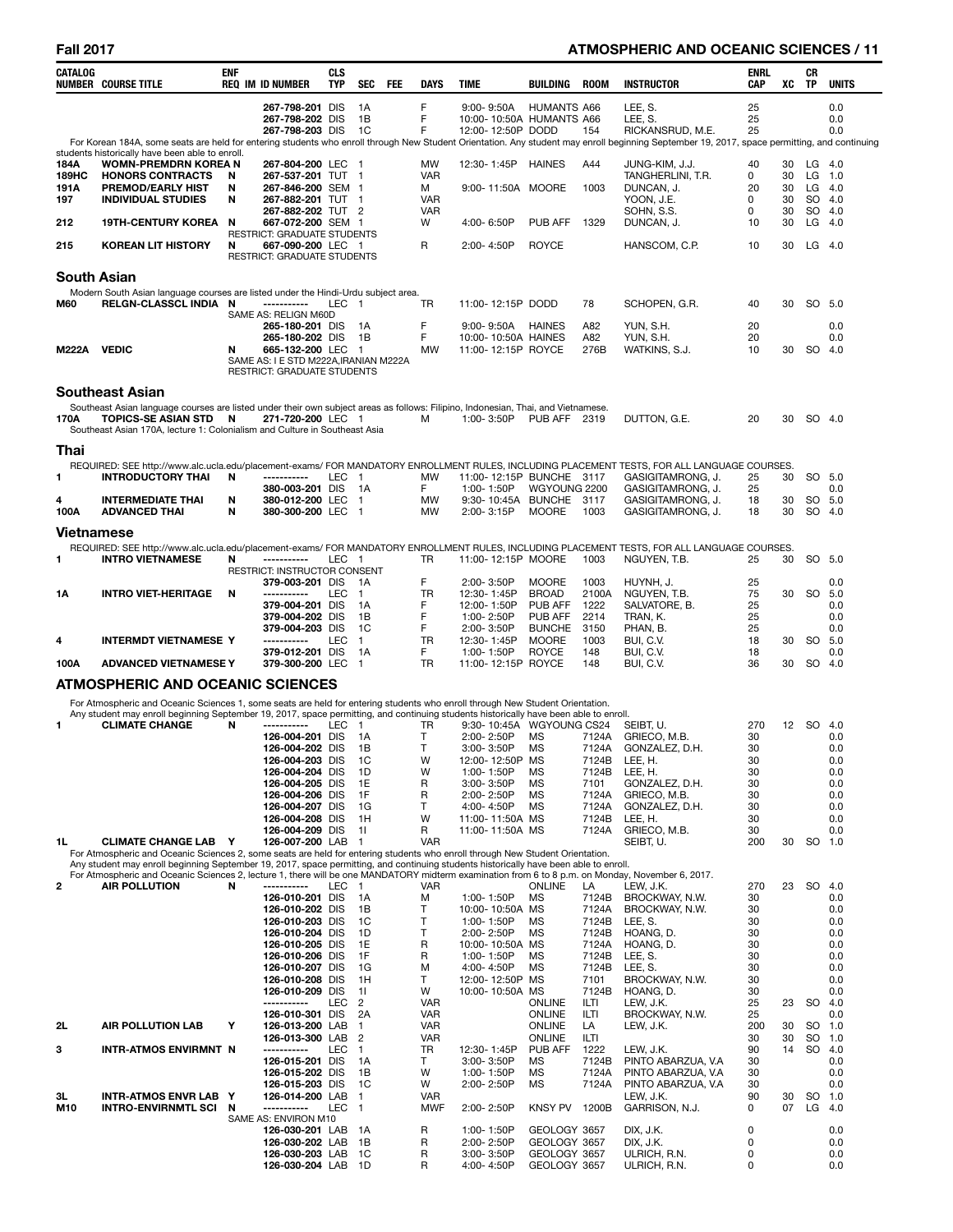# **12 / BIOENGINEERING Fall 2017**

| <b>CATALOG</b>        | <b>NUMBER COURSE TITLE</b>                                                                                                                                                                       | <b>ENF</b> | <b>REQ IM ID NUMBER</b>                                              | <b>CLS</b><br><b>TYP</b> | <b>SEC</b>                   | <b>FEE</b> | <b>DAYS</b>             | <b>TIME</b>                                                   | BUILDING                            | <b>ROOM</b>    | <b>INSTRUCTOR</b>                                                                                       | <b>ENRL</b><br><b>CAP</b> | XC       | <b>CR</b><br><b>TP</b> | <b>UNITS</b> |
|-----------------------|--------------------------------------------------------------------------------------------------------------------------------------------------------------------------------------------------|------------|----------------------------------------------------------------------|--------------------------|------------------------------|------------|-------------------------|---------------------------------------------------------------|-------------------------------------|----------------|---------------------------------------------------------------------------------------------------------|---------------------------|----------|------------------------|--------------|
| 99                    | <b>STUDENT RSRCH PRGRMN</b>                                                                                                                                                                      |            | 126-297-201 TUT 1                                                    |                          |                              |            | <b>VAR</b>              |                                                               |                                     |                | STEWART, A.L.                                                                                           | 0                         | 30       |                        | PN 1.0-2.0   |
|                       |                                                                                                                                                                                                  |            | 126-297-202 TUT                                                      |                          | $\overline{2}$               |            | <b>VAR</b>              |                                                               |                                     |                | PAULSON, S.E.                                                                                           | 0                         | 30       | <b>PN</b>              | $1.0 - 2.0$  |
| 101                   | DYNAMCS&THERMODYNMCY                                                                                                                                                                             |            | 126-305-201 DIS                                                      | <b>LEC</b>               | $\mathbf{1}$<br>1A           |            | <b>TR</b><br>T          | 10:00-11:50A MS<br>12:00-12:50P MS                            |                                     | 7124B<br>7124B | KOK, J.F.<br>ARIAS, T.M.                                                                                | 33<br>16                  | 13       | LG                     | 5.0<br>0.0   |
|                       |                                                                                                                                                                                                  |            | 126-305-202 DIS                                                      |                          | 1B                           |            | W                       | $9:00 - 9:50A$                                                | <b>MS</b>                           | 7124B          | ARIAS, T.M.                                                                                             | 17                        |          |                        | 0.0          |
| C160                  | <b>REMOTE SENSING A&amp;O Y</b>                                                                                                                                                                  |            | 126-644-200 LEC                                                      |                          | -1                           |            | TR.                     | 12:00-1:15P                                                   | MS                                  | 7124A          | LIOU, K.                                                                                                | 15                        | 30       | SO 4.0                 |              |
| 186<br>197            | <b>OPRATNL METEOROLOGYY</b><br><b>INDIVIDUAL STUDIES</b>                                                                                                                                         | N          | 126-816-200 LAB<br>126-888-201 TUT 1                                 |                          | $\overline{1}$               |            | <b>VAR</b>              |                                                               |                                     |                | LEW, J.K.<br>KOK, J.F.                                                                                  | 1<br>0                    | 30<br>30 | $LG$ 2.0               | SO 2.0-4.0   |
| 200A                  | <b>ATMOS&amp;OCEANIC FLUID N</b>                                                                                                                                                                 |            | -----------                                                          | LEC 1                    |                              |            | <b>TR</b>               | $2:00 - 3:15P$                                                | <b>MS</b>                           | 7121           | CHAMECKI, M.                                                                                            | 15                        | 02       | SO 4.0                 |              |
|                       |                                                                                                                                                                                                  |            | <b>RESTRICT: GRADUATE STUDENTS</b>                                   |                          |                              |            | F                       |                                                               |                                     |                |                                                                                                         |                           |          |                        |              |
|                       |                                                                                                                                                                                                  |            | 526-001-201 DIS 1A<br>RESTRICT: GRADUATE STUDENTS                    |                          |                              |            |                         | 12:00-12:50P                                                  | MS                                  | 7121           | CHAMECKI, M.                                                                                            | 15                        |          |                        | 0.0          |
| 200B                  | INTRO-DYN-EARTH SYS N                                                                                                                                                                            |            | 526-020-200 LEC 1                                                    |                          |                              |            | <b>MW</b>               | 1:00-2:20P                                                    | <b>MS</b>                           | 7121           | CHEN, G.                                                                                                | 15                        | 30       | SO 4.0                 |              |
| 201A                  | <b>GEOPHY FLUID DYN I</b>                                                                                                                                                                        | N          | RESTRICT: GRADUATE STUDENTS<br>526-011-200 LEC 1                     |                          |                              |            | <b>TR</b>               | 9:30-10:45A                                                   | МS                                  | 7121           | MCWILLIAMS, J.C.                                                                                        | 15                        | 12       | $LG$ 4.0               |              |
| M203A                 | <b>INTRO-ATMSPHRC CHEMN</b>                                                                                                                                                                      |            | 526-016-200 LEC 1                                                    |                          |                              |            | <b>TR</b>               | 11:00-12:15P MS                                               |                                     | 7121           | PAULSON, S.E.                                                                                           | 15                        | 13       | SO 4.0                 |              |
|                       |                                                                                                                                                                                                  |            | SAME AS: C&EE M262A                                                  |                          |                              |            |                         |                                                               |                                     |                |                                                                                                         |                           |          |                        |              |
| 211                   | <b>WV DYNMCS&amp;TELECNCTNN</b>                                                                                                                                                                  |            | RESTRICT: GRADUATE STUDENTS<br>526-062-200 LEC 1                     |                          |                              |            | TR                      | 12:30-1:45P                                                   | <b>MS</b>                           | 7121           | NEELIN, J.D.                                                                                            | 15                        | 30       | SO 4.0                 |              |
| C240B                 | <b>REMOTE SENSING A&amp;O Y</b>                                                                                                                                                                  |            | 526-212-200 LEC 1                                                    |                          |                              |            | <b>TR</b>               | 12:00-1:15P                                                   | <b>MS</b>                           | 7124A          | LIOU, K.                                                                                                | 10                        | 30       | SO 4.0                 |              |
|                       |                                                                                                                                                                                                  |            | RESTRICT: GRADUATE STUDENTS                                          |                          |                              |            |                         |                                                               |                                     |                |                                                                                                         |                           |          |                        |              |
| 250B<br>270           | SLR SYS MCRSCP PLSM_N<br>SEM-ATMOSPHERIC SCI N                                                                                                                                                   |            | 526-271-200 LEC 1<br>526-389-200 SEM 1                               |                          |                              |            | R<br>W                  | 4:30-5:45P<br>3:30-4:50P                                      | <b>MS</b><br><b>MS</b>              | 7121<br>7124   | BORTNIK, J.<br>CHAMECKI, M.                                                                             | 15<br>90                  | 30<br>30 | SO 4.0<br>SO 2.0       |              |
|                       |                                                                                                                                                                                                  |            |                                                                      |                          |                              |            |                         |                                                               |                                     |                | RESTRICT: ATMOSPHERIC AND OCEANIC SCIENCE MAJORS, ATMOSPHERIC SCIENCES GRADUATE STUDENTS                |                           |          |                        |              |
| 271                   | <b>SEM-ATMO DYNAMICS</b>                                                                                                                                                                         | N          | 526-395-200 SEM 1                                                    |                          |                              |            | R                       | 3:30-4:20P                                                    | МS                                  | 7124           | STUTZ, J.P.<br>RESTRICT: ATMOSPHERIC AND OCEANIC SCIENCE MAJORS, ATMOSPHERIC SCIENCES GRADUATE STUDENTS | 40                        | 30       | SO 2.0                 |              |
| 274                   | <b>SEM-ATMOSPHERC CHEMN</b>                                                                                                                                                                      |            | 526-410-200 SEM 1                                                    |                          |                              |            | <b>VAR</b>              |                                                               |                                     |                | STUTZ, J.P.                                                                                             | 15                        | 30       | SO 2.0                 |              |
|                       |                                                                                                                                                                                                  |            | RESTRICT: ATMOSPHERIC SCIENCES GRADUATE STUDENTS                     |                          |                              |            |                         |                                                               |                                     |                |                                                                                                         |                           |          |                        |              |
| M275A                 | <b>SEM-SPACE PHYSICS</b>                                                                                                                                                                         | N          | 526-415-200 SEM 1<br>SAME AS: EPS SCI M288A                          |                          |                              |            | F                       | $3:00 - 4:50P$                                                | GEOLOGY 6704                        |                | VELLI, M.C.                                                                                             | 10                        | 30       | SU 2.0                 |              |
|                       |                                                                                                                                                                                                  |            | RESTRICT: GRADUATE STUDENTS                                          |                          |                              |            |                         |                                                               |                                     |                |                                                                                                         |                           |          |                        |              |
| 495                   | TEACHING A&O SCIENC N                                                                                                                                                                            |            | 526-850-200 SEM 1                                                    |                          |                              |            | м                       | 3:00-4:20P                                                    | <b>MS</b>                           | 7121           | LEW, J.K.                                                                                               | 15                        | 30       | SU 2.0                 |              |
|                       |                                                                                                                                                                                                  |            | <b>RESTRICT: GRADUATE STUDENTS</b>                                   |                          |                              |            |                         |                                                               |                                     |                |                                                                                                         |                           |          |                        |              |
|                       | <b>BIOENGINEERING</b>                                                                                                                                                                            |            |                                                                      |                          |                              |            |                         |                                                               |                                     |                |                                                                                                         |                           |          |                        |              |
|                       | Students who enroll in upper-division HSSEAS courses without completing the requisites are subject to disenrollment after the second class meeting. If necessary, consult an HSSEAS counselor in |            |                                                                      |                          |                              |            |                         |                                                               |                                     |                |                                                                                                         |                           |          |                        |              |
| 6426 Boelter Hall.    | INTRO-BIOENGINEERNG N                                                                                                                                                                            |            | -----------                                                          | LEC 1                    |                              |            |                         | 12:00-1:50P                                                   |                                     |                |                                                                                                         |                           |          | $LG$ 2.0               |              |
| 10                    |                                                                                                                                                                                                  |            | RESTRICT: ALL UNDERGRADUATE ENGINEERING MAJORS                       |                          |                              |            | м                       |                                                               | HUMANTS 135                         |                | TAYLOR, Z.D.                                                                                            | 109                       | 30       |                        |              |
|                       |                                                                                                                                                                                                  |            | 250-030-201 DIS                                                      |                          | 1A                           |            | т                       | 3:00-3:50P                                                    | BOELTER 5419                        |                | HU, Y.                                                                                                  | 36                        |          |                        | 0.0          |
|                       |                                                                                                                                                                                                  |            | 250-030-202 DIS<br>250-030-203 DIS                                   |                          | 1В<br>1C                     |            | T<br>R.                 | 4:00-4:50P<br>4:00-4:50P                                      | BOELTER 5419<br>BOELTER 5280        |                | YAO, W.                                                                                                 | 37<br>36                  |          |                        | 0.0<br>0.0   |
| 99                    | <b>STUDENT RSRCH PRGRMN</b>                                                                                                                                                                      |            | 250-297-201 TUT                                                      |                          | $\mathbf{1}$                 |            | <b>VAR</b>              |                                                               |                                     |                | WILSON, S.M.<br>CHIOU, P.                                                                               | 0                         | 30       |                        | PN 1.0-2.0   |
|                       |                                                                                                                                                                                                  |            | 250-297-202 TUT                                                      |                          | $\overline{2}$               |            | <b>VAR</b>              |                                                               |                                     |                | CHIEN, A.                                                                                               | 0                         | 30       | <b>PN</b>              | $1.0 - 2.0$  |
| 100                   | <b>BIOENGR FUNDAMENTALY</b>                                                                                                                                                                      |            | 250-297-203 TUT                                                      | <b>LEC</b>               | 3<br>$\overline{\mathbf{1}}$ |            | <b>VAR</b><br><b>TR</b> | 10:00-11:50A BOELTER 5249                                     |                                     |                | KASKO, A.M.<br>KAMEI, D.T.                                                                              | 0<br>76                   | 30<br>13 | <b>PN</b><br>$LG$ 4.0  | $1.0 - 2.0$  |
|                       |                                                                                                                                                                                                  |            | RESTRICT: ALL UNDERGRADUATE ENGINEERING MAJORS                       |                          |                              |            |                         |                                                               |                                     |                |                                                                                                         |                           |          |                        |              |
|                       |                                                                                                                                                                                                  |            | 250-300-201 DIS                                                      |                          | 1A                           |            | Т                       | 12:00-12:50P BOELTER 5419                                     |                                     |                | YEE, M.                                                                                                 | 25                        |          |                        | 0.0          |
|                       |                                                                                                                                                                                                  |            | 250-300-202 DIS<br>250-300-203 DIS                                   |                          | 1B<br>1C                     |            | т<br>W                  | 1:00-1:50P<br>2:00-2:50P                                      | BOELTER 5272<br><b>ENGRV</b>        | 4101           | OU, Y.<br>TSAI, S.                                                                                      | 26<br>25                  |          |                        | 0.0<br>0.0   |
| CM102                 | PHYSIO SYSTEMS I                                                                                                                                                                                 | N          | ------------                                                         | LEC                      | $\overline{1}$               |            | MW                      | 10:00-11:50A BOELTER 9436                                     |                                     |                | GRUNDFEST, W.                                                                                           | 22                        | 03       | $LG$ 4.0               |              |
|                       |                                                                                                                                                                                                  |            | SAME AS: PHYSCI CM102                                                |                          |                              |            |                         |                                                               |                                     |                |                                                                                                         |                           |          |                        |              |
|                       |                                                                                                                                                                                                  |            | RESTRICT: ALL UNDERGRADUATE ENGINEERING MAJORS<br>250-312-201 LAB    |                          | - 1A                         |            | F                       | 10:00-11:50A ROYCE                                            |                                     | 362            | PEARIGAN, A.                                                                                            | 22                        |          |                        | 0.0          |
| C <sub>104</sub>      | <b>BIOMACROMOLECULES Y</b>                                                                                                                                                                       |            |                                                                      | <b>LEC</b>               | $\overline{1}$               |            | <b>TR</b>               | 2:00-3:50P                                                    | PAB                                 | 2434           | WONG, G.C.                                                                                              | 22                        | 15       | $LG$ 4.0               |              |
|                       |                                                                                                                                                                                                  |            | RESTRICT: ALL UNDERGRADUATE ENGINEERING MAJORS<br>250-324-201 DIS    |                          |                              |            | F                       |                                                               | <b>DODD</b>                         | 78             | LEE, C.K.                                                                                               | 22                        |          |                        | 0.0          |
| C105                  | <b>ENGR BIOCONJUGATES Y</b>                                                                                                                                                                      |            |                                                                      | LEC                      | - 1A<br>$\overline{1}$       |            | MW                      | 1:00-1:50P<br>10:00-11:50A BOELTER 5436                       |                                     |                | DEMING, T.J.                                                                                            | 30                        |          | 03 LG 4.0              |              |
|                       |                                                                                                                                                                                                  |            | RESTRICT: ALL UNDERGRADUATE ENGINEERING MAJORS                       |                          |                              |            |                         |                                                               |                                     |                |                                                                                                         |                           |          |                        |              |
| C106                  | <b>BIOELECTRICITY</b>                                                                                                                                                                            | Y          | 250-330-201 DIS 1A<br>-----------                                    | LEC 1                    |                              |            | F.<br>MW                | $9:00 - 9:50A$<br>8:00-9:50A                                  | <b>PUB AFF 2232</b><br>GEOLOGY 3656 |                | SUN. Y.<br>SCHMIDT, J.J.                                                                                | 30<br>50                  |          | 01 LG 4.0              | 0.0          |
|                       |                                                                                                                                                                                                  |            | RESTRICT: ALL UNDERGRADUATE ENGINEERING MAJORS                       |                          |                              |            |                         |                                                               |                                     |                |                                                                                                         |                           |          |                        |              |
|                       |                                                                                                                                                                                                  |            | 250-336-201 DIS                                                      |                          | 1A                           |            | F                       | 10:00-10:50A PAB                                              |                                     | 2748           | SCHMIDT, J.J.                                                                                           | 25                        |          |                        | 0.0          |
| <b>CM145</b>          | MOLEC BIOTECH-ENGR Y                                                                                                                                                                             |            | 250-336-202 DIS<br>-----------                                       | LEC 1                    | - 1B                         |            | F<br>MW                 | 11:00-11:50A PAB<br>2:00-3:50P                                | PUB AFF                             | 1749<br>2232   | ACHARYA, S.J.<br>CHEN, Y.Y.                                                                             | 25<br>12                  |          | 07 LG 4.0              | 0.0          |
|                       |                                                                                                                                                                                                  |            | SAME AS: CH ENGR CM145                                               |                          |                              |            |                         |                                                               |                                     |                |                                                                                                         |                           |          |                        |              |
|                       |                                                                                                                                                                                                  |            | 250-570-201 DIS 1A                                                   |                          |                              |            |                         | RESTRICT: UG ENGR MAJORS, BIOCHEM MAJORS, ENVIRON ENGR MINORS |                                     |                |                                                                                                         |                           |          |                        |              |
| M153                  | <b>MICRO&amp;NANOSCL MANUFY</b>                                                                                                                                                                  |            | -----------                                                          | LEC 1                    |                              |            | F<br>MW                 | 12:00-12:50P ROYCE<br>12:30-1:45P BOELTER 5420                |                                     | 164            | LIN, M.<br>CHEN, Y.                                                                                     | 12<br>0                   |          | 05 LG 4.0              | 0.0          |
|                       |                                                                                                                                                                                                  |            | SAME AS: CH ENGR M153,EL ENGR M153, MECH&AE M183B                    |                          |                              |            |                         |                                                               |                                     |                |                                                                                                         |                           |          |                        |              |
|                       |                                                                                                                                                                                                  |            | RESTRICT: ALL UNDERGRADUATE ENGINEERING MAJORS<br>250-618-201 LAB 1A |                          |                              |            | м                       | 2:00- 5:50P                                                   | ENGR IV                             |                | 14131B DANESH, C.D.                                                                                     | 0                         |          |                        | 0.0          |
|                       |                                                                                                                                                                                                  |            | 250-618-202 LAB 1B                                                   |                          |                              |            | T                       | 8:00-11:50A ENGR IV                                           |                                     |                | 14131B DANESH, C.D.                                                                                     | 0                         |          |                        | 0.0          |
|                       |                                                                                                                                                                                                  |            | 250-618-203 LAB 1C                                                   |                          |                              |            | W                       | 2:00-5:50P                                                    | ENGR IV                             |                | 14131B SHAFFER, C.M.                                                                                    | 0                         |          |                        | 0.0          |
| C170                  | <b>ENRGY-TISS INTERACT Y</b>                                                                                                                                                                     |            | 250-618-204 LAB 1D<br>250-720-200 LEC 1                              |                          |                              |            | R<br>MW                 | 8:00-11:50A<br>2:00-3:50P                                     | ENGR IV<br>BOELTER 5422             |                | 14131B SHAFFER, C.M.<br>GRUNDFEST, W.                                                                   | 0<br>15                   | 30       | $LG$ 4.0               | 0.0          |
|                       |                                                                                                                                                                                                  |            | RESTRICT: ALL UNDERGRADUATE ENGINEERING MAJORS                       |                          |                              |            |                         |                                                               |                                     |                |                                                                                                         |                           |          |                        |              |
| 177A                  | <b>CAPSTONE DESIGN I</b>                                                                                                                                                                         | Y          | -----------                                                          | LEC 1                    |                              |            | TR                      | 4:00-5:50P                                                    | BOELTER 5249                        |                | SEIDLITS, S.K.                                                                                          | 51                        | 30       | LG $4.0$               |              |
|                       |                                                                                                                                                                                                  |            | RESTRICT: ALL UNDERGRADUATE ENGINEERING MAJORS<br>250-762-201 LAB 1A |                          |                              |            | MW                      | 1:00-3:50P                                                    | BOELTER 7732                        |                | BIERMAN, R.D.                                                                                           | 17                        |          |                        | 0.0          |
|                       |                                                                                                                                                                                                  |            | 250-762-202 LAB 1B                                                   |                          |                              |            | TR                      | 11:00-1:50P                                                   | BOELTER 7736                        |                | CHEN, J.                                                                                                | 17                        |          |                        | 0.0          |
|                       |                                                                                                                                                                                                  |            | 250-762-203 LAB 1C                                                   |                          |                              |            | TR                      | 1:00-3:50P                                                    | BOELTER 7731                        |                | NAGHSH NILCHI, H.                                                                                       | 17                        |          |                        | 0.0          |
|                       | CM178 INTRO-BIOMATERIALS                                                                                                                                                                         | Υ          | -----------<br>SAME AS: MAT SCI CM180                                | LEC 1                    |                              |            | MW                      | 2:00-3:50P                                                    | BOELTER 5419                        |                | KASKO, A.M.                                                                                             | 10                        |          | 07 LG 4.0              |              |
|                       |                                                                                                                                                                                                  |            | RESTRICT: ALL UNDERGRADUATE ENGINEERING MAJORS                       |                          |                              |            |                         |                                                               |                                     |                |                                                                                                         |                           |          |                        |              |
|                       | <b>INDIV STD FOR USIE</b>                                                                                                                                                                        |            | 250-768-201 DIS 1A<br>250-830-201 TUT 1                              |                          |                              |            | F<br><b>UNSCHED</b>     | 2:00-2:50P                                                    | PAB                                 | 1749           | NORRIS, S.C.                                                                                            | 12                        |          | $LG$ 1.0               | 0.0          |
| 188SA<br><b>CM202</b> | <b>PHYSIO SYSTEMS I</b>                                                                                                                                                                          | Y<br>N     | -----------                                                          | LEC 1                    |                              |            | MW                      | 10:00-11:50A BOELTER 9436                                     |                                     |                | SCHMIDT, J.J.<br>GRUNDFEST, W.                                                                          | $\mathbf{1}$<br>18        | 30       | 03 LG 4.0              |              |
|                       |                                                                                                                                                                                                  |            | SAME AS: PHYSCI CM204                                                |                          |                              |            |                         |                                                               |                                     |                |                                                                                                         |                           |          |                        |              |
|                       |                                                                                                                                                                                                  |            | RESTRICT: BIOENGINEERING GRADUATE STUDENTS<br>650-012-201 LAB 1A     |                          |                              |            | F                       | 10:00-11:50A ROYCE                                            |                                     | 362            | PEARIGAN, A.                                                                                            | 18                        |          |                        | 0.0          |
| C <sub>204</sub>      | <b>BIOMACROMOLECULES N</b>                                                                                                                                                                       |            | -----------                                                          | LEC 1                    |                              |            | TR                      | 2:00-3:50P                                                    | PAB                                 | 2434           | WONG, G.C.                                                                                              | 20                        |          | 15 LG 4.0              |              |
|                       |                                                                                                                                                                                                  |            | RESTRICT: BIOENGINEERING GRADUATE STUDENTS                           |                          |                              |            |                         |                                                               |                                     |                |                                                                                                         |                           |          |                        |              |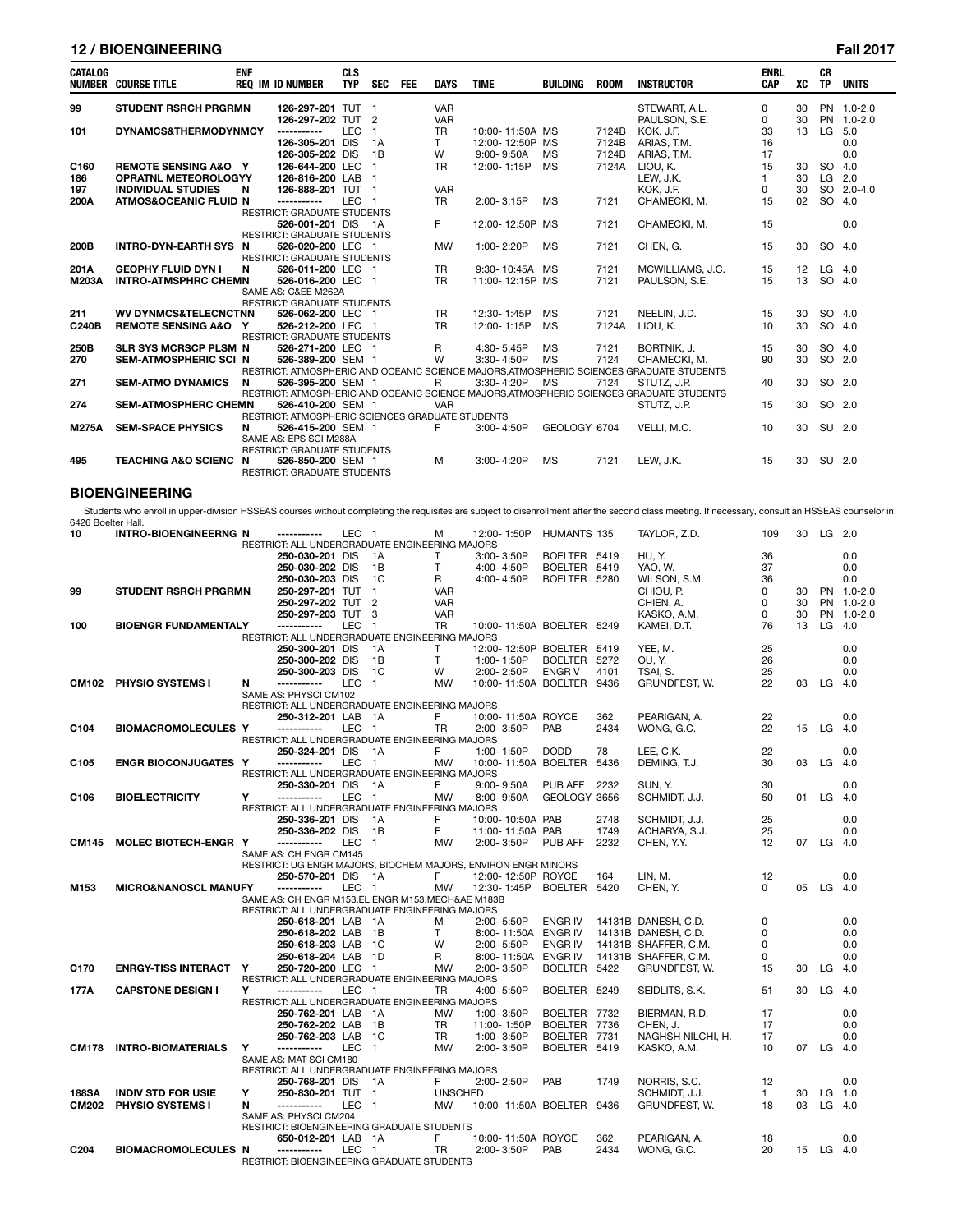# **Fall 2017 BIOINFORMATICS / 13**

| CATALOG          | <b>NUMBER COURSE TITLE</b>                                                                      | ENF    | <b>REQ IM ID NUMBER</b>                                                                                                                                                                            | CLS<br>TYP       | SEC                     | FEE | DAYS                                                               | TIME                                               | BUILDING                         | <b>ROOM</b>          | <b>INSTRUCTOR</b>                                                                   | ENRL<br>CAP           | xс                         | CR<br>ΤP | UNITS                                                              |
|------------------|-------------------------------------------------------------------------------------------------|--------|----------------------------------------------------------------------------------------------------------------------------------------------------------------------------------------------------|------------------|-------------------------|-----|--------------------------------------------------------------------|----------------------------------------------------|----------------------------------|----------------------|-------------------------------------------------------------------------------------|-----------------------|----------------------------|----------|--------------------------------------------------------------------|
| C <sub>205</sub> | <b>ENGR BIOCONJUGATES N</b>                                                                     |        | 650-024-201 DIS<br>-----------                                                                                                                                                                     | LEC              | 1A<br>$\overline{1}$    |     | F.<br><b>MW</b>                                                    | 1:00-1:50P<br>10:00-11:50A BOELTER                 | <b>DODD</b>                      | 78<br>5436           | LEE, C.K.<br>DEMING, T.J.                                                           | 20<br>18              | 03                         | LG       | 0.0<br>4.0                                                         |
| C <sub>206</sub> | <b>BIOELECTRICITY</b>                                                                           | N      | RESTRICT: BIOENGINEERING GRADUATE STUDENTS<br>650-030-201 DIS<br>------------<br>RESTRICT: BIOENGINEERING GRADUATE STUDENTS                                                                        | LEC              | 1A<br>$\mathbf{1}$      |     | F.<br>MW                                                           | 9:00-9:50A<br>8:00-9:50A                           | PUB AFF<br>GEOLOGY 3656          | 2232                 | SUN, Y.<br>SCHMIDT, J.J.                                                            | 18<br>20              | 01                         | LG       | 0.0<br>-4.0                                                        |
| M215             | <b>BIOCHEM REACTN ENGR N</b>                                                                    |        | 650-036-201 DIS<br>650-036-202 DIS<br>-----------                                                                                                                                                  | LEC              | 1A<br>1B<br>$\mathbf 1$ |     | F.<br>F<br>TR                                                      | 10:00-10:50A PAB<br>11:00-11:50A PAB<br>2:00-3:50P | <b>BOELTER</b>                   | 2748<br>1749<br>9436 | SCHMIDT, J.J.<br>ACHARYA, S.J.<br>SEGURA, T.                                        | 10<br>10<br>3         | 30                         |          | 0.0<br>0.0<br>$LG$ 4.0                                             |
|                  |                                                                                                 |        | SAME AS: CH ENGR CM215<br>RESTRICT: GRADUATE STUDENTS<br>650-090-201 DIS                                                                                                                           |                  | - 1 A                   |     | F                                                                  | 1:00-1:50P                                         | <b>MS</b>                        | 5117                 | SIDERIS, E.                                                                         | 3                     |                            |          | 0.0                                                                |
| 220              | Bioengineering 220 meets at 924 Westwood Boulevard, Suite 420.<br>INTRO-MED INFRMATCS N         |        | 650-120-200 LEC 1<br>RESTRICT: GRADUATE STUDENTS, BIOMEDICAL ENGINEERING OR BIOENGINEERING MAJORS                                                                                                  |                  |                         |     | F                                                                  | 12:00-1:50P                                        | OFF CAM                          |                      | BUI. A.A.                                                                           | 10                    | 30                         |          | SU 2.0                                                             |
| 223A             | Bioengineering 223A meets at 924 Westwood Boulevard, Suite 420.<br><b>PROGRAMMING LAB I</b>     | N      | 650-138-200 LEC 1<br>RESTRICT: GRADUATE STUDENTS, BIOMEDICAL ENGINEERING OR BIOENGINEERING MAJORS                                                                                                  |                  |                         |     | MW                                                                 | 4:00- 5:50P                                        | OFF CAM                          |                      | HSU, W.                                                                             | 10                    | 30                         |          | $LG$ 4.0                                                           |
| M227             | Bioengineering M227 meets at 924 Westwood Boulevard, Suite 420.<br><b>MED INFO INFRASTRUC N</b> |        | 650-162-200 LEC 1<br>SAME AS: INF STD M254                                                                                                                                                         |                  |                         |     | TR                                                                 | 10:00-11:50A OFF CAM                               |                                  |                      | TAIRA, R.K.                                                                         | 10                    | 30                         |          | $LG$ 4.0                                                           |
| <b>CM245</b>     | <b>MOLEC BIOTECH-ENGR N</b>                                                                     |        | RESTRICT: GRADUATE STUDENTS, BIOMEDICAL ENGINEERING OR BIOENGINEERING MAJORS<br>-----------<br>SAME AS: CH ENGR CM245                                                                              | LEC 1            |                         |     | <b>MW</b>                                                          | 2:00-3:50P                                         | <b>PUB AFF</b> 2232              |                      | CHEN, Y.Y.                                                                          | 10                    | 07                         | $LG$ 4.0 |                                                                    |
| C <sub>270</sub> | <b>ENRGY-TISS INTERACT</b>                                                                      | N      | RESTRICT: GRADUATE STUDENTS, BIOMEDICAL ENGINEERING OR BIOENGINEERING MAJORS<br>650-270-201 DIS<br>650-420-200 LEC<br>RESTRICT: GRADUATE STUDENTS, BIOMEDICAL ENGINEERING OR BIOENGINEERING MAJORS |                  | - 1A<br>$\overline{1}$  |     | F.<br>MW                                                           | 12:00-12:50P ROYCE<br>2:00-3:50P                   | BOELTER 5422                     | 164                  | LIN, M.<br>grundfest, W.                                                            | 10<br>15              | 30                         | LG       | 0.0<br>-4.0                                                        |
| <b>CM278</b>     | <b>INTRO-BIOMATERIALS</b>                                                                       | N      | -----------<br>SAME AS: MAT SCI CM280                                                                                                                                                              | LEC.             | $\mathbf{1}$            |     | <b>MW</b>                                                          | 2:00-3:50P                                         | BOELTER 5419                     |                      | KASKO, A.M.                                                                         | 12                    | 07                         | LG       | 4.0                                                                |
| 295A             | <b>BIOMATERIAL RSRCH</b>                                                                        | N      | 650-468-201 DIS<br>650-570-200 SEM 1<br>RESTRICT: GRADUATE STUDENTS                                                                                                                                |                  | - 1A                    |     | F.<br><b>VAR</b>                                                   | 2:00-2:50P                                         | PAB                              | 1749                 | NORRIS, S.C.<br>KASKO, A.M.                                                         | 12<br>10              | 30                         |          | 0.0<br>SU 2.0                                                      |
| 295B             | BIOMTRL&TISSUE ENGR N                                                                           |        | 650-571-200 SEM 1<br>RESTRICT: GRADUATE STUDENTS                                                                                                                                                   |                  |                         |     | <b>VAR</b>                                                         |                                                    |                                  |                      | WU, B.M.                                                                            | 10                    | 30                         |          | SU 2.0                                                             |
| 295C             | <b>MIN INVASIVE&amp;LASER</b>                                                                   | N      | 650-572-200 SEM 1<br><b>RESTRICT: GRADUATE STUDENTS</b>                                                                                                                                            |                  |                         |     | VAR                                                                |                                                    |                                  |                      | GRUNDFEST, W.                                                                       | 10                    | 30                         |          | SU 2.0                                                             |
| 295D             | <b>HYBRID DEVICE RSRCH N</b>                                                                    |        | 650-573-200 SEM 1<br>RESTRICT: GRADUATE STUDENTS                                                                                                                                                   |                  |                         |     | <b>VAR</b>                                                         |                                                    |                                  |                      | SCHMIDT, J.J.                                                                       | 10                    | 30                         |          | SU 2.0                                                             |
| 295E             | <b>MOLECR CELL BIOENGR N</b>                                                                    |        | 650-574-200 SEM 1<br>RESTRICT: GRADUATE STUDENTS                                                                                                                                                   |                  |                         |     | VAR                                                                |                                                    |                                  |                      | KAMEI, D.T.                                                                         | 10                    | 30                         |          | SU 2.0                                                             |
| 295F             | <b>BIOPOLMR MTRLS&amp;CHEMN</b>                                                                 |        | 650-575-200 SEM 1<br><b>RESTRICT: GRADUATE STUDENTS</b>                                                                                                                                            |                  |                         |     | VAR                                                                |                                                    |                                  |                      | DEMING, T.J.                                                                        | 10                    | 30                         |          | SU 2.0                                                             |
| 295G             | <b>BIONANOTECH RSRCH</b>                                                                        | N      | 650-566-200 SEM 1<br>RESTRICT: GRADUATE STUDENTS                                                                                                                                                   |                  |                         |     | VAR                                                                |                                                    |                                  |                      | DI CARLO, D.                                                                        | 15                    | 30                         |          | SU 2.0                                                             |
| 295H             | <b>BIOMIMETIC RESEARCH N</b>                                                                    |        | 650-567-200 SEM 1<br>RESTRICT: GRADUATE STUDENTS                                                                                                                                                   |                  |                         |     | VAR                                                                |                                                    |                                  |                      | LIU, W.                                                                             | 10                    | 30                         |          | SU 2.0                                                             |
| 295J             | <b>NEURAL TISSUE ENGR</b>                                                                       | N      | 650-568-200 SEM 1<br>RESTRICT: GRADUATE STUDENTS                                                                                                                                                   |                  |                         |     | VAR                                                                |                                                    |                                  |                      | SEIDLITS, S.K.                                                                      | 10                    | 30                         |          | SU 2.0                                                             |
| 299              | <b>BIOENGINEERING TPCS N</b>                                                                    |        | 650-594-200 SEM 1<br>RESTRICT: BIOMEDICAL ENGINEERING OR BIOENGINEERING MAJORS                                                                                                                     |                  |                         |     | w                                                                  | 1:00-1:50P                                         | <b>ENGR V</b>                    | 2101                 | SCHMIDT, J.J.                                                                       | 60                    | 30                         |          | SU 2.0                                                             |
| 495              | TA TRAINING SEMINAR                                                                             | N      | 650-790-200 SEM 1<br>RESTRICT: GRADUATE STUDENTS, BIOMEDICAL ENGINEERING OR BIOENGINEERING MAJORS                                                                                                  |                  |                         |     | R                                                                  | 4:00- 5:50P                                        | BOELTER 5419                     |                      | CHEUNG, S.T.                                                                        | 20                    | 30                         |          | SU 2.0                                                             |
|                  | <b>BIOINFORMATICS</b>                                                                           |        |                                                                                                                                                                                                    |                  |                         |     |                                                                    |                                                    |                                  |                      |                                                                                     |                       |                            |          |                                                                    |
|                  | <b>Bioinformatics (Graduate)</b>                                                                |        |                                                                                                                                                                                                    |                  |                         |     |                                                                    |                                                    |                                  |                      |                                                                                     |                       |                            |          |                                                                    |
| 201              | ADV MTHD-COMPUT BIO N                                                                           |        | -----------<br>782-006-201 DIS 1A                                                                                                                                                                  | SEM <sub>1</sub> |                         |     | м<br>F                                                             | 4:00-5:50P<br>2:00-2:50P                           | <b>BOYER</b><br><b>BOYER</b>     | 159<br>130           | XING, Y.<br>XING, Y.                                                                | 21<br>21              | 30                         |          | SO 2.0<br>0.0                                                      |
| 202              | <b>BIOINFORMATICS SEM</b>                                                                       | N      | 782-012-200 SEM 1<br><b>RESTRICT: BIOINFORMATICS MAJORS</b>                                                                                                                                        |                  |                         |     | M                                                                  | 2:00-2:50P                                         | <b>BOYER</b>                     | 529                  | XIAO, X.                                                                            | 9                     | 30                         | SO       | -4.0                                                               |
| M221             | <b>INTR-BIOINFORMATICS</b>                                                                      | N      | -----------<br>SAME AS: CHEM CM260A, COM SCI CM221, HUM GEN M260A<br>782-126-201 DIS 1A                                                                                                            | LEC 1            |                         |     | MW<br>F.                                                           | 12:00-1:50P<br>12:00-1:50P                         | <b>KNSY PV</b><br><b>KNSY PV</b> | 1200B<br>1200B       | LEE, C.J.<br>PAN. Y.                                                                | 25<br>25              | 05                         | SO       | -4.0<br>0.0                                                        |
| M226             | <b>MACHINE LEARNING</b>                                                                         | N      | 782-156-200 LEC 1<br>SAME AS: COM SCI M226, HUM GEN M226                                                                                                                                           |                  |                         |     | TR                                                                 | 4:00-5:50P                                         | <b>BOTANY</b>                    | 325                  | SANKARARAMAN, S.                                                                    | 10                    | 30                         | LG       | 4.0                                                                |
| 275A<br>275B     | <b>APPLIED BIOINFO LAB</b><br><b>APPLIED BIOINFO LAB</b>                                        | N<br>N | 782-450-200 LAB 1<br>782-451-200 LAB 1                                                                                                                                                             |                  |                         |     | <b>UNSCHED</b><br><b>UNSCHED</b>                                   |                                                    |                                  |                      | PELLEGRINI, M.<br>PELLEGRINI, M.                                                    | 7<br>7                | 30<br>30                   |          | SU 2.0<br>SU 2.0                                                   |
|                  | <b>BIOLOGICAL CHEMISTRY</b>                                                                     |        |                                                                                                                                                                                                    |                  |                         |     |                                                                    |                                                    |                                  |                      |                                                                                     |                       |                            |          |                                                                    |
| 99               | <b>STUDENT RSRCH PRGRMN</b>                                                                     |        | 129-297-201 TUT 1<br>129-297-202 TUT 2<br>129-297-203 TUT 3<br>129-297-204 TUT 4<br>129-297-205 TUT 5                                                                                              |                  |                         |     | <b>VAR</b><br><b>VAR</b><br><b>VAR</b><br><b>VAR</b><br><b>VAR</b> |                                                    |                                  |                      | KURDISTANI, S.K.<br>FRAND, A.R.<br>CAREY, M.F.<br>VALLIM, T.A.<br>DE ROBERTIS, E.M. | 0<br>0<br>0<br>0<br>0 | 30<br>30<br>30<br>30<br>30 |          | PN 1.0-2.0<br>PN 1.0-2.0<br>PN 1.0-2.0<br>PN 1.0-2.0<br>PN 1.0-2.0 |
| 205              | <b>BIOL CHEM&amp;NUTRITION N</b>                                                                |        | 529-025-200 LEC 1<br>RESTRICT: GRADUATE STUDENTS                                                                                                                                                   |                  |                         |     | <b>UNSCHED</b>                                                     |                                                    |                                  |                      | ZAMENHOF, P.J.                                                                      | 0                     | 30                         |          | SO 6.0                                                             |
| 220A             | <b>RSRCH LAB ROTATIONS N</b>                                                                    |        | 529-097-200 LAB 1<br>RESTRICT: GRADUATE STUDENTS                                                                                                                                                   |                  |                         |     | <b>UNSCHED</b>                                                     |                                                    |                                  |                      | PAYNE, G.S.                                                                         | 20                    | 30                         |          | SU 2.0-8.0                                                         |
| 251A             | <b>TRNSCRPTNL REGULATNN</b>                                                                     |        | 529-303-200 SEM 1                                                                                                                                                                                  |                  |                         |     | F                                                                  | 1:00-2:50P                                         | <b>BIO SCI</b>                   | 383                  | CAREY, M.F.                                                                         | 20                    | 30                         |          | SU 2.0                                                             |
| M255             | <b>MITOCHONDRIA</b>                                                                             | N      | RESTRICT: INSTRUCTOR CONSENT<br>529-327-200 SEM 1                                                                                                                                                  |                  |                         |     | Τ                                                                  | 4:00-4:50P                                         | <b>BIO SCI</b>                   | 383                  | CLARKE, C.F.                                                                        | 0                     | 30                         |          | SU 1.0                                                             |
| 266A             | <b>SEM-CELL,STEM CELL</b>                                                                       | N      | SAME AS: CHEM CM255<br>529-403-200 SEM 1<br>RESTRICT: GRADUATE STUDENTS                                                                                                                            |                  |                         |     | F                                                                  | 3:30-5:20P                                         | <b>BOYER</b>                     | 159                  | DE ROBERTIS, E.M.                                                                   | 40                    | 30                         |          | SU 2.0                                                             |
|                  | <b>DIOMATUEMATICS</b>                                                                           |        |                                                                                                                                                                                                    |                  |                         |     |                                                                    |                                                    |                                  |                      |                                                                                     |                       |                            |          |                                                                    |

#### **BIOMATHEMATICS**

Biomathematics 170A is limited to Clinical Research M.S. students and CTSI Training Program in Translational Science (formerly K30) participants. Permission to enroll (PTE) number required for<br>Global Health minor students.

| 170A | BIOMATH-MED INVSTGT N | ------------                                          | IEC.1 | <b>MW</b> | $1:00 - 2:20P$ | <b>MDCC</b> |       | 12407 GORNBEIN, J.A. | 30 | LG | - 4.0 |
|------|-----------------------|-------------------------------------------------------|-------|-----------|----------------|-------------|-------|----------------------|----|----|-------|
|      |                       | RESTRICT: BIOMATHEMATICS AND CLINICAL RESEARCH MAJORS |       |           |                |             |       |                      |    |    |       |
|      |                       | 133-720-201 DIS 1A                                    |       | M         | $2:30 - 3:20P$ | MDCC        | 12407 | GORNBEIN. J.A.       |    |    | 0.0   |
|      |                       | RESTRICT: BIOMATHEMATICS AND CLINICAL RESEARCH MAJORS |       |           |                |             |       |                      |    |    |       |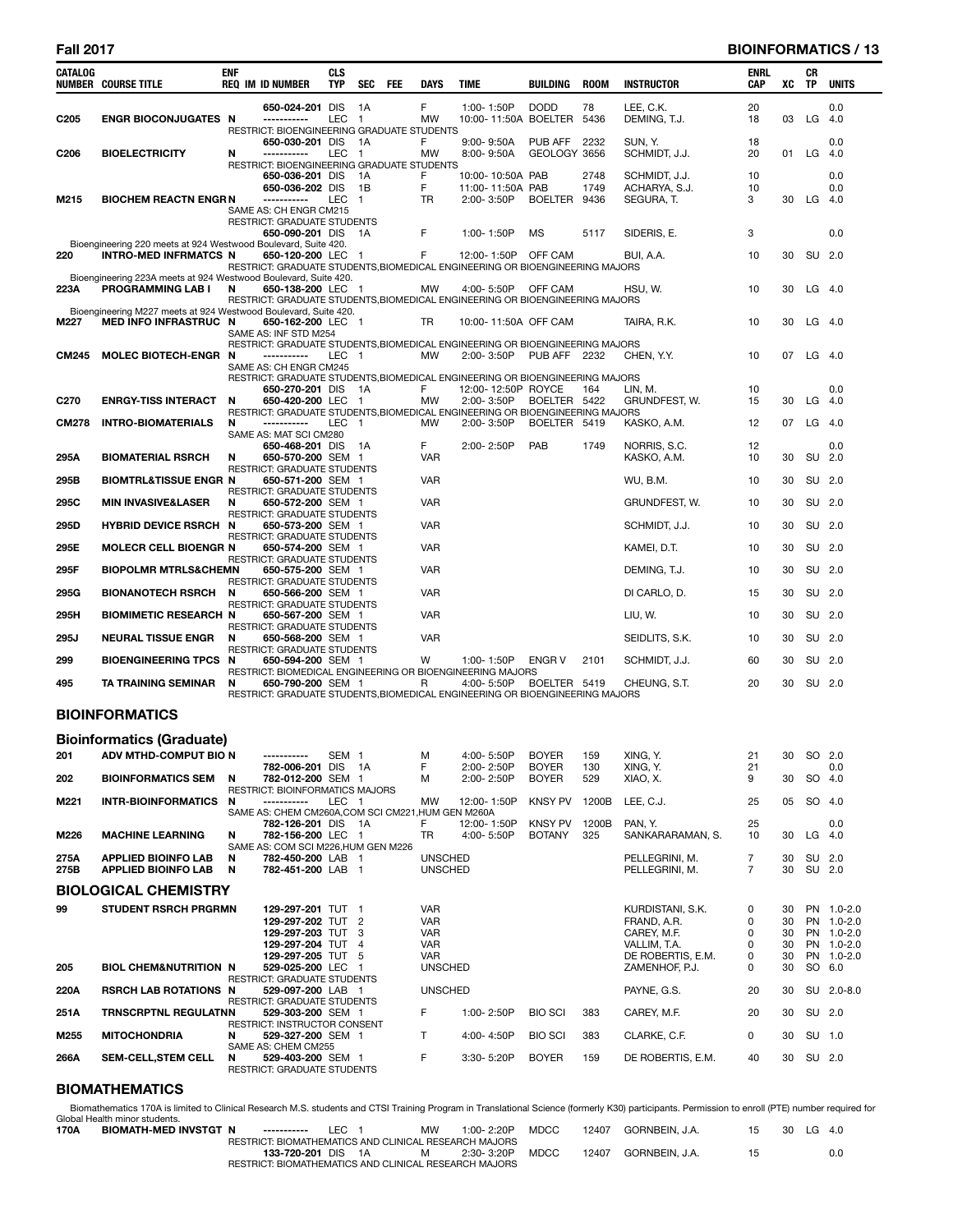# **14 / BIOMEDICAL RESEARCH Fall 2017**

| CATALOG    | <b>NUMBER COURSE TITLE</b>                                                                                                                                                                                                      | <b>ENF</b> | <b>REQ IM ID NUMBER</b>                                                    | <b>CLS</b><br><b>TYP</b> | SEC            | <b>FEE</b> | <b>DAYS</b>            | <b>TIME</b>                                  | BUILDING                 | <b>ROOM</b>    | <b>INSTRUCTOR</b>                                                                                              | <b>ENRL</b><br>CAP | XC       | CR<br>TP             | <b>UNITS</b> |
|------------|---------------------------------------------------------------------------------------------------------------------------------------------------------------------------------------------------------------------------------|------------|----------------------------------------------------------------------------|--------------------------|----------------|------------|------------------------|----------------------------------------------|--------------------------|----------------|----------------------------------------------------------------------------------------------------------------|--------------------|----------|----------------------|--------------|
| 200        | <b>RSRCH FRNTIERS-BIOM N</b>                                                                                                                                                                                                    |            | 533-006-200 LEC 1<br>RESTRICT: BIOMATHEMATICS AND CLINICAL RESEARCH MAJORS |                          |                |            | R                      | 3:00-4:50P                                   | <b>HLTHSCI</b>           |                | 13105A LANDAW, E.M.                                                                                            | 20                 | 30       | SU 2.0               |              |
| 201        | DETERMINSTC MOD-BIO N                                                                                                                                                                                                           |            | 533-012-200 LEC 1<br><b>RESTRICT: GRADUATE STUDENTS</b>                    |                          |                |            | MW                     | 12:00-1:50P                                  | LS                       | 5236           | CHOU, T.                                                                                                       | 0                  | 30       | SO 4.0               |              |
| 205        | <b>COMPUTATNL ALGRTHMSN</b>                                                                                                                                                                                                     |            | 533-037-200 LEC 1<br>RESTRICT: GRADUATE STUDENTS                           |                          |                |            | TR                     | 10:00-11:50A LS                              |                          | 5236           | LANGE, K.L.                                                                                                    | 15                 | 30       | $LG$ 4.0             |              |
|            | For Biomathematics M261, students must complete basic course in protection of human research subjects thru Collaborative Institutional Training Initiative;                                                                     |            |                                                                            |                          |                |            |                        |                                              |                          |                |                                                                                                                |                    |          |                      |              |
| M261       | see https://www.citiprogram.org/enroll/courseregistration1b.asp?language=english&institution=100 for details.<br><b>RESP CNDCT RESEARCH N</b>                                                                                   |            | 533-346-200 LEC 1<br>SAME AS: MED M261<br>RESTRICT: GRADUATE STUDENTS      |                          |                |            | W                      | 4:00-5:50P                                   | <b>HLTHSCI</b>           |                | 53105A KORENMAN, S.G.                                                                                          | 40                 | 30       | SO 2.0               |              |
| M281       | <b>SURVIVAL ANALYSIS</b>                                                                                                                                                                                                        | N          | 533-490-200 LEC 1<br>SAME AS: BIOSTAT M215                                 |                          |                |            | <b>TR</b>              | 10:00-11:50A PUB HLT                         |                          | 61269          | LI, G.                                                                                                         | 0                  | 13       | SO 4.0               |              |
| 299        | <b>TOPCS-CLIN RESEARCH N</b>                                                                                                                                                                                                    |            | 533-594-201 SEM 1<br>RESTRICT: BIOMATHEMATICS AND CLINICAL RESEARCH MAJORS |                          |                |            | MW                     | 8:30-9:50A                                   | LS                       | 5236           | ELASHOFF, R.M.                                                                                                 | 0                  | 30       |                      | SO 2.0-6.0   |
|            |                                                                                                                                                                                                                                 |            | 533-594-202 SEM 2<br>RESTRICT: BIOMATHEMATICS AND CLINICAL RESEARCH MAJORS |                          |                |            | <b>UNSCHED</b>         |                                              |                          |                | ELASHOFF, D.                                                                                                   | 0                  | 30       |                      | SO 2.0-6.0   |
|            | <b>BIOMEDICAL RESEARCH</b>                                                                                                                                                                                                      |            |                                                                            |                          |                |            |                        |                                              |                          |                |                                                                                                                |                    |          |                      |              |
| 5HA<br>5HB | <b>BIOMED RES CONCEPTS N</b><br><b>BIOMED RES SKILLS</b>                                                                                                                                                                        | Υ          | 027-016-200 LEC 1<br>-----------                                           | LEC <sub>1</sub>         |                |            | <b>TR</b><br><b>TR</b> | 12:30-1:45P<br>11:00-12:15P LAKRETZ 120      | <b>DODD</b>              | 175            | ROMERO, R.<br>TURLO, K.A.                                                                                      | 90<br>30           | 30<br>30 | $LG$ 4.0<br>$LG$ 4.0 |              |
|            |                                                                                                                                                                                                                                 |            | RESTRICT: INSTRUCTOR CONSENT<br>027-017-201 DIS 1A                         |                          |                |            | F                      | 11:00-11:50A LAKRETZ 120                     |                          |                | DELGADO, S.M.                                                                                                  | 30                 |          |                      | 0.0          |
|            | For Biomedical Research 10H, students must first fill out the online application at http://www.lscore.ucla.edu/research/application.html. The instructor will notify students when they have been ap-<br>proved for enrollment. |            |                                                                            |                          |                |            |                        |                                              |                          |                |                                                                                                                |                    |          |                      |              |
| 10H        | <b>RESEARCH-GENETICS</b>                                                                                                                                                                                                        |            | N Y -----------<br>RESTRICT: INSTRUCTOR CONSENT                            | LEC <sub>1</sub>         |                |            | MF                     | 2:00-3:20P                                   | LAKRETZ 120              |                | EVANS, C.J.                                                                                                    | 30                 |          | 30 LG 6.0            |              |
|            |                                                                                                                                                                                                                                 |            | Y 027-032-201 LAB 1A<br>RESTRICT: INSTRUCTOR CONSENT                       |                          |                |            | <b>TR</b>              | 9:00-11:50A LS                               |                          | 2365           | MADRIGAL, J.T.                                                                                                 | 15                 |          |                      | 0.0          |
|            |                                                                                                                                                                                                                                 |            | Y 027-032-202 LAB 1B                                                       |                          |                |            | <b>TR</b>              | 1:00-3:50P                                   | LS                       | 2365           | KUANG, C.L.                                                                                                    | 15                 |          |                      | 0.0          |
| 19         | FIAT LUX FRSHMN SEM                                                                                                                                                                                                             | N          | RESTRICT: INSTRUCTOR CONSENT<br>027-057-200 SEM 1                          |                          |                |            | T.                     | 3:00-4:50P                                   | <b>HLTHSCI</b>           |                | JEWETT, A.                                                                                                     | 20                 | 30       | PN 1.0               |              |
|            | Biomedical Research 19, seminar 1: Novel Topics and Discoveries in Oral Biology, Medicine, and Dentistry                                                                                                                        |            | RESTRICT: UNDERGRADUATE STUDENTS ONLY                                      |                          |                |            |                        |                                              |                          |                |                                                                                                                |                    |          |                      |              |
| 193H       | JRNL CLB-BIOMED RSC N                                                                                                                                                                                                           |            | 027-863-200 SEM 1<br>RESTRICT: INSTRUCTOR CONSENT                          |                          |                |            | W                      | 1:00-3:50P                                   | LAKRETZ 100              |                | TURLO, K.A.                                                                                                    | 20                 | 30       | $LG$ 2.0             |              |
| 194H       | <b>RSCH GRP-BIOMED RSC Y</b>                                                                                                                                                                                                    |            | 027-869-200 SEM 1<br>RESTRICT: INSTRUCTOR CONSENT                          |                          |                |            | м                      | 10:00-12:50P LAKRETZ 100                     |                          |                | ROMERO, R.                                                                                                     | 20                 | 30       | $LG$ 2.0             |              |
|            | <b>BIOSTATISTICS</b>                                                                                                                                                                                                            |            |                                                                            |                          |                |            |                        |                                              |                          |                |                                                                                                                |                    |          |                      |              |
| 100A       | <b>INTRO-BIOSTATISTICS</b>                                                                                                                                                                                                      | N          | -----------                                                                | LEC                      | - 1            |            | MWF                    | 1:00-2:50P                                   | HLTHSCI                  |                | 63105A GJERTSON, D.W.<br>RESTRICT: GRADUATE PUBLIC HEALTH AND COMMUNITY HEALTH MAJORS AND PUBLIC HEALTH MINORS | 175                | 06       | SO 4.0               |              |
|            |                                                                                                                                                                                                                                 |            | 135-300-201 LAB                                                            |                          | - 1A           |            | R                      | 2:00-2:50P                                   | PUB HLT A1241            |                | KONECKO, J.R.                                                                                                  | 20                 |          |                      | 0.0          |
|            |                                                                                                                                                                                                                                 |            | 135-300-202 LAB<br>135-300-203 LAB 1C                                      |                          | 1B             |            | R<br>R                 | 1:00-1:50P<br>3:00-3:50P                     | PUB HLT A1241<br>PUB HLT | A1241          | KIM, J.<br>SHAW, C.R.                                                                                          | 20<br>20           |          |                      | 0.0<br>0.0   |
|            |                                                                                                                                                                                                                                 |            | 135-300-204 LAB 1D                                                         |                          |                |            | R                      | $9:00 - 9:50A$                               | PUB HLT                  | A1241          | KIM, J.                                                                                                        | 20                 |          |                      | 0.0          |
|            |                                                                                                                                                                                                                                 |            | 135-300-205 LAB 1E                                                         |                          |                |            | F                      | 3:00-3:50P                                   | PUB HLT A1241            |                | SHAW, C.R.                                                                                                     | 20                 |          |                      | 0.0          |
|            |                                                                                                                                                                                                                                 |            | 135-300-206 LAB<br>135-300-207 LAB 1G                                      |                          | 1F             |            | T<br>W                 | 4:00-4:50P<br>$9:00 - 9:50A$                 | PUB HLT A1241<br>PUB HLT | A1241          | SHAW, C.R.<br>BUFFORD, T.D.                                                                                    | 20<br>20           |          |                      | 0.0<br>0.0   |
|            |                                                                                                                                                                                                                                 |            | 135-300-208 LAB                                                            |                          | 1H             |            | м                      | $9:00 - 9:50A$                               | PUB HLT                  | A1241          | BUFFORD, T.D.                                                                                                  | 20                 |          |                      | 0.0          |
|            |                                                                                                                                                                                                                                 |            | 135-300-210 LEC                                                            |                          | $\overline{2}$ |            | <b>UFS</b>             | 12:00-4:50P                                  | PUB HLT                  | 41268          | LEE, M.L.                                                                                                      | 40                 | 30       | SO                   | 4.0          |
|            |                                                                                                                                                                                                                                 |            | 135-300-020 LEC 3<br>RESTRICT: HEALTH AND ALLIED PROFESSIONAL MPH PROGRAM  |                          |                |            | <b>UFS</b>             | 8:30-12:30P                                  | PUB HLT                  | A1241          | SAYRE, J.                                                                                                      | 15                 | 30       | <b>SO</b>            | 4.0          |
| 200A       | <b>METHODS-BIOSTAT A</b>                                                                                                                                                                                                        | N          | -----------                                                                | LEC                      | $\overline{1}$ |            | TR                     | 10:00-11:50A PUB HLT                         |                          | 51279          | BROOKMEYER, R.S.                                                                                               | 33                 | 13       | SO.                  | - 4.0        |
|            |                                                                                                                                                                                                                                 |            | <b>RESTRICT: BIOSTATISTICS MAJORS</b><br>535-001-201 DIS                   |                          | 1A             |            | F                      |                                              |                          |                |                                                                                                                | 33                 |          |                      | 0.0          |
|            |                                                                                                                                                                                                                                 |            | 535-001-211 LAB G1                                                         |                          |                |            | м                      | 11:00-11:50A PUB HLT<br>12:00-12:50P PUB HLT |                          | 51279<br>41268 | BROOKMEYER, R.S.<br>SHAMSHOIAN, J.S.                                                                           | 33                 |          |                      | 0.0          |
| 201A       | <b>APPLIED REGRESSION</b>                                                                                                                                                                                                       | N          | -----------<br><b>RESTRICT: GRADUATE STUDENTS</b>                          | LEC 1                    |                |            | <b>MWF</b>             | 9:00-9:50A HLTHSCI 33105A BELIN, T.R.        |                          |                |                                                                                                                | 66                 |          | 02 SO 4.0            |              |
|            |                                                                                                                                                                                                                                 |            | 535-004-201 DIS 1A<br>RESTRICT: GRADUATE STUDENTS                          |                          |                |            | F                      | $8:00 - 8:50A$                               |                          |                | HLTHSCI 33105A BELIN, T.R.                                                                                     | 66                 |          |                      | 0.0          |
|            |                                                                                                                                                                                                                                 |            | 535-004-211 LAB G1                                                         |                          |                |            | W                      | $8:00 - 8:50A$                               | PUB HLT A1241            |                | ABDALLA, N.A.                                                                                                  | 23                 |          |                      | 0.0          |
|            |                                                                                                                                                                                                                                 |            | RESTRICT: GRADUATE STUDENTS<br>535-004-212 LAB G2                          |                          |                |            | м                      | 8:00-8:50A                                   | PUB HLT A1241            |                | ABDALLA, N.A.                                                                                                  | 23                 |          |                      | 0.0          |
|            |                                                                                                                                                                                                                                 |            | <b>RESTRICT: GRADUATE STUDENTS</b><br>535-004-213 LAB G3                   |                          |                |            | м                      | 10:00-10:50A PUB HLT A1241                   |                          |                | ABDALLA, N.A.                                                                                                  | 23                 |          |                      | 0.0          |
| 202A       | PRINCIPLES-BIOSTATS                                                                                                                                                                                                             | N          | RESTRICT: GRADUATE STUDENTS<br>535-021-200 LEC 1                           |                          |                |            | <b>MW</b>              | 10:00-11:50A PUB HLT 51279                   |                          |                | SENTURK, D.                                                                                                    | 27                 | 03       | $LG$ 4.0             |              |
|            |                                                                                                                                                                                                                                 |            | RESTRICT: BIOSTATISTICS AND PUBLIC HEALTH MAJORS                           |                          |                |            |                        |                                              |                          |                |                                                                                                                |                    |          |                      |              |
| 203A       | DATA MGMT&STAT CMPT N                                                                                                                                                                                                           |            | -----------<br>535-023-201 LAB 1A                                          | LEC 1                    |                |            | TR<br>T.               | 1:00-2:30P<br>$9:00 - 9:50A$                 | PUB HLT 41268<br>PUB HLT | A1241          | ARALIS, H.J.<br>YEN, P.K.                                                                                      | 35<br>22           | 30       | LG 4.0               | 0.0          |
|            |                                                                                                                                                                                                                                 |            | 535-023-202 LAB 1B                                                         |                          |                |            | R                      | 8:00-8:50A                                   | PUB HLT                  | A1241          | YEN, P.K.                                                                                                      | 13                 |          |                      | 0.0          |
| 213        | <b>COMPUTATNL METHODS N</b>                                                                                                                                                                                                     |            | 535-079-201 LEC                                                            |                          | $\overline{1}$ |            | MW                     | 9:00-10:50A PUB HLT                          |                          | 71257          | RAMIREZ, C.M.                                                                                                  | 20                 | 30       | SO 4.0               |              |
| M215       | <b>SURVIVAL ANALYSIS</b>                                                                                                                                                                                                        | N          | 535-090-201 LEC 1<br>SAME AS: BIOMATH M281                                 |                          |                |            | TR                     | 10:00-11:50A PUB HLT                         |                          | 61269          | LI, G.                                                                                                         | 25                 | 13       | SO 4.0               |              |
| M235       | <b>CAUSAL INFERENCE</b>                                                                                                                                                                                                         | N          | 535-210-200 LEC 1<br>SAME AS: PSYCTRY M232                                 |                          |                |            | MW                     | 5:00-6:50P                                   | PUB HLT 51279            |                | BELIN, T.R.                                                                                                    | 20                 | 30       | $LG$ 4.0             |              |
| 245        | <b>ADV SEM-BIOSTATISTC</b>                                                                                                                                                                                                      | N          | 535-270-200 SEM 1<br><b>RESTRICT: GRADUATE STUDENTS</b>                    |                          |                |            | MF                     | $3:00 - 4:50P$                               | PUB HLT 51279            |                | WONG, W.K.                                                                                                     | 38                 | 08       | SU 2.0               |              |
| 250A       | LINR STATSTCL MDLS                                                                                                                                                                                                              | N          | -----------<br>RESTRICT: GRADUATE STUDENTS                                 | LEC 1                    |                |            | <b>MWF</b>             | 1:00-1:50P                                   | PUB HLT 41235            |                | WONG, W.K.                                                                                                     | 15                 | 06       | $LG$ 4.0             |              |
|            |                                                                                                                                                                                                                                 |            | 535-300-201 DIS<br>-----------                                             |                          | 1A             |            | F.                     | 2:00-2:50P                                   | PUB HLT 41235            |                | WONG, W.K.                                                                                                     | 22<br>10           |          |                      | 0.0          |
| 255A       | ADV PROBABLTY&STATS N                                                                                                                                                                                                           |            | RESTRICT: GRADUATE STUDENTS<br>535-331-201 DIS                             | LEC 1                    | - 1A           |            | TR                     | 1:00-2:50P                                   | PUB HLT 61235            |                | DABROWSKA, D.M.<br>ZHANG, L.                                                                                   | 20                 | 30       | SO 4.0               | 0.0          |
| 273        | <b>REGRESSION TREES</b>                                                                                                                                                                                                         | N          | 535-439-201 LEC 1<br><b>RESTRICT: GRADUATE STUDENTS</b>                    |                          |                |            | <b>MW</b>              | 1:00-2:50P                                   | PUB HLT 61262            |                | RAMIREZ, C.M.                                                                                                  | 20                 | 30       | SO 4.0               |              |
| 402B       | <b>BIOSTATSTCL CNSLTNG N</b>                                                                                                                                                                                                    |            | -----------                                                                | DIS <sub>1</sub>         |                |            | R                      | $3:00 - 4:50P$                               | PUB HLT 71257            |                | YU, F.                                                                                                         | 7                  | 16       | SU 4.0               |              |
|            |                                                                                                                                                                                                                                 |            | RESTRICT: INSTRUCTOR CONSENT<br>535-605-201 LAB 1A                         |                          |                |            |                        | MTWRF 1:00-2:50P                             | PUB HLT A1279            |                | YU, F.                                                                                                         | 7                  |          |                      | 0.0          |
| M403B      | <b>CMPT MGMT-HLTH DATA N</b>                                                                                                                                                                                                    |            | 535-611-200 LEC 1<br>SAME AS: EPIDEM M403<br>RESTRICT: INSTRUCTOR CONSENT  |                          |                |            | МW                     | 3:00-5:50P                                   |                          |                | PUB HLT A1241 SMITH, L.V.                                                                                      | 3                  |          | 30 LG 4.0            |              |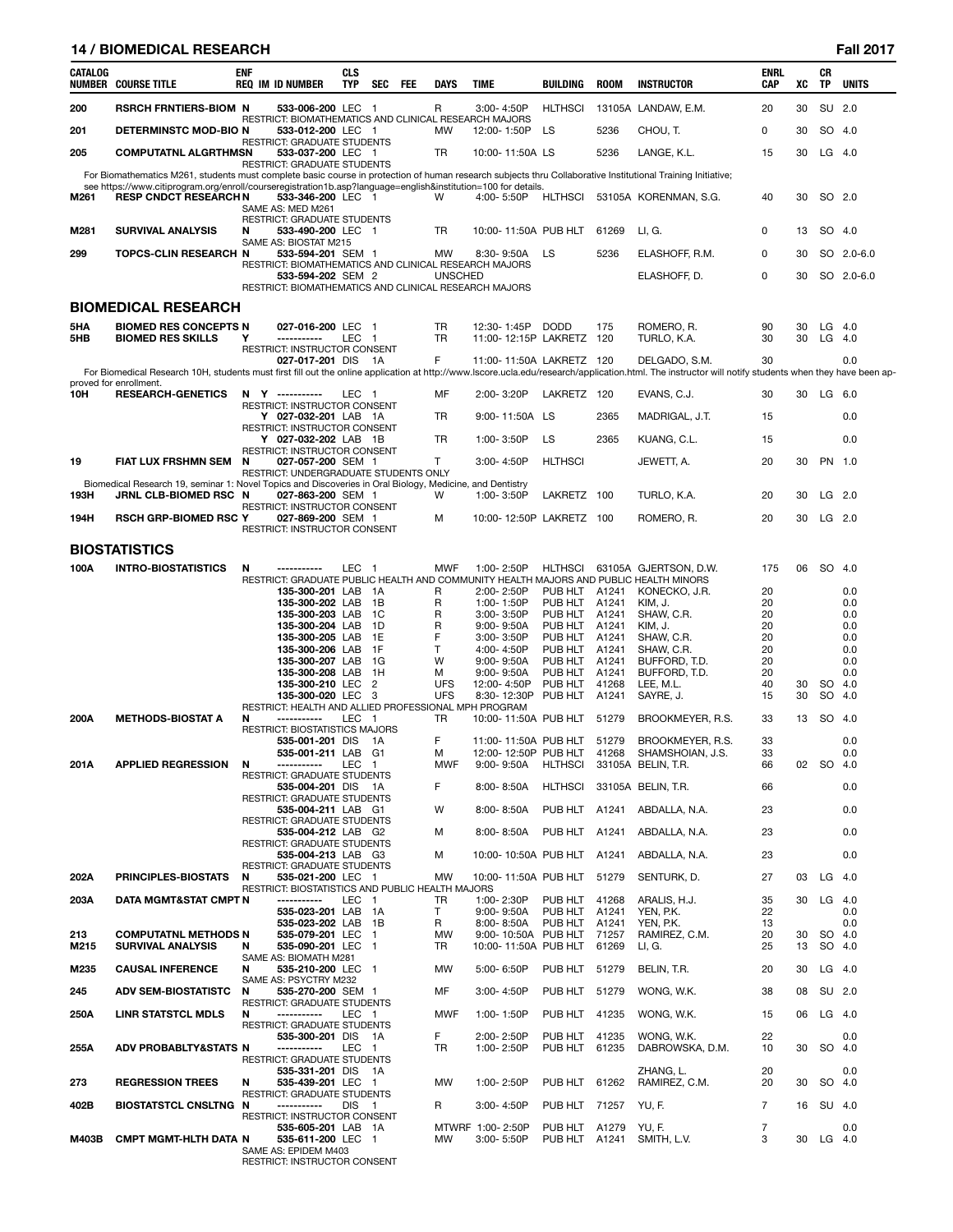| CATALOG             | <b>NUMBER COURSE TITLE</b>                            | <b>ENF</b> |         | <b>REQ IM ID NUMBER</b>                                                                 | <b>CLS</b><br>TYP | <b>SEC</b>             | FEE | <b>DAYS</b>              | TIME                             |             | <b>BUILDING</b>                           | <b>ROOM</b>  | <b>INSTRUCTOR</b>                                                                                                                                                                                | <b>ENRL</b><br>CAP | XC       | СR<br>TP  | <b>UNITS</b>             |
|---------------------|-------------------------------------------------------|------------|---------|-----------------------------------------------------------------------------------------|-------------------|------------------------|-----|--------------------------|----------------------------------|-------------|-------------------------------------------|--------------|--------------------------------------------------------------------------------------------------------------------------------------------------------------------------------------------------|--------------------|----------|-----------|--------------------------|
| 409                 | DOCTRL STAT CNSLTNG N                                 |            |         | 535-619-200 SEM 1<br>RESTRICT: BIOSTATISTICS MAJORS                                     |                   |                        |     | T.                       |                                  |             | 9:00-10:50A PUB HLT                       | 71257        | GJERTSON, D.W.                                                                                                                                                                                   | 15                 | 11       |           | SU 2.0                   |
|                     | <b>CHEMICAL AND BIOMOLECULAR ENGINEERING</b>          |            |         |                                                                                         |                   |                        |     |                          |                                  |             |                                           |              |                                                                                                                                                                                                  |                    |          |           |                          |
|                     | <b>Chemical Engineering</b>                           |            |         |                                                                                         |                   |                        |     |                          |                                  |             |                                           |              |                                                                                                                                                                                                  |                    |          |           |                          |
| 6426 Boelter Hall.  |                                                       |            |         |                                                                                         |                   |                        |     |                          |                                  |             |                                           |              | Students who enroll in upper-division HSSEAS courses without completing the requisites are subject to disenrollment after the second class meeting. If necessary, consult an HSSEAS counselor in |                    |          |           |                          |
| 10                  | <b>CHMCL&amp;BIOMOLEC ENGRN</b>                       |            |         | 369-030-200 LEC 1<br>RESTRICT: ALL UNDERGRADUATE ENGINEERING MAJORS                     |                   |                        |     | F                        |                                  |             | 10:00-10:50A FRANZ                        | 1260         | TANG, Y.                                                                                                                                                                                         | 110                | 30       |           | $LG$ 1.0                 |
| 99                  | <b>STUDENT RSRCH PRGRMN</b>                           |            |         | 369-297-201 TUT 1<br>369-297-202 TUT                                                    |                   | $\overline{2}$         |     | <b>VAR</b><br><b>VAR</b> |                                  |             |                                           |              | MANOUSIOUTHAKIS, V<br>SIMONETTI, D.A.                                                                                                                                                            | 0<br>0             | 30<br>30 |           | PN 1.0-2.0<br>PN 1.0-2.0 |
| 100                 | <b>FUND-CHEM&amp;BIOM ENGRY</b>                       |            |         | 369-297-203 TUT<br>-----------                                                          | LEC               | -3<br>$\blacksquare$   |     | <b>VAR</b><br>TR         | 4:00-5:50P                       |             | <b>KNSY PV</b>                            | 1240B        | COHEN, Y.<br>MONBOUQUETTE, H.G.                                                                                                                                                                  | 0<br>102           | 30<br>16 |           | PN 1.0-2.0<br>$LG$ 4.0   |
|                     |                                                       |            |         | RESTRICT: UG ENGR MAJORS, BIOCHEM MAJORS, ENVIRON ENGR MINORS<br>369-300-201 DIS        |                   | - 1A                   |     | F                        |                                  |             | 12:00-12:50P KNSY PV 1240B                |              | HUANG, L.                                                                                                                                                                                        | 65                 |          |           | 0.0                      |
|                     |                                                       |            |         | 369-300-203 DIS<br>-----------                                                          |                   | 1C                     |     | F                        | 1:00-1:50P                       |             | BOELTER 5272                              |              | ZHENG, Z.                                                                                                                                                                                        | 37                 |          |           | 0.0                      |
| 101A                | <b>TRNSPRT PHENOMENA I Y</b>                          |            |         | RESTRICT: UG ENGR MAJORS, BIOCHEM MAJORS, ENVIRON ENGR MINORS                           | LEC               | $\overline{1}$         |     | MW                       | 2:00-3:50P                       |             | <b>DODD</b>                               | 161          | COHEN, Y.                                                                                                                                                                                        | 90                 |          | 07 LG 4.0 |                          |
|                     |                                                       |            |         | 369-309-201 DIS<br>369-309-203 DIS                                                      |                   | - 1 A<br>1C            |     | F<br>F                   | $8:00 - 8:50A$<br>1:00-1:50P     |             | BOELTER 2444<br><b>BOELTER</b>            | 5422         | LEE, T.K.<br>KIM, S.M.                                                                                                                                                                           | 30<br>30           |          |           | 0.0<br>0.0               |
| 104B                | CHEM&BIOMOLEC LAB 2 Y Y                               |            |         | -----------<br>RESTRICT: CHEMICAL ENGINEERING UNDERGRADS                                | <b>LEC</b>        | $\mathbf{1}$           |     | <b>TR</b>                | 12:00-1:50P                      |             | <b>BOELTER</b>                            | 9436         | GRASEL, T.G.                                                                                                                                                                                     | 32                 | 30       | LG 6.0    |                          |
|                     |                                                       |            | Y.<br>Y | 369-325-201 LAB<br>369-325-202 LAB                                                      |                   | - 1A<br>1B             |     | TR<br>TR                 | 2:00-5:50P                       | 8:00-11:50A | BOELTER 6541<br><b>BOELTER</b>            | 6541         | AZZAM, S.A.<br>Jorat, M.                                                                                                                                                                         | 16<br>16           |          |           | 0.0<br>0.0               |
| 106                 | <b>CHEMICL REACTN ENGR Y</b>                          |            |         |                                                                                         | LEC               | $\mathbf{1}$           |     | <b>MW</b>                | 4:00-5:50P                       |             | MS                                        | 5200         | LU, Y.<br>RESTRICT: ALL UNDERGRADUATE ENGINEERING MAJORS AND ENVIRONMENTAL ENGINEERING MINORS                                                                                                    | 68                 | 09       | LG        | 4.0                      |
|                     |                                                       |            |         | 369-336-201 DIS                                                                         |                   | 1A                     |     | F                        | 2:00-2:50P                       |             | BOELTER 4283                              |              | BAUCOM, J.A.                                                                                                                                                                                     | 22                 |          |           | 0.0                      |
|                     |                                                       |            |         | 369-336-202 DIS<br>369-336-203 DIS                                                      |                   | 1B<br>1C               |     | F<br>F                   | 2:00-2:50P<br>8:00-8:50A         |             | <b>PUB AFF</b><br><b>BOELTER</b>          | 1323<br>5273 | LI, D.<br>LI, F.                                                                                                                                                                                 | 23<br>23           |          |           | 0.0<br>0.0               |
| 109                 | <b>MATH MTHDS-CHEM ENGY</b>                           |            |         | -----------<br>RESTRICT: ALL UNDERGRADUATE ENGINEERING MAJORS                           | LEC               | $\overline{1}$         |     | MW                       | 12:00-1:50P                      |             | <b>DODD</b>                               | 161          | CHRISTOFIDES, P.D.                                                                                                                                                                               | 90                 | 05       | LG        | - 4.0                    |
|                     |                                                       |            |         | 369-354-201 DIS                                                                         |                   | - 1 A                  |     | F                        | $3:00 - 3:50P$                   |             | <b>ROLFE</b>                              | 3135         | WU, Z.                                                                                                                                                                                           | 30                 |          |           | 0.0                      |
|                     |                                                       |            |         | 369-354-202 DIS<br>369-354-203 DIS                                                      |                   | 1B<br>1C               |     | F<br>F                   | $3:00 - 3:50P$<br>$9:00 - 9:50A$ |             | <b>ROLFE</b><br>BOELTER 9436              | 3129         | ZHANG. Z.<br>GARCIA, C.A.                                                                                                                                                                        | 30<br>30           |          |           | 0.0<br>0.0               |
| C111                | <b>CRYOGN&amp;LO-TEMP PRCSY</b>                       |            |         | RESTRICT: ALL UNDERGRADUATE ENGINEERING MAJORS                                          | <b>LEC</b>        | $\overline{1}$         |     | TR                       | 4:00-5:50P                       |             | <b>BOELTER</b>                            | 5264         | YUAN, S.W.                                                                                                                                                                                       | 25                 | 16       | LG        | - 4.0                    |
|                     |                                                       |            |         | 369-366-201 DIS                                                                         |                   | 1A                     |     | F                        | $9:00 - 9:50A$                   |             | <b>BOELTER</b>                            | 5264         | SHEIKH, O.Z.                                                                                                                                                                                     | 25                 |          |           | 0.0                      |
| C115                | <b>BIOCHEM REACTN ENGRY</b>                           |            |         | -----------<br>RESTRICT: ALL UNDERGRADUATE ENGINEERING MAJORS                           | LEC               | $\mathbf{1}$           |     | TR                       | 2:00-3:50P                       |             | <b>BOELTER</b>                            | 9436         | SEGURA, T.                                                                                                                                                                                       | 40                 | 30       | LG        | 4.0                      |
| C <sub>121</sub>    | <b>MEMBRANE SCI&amp;TECH</b>                          | Y          |         | 369-390-201 DIS<br>-----------                                                          | LEC               | - 1A<br>$\blacksquare$ |     | F<br>TR                  | 1:00-1:50P                       |             | MS<br>10:00-11:50A BOELTER 5272           | 5117         | SIDERIS, E.<br>RAHARDIANTO, A.                                                                                                                                                                   | 40<br>15           | 30       | LG        | 0.0<br>- 4.0             |
|                     |                                                       |            |         | 369-421-201 DIS                                                                         |                   | - 1A                   |     | F                        | $8:00 - 8:50A$                   |             | BOELTER 5419                              |              | RESTRICT: ALL UNDERGRADUATE ENGINEERING MAJORS AND ENVIRONMENTAL ENGINEERING MINORS<br>CHEN, Y.                                                                                                  | 15                 |          |           | 0.0                      |
| <b>CM145</b>        | MOLEC BIOTECH-ENGR Y                                  |            |         | -----------                                                                             | LEC               | $\blacksquare$         |     | <b>MW</b>                | 2:00-3:50P                       |             | PUB AFF                                   | 2232         | CHEN, Y.Y.                                                                                                                                                                                       | 25                 |          | 07 LG 4.0 |                          |
|                     |                                                       |            |         | SAME AS: BIOENGR CM145<br>RESTRICT: UG ENGR MAJORS, BIOCHEM MAJORS, ENVIRON ENGR MINORS |                   |                        |     |                          |                                  |             |                                           |              |                                                                                                                                                                                                  |                    |          |           |                          |
| M153                | <b>MICRO&amp;NANOSCL MANUFY</b>                       |            |         | 369-570-201 DIS<br>-----------                                                          | LEC               | - 1A<br>$\overline{1}$ |     | F<br>MW                  | 12:30-1:45P                      |             | 12:00-12:50P ROYCE<br><b>BOELTER</b>      | 164<br>5420  | LIN, M.<br>CHEN, Y.                                                                                                                                                                              | 25<br>0            | 05       | LG 4.0    | 0.0                      |
|                     |                                                       |            |         | SAME AS: BIOENGR M153,EL ENGR M153,MECH&AE M183B                                        |                   |                        |     |                          |                                  |             |                                           |              |                                                                                                                                                                                                  |                    |          |           |                          |
|                     |                                                       |            |         | RESTRICT: ALL UNDERGRADUATE ENGINEERING MAJORS<br>369-618-201 LAB 1A                    |                   |                        |     | м                        | 2:00- 5:50P                      |             | ENGR IV                                   |              | 14131B DANESH, C.D.                                                                                                                                                                              | 0                  |          |           | 0.0                      |
|                     |                                                       |            |         | 369-618-202 LAB<br>369-618-203 LAB                                                      |                   | 1B<br>- 1C             |     | Τ<br>w                   | 2:00-5:50P                       | 8:00-11:50A | ENGR IV<br><b>ENGR IV</b>                 |              | 14131B DANESH, C.D.<br>14131B SHAFFER, C.M.                                                                                                                                                      | 0<br>0             |          |           | 0.0<br>0.0               |
|                     |                                                       |            |         | 369-618-204 LAB                                                                         |                   | - 1D                   |     | R                        |                                  |             | 8:00-11:50A ENGR IV                       |              | 14131B SHAFFER, C.M.                                                                                                                                                                             | 0                  |          |           | 0.0                      |
| 194                 | <b>RESEARCH GROUP SEM N</b>                           |            |         | 369-864-201 SEM 1<br>RESTRICT: ALL UNDERGRADUATE ENGINEERING MAJORS                     |                   |                        |     | <b>VAR</b>               |                                  |             |                                           |              | MANOUSIOUTHAKIS, V                                                                                                                                                                               | 10                 |          | 30 LG 4.0 |                          |
| 200                 | <b>ADV ENGR THRMODNMCSY</b>                           |            |         | 769-001-200 LEC 1<br>RESTRICT: GRADUATE STUDENTS                                        |                   |                        |     | <b>MW</b>                | $8:00 - 9:50A$                   |             | BOELTER 5273                              |              | SAUTET, P.                                                                                                                                                                                       | 25                 |          | 01 LG 4.0 |                          |
| C <sub>211</sub>    | <b>CRYOGN&amp;LO-TEMP PRCSN</b>                       |            |         | -----------                                                                             | LEC 1             |                        |     | TR.                      | 4:00-5:50P                       |             | BOELTER 5264                              |              | YUAN, S.W.                                                                                                                                                                                       | 5                  |          | 16 LG 4.0 |                          |
|                     |                                                       |            |         | <b>RESTRICT: GRADUATE STUDENTS</b><br>769-066-201 DIS 1A                                |                   |                        |     | F.                       | $9:00 - 9:50A$                   |             | BOELTER 5264                              |              | SHEIKH, O.Z.                                                                                                                                                                                     | 5                  |          |           | 0.0                      |
| CM215               | <b>BIOCHEM REACTN ENGRY</b>                           |            |         | -----------<br>SAME AS: BIOENGR M215                                                    | LEC 1             |                        |     | TR                       | 2:00-3:50P                       |             | BOELTER 9436                              |              | SEGURA, T.                                                                                                                                                                                       | 5                  | 30       | LG 4.0    |                          |
|                     |                                                       |            |         | RESTRICT: GRADUATE STUDENTS                                                             |                   |                        |     |                          |                                  |             |                                           |              |                                                                                                                                                                                                  |                    |          |           |                          |
| C <sub>221</sub>    | <b>MEMBRANE SCI&amp;TECH Y</b>                        |            |         | 769-090-201 DIS 1A<br>-----------                                                       | LEC               | $\overline{1}$         |     | F.<br><b>TR</b>          | 1:00-1:50P                       |             | MS<br>10:00-11:50A BOELTER 5272           | 5117         | SIDERIS, E.<br>RAHARDIANTO, A.                                                                                                                                                                   | 5<br>3             | 30       |           | 0.0<br>LG 4.0            |
| <b>CM245</b>        | <b>MOLEC BIOTECH-ENGR N</b>                           |            |         | 769-136-201 DIS 1A<br>-----------                                                       | LEC 1             |                        |     | F.<br><b>MW</b>          | $8:00 - 8:50A$<br>2:00-3:50P     |             | BOELTER 5419<br><b>PUB AFF 2232</b>       |              | CHEN, Y.<br>CHEN, Y.Y.                                                                                                                                                                           | 3<br>10            |          | 07 LG 4.0 | 0.0                      |
|                     |                                                       |            |         | SAME AS: BIOENGR CM245                                                                  |                   |                        |     |                          |                                  |             |                                           |              |                                                                                                                                                                                                  |                    |          |           |                          |
|                     |                                                       |            |         | RESTRICT: GRADUATE STUDENTS<br>769-270-201 DIS 1A                                       |                   |                        |     | F                        |                                  |             | 12:00-12:50P ROYCE                        | 164          | LIN, M.                                                                                                                                                                                          | 10                 |          |           | 0.0                      |
| 259<br><b>M280A</b> | APPLIED MATH THEORY N<br><b>LINEAR DNMC SYSTEMS N</b> |            |         | 769-354-200 LEC 1<br>769-480-200 LEC 1                                                  |                   |                        |     | TR<br><b>MW</b>          | 4:00-5:50P                       |             | 10:00-11:50A GEOLOGY 4660<br>BOELTER 2444 |              | MANOUSIOUTHAKIS, V<br>M'CLOSKEY, R.T.                                                                                                                                                            | 35<br>0            | 13<br>09 |           | $LG$ 4.0<br>LG $4.0$     |
|                     |                                                       |            |         | SAME AS: EL ENGR M240A, MECH&AE M270A                                                   |                   |                        |     |                          |                                  |             |                                           |              |                                                                                                                                                                                                  |                    |          |           |                          |
|                     |                                                       |            |         | RESTRICT: GRADUATE STUDENTS<br>769-480-201 LEC 2                                        |                   |                        |     | TR                       | 2:00-3:50P                       |             | BOELTER 5264                              |              | TABUADA, P.                                                                                                                                                                                      | 0                  | 30       |           | $LG$ 4.0                 |
| 298A                | <b>RESEARCH SEMINAR</b>                               | N          |         | 769-570-200 SEM 1<br>RESTRICT: GRADUATE STUDENTS                                        |                   |                        |     | F.                       | $9:00 - 9:50A$                   |             | BOELTER 5252                              |              | CHRISTOFIDES, P.D.                                                                                                                                                                               | 10                 | 30       |           | SU 2.0-4.0               |
| 298C                | <b>RESEARCH SEMINAR</b>                               | N          |         | 769-572-200 SEM 1                                                                       |                   |                        |     | F                        | 12:00-1:50P                      |             | BOELTER 4413                              |              | COHEN, Y.                                                                                                                                                                                        | 10                 | 30       |           | SU 2.0-4.0               |
| 298D                | <b>RESEARCH SEMINAR</b>                               | N          |         | RESTRICT: GRADUATE STUDENTS<br>769-573-200 SEM 1                                        |                   |                        |     | F                        | $8:00 - 9:50A$                   |             | BOELTER 5514                              |              | SIMONETTI, D.A.                                                                                                                                                                                  | 10                 | 30       |           | SU 2.0-4.0               |
| 298F                | <b>RESEARCH SEMINAR</b>                               | N          |         | RESTRICT: GRADUATE STUDENTS<br>769-574-200 SEM 1                                        |                   |                        |     | TR                       | 12:00-1:50P                      |             | BOELTER 5273                              |              | SEGURA, T.                                                                                                                                                                                       | 10                 | 30       |           | SU 2.0-4.0               |
| 298G                | <b>RESEARCH SEMINAR</b>                               | N          |         | RESTRICT: GRADUATE STUDENTS<br>769-575-200 SEM 1                                        |                   |                        |     | F                        | 1:00-1:50P                       |             | BOELTER 5514                              |              | MONBOUQUETTE, H.G.                                                                                                                                                                               | 10                 | 30       |           | SU 2.0-4.0               |
|                     |                                                       |            |         | RESTRICT: GRADUATE STUDENTS                                                             |                   |                        |     |                          |                                  |             |                                           |              |                                                                                                                                                                                                  |                    |          |           |                          |
| 298J                | <b>RESEARCH SEMINAR</b>                               | N          |         | 769-577-200 SEM 1<br>RESTRICT: GRADUATE STUDENTS                                        |                   |                        |     | F                        | 2:00-2:50P                       |             | BOELTER 5514                              |              | LIAO, J.C.                                                                                                                                                                                       | 10                 | 30       |           | SU 2.0-4.0               |
| 298M                | <b>RESEARCH SEMINAR</b>                               | N          |         | 769-578-200 SEM 1<br>RESTRICT: GRADUATE STUDENTS                                        |                   |                        |     | F                        | 4:00-4:50P                       |             | BOELTER 5514                              |              | MANOUSIOUTHAKIS, V                                                                                                                                                                               | 10                 | 30       |           | SU 2.0-4.0               |
| 298N                | <b>RESEARCH SEMINAR</b>                               | N          |         | 769-579-200 SEM 1<br>DECTDICT: CDADLIATE CTLIDENTS                                      |                   |                        |     | F                        | 2:00-2:50P                       |             | BOELTER 4413                              |              | SAUTET, P.                                                                                                                                                                                       | 10                 | 30       |           | SU 2.0-4.0               |

RESTRICT: GRADUATE STUDENTS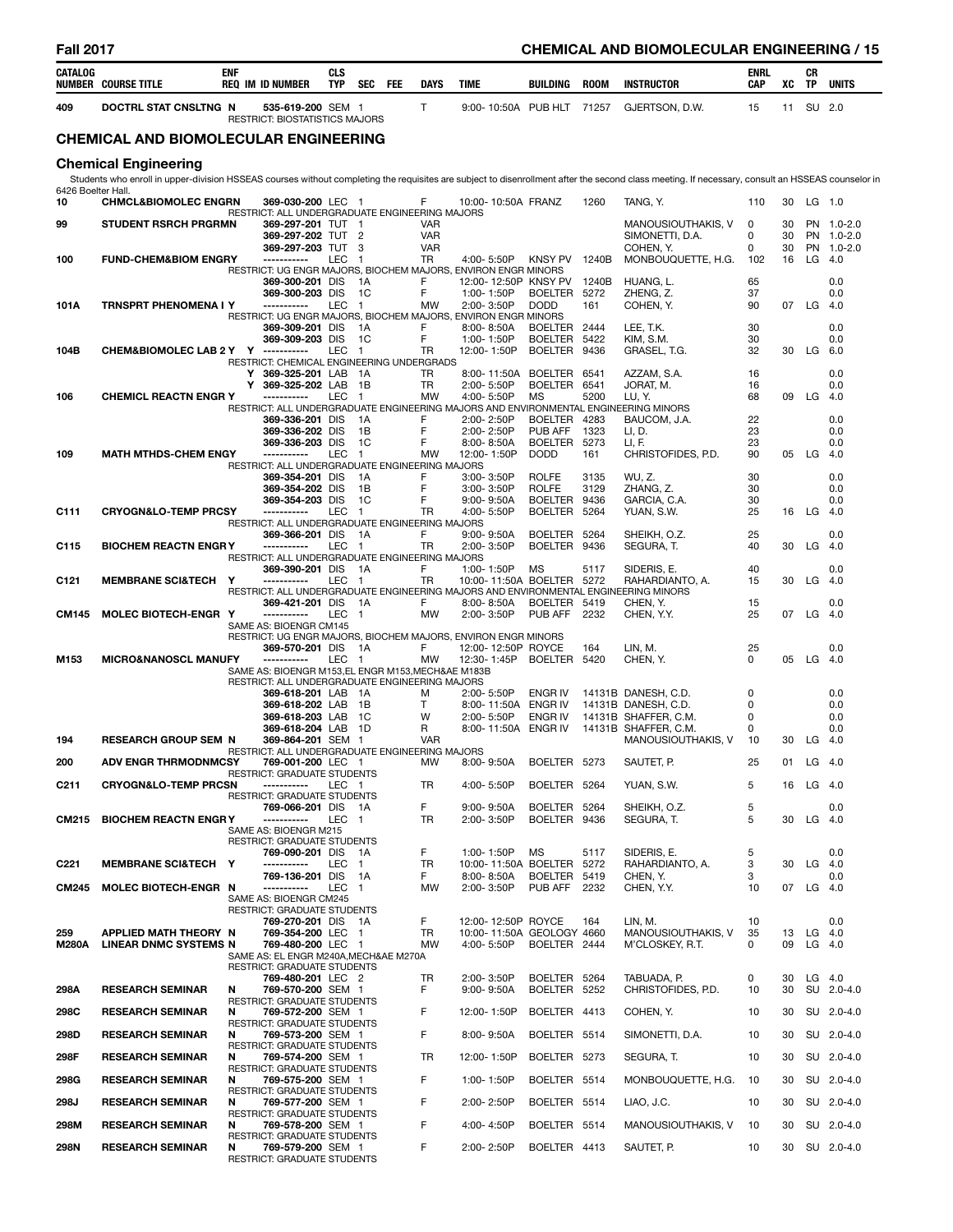### **16 / CHEMISTRY AND BIOCHEMISTRY Fall 2017**

| CATALOG<br>NUMBER | <b>COURSE TITLE</b>         | <b>ENF</b> | REO IM ID NUMBER                                        | <b>CLS</b><br><b>TYP</b> | <b>SEC</b> | FEE | <b>DAYS</b> | <b>TIME</b>          | BUILDING       | <b>ROOM</b> | <b>INSTRUCTOR</b>  | <b>ENRL</b><br><b>CAP</b> | XC | СR<br>TP | <b>UNITS</b> |
|-------------------|-----------------------------|------------|---------------------------------------------------------|--------------------------|------------|-----|-------------|----------------------|----------------|-------------|--------------------|---------------------------|----|----------|--------------|
| 298P              | <b>RESEARCH SEMINAR</b>     | N          | 769-581-200 SEM 1<br><b>RESTRICT: GRADUATE STUDENTS</b> |                          |            |     | F.          | $8:00 - 9:50A$       | KAUFMAN 136    |             | CHANG, J.P.        | 10                        | 30 |          | SU 2.0-4.0   |
| <b>298S</b>       | <b>RESEARCH SEMINAR</b>     | N          | 769-582-200 SEM 1<br><b>RESTRICT: GRADUATE STUDENTS</b> |                          |            |     | R.          | 10:00-11:50A BOELTER |                | 5514        | CHEN. Y.Y.         | 10                        | 30 |          | SU 2.0-4.0   |
| 298T              | <b>RESEARCH SEMINAR</b>     | N          | 769-583-200 SEM 1<br><b>RESTRICT: GRADUATE STUDENTS</b> |                          |            |     | F.          | $4:00 - 5:50P$       | <b>BOELTER</b> | 4413        | TANG. Y.           | 10                        | 30 |          | SU 2.0-4.0   |
| <b>298V</b>       | <b>RESEARCH SEMINAR</b>     | N          | 769-584-200 SEM 1<br><b>RESTRICT: GRADUATE STUDENTS</b> |                          |            |     | F.          | $1:00 - 1:50P$       | <b>FRANZ</b>   | 2288        | LU. Y.             | 25                        | 30 |          | SU 2.0-4.0   |
| 299               | <b>DEPARTMENTL SEMINARN</b> |            | 769-594-200 SEM 1<br><b>RESTRICT: GRADUATE STUDENTS</b> |                          |            |     | F           | 10:00-11:50A BOELTER |                | 3400        | CHEN, Y.Y.         | 110                       | 30 | SU       | - 2.0        |
| 495A              | <b>TA TRAINING SEMINAR</b>  | N          | 769-790-201 SEM 1<br><b>RESTRICT: GRADUATE STUDENTS</b> |                          |            |     | R           | $2:00 - 3:50P$       | BOELTER        | 5419        | CHRISTOFIDES, P.D. | 30                        | 30 | SU 2.0   |              |

### **CHEMISTRY AND BIOCHEMISTRY**

For Chemistry 14A, all seats are held for entering students who enroll through New Student Orientation. Any student may enroll beginning September 19, 2017, space permitting, and continuing students historically have been able to enroll. PTE numbers are NOT available for this course; do not contact the instructor for a PTE number.

For Chemistry 14A, students MUST attend the lecture in which they are enrolled; random I.D. checking is held throughout the term.

| For Chemistry 14A, lecture 1, there will be one MANDATORY midterm examination from 6 to 8 p.m. Thursday, November 9, 2017. |     |      |            |                    |                           |                 |     |    |     |     |
|----------------------------------------------------------------------------------------------------------------------------|-----|------|------------|--------------------|---------------------------|-----------------|-----|----|-----|-----|
| 14A<br><b>EQUILBR&amp;ACIDS&amp;BASES Y</b><br>------------                                                                | LEC |      | <b>MWF</b> |                    | 11:00-11:50A WGYOUNG CS50 | LAVELLE. L.     | 350 | 32 | SO. | 4.0 |
| 142-042-201 DIS                                                                                                            |     | 1A   |            | $8:00 - 8:50A$     | PUB AFF<br>2325           | EL KHOURY. A.   | 29  |    |     | 0.0 |
| 142-042-202 DIS                                                                                                            |     | 1B   |            | $9:00 - 9:50A$     | WGYOUNG 1044              | STANFIELD, D.A. | 29  |    |     | 0.0 |
| 142-042-203 DIS                                                                                                            |     | -1C  |            | 11:00-11:50A ROYCE | 150                       | MAZZETTI. J.A.  | 29  |    |     | 0.0 |
| 142-042-204 DIS                                                                                                            |     | 1D   | w          | $8:00 - 8:50A$     | DODD.<br>162              | STANFIELD, D.A. | 29  |    |     | 0.0 |
| 142-042-205 DIS                                                                                                            |     | 1E   | W          | $9:00 - 9:50A$     | <b>ROYCE</b><br>160       | STANFIELD, D.A. | 29  |    |     | 0.0 |
| 142-042-206 DIS 1F                                                                                                         |     |      | W          | $1:00 - 1:50P$     | WGYOUNG 6096              | EL KHOURY, A.   | 29  |    |     | 0.0 |
| 142-042-207 DIS                                                                                                            |     | 1G   | R          | $8:00 - 8:50A$     | PUB AFF 2317              | EL KHOURY. A.   | 29  |    |     | 0.0 |
| 142-042-208 DIS                                                                                                            |     | 1H   | R          | $9:00 - 9:50A$     | HUMANTS 169               | MAZZETTI. J.A.  | 29  |    |     | 0.0 |
| 142-042-209 DIS 11                                                                                                         |     |      | R          |                    | 11:00-11:50A WGYOUNG 1044 | MAZZETTI. J.A.  | 29  |    |     | 0.0 |
| 142-042-210 DIS                                                                                                            |     | - 1J | F          | $8:00 - 8:50A$     | <b>BOTANY</b><br>133      | ANDERSON, M.B.  | 29  |    |     | 0.0 |
| 142-042-211 DIS                                                                                                            |     | 1K   | F          | $9:00 - 9:50A$     | 2333<br>PUB AFF           | ANDERSON, M.B.  | 30  |    |     | 0.0 |
| 142-042-212 DIS                                                                                                            |     | 1L   |            | $1:00 - 1:50P$     | <b>ROLFE</b><br>3129      | ANDERSON, M.B.  | 30  |    |     | 0.0 |

0.0 142-042-212 DIS 1L F 1:00-1:50P ROLFE 3129 ANDERSON, M.B. 30<br>For Chemistry 14A, all seats are held for entering students who enroll through New Student Orientation. Any student may enroll beginning September 19, 2017, students historically have been able to enroll.

PTE numbers are NOT available for this course; do not contact the instructor for a PTE number.<br>For Chemistry 14A, students MUST attend the lecture in which they are enrolled; random I.D. checking is held throughout the ter

| For Griefflistry 14A, students MOST attend the lecture in Which they are enrolled, random I.D. checking is held throughout the term. |       |            |                           |               |      |                |     |    |        |     |
|--------------------------------------------------------------------------------------------------------------------------------------|-------|------------|---------------------------|---------------|------|----------------|-----|----|--------|-----|
| -----------                                                                                                                          | LEC 2 | <b>MWF</b> | 12:00-12:50P WGYOUNG CS50 |               |      | CASEY. J.R.    | 350 | 05 | SO 4.0 |     |
| 142-042-221 DIS 2A                                                                                                                   |       |            | 8:00-8:50A                | <b>PAB</b>    | 2434 | PRIDEAUX, S.M. | 29  |    |        | 0.0 |
| 142-042-222 DIS 2B                                                                                                                   |       |            | $9:00 - 9:50A$            | <b>HAINES</b> | 220  | PRIDEAUX, S.M. | 29  |    |        | 0.0 |
| 142-042-223 DIS 2C                                                                                                                   |       |            | $9:00 - 9:50A$            | PUB AFF       | 1234 | DAWSON, A.A.   | 29  |    |        | 0.0 |
| 142-042-224 DIS 2D                                                                                                                   |       | W          | $8:00 - 8:50A$            | <b>DODD</b>   | 154  | DAWSON, A.A.   | 29  |    |        | 0.0 |
| 142-042-225 DIS 2E                                                                                                                   |       | W          | $9:00 - 9:50A$            | BUNCHE 3150   |      | DAWSON, A.A.   | 29  |    |        | 0.0 |
| 142-042-226 DIS 2F                                                                                                                   |       | w          | $3:00 - 3:50P$            | BOELTER 5273  |      | PRIDEAUX, S.M. | 29  |    |        | 0.0 |
| 142-042-227 DIS 2G                                                                                                                   |       | R          | $8:00 - 8:50A$            | WGYOUNG 6096  |      | SHEN. L.       | 29  |    |        | 0.0 |
| 142-042-228 DIS 2H                                                                                                                   |       | R          | $9:00 - 9:50A$            | WGYOUNG 6096  |      | SHEN. L.       | 29  |    |        | 0.0 |
| 142-042-229 DIS 21                                                                                                                   |       | R          | $4:00 - 4:50P$            | BOELTER 4283  |      | SHEN. L.       | 29  |    |        | 0.0 |
| 142-042-230 DIS 2J                                                                                                                   |       |            | $9:00 - 9:50A$            | MS            | 5203 | FULLER. J.     | 29  |    |        | 0.0 |
| 142-042-231 DIS 2K                                                                                                                   |       |            | 10:00-10:50A ROYCE        |               | 160  | FULLER. J.     | 30  |    |        | 0.0 |
| 142-042-232 DIS 2L                                                                                                                   |       |            | 1:00-1:50P                | <b>ROLFE</b>  | 3121 | FULLER. J.     | 30  |    |        | 0.0 |
|                                                                                                                                      |       |            |                           |               |      |                |     |    |        |     |

For Chemistry 14A, all seats are held for entering students who enroll through New Student Orientation. Any student may enroll beginning September 19, 2017, space permitting, and continuing

students historically have been able to enroll.<br>PTE numbers are NOT available for this course; do not contact the instructor for a PTE number.<br>For Chemistry 14A, students MUST attend the lecture in which they are enrolled;

|      | For Chemistry 14A, lecture 3, there will be one MANDATORY midterm examination from 6 to 8 p.m. Thursday, November 9, 2017.                                                                        |                                    |                  |      |                |                                         |                |       |                        |     |    |           |            |
|------|---------------------------------------------------------------------------------------------------------------------------------------------------------------------------------------------------|------------------------------------|------------------|------|----------------|-----------------------------------------|----------------|-------|------------------------|-----|----|-----------|------------|
|      |                                                                                                                                                                                                   | -----------                        | LEC <sub>3</sub> |      | <b>MWF</b>     | 1:00-1:50P                              | WGYOUNG CS50   |       | LAVELLE. L.            | 350 | 32 | SO        | 4.0        |
|      |                                                                                                                                                                                                   | 142-042-241 DIS                    |                  | 3A   | T              | $9:00 - 9:50A$                          | WGYOUNG CS76   |       | BIKOS, D.A.            | 29  |    |           | 0.0        |
|      |                                                                                                                                                                                                   | 142-042-242 DIS                    |                  | 3B   | T              | 11:00-11:50A KNSY PV 1240B              |                |       | LIEPUONIUTE. I.        | 29  |    |           | 0.0        |
|      |                                                                                                                                                                                                   | 142-042-243 DIS                    |                  | 3C   |                | 11:00-11:50A BOELTER 5419               |                |       | LAUGHLIN, A.L.         | 29  |    |           | 0.0        |
|      |                                                                                                                                                                                                   | 142-042-244 DIS                    |                  | 3D   | W              | 8:00-8:50A                              | <b>BOELTER</b> | 5252  | LIEPUONIUTE, I.        | 29  |    |           | 0.0        |
|      |                                                                                                                                                                                                   | 142-042-245 DIS                    |                  | 3E   | W              | $9:00 - 9:50A$                          | <b>PAB</b>     | 2434  | BIKOS, D.A.            | 29  |    |           | 0.0        |
|      |                                                                                                                                                                                                   | 142-042-246 DIS                    |                  | 3F   | R              | $9:00 - 9:50A$                          | PAB            | 1434A | STANFIELD, D.A.        | 29  |    |           | 0.0        |
|      |                                                                                                                                                                                                   | 142-042-247 DIS                    |                  | 3G   | R              | 1:00-1:50P                              | WGYOUNG 1044   |       | STANFIELD, D.A.        | 29  |    |           | 0.0        |
|      |                                                                                                                                                                                                   | 142-042-248 DIS                    |                  | 3H   | R              | 2:00-2:50P                              | WGYOUNG 1044   |       | WEI. Z.                | 29  |    |           | 0.0        |
|      |                                                                                                                                                                                                   | 142-042-249 DIS                    |                  | 3I   | R              | 3:00-3:50P                              | WGYOUNG 1044   |       | WEI, Z.                | 29  |    |           | 0.0        |
|      |                                                                                                                                                                                                   | 142-042-250 DIS                    |                  | 3J   | F              | 8:00-8:50A                              | <b>MS</b>      | 6201  | WEI, Z.                | 29  |    |           | 0.0        |
|      |                                                                                                                                                                                                   | 142-042-251 DIS                    |                  | 3K   | F              | 11:00-11:50A PUB AFF                    |                | 2333  | BIKOS, D.A.            | 30  |    |           | 0.0        |
|      |                                                                                                                                                                                                   | 142-042-252 DIS                    |                  | - 3L | F              | 3:00-3:50P                              | MS             | 5225  | LIEPUONIUTE, I.        | 30  |    |           | 0.0        |
| 14B  | <b>THRMDN&amp;ELCTCHM&amp;KNTCY</b>                                                                                                                                                               | -----------                        | LEC.             |      | <b>MWF</b>     | 2:00-2:50P                              | WGYOUNG CS76   |       | RAMACHANDRAN, R.       | 235 | 07 | <b>SO</b> | 4.0        |
|      |                                                                                                                                                                                                   | 142-043-201 DIS                    |                  | 1A   |                | 8:00-8:50A                              | WGYOUNG 6096   |       | SCOTT, J.A.            | 27  |    |           | 0.0        |
|      |                                                                                                                                                                                                   | 142-043-202 DIS                    |                  | 1B   |                | 9:00- 9:50A                             | WGYOUNG 6096   |       | SCOTT, J.A.            | 26  |    |           | 0.0        |
|      |                                                                                                                                                                                                   | 142-043-203 DIS                    |                  | 1C   | W              | 10:00-10:50A WGYOUNG 6096               |                |       | SCOTT. J.A.            | 26  |    |           | 0.0        |
|      |                                                                                                                                                                                                   | 142-043-204 DIS                    |                  | 1D   | W              | 11:00-11:50A WGYOUNG 6096               |                |       | WANG, C.               | 26  |    |           | 0.0        |
|      |                                                                                                                                                                                                   | 142-043-205 DIS                    |                  | 1E   | W              | 12:00-12:50P WGYOUNG 6096               |                |       | WANG, C.               | 26  |    |           | 0.0        |
|      |                                                                                                                                                                                                   | 142-043-206 DIS                    |                  | 1F   | R              | 12:00-12:50P BOELTER 5252               |                |       | MANI. K.               | 26  |    |           | 0.0        |
|      |                                                                                                                                                                                                   | 142-043-207 DIS                    |                  | 1G   | R              | 2:00-2:50P                              | WGYOUNG 6096   |       | MANI. K.               | 26  |    |           | 0.0        |
|      |                                                                                                                                                                                                   | 142-043-208 DIS                    |                  | 1H   | F              | 10:00-10:50A WGYOUNG 6096               |                |       | MANI. K.               | 26  |    |           | 0.0        |
|      |                                                                                                                                                                                                   | 142-043-209 DIS                    |                  | 11   | F              | 1:00-1:50P                              | WGYOUNG 6096   |       | WANG, C.               | 26  |    |           | 0.0        |
|      | For Chemistry 14BL, lecture 1, all enrolled and wait-listed students MUST ATTEND A MANDATORY safety lecture prior to the beginning of laboratory work and their first lab section Monday, October |                                    |                  |      |                |                                         |                |       |                        |     |    |           |            |
|      | 2, 2017, at 5 p.m. in 100 Moore Hall.                                                                                                                                                             |                                    |                  |      |                |                                         |                |       |                        |     |    |           |            |
|      | Students who do not attend the safety lecture or are more than 15 minutes late to their first laboratory section will have their space reassigned and will have to drop the course.               |                                    |                  |      |                |                                         |                |       |                        |     |    |           |            |
| 14BL | <b>GEN&amp;ORGN CHEM LAB 1 Y Y</b>                                                                                                                                                                | ------------<br>149-117-201 LAR 1A | LEC <sub>1</sub> | \$43 | $\overline{R}$ | 4:00-4:50P<br>8:00-10:50A MGYOLING 1077 | WGYOUNG CS24   |       | RUSSELL, A.A.<br>CAO R |     | 16 | SO.       | 3.0<br>n n |
|      |                                                                                                                                                                                                   |                                    |                  |      |                |                                         |                |       |                        |     |    |           |            |

| . |  |                    |       | ັັ   | . | ו טער שטוד     |                          |                | $\sim$ | טיס המ |     |
|---|--|--------------------|-------|------|---|----------------|--------------------------|----------------|--------|--------|-----|
|   |  | 142-117-201 LAB 1A |       |      |   |                | 8:00-10:50A WGYOUNG 1077 | CAO. B.        |        |        | 0.0 |
|   |  | 142-117-202 LAB 1B |       |      |   | 11:00-1:50P    | WGYOUNG 1077             | JAYE, J.       |        |        | 0.0 |
|   |  | 142-117-203 LAB 1C |       |      |   | $2:00 - 4:50P$ | WGYOUNG 1077             | GVILDYS, Z.    |        |        | 0.0 |
|   |  | 142-117-204 LAB 1D |       |      | W |                | 8:00-10:50A WGYOUNG 1077 | GONG, Y.       |        |        | 0.0 |
|   |  | 142-117-205 LAB 1E |       |      | W | 11:00-1:50P    | WGYOUNG 1077             | DENG. T.       |        |        | 0.0 |
|   |  | 142-117-206 LAB 1F |       |      | W | $2:00 - 4:50P$ | WGYOUNG 1077             | DENG. T.       |        |        | 0.0 |
|   |  | 142-117-207 LAB 1G |       |      | R |                | 8:00-10:50A WGYOUNG 1077 | GONG, Y.       |        |        | 0.0 |
|   |  | 142-117-208 LAB 1H |       |      | R |                | 8:00-10:50A WGYOUNG 1089 | AGUILERA, R.C. |        |        | 0.0 |
|   |  | 142-117-209 LAB 1L |       |      | R | 11:00-1:50P    | WGYOUNG 1077             | GVILDYS, Z.    |        |        | 0.0 |
|   |  | 142-117-210 LAB 1J |       |      |   | 6:30-9:30P     | WGYOUNG 1077             | KING, S.       |        |        | 0.0 |
|   |  | 142-117-211 LAB 1K |       |      | R | 6:30-9:30P     | WGYOUNG 1077             | CAO. B.        |        |        | 0.0 |
|   |  | -----------        | LEC 2 | \$43 | R | 8:00-8:50A     | WGYOUNG CS50             | CASEY, J.R.    | 12     | SO 3.0 |     |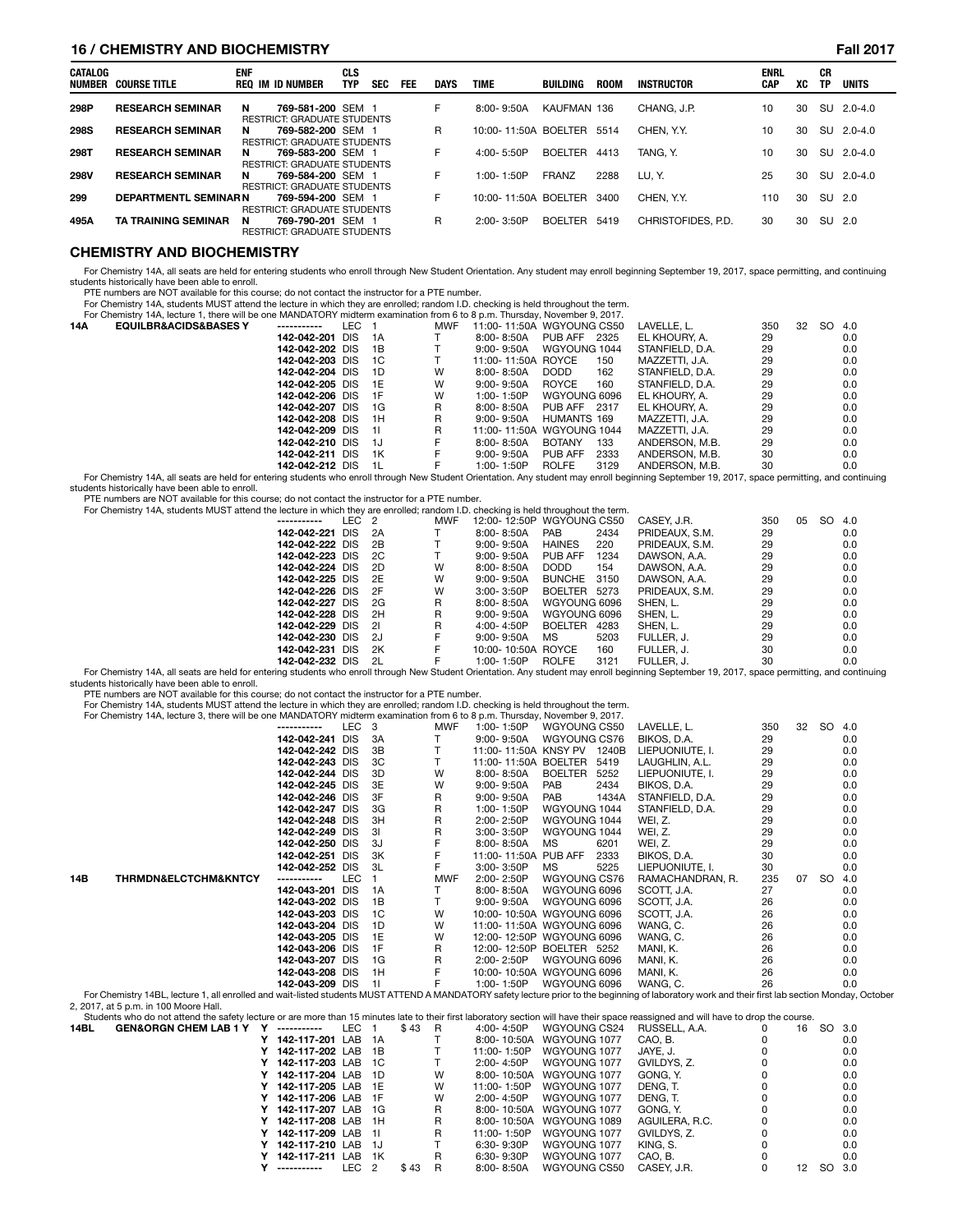# Fall 2017 **CHEMISTRY AND BIOCHEMISTRY / 17**

| T<br>8:00-10:50A WGYOUNG 1089<br>LIU, R.<br>0<br>0.0<br>Y 142-117-221 LAB<br>2A<br>Y 142-117-222 LAB<br>2B<br>T<br>11:00-1:50P<br>WGYOUNG 1089<br>KING, S.<br>0<br>0.0<br>142-117-223 LAB 2C<br>T<br>Y<br>2:00-4:50P<br>WGYOUNG 1089<br>FENG, Z.<br>0<br>0.0<br>Y 142-117-224 LAB<br>2D<br>W<br>8:00-10:50A<br>WGYOUNG 1089<br>NATINSKY, B.S.<br>0<br>0.0<br>2E<br>Y 142-117-225 LAB<br>W<br>11:00-1:50P<br>WGYOUNG 1089<br>LIU, R.<br>0<br>0.0<br>142-117-226 LAB<br>2F<br>W<br>2:00-4:50P<br>WGYOUNG 1089<br>Y<br>AGUILERA, R.C.<br>0<br>0.0<br>142-117-227 LAB<br>2G<br>R<br>WGYOUNG 1089<br>Y<br>11:00-1:50P<br>WANG, H.<br>0<br>0.0<br>Y 142-117-228 LAB 2H<br>R<br>2:00-4:50P<br>WGYOUNG 1077<br>JAYE, J.<br>0<br>0.0<br>R<br>2:00-4:50P<br>WGYOUNG 1089<br>Y 142-117-229 LAB<br>-21<br>WANG, H.<br>0<br>0.0<br>142-117-230 LAB<br>6:30-9:30P<br>WGYOUNG 1089<br>Y<br>- 2J<br>Τ<br>FENG, Z.<br>0<br>0.0<br>Y 142-117-231 LAB 2K<br>R<br>WGYOUNG 1089<br>6:30-9:30P<br>NATINSKY, B.S.<br>0<br>0.0<br><b>STRCTR-ORGANC MLCLSY</b><br>LEC<br><b>MWF</b><br>$9:00 - 9:50A$<br>WGYOUNG CS50<br>PHAM, H.V.<br>02 SO<br>-----------<br>$\overline{1}$<br>350<br>4.0<br>30<br>142-044-201 DIS<br>1A<br>м<br>11:00-11:50A BOELTER 5422<br>ZHOU, C.<br>0.0<br>142-044-202 DIS<br>12:00-12:50P<br>ROYCE<br>ZHOU, C.<br>1B<br>м<br>156<br>30<br>0.0<br>1C<br><b>ROYCE</b><br>156<br>ZHOU, C.<br>30<br>142-044-203 DIS<br>м<br>1:00-1:50P<br>0.0<br>142-044-204 DIS<br>2:00-2:50P<br><b>DODD</b><br>78<br>ZHONG, G.<br>29<br>1D<br>м<br>0.0<br>1E<br>Т<br>PUB AFF<br>ZHONG, G.<br>29<br>142-044-205 DIS<br>$8:00 - 8:50A$<br>2278<br>0.0<br>142-044-206 DIS<br>1F<br>Т<br>$9:00 - 9:50A$<br>HUMANTS 169<br>ZHONG, G.<br>29<br>0.0<br>1G<br>T<br>10:00-10:50A WGYOUNG 6096<br>29<br>142-044-207 DIS<br>BAY, K.<br>0.0<br>142-044-208 DIS<br>W<br>8:00-8:50A<br>MS<br>5203<br>BAY, K.<br>29<br>1H<br>0.0<br>WGYOUNG 4216<br>W<br>29<br>142-044-209 DIS<br>11<br>1:00-1:50P<br>BAY, K.<br>0.0<br>W<br>5225<br>29<br>142-044-210 DIS<br>1J<br>$3:00 - 3:50P$<br>ΜS<br>LEE, G.Y.<br>0.0<br>R<br>29<br>142-044-211 DIS<br>1K<br>$8:00 - 8:50A$<br>WGYOUNG 1044<br>LEE, G.Y.<br>0.0<br>142-044-212 DIS<br>R<br>12:00-12:50P WGYOUNG 6096<br>LEE, G.Y.<br>29<br>1L<br>0.0<br>LEC<br>2<br>MWF<br>3:00-3:50P<br>400<br><b>SO</b><br>-----------<br><b>BROAD</b><br>2160E<br>PRADO, J.R.<br>08<br>4.0<br>142-044-231 DIS<br>8:00-8:50A<br>WGYOUNG 3069<br>PARVEZ, Z.A.<br>2A<br>Τ<br>27<br>0.0<br>T.<br>2B<br>12:00-12:50P WGYOUNG 3069<br>142-044-232 DIS<br>HU, S.<br>27<br>0.0<br>T<br>2C<br>4:00-4:50P<br>WGYOUNG 2200<br>PARVEZ, Z.A.<br>142-044-233 DIS<br>27<br>0.0<br>2D<br>W<br>142-044-234 DIS<br>$8:00 - 8:50A$<br>WGYOUNG 3069<br>DU, S.<br>27<br>0.0<br>2E<br>W<br>9:00-9:50A<br>WGYOUNG 6096<br>27<br>142-044-235 DIS<br>DAI, R.<br>0.0<br>2F<br>W<br>27<br>142-044-236 DIS<br>11:00-11:50A BOELTER 4283<br>DAI, R.<br>0.0<br>2G<br>W<br>1:00-1:50P<br>WGYOUNG 3069<br>DAI, R.<br>27<br>142-044-237 DIS<br>0.0<br>2H<br>W<br>2:00-2:50P<br>DU, S.<br>27<br>142-044-238 DIS<br>BOELTER 5273<br>0.0<br>21<br>R<br>8:00-8:50A<br>WGYOUNG 3069<br><b>HU, S.</b><br>27<br>142-044-239 DIS<br>0.0<br>2J<br>R<br>12:00-12:50P WGYOUNG 3069<br>27<br>142-044-240 DIS<br>PARVEZ, Z.A.<br>0.0<br>R<br>1:00-1:50P<br>WGYOUNG 4216<br>HU, S.<br>142-044-241 DIS<br>2K<br>26<br>0.0<br>F<br>WGYOUNG 3069<br>DU, S.<br>26<br>142-044-242 DIS<br>2L<br>$8:00 - 8:50A$<br>0.0<br>F<br>12:00-12:50P WGYOUNG 6096<br>BHAGWANDIN, D.<br>142-044-243 DIS<br>2M<br>26<br>0.0<br>F<br>2N<br>1:00-1:50P<br>WGYOUNG 3069<br>26<br>142-044-244 DIS<br>BHAGWANDIN, D.<br>0.0<br>142-044-245 DIS<br>20<br>F<br>2:00-2:50P<br>WGYOUNG 6096<br>BHAGWANDIN, D.<br>26<br>0.0<br>FOR CHEMISTRY 14CL, IF YOU ARE MORE THAN 15 MINUTES LATE TO LABORATORY DURING THE FIRST TWO WEEKS OF THE TERM, YOUR SPACE WILL BE REASSIGNED AND YOU MUST<br>DROP THE COURSE YOURSELF.<br>For the remainder of the term if you are more than 30 minutes late, you may NOT be able to complete the current laboratory and may not have the opportunity to make up the missed work, resulting<br>in a nonpassing grade for that experiment.<br>GEN&ORGN CHEM LAB 2 Y Y -----------<br>LEC 1<br>\$49<br>Т<br>$8:00 - 8:50A$<br>WGYOUNG CS50<br>HENARY, M.M.<br>11 SO 4.0<br>0<br>Y 142-119-201 LAB<br>TR<br>11:00-1:50P<br>WGYOUNG 1336<br>AVERY, E.<br>0<br>0.0<br>- 1A<br>Y 142-119-202 LAB<br>TR<br>11:00-1:50P<br>WGYOUNG 1337<br>- 1B<br>YOUNG, E.P.<br>0<br>0.0<br>TR<br>2:00-4:50P<br>Υ<br>142-119-203 LAB<br>- 1C<br>WGYOUNG 1336<br>FORTE, L.<br>0<br>0.0<br>142-119-204 LAB<br>TR<br>2:00-4:50P<br>WGYOUNG 1337<br>YIN, H.<br>Y<br>- 1D<br>0<br>0.0<br>TR<br>6:30-9:20P<br>WGYOUNG 1336<br>Y<br>142-119-205 LAB<br>- 1E<br>NAG, A.<br>0<br>0.0<br>142-119-207 LAB<br>WF<br>11:00-1:50P<br>WGYOUNG 1336<br>Y<br>- 1G<br>SCHOLES, D.T.<br>0<br>0.0<br>WF<br>WGYOUNG 1337<br>0<br>Υ<br>142-119-208 LAB<br>- 1H<br>11:00-1:50P<br>MENSAH, S.T.<br>0.0<br>142-119-209 LAB<br>WF<br>2:00-4:50P<br>WGYOUNG 1336<br>MIAO, Y.<br>0.0<br>Y<br>- 11<br>0<br>WF<br>2:00-4:50P<br>WGYOUNG 1337<br>Y<br>142-119-210 LAB<br>- 1J<br>DU, K.<br>0<br>0.0<br>LEC<br>$\overline{2}$<br>WGYOUNG CS76<br>HENARY, M.M.<br>0<br><b>SO</b><br>Y<br>\$49<br>R<br>$9:00 - 9:50A$<br>4.0<br>-----------<br>11<br>142-119-221 LAB<br>2A<br>TR<br>WGYOUNG 1370<br>Y<br>11:00-1:50P<br>LIU, W.<br>0<br>0.0<br>142-119-222 LAB<br>Y<br>2B<br>TR<br>11:00-1:50P<br>WGYOUNG 1379<br>WANG, S.<br>$\Omega$<br>0.0<br>0<br>2C<br>TR<br>WGYOUNG 1370<br>GOMEZ, A.L.<br>0.0<br>Y 142-119-223 LAB<br>2:00-4:50P<br>142-119-224 LAB<br>2D<br>TR<br>2:00-4:50P<br>WGYOUNG 1379<br>ZANDKARIMI, B.<br>0<br>0.0<br>Y<br>2G<br>WF<br>WGYOUNG 1370<br>RODRIGUES, R.M.<br>0<br>Y<br>142-119-227 LAB<br>11:00-1:50P<br>0.0<br>142-119-228 LAB<br>2H<br>WF<br>WGYOUNG 1379<br>YE, P.<br>0<br>0.0<br>Y<br>11:00-1:50P<br>21<br>WF<br>WGYOUNG 1370<br>CHEN, N.<br>0<br>Y<br>142-119-229 LAB<br>2:00-4:50P<br>0.0<br>Y<br>142-119-230 LAB<br>WF<br>2:00-4:50P<br>WGYOUNG 1379<br>BENAVIDES, I.A.<br>0<br>0.0<br>2J<br>For Chemistry 14D, lecture 1, there will be two MANDATORY midterm examinations from 6 to 8 p.m. on Wednesday, November 1 and from 1 to 3 p.m. on Sunday, November 19, 2017.<br>Conflicts between these evening examinations and activities in other courses cannot be accommodated, so avoid conflicts when enrolling.<br><b>ORGN REACT&amp;PHRMCTCLY</b><br>LEC<br><b>MWF</b><br>WGYOUNG CS50<br>HARDINGER, S.A.<br>-----------<br>$\overline{1}$<br>$8:00 - 8:50A$<br>0<br>32 SO 4.0<br>12:00-12:50P<br>0<br>142-045-201 DIS<br>1A<br>м<br><b>DODD</b><br>78<br>JAMIESON, C.S.<br>0.0<br>142-045-202 DIS<br>1:00-1:50P<br><b>DODD</b><br>78<br>0<br>0.0<br>1B<br>М<br>JAMIESON, C.S.<br>0<br>T<br><b>PUB AFF 1343</b><br>142-045-203 DIS<br>1C<br>$8:00 - 8:50A$<br>SAHA, I.<br>0.0<br>T<br>142-045-204 DIS<br>12:00-12:50P WGYOUNG 4216<br>SAHA, I.<br>0<br>1D<br>0.0<br>T.<br>1E<br>WGYOUNG 1044<br>$\Omega$<br>142-045-205 DIS<br>1:00-1:50P<br>NISTANAKI, S.K.<br>0.0<br>142-045-206 DIS<br>1F<br>W<br>10:00-10:50A ROYCE<br>TIMPY, E.L.<br>0<br>164<br>0.0<br>W<br>2232<br>$\Omega$<br>142-045-207 DIS<br>1G<br>1:00-1:50P<br>PUB AFF<br>BENTON, T.<br>0.0<br>142-045-208 DIS<br>R<br>PUB AFF<br>$\Omega$<br>1H<br>$8:00 - 8:50A$<br>1256<br>BERMAN, J.L.<br>0.0<br>R<br>PUB AFF<br>2232<br>$\Omega$<br>142-045-209 DIS<br>11<br>2:00-2:50P<br>BERMAN, J.L.<br>0.0<br>F<br><b>ROLFE</b><br>CHEN, Y.<br>0<br>142-045-210 DIS<br>1J<br>1:00-1:50P<br>3116<br>0.0<br>F<br>1K<br><b>DODD</b><br>162<br>0<br>142-045-211 DIS<br>2:00-2:50P<br>CHEN, Y.<br>0.0<br>142-045-212 DIS<br>1L<br>F<br>2:00-2:50P<br><b>DODD</b><br>154<br>NISTANAKI, S.K.<br>ŋ<br>0.0<br>For Chemistry 14D, lecture 2, there will be two MANDATORY midterm examinations from 6 to 8 p.m. on Wednesday, November 1 and from 1 to 3 p.m. on Sunday, November 19, 2017.<br>Conflicts between these evening examinations and activities in other courses cannot be accommodated, so avoid conflicts when enrolling.<br>LEC<br>MWF<br>9:00-9:50A<br>WGYOUNG CS24<br>SO 4.0<br>$\overline{c}$<br>HARDINGER, S.A.<br>0<br>32<br>-----------<br>142-045-221 DIS<br>2A<br>11:00-11:50A WGYOUNG 4216<br>0<br>0.0<br>М<br>MCDANIEL, J.W.<br>142-045-222 DIS<br>2B<br>12:00-12:50P ROYCE<br>0<br>0.0<br>м<br>164<br>MCDANIEL, J.W.<br>142-045-223 DIS<br>2C<br>1:00-1:50P<br>ROYCE<br>164<br>0<br>0.0<br>М<br>MCDANIEL, J.W.<br>142-045-224 DIS<br>2D<br>Т<br><b>BOELTER</b><br>9436<br>WIGMAN, B.W.<br>0<br>0.0<br>$8:00 - 8:50A$<br>T<br>142-045-225 DIS<br>2E<br>BOELTER 9436<br>BERMAN, J.L.<br>0<br>$9:00 - 9:50A$<br>0.0<br>142-045-226 DIS<br>2F<br>W<br>MS<br>6201<br>TIMPY, E.L.<br>0<br>0.0<br>$8:00 - 8:50A$<br>142-045-227 DIS<br>2G<br>W<br>11:00-11:50A WGYOUNG 4216<br>BENTON, T.<br>0<br>0.0<br>142-045-228 DIS<br>2H<br>W<br>12:00-12:50P<br>WGYOUNG 4216<br>TIMPY, E.L.<br>0<br>0.0 | CATALOG     | ENF<br><b>NUMBER COURSE TITLE</b> | <b>REQ IM ID NUMBER</b> | <b>CLS</b><br>TYP | <b>SEC</b> | FEE | <b>DAYS</b> | TIME       | BUILDING    | <b>ROOM</b> | <b>INSTRUCTOR</b> | <b>ENRL</b><br>CAP | XC | CR<br><b>TP</b> | <b>UNITS</b> |
|--------------------------------------------------------------------------------------------------------------------------------------------------------------------------------------------------------------------------------------------------------------------------------------------------------------------------------------------------------------------------------------------------------------------------------------------------------------------------------------------------------------------------------------------------------------------------------------------------------------------------------------------------------------------------------------------------------------------------------------------------------------------------------------------------------------------------------------------------------------------------------------------------------------------------------------------------------------------------------------------------------------------------------------------------------------------------------------------------------------------------------------------------------------------------------------------------------------------------------------------------------------------------------------------------------------------------------------------------------------------------------------------------------------------------------------------------------------------------------------------------------------------------------------------------------------------------------------------------------------------------------------------------------------------------------------------------------------------------------------------------------------------------------------------------------------------------------------------------------------------------------------------------------------------------------------------------------------------------------------------------------------------------------------------------------------------------------------------------------------------------------------------------------------------------------------------------------------------------------------------------------------------------------------------------------------------------------------------------------------------------------------------------------------------------------------------------------------------------------------------------------------------------------------------------------------------------------------------------------------------------------------------------------------------------------------------------------------------------------------------------------------------------------------------------------------------------------------------------------------------------------------------------------------------------------------------------------------------------------------------------------------------------------------------------------------------------------------------------------------------------------------------------------------------------------------------------------------------------------------------------------------------------------------------------------------------------------------------------------------------------------------------------------------------------------------------------------------------------------------------------------------------------------------------------------------------------------------------------------------------------------------------------------------------------------------------------------------------------------------------------------------------------------------------------------------------------------------------------------------------------------------------------------------------------------------------------------------------------------------------------------------------------------------------------------------------------------------------------------------------------------------------------------------------------------------------------------------------------------------------------------------------------------------------------------------------------------------------------------------------------------------------------------------------------------------------------------------------------------------------------------------------------------------------------------------------------------------------------------------------------------------------------------------------------------------------------------------------------------------------------------------------------------------------------------------------------------------------------------------------------------------------------------------------------------------------------------------------------------------------------------------------------------------------------------------------------------------------------------------------------------------------------------------------------------------------------------------------------------------------------------------------------------------------------------------------------------------------------------------------------------------------------------------------------------------------------------------------------------------------------------------------------------------------------------------------------------------------------------------------------------------------------------------------------------------------------------------------------------------------------------------------------------------------------------------------------------------------------------------------------------------------------------------------------------------------------------------------------------------------------------------------------------------------------------------------------------------------------------------------------------------------------------------------------------------------------------------------------------------------------------------------------------------------------------------------------------------------------------------------------------------------------------------------------------------------------------------------------------------------------------------------------------------------------------------------------------------------------------------------------------------------------------------------------------------------------------------------------------------------------------------------------------------------------------------------------------------------------------------------------------------------------------------------------------------------------------------------------------------------------------------------------------------------------------------------------------------------------------------------------------------------------------------------------------------------------------------------------------------------------------------------------------------------------------------------------------------------------------------------------------------------------------------------------------------------------------------------------------------------------------------------------------------------------------------------------------------------------------------------------------------------------------------------------------------------------------------------------------------------------------------------------------------------------------------------------------------------------------------------------------------------------------------------------------------------------------------------------------------------------------------------------------------------------------------------------------------------------------------------------------------------------------------------------------------------------------------------------------------------------------------------------------------------------------------------------------------------------------------------------------------------------------------------------------------------------------------------------------------------------------------------------------------------------------------------------------------------------------------------------------------------------------------------------------------------------------------------------------------------------------------------------------------------------------------------------------------------------------------------------------------------------------------------------------------------------------------------------------------------|-------------|-----------------------------------|-------------------------|-------------------|------------|-----|-------------|------------|-------------|-------------|-------------------|--------------------|----|-----------------|--------------|
|                                                                                                                                                                                                                                                                                                                                                                                                                                                                                                                                                                                                                                                                                                                                                                                                                                                                                                                                                                                                                                                                                                                                                                                                                                                                                                                                                                                                                                                                                                                                                                                                                                                                                                                                                                                                                                                                                                                                                                                                                                                                                                                                                                                                                                                                                                                                                                                                                                                                                                                                                                                                                                                                                                                                                                                                                                                                                                                                                                                                                                                                                                                                                                                                                                                                                                                                                                                                                                                                                                                                                                                                                                                                                                                                                                                                                                                                                                                                                                                                                                                                                                                                                                                                                                                                                                                                                                                                                                                                                                                                                                                                                                                                                                                                                                                                                                                                                                                                                                                                                                                                                                                                                                                                                                                                                                                                                                                                                                                                                                                                                                                                                                                                                                                                                                                                                                                                                                                                                                                                                                                                                                                                                                                                                                                                                                                                                                                                                                                                                                                                                                                                                                                                                                                                                                                                                                                                                                                                                                                                                                                                                                                                                                                                                                                                                                                                                                                                                                                                                                                                                                                                                                                                                                                                                                                                                                                                                                                                                                                                                                                                                                                                                                                                                                                                                                                                                                                                                                                                                                                                                                                                                                                                                                                                                                                                                                                                                                                                                                                            |             |                                   |                         |                   |            |     |             |            |             |             |                   |                    |    |                 |              |
|                                                                                                                                                                                                                                                                                                                                                                                                                                                                                                                                                                                                                                                                                                                                                                                                                                                                                                                                                                                                                                                                                                                                                                                                                                                                                                                                                                                                                                                                                                                                                                                                                                                                                                                                                                                                                                                                                                                                                                                                                                                                                                                                                                                                                                                                                                                                                                                                                                                                                                                                                                                                                                                                                                                                                                                                                                                                                                                                                                                                                                                                                                                                                                                                                                                                                                                                                                                                                                                                                                                                                                                                                                                                                                                                                                                                                                                                                                                                                                                                                                                                                                                                                                                                                                                                                                                                                                                                                                                                                                                                                                                                                                                                                                                                                                                                                                                                                                                                                                                                                                                                                                                                                                                                                                                                                                                                                                                                                                                                                                                                                                                                                                                                                                                                                                                                                                                                                                                                                                                                                                                                                                                                                                                                                                                                                                                                                                                                                                                                                                                                                                                                                                                                                                                                                                                                                                                                                                                                                                                                                                                                                                                                                                                                                                                                                                                                                                                                                                                                                                                                                                                                                                                                                                                                                                                                                                                                                                                                                                                                                                                                                                                                                                                                                                                                                                                                                                                                                                                                                                                                                                                                                                                                                                                                                                                                                                                                                                                                                                                            |             |                                   |                         |                   |            |     |             |            |             |             |                   |                    |    |                 |              |
|                                                                                                                                                                                                                                                                                                                                                                                                                                                                                                                                                                                                                                                                                                                                                                                                                                                                                                                                                                                                                                                                                                                                                                                                                                                                                                                                                                                                                                                                                                                                                                                                                                                                                                                                                                                                                                                                                                                                                                                                                                                                                                                                                                                                                                                                                                                                                                                                                                                                                                                                                                                                                                                                                                                                                                                                                                                                                                                                                                                                                                                                                                                                                                                                                                                                                                                                                                                                                                                                                                                                                                                                                                                                                                                                                                                                                                                                                                                                                                                                                                                                                                                                                                                                                                                                                                                                                                                                                                                                                                                                                                                                                                                                                                                                                                                                                                                                                                                                                                                                                                                                                                                                                                                                                                                                                                                                                                                                                                                                                                                                                                                                                                                                                                                                                                                                                                                                                                                                                                                                                                                                                                                                                                                                                                                                                                                                                                                                                                                                                                                                                                                                                                                                                                                                                                                                                                                                                                                                                                                                                                                                                                                                                                                                                                                                                                                                                                                                                                                                                                                                                                                                                                                                                                                                                                                                                                                                                                                                                                                                                                                                                                                                                                                                                                                                                                                                                                                                                                                                                                                                                                                                                                                                                                                                                                                                                                                                                                                                                                                            |             |                                   |                         |                   |            |     |             |            |             |             |                   |                    |    |                 |              |
|                                                                                                                                                                                                                                                                                                                                                                                                                                                                                                                                                                                                                                                                                                                                                                                                                                                                                                                                                                                                                                                                                                                                                                                                                                                                                                                                                                                                                                                                                                                                                                                                                                                                                                                                                                                                                                                                                                                                                                                                                                                                                                                                                                                                                                                                                                                                                                                                                                                                                                                                                                                                                                                                                                                                                                                                                                                                                                                                                                                                                                                                                                                                                                                                                                                                                                                                                                                                                                                                                                                                                                                                                                                                                                                                                                                                                                                                                                                                                                                                                                                                                                                                                                                                                                                                                                                                                                                                                                                                                                                                                                                                                                                                                                                                                                                                                                                                                                                                                                                                                                                                                                                                                                                                                                                                                                                                                                                                                                                                                                                                                                                                                                                                                                                                                                                                                                                                                                                                                                                                                                                                                                                                                                                                                                                                                                                                                                                                                                                                                                                                                                                                                                                                                                                                                                                                                                                                                                                                                                                                                                                                                                                                                                                                                                                                                                                                                                                                                                                                                                                                                                                                                                                                                                                                                                                                                                                                                                                                                                                                                                                                                                                                                                                                                                                                                                                                                                                                                                                                                                                                                                                                                                                                                                                                                                                                                                                                                                                                                                                            |             |                                   |                         |                   |            |     |             |            |             |             |                   |                    |    |                 |              |
|                                                                                                                                                                                                                                                                                                                                                                                                                                                                                                                                                                                                                                                                                                                                                                                                                                                                                                                                                                                                                                                                                                                                                                                                                                                                                                                                                                                                                                                                                                                                                                                                                                                                                                                                                                                                                                                                                                                                                                                                                                                                                                                                                                                                                                                                                                                                                                                                                                                                                                                                                                                                                                                                                                                                                                                                                                                                                                                                                                                                                                                                                                                                                                                                                                                                                                                                                                                                                                                                                                                                                                                                                                                                                                                                                                                                                                                                                                                                                                                                                                                                                                                                                                                                                                                                                                                                                                                                                                                                                                                                                                                                                                                                                                                                                                                                                                                                                                                                                                                                                                                                                                                                                                                                                                                                                                                                                                                                                                                                                                                                                                                                                                                                                                                                                                                                                                                                                                                                                                                                                                                                                                                                                                                                                                                                                                                                                                                                                                                                                                                                                                                                                                                                                                                                                                                                                                                                                                                                                                                                                                                                                                                                                                                                                                                                                                                                                                                                                                                                                                                                                                                                                                                                                                                                                                                                                                                                                                                                                                                                                                                                                                                                                                                                                                                                                                                                                                                                                                                                                                                                                                                                                                                                                                                                                                                                                                                                                                                                                                                            |             |                                   |                         |                   |            |     |             |            |             |             |                   |                    |    |                 |              |
|                                                                                                                                                                                                                                                                                                                                                                                                                                                                                                                                                                                                                                                                                                                                                                                                                                                                                                                                                                                                                                                                                                                                                                                                                                                                                                                                                                                                                                                                                                                                                                                                                                                                                                                                                                                                                                                                                                                                                                                                                                                                                                                                                                                                                                                                                                                                                                                                                                                                                                                                                                                                                                                                                                                                                                                                                                                                                                                                                                                                                                                                                                                                                                                                                                                                                                                                                                                                                                                                                                                                                                                                                                                                                                                                                                                                                                                                                                                                                                                                                                                                                                                                                                                                                                                                                                                                                                                                                                                                                                                                                                                                                                                                                                                                                                                                                                                                                                                                                                                                                                                                                                                                                                                                                                                                                                                                                                                                                                                                                                                                                                                                                                                                                                                                                                                                                                                                                                                                                                                                                                                                                                                                                                                                                                                                                                                                                                                                                                                                                                                                                                                                                                                                                                                                                                                                                                                                                                                                                                                                                                                                                                                                                                                                                                                                                                                                                                                                                                                                                                                                                                                                                                                                                                                                                                                                                                                                                                                                                                                                                                                                                                                                                                                                                                                                                                                                                                                                                                                                                                                                                                                                                                                                                                                                                                                                                                                                                                                                                                                            |             |                                   |                         |                   |            |     |             |            |             |             |                   |                    |    |                 |              |
|                                                                                                                                                                                                                                                                                                                                                                                                                                                                                                                                                                                                                                                                                                                                                                                                                                                                                                                                                                                                                                                                                                                                                                                                                                                                                                                                                                                                                                                                                                                                                                                                                                                                                                                                                                                                                                                                                                                                                                                                                                                                                                                                                                                                                                                                                                                                                                                                                                                                                                                                                                                                                                                                                                                                                                                                                                                                                                                                                                                                                                                                                                                                                                                                                                                                                                                                                                                                                                                                                                                                                                                                                                                                                                                                                                                                                                                                                                                                                                                                                                                                                                                                                                                                                                                                                                                                                                                                                                                                                                                                                                                                                                                                                                                                                                                                                                                                                                                                                                                                                                                                                                                                                                                                                                                                                                                                                                                                                                                                                                                                                                                                                                                                                                                                                                                                                                                                                                                                                                                                                                                                                                                                                                                                                                                                                                                                                                                                                                                                                                                                                                                                                                                                                                                                                                                                                                                                                                                                                                                                                                                                                                                                                                                                                                                                                                                                                                                                                                                                                                                                                                                                                                                                                                                                                                                                                                                                                                                                                                                                                                                                                                                                                                                                                                                                                                                                                                                                                                                                                                                                                                                                                                                                                                                                                                                                                                                                                                                                                                                            |             |                                   |                         |                   |            |     |             |            |             |             |                   |                    |    |                 |              |
|                                                                                                                                                                                                                                                                                                                                                                                                                                                                                                                                                                                                                                                                                                                                                                                                                                                                                                                                                                                                                                                                                                                                                                                                                                                                                                                                                                                                                                                                                                                                                                                                                                                                                                                                                                                                                                                                                                                                                                                                                                                                                                                                                                                                                                                                                                                                                                                                                                                                                                                                                                                                                                                                                                                                                                                                                                                                                                                                                                                                                                                                                                                                                                                                                                                                                                                                                                                                                                                                                                                                                                                                                                                                                                                                                                                                                                                                                                                                                                                                                                                                                                                                                                                                                                                                                                                                                                                                                                                                                                                                                                                                                                                                                                                                                                                                                                                                                                                                                                                                                                                                                                                                                                                                                                                                                                                                                                                                                                                                                                                                                                                                                                                                                                                                                                                                                                                                                                                                                                                                                                                                                                                                                                                                                                                                                                                                                                                                                                                                                                                                                                                                                                                                                                                                                                                                                                                                                                                                                                                                                                                                                                                                                                                                                                                                                                                                                                                                                                                                                                                                                                                                                                                                                                                                                                                                                                                                                                                                                                                                                                                                                                                                                                                                                                                                                                                                                                                                                                                                                                                                                                                                                                                                                                                                                                                                                                                                                                                                                                                            |             |                                   |                         |                   |            |     |             |            |             |             |                   |                    |    |                 |              |
|                                                                                                                                                                                                                                                                                                                                                                                                                                                                                                                                                                                                                                                                                                                                                                                                                                                                                                                                                                                                                                                                                                                                                                                                                                                                                                                                                                                                                                                                                                                                                                                                                                                                                                                                                                                                                                                                                                                                                                                                                                                                                                                                                                                                                                                                                                                                                                                                                                                                                                                                                                                                                                                                                                                                                                                                                                                                                                                                                                                                                                                                                                                                                                                                                                                                                                                                                                                                                                                                                                                                                                                                                                                                                                                                                                                                                                                                                                                                                                                                                                                                                                                                                                                                                                                                                                                                                                                                                                                                                                                                                                                                                                                                                                                                                                                                                                                                                                                                                                                                                                                                                                                                                                                                                                                                                                                                                                                                                                                                                                                                                                                                                                                                                                                                                                                                                                                                                                                                                                                                                                                                                                                                                                                                                                                                                                                                                                                                                                                                                                                                                                                                                                                                                                                                                                                                                                                                                                                                                                                                                                                                                                                                                                                                                                                                                                                                                                                                                                                                                                                                                                                                                                                                                                                                                                                                                                                                                                                                                                                                                                                                                                                                                                                                                                                                                                                                                                                                                                                                                                                                                                                                                                                                                                                                                                                                                                                                                                                                                                                            | 14C         |                                   |                         |                   |            |     |             |            |             |             |                   |                    |    |                 |              |
|                                                                                                                                                                                                                                                                                                                                                                                                                                                                                                                                                                                                                                                                                                                                                                                                                                                                                                                                                                                                                                                                                                                                                                                                                                                                                                                                                                                                                                                                                                                                                                                                                                                                                                                                                                                                                                                                                                                                                                                                                                                                                                                                                                                                                                                                                                                                                                                                                                                                                                                                                                                                                                                                                                                                                                                                                                                                                                                                                                                                                                                                                                                                                                                                                                                                                                                                                                                                                                                                                                                                                                                                                                                                                                                                                                                                                                                                                                                                                                                                                                                                                                                                                                                                                                                                                                                                                                                                                                                                                                                                                                                                                                                                                                                                                                                                                                                                                                                                                                                                                                                                                                                                                                                                                                                                                                                                                                                                                                                                                                                                                                                                                                                                                                                                                                                                                                                                                                                                                                                                                                                                                                                                                                                                                                                                                                                                                                                                                                                                                                                                                                                                                                                                                                                                                                                                                                                                                                                                                                                                                                                                                                                                                                                                                                                                                                                                                                                                                                                                                                                                                                                                                                                                                                                                                                                                                                                                                                                                                                                                                                                                                                                                                                                                                                                                                                                                                                                                                                                                                                                                                                                                                                                                                                                                                                                                                                                                                                                                                                                            |             |                                   |                         |                   |            |     |             |            |             |             |                   |                    |    |                 |              |
|                                                                                                                                                                                                                                                                                                                                                                                                                                                                                                                                                                                                                                                                                                                                                                                                                                                                                                                                                                                                                                                                                                                                                                                                                                                                                                                                                                                                                                                                                                                                                                                                                                                                                                                                                                                                                                                                                                                                                                                                                                                                                                                                                                                                                                                                                                                                                                                                                                                                                                                                                                                                                                                                                                                                                                                                                                                                                                                                                                                                                                                                                                                                                                                                                                                                                                                                                                                                                                                                                                                                                                                                                                                                                                                                                                                                                                                                                                                                                                                                                                                                                                                                                                                                                                                                                                                                                                                                                                                                                                                                                                                                                                                                                                                                                                                                                                                                                                                                                                                                                                                                                                                                                                                                                                                                                                                                                                                                                                                                                                                                                                                                                                                                                                                                                                                                                                                                                                                                                                                                                                                                                                                                                                                                                                                                                                                                                                                                                                                                                                                                                                                                                                                                                                                                                                                                                                                                                                                                                                                                                                                                                                                                                                                                                                                                                                                                                                                                                                                                                                                                                                                                                                                                                                                                                                                                                                                                                                                                                                                                                                                                                                                                                                                                                                                                                                                                                                                                                                                                                                                                                                                                                                                                                                                                                                                                                                                                                                                                                                                            |             |                                   |                         |                   |            |     |             |            |             |             |                   |                    |    |                 |              |
|                                                                                                                                                                                                                                                                                                                                                                                                                                                                                                                                                                                                                                                                                                                                                                                                                                                                                                                                                                                                                                                                                                                                                                                                                                                                                                                                                                                                                                                                                                                                                                                                                                                                                                                                                                                                                                                                                                                                                                                                                                                                                                                                                                                                                                                                                                                                                                                                                                                                                                                                                                                                                                                                                                                                                                                                                                                                                                                                                                                                                                                                                                                                                                                                                                                                                                                                                                                                                                                                                                                                                                                                                                                                                                                                                                                                                                                                                                                                                                                                                                                                                                                                                                                                                                                                                                                                                                                                                                                                                                                                                                                                                                                                                                                                                                                                                                                                                                                                                                                                                                                                                                                                                                                                                                                                                                                                                                                                                                                                                                                                                                                                                                                                                                                                                                                                                                                                                                                                                                                                                                                                                                                                                                                                                                                                                                                                                                                                                                                                                                                                                                                                                                                                                                                                                                                                                                                                                                                                                                                                                                                                                                                                                                                                                                                                                                                                                                                                                                                                                                                                                                                                                                                                                                                                                                                                                                                                                                                                                                                                                                                                                                                                                                                                                                                                                                                                                                                                                                                                                                                                                                                                                                                                                                                                                                                                                                                                                                                                                                                            |             |                                   |                         |                   |            |     |             |            |             |             |                   |                    |    |                 |              |
|                                                                                                                                                                                                                                                                                                                                                                                                                                                                                                                                                                                                                                                                                                                                                                                                                                                                                                                                                                                                                                                                                                                                                                                                                                                                                                                                                                                                                                                                                                                                                                                                                                                                                                                                                                                                                                                                                                                                                                                                                                                                                                                                                                                                                                                                                                                                                                                                                                                                                                                                                                                                                                                                                                                                                                                                                                                                                                                                                                                                                                                                                                                                                                                                                                                                                                                                                                                                                                                                                                                                                                                                                                                                                                                                                                                                                                                                                                                                                                                                                                                                                                                                                                                                                                                                                                                                                                                                                                                                                                                                                                                                                                                                                                                                                                                                                                                                                                                                                                                                                                                                                                                                                                                                                                                                                                                                                                                                                                                                                                                                                                                                                                                                                                                                                                                                                                                                                                                                                                                                                                                                                                                                                                                                                                                                                                                                                                                                                                                                                                                                                                                                                                                                                                                                                                                                                                                                                                                                                                                                                                                                                                                                                                                                                                                                                                                                                                                                                                                                                                                                                                                                                                                                                                                                                                                                                                                                                                                                                                                                                                                                                                                                                                                                                                                                                                                                                                                                                                                                                                                                                                                                                                                                                                                                                                                                                                                                                                                                                                                            |             |                                   |                         |                   |            |     |             |            |             |             |                   |                    |    |                 |              |
|                                                                                                                                                                                                                                                                                                                                                                                                                                                                                                                                                                                                                                                                                                                                                                                                                                                                                                                                                                                                                                                                                                                                                                                                                                                                                                                                                                                                                                                                                                                                                                                                                                                                                                                                                                                                                                                                                                                                                                                                                                                                                                                                                                                                                                                                                                                                                                                                                                                                                                                                                                                                                                                                                                                                                                                                                                                                                                                                                                                                                                                                                                                                                                                                                                                                                                                                                                                                                                                                                                                                                                                                                                                                                                                                                                                                                                                                                                                                                                                                                                                                                                                                                                                                                                                                                                                                                                                                                                                                                                                                                                                                                                                                                                                                                                                                                                                                                                                                                                                                                                                                                                                                                                                                                                                                                                                                                                                                                                                                                                                                                                                                                                                                                                                                                                                                                                                                                                                                                                                                                                                                                                                                                                                                                                                                                                                                                                                                                                                                                                                                                                                                                                                                                                                                                                                                                                                                                                                                                                                                                                                                                                                                                                                                                                                                                                                                                                                                                                                                                                                                                                                                                                                                                                                                                                                                                                                                                                                                                                                                                                                                                                                                                                                                                                                                                                                                                                                                                                                                                                                                                                                                                                                                                                                                                                                                                                                                                                                                                                                            |             |                                   |                         |                   |            |     |             |            |             |             |                   |                    |    |                 |              |
|                                                                                                                                                                                                                                                                                                                                                                                                                                                                                                                                                                                                                                                                                                                                                                                                                                                                                                                                                                                                                                                                                                                                                                                                                                                                                                                                                                                                                                                                                                                                                                                                                                                                                                                                                                                                                                                                                                                                                                                                                                                                                                                                                                                                                                                                                                                                                                                                                                                                                                                                                                                                                                                                                                                                                                                                                                                                                                                                                                                                                                                                                                                                                                                                                                                                                                                                                                                                                                                                                                                                                                                                                                                                                                                                                                                                                                                                                                                                                                                                                                                                                                                                                                                                                                                                                                                                                                                                                                                                                                                                                                                                                                                                                                                                                                                                                                                                                                                                                                                                                                                                                                                                                                                                                                                                                                                                                                                                                                                                                                                                                                                                                                                                                                                                                                                                                                                                                                                                                                                                                                                                                                                                                                                                                                                                                                                                                                                                                                                                                                                                                                                                                                                                                                                                                                                                                                                                                                                                                                                                                                                                                                                                                                                                                                                                                                                                                                                                                                                                                                                                                                                                                                                                                                                                                                                                                                                                                                                                                                                                                                                                                                                                                                                                                                                                                                                                                                                                                                                                                                                                                                                                                                                                                                                                                                                                                                                                                                                                                                                            |             |                                   |                         |                   |            |     |             |            |             |             |                   |                    |    |                 |              |
|                                                                                                                                                                                                                                                                                                                                                                                                                                                                                                                                                                                                                                                                                                                                                                                                                                                                                                                                                                                                                                                                                                                                                                                                                                                                                                                                                                                                                                                                                                                                                                                                                                                                                                                                                                                                                                                                                                                                                                                                                                                                                                                                                                                                                                                                                                                                                                                                                                                                                                                                                                                                                                                                                                                                                                                                                                                                                                                                                                                                                                                                                                                                                                                                                                                                                                                                                                                                                                                                                                                                                                                                                                                                                                                                                                                                                                                                                                                                                                                                                                                                                                                                                                                                                                                                                                                                                                                                                                                                                                                                                                                                                                                                                                                                                                                                                                                                                                                                                                                                                                                                                                                                                                                                                                                                                                                                                                                                                                                                                                                                                                                                                                                                                                                                                                                                                                                                                                                                                                                                                                                                                                                                                                                                                                                                                                                                                                                                                                                                                                                                                                                                                                                                                                                                                                                                                                                                                                                                                                                                                                                                                                                                                                                                                                                                                                                                                                                                                                                                                                                                                                                                                                                                                                                                                                                                                                                                                                                                                                                                                                                                                                                                                                                                                                                                                                                                                                                                                                                                                                                                                                                                                                                                                                                                                                                                                                                                                                                                                                                            |             |                                   |                         |                   |            |     |             |            |             |             |                   |                    |    |                 |              |
|                                                                                                                                                                                                                                                                                                                                                                                                                                                                                                                                                                                                                                                                                                                                                                                                                                                                                                                                                                                                                                                                                                                                                                                                                                                                                                                                                                                                                                                                                                                                                                                                                                                                                                                                                                                                                                                                                                                                                                                                                                                                                                                                                                                                                                                                                                                                                                                                                                                                                                                                                                                                                                                                                                                                                                                                                                                                                                                                                                                                                                                                                                                                                                                                                                                                                                                                                                                                                                                                                                                                                                                                                                                                                                                                                                                                                                                                                                                                                                                                                                                                                                                                                                                                                                                                                                                                                                                                                                                                                                                                                                                                                                                                                                                                                                                                                                                                                                                                                                                                                                                                                                                                                                                                                                                                                                                                                                                                                                                                                                                                                                                                                                                                                                                                                                                                                                                                                                                                                                                                                                                                                                                                                                                                                                                                                                                                                                                                                                                                                                                                                                                                                                                                                                                                                                                                                                                                                                                                                                                                                                                                                                                                                                                                                                                                                                                                                                                                                                                                                                                                                                                                                                                                                                                                                                                                                                                                                                                                                                                                                                                                                                                                                                                                                                                                                                                                                                                                                                                                                                                                                                                                                                                                                                                                                                                                                                                                                                                                                                                            |             |                                   |                         |                   |            |     |             |            |             |             |                   |                    |    |                 |              |
|                                                                                                                                                                                                                                                                                                                                                                                                                                                                                                                                                                                                                                                                                                                                                                                                                                                                                                                                                                                                                                                                                                                                                                                                                                                                                                                                                                                                                                                                                                                                                                                                                                                                                                                                                                                                                                                                                                                                                                                                                                                                                                                                                                                                                                                                                                                                                                                                                                                                                                                                                                                                                                                                                                                                                                                                                                                                                                                                                                                                                                                                                                                                                                                                                                                                                                                                                                                                                                                                                                                                                                                                                                                                                                                                                                                                                                                                                                                                                                                                                                                                                                                                                                                                                                                                                                                                                                                                                                                                                                                                                                                                                                                                                                                                                                                                                                                                                                                                                                                                                                                                                                                                                                                                                                                                                                                                                                                                                                                                                                                                                                                                                                                                                                                                                                                                                                                                                                                                                                                                                                                                                                                                                                                                                                                                                                                                                                                                                                                                                                                                                                                                                                                                                                                                                                                                                                                                                                                                                                                                                                                                                                                                                                                                                                                                                                                                                                                                                                                                                                                                                                                                                                                                                                                                                                                                                                                                                                                                                                                                                                                                                                                                                                                                                                                                                                                                                                                                                                                                                                                                                                                                                                                                                                                                                                                                                                                                                                                                                                                            |             |                                   |                         |                   |            |     |             |            |             |             |                   |                    |    |                 |              |
|                                                                                                                                                                                                                                                                                                                                                                                                                                                                                                                                                                                                                                                                                                                                                                                                                                                                                                                                                                                                                                                                                                                                                                                                                                                                                                                                                                                                                                                                                                                                                                                                                                                                                                                                                                                                                                                                                                                                                                                                                                                                                                                                                                                                                                                                                                                                                                                                                                                                                                                                                                                                                                                                                                                                                                                                                                                                                                                                                                                                                                                                                                                                                                                                                                                                                                                                                                                                                                                                                                                                                                                                                                                                                                                                                                                                                                                                                                                                                                                                                                                                                                                                                                                                                                                                                                                                                                                                                                                                                                                                                                                                                                                                                                                                                                                                                                                                                                                                                                                                                                                                                                                                                                                                                                                                                                                                                                                                                                                                                                                                                                                                                                                                                                                                                                                                                                                                                                                                                                                                                                                                                                                                                                                                                                                                                                                                                                                                                                                                                                                                                                                                                                                                                                                                                                                                                                                                                                                                                                                                                                                                                                                                                                                                                                                                                                                                                                                                                                                                                                                                                                                                                                                                                                                                                                                                                                                                                                                                                                                                                                                                                                                                                                                                                                                                                                                                                                                                                                                                                                                                                                                                                                                                                                                                                                                                                                                                                                                                                                                            |             |                                   |                         |                   |            |     |             |            |             |             |                   |                    |    |                 |              |
|                                                                                                                                                                                                                                                                                                                                                                                                                                                                                                                                                                                                                                                                                                                                                                                                                                                                                                                                                                                                                                                                                                                                                                                                                                                                                                                                                                                                                                                                                                                                                                                                                                                                                                                                                                                                                                                                                                                                                                                                                                                                                                                                                                                                                                                                                                                                                                                                                                                                                                                                                                                                                                                                                                                                                                                                                                                                                                                                                                                                                                                                                                                                                                                                                                                                                                                                                                                                                                                                                                                                                                                                                                                                                                                                                                                                                                                                                                                                                                                                                                                                                                                                                                                                                                                                                                                                                                                                                                                                                                                                                                                                                                                                                                                                                                                                                                                                                                                                                                                                                                                                                                                                                                                                                                                                                                                                                                                                                                                                                                                                                                                                                                                                                                                                                                                                                                                                                                                                                                                                                                                                                                                                                                                                                                                                                                                                                                                                                                                                                                                                                                                                                                                                                                                                                                                                                                                                                                                                                                                                                                                                                                                                                                                                                                                                                                                                                                                                                                                                                                                                                                                                                                                                                                                                                                                                                                                                                                                                                                                                                                                                                                                                                                                                                                                                                                                                                                                                                                                                                                                                                                                                                                                                                                                                                                                                                                                                                                                                                                                            |             |                                   |                         |                   |            |     |             |            |             |             |                   |                    |    |                 |              |
|                                                                                                                                                                                                                                                                                                                                                                                                                                                                                                                                                                                                                                                                                                                                                                                                                                                                                                                                                                                                                                                                                                                                                                                                                                                                                                                                                                                                                                                                                                                                                                                                                                                                                                                                                                                                                                                                                                                                                                                                                                                                                                                                                                                                                                                                                                                                                                                                                                                                                                                                                                                                                                                                                                                                                                                                                                                                                                                                                                                                                                                                                                                                                                                                                                                                                                                                                                                                                                                                                                                                                                                                                                                                                                                                                                                                                                                                                                                                                                                                                                                                                                                                                                                                                                                                                                                                                                                                                                                                                                                                                                                                                                                                                                                                                                                                                                                                                                                                                                                                                                                                                                                                                                                                                                                                                                                                                                                                                                                                                                                                                                                                                                                                                                                                                                                                                                                                                                                                                                                                                                                                                                                                                                                                                                                                                                                                                                                                                                                                                                                                                                                                                                                                                                                                                                                                                                                                                                                                                                                                                                                                                                                                                                                                                                                                                                                                                                                                                                                                                                                                                                                                                                                                                                                                                                                                                                                                                                                                                                                                                                                                                                                                                                                                                                                                                                                                                                                                                                                                                                                                                                                                                                                                                                                                                                                                                                                                                                                                                                                            |             |                                   |                         |                   |            |     |             |            |             |             |                   |                    |    |                 |              |
|                                                                                                                                                                                                                                                                                                                                                                                                                                                                                                                                                                                                                                                                                                                                                                                                                                                                                                                                                                                                                                                                                                                                                                                                                                                                                                                                                                                                                                                                                                                                                                                                                                                                                                                                                                                                                                                                                                                                                                                                                                                                                                                                                                                                                                                                                                                                                                                                                                                                                                                                                                                                                                                                                                                                                                                                                                                                                                                                                                                                                                                                                                                                                                                                                                                                                                                                                                                                                                                                                                                                                                                                                                                                                                                                                                                                                                                                                                                                                                                                                                                                                                                                                                                                                                                                                                                                                                                                                                                                                                                                                                                                                                                                                                                                                                                                                                                                                                                                                                                                                                                                                                                                                                                                                                                                                                                                                                                                                                                                                                                                                                                                                                                                                                                                                                                                                                                                                                                                                                                                                                                                                                                                                                                                                                                                                                                                                                                                                                                                                                                                                                                                                                                                                                                                                                                                                                                                                                                                                                                                                                                                                                                                                                                                                                                                                                                                                                                                                                                                                                                                                                                                                                                                                                                                                                                                                                                                                                                                                                                                                                                                                                                                                                                                                                                                                                                                                                                                                                                                                                                                                                                                                                                                                                                                                                                                                                                                                                                                                                                            |             |                                   |                         |                   |            |     |             |            |             |             |                   |                    |    |                 |              |
|                                                                                                                                                                                                                                                                                                                                                                                                                                                                                                                                                                                                                                                                                                                                                                                                                                                                                                                                                                                                                                                                                                                                                                                                                                                                                                                                                                                                                                                                                                                                                                                                                                                                                                                                                                                                                                                                                                                                                                                                                                                                                                                                                                                                                                                                                                                                                                                                                                                                                                                                                                                                                                                                                                                                                                                                                                                                                                                                                                                                                                                                                                                                                                                                                                                                                                                                                                                                                                                                                                                                                                                                                                                                                                                                                                                                                                                                                                                                                                                                                                                                                                                                                                                                                                                                                                                                                                                                                                                                                                                                                                                                                                                                                                                                                                                                                                                                                                                                                                                                                                                                                                                                                                                                                                                                                                                                                                                                                                                                                                                                                                                                                                                                                                                                                                                                                                                                                                                                                                                                                                                                                                                                                                                                                                                                                                                                                                                                                                                                                                                                                                                                                                                                                                                                                                                                                                                                                                                                                                                                                                                                                                                                                                                                                                                                                                                                                                                                                                                                                                                                                                                                                                                                                                                                                                                                                                                                                                                                                                                                                                                                                                                                                                                                                                                                                                                                                                                                                                                                                                                                                                                                                                                                                                                                                                                                                                                                                                                                                                                            |             |                                   |                         |                   |            |     |             |            |             |             |                   |                    |    |                 |              |
|                                                                                                                                                                                                                                                                                                                                                                                                                                                                                                                                                                                                                                                                                                                                                                                                                                                                                                                                                                                                                                                                                                                                                                                                                                                                                                                                                                                                                                                                                                                                                                                                                                                                                                                                                                                                                                                                                                                                                                                                                                                                                                                                                                                                                                                                                                                                                                                                                                                                                                                                                                                                                                                                                                                                                                                                                                                                                                                                                                                                                                                                                                                                                                                                                                                                                                                                                                                                                                                                                                                                                                                                                                                                                                                                                                                                                                                                                                                                                                                                                                                                                                                                                                                                                                                                                                                                                                                                                                                                                                                                                                                                                                                                                                                                                                                                                                                                                                                                                                                                                                                                                                                                                                                                                                                                                                                                                                                                                                                                                                                                                                                                                                                                                                                                                                                                                                                                                                                                                                                                                                                                                                                                                                                                                                                                                                                                                                                                                                                                                                                                                                                                                                                                                                                                                                                                                                                                                                                                                                                                                                                                                                                                                                                                                                                                                                                                                                                                                                                                                                                                                                                                                                                                                                                                                                                                                                                                                                                                                                                                                                                                                                                                                                                                                                                                                                                                                                                                                                                                                                                                                                                                                                                                                                                                                                                                                                                                                                                                                                                            |             |                                   |                         |                   |            |     |             |            |             |             |                   |                    |    |                 |              |
|                                                                                                                                                                                                                                                                                                                                                                                                                                                                                                                                                                                                                                                                                                                                                                                                                                                                                                                                                                                                                                                                                                                                                                                                                                                                                                                                                                                                                                                                                                                                                                                                                                                                                                                                                                                                                                                                                                                                                                                                                                                                                                                                                                                                                                                                                                                                                                                                                                                                                                                                                                                                                                                                                                                                                                                                                                                                                                                                                                                                                                                                                                                                                                                                                                                                                                                                                                                                                                                                                                                                                                                                                                                                                                                                                                                                                                                                                                                                                                                                                                                                                                                                                                                                                                                                                                                                                                                                                                                                                                                                                                                                                                                                                                                                                                                                                                                                                                                                                                                                                                                                                                                                                                                                                                                                                                                                                                                                                                                                                                                                                                                                                                                                                                                                                                                                                                                                                                                                                                                                                                                                                                                                                                                                                                                                                                                                                                                                                                                                                                                                                                                                                                                                                                                                                                                                                                                                                                                                                                                                                                                                                                                                                                                                                                                                                                                                                                                                                                                                                                                                                                                                                                                                                                                                                                                                                                                                                                                                                                                                                                                                                                                                                                                                                                                                                                                                                                                                                                                                                                                                                                                                                                                                                                                                                                                                                                                                                                                                                                                            |             |                                   |                         |                   |            |     |             |            |             |             |                   |                    |    |                 |              |
|                                                                                                                                                                                                                                                                                                                                                                                                                                                                                                                                                                                                                                                                                                                                                                                                                                                                                                                                                                                                                                                                                                                                                                                                                                                                                                                                                                                                                                                                                                                                                                                                                                                                                                                                                                                                                                                                                                                                                                                                                                                                                                                                                                                                                                                                                                                                                                                                                                                                                                                                                                                                                                                                                                                                                                                                                                                                                                                                                                                                                                                                                                                                                                                                                                                                                                                                                                                                                                                                                                                                                                                                                                                                                                                                                                                                                                                                                                                                                                                                                                                                                                                                                                                                                                                                                                                                                                                                                                                                                                                                                                                                                                                                                                                                                                                                                                                                                                                                                                                                                                                                                                                                                                                                                                                                                                                                                                                                                                                                                                                                                                                                                                                                                                                                                                                                                                                                                                                                                                                                                                                                                                                                                                                                                                                                                                                                                                                                                                                                                                                                                                                                                                                                                                                                                                                                                                                                                                                                                                                                                                                                                                                                                                                                                                                                                                                                                                                                                                                                                                                                                                                                                                                                                                                                                                                                                                                                                                                                                                                                                                                                                                                                                                                                                                                                                                                                                                                                                                                                                                                                                                                                                                                                                                                                                                                                                                                                                                                                                                                            |             |                                   |                         |                   |            |     |             |            |             |             |                   |                    |    |                 |              |
|                                                                                                                                                                                                                                                                                                                                                                                                                                                                                                                                                                                                                                                                                                                                                                                                                                                                                                                                                                                                                                                                                                                                                                                                                                                                                                                                                                                                                                                                                                                                                                                                                                                                                                                                                                                                                                                                                                                                                                                                                                                                                                                                                                                                                                                                                                                                                                                                                                                                                                                                                                                                                                                                                                                                                                                                                                                                                                                                                                                                                                                                                                                                                                                                                                                                                                                                                                                                                                                                                                                                                                                                                                                                                                                                                                                                                                                                                                                                                                                                                                                                                                                                                                                                                                                                                                                                                                                                                                                                                                                                                                                                                                                                                                                                                                                                                                                                                                                                                                                                                                                                                                                                                                                                                                                                                                                                                                                                                                                                                                                                                                                                                                                                                                                                                                                                                                                                                                                                                                                                                                                                                                                                                                                                                                                                                                                                                                                                                                                                                                                                                                                                                                                                                                                                                                                                                                                                                                                                                                                                                                                                                                                                                                                                                                                                                                                                                                                                                                                                                                                                                                                                                                                                                                                                                                                                                                                                                                                                                                                                                                                                                                                                                                                                                                                                                                                                                                                                                                                                                                                                                                                                                                                                                                                                                                                                                                                                                                                                                                                            |             |                                   |                         |                   |            |     |             |            |             |             |                   |                    |    |                 |              |
|                                                                                                                                                                                                                                                                                                                                                                                                                                                                                                                                                                                                                                                                                                                                                                                                                                                                                                                                                                                                                                                                                                                                                                                                                                                                                                                                                                                                                                                                                                                                                                                                                                                                                                                                                                                                                                                                                                                                                                                                                                                                                                                                                                                                                                                                                                                                                                                                                                                                                                                                                                                                                                                                                                                                                                                                                                                                                                                                                                                                                                                                                                                                                                                                                                                                                                                                                                                                                                                                                                                                                                                                                                                                                                                                                                                                                                                                                                                                                                                                                                                                                                                                                                                                                                                                                                                                                                                                                                                                                                                                                                                                                                                                                                                                                                                                                                                                                                                                                                                                                                                                                                                                                                                                                                                                                                                                                                                                                                                                                                                                                                                                                                                                                                                                                                                                                                                                                                                                                                                                                                                                                                                                                                                                                                                                                                                                                                                                                                                                                                                                                                                                                                                                                                                                                                                                                                                                                                                                                                                                                                                                                                                                                                                                                                                                                                                                                                                                                                                                                                                                                                                                                                                                                                                                                                                                                                                                                                                                                                                                                                                                                                                                                                                                                                                                                                                                                                                                                                                                                                                                                                                                                                                                                                                                                                                                                                                                                                                                                                                            |             |                                   |                         |                   |            |     |             |            |             |             |                   |                    |    |                 |              |
|                                                                                                                                                                                                                                                                                                                                                                                                                                                                                                                                                                                                                                                                                                                                                                                                                                                                                                                                                                                                                                                                                                                                                                                                                                                                                                                                                                                                                                                                                                                                                                                                                                                                                                                                                                                                                                                                                                                                                                                                                                                                                                                                                                                                                                                                                                                                                                                                                                                                                                                                                                                                                                                                                                                                                                                                                                                                                                                                                                                                                                                                                                                                                                                                                                                                                                                                                                                                                                                                                                                                                                                                                                                                                                                                                                                                                                                                                                                                                                                                                                                                                                                                                                                                                                                                                                                                                                                                                                                                                                                                                                                                                                                                                                                                                                                                                                                                                                                                                                                                                                                                                                                                                                                                                                                                                                                                                                                                                                                                                                                                                                                                                                                                                                                                                                                                                                                                                                                                                                                                                                                                                                                                                                                                                                                                                                                                                                                                                                                                                                                                                                                                                                                                                                                                                                                                                                                                                                                                                                                                                                                                                                                                                                                                                                                                                                                                                                                                                                                                                                                                                                                                                                                                                                                                                                                                                                                                                                                                                                                                                                                                                                                                                                                                                                                                                                                                                                                                                                                                                                                                                                                                                                                                                                                                                                                                                                                                                                                                                                                            |             |                                   |                         |                   |            |     |             |            |             |             |                   |                    |    |                 |              |
|                                                                                                                                                                                                                                                                                                                                                                                                                                                                                                                                                                                                                                                                                                                                                                                                                                                                                                                                                                                                                                                                                                                                                                                                                                                                                                                                                                                                                                                                                                                                                                                                                                                                                                                                                                                                                                                                                                                                                                                                                                                                                                                                                                                                                                                                                                                                                                                                                                                                                                                                                                                                                                                                                                                                                                                                                                                                                                                                                                                                                                                                                                                                                                                                                                                                                                                                                                                                                                                                                                                                                                                                                                                                                                                                                                                                                                                                                                                                                                                                                                                                                                                                                                                                                                                                                                                                                                                                                                                                                                                                                                                                                                                                                                                                                                                                                                                                                                                                                                                                                                                                                                                                                                                                                                                                                                                                                                                                                                                                                                                                                                                                                                                                                                                                                                                                                                                                                                                                                                                                                                                                                                                                                                                                                                                                                                                                                                                                                                                                                                                                                                                                                                                                                                                                                                                                                                                                                                                                                                                                                                                                                                                                                                                                                                                                                                                                                                                                                                                                                                                                                                                                                                                                                                                                                                                                                                                                                                                                                                                                                                                                                                                                                                                                                                                                                                                                                                                                                                                                                                                                                                                                                                                                                                                                                                                                                                                                                                                                                                                            |             |                                   |                         |                   |            |     |             |            |             |             |                   |                    |    |                 |              |
|                                                                                                                                                                                                                                                                                                                                                                                                                                                                                                                                                                                                                                                                                                                                                                                                                                                                                                                                                                                                                                                                                                                                                                                                                                                                                                                                                                                                                                                                                                                                                                                                                                                                                                                                                                                                                                                                                                                                                                                                                                                                                                                                                                                                                                                                                                                                                                                                                                                                                                                                                                                                                                                                                                                                                                                                                                                                                                                                                                                                                                                                                                                                                                                                                                                                                                                                                                                                                                                                                                                                                                                                                                                                                                                                                                                                                                                                                                                                                                                                                                                                                                                                                                                                                                                                                                                                                                                                                                                                                                                                                                                                                                                                                                                                                                                                                                                                                                                                                                                                                                                                                                                                                                                                                                                                                                                                                                                                                                                                                                                                                                                                                                                                                                                                                                                                                                                                                                                                                                                                                                                                                                                                                                                                                                                                                                                                                                                                                                                                                                                                                                                                                                                                                                                                                                                                                                                                                                                                                                                                                                                                                                                                                                                                                                                                                                                                                                                                                                                                                                                                                                                                                                                                                                                                                                                                                                                                                                                                                                                                                                                                                                                                                                                                                                                                                                                                                                                                                                                                                                                                                                                                                                                                                                                                                                                                                                                                                                                                                                                            |             |                                   |                         |                   |            |     |             |            |             |             |                   |                    |    |                 |              |
|                                                                                                                                                                                                                                                                                                                                                                                                                                                                                                                                                                                                                                                                                                                                                                                                                                                                                                                                                                                                                                                                                                                                                                                                                                                                                                                                                                                                                                                                                                                                                                                                                                                                                                                                                                                                                                                                                                                                                                                                                                                                                                                                                                                                                                                                                                                                                                                                                                                                                                                                                                                                                                                                                                                                                                                                                                                                                                                                                                                                                                                                                                                                                                                                                                                                                                                                                                                                                                                                                                                                                                                                                                                                                                                                                                                                                                                                                                                                                                                                                                                                                                                                                                                                                                                                                                                                                                                                                                                                                                                                                                                                                                                                                                                                                                                                                                                                                                                                                                                                                                                                                                                                                                                                                                                                                                                                                                                                                                                                                                                                                                                                                                                                                                                                                                                                                                                                                                                                                                                                                                                                                                                                                                                                                                                                                                                                                                                                                                                                                                                                                                                                                                                                                                                                                                                                                                                                                                                                                                                                                                                                                                                                                                                                                                                                                                                                                                                                                                                                                                                                                                                                                                                                                                                                                                                                                                                                                                                                                                                                                                                                                                                                                                                                                                                                                                                                                                                                                                                                                                                                                                                                                                                                                                                                                                                                                                                                                                                                                                                            | <b>14CL</b> |                                   |                         |                   |            |     |             |            |             |             |                   |                    |    |                 |              |
|                                                                                                                                                                                                                                                                                                                                                                                                                                                                                                                                                                                                                                                                                                                                                                                                                                                                                                                                                                                                                                                                                                                                                                                                                                                                                                                                                                                                                                                                                                                                                                                                                                                                                                                                                                                                                                                                                                                                                                                                                                                                                                                                                                                                                                                                                                                                                                                                                                                                                                                                                                                                                                                                                                                                                                                                                                                                                                                                                                                                                                                                                                                                                                                                                                                                                                                                                                                                                                                                                                                                                                                                                                                                                                                                                                                                                                                                                                                                                                                                                                                                                                                                                                                                                                                                                                                                                                                                                                                                                                                                                                                                                                                                                                                                                                                                                                                                                                                                                                                                                                                                                                                                                                                                                                                                                                                                                                                                                                                                                                                                                                                                                                                                                                                                                                                                                                                                                                                                                                                                                                                                                                                                                                                                                                                                                                                                                                                                                                                                                                                                                                                                                                                                                                                                                                                                                                                                                                                                                                                                                                                                                                                                                                                                                                                                                                                                                                                                                                                                                                                                                                                                                                                                                                                                                                                                                                                                                                                                                                                                                                                                                                                                                                                                                                                                                                                                                                                                                                                                                                                                                                                                                                                                                                                                                                                                                                                                                                                                                                                            |             |                                   |                         |                   |            |     |             |            |             |             |                   |                    |    |                 |              |
|                                                                                                                                                                                                                                                                                                                                                                                                                                                                                                                                                                                                                                                                                                                                                                                                                                                                                                                                                                                                                                                                                                                                                                                                                                                                                                                                                                                                                                                                                                                                                                                                                                                                                                                                                                                                                                                                                                                                                                                                                                                                                                                                                                                                                                                                                                                                                                                                                                                                                                                                                                                                                                                                                                                                                                                                                                                                                                                                                                                                                                                                                                                                                                                                                                                                                                                                                                                                                                                                                                                                                                                                                                                                                                                                                                                                                                                                                                                                                                                                                                                                                                                                                                                                                                                                                                                                                                                                                                                                                                                                                                                                                                                                                                                                                                                                                                                                                                                                                                                                                                                                                                                                                                                                                                                                                                                                                                                                                                                                                                                                                                                                                                                                                                                                                                                                                                                                                                                                                                                                                                                                                                                                                                                                                                                                                                                                                                                                                                                                                                                                                                                                                                                                                                                                                                                                                                                                                                                                                                                                                                                                                                                                                                                                                                                                                                                                                                                                                                                                                                                                                                                                                                                                                                                                                                                                                                                                                                                                                                                                                                                                                                                                                                                                                                                                                                                                                                                                                                                                                                                                                                                                                                                                                                                                                                                                                                                                                                                                                                                            |             |                                   |                         |                   |            |     |             |            |             |             |                   |                    |    |                 |              |
|                                                                                                                                                                                                                                                                                                                                                                                                                                                                                                                                                                                                                                                                                                                                                                                                                                                                                                                                                                                                                                                                                                                                                                                                                                                                                                                                                                                                                                                                                                                                                                                                                                                                                                                                                                                                                                                                                                                                                                                                                                                                                                                                                                                                                                                                                                                                                                                                                                                                                                                                                                                                                                                                                                                                                                                                                                                                                                                                                                                                                                                                                                                                                                                                                                                                                                                                                                                                                                                                                                                                                                                                                                                                                                                                                                                                                                                                                                                                                                                                                                                                                                                                                                                                                                                                                                                                                                                                                                                                                                                                                                                                                                                                                                                                                                                                                                                                                                                                                                                                                                                                                                                                                                                                                                                                                                                                                                                                                                                                                                                                                                                                                                                                                                                                                                                                                                                                                                                                                                                                                                                                                                                                                                                                                                                                                                                                                                                                                                                                                                                                                                                                                                                                                                                                                                                                                                                                                                                                                                                                                                                                                                                                                                                                                                                                                                                                                                                                                                                                                                                                                                                                                                                                                                                                                                                                                                                                                                                                                                                                                                                                                                                                                                                                                                                                                                                                                                                                                                                                                                                                                                                                                                                                                                                                                                                                                                                                                                                                                                                            |             |                                   |                         |                   |            |     |             |            |             |             |                   |                    |    |                 |              |
|                                                                                                                                                                                                                                                                                                                                                                                                                                                                                                                                                                                                                                                                                                                                                                                                                                                                                                                                                                                                                                                                                                                                                                                                                                                                                                                                                                                                                                                                                                                                                                                                                                                                                                                                                                                                                                                                                                                                                                                                                                                                                                                                                                                                                                                                                                                                                                                                                                                                                                                                                                                                                                                                                                                                                                                                                                                                                                                                                                                                                                                                                                                                                                                                                                                                                                                                                                                                                                                                                                                                                                                                                                                                                                                                                                                                                                                                                                                                                                                                                                                                                                                                                                                                                                                                                                                                                                                                                                                                                                                                                                                                                                                                                                                                                                                                                                                                                                                                                                                                                                                                                                                                                                                                                                                                                                                                                                                                                                                                                                                                                                                                                                                                                                                                                                                                                                                                                                                                                                                                                                                                                                                                                                                                                                                                                                                                                                                                                                                                                                                                                                                                                                                                                                                                                                                                                                                                                                                                                                                                                                                                                                                                                                                                                                                                                                                                                                                                                                                                                                                                                                                                                                                                                                                                                                                                                                                                                                                                                                                                                                                                                                                                                                                                                                                                                                                                                                                                                                                                                                                                                                                                                                                                                                                                                                                                                                                                                                                                                                                            |             |                                   |                         |                   |            |     |             |            |             |             |                   |                    |    |                 |              |
|                                                                                                                                                                                                                                                                                                                                                                                                                                                                                                                                                                                                                                                                                                                                                                                                                                                                                                                                                                                                                                                                                                                                                                                                                                                                                                                                                                                                                                                                                                                                                                                                                                                                                                                                                                                                                                                                                                                                                                                                                                                                                                                                                                                                                                                                                                                                                                                                                                                                                                                                                                                                                                                                                                                                                                                                                                                                                                                                                                                                                                                                                                                                                                                                                                                                                                                                                                                                                                                                                                                                                                                                                                                                                                                                                                                                                                                                                                                                                                                                                                                                                                                                                                                                                                                                                                                                                                                                                                                                                                                                                                                                                                                                                                                                                                                                                                                                                                                                                                                                                                                                                                                                                                                                                                                                                                                                                                                                                                                                                                                                                                                                                                                                                                                                                                                                                                                                                                                                                                                                                                                                                                                                                                                                                                                                                                                                                                                                                                                                                                                                                                                                                                                                                                                                                                                                                                                                                                                                                                                                                                                                                                                                                                                                                                                                                                                                                                                                                                                                                                                                                                                                                                                                                                                                                                                                                                                                                                                                                                                                                                                                                                                                                                                                                                                                                                                                                                                                                                                                                                                                                                                                                                                                                                                                                                                                                                                                                                                                                                                            |             |                                   |                         |                   |            |     |             |            |             |             |                   |                    |    |                 |              |
|                                                                                                                                                                                                                                                                                                                                                                                                                                                                                                                                                                                                                                                                                                                                                                                                                                                                                                                                                                                                                                                                                                                                                                                                                                                                                                                                                                                                                                                                                                                                                                                                                                                                                                                                                                                                                                                                                                                                                                                                                                                                                                                                                                                                                                                                                                                                                                                                                                                                                                                                                                                                                                                                                                                                                                                                                                                                                                                                                                                                                                                                                                                                                                                                                                                                                                                                                                                                                                                                                                                                                                                                                                                                                                                                                                                                                                                                                                                                                                                                                                                                                                                                                                                                                                                                                                                                                                                                                                                                                                                                                                                                                                                                                                                                                                                                                                                                                                                                                                                                                                                                                                                                                                                                                                                                                                                                                                                                                                                                                                                                                                                                                                                                                                                                                                                                                                                                                                                                                                                                                                                                                                                                                                                                                                                                                                                                                                                                                                                                                                                                                                                                                                                                                                                                                                                                                                                                                                                                                                                                                                                                                                                                                                                                                                                                                                                                                                                                                                                                                                                                                                                                                                                                                                                                                                                                                                                                                                                                                                                                                                                                                                                                                                                                                                                                                                                                                                                                                                                                                                                                                                                                                                                                                                                                                                                                                                                                                                                                                                                            |             |                                   |                         |                   |            |     |             |            |             |             |                   |                    |    |                 |              |
|                                                                                                                                                                                                                                                                                                                                                                                                                                                                                                                                                                                                                                                                                                                                                                                                                                                                                                                                                                                                                                                                                                                                                                                                                                                                                                                                                                                                                                                                                                                                                                                                                                                                                                                                                                                                                                                                                                                                                                                                                                                                                                                                                                                                                                                                                                                                                                                                                                                                                                                                                                                                                                                                                                                                                                                                                                                                                                                                                                                                                                                                                                                                                                                                                                                                                                                                                                                                                                                                                                                                                                                                                                                                                                                                                                                                                                                                                                                                                                                                                                                                                                                                                                                                                                                                                                                                                                                                                                                                                                                                                                                                                                                                                                                                                                                                                                                                                                                                                                                                                                                                                                                                                                                                                                                                                                                                                                                                                                                                                                                                                                                                                                                                                                                                                                                                                                                                                                                                                                                                                                                                                                                                                                                                                                                                                                                                                                                                                                                                                                                                                                                                                                                                                                                                                                                                                                                                                                                                                                                                                                                                                                                                                                                                                                                                                                                                                                                                                                                                                                                                                                                                                                                                                                                                                                                                                                                                                                                                                                                                                                                                                                                                                                                                                                                                                                                                                                                                                                                                                                                                                                                                                                                                                                                                                                                                                                                                                                                                                                                            |             |                                   |                         |                   |            |     |             |            |             |             |                   |                    |    |                 |              |
|                                                                                                                                                                                                                                                                                                                                                                                                                                                                                                                                                                                                                                                                                                                                                                                                                                                                                                                                                                                                                                                                                                                                                                                                                                                                                                                                                                                                                                                                                                                                                                                                                                                                                                                                                                                                                                                                                                                                                                                                                                                                                                                                                                                                                                                                                                                                                                                                                                                                                                                                                                                                                                                                                                                                                                                                                                                                                                                                                                                                                                                                                                                                                                                                                                                                                                                                                                                                                                                                                                                                                                                                                                                                                                                                                                                                                                                                                                                                                                                                                                                                                                                                                                                                                                                                                                                                                                                                                                                                                                                                                                                                                                                                                                                                                                                                                                                                                                                                                                                                                                                                                                                                                                                                                                                                                                                                                                                                                                                                                                                                                                                                                                                                                                                                                                                                                                                                                                                                                                                                                                                                                                                                                                                                                                                                                                                                                                                                                                                                                                                                                                                                                                                                                                                                                                                                                                                                                                                                                                                                                                                                                                                                                                                                                                                                                                                                                                                                                                                                                                                                                                                                                                                                                                                                                                                                                                                                                                                                                                                                                                                                                                                                                                                                                                                                                                                                                                                                                                                                                                                                                                                                                                                                                                                                                                                                                                                                                                                                                                                            |             |                                   |                         |                   |            |     |             |            |             |             |                   |                    |    |                 |              |
|                                                                                                                                                                                                                                                                                                                                                                                                                                                                                                                                                                                                                                                                                                                                                                                                                                                                                                                                                                                                                                                                                                                                                                                                                                                                                                                                                                                                                                                                                                                                                                                                                                                                                                                                                                                                                                                                                                                                                                                                                                                                                                                                                                                                                                                                                                                                                                                                                                                                                                                                                                                                                                                                                                                                                                                                                                                                                                                                                                                                                                                                                                                                                                                                                                                                                                                                                                                                                                                                                                                                                                                                                                                                                                                                                                                                                                                                                                                                                                                                                                                                                                                                                                                                                                                                                                                                                                                                                                                                                                                                                                                                                                                                                                                                                                                                                                                                                                                                                                                                                                                                                                                                                                                                                                                                                                                                                                                                                                                                                                                                                                                                                                                                                                                                                                                                                                                                                                                                                                                                                                                                                                                                                                                                                                                                                                                                                                                                                                                                                                                                                                                                                                                                                                                                                                                                                                                                                                                                                                                                                                                                                                                                                                                                                                                                                                                                                                                                                                                                                                                                                                                                                                                                                                                                                                                                                                                                                                                                                                                                                                                                                                                                                                                                                                                                                                                                                                                                                                                                                                                                                                                                                                                                                                                                                                                                                                                                                                                                                                                            |             |                                   |                         |                   |            |     |             |            |             |             |                   |                    |    |                 |              |
|                                                                                                                                                                                                                                                                                                                                                                                                                                                                                                                                                                                                                                                                                                                                                                                                                                                                                                                                                                                                                                                                                                                                                                                                                                                                                                                                                                                                                                                                                                                                                                                                                                                                                                                                                                                                                                                                                                                                                                                                                                                                                                                                                                                                                                                                                                                                                                                                                                                                                                                                                                                                                                                                                                                                                                                                                                                                                                                                                                                                                                                                                                                                                                                                                                                                                                                                                                                                                                                                                                                                                                                                                                                                                                                                                                                                                                                                                                                                                                                                                                                                                                                                                                                                                                                                                                                                                                                                                                                                                                                                                                                                                                                                                                                                                                                                                                                                                                                                                                                                                                                                                                                                                                                                                                                                                                                                                                                                                                                                                                                                                                                                                                                                                                                                                                                                                                                                                                                                                                                                                                                                                                                                                                                                                                                                                                                                                                                                                                                                                                                                                                                                                                                                                                                                                                                                                                                                                                                                                                                                                                                                                                                                                                                                                                                                                                                                                                                                                                                                                                                                                                                                                                                                                                                                                                                                                                                                                                                                                                                                                                                                                                                                                                                                                                                                                                                                                                                                                                                                                                                                                                                                                                                                                                                                                                                                                                                                                                                                                                                            |             |                                   |                         |                   |            |     |             |            |             |             |                   |                    |    |                 |              |
|                                                                                                                                                                                                                                                                                                                                                                                                                                                                                                                                                                                                                                                                                                                                                                                                                                                                                                                                                                                                                                                                                                                                                                                                                                                                                                                                                                                                                                                                                                                                                                                                                                                                                                                                                                                                                                                                                                                                                                                                                                                                                                                                                                                                                                                                                                                                                                                                                                                                                                                                                                                                                                                                                                                                                                                                                                                                                                                                                                                                                                                                                                                                                                                                                                                                                                                                                                                                                                                                                                                                                                                                                                                                                                                                                                                                                                                                                                                                                                                                                                                                                                                                                                                                                                                                                                                                                                                                                                                                                                                                                                                                                                                                                                                                                                                                                                                                                                                                                                                                                                                                                                                                                                                                                                                                                                                                                                                                                                                                                                                                                                                                                                                                                                                                                                                                                                                                                                                                                                                                                                                                                                                                                                                                                                                                                                                                                                                                                                                                                                                                                                                                                                                                                                                                                                                                                                                                                                                                                                                                                                                                                                                                                                                                                                                                                                                                                                                                                                                                                                                                                                                                                                                                                                                                                                                                                                                                                                                                                                                                                                                                                                                                                                                                                                                                                                                                                                                                                                                                                                                                                                                                                                                                                                                                                                                                                                                                                                                                                                                            |             |                                   |                         |                   |            |     |             |            |             |             |                   |                    |    |                 |              |
|                                                                                                                                                                                                                                                                                                                                                                                                                                                                                                                                                                                                                                                                                                                                                                                                                                                                                                                                                                                                                                                                                                                                                                                                                                                                                                                                                                                                                                                                                                                                                                                                                                                                                                                                                                                                                                                                                                                                                                                                                                                                                                                                                                                                                                                                                                                                                                                                                                                                                                                                                                                                                                                                                                                                                                                                                                                                                                                                                                                                                                                                                                                                                                                                                                                                                                                                                                                                                                                                                                                                                                                                                                                                                                                                                                                                                                                                                                                                                                                                                                                                                                                                                                                                                                                                                                                                                                                                                                                                                                                                                                                                                                                                                                                                                                                                                                                                                                                                                                                                                                                                                                                                                                                                                                                                                                                                                                                                                                                                                                                                                                                                                                                                                                                                                                                                                                                                                                                                                                                                                                                                                                                                                                                                                                                                                                                                                                                                                                                                                                                                                                                                                                                                                                                                                                                                                                                                                                                                                                                                                                                                                                                                                                                                                                                                                                                                                                                                                                                                                                                                                                                                                                                                                                                                                                                                                                                                                                                                                                                                                                                                                                                                                                                                                                                                                                                                                                                                                                                                                                                                                                                                                                                                                                                                                                                                                                                                                                                                                                                            |             |                                   |                         |                   |            |     |             |            |             |             |                   |                    |    |                 |              |
|                                                                                                                                                                                                                                                                                                                                                                                                                                                                                                                                                                                                                                                                                                                                                                                                                                                                                                                                                                                                                                                                                                                                                                                                                                                                                                                                                                                                                                                                                                                                                                                                                                                                                                                                                                                                                                                                                                                                                                                                                                                                                                                                                                                                                                                                                                                                                                                                                                                                                                                                                                                                                                                                                                                                                                                                                                                                                                                                                                                                                                                                                                                                                                                                                                                                                                                                                                                                                                                                                                                                                                                                                                                                                                                                                                                                                                                                                                                                                                                                                                                                                                                                                                                                                                                                                                                                                                                                                                                                                                                                                                                                                                                                                                                                                                                                                                                                                                                                                                                                                                                                                                                                                                                                                                                                                                                                                                                                                                                                                                                                                                                                                                                                                                                                                                                                                                                                                                                                                                                                                                                                                                                                                                                                                                                                                                                                                                                                                                                                                                                                                                                                                                                                                                                                                                                                                                                                                                                                                                                                                                                                                                                                                                                                                                                                                                                                                                                                                                                                                                                                                                                                                                                                                                                                                                                                                                                                                                                                                                                                                                                                                                                                                                                                                                                                                                                                                                                                                                                                                                                                                                                                                                                                                                                                                                                                                                                                                                                                                                                            |             |                                   |                         |                   |            |     |             |            |             |             |                   |                    |    |                 |              |
|                                                                                                                                                                                                                                                                                                                                                                                                                                                                                                                                                                                                                                                                                                                                                                                                                                                                                                                                                                                                                                                                                                                                                                                                                                                                                                                                                                                                                                                                                                                                                                                                                                                                                                                                                                                                                                                                                                                                                                                                                                                                                                                                                                                                                                                                                                                                                                                                                                                                                                                                                                                                                                                                                                                                                                                                                                                                                                                                                                                                                                                                                                                                                                                                                                                                                                                                                                                                                                                                                                                                                                                                                                                                                                                                                                                                                                                                                                                                                                                                                                                                                                                                                                                                                                                                                                                                                                                                                                                                                                                                                                                                                                                                                                                                                                                                                                                                                                                                                                                                                                                                                                                                                                                                                                                                                                                                                                                                                                                                                                                                                                                                                                                                                                                                                                                                                                                                                                                                                                                                                                                                                                                                                                                                                                                                                                                                                                                                                                                                                                                                                                                                                                                                                                                                                                                                                                                                                                                                                                                                                                                                                                                                                                                                                                                                                                                                                                                                                                                                                                                                                                                                                                                                                                                                                                                                                                                                                                                                                                                                                                                                                                                                                                                                                                                                                                                                                                                                                                                                                                                                                                                                                                                                                                                                                                                                                                                                                                                                                                                            |             |                                   |                         |                   |            |     |             |            |             |             |                   |                    |    |                 |              |
|                                                                                                                                                                                                                                                                                                                                                                                                                                                                                                                                                                                                                                                                                                                                                                                                                                                                                                                                                                                                                                                                                                                                                                                                                                                                                                                                                                                                                                                                                                                                                                                                                                                                                                                                                                                                                                                                                                                                                                                                                                                                                                                                                                                                                                                                                                                                                                                                                                                                                                                                                                                                                                                                                                                                                                                                                                                                                                                                                                                                                                                                                                                                                                                                                                                                                                                                                                                                                                                                                                                                                                                                                                                                                                                                                                                                                                                                                                                                                                                                                                                                                                                                                                                                                                                                                                                                                                                                                                                                                                                                                                                                                                                                                                                                                                                                                                                                                                                                                                                                                                                                                                                                                                                                                                                                                                                                                                                                                                                                                                                                                                                                                                                                                                                                                                                                                                                                                                                                                                                                                                                                                                                                                                                                                                                                                                                                                                                                                                                                                                                                                                                                                                                                                                                                                                                                                                                                                                                                                                                                                                                                                                                                                                                                                                                                                                                                                                                                                                                                                                                                                                                                                                                                                                                                                                                                                                                                                                                                                                                                                                                                                                                                                                                                                                                                                                                                                                                                                                                                                                                                                                                                                                                                                                                                                                                                                                                                                                                                                                                            | 14D         |                                   |                         |                   |            |     |             |            |             |             |                   |                    |    |                 |              |
|                                                                                                                                                                                                                                                                                                                                                                                                                                                                                                                                                                                                                                                                                                                                                                                                                                                                                                                                                                                                                                                                                                                                                                                                                                                                                                                                                                                                                                                                                                                                                                                                                                                                                                                                                                                                                                                                                                                                                                                                                                                                                                                                                                                                                                                                                                                                                                                                                                                                                                                                                                                                                                                                                                                                                                                                                                                                                                                                                                                                                                                                                                                                                                                                                                                                                                                                                                                                                                                                                                                                                                                                                                                                                                                                                                                                                                                                                                                                                                                                                                                                                                                                                                                                                                                                                                                                                                                                                                                                                                                                                                                                                                                                                                                                                                                                                                                                                                                                                                                                                                                                                                                                                                                                                                                                                                                                                                                                                                                                                                                                                                                                                                                                                                                                                                                                                                                                                                                                                                                                                                                                                                                                                                                                                                                                                                                                                                                                                                                                                                                                                                                                                                                                                                                                                                                                                                                                                                                                                                                                                                                                                                                                                                                                                                                                                                                                                                                                                                                                                                                                                                                                                                                                                                                                                                                                                                                                                                                                                                                                                                                                                                                                                                                                                                                                                                                                                                                                                                                                                                                                                                                                                                                                                                                                                                                                                                                                                                                                                                                            |             |                                   |                         |                   |            |     |             |            |             |             |                   |                    |    |                 |              |
|                                                                                                                                                                                                                                                                                                                                                                                                                                                                                                                                                                                                                                                                                                                                                                                                                                                                                                                                                                                                                                                                                                                                                                                                                                                                                                                                                                                                                                                                                                                                                                                                                                                                                                                                                                                                                                                                                                                                                                                                                                                                                                                                                                                                                                                                                                                                                                                                                                                                                                                                                                                                                                                                                                                                                                                                                                                                                                                                                                                                                                                                                                                                                                                                                                                                                                                                                                                                                                                                                                                                                                                                                                                                                                                                                                                                                                                                                                                                                                                                                                                                                                                                                                                                                                                                                                                                                                                                                                                                                                                                                                                                                                                                                                                                                                                                                                                                                                                                                                                                                                                                                                                                                                                                                                                                                                                                                                                                                                                                                                                                                                                                                                                                                                                                                                                                                                                                                                                                                                                                                                                                                                                                                                                                                                                                                                                                                                                                                                                                                                                                                                                                                                                                                                                                                                                                                                                                                                                                                                                                                                                                                                                                                                                                                                                                                                                                                                                                                                                                                                                                                                                                                                                                                                                                                                                                                                                                                                                                                                                                                                                                                                                                                                                                                                                                                                                                                                                                                                                                                                                                                                                                                                                                                                                                                                                                                                                                                                                                                                                            |             |                                   |                         |                   |            |     |             |            |             |             |                   |                    |    |                 |              |
|                                                                                                                                                                                                                                                                                                                                                                                                                                                                                                                                                                                                                                                                                                                                                                                                                                                                                                                                                                                                                                                                                                                                                                                                                                                                                                                                                                                                                                                                                                                                                                                                                                                                                                                                                                                                                                                                                                                                                                                                                                                                                                                                                                                                                                                                                                                                                                                                                                                                                                                                                                                                                                                                                                                                                                                                                                                                                                                                                                                                                                                                                                                                                                                                                                                                                                                                                                                                                                                                                                                                                                                                                                                                                                                                                                                                                                                                                                                                                                                                                                                                                                                                                                                                                                                                                                                                                                                                                                                                                                                                                                                                                                                                                                                                                                                                                                                                                                                                                                                                                                                                                                                                                                                                                                                                                                                                                                                                                                                                                                                                                                                                                                                                                                                                                                                                                                                                                                                                                                                                                                                                                                                                                                                                                                                                                                                                                                                                                                                                                                                                                                                                                                                                                                                                                                                                                                                                                                                                                                                                                                                                                                                                                                                                                                                                                                                                                                                                                                                                                                                                                                                                                                                                                                                                                                                                                                                                                                                                                                                                                                                                                                                                                                                                                                                                                                                                                                                                                                                                                                                                                                                                                                                                                                                                                                                                                                                                                                                                                                                            |             |                                   |                         |                   |            |     |             |            |             |             |                   |                    |    |                 |              |
|                                                                                                                                                                                                                                                                                                                                                                                                                                                                                                                                                                                                                                                                                                                                                                                                                                                                                                                                                                                                                                                                                                                                                                                                                                                                                                                                                                                                                                                                                                                                                                                                                                                                                                                                                                                                                                                                                                                                                                                                                                                                                                                                                                                                                                                                                                                                                                                                                                                                                                                                                                                                                                                                                                                                                                                                                                                                                                                                                                                                                                                                                                                                                                                                                                                                                                                                                                                                                                                                                                                                                                                                                                                                                                                                                                                                                                                                                                                                                                                                                                                                                                                                                                                                                                                                                                                                                                                                                                                                                                                                                                                                                                                                                                                                                                                                                                                                                                                                                                                                                                                                                                                                                                                                                                                                                                                                                                                                                                                                                                                                                                                                                                                                                                                                                                                                                                                                                                                                                                                                                                                                                                                                                                                                                                                                                                                                                                                                                                                                                                                                                                                                                                                                                                                                                                                                                                                                                                                                                                                                                                                                                                                                                                                                                                                                                                                                                                                                                                                                                                                                                                                                                                                                                                                                                                                                                                                                                                                                                                                                                                                                                                                                                                                                                                                                                                                                                                                                                                                                                                                                                                                                                                                                                                                                                                                                                                                                                                                                                                                            |             |                                   |                         |                   |            |     |             |            |             |             |                   |                    |    |                 |              |
|                                                                                                                                                                                                                                                                                                                                                                                                                                                                                                                                                                                                                                                                                                                                                                                                                                                                                                                                                                                                                                                                                                                                                                                                                                                                                                                                                                                                                                                                                                                                                                                                                                                                                                                                                                                                                                                                                                                                                                                                                                                                                                                                                                                                                                                                                                                                                                                                                                                                                                                                                                                                                                                                                                                                                                                                                                                                                                                                                                                                                                                                                                                                                                                                                                                                                                                                                                                                                                                                                                                                                                                                                                                                                                                                                                                                                                                                                                                                                                                                                                                                                                                                                                                                                                                                                                                                                                                                                                                                                                                                                                                                                                                                                                                                                                                                                                                                                                                                                                                                                                                                                                                                                                                                                                                                                                                                                                                                                                                                                                                                                                                                                                                                                                                                                                                                                                                                                                                                                                                                                                                                                                                                                                                                                                                                                                                                                                                                                                                                                                                                                                                                                                                                                                                                                                                                                                                                                                                                                                                                                                                                                                                                                                                                                                                                                                                                                                                                                                                                                                                                                                                                                                                                                                                                                                                                                                                                                                                                                                                                                                                                                                                                                                                                                                                                                                                                                                                                                                                                                                                                                                                                                                                                                                                                                                                                                                                                                                                                                                                            |             |                                   |                         |                   |            |     |             |            |             |             |                   |                    |    |                 |              |
|                                                                                                                                                                                                                                                                                                                                                                                                                                                                                                                                                                                                                                                                                                                                                                                                                                                                                                                                                                                                                                                                                                                                                                                                                                                                                                                                                                                                                                                                                                                                                                                                                                                                                                                                                                                                                                                                                                                                                                                                                                                                                                                                                                                                                                                                                                                                                                                                                                                                                                                                                                                                                                                                                                                                                                                                                                                                                                                                                                                                                                                                                                                                                                                                                                                                                                                                                                                                                                                                                                                                                                                                                                                                                                                                                                                                                                                                                                                                                                                                                                                                                                                                                                                                                                                                                                                                                                                                                                                                                                                                                                                                                                                                                                                                                                                                                                                                                                                                                                                                                                                                                                                                                                                                                                                                                                                                                                                                                                                                                                                                                                                                                                                                                                                                                                                                                                                                                                                                                                                                                                                                                                                                                                                                                                                                                                                                                                                                                                                                                                                                                                                                                                                                                                                                                                                                                                                                                                                                                                                                                                                                                                                                                                                                                                                                                                                                                                                                                                                                                                                                                                                                                                                                                                                                                                                                                                                                                                                                                                                                                                                                                                                                                                                                                                                                                                                                                                                                                                                                                                                                                                                                                                                                                                                                                                                                                                                                                                                                                                                            |             |                                   |                         |                   |            |     |             |            |             |             |                   |                    |    |                 |              |
|                                                                                                                                                                                                                                                                                                                                                                                                                                                                                                                                                                                                                                                                                                                                                                                                                                                                                                                                                                                                                                                                                                                                                                                                                                                                                                                                                                                                                                                                                                                                                                                                                                                                                                                                                                                                                                                                                                                                                                                                                                                                                                                                                                                                                                                                                                                                                                                                                                                                                                                                                                                                                                                                                                                                                                                                                                                                                                                                                                                                                                                                                                                                                                                                                                                                                                                                                                                                                                                                                                                                                                                                                                                                                                                                                                                                                                                                                                                                                                                                                                                                                                                                                                                                                                                                                                                                                                                                                                                                                                                                                                                                                                                                                                                                                                                                                                                                                                                                                                                                                                                                                                                                                                                                                                                                                                                                                                                                                                                                                                                                                                                                                                                                                                                                                                                                                                                                                                                                                                                                                                                                                                                                                                                                                                                                                                                                                                                                                                                                                                                                                                                                                                                                                                                                                                                                                                                                                                                                                                                                                                                                                                                                                                                                                                                                                                                                                                                                                                                                                                                                                                                                                                                                                                                                                                                                                                                                                                                                                                                                                                                                                                                                                                                                                                                                                                                                                                                                                                                                                                                                                                                                                                                                                                                                                                                                                                                                                                                                                                                            |             |                                   |                         |                   |            |     |             |            |             |             |                   |                    |    |                 |              |
|                                                                                                                                                                                                                                                                                                                                                                                                                                                                                                                                                                                                                                                                                                                                                                                                                                                                                                                                                                                                                                                                                                                                                                                                                                                                                                                                                                                                                                                                                                                                                                                                                                                                                                                                                                                                                                                                                                                                                                                                                                                                                                                                                                                                                                                                                                                                                                                                                                                                                                                                                                                                                                                                                                                                                                                                                                                                                                                                                                                                                                                                                                                                                                                                                                                                                                                                                                                                                                                                                                                                                                                                                                                                                                                                                                                                                                                                                                                                                                                                                                                                                                                                                                                                                                                                                                                                                                                                                                                                                                                                                                                                                                                                                                                                                                                                                                                                                                                                                                                                                                                                                                                                                                                                                                                                                                                                                                                                                                                                                                                                                                                                                                                                                                                                                                                                                                                                                                                                                                                                                                                                                                                                                                                                                                                                                                                                                                                                                                                                                                                                                                                                                                                                                                                                                                                                                                                                                                                                                                                                                                                                                                                                                                                                                                                                                                                                                                                                                                                                                                                                                                                                                                                                                                                                                                                                                                                                                                                                                                                                                                                                                                                                                                                                                                                                                                                                                                                                                                                                                                                                                                                                                                                                                                                                                                                                                                                                                                                                                                                            |             |                                   |                         |                   |            |     |             |            |             |             |                   |                    |    |                 |              |
|                                                                                                                                                                                                                                                                                                                                                                                                                                                                                                                                                                                                                                                                                                                                                                                                                                                                                                                                                                                                                                                                                                                                                                                                                                                                                                                                                                                                                                                                                                                                                                                                                                                                                                                                                                                                                                                                                                                                                                                                                                                                                                                                                                                                                                                                                                                                                                                                                                                                                                                                                                                                                                                                                                                                                                                                                                                                                                                                                                                                                                                                                                                                                                                                                                                                                                                                                                                                                                                                                                                                                                                                                                                                                                                                                                                                                                                                                                                                                                                                                                                                                                                                                                                                                                                                                                                                                                                                                                                                                                                                                                                                                                                                                                                                                                                                                                                                                                                                                                                                                                                                                                                                                                                                                                                                                                                                                                                                                                                                                                                                                                                                                                                                                                                                                                                                                                                                                                                                                                                                                                                                                                                                                                                                                                                                                                                                                                                                                                                                                                                                                                                                                                                                                                                                                                                                                                                                                                                                                                                                                                                                                                                                                                                                                                                                                                                                                                                                                                                                                                                                                                                                                                                                                                                                                                                                                                                                                                                                                                                                                                                                                                                                                                                                                                                                                                                                                                                                                                                                                                                                                                                                                                                                                                                                                                                                                                                                                                                                                                                            |             |                                   |                         |                   |            |     |             |            |             |             |                   |                    |    |                 |              |
|                                                                                                                                                                                                                                                                                                                                                                                                                                                                                                                                                                                                                                                                                                                                                                                                                                                                                                                                                                                                                                                                                                                                                                                                                                                                                                                                                                                                                                                                                                                                                                                                                                                                                                                                                                                                                                                                                                                                                                                                                                                                                                                                                                                                                                                                                                                                                                                                                                                                                                                                                                                                                                                                                                                                                                                                                                                                                                                                                                                                                                                                                                                                                                                                                                                                                                                                                                                                                                                                                                                                                                                                                                                                                                                                                                                                                                                                                                                                                                                                                                                                                                                                                                                                                                                                                                                                                                                                                                                                                                                                                                                                                                                                                                                                                                                                                                                                                                                                                                                                                                                                                                                                                                                                                                                                                                                                                                                                                                                                                                                                                                                                                                                                                                                                                                                                                                                                                                                                                                                                                                                                                                                                                                                                                                                                                                                                                                                                                                                                                                                                                                                                                                                                                                                                                                                                                                                                                                                                                                                                                                                                                                                                                                                                                                                                                                                                                                                                                                                                                                                                                                                                                                                                                                                                                                                                                                                                                                                                                                                                                                                                                                                                                                                                                                                                                                                                                                                                                                                                                                                                                                                                                                                                                                                                                                                                                                                                                                                                                                                            |             |                                   |                         |                   |            |     |             |            |             |             |                   |                    |    |                 |              |
|                                                                                                                                                                                                                                                                                                                                                                                                                                                                                                                                                                                                                                                                                                                                                                                                                                                                                                                                                                                                                                                                                                                                                                                                                                                                                                                                                                                                                                                                                                                                                                                                                                                                                                                                                                                                                                                                                                                                                                                                                                                                                                                                                                                                                                                                                                                                                                                                                                                                                                                                                                                                                                                                                                                                                                                                                                                                                                                                                                                                                                                                                                                                                                                                                                                                                                                                                                                                                                                                                                                                                                                                                                                                                                                                                                                                                                                                                                                                                                                                                                                                                                                                                                                                                                                                                                                                                                                                                                                                                                                                                                                                                                                                                                                                                                                                                                                                                                                                                                                                                                                                                                                                                                                                                                                                                                                                                                                                                                                                                                                                                                                                                                                                                                                                                                                                                                                                                                                                                                                                                                                                                                                                                                                                                                                                                                                                                                                                                                                                                                                                                                                                                                                                                                                                                                                                                                                                                                                                                                                                                                                                                                                                                                                                                                                                                                                                                                                                                                                                                                                                                                                                                                                                                                                                                                                                                                                                                                                                                                                                                                                                                                                                                                                                                                                                                                                                                                                                                                                                                                                                                                                                                                                                                                                                                                                                                                                                                                                                                                                            |             |                                   |                         |                   |            |     |             |            |             |             |                   |                    |    |                 |              |
|                                                                                                                                                                                                                                                                                                                                                                                                                                                                                                                                                                                                                                                                                                                                                                                                                                                                                                                                                                                                                                                                                                                                                                                                                                                                                                                                                                                                                                                                                                                                                                                                                                                                                                                                                                                                                                                                                                                                                                                                                                                                                                                                                                                                                                                                                                                                                                                                                                                                                                                                                                                                                                                                                                                                                                                                                                                                                                                                                                                                                                                                                                                                                                                                                                                                                                                                                                                                                                                                                                                                                                                                                                                                                                                                                                                                                                                                                                                                                                                                                                                                                                                                                                                                                                                                                                                                                                                                                                                                                                                                                                                                                                                                                                                                                                                                                                                                                                                                                                                                                                                                                                                                                                                                                                                                                                                                                                                                                                                                                                                                                                                                                                                                                                                                                                                                                                                                                                                                                                                                                                                                                                                                                                                                                                                                                                                                                                                                                                                                                                                                                                                                                                                                                                                                                                                                                                                                                                                                                                                                                                                                                                                                                                                                                                                                                                                                                                                                                                                                                                                                                                                                                                                                                                                                                                                                                                                                                                                                                                                                                                                                                                                                                                                                                                                                                                                                                                                                                                                                                                                                                                                                                                                                                                                                                                                                                                                                                                                                                                                            |             |                                   |                         |                   |            |     |             |            |             |             |                   |                    |    |                 |              |
|                                                                                                                                                                                                                                                                                                                                                                                                                                                                                                                                                                                                                                                                                                                                                                                                                                                                                                                                                                                                                                                                                                                                                                                                                                                                                                                                                                                                                                                                                                                                                                                                                                                                                                                                                                                                                                                                                                                                                                                                                                                                                                                                                                                                                                                                                                                                                                                                                                                                                                                                                                                                                                                                                                                                                                                                                                                                                                                                                                                                                                                                                                                                                                                                                                                                                                                                                                                                                                                                                                                                                                                                                                                                                                                                                                                                                                                                                                                                                                                                                                                                                                                                                                                                                                                                                                                                                                                                                                                                                                                                                                                                                                                                                                                                                                                                                                                                                                                                                                                                                                                                                                                                                                                                                                                                                                                                                                                                                                                                                                                                                                                                                                                                                                                                                                                                                                                                                                                                                                                                                                                                                                                                                                                                                                                                                                                                                                                                                                                                                                                                                                                                                                                                                                                                                                                                                                                                                                                                                                                                                                                                                                                                                                                                                                                                                                                                                                                                                                                                                                                                                                                                                                                                                                                                                                                                                                                                                                                                                                                                                                                                                                                                                                                                                                                                                                                                                                                                                                                                                                                                                                                                                                                                                                                                                                                                                                                                                                                                                                                            |             |                                   |                         |                   |            |     |             |            |             |             |                   |                    |    |                 |              |
|                                                                                                                                                                                                                                                                                                                                                                                                                                                                                                                                                                                                                                                                                                                                                                                                                                                                                                                                                                                                                                                                                                                                                                                                                                                                                                                                                                                                                                                                                                                                                                                                                                                                                                                                                                                                                                                                                                                                                                                                                                                                                                                                                                                                                                                                                                                                                                                                                                                                                                                                                                                                                                                                                                                                                                                                                                                                                                                                                                                                                                                                                                                                                                                                                                                                                                                                                                                                                                                                                                                                                                                                                                                                                                                                                                                                                                                                                                                                                                                                                                                                                                                                                                                                                                                                                                                                                                                                                                                                                                                                                                                                                                                                                                                                                                                                                                                                                                                                                                                                                                                                                                                                                                                                                                                                                                                                                                                                                                                                                                                                                                                                                                                                                                                                                                                                                                                                                                                                                                                                                                                                                                                                                                                                                                                                                                                                                                                                                                                                                                                                                                                                                                                                                                                                                                                                                                                                                                                                                                                                                                                                                                                                                                                                                                                                                                                                                                                                                                                                                                                                                                                                                                                                                                                                                                                                                                                                                                                                                                                                                                                                                                                                                                                                                                                                                                                                                                                                                                                                                                                                                                                                                                                                                                                                                                                                                                                                                                                                                                                            |             |                                   |                         |                   |            |     |             |            |             |             |                   |                    |    |                 |              |
|                                                                                                                                                                                                                                                                                                                                                                                                                                                                                                                                                                                                                                                                                                                                                                                                                                                                                                                                                                                                                                                                                                                                                                                                                                                                                                                                                                                                                                                                                                                                                                                                                                                                                                                                                                                                                                                                                                                                                                                                                                                                                                                                                                                                                                                                                                                                                                                                                                                                                                                                                                                                                                                                                                                                                                                                                                                                                                                                                                                                                                                                                                                                                                                                                                                                                                                                                                                                                                                                                                                                                                                                                                                                                                                                                                                                                                                                                                                                                                                                                                                                                                                                                                                                                                                                                                                                                                                                                                                                                                                                                                                                                                                                                                                                                                                                                                                                                                                                                                                                                                                                                                                                                                                                                                                                                                                                                                                                                                                                                                                                                                                                                                                                                                                                                                                                                                                                                                                                                                                                                                                                                                                                                                                                                                                                                                                                                                                                                                                                                                                                                                                                                                                                                                                                                                                                                                                                                                                                                                                                                                                                                                                                                                                                                                                                                                                                                                                                                                                                                                                                                                                                                                                                                                                                                                                                                                                                                                                                                                                                                                                                                                                                                                                                                                                                                                                                                                                                                                                                                                                                                                                                                                                                                                                                                                                                                                                                                                                                                                                            |             |                                   |                         |                   |            |     |             |            |             |             |                   |                    |    |                 |              |
|                                                                                                                                                                                                                                                                                                                                                                                                                                                                                                                                                                                                                                                                                                                                                                                                                                                                                                                                                                                                                                                                                                                                                                                                                                                                                                                                                                                                                                                                                                                                                                                                                                                                                                                                                                                                                                                                                                                                                                                                                                                                                                                                                                                                                                                                                                                                                                                                                                                                                                                                                                                                                                                                                                                                                                                                                                                                                                                                                                                                                                                                                                                                                                                                                                                                                                                                                                                                                                                                                                                                                                                                                                                                                                                                                                                                                                                                                                                                                                                                                                                                                                                                                                                                                                                                                                                                                                                                                                                                                                                                                                                                                                                                                                                                                                                                                                                                                                                                                                                                                                                                                                                                                                                                                                                                                                                                                                                                                                                                                                                                                                                                                                                                                                                                                                                                                                                                                                                                                                                                                                                                                                                                                                                                                                                                                                                                                                                                                                                                                                                                                                                                                                                                                                                                                                                                                                                                                                                                                                                                                                                                                                                                                                                                                                                                                                                                                                                                                                                                                                                                                                                                                                                                                                                                                                                                                                                                                                                                                                                                                                                                                                                                                                                                                                                                                                                                                                                                                                                                                                                                                                                                                                                                                                                                                                                                                                                                                                                                                                                            |             |                                   |                         |                   |            |     |             |            |             |             |                   |                    |    |                 |              |
|                                                                                                                                                                                                                                                                                                                                                                                                                                                                                                                                                                                                                                                                                                                                                                                                                                                                                                                                                                                                                                                                                                                                                                                                                                                                                                                                                                                                                                                                                                                                                                                                                                                                                                                                                                                                                                                                                                                                                                                                                                                                                                                                                                                                                                                                                                                                                                                                                                                                                                                                                                                                                                                                                                                                                                                                                                                                                                                                                                                                                                                                                                                                                                                                                                                                                                                                                                                                                                                                                                                                                                                                                                                                                                                                                                                                                                                                                                                                                                                                                                                                                                                                                                                                                                                                                                                                                                                                                                                                                                                                                                                                                                                                                                                                                                                                                                                                                                                                                                                                                                                                                                                                                                                                                                                                                                                                                                                                                                                                                                                                                                                                                                                                                                                                                                                                                                                                                                                                                                                                                                                                                                                                                                                                                                                                                                                                                                                                                                                                                                                                                                                                                                                                                                                                                                                                                                                                                                                                                                                                                                                                                                                                                                                                                                                                                                                                                                                                                                                                                                                                                                                                                                                                                                                                                                                                                                                                                                                                                                                                                                                                                                                                                                                                                                                                                                                                                                                                                                                                                                                                                                                                                                                                                                                                                                                                                                                                                                                                                                                            |             |                                   | 142-045-229 DIS         |                   | 21         |     | R           | 8:00-8:50A | <b>DODD</b> | 178         | WIGMAN, B.W.      | 0                  |    |                 | 0.0          |

10.0 142-045-229 DIS 2I<br>For Chemistry 17, all seats are held for entering students who enroll through New Student Orientation. Any student may enroll beginning September 19, 2017, space permitting, and continuing<br>Students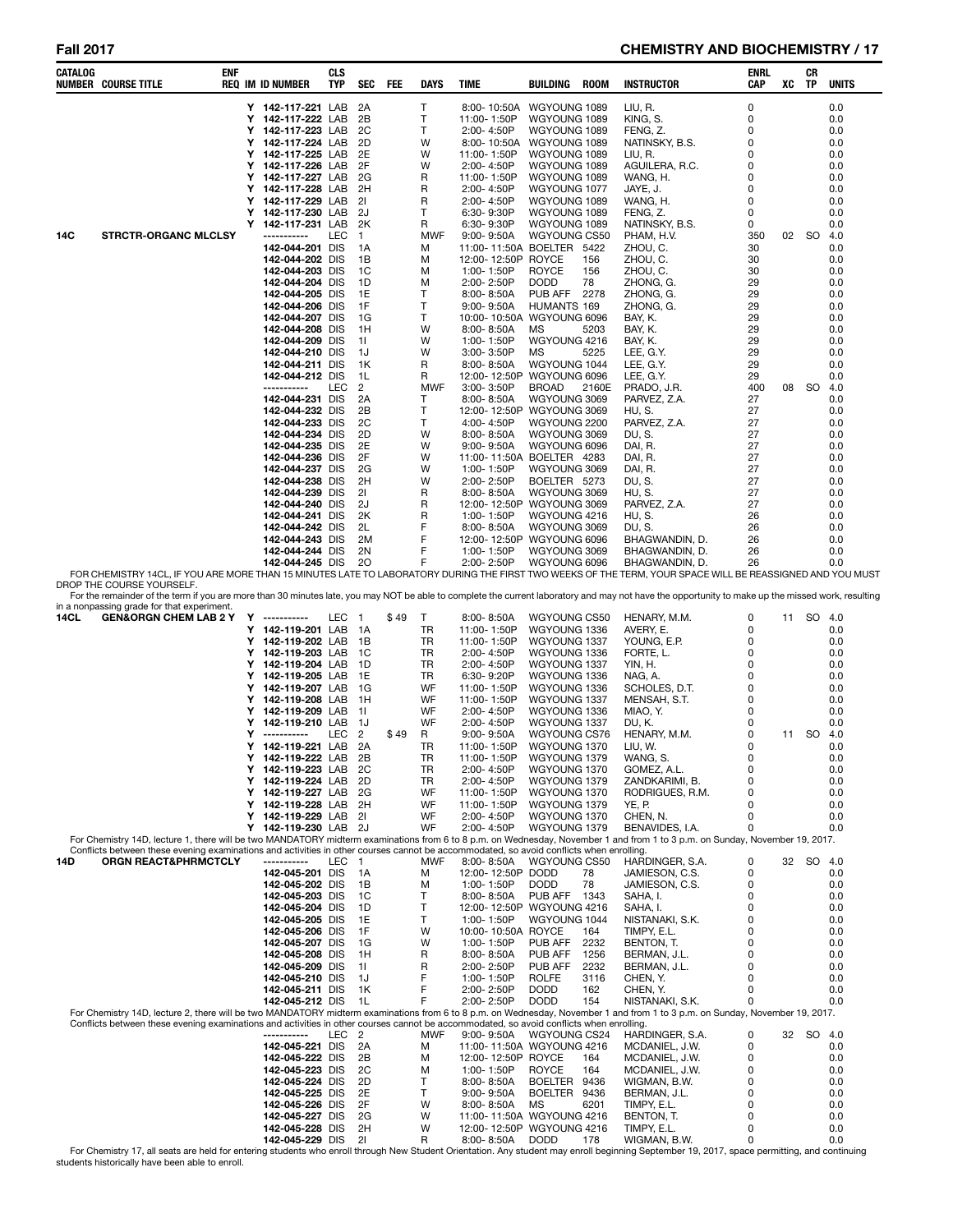# **18 / CHEMISTRY AND BIOCHEMISTRY Fall 2017**

| CATALOG | NUMBER COURSE TITLE                                                                            | <b>ENF</b> | REQ IM ID NUMBER | CLS<br><b>TYP</b> | <b>SEC</b> | <b>FEE</b> | DAYS       | TIME                      | BUILDING     | <b>ROOM</b> | INSTRUCTOR                                                                                                                                                                                    | ENRL<br>CAP | xс | СR<br>ТΡ | <b>UNITS</b> |
|---------|------------------------------------------------------------------------------------------------|------------|------------------|-------------------|------------|------------|------------|---------------------------|--------------|-------------|-----------------------------------------------------------------------------------------------------------------------------------------------------------------------------------------------|-------------|----|----------|--------------|
|         | PTE numbers are NOT available for this course; do not contact the instructor for a PTE number. |            |                  |                   |            |            |            |                           |              |             |                                                                                                                                                                                               |             |    |          |              |
| 17      | <b>CHEMICAL PRINCIPLES N</b>                                                                   |            |                  | LEC.              |            |            | <b>MWF</b> | 12:00-12:50P WGYOUNG CS76 |              |             | SCERRI, E.R.                                                                                                                                                                                  | 180         | 33 | SO 4.0   |              |
|         |                                                                                                |            | 142-130-201 DIS  |                   | - 1A       |            | м          | 11:00-11:50A BOELTER      |              | 5272        | MUNI. M.H.                                                                                                                                                                                    | 30          |    |          | 0.0          |
|         |                                                                                                |            | 142-130-202 DIS  |                   | - 1B       |            | м          | $1:00 - 1:50P$            | <b>PAB</b>   | 1749        | PATIL. O.                                                                                                                                                                                     | 30          |    |          | 0.0          |
|         |                                                                                                |            | 142-130-204 DIS  |                   | - 1D       |            |            | $2:00 - 2:50P$            | WGYOUNG 1044 |             | PATIL, O.                                                                                                                                                                                     | 30          |    |          | 0.0          |
|         |                                                                                                |            | 142-130-205 DIS  |                   | - 1F       |            | W          | $1:00 - 1:50P$            | DODD.        | 78          | PATIL, O.                                                                                                                                                                                     | 30          |    |          | 0.0          |
|         |                                                                                                |            | 142-130-206 DIS  |                   | - 1F       |            | R          | $9:00 - 9:50A$            | <b>ROYCE</b> | 154         | MUNI. M.H.                                                                                                                                                                                    | 30          |    |          | 0.0          |
|         |                                                                                                |            | 142-130-207 DIS  |                   | - 1 G      |            |            | $9:00 - 9:50A$            | <b>ROYCE</b> | 156         | MUNI. M.H.                                                                                                                                                                                    | 30          |    |          | 0.0          |
|         |                                                                                                |            |                  |                   |            |            |            |                           |              |             | For Chemistry 20A, all seats are held for entering students who enroll through New Student Orientation. Any student may enroll beginning September 19, 2017, space permitting, and continuing |             |    |          |              |

students historically have been able to enroll.

PTE numbers are NOT available for this course; do not contact the instructor for a PTE number.

For Chemistry 20A, students MUST attend the lecture in which they are enrolled; random I.D. checking is held throughout the term.<br>For Chemistry 20A, lecture 1, there will be two MANDATORY midterm examinations from 6 to 8 p

|     | Conflicts between these evening examinations and activities in other courses cannot be accommodated, so avoid conflicts when enrolling. |                    |       |       |     |                            |                |       |                  |     |    |        |     |  |
|-----|-----------------------------------------------------------------------------------------------------------------------------------------|--------------------|-------|-------|-----|----------------------------|----------------|-------|------------------|-----|----|--------|-----|--|
| 20A | <b>CHEMICAL STRUCTURE Y</b>                                                                                                             | ------------       | LEC 1 |       | MWF | 10:00- 10:50A WGYOUNG CS24 |                |       | BAUGH. D.A.      | 340 | 28 | SO 4.0 |     |  |
|     |                                                                                                                                         | 142-140-201 DIS 1A |       |       | м   | 2:00-2:50P                 | MS             | 5137  | TAGGART. B.C.    | 28  |    |        | 0.0 |  |
|     |                                                                                                                                         | 142-140-202 DIS    |       | - 1B  |     | 8:00- 8:50A                | <b>BUNCHE</b>  | 3117  | WU. Y.           | 28  |    |        | 0.0 |  |
|     |                                                                                                                                         | 142-140-203 DIS    |       | - 1 C |     | 9:00- 9:50A                | HAINES         | A24   | VINNACOMBE, G.A. | 28  |    |        | 0.0 |  |
|     |                                                                                                                                         | 142-140-204 DIS    |       | 1D    |     | $3:00 - 3:50P$             | WGYOUNG 1044   |       | BERNIER, N.A.    | 28  |    |        | 0.0 |  |
|     |                                                                                                                                         | 142-140-205 DIS    |       | - 1E  | W   | 9:00- 9:50A                | WGYOUNG 4216   |       | BERNIER. N.A.    | 28  |    |        | 0.0 |  |
|     |                                                                                                                                         | 142-140-206 DIS 1F |       |       | W   | $2:00 - 2:50P$             | <b>BOELTER</b> | 5280  | BERNIER, N.A.    | 28  |    |        | 0.0 |  |
|     |                                                                                                                                         | 142-140-207 DIS    |       | 1G    | W   | 2:00-2:50P                 | <b>FRANZ</b>   | 2288  | TAGGART, B.C.    | 28  |    |        | 0.0 |  |
|     |                                                                                                                                         | 142-140-208 DIS    |       | - 1H  | R.  | 8:00- 8:50A                | <b>BUNCHE</b>  | 3117  | HUI. K.          | 28  |    |        | 0.0 |  |
|     |                                                                                                                                         | 142-140-209 DIS    |       | - 11  | R   | 9:00- 9:50A                | <b>BUNCHE</b>  | 1221A | HUI. K.          | 29  |    |        | 0.0 |  |
|     |                                                                                                                                         | 142-140-210 DIS    |       | - 1.J | R   | 12:00-12:50P MS            |                | 5225  | TAGGART, B.C.    | 29  |    |        | 0.0 |  |
|     |                                                                                                                                         | 142-140-211 DIS    |       | 1K    | F.  | $9:00 - 9:50A$             | WGYOUNG 6096   |       | VINNACOMBE, G.A. | 29  |    |        | 0.0 |  |
|     |                                                                                                                                         | 142-140-212 DIS    |       | - 1 L |     | 1:00-1:50P                 | PUB AFF        | 1323  | HUI. K.          | 29  |    |        | 0.0 |  |

0.0 142-140-212 DIS 1L F 1:00-1:50P PUB AFF 1323 HUI, K. 29 PUS all seats are held for entering students who enroll through New Student Orientation. Any student may enroll beginning September 19, 2017, space permitting, an students historically have been able to enroll.

PTE numbers are NOT available for this course; do not contact the instructor for a PTE number.

For Chemistry 20A, students MUST attend the lecture in which they are enrolled; random I.D. checking is held throughout the term.<br>For Chemistry 20A, lecture 2, there will be two MANDATORY midterm examinations from 6 to 8 p

Conflicts between these evening examinations

| Conflicts between these evening examinations and activities in other courses cannot be accommodated, so avoid conflicts when enrolling.                                                       |       |      |            |                |              |       |                  |     |    |     |     |
|-----------------------------------------------------------------------------------------------------------------------------------------------------------------------------------------------|-------|------|------------|----------------|--------------|-------|------------------|-----|----|-----|-----|
| -----------                                                                                                                                                                                   | LEC 2 |      | <b>MWF</b> | 1:00-1:50P     | WGYOUNG CS24 |       | BAUGH. D.A.      | 240 | 28 | SO. | 4.0 |
| 142-140-221 DIS 2A                                                                                                                                                                            |       |      | м          | 2:00-2:50P     | WGYOUNG 6096 |       | MILLS. H.A.      | 26  |    |     | 0.0 |
| 142-140-222 DIS 2B                                                                                                                                                                            |       |      | м          | 3:00-3:50P     | MS.          | 5147  | WU. Y.           | 25  |    |     | 0.0 |
| 142-140-223 DIS 2C                                                                                                                                                                            |       |      |            | $8:00 - 8:50A$ | <b>PAB</b>   | 1434A | ANDERSON, K.P.   | 27  |    |     | 0.0 |
| 142-140-224 DIS 2D                                                                                                                                                                            |       |      |            | $9:00 - 9:50A$ | <b>PAB</b>   | 1434A | WU. Y.           | 27  |    |     | 0.0 |
| 142-140-225 DIS 2E                                                                                                                                                                            |       |      |            | $2:00 - 2:50P$ | WGYOUNG 2200 |       | VINNACOMBE, G.A. | 27  |    |     | 0.0 |
| 142-140-226 DIS 2F                                                                                                                                                                            |       |      | w          | $8.00 - 8.50A$ | BOELTER      | 4283  | ANDERSON, K.P.   | 27  |    |     | 0.0 |
| 142-140-227 DIS                                                                                                                                                                               |       | - 2G | w          | $9:00 - 9:50A$ | HUMANTS A26  |       | MILLS. H.A.      | 27  |    |     | 0.0 |
| 142-140-228 DIS                                                                                                                                                                               |       | 2H   | R          | $8.00 - 8.50A$ | DODD.        | 162   | ANDERSON, K.P.   | 27  |    |     | 0.0 |
| 142-140-229 DIS 21                                                                                                                                                                            |       |      | R          | $9:00 - 9:50A$ | PUB AFF      | 2325  | MILLS. H.A.      | 27  |    |     | 0.0 |
| For Chemistry 20A, all seats are held for entering students who enroll through New Student Orientation. Any student may enroll beginning September 19, 2017, space permitting, and continuing |       |      |            |                |              |       |                  |     |    |     |     |

students historically have been able to enroll. PTE numbers are NOT available for this course; do not contact the instructor for a PTE number.

For Chemistry 20A, students MUST attend the lecture in which they are enrolled; random I.D. checking is held throughout the term.

For Chemistry 20A, lecture 3, there will be one MANDATORY midterm examination from 6 to 8 p.m. on Wednesday, October 25, 2017.

|      | Conflicts between these evening examinations and activities in other courses cannot be accommodated, so avoid conflicts when enrolling.                                                                                                                |   |                 |            |     |              |                      |                |      |                                                                                                                                                                                                |     |    |     |     |  |
|------|--------------------------------------------------------------------------------------------------------------------------------------------------------------------------------------------------------------------------------------------------------|---|-----------------|------------|-----|--------------|----------------------|----------------|------|------------------------------------------------------------------------------------------------------------------------------------------------------------------------------------------------|-----|----|-----|-----|--|
|      |                                                                                                                                                                                                                                                        |   | -----------     | LEC.       | - 3 | MWF          | 2:00-2:50P           | WGYOUNG CS50   |      | SCERRI, E.R.                                                                                                                                                                                   | 340 | 33 | SO. | 4.0 |  |
|      |                                                                                                                                                                                                                                                        |   | 142-140-241 DIS |            | 3A  |              | $9:00 - 9:50A$       | PUB AFF 2278   |      | PENG, B.                                                                                                                                                                                       | 28  |    |     | 0.0 |  |
|      |                                                                                                                                                                                                                                                        |   | 142-140-242 DIS |            | 3B  |              | 2:00-2:50P           | WGYOUNG 4216   |      | LILAK. S.L.                                                                                                                                                                                    | 28  |    |     | 0.0 |  |
|      |                                                                                                                                                                                                                                                        |   | 142-140-243 DIS |            | 3C  |              | 3:00-3:50P           | WGYOUNG 4216   |      | LILAK, S.L.                                                                                                                                                                                    | 28  |    |     | 0.0 |  |
|      |                                                                                                                                                                                                                                                        |   | 142-140-244 DIS |            | 3D  | W            | 8:00-8:50A           | BOELTER 4413   |      | NURYYEVA, S.                                                                                                                                                                                   | 28  |    |     | 0.0 |  |
|      |                                                                                                                                                                                                                                                        |   | 142-140-245 DIS |            | 3E  | W            | $9:00 - 9:50A$       | <b>BOELTER</b> | 5252 | PENG. B.                                                                                                                                                                                       | 28  |    |     | 0.0 |  |
|      |                                                                                                                                                                                                                                                        |   | 142-140-246 DIS |            | 3F  | W            | 3:00-3:50P           | <b>BOELTER</b> | 4283 | NURYYEVA, S.                                                                                                                                                                                   | 28  |    |     | 0.0 |  |
|      |                                                                                                                                                                                                                                                        |   | 142-140-247 DIS |            | 3G  | R            | $8:00 - 8:50A$       | <b>BOTANY</b>  | 325  | LECLAIRE, M.J.                                                                                                                                                                                 | 28  |    |     | 0.0 |  |
|      |                                                                                                                                                                                                                                                        |   | 142-140-248 DIS |            | 3H  | $\mathsf{R}$ | $9:00 - 9:50A$       | <b>BOTANY</b>  | 325  | LECLAIRE, M.J.                                                                                                                                                                                 | 28  |    |     | 0.0 |  |
|      |                                                                                                                                                                                                                                                        |   | 142-140-249 DIS |            | 31  | R            | 2:00-2:50P           | WGYOUNG 4216   |      | LECLAIRE, M.J.                                                                                                                                                                                 | 29  |    |     | 0.0 |  |
|      | 29<br>142-140-250 DIS<br>PENG, B.<br>3J<br>$9:00 - 9:50A$<br>МS<br>5225<br>0.0<br>29<br>142-140-251 DIS<br>3K<br>GEOLOGY 4645<br>0.0<br>1:00-1:50P<br>NURYYEVA, S.<br>29<br>BOELTER 4413<br>142-140-252 DIS<br>-3L<br>3:00-3:50P<br>LILAK. S.L.<br>0.0 |   |                 |            |     |              |                      |                |      |                                                                                                                                                                                                |     |    |     |     |  |
|      |                                                                                                                                                                                                                                                        |   |                 |            |     |              |                      |                |      |                                                                                                                                                                                                |     |    |     |     |  |
|      | <b>LEC</b><br><b>SO</b><br><b>CHEM STRUCTURE-HNRSY</b><br><b>MWF</b><br>11:00-11:50A WGYOUNG 2200<br>0<br>GELBART, W.M.<br>04<br>4.0<br>-----------<br>11:00-11:50A WGYOUNG 2200                                                                       |   |                 |            |     |              |                      |                |      |                                                                                                                                                                                                |     |    |     |     |  |
| 20AH |                                                                                                                                                                                                                                                        |   |                 |            |     |              |                      |                |      |                                                                                                                                                                                                |     |    |     |     |  |
|      |                                                                                                                                                                                                                                                        |   | 142-143-201 DIS |            | 1A  | <b>TR</b>    |                      |                |      | SPORTSMAN, R.W.                                                                                                                                                                                | 0   |    |     | 0.0 |  |
|      |                                                                                                                                                                                                                                                        |   |                 |            |     |              |                      |                |      | For Chemistry 30A, some seats are held for entering students who enroll through New Student Orientation. Any student may enroll beginning September 19, 2017, space permitting, and continuing |     |    |     |     |  |
|      | students historically have been able to enroll.                                                                                                                                                                                                        |   |                 |            |     |              |                      |                |      |                                                                                                                                                                                                |     |    |     |     |  |
| 30A  | <b>ORGANIC CHEM I</b>                                                                                                                                                                                                                                  | Y | -----------     | LEC.       | - 1 | <b>MWF</b>   | 8:00-8:50A           | WGYOUNG CS24   |      | PHAM, H.V.                                                                                                                                                                                     | 225 | 01 | SO  | 4.0 |  |
|      |                                                                                                                                                                                                                                                        |   | 142-088-201     | <b>DIS</b> | 1A  | м            | 2:00-2:50P           | <b>MS</b>      | 5203 | FU.X.                                                                                                                                                                                          | 25  |    |     | 0.0 |  |
|      |                                                                                                                                                                                                                                                        |   | 142-088-202 DIS |            | 1B  | M            | $3:00 - 3:50P$       | <b>BOELTER</b> | 4283 | FU, X.                                                                                                                                                                                         | 25  |    |     | 0.0 |  |
|      |                                                                                                                                                                                                                                                        |   | 142-088-203 DIS |            | 1C  |              | $8:00 - 8:50A$       | <b>BUNCHE</b>  | 2156 | SMITH, L.S.                                                                                                                                                                                    | 25  |    |     | 0.0 |  |
|      |                                                                                                                                                                                                                                                        |   | 142-088-204 DIS |            | 1D  |              | $9:00 - 9:50A$       | <b>BOELTER</b> | 5252 | SMITH, L.S.                                                                                                                                                                                    | 25  |    |     | 0.0 |  |
|      |                                                                                                                                                                                                                                                        |   | 142-088-205 DIS |            | 1E  | W            | $9:00 - 9:50A$       | <b>MS</b>      | 5203 | AGUILAR, S.                                                                                                                                                                                    | 25  |    |     | 0.0 |  |
|      |                                                                                                                                                                                                                                                        |   | 142-088-206 DIS |            | 1F  | R            | 8:00-8:50A           | <b>BOELTER</b> | 4413 | AGUILAR. S.                                                                                                                                                                                    | 25  |    |     | 0.0 |  |
|      |                                                                                                                                                                                                                                                        |   | 142-088-207 DIS |            | 1G  | R            | $9:00 - 9:50A$       | PUB AFF        | 2278 | AGUILAR, S.                                                                                                                                                                                    | 25  |    |     | 0.0 |  |
|      |                                                                                                                                                                                                                                                        |   | 142-088-208 DIS |            | 1H  |              | $9:00 - 9:50A$       | <b>BOELTER</b> | 4413 | FU, X.                                                                                                                                                                                         | 25  |    |     | 0.0 |  |
|      |                                                                                                                                                                                                                                                        |   | 142-088-209 DIS |            | 11  | F            | 11:00-11:50A PUB AFF |                | 1256 | SMITH, L.S.                                                                                                                                                                                    | 25  |    |     | 0.0 |  |
|      | Chemistry 30AL is limited to Chemistry and Biochemistry majors on the priority and first enrollment passes.                                                                                                                                            |   |                 |            |     |              |                      |                |      |                                                                                                                                                                                                |     |    |     |     |  |

FOR CHEMISTRY 30AL, IF YOU ARE MORE THAN 15 MINUTES LATE TO LABORATORY DURING THE FIRST TWO WEEKS OF THE TERM, YOUR SPACE WILL BE REASSIGNED AND YOU MUST DROP THE COURSE YOURSELF.

or the remainder of the term if you are more than 30 minutes late, you may NOT be able to complete the current laboratory and may not have the opportunity to make up the missed work, resulting

|  | ------------                                                               | LEC | \$50                                                                                                                                                                                                                                           | M  | 4:00-4:50P     | WGYOUNG CS50 | PANG, J.W.                                           | 08 |        |
|--|----------------------------------------------------------------------------|-----|------------------------------------------------------------------------------------------------------------------------------------------------------------------------------------------------------------------------------------------------|----|----------------|--------------|------------------------------------------------------|----|--------|
|  |                                                                            |     |                                                                                                                                                                                                                                                | TR |                |              | PERLIN, P.C.                                         |    | 0.0    |
|  |                                                                            |     |                                                                                                                                                                                                                                                | TR |                |              | WINCHELL, K.A.                                       |    | 0.0    |
|  |                                                                            |     |                                                                                                                                                                                                                                                | TR | 11:00-1:50P    | WGYOUNG 1340 | LIM. I.                                              |    | 0.0    |
|  |                                                                            |     |                                                                                                                                                                                                                                                | TR | 11:00-1:50P    | WGYOUNG 1343 | FELL, J.S.                                           |    | 0.0    |
|  |                                                                            |     |                                                                                                                                                                                                                                                | TR | 2:00-4:50P     | WGYOUNG 1340 | WAN. C.                                              |    | 0.0    |
|  |                                                                            |     |                                                                                                                                                                                                                                                | TR | 2:00-4:50P     | WGYOUNG 1343 | WADDINGTON, M.A.                                     |    | 0.0    |
|  |                                                                            |     |                                                                                                                                                                                                                                                | TR | 6:30-9:20P     | WGYOUNG 1340 | LIN. F.C.                                            |    | 0.0    |
|  |                                                                            |     |                                                                                                                                                                                                                                                | TR | 6:30-9:20P     | WGYOUNG 1343 | JUNG. D.                                             |    | 0.0    |
|  |                                                                            |     |                                                                                                                                                                                                                                                | WF | 11:00-1:50P    | WGYOUNG 1340 | GUAN, X.                                             |    | 0.0    |
|  |                                                                            |     |                                                                                                                                                                                                                                                | WF | 11:00-1:50P    | WGYOUNG 1343 | XUE. W.                                              |    | 0.0    |
|  |                                                                            |     |                                                                                                                                                                                                                                                | WF | $2:00 - 4:50P$ | WGYOUNG 1340 | BELLING. J.N.                                        |    | 0.0    |
|  | in a nonpassing grade for that experiment.<br><b>GEN CHEMISTRY LAB 2 Y</b> |     | 142-185-201 LAB 1A<br>142-185-202 LAB 1B<br>142-185-203 LAB 1C<br>142-185-204 LAB 1D<br>142-185-205 LAB 1E<br>142-185-206 LAB 1F<br>142-185-207 LAB 1G<br>142-185-208 LAB 1H<br>142-185-209 LAB 1I<br>142-185-210 LAB 1J<br>142-185-211 LAB 1K |    |                |              | 8:00-10:50A WGYOUNG 1340<br>8:00-10:50A WGYOUNG 1343 |    | SO 4.0 |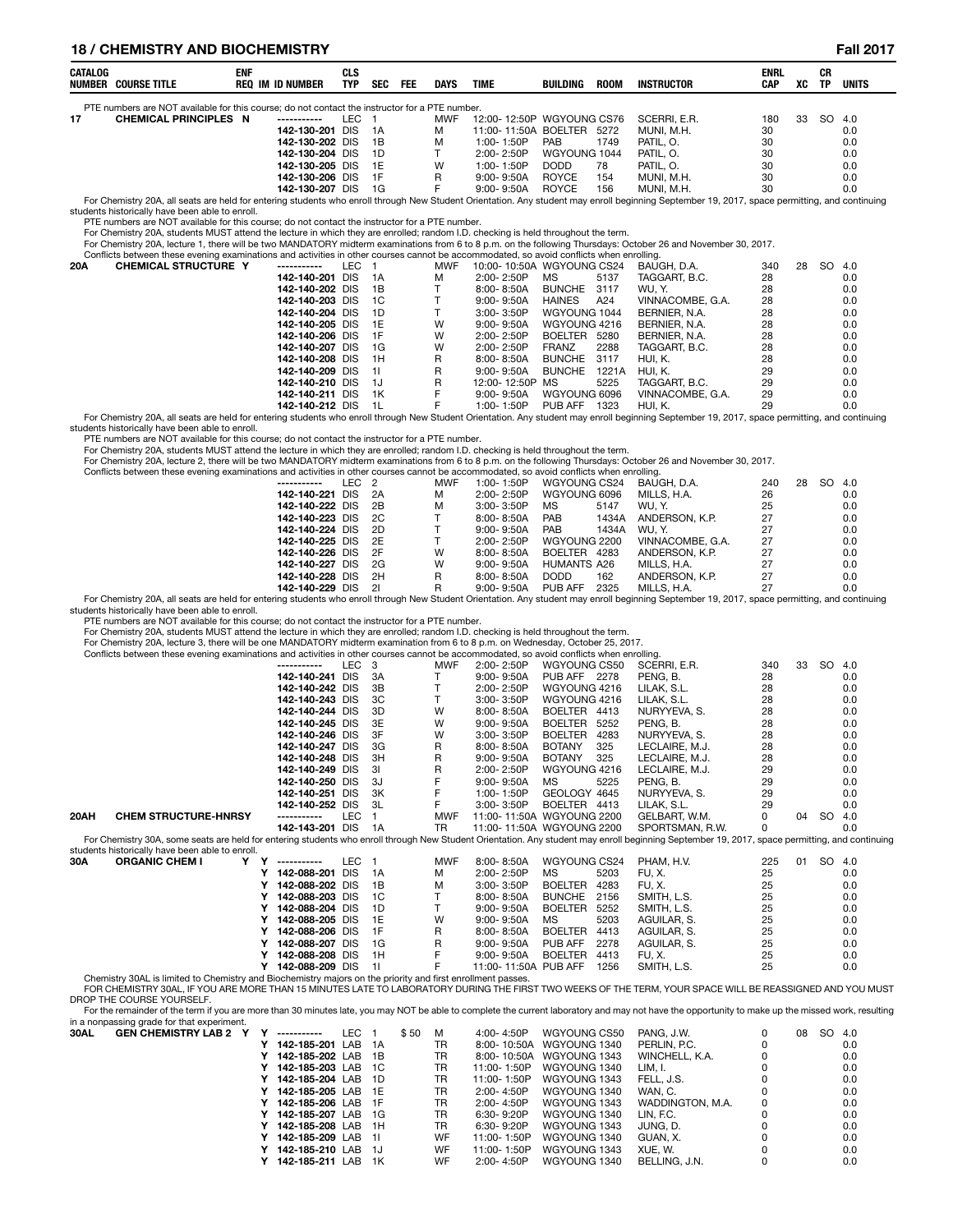# **Fall 2017 CHEMISTRY AND BIOCHEMISTRY / 19**

| CATALOG          | <b>NUMBER COURSE TITLE</b>                                                                                                                                                                                                                                                | ENF | <b>REQ IM ID NUMBER</b>                                 | <b>CLS</b><br><b>TYP</b> | <b>SEC</b>           | FEE  | DAYS                     | TIME                                                                      | BUILDING                       | <b>ROOM</b>  | <b>INSTRUCTOR</b>                                                                                                                                                                                               | ENRL<br><b>CAP</b>         | xс       | CR<br><b>TP</b> | <b>UNITS</b>             |
|------------------|---------------------------------------------------------------------------------------------------------------------------------------------------------------------------------------------------------------------------------------------------------------------------|-----|---------------------------------------------------------|--------------------------|----------------------|------|--------------------------|---------------------------------------------------------------------------|--------------------------------|--------------|-----------------------------------------------------------------------------------------------------------------------------------------------------------------------------------------------------------------|----------------------------|----------|-----------------|--------------------------|
|                  |                                                                                                                                                                                                                                                                           |     | Y 142-185-212 LAB 1L                                    |                          |                      |      | WF                       | 2:00-4:50P                                                                | WGYOUNG 1343                   |              | YANG, H.<br>For Chemistry 30B, some seats are held for entering students who enroll through New Student Orientation. Any student may enroll beginning September 19, 2017, space permitting, and continuing      | $\mathbf 0$                |          |                 | 0.0                      |
| 30B              | students historically have been able to enroll.<br><b>ORGANIC CHEM II</b>                                                                                                                                                                                                 |     | Y Y ----------                                          | LEC 1                    |                      |      | <b>MWF</b>               |                                                                           |                                |              |                                                                                                                                                                                                                 | 315                        |          | 03 SO 4.0       |                          |
|                  |                                                                                                                                                                                                                                                                           |     | Y 142-091-201 DIS                                       |                          | 1A                   |      | M                        | 10:00-10:50A WGYOUNG CS50<br>11:00-11:50A BOTANY                          |                                | 133          | MERLIC, C.A.<br>CURTIN, B.H.                                                                                                                                                                                    | 27                         |          |                 | 0.0                      |
|                  |                                                                                                                                                                                                                                                                           |     | Y 142-091-202 DIS                                       |                          | 1B                   |      | M                        | 12:00-12:50P BOTANY                                                       |                                | 133          | CURTIN, B.H.                                                                                                                                                                                                    | 27                         |          |                 | 0.0                      |
|                  |                                                                                                                                                                                                                                                                           |     | Y 142-091-203 DIS<br>Y 142-091-204 DIS                  |                          | 1C<br>1D             |      | т<br>W                   | 8:00-8:50A<br>$9:00 - 9:50A$                                              | <b>BOELTER</b><br>BOELTER 4413 | 4413         | FERBER, C.J.<br>FERBER, C.J.                                                                                                                                                                                    | 27<br>27                   |          |                 | 0.0<br>0.0               |
|                  |                                                                                                                                                                                                                                                                           |     | Y 142-091-205 DIS                                       |                          | 1E                   |      | W                        | 11:00-11:50A ROLFE                                                        |                                | 3129         | FERBER, C.J.                                                                                                                                                                                                    | 27                         |          |                 | 0.0                      |
|                  |                                                                                                                                                                                                                                                                           |     | Y 142-091-206 DIS                                       |                          | 1F                   |      | R                        | 9:00-9:50A                                                                | <b>BOELTER</b>                 | 5252         | TEUTHORN, A.P.                                                                                                                                                                                                  | 27                         |          |                 | 0.0                      |
|                  |                                                                                                                                                                                                                                                                           |     | Y 142-091-207 DIS<br>Y 142-091-208 DIS                  |                          | 1G<br>1H             |      | R<br>F                   | 11:00-11:50A MS<br>9:00-9:50A                                             | МS                             | 5217<br>5217 | TEUTHORN, A.P.<br>TOBOLOWSKY, R.A.                                                                                                                                                                              | 27<br>26                   |          |                 | 0.0<br>0.0               |
|                  |                                                                                                                                                                                                                                                                           |     | Y 142-091-209 DIS                                       |                          | 11                   |      | F                        | 11:00-11:50A MS                                                           |                                | 5203         | TOBOLOWSKY, R.A.                                                                                                                                                                                                | 25                         |          |                 | 0.0                      |
|                  |                                                                                                                                                                                                                                                                           |     | Y 142-091-210 DIS                                       |                          | 1J<br>1K             |      | M<br>W                   | 2:00-2:50P                                                                | WGYOUNG 3069<br>WGYOUNG 3069   |              | CURTIN, B.H.<br>TEUTHORN, A.P.                                                                                                                                                                                  | 25<br>25                   |          |                 | 0.0<br>0.0               |
|                  |                                                                                                                                                                                                                                                                           |     | Y 142-091-211 DIS<br>Y 142-091-212 DIS                  |                          | - 1L                 |      | F                        | 2:00-2:50P<br>2:00-2:50P                                                  | WGYOUNG 3069                   |              | TOBOLOWSKY, R.A.                                                                                                                                                                                                | 25                         |          |                 | 0.0                      |
|                  |                                                                                                                                                                                                                                                                           |     |                                                         |                          |                      |      |                          |                                                                           |                                |              | Chemistry 30BL is limited to Chemistry and Biochemistry majors on the priority and first enrollment passes. Any major may enroll on the second pass, space permitting                                           |                            |          |                 |                          |
|                  | DROP THE COURSE YOURSELF.                                                                                                                                                                                                                                                 |     |                                                         |                          |                      |      |                          |                                                                           |                                |              | FOR CHEMISTRY 30BL, IF YOU ARE MORE THAN 15 MINUTES LATE TO LABORATORY DURING THE FIRST TWO WEEKS OF THE TERM, YOUR SPACE WILL BE REASSIGNED AND YOU MUST                                                       |                            |          |                 |                          |
|                  |                                                                                                                                                                                                                                                                           |     |                                                         |                          |                      |      |                          |                                                                           |                                |              | For the remainder of the term if you are more than 30 minutes late, you may NOT be able to complete the current laboratory and may not have the opportunity to make up the missed work, resulting               |                            |          |                 |                          |
| 30BL             | in a nonpassing grade for that experiment.<br>ORGANIC CHEM LAB 1 Y Y -----------                                                                                                                                                                                          |     |                                                         | LEC 1                    |                      | \$60 | м                        | 4:00-4:50P                                                                | WGYOUNG 2200                   |              | KAMMEYER, J.K.                                                                                                                                                                                                  | 0                          |          | 08 SO 3.0       |                          |
|                  |                                                                                                                                                                                                                                                                           |     | Y 142-187-201 LAB                                       |                          | 1A                   |      | T.                       | 9:00-12:50P                                                               | WGYOUNG 1096                   |              | CHARI, J.                                                                                                                                                                                                       | $\mathbf 0$                |          |                 | 0.0                      |
|                  |                                                                                                                                                                                                                                                                           |     | Y 142-187-202 LAB<br>Y 142-187-203 LAB                  |                          | 1B<br>1C             |      | T.<br>W                  | 1:30-5:20P<br>1:30- 5:20P                                                 | WGYOUNG 1096<br>WGYOUNG 1096   |              | BURCH, J.E.<br>PATEL, S.K.                                                                                                                                                                                      | $\mathbf 0$<br>$\mathbf 0$ |          |                 | 0.0<br>0.0               |
|                  |                                                                                                                                                                                                                                                                           |     | Y 142-187-204 LAB                                       |                          | 1D                   |      | R                        | 9:00-12:50P                                                               | WGYOUNG 1096                   |              | HURLOW. E.E.                                                                                                                                                                                                    | 0                          |          |                 | 0.0                      |
|                  |                                                                                                                                                                                                                                                                           |     | Y 142-187-205 LAB 1E                                    |                          |                      |      | R                        | 1:30-5:20P                                                                | WGYOUNG 1096                   |              | BHATTACHARYA, A.<br>Chemistry 30CL is limited to Chemistry and Biochemistry majors on the priority and first enrollment passes. Any major may enroll on the second pass, space permitting.                      | 0                          |          |                 | 0.0                      |
|                  |                                                                                                                                                                                                                                                                           |     |                                                         |                          |                      |      |                          |                                                                           |                                |              | FOR CHEMISTRY 30CL, IF YOU ARE MORE THAN 15 MINUTES LATE TO LABORATORY DURING THE FIRST TWO WEEKS OF THE TERM, YOUR SPACE WILL BE REASSIGNED AND YOU MUST                                                       |                            |          |                 |                          |
|                  | DROP THE COURSE YOURSELF.                                                                                                                                                                                                                                                 |     |                                                         |                          |                      |      |                          |                                                                           |                                |              | For the remainder of the term if you are more than 30 minutes late, you may NOT be able to complete the current laboratory and may not have the opportunity to make up the missed work, resulting               |                            |          |                 |                          |
|                  | in a nonpassing grade for that experiment.                                                                                                                                                                                                                                |     |                                                         |                          |                      |      |                          |                                                                           |                                |              |                                                                                                                                                                                                                 |                            |          |                 |                          |
| 30CL             | <b>ORGANIC CHEM LAB 2</b>                                                                                                                                                                                                                                                 | Y   | Y -----------<br>Y 142-189-201 LAB                      | LEC 1                    | 1A                   | \$60 | TR<br>TR                 | $9:00 - 9:50A$<br>11:00-1:50P                                             | WGYOUNG 4216<br>WGYOUNG 1111   |              | CHEN, S.<br>CHANG, T.                                                                                                                                                                                           | 0<br>0                     | 12       | SO 4.0          | 0.0                      |
|                  |                                                                                                                                                                                                                                                                           |     | Y 142-189-202 LAB                                       |                          | 1B                   |      | TR                       | 3:00-5:50P                                                                | WGYOUNG 1111                   |              | KURISH, J.A.                                                                                                                                                                                                    | $\mathbf 0$                |          |                 | 0.0                      |
|                  |                                                                                                                                                                                                                                                                           |     | Y 142-189-203 LAB                                       |                          | 1C                   |      | WF                       | 11:00-1:50P                                                               | WGYOUNG 1111                   |              | GREEN, S.A.                                                                                                                                                                                                     | $\Omega$                   |          |                 | 0.0                      |
| 89HC             | <b>HONORS CONTRACTS</b>                                                                                                                                                                                                                                                   | N   | Y 142-189-204 LAB<br>142-268-201 TUT 1                  |                          | 1D                   |      | WF<br><b>VAR</b>         | 3:00-5:50P                                                                | WGYOUNG 1111                   |              | SCOTT, W.A.<br>HARDINGER, S.A.                                                                                                                                                                                  | 0<br>0                     | 30       | LG              | 0.0<br>1.0               |
|                  | Chemistry 98XA is limited to students in Program for Excellence in Education and Research in Sciences (PEERS); those not in PEERS will be dropped.                                                                                                                        |     |                                                         |                          |                      |      |                          |                                                                           |                                |              |                                                                                                                                                                                                                 |                            |          |                 |                          |
| 98XA             | PEERS COLLAB WRKSHPN                                                                                                                                                                                                                                                      |     | 142-290-201 LAB 1<br>142-290-202 LAB 2                  |                          |                      |      | TR<br><b>TR</b>          | 3:00-4:20P<br>4:30-5:50P                                                  | BOELTER 8251<br>WGYOUNG 6096   |              | HASSON, T.W.<br>HASSON, T.W.                                                                                                                                                                                    | 30<br>30                   | 30<br>30 |                 | PN 1.0<br>PN 1.0         |
|                  | Chemistry 98XB is limited to students in Program for Excellence in Education and Research in Sciences (PEERS); those not in PEERS will be dropped.                                                                                                                        |     |                                                         |                          |                      |      |                          |                                                                           |                                |              |                                                                                                                                                                                                                 |                            |          |                 |                          |
| 98XB             | PEERS COLLAB WRKSHPN                                                                                                                                                                                                                                                      |     | 142-291-201 LAB 1<br>RESTRICT: FIRST-YEAR FRESHMEN ONLY |                          |                      |      | TR                       | 3:30-4:50P                                                                | MS                             | 3974         | HASSON, T.W.                                                                                                                                                                                                    | 40                         | 30       |                 | PN 1.0                   |
| 99               | <b>STUDENT RSRCH PRGRMN</b>                                                                                                                                                                                                                                               |     | 142-297-201 TUT 1                                       |                          |                      |      | <b>VAR</b>               |                                                                           |                                |              | GELBART, W.M.                                                                                                                                                                                                   | $\mathbf 0$                | 30       |                 | PN 1.0-2.0               |
|                  |                                                                                                                                                                                                                                                                           |     | 142-297-202 TUT 2<br>142-297-203 TUT                    |                          | 3                    |      | <b>VAR</b><br><b>VAR</b> |                                                                           |                                |              | SPOKOYNY, A.M.<br>GIMZEWSKI, J.K.                                                                                                                                                                               | 0<br>0                     | 30<br>30 |                 | PN 1.0-2.0<br>PN 1.0-2.0 |
|                  |                                                                                                                                                                                                                                                                           |     | 142-297-204 TUT                                         |                          | $\overline{4}$       |      | <b>VAR</b>               |                                                                           |                                |              | HOUK, K.N.                                                                                                                                                                                                      | 0                          | 30       |                 | PN 1.0-2.0               |
|                  |                                                                                                                                                                                                                                                                           |     | 142-297-205 TUT<br>142-297-206 TUT                      |                          | 5<br>6               |      | <b>VAR</b><br><b>VAR</b> |                                                                           |                                |              | KANER, R.B.                                                                                                                                                                                                     | 0<br>0                     | 30<br>30 |                 | PN 1.0-2.0<br>PN 1.0-2.0 |
|                  |                                                                                                                                                                                                                                                                           |     | 142-297-207 TUT 7                                       |                          |                      |      | <b>VAR</b>               |                                                                           |                                |              | LIN, Y.<br>SCHWARTZ, B.J.                                                                                                                                                                                       | 0                          | 30       |                 | PN 1.0-2.0               |
|                  |                                                                                                                                                                                                                                                                           |     | 142-297-208 TUT 8                                       |                          |                      |      | <b>VAR</b>               |                                                                           |                                |              | SLETTEN, E.M.                                                                                                                                                                                                   | 0                          | 30       |                 | PN 1.0-2.0               |
|                  | For Chemistry 110A, lecture 1, there will be one MANDATORY midterm examination from 7 to 9 p.m. on Thursday, November 2, 2017.                                                                                                                                            |     | 142-297-209 TUT 9                                       |                          |                      |      | <b>VAR</b>               |                                                                           |                                |              | TORRES, J.                                                                                                                                                                                                      | $\Omega$                   | 30       |                 | PN 1.0-2.0               |
|                  | Conflicts between these evening examinations and activities in other courses cannot be accommodated, so avoid conflicts when enrolling.<br>PHYS-THERMODYNAMICSY Y                                                                                                         |     | -----------                                             |                          |                      |      |                          |                                                                           |                                |              | FELKER, P.M.                                                                                                                                                                                                    |                            | 05       |                 |                          |
| 110A             |                                                                                                                                                                                                                                                                           |     | Y 142-350-201 DIS 1A                                    | LEC 1                    |                      |      | MWF<br>Τ                 | 10:00-10:50A WGYOUNG 2200<br>10:00-10:50A WGYOUNG 2200                    |                                |              | LIN, C.                                                                                                                                                                                                         | 60<br>60                   |          |                 | SO 4.0<br>0.0            |
|                  |                                                                                                                                                                                                                                                                           |     | Y ----------- TUT 1AA                                   |                          |                      |      | R                        | 10:00-10:50A WGYOUNG 2200                                                 |                                |              | LIN. C.                                                                                                                                                                                                         | 60                         |          |                 | 0.0                      |
|                  | For Chemistry 110A, lecture 2, there will be one MANDATORY midterm examination from 6 to 8 p.m. on Thursday, November 2, 2017.<br>Conflicts between these evening examinations and activities in other courses cannot be accommodated, so avoid conflicts when enrolling. |     |                                                         |                          |                      |      |                          |                                                                           |                                |              |                                                                                                                                                                                                                 |                            |          |                 |                          |
|                  |                                                                                                                                                                                                                                                                           |     | Y -----------                                           | LEC <sub>2</sub>         |                      |      |                          | MWF 12:00-12:50P WGYOUNG 2200                                             |                                |              | FELKER, P.M.                                                                                                                                                                                                    | 60                         | 05       |                 | SO 4.0                   |
|                  |                                                                                                                                                                                                                                                                           |     | Y 142-350-211 DIS 2A<br>Y -----------                   |                          | TUT 2AA              |      | т<br>R                   | 12:00-12:50P WGYOUNG 2200<br>12:00-12:50P WGYOUNG 2200                    |                                |              | RUIZ-ROBLES, J.F.<br>RUIZ-ROBLES, J.F.                                                                                                                                                                          | 60<br>60                   |          |                 | 0.0<br>0.0               |
|                  |                                                                                                                                                                                                                                                                           |     |                                                         |                          |                      |      |                          |                                                                           |                                |              | Chemistry 113A is limited to Chemistry and Chemistry/Materials Science majors on the priority and first enrollment passes. Any major may enroll on the second pass, space permitting.                           |                            |          |                 |                          |
|                  | Conflicts between these evening examinations and activities in other courses cannot be accommodated, so avoid conflicts when enrolling.                                                                                                                                   |     |                                                         |                          |                      |      |                          |                                                                           |                                |              | For Chemistry 113A, lecture 1, there will be two MANDATORY midterm examinations from 5 to 8 p.m. on the following Fridays: October 27 and November 17, 2017.                                                    |                            |          |                 |                          |
| 113A             | PHYS-QUANTM MECHNCSY                                                                                                                                                                                                                                                      |     | -----------                                             | LEC 1                    |                      |      | <b>MWF</b>               | $9:00 - 9:50A$                                                            | WGYOUNG 2200                   |              | LI, Z.                                                                                                                                                                                                          | 60                         |          | 02 SO 4.0       |                          |
|                  |                                                                                                                                                                                                                                                                           |     | 142-381-201 DIS<br>-----------                          | TUT                      | 1A<br>1AA            |      | т<br>R                   | $9:00 - 9:50A$<br>$9:00 - 9:50A$                                          | WGYOUNG 2200<br>WGYOUNG 2200   |              | RAY, S.<br>RAY, S.                                                                                                                                                                                              | 60<br>60                   |          |                 | 0.0<br>0.0               |
|                  | For Chemistry 114, students must put themselves on the wait list during first pass. Final enrollment is done during the first week of the term.                                                                                                                           |     |                                                         |                          |                      |      |                          |                                                                           |                                |              |                                                                                                                                                                                                                 |                            |          |                 |                          |
| 114              | PHYSICAL CHEM LAB                                                                                                                                                                                                                                                         |     | Y Y ----------<br>Y 142-410-201 LAB                     | LEC                      | $\overline{1}$<br>1A | \$55 | TR<br>TR                 | 11:00-11:50A WGYOUNG 4216<br>1:00-4:50P                                   | WGYOUNG 1110                   |              | BAUGH, D.A.<br>GORONZY, D.P.                                                                                                                                                                                    | 0<br>0                     | 30       |                 | SO 5.0<br>0.0            |
| C115A            | <b>QUANTUM CHEMISTRY Y</b>                                                                                                                                                                                                                                                |     | -----------                                             | LEC                      | $\mathbf{1}$         |      | <b>MW</b>                | 9:00-10:50A WGYOUNG 3069                                                  |                                |              | LIN, Y.                                                                                                                                                                                                         | 20                         | 02       | <b>SO</b>       | 4.0                      |
| C122             | <b>MATH MTHDS FOR CHEMY</b>                                                                                                                                                                                                                                               |     | 142-415-201 DIS<br>142-422-200 LEC                      |                          | 1A<br>$\mathbf{1}$   |      | F<br><b>MWF</b>          | 10:00-10:50A WGYOUNG 3069<br>11:00-11:50A WGYOUNG 3069                    |                                |              | WANG, C.<br>NEUHAUSER, D.                                                                                                                                                                                       | 20<br>10                   | 04       | <b>SO</b>       | 0.0<br>4.0               |
| C123A            | <b>CLASS&amp;STAT THERMDYNY</b>                                                                                                                                                                                                                                           |     | -----------                                             | <b>LEC</b>               | $\overline{1}$       |      | TR                       | 9:00-10:50A WGYOUNG 3069                                                  |                                |              | SCHWARTZ, B.J.                                                                                                                                                                                                  | 20                         | 12       | SO              | 4.0                      |
| 125              | <b>COMPUTERS IN CHEM Y</b>                                                                                                                                                                                                                                                |     | 142-455-201 DIS<br>142-465-200 LEC 1                    |                          | 1A                   |      | F<br><b>MWF</b>          | $9:00 - 9:50A$<br>1:00-1:50P                                              | WGYOUNG 3069<br>WGYOUNG        |              | VONG, A.K.<br>KOPELEVICH, M.                                                                                                                                                                                    | 20<br>30                   | 06       |                 | 0.0<br>SO 4.0            |
|                  | For Chemistry 144, students must put themselves on the wait list during first pass. Final enrollment is done during the first week of the term.                                                                                                                           |     |                                                         |                          |                      |      |                          |                                                                           |                                |              |                                                                                                                                                                                                                 |                            |          |                 |                          |
|                  | DROP THE COURSE YOURSELF.                                                                                                                                                                                                                                                 |     |                                                         |                          |                      |      |                          |                                                                           |                                |              | FOR CHEMISTRY 144, IF YOU ARE MORE THAN 15 MINUTES LATE TO LABORATORY DURING THE FIRST TWO WEEKS OF THE TERM, YOUR SPACE WILL BE REASSIGNED AND YOU MUST                                                        |                            |          |                 |                          |
|                  |                                                                                                                                                                                                                                                                           |     |                                                         |                          |                      |      |                          |                                                                           |                                |              | For the remainder of the term if you are more than 30 minutes late, you may NOT be able to complete the current laboratory and may not have the opportunity to make up the missed work, resulting               |                            |          |                 |                          |
| 144              | in a nonpassing grade for that experiment.<br><b>ORGANIC SYNTHESIS</b>                                                                                                                                                                                                    | Y   | Y -----------                                           | LEC 1                    |                      | \$60 | TR                       | 10:00-10:50A WGYOUNG 4216                                                 |                                |              | JUNG, M.E.                                                                                                                                                                                                      | 0                          |          | 13 SO 5.0       |                          |
|                  |                                                                                                                                                                                                                                                                           |     | Y 142-576-201 LAB                                       |                          | - 1A                 |      | TR                       | 12:30-4:20P                                                               | WGYOUNG 6086                   |              | PAN, R.D.                                                                                                                                                                                                       | 0                          |          |                 | 0.0                      |
|                  |                                                                                                                                                                                                                                                                           |     | Y 142-576-202 LAB                                       |                          | 1В<br>1C             |      | TR<br>WF                 | 12:30-4:20P                                                               | WGYOUNG 6110                   |              | CORY, B.H.                                                                                                                                                                                                      | 0<br>0                     |          |                 | 0.0<br>0.0               |
| 147              | <b>CAREERS-CHEM&amp;BIOCHMN</b>                                                                                                                                                                                                                                           |     | Y 142-576-203 LAB<br>142-582-200 SEM 1                  |                          |                      |      | M                        | 12:30-4:20P<br>5:00-6:50P                                                 | WGYOUNG 6086<br>MOL SCI 3440   |              | ALLRED, T.K.<br>COUREY, A.J.                                                                                                                                                                                    | 50                         | 30       |                 | PN 2.0                   |
|                  |                                                                                                                                                                                                                                                                           |     |                                                         |                          |                      |      |                          | RESTRICT: CHEMISTRY OR BIOCHEMISTRY OR CHEMISTRY/MATERIALS SCIENCE MAJORS |                                |              |                                                                                                                                                                                                                 |                            |          |                 |                          |
| C <sub>150</sub> | <b>RESEARCH INTEGRITY</b>                                                                                                                                                                                                                                                 | N   | 142-600-200 LEC 1                                       |                          |                      |      | т                        | 10:00-11:50A BOYER                                                        |                                | 130          | CLARKE, S.G.<br>For Chemistry 153A, some seats are held for entering students who enroll through New Student Orientation. Any student may enroll beginning September 19, 2017, space permitting, and continuing | 10                         |          | 30 LG 4.0       |                          |
|                  | students historically have been able to enroll.                                                                                                                                                                                                                           |     |                                                         |                          |                      |      |                          |                                                                           |                                |              |                                                                                                                                                                                                                 |                            |          |                 |                          |
| 153A             | STRCTR&ENZMS&MTBLSMY Y                                                                                                                                                                                                                                                    |     | -----------<br>Y 142-637-201 DIS 1A                     | LEC 1                    |                      |      | <b>MTWF</b><br>М         | 8:00- 8:50A<br>1:00-1:50P                                                 | WGYOUNG CS76<br>LAKRETZ 120    |              | SILKWORTH, W.T.<br>HERN, Z.                                                                                                                                                                                     | 225<br>25                  | 01       |                 | SO 4.0<br>0.0            |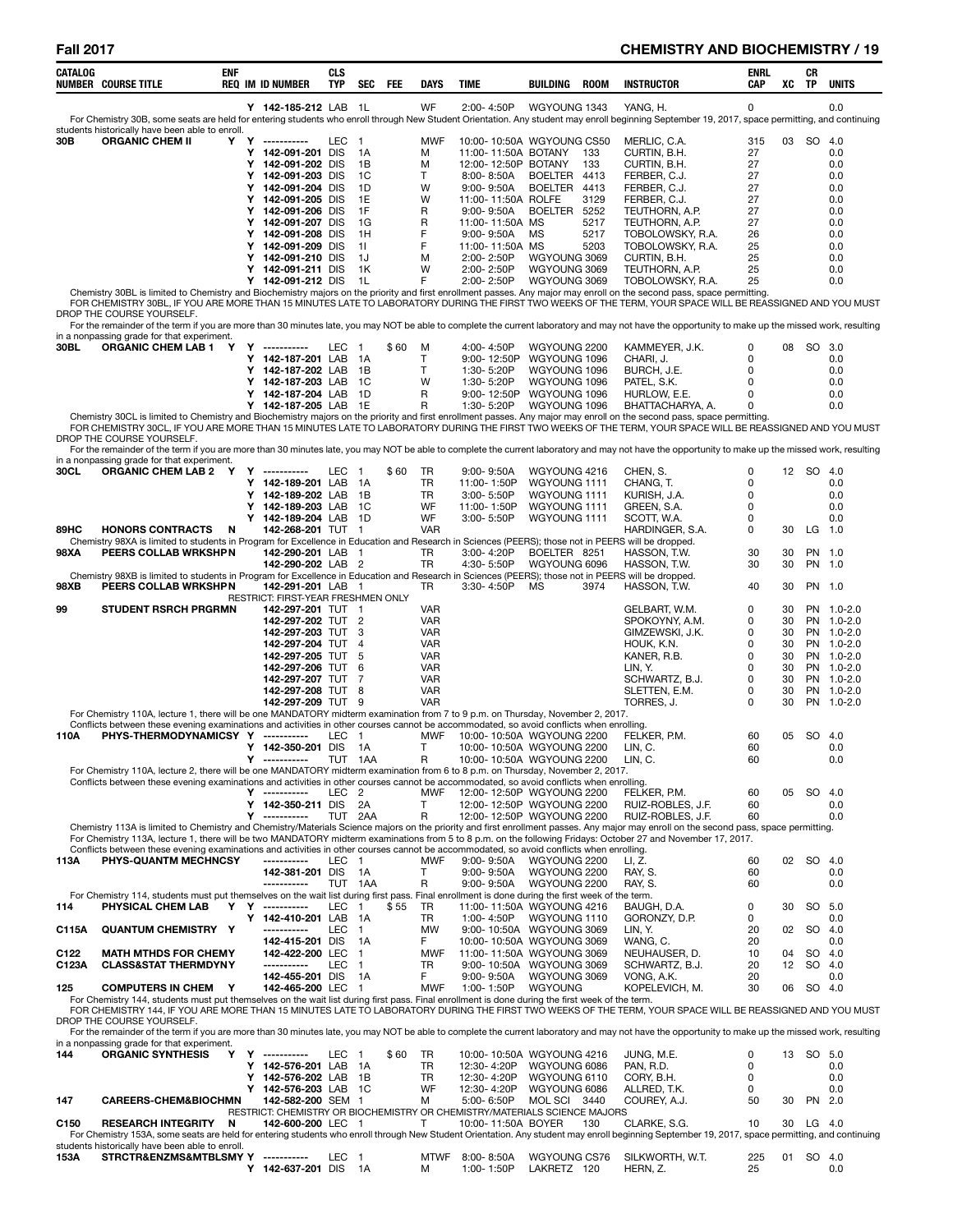# **20 / CHEMISTRY AND BIOCHEMISTRY Fall 2017**

| <b>CATALOG</b> | <b>NUMBER COURSE TITLE</b>                      | <b>ENF</b> |        | <b>REQ IM ID NUMBER</b>         | <b>CLS</b><br><b>TYP</b> | <b>SEC</b>     | <b>FEE</b> | <b>DAYS</b> | <b>TIME</b>                             | <b>BUILDING</b>     | <b>ROOM</b> | <b>INSTRUCTOR</b>                                                                                                                                                                                                   | <b>ENRL</b><br><b>CAP</b> | XC | <b>CR</b><br><b>TP</b> | <b>UNITS</b> |
|----------------|-------------------------------------------------|------------|--------|---------------------------------|--------------------------|----------------|------------|-------------|-----------------------------------------|---------------------|-------------|---------------------------------------------------------------------------------------------------------------------------------------------------------------------------------------------------------------------|---------------------------|----|------------------------|--------------|
|                |                                                 |            |        | Y 142-637-202 DIS               |                          | 1B             |            | M           | 2:00-2:50P                              | <b>ROYCE</b>        | 164         | DAY, R.A.                                                                                                                                                                                                           | 25                        |    |                        | 0.0          |
|                |                                                 |            | Y      | 142-637-203 DIS                 |                          | 1 <sup>C</sup> |            | T           | $9:00 - 9:50A$                          | <b>PUB AFF</b>      | 2238        | DAY, R.A.                                                                                                                                                                                                           | 25                        |    |                        | 0.0          |
|                |                                                 |            |        | Y 142-637-204 DIS               |                          | 1D             |            | T.          | 12:00-12:50P BOELTER                    |                     | 5280        | HERN, Z.                                                                                                                                                                                                            | 25                        |    |                        | 0.0          |
|                |                                                 |            | Y      | 142-637-205 DIS                 |                          | 1E             |            | W           | 9:00-9:50A                              | PAB                 | 2748        | DAY, R.A.                                                                                                                                                                                                           | 25                        |    |                        | 0.0          |
|                |                                                 |            | Y      | 142-637-206 DIS                 |                          | 1F             |            | W           | 1:00-1:50P                              | <b>HUMANTS A65</b>  |             | HERN, Z.                                                                                                                                                                                                            | 25                        |    |                        | 0.0          |
|                |                                                 |            |        | Y 142-637-207 DIS               |                          | 1G             |            | R           | $9:00 - 9:50A$                          | <b>BUNCHE</b>       | 3211        | CHITAYAPUNTAGUL, L                                                                                                                                                                                                  | 25                        |    |                        | 0.0          |
|                |                                                 |            |        | Y 142-637-208 DIS               |                          | 1H             |            | F           | 12:00-12:50P ROLFE                      |                     | 3135        | CHITAYAPUNTAGUL, L                                                                                                                                                                                                  | 25                        |    |                        | 0.0          |
|                |                                                 |            |        | Y 142-637-209 DIS               |                          | 11             |            | F           | 1:00-1:50P                              | PUB AFF             | 2333        | CHITAYAPUNTAGUL. L                                                                                                                                                                                                  | 25                        |    |                        | 0.0          |
|                | students historically have been able to enroll. |            |        |                                 |                          |                |            |             |                                         |                     |             | For Chemistry 153A, some seats are held for entering students who enroll through New Student Orientation. Any student may enroll beginning September 19, 2017, space permitting, and continuing                     |                           |    |                        |              |
|                |                                                 |            |        | Y -----------                   | <b>LEC</b>               | $\overline{2}$ |            |             | MTWF 11:00-11:50A WGYOUNG CS24          |                     |             | LEE, C.J.                                                                                                                                                                                                           | 225                       | 04 | SO 4.0                 |              |
|                |                                                 |            |        | Y 142-637-221 DIS               |                          | 2A             |            | T           | 8:00-8:50A                              | PUB AFF 1278        |             | DIMYANA, H.M.                                                                                                                                                                                                       | 25                        |    |                        | 0.0          |
|                |                                                 |            | Y      | 142-637-222 DIS                 |                          | 2B             |            | T.          | $9:00 - 9:50A$                          | BUNCHE 3211         |             | DIMYANA, H.M.                                                                                                                                                                                                       | 25                        |    |                        | 0.0          |
|                |                                                 |            |        | Y 142-637-223 DIS               |                          | 2C             |            | W           | 1:00-1:50P                              | HUMANTS 169         |             | KIM, L.J.                                                                                                                                                                                                           | 25                        |    |                        | 0.0          |
|                |                                                 |            | Y      | 142-637-224 DIS                 |                          | 2D             |            | W           | 3:00-3:50P                              | BOELTER 5280        |             | KAWAKAMI, L.                                                                                                                                                                                                        | 25                        |    |                        | 0.0          |
|                |                                                 |            |        | Y 142-637-225 DIS               |                          | 2E             |            | R           | 8:00-8:50A                              | <b>BUNCHE</b>       | 3123        | KAWAKAMI, L.                                                                                                                                                                                                        | 25                        |    |                        | 0.0          |
|                |                                                 |            |        | Y 142-637-226 DIS               |                          | 2F             |            | R           | $9:00 - 9:50A$                          | PUB AFF             | 2242        | KIM, L.J.                                                                                                                                                                                                           | 25                        |    |                        | 0.0          |
|                |                                                 |            | Υ      | 142-637-227 DIS                 |                          | 2G             |            | F           | 8:00-8:50A                              | <b>MS</b>           | 5217        | KAWAKAMI, L.                                                                                                                                                                                                        | 25                        |    |                        | 0.0          |
|                |                                                 |            |        | Y 142-637-228 DIS               |                          | 2H             |            | F           | 12:00-12:50P ROLFE                      |                     | 3129        | DIMYANA, H.M.                                                                                                                                                                                                       | 25                        |    |                        | 0.0          |
|                |                                                 |            |        | Y 142-637-229 DIS               |                          | 21             |            | F           | 1:00-1:50P                              | PUB AFF             | 2325        | KIM, L.J.                                                                                                                                                                                                           | 25                        |    |                        | 0.0          |
|                |                                                 |            |        |                                 |                          |                |            |             |                                         |                     |             | For Chemistry 153A, some seats are held for entering students who enroll through New Student Orientation. Any student may enroll beginning September 19, 2017, space permitting, and continuing                     |                           |    |                        |              |
|                | students historically have been able to enroll. |            |        |                                 |                          |                |            |             |                                         |                     |             |                                                                                                                                                                                                                     |                           |    |                        |              |
|                |                                                 |            | Y      | ------------                    | LEC                      | 3              |            |             | MTWF 12:00-12:50P WGYOUNG CS24          |                     |             | TIENSON, H.L.                                                                                                                                                                                                       | 225                       | 05 | SO 4.0                 |              |
|                |                                                 |            |        | Y 142-637-241 DIS               |                          | 3A             |            | T.          | 8:00-8:50A                              | PUB AFF 1256        |             | PARK, S.J.                                                                                                                                                                                                          | 25                        |    |                        | 0.0          |
|                |                                                 |            | Y      | 142-637-242 DIS                 |                          | 3B             |            | T           | $9:00 - 9:50A$                          | <b>PUB AFF 2242</b> |             | KHATIB, R.                                                                                                                                                                                                          | 25                        |    |                        | 0.0          |
|                |                                                 |            | Y      | 142-637-243 DIS                 |                          | 3C             |            | T.          | 1:00-1:50P                              | WGYOUNG 2200        |             | PARK, S.J.                                                                                                                                                                                                          | 25                        |    |                        | 0.0          |
|                |                                                 |            |        | Y 142-637-244 DIS               |                          | 3D             |            | W           | $9:00 - 9:50A$                          | BOELTER 5422        |             | KHATIB, R.                                                                                                                                                                                                          | 25                        |    |                        | 0.0          |
|                |                                                 |            | Y      | 142-637-245 DIS                 |                          | 3E             |            | W           | 1:00-1:50P                              | WGYOUNG 2200        |             | FERNANDEZ, J.M.                                                                                                                                                                                                     | 25                        |    |                        | 0.0          |
|                |                                                 |            | Y      | 142-637-246 DIS                 |                          | 3F             |            | R           | 12:00-12:50P                            | BOTANY 133          |             | KHATIB, R.                                                                                                                                                                                                          | 25                        |    |                        | 0.0          |
|                |                                                 |            | Y      | 142-637-247 DIS                 |                          | 3G             |            | R           | 1:00-1:50P                              | WGYOUNG 2200        |             | PARK, S.J.                                                                                                                                                                                                          | 25                        |    |                        | 0.0          |
|                |                                                 |            | Y      | 142-637-248 DIS                 |                          | 3H             |            | F           | $9:00 - 9:50A$                          | BOELTER 4283        |             | FERNANDEZ, J.M.                                                                                                                                                                                                     | 25                        |    |                        | 0.0          |
|                |                                                 |            | Y      | 142-637-249 DIS                 |                          | 31             |            | F           | 2:00-2:50P                              | <b>MS</b>           | 5203        | FERNANDEZ, J.M.                                                                                                                                                                                                     | 25                        |    |                        | 0.0          |
| 153B           | DNA&RNA&PROTN SYNTHY Y                          |            |        | -----------                     | <b>LEC</b>               | $\overline{1}$ |            | <b>MWF</b>  | 10:00-10:50A GEOLOGY 3656               |                     |             | CHANFREAU, G.                                                                                                                                                                                                       | 100                       | 03 | <b>SO</b>              | 4.0          |
|                |                                                 |            | Y      | 142-638-201 DIS                 |                          | 1A             |            | T.          | 10:00-10:50A WGYOUNG CS76               |                     |             | ARCHER, B.J.                                                                                                                                                                                                        | 100                       |    |                        | 0.0          |
|                |                                                 |            | Y      | ------------                    | TUT                      | G <sub>1</sub> |            | R           | 10:00-10:50A WGYOUNG CS76               |                     |             | ARCHER, B.J.                                                                                                                                                                                                        | 100                       |    |                        | 0.0          |
| 153C           | METABOLISM&REGULATNY Y                          |            |        | -----------                     | LEC                      | $\mathbf{1}$   |            | <b>MWF</b>  | 2:00-2:50P                              | WGYOUNG CS24        |             | TIENSON, H.L.                                                                                                                                                                                                       | 120                       | 07 | <sub>SO</sub>          | 4.0          |
|                |                                                 |            | Y      | 142-639-201 DIS                 |                          | 1A             |            | F           | 11:00-11:50A WGYOUNG 6096               |                     |             | DHILLON, R.S.                                                                                                                                                                                                       | 30                        |    |                        | 0.0          |
|                |                                                 |            |        | Y 142-639-202 DIS               |                          | 1B             |            | T.          | 12:00-12:50P WGYOUNG 6096               |                     |             | NAGLE, M.P.                                                                                                                                                                                                         | 30                        |    |                        | 0.0          |
|                |                                                 |            | Y      | 142-639-203 DIS                 |                          | 1 <sup>C</sup> |            | W           | 3:00-3:50P                              | WGYOUNG 3069        |             | DHILLON, R.S.                                                                                                                                                                                                       | 30                        |    |                        | 0.0          |
|                |                                                 |            | Y<br>Y | 142-639-204 DIS<br>------------ | TUT G1                   | 1D             |            | R           | 12:00-12:50P WGYOUNG 4216<br>2:00-2:50P |                     |             | NAGLE, M.P.                                                                                                                                                                                                         | 30                        |    |                        | 0.0          |
|                |                                                 |            |        |                                 |                          |                |            | R           |                                         | WGYOUNG CS24        |             | TIENSON, H.L.<br>Chemistry 153L is limited to Chemistry, Biochemistry, and Chemistry/Materials Science majors on the priority and first enrollment passes. Any student may enroll on the second pass, space permit- | 120                       |    |                        | 0.0          |

ting. Do NOT contact the instructor for a PTE number. For more information, contact Denise Mantonya at denise@chem.ucla.edu.

FOR CHEMISTRY 153L, IF YOU ARE MORE THAN 15 MINUTES LATE TO LABORATORY DURING THE FIRST TWO WEEKS OF THE TERM, YOUR SPACE WILL BE REASSIGNED AND YOU MUST DROP THE COURSE YOURSELF.<br>For the remainder of the term if you are more than 30 minutes late, you may NOT be able to complete the current laboratory and may not have the opportunity to make up the missed work, resulting

in a nonpassing grade for that experiment.<br>Some reports for Thursday and Friday sections may be due over the weekend; arrangements with the instructor can be made if there are valid conflicts.

|      | Some reports for Thursday and Friday sections may be due over the weekend; arrangements with the instructor can be made if there are valid conflicts. |  |                    |      |            |                |                           |                     |   |    |        |     |
|------|-------------------------------------------------------------------------------------------------------------------------------------------------------|--|--------------------|------|------------|----------------|---------------------------|---------------------|---|----|--------|-----|
| 153L | <b>BIOCHMICAL MTHDS I</b>                                                                                                                             |  | -----------        | LEC. | \$56<br>TR |                | 11:00-11:50A WGYOUNG CS50 | HONG-HERMESDORF A 0 |   | 13 | SO 4.0 |     |
|      |                                                                                                                                                       |  | 142-641-201 LAB 1A |      |            | $1:00 - 4:50P$ | WGYOUNG 1049              | YUE, O.B.           |   |    |        | 0.0 |
|      |                                                                                                                                                       |  | 142-641-202 LAB 1B |      |            | $1:00 - 4:50P$ | WGYOUNG 1067              | EHSANIPOUR. A.A.    |   |    |        | 0.0 |
|      |                                                                                                                                                       |  | 142-641-203 LAB 1C |      | W          |                | 9:00-12:50P WGYOUNG 1049  | YUE. O.B.           |   |    |        | 0.0 |
|      |                                                                                                                                                       |  | 142-641-204 LAB 1D |      | W          |                | 9:00-12:50P WGYOUNG 1067  | ALHADID. Y.K.       |   |    |        | 0.0 |
|      |                                                                                                                                                       |  | 142-641-205 LAB 1E |      | W          | 1:30- 5:20P    | WGYOUNG 1049              | LOGAN, J.K.         |   |    |        | 0.0 |
|      |                                                                                                                                                       |  | 142-641-206 LAB 1F |      | W          | 1:30-5:20P     | WGYOUNG 1067              | KATAKI-ANASTASAKOU  | 0 |    |        | 0.0 |
|      |                                                                                                                                                       |  | 142-641-207 LAB 1G |      | R          | $1:00 - 4:50P$ | WGYOUNG 1049              | KIM. H.S.           |   |    |        | 0.0 |
|      |                                                                                                                                                       |  | 142-641-208 LAB 1H |      | R          | $1:00 - 4:50P$ | WGYOUNG 1067              | PAGENKOPP. M.J.     |   |    |        | 0.0 |
|      |                                                                                                                                                       |  | 142-641-209 LAB 1L |      | R          | 5:30-9:20P     | WGYOUNG 1049              | SOHRABI. A.         |   |    |        | 0.0 |
|      |                                                                                                                                                       |  | 142-641-211 LAB 1K |      | F          | 1:00-4:50P     | WGYOUNG 1049              | VELASQUEZ, E.F.     | 0 |    |        | 0.0 |
|      | For Chamietry 154, etudente must put themselves on the wait list during first pass. Final enrollment is done during the first week of the term        |  |                    |      |            |                |                           |                     |   |    |        |     |

For Chemistry 154, students must put themselves on the wait list during first pass. Final enrollment is done during the first week of the term.<br>FOR CHEMISTRY 154, IF YOU ARE MORE THAN 15 MINUTES LATE TO LABORATORY DURING T

DROP THE COURSE YOURSELF.<br>For the remainder of the term if you are more than 30 minutes late, you may NOT be able to complete the current laboratory and may not have the opportunity to make up the missed work, resulting in a nonpassing grade for that experiment.

| 154              | <b>BIOCHMICAL MTHDS II</b>                                                                                                                                                                                                                        |   | -----------                         | <b>LEC</b> |    | \$60 | <b>TR</b>      | 11:00-11:50A WGYOUNG CS76 |                |      | NAKAMOTO, S.S.   | 0   | 30 | SO        | 5.0 |
|------------------|---------------------------------------------------------------------------------------------------------------------------------------------------------------------------------------------------------------------------------------------------|---|-------------------------------------|------------|----|------|----------------|---------------------------|----------------|------|------------------|-----|----|-----------|-----|
|                  |                                                                                                                                                                                                                                                   |   | 142-640-201                         | LAB        | 1A |      | TR             | 12:00-3:50P               | WGYOUNG 6085   |      | OSHITA, V.T.     | 0   |    |           | 0.0 |
|                  |                                                                                                                                                                                                                                                   |   | 142-640-202 LAB                     |            | 1B |      | <b>TR</b>      | 4:30-8:20P                | WGYOUNG 6085   |      | OSHITA, V.T.     | 0   |    |           | 0.0 |
| C <sub>155</sub> | <b>MITOCHONDRIA</b>                                                                                                                                                                                                                               | N | 142-648-200 SEM 1                   |            |    |      |                | 4:00-4:50P                | <b>BIO SCI</b> | 383  | CLARKE, C.F.     | 0   | 30 | PN        | 1.0 |
| 156              | PHYSICAL BIOCHEM                                                                                                                                                                                                                                  | Y | -----------                         | <b>LEC</b> |    |      | <b>MWF</b>     | 1:00-1:50P                | WGYOUNG CS76   |      | COLICELLI, J.J.  | 100 | 06 | <b>SO</b> | 4.0 |
|                  |                                                                                                                                                                                                                                                   |   | 142-650-201                         | <b>DIS</b> | 1A |      |                | 1:00-1:50P                | WGYOUNG CS76   |      | JUNG, W.         | 50  |    |           | 0.0 |
|                  |                                                                                                                                                                                                                                                   |   | 142-650-202 DIS                     |            | 1B |      | R              | 1:00-1:50P                | WGYOUNG CS76   |      | JUNG, W.         | 50  |    |           | 0.0 |
|                  | <b>CM160A INTR-BIOINFORMATICS</b>                                                                                                                                                                                                                 | Υ | -----------                         | <b>LEC</b> |    |      | <b>MW</b>      | 12:00-1:50P               | KNSY PV 1200B  |      | LEE, C.J.        | 5   | 05 | <b>SO</b> | 4.0 |
|                  |                                                                                                                                                                                                                                                   |   | SAME AS: COM SCI CM121              |            |    |      |                |                           |                |      |                  |     |    |           |     |
|                  |                                                                                                                                                                                                                                                   |   | 142-669-201 DIS                     |            | 1A |      | F              | 12:00-1:50P               | KNSY PV 1200B  |      | PAN. Y.          |     |    |           | 0.0 |
|                  | For Chemistry 171, some seats are held for entering students who enroll through New Student Orientation. Any student may enroll beginning September 19, 2017, space permitting, and continuing<br>students historically have been able to enroll. |   |                                     |            |    |      |                |                           |                |      |                  |     |    |           |     |
| 171              | <b>INTRMD INORGNC CHEMY</b>                                                                                                                                                                                                                       |   | -----------                         | <b>LEC</b> |    |      | <b>MWF</b>     | 3:00-3:50P                | WGYOUNG CS24   |      | KANER, R.B.      | 225 | 08 | <b>SO</b> | 4.0 |
|                  |                                                                                                                                                                                                                                                   |   | 142-725-201                         | <b>DIS</b> | 1A |      |                | 1:00-1:50P                | WGYOUNG 6096   |      | MAK, W.          | 38  |    |           | 0.0 |
|                  |                                                                                                                                                                                                                                                   |   | 142-725-202 DIS                     |            | 1B |      |                | 2:00-2:50P                | WGYOUNG 6096   |      | MAK. W.          | 38  |    |           | 0.0 |
|                  |                                                                                                                                                                                                                                                   |   | 142-725-203 DIS                     |            | 1C |      | W              | 8:00-8:50A                | MS             | 5148 | PANGILINAN, L.E. | 38  |    |           | 0.0 |
|                  |                                                                                                                                                                                                                                                   |   | 142-725-204 DIS                     |            | 1D |      | W              | $9:00 - 9:50A$            | BOELTER 5419   |      | PANGILINAN, L.E. | 37  |    |           | 0.0 |
|                  |                                                                                                                                                                                                                                                   |   | 142-725-205 DIS                     |            | 1E |      | R              | 1:00-1:50P                | WGYOUNG 6096   |      | LIN, C.          | 37  |    |           | 0.0 |
|                  |                                                                                                                                                                                                                                                   |   | 142-725-206 DIS                     |            | 1F |      | F              | 11:00-11:50A PUB AFF 2284 |                |      | LIN, C.          | 37  |    |           | 0.0 |
| 185              | <b>MATERIALS CHEM LAB</b>                                                                                                                                                                                                                         | Y | -----------                         | <b>LEC</b> |    |      | <b>TR</b>      | 10:00-10:50A WGYOUNG 1044 |                |      | DUAN. X.         |     | 13 | LG        | 5.0 |
|                  |                                                                                                                                                                                                                                                   |   | 142-775-201 LAB                     |            | 1A |      | TR             | 1:00-4:50P                | WGYOUNG 1033   |      | SONG, F.         | 0   |    |           | 0.0 |
|                  |                                                                                                                                                                                                                                                   |   | 142-775-202 LAB                     |            | 1B |      | WF             | $1:00 - 4:50P$            | WGYOUNG 1033   |      | BAUMANN, D.I.    | 0   |    |           | 0.0 |
| <b>188SA</b>     | <b>INDIV STD FOR USIE</b>                                                                                                                                                                                                                         | Y | 142-828-201 TUT 1                   |            |    |      | <b>UNSCHED</b> |                           |                |      | KANER, R.B.      |     | 30 | LG        | 1.0 |
| 189              | ADV HONORS SEMINARS N                                                                                                                                                                                                                             |   | 142-534-200 SEM 1                   |            |    |      |                |                           |                |      | KANER, R.B.      | 0   | 30 | <b>SO</b> | 1.0 |
|                  |                                                                                                                                                                                                                                                   |   | <b>RESTRICT: INSTRUCTOR CONSENT</b> |            |    |      |                |                           |                |      |                  |     |    |           |     |
|                  | Chemistry 189, seminar 1: Advanced Honors Seminar for Chemistry and Biochemistry 171, Lecture 1                                                                                                                                                   |   |                                     |            |    |      |                |                           |                |      |                  |     |    |           |     |
|                  |                                                                                                                                                                                                                                                   |   | 142-534-201 SEM 2                   |            |    |      | TBA            |                           |                |      | TIENSON, H.L.    | 0   | 30 | SO        | 1.0 |
|                  |                                                                                                                                                                                                                                                   |   | RESTRICT: INSTRUCTOR CONSENT        |            |    |      |                |                           |                |      |                  |     |    |           |     |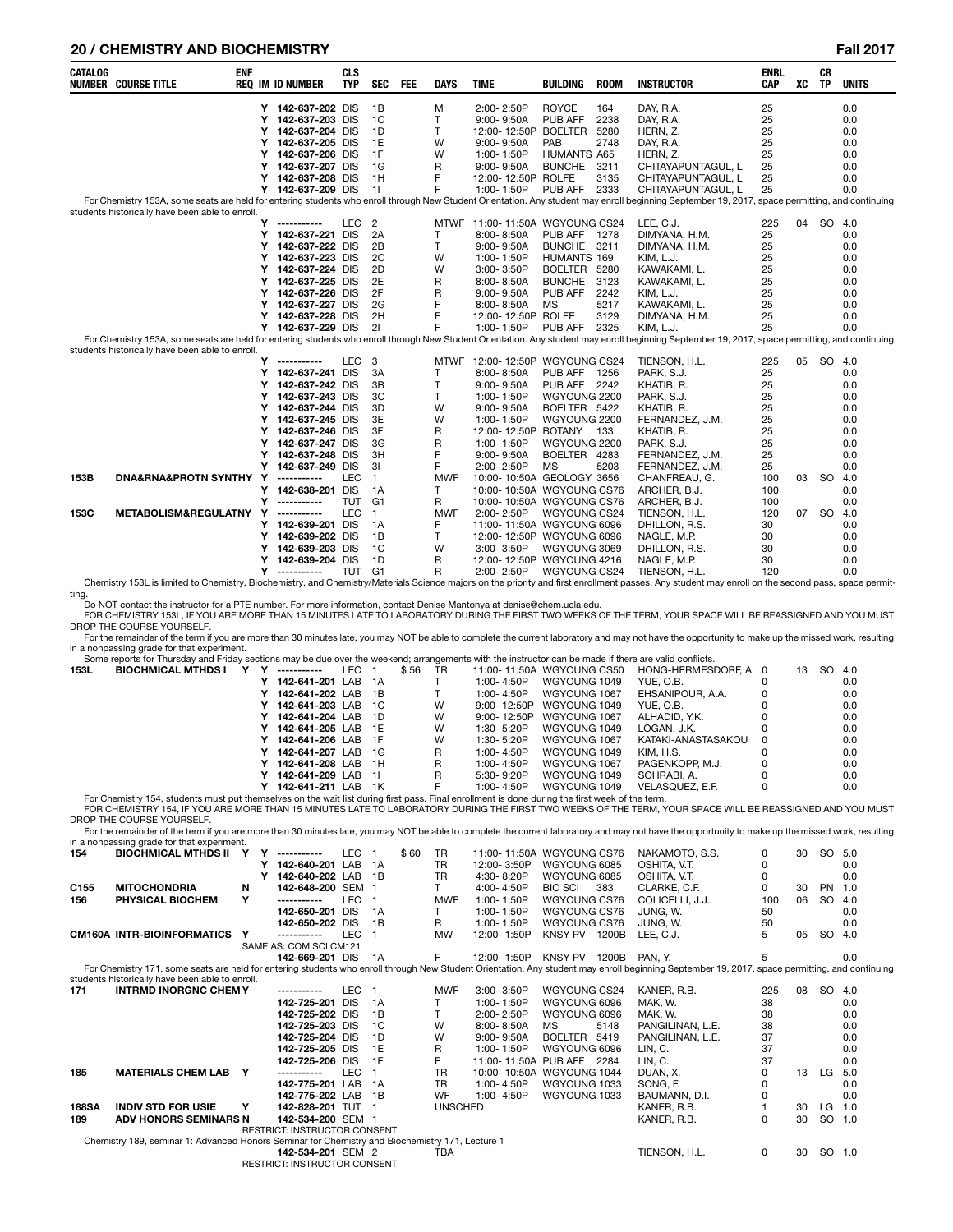# **Fall 2017 CHEMISTRY AND BIOCHEMISTRY / 21**

| CATALOG          | <b>NUMBER COURSE TITLE</b>                                                                                                  | <b>ENF</b> | <b>REQ IM ID NUMBER</b>                                  | <b>CLS</b><br><b>TYP</b> | <b>SEC</b>          | FEE | DAYS                     | <b>TIME</b>               | BUILDING     | <b>ROOM</b> | <b>INSTRUCTOR</b>                                                                                            | ENRL<br><b>CAP</b> | XC       | CR<br>TP  | <b>UNITS</b>             |
|------------------|-----------------------------------------------------------------------------------------------------------------------------|------------|----------------------------------------------------------|--------------------------|---------------------|-----|--------------------------|---------------------------|--------------|-------------|--------------------------------------------------------------------------------------------------------------|--------------------|----------|-----------|--------------------------|
| 192A             | Chemistry 189, seminar 2: Advanced Honors Seminar for Chemistry and Biochemistry 153A, Lecture 3<br><b>CHEM PRACTICUM</b>   | Υ          | 142-852-200 LEC 1                                        |                          |                     |     | <b>UNSCHED</b>           |                           |              |             | RUSSELL, A.A.                                                                                                | 0                  | 30       |           | SO 4.0                   |
| 192C             | <b>CHEM PRACTICUM</b>                                                                                                       | N          | RESTRICT: INSTRUCTOR CONSENT<br>142-854-200 SEM 1        |                          |                     |     | TBA                      |                           |              |             | LAVELLE, L.                                                                                                  | 10                 | 30       | PN 4.0    |                          |
|                  |                                                                                                                             |            | RESTRICT: INSTRUCTOR CONSENT<br>142-854-201 SEM 2        |                          |                     |     | <b>TBA</b>               |                           |              |             | TIENSON, H.L.                                                                                                | 10                 | 30       | PN 4.0    |                          |
|                  |                                                                                                                             |            | RESTRICT: INSTRUCTOR CONSENT                             |                          |                     |     |                          |                           |              |             |                                                                                                              |                    |          |           |                          |
|                  |                                                                                                                             |            | 142-854-202 SEM 3<br>RESTRICT: INSTRUCTOR CONSENT        |                          |                     |     | <b>TBA</b>               |                           |              |             | GELBART, W.M.                                                                                                | 10                 | 30       | PN 4.0    |                          |
| 192D             | <b>CHEM PRACTICUM</b>                                                                                                       | N          | 142-855-200 SEM 1<br><b>RESTRICT: INSTRUCTOR CONSENT</b> |                          |                     |     | <b>TBA</b>               |                           |              |             | LAVELLE, L.                                                                                                  | 10                 | 30       | PN 2.0    |                          |
|                  |                                                                                                                             |            | 142-855-201 SEM 2<br>RESTRICT: INSTRUCTOR CONSENT        |                          |                     |     | <b>TBA</b>               |                           |              |             | TIENSON, H.L.                                                                                                | 0                  | 30       |           | PN 2.0                   |
|                  |                                                                                                                             |            | 142-855-202 SEM 3                                        |                          |                     |     | <b>TBA</b>               |                           |              |             | GARG, N.K.                                                                                                   | 0                  | 30       |           | PN 2.0                   |
| 193A             | <b>JOURNAL CLUB SEM</b>                                                                                                     | N          | RESTRICT: INSTRUCTOR CONSENT<br>142-858-200 SEM 1        |                          |                     |     | T                        | 12:00-1:50P               | WGYOUNG 3064 |             | MERLIC, C.A.                                                                                                 | 0                  | 30       | $LG$ 2.0  |                          |
| 196A             | <b>RESEARCH APPRNTCSHPN</b>                                                                                                 |            | 142-876-201 TUT 1<br>142-876-202 TUT 2                   |                          |                     |     | <b>VAR</b><br>VAR        |                           |              |             | YEATES, T.O.<br>MAYNARD, H.D.                                                                                | 0<br>0             | 30<br>30 |           | PN 2.0-4.0<br>PN 2.0-4.0 |
|                  |                                                                                                                             |            | 142-876-203 TUT                                          |                          | 3                   |     | VAR                      |                           |              |             | WEISS, P.S.                                                                                                  | 0                  | 30       |           | PN 2.0-4.0               |
|                  |                                                                                                                             |            | 142-876-204 TUT<br>142-876-205 TUT                       |                          | $\overline{4}$<br>5 |     | <b>VAR</b><br><b>VAR</b> |                           |              |             | TOLBERT, S.H.<br>HARRAN, P.G.                                                                                | 0<br>0             | 30<br>30 |           | PN 2.0-4.0<br>PN 2.0-4.0 |
|                  |                                                                                                                             |            | 142-876-206 TUT 6                                        |                          |                     |     | <b>VAR</b>               |                           |              |             | RUBIN, Y.F.                                                                                                  | 0                  | 30       |           | PN 2.0-4.0               |
|                  |                                                                                                                             |            | 142-876-207 TUT<br>142-876-208 TUT 8                     |                          | 7                   |     | <b>VAR</b><br><b>VAR</b> |                           |              |             | GIMZEWSKI, J.K.<br>BOWIE, J.U.                                                                               | 0<br>0             | 30<br>30 |           | PN 2.0-4.0<br>PN 2.0-4.0 |
|                  |                                                                                                                             |            | 142-876-209 TUT                                          |                          | 9                   |     | <b>VAR</b>               |                           |              |             | NELSON, H.M.                                                                                                 | 0                  | 30       |           | PN 2.0-4.0               |
|                  |                                                                                                                             |            | 142-876-210 TUT 10                                       |                          |                     |     | <b>VAR</b>               |                           |              |             | EISENBERG, D.S.                                                                                              | 0<br>0             | 30<br>30 |           | PN 2.0-4.0<br>PN 2.0-4.0 |
|                  |                                                                                                                             |            | 142-876-211 TUT<br>142-876-212 TUT 12                    |                          | $-11$               |     | <b>VAR</b><br><b>VAR</b> |                           |              |             | RODRIGUEZ, J.A.<br>BOUCHARD, L.                                                                              | 0                  | 30       |           | PN 2.0-4.0               |
|                  |                                                                                                                             |            | 142-876-213 TUT                                          |                          | - 13                |     | <b>VAR</b>               |                           |              |             | MERLIC, C.A.                                                                                                 | 0                  | 30       |           | PN 2.0-4.0               |
|                  |                                                                                                                             |            | 142-876-214 TUT 14<br>142-876-215 TUT 15                 |                          |                     |     | <b>VAR</b><br><b>VAR</b> |                           |              |             | KANER, R.B.<br>COUREY, A.J.                                                                                  | 0<br>0             | 30<br>30 |           | PN 2.0-4.0<br>PN 2.0-4.0 |
| 196B             | <b>RESEARCH APPRNTCSHPY</b>                                                                                                 |            | 142-877-201 TUT                                          |                          | -1                  |     | <b>VAR</b>               |                           |              |             | GARCIA-GARIBAY, M.                                                                                           | 0                  | 30       |           | SO 2.0-4.0               |
|                  |                                                                                                                             |            | 142-877-202 TUT<br>142-877-203 TUT 3                     |                          | $\overline{2}$      |     | <b>VAR</b><br><b>VAR</b> |                           |              |             | CLARKE, C.F.<br>JUNG, M.E.                                                                                   | 0<br>0             | 30<br>30 |           | SO 2.0-4.0<br>SO 2.0-4.0 |
| 204              | <b>STUDNT RESEARCH SEM N</b>                                                                                                |            | 542-024-200 SEM 1                                        |                          |                     |     | M                        | 10:00-11:50A BOYER        |              | 130         | KOEHLER, C.M.                                                                                                | 13                 | 30       |           | SU 2.0                   |
| 206              | <b>CHEMISTRY OF BIO</b>                                                                                                     | N          | 542-036-200 SEM 1                                        |                          |                     |     | т                        | 12:00-12:50P MOL SCI 5241 |              |             | RESTRICT: CHEMISTRY OR BIOCHEMISTRY OR GEOCHEMISTRY OR MOLECULAR BIOLOGY GRADUATE STUDENTS<br>SPOKOYNY, A.M. | 20                 | 30       | SU 2.0    |                          |
|                  |                                                                                                                             |            |                                                          |                          |                     |     |                          |                           |              |             | RESTRICT: CHEMISTRY OR BIOCHEMISTRY OR GEOCHEMISTRY OR MOLECULAR BIOLOGY GRADUATE STUDENTS                   |                    |          |           |                          |
| 209              | <b>INTRO-CHEM RESEARCHN</b>                                                                                                 |            | 542-054-200 SEM 1                                        |                          |                     |     | т                        | 5:00-7:50P                | WGYOUNG 3069 |             | GELBART, W.M.<br>RESTRICT: CHEMISTRY OR BIOCHEMISTRY OR GEOCHEMISTRY OR MOLECULAR BIOLOGY GRADUATE STUDENTS  | 100                | 30       | SU 2.0    |                          |
| 210              | ADV TOPICS-CHEM RES N                                                                                                       |            | 542-059-200 SEM 1                                        |                          |                     |     | М                        | 1:00-1:50P WGYOUNG 3069   |              |             | NELSON, H.M.<br>RESTRICT: CHEMISTRY OR BIOCHEMISTRY OR GEOCHEMISTRY OR MOLECULAR BIOLOGY GRADUATE STUDENTS   | 100                | 30       |           | SU 2.0                   |
| C215A            | <b>QUANTUM CHEM-MTHODSY</b>                                                                                                 |            | -----------                                              | LEC                      | - 1                 |     | <b>MW</b>                | 9:00-10:50A WGYOUNG 3069  |              |             | LIN, Y.                                                                                                      | 30                 | 02       | SO 4.0    |                          |
|                  |                                                                                                                             |            | 542-091-201 DIS                                          |                          | - 1A                |     | F                        | 10:00-10:50A WGYOUNG 3069 |              |             | RESTRICT: CHEMISTRY OR BIOCHEMISTRY OR GEOCHEMISTRY OR MOLECULAR BIOLOGY GRADUATE STUDENTS<br>WANG, C.       | 30                 |          |           | 0.0                      |
|                  |                                                                                                                             |            |                                                          |                          |                     |     |                          |                           |              |             | RESTRICT: CHEMISTRY OR BIOCHEMISTRY OR GEOCHEMISTRY OR MOLECULAR BIOLOGY GRADUATE STUDENTS                   |                    |          |           |                          |
| 218              | PHYS CHEM STDT SEM                                                                                                          | N          | 542-108-200 SEM 1                                        |                          |                     |     | R                        | 12:00-12:50P WGYOUNG 2033 |              |             | WEISS, P.S.<br>RESTRICT: CHEMISTRY OR BIOCHEMISTRY OR GEOCHEMISTRY OR MOLECULAR BIOLOGY GRADUATE STUDENTS    | 100                | 30       | SU 2.0    |                          |
| 219E             | <b>DYNAMCS OF MOLECULEN</b>                                                                                                 |            | 542-097-200 SEM 1<br>RESTRICT: GRADUATE STUDENTS         |                          |                     |     | <b>UNSCHED</b>           |                           |              |             | BAUGH, D.A.                                                                                                  | 100                | 30       | SU 2.0    |                          |
| 2191             | <b>MLCLS&amp;CMPLXS&amp;CLSTRSN</b>                                                                                         |            | 542-100-200 SEM 1                                        |                          |                     |     | <b>UNSCHED</b>           |                           |              |             | FELKER, P.M.                                                                                                 | 100                | 30       |           | SU 2.0                   |
| 219J             | <b>CHEM&amp;BIOPHY-INTRFCS N</b>                                                                                            |            | RESTRICT: GRADUATE STUDENTS<br>542-101-200 SEM 1         |                          |                     |     | <b>UNSCHED</b>           |                           |              |             | GARRELL, R.L.                                                                                                | 100                | 30       | SU 2.0    |                          |
| 219K             | <b>MCHANICS-DISORD SYS N</b>                                                                                                |            | <b>RESTRICT: GRADUATE STUDENTS</b><br>542-102-200 SEM 1  |                          |                     |     | <b>UNSCHED</b>           |                           |              |             | GELBART, W.M.                                                                                                | 100                | 30       | SU 2.0    |                          |
|                  |                                                                                                                             |            | RESTRICT: GRADUATE STUDENTS                              |                          |                     |     |                          |                           |              |             |                                                                                                              |                    |          |           |                          |
| 219L             | <b>MOLCULR REACT&amp;STRCTN</b>                                                                                             |            | 542-103-200 SEM 1<br>RESTRICT: GRADUATE STUDENTS         |                          |                     |     | <b>UNSCHED</b>           |                           |              |             | NEUHAUSER, D.                                                                                                | 100                | 30       | SU 2.0    |                          |
| 219Q             | DYNMCS-CONDNSD PHASN                                                                                                        |            | 542-109-200 SEM 1<br>RESTRICT: GRADUATE STUDENTS         |                          |                     |     | <b>UNSCHED</b>           |                           |              |             | SCHWARTZ, B.J.                                                                                               | 100                | 30       | SU 2.0    |                          |
| 219R             | <b>KNTC&amp;THRMDYN&amp;INTFCLN</b>                                                                                         |            | 542-107-200 SEM 1                                        |                          |                     |     | <b>UNSCHED</b>           |                           |              |             | TOLBERT, S.H.                                                                                                | 100                | 30       | SU 2.0    |                          |
| 219S             | <b>NANOSCIENCE</b>                                                                                                          | N          | RESTRICT: GRADUATE STUDENTS<br>542-105-200 SEM 1         |                          |                     |     | <b>UNSCHED</b>           |                           |              |             | GIMZEWSKI, J.K.                                                                                              | 100                | 30       | SU 2.0    |                          |
| 219T             | <b>SINGL-MOL SPECT-BIO</b>                                                                                                  | N          | RESTRICT: GRADUATE STUDENTS<br>542-106-200 SEM 1         |                          |                     |     | <b>UNSCHED</b>           |                           |              |             | WEISS, S.                                                                                                    | 100                | 30       | SU 2.0    |                          |
|                  |                                                                                                                             |            | RESTRICT: GRADUATE STUDENTS                              |                          |                     |     |                          |                           |              |             |                                                                                                              |                    |          |           |                          |
| 219U             | <b>MAGNET RES SPCTRSCP N</b>                                                                                                |            | 542-096-200 SEM 1<br>RESTRICT: GRADUATE STUDENTS         |                          |                     |     | <b>UNSCHED</b>           |                           |              |             | LIN, Y.                                                                                                      | 100                | 30       | SU 2.0    |                          |
| 219V             | <b>COMPLEX FLUIDS</b>                                                                                                       | N          | 542-095-200 SEM 1<br>RESTRICT: GRADUATE STUDENTS         |                          |                     |     | <b>UNSCHED</b>           |                           |              |             | MASON, T.G.                                                                                                  | 100                | 30       | SU 2.0    |                          |
| 219W             | STAT MECH-SOFT MTTR N                                                                                                       |            | 542-089-200 SEM 1                                        |                          |                     |     | <b>UNSCHED</b>           |                           |              |             | LEVINE, A.J.                                                                                                 | 100                | 30       | SU 2.0    |                          |
| 219X             | <b>REACTIONS-FLOW MODEN</b>                                                                                                 |            | RESTRICT: GRADUATE STUDENTS<br>542-088-200 SEM 1         |                          |                     |     | <b>UNSCHED</b>           |                           |              |             | BOUCHARD, L.                                                                                                 | 100                | 30       | SU 2.0    |                          |
| 219Y             | THEORY&COMPUT-MAT N                                                                                                         |            | <b>RESTRICT: GRADUATE STUDENTS</b><br>542-085-200 SEM 1  |                          |                     |     | <b>UNSCHED</b>           |                           |              |             | ALEXANDROVA, A.N.                                                                                            | 100                | 30       | SU 2.0    |                          |
|                  |                                                                                                                             |            | <b>RESTRICT: GRADUATE STUDENTS</b>                       |                          |                     |     |                          |                           |              |             |                                                                                                              |                    |          |           |                          |
| 219Z             | SNGL CELL PHYSIOLGY N                                                                                                       |            | 542-087-200 SEM 1<br>RESTRICT: GRADUATE STUDENTS         |                          |                     |     | <b>UNSCHED</b>           |                           |              |             | BENSIMON, D.B.                                                                                               | 100                | 30       | SU 2.0    |                          |
| C <sub>222</sub> | <b>MATH MTHDS FOR CHEMY</b>                                                                                                 |            | 542-150-200 LEC 1                                        |                          |                     |     | MWF                      | 11:00-11:50A WGYOUNG 3069 |              |             | NEUHAUSER, D.<br>RESTRICT: CHEMISTRY OR BIOCHEMISTRY OR GEOCHEMISTRY OR MOLECULAR BIOLOGY GRADUATE STUDENTS  | 10                 | 04       |           | SO 4.0                   |
| C223A            | <b>CLASS&amp;STAT THERMDYNN</b>                                                                                             |            | -----------                                              | LEC 1                    |                     |     | <b>TR</b>                | 9:00-10:50A WGYOUNG 3069  |              |             | SCHWARTZ, B.J.                                                                                               | 30                 |          | 12 SO 4.0 |                          |
|                  |                                                                                                                             |            | 542-144-201 DIS 1A                                       |                          |                     |     | F                        | 9:00-9:50A WGYOUNG 3069   |              |             | RESTRICT: CHEMISTRY OR BIOCHEMISTRY OR GEOCHEMISTRY OR MOLECULAR BIOLOGY GRADUATE STUDENTS<br>VONG, A.K.     | 30                 |          |           | 0.0                      |
|                  |                                                                                                                             |            |                                                          |                          |                     |     |                          |                           |              |             | RESTRICT: CHEMISTRY OR BIOCHEMISTRY OR GEOCHEMISTRY OR MOLECULAR BIOLOGY GRADUATE STUDENTS                   |                    |          |           |                          |
| 228              | For Chemistry 228, graduate students beyond their first year should enroll on an S/U basis.<br><b>CHEMICL PHYSICS SEM N</b> |            | 542-170-200 SEM 1                                        |                          |                     |     | м                        | 4:00-5:50P WGYOUNG 2033   |              |             | BOUCHARD, L.                                                                                                 | 100                | 30       | SO 2.0    |                          |
|                  |                                                                                                                             |            |                                                          |                          |                     |     |                          |                           |              |             | RESTRICT: CHEMISTRY OR BIOCHEMISTRY OR GEOCHEMISTRY OR MOLECULAR BIOLOGY GRADUATE STUDENTS                   |                    |          |           |                          |
| 235E             | <b>THRY&amp;PHYS ORGN CHEMN</b>                                                                                             |            | 542-217-200 SEM 1                                        |                          |                     |     | <b>UNSCHED</b>           |                           |              |             | HOUK, K.N.<br>RESTRICT: CHEMISTRY OR BIOCHEMISTRY OR GEOCHEMISTRY OR MOLECULAR BIOLOGY GRADUATE STUDENTS     | 100                | 30       | SU 2.0    |                          |
| 235F             | SYNTHS-NATRL PRDCTS N                                                                                                       |            | 542-218-200 SEM 1                                        |                          |                     |     | <b>UNSCHED</b>           |                           |              |             | JUNG. M.E.                                                                                                   | 100                | 30       | SU 2.0    |                          |
| 235G             | <b>ORGNMTL&amp;ORGN SNTHSSN</b>                                                                                             |            | 542-219-200 SEM 1                                        |                          |                     |     | <b>UNSCHED</b>           |                           |              |             | RESTRICT: CHEMISTRY OR BIOCHEMISTRY OR GEOCHEMISTRY OR MOLECULAR BIOLOGY GRADUATE STUDENTS<br>MERLIC, C.A.   | 100                | 30       | SU 2.0    |                          |
|                  |                                                                                                                             |            |                                                          |                          |                     |     |                          |                           |              |             | RESTRICT: CHEMISTRY OR BIOCHEMISTRY OR GEOCHEMISTRY OR MOLECULAR BIOLOGY GRADUATE STUDENTS                   |                    |          |           |                          |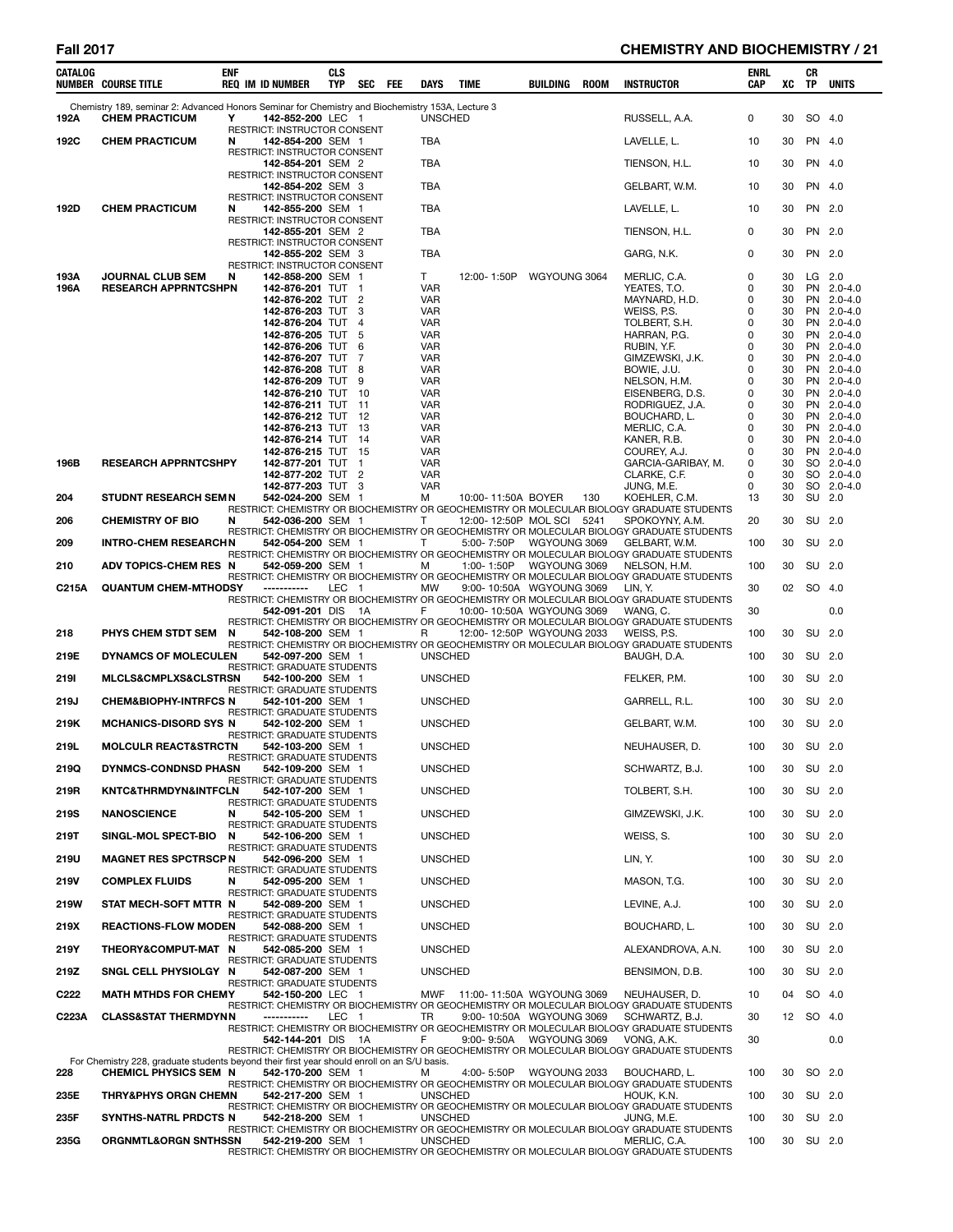# **22 / CHEMISTRY AND BIOCHEMISTRY Fall 2017**

| <b>CATALOG</b>   | <b>NUMBER COURSE TITLE</b>                                                                                               | <b>ENF</b> | <b>REQ IM ID NUMBER</b>                                 | <b>CLS</b><br><b>TYP</b> | SEC | FEE | DAYS                 | <b>TIME</b>                                                                                                    | BUILDING       | <b>ROOM</b> | <b>INSTRUCTOR</b>                                                                                                | <b>ENRL</b><br><b>CAP</b> | XC        | <b>CR</b><br><b>TP</b> | <b>UNITS</b> |
|------------------|--------------------------------------------------------------------------------------------------------------------------|------------|---------------------------------------------------------|--------------------------|-----|-----|----------------------|----------------------------------------------------------------------------------------------------------------|----------------|-------------|------------------------------------------------------------------------------------------------------------------|---------------------------|-----------|------------------------|--------------|
| <b>2351</b>      | <b>FULLERENE CHEM&amp;MTLSN</b>                                                                                          |            | 542-221-200 SEM 1                                       |                          |     |     | <b>UNSCHED</b>       |                                                                                                                |                |             | RUBIN, Y.F.                                                                                                      | 100                       | 30        | <b>SU</b>              | 2.0          |
| 235K             | ORGNC CHEM IN MEDIA N                                                                                                    |            | 542-223-200 SEM 1                                       |                          |     |     | <b>UNSCHED</b>       |                                                                                                                |                |             | RESTRICT: CHEMISTRY OR BIOCHEMISTRY OR GEOCHEMISTRY OR MOLECULAR BIOLOGY GRADUATE STUDENTS<br>GARCIA-GARIBAY, M. | 100                       | 30        | SU 2.0                 |              |
|                  |                                                                                                                          |            |                                                         |                          |     |     |                      |                                                                                                                |                |             | RESTRICT: CHEMISTRY OR BIOCHEMISTRY OR GEOCHEMISTRY OR MOLECULAR BIOLOGY GRADUATE STUDENTS                       |                           |           |                        |              |
| 235N             | SYNTH-NATRL PRODCTS N                                                                                                    |            | 542-227-200 SEM 1                                       |                          |     |     | <b>UNSCHED</b>       |                                                                                                                |                |             | KWON, O.<br>RESTRICT: CHEMISTRY OR BIOCHEMISTRY OR GEOCHEMISTRY OR MOLECULAR BIOLOGY GRADUATE STUDENTS           | 100                       | 30        | SU                     | 2.0          |
| 2350             | <b>POLYMR CHEM&amp;BIOMTRLN</b>                                                                                          |            | 542-228-200 SEM 1                                       |                          |     |     | <b>UNSCHED</b>       |                                                                                                                |                |             | MAYNARD, H.D.<br>RESTRICT: CHEMISTRY OR BIOCHEMISTRY OR GEOCHEMISTRY OR MOLECULAR BIOLOGY GRADUATE STUDENTS      | 100                       | 30        | <b>SU</b>              | 2.0          |
| 235P             | <b>SYNTH-COMPLEX MOL</b>                                                                                                 | N          | 542-229-200 RGP 1                                       |                          |     |     | <b>UNSCHED</b>       |                                                                                                                |                |             | GARG, N.K.                                                                                                       | 100                       | 30        | SU 2.0                 |              |
| 235Q             | <b>SYNTHETIC ORGN RES</b>                                                                                                | N          | 542-230-200 SEM 1                                       |                          |     |     | <b>UNSCHED</b>       |                                                                                                                |                |             | RESTRICT: CHEMISTRY OR BIOCHEMISTRY OR GEOCHEMISTRY OR MOLECULAR BIOLOGY GRADUATE STUDENTS<br>HARRAN, P.G.       | 100                       | 30        | SU                     | 2.0          |
| 235R             | <b>FLUOR MAT&amp;SUPERMLCLN</b>                                                                                          |            | 542-231-200 SEM 1                                       |                          |     |     | <b>UNSCHED</b>       |                                                                                                                |                |             | RESTRICT: CHEMISTRY OR BIOCHEMISTRY OR GEOCHEMISTRY OR MOLECULAR BIOLOGY GRADUATE STUDENTS<br>SLETTEN, E.M.      | 100                       | 30        | SU                     | 2.0          |
| 236              | <b>SPCTRSCP MTH-ORG CHN</b>                                                                                              |            | 542-224-200 LEC 1                                       |                          |     |     |                      | MWF 12:00-12:50P WGYOUNG 3069                                                                                  |                |             | RESTRICT: CHEMISTRY OR BIOCHEMISTRY OR GEOCHEMISTRY OR MOLECULAR BIOLOGY GRADUATE STUDENTS<br>RUBIN, Y.F.        | 50                        | 05        | SO.                    | -4.0         |
|                  |                                                                                                                          |            |                                                         |                          |     |     |                      |                                                                                                                |                |             | RESTRICT: CHEMISTRY OR BIOCHEMISTRY OR GEOCHEMISTRY OR MOLECULAR BIOLOGY GRADUATE STUDENTS                       |                           |           |                        |              |
| 244A             | <b>ORGANIC SYNTHESIS</b>                                                                                                 | N          | -----------                                             | LEC <sub>1</sub>         |     |     |                      | MWF 10:00-10:50A WGYOUNG 4216                                                                                  |                |             | NELSON, H.M.<br>RESTRICT: CHEMISTRY OR BIOCHEMISTRY OR GEOCHEMISTRY OR MOLECULAR BIOLOGY GRADUATE STUDENTS       | 50                        | 03        | <b>SO</b>              | -4.0         |
|                  |                                                                                                                          |            | 542-275-201 DIS                                         |                          | 1A  |     | R                    | 7:00-8:50P                                                                                                     | WGYOUNG 4216   |             | POPOV. S.N.<br>RESTRICT: CHEMISTRY OR BIOCHEMISTRY OR GEOCHEMISTRY OR MOLECULAR BIOLOGY GRADUATE STUDENTS        | 50                        |           |                        | 0.0          |
| 247              | ORGANIC COLLOQUIUM N                                                                                                     |            | 542-295-200 SEM 1                                       |                          |     |     | R                    | 5:00-6:50P                                                                                                     | MOLSCI 3440    |             | GARG, N.K.                                                                                                       | 100                       | 30        | SO.                    | 2.0          |
|                  | For Chemistry 248, graduate students beyond their first year should enroll on an S/U basis.                              |            |                                                         |                          |     |     |                      |                                                                                                                |                |             | RESTRICT: CHEMISTRY OR BIOCHEMISTRY OR GEOCHEMISTRY OR MOLECULAR BIOLOGY GRADUATE STUDENTS                       |                           |           |                        |              |
| 248              | <b>ORGANIC CHEM SEM</b>                                                                                                  | N          | 542-309-200 SEM 1                                       |                          |     |     | м                    | 3:00-4:50P MOLSCI                                                                                              |                | 3440        | RUBIN, Y.F.<br>RESTRICT: CHEMISTRY OR BIOCHEMISTRY OR GEOCHEMISTRY OR MOLECULAR BIOLOGY GRADUATE STUDENTS        | 100                       | 30        | SO 2.0                 |              |
| C <sub>250</sub> | <b>RESEARCH INTEGRITY</b>                                                                                                | N          | 542-300-200 LEC 1                                       |                          |     |     | т                    | 10:00-11:50A BOYER                                                                                             |                | 130         | CLARKE, S.G.<br>RESTRICT: CHEMISTRY OR BIOCHEMISTRY OR GEOCHEMISTRY OR MOLECULAR BIOLOGY GRADUATE STUDENTS       | 15                        | 30        | LG                     | -4.0         |
| <b>CM255</b>     | <b>MITOCHONDRIA</b>                                                                                                      | N          | 542-364-200 SEM 1<br>SAME AS: BIOL CH M255              |                          |     |     | $\mathsf{T}$         | 4:00-4:50P                                                                                                     | <b>BIO SCI</b> | 383         | CLARKE, C.F.                                                                                                     | 0                         | 30        | SU 1.0                 |              |
|                  |                                                                                                                          |            |                                                         |                          |     |     |                      |                                                                                                                |                |             | RESTRICT: CHEMISTRY OR BIOCHEMISTRY OR GEOCHEMISTRY OR MOLECULAR BIOLOGY GRADUATE STUDENTS                       |                           |           |                        |              |
| 256B             | <b>BIOCHEM-PROTN FNCTNN</b>                                                                                              |            | 542-374-200 SEM 1                                       |                          |     |     | <b>UNSCHED</b>       |                                                                                                                |                |             | CLARKE, S.G.<br>RESTRICT: CHEMISTRY OR BIOCHEMISTRY OR GEOCHEMISTRY OR MOLECULAR BIOLOGY GRADUATE STUDENTS       | 100                       | 30        | SU 2.0                 |              |
| 256D             | <b>DROSOPHIL EMBRYOGENN</b>                                                                                              |            | 542-376-200 SEM 1                                       |                          |     |     | <b>UNSCHED</b>       |                                                                                                                |                |             | COUREY, A.J.<br>RESTRICT: CHEMISTRY OR BIOCHEMISTRY OR GEOCHEMISTRY OR MOLECULAR BIOLOGY GRADUATE STUDENTS       | 100                       | 30        | SU 2.0                 |              |
| 256F             | PROKARYOTIC DVLPMNTN                                                                                                     |            | 542-379-200 SEM 1                                       |                          |     |     | <b>UNSCHED</b>       |                                                                                                                |                |             | GOBER. J.W.                                                                                                      | 100                       | 30        | <b>SU</b>              | 2.0          |
| <b>256G</b>      | <b>NUCLEIC ACID STRCTR</b>                                                                                               | N          | 542-380-200 SEM 1                                       |                          |     |     | <b>UNSCHED</b>       |                                                                                                                |                |             | RESTRICT: CHEMISTRY OR BIOCHEMISTRY OR GEOCHEMISTRY OR MOLECULAR BIOLOGY GRADUATE STUDENTS<br>FEIGON, J.F.       | 100                       | 30        | SU 2.0                 |              |
| 256J             | <b>CELL MOTILITY</b>                                                                                                     | N          | 542-382-200 SEM 1                                       |                          |     |     | <b>UNSCHED</b>       |                                                                                                                |                |             | RESTRICT: CHEMISTRY OR BIOCHEMISTRY OR GEOCHEMISTRY OR MOLECULAR BIOLOGY GRADUATE STUDENTS<br>REISLER, E.        | 100                       | 30        | SU                     | 2.0          |
| 256K             | <b>CHLAMYDOMONAS</b>                                                                                                     | N          | 542-383-200 SEM 1                                       |                          |     |     | <b>UNSCHED</b>       |                                                                                                                |                |             | RESTRICT: CHEMISTRY OR BIOCHEMISTRY OR GEOCHEMISTRY OR MOLECULAR BIOLOGY GRADUATE STUDENTS<br>MERCHANT, S.       | 100                       | 30        | SU                     | 2.0          |
| 256L             | <b>LIT-STRUCTURAL BIO</b>                                                                                                | N          | 542-384-200 SEM 1                                       |                          |     |     | <b>UNSCHED</b>       |                                                                                                                |                |             | RESTRICT: CHEMISTRY OR BIOCHEMISTRY OR GEOCHEMISTRY OR MOLECULAR BIOLOGY GRADUATE STUDENTS<br>YEATES, T.O.       | 100                       | 30        | SU 2.0                 |              |
| 256N             | <b>STRUCTURAL BIOLOGY</b>                                                                                                | N          | 542-386-200 SEM 1                                       |                          |     |     | <b>UNSCHED</b>       |                                                                                                                |                |             | RESTRICT: CHEMISTRY OR BIOCHEMISTRY OR GEOCHEMISTRY OR MOLECULAR BIOLOGY GRADUATE STUDENTS<br>YEATES, T.O.       | 100                       | 30        | SU                     | 2.0          |
|                  |                                                                                                                          |            |                                                         |                          |     |     |                      |                                                                                                                |                |             | RESTRICT: CHEMISTRY OR BIOCHEMISTRY OR GEOCHEMISTRY OR MOLECULAR BIOLOGY GRADUATE STUDENTS                       |                           |           |                        |              |
| 2560             | <b>MEMBRANE BIOPHYSICSN</b>                                                                                              |            | 542-387-200 SEM 1                                       |                          |     |     | <b>UNSCHED</b>       |                                                                                                                |                |             | HUBBELL, W.L.<br>RESTRICT: CHEMISTRY OR BIOCHEMISTRY OR GEOCHEMISTRY OR MOLECULAR BIOLOGY GRADUATE STUDENTS      | 100                       | 30        | SU 2.0                 |              |
| 256P             | <b>PROTEIN STRUCTURE</b>                                                                                                 | N          | 542-388-200 SEM 1                                       |                          |     |     | <b>UNSCHED</b>       |                                                                                                                |                |             | BOWIE, J.U.<br>RESTRICT: CHEMISTRY OR BIOCHEMISTRY OR GEOCHEMISTRY OR MOLECULAR BIOLOGY GRADUATE STUDENTS        | 100                       | 30        | SU                     | 2.0          |
| 256Q             | <b>UBIQUINONE IN YEAST</b>                                                                                               | N          | 542-390-200 SEM 1                                       |                          |     |     | <b>UNSCHED</b>       |                                                                                                                |                |             | CLARKE, C.F.<br>RESTRICT: CHEMISTRY OR BIOCHEMISTRY OR GEOCHEMISTRY OR MOLECULAR BIOLOGY GRADUATE STUDENTS       | 100                       | 30        | SU 2.0                 |              |
| 256R             | <b>PROTEIN STRUCTURE</b>                                                                                                 | N          | 542-391-200 SEM 1                                       |                          |     |     | <b>UNSCHED</b>       |                                                                                                                |                |             | CLUBB, R.T.<br>RESTRICT: CHEMISTRY OR BIOCHEMISTRY OR GEOCHEMISTRY OR MOLECULAR BIOLOGY GRADUATE STUDENTS        | 100                       | 30        | <b>SU</b>              | 2.0          |
| 256S             | PROTEOME BIOINFORMTN                                                                                                     |            | 542-392-200 SEM 1                                       |                          |     |     | <b>UNSCHED</b>       |                                                                                                                |                |             | LEE. C.J.<br>RESTRICT: CHEMISTRY OR BIOCHEMISTRY OR GEOCHEMISTRY OR MOLECULAR BIOLOGY GRADUATE STUDENTS          | 100                       | 30        | SU                     | 2.0          |
| 256T             | <b>RNA PROCESS&amp;GENOMCSN</b>                                                                                          |            | 542-393-200 SEM 1                                       |                          |     |     | <b>UNSCHED</b>       |                                                                                                                |                |             | CHANFREAU, G.                                                                                                    | 100                       | 30        | SU 2.0                 |              |
| 256U             | MITOCHNDRL BIOGNSIS N                                                                                                    |            | 542-394-200 SEM 1                                       |                          |     |     | <b>UNSCHED</b>       |                                                                                                                |                |             | RESTRICT: CHEMISTRY OR BIOCHEMISTRY OR GEOCHEMISTRY OR MOLECULAR BIOLOGY GRADUATE STUDENTS<br>KOEHLER. C.M.      | 100                       | 30 SU 2.0 |                        |              |
| 256V             | PROTEOMCS&SPCTRMTRYN                                                                                                     |            | 542-370-200 DIS 1                                       |                          |     |     | <b>UNSCHED</b>       |                                                                                                                |                |             | RESTRICT: CHEMISTRY OR BIOCHEMISTRY OR GEOCHEMISTRY OR MOLECULAR BIOLOGY GRADUATE STUDENTS<br>LOO, J.A.          | 100                       | 30        | SU 2.0                 |              |
| <b>256W</b>      | <b>CYTOSKELTL DYNAMICS N</b>                                                                                             |            | 542-358-200 RGP 1                                       |                          |     |     | <b>UNSCHED</b>       |                                                                                                                |                |             | RESTRICT: CHEMISTRY OR BIOCHEMISTRY OR GEOCHEMISTRY OR MOLECULAR BIOLOGY GRADUATE STUDENTS<br>QUINLAN, M.E.      | 100                       | 30        | SU 2.0                 |              |
| 256X             | <b>MICROTUBULS&amp;DISEASEN</b>                                                                                          |            | 542-338-200 SEM 1                                       |                          |     |     | <b>UNSCHED</b>       |                                                                                                                |                |             | RESTRICT: CHEMISTRY OR BIOCHEMISTRY OR GEOCHEMISTRY OR MOLECULAR BIOLOGY GRADUATE STUDENTS<br>TORRES. J.         | 100                       | 30        | SU 2.0                 |              |
|                  |                                                                                                                          |            |                                                         |                          |     |     |                      |                                                                                                                |                |             | RESTRICT: CHEMISTRY OR BIOCHEMISTRY OR GEOCHEMISTRY OR MOLECULAR BIOLOGY GRADUATE STUDENTS                       |                           |           |                        |              |
| 256Y             | <b>SYNTHTC BIO&amp;GENOMCSN</b>                                                                                          |            | 542-397-200 SEM 1                                       |                          |     |     | <b>UNSCHED</b>       |                                                                                                                |                |             | KOSURI, S.<br>RESTRICT: CHEMISTRY OR BIOCHEMISTRY OR GEOCHEMISTRY OR MOLECULAR BIOLOGY GRADUATE STUDENTS         | 100                       | 30        | SU 2.0                 |              |
| 256Z             | <b>IP-CELL SIGNL NTWRK N</b>                                                                                             |            | 542-398-200 SEM 1                                       |                          |     |     | <b>UNSCHED</b>       |                                                                                                                |                |             | WOLLMAN, R.<br>RESTRICT: CHEMISTRY OR BIOCHEMISTRY OR GEOCHEMISTRY OR MOLECULAR BIOLOGY GRADUATE STUDENTS        | 100                       | 30        | SU 2.0                 |              |
| 258              | <b>TPC-BIOCHEM&amp;MOL BIO N</b>                                                                                         |            | 542-396-200 LEC 1                                       |                          |     |     | MR                   | 10:00-11:50A WGYOUNG 6096                                                                                      |                |             | MERCHANT, S.<br>RESTRICT: CHEMISTRY OR BIOCHEMISTRY OR GEOCHEMISTRY OR MOLECULAR BIOLOGY GRADUATE STUDENTS       | 100                       | 30        | SO 2.0                 |              |
| 267              | <b>NANOSCI &amp; CHEM</b><br>For Chemistry 268, graduate students beyond their first year should enroll on an S/U basis. | Y          | 542-400-200 LEC 1                                       |                          |     |     | TR                   |                                                                                                                |                |             | DUAN, X.                                                                                                         | 40                        | 30        | $LG$ 4.0               |              |
| 268              | <b>BIOCHEM RSRCH SEM</b>                                                                                                 | N          | 542-469-200 SEM 1                                       |                          |     |     | F                    | 3:30-6:50P MOLSCI 3440                                                                                         |                |             | KOSURI, S.                                                                                                       | 100                       | 30        | SO 2.0                 |              |
| 269A             | <b>PROTEIN STRUCTURE</b>                                                                                                 | Y          | 542-473-200 LEC 1                                       |                          |     |     |                      | MTWRF 10:00-11:50A MOLSCI 3440                                                                                 |                |             | RESTRICT: CHEMISTRY OR BIOCHEMISTRY OR GEOCHEMISTRY OR MOLECULAR BIOLOGY GRADUATE STUDENTS<br>BOWIE, J.U.        | 30                        | 30        | LG 2.0                 |              |
| 269B             | <b>BIOCATLYS&amp;BIOENRGTC Y</b>                                                                                         |            | 542-474-200 LEC 1                                       |                          |     |     |                      | RESTRICT: CHEMISTRY AND BIOCHEMISTRY OR MOLECULAR BIOLOGY GRADUATE STUDENTS<br>MTWRF 10:00-11:50A MOL SCI 3440 |                |             | FEIGON, J.F.                                                                                                     | 30                        | 30        | LG 2.0                 |              |
| 269C             | NUCLEIC ACID STRCTR Y                                                                                                    |            | 542-475-200 LEC 1                                       |                          |     |     |                      | RESTRICT: CHEMISTRY AND BIOCHEMISTRY OR MOLECULAR BIOLOGY GRADUATE STUDENTS<br>MTWRF 10:00-11:50A MOL SCI 3440 |                |             | QUINLAN, M.E.                                                                                                    | 30                        | 30        | $LG$ 2.0               |              |
| 269D             | <b>GENE EXPRESSION</b>                                                                                                   | Y          | 542-476-200 LEC 1                                       |                          |     |     |                      | RESTRICT: CHEMISTRY AND BIOCHEMISTRY OR MOLECULAR BIOLOGY GRADUATE STUDENTS<br>MTWRF 10:00-11:50A MOL SCI 3440 |                |             | KOSURI, S.                                                                                                       | 30                        | 30        | $LG$ 2.0               |              |
|                  |                                                                                                                          |            |                                                         |                          |     |     |                      | RESTRICT: CHEMISTRY AND BIOCHEMISTRY OR MOLECULAR BIOLOGY GRADUATE STUDENTS                                    |                |             |                                                                                                                  |                           |           |                        |              |
| 269E             | <b>BIOMOL STRCTR&amp;RGLTNY</b>                                                                                          |            | 542-477-200 LEC 1                                       |                          |     |     |                      | MTWRF 10:00-11:50A MOL SCI 3440<br>RESTRICT: CHEMISTRY AND BIOCHEMISTRY OR MOLECULAR BIOLOGY GRADUATE STUDENTS |                |             | TORRES, J.                                                                                                       | 30                        | 30        | LG 2.0                 |              |
| 271<br>272A      | <b>ADV TOPICS INORG</b><br><b>SEM-CHEM OF MATERLS N</b>                                                                  | N          | 542-480-200 LEC 1<br>542-500-200 SEM 1                  |                          |     |     | TR<br><b>UNSCHED</b> | 3:00-4:20P WGYOUNG 3069                                                                                        |                |             | LIU, C.<br>KANER, R.B.                                                                                           | 40<br>100                 | 30<br>30  | SU 2.0                 | SO 2.0-4.0   |
| 272C             | <b>INORGANC SPCTROSCPYN</b>                                                                                              |            | RESTRICT: GRADUATE STUDENTS<br>542-502-200 SEM 1        |                          |     |     | <b>UNSCHED</b>       |                                                                                                                |                |             | ZINK, J.I.                                                                                                       | 100                       | 30        | SU 2.0                 |              |
| 272G             | <b>ISSUES-CHEMICAL ED</b>                                                                                                | N          | <b>RESTRICT: GRADUATE STUDENTS</b><br>542-506-200 SEM 1 |                          |     |     | T.                   | 11:00-12:50P WGYOUNG 1044                                                                                      |                |             | RUSSELL, A.A.                                                                                                    | 100                       | 30        | SU 2.0                 |              |
|                  |                                                                                                                          |            | RESTRICT: GRADUATE STUDENTS                             |                          |     |     |                      |                                                                                                                |                |             |                                                                                                                  |                           |           |                        |              |
| 272I             | ORGANOMETALLIC CHEMN                                                                                                     |            | 542-432-200 SEM 1<br><b>RESTRICT: GRADUATE STUDENTS</b> |                          |     |     | <b>UNSCHED</b>       |                                                                                                                |                |             | DIACONESCU, P.L.                                                                                                 | 100                       | 30        | SU 2.0                 |              |

÷.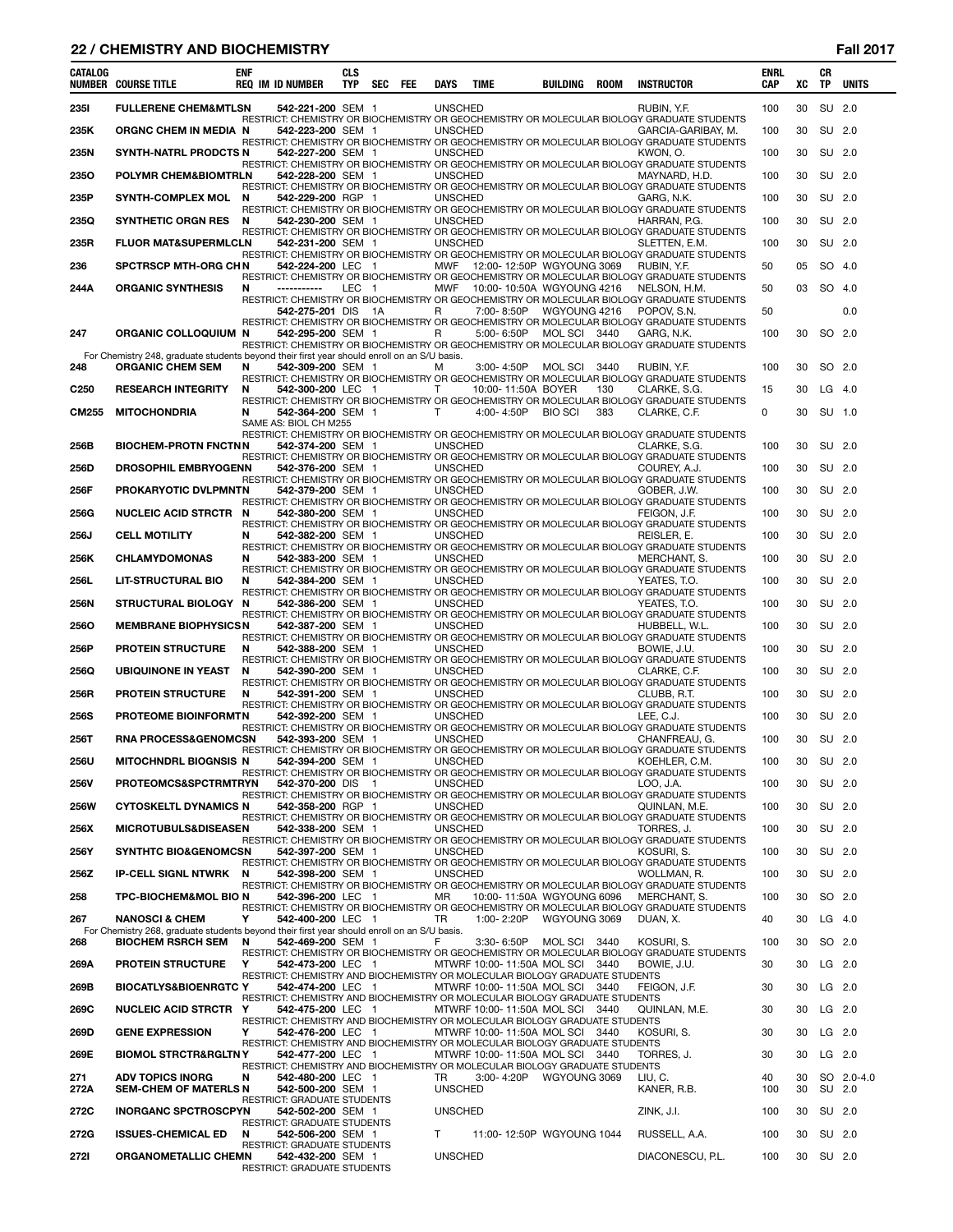# **Fall 2017 CHICANA AND CHICANO STUDIES / 23**

| CATALOG       | <b>NUMBER COURSE TITLE</b>                                                                                                 | <b>ENF</b> | <b>REQ IM ID NUMBER</b>                                                         | <b>CLS</b><br><b>TYP</b> | <b>SEC</b>              | FEE | DAYS           | TIME                                             | BUILDING                           | <b>ROOM</b>  | <b>INSTRUCTOR</b>                                                                                                                                                                                         | ENRL<br>CAP | xс       | CR<br>ΤP  | <b>UNITS</b>     |
|---------------|----------------------------------------------------------------------------------------------------------------------------|------------|---------------------------------------------------------------------------------|--------------------------|-------------------------|-----|----------------|--------------------------------------------------|------------------------------------|--------------|-----------------------------------------------------------------------------------------------------------------------------------------------------------------------------------------------------------|-------------|----------|-----------|------------------|
| 272K          | <b>INORGANIC NANOSTRCT N</b>                                                                                               |            | 542-433-200 SEM 1                                                               |                          |                         |     | <b>UNSCHED</b> |                                                  |                                    |              | DUAN, X.                                                                                                                                                                                                  | 100         | 30       |           | SU 2.0           |
| 272L          | <b>MOLECULAR MATERIALSN</b>                                                                                                |            | RESTRICT: GRADUATE STUDENTS<br>542-518-200 SEM 1                                |                          |                         |     | <b>UNSCHED</b> |                                                  |                                    |              | SPOKOYNY, A.M.                                                                                                                                                                                            | 100         | 30       |           | SU 2.0           |
| 272M          | <b>SYNTH-COMPLX MOLECLN</b>                                                                                                |            | <b>RESTRICT: GRADUATE STUDENTS</b><br>542-519-200 SEM 1                         |                          |                         |     | <b>UNSCHED</b> |                                                  |                                    |              | NELSON, H.M.                                                                                                                                                                                              | 100         | 30       |           | SU 2.0           |
| 272N          | <b>ELECTROCHEM MAT&amp;INTN</b>                                                                                            |            | RESTRICT: GRADUATE STUDENTS<br>542-520-200 SEM 1<br>RESTRICT: GRADUATE STUDENTS |                          |                         |     | <b>UNSCHED</b> |                                                  |                                    |              | LIU, C.                                                                                                                                                                                                   | 100         | 30       |           | SU 2.0           |
| 278           | For Chemistry 278, graduate students beyond their first year should enroll on an S/U basis.<br><b>INORGANIC CHEM SEM N</b> |            | 542-526-200 SEM 1                                                               |                          |                         |     | w              | 4:00-5:50P                                       | MOL SCI 3440                       |              | SPOKOYNY, A.M.                                                                                                                                                                                            | 200         | 30       |           | SO 2.0           |
| 495           | <b>TEACHG COLLEGE CHEMN</b>                                                                                                |            | 542-790-200 SEM 1                                                               |                          |                         |     | м              | 2:00-2:50P                                       | WGYOUNG 2033                       |              | RESTRICT: CHEMISTRY OR BIOCHEMISTRY OR GEOCHEMISTRY OR MOLECULAR BIOLOGY GRADUATE STUDENTS<br>RUSSELL, A.A.<br>RESTRICT: CHEMISTRY OR BIOCHEMISTRY OR GEOCHEMISTRY OR MOLECULAR BIOLOGY GRADUATE STUDENTS | 100         | 30       |           | SU 2.0           |
|               | <b>CHICANA AND CHICANO STUDIES</b>                                                                                         |            |                                                                                 |                          |                         |     |                |                                                  |                                    |              |                                                                                                                                                                                                           |             |          |           |                  |
| M5A           | ELEMENTARY NAHUATL N                                                                                                       |            | 144-015-200 LEC 1                                                               |                          |                         |     | <b>MWF</b>     | 10:00-11:50A POWELL 270                          |                                    |              | TERRACIANO, K.B.                                                                                                                                                                                          | 6           | 30       |           | SO 4.0           |
|               |                                                                                                                            |            | SAME AS: I A STD M5A, IL AMER M5A                                               |                          |                         |     |                |                                                  |                                    |              | For Chicana and Chicano Studies 10A, lecture 1, discussion section 1K is conducted in Spanish. Send an e-mail to studentadvisor@chavez.ucla.edu for a PTE number.                                         |             |          |           |                  |
| 10A           | <b>CHICANO HIST&amp;CULTUR N</b>                                                                                           |            | -----------<br>144-029-201 DIS                                                  | LEC 1                    | - 1A                    |     | MW<br>W        | 12:00-1:50P<br>$9:00 - 9:50A$                    | <b>MOORE</b><br>PUB AFF            | 100<br>1343  | JOHNSON, G.T.<br>JIMENEZ, M.D.                                                                                                                                                                            | 442<br>20   | 30       | LG        | 5.0<br>0.0       |
|               |                                                                                                                            |            | RESTRICT: INSTRUCTOR CONSENT<br>144-029-202 DIS                                 |                          | 1B                      |     | W              | 3:00-3:50P                                       | <b>HUMANTS A26</b>                 |              | HIDALGO NEWTON, L.                                                                                                                                                                                        | 27          |          |           | 0.0              |
|               |                                                                                                                            |            | 144-029-203 DIS                                                                 |                          | 1C                      |     | W              | 3:00-3:50P                                       | PUB AFF 2242                       |              | GREENBERG, R.                                                                                                                                                                                             | 27          |          |           | 0.0              |
|               |                                                                                                                            |            | 144-029-204 DIS<br>144-029-205 DIS                                              |                          | 1D<br>1E                |     | W<br>W         | 4:00-4:50P<br>4:00-4:50P                         | <b>HUMANTS A26</b><br><b>ROLFE</b> | 3116         | HIDALGO NEWTON, L.<br>GREENBERG, R.                                                                                                                                                                       | 27<br>27    |          |           | 0.0<br>0.0       |
|               |                                                                                                                            |            | 144-029-206 DIS                                                                 |                          | 1F                      |     | W              | 5:00-5:50P                                       | PUB AFF                            | 1264         | GOMEZ. G.                                                                                                                                                                                                 | 27          |          |           | 0.0              |
|               |                                                                                                                            |            | 144-029-207 DIS<br>144-029-208 DIS                                              |                          | 1G<br>1H                |     | R<br>R         | $9:00 - 9:50A$<br>10:00-10:50A HUMANTS A48       | BOELTER 9436                       |              | BECERRA GARCIA, A.<br>DURON, I.                                                                                                                                                                           | 27<br>27    |          |           | 0.0<br>0.0       |
|               |                                                                                                                            |            | 144-029-209 DIS                                                                 |                          | -11                     |     | R              | 4:00-4:50P                                       | <b>DODD</b>                        | 154          | DURON, I.                                                                                                                                                                                                 | 27          |          |           | 0.0              |
|               |                                                                                                                            |            | 144-029-210 DIS<br>144-029-211 DIS                                              |                          | 1J<br>1K                |     | R<br>R         | 10:00-10:50A BUNCHE<br>1:00-1:50P                | <b>ROLFE</b>                       | 3143<br>3134 | GOMEZ, G.<br>NICOLAS, B.                                                                                                                                                                                  | 27<br>27    |          |           | 0.0<br>0.0       |
|               |                                                                                                                            |            | RESTRICT: INSTRUCTOR CONSENT                                                    |                          |                         |     |                |                                                  |                                    |              |                                                                                                                                                                                                           |             |          |           |                  |
|               |                                                                                                                            |            | 144-029-212 DIS<br>144-029-213 DIS                                              |                          | 1 L<br>1M               |     | R<br>R         | $2:00 - 2:50P$<br>3:00-3:50P                     | MS<br><b>DODD</b>                  | 3915A<br>154 | LUNA, D.<br>NICOLAS, B.                                                                                                                                                                                   | 27<br>27    |          |           | 0.0<br>0.0       |
|               |                                                                                                                            |            | 144-029-214 DIS                                                                 |                          | 1 <sup>N</sup>          |     | R              | 11:00-11:50A DODD                                |                                    | 167          | LUNA. D.                                                                                                                                                                                                  | 27          |          |           | 0.0              |
|               |                                                                                                                            |            | 144-029-215 DIS<br>144-029-216 DIS                                              |                          | 10<br>1P                |     | F<br>F         | 11:00-11:50A BUNCHE<br>1:00-1:50P                | <b>BUNCHE</b>                      | 3156<br>3157 | ALCIVAR-ESTRELLA,<br>ALCIVAR-ESTRELLA,                                                                                                                                                                    | 27<br>27    |          |           | 0.0<br>0.0       |
|               |                                                                                                                            |            |                                                                                 |                          |                         |     |                |                                                  |                                    |              | For Chicana and Chicano Studies 10A, lecture 2, discussion section 2K is conducted in Spanish. Send an e-mail to studentadvisor@chavez.ucla.edu for a PTE number.                                         |             |          |           |                  |
|               |                                                                                                                            |            | -----------<br>144-029-221 DIS                                                  | LEC                      | $\overline{2}$<br>2A    |     | <b>MW</b><br>W | 4:00-5:50P<br>9:00-9:50A                         | <b>MOORE</b><br><b>ROLFE</b>       | 100<br>3134  | JOHNSON, G.T.<br>FLORES, D.J.                                                                                                                                                                             | 442<br>26   | 30       | LG 5.0    | 0.0              |
|               |                                                                                                                            |            | 144-029-222 DIS                                                                 |                          | 2B                      |     | W              | 12:00-12:50P ROLFE                               |                                    | 3108         | FLORES, D.J.                                                                                                                                                                                              | 27          |          |           | 0.0              |
|               |                                                                                                                            |            | 144-029-223 DIS<br>144-029-224 DIS                                              |                          | 2C<br>2D                |     | W<br>R         | 10:00-10:50A ROYCE<br>$9:00 - 9:50A$             | MS                                 | 156<br>5203  | LEON, L.P.<br>ZEPEDA, N.                                                                                                                                                                                  | 27<br>27    |          |           | 0.0<br>0.0       |
|               |                                                                                                                            |            | 144-029-225 DIS                                                                 |                          | 2E                      |     | R              | $9:00 - 9:50A$                                   | <b>ROLFE</b>                       | 3108         | LEON, L.P.                                                                                                                                                                                                | 27          |          |           | 0.0              |
|               |                                                                                                                            |            | 144-029-226 DIS<br>144-029-227 DIS                                              |                          | 2F<br>2G                |     | R<br>R         | 11:00-11:50A BUNCHE<br>12:00-12:50P WGYOUNG 1044 |                                    | 3178         | DE LA VEGA, I.M.<br>ZEPEDA, N.                                                                                                                                                                            | 28<br>29    |          |           | 0.0<br>0.0       |
|               |                                                                                                                            |            | 144-029-228 DIS                                                                 |                          | 2H                      |     | W              | 12:00-12:50P HUMANTS 135                         |                                    |              | CARAVES, J.                                                                                                                                                                                               | 27          |          |           | 0.0              |
|               |                                                                                                                            |            | 144-029-229 DIS<br>144-029-230 DIS                                              |                          | 21<br>2J                |     | R<br>R         | 1:00-1:50P<br>10:00-10:50A BUNCHE                | <b>BOTANY</b>                      | 133<br>2178  | SILVESTRE, A.<br>DE LA VEGA, I.M.                                                                                                                                                                         | 27<br>26    |          |           | 0.0<br>0.0       |
|               |                                                                                                                            |            | 144-029-231 DIS                                                                 |                          | 2K                      |     | W              | 2:00-2:50P                                       | MS                                 | 5225         | CARAVES, J.                                                                                                                                                                                               | 26          |          |           | 0.0              |
|               |                                                                                                                            |            | 144-029-232 DIS<br>144-029-233 DIS                                              |                          | 2L<br>2M                |     | R<br>R         | 3:00-3:50P<br>4:00-4:50P                         | <b>DODD</b><br>PUB AFF             | 178<br>1337  | SILVESTRE, A.<br>DIERA, C.                                                                                                                                                                                | 26<br>26    |          |           | 0.0<br>0.0       |
|               |                                                                                                                            |            | 144-029-234 DIS                                                                 |                          | 2N                      |     | R              | 5:00-5:50P                                       | PUB AFF                            | 1256         | CELESTINO, R.I.                                                                                                                                                                                           | 27          |          |           | 0.0              |
|               |                                                                                                                            |            | 144-029-235 DIS<br>144-029-236 DIS                                              |                          | 20<br>2P                |     | F<br>F         | 10:00-10:50A BUNCHE<br>12:00-12:50P BUNCHE       |                                    | 3211<br>3178 | TUCKER, E.<br>GREENBERG, R.                                                                                                                                                                               | 26<br>27    |          |           | 0.0<br>0.0       |
| M15A          | INTERMEDIAT NAHUATL Y                                                                                                      |            | 144-045-200 LEC                                                                 |                          | $\overline{\mathbf{1}}$ |     | TR             | 10:00-11:50A POWELL                              |                                    | 270          | TERRACIANO, K.B.                                                                                                                                                                                          | 6           | 30       | SO 4.0    |                  |
| 89            | <b>HONORS SEMINARS</b>                                                                                                     | N          | SAME AS: I A STD M15A, IL AMER M15A<br>144-267-200 SEM 1                        |                          |                         |     | W              | 11:00-11:50A HUMANTS A48                         |                                    |              | JOHNSON, G.T.                                                                                                                                                                                             | 20          | 30       |           | SO 1.0           |
|               |                                                                                                                            |            | RESTRICT: INSTRUCTOR CONSENT                                                    |                          |                         |     |                |                                                  |                                    |              |                                                                                                                                                                                                           |             |          |           |                  |
| 99            | Chicano 89, seminar 1: Honors Seminar for Chicana and Chicano Studies 10A, Lecture 1<br><b>STUDENT RSRCH PRGRMN</b>        |            | 144-297-201 TUT 1                                                               |                          |                         |     | <b>VAR</b>     |                                                  |                                    |              | HAYES-BAUTISTA, D.                                                                                                                                                                                        | 0           | 30       |           | PN 1.0-2.0       |
|               |                                                                                                                            |            | 144-297-202 TUT 2                                                               |                          |                         |     | <b>VAR</b>     |                                                  |                                    |              | BARRETO, M.A.                                                                                                                                                                                             | 0           | 30       |           | PN 1.0-2.0       |
| M102          | <b>MEX-AM&amp;THE SCHOOLS N</b>                                                                                            |            | 144-440-200 SEM 1<br>SAME AS: EDUC M102                                         |                          |                         |     | R              | 5:00-8:50P                                       | <b>MOORE</b>                       | 2120         | GARCIA, D.G.                                                                                                                                                                                              | 5           | 30       |           | SO 4.0           |
| M103D         | <b>CONTMP CHICANO THTRN</b>                                                                                                |            | 144-444-200 LEC 1<br>SAME AS: THEATER M103D                                     |                          |                         |     | R              | 9:30-12:20P                                      | MACGOWN 1330                       |              | VALENZUELA, J.L.                                                                                                                                                                                          | 50          | 30       |           | LG 5.0           |
| M105A         | <b>CHCNO LIT 1400-1920</b>                                                                                                 | Υ          | -----------                                                                     | LEC <sub>1</sub>         |                         |     | TR             | 2:00-3:15P                                       | <b>DODD</b>                        | 175          | LOPEZ, M.K.                                                                                                                                                                                               | 20          | 15       |           | SO 5.0           |
|               |                                                                                                                            |            | SAME AS: ENGL M105A<br>144-330-201 DIS                                          |                          | 1A                      |     | R              | 4:00-4:50P                                       | MS                                 | 3915D        | LOPEZ, E.M.                                                                                                                                                                                               | 5           |          |           | 0.0              |
|               |                                                                                                                            |            | 144-330-202 DIS                                                                 |                          | 1B                      |     | R              | 4:00-4:50P                                       | <b>ROYCE</b>                       | 164          | MENDOZA, R.E.                                                                                                                                                                                             | 5           |          |           | 0.0              |
|               |                                                                                                                            |            | 144-330-203 DIS<br>144-330-204 DIS                                              |                          | 1C<br>1D                |     | R<br>R         | 5:00-5:50P<br>5:00-5:50P                         | MS<br><b>ROYCE</b>                 | 3915D<br>164 | LOPEZ, E.M.<br>MENDOZA, R.E.                                                                                                                                                                              | 5<br>5      |          |           | 0.0<br>0.0       |
| 113           | <b>DAY OF DEAD RITUAL</b>                                                                                                  | N          | -----------                                                                     | LEC                      | $\overline{1}$          |     | TR             | 4:00-5:50P                                       | <b>ROYCE</b>                       | 190          | RAMIREZ-OROPEZA, M                                                                                                                                                                                        | 120         | 30       | <b>SO</b> | 4.0              |
|               |                                                                                                                            |            | 144-378-201 DIS<br>144-378-202 DIS                                              |                          | 1A<br>1B                |     | W<br>W         | 9:00-9:50A<br>1:00-1:50P                         | <b>BUNCHE</b><br><b>DODD</b>       | 3178<br>162  | PERETZ, J.J.<br>PERETZ, J.J.                                                                                                                                                                              | 30<br>30    |          |           | 0.0<br>0.0       |
|               |                                                                                                                            |            | 144-378-203 DIS                                                                 |                          | 1C                      |     | R              | 9:00-9:50A                                       | PUB AFF                            | 1343         | BELTRAN VALDEZ-GUI                                                                                                                                                                                        | 30          |          |           | 0.0              |
| M128          | <b>RACE&amp;GENDR&amp;US LABORN</b>                                                                                        |            | 144-378-204 DIS<br>144-504-200 LEC 1                                            |                          | 1D                      |     | R<br>М         | 1:00-1:50P<br>7:30-10:50A                        | <b>BUNCHE</b><br><b>DODD</b>       | 3178<br>175  | BELTRAN VALDEZ-GUI<br>ABREGO, L.J.                                                                                                                                                                        | 30<br>55    | 30       |           | 0.0<br>$LG$ 4.0  |
| M136          | <b>ART ON TRIAL</b>                                                                                                        | N          | SAME AS: LBR&WS M128<br>144-517-200 LEC 1                                       |                          |                         |     | TR             | 2:00-3:50P                                       | <b>ROYCE</b>                       | 162          | LOPEZ GASPAR DE AL                                                                                                                                                                                        | 45          | 30       |           | SO 4.0           |
|               |                                                                                                                            |            | SAME AS: LGBTQS M136                                                            |                          |                         |     |                |                                                  |                                    |              |                                                                                                                                                                                                           |             |          |           |                  |
| 138A<br>M146  | SPACE&PLACE&RACE<br><b>CHICANO NARRATIVE</b>                                                                               | N<br>Υ     | 144-529-200 SEM 1<br>144-558-200 LEC 1                                          |                          |                         |     | MW<br>MW       | 2:00-3:50P<br>2:00-3:50P                         | <b>HAINES</b><br><b>BUNCHE</b>     | A25<br>2160  | CARPIO, G.G.<br>HARRIS, A.A.                                                                                                                                                                              | 55<br>10    | 30<br>30 |           | SO 4.0<br>SO 4.0 |
|               |                                                                                                                            |            | SAME AS: SPAN M155A                                                             |                          |                         |     |                |                                                  |                                    |              |                                                                                                                                                                                                           |             |          |           |                  |
| 153B<br>M159A | <b>RACIAL CONSTRUCTION N</b><br>HIST-CHICANO PEOPLE N                                                                      |            | 144-621-200 LEC 1<br>144-710-200 LEC 1                                          |                          |                         |     | TR<br>TR       | 12:00-1:50P<br>9:30-10:45A PUB AFF               | PUB AFF                            | 2242<br>1246 | OLIVA-ALVARADO, K.<br>GOMEZ-QUINONES, J.                                                                                                                                                                  | 48<br>50    | 30<br>30 |           | SO 4.0<br>SO 4.0 |
|               |                                                                                                                            |            | SAME AS: HIST M151A                                                             |                          |                         |     |                |                                                  |                                    |              |                                                                                                                                                                                                           |             |          |           |                  |
| M162A         | <b>ADVANCED NAHUATL</b>                                                                                                    | Υ          | 144-670-200 LEC 1<br>SAME AS: I A STD M115A, IL AMER M115A                      |                          |                         |     | F              | 10:00-1:50P                                      | <b>POWELL</b>                      |              | TERRACIANO, K.B.                                                                                                                                                                                          | 0           | 30       |           | SO 4.0           |
|               | M167SL SPANISH-COMMUNITY                                                                                                   | Y          | 144-706-200 SEM 1                                                               |                          |                         |     | м              | 3:30-6:20P                                       | <b>ROLFE</b>                       | 3116         | SUHR, C.                                                                                                                                                                                                  | 5           | 30       |           | SO 5.0           |
|               |                                                                                                                            |            | SAME AS: SPAN M165SL<br>RESTRICT: INSTRUCTOR CONSENT                            |                          |                         |     |                |                                                  |                                    |              |                                                                                                                                                                                                           |             |          |           |                  |
| 168A          | LATINOS-PRINT MEDIA                                                                                                        | N          | 144-707-200 LEC 1                                                               |                          |                         |     | TR             | 8:00-9:50A                                       | HUMANTS 135                        |              | SANTA ANA, O.                                                                                                                                                                                             | 70          |          | 30 LG 4.0 |                  |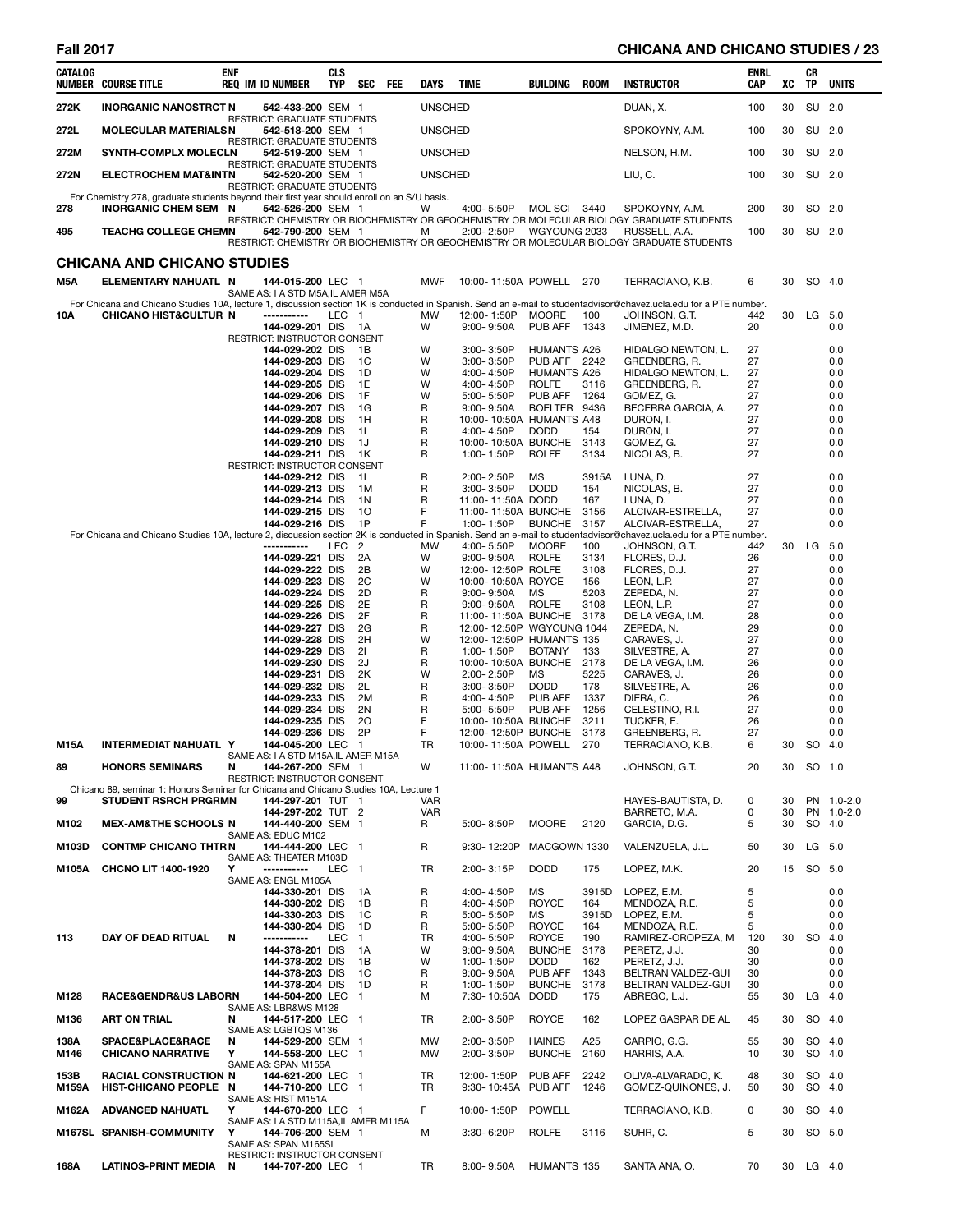# **24 / CIVIC ENGAGEMENT Fall 2017**

| CATALOG                                     | <b>NUMBER COURSE TITLE</b>                                                                                                                                                                                                                                                                    | <b>ENF</b> | <b>REQ IM ID NUMBER</b>                                                                           | <b>CLS</b><br><b>TYP</b> | <b>SEC</b>                                         | FEE | <b>DAYS</b>                                                        | <b>TIME</b>                        | <b>BUILDING</b>              | <b>ROOM</b>  | INSTRUCTOR                                                                                                                                                                                       | <b>ENRL</b><br><b>CAP</b> | xс                         | CR<br><b>TP</b>                                        | <b>UNITS</b> |
|---------------------------------------------|-----------------------------------------------------------------------------------------------------------------------------------------------------------------------------------------------------------------------------------------------------------------------------------------------|------------|---------------------------------------------------------------------------------------------------|--------------------------|----------------------------------------------------|-----|--------------------------------------------------------------------|------------------------------------|------------------------------|--------------|--------------------------------------------------------------------------------------------------------------------------------------------------------------------------------------------------|---------------------------|----------------------------|--------------------------------------------------------|--------------|
| 169<br>M174A                                | <b>INDIGNS PPLS-AMRCAS N</b><br><b>RESTORING CIVILITY</b>                                                                                                                                                                                                                                     | N          | 144-735-200 LEC 1<br>144-743-200 LEC 1<br>SAME AS: EDUC M145A<br>RESTRICT: INSTRUCTOR CONSENT     |                          |                                                    |     | <b>MW</b><br>F                                                     | 4:00-5:50P<br>11:00-2:50P          | <b>ROLFE</b><br><b>MOORE</b> | 3126<br>3140 | ELLIS. H.<br>RIDLEY THOMAS, A.F.                                                                                                                                                                 | 45<br>15                  | 30<br>30                   | LG                                                     | 4.0<br>4.0   |
| C179<br>M186A                               | LANG&POLICIES-U.S.<br><b>BEYOND MEXICN MURALY</b>                                                                                                                                                                                                                                             | N          | 144-774-200 LEC 1<br>144-816-200 LEC 1                                                            |                          |                                                    |     | <b>MW</b><br>TR                                                    | 10:00-11:50A PUB AFF<br>1:00-2:50P | OFF CAM                      | 2250         | MACIAS, R.F.<br>BACA, J.F.                                                                                                                                                                       | 60<br>10                  | 30<br>30                   | SO 4.0<br>SO 4.0                                       |              |
|                                             | M186AL BEYOND MEXICN MURALN                                                                                                                                                                                                                                                                   |            | SAME AS: ART M186A, WL ARTS M125A<br>144-817-200 LAB 1<br>SAME AS: ART M186AL, WL ARTS M125AL     |                          |                                                    |     | <b>TR</b>                                                          | 3:00-4:50P                         | OFF CAM                      |              | BACA, J.F.                                                                                                                                                                                       | 10                        | 30                         | SO 4.0                                                 |              |
| 188                                         | <b>SPECIAL COURSES</b><br>Chicana and Chicano Studies 188, seminar 2: Latina/Latino City: Migration, Urbanization, and Community Formation in U.S.                                                                                                                                            | N          | 144-829-202 SEM 2                                                                                 |                          |                                                    |     | <b>MW</b>                                                          | 8:00-9:50A                         | <b>DODD</b>                  | 167          | GONZALEZ, D.J.                                                                                                                                                                                   | 45                        | 30                         | SO 4.0                                                 |              |
|                                             | Chicana and Chicano Studies 188, seminar 3: Art of Performance                                                                                                                                                                                                                                |            | 144-829-203 SEM 3                                                                                 |                          |                                                    |     | F                                                                  | 11:00-2:20P                        | <b>ROLFE</b>                 | 3134         | FRIAS, C.M.                                                                                                                                                                                      | 40                        | 07                         | SO 4.0                                                 |              |
|                                             | Chicana and Chicano Studies 188, seminar 4: Queer Chicano Literature: Homeoerotics of John Rechy                                                                                                                                                                                              |            | 144-829-204 SEM 4                                                                                 |                          |                                                    |     | <b>MW</b>                                                          | 5:00-6:50P                         | BUNCHE 2160                  |              | GONZALEZ, O.O.                                                                                                                                                                                   | 25                        | 30                         | SO 4.0                                                 |              |
|                                             | Chicana and Chicano Studies 188, seminar 5: Radical Women in Latin American Art                                                                                                                                                                                                               |            | 144-829-205 SEM 5                                                                                 |                          |                                                    |     | MW                                                                 | 3:00-4:50P                         | BUNCHE 3157                  |              | STRATHMAN, N.D.                                                                                                                                                                                  | 46                        | 30                         | SO 4.0                                                 |              |
| <b>188SA</b><br>194                         | <b>INDIV STD FOR USIE</b><br><b>RESEARCH GROUP SEM N</b>                                                                                                                                                                                                                                      | Υ          | 144-831-201 TUT 1<br>144-864-200 SEM 1<br>RESTRICT: INSTRUCTOR CONSENT                            |                          |                                                    |     | <b>UNSCHED</b>                                                     |                                    |                              |              | MACIAS, R.F.<br>BARRETO, M.A.                                                                                                                                                                    | 1<br>10                   | 30<br>30                   | LG<br>PN 2.0                                           | 1.0          |
| 198A                                        | THESIS CONCEPTLZATN Y                                                                                                                                                                                                                                                                         |            | 144-895-201 TUT<br>144-895-202 TUT<br>144-895-203 TUT<br>144-895-204 TUT<br>144-895-205 TUT       |                          | - 1<br>$\overline{2}$<br>3<br>$\overline{4}$<br>-5 |     | <b>VAR</b><br><b>VAR</b><br><b>VAR</b><br><b>VAR</b><br><b>VAR</b> |                                    |                              |              | ABREGO, L.J.<br>MACIAS, R.F.<br>JOHNSON, G.T.<br>BARRETO, M.A.<br>AGUINALDO, R.F.                                                                                                                | 0<br>0<br>0<br>0<br>0     | 30<br>30<br>30<br>30<br>30 | $LG$ 2.0<br>$LG$ 2.0<br>$LG$ 2.0<br>LG 2.0<br>$LG$ 2.0 |              |
| 200                                         | THEORTICAL PARDIGMS N                                                                                                                                                                                                                                                                         |            | 544-001-200 SEM 1<br><b>RESTRICT: GRADUATE STUDENTS</b>                                           |                          |                                                    |     | T                                                                  | 11:00-1:50P                        | BUNCHE 2174                  |              | GASPAR DE ALBA, A.                                                                                                                                                                               | 15                        | 30                         | SO.                                                    | 4.0          |
| 259                                         | <b>CRITICAL DISCOURSE</b>                                                                                                                                                                                                                                                                     | N          | 544-354-200 SEM 1<br>RESTRICT: GRADUATE STUDENTS                                                  |                          |                                                    |     | $\mathsf{R}$                                                       | 2:00-4:50P                         | BUNCHE 2174                  |              | SANTA ANA, O.                                                                                                                                                                                    | 15                        | 30                         | SO 4.0                                                 |              |
| C <sub>274</sub>                            | LANG&POLICIES-U.S.                                                                                                                                                                                                                                                                            | N          | 544-444-200 LEC 1<br><b>RESTRICT: GRADUATE STUDENTS</b>                                           |                          |                                                    |     | <b>MW</b>                                                          | 10:00-11:50A PUB AFF               |                              | 2250         | MACIAS, R.F.                                                                                                                                                                                     | 5                         | 30                         | SO 4.0                                                 |              |
| 291                                         | <b>VARIABLE TOPICS</b>                                                                                                                                                                                                                                                                        | N          | 544-546-200 SEM 1<br><b>RESTRICT: GRADUATE STUDENTS</b>                                           |                          |                                                    |     | W                                                                  | 1:00-3:50P                         | <b>BUNCHE</b>                | 2121         | ABREGO, L.J.                                                                                                                                                                                     | 16                        | 30                         | SO 4.0                                                 |              |
|                                             | Chicano Studies 291, seminar 1: Production of Illegality                                                                                                                                                                                                                                      |            | 544-546-202 SEM 2<br><b>RESTRICT: GRADUATE STUDENTS</b>                                           |                          |                                                    |     | W                                                                  | 9:00-11:50A ROLFE                  |                              | 3120         | CARPIO, G.G.                                                                                                                                                                                     | 16                        | 30                         | SO 4.0                                                 |              |
|                                             | Chicano Studies 291, seminar 2: Racial Geographies                                                                                                                                                                                                                                            |            | 544-546-204 SEM 4<br><b>RESTRICT: GRADUATE STUDENTS</b>                                           |                          |                                                    |     | T                                                                  | $3:15 - 6:15P$                     | <b>DODD</b>                  | 178          | GUERRA, L.F.                                                                                                                                                                                     | 16                        | 30                         | SO 4.0                                                 |              |
|                                             | Chicano Studies 291, seminar 4: Latinx Spirituality                                                                                                                                                                                                                                           |            |                                                                                                   |                          |                                                    |     |                                                                    |                                    |                              |              |                                                                                                                                                                                                  |                           |                            |                                                        |              |
|                                             | <b>CIVIC ENGAGEMENT</b>                                                                                                                                                                                                                                                                       |            |                                                                                                   |                          |                                                    |     |                                                                    |                                    |                              |              |                                                                                                                                                                                                  |                           |                            |                                                        |              |
| 95A<br>95B<br>95CE<br>100SL<br><b>163SL</b> | INTR-CMNTY INTRNSHP N<br>INTR-CMNTY INTRNSHP N<br>INTR-CMNTY INTRNSHP N<br><b>CIVIC ENGAGEMENT</b><br><b>PUBLC USE-KNOWLEDGEN</b><br>Civic Engagement 163SL, seminar 1: Research and Writing in Nonprofit Sector                                                                              | N          | 371-287-202 TUT 2<br>371-288-201 TUT<br>371-286-202 TUT<br>371-305-200 SEM 1<br>371-650-200 SEM 1 |                          | -1<br>$\overline{2}$                               |     | <b>VAR</b><br><b>VAR</b><br><b>VAR</b><br>R<br>м                   | 3:00-5:50P<br>2:00-4:50P           | PUB AFF<br><b>POWELL</b>     | 2325<br>307  | YU, C.<br>LEAF, D.<br>WILSON, K.<br>BARRERA, D.S.<br>GOODHUE, E.K.                                                                                                                               | 0<br>0<br>0<br>15<br>0    | 30<br>30<br>30<br>30<br>30 | SO 2.0<br>SO 4.0<br>SO 2.0<br>LG<br>LG 5.0             | 4.0          |
| 194A                                        | ASTIN CE RESRCH SEM N                                                                                                                                                                                                                                                                         |            | 371-869-201 SEM 1<br>RESTRICT: INSTRUCTOR CONSENT                                                 |                          |                                                    |     | E                                                                  | 11:00-1:50P                        | <b>HAINES</b>                | A78          | BARRERA, D.S.                                                                                                                                                                                    | 5                         | 30                         | $LG$ 4.0                                               |              |
| 195<br>195CE                                | <b>COMMUNITY INTERNSHPN</b><br><b>COMM&amp;CORPRAT INTERNN</b>                                                                                                                                                                                                                                |            | 371-870-201 TUT 1<br>371-871-201 TUT 1                                                            |                          |                                                    |     | <b>VAR</b><br><b>VAR</b>                                           |                                    |                              |              | BARRERA, D.S.<br>BARRERA, D.S.                                                                                                                                                                   | 0<br>0                    | 30<br>30                   | LG<br>$LG$ 4.0                                         | 4.0          |
|                                             | CIVIL AND ENVIRONMENTAL ENGINEERING                                                                                                                                                                                                                                                           |            |                                                                                                   |                          |                                                    |     |                                                                    |                                    |                              |              |                                                                                                                                                                                                  |                           |                            |                                                        |              |
|                                             |                                                                                                                                                                                                                                                                                               |            |                                                                                                   |                          |                                                    |     |                                                                    |                                    |                              |              | Students who enroll in upper-division HSSEAS courses without completing the requisites are subject to disenrollment after the second class meeting. If necessary, consult an HSSEAS counselor in |                           |                            |                                                        |              |
| 6426 Boelter Hall.<br>1<br>19               | <b>CVL ENGR&amp;INFRSTRCTR N</b><br>FIAT LUX FRSHMN SEM N                                                                                                                                                                                                                                     |            | 147-002-200 LEC 1<br>147-057-200 SEM 1<br>RESTRICT: UNDERGRADUATE STUDENTS ONLY                   |                          |                                                    |     | F<br>F                                                             | 2:00-3:50P<br>12:00-1:50P          | BOELTER 3400<br>MS           | 5225         | STEWART, J.P.<br>JAY. J.A.                                                                                                                                                                       | 125<br>20                 | 30<br>30                   | PN 2.0<br>PN 1.0                                       |              |
| M20.                                        | Civil and Environmental Engineering 19, seminar 1: Foodprint: Connections between Diet and Environment<br>For Civil and Environmental Engineering M20, students must enroll via Mechanical and Aerospace Engineering M20.<br><b>MATLAB PROGRAMMING N ---------- IFC 1 M 8:00-9:50A HAINES</b> |            |                                                                                                   |                          |                                                    |     |                                                                    |                                    |                              | 220          | YOUNG FK                                                                                                                                                                                         | <sup>0</sup>              |                            | $30 \quad \text{IG} \quad 40$                          |              |

|                  | For Civil and Environmental Engineering M20, students must enroll via Mechanical and Aerospace Engineering M20. |   |                                                |            |                |            |                           |                |       |                                                                                                              |              |    |           |             |
|------------------|-----------------------------------------------------------------------------------------------------------------|---|------------------------------------------------|------------|----------------|------------|---------------------------|----------------|-------|--------------------------------------------------------------------------------------------------------------|--------------|----|-----------|-------------|
| M20              | <b>MATLAB PROGRAMMING N</b>                                                                                     |   |                                                | LEC 1      |                | м          | $8:00 - 9:50A$            | <b>HAINES</b>  | 220   | YOUNG, E.K.                                                                                                  | 0            | 30 | $LG$ 4.0  |             |
|                  |                                                                                                                 |   | SAME AS: MECH&AE M20                           |            |                |            |                           |                |       |                                                                                                              |              |    |           |             |
|                  |                                                                                                                 |   |                                                |            |                |            |                           |                |       | RESTRICT: ALL UNDERGRADUATE ENGINEERING MAJORS AND GEOLOGY (ENGINEERING GEOLOGY) MAJORS                      |              |    |           |             |
|                  |                                                                                                                 |   | 147-060-201 DIS                                |            | 1A             | W          | 8:00-9:50A                | <b>HAINES</b>  | 220   | KAWCZYNSKI, C.N.                                                                                             | 0            |    |           | 0.0         |
|                  |                                                                                                                 |   | 147-060-211 LAB                                |            | G <sub>1</sub> |            | 8:00-9:50A                | <b>BOELTER</b> | 3760  | SINGH, A.R.                                                                                                  | 0            |    |           | 0.0         |
|                  |                                                                                                                 |   | 147-060-212 LAB                                |            | G <sub>2</sub> |            | 10:00-11:50A BOELTER 3760 |                |       | SINGH, A.R.                                                                                                  |              |    |           | 0.0         |
|                  |                                                                                                                 |   | 147-060-213 LAB                                |            | G <sub>3</sub> |            | 12:00-1:50P               | <b>BOELTER</b> | 4404  | SINGH, A.R.                                                                                                  | <sup>0</sup> |    |           | 0.0         |
|                  |                                                                                                                 |   | 147-060-214 LAB                                |            | G4             | R          | 2:00-3:50P                | <b>BOELTER</b> | 4404  | SINGH, A.R.                                                                                                  | 0            |    |           | 0.0         |
| 91               | <b>STATICS</b>                                                                                                  | N | ------------                                   | <b>LEC</b> |                | <b>MW</b>  | 4:00-5:50P                | <b>KNSY PV</b> | 1200B | SANT, G.                                                                                                     | 96           | 09 | LG.       | 4.0         |
|                  |                                                                                                                 |   |                                                |            |                |            |                           |                |       | RESTRICT: ALL UNDERGRADUATE ENGINEERING MAJORS AND GEOLOGY (ENGINEERING GEOLOGY) MAJORS                      |              |    |           |             |
|                  |                                                                                                                 |   | 147-273-201 DIS                                |            | - 1 A          | F.         | 4:00-5:50P                | <b>MS</b>      | 5200  | OEY. T.                                                                                                      | 96           |    |           | 0.0         |
| 99               | <b>STUDENT RSRCH PRGRMN</b>                                                                                     |   | 147-297-201 TUT                                |            | $\overline{1}$ | <b>VAR</b> |                           |                |       | SANT, G.                                                                                                     | 0            | 30 | <b>PN</b> | $1.0 - 2.0$ |
| 120              | <b>PRIN SOIL MECHANICS</b>                                                                                      | Y | -----------                                    | <b>LEC</b> | -1             | <b>TR</b>  | 10:00-11:50A BOELTER 2444 |                |       | BRANDENBERG, S.J.                                                                                            | 108          | 13 | LG.       | 4.0         |
|                  |                                                                                                                 |   |                                                |            |                |            |                           |                |       | RESTRICT: ALL UNDERGRADUATE ENGINEERING MAJORS AND GEOLOGY (ENGINEERING GEOLOGY) MAJORS                      |              |    |           |             |
|                  |                                                                                                                 |   | 147-420-201 DIS                                |            | 1A             | F          | 2:00-3:50P                | <b>HAINES</b>  | A25   | AHDI, S.K.                                                                                                   | 68           |    |           | 0.0         |
|                  |                                                                                                                 |   | 147-420-202 DIS                                |            | 1B             |            | 8:00-9:50A                | <b>BOELTER</b> | 5273  | AHDI, S.K.                                                                                                   | 40           |    |           | 0.0         |
| 135A             | <b>ELEM STRUCT ANLY</b>                                                                                         | Υ | -----------                                    | <b>LEC</b> |                | <b>MW</b>  | 10:00-11:50A BOELTER 5249 |                |       | JU.J.                                                                                                        | 81           | 03 | LG.       | 4.0         |
|                  |                                                                                                                 |   | RESTRICT: ALL UNDERGRADUATE ENGINEERING MAJORS |            |                |            |                           |                |       |                                                                                                              |              |    |           |             |
|                  |                                                                                                                 |   | 147-541-201 DIS                                |            | 1A             | F          | 12:00-1:50P               | BOELTER 5249   |       | ZHANG. H.                                                                                                    | 81           |    |           | 0.0         |
| 135L             | <b>STRL DSGN&amp;TSTNG LAB Y</b>                                                                                |   |                                                | <b>LEC</b> |                | <b>TR</b>  | 2:00-2:50P                | <b>BOELTER</b> | 1541  | AHLBERG. E.                                                                                                  | 16           | 30 | LG        | 4.0         |
|                  |                                                                                                                 |   | RESTRICT: CIVIL ENGINEERING SENIORS            |            |                |            |                           |                |       |                                                                                                              |              |    |           |             |
|                  |                                                                                                                 |   | 147-544-201 LAB 1A                             |            |                | T.         | 3:00-4:50P                | BOELTER 1541   |       | PENG. Y.                                                                                                     | 16           |    |           | 0.0         |
| C <sub>137</sub> | <b>ELEM STRCTR DYNAMCSY</b>                                                                                     |   | ------------                                   | <b>LEC</b> |                | <b>MW</b>  | 10:00-11:50A FRANZ        |                | 2258A | TACIROGLU, E.                                                                                                | 17           | 03 | LG.       | 4.0         |
|                  |                                                                                                                 |   | RESTRICT: ALL UNDERGRADUATE ENGINEERING MAJORS |            |                |            |                           |                |       |                                                                                                              |              |    |           |             |
|                  |                                                                                                                 |   | 147-548-201 DIS                                |            | 1A             | F          | 2:00-3:50P                | HUMANTS 169    |       | MAO, H.                                                                                                      | 17           |    |           | 0.0         |
| 141              | <b>STEEL STRUCTURES</b>                                                                                         | Υ | -----------                                    | LEC        |                | <b>MW</b>  | 8:00-9:50A                | BOELTER 5440   |       | PITHEY, K.C.                                                                                                 | 55           | 01 | LG        | 4.0         |
|                  |                                                                                                                 |   | RESTRICT: ALL UNDERGRADUATE ENGINEERING MAJORS |            |                |            |                           |                |       |                                                                                                              |              |    |           |             |
|                  |                                                                                                                 |   | 147-565-201 DIS                                |            | - 1A           | F          | 12:00-1:50P               | PUB AFF        | 2232  | ABDULLAH. S.A.                                                                                               | 55           |    |           | 0.0         |
| 150              | <b>INTRO TO HYDROLOGY</b>                                                                                       | Y | ------------                                   | <b>LEC</b> |                | <b>MW</b>  | 2:00-3:50P                | <b>BOELTER</b> | 5249  | CORTES SORUCO, G.C.                                                                                          | 90           | 07 | LG.       | 4.0         |
|                  |                                                                                                                 |   |                                                |            |                |            |                           |                |       | RESTRICT: UNDERGRADUATE ENGINEERING. GEOLOGY. AND ENVIRONMENTAL SCIENCE AND ENVIRONMENTAL ENGINEERING MINORS |              |    |           |             |
|                  |                                                                                                                 |   | 147-600-201 DIS                                |            | 1A             | F          | 10:00-11:50A BUNCHE       |                | 2209A | SCHAPEROW, J.R.                                                                                              | 41           |    |           | 0.0         |
|                  |                                                                                                                 |   | 147-600-202 DIS                                |            | 1B             | R          | 4:00-5:50P                | <b>ROYCE</b>   | 156   | LIU. Y.                                                                                                      | 49           |    |           | 0.0         |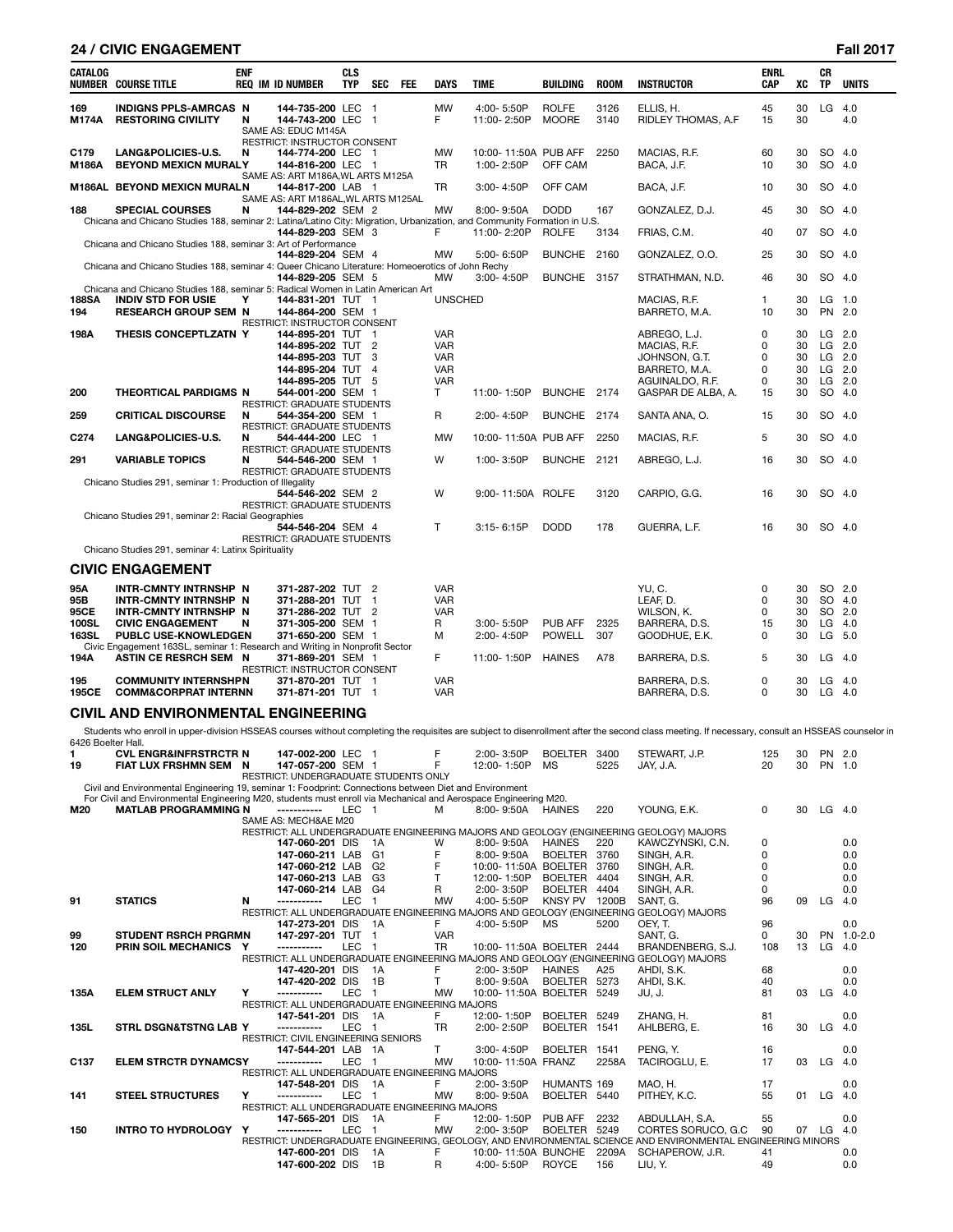### **Fall 2017 CLASSICS / 25**

| CATALOG         | <b>NUMBER COURSE TITLE</b>      | <b>ENF</b> | <b>REQ IM ID NUMBER</b>                                                                                | <b>CLS</b><br><b>TYP</b> | <b>SEC</b><br>FEE    | <b>DAYS</b>     | <b>TIME</b>                                 | <b>BUILDING</b>            | ROOM        | <b>INSTRUCTOR</b>                                                                                                                     | <b>ENRL</b><br><b>CAP</b> | xс | CR<br><b>TP</b> | <b>UNITS</b> |
|-----------------|---------------------------------|------------|--------------------------------------------------------------------------------------------------------|--------------------------|----------------------|-----------------|---------------------------------------------|----------------------------|-------------|---------------------------------------------------------------------------------------------------------------------------------------|---------------------------|----|-----------------|--------------|
| 153             | <b>INTR-ENVIR ENGR SCI</b>      | N          | ------------                                                                                           | <b>LEC</b>               | - 1                  | TR              | 2:00-3:50P                                  | BOELTER 3400               |             | MOHANTY, S.K.                                                                                                                         | 167                       | 15 | LG              | 4.0          |
|                 |                                 |            | 147-614-201 DIS                                                                                        |                          | 1A                   | м               | 1:00-1:50P                                  | WGYOUNG 2200               |             | RESTRICT: UNDERGRADUATE ENGINEERING, GEOLOGY, AND ENVIRONMENTAL SCIENCE AND ENVIRONMENTAL ENGINEERING MINORS<br>GHAVANLOUGHAJAR, M 51 |                           |    |                 | 0.0          |
|                 |                                 |            | 147-614-202 DIS                                                                                        |                          | 1B                   | Т               | 4:00-4:50P                                  | PAB                        | 1434A       | JOHNSON, N.                                                                                                                           | 51                        |    |                 | 0.0          |
|                 |                                 |            | 147-614-203 DIS<br>147-614-204 DIS                                                                     |                          | 1C<br>1D             | M<br>W          | 4:00-4:50P<br>4:00-4:50P                    | ROYCE<br>MS                | 160<br>5128 | GHAVANLOUGHAJAR, M<br>JOHNSON, N.                                                                                                     | 31<br>34                  |    |                 | 0.0<br>0.0   |
| 155             | <b>WTR&amp;WASTEWTR TRTMNTY</b> |            | ------------                                                                                           | LEC                      | $\blacksquare$       | <b>MW</b>       | 4:00-5:50P                                  | BOELTER 5440               |             | HAFEZNEZAMI, S.                                                                                                                       | 45                        |    | 09 LG 4.0       |              |
|                 |                                 |            | 147-622-201 DIS                                                                                        |                          | - 1A                 | F               | 8:00-9:50A                                  | BOELTER 5440               |             | RESTRICT: UNDERGRADUATE ENGINEERING, GEOLOGY, AND ENVIRONMENTAL SCIENCE AND ENVIRONMENTAL ENGINEERING MINORS<br>POLASKO, A.L.         | 45                        |    |                 | 0.0          |
| 156A            | <b>ENVIRNMNTL CHEM LAB Y</b>    |            | -----------                                                                                            | <b>LEC</b>               | $\overline{1}$       | <b>TR</b>       | 10:00-10:50A BOELTER 7745                   |                            |             | LAU, S.                                                                                                                               | 12                        |    | 30 LG 4.0       |              |
|                 |                                 |            | 147-623-201 LAB                                                                                        |                          | - 1A                 | <b>TR</b>       | 11:00-1:50P                                 | BOELTER 7737               |             | RESTRICT: ANY SCHOOL OF ENGINEERING UNDERGRADUATE, ENVIRONMENTAL SCIENCE MAJORS, OR ENVIRONMENTAL ENGINEERING MINORS<br>GAO, H.       | 12                        |    |                 | 0.0          |
| 157A            | <b>HYDROLOGIC MODELINGY</b>     |            | -----------                                                                                            | LEC                      | $\overline{1}$       | TR              | 2:00-3:50P                                  | BOELTER 5280               |             | GALLIEN, T.                                                                                                                           | 20                        | 30 | LG              | 4.0          |
|                 |                                 |            | RESTRICT: ALL UNDERGRADUATE ENGINEERING MAJORS AND ENVIRONMENTAL ENGINEERING MINORS<br>147-630-201 DIS |                          | 1A                   | F               | 2:00-3:50P                                  | BOELTER 3760               |             | QI, Y.                                                                                                                                | 20                        |    |                 | 0.0          |
| 181             | <b>TRAFFIC ENGINEERING N</b>    |            | -----------                                                                                            | LEC                      | $\overline{1}$       | TR              | 8:00-9:50A                                  | BOELTER 5436               |             | OKITSU, W.                                                                                                                            | 30                        | 11 | LG              | 4.0          |
|                 |                                 |            | 147-786-201 LAB 1A                                                                                     |                          |                      | T.              | 4:00-5:50P                                  | WGYOUNG 1044               |             | RESTRICT: ALL SCHOOL OF ENGINEERING UNDERGRADUATES AND URBAN PLANNING GRADUATE STUDENTS<br>TODA, R.                                   | 30                        |    |                 | 0.0          |
| 194             | <b>RESEARCH GROUP SEM N</b>     |            | 147-864-200 SEM 1                                                                                      |                          |                      | <b>VAR</b>      |                                             |                            |             | BAUCHY, M.                                                                                                                            | 10                        | 30 |                 | $LG$ 2.0-8.0 |
| 200             | <b>GRADUATE SEMINAR</b>         | N          | 547-001-201 SEM 1<br><b>RESTRICT: GRADUATE STUDENTS</b>                                                |                          |                      | T               | 4:00-5:50P                                  | WGYOUNG CS24               |             | BOZORGNIA, Y.                                                                                                                         | 150                       | 30 | SU              | 2.0          |
|                 |                                 |            | 547-001-202 SEM 2                                                                                      |                          |                      | R               | 11:00-11:50A BOELTER 4275                   |                            |             | STENSTROM, M.K.                                                                                                                       | 70                        | 30 | SU 2.0          |              |
| 206             | <b>MDLNG&amp;SIMULTN-MTRLSN</b> |            | <b>RESTRICT: GRADUATE STUDENTS</b><br>547-036-200 LEC                                                  |                          | $\blacksquare$       | <b>MW</b>       | 12:00-1:50P                                 | BOELTER 5419               |             | BAUCHY, M.                                                                                                                            | 25                        | 30 | LG              | 4.0          |
| 220             | <b>ADV SOIL MECHANICS</b>       | N          | 547-101-200 LEC                                                                                        |                          | - 1                  | <b>MW</b>       | 2:00-3:50P                                  | BOELTER 5420               |             | BRANDENBERG, S.J.                                                                                                                     | 35                        | 30 | LG              | 4.0          |
| 228             | <b>GEOLOGIC PRINCIPLES N</b>    |            | <b>RESTRICT: GRADUATE STUDENTS</b><br>547-168-200 LEC 1                                                |                          |                      | MW              | 4:00-5:50P                                  | BOELTER 5436               |             | HUDNUT, K.W.                                                                                                                          | 30                        | 09 | LG              | 4.0          |
|                 |                                 |            | <b>RESTRICT: GRADUATE STUDENTS</b>                                                                     |                          |                      |                 |                                             |                            |             |                                                                                                                                       |                           |    |                 |              |
| <b>M230A</b>    | <b>LINEAR ELASTICITY</b>        | N          | 547-151-200 LEC 1<br>SAME AS: MECH&AE M256A                                                            |                          |                      | MW              | 12:00-1:50P                                 | BOELTER 5272               |             | MAL. A.K.                                                                                                                             | 0                         | 05 | LG              | -4.0         |
|                 |                                 |            | RESTRICT: GRADUATE STUDENTS                                                                            |                          |                      |                 |                                             |                            |             |                                                                                                                                       |                           |    |                 |              |
| 232             | <b>THRY-PLATES&amp;SHELLS</b>   | N          | 547-160-200 LEC 1<br><b>RESTRICT: GRADUATE STUDENTS</b>                                                |                          |                      | MW              | 2:00-3:50P                                  | <b>SLICHTR</b>             | 2834        | ZHANG, J.                                                                                                                             | 20                        | 07 | $LG$ 4.0        |              |
| 235A            | <b>ADV STRUCT ANALYSIS</b>      | N          | -----------<br>RESTRICT: GRADUATE STUDENTS                                                             | LEC                      | $\blacksquare$       | TR              | 10:00-11:50A PAB                            |                            | 1434A       | BURTON, H.J.                                                                                                                          | 75                        | 13 | LG              | -4.0         |
|                 |                                 |            | 547-175-201 DIS                                                                                        |                          | - 1A                 | F               | 10:00-11:50A BOELTER                        |                            | 2444        | ZHANG, Y.                                                                                                                             | 75                        |    |                 | 0.0          |
|                 |                                 |            | 547-175-280 LEC 80<br>RESTRICT: GRADUATE STUDENTS, ON-LINE MASTERS PROGRAM                             |                          |                      | VAR             |                                             | <b>ONLINE</b>              | LA          | TACIROGLU, E.                                                                                                                         | 35                        | 30 | LG              | 4.0          |
| <b>M237A</b>    | DYNAMICS-STRUCTURESN            |            | 547-185-200 LEC                                                                                        |                          | - 1                  | MW              | 4:00-5:50P                                  | <b>BOELTER</b>             | 4283        | DONG, S.B.                                                                                                                            | 0                         | 09 | LG              | 4.0          |
| C239            | <b>ELEM STRCTR DYNAMCSN</b>     |            | SAME AS: MECH&AE M269A<br>-----------                                                                  | LEC 1                    |                      | <b>MW</b>       | 10:00-11:50A FRANZ                          |                            | 2258A       | TACIROGLU, E.                                                                                                                         | 75                        | 03 | LG              | 4.0          |
|                 |                                 |            | RESTRICT: GRADUATE STUDENTS                                                                            |                          |                      |                 |                                             |                            |             |                                                                                                                                       |                           |    |                 |              |
|                 |                                 |            | 547-196-201 DIS 1A<br><b>RESTRICT: GRADUATE STUDENTS</b>                                               |                          |                      | F               | 2:00-3:50P                                  | HUMANTS 169                |             | CHEN, P.                                                                                                                              | 75                        |    |                 | 0.0          |
| 243A            | RC STRUCTRAL ELMNTS N           |            | -----------                                                                                            | LEC                      | - 1                  | MW              | 12:00-1:50P                                 | <b>DODD</b>                | 121         | WALLACE, J.W.                                                                                                                         | 75                        | 05 | LG              | 4.0          |
|                 |                                 |            | <b>RESTRICT: GRADUATE STUDENTS</b><br>547-216-201 DIS                                                  |                          | 1A                   | F               | 12:00-1:50P                                 | <b>FRANZ</b>               | 1178        | SAFDARI, A.                                                                                                                           | 75                        |    |                 | 0.0          |
| 250A            | <b>SURFACE WATER HYDRON</b>     |            | -----------<br><b>RESTRICT: GRADUATE STUDENTS</b>                                                      | LEC                      | - 1                  | TR              | 12:00-1:50P                                 | <b>BOELTER</b>             | 2760        | GEBREMICHAEL, M.                                                                                                                      | 35                        | 14 | LG              | 4.0          |
|                 |                                 |            | 547-250-201 DIS                                                                                        |                          | - 1A                 | F               | 12:00-1:50P                                 | BOELTER 5420               |             | ALAM, S.                                                                                                                              | 35                        |    |                 | 0.0          |
| 250B            | <b>GROUNDWATER HYDROL N</b>     |            | -----------<br>RESTRICT: GRADUATE STUDENTS                                                             | <b>LEC</b>               | $\overline{1}$       | TR              | 4:00-5:50P                                  | BOELTER 5422               |             | YEH, W.W.                                                                                                                             | 35                        | 16 | LG              | -4.0         |
|                 |                                 |            | 547-251-201 DIS                                                                                        |                          | - 1A                 | F               | 4:00-5:50P                                  | BOELTER 5419               |             | LI, J.                                                                                                                                | 35                        |    |                 | 0.0          |
| 253             | <b>MATH MDLS WATR QUAL N</b>    |            | 547-265-200 LEC<br><b>RESTRICT: GRADUATE STUDENTS</b>                                                  |                          | - 1                  | MW              | 2:00-3:50P                                  | BOELTER 5514               |             | STENSTROM, M.K.                                                                                                                       | 30                        | 30 | LG              | - 4.0        |
| 254A            | <b>AQUATC INORGNC CHEMN</b>     |            | -----------                                                                                            | LEC                      | - 1                  | MW              | 12:00-1:50P                                 | BOELTER 5264               |             | JAY, J.A.                                                                                                                             | 34                        | 30 | LG              | 4.0          |
|                 |                                 |            | <b>RESTRICT: GRADUATE STUDENTS</b><br>547-271-201 DIS                                                  |                          | - 1A                 | F               | 10:00-11:50A BOELTER 5252                   |                            |             | HUNG, W.                                                                                                                              | 32                        |    |                 | 0.0          |
|                 |                                 |            | 547-271-280 LEC 80                                                                                     |                          |                      | VAR             |                                             | <b>ONLINE</b>              | LA          | JAY, J.A.                                                                                                                             | 35                        | 30 | $LG$ 4.0        |              |
| M262A           | <b>INTRO-ATMSPHRC CHEMN</b>     |            | RESTRICT: GRADUATE STUDENTS, ON-LINE MASTERS PROGRAM<br>547-311-200 LEC                                |                          | - 1                  | TR              | 11:00-12:15P MS                             |                            | 7121        | PAULSON, S.E.                                                                                                                         | 0                         | 13 | SO 4.0          |              |
|                 |                                 |            | SAME AS: A&O SCI M203A<br>RESTRICT: GRADUATE STUDENTS                                                  |                          |                      |                 |                                             |                            |             |                                                                                                                                       |                           |    |                 |              |
| 266             | <b>ENVIRNMENTL BIOTECH N</b>    |            | 547-328-200 LEC 1                                                                                      |                          |                      | <b>MW</b>       | 10:00-11:50A BOELTER 5264                   |                            |             | THULSIRAJ, V.                                                                                                                         | 25                        | 03 | $LG$ 4.0        |              |
| 495             | TA TRAINING SEMINAR             | N          | RESTRICT: GRADUATE STUDENTS<br>547-790-201 SEM 1                                                       |                          |                      | R               | 12:00-1:50P BOELTER 5280                    |                            |             | CETINER, B.                                                                                                                           | 40                        | 30 | SU 2.0          |              |
|                 |                                 |            | <b>RESTRICT: GRADUATE STUDENTS</b>                                                                     |                          |                      |                 |                                             |                            |             |                                                                                                                                       |                           |    |                 |              |
| <b>CLASSICS</b> |                                 |            |                                                                                                        |                          |                      |                 |                                             |                            |             |                                                                                                                                       |                           |    |                 |              |
| <b>Classics</b> |                                 |            |                                                                                                        |                          |                      |                 |                                             |                            |             |                                                                                                                                       |                           |    |                 |              |
| 10              | <b>DISCOVERING GREEKS N</b>     |            | -----------                                                                                            | <b>LEC</b>               | $\overline{1}$       | <b>MWF</b>      | 11:00-11:50A DODD                           |                            | 147         | KIRKLAND. N.B.                                                                                                                        | 250                       | 04 | SO 5.0          |              |
|                 |                                 |            | 148-012-201 DIS                                                                                        |                          | 1A                   | R               | 11:00-11:50A MS                             |                            | 3915A       | KONTONICOLAS, M.E.                                                                                                                    | 25                        |    |                 | 0.0          |
|                 |                                 |            | 148-012-202 DIS<br>148-012-203 DIS                                                                     |                          | 1B<br>1C             | R<br>R          | 12:00-12:50P DODD<br>1:00-1:50P             | <b>DODD</b>                | 162<br>162  | RADCLIFFE, B.A.<br>BARO, A.C.                                                                                                         | 25<br>25                  |    |                 | 0.0<br>0.0   |
|                 |                                 |            | 148-012-204 DIS                                                                                        |                          | 1D                   | R               | 2:00-2:50P                                  | <b>HAINES</b>              | A78         | ALBERTINI, C.                                                                                                                         | 25                        |    |                 | 0.0          |
|                 |                                 |            | 148-012-205 DIS<br>148-012-206 DIS                                                                     |                          | 1E<br>1F             | R<br>R          | $9:00 - 9:50A$<br>10:00-10:50A PUB AFF      | <b>DODD</b>                | 162<br>2238 | AKIYAMA-KIM, J.A.<br>AKIYAMA-KIM, J.A.                                                                                                | 25<br>25                  |    |                 | 0.0<br>0.0   |
|                 |                                 |            | 148-012-207 DIS                                                                                        |                          | 1G                   | R               | 11:00-11:50A PUB AFF                        |                            | 2238        | RADCLIFFE, B.A.                                                                                                                       | 25                        |    |                 | 0.0          |
|                 |                                 |            | 148-012-208 DIS<br>148-012-209 DIS                                                                     |                          | 1H<br>11             | R<br>R          | 12:00-12:50P ROYCE<br>1:00-1:50P            | <b>ROYCE</b>               | 166<br>166  | KONTONICOLAS, M.E.<br>ALBERTINI, C.                                                                                                   | 25<br>25                  |    |                 | 0.0<br>0.0   |
|                 |                                 |            | 148-012-210 DIS                                                                                        |                          | 1J                   | R               | 2:00-2:50P                                  | <b>DODD</b>                | 162         | BARO, A.C.                                                                                                                            | 25                        |    |                 | 0.0          |
| 30              | <b>CLASSICAL MYTHOLOGY N</b>    |            | -----------<br>148-055-201                                                                             | LEC<br><b>DIS</b>        | $\overline{1}$<br>1A | <b>MWF</b><br>Т | 10:00-10:50A DODD<br>8:00-8:50A             | <b>DODD</b>                | 147<br>162  | VAZQUEZ, A.M.<br>ACCETTOLA, A.J.                                                                                                      | 225<br>25                 |    | 03 SO           | 5.0<br>0.0   |
|                 |                                 |            | 148-055-202 DIS                                                                                        |                          | 1B                   | T               | $9:00 - 9:50A$                              | <b>DODD</b>                | 162         | SEGAL, G.                                                                                                                             | 25                        |    |                 | 0.0          |
|                 |                                 |            | 148-055-203<br>148-055-204 DIS                                                                         | <b>DIS</b>               | 1C<br>1D             | T<br>T          | 10:00-10:50A PUB AFF<br>11:00-11:50A HAINES |                            | 2238<br>A74 | SEGAL, G.<br>VAZQUEZ, A.M.                                                                                                            | 25<br>25                  |    |                 | 0.0<br>0.0   |
|                 |                                 |            | 148-055-205 DIS                                                                                        |                          | 1E                   | Τ               | 12:00-12:50P DODD                           |                            | 162         | ROCCHIO, M.P.                                                                                                                         | 25                        |    |                 | 0.0          |
|                 |                                 |            | 148-055-206 DIS<br>148-055-207 DIS                                                                     |                          | 1F<br>1G             | T<br>Т          | 1:00-1:50P<br>2:00-2:50P                    | <b>DODD</b><br><b>DODD</b> | 162<br>162  | ACCETTOLA, A.J.<br>EDDINGS, C.M.                                                                                                      | 25<br>25                  |    |                 | 0.0<br>0.0   |
|                 |                                 |            | 148-055-208 DIS                                                                                        |                          | 1H                   | T               | $3:00 - 3:50P$                              | <b>DODD</b>                | 162         | EDDINGS, C.M.                                                                                                                         | 25                        |    |                 | 0.0          |
|                 |                                 |            | 148-055-209 DIS                                                                                        |                          | 11                   | $\mathsf{T}$    | 1:00-1:50P                                  | <b>FRANZ</b>               | 2288        | ROCCHIO, M.P.                                                                                                                         | 25                        |    |                 | 0.0          |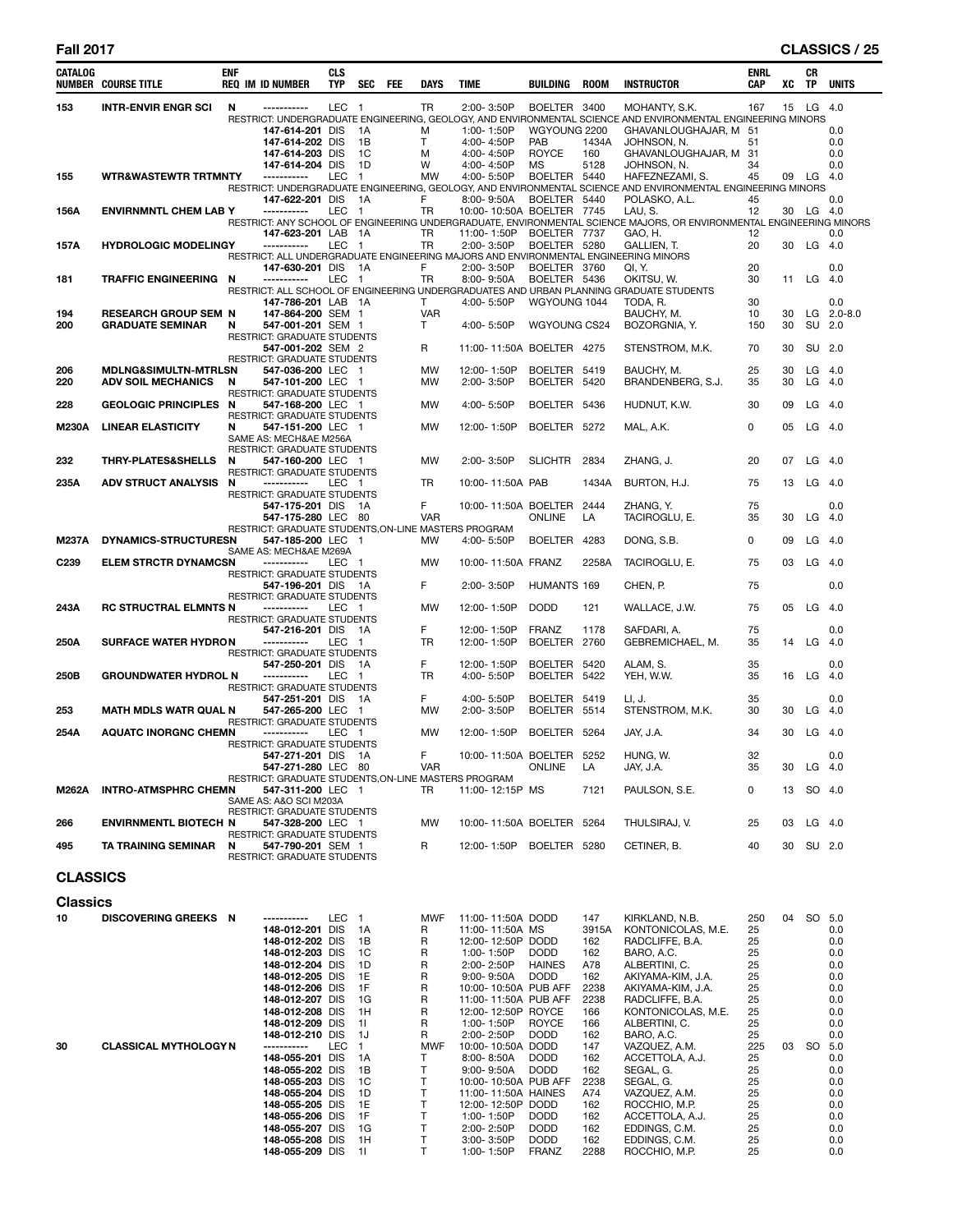### **26 / CLUSTER PROGRAM Fall 2017**

| <b>CATALOG</b> | <b>NUMBER COURSE TITLE</b>      | <b>ENF</b> | <b>REQ IM ID NUMBER</b>                     | <b>CLS</b><br><b>TYP</b> | <b>SEC</b>     | <b>FEE</b> | <b>DAYS</b> | <b>TIME</b>         | <b>BUILDING</b> | <b>ROOM</b> | <b>INSTRUCTOR</b> | <b>ENRL</b><br><b>CAP</b> | XC                | <b>CR</b><br><b>TP</b> | <b>UNITS</b> |
|----------------|---------------------------------|------------|---------------------------------------------|--------------------------|----------------|------------|-------------|---------------------|-----------------|-------------|-------------------|---------------------------|-------------------|------------------------|--------------|
| M153G          | <b>ROMAN ART&amp;ARCHAEOLGY</b> |            | 148-674-200 LEC 1<br>SAME AS: ART HIS M113B |                          |                |            | <b>MW</b>   | 11:00-12:15P DODD   |                 | 146         | BECKMANN, S.E.    | 30                        | 04                | SO 4.0                 |              |
| 165            | <b>ANCIENT ATHLETICS</b>        | Υ          | 148-737-200 LEC 1                           |                          |                |            | <b>TR</b>   | 9:30-10:45A         | <b>DODD</b>     | 146         | ELLIS, R.M.       | 60                        | $12 \overline{ }$ | SO 4.0                 |              |
| M167           | <b>MAGIC-ANCIENT WORLD Y</b>    |            | 148-702-200 LEC 1                           |                          |                |            | <b>TR</b>   | 12:30-1:45P         | <b>BUNCHE</b>   | 2160        | SIMPSON, B.       | 20                        | 14                | <b>SO</b>              | 4.0          |
|                |                                 |            | SAME AS: AN N EA M167                       |                          |                |            |             |                     |                 |             |                   |                           |                   |                        |              |
| 185            | <b>ENGLISH VOCABULARY</b>       | N          | 148-810-200 LEC 1                           |                          |                |            | <b>MW</b>   | 2:00-3:15P          | <b>DODD</b>     | 146         | BECKELHYMER, S.D. | 80                        | 07                | SO.                    | 5.0          |
| <b>189HC</b>   | <b>HONORS CONTRACTS</b>         | N          | 148-835-201 TUT 1                           |                          |                |            | <b>VAR</b>  |                     |                 |             | ELLIS. R.M.       | 0                         | 30                | LG                     | 1.0          |
| 287            | <b>GRD COLLO CLASS LIT</b>      | N          | 548-550-200 SEM 1                           |                          |                |            | W           | 2:00-4:50P          | <b>DODD</b>     | 248         | PURVES, A.C.      | 10                        | 30                | SU 2.0                 |              |
|                |                                 |            | <b>RESTRICT: GRADUATE STUDENTS</b>          |                          |                |            |             |                     |                 |             |                   |                           |                   |                        |              |
| <b>Greek</b>   |                                 |            |                                             |                          |                |            |             |                     |                 |             |                   |                           |                   |                        |              |
| 1.             | <b>ELEMENTARY GREEK</b>         | N          | -----------                                 | LEC <sub>1</sub>         |                |            | <b>MWF</b>  | 11:00-11:50A DODD   |                 | 162         | ELLIS. R.M.       | 40                        | 04                | <b>SO</b>              | 5.0          |
|                |                                 |            | 149-005-201 DIS                             |                          | 1A             |            | <b>TR</b>   | 10:00-10:50A DODD   |                 | 162         | TENNANT, J.R.     | 20                        |                   |                        | 0.0          |
|                |                                 |            | 149-005-202 DIS                             |                          | 1B             |            | <b>TR</b>   | 11:00-11:50A DODD   |                 | 162         | TENNANT, J.R.     | 20                        |                   |                        | 0.0          |
| 20             | <b>INTERMEDIATE GREEK</b>       | Y          | 149-061-200 LEC                             |                          |                |            | <b>MWF</b>  | 11:00-11:50A DODD   |                 | 248         | PURVES, A.C.      | 15                        | 04                | <b>SO</b>              | 4.0          |
| 103            | <b>AESCHYLUS</b>                | Y          | 149-336-200 LEC                             |                          |                |            | <b>MWF</b>  | 9:00-9:50A          | <b>DODD</b>     | 248         | ELLIS. R.M.       | 15                        | 30                | <b>SO</b>              | 4.0          |
| 200C           | <b>HIST-GREEK LITERATR</b>      | N          | 549-012-200 LEC 1                           |                          |                |            | <b>TR</b>   | 11:00-12:50P        | <b>DODD</b>     | 248         | BLANK, D.L.       | 15                        | 30                | SO                     | 4.0          |
|                |                                 |            | <b>RESTRICT: GRADUATE STUDENTS</b>          |                          |                |            |             |                     |                 |             |                   |                           |                   |                        |              |
| 240A           | <b>HIST-GREEK LANGUAGE N</b>    |            | 549-352-200 LEC 1                           |                          |                |            | R           | 3:00-6:10P          | <b>DODD</b>     | 248         | VINE, B.H.        | 15                        | 16                |                        | SO 2.0/4.0   |
|                |                                 |            | <b>RESTRICT: GRADUATE STUDENTS</b>          |                          |                |            |             |                     |                 |             |                   |                           |                   |                        |              |
| Latin          |                                 |            |                                             |                          |                |            |             |                     |                 |             |                   |                           |                   |                        |              |
| 1.             | <b>ELEMENTARY LATIN</b>         | N          | -----------                                 | <b>LEC</b>               | $\overline{1}$ |            | <b>MWF</b>  | 11:00-11:50A BUNCHE |                 | 3170        | BECKELHYMER, S.D. | 40                        | 04                | <b>SO</b>              | 5.0          |
|                |                                 |            | 150-011-201 DIS                             |                          | 1A             |            | <b>TR</b>   | 10:00-10:50A ROLFE  |                 | 3120        | PIROS. E.G.       | 20                        |                   |                        | 0.0          |
|                |                                 |            | 150-011-202 DIS                             |                          | 1B             |            | <b>TR</b>   | 11:00-11:50A ROLFE  |                 | 3120        | PIROS, E.G.       | 20                        |                   |                        | 0.0          |
|                |                                 |            | -----------                                 | <b>LEC</b>               | $\overline{2}$ |            | <b>MWF</b>  | 1:00-1:50P          | <b>PAB</b>      | 2748        | FATA, A.E.        | 40                        | 06                | <b>SO</b>              | 5.0          |
|                |                                 |            | 150-011-211 DIS                             |                          | 2A             |            | <b>TR</b>   | 12:00-12:50P BUNCHE |                 | 2121        | FATA, A.E.        | 20                        |                   |                        | 0.0          |
|                |                                 |            | 150-011-212 DIS                             |                          | 2B             |            | <b>TR</b>   | $1:00 - 1:50P$      | <b>BUNCHE</b>   | 2121        | FATA, A.E.        | 20                        |                   |                        | 0.0          |
|                |                                 |            | 150-011-220 LEC                             |                          | - 3            |            | <b>TR</b>   | 11:00-12:15P HAINES |                 | A20         | CURTIS, S.L.      | 20                        | 13                | <b>SO</b>              | 5.0          |
|                |                                 |            | 150-011-230 LEC                             |                          | $\overline{4}$ |            | <b>TR</b>   | 12:30-1:45P         | <b>HAINES</b>   | A28         | BISHOP, S.L.      | 20                        | 14                | <b>SO</b>              | 5.0          |
| 3              | <b>ELEMENTARY LATIN</b>         | Y          | 150-031-200 LEC                             |                          |                |            | <b>TR</b>   | 12:30-1:45P         | <b>HAINES</b>   | 122         | BECKMANN, S.E.    | 20                        | 14                | <b>SO</b>              | 5.0          |
| 20             | <b>ELEM LATIN-COMP RVW Y</b>    |            | 150-060-200 LEC                             |                          |                |            | <b>MWF</b>  | 12:00-12:50P        | <b>DODD</b>     | 162         | KISH. N.          | 20                        | 05                | <b>SO</b>              | 4.0          |
| 108            | <b>ROMAN ELEGY</b>              | Y          | 150-350-200 LEC                             |                          |                |            | <b>TR</b>   | 9:30-10:45A         | <b>DODD</b>     | 248         | VAZQUEZ. A.M.     | 15                        | 12                | <b>SO</b>              | 4.0          |
| 224            | <b>SENECA</b>                   | N          | 550-138-200 SEM 1                           |                          |                |            | F           | 2:00-4:50P          | <b>DODD</b>     | 248         | BLANK. D.L.       | 15                        | 30                | <b>SO</b>              | 2.0/4.0      |
|                |                                 |            | <b>RESTRICT: GRADUATE STUDENTS</b>          |                          |                |            |             |                     |                 |             |                   |                           |                   |                        |              |

# **CLUSTER PROGRAM**

#### **Clusters**

For Clusters M1A, some seats are held for entering students who enroll through New Student Orientation. Any entering student may enroll beginning September 19, 2017, space permitting.<br>Upon satisfactorily completing Cluster ences with lab GE,

one additional GE of the students' choice (either Historical Analysis OR Social Analysis OR Life Sciences without lab OR Physical Sciences without lab), and Writing II.

|     | For a complete summary of clusters credits, see http://www.uei.ucla.edu/clustersgecredit.htm.                                                                                                                                  |   |                      |       |                                    |     |                      |                |      |                     |     |    |          |     |
|-----|--------------------------------------------------------------------------------------------------------------------------------------------------------------------------------------------------------------------------------|---|----------------------|-------|------------------------------------|-----|----------------------|----------------|------|---------------------|-----|----|----------|-----|
| M1A | <b>FOOD-ENVIRON&amp;SUST</b>                                                                                                                                                                                                   | N | -----------          | LEC 1 |                                    | MWF | 10:00-10:50A DE NEVE |                | P350 | D'AURIA. R.         | 200 | 03 | $LG$ 6.0 |     |
|     |                                                                                                                                                                                                                                |   | SAME AS: ENVIRON M1A |       |                                    |     |                      |                |      |                     |     |    |          |     |
|     |                                                                                                                                                                                                                                |   |                      |       | RESTRICT: FIRST-YEAR FRESHMEN ONLY |     |                      |                |      |                     |     |    |          |     |
|     |                                                                                                                                                                                                                                |   | 143-001-201 DIS      |       | - 1A                               | м   | $2:00 - 3:50P$       | <b>PUB AFF</b> | 2278 | DURAN CALISTO, A.M. | 20  |    |          | 0.0 |
|     |                                                                                                                                                                                                                                |   | 143-001-202 DIS      |       | - 1B                               | М   | $4:00 - 5:50P$       | PUB AFF        | 2278 | DURAN CALISTO, A.M. | 20  |    |          | 0.0 |
|     |                                                                                                                                                                                                                                |   | 143-001-203 DIS      |       | - 1C                               | М   | 2:00-3:50P           | <b>PUB AFF</b> | 2317 | BROWN, L.N.         | 20  |    |          | 0.0 |
|     |                                                                                                                                                                                                                                |   | 143-001-204 DIS      |       | 1D                                 | м   | $4:00 - 5:50P$       | PUB AFF        | 2317 | BROWN, L.N.         | 20  |    |          | 0.0 |
|     |                                                                                                                                                                                                                                |   | 143-001-205 DIS      |       | - 1E                               |     | 10:00-11:50A PUB AFF |                | 1343 | DAMM. J.            | 20  |    |          | 0.0 |
|     |                                                                                                                                                                                                                                |   | 143-001-206 DIS      |       | - 1 F                              |     | 12:00-1:50P          | <b>PUB AFF</b> | 1343 | DAMM. J.            | 20  |    |          | 0.0 |
|     |                                                                                                                                                                                                                                |   | 143-001-207 DIS      |       | - 1G                               | W   | $2:00 - 3:50P$       | PUB AFF        | 1343 | RANDALL, T.P.       | 20  |    |          | 0.0 |
|     |                                                                                                                                                                                                                                |   | 143-001-208 DIS      |       | - 1H                               | W   | $4:00 - 5:50P$       | <b>PUB AFF</b> | 1343 | RANDALL, T.P.       | 20  |    |          | 0.0 |
|     |                                                                                                                                                                                                                                |   | 143-001-209 DIS      |       | - 11                               | R   | 10:00-11:50A PUB AFF |                | 1343 | THOMSON, M.J.       | 20  |    |          | 0.0 |
|     |                                                                                                                                                                                                                                |   | 143-001-210 DIS      |       | - 1.J                              | R   | 12:00-1:50P          | PUB AFF        | 1343 | THOMSON, M.J.       | 20  |    |          | 0.0 |
|     | For Objective OAA (1996) 1994) and the formal contribution of the College Contribution Association of the contribution of the Contract of AAA (AAAA) is a constitution of the Contract of COAA (2007) is a constitution of the |   |                      |       |                                    |     |                      |                |      |                     |     |    |          |     |

For Clusters 20A, some seats are held for entering students who enroll through New Student Orientation. Any entering student may enroll beginning September 19, 2017, space permitting.<br>Upon satisfactorily completing Cluster and Practice GE,

one Historical Analysis GE, one Social Analysis GE, Arts and Architecture or College or Music Diversity, and Writing II.

For a complete summary of clusters credits, see http://www.uei.ucla.edu/clustersgecredit.htm.<br>20A INTERRCL DYNAMCS-US N ------------ LEC 1 TR 1 **20A INTERRCL DYNAMCS-US N -----------** LEC 1 TR 12:30- 1:45P DE NEVE P350 ORTIZ, V. 0 30 LG 6.0 RESTRICT: FIRST-YEAR FRESHMEN ONLY<br>143-060-201 DIS 1A **143-060-201** DIS 1A T 2:00-3:50P COVEL 210 GARCIA, R. 0 0.0 0.0<br>**143-060-202** DIS 1B T 4:00-5:50P COVEL 210 GARCIA, R. 0 0.0 0.0 **143-060-202** DIS 1B T 4:00-5:50P COVEL 210 GARCIA, R. 0 0.0 0.0<br>**143-060-203** DIS 1C T 2:00-3:50P COVEL 218 PARTIDA.B. 0 0.0 0.0  **143-060-203** DIS 1C T 2:00- 3:50P COVEL 218 PARTIDA, B. 0 0.0 **143-060-204** DIS 1D T 4:00-5:50P COVEL 218 PARTIDA, B. 0 0.0 0.0<br>**143-060-204** DIS 1D T 4:00-5:50P COVEL 218 PARTIDA, B. 0 0.0 0.0  **143-060-205** DIS 1E T 2:00- 3:50P COVEL 225 BOSE, D. 0 0.0 **143-060-206** DIS 1F T 4:00-5:50P COVEL 225 BOSE, D. 0 0.0 0.0  **143-060-207** DIS 1G W 10:00- 11:50A PUB AFF 1343 BENDER, C.T. 0 0.0  **143-060-208** DIS 1H W 12:00- 1:50P PUB AFF 1343 BENDER, C.T. 0 0.0  **143-060-209** DIS 1I W 10:00- 11:50A COVEL 210 YAMASHITA, W.S. 0 0.0  **143-060-210** DIS 1J W 12:00- 1:50P COVEL 210 YAMASHITA, W.S. 0 0.0 **143-060-211** DIS 1K W 2:00- 3:50P COVEL 210 VALLE, A.J. 0 0.0  **143-060-212** DIS 1L W 4:00- 5:50P COVEL 210 VALLE, A.J. 0 0.0 For Clusters 21A, some seats are held for entering students who enroll through New Student Orientation. Any entering student may enroll beginning September 19, 2017, space permitting.

Upon satisfactorily completing Clusters 21A, 21B, and 21CW, students will receive credit for the following requirements: one Historical Analysis GE, two Social Analysis GEs, one Philosophical and Linguistic Analysis GE, and Writing II.

For a complete summary of clusters credits, see http://www.uei.ucla.edu/clustersgecredit.htm.

| 21A | <b>HIST-MODERN THOUGHT N</b><br>----------- | LEC 1 | МW | 11:00-12:15P DE NEVE P350 |              |      | DIENSTAG, J.F.     | 200 | 30 | $LG$ 6.0 |     |
|-----|---------------------------------------------|-------|----|---------------------------|--------------|------|--------------------|-----|----|----------|-----|
|     | <b>RESTRICT: FIRST-YEAR FRESHMEN ONLY</b>   |       |    |                           |              |      |                    |     |    |          |     |
|     | 143-063-201 DIS 1A                          |       | W  | $2:00 - 3:50P$            | PUB AFF      | 2317 | BARKER. K.         | 20  |    |          | 0.0 |
|     | 143-063-202 DIS                             | - 1B  | W  | 4:00- 5:50P               | PUB AFF      | 2317 | BARKER. K.         | 20  |    |          | 0.0 |
|     | 143-063-203 DIS 1C                          |       | W  | 2:00-3:50P                | <b>COVEL</b> | 225  | ERICKSON, S.R.     | 20  |    |          | 0.0 |
|     | 143-063-204 DIS                             | - 1D  | W  | 4:00-5:50P                | <b>COVEL</b> | 225  | ERICKSON, S.R.     | 20  |    |          | 0.0 |
|     | 143-063-205 DIS 1E                          |       | F  | 10:00-11:50A COVEL        |              | 218  | JOHNSEN, B.R.      | 20  |    |          | 0.0 |
|     | 143-063-206 DIS 1F                          |       | F. | 12:00-1:50P               | COVEL        | 218  | JOHNSEN, B.R.      | 20  |    |          | 0.0 |
|     | 143-063-207 DIS                             | - 1G  | R  | 2:00-3:50P                | <b>COVEL</b> | 218  | MESSARRA, S.N.     | 20  |    |          | 0.0 |
|     | 143-063-208 DIS                             | - 1H  | R  | 4:00- 5:50P               | <b>COVEL</b> | 218  | MESSARRA. S.N.     | 20  |    |          | 0.0 |
|     | 143-063-209 DIS                             | $-11$ | W  | 2:00-3:50P                | <b>COVEL</b> | 218  | EILERTSEN RUBY. T. | 20  |    |          | 0.0 |
|     | 143-063-210 DIS                             | - 1J  | W  | 4:00- 5:50P               | <b>COVEL</b> | 218  | EILERTSEN RUBY. T. | 20  |    |          | 0.0 |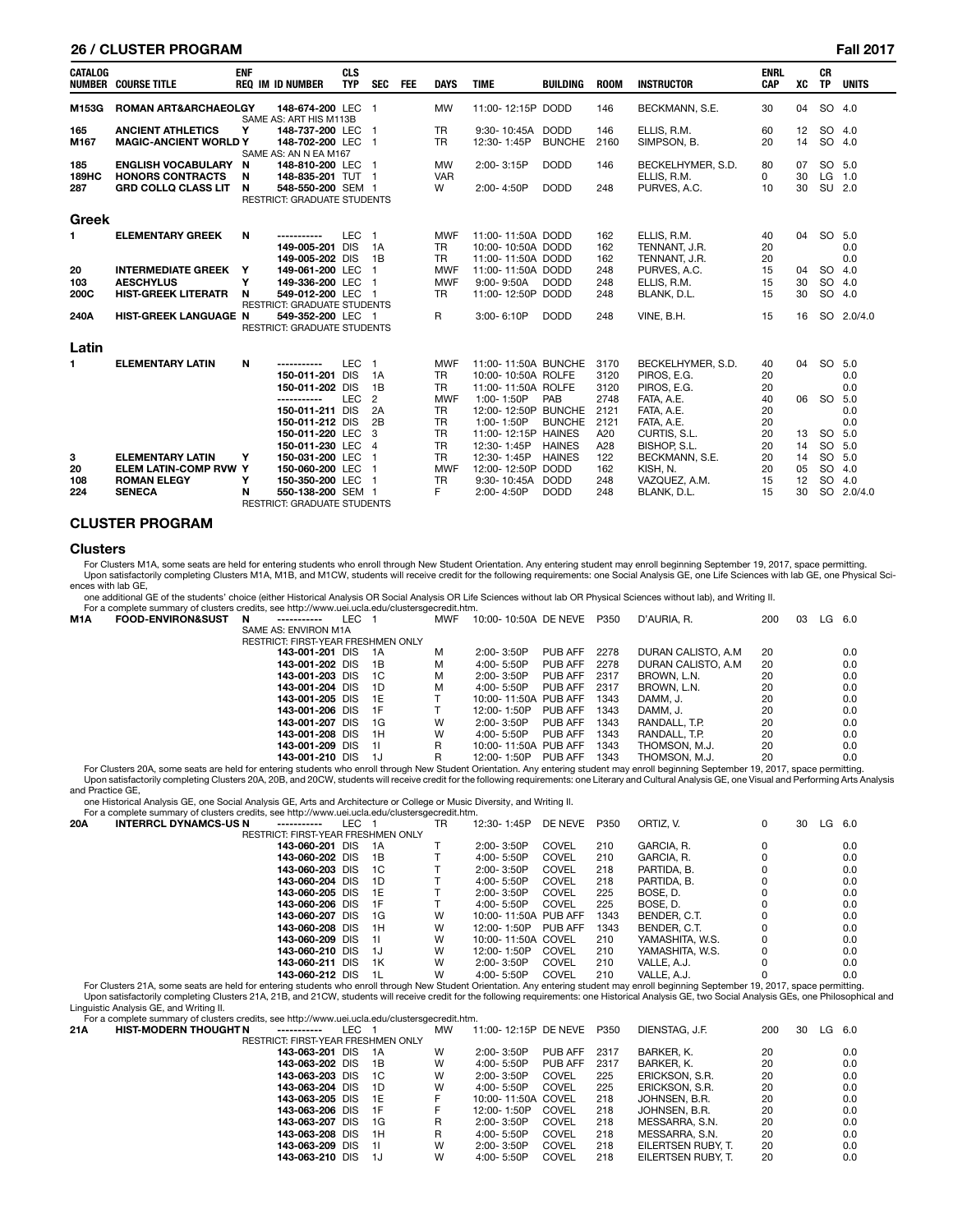For Clusters 30A, some seats are held for entering students who enroll through New Student Orientation. Any entering student may enroll beginning September 19, 2017, space permitting. Upon satisfactorily completing Clusters 30A, 30B, and 30CW, students will receive credit for the following requirements: one Literary and Cultural Analysis GE, one Philosophic and Linguistic Analysis GE, one Historical Analysis GE,

#### one Social Analysis GE, and Writing II.

For a complete summary of clusters credits, see http://www.uei.ucla.edu/clustersgecredit.htm<br>30A PERSPECTIVE ON MYTH N ----------- IFC 1 MW

| 30A | PERSPECTIVE ON MYTH N | -----------                               | LEC 1 |       | МW | 2:00-3:15P           | DE NEVE | P350 | WATKINS, S.J.     | 200 | 30 | LG | 6.0 |
|-----|-----------------------|-------------------------------------------|-------|-------|----|----------------------|---------|------|-------------------|-----|----|----|-----|
|     |                       | <b>RESTRICT: FIRST-YEAR FRESHMEN ONLY</b> |       |       |    |                      |         |      |                   |     |    |    |     |
|     |                       | 143-090-201 DIS                           |       | 1A    |    | 2:00-3:50P           | PUB AFF | 1343 | HELEKER, S.P.     | 20  |    |    | 0.0 |
|     |                       | 143-090-202 DIS 1B                        |       |       |    | $4:00 - 5:50P$       | PUB AFF | 1343 | HELEKER, S.P.     | 20  |    |    | 0.0 |
|     |                       | 143-090-203 DIS                           |       | $-1C$ |    | 10:00-11:50A COVEL   |         | 225  | HOLLENBAUGH. I.B. | 20  |    |    | 0.0 |
|     |                       | 143-090-204 DIS                           |       | - 1D  |    | 12:00-1:50P COVEL    |         | 225  | HOLLENBAUGH, I.B. | 20  |    |    | 0.0 |
|     |                       | 143-090-205 DIS 1E                        |       |       | W  | 10:00-11:50A COVEL   |         | 218  | HOOSE, A.G.       | 20  |    |    | 0.0 |
|     |                       | 143-090-206 DIS 1F                        |       |       | W  | 12:00-1:50P          | COVEL   | 218  | MATABANG, S.L.    | 20  |    |    | 0.0 |
|     |                       | 143-090-207 DIS                           |       | - 1G  | R  | 10:00-11:50A PUB AFF |         | 2278 | VORONCA, D.V.     | 20  |    |    | 0.0 |
|     |                       | 143-090-208 DIS                           |       | - 1H  | R  | 12:00-1:50P          | PUB AFF | 2278 | VORONCA, D.V.     | 20  |    |    | 0.0 |
|     |                       | 143-090-209 DIS                           |       | - 11  | R  | 2:00-3:50P           | COVEL   | 225  | MATABANG, S.L.    | 20  |    |    | 0.0 |
|     |                       | 143-090-210 DIS                           |       | - 1J  | F  | 10:00-11:50A COVEL   |         | 225  | HOOSE, A.G.       | 20  |    |    | 0.0 |
|     |                       |                                           |       |       |    |                      |         |      |                   |     |    |    |     |

143-090-210 DIS 1J F 10:00-11:50A COVEL 225 HOOSE, A.G. 20 20 20 20 10.00-11:50A COVEL FOR FOOSE, A.G. 226 HOOSE, A.G. 2017, space permitting. Upon satisfactorily completing Clusters 60A, 60B, and 60CW, students will receive credit for the following requirements: one Literary and Cultural Analysis GE, one Visual and Performing Arts and Analysis and Practice GE,

one Historical Analysis GE, one Social Analysis GE, and College or Music Diversity, and Writing II.

|     | For a complete summary of clusters credits, see http://www.uei.ucla.edu/clustersgecredit.htm.                                                                                       |                                           |     |      |    |                      |              |      |               |     |    |      |       |
|-----|-------------------------------------------------------------------------------------------------------------------------------------------------------------------------------------|-------------------------------------------|-----|------|----|----------------------|--------------|------|---------------|-----|----|------|-------|
| 60A | <b>AMERICA 1954-1974</b>                                                                                                                                                            | N<br>-----------                          | LEC |      | TR | 9:30-10:45A DE NEVE  |              | P350 | DECKER. J.L.  | 240 | 30 | LG . | - 6.0 |
|     |                                                                                                                                                                                     | <b>RESTRICT: FIRST-YEAR FRESHMEN ONLY</b> |     |      |    |                      |              |      |               |     |    |      |       |
|     |                                                                                                                                                                                     | 143-180-201 DIS                           |     | -1A  | R  | $2:00 - 3:50P$       | PUB AFF      | 1343 | CARLOS, C.    | 20  |    |      | 0.0   |
|     |                                                                                                                                                                                     | 143-180-202 DIS                           |     | 1B   | R  | 4:00-5:50P           | PUB AFF      | 1343 | CARLOS, C.    | 20  |    |      | 0.0   |
|     |                                                                                                                                                                                     | 143-180-203 DIS                           |     | 1C   | R  | $2:00 - 3:50P$       | PUB AFF      | 2278 | TINNIN, A.V.  | 20  |    |      | 0.0   |
|     |                                                                                                                                                                                     | 143-180-204 DIS                           |     | 1D   | R  | 4:00-5:50P           | PUB AFF      | 2278 | TINNIN, A.V.  | 20  |    |      | 0.0   |
|     |                                                                                                                                                                                     | 143-180-205 DIS                           |     | -1 F | R  | $2:00 - 3:50P$       | PUB AFF      | 2317 | LESLIE. G.J.  | 20  |    |      | 0.0   |
|     |                                                                                                                                                                                     | 143-180-206 DIS                           |     | 1F   | R  | 4:00- 5:50P          | PUB AFF      | 2317 | LESLIE. G.J.  | 20  |    |      | 0.0   |
|     |                                                                                                                                                                                     | 143-180-207 DIS                           |     | 1G   |    | 10:00-11:50A PUB AFF |              | 1343 | BRUNSON, K.A. | 20  |    |      | 0.0   |
|     |                                                                                                                                                                                     | 143-180-208 DIS                           |     | 1H   |    | 12:00-1:50P          | PUB AFF      | 1343 | BRUNSON, K.A. | 20  |    |      | 0.0   |
|     |                                                                                                                                                                                     | 143-180-209 DIS                           |     | -11  |    | $2:00 - 3:50P$       | PUB AFF      | 1343 | CRAVEN, P.J.  | 20  |    |      | 0.0   |
|     |                                                                                                                                                                                     | 143-180-210 DIS                           |     | 1.1  |    | 12:00-1:50P          | <b>ROYCE</b> | 166  | CRAVEN, P.J.  | 20  |    |      | 0.0   |
|     |                                                                                                                                                                                     | 143-180-211 DIS                           |     | 1K   |    | 10:00-11:50A COVEL   |              | 210  | SHERRER, T.A. | 20  |    |      | 0.0   |
|     |                                                                                                                                                                                     | 143-180-212 DIS                           |     | -11  |    | 12:00-1:50P          | COVEL        | 210  | SHERRER, T.A. | 20  |    |      | 0.0   |
|     | Fee Olimberg 70A agama agaba ara bald far antaring abidanta iiba agaal thugink Nair Obidant Originata Agricular shidagtan isan canal baginging Cantambay 40, 0047, angan mampilihan |                                           |     |      |    |                      |              |      |               |     |    |      |       |

For Clusters 70A, some seats are held for entering students who enroll through New Student Orientation. Any entering student may enroll beginning September 19, 2017, space permitting.<br>Upon satisfactorily completing Cluster Sciences without lab GE,

one Physical Sciences without lab GE, and Writing II.

|     | For a complete summary of clusters credits, see http://www.uei.ucla.edu/clustersgecredit.htm. |                                           |     |       |     |                           |              |      |                 |     |    |    |       |
|-----|-----------------------------------------------------------------------------------------------|-------------------------------------------|-----|-------|-----|---------------------------|--------------|------|-----------------|-----|----|----|-------|
| 70A | <b>COSMOS AND LIFE</b>                                                                        | N                                         | LEC |       | TR. | 11:00-12:15P DE NEVE      |              | P350 | ELLINGSON, R.A. | 240 | 13 | LG | - 6.0 |
|     |                                                                                               | <b>RESTRICT: FIRST-YEAR FRESHMEN ONLY</b> |     |       |     |                           |              |      |                 |     |    |    |       |
|     |                                                                                               | 143-210-201 DIS                           |     | - 1 A | м   | 1:00-2:50P                | GEOLOGY 5644 |      | HILL, K.B.      | 20  |    |    | 0.0   |
|     |                                                                                               | 143-210-202 DIS                           |     | 1B    | м   | $3:00 - 4:50P$            | GEOLOGY 5644 |      | HILL, K.B.      | 20  |    |    | 0.0   |
|     |                                                                                               | 143-210-203 DIS                           |     | - 1 C | W   | 9:00-10:50A GEOLOGY 5644  |              |      | MISTRY, B.A.    | 20  |    |    | 0.0   |
|     |                                                                                               | 143-210-204 DIS                           |     | 1D    | W   | 11:00-12:50P GEOLOGY 5644 |              |      | MISTRY, B.A.    | 20  |    |    | 0.0   |
|     |                                                                                               | 143-210-205 DIS                           |     | - 1 E | W   | $1:00 - 2:50P$            | GEOLOGY 5644 |      | GAREY, A.M.     | 20  |    |    | 0.0   |
|     |                                                                                               | 143-210-206 DIS                           |     | -1F   | W   | $3:00 - 4:50P$            | GEOLOGY 5644 |      | GAREY, A.M.     | 20  |    |    | 0.0   |
|     |                                                                                               | 143-210-207 DIS                           |     | - 1G  | R   | $1:00 - 2:50P$            | GEOLOGY 5644 |      | ADEWUMI. T.A.   | 20  |    |    | 0.0   |
|     |                                                                                               | 143-210-208 DIS                           |     | 1H    | R   | $3:00 - 4:50P$            | GEOLOGY 5644 |      | ADEWUMI. T.A.   | 20  |    |    | 0.0   |
|     |                                                                                               | 143-210-209 DIS                           |     | -11   | F   | $1:00 - 2:50P$            | GEOLOGY 5644 |      | RUSAITIS, L.    | 20  |    |    | 0.0   |
|     |                                                                                               | 143-210-210 DIS                           |     | -1J   | F   | $3:00 - 4:50P$            | GEOLOGY 5644 |      | HARVEY, B.D.    | 20  |    |    | 0.0   |
|     |                                                                                               | 143-210-211 DIS                           |     | 1K    | F   | 9:00-10:50A               | GEOLOGY 5644 |      | RUSAITIS. L.    | 20  |    |    | 0.0   |
|     |                                                                                               | 143-210-212 DIS                           |     | -11   |     | 11:00-12:50P GFOLOGY 5644 |              |      | HARVEY BD       | 20  |    |    | n n   |

0.0 0 ـ 143-**210-212** DIS 1L F 11:00- 12:50P GEOLOGY 5644 HARVEY, B.D. 20 20<br>- For Clusters M71A, some seats are held for entering students who enroll through New Student Orientation. Any entering student may enroll beginn GE, one Social Analysis GE,

one Life Sciences without lab GE, College or Music Diversity, and Writing II.

|      | For a complete summary of clusters credits, see http://www.uei.ucla.edu/clustersgecredit.htm.                                                                                            |                                           |      |       |           |                      |         |      |                |     |    |          |     |
|------|------------------------------------------------------------------------------------------------------------------------------------------------------------------------------------------|-------------------------------------------|------|-------|-----------|----------------------|---------|------|----------------|-----|----|----------|-----|
| M71A | <b>BIOTECHNLGY&amp;SOCIETY N</b>                                                                                                                                                         | -----------                               | LEC. |       | <b>MW</b> | 12:30-1:45P          | DE NEVE | P350 | RENSEL, M.A.   | 200 | 05 | $LG$ 6.0 |     |
|      |                                                                                                                                                                                          | SAME AS: SOC GEN M71A                     |      |       |           |                      |         |      |                |     |    |          |     |
|      |                                                                                                                                                                                          | <b>RESTRICT: FIRST-YEAR FRESHMEN ONLY</b> |      |       |           |                      |         |      |                |     |    |          |     |
|      |                                                                                                                                                                                          | 143-213-201 DIS                           |      | - 1 A | м         | $2:00 - 3:50P$       | COVEL   | 218  | NGUYEN, C.H.   | 20  |    |          | 0.0 |
|      |                                                                                                                                                                                          | 143-213-202 DIS                           |      | 1B    | м         | $4:00 - 5:50P$       | COVEL   | 218  | NGUYEN, C.H.   | 20  |    |          | 0.0 |
|      |                                                                                                                                                                                          | 143-213-203 DIS                           |      | - 1 C |           | 10:00-11:50A PUB AFF |         | 2317 | ALVAREZ. E.N.  | 20  |    |          | 0.0 |
|      |                                                                                                                                                                                          | 143-213-204 DIS                           |      | -1D   |           | 12:00-1:50P          | PUB AFF | 2317 | ALVAREZ. E.N.  | 20  |    |          | 0.0 |
|      |                                                                                                                                                                                          | 143-213-205 DIS                           |      | 1F    |           | $2:00 - 3:50P$       | PUB AFF | 2317 | STANFORD, C.M. | 20  |    |          | 0.0 |
|      |                                                                                                                                                                                          | 143-213-206 DIS                           |      | 1F    |           | $4:00 - 5:50P$       | PUB AFF | 2317 | STANFORD, C.M. | 20  |    |          | 0.0 |
|      |                                                                                                                                                                                          | 143-213-207 DIS                           |      | 1G    | R         | 10:00-11:50A PUB AFF |         | 2317 | JONES. T.M.    | 20  |    |          | 0.0 |
|      |                                                                                                                                                                                          | 143-213-208 DIS                           |      | 1H    | R         | 12:00-1:50P          | PUB AFF | 2317 | JONES. T.M.    | 20  |    |          | 0.0 |
|      |                                                                                                                                                                                          | 143-213-209 DIS                           |      | -11   | R         | $2:00 - 3:50P$       | COVEL   | 210  | LEE. E.C.      | 20  |    |          | 0.0 |
|      |                                                                                                                                                                                          | 143-213-210 DIS                           |      | -1.I  | R         | $4:00 - 5:50P$       | COVEL   | 210  | LEE. E.C.      | 20  |    |          | 0.0 |
|      | For Clusters M72A, some seats are held for entering students who enroll through New Student Orientation. Any entering student may enroll beginning September 19, 2017, space permitting. |                                           |      |       |           |                      |         |      |                |     |    |          |     |

Upon satisfactorily completing Clusters M72A, M72B, and M72CW, students will receive credit for the following requirements: one Historical Analysis GE, two social Analysis GEs, one Life Sciences without lab GE,

Arts and Architecture or College or Music Diversity, and Writing II. For a complete summary of complete summary of complete summary of complete summary  $\overline{\text{ME}}$ 

|      | For a complete summary of clusters credits, see http://www.uei.ucla.edu/clustersgecredit.htm. |                                             |      |      |    |                      |         |      |                |           |          |     |
|------|-----------------------------------------------------------------------------------------------|---------------------------------------------|------|------|----|----------------------|---------|------|----------------|-----------|----------|-----|
| M72A | SEX-BIOLOGY-SOCIETY N                                                                         | ------------                                | LEC. |      | TR | 2:00-3:15P           | DE NEVE | P350 | HASELTON, M.G. | 200<br>15 | $LG$ 6.0 |     |
|      |                                                                                               | SAME AS: COMM M72A.SOC GEN M72A.SOCIOL M72A |      |      |    |                      |         |      |                |           |          |     |
|      |                                                                                               | <b>RESTRICT: FIRST-YEAR FRESHMEN ONLY</b>   |      |      |    |                      |         |      |                |           |          |     |
|      |                                                                                               | 143-216-201 DIS                             |      | 1A   | м  | 10:00-11:50A PUB AFF |         | 2317 | HILL, A.M.     | 20        |          | 0.0 |
|      |                                                                                               | 143-216-202 DIS                             |      | -1 B | М  | 12:00-1:50P PUB AFF  |         | 2317 | MASSA, M.G.    | 20        |          | 0.0 |
|      |                                                                                               | 143-216-203 DIS                             |      | 1C   |    | 10:00-11:50A COVEL   |         | 210  | MEYER. C.      | 20        |          | 0.0 |
|      |                                                                                               | 143-216-204 DIS                             |      | -1D  |    | 12:00-1:50P          | COVEL   | 210  | MEYER. C.      | 20        |          | 0.0 |
|      |                                                                                               | 143-216-205 DIS                             |      | 1F   |    | 10:00-11:50A COVEL   |         | 218  | CHENG, A.B.    | 20        |          | 0.0 |
|      |                                                                                               | 143-216-206 DIS                             |      | 1F   |    | 12:00-1:50P          | COVEL   | 218  | LIM. K.D.      | 20        |          | 0.0 |
|      |                                                                                               | 143-216-207 DIS                             |      | 1G   | R  | 10:00-11:50A COVEL   |         | 210  | HILL, A.M.     | 20        |          | 0.0 |
|      |                                                                                               | 143-216-208 DIS                             |      | 1H   | R  | 12:00-1:50P          | COVEL   | 210  | MASSA, M.G.    | 20        |          | 0.0 |
|      |                                                                                               | 143-216-209 DIS                             |      | 11   | R  | 10:00-11:50A COVEL   |         | 218  | CHENG, A.B.    | 20        |          | 0.0 |
|      |                                                                                               | 143-216-210 DIS                             |      | 1J   | R  | 12:00-1:50P          | COVEL   | 218  | LIM. K.D.      | 20        |          | 0.0 |
|      |                                                                                               |                                             |      |      |    |                      |         |      |                |           |          |     |

143-216-210 DIS 1J 12:00-1:50P COVEL 218 LIM, K.D. 20 20 20<br>For Clusters 73A, some seats are held for entering students who enroll through New Student Orientation. Any entering student may enroll beginning September 19, 20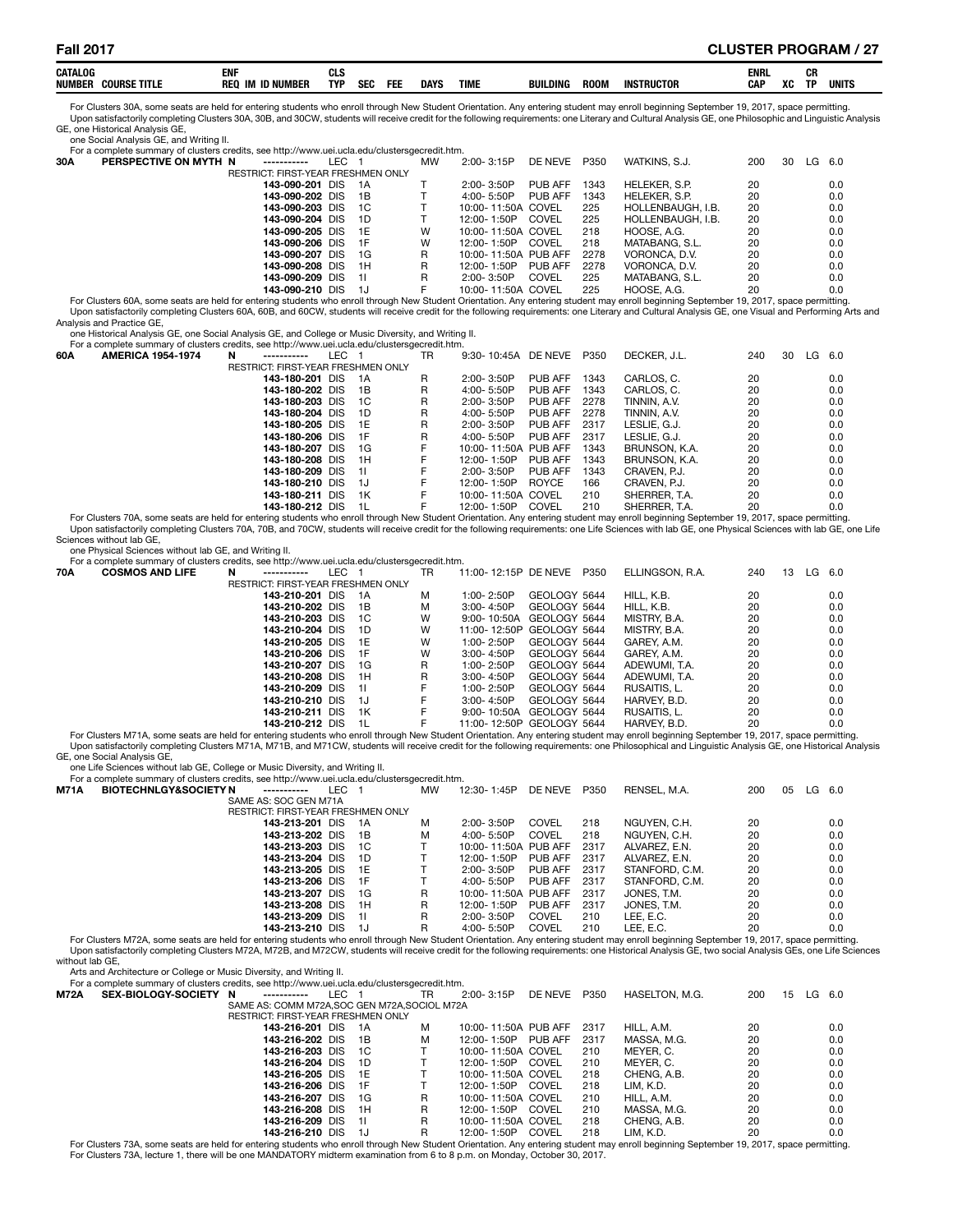| CATALOG<br><b>NUMBEH</b><br><b>COURSE TITLI</b> | ENI<br>RE <sub>0</sub><br><b>ID NUMBER</b><br>IM | י יה<br>บเฉ<br>- -<br>TYP | <b>SEC</b> | <b>FEL</b> | <b>DAYS</b> | <b>TIME</b> | <b>BUILDING</b> | <b>ROOM</b> | <b>INSTRUCTOR</b> | <b>ENRL</b><br>CAP<br>$\sim$ | XC<br>__ | CR<br>ть. | UNITS |
|-------------------------------------------------|--------------------------------------------------|---------------------------|------------|------------|-------------|-------------|-----------------|-------------|-------------------|------------------------------|----------|-----------|-------|

Upon satisfactorily completing Clusters 73A, 73B, and 73CW, students will receive credit for the following requirements: one Philosophical and Linguistic Analysis GE, one Historical Analysis GE, one Life Sciences with lab GE,

one Life Sciences without lab GE, and Writing II. For a complete summary of clusters credits, see http://www.uei.ucla.edu/clustersgecredit.htm. **73A HIST&SCI&PHIL-BRAIN N -----------** LEC 1 TR 9:30- 10:50A HAINES 39 CHANDLER, S.H. 160 12 LG 6.0 RESTRICT: FIRST-YEAR FRESHMEN ONLY<br>143-219-201 DIS 1A  **143-219-201** DIS 1A F 10:00- 11:50A PUB AFF 2278 KAZANTSEV, M. 20 0.0 **143-219-202** DIS 1B F 12:00-1:50P PUB AFF 2278 KAZANTSEV, M. 20 0.0<br>**143-219-203** DIS 1C F 2:00-3:50P PUB AFF 2278 BARVE, A.V. 20 0.0 **143-219-203** DIS 1C F 2:00- 3:50P PUB AFF 2278 BARVE, A.V. 20 0.0 **143-219-204** DIS 1D F 4:00- 5:50P PUB AFF 2278 BARVE, A.V. 20 0.0  **143-219-205** DIS 1E F 10:00-11:50A PUB AFF 2317 COVELL, J.J. 20 0.0<br>**143-219-205** DIS 1E F 12:00-1:50P PUB AFF 2317 COVELL J.J. 20 0.0  **143-219-206** DIS 1F F 12:00- 1:50P PUB AFF 2317 COVELL, J.J. 20 0.0  **143-219-207** DIS 1G F 2:00- 3:50P PUB AFF 2317 ALZAGATITI, J. 20 0.0 1.0 143-219-208 DIS 1H F 4:00-5:50P PUB AFF 2317 ALZAGATITI, J. 20 20 2016.<br>For Clusters 80A, some seats are held for entering students who enroll through New Student Orientation. Any entering student may enroll beginning Upon satisfactorily completing Clusters 80A, 80B, and 80CW, students will receive credit for the following requirements: one Historical Analysis GE, two Social Analysis GE, one Life Sciences without lab GE, Arts and Architecture or College or Music Diversity, and Writing II. For a complete summary of clusters credits, see http://www.uei.ucla.edu/clustersgecredit.htm.<br>80A FRONTRS-HUMAN AGINGN ----------- LEC 1 **80A FRONTRS-HUMAN AGINGN -----------** LEC 1 TR 3:30- 4:45P DE NEVE P350 HSU, P.T. 160 30 LG 6.0 RESTRICT: FIRST-YEAR FRESHMEN ONLY<br>143-240-201 DIS 1A **143-240-201** DIS 1A M 10:00-11:50A PUB AFF 1343 WHITTAKER, D.S. 20 0.0<br>**143-240-202** DIS 1B M 12:00-1:50P PUB AFF 1343 WHITTAKER D.S. 20 0.0 **143-240-202** DIS 1B M 12:00-1:50P PUB AFF 1343 WHITTAKER, D.S. 20 0.0<br>**143-240-203** DIS 1C M 10:00-11:50A PUB AFF 2278 BAKER Z.G. 20 0.0.0.0.0.0 **143-240-203** DIS 1C M 10:00- 11:50A PUB AFF 2278 BAKER, Z.G. 20 0.0<br>**143-240-204** DIS 1D M 12:00-11:50P PUB AFF 2278 BAKER, Z.G. 20 0.0 **143-240-204** DIS 1D M 12:00- 1:50P PUB AFF 2278 BAKER, Z.G. 20 0.0  **143-240-205** DIS 1E W 10:00- 11:50A PUB AFF 2278 WELLS, R.B. 20 0.0 **143-240-206** DIS 1F W 12:00- 1:50P PUB AFF 2278 WELLS, R.B. 20 0.0 **143-240-207** DIS 1G W 2:00- 3:50P PUB AFF 2278 HAHM, A. 20 0.0 **143-240-208** DIS 1H W 4:00- 5:50P PUB AFF 2278 HAHM, A. 20 0.0 **COMMUNICATION 1 PRINC ORAL COMMNCTNN 438-001-201** LEC 1 MW 10:00- 11:50A ROLFE 3135 BRIDGEWATER, D.A. 0 03 SO 4.0  **438-001-202** LEC 2 MW 12:00- 1:50P ROLFE 3135 BRIDGEWATER, D.A. 0 05 SO 4.0  **438-001-203** LEC 3 MW 2:00- 3:50P ROLFE 3135 KOCHIAN, J. 0 07 SO 4.0  **438-001-204** LEC 4 MW 4:00- 5:50P ROLFE 3135 KOCHIAN, J. 0 09 SO 4.0  **438-001-205** LEC 5 TR 10:00- 11:50A ROLFE 3135 MACK, K.S. 0 13 SO 4.0  **438-001-206** LEC 6 TR 12:00- 1:50P ROLFE 3135 MILLER, T.E. 0 14 SO 4.0  **438-001-207** LEC 7 TR 2:00- 3:50P ROLFE 3108 MACK, K.S. 0 15 SO 4.0  **438-001-208** LEC 8 TR 4:00- 5:50P ROLFE 3135 FERAMISCO, C. 0 16 SO 4.0  **438-001-209** LEC 9 TR 2:00- 3:50P ROLFE 3135 KOCHIAN, J. 0 15 SO 4.0  **438-001-210** LEC 10 TR 6:00- 7:50P ROLFE 3135 FERAMISCO, C. 0 22 SO 4.0 For Communication 10, some seats are held for entering students who enroll through New Student Orientation. Any student may enroll beginning September 19, 2017, space permitting, and contuining students historically have been able to enroll.<br>**INTRO-COMMCTN STDS N** ----------- LEC 1 TR 2:00-3:50P HAINES 39 SUMAN, M.W. **10 INTRO-COMMCTN STDS N -----------** LEC 1 TR 2:00- 3:50P HAINES 39 SUMAN, M.W. 300 15 LG 5.0 **438-030-201** DIS 1A M 3:00- 3:50P PUB AFF 1343 NASH HAHN, A.L. 25 0.0  **438-030-202** DIS 1B M 4:00- 4:50P PUB AFF 1343 NASH HAHN, A.L. 25 0.0 **438-030-203** DIS 1C M 5:00- 5:50P PUB AFF 1343 NASH HAHN, A.L. 25 0.0 **438-030-204** DIS 1D T 1:00-1:50P PUB AFF 2238 WALOVICH, C.A. 25 0.0 **438-030-205** DIS 1E T 4:00- 4:50P BUNCHE 3178 WALOVICH, C.A. 25 0.0 **438-030-206** DIS 1F T 5:00- 5:50P BUNCHE 3178 WALOVICH, C.A. 25 0.0 **438-030-207** DIS 1G W 3:00-3:50P BUNCHE 3170 XIE, H. 25 25 0.0 **438-030-208** DIS 1H W 4:00- 4:50P PUB AFF 2319 XIE, H. 25 25 0.0 **438-030-209** DIS 1I W 5:00-5:50P PUB AFF 2319 XIE, H. 25 25 0.0 **438-030-210** DIS 1J R 1:00-1:50P HUMANTS A26 CARLSON, S.I. 25 0.0 **438-030-211** DIS 1K R 4:00- 4:50P DODD 167 CARLSON, S.I. 25 0.0 **438-030-212** DIS 1L R 5:00- 5:50P DODD 178 CARLSON, S.I. 25 0.0 **M72A SEX-BIOLOGY-SOCIETY N -----------** LEC 1 TR 2:00-3:15P DE NEVE P350 HASELTON, M.G. 0 15 LG 6.0<br>SAME AS: CLUSTER M72A,SOC GEN M72A,SOCIOL M72A SAME AS: CLUSTER M72A, SOC GEN M72A, SOC 438-216-201 DIS 1.4  **438-216-201** DIS 1A M 10:00- 11:50A PUB AFF 2317 HILL, A.M. 0 0.0  **438-216-202** DIS 1B M 12:00- 1:50P PUB AFF 2317 MASSA, M.G. 0 0.0  **438-216-203** DIS 1C T 10:00-11:50A COVEL 210 MEYER, C. 0 0.0 0.0<br>**438-216-204** DIS 1D T 12:00-1:50P COVEL 210 MEYER.C. 0 0.0 0.0 **438-216-204** DIS 1D T 12:00- 1:50P COVEL 210 MEYER, C. 0 0.0 0.0  **438-216-205** DIS 1E T 10:00-11:50A COVEL 218 CHENG, A.B. 0 0.0 0.0<br>**438-216-206** DIS 1F T 12:00-1:50P COVEL 218 LIM. K.D. 0 0.0 0.0 **438-216-206** DIS 1F T 12:00- 1:50P COVEL 218 LIM, K.D. 0 0.0 0.0 **438-216-207** DIS 1G R 10:00- 11:50A COVEL 210 HILL, A.M. 0 0.0 **438-216-208** DIS 1H R 12:00- 1:50P COVEL 210 MASSA, M.G. 0 0.0 **438-216-209** DIS 11 R 10:00-11:50A COVEL 218 CHENG, A.B. 0 0.0<br>**438-216-210** DIS 1J R 12:00-1:50P COVEL 218 LIM. K.D. 0 0.0 0.0 **438-216-210** DIS 1J R 12:00- 1:50P COVEL 218 LIM, K.D. 0 0.0 0.0 **89 HONORS SEMINARS N 438-267-200** SEM 1 T 11:00- 11:50A HAINES 110 SUMAN, M.W. 20 30 SO 1.0 Communication 89, seminar 1: Honors Seminar for Communication 10, Lecture 1 **99 STUDENT RSRCH PRGRMN 438-297-201** TUT 1 VAR GROELING, T.J. 3 30 PN 1.0-2.0 438-297-202 TUT 2 VAR VAR SUMAN, M.W. 0 30 PN 1.0-2.0<br>For Communication 101, some seats are held for entering students who enroll through New Student Orientation. Any student may enroll beginning September 19, 2017, space permitting, and contuining students historically have been able to enroll.<br>101 **FREEDOM OF COMUNCTNN** ------------ LEC 1 R 5:00-7:50P PUB AFF 2214 KASSABIAN, R. 75 **438-306-201** DIS 1A R 2:00- 2:50P PUB AFF 2270 LOVERIN, B.E. 25 25 0.0 **438-306-202** DIS 1B R 3:00- 3:50P PUB AFF 2270 LOVERIN, B.E. 25 0.0<br>**438-306-203** DIS 1C R 4:00- 4:50P PUB AFF 2214 LOVERIN, B.E. 27 0.0  **438-306-203** DIS 1C R 4:00- 4:50P PUB AFF 2214 LOVERIN, B.E. 27 0.0 **103A FORENSICS N 438-318-200** LEC 1 T 2:00- 3:50P ROLFE 3121 MILLER, T.E. 30 30 SO 4.0 **104 ANALYSIS & BRIEFING N 438-324-200** LEC 1 R 2:00- 3:50P ROLFE 3129 MILLER, T.E. 30 30 SO 4.0 **106 REPORTING AMERICA N 438-336-200** LEC 1 MW 2:00-3:15P HAINES 118 ARBABZADAH, N. 130 30 SO 4.0<br>**109 ENTREPRENEURL COMM N 438-354-200** LEC 1 TR 9:30-10:45A ROLFE 3134 PETERSON, S.M. 0 12 SO 4.0 **109 ENTREPRENEURL COMM N 438-354-200** LEC 1 TR 9:30- 10:45A ROLFE 3134 PETERSON, S.M. 0 12 SO 4.0 **111 CONFLICT & COMM N 438-366-200** LEC 1 MW 9:30- 10:45A HAINES 118 BATES, C.G. 0 02 SO 4.0 **116 COMUNCTN-CPLS&FMLYSN 438-396-200** LEC 1 F 12:00- 2:50P MOORE 100 BATES, C.G. 220 30 SO 4.0 **118 LANGUAGE AND MUSIC N** For Communication 126, some seats are held for entering students who enroll through New Student Orientation. Any student may enroll beginning September 19, 2017, space permitting, and contuining students historically have been able to enroll.<br>196 **Any students historically have been able to enroll.**<br>196 **INTRPRSNL COMMUNCTNN** 438 **126 INTRPRSNL COMMUNCTNN 438-456-200** LEC 1 TR 12:30- 1:45P HUMANTS A51 BRYANT, G.A. 0 30 LG 4.0 **133 DECODG MEDIA STRATG N 438-498-200** LEC 1 MW 3:30- 4:45P PERLOFF 1102 STEEN, F.F. 0 30 LG 4.0 **143 RHETORIC-POP CULTUR N 438-558-200** LEC 1 TR 3:30- 4:45P DODD 161 KICENSKI, K.K. 100 16 LG 4.0 9:30- 10:45A HAINES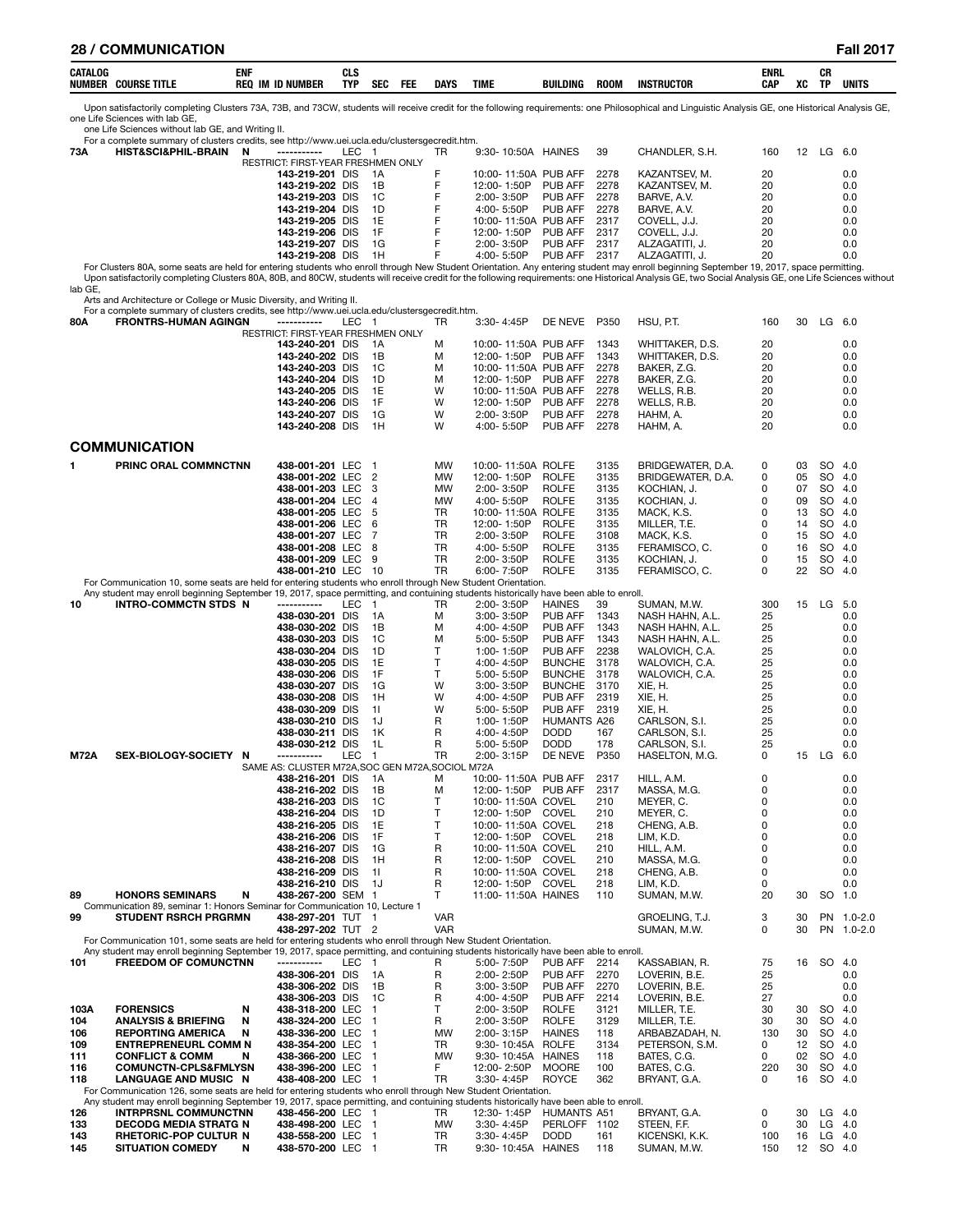# **Fall 2017 COMMUNITY HEALTH SCIENCES / 29**

| <b>CATALOG</b> | <b>NUMBER COURSE TITLE</b>                                                                                                                                               | <b>ENF</b> | <b>REQ IM ID NUMBER</b>                                                   | <b>CLS</b><br><b>TYP</b> | <b>SEC</b>           | FEE | DAYS            | TIME                                                                    | <b>BUILDING</b>                     | <b>ROOM</b>  | <b>INSTRUCTOR</b>               | ENRL<br>CAP  | XC | CR<br>TP  | <b>UNITS</b>      |
|----------------|--------------------------------------------------------------------------------------------------------------------------------------------------------------------------|------------|---------------------------------------------------------------------------|--------------------------|----------------------|-----|-----------------|-------------------------------------------------------------------------|-------------------------------------|--------------|---------------------------------|--------------|----|-----------|-------------------|
| M147           | SOCIOL OF MASS COMM N                                                                                                                                                    |            | ------------<br>SAME AS: SOCIOL M176                                      | <b>LEC</b>               | $\blacksquare$       |     | <b>MW</b>       | $8:00 - 9:50A$                                                          | <b>BUNCHE</b>                       | 2209A        | ROSSMAN, G.                     | 30           | 01 | SO        | 4.0               |
|                |                                                                                                                                                                          |            | 438-582-201 DIS                                                           |                          | 1A                   |     | м               | 11:00-11:50A ROYCE                                                      |                                     | 148          | PALMA, A.E.                     | 5            |    |           | 0.0               |
|                |                                                                                                                                                                          |            | 438-582-202 DIS                                                           |                          | 1B                   |     | м               | 12:00-12:50P BUNCHE                                                     |                                     | 1221A        | PALMA, A.E.                     | 5            |    |           | 0.0               |
|                |                                                                                                                                                                          |            | 438-582-203 DIS<br>438-582-204 DIS                                        |                          | 1C<br>1D             |     | м<br>W          | $2:00 - 2:50P$<br>10:00-10:50A ROYCE                                    | <b>PUB AFF</b>                      | 1323<br>162  | PALMA, A.E.<br>SCHIEBER, D.W.   | 5<br>5       |    |           | 0.0<br>0.0        |
|                |                                                                                                                                                                          |            | 438-582-205 DIS                                                           |                          | 1E                   |     | W               | 11:00-11:50A MOORE                                                      |                                     | 1003         | SCHIEBER, D.W.                  | 5            |    |           | 0.0               |
|                |                                                                                                                                                                          |            | 438-582-206 DIS                                                           |                          | 1F                   |     | W               | 1:00-1:50P                                                              | <b>HAINES</b>                       | A74          | SCHIEBER, D.W.                  | 5            |    |           | 0.0               |
| 150            | <b>COMMUNICATION RSRCHY</b>                                                                                                                                              |            | -----------                                                               | <b>LEC</b>               | $\overline{1}$       |     | <b>MW</b>       | 4:00-5:50P                                                              | <b>BROAD</b>                        | 2100A        | KERNELL, G.C.                   | 60           | 09 | LG        | 5.0               |
|                |                                                                                                                                                                          |            | 438-600-201 DIS                                                           |                          |                      |     | м               | RESTRICT: JUNIORS AND ABOVE, COMMUNICATION STUDIES MAJORS<br>3:00-3:50P | <b>PUB AFF</b>                      | 1270         | MURRAY, G.P.                    | 20           |    |           | 0.0               |
|                |                                                                                                                                                                          |            | RESTRICT: COMMUNICATION STUDIES MAJORS                                    |                          | - 1A                 |     |                 |                                                                         |                                     |              |                                 |              |    |           |                   |
|                |                                                                                                                                                                          |            | 438-600-202 DIS 1B                                                        |                          |                      |     | м               | 6:00-6:50P                                                              | BUNCHE 1221A                        |              | MURRAY, G.P.                    | 20           |    |           | 0.0               |
|                |                                                                                                                                                                          |            | RESTRICT: COMMUNICATION STUDIES MAJORS                                    |                          |                      |     |                 |                                                                         |                                     |              |                                 |              |    |           |                   |
|                |                                                                                                                                                                          |            | 438-600-203 DIS<br>RESTRICT: COMMUNICATION STUDIES MAJORS                 |                          | - 1C                 |     | W               | 6:00-6:50P                                                              | BUNCHE 1221A                        |              | MURRAY, G.P.                    | 20           |    |           | 0.0               |
|                |                                                                                                                                                                          |            | -----------                                                               | LEC <sub>2</sub>         |                      |     | MW              | 2:00-3:50P                                                              | <b>DODD</b>                         | 175          | LAMBERSON, P.J.                 | 60           | 07 | LG        | 5.0               |
|                |                                                                                                                                                                          |            | RESTRICT: COMMUNICATION STUDIES MAJORS                                    |                          |                      |     |                 |                                                                         |                                     |              |                                 |              |    |           |                   |
|                |                                                                                                                                                                          |            | 438-600-221 DIS 2A                                                        |                          |                      |     | м               | 4:00-4:50P<br>RESTRICT: JUNIORS AND ABOVE, COMMUNICATION STUDIES MAJORS | <b>ROYCE</b>                        | 150          | GAO, S.                         | 0            |    |           | 0.0               |
|                |                                                                                                                                                                          |            | 438-600-222 DIS 2B                                                        |                          |                      |     | w               | 1:00-1:50P                                                              | <b>PUB AFF</b>                      | 1246         | GAO, S.                         | 0            |    |           | 0.0               |
|                |                                                                                                                                                                          |            |                                                                           |                          |                      |     |                 | RESTRICT: JUNIORS AND ABOVE, COMMUNICATION STUDIES MAJORS               |                                     |              |                                 |              |    |           |                   |
|                |                                                                                                                                                                          |            | 438-600-223 DIS 2C                                                        |                          |                      |     | W               | 4:00-4:50P<br>RESTRICT: JUNIORS AND ABOVE, COMMUNICATION STUDIES MAJORS | ROYCE                               | 156          | GAO, S.                         | 0            |    |           | 0.0               |
| 154            | SOC COMM&NEW TECH N                                                                                                                                                      |            | 438-624-200 LEC                                                           |                          | - 1                  |     | MW              | 11:00-12:15P HAINES                                                     |                                     | A18          | STEEN, F.F.                     | 0            | 04 | LG        | 4.0               |
| 156            | <b>SOCIAL NETWORKING</b>                                                                                                                                                 | N          | 438-636-200 LEC                                                           |                          | $\blacksquare$       |     | MW              | 11:00-12:15P PERLOFF                                                    |                                     | 1102         | LAMBERSON, P.J.                 | 0            | 04 | SO        | 4.0               |
| 160            | POLITICAL COMUNCTN N                                                                                                                                                     |            | -----------<br>438-660-201 DIS                                            | LEC                      | $\overline{1}$       |     | MW              | 2:00-3:15P                                                              | <b>BROAD</b>                        | 2100A        | KERNELL, G.C.                   | 100          | 07 | LG.       | 4.0               |
| 163            | PUBLIC DIPLOMACY                                                                                                                                                         | N          | 438-678-200 SEM 1                                                         |                          | 1A                   |     | w<br>TR         | 4:00-4:50P<br>9:30-10:45A                                               | <b>HUMANTS 135</b><br><b>HAINES</b> | A44          | GEIBEL, W.M.<br>MILESTONE, J.B. | 100<br>25    | 30 | LG        | 0.0<br>4.0        |
| 171            | FREEDM-SPEECH&PRESSN                                                                                                                                                     |            | 438-726-200 LEC                                                           |                          | $\overline{1}$       |     | TR              | 2:00-3:15P                                                              | HUMANTS 135                         |              | HUPPIN, M.A.                    | 115          | 30 | <b>SO</b> | 4.0               |
| 175            | CRITCSM&PUBLIC ARTS N                                                                                                                                                    |            | -----------                                                               | LEC                      | $\blacksquare$       |     | W               | 5:00-7:50P                                                              | <b>BUNCHE</b>                       | 2209A        | VONBLUM, P.                     | 150          | 30 | LG        | 4.0               |
|                |                                                                                                                                                                          |            | 438-750-201 DIS<br>438-750-202 DIS                                        |                          | 1A<br>1B             |     | W<br>W          | 2:00-2:50P<br>3:00-3:50P                                                | <b>MOORE</b><br><b>MOORE</b>        | 3140<br>3140 | KHAKSAR, V.S.                   | 0<br>0       |    |           | 0.0<br>0.0        |
|                |                                                                                                                                                                          |            | 438-750-203 DIS                                                           |                          | 1C                   |     | W               | 4:00-4:50P                                                              | <b>MOORE</b>                        | 3140         | KHAKSAR, V.S.<br>KHAKSAR, V.S.  | 0            |    |           | 0.0               |
|                |                                                                                                                                                                          |            | 438-750-204 DIS                                                           |                          | 1D                   |     | R               | 10:00-10:50A MOORE                                                      |                                     | 1048         | REYNOSO, N.M.                   | $\Omega$     |    |           | 0.0               |
|                |                                                                                                                                                                          |            | 438-750-205 DIS                                                           |                          | 1E                   |     | R               | 11:00-11:50A MOORE                                                      |                                     | 1048         | REYNOSO, N.M.                   | 0            |    |           | 0.0               |
| 185            | <b>FLD STD-COMMUNICATNN</b>                                                                                                                                              |            | 438-750-206 DIS<br>438-810-200 LEC                                        |                          | 1F<br>$\overline{1}$ |     | R<br>T          | 9:00-9:50A<br>5:00-7:50P                                                | <b>MOORE</b><br><b>DODD</b>         | 1048<br>146  | REYNOSO, N.M.<br>PETERSON, S.M. | 0<br>85      | 30 |           | 0.0<br>PN 2.0-4.0 |
|                |                                                                                                                                                                          |            | RESTRICT: JUNIORS AND ABOVE                                               |                          |                      |     |                 |                                                                         |                                     |              |                                 |              |    |           |                   |
|                | For Communication 187, some seats are held for entering students who enroll through New Student Orientation.                                                             |            |                                                                           |                          |                      |     |                 |                                                                         |                                     |              |                                 |              |    |           |                   |
| 187            | Any student may enroll beginning September 19, 2017, space permitting, and contuining students historically have been able to enroll.<br><b>ETHCL&amp;PLCY-MASS COMN</b> |            | 438-822-200 LEC 1                                                         |                          |                      |     | MW              | 12:30-1:45P                                                             | HAINES                              | 220          | NEWTON, J.S.                    | 115          | 30 |           | SO 4.0            |
| 188A           | <b>MASS COMM&amp;MEDIA INSN</b>                                                                                                                                          |            | 438-827-200 LEC 1                                                         |                          |                      |     | м               | 6:00-8:50P                                                              | <b>HAINES</b>                       | 118          | JUSKO, J.A.                     | 115          | 30 |           | $LG$ 4.0          |
|                | Communication 188A, lecture 1: Narrative of Non-Scripted Television                                                                                                      |            |                                                                           |                          |                      |     |                 |                                                                         |                                     |              |                                 |              |    |           |                   |
| <b>188SA</b>   | <b>INDIV STD FOR USIE</b>                                                                                                                                                | Y          | 438-832-201 TUT 1                                                         |                          |                      |     | <b>UNSCHED</b>  |                                                                         |                                     |              | PETERSON, S.M.                  | $\mathbf{1}$ | 30 | $LG$ 1.0  |                   |
| 189HC          | <b>HONORS CONTRACTS</b>                                                                                                                                                  | N          | RESTRICT: COMMUNICATION STUDIES MAJORS<br>438-835-201 TUT 1               |                          |                      |     | <b>VAR</b>      |                                                                         |                                     |              | NEWTON, J.S.                    | 0            | 30 | $LG$ 1.0  |                   |
|                |                                                                                                                                                                          |            | 438-835-202 TUT 2                                                         |                          |                      |     | <b>VAR</b>      |                                                                         |                                     |              | KERNELL, G.C.                   | 0            | 30 | LG        | 1.0               |
|                |                                                                                                                                                                          |            | 438-835-203 TUT 3                                                         |                          |                      |     | <b>VAR</b>      |                                                                         |                                     |              | KICENSKI, K.K.                  | 0            | 30 | LG        | 1.0               |
|                | <b>M191DC CAPPP WASHINGTN SEM N</b>                                                                                                                                      |            | 438-847-200 SEM 1<br>SAME AS: HIST M191DC, POL SCI M191DC, SOCIOL M191DC  |                          |                      |     | R               | 10:00-12:50P OFF CAM                                                    |                                     |              | DESVEAUX, J.A.                  | 0            | 30 | LG 8.0    |                   |
|                |                                                                                                                                                                          |            | RESTRICT: COMMUNICATION STUDIES MAJORS                                    |                          |                      |     |                 |                                                                         |                                     |              |                                 |              |    |           |                   |
| 198A           | <b>HONORS RESEARCH</b>                                                                                                                                                   | Υ          | 438-888-200 TUT 1                                                         |                          |                      |     | т               | 4:00-4:50P                                                              | BUNCHE 1265                         |              | PETERSON, S.M.                  | 15           | 30 | $LG$ 4.0  |                   |
|                |                                                                                                                                                                          |            | RESTRICT: COMMUNICATION STUDIES MAJORS<br>438-888-201 TUT 2               |                          |                      |     |                 |                                                                         |                                     |              | SUMAN, M.W.                     | 0            | 30 | $LG$ 4.0  |                   |
|                |                                                                                                                                                                          |            | RESTRICT: COMMUNICATION STUDIES MAJORS                                    |                          |                      |     |                 |                                                                         |                                     |              |                                 |              |    |           |                   |
|                |                                                                                                                                                                          |            | 438-888-203 TUT 3                                                         |                          |                      |     | VAR             |                                                                         |                                     |              | GREENFIELD, P.M.                | 0            | 30 | $LG$ 4.0  |                   |
|                |                                                                                                                                                                          |            | 438-888-204 TUT 4                                                         |                          |                      |     | VAR             |                                                                         |                                     |              | LAMBERSON, P.J.                 | 0            | 30 | LG 4.0    |                   |
|                | <b>COMMUNITY HEALTH SCIENCES</b>                                                                                                                                         |            |                                                                           |                          |                      |     |                 |                                                                         |                                     |              |                                 |              |    |           |                   |
| 19             | FIAT LUX FRSHMN SEM N                                                                                                                                                    |            | 040-058-200 SEM 1                                                         |                          |                      |     | T.              | 8:00-9:50A                                                              | PUB HLT 61262                       |              | BAER, N.A.                      | 20           | 30 | PN 1.0    |                   |
|                |                                                                                                                                                                          |            | RESTRICT: UNDERGRADUATE STUDENTS ONLY                                     |                          |                      |     |                 |                                                                         |                                     |              |                                 |              |    |           |                   |
|                | Community Health 19, seminar 1: Soda Politics: How Product with No Nutritional Value Earns Billions                                                                      |            |                                                                           |                          |                      |     |                 |                                                                         |                                     |              |                                 |              |    |           |                   |
| 48             | <b>NUTR &amp; FOOD STUDIES N</b>                                                                                                                                         |            | -----------<br>040-144-201 DIS                                            | LEC 1                    | 1A                   |     | <b>VAR</b><br>Τ | 3:00-4:00P                                                              | ONLINE<br><b>ONLINE</b>             | LA<br>LA     | LEADER, J.K.<br>PANG, M.L.      | 36<br>15     | 30 | $LG$ 4.0  | 0.0               |
|                |                                                                                                                                                                          |            | 040-144-202 DIS                                                           |                          | 1B                   |     | W               | 2:00-3:00P                                                              | <b>ONLINE</b>                       | LA           | PANG, M.L.                      | 20           |    |           | 0.0               |
|                |                                                                                                                                                                          |            | -----------                                                               | LEC                      | $\overline{2}$       |     | <b>VAR</b>      |                                                                         | <b>ONLINE</b>                       | ILTI         | LEADER, J.K.                    | 0            | 30 | LG        | 4.0               |
|                |                                                                                                                                                                          |            | 040-144-301 DIS<br>040-144-302 DIS                                        |                          | 2A<br>2B             |     | Τ<br>W          | 3:00-4:00P<br>2:00-3:00P                                                | <b>ONLINE</b><br><b>ONLINE</b>      | LA<br>LA     | PANG, M.L.<br>PANG, M.L.        | 0<br>6       |    |           | 0.0<br>0.0        |
| 100            | <b>INTRO-COMM HLTH SCI N</b>                                                                                                                                             |            | 040-301-201 LEC 1                                                         |                          |                      |     | TR              | 4:00-5:50P                                                              | <b>HLTHSCI</b>                      |              | 43105A DORIAN, A.               | 75           | 16 | LG        | 4.0               |
|                |                                                                                                                                                                          |            | RESTRICT: UNDERGRADUATE STUDENTS ONLY                                     |                          |                      |     |                 |                                                                         |                                     |              |                                 |              |    |           |                   |
| 132            | HLTH&DSEAS&SRV-L AM N                                                                                                                                                    |            | 040-492-200 LEC 1                                                         |                          |                      |     | Τ               | 9:00-11:50A PUB HLT                                                     |                                     | 41268        | TAUB, B.                        | 30           | 30 | SO 4.0    |                   |
| 200            | <b>GLOBAL HLTH PROBLMS N</b>                                                                                                                                             |            | <b>RESTRICT: SENIORS AND ABOVE</b><br>840-002-200 LEC 1                   |                          |                      |     | F               | 12:00-2:50P PUB HLT                                                     |                                     | 51279        | VON EHRENSTEIN, O.              | 20           | 30 | $LG$ 4.0  |                   |
|                |                                                                                                                                                                          |            |                                                                           |                          |                      |     |                 | RESTRICT: ANY PUBLIC HEALTH MAJOR OR COMMUNITY HEALTH MAJOR             |                                     |              |                                 |              |    |           |                   |
| 210            | <b>COMUNITY HEALTH SCI N</b>                                                                                                                                             |            | ------------                                                              | LEC 1                    |                      |     | MW              | 10:00-11:50A HLTHSCI                                                    |                                     |              | 33105A MACINKO, J.A.            | 85           | 03 | $LG$ 4.0  |                   |
|                |                                                                                                                                                                          |            | RESTRICT: PUBLIC HEALTH AND COMMUNITIY HEALTH MAJORS<br>840-061-201 DIS   |                          | - 1A                 |     | м               | 12:00-12:50P HLTHSCI                                                    |                                     |              | 33105A RIESS, H.                | 31           |    |           | 0.0               |
|                |                                                                                                                                                                          |            | 840-061-202 DIS                                                           |                          | 1B                   |     | М               | 12:00-12:50P HLTHSCI                                                    |                                     |              | 43105A JUNG, S.                 | 32           |    |           | 0.0               |
|                |                                                                                                                                                                          |            | 840-061-203 DIS                                                           |                          | 1C                   |     | R               | 11:00-11:50A PUB HLT                                                    |                                     | 41235        | MCSORLEY, A.                    | 22           |    |           | 0.0               |
|                |                                                                                                                                                                          |            | 840-061-220 LEC 3<br>RESTRICT: HEALTH AND ALLIED PROFESSIONAL MPH PROGRAM |                          |                      |     | <b>UFS</b>      | 1:30-5:30P                                                              | PUB HLT                             | 61235        | UPCHURCH, D.M.                  | 15           | 30 | $LG$ 4.0  |                   |
| 226            | <b>WOMENS HEALTH</b>                                                                                                                                                     | N          | 840-156-200 LEC 1                                                         |                          |                      |     | T               | 9:00-11:50A PUB HLT                                                     |                                     | 41235        | UPCHURCH, D.M.                  | 20           | 30 | $LG$ 4.0  |                   |
| M234           | <b>OBESITY&amp;ACTVTY&amp;NUTRN</b>                                                                                                                                      |            | 840-206-200 SEM 1                                                         |                          |                      |     | R               | 2:00-4:50P                                                              | PUB HLT                             | 61269        | MCCARTHY, W.J.                  | 10           | 30 |           | SO 4.0            |
|                |                                                                                                                                                                          |            | SAME AS: HLT POL M255<br>RESTRICT: GRADUATE STUDENTS                      |                          |                      |     |                 |                                                                         |                                     |              |                                 |              |    |           |                   |
| 238            | <b>INTRVNTN-ADOLESCNCEN</b>                                                                                                                                              |            | 840-228-201 SEM 1                                                         |                          |                      |     | R               | 3:00-5:50P                                                              | PUB HLT 61235                       |              | D'AMICO, E.                     | 20           | 30 | $LG$ 4.0  |                   |
|                |                                                                                                                                                                          |            | RESTRICT: GRADUATE STUDENTS                                               |                          |                      |     |                 |                                                                         |                                     |              |                                 |              |    |           |                   |
| 247            | PPLTN CHNG&PUB PLCY N                                                                                                                                                    |            | 840-282-200 LEC 1<br><b>RESTRICT: GRADUATE STUDENTS</b>                   |                          |                      |     | T.              | 1:00-3:50P                                                              | PUB HLT                             | 61269        | PEBLEY, A.R.                    | 25           | 30 | $LG$ 4.0  |                   |
| 254            | <b>INTENTIONAL DISASTR</b>                                                                                                                                               | N          | 840-324-201 LEC 1                                                         |                          |                      |     | Τ               | 3:00-4:50P                                                              | PUB HLT 41268                       |              | HALBERT, R.J.                   | 30           | 30 | $LG$ 2.0  |                   |
|                |                                                                                                                                                                          |            | RESTRICT: GRADUATE STUDENTS                                               |                          |                      |     |                 |                                                                         |                                     |              |                                 |              |    |           |                   |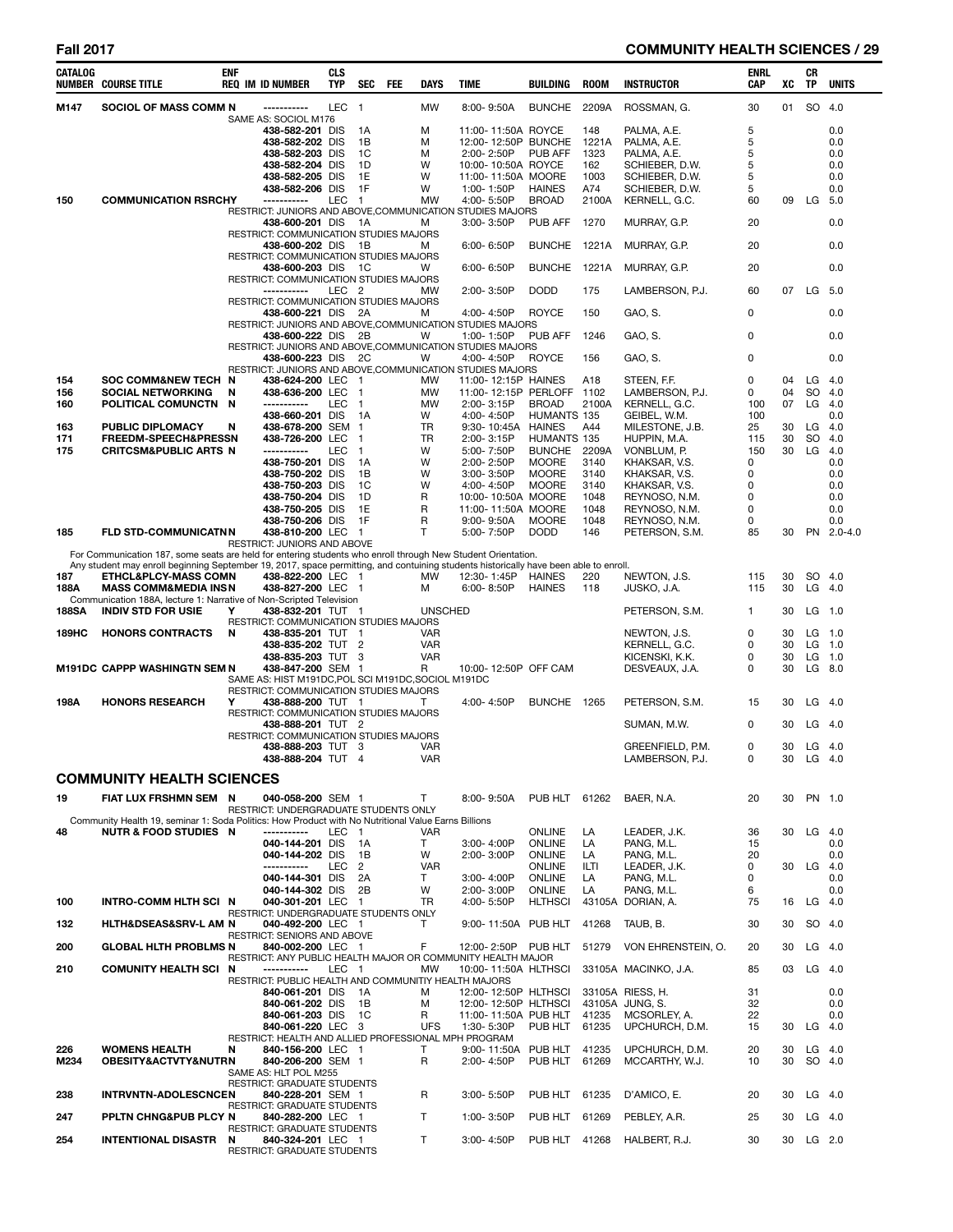|         | <b>30 / COMPARATIVE LITERATURE</b>                                                                                                                          |            |        |                                                                           |                          |                          |            |                |                                   |                                     |                                   |                                                                                                                                                                           |                    |    |                        | <b>Fall 2017</b> |
|---------|-------------------------------------------------------------------------------------------------------------------------------------------------------------|------------|--------|---------------------------------------------------------------------------|--------------------------|--------------------------|------------|----------------|-----------------------------------|-------------------------------------|-----------------------------------|---------------------------------------------------------------------------------------------------------------------------------------------------------------------------|--------------------|----|------------------------|------------------|
| CATALOG | <b>NUMBER COURSE TITLE</b>                                                                                                                                  | <b>ENF</b> |        | <b>REQ IM ID NUMBER</b>                                                   | <b>CLS</b><br><b>TYP</b> | <b>SEC</b>               | <b>FEE</b> | <b>DAYS</b>    | <b>TIME</b>                       | <b>BUILDING</b>                     | <b>ROOM</b>                       | <b>INSTRUCTOR</b>                                                                                                                                                         | <b>ENRL</b><br>CAP | xс | <b>CR</b><br><b>TP</b> | <b>UNITS</b>     |
| 281B    | <b>HLTH PROMOTION&amp;EDUCN</b>                                                                                                                             |            |        | 840-489-203 SEM 3                                                         |                          |                          |            | <b>UFS</b>     | 8:30-3:20P                        |                                     |                                   | DORIAN, A.                                                                                                                                                                | 15                 | 30 |                        | $LG$ 2.0         |
| 282     | <b>SOC MKTNG-HLTH PROMN</b>                                                                                                                                 |            |        | RESTRICT: HEALTH AND ALLIED PROFESSIONAL MPH PROGRAM<br>840-492-203 LEC 3 |                          |                          |            | <b>UFS</b>     | 1:30-5:30P                        | PUB HLT                             | 61262                             | KIRBY, S.D.                                                                                                                                                               | 15                 | 30 | LG                     | -4.0             |
|         |                                                                                                                                                             |            |        | RESTRICT: HEALTH AND ALLIED PROFESSIONAL MPH PROGRAM                      |                          |                          |            |                |                                   |                                     |                                   |                                                                                                                                                                           |                    |    |                        |                  |
| 286     | Community Health Sciences 286, seminar 1, meets on October 9, 23, November 6, 20, and December 4.<br><b>DOCTORAL ROUNDTABLEN</b>                            |            |        | 840-517-200 SEM 1                                                         |                          |                          |            | м              | 4:00-5:50P                        | PUB HLT                             | 41268                             | GIPSON, J.D.                                                                                                                                                              | 48                 | 08 | <b>SU</b>              | 4.0              |
|         |                                                                                                                                                             |            |        | RESTRICT: PUBLIC HEALTH AND COMMUNITIY HEALTH MAJORS                      |                          |                          |            |                |                                   |                                     |                                   |                                                                                                                                                                           |                    |    |                        |                  |
| 288     | <b>HLTH COM-PPLR MEDIA N</b>                                                                                                                                |            |        | 840-532-201 LEC 1                                                         |                          |                          |            | T              | $3:00 - 6:00P$                    | PUB HLT                             | 41235                             | GLIK, D.C.                                                                                                                                                                | 20                 | 30 |                        | $LG$ 4.0         |
| 292     | <b>INFO TECH-HLT PROMO N</b>                                                                                                                                |            |        | <b>RESTRICT: GRADUATE STUDENTS</b><br>840-553-201 LEC                     |                          | - 3                      |            | <b>UFS</b>     | 8:30-12:30P                       | PUB HLT                             | 61262                             | GLIK, D.C.                                                                                                                                                                | 15                 | 30 | LG                     | 4.0              |
| M420    | CHLDRN-SPCL HLTH CR N                                                                                                                                       |            |        | 840-640-201 LEC                                                           |                          | -1                       |            | T.             | 1:00-3:50P                        | PUB HLT                             | 71257                             | SMITH, K.A.                                                                                                                                                               | 5                  | 30 | LG                     | 4.0              |
|         |                                                                                                                                                             |            |        | SAME AS: HLT POL M420, SOC WLF M290I                                      |                          |                          |            |                |                                   |                                     |                                   |                                                                                                                                                                           |                    |    |                        |                  |
| 440     | <b>HLTH&amp;SCRTY-US BORDR N</b>                                                                                                                            |            |        | 840-681-201 LEC                                                           |                          | - 1                      |            | M              | 12:00-2:50P                       | PUB HLT                             | 61235                             | STRATTON, S.J.                                                                                                                                                            | 20                 | 30 | LG                     | 4.0              |
| 485     | <b>RSRC DEV-CMNTY HLTH N</b>                                                                                                                                |            |        | 840-770-020 LEC                                                           |                          | $\mathbf{1}$             |            | F              | 9:00-11:50A                       | PUB HLT                             | 61269                             | PRELIP, M.L.                                                                                                                                                              | 34                 | 30 | LG                     | 4.0              |
| 487     | <b>COMMUNTY ORG-HEALTHN</b>                                                                                                                                 |            |        | 840-775-201 LEC                                                           |                          | -1                       |            | M              | 3:00-5:50P                        | PUB HLT                             | 61269                             | SCORZA, D.J.                                                                                                                                                              | 25                 | 12 | LG                     | 4.0              |
|         | <b>COMPARATIVE LITERATURE</b>                                                                                                                               |            |        |                                                                           |                          |                          |            |                |                                   |                                     |                                   |                                                                                                                                                                           |                    |    |                        |                  |
|         | COMPARATIVE LITERATURE POLICY FOR ATTENDANCE AND LATE ENROLLMENT IN ALL 2W AND 4W CLASSES:                                                                  |            |        |                                                                           |                          |                          |            |                |                                   |                                     |                                   |                                                                                                                                                                           |                    |    |                        |                  |
|         | The department will cancel your enrollment in any Comparative Literature 2W and 4W class if you do not attend at least one of the first two class meetings. |            |        |                                                                           |                          |                          |            |                |                                   |                                     |                                   |                                                                                                                                                                           |                    |    |                        |                  |
|         |                                                                                                                                                             |            |        | ------------                                                              |                          |                          |            |                |                                   |                                     |                                   | After the first week of classes, wait-listed students may enroll in Comparative Literature 2W and 4W classes only with permission to enroll obtained from the instructor. |                    |    |                        |                  |
| 1E      | <b>SCL MEDIA&amp;STORYTELL N</b>                                                                                                                            |            |        | 152-007-201 DIS                                                           | <b>LEC</b>               | $\overline{1}$<br>1A     |            | <b>TR</b><br>W | 4:00-4:50P<br>10:00-11:50A HAINES | <b>HAINES</b>                       | A <sub>18</sub><br>A <sub>6</sub> | MACFADYEN, D.W.<br>CAMPOY, A.F.                                                                                                                                           | 120<br>20          | 30 |                        | SO 5.0<br>0.0    |
|         |                                                                                                                                                             |            |        | 152-007-202 DIS                                                           |                          | 1B                       |            | W              | 12:00-1:50P                       | <b>HUMANTS A48</b>                  |                                   | ZAHZAH, O.                                                                                                                                                                | 20                 |    |                        | 0.0              |
|         |                                                                                                                                                             |            |        | 152-007-203 DIS                                                           |                          | 1C                       |            | W              | 2:00-3:50P                        | <b>HUMANTS A48</b>                  |                                   | ABOUBAKER, M.                                                                                                                                                             | 20                 |    |                        | 0.0              |
|         |                                                                                                                                                             |            |        | 152-007-204 DIS                                                           |                          | 1D                       |            | W              | 2:00-3:50P                        | <b>HAINES</b>                       | A28                               | CAMPOY, A.F.                                                                                                                                                              | 20                 |    |                        | 0.0              |
|         |                                                                                                                                                             |            |        | 152-007-205 DIS                                                           |                          | 1E                       |            | W              | 4:00-5:50P                        | <b>HUMANTS A48</b>                  |                                   | ABOUBAKER, M.                                                                                                                                                             | 20                 |    |                        | 0.0              |
|         |                                                                                                                                                             |            |        | 152-007-206 DIS                                                           |                          | 1F                       |            | W              | 4:00-5:50P                        | <b>ROYCE</b>                        | 160                               | ZAHZAH. O.                                                                                                                                                                | 20                 |    |                        | 0.0              |
| 2CW     | SRV-LIT-ENLTNMT-20C                                                                                                                                         | Y          | Y      | -----------                                                               | <b>LEC</b>               | $\mathbf{1}$             |            | <b>MW</b>      | 12:00-12:50P HUMANTS A65          |                                     |                                   | KOMAR, K.L.                                                                                                                                                               | 100                | 30 | LG                     | 5.0              |
|         |                                                                                                                                                             |            | Υ      | 152-010-201 DIS                                                           |                          | 1A                       |            | R              | 10:00-11:50A SLICHTR 2834         |                                     |                                   | BLACK, S.R.                                                                                                                                                               | 20                 |    |                        | 0.0              |
|         |                                                                                                                                                             |            | Y      | 152-010-202 DIS                                                           |                          | 1B                       |            | R              | 2:00-3:50P                        | <b>HUMANTS A48</b>                  |                                   | ARAUJO, J.A.                                                                                                                                                              | 20                 |    |                        | 0.0              |
|         |                                                                                                                                                             |            | Υ      | 152-010-203                                                               | <b>DIS</b>               | 1C                       |            | R              | 4:00-5:50P                        | <b>HUMANTS A48</b>                  |                                   | JALLATYAN. N.                                                                                                                                                             | 20                 |    |                        | 0.0              |
|         |                                                                                                                                                             |            | Y      | 152-010-205 DIS                                                           |                          | 1E                       |            | F<br>F         | 10:00-11:50A HUMANTS A48          |                                     |                                   | ILLINGWORTH, C.W.                                                                                                                                                         | 20                 |    |                        | 0.0              |
| 4DW     | <b>GREAT BOOKS</b>                                                                                                                                          | Y          | Y<br>Y | 152-010-206 DIS<br>152-019-202 DIS                                        |                          | 1F<br>$\overline{2}$     |            | <b>MW</b>      | 12:00-1:50P<br>12:00-1:50P        | <b>HUMANTS A48</b><br><b>HAINES</b> | A <sub>6</sub>                    | ARCHAMBAULT, B.T.<br>FARLEY, R.                                                                                                                                           | 20<br>20           | 30 | LG                     | 0.0<br>5.0       |
|         |                                                                                                                                                             |            |        | Y 152-019-203 DIS                                                         |                          | 3                        |            | TR             | 2:00-3:50P                        | BUNCHE A152                         |                                   | SACILOTTO, D.                                                                                                                                                             | 20                 | 30 | LG                     | 5.0              |
| 19      | FIAT LUX FRSHMN SEM                                                                                                                                         | N          |        | 152-057-200 SEM 1                                                         |                          |                          |            | W              | 2:00-2:50P                        | <b>HUMANTS A60</b>                  |                                   | KOMAR, K.L.                                                                                                                                                               | 20                 | 30 | <b>PN</b>              | 1.0              |
|         |                                                                                                                                                             |            |        | RESTRICT: UNDERGRADUATE STUDENTS ONLY                                     |                          |                          |            |                |                                   |                                     |                                   |                                                                                                                                                                           |                    |    |                        |                  |
|         | Comparative Literature 19, seminar 1: Short Works of Franz Kafka, or How Modern World Works                                                                 |            |        |                                                                           |                          |                          |            |                |                                   |                                     |                                   |                                                                                                                                                                           |                    |    |                        |                  |
|         |                                                                                                                                                             |            |        | 152-057-201 SEM 2                                                         |                          |                          |            | т              | 1:00-1:50P                        | <b>HUMANTS A26</b>                  |                                   | MACFADYEN, D.W.                                                                                                                                                           | 10                 | 30 |                        | PN 1.0           |
|         |                                                                                                                                                             |            |        | RESTRICT: UNDERGRADUATE STUDENTS ONLY                                     |                          |                          |            |                |                                   |                                     |                                   |                                                                                                                                                                           |                    |    |                        |                  |
| 100     | Comparative Literature 19, seminar 2: Humanities at UCLA: What's the Future<br><b>INT-LIT&amp;CRIT THEORY</b>                                               | N          |        | 152-301-200 LEC                                                           |                          | - 1                      |            | R              | 2:00-4:50P                        | PUB AFF                             | 2292                              | ROTHBERG, M.P.                                                                                                                                                            | 15                 | 16 | LG                     | 5.0              |
| M162    | <b>ISRAEL THRU ITS LIT</b>                                                                                                                                  | N          |        | 152-673-200 LEC                                                           |                          | $\overline{\phantom{0}}$ |            | <b>MW</b>      | 12:00-1:50P                       | <b>BUNCHE</b>                       | A152                              | ALON, S.                                                                                                                                                                  | 10                 | 30 | <b>SO</b>              | 4.0              |
|         |                                                                                                                                                             |            |        | SAME AS: JEWISH M162                                                      |                          |                          |            |                |                                   |                                     |                                   |                                                                                                                                                                           |                    |    |                        |                  |
| 180     | <b>MEDICAL HUMANITIES</b>                                                                                                                                   | N          |        | 152-780-200 SEM 1                                                         |                          |                          |            | R              | $3:00 - 5:50P$                    | HUMANTS A60                         |                                   | KAUFMAN, E.K.                                                                                                                                                             | 15                 | 30 |                        | SO 4.0           |
|         | Comparative Literature 180, seminar 1: Illness and Narrative in Philosophy and Literature                                                                   |            |        |                                                                           |                          |                          |            |                |                                   |                                     |                                   |                                                                                                                                                                           |                    |    |                        |                  |
| 186     | UG RES SEM-COM LIT                                                                                                                                          | N          |        | 152-828-200 SEM 1                                                         |                          |                          |            | <b>TR</b>      | 11:00-12:15P HUMANTS A48          |                                     |                                   | ARNOLD, W.L.                                                                                                                                                              | 15                 | 30 |                        | SO 4.0           |
| 191     | <b>VARIABLE TOPICS</b>                                                                                                                                      | N          |        | 152-846-201 SEM 1                                                         |                          |                          |            | <b>TR</b>      | 2:00-3:15P                        | BUNCHE 1265                         |                                   | SUTHERLAND KRISTAL                                                                                                                                                        | 14                 | 30 | <b>SO</b>              | 4.0              |
|         | Comparative Literature 191, seminar 1: Art of Film Adaptation                                                                                               |            |        | 152-846-202 SEM 2                                                         |                          |                          |            | R              | 2:00-4:50P                        | PUB AFF                             | 1284                              | BOSCH, S.F.                                                                                                                                                               | 20                 | 30 |                        | SO 4.0           |
|         | Comparative Literature 191, seminar 2: Forming New Worlds in Africa and Diaspora                                                                            |            |        |                                                                           |                          |                          |            |                |                                   |                                     |                                   |                                                                                                                                                                           |                    |    |                        |                  |
| 200A    | THEORY OF COMP LIT                                                                                                                                          | N          |        | 556-001-200 SEM 1                                                         |                          |                          |            | T.             | 1:00-3:50P                        | HUMANTS 348                         |                                   | MCCLURE, K.M.                                                                                                                                                             | 9                  | 30 |                        | SO 6.0           |
|         |                                                                                                                                                             |            |        | <b>RESTRICT: GRADUATE STUDENTS</b>                                        |                          |                          |            |                |                                   |                                     |                                   |                                                                                                                                                                           |                    |    |                        |                  |
| 290     | CNTMP THRYS OF CRIT N                                                                                                                                       |            |        | 556-499-201 SEM 1                                                         |                          |                          |            | M              | 2:00-4:50P                        | <b>HUMANTS A48</b>                  |                                   | ARONDEKAR, A.R.                                                                                                                                                           | 15                 | 30 |                        | SO 4.0           |
|         |                                                                                                                                                             |            |        | <b>RESTRICT: GRADUATE STUDENTS</b>                                        |                          |                          |            |                |                                   |                                     |                                   |                                                                                                                                                                           |                    |    |                        |                  |
|         | Comparative Literature 290, seminar 1: Comparatively Queer                                                                                                  |            |        |                                                                           |                          |                          |            | T.             | 12:00-2:50P                       | <b>ROLFE</b>                        | 3120                              | LEVITZ. T.J.                                                                                                                                                              | 15                 | 30 |                        | SO 4.0           |
|         |                                                                                                                                                             |            |        | 556-499-202 SEM 2<br>556-499-400 SEM 3                                    |                          |                          |            |                |                                   |                                     |                                   | KAUFMAN, E.K.                                                                                                                                                             | $\Omega$           | 30 |                        | SO 4.0           |
|         |                                                                                                                                                             |            |        |                                                                           |                          |                          |            |                |                                   |                                     |                                   |                                                                                                                                                                           |                    |    |                        |                  |

# **COMPUTER SCIENCE**

Students who enroll in upper-division HSSEAS courses without completing the requisites are subject to disenrollment after the second class meeting. If necessary, consult an HSSEAS counselor in 6426 Boelter Hall.

| <b>FRESHMAN CS SEMINAR N</b>                                                                          | -----------        | SEM |  | 11:00-11:50A ROLFE   | 1200  | GERLA, M.     | 292<br>30 | LG 1.0 |
|-------------------------------------------------------------------------------------------------------|--------------------|-----|--|----------------------|-------|---------------|-----------|--------|
|                                                                                                       | 187-003-201 DIS 1A |     |  | 11:00-11:50A ROLFE   | 1200  | DAREDDY, M.R. | 100       | 0.0    |
|                                                                                                       | 187-003-202 DIS 1B |     |  | 11:00-11:50A KNSY PV | 1240B | ABANI, N.     | 100       | 0.0    |
|                                                                                                       | 187-003-203 DIS 1C |     |  | 11:00-11:50A FRANZ   | 1260  | ZHANG, Z.     | 92        | 0.0    |
| For Computer Science 31, lecture 1, enrollment problems, see http://cs.ucla.edu/classes/enroll/cs31/. |                    |     |  |                      |       |               |           |        |

For Computer Science 31, lecture 1, enrollment problems, see http://cs.ucla.edu/classes/enroll/cs31/.<br>For textbook information, see http://cs.ucla.edu/classes/enroll/textbook31.html.<br>For Computer Science 31, lecture 1, the

|    | A week prior to each examination, students must sign up to take it from either 5:15 to 6:20 p.m. or 6:00 to 7:05 p.m. |                 |      |      |    |                           |                |      |                 |     |    |    |      |
|----|-----------------------------------------------------------------------------------------------------------------------|-----------------|------|------|----|---------------------------|----------------|------|-----------------|-----|----|----|------|
| 31 | <b>INTRO TO COM SCI 1</b><br>N                                                                                        | -----------     | ∟EC. |      | MW | 12:00-1:50P               | FRANZ          | 1178 | SMALLBERG, D.A. | 293 | 27 | LG | -4.0 |
|    |                                                                                                                       | 187-093-201 DIS |      | - 1A | F  | 10:00-11:50A BOELTER      |                | 5280 | DING. L.        | 42  |    |    | 0.0  |
|    |                                                                                                                       | 187-093-202 DIS |      | - 1B |    | 10:00-11:50A BOELTER 5419 |                |      | ZHANG, C.       | 42  |    |    | 0.0  |
|    |                                                                                                                       | 187-093-204 DIS |      | - 1D |    | 12:00-1:50P               | <b>BOELTER</b> | 5419 | AGGARWAL, A.S.  | 42  |    |    | 0.0  |
|    |                                                                                                                       | 187-093-205 DIS |      | - 1F |    | 12:00-1:50P               | <b>BOELTER</b> | 5280 | CHEN. M.        | 42  |    |    | 0.0  |
|    |                                                                                                                       | 187-093-206 DIS |      | - 1F | F  | 2:00-3:50P                | <b>BOELTER</b> | 5280 | NAKADA. M.      | 42  |    |    | 0.0  |
|    |                                                                                                                       | 187-093-207 DIS |      | - 1G | ь. | $2:00 - 3:50P$            | <b>BOELTER</b> | 5419 | ZHU, H.         | 42  |    |    | 0.0  |
|    |                                                                                                                       | 187-093-208 DIS |      | 1H   | F  | 4:00- 5:50P               | <b>BOELTER</b> | 5280 | ZHOU. T.        | 41  |    |    | 0.0  |
|    | For Computer Science 31, lecture 2, enrollment problems, see http://cs.ucla.edu/classes/enroll/cs31/.                 |                 |      |      |    |                           |                |      |                 |     |    |    |      |
|    | For textbook information, see http://cs.ucla.edu/classes/enroll/textbook31.html.                                      |                 |      |      |    |                           |                |      |                 |     |    |    |      |

For Computer Science 31, lecture 2, there will be two MANDATORY midterm examinations on the following Thursdays: October 26 and November 16, 2017.<br>A week prior to each examination, students must sign up to take it from eit

|                             | ------------ |     |                                                                                                                                                                         | МW                                                                | 4:00-5:50P     | 1178                                                                                                                                                        | SMALLBERG. D.A.                                                                                                                                                       | 290 | 27 | LG  | 4.0 |
|-----------------------------|--------------|-----|-------------------------------------------------------------------------------------------------------------------------------------------------------------------------|-------------------------------------------------------------------|----------------|-------------------------------------------------------------------------------------------------------------------------------------------------------------|-----------------------------------------------------------------------------------------------------------------------------------------------------------------------|-----|----|-----|-----|
|                             |              |     |                                                                                                                                                                         |                                                                   |                |                                                                                                                                                             | TSENG. H.Y.                                                                                                                                                           | 41  |    |     | 0.0 |
|                             |              |     |                                                                                                                                                                         |                                                                   | 12:00-1:50P    |                                                                                                                                                             | KAPBASOV. A.                                                                                                                                                          | 41  |    |     | 0.0 |
|                             |              |     |                                                                                                                                                                         |                                                                   | 2:00-3:50P     |                                                                                                                                                             | SIVAKUMAR, K.S.                                                                                                                                                       | 42  |    |     | 0.0 |
|                             |              |     |                                                                                                                                                                         |                                                                   | 2:00-3:50P     |                                                                                                                                                             | ZHAO. Q.                                                                                                                                                              | 42  |    |     | 0.0 |
|                             |              |     |                                                                                                                                                                         |                                                                   | 4:00-5:50P     |                                                                                                                                                             | LEE. R.                                                                                                                                                               | 42  |    |     | 0.0 |
| <b>COMPUTER ORGANIZATNN</b> | -----------  | LEC |                                                                                                                                                                         | TR                                                                | $8:00 - 9:50A$ |                                                                                                                                                             | EGGERT. P.R.                                                                                                                                                          | 167 | 27 | LG. | 5.0 |
|                             |              |     |                                                                                                                                                                         |                                                                   |                |                                                                                                                                                             | MEHDI. M.T.                                                                                                                                                           | 42  |    |     | 0.0 |
|                             |              |     |                                                                                                                                                                         |                                                                   | 12:00-1:50P    |                                                                                                                                                             | KRISHNA BHAT, S.                                                                                                                                                      | 45  |    |     | 0.0 |
|                             |              |     |                                                                                                                                                                         |                                                                   | $4:00 - 5:50P$ |                                                                                                                                                             | HILL, B.L.                                                                                                                                                            | 44  |    |     | 0.0 |
|                             |              |     | 1D                                                                                                                                                                      |                                                                   | 2:00-3:50P     |                                                                                                                                                             | HAO. Y.                                                                                                                                                               | 42  |    |     | 0.0 |
|                             |              |     | 187-093-211 DIS<br>187-093-212 DIS<br>187-093-215 DIS<br>187-093-216 DIS<br>187-093-217 DIS<br>187-101-201 DIS<br>187-101-202 DIS<br>187-101-203 DIS<br>187-101-204 DIS | LEC 2<br>2A<br>- 2B<br>- 2E<br>- 2F<br>2G<br>- 1A<br>- 1B<br>- 1C |                | A week prior to each examination, students must sign up to take it from either 5:15 to 6:20 p.m. or 6:00 to 7:05 p.m.<br><b>FRANZ</b><br>BOELTER<br>BOELTER | 10:00-11:50A BOELTER 9436<br>HUMANTS 169<br>BOELTER 5436<br>5273<br>BOELTER 5440<br>3400<br>10:00-11:50A BOELTER 5440<br>BOELTER 5436<br>WGYOUNG 4216<br>BOELTER 5264 |     |    |     |     |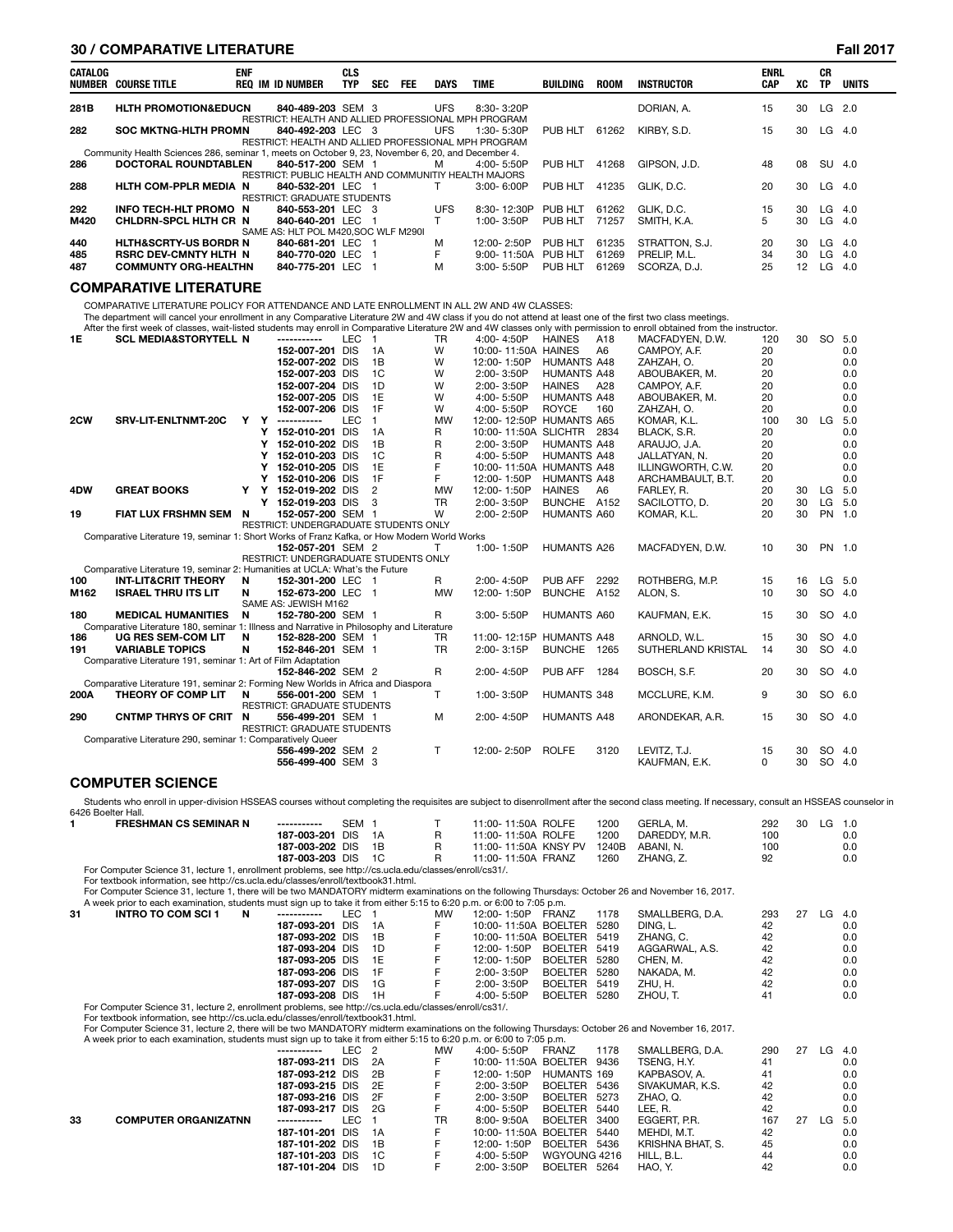# **Fall 2017 COMPUTER SCIENCE / 31**

| CATALOG      | <b>NUMBER COURSE TITLE</b>                                                                                                         | <b>ENF</b> | <b>REQ IM ID NUMBER</b>                                                    | <b>CLS</b><br>TYP | <b>SEC</b>           | FEE | DAYS             | <b>TIME</b>                                                                         | <b>BUILDING</b>                  | <b>ROOM</b>    | <b>INSTRUCTOR</b>                                                                                                          | ENRL<br>CAP   | XC       | CR<br>TP             | <b>UNITS</b> |
|--------------|------------------------------------------------------------------------------------------------------------------------------------|------------|----------------------------------------------------------------------------|-------------------|----------------------|-----|------------------|-------------------------------------------------------------------------------------|----------------------------------|----------------|----------------------------------------------------------------------------------------------------------------------------|---------------|----------|----------------------|--------------|
| 35L          | SOFTWARE CONST LAB N Y 187-105-201 LAB 1                                                                                           |            |                                                                            |                   |                      |     | <b>MW</b>        | 10:00-11:50A BOELTER 3760<br>RESTRICT: UG ENGR, SEVERAL OTHER MAJORS; BIOINFO MINOR |                                  |                | ALZANTOT, M.F.                                                                                                             | 30            | 03       | LG 2.0               |              |
|              |                                                                                                                                    |            | Y 187-105-202 LAB 2                                                        |                   |                      |     | MW               | 12:00-1:50P<br>RESTRICT: UG ENGR, SEVERAL OTHER MAJORS; BIOINFO MINOR               | BOELTER 3760                     |                | GARIP, M.                                                                                                                  | 30            | 05       | $LG$ 2.0             |              |
|              |                                                                                                                                    |            | Y 187-105-203 LAB 3                                                        |                   |                      |     | <b>MW</b>        | 2:00-3:50P<br>RESTRICT: UG ENGR, SEVERAL OTHER MAJORS; BIOINFO MINOR                | BOELTER 3760                     |                | KABRE, A.                                                                                                                  | 30            | 07       | $LG$ 2.0             |              |
|              |                                                                                                                                    |            | Y 187-105-204 LAB 4                                                        |                   |                      |     | MW               | 4:00-5:50P<br>RESTRICT: UG ENGR, SEVERAL OTHER MAJORS; BIOINFO MINOR                | BOELTER 3760                     |                | VERMA, I.                                                                                                                  | 30            | 09       | $LG$ 2.0             |              |
|              |                                                                                                                                    |            | Y 187-105-205 LAB 5                                                        |                   |                      |     | TR               | 4:00-5:50P<br>RESTRICT: UG ENGR, SEVERAL OTHER MAJORS; BIOINFO MINOR                | BOELTER 3760                     |                | DOSHI, H.J.                                                                                                                | 30            | 16       | $LG$ 2.0             |              |
|              |                                                                                                                                    |            | Y 187-105-206 LAB 6                                                        |                   |                      |     | TR               | 10:00-11:50A BOELTER 3760<br>RESTRICT: UG ENGR, SEVERAL OTHER MAJORS; BIOINFO MINOR |                                  |                | JAVADI, F.                                                                                                                 | 30            | 13       | $LG$ 2.0             |              |
|              |                                                                                                                                    |            | Y 187-105-207 LAB 7                                                        |                   |                      |     | TR.              | 12:00-1:50P<br>RESTRICT: UG ENGR, SEVERAL OTHER MAJORS; BIOINFO MINOR               | BOELTER                          | 3760           | TAN, Z.                                                                                                                    | 30            | 14       |                      | LG 2.0       |
| <b>M51A</b>  | <b>LOGC DSGN-DGTL SSTM N</b>                                                                                                       |            | Y 187-105-208 LAB 8<br>-----------                                         | LEC 1             |                      |     | TR<br>MW         | $8:00 - 9:50A$<br>4:00-5:50P                                                        | BOELTER<br><b>KNSY PV</b>        | 3760<br>1220B  | ZHOU, D.<br>MEHTA, A.M.                                                                                                    | 30<br>0       | 11<br>09 | $LG$ 2.0<br>LG $4.0$ |              |
|              |                                                                                                                                    |            | SAME AS: EL ENGR M16<br>187-154-201 DIS                                    |                   | 1A                   |     | F                | 2:00-3:50P                                                                          | PUB AFF                          | 2319           | LEE, A.                                                                                                                    | 0             |          |                      | 0.0          |
|              |                                                                                                                                    |            | 187-154-202 DIS<br>187-154-203 DIS                                         |                   | 1В<br>1C             |     | F<br>F           | 10:00-11:50A PAB<br>12:00-1:50P                                                     | PAB                              | 1434A<br>1434A | XING, T.<br>LEE, A.                                                                                                        | $\Omega$<br>0 |          |                      | 0.0<br>0.0   |
|              |                                                                                                                                    |            | 187-154-204 DIS<br>187-154-205 DIS                                         |                   | 1D<br>1E             |     | R<br>F           | 4:00-5:50P<br>8:00-9:50A                                                            | <b>FRANZ</b><br><b>ROLFE</b>     | 1260<br>3126   | HATTAB, G.N.<br>HATTAB, G.N.                                                                                               | 0<br>0        |          |                      | 0.0<br>0.0   |
|              |                                                                                                                                    |            | -----------                                                                | LEC               | $\overline{2}$       |     | <b>MW</b>        | 2:00-3:50P<br>RESTRICT: UG ENGR, SEVERAL OTHER MAJORS; BIOINFO MINOR                | <b>MOORE</b>                     | 100            | POTKONJAK, M.                                                                                                              | 172           |          | 07 LG 4.0            |              |
|              |                                                                                                                                    |            | 187-154-211 DIS<br>187-154-212 DIS                                         |                   | 2A<br>2B             |     | F<br>F           | 10:00-11:50A BOTANY<br>12:00-1:50P                                                  | PUB AFF                          | 325<br>2242    | MEHROTRA, A.<br>YOO, S.                                                                                                    | 43<br>43      |          |                      | 0.0<br>0.0   |
|              |                                                                                                                                    |            | 187-154-213 DIS                                                            |                   | 2C                   |     | F                | 2:00-3:50P                                                                          | <b>ROYCE</b>                     | 154            | JEYARAJ, A.                                                                                                                | 43            |          |                      | 0.0          |
|              | For more information and enrollment, see http://web.cs.ucla.edu/~todd/cs97.html.                                                   |            | 187-154-214 DIS                                                            |                   | 2D                   |     | F                | 2:00-3:50P                                                                          | <b>BUNCHE</b>                    | 3157           | FARAHPOUR, N.                                                                                                              | 43            |          |                      | 0.0          |
| 97           | <b>VARIABLE TOPICS</b><br>Computer Science 97, lecture 1: Principles and Practices of Computing                                    | N          | -----------                                                                | LEC 1             |                      |     | <b>MW</b>        | 2:00-3:50P                                                                          | <b>HUMANTS 135</b>               |                | MILLSTEIN, T.D.                                                                                                            | 70            | 07       |                      | LG 1.0-4.0   |
|              |                                                                                                                                    |            | 187-291-201 DIS<br>187-291-204 DIS                                         |                   | - 1A<br>1D           |     | F<br>F           | 10:00-11:50A DODD<br>2:00-3:50P                                                     | BOELTER 2444                     | 146            | RAMJIT, A.M.<br>LIU, L.                                                                                                    | 35<br>35      |          |                      | 0.0<br>0.0   |
| 99<br>111    | <b>STUDENT RSRCH PRGRMN</b><br><b>OPERATNG SSTMS PRIN Y</b>                                                                        |            | 187-297-201 TUT 1<br>-----------                                           | LEC 1             |                      |     | <b>VAR</b><br>TR | $8:00 - 9:50A$                                                                      | <b>BUNCHE</b>                    | 2209A          | TAMIR, Y.<br>REIHER, P.L.                                                                                                  | 0<br>120      | 30<br>11 | LG 5.0               | PN 1.0-2.0   |
|              |                                                                                                                                    |            | 187-336-202 LAB                                                            |                   | 1B                   |     | F                | RESTRICT: UG ENGR, SEVERAL OTHER MAJORS; BIOINFO MINOR<br>4:00-5:50P                | BOELTER                          | 5273           | LIN, J.                                                                                                                    | 40            |          |                      | 0.0          |
|              |                                                                                                                                    |            | 187-336-203 LAB                                                            |                   | -1C                  |     | F                | 12:00-1:50P                                                                         | PERLOFF                          | 1102           | ZHANG, H.                                                                                                                  | 40            |          |                      | 0.0          |
| M117         | <b>NETWRK-PHYSCL LAYER N</b>                                                                                                       |            | 187-336-204 LAB<br>-----------                                             | LEC               | 1D<br>$\mathbf{1}$   |     | F<br>TR          | 2:00-3:50P<br>12:00-1:50P                                                           | <b>ROYCE</b><br>BOELTER          | 156<br>3400    | BU, Z.<br>DZHANIDZE, R.P.                                                                                                  | 40<br>149     |          | 30 LG 4.0            | 0.0          |
|              |                                                                                                                                    |            | SAME AS: EL ENGR M117                                                      |                   |                      |     |                  |                                                                                     |                                  |                | RESTRICT: : JUNIOR&SENIOR COM SCI, COM SCI&ENGR, COM ENGR, EL ENGR, C&S BIO, LING&CS, MATH OF COMP, COG SCI MAJORS, BIOINF |               |          |                      |              |
| <b>MINOR</b> |                                                                                                                                    |            | 187-344-201 DIS                                                            |                   | 1A                   |     | W                |                                                                                     |                                  |                | LIU, Y.                                                                                                                    | 31            |          |                      | 0.0          |
|              |                                                                                                                                    |            | 187-344-202 DIS                                                            |                   | 1B                   |     | W                | 10:00-11:50A BOELTER 3704<br>12:00-1:50P                                            | BOELTER                          | 3704           | LI, Q.                                                                                                                     | 30            |          |                      | 0.0          |
|              |                                                                                                                                    |            | 187-344-203 DIS<br>187-344-204 DIS                                         |                   | 1C<br>1D             |     | W<br>W           | $2:00 - 3:50P$<br>4:00-5:50P                                                        | <b>BOELTER</b><br><b>BOELTER</b> | 3704<br>3704   | LI, Q.<br>GENG, Q.                                                                                                         | 31<br>29      |          |                      | 0.0<br>0.0   |
|              |                                                                                                                                    |            | 187-344-205 DIS                                                            |                   | 1E                   |     | W                | $8:00 - 9:50A$                                                                      | BOELTER                          | 3704           | LIU, Y.                                                                                                                    | 28            |          |                      | 0.0          |
| 118          | Computer Science 118, lecture 80, is limited to students in the online M.S. in Engineering program.<br><b>CMPTR NTWRK FNDMNTLY</b> |            | -----------                                                                | LEC 1             |                      |     | TR               | 2:00-3:50P                                                                          | <b>FRANZ</b>                     | 1260           | VARGHESE, G.                                                                                                               | 134           |          | 15 LG 4.0            |              |
|              |                                                                                                                                    |            | 187-350-201 DIS                                                            |                   | 1A                   |     | F                | RESTRICT: UG ENGR, SEVERAL OTHER MAJORS; BIOINFO MINOR<br>2:00-3:50P                | <b>DODD</b>                      | 78             | KIM, S.                                                                                                                    | 45            |          |                      | 0.0          |
|              |                                                                                                                                    |            | 187-350-202 DIS<br>187-350-203 DIS                                         |                   | 1B<br>1C             |     | F<br>F           | 12:00-1:50P<br>12:00-1:50P                                                          | <b>DODD</b><br>PUB AFF           | 146<br>1246    | CHANDOLE, A.S.<br>CHU, R.                                                                                                  | 45<br>44      |          |                      | 0.0<br>0.0   |
|              |                                                                                                                                    |            | 187-350-280 LEC 80<br>RESTRICT: GRADUATE STUDENTS.ON-LINE MASTERS PROGRAM  |                   |                      |     | VAR              |                                                                                     | ONLINE                           | LA             | GERLA, M.                                                                                                                  | 35            | 30       | LG                   | -4.0         |
|              | CM121 INTR-BIOINFORMATICS Y                                                                                                        |            | -----------<br>SAME AS: CHEM CM160A                                        | LEC 1             |                      |     | <b>MW</b>        | 12:00-1:50P                                                                         | KNSY PV 1200B                    |                | LEE, C.J.                                                                                                                  | 60            | 05       | SO 4.0               |              |
|              |                                                                                                                                    |            | 187-426-201 DIS                                                            |                   | 1A                   |     | F                | 12:00-1:50P                                                                         | <b>KNSY PV</b>                   | 1200B          | PAN, Y.                                                                                                                    | 60            |          |                      | 0.0          |
| 130          | <b>SOFTWARE ENGINEERNGY</b>                                                                                                        |            | -----------                                                                | LEC 1             |                      |     | <b>MW</b>        | 12:00-1:50P<br>RESTRICT: UG ENGR, SEVERAL OTHER MAJORS; BIOINFO MINOR               | ROYCE                            | 362            | KIM, M.                                                                                                                    | 124           | 05       | LG                   | -4.0         |
|              |                                                                                                                                    |            | 187-500-201 LAB<br>187-500-202 LAB                                         |                   | 1A<br>1B             |     | F<br>F           | 2:00-3:50P<br>12:00-1:50P                                                           | WGYOUNG 4216<br>ROYCE            | 362            | LI, Z.<br>GUPTA, T.                                                                                                        | 41<br>42      |          |                      | 0.0<br>0.0   |
|              | PROGRAMMING LANGS Y                                                                                                                |            | 187-500-203 LAB<br>-----------                                             | LEC 1             | 1C                   |     | F<br><b>MW</b>   | 12:00-1:50P<br>12:00-1:50P                                                          | PUB AFF<br><b>BOELTER</b>        | 1234<br>3400   | MARDANI, S.<br>EGGERT, P.R.                                                                                                | 41<br>167     |          | 05 LG 4.0            | 0.0          |
| 131          |                                                                                                                                    |            |                                                                            |                   |                      |     |                  | RESTRICT: UG ENGR, SEVERAL OTHER MAJORS; BIOINFO MINOR                              |                                  |                |                                                                                                                            |               |          |                      |              |
|              |                                                                                                                                    |            | 187-510-201 LAB<br>187-510-202 LAB                                         |                   | 1A<br>1B             |     | F<br>F           | 12:00-1:50P<br>12:00-1:50P                                                          | <b>BOTANY</b><br><b>DODD</b>     | 325<br>170     | DAS, A.<br>WEISS, T.                                                                                                       | 42<br>44      |          |                      | 0.0<br>0.0   |
|              |                                                                                                                                    |            | 187-510-203 LAB                                                            |                   | 1C                   |     | F<br>F           | 2:00-3:50P                                                                          | ROYCE                            | 162            | CHALABIAN, B.H.                                                                                                            | 41            |          |                      | 0.0          |
| 132          | <b>COMPILER CONSTRCTN Y</b>                                                                                                        |            | 187-510-204 LAB<br>-----------                                             | LEC               | 1D<br>$\blacksquare$ |     | TR               | 2:00-3:50P<br>2:00-3:50P                                                            | FRANZ<br>BOELTER 5440            | 1260           | KASIBATLA, S.R.<br>PALSBERG, J.                                                                                            | 42<br>67      | 15       | LG 4.0               | 0.0          |
|              |                                                                                                                                    |            | 187-545-201 DIS                                                            |                   | - 1A                 |     | F.               | RESTRICT: UG ENGR, SEVERAL OTHER MAJORS; BIOINFO MINOR<br>4:00-5:50P                | BOELTER                          | 2444           | KALHAUGE, C.G.                                                                                                             | 67            |          |                      | 0.0          |
| 143          | <b>DATABASE SYSTEMS</b>                                                                                                            | Y          | -----------                                                                | LEC <sub>2</sub>  |                      |     | <b>MW</b>        | 4:00-5:50P<br>RESTRICT: UG ENGR, SEVERAL OTHER MAJORS; BIOINFO MINOR                | <b>HAINES</b>                    | 118            | ZANIOLO, C.                                                                                                                | 130           | 09       | $LG$ 4.0             |              |
|              |                                                                                                                                    |            | 187-590-211 LAB                                                            |                   | - 2A                 |     | F                | 10:00-11:50A BOELTER                                                                |                                  | 5420           | XUE, Z.                                                                                                                    | 44            |          |                      | 0.0          |
|              |                                                                                                                                    |            | 187-590-212 LAB<br>187-590-213 LAB                                         |                   | 2B<br>2C             |     | F<br>F           | 2:00-3:50P<br>12:00-1:50P                                                           | <b>BOTANY</b><br>BOELTER         | 325<br>3400    | GU, J.<br>TEOH, J.                                                                                                         | 43<br>43      |          |                      | 0.0<br>0.0   |
|              |                                                                                                                                    |            | 187-590-280 LEC 80<br>RESTRICT: GRADUATE STUDENTS, ON-LINE MASTERS PROGRAM |                   |                      |     | <b>VAR</b>       |                                                                                     |                                  |                | CHO, J.                                                                                                                    | 35            | 30       | $LG$ 4.0             |              |
| 145          | <b>INTRO-DATA MINING</b>                                                                                                           | Y          | -----------                                                                | LEC 1             |                      |     | MW               | 10:00-11:50A ROYCE<br>RESTRICT: UG ENGR, SEVERAL OTHER MAJORS; BIOINFO MINOR        |                                  | 362            | SUN, Y.                                                                                                                    | 132           | 03       | $LG$ 4.0             |              |
|              |                                                                                                                                    |            | 187-570-201 DIS                                                            |                   | 1A                   |     | F                | 10:00-11:50A DODD                                                                   |                                  | 170            | WOOD, J.                                                                                                                   | 46            |          |                      | 0.0          |
|              |                                                                                                                                    |            | 187-570-202 DIS<br>187-570-203 DIS                                         |                   | 1B<br>1C             |     | F<br>F           | 12:00-1:50P<br>10:00-11:50A DODD                                                    | BOELTER 9436                     | 167            | JAIN, S.<br>JIANG, J.                                                                                                      | 44<br>44      |          |                      | 0.0<br>0.0   |
| M146         | <b>MACHINE LEARNING</b>                                                                                                            | Υ          | -----------                                                                | LEC               | $\overline{1}$       |     | <b>MW</b>        | 4:00-5:50P                                                                          | WGYOUNG CS76                     |                | SANKARARAMAN, S.                                                                                                           | 123           | 09       | $LG$ 4.0             |              |
|              |                                                                                                                                    |            | SAME AS: EL ENGR M146                                                      |                   |                      |     |                  | RESTRICT: UG ENGR, SEVERAL OTHER MAJORS; BIOINFO MINOR                              |                                  |                |                                                                                                                            |               |          |                      |              |
|              |                                                                                                                                    |            | 187-576-201 DIS<br>187-576-202 DIS                                         |                   | 1A<br>1B             |     | F<br>F           | 2:00-3:50P<br>4:00-5:50P                                                            | BUNCHE 3156<br>BOELTER 5264      |                | WU, Y.<br>DONOGHUE, N.P.                                                                                                   | 40<br>40      |          |                      | 0.0<br>0.0   |
|              |                                                                                                                                    |            | 187-576-203 DIS<br>187-576-204 DIS                                         |                   | 1C<br>1D             |     | F<br>F           | 4:00- 5:50P<br>2:00-3:50P                                                           | BOELTER 5436<br>WGYOUNG 2200     |                | DARABI, S.<br>MURALIDHARAN, G.                                                                                             | 43<br>0       |          |                      | 0.0<br>0.0   |
|              |                                                                                                                                    |            |                                                                            |                   |                      |     |                  |                                                                                     |                                  |                |                                                                                                                            |               |          |                      |              |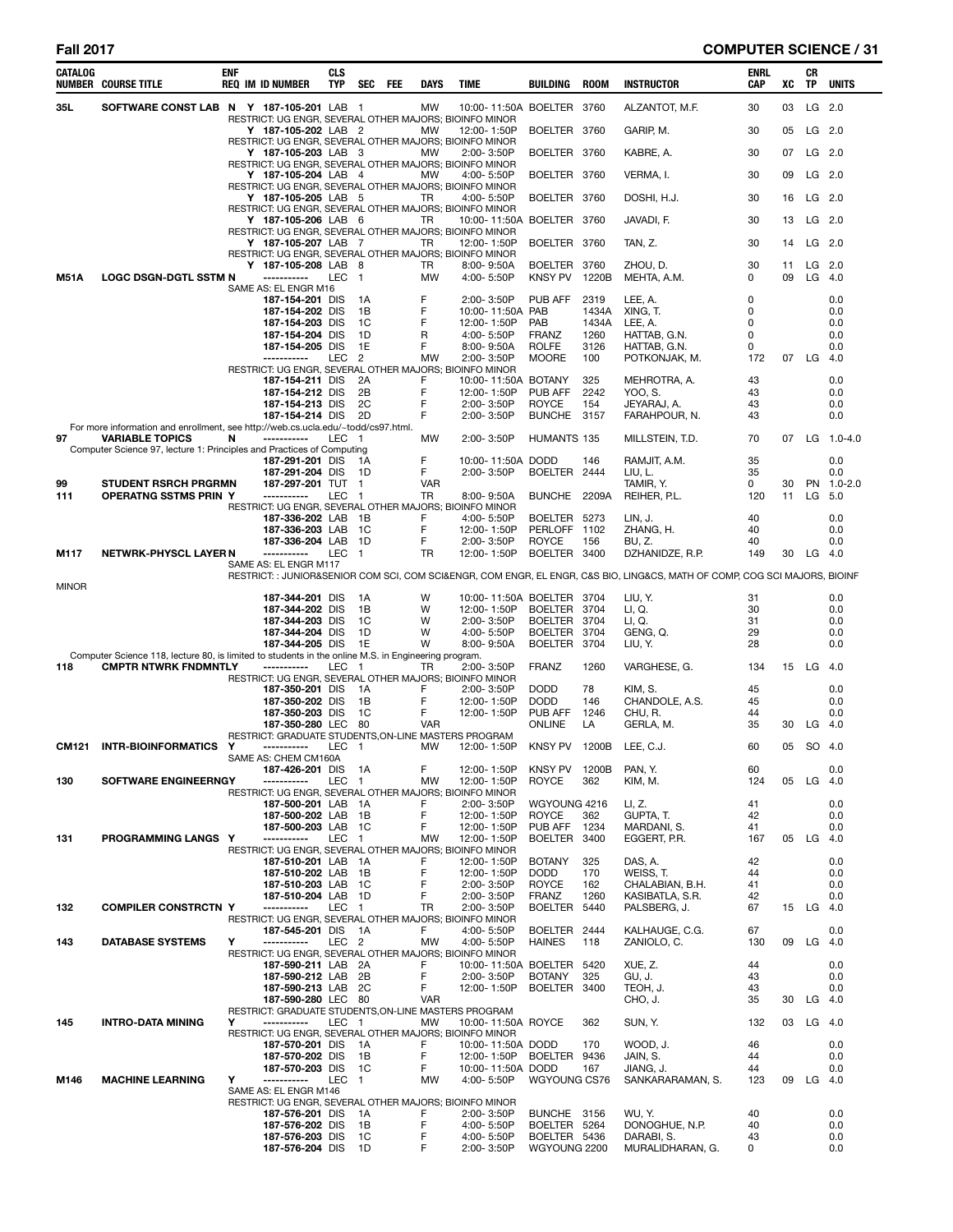# **32 / CONSERVATION OF ARCHAEOLOGICAL AND ETHNOGRAPHIC MATERIALS Fall 2017**

| CATALOG      | <b>NUMBER COURSE TITLE</b>                                                        | <b>ENF</b> | <b>REQ IM ID NUMBER</b>                                  | <b>CLS</b><br><b>TYP</b> | SEC                      | <b>FEE</b> | <b>DAYS</b>     | <b>TIME</b>                                                                       | <b>BUILDING</b>              | <b>ROOM</b>  | <b>INSTRUCTOR</b>          | <b>ENRL</b><br><b>CAP</b> | XC | CR<br>TP  | <b>UNITS</b> |
|--------------|-----------------------------------------------------------------------------------|------------|----------------------------------------------------------|--------------------------|--------------------------|------------|-----------------|-----------------------------------------------------------------------------------|------------------------------|--------------|----------------------------|---------------------------|----|-----------|--------------|
|              |                                                                                   |            |                                                          |                          |                          |            |                 |                                                                                   |                              |              |                            |                           |    |           |              |
| M151B        | <b>COMPUTR SYSTMS ARCHY</b>                                                       |            | -----------<br>SAME AS: EL ENGR M116C                    | LEC                      | $\overline{\phantom{0}}$ |            | <b>MW</b>       | 6:00-7:50P                                                                        | BOELTER 2760                 |              | HE, L.                     | 0                         | 23 | $LG$ 4.0  |              |
|              |                                                                                   |            |                                                          |                          |                          |            |                 | RESTRICT: UG ENGR, SEVERAL OTHER MAJORS; BIOINFO MINOR                            |                              |              |                            |                           |    |           |              |
|              |                                                                                   |            | 187-650-201 DIS<br>187-650-203 DIS                       |                          | 1A<br>1 <sup>C</sup>     |            | R<br>F.         | 12:00-1:50P<br>2:00-3:50P                                                         | BOELTER 5272<br>BOELTER 5420 |              | LIANG. Y.<br>LIANG, Y.     | 0<br>0                    |    |           | 0.0<br>0.0   |
| M152A        | <b>DIGITAL DESIGN LAB</b>                                                         |            | Y Y 187-686-203 LAB                                      |                          | - 3                      |            | MW              | 2:00-3:50P                                                                        | BOELTER 3424                 |              | GU, H.                     | 30                        | 07 | $LG$ 2.0  |              |
|              |                                                                                   |            | SAME AS: EL ENGR M116L                                   |                          |                          |            |                 | RESTRICT: UG ENGR, SEVERAL OTHER MAJORS; BIOINFO MINOR                            |                              |              |                            |                           |    |           |              |
|              |                                                                                   |            | Y 187-686-204 LAB 4                                      |                          |                          |            | TR              | 10:00-11:50A BOELTER 3424                                                         |                              |              | GUO, J.                    | 30                        | 13 | $LG$ 2.0  |              |
|              |                                                                                   |            |                                                          |                          |                          |            |                 | RESTRICT: UG ENGR, SEVERAL OTHER MAJORS; BIOINFO MINOR                            |                              |              |                            |                           |    |           | $LG$ 2.0     |
|              |                                                                                   |            | Y 187-686-205 LAB 5                                      |                          |                          |            | TR              | 12:00-1:50P<br>RESTRICT: UG ENGR, SEVERAL OTHER MAJORS; BIOINFO MINOR             | BOELTER 3424                 |              | GWAK, M.                   | 30                        | 14 |           |              |
| 152B         | <b>DGTL DSGN PROJ LAB</b>                                                         |            | Y Y -----------                                          | LAB                      | $\overline{1}$           |            | MW              | 12:00-1:50P                                                                       | BOELTER 3436                 |              | SARRAFZADEH, M.            | 24                        | 30 | $LG$ 4.0  |              |
|              |                                                                                   |            | Y 187-689-201 DIS                                        |                          | 1A                       |            | F.              | RESTRICT: UG ENGR, SEVERAL OTHER MAJORS; BIOINFO MINOR<br>12:00-1:50P             | BOELTER 3436                 |              | MOATAMED, B.               | 24                        |    |           | 0.0          |
| 161          | <b>ARTIFICL INTELLIGNC</b>                                                        | Υ          | -----------                                              | LEC                      | - 1                      |            | MW              | 10:00-11:50A BOELTER 3400                                                         |                              |              | DARWICHE, A.Y.             | 0                         |    | 03 LG     | -4.0         |
|              |                                                                                   |            | 187-696-201 DIS                                          |                          | 1A                       |            | F               | RESTRICT: UG ENGR, SEVERAL OTHER MAJORS; BIOINFO MINOR<br>10:00-11:50A PUB AFF    |                              | 2214         | LI, A.                     | 0                         |    |           | 0.0          |
|              |                                                                                   |            | 187-696-202 DIS                                          |                          | 1B                       |            | F               | 10:00-11:50A BOELTER 5436                                                         |                              |              | KACHUEE, M.                | 0                         |    |           | 0.0          |
|              |                                                                                   |            | 187-696-203 DIS                                          |                          | - 1C                     |            | F               | 12:00-1:50P                                                                       | <b>HUMANTS A65</b>           |              | CHEN, E.                   | 0                         |    |           | 0.0          |
| 174A         | <b>INTRO-COMP GRAPHICS Y</b>                                                      |            | 187-696-204 DIS<br>-----------                           | LEC                      | 1D<br>$\overline{1}$     |            | F<br>TR         | 2:00-3:50P<br>4:00-5:50P                                                          | ROYCE<br>МS                  | 164<br>5200  | SHI, F.<br>VASILESCU, M.O. | 0<br>130                  |    | 16 LG     | 0.0<br>4.0   |
|              |                                                                                   |            |                                                          |                          |                          |            |                 | RESTRICT: UG ENGR, SEVERAL OTHER MAJORS; BIOINFO MINOR                            |                              |              |                            |                           |    |           |              |
|              |                                                                                   |            | 187-720-201 DIS                                          |                          | 1A                       |            | F               | 4:00-5:50P                                                                        | GEOLOGY 4660                 |              | LAKSHMIPATHY, A.S.         | 41                        |    |           | 0.0          |
|              |                                                                                   |            | 187-720-202 DIS<br>187-720-203 DIS                       |                          | 1B<br>- 1C               |            | F<br>F          | 2:00-3:50P<br>4:00-5:50P                                                          | BUNCHE 3178<br>LAKRETZ 120   |              | RIDGE, G.D.<br>CAO, R.     | 44<br>45                  |    |           | 0.0<br>0.0   |
| 180          | ALGORITHMS&COMPLXTYY                                                              |            | -----------                                              | <b>LEC</b>               | $\overline{1}$           |            | TR              | 10:00-11:50A BOELTER 3400                                                         |                              |              | SARRAFZADEH, M.            | 160                       |    | 13 LG     | -4.0         |
|              |                                                                                   |            | 187-780-201 DIS                                          |                          |                          |            | F               | RESTRICT: UG ENGR, SEVERAL OTHER MAJORS; BIOINFO MINOR<br>10:00-11:50A PUB AFF    |                              | 2250         | HOSSEINI, A.               | 40                        |    |           | 0.0          |
|              |                                                                                   |            | 187-780-202 DIS                                          |                          | - 1 A<br>1B              |            | F               | 12:00-1:50P                                                                       | HUMANTS 135                  |              | CHI, Y.                    | 40                        |    |           | 0.0          |
|              |                                                                                   |            | 187-780-203 DIS                                          |                          | 1C                       |            | F               | 2:00-3:50P                                                                        | PUB AFF 1337                 |              | CHEN. X.                   | 40                        |    |           | 0.0          |
|              | <b>FORML LANGS&amp;AUTOMTAY</b>                                                   |            | 187-780-204 DIS<br>-----------                           | LEC                      | 1D<br>$\overline{1}$     |            | F               | 4:00-5:50P                                                                        | BOELTER<br>FRANZ             | 9436<br>1260 | HE, Y.<br>SHERSTOV, A.     | 40                        |    | 07 LG     | 0.0          |
| 181          |                                                                                   |            |                                                          |                          |                          |            | MW              | 2:00-3:50P<br>RESTRICT: UG ENGR, SEVERAL OTHER MAJORS; BIOINFO MINOR              |                              |              |                            | 100                       |    |           | -4.0         |
|              |                                                                                   |            | 187-787-201 DIS                                          |                          | - 1 A                    |            | F               | 12:00-1:50P                                                                       | <b>ROYCE</b>                 | 156          | HUANG, K.                  | 50                        |    |           | 0.0          |
| 201          | <b>COMPUTR SCIENCE SEM N</b>                                                      |            | 187-787-202 DIS<br>587-005-200 SEM 1                     |                          | 1B                       |            | F.<br><b>TR</b> | 2:00-3:50P<br>4:00-5:50P                                                          | PUB AFF<br>BOELTER           | 1234<br>3400 | WU, P.<br>MEKA, R.         | 50<br>167                 | 30 | SU 2.0    | 0.0          |
|              |                                                                                   |            | RESTRICT: GRADUATE STUDENTS                              |                          |                          |            |                 |                                                                                   |                              |              |                            |                           |    |           |              |
| 211          | <b>WIRELESS&amp;MOBILE</b>                                                        | N          | 587-067-200 LEC 1                                        |                          |                          |            | <b>MW</b>       | 4:00-5:50P                                                                        | BOELTER 8500                 |              | LU, S.                     | 48                        | 09 | $LG$ 4.0  |              |
|              |                                                                                   |            | <b>RESTRICT: GRADUATE STUDENTS</b><br>587-067-280 LEC 80 |                          |                          |            | <b>VAR</b>      |                                                                                   | <b>ONLINE</b>                | LA           | LU, S.                     | 35                        | 30 | $LG$ 4.0  |              |
|              | <b>EMBEDDED SYSTEMS</b>                                                           | N          |                                                          |                          |                          |            |                 | RESTRICT: GRADUATE STUDENTS, ON-LINE MASTERS PROGRAM                              | BOELTER 5436                 |              |                            | 0                         | 30 | $LG$ 4.0  |              |
| M213A        |                                                                                   |            | 587-076-200 LEC 1<br>SAME AS: EL ENGR M202A              |                          |                          |            | MW              | $2:00 - 3:50P$                                                                    |                              |              | SRIVASTAVA, M.B.           |                           |    |           |              |
|              |                                                                                   |            | <b>RESTRICT: GRADUATE STUDENTS</b>                       |                          |                          |            |                 |                                                                                   |                              |              |                            |                           |    |           |              |
| 218          | <b>ADV COMPUTER NTWRKSN</b>                                                       |            | -----------<br>RESTRICT: GRADUATE STUDENTS               | LEC 1                    |                          |            | MW              | $8:00 - 9:50A$                                                                    | <b>DODD</b>                  | 78           | REIHER, P.L.               | 50                        | 30 | $LG$ 4.0  |              |
|              |                                                                                   |            | 587-111-201 DIS 1A                                       |                          |                          |            | F               | $8:00 - 9:50A$                                                                    | BOELTER 2760                 |              | RABSATT, R.V.              | 50                        |    |           | 0.0          |
| <b>CM221</b> | <b>INTR-BIOINFORMATICS</b>                                                        | N          | RESTRICT: GRADUATE STUDENTS<br>-----------               | LEC 1                    |                          |            | MW              | 12:00-1:50P                                                                       | KNSY PV 1200B                |              | LEE, C.J.                  | 25                        | 05 | SO 4.0    |              |
|              |                                                                                   |            | SAME AS: BIOINFO M221, CHEM CM260A, HUM GEN M260A        |                          |                          |            |                 |                                                                                   |                              |              |                            |                           |    |           |              |
|              |                                                                                   |            | RESTRICT: GRADUATE STUDENTS<br>587-126-201 DIS 1A        |                          |                          |            | F               | 12:00-1:50P                                                                       | <b>KNSY PV</b>               | 1200B        | PAN. Y.                    | 25                        |    |           | 0.0          |
|              |                                                                                   |            | RESTRICT: GRADUATE STUDENTS                              |                          |                          |            |                 |                                                                                   |                              |              |                            |                           |    |           |              |
| M226         | <b>MACHINE LEARNING</b>                                                           | N          | 587-156-200 LEC 1<br>SAME AS: BIOINFO M226.HUM GEN M226  |                          |                          |            | TR              | 4:00-5:50P                                                                        | <b>BOTANY</b>                | 325          | SANKARARAMAN, S.           | 55                        |    | 30 LG 4.0 |              |
|              |                                                                                   |            | RESTRICT: GRADUATE STUDENTS                              |                          |                          |            |                 |                                                                                   |                              |              |                            |                           |    |           |              |
| 246          | WEB INFO MANAGEMENTN                                                              |            | 587-276-200 LEC 1<br>RESTRICT: GRADUATE STUDENTS         |                          |                          |            | MW              | 10:00-11:50A BOELTER 8500                                                         |                              |              | CHO, J.                    | 40                        |    | 27 LG     | 4.0          |
|              |                                                                                   |            | 587-276-280 LEC 80                                       |                          |                          |            | VAR             |                                                                                   | ONLINE                       | LA           | CHO, J.                    | 35                        | 30 | $LG$ 4.0  |              |
| 249          | <b>CUR TOP-DATA STRCTR</b>                                                        | N          | 587-294-200 LEC 1                                        |                          |                          |            | TR              | RESTRICT: GRADUATE STUDENTS, ON-LINE MASTERS PROGRAM<br>10:00-11:50A BOELTER 5440 |                              |              | WANG, W.                   | 65                        | 30 |           | LG 2.0-12.0  |
|              |                                                                                   |            | RESTRICT: GRADUATE STUDENTS                              |                          |                          |            |                 |                                                                                   |                              |              |                            |                           |    |           |              |
| 251A         | <b>ADVANCED COMPU ARCHN</b>                                                       |            | 587-306-200 LEC 1                                        |                          |                          |            | <b>MW</b>       | 12:00-1:50P BOELTER 5273                                                          |                              |              | TAMIR, Y.                  | 15                        | 05 | $LG$ 4.0  |              |
| M258A        | <b>DSGN-VLSI CIRCT&amp;SYS</b>                                                    | N          | RESTRICT: GRADUATE STUDENTS<br>-----------               | LEC                      | - 1                      |            | TR              | 10:00-11:50A HUMANTS 169                                                          |                              |              | MARKOVIC, D.               | 0                         | 13 | $LG$ 4.0  |              |
|              |                                                                                   |            | SAME AS: EL ENGR M216A                                   |                          |                          |            |                 |                                                                                   |                              |              |                            |                           |    |           |              |
|              |                                                                                   |            | RESTRICT: GRADUATE STUDENTS<br>587-356-201 DIS 1A        |                          |                          |            | W               | 5:00-5:50P                                                                        | KNSY PV 1240B                |              | LI, S.                     | 0                         |    |           | 0.0          |
|              |                                                                                   |            | RESTRICT: GRADUATE STUDENTS                              |                          |                          |            |                 |                                                                                   |                              |              |                            |                           |    |           |              |
| 269          | <b>ARTIFICL INTELLIGNC</b>                                                        | N          | 587-410-200 SEM 1<br><b>RESTRICT: GRADUATE STUDENTS</b>  |                          |                          |            | TR              | 2:00-3:50P                                                                        | <b>FRANZ</b>                 | 2258A        | CHANG, K.                  | 60                        | 30 | $LG$ 4.0  |              |
|              | Computer Science 269, semianr 1: Machine Learning in Natural Language Processing  |            |                                                          |                          |                          |            |                 |                                                                                   |                              |              |                            |                           |    |           |              |
|              |                                                                                   |            | 587-410-201 SEM 2<br>RESTRICT: GRADUATE STUDENTS         |                          |                          |            | MW              | 4:00-5:50P                                                                        | BOELTER 5420                 |              | VAN DEN BROECK, G.         | 0                         | 30 | $LG$ 4.0  |              |
|              | Computer Science 269, seminar 2: Statistical Relational Learning                  |            |                                                          |                          |                          |            |                 |                                                                                   |                              |              |                            |                           |    |           |              |
|              | <b>M276A PATTERN RECOGNITION N</b>                                                |            | 587-456-200 LEC<br>SAME AS: STATS M231                   |                          | - 1                      |            | МW              | 2:00-3:15P                                                                        | PAB                          | 1434A        | ZHU, S.                    | 40                        | 07 | SO 4.0    |              |
|              |                                                                                   |            | RESTRICT: GRADUATE STUDENTS                              |                          |                          |            |                 |                                                                                   |                              |              |                            |                           |    |           |              |
| M282A        | <b>CRYPTOGRAPHY</b>                                                               | N          | 587-497-200 LEC 1                                        |                          |                          |            | MW              | 12:00-1:50P                                                                       | BOELTER 5440                 |              | OSTROVSKY, R.              | 50                        |    | 05 LG 4.0 |              |
|              |                                                                                   |            | SAME AS: MATH M209A<br>RESTRICT: GRADUATE STUDENTS       |                          |                          |            |                 |                                                                                   |                              |              |                            |                           |    |           |              |
| 289A         | <b>CUR TPCS CMPTR THRY N</b>                                                      |            | 587-545-200 LEC 1                                        |                          |                          |            | <b>MW</b>       | 2:00-3:50P                                                                        | BOELTER 5272                 |              | MEKA, R.                   | 25                        | 30 |           | LG 2.0-12.0  |
|              | Computer Science 289A, lecture 1:                                                 |            | RESTRICT: GRADUATE STUDENTS                              |                          |                          |            |                 |                                                                                   |                              |              |                            |                           |    |           |              |
| 289CO        | <b>COMPLEXITY THEORY</b>                                                          | N          | 587-547-200 LEC 1                                        |                          |                          |            | F               | 2:00-5:50P                                                                        | ΜS                           | 3915A        | SAHAI, A.                  | 20                        | 30 | $LG$ 4.0  |              |
|              | Computer Science 289CO, lecture 1: Advanced Topics in Complexity and Cryptography |            | RESTRICT: GRADUATE STUDENTS                              |                          |                          |            |                 |                                                                                   |                              |              |                            |                           |    |           |              |
| 495          | TA TRAINING SEMINAR N                                                             |            | 587-770-201 SEM 1                                        |                          |                          |            | TR              | 12:00-1:50P                                                                       | BOELTER 2444                 |              | KORF, R.E.                 | 0                         | 30 | SU 2.0    |              |
|              |                                                                                   |            | <b>RESTRICT: GRADUATE STUDENTS</b>                       |                          |                          |            |                 |                                                                                   |                              |              |                            |                           |    |           |              |
|              | <b>CONSERVATION OF ARCHAEOLOGICAL AND ETHNOGRAPHIC MATERIALS</b>                  |            |                                                          |                          |                          |            |                 |                                                                                   |                              |              |                            |                           |    |           |              |

| 211 | <b>SCIENCE FUNDAMENTLS N</b> | 539-066-200 LEC | W | 2:00-4:50P |  | FOWLER A222 FISCHER.C.J. |  |
|-----|------------------------------|-----------------|---|------------|--|--------------------------|--|

| <b>SCIENCE FUNDAMENTLS N</b> | 539-066-200 LEC                                                            | 2:00-4:50P | TOWLER | A222 | FISCHER. C. |  | 30 | G | 4.0 |
|------------------------------|----------------------------------------------------------------------------|------------|--------|------|-------------|--|----|---|-----|
|                              | RESTRICT: CONSERVATION OF ARCHAEOLOGICAL AND ETHNOGRAPHIC MATERIALS MAJORS |            |        |      |             |  |    |   |     |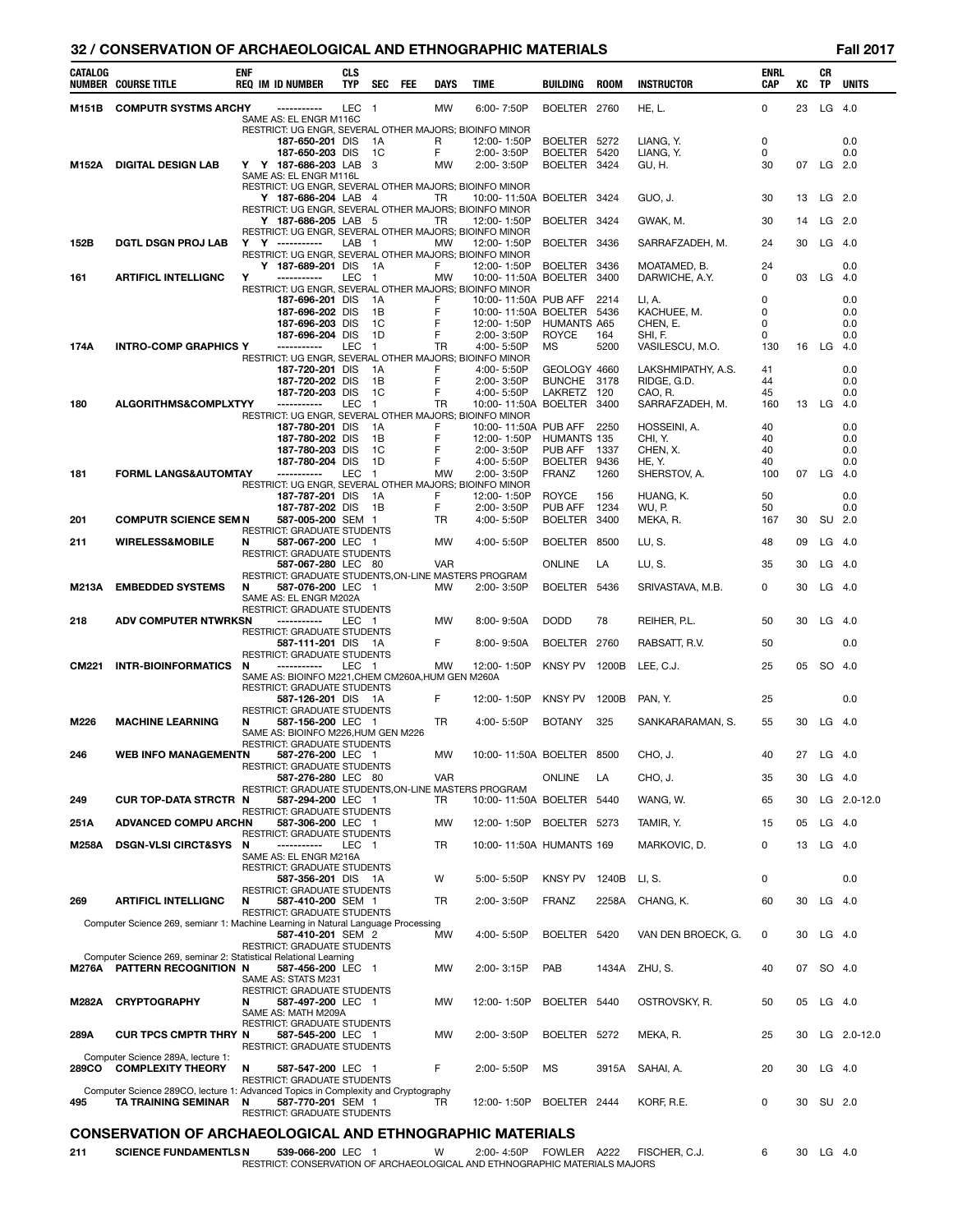# **Fall 2017 DENTISTRY / 33**

| CATALOG             | <b>NUMBER COURSE TITLE</b>                                             | <b>ENF</b> | <b>REQ IM ID NUMBER</b>                                                    | <b>CLS</b><br>TYP | SEC            | FEE | <b>DAYS</b>              | TIME                                                                                     | BUILDING                      | <b>ROOM</b>          | <b>INSTRUCTOR</b>                   | ENRL<br><b>CAP</b> | xс       | CR<br><b>TP</b> | <b>UNITS</b>               |
|---------------------|------------------------------------------------------------------------|------------|----------------------------------------------------------------------------|-------------------|----------------|-----|--------------------------|------------------------------------------------------------------------------------------|-------------------------------|----------------------|-------------------------------------|--------------------|----------|-----------------|----------------------------|
| M215                | <b>MATSCI IMAGING&amp;DOC</b>                                          | N          | 539-092-200 LEC 1<br>SAME AS: MAT SCI M213                                 |                   |                |     | м                        | 1:00-4:50P                                                                               | OFF CAM                       |                      | KAKOULLI, I.                        | 6                  | 30       | LG              | 4.0                        |
| 262                 | <b>ORGANICS I</b>                                                      | N          | 539-372-200 LEC 1                                                          |                   |                |     | Т                        | RESTRICT: CONSERVATION OF ARCHAEOLOGICAL AND ETHNOGRAPHIC MATERIALS MAJORS<br>1:00-2:50P | OFF CAM                       |                      | PEARLSTEIN, E.J.                    | 6                  | 30       |                 | LG 2.0                     |
| 290                 | <b>INTERNSHIP</b>                                                      | N          | 539-540-201 FLD 1                                                          |                   |                |     | VAR                      | RESTRICT: CONSERVATION OF ARCHAEOLOGICAL AND ETHNOGRAPHIC MATERIALS MAJORS               |                               |                      |                                     | $\overline{4}$     | 30       |                 | SU 6.0/12.0                |
|                     |                                                                        |            | 539-540-202 FLD 2                                                          |                   |                |     | <b>VAR</b>               |                                                                                          |                               |                      | FISCHER, C.J.<br>KAKOULLI, I.       | $\overline{4}$     | 30       |                 | SU 6.0/12.0                |
|                     |                                                                        |            | 539-540-203 FLD 3<br>539-540-204 FLD 4                                     |                   |                |     | <b>VAR</b><br><b>VAR</b> |                                                                                          |                               |                      | PEARLSTEIN, E.J.                    | 4<br>4             | 30<br>30 |                 | SU 6.0/12.0<br>SU 6.0/12.0 |
| <b>DENTISTRY</b>    |                                                                        |            |                                                                            |                   |                |     |                          |                                                                                          |                               |                      | SCOTT, D.A.                         |                    |          |                 |                            |
| <b>Dentistry</b>    |                                                                        |            |                                                                            |                   |                |     |                          |                                                                                          |                               |                      |                                     |                    |          |                 |                            |
| 99                  | <b>STUDENT RSRCH PRGRMN</b>                                            |            | 175-297-201 TUT 1                                                          |                   |                |     | <b>VAR</b>               |                                                                                          |                               |                      | SHIN. K.                            | 0                  | 30       |                 | PN 1.0-2.0                 |
|                     |                                                                        |            | 175-297-202 TUT 2                                                          |                   |                |     | <b>VAR</b>               |                                                                                          |                               |                      | LUX, R.                             | 0                  | 30       |                 | PN 1.0-2.0                 |
|                     |                                                                        |            | 175-297-203 TUT 3<br>175-297-204 TUT 4                                     |                   |                |     | <b>VAR</b><br><b>VAR</b> |                                                                                          |                               |                      | JEWETT, A.<br>SPIGELMAN, I.         | 0<br>0             | 30<br>30 |                 | PN 1.0-2.0<br>PN 1.0-2.0   |
|                     |                                                                        |            | 175-297-205 TUT 5                                                          |                   |                |     | <b>VAR</b>               |                                                                                          |                               |                      | WANG, C.Y.                          | 0                  | 30       |                 | PN 1.0-2.0                 |
|                     |                                                                        |            | 175-297-206 TUT 6                                                          |                   |                |     | <b>VAR</b>               |                                                                                          |                               |                      | PARK, N.                            | 0                  | 30       |                 | PN 1.0-2.0                 |
| <b>Oral Biology</b> |                                                                        |            |                                                                            |                   |                |     |                          |                                                                                          |                               |                      |                                     |                    |          |                 |                            |
|                     |                                                                        |            | 176-297-201 TUT 1<br>576-030-200 LEC 1                                     |                   |                |     | <b>VAR</b>               |                                                                                          |                               |                      | SPIGELMAN, I.                       | 0                  | 30       |                 | PN 1.0-2.0                 |
| 205A<br>212         | RSCH DSGN&DATA ANLY N<br><b>ORAL BIO RESEARCH</b>                      | N          | 576-072-200 SEM 1                                                          |                   |                |     | W<br>F                   | 10:00-11:50A DENT<br>1:00-2:50P                                                          | <b>DENT</b>                   | A3029<br><b>B148</b> | CHIAPPELLI, F.<br>LUX, R.           | 15<br>30           | 30<br>30 |                 | $LG$ 2.0<br>$LG$ 2.0       |
| 215A                | FNDMNTLS-IMMUNOLOGYN                                                   |            | 576-090-200 LEC 1                                                          |                   |                |     | TR                       | 12:00-12:50P DENT                                                                        |                               | 23029                | JEWETT, A.                          | 35                 | 30       |                 | $LG$ 2.0                   |
| 226<br>229A         | <b>CRANFACL GRTH&amp;DVLPTN</b><br><b>CLTR&amp;ETHNCTY&amp;HEALTHN</b> |            | 576-158-200 LEC 1<br>576-174-200 SEM 1                                     |                   |                |     | м<br>М                   | 12:30-1:50P<br>5:30-7:30P                                                                | <b>DENT</b><br><b>DENT</b>    | 23029<br>23029       | LAW, C.S.<br>MAIDA, C.A.            | 20<br>18           | 30<br>30 |                 | LG 2.0<br>$LG$ 2.0         |
| 275                 | MOLEC AND CELL BIOL N                                                  |            | 576-450-200 LEC 1                                                          |                   |                |     | WF                       | 12:00-12:50P DENT                                                                        |                               | 23029                | <b>HE, X.</b>                       | 30                 | 30       |                 | $LG$ 3.0                   |
|                     | <b>DESIGN   MEDIA ARTS</b>                                             |            |                                                                            |                   |                |     |                          |                                                                                          |                               |                      |                                     |                    |          |                 |                            |
| 10                  | <b>DESIGN CULTURE</b>                                                  | N          | 141-032-200 LEC 1                                                          |                   |                |     | F                        | 9:00-11:50A BROAD                                                                        |                               | 2160E                | HUHTAMO, E.I.                       | 0                  | 30       |                 | SO 5.0                     |
| 21                  | <b>DRAWING &amp; COLOR</b>                                             | N          | 141-063-200 STU 1                                                          |                   |                |     | TR                       | 9:00-11:50A BROAD                                                                        |                               | 4250                 | DORFELT, M.                         | 22                 | 30       |                 | SO 4.0                     |
| 22<br>24            | <b>FORM</b><br><b>MOTION</b>                                           | N<br>N     | 141-066-201 STU 1<br>141-073-201 STU 1                                     |                   |                |     | <b>MW</b><br>TR          | 2:00-4:50P<br>2:00-4:50P                                                                 | <b>BROAD</b><br><b>BROAD</b>  | 2250<br>4230         | HANSEN, I.<br>ANADOL, R.            | 14<br>22           | 30<br>30 |                 | SO 4.0<br>SO 4.0           |
|                     |                                                                        |            | RESTRICT: DESIGN OR DESIGN MEDIA MAJORS                                    |                   |                |     |                          |                                                                                          |                               |                      |                                     |                    |          |                 |                            |
| 25<br>101           | <b>TYPOGRAPHY</b><br><b>MEDIA ARTS-INTRO</b>                           | N<br>N     | 141-076-200 STU 1<br>141-307-200 LEC 1                                     |                   |                |     | MW<br>R                  | 9:00-11:50A BROAD<br>9:00-11:50A BROAD                                                   |                               | 4250<br>2100A        | MCWHARTER, K.N.<br>HUHTAMO, E.I.    | 22<br>0            | 30<br>30 |                 | SO 4.0<br>SO 5.0           |
| 152                 | <b>TANGIBLE MEDIA</b>                                                  | Υ          | 141-616-201 STU 1                                                          |                   |                |     | TR                       | 9:00-11:50A BROAD                                                                        |                               | 2250                 | MCWILLIAMS, C.B.                    | 13                 | 30       |                 | SO 5.0                     |
| 156                 | <b>3D MODELING&amp;MOTION</b>                                          | Y          | RESTRICT: DESIGN OR DESIGN MEDIA MAJORS<br>141-640-201 STU 1               |                   |                |     | <b>MW</b>                | 2:00-4:50P                                                                               | <b>BROAD</b>                  | 4230                 | STEINKAMP, J.J.                     | 22                 | 30       | LG              | 5.0                        |
| 157                 | <b>GAME DESIGN</b>                                                     | Y          | RESTRICT: DESIGN OR DESIGN MEDIA MAJORS<br>141-646-200 STU 1               |                   |                |     | MW                       | 9:00-11:50A BROAD                                                                        |                               | 4240                 | STERN, E.I.                         | 21                 | 30       |                 | SO 5.0                     |
|                     |                                                                        |            | RESTRICT: DESIGN OR DESIGN MEDIA MAJORS                                    |                   |                |     |                          |                                                                                          |                               |                      |                                     |                    |          |                 |                            |
| 161                 | <b>NETWORK MEDIA</b>                                                   | Υ          | 141-665-200 STU 1<br>RESTRICT: DESIGN OR DESIGN MEDIA MAJORS               |                   |                |     | TR                       | 2:00-4:50P                                                                               | <b>BROAD</b>                  | 4240                 | MCCARTHY, L.                        | 20                 | 30       |                 | $LG$ 5.0                   |
| 163                 | <b>NARRATIVE</b>                                                       | Υ          | 141-678-200 LEC 1<br>RESTRICT: DESIGN OR DESIGN MEDIA MAJORS               |                   |                |     | TR                       | 2:00-4:50P                                                                               | <b>BROAD</b>                  | 4220                 | WEIL, P.E.                          | 22                 | 30       |                 | LG 5.0                     |
| 171                 | <b>INTERACTIVITY&amp;GAMES Y</b>                                       |            | 141-726-200 STU 1                                                          |                   |                |     | TR                       | 9:00-11:50A BROAD                                                                        |                               | 4230                 | FISCHBECK, L.B.                     | 21                 | 30       |                 | $LG$ 5.0                   |
|                     | Design and Media Arts 171, studio 1: Empathy and Memory                |            | RESTRICT: SENIORS ONLY, DESIGN OR DESIGN MEDIA MAJORS                      |                   |                |     |                          |                                                                                          |                               |                      |                                     |                    |          |                 |                            |
| 172                 | <b>VIDEO AND ANIMATION Y</b>                                           |            | 141-732-200 STU 1<br>RESTRICT: SENIORS ONLY, DESIGN OR DESIGN MEDIA MAJORS |                   |                |     | MW                       | 2:00-4:50P                                                                               | <b>BROAD</b>                  | 4220                 | HOELTSCHI, S.                       | 22                 | 30       |                 | LG 5.0                     |
|                     | Design and Media Arts 172, studio 1: Advanced Video                    |            |                                                                            |                   |                |     |                          |                                                                                          |                               |                      |                                     |                    |          |                 |                            |
| 173                 | <b>VISUAL CMNCTN&amp;IMAGE Y</b>                                       |            | 141-738-200 STU 1<br>RESTRICT: SENIORS ONLY, DESIGN OR DESIGN MEDIA MAJORS |                   |                |     | MW                       | 9:00-11:50A BROAD                                                                        |                               | 4220                 | MENDEZ, R.                          | 20                 | 30       |                 | LG 5.0                     |
|                     | Design and Media Arts 173, studio 1: Branding Climate Crisis           |            |                                                                            |                   |                |     |                          |                                                                                          |                               |                      |                                     |                    |          |                 |                            |
| 195A                | <b>INTERNSHIP</b>                                                      |            | N 141-870-201 TUT 1<br>141-870-202 TUT 2                                   |                   |                |     | VAR<br><b>VAR</b>        |                                                                                          |                               |                      | MCWILLIAMS, C.B.<br>LUCAS, W.H.     | 0<br>0             | 30<br>30 |                 | SO 2.0<br>SO 2.0           |
| 195B                | <b>INTERNSHIP</b>                                                      | N          | 141-871-201 TUT 1                                                          |                   |                |     | <b>VAR</b>               |                                                                                          |                               |                      | HOELTSCHI, S.                       | 0                  | 30       |                 | SO 4.0                     |
|                     |                                                                        |            | 141-871-202 TUT 2<br>141-871-203 TUT 3                                     |                   |                |     | <b>VAR</b>               |                                                                                          |                               |                      | STEINKAMP, J.J.                     | 0                  | 30       |                 | SO 4.0<br>SO 4.0           |
| 200                 | <b>FACULTY SEMINAR</b>                                                 | N          | 541-001-200 SEM 1                                                          |                   |                |     | <b>VAR</b><br>М          | 12:00-1:50P                                                                              | <b>BROAD</b>                  | 3246                 | HUHTAMO, E.I.<br>MOELLER, C.A.      | 0<br>12            | 30<br>30 |                 | SU 2.0                     |
| 252A                | PROGRAMMING MEDIA 1 N                                                  |            | RESTRICT: DESIGN AND DESIGN MEDIA GRAD STUDENT                             |                   |                |     |                          |                                                                                          | <b>BROAD</b>                  | 3246                 |                                     | 12                 | 30       |                 |                            |
|                     |                                                                        |            | 541-315-200 STU 1<br>RESTRICT: DESIGN AND DESIGN MEDIA GRAD STUDENT        |                   |                |     | TR                       | 2:00-3:30P                                                                               |                               |                      | MCWILLIAMS, C.B.                    |                    |          |                 | $LG$ 3.0                   |
| 289                 | SPCL TPC-MEDIA ARTS N                                                  |            | 541-535-200 SEM 1<br>RESTRICT: DESIGN AND DESIGN MEDIA GRAD STUDENT        |                   |                |     | Τ                        | 12:15-1:45P                                                                              | <b>BROAD</b>                  | 3246                 | LUNENFELD, P.B.                     | 12                 | 30       |                 | LG 3.0                     |
|                     | DESMA 289, seminar 1: Advanced Readings in Media and Design            |            |                                                                            |                   |                |     |                          |                                                                                          |                               |                      |                                     |                    |          |                 |                            |
| 403                 | <b>GRADUATE CRITIQUE</b>                                               | N          | 541-606-200 SEM 1<br>RESTRICT: DESIGN AND DESIGN MEDIA GRAD STUDENT        |                   |                |     | W                        | 5:00-7:50P                                                                               | <b>BROAD</b>                  | 1250                 | MCCARTHY, L.                        | 23                 | 30       |                 | SU 2.0                     |
| 404                 | <b>GRADUATE TUTORIAL</b>                                               | N          | 541-608-201 TUT 1<br>RESTRICT: DESIGN AND DESIGN MEDIA GRAD STUDENT        |                   |                |     | VAR                      |                                                                                          |                               |                      | STERN, E.I.                         | 10                 | 30       |                 | LG 3.0                     |
|                     |                                                                        |            | 541-608-202 TUT 2<br>RESTRICT: DESIGN AND DESIGN MEDIA GRAD STUDENT        |                   |                |     | VAR                      |                                                                                          |                               |                      | ALLEN, R.                           | 10                 | 30       |                 | $LG$ 3.0                   |
|                     |                                                                        |            | 541-608-204 TUT 4                                                          |                   |                |     | VAR                      |                                                                                          |                               |                      | FISCHBECK, L.B.                     | 10                 | 30       |                 | $LG$ 3.0                   |
|                     |                                                                        |            | RESTRICT: DESIGN AND DESIGN MEDIA GRAD STUDENT<br>541-608-205 TUT 5        |                   |                |     | <b>VAR</b>               |                                                                                          |                               |                      | MOELLER, C.A.                       | 10                 | 30       |                 | LG 3.0                     |
|                     |                                                                        |            | RESTRICT: DESIGN AND DESIGN MEDIA GRAD STUDENT<br>541-608-206 TUT 6        |                   |                |     | <b>VAR</b>               |                                                                                          |                               |                      | MENDEZ, R.                          | 10                 | 30       |                 | $LG$ 3.0                   |
| 495                 | TA TRAINING PRACTCM                                                    | N          | 541-790-200 SEM 1<br>RESTRICT: DESIGN AND DESIGN MEDIA GRAD STUDENT        |                   |                |     | W                        | 12:00-1:50P                                                                              | <b>BROAD</b>                  | 3246                 | MCWHARTER, K.N.                     | 12                 | 30       |                 | SU 2.0                     |
|                     | <b>DIGITAL HUMANITIES</b>                                              |            |                                                                            |                   |                |     |                          |                                                                                          |                               |                      |                                     |                    |          |                 |                            |
|                     |                                                                        |            |                                                                            |                   |                |     |                          |                                                                                          |                               |                      |                                     |                    |          |                 |                            |
| 30<br>101           | <b>LA TECH CITY</b><br><b>DIGITAL HUMANITIES</b>                       | N<br>N     | 402-090-200 LEC 1<br>-----------                                           | LEC               | $\overline{1}$ |     | TR<br><b>MW</b>          | 12:00-1:50P<br>2:00-3:15P                                                                | PERLOFF 1243C<br>WGYOUNG 2200 |                      | LECLAIR PAQUET, B.<br>POSNER, M.    | 20<br>88           | 30<br>07 |                 | LG 5.0<br>LG 5.0           |
|                     |                                                                        |            | 402-306-201 DIS                                                            |                   | -1A            |     | F                        | 12:00-1:15P                                                                              | YRL                           |                      | 11630F O'HARA, D.                   | 22                 |          |                 | 0.0                        |
|                     |                                                                        |            | 402-306-202 DIS<br>402-306-203 DIS                                         |                   | 1B<br>1C       |     | F<br>F                   | 1:30-2:45P<br>3:00-4:15P                                                                 | YRL<br><b>ROLFE</b>           | 2118                 | 11630F O'HARA, D.<br>ALBREZZI, F.M. | 22<br>21           |          |                 | 0.0<br>0.0                 |
|                     |                                                                        |            | 402-306-204 DIS 1D                                                         |                   |                |     | F                        | 12:00-1:15P                                                                              | <b>ROLFE</b>                  | 2118                 | ALBREZZI, F.M.                      | 21                 |          |                 | 0.0                        |
| 195<br>196          | <b>INTERNSHIP</b><br><b>RSCH APPRENTICESHIP N</b>                      | N          | 402-870-201 TUT 1<br>402-876-201 TUT 1                                     |                   |                |     | VAR<br>VAR               |                                                                                          |                               |                      | POSNER, M.<br>TANGHERLINI, T.R.     | 0<br>0             | 30<br>30 | LG 4.0          | PN 4.0                     |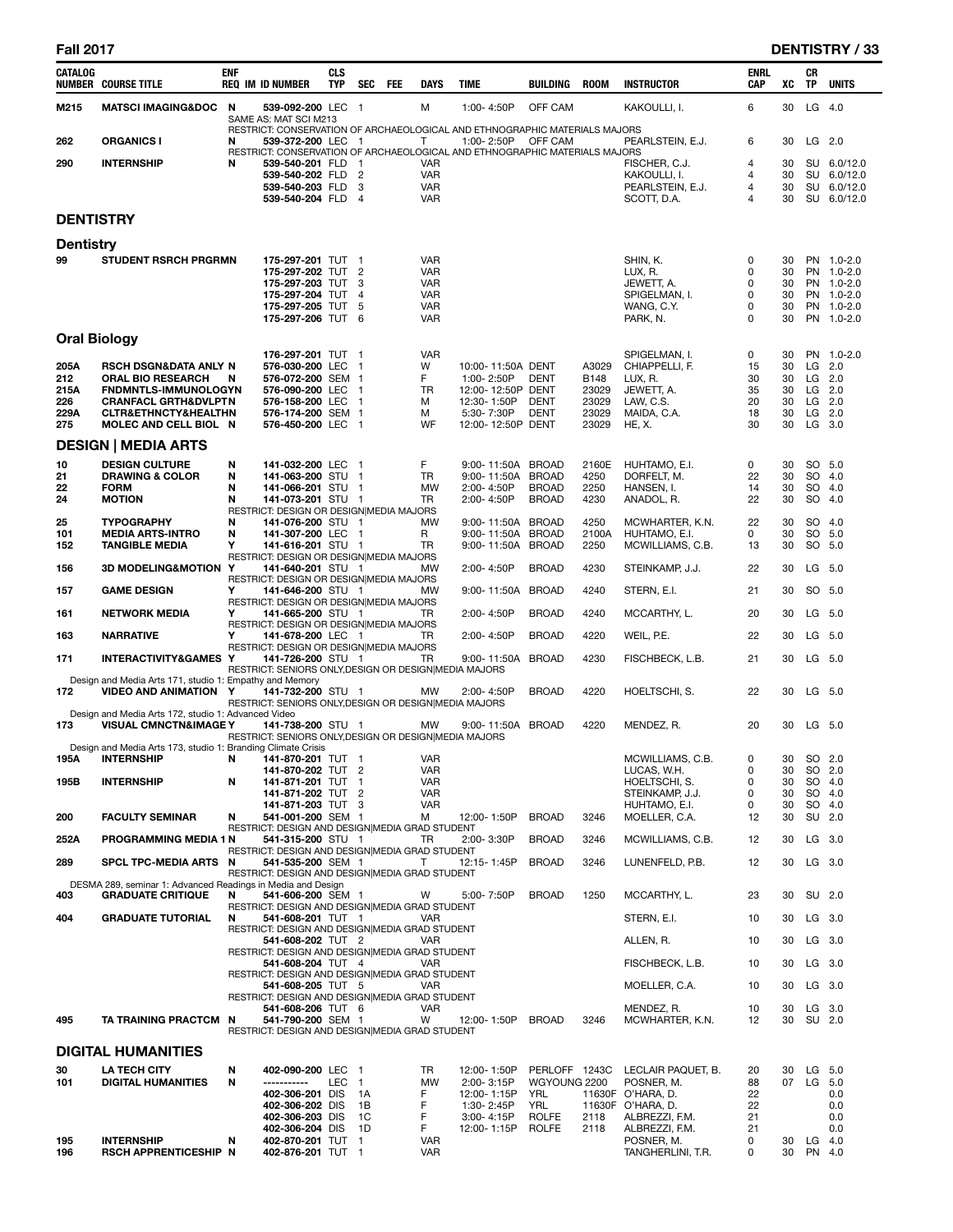| CATALOG<br>E TITLE<br><b>COURSE</b><br>NUMBER | EMI<br>CNI<br><b>REO</b><br>IM<br><b>ID NUMBER</b> | $\sim$<br>ula<br><b>TYP</b> | <b>SEC</b> | <b>FEE</b> | <b>DAYS</b> | <b>TIME</b> | <b>BUILDING</b> | <b>ROON</b> | <b>INSTRUCTOR</b> | <b>ENRL</b><br>CAP | XC | υn<br>ТP | UNITS |  |
|-----------------------------------------------|----------------------------------------------------|-----------------------------|------------|------------|-------------|-------------|-----------------|-------------|-------------------|--------------------|----|----------|-------|--|
|                                               |                                                    |                             |            |            |             |             |                 |             |                   |                    |    |          |       |  |

# **DISABILITY STUDIES**

For Disability Studies 101W, some seats are reserved for second year students. To submit your enrollment request, complete the form at http://tinyurl.com/F17DisStd101W.

|       | The department will verify your class standing and process your enrollment request on a first-come, first-served basis.                                              |   |                                                            |       |                |      |                    |                                                       |                               |             |                                  |          |          |                  |             |
|-------|----------------------------------------------------------------------------------------------------------------------------------------------------------------------|---|------------------------------------------------------------|-------|----------------|------|--------------------|-------------------------------------------------------|-------------------------------|-------------|----------------------------------|----------|----------|------------------|-------------|
| 101W  | PRSPCTVS-DSBLTY STD Y Y -----------                                                                                                                                  |   |                                                            | LEC 1 |                |      | W                  | 12:00-1:50P                                           | <b>FOWLER</b><br><b>FRANZ</b> | A139        | WOLF, S.M.                       | 0        | 30       | LG               | -5.0        |
|       |                                                                                                                                                                      |   | Y 028-311-201 DIS<br>Y 028-311-202 DIS                     |       | 1A<br>1B       |      | R<br>R             | 8:00-9:50A<br>12:00-1:50P                             | <b>ROYCE</b>                  | 2288<br>152 | HERNANDEZ, F.A.<br>EMERSON, S.C. | 0<br>0   |          |                  | 0.0<br>0.0  |
|       |                                                                                                                                                                      | Y | 028-311-203 DIS                                            |       | 1C             |      | R                  | 12:00-1:50P                                           | <b>HAINES</b>                 | A24         | SOLONE, C.J.                     | 0        |          |                  | 0.0         |
|       |                                                                                                                                                                      | Y | 028-311-204 DIS                                            |       | 1D             |      | R                  | 2:00-3:50P                                            | <b>ROYCE</b>                  | 150         | MUELLER, E.S.                    | 0        |          |                  | 0.0         |
| 138SL | APPLD AUTISM INTRVN N                                                                                                                                                |   | 028-533-200 SEM 1                                          |       |                |      | м                  | 1:30-2:50P                                            | <b>SEMEL</b>                  | 78233       | FREEMAN, S.F.                    | 5        | 30       | SO.              | 4.0         |
| M139  | <b>AUTISM&amp;NEURODIVRSTYN</b>                                                                                                                                      |   | RESTRICT: INSTRUCTOR CONSENT<br>028-535-200 SEM 1          |       |                |      | T                  | 9:00-11:50A BROAD                                     |                               | 2100A       | DEMER, L.L.                      | 30       | 11       | $LG$ 4.0         |             |
| 187   | <b>SPECIAL TOPICS</b>                                                                                                                                                | N | SAME AS: PSYCH M139<br>028-822-200 LEC 1                   |       |                |      | W                  | 3:00-5:50P                                            | PUB AFF                       | 1278        | RIBET, E.R.                      | 25       | 30       | SO 4.0           |             |
| 195CE | Disability Studies 187, lecture 1: Disability, Race, Gender, and U.S. Civics<br><b>COMM&amp;CORPRAT INTERNN</b>                                                      |   | 028-872-201 TUT 1                                          |       |                |      | <b>VAR</b>         |                                                       |                               |             | MARKS, V.E.                      | 0        | 30       | LG               | 4.0         |
| 196   | <b>RSRCH APPRENTICESHP N</b>                                                                                                                                         |   | 028-878-201 TUT 1                                          |       |                |      | VAR                |                                                       |                               |             | FRANKEL, F.D.                    | 0        | 30       | LG               | 4.0         |
|       |                                                                                                                                                                      |   |                                                            |       |                |      |                    |                                                       |                               |             |                                  |          |          |                  |             |
|       | <b>EARTH, PLANETARY, AND SPACE SCIENCES</b>                                                                                                                          |   |                                                            |       |                |      |                    |                                                       |                               |             |                                  |          |          |                  |             |
| 1     | <b>INTRO TO EARTH SCI</b>                                                                                                                                            | N | -----------                                                | LEC   | $\overline{1}$ | \$20 | <b>MWF</b>         | 11:00-11:50A GEOLOGY 3656                             |                               |             | ESPOSITO, R.                     | 174      | 04       | SO 5.0           |             |
|       |                                                                                                                                                                      |   | 411-003-201 LAB<br>411-003-202 LAB                         |       | - 1A           |      | Т<br>т             | 9:00-10:50A GEOLOGY 3657<br>11:00-12:50P GEOLOGY 3657 |                               |             | KIRKPATRICK, H.                  | 29<br>29 |          |                  | 0.0<br>0.0  |
|       |                                                                                                                                                                      |   | 411-003-203 LAB                                            |       | 1B<br>1C       |      | T.                 | 1:00-2:50P                                            | GEOLOGY 3657                  |             | SHAO, K.<br>SHAO, K.             | 29       |          |                  | 0.0         |
|       |                                                                                                                                                                      |   | 411-003-204 LAB                                            |       | 1D             |      | T                  | 3:00-4:50P                                            | GEOLOGY 3657                  |             | SHAO, K.                         | 29       |          |                  | 0.0         |
|       |                                                                                                                                                                      |   | 411-003-205 LAB                                            |       | 1E             |      | W                  | 1:00-2:50P                                            | GEOLOGY 3657                  |             | KIRKPATRICK, H.                  | 29       |          |                  | 0.0         |
|       |                                                                                                                                                                      |   | 411-003-206 LAB                                            |       | 1F             |      | W                  | 3:00-4:50P                                            | GEOLOGY 3657                  |             | KIRKPATRICK, H.                  | 29       |          |                  | 0.0         |
| 3     | <b>ASTROBIOLOGY</b>                                                                                                                                                  | N | -----------                                                | LEC   | $\overline{1}$ |      | TR                 | 12:30-1:45P                                           | <b>MOORE</b>                  | 100         | MARGOT, J.                       | 435      | 14       | SO 5.0           |             |
|       |                                                                                                                                                                      |   | 411-009-201 DIS<br>411-009-202 DIS                         |       | 1А<br>1B       |      | T<br>T             | $9:00 - 9:50A$<br>10:00-10:50A GEOLOGY 5644           | GEOLOGY 5644                  |             | UTAS, J.A.<br>UTAS, J.A.         | 29<br>29 |          |                  | 0.0<br>0.0  |
|       |                                                                                                                                                                      |   | 411-009-203 DIS                                            |       | 1C             |      | T                  | 11:00-11:50A GEOLOGY 5644                             |                               |             | SCHOENFELD, A.                   | 29       |          |                  | 0.0         |
|       |                                                                                                                                                                      |   | 411-009-204 DIS                                            |       | 1D             |      | $\mathsf{T}$       | 2:00-2:50P                                            | GEOLOGY 5644                  |             | SCHOENFELD, A.                   | 29       |          |                  | 0.0         |
|       |                                                                                                                                                                      |   | 411-009-205 DIS                                            |       | 1E             |      | T                  | 3:00-3:50P                                            | GEOLOGY 5644                  |             | SAWCHUK, K.                      | 29       |          |                  | 0.0         |
|       |                                                                                                                                                                      |   | 411-009-206 DIS                                            |       | 1F             |      | T                  | 4:00-4:50P                                            | GEOLOGY 5644                  |             | SAWCHUK, K.                      | 29       |          |                  | 0.0         |
|       |                                                                                                                                                                      |   | 411-009-207 DIS<br>411-009-208 DIS                         |       | 1G<br>1H       |      | W<br>W             | $9:00 - 9:50A$<br>10:00-10:50A GEOLOGY 4653           | GEOLOGY 4653                  |             | FAULK, S.P.<br>FAULK, S.P.       | 29<br>29 |          |                  | 0.0<br>0.0  |
|       |                                                                                                                                                                      |   | 411-009-209 DIS                                            |       | 11             |      | W                  | 11:00-11:50A GEOLOGY 4653                             |                               |             | SCHOENFELD, A.                   | 29       |          |                  | 0.0         |
|       |                                                                                                                                                                      |   | 411-009-210 DIS                                            |       | 1J             |      | W                  | 12:00-12:50P GEOLOGY 4653                             |                               |             | UTAS, J.A.                       | 29       |          |                  | 0.0         |
|       |                                                                                                                                                                      |   | 411-009-211 DIS                                            |       | 1K             |      | W                  | 1:00-1:50P                                            | GEOLOGY 4653                  |             | FAULK, S.P.                      | 29       |          |                  | 0.0         |
|       |                                                                                                                                                                      |   | 411-009-212 DIS                                            |       | 1L             |      | W                  | 2:00-2:50P                                            | GEOLOGY 4653                  |             | SAWCHUK, K.                      | 29       |          |                  | 0.0         |
|       |                                                                                                                                                                      |   | 411-009-213 DIS<br>411-009-214 DIS                         |       | 1M<br>1N       |      | W<br>W             | 3:00-3:50P<br>4:00-4:50P                              | GEOLOGY 4653<br>GEOLOGY 4653  |             | TOMLINSON, S.<br>TOMLINSON, S.   | 29<br>29 |          |                  | 0.0<br>0.0  |
|       |                                                                                                                                                                      |   | 411-009-215 DIS                                            |       | 10             |      | W                  | 5:00-5:50P                                            | GEOLOGY 4653                  |             | TOMLINSON, S.                    | 29       |          |                  | 0.0         |
| 8     | <b>EARTHQUAKES</b>                                                                                                                                                   | N | -----------                                                | LEC   | $\mathbf{1}$   | \$15 | <b>MW</b>          | 4:00-5:15P                                            | GEOLOGY 3656                  |             | MENG, L.                         | 84       | 09       | SO               | 5.0         |
|       |                                                                                                                                                                      |   | 411-024-201 DIS                                            |       | 1A             |      | Τ                  | 1:00-1:50P                                            | GEOLOGY 4691                  |             | ZHANG, A.                        | 28       |          |                  | 0.0         |
|       |                                                                                                                                                                      |   | 411-024-202 DIS                                            |       | 1B             |      | T                  | 2:00-2:50P                                            | GEOLOGY 4691                  |             | ZHANG, A.                        | 28       |          |                  | 0.0         |
|       | For Earth, Planetary, and Space Sciences 9, some seats are held for entering students who enroll through New Student Orientation.                                    |   | 411-024-205 DIS                                            |       | 1E             |      | W                  | 2:00-2:50P                                            | GEOLOGY 4691                  |             | ZHANG, A.                        | 28       |          |                  | 0.0         |
|       | Any student may enroll beginning September 19, 2017, space permitting, and continuing students historically have been able to enroll.                                |   |                                                            |       |                |      |                    |                                                       |                               |             |                                  |          |          |                  |             |
| 9     | <b>SOLAR SYSTM&amp;PLANETSN</b>                                                                                                                                      |   | -----------                                                | LEC   | $\overline{1}$ |      | TR                 | 9:30-10:45A FRANZ                                     |                               | 1260        | YOUNG, E.D.                      | 147      | 12       | <b>SO</b>        | 4.0         |
|       |                                                                                                                                                                      |   | 411-027-201 DIS                                            |       | 1A             |      | $\mathsf{T}$       | 11:00-11:50A GEOLOGY 4653                             |                               |             | HASTINGS, D.M.                   | 25       |          |                  | 0.0         |
|       |                                                                                                                                                                      |   | 411-027-202 DIS<br>411-027-203 DIS                         |       | 1В<br>1C       |      | т<br>$\mathsf{T}$  | 12:00-12:50P GEOLOGY 4653<br>1:00-1:50P               | GEOLOGY 4653                  |             | HASTINGS, D.M.<br>HASTINGS, D.M. | 25<br>25 |          |                  | 0.0<br>0.0  |
|       |                                                                                                                                                                      |   | 411-027-204 DIS                                            |       | 1D             |      | R                  | 11:00-11:50A GEOLOGY 4653                             |                               |             | XU, H.                           | 24       |          |                  | 0.0         |
|       |                                                                                                                                                                      |   | 411-027-205 DIS                                            |       |                |      |                    |                                                       |                               |             |                                  |          |          |                  | 0.0         |
|       |                                                                                                                                                                      |   |                                                            |       | 1E             |      | R                  | 12:00-12:50P GEOLOGY 4653                             |                               |             | XU, H.                           | 24       |          |                  |             |
|       |                                                                                                                                                                      |   | 411-027-206 DIS                                            |       | 1F             |      | R                  | 1:00-1:50P                                            | GEOLOGY 4653                  |             | XU, H.                           | 26       |          |                  | 0.0         |
|       | For Earth, Planetary, and Space Sciences 15, some seats are held for entering students who enroll through New Student Orientation.                                   |   |                                                            |       |                |      |                    |                                                       |                               |             |                                  |          |          |                  |             |
| 15    | Any student may enroll beginning September 19, 2017, space permitting, and continuing students historically have been able to enroll.<br><b>INTROD-OCEANOGRAPHYN</b> |   | -----------                                                | LEC   | - 1            |      | <b>MWF</b>         | 1:00-1:50P                                            | <b>DODD</b>                   | 147         | SCHAUBLE, E.A.                   | 360      | 06       | SO 5.0           |             |
|       |                                                                                                                                                                      |   | 411-045-202 LAB 1B                                         |       |                |      | м                  | 11:00-12:50P GEOLOGY 3820                             |                               |             | JORDAN, M.K.                     | 30       |          |                  | 0.0         |
|       |                                                                                                                                                                      |   | 411-045-203 LAB                                            |       | - 1C           |      | м                  | 2:00-3:50P                                            | GEOLOGY 3820                  |             | JORDAN, M.K.                     | 30       |          |                  | 0.0         |
|       |                                                                                                                                                                      |   | 411-045-204 LAB                                            |       | - 1D           |      | T                  | 9:00-10:50A GEOLOGY 3820                              |                               |             | SEDLAK, A.                       | 30       |          |                  | 0.0         |
|       |                                                                                                                                                                      |   | 411-045-205 LAB                                            |       | - 1E           |      | T.<br>$\mathsf{T}$ | 11:00-12:50P GEOLOGY 3820<br>1:00-2:50P               |                               |             | AGGARWAL, A.                     | 30<br>30 |          |                  | 0.0<br>0.0  |
|       |                                                                                                                                                                      |   | 411-045-206 LAB 1F<br>411-045-207 LAB 1G                   |       |                |      | T                  | 3:00-4:50P                                            | GEOLOGY 3820<br>GEOLOGY 3820  |             | AGGARWAL, A.<br>AGGARWAL, A.     | 30       |          |                  | 0.0         |
|       |                                                                                                                                                                      |   | 411-045-208 LAB 1H                                         |       |                |      | W                  | 11:00-12:50P GEOLOGY 3820                             |                               |             | SEDLAK, A.                       | 30       |          |                  | 0.0         |
|       |                                                                                                                                                                      |   | 411-045-209 LAB 1I                                         |       |                |      | W                  | 2:00-3:50P                                            | GEOLOGY 3820                  |             | JORDAN, M.K.                     | 30       |          |                  | 0.0         |
|       |                                                                                                                                                                      |   | 411-045-212 LAB 1L                                         |       |                |      | R                  | 1:00-2:50P                                            | GEOLOGY 3820                  |             | SEDLAK, A.                       | 30       |          |                  | 0.0         |
| 19    | FIAT LUX FRSHMN SEM N                                                                                                                                                |   | 411-057-200 SEM 1<br>RESTRICT: UNDERGRADUATE STUDENTS ONLY |       |                |      | F                  | 9:30-11:20A GEOLOGY 5638                              |                               |             | AURNOU, J.M.                     | 0        | 30       | PN 1.0           |             |
|       | Earth, Planetary, and Space Sciences 19, seminar 1: UCLA Centennial Initiative: Mysteries of Inverted Fountain                                                       |   |                                                            |       |                |      |                    |                                                       |                               |             |                                  |          |          |                  |             |
| 51    | <b>MINERALOGY</b>                                                                                                                                                    | Υ | -----------                                                | LEC 1 |                |      | <b>MWF</b>         | 1:00-1:50P                                            | GEOLOGY 3645                  |             | KAVNER, A.                       | 40       | 06       | SO 4.0           |             |
|       |                                                                                                                                                                      |   | 411-153-201 LAB 1A                                         |       |                |      | TR                 | 10:00-11:50A GEOLOGY 4641                             |                               |             | FINEMAN, D.Z.                    | 20       |          |                  | 0.0         |
| 61    | <b>GEOLOGIC MAPS</b>                                                                                                                                                 | Υ | 411-153-202 LAB 1B<br>-----------                          | LEC 1 |                |      | TR<br><b>MWF</b>   | 1:00-2:50P<br>10:00-10:50A GEOLOGY 3645               | GEOLOGY 4641                  |             | DENG, M.<br>MOON, S.G.           | 20<br>45 | 30       | SO 4.0           | 0.0         |
|       |                                                                                                                                                                      |   | 411-183-201 LAB 1A                                         |       |                |      | F                  | 2:00-5:00P                                            | GEOLOGY 3645                  |             | SIMON, A.                        | 45       |          |                  | 0.0         |
| 71    | <b>INTRO TO COMPUTING N</b>                                                                                                                                          |   | 411-213-200 LEC 1                                          |       |                |      | TR                 | 8:45-9:50A                                            | WGYOUNG                       |             | AURNOU, J.M.                     | 31       | 11       | $LG$ 4.0         |             |
|       |                                                                                                                                                                      |   | RESTRICT: EARTH SCI, GEOL, GEOPHYS, MAJORS                 |       |                |      |                    |                                                       |                               |             |                                  |          |          |                  |             |
| 103B  | <b>SEDIMNTRY PETROLOGYY</b>                                                                                                                                          |   | -----------<br>411-319-201 LAB 1A                          | LEC 1 |                |      | TR.<br>TR          | 12:30-1:45P<br>2:00-4:50P                             | GEOLOGY 5655<br>GEOLOGY 5655  |             | EASTMOND, D.J.<br>COFFEY, K.     | 30<br>30 | 30       | SO               | -5.0<br>0.0 |
| M118  | <b>ADVNCD PALEONTOLOGYY</b>                                                                                                                                          |   | 411-408-200 LEC 1                                          |       |                |      | <b>TR</b>          | 10:00-11:15A GEOLOGY 5681                             |                               |             | SCHOPF, J.W.                     | 8        | 30       | SO 4.0           |             |
|       |                                                                                                                                                                      |   | SAME AS: EE BIOL M145                                      |       |                |      |                    |                                                       |                               |             |                                  |          |          |                  |             |
|       |                                                                                                                                                                      |   | RESTRICT: GEOLOGY MAJORS                                   |       |                |      |                    |                                                       |                               |             |                                  |          |          |                  |             |
| 150   | <b>RMOTE SNS-EARTH SCI N</b>                                                                                                                                         |   | 411-600-200 LEC 1                                          |       |                |      | м                  | 2:00-3:20P                                            | GEOLOGY 3645                  |             | PELTZER, G.F.                    | 18       | 30       | SO 4.0           |             |
| 152   | <b>PHYSCS OF EARTH</b>                                                                                                                                               | Υ | 411-600-201 LEC 2<br>411-612-200 LEC 1                     |       |                |      | м<br>MWF           | 2:00-3:20P<br>10:00-10:50A GEOLOGY 4677               | GEOLOGY 3645                  |             | PELTZER, G.F.<br>DAVIS, P.M.     | 18<br>30 | 30<br>30 | SO 4.0<br>SO 4.0 |             |
| 155   | <b>PLANETARY PHYSICS</b>                                                                                                                                             | Y | 411-630-200 LEC 1                                          |       |                |      | <b>MWF</b>         | 8:00-8:50A                                            | GEOLOGY 4677                  |             | PAIGE, D.A.                      | 25       | 30       | SO 4.0           |             |
| CM173 | <b>EARTH PRCSS&amp;EVOLUTNY</b>                                                                                                                                      |   | -----------                                                | LEC 1 |                |      | MW                 | 4:00-5:50P                                            | GEOLOGY 4660                  |             | JACOBS, D.K.                     | 15       | 09       | SO 4.0           |             |
|       |                                                                                                                                                                      |   | SAME AS: EE BIOL CM173                                     |       |                |      |                    |                                                       |                               |             |                                  |          |          |                  |             |
|       |                                                                                                                                                                      |   | 411-738-201 LAB 1A                                         |       |                |      | $\mathsf{T}$<br>T  | 8:00-10:50A GEOLOGY 4653                              | GEOLOGY 4653                  |             | JUHN, M.S.                       | 5<br>5   |          |                  | 0.0<br>0.0  |
|       |                                                                                                                                                                      |   | 411-738-202 LAB 1B<br>411-738-203 LAB 1C                   |       |                |      | T                  | 2:00-4:50P<br>5:00-7:50P                              | GEOLOGY 4653                  |             | NOJOUMI, M.<br>SPECK, H.P.       | 5        |          |                  | 0.0         |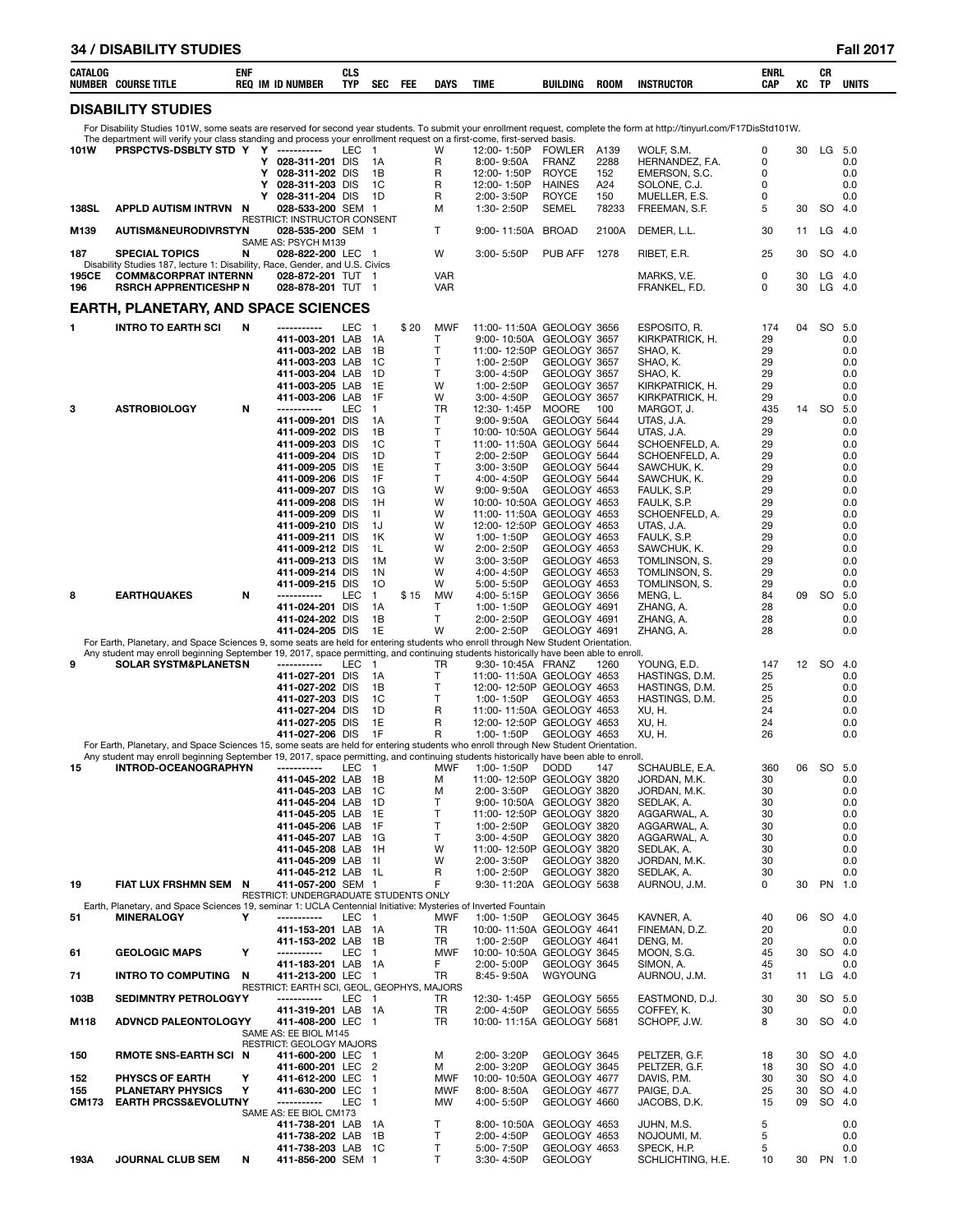# **Fall 2017 ECOLOGY AND EVOLUTIONARY BIOLOGY / 35**

| <b>CATALOG</b> | <b>NUMBER COURSE TITLE</b>                                                                                                    | <b>ENF</b> | <b>REQ IM ID NUMBER</b>                                                                       | <b>CLS</b><br>TYP. | <b>SEC</b> | <b>FEE</b> | DAYS                                          | <b>TIME</b>                             | <b>BUILDING</b>                              | <b>ROOM</b> | <b>INSTRUCTOR</b>                                           | <b>ENRL</b><br>CAP                               | XC                   | CR<br><b>TP</b>                      | <b>UNITS</b>      |
|----------------|-------------------------------------------------------------------------------------------------------------------------------|------------|-----------------------------------------------------------------------------------------------|--------------------|------------|------------|-----------------------------------------------|-----------------------------------------|----------------------------------------------|-------------|-------------------------------------------------------------|--------------------------------------------------|----------------------|--------------------------------------|-------------------|
| C194           | <b>RESEARCH EPSS</b>                                                                                                          | N          | 411-859-200 RGP 1<br>RESTRICT: EARTH SCI, GEOL, GEOPHYS, MAJORS                               |                    |            |            | <b>TBA</b>                                    |                                         |                                              |             | SCHAUBLE, E.A.                                              | 5                                                | 30                   | SU 1.0                               |                   |
| 198            | <b>HONORS RESEARCH</b>                                                                                                        | N          | 411-859-201 RGP 2<br>411-888-201 TUT 1<br>411-888-202 TUT 2<br>411-888-203 TUT 3              |                    |            |            | TBA<br><b>VAR</b><br><b>VAR</b><br><b>VAR</b> |                                         |                                              |             | MANNING, C.E.<br>HARRISON, T.M.<br>YIN. A.<br>RUSSELL, C.T. | 5<br>0<br>0<br>0                                 | 30<br>30<br>30<br>30 | SU 1.0<br>$LG$ 4.0<br>LG<br>$LG$ 4.0 | -4.0              |
| 200A           | SOLID EARTH&PLANETS N                                                                                                         |            | 811-001-200 LEC 1<br><b>RESTRICT: GRADUATE STUDENTS</b>                                       |                    |            |            | <b>MWF</b>                                    | 2:00-2:50P                              | GEOLOGY 4677                                 |             | DAVIS, P.M.                                                 | 15                                               | 30                   | SO 4.0                               |                   |
| 201            | <b>CLASSICAL MECHANICS N</b>                                                                                                  |            | 811-006-200 LEC 1<br><b>RESTRICT: GRADUATE STUDENTS</b>                                       |                    |            |            | <b>MW</b>                                     | 10:00-11:50A GEOLOGY 5655               |                                              |             | NEWMAN, W.I.                                                | 20                                               | 30                   | SO 4.0                               |                   |
| M216           | EVOLUTIONRY BIOLOGY N                                                                                                         |            | 811-096-200 LEC 1<br>SAME AS: EE BIOL M200A                                                   |                    |            |            | <b>MW</b>                                     | 2:00-3:50P                              | LS                                           | 2320        | LOHMUELLER, K.E.                                            | 5                                                | 30                   | SO 4.0                               |                   |
|                |                                                                                                                               |            | <b>RESTRICT: GRADUATE STUDENTS</b><br>811-096-201 LEC 2<br><b>RESTRICT: GRADUATE STUDENTS</b> |                    |            |            | <b>MW</b>                                     | 2:00-3:50P                              | <b>LKGP</b>                                  | 101         | SEARS, K.E.                                                 | 0                                                | 30                   | SO 4.0                               |                   |
| 235A           | <b>CURRNT RSCH-GEOCHEMN</b>                                                                                                   |            | 811-210-200 SEM 1<br><b>RESTRICT: GRADUATE STUDENTS</b>                                       |                    |            |            | м                                             | 12:00-12:50P GEOLOGY 4677               |                                              |             | MCKEEGAN, K.D.                                              | 30                                               | 30                   | SU 1.0                               |                   |
| 245A           | <b>RESEARCH-TECTONICS N</b>                                                                                                   |            | 811-270-200 SEM 1<br><b>RESTRICT: GRADUATE STUDENTS</b>                                       |                    |            |            | W                                             | 12:00-12:50P GEOLOGY 1707               |                                              |             | MOON, S.G.                                                  | 30                                               | 30                   | SU 1.0                               |                   |
| 253            | <b>SEM-PETROLOGY</b>                                                                                                          | N          | 811-318-200 SEM 1<br><b>RESTRICT: GRADUATE STUDENTS</b>                                       |                    |            |            | <b>TBA</b>                                    |                                         |                                              |             | MANNING, C.E.                                               | 15                                               | 30                   | SO 4.0                               |                   |
| 261            | <b>MAGNETOSPH PLAS PHYN</b>                                                                                                   |            | 811-366-200 LEC 1<br>RESTRICT: GRADUATE STUDENTS                                              |                    |            |            |                                               |                                         |                                              |             | ANGELOPOULOS, V.                                            | 0                                                | 30                   | SO 4.0                               |                   |
| <b>CM273</b>   | <b>EARTH PRCSS&amp;EVOLUTNY</b>                                                                                               |            | -----------<br>SAME AS: EE BIOL CM228<br><b>RESTRICT: GRADUATE STUDENTS</b>                   | LEC 1              |            |            | <b>MW</b>                                     | 4:00-5:50P                              | GEOLOGY 4660                                 |             | JACOBS, D.K.                                                | 5                                                | 09                   | SO 4.0                               |                   |
|                |                                                                                                                               |            | 811-440-201 LAB 1A<br>811-440-202 LAB 1B<br>811-440-203 LAB 1C                                |                    |            |            | т<br>T<br>T.                                  | 8:00-10:50A<br>2:00-4:50P<br>5:00-7:50P | GEOLOGY 4653<br>GEOLOGY 4653<br>GEOLOGY 4653 |             | JUHN, M.S.<br>NOJOUMI, M.<br>SPECK, H.P.                    | $\overline{c}$<br>$\overline{c}$<br>$\mathbf{1}$ |                      |                                      | 0.0<br>0.0<br>0.0 |
| 286A           | <b>SEM-PLANETOLOGY</b>                                                                                                        | N          | 811-516-200 SEM 1<br><b>RESTRICT: GRADUATE STUDENTS</b>                                       |                    |            |            | <b>TBA</b>                                    |                                         |                                              |             | MARGOT, J.                                                  | 15                                               | 30                   | SU 2.0                               |                   |
| 287A           | SEISMLGY&EARTH INTR N                                                                                                         |            | 811-522-200 SEM 1<br><b>RESTRICT: GRADUATE STUDENTS</b>                                       |                    |            |            | W                                             | 12:00-12:50P GEOLOGY                    |                                              |             | MOON, S.G.                                                  | 15                                               | 30                   | <b>SU</b>                            | 2.0               |
| <b>M288A</b>   | <b>SEM-SPACE PHYSICS</b>                                                                                                      | N          | 811-528-200 SEM 1<br>SAME AS: A&O SCI M275A<br><b>RESTRICT: GRADUATE STUDENTS</b>             |                    |            |            | F                                             | 3:00-4:50P                              | GEOLOGY 6704                                 |             | VELLI, M.C.                                                 | 20                                               | 30                   | SU 2.0                               |                   |
| 293A           | <b>SPACE PHYS JOURNAL</b>                                                                                                     | N          | 811-546-200 SEM 1<br><b>RESTRICT: GRADUATE STUDENTS</b>                                       |                    |            |            | <b>TBA</b>                                    |                                         |                                              |             | VELLI, M.C.                                                 | 20                                               | 30                   | SU 1.0                               |                   |
| 295A           | <b>CURNT RSRCH-EPS SCI N</b>                                                                                                  |            | 811-554-200 LEC 1<br><b>RESTRICT: GRADUATE STUDENTS</b>                                       |                    |            |            | T.                                            | 3:30-5:20P                              | GEOLOGY 3656                                 |             | SCHLICHTING, H.E.                                           | 40                                               | 30                   | SU 1.0                               |                   |
| 298            | <b>ADVANCED TOPICS</b>                                                                                                        | N          | 811-588-200 LEC 1<br><b>RESTRICT: GRADUATE STUDENTS</b>                                       |                    |            |            | R                                             | 3:30-4:50P                              | GEOLOGY 4677                                 |             | VELLI, M.C.                                                 | 20                                               | 30                   |                                      | SO 2.0-4.0        |
| 495            | <b>TEACHING EPS SCI</b>                                                                                                       | N          | 811-790-200 SEM 1<br>RESTRICT: GEOCHEM, GEOL, GEOPHYS GRAD STUDENTS                           |                    |            |            | Τ                                             | 5:00-7:50P                              | GEOLOGY 3645                                 |             | ANGELOPOULOS, V.                                            | 13                                               | 30                   | SU 2.0                               |                   |
|                | <b>ECOLOGY AND EVOLUTIONARY BIOLOGY</b>                                                                                       |            |                                                                                               |                    |            |            |                                               |                                         |                                              |             |                                                             |                                                  |                      |                                      |                   |
|                | For Ecology and Evolutionary Biology 18, some seats are held for entering students who enroll through New Student Orientation |            |                                                                                               |                    |            |            |                                               |                                         |                                              |             |                                                             |                                                  |                      |                                      |                   |

For Ecology and Evolutionary Biology 18, some seats are held for entering students who enroll through New Student Orientation.<br>Any student may enroll beginning September 17, 2017, space permitting, and continuing students

|      | Any student may enron beginning September 17, 2017, Space permitting, and community students mstoncally nave been able to emon.                                                                   |   |                                       |                  |    |            |                 |                           |      |                    |              |    |           |            |
|------|---------------------------------------------------------------------------------------------------------------------------------------------------------------------------------------------------|---|---------------------------------------|------------------|----|------------|-----------------|---------------------------|------|--------------------|--------------|----|-----------|------------|
| 18   | <b>SCI-ENVRNMNT ISSUES N</b>                                                                                                                                                                      |   | -----------                           | LEC <sub>1</sub> |    | <b>TR</b>  |                 | 12:30-1:45P BOTANY        | 325  | LIPMAN, A.J.       | 87           | 14 | SO 5.0    |            |
|      |                                                                                                                                                                                                   |   | 128-054-201 LAB                       |                  | 1A | W          | 8:00-9:50A      | <b>MS</b>                 | 5217 | HUPKA, B.D.        | 21           |    |           | 0.0        |
|      |                                                                                                                                                                                                   |   | 128-054-202 LAB                       |                  | 1B | W          | 10:00-11:50A MS |                           | 5203 | HUPKA, B.D.        | 22           |    |           | 0.0        |
|      |                                                                                                                                                                                                   |   | 128-054-203 LAB                       |                  | 1C | F          | 8:00-9:50A      | <b>HUMANTS A65</b>        |      | STANSELL, H.M.     | 22           |    |           | 0.0        |
|      |                                                                                                                                                                                                   |   | 128-054-204 LAB                       |                  | 1D | F          |                 | 10:00-11:50A HUMANTS A65  |      | STANSELL, H.M.     | 22           |    |           | 0.0        |
| 19   | FIAT LUX FRSHMN SEM                                                                                                                                                                               | N | 128-057-200 SEM 1                     |                  |    | м          | 4:00-5:50P      | LAKRETZ 120               |      | ZIMMER, R.K.       | 20           |    | 30 PN 1.0 |            |
|      |                                                                                                                                                                                                   |   | RESTRICT: UNDERGRADUATE STUDENTS ONLY |                  |    |            |                 |                           |      |                    |              |    |           |            |
|      | Ecology and Evolutionary Biology 19, seminar 1: Chemical Communication across Tree of Life                                                                                                        |   |                                       |                  |    |            |                 |                           |      |                    |              |    |           |            |
|      |                                                                                                                                                                                                   |   | 128-057-201 SEM 2                     |                  |    | м          | 4:00-5:50P      | SLICHTR 2834              |      | NONACS, P.N.       | 16           | 30 | PN 1.0    |            |
|      |                                                                                                                                                                                                   |   | RESTRICT: UNDERGRADUATE STUDENTS ONLY |                  |    |            |                 |                           |      |                    |              |    |           |            |
|      | Ecology and Evolutionary Biology 19, seminar 2: Evolutionary medicine: How Natural Selection Helps Us Understand Why We Get Sick                                                                  |   |                                       |                  |    |            |                 |                           |      |                    |              |    |           |            |
|      |                                                                                                                                                                                                   |   | 128-057-202 SEM 3                     |                  |    | м          | 4:00-5:50P      | LAKRETZ 100               |      | ZIMMER, C.A.       | 20           | 30 | PN 1.0    |            |
|      |                                                                                                                                                                                                   |   | RESTRICT: UNDERGRADUATE STUDENTS ONLY |                  |    |            |                 |                           |      |                    |              |    |           |            |
|      | Ecology and Evolutionary Biology 19, seminar 3: Deep-Sea Communities: High Diversity in Extreme Environments                                                                                      |   |                                       |                  |    |            |                 |                           |      |                    |              |    |           |            |
|      |                                                                                                                                                                                                   |   | 128-057-203 SEM 4                     |                  |    | м          | 1:00-1:50P      | LS                        | 2320 | BUTH, D.G.         | 20           | 30 | PN 1.0    |            |
|      |                                                                                                                                                                                                   |   | RESTRICT: UNDERGRADUATE STUDENTS ONLY |                  |    |            |                 |                           |      |                    |              |    |           |            |
|      | Ecology and Evolutionary Biology 19, seminar 4: Parasites: Eating Us Alive<br>For Ecology and Evolutionary Biology 97XA enrollment, non-PEERS students will be dropped.                           |   |                                       |                  |    |            |                 |                           |      |                    |              |    |           |            |
| 97XA | <b>SUCCEDING IN SCI</b>                                                                                                                                                                           | N | 128-291-200 SEM 1                     |                  |    | т          | $1:00 - 1:50P$  | WGYOUNG CS24              |      | BARBER, P.H.       | 210          | 30 | PN 1.0    |            |
|      |                                                                                                                                                                                                   |   | RESTRICT: FIRST-YEAR FRESHMEN ONLY    |                  |    |            |                 |                           |      |                    |              |    |           |            |
|      | For Ecology and Evolutionary Biology 97XB enrollment, non-PEERS students will be dropped.                                                                                                         |   |                                       |                  |    |            |                 |                           |      |                    |              |    |           |            |
| 97XB | PATHWAYS IN SCIENCE N                                                                                                                                                                             |   | 128-292-200 SEM 1                     |                  |    | R          |                 | 10:00-10:50A BUNCHE 2209A |      | BARBER, P.H.       | 160          | 30 | PN 1.0    |            |
| 99   | <b>STUDENT RSRCH PRGRMN</b>                                                                                                                                                                       |   | 128-297-201 TUT 1                     |                  |    | <b>VAR</b> |                 |                           |      | SMITH, T.B.        | 0            | 30 |           | PN 1.0-2.0 |
|      |                                                                                                                                                                                                   |   | 128-297-202 TUT 2                     |                  |    | <b>VAR</b> |                 |                           |      | LARISON, B.J.      | 0            | 30 |           | PN 1.0-2.0 |
|      |                                                                                                                                                                                                   |   | 128-297-203 TUT 3                     |                  |    | <b>VAR</b> |                 |                           |      | BLUMSTEIN, D.T.    | 0            | 30 |           | PN 1.0-2.0 |
|      |                                                                                                                                                                                                   |   | 128-297-204 TUT 4                     |                  |    | <b>VAR</b> |                 |                           |      | GRETHER, G.F.      | 0            | 30 |           | PN 1.0-2.0 |
|      |                                                                                                                                                                                                   |   | 128-297-205 TUT 5                     |                  |    | <b>VAR</b> |                 |                           |      | FONG. P.M.         | 0            | 30 |           | PN 1.0-2.0 |
|      |                                                                                                                                                                                                   |   | 128-297-206 TUT 6                     |                  |    | <b>VAR</b> |                 |                           |      | SORK. V.           | 0            | 30 |           | PN 1.0-2.0 |
|      |                                                                                                                                                                                                   |   | 128-297-207 TUT 7                     |                  |    | <b>VAR</b> |                 |                           |      | LLOYD-SMITH, J.O.  | 0            | 30 |           | PN 1.0-2.0 |
|      |                                                                                                                                                                                                   |   | 128-297-208 TUT 8                     |                  |    | <b>VAR</b> |                 |                           |      | KRAFT, N.J.        | 0            | 30 |           | PN 1.0-2.0 |
|      |                                                                                                                                                                                                   |   | 128-297-209 TUT 9                     |                  |    | <b>VAR</b> |                 |                           |      | RUNDEL, P.W.       | 0            | 30 |           | PN 1.0-2.0 |
|      |                                                                                                                                                                                                   |   | 128-297-210 TUT 10                    |                  |    | <b>VAR</b> |                 |                           |      | ZAPATA HOYOS, F.   | 0            | 30 |           | PN 1.0-2.0 |
|      |                                                                                                                                                                                                   |   | 128-297-211 TUT 11                    |                  |    | <b>VAR</b> |                 |                           |      | BARBER, P.H.       | 0            | 30 |           | PN 1.0-2.0 |
|      |                                                                                                                                                                                                   |   | 128-297-212 TUT 12                    |                  |    | <b>VAR</b> |                 |                           |      | AMARASEKARE, P.A.  | 0            | 30 |           | PN 1.0-2.0 |
|      |                                                                                                                                                                                                   |   | 128-297-213 TUT 13                    |                  |    | <b>VAR</b> |                 |                           |      | PINTER-WOLLMAN, N. | 0            | 30 |           | PN 1.0-2.0 |
|      |                                                                                                                                                                                                   |   | 128-297-214 TUT 14                    |                  |    | <b>VAR</b> |                 |                           |      | NONACS, P.N.       | <sup>0</sup> | 30 |           | PN 1.0-2.0 |
|      | For Ecology and Evolutionary Biology 100, some seats are held for entering students who enroll through New Student Orientation.                                                                   |   |                                       |                  |    |            |                 |                           |      |                    |              |    |           |            |
|      | Any student may enroll beginning September 19, 2017, space permitting, and continuing students historically have been able to enroll.                                                             |   |                                       |                  |    |            |                 |                           |      |                    |              |    |           |            |
|      | Discussion sections 1B, 1C, 1D, 1l, 1J, and 1K are limited to departmental majors on the priority and first enrollment passes. Any student may enroll on the second pass, space permitting. Other |   |                                       |                  |    |            |                 |                           |      |                    |              |    |           |            |

sections have no enrollment restrictions.<br>No alternate midterm examination arrangements can be made except as authorized under Section 92640(a) of the California Education Code for religious creed or as prearranged with th

|     | Students with Disabilities.      |                 |      |      |                 |                         |      |               |     |    |     |     |
|-----|----------------------------------|-----------------|------|------|-----------------|-------------------------|------|---------------|-----|----|-----|-----|
| 100 | <b>INTRO-ECOL&amp;BEHAVIOR Y</b> | ------------    | - FC |      |                 | 9:30-10:45A HUMANTS A51 |      | GRETHER, G.F. | 240 | 12 | LG. | 4.0 |
|     |                                  | 128-300-201 DIS |      | 1A   | 12:00-12:50P MS |                         | 5217 | TOLLEY, S.J.  | 20  |    |     | 0.0 |
|     |                                  | 128-300-202 DIS |      | - 1B | $1:00 - 1:50P$  | <b>MS</b>               | 5217 | TOLLEY, S.J.  | 20  |    |     | 0.0 |
|     |                                  | 128-300-203 DIS |      | - 1C | 2:00-2:50P      | MS                      | 5217 | TOLLEY, S.J.  | 20  |    |     | 0.0 |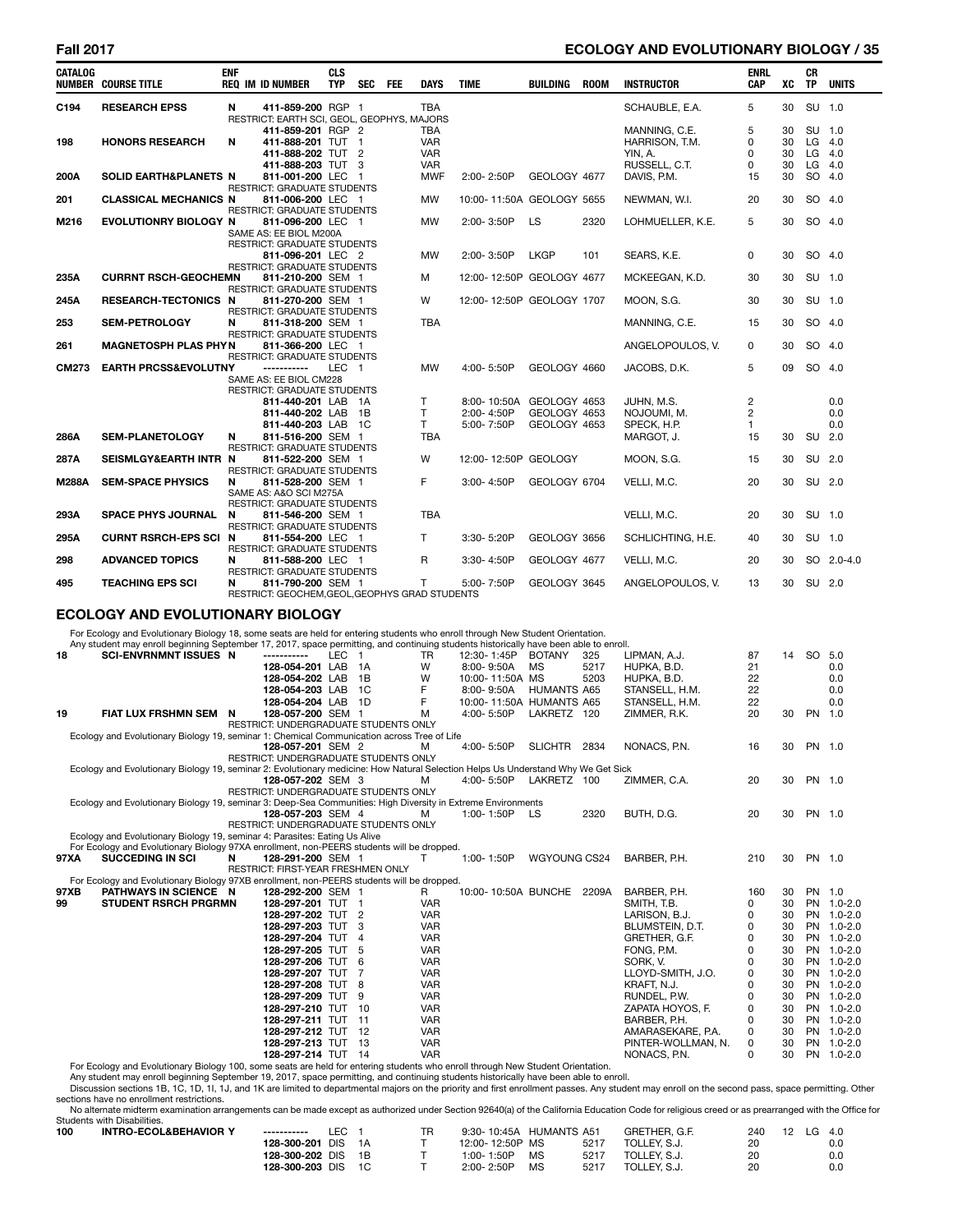# **36 / ECOLOGY AND EVOLUTIONARY BIOLOGY Fall 2017**

| CATALOG     | <b>NUMBER COURSE TITLE</b>                                                                                                                                                  | ENF    | <b>REQ IM ID NUMBER</b>                                                                                                                                                                                                                         | <b>CLS</b><br><b>TYP</b> | SEC                                                                                    | <b>FEE</b>                                                      | <b>DAYS</b>                                                    | <b>TIME</b>                                                                                                                                                                                                                        | BUILDING                                                                                                                             | <b>ROOM</b>                                                                                      | <b>INSTRUCTOR</b>                                                                                                                                                                                                                                                                                                                                                                                | ENRL<br><b>CAP</b>                                                          | XC                                           | CR<br>TP                                     | <b>UNITS</b>                                                                             |
|-------------|-----------------------------------------------------------------------------------------------------------------------------------------------------------------------------|--------|-------------------------------------------------------------------------------------------------------------------------------------------------------------------------------------------------------------------------------------------------|--------------------------|----------------------------------------------------------------------------------------|-----------------------------------------------------------------|----------------------------------------------------------------|------------------------------------------------------------------------------------------------------------------------------------------------------------------------------------------------------------------------------------|--------------------------------------------------------------------------------------------------------------------------------------|--------------------------------------------------------------------------------------------------|--------------------------------------------------------------------------------------------------------------------------------------------------------------------------------------------------------------------------------------------------------------------------------------------------------------------------------------------------------------------------------------------------|-----------------------------------------------------------------------------|----------------------------------------------|----------------------------------------------|------------------------------------------------------------------------------------------|
|             |                                                                                                                                                                             |        | 128-300-204 DIS<br>128-300-205 DIS<br>128-300-206 DIS<br>128-300-207 DIS<br>128-300-208 DIS<br>128-300-209 DIS<br>128-300-210 DIS<br>128-300-211 DIS<br>128-300-212 DIS                                                                         |                          | 1D<br>1E<br>1F<br>1G<br>1H<br>11<br>1J<br>1K<br>1L                                     |                                                                 | W<br>W<br>W<br>R<br>R<br>R<br>F<br>F<br>F                      | $8:00 - 8:50A$<br>9:00-9:50A<br>10:00-10:50A BOTANY<br>11:00-11:50A LAKRETZ<br>12:00-12:50P LAKRETZ<br>1:00-1:50P<br>8:00-8:50A<br>9:00-9:50A<br>10:00-10:50A LAKRETZ 101                                                          | <b>BOTANY</b><br><b>BOTANY</b><br>LAKRETZ<br>LAKRETZ<br>LAKRETZ 101                                                                  | 133<br>133<br>133<br>100<br>100<br>100<br>101                                                    | KIM, P.H.<br>KIM, P.H.<br>KIM, P.H.<br>CHOCK, R.<br>TOLLEY, S.J.<br>KIM, P.H.<br>CHOCK, R.<br>CHOCK, R.<br>CHOCK, R.                                                                                                                                                                                                                                                                             | 20<br>20<br>20<br>20<br>20<br>20<br>20<br>20<br>20                          |                                              |                                              | 0.0<br>0.0<br>0.0<br>0.0<br>0.0<br>0.0<br>0.0<br>0.0<br>0.0                              |
| 100L        | ECOLOGY&BEHAVR LAB Y                                                                                                                                                        |        | 128-305-201 LAB<br>128-305-202 LAB<br>128-305-203 LAB<br>128-305-204 LAB<br>128-305-205 LAB<br>128-305-206 LAB<br>128-305-207 LAB<br>128-305-208 LAB                                                                                            |                          | 1<br>2<br>3<br>4<br>5<br>6<br>7<br>8                                                   | \$ 10<br>\$ 10<br>\$10<br>\$10<br>\$10<br>\$ 10<br>\$10<br>\$10 | M<br>M<br>т<br>W<br>W<br>R<br>F<br>F                           | 9:00-12:50P<br>1:00-4:50P<br>1:00-4:50P<br>9:00-12:50P<br>1:00-4:50P<br>1:00-4:50P<br>9:00-12:50P<br>1:00-4:50P                                                                                                                    | <b>BOTANY</b><br><b>BOTANY</b><br><b>BOTANY</b><br><b>BOTANY</b><br><b>BOTANY</b><br><b>BOTANY</b><br><b>BOTANY</b><br><b>BOTANY</b> | 109<br>109<br>109<br>109<br>109<br>109<br>109<br>109                                             | Ecology and Evolutionary Biology 100L is limited to departmental majors and minors on the priority and first enrollment passes. Any student may enroll on the second pass, space permitting.<br>ARROWOOD, D.J.<br>O'DONNELL, S.<br>O'DONNELL, S.<br>MARTIN, C.A.<br>GILLUM, M.<br>ARROWOOD, D.J.<br>MARTIN, C.A.<br>GILLUM, M.                                                                   | 18<br>18<br>18<br>18<br>18<br>18<br>18<br>18                                | 30<br>30<br>30<br>30<br>30<br>30<br>30<br>30 | LG<br>LG<br>LG<br>LG<br>LG<br>LG<br>LG<br>LG | 4.0<br>4.0<br>4.0<br>4.0<br>-4.0<br>-4.0<br>4.0<br>-4.0                                  |
| 106         | <b>EXPR MRN INVRT BIOL</b>                                                                                                                                                  | Υ      | -----------<br>RESTRICT: INSTRUCTOR CONSENT<br>128-336-201 LAB 1A                                                                                                                                                                               | LEC                      | $\overline{1}$                                                                         |                                                                 | <b>UNSCHED</b><br><b>UNSCHED</b>                               |                                                                                                                                                                                                                                    |                                                                                                                                      |                                                                                                  | ZIMMER, C.A.<br>VALLER, J.B.                                                                                                                                                                                                                                                                                                                                                                     | 15<br>15                                                                    | 30                                           | <b>SO</b>                                    | 4.0/6.0<br>0.0                                                                           |
|             | For Ecology and Evolutionary Biology 109, some seats are held for entering students who enroll through New Student Orientation.                                             |        | RESTRICT: INSTRUCTOR CONSENT                                                                                                                                                                                                                    |                          |                                                                                        |                                                                 |                                                                |                                                                                                                                                                                                                                    |                                                                                                                                      |                                                                                                  |                                                                                                                                                                                                                                                                                                                                                                                                  |                                                                             |                                              |                                              |                                                                                          |
|             | Any student may enroll beginning September 19, 2017, space permitting, and continuing students historically have been able to enroll.                                       |        |                                                                                                                                                                                                                                                 |                          |                                                                                        |                                                                 |                                                                |                                                                                                                                                                                                                                    |                                                                                                                                      |                                                                                                  |                                                                                                                                                                                                                                                                                                                                                                                                  |                                                                             |                                              |                                              |                                                                                          |
| 109         | <b>INTRO TO MARINE SCI Y</b><br>For Ecology and Evolutionary Biology 109L, some seats are held for entering students who enroll through New Student Orientation.            |        | -----------<br>128-354-201 DIS<br>128-354-202 DIS<br>128-354-203 DIS<br>128-354-204 DIS<br>128-354-205 DIS<br>128-354-206 DIS<br>128-354-207 DIS<br>128-354-208 DIS<br>128-354-209 DIS<br>128-354-210 DIS<br>128-354-211 DIS<br>128-354-212 DIS | LEC                      | $\overline{1}$<br>1A<br>1B<br>1C<br>1D<br>1E<br>1F<br>1G<br>1H<br>11<br>1J<br>1K<br>1L |                                                                 | TR<br>M<br>М<br>м<br>М<br>т<br>T<br>T<br>Т<br>R<br>R<br>R<br>R | 3:30-4:45P<br>10:00-10:50A MS<br>11:00-11:50A MS<br>2:00-2:50P<br>3:00-3:50P<br>$8:00 - 8:50A$<br>9:00-9:50A<br>11:00-11:50A LAKRETZ<br>12:00-12:50P LAKRETZ<br>8:00-8:50A<br>$9:00 - 9:50A$<br>10:00-10:50A MS<br>11:00-11:50A MS | <b>FRANZ</b><br><b>FRANZ</b><br><b>FRANZ</b><br><b>BOTANY</b><br><b>BOTANY</b><br>MS<br>МS                                           | 1178<br>5217<br>5217<br>2288<br>2288<br>133<br>133<br>100<br>100<br>5225<br>5225<br>5233<br>5233 | Ecology and Evolutionary Biology 109 is limited to Marine Biology majors on the priority and first enrollment passes. Any student may enroll on the second pass, space permitting.<br>BARBER, P.H.<br>CHIQUILO, K.L.<br>CHIQUILO, K.L.<br>CAHYANI, N.K.<br>CAHYANI, N.K.<br>GAYNUS, C.J.<br>GAYNUS, C.J.<br>RACHMAWATI, R.<br>RACHMAWATI, R.<br>GOLD, Z.<br>GOLD, Z.<br>BARR, K.R.<br>BARR, K.R. | 240<br>20<br>20<br>20<br>20<br>20<br>20<br>20<br>20<br>20<br>20<br>20<br>20 | 16                                           | LG                                           | -4.0<br>0.0<br>0.0<br>0.0<br>0.0<br>0.0<br>0.0<br>0.0<br>0.0<br>0.0<br>0.0<br>0.0<br>0.0 |
|             | Any student may enroll beginning September 19, 2017, space permitting, and continuing students historically have been able to enroll.                                       |        |                                                                                                                                                                                                                                                 |                          |                                                                                        |                                                                 |                                                                |                                                                                                                                                                                                                                    |                                                                                                                                      |                                                                                                  |                                                                                                                                                                                                                                                                                                                                                                                                  |                                                                             |                                              |                                              |                                                                                          |
| 109L        | <b>INTR-MARINE SCI LAB</b><br>Ecology and Evolutionary Biology 111 is limited to departmental majors and minors on the priority and first enrollment passes. Any            | Y      | 128-355-201 LAB<br>128-355-202 LAB<br>128-355-203 LAB<br>128-355-204 LAB                                                                                                                                                                        |                          | - 1<br>2<br>3<br>$\overline{4}$                                                        | \$20<br>\$20<br>\$20<br>\$20                                    | W<br>W<br>F<br>F                                               | 9:00-11:50A LS<br>1:00-3:50P<br>9:00-11:50A LS<br>1:00-3:50P                                                                                                                                                                       | LS<br>LS                                                                                                                             | 5309<br>5309<br>5309<br>5309                                                                     | Ecology and Evolutionary Biology 109L is limited to Marine Biology majors on the priority and first enrollment passes. Any student may enroll on the second pass, space permitting.<br>SURA, S.A.<br>RYZNAR, E.<br>SMITH, L.L.<br>RUTLEDGE, K.M.<br>student may enroll on the second pass, space permitting.                                                                                     | 20<br>20<br>20<br>20                                                        | 30<br>30<br>30<br>30                         | LG<br>LG<br>LG<br>LG                         | 4.0<br>-4.0<br>-4.0<br>4.0                                                               |
| 111         | <b>BIOLOGY-VERTEBRATES Y</b><br>For Ecology and Evolutionary Biology 112, there will be one mandatory field trip held from noon to midnight on Saturday, November 18, 2017. |        | -----------<br>128-366-201 LAB<br>128-366-202 LAB<br>128-366-203 LAB<br>128-366-204 LAB<br>128-366-205 LAB<br>128-366-206 LAB                                                                                                                   | LEC                      | $\mathbf{1}$<br>1A<br>1В<br>1C<br>1D<br>1E<br>-1F                                      |                                                                 | MWF<br>М<br>т<br>W<br>R<br>F<br>F                              | 4:00-4:50P<br>1:00-3:50P<br>9:00-11:50A LS<br>1:00-3:50P<br>9:00-11:50A LS<br>9:00-11:50A LS<br>1:00-3:50P                                                                                                                         | KNSY PV<br>LS<br>LS<br>LS                                                                                                            | 1240B<br>1113<br>1113<br>1113<br>1113<br>1113<br>1113                                            | GORDON, M.S.<br>CASTELLANOS, J.A.<br>GAMMARIELLO, R.<br>CASTELLANOS, J.A.<br>FRASER, D.L.<br>GAMMARIELLO, R.<br>FRASER. D.L.                                                                                                                                                                                                                                                                     | 120<br>20<br>20<br>20<br>20<br>20<br>20                                     | 09                                           | LG                                           | -5.0<br>0.0<br>0.0<br>0.0<br>0.0<br>0.0<br>0.0                                           |
| 112         | <b>ICHTHYOLOGY</b>                                                                                                                                                          | Y      | -----------                                                                                                                                                                                                                                     | LEC                      | -1                                                                                     | \$35                                                            | TR                                                             | 11:00-12:15P LS                                                                                                                                                                                                                    |                                                                                                                                      | 1315                                                                                             | BUTH, D.G.                                                                                                                                                                                                                                                                                                                                                                                       | 24                                                                          | 13                                           | LG                                           | -6.0                                                                                     |
| 115         | <b>MAMMALOGY</b><br>Ecology and Evolutionary Biology 122 is limited to departmental majors and minors on the priority and first enrollment passes. Any                      | Υ      | 128-372-201 LAB<br>-----------<br>128-390-201 LAB 1A<br>128-390-202 LAB<br>128-390-203 LAB<br>128-390-204 LAB                                                                                                                                   | LEC                      | 1A<br>$\overline{\mathbf{1}}$<br>1B<br>- 1 C<br>1D                                     | \$35                                                            | TR<br>TR<br>W<br>W<br>F<br>F                                   | 2:00-4:50P<br>12:30-1:45P FRANZ<br>9:00-11:50A HERSHEY 148<br>1:00-3:50P<br>9:00-11:50A HERSHEY 148<br>1:00-3:50P                                                                                                                  | LS<br>HERSHEY 148<br>HERSHEY 148                                                                                                     | 1315<br>1260                                                                                     | PASSARELLI, B.<br>BROWN, C.A.<br>KELLER, J.R.<br>KELLER, J.R.<br>WILLIAMS, D.M.<br>WILLIAMS, D.M.<br>student may enroll on the second pass, space permitting.                                                                                                                                                                                                                                    | 24<br>96<br>24<br>24<br>24<br>24                                            |                                              | 14 LG 5.0                                    | 0.0<br>0.0<br>0.0<br>0.0<br>0.0                                                          |
| 122         | <b>ECOLOGY</b>                                                                                                                                                              | Υ      | -----------<br>128-432-201 DIS<br>128-432-202 DIS<br>128-432-203 DIS                                                                                                                                                                            | LEC <sub>1</sub>         | 1A<br>1В<br>1C                                                                         |                                                                 | MW<br>м<br>т<br>w                                              | 2:00-3:15P<br>4:00-5:50P<br>4:00-5:50P<br>4:00-5:50P                                                                                                                                                                               | <b>BOTANY</b><br><b>BOTANY</b><br><b>BOTANY</b><br><b>BOTANY</b>                                                                     | 325<br>133<br>133<br>133                                                                         | AMARASEKARE, P.A.<br>CASAS GONCALVES, G<br>CASAS GONCALVES, G<br>CASAS GONCALVES, G                                                                                                                                                                                                                                                                                                              | 60<br>20<br>20<br>20                                                        |                                              | 07 SO 4.0                                    | 0.0<br>0.0<br>0.0                                                                        |
| 123A        | FIELD MARINE ECOLGY N                                                                                                                                                       |        | -----------<br>RESTRICT: INSTRUCTOR CONSENT<br>128-439-201 FLD 1A                                                                                                                                                                               | LEC 1                    |                                                                                        |                                                                 | <b>UNSCHED</b><br><b>UNSCHED</b>                               |                                                                                                                                                                                                                                    |                                                                                                                                      |                                                                                                  | ZIMMER, C.A.<br>VALLER, J.B.                                                                                                                                                                                                                                                                                                                                                                     | 15<br>15                                                                    |                                              |                                              | 30 LG 4.0/8.0<br>0.0                                                                     |
| 124A        | <b>FIELD ECOLOGY</b>                                                                                                                                                        | Υ      | RESTRICT: INSTRUCTOR CONSENT<br>-----------<br>RESTRICT: INSTRUCTOR CONSENT                                                                                                                                                                     | LEC 1                    |                                                                                        |                                                                 | <b>UNSCHED</b>                                                 |                                                                                                                                                                                                                                    |                                                                                                                                      |                                                                                                  | ZIMMER, R.K.                                                                                                                                                                                                                                                                                                                                                                                     | 15                                                                          | 30                                           | LG                                           | 8.0/4.0                                                                                  |
|             |                                                                                                                                                                             |        | 128-445-201 FLD 1A<br>RESTRICT: INSTRUCTOR CONSENT                                                                                                                                                                                              |                          |                                                                                        |                                                                 | <b>UNSCHED</b>                                                 |                                                                                                                                                                                                                                    |                                                                                                                                      |                                                                                                  | RUGH, M.B.                                                                                                                                                                                                                                                                                                                                                                                       | 15                                                                          |                                              |                                              | 0.0                                                                                      |
| M131        | <b>ECOSYSTEM ECOLOGY Y</b>                                                                                                                                                  |        | 128-487-200 LEC 1<br>SAME AS: GEOG M117                                                                                                                                                                                                         |                          |                                                                                        |                                                                 | WF                                                             | 9:30-10:45A BUNCHE 1221B                                                                                                                                                                                                           |                                                                                                                                      |                                                                                                  | CUSACK, D.F.                                                                                                                                                                                                                                                                                                                                                                                     | 0                                                                           | 30                                           | SO.                                          | -4.0                                                                                     |
| 142<br>M145 | <b>AQUATIC COMMUNITIES Y</b><br>ADVNCD PALEONTOLOGYY                                                                                                                        |        | -----------<br>128-552-201 DIS<br>128-552-202 DIS<br>128-552-203 DIS<br>128-570-200 LEC                                                                                                                                                         | LEC                      | $\overline{1}$<br>1A<br>1В<br>1C<br>$\overline{1}$                                     |                                                                 | MW<br>R<br>R<br>R<br>TR                                        | 9:30-10:45A GEOLOGY 4660<br>8:00-8:50A<br>$9:00 - 9:50A$<br>10:00-10:50A LAKRETZ<br>10:00-11:15A GEOLOGY 5681                                                                                                                      | LAKRETZ 100<br>LAKRETZ 100                                                                                                           | 100                                                                                              | KANE, T.L.<br>MURRAY, M.D.<br>MURRAY, M.D.<br>MURRAY, M.D.<br>SCHOPF, J.W.                                                                                                                                                                                                                                                                                                                       | 60<br>20<br>20<br>20<br>5                                                   | 02<br>30                                     | LG<br>SO 4.0                                 | 4.0<br>0.0<br>0.0<br>0.0                                                                 |
|             |                                                                                                                                                                             |        | SAME AS: EPS SCI M118                                                                                                                                                                                                                           |                          |                                                                                        |                                                                 |                                                                |                                                                                                                                                                                                                                    |                                                                                                                                      |                                                                                                  |                                                                                                                                                                                                                                                                                                                                                                                                  |                                                                             |                                              |                                              |                                                                                          |
| 151A<br>161 | <b>TROPICAL ECOLOGY</b><br>PLANT ECOLOGY                                                                                                                                    | Υ<br>Υ | -----------<br>128-606-201 DIS<br>128-606-202 DIS<br>128-606-203 DIS<br>128-606-204 DIS<br>128-606-205 DIS<br>128-606-206 DIS<br>-----------<br>128-666-201 DIS                                                                                 | LEC<br>LEC               | $\overline{1}$<br>1A<br>1В<br>1C<br>1D<br>1E<br>1F<br>1<br>1A                          |                                                                 | MW<br>R<br>R<br>R<br>F<br>F<br>F<br>TR<br>F                    | 3:30-4:45P<br>9:30-10:45A LAKRETZ 101<br>11:00-12:15P LAKRETZ 101<br>12:30-1:45P LAKRETZ 101<br>9:30-10:45A LAKRETZ 100<br>11:00-12:15P LAKRETZ<br>12:30-1:45P LAKRETZ<br>11:00-12:15P BOTANY<br>10:00-10:50A MS                   | <b>HAINES</b>                                                                                                                        | 39<br>100<br>100<br>325<br>5217                                                                  | GORLITSKY, L.E.<br>MCEACHIN, S.C.<br>MCEACHIN, S.C.<br>TOFFELMIER, E.M.<br>TOFFELMIER, E.M.<br>MACDONALD, B.W.<br>MACDONALD, B.W.<br>KRAFT, N.J.<br>FLETCHER, L.R.                                                                                                                                                                                                                               | 120<br>20<br>20<br>20<br>20<br>20<br>20<br>60<br>20                         | 08                                           | 13 SO                                        | SO 4.0<br>0.0<br>0.0<br>0.0<br>0.0<br>0.0<br>0.0<br>4.0<br>0.0                           |
|             |                                                                                                                                                                             |        | 128-666-202 DIS<br>128-666-203 DIS                                                                                                                                                                                                              |                          | 1В<br>1C                                                                               |                                                                 | F<br>F                                                         | 11:00-11:50A MS<br>12:00-12:50P MS                                                                                                                                                                                                 |                                                                                                                                      | 5217<br>5217                                                                                     | FLETCHER, L.R.<br>FLETCHER, L.R.                                                                                                                                                                                                                                                                                                                                                                 | 20<br>20                                                                    |                                              |                                              | 0.0<br>0.0                                                                               |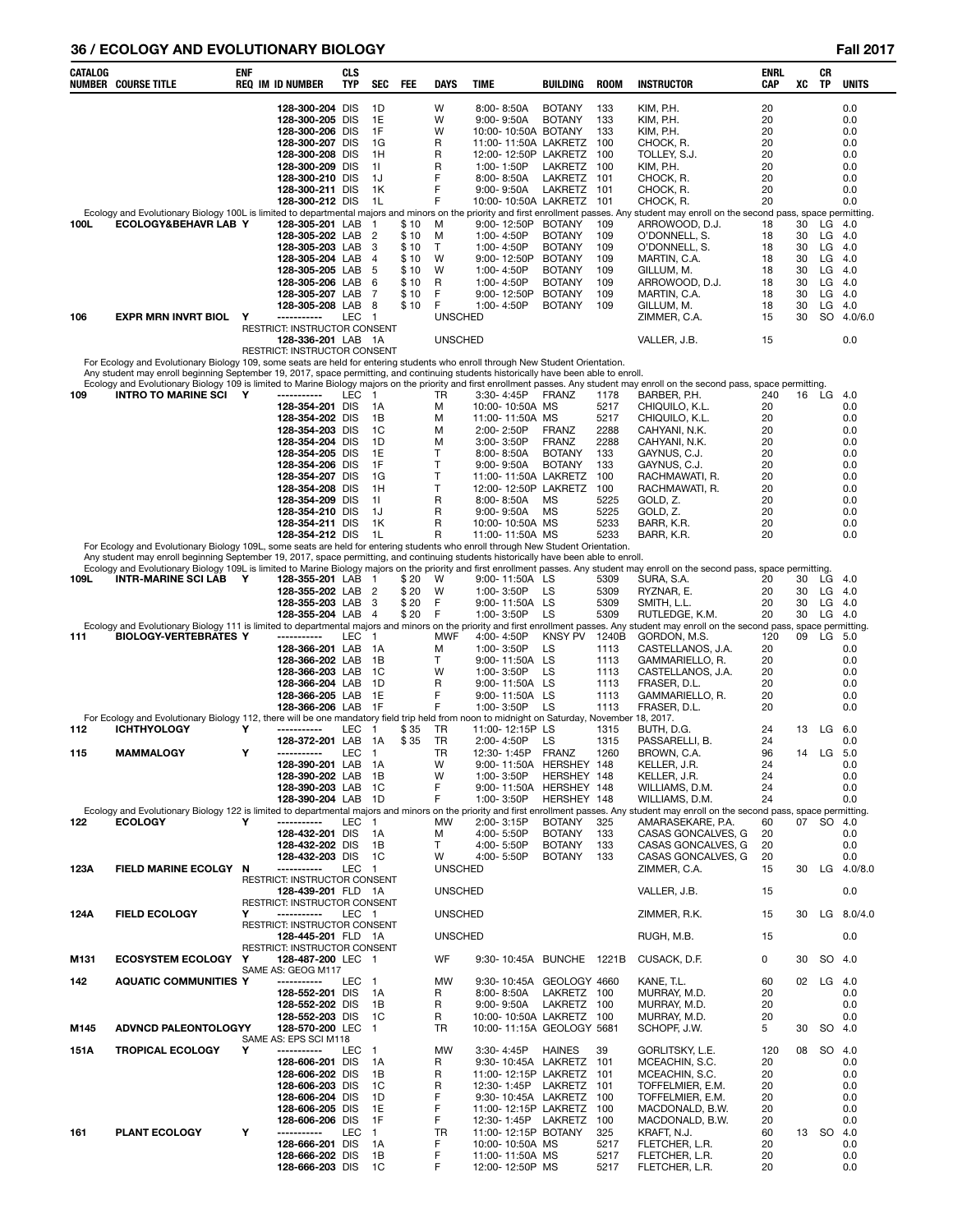### **Fall 2017 ECOLOGY AND EVOLUTIONARY BIOLOGY / 37**

| CATALOG       | <b>NUMBER COURSE TITLE</b>                                                                             | ENF    | <b>REQ IM ID NUMBER</b>                                   | CLS<br>TYP | <b>SEC</b>          | FEE | DAYS                         | TIME                     | BUILDING                     | ROOM | <b>INSTRUCTOR</b>                    | ENRL<br>CAP | XC       | CR<br>TP           | <b>UNITS</b>       |
|---------------|--------------------------------------------------------------------------------------------------------|--------|-----------------------------------------------------------|------------|---------------------|-----|------------------------------|--------------------------|------------------------------|------|--------------------------------------|-------------|----------|--------------------|--------------------|
| 166           | MAR LAND INTERFACE Y                                                                                   |        | -----------                                               | LEC 1      |                     |     | <b>UNSCHED</b>               |                          |                              |      | ZIMMER, R.K.                         | 15          | 30       | $LG$ 4.0           |                    |
|               |                                                                                                        |        | RESTRICT: INSTRUCTOR CONSENT<br>128-696-201 FLD 1A        |            |                     |     | <b>UNSCHED</b>               |                          |                              |      | RUGH, M.B.                           | 15          |          |                    | 0.0                |
|               | CM173 EARTH PRCSS&EVOLUTNY                                                                             |        | RESTRICT: INSTRUCTOR CONSENT<br>-----------               | LEC 1      |                     |     | MW                           | 4:00-5:50P               | GEOLOGY 4660                 |      | JACOBS, D.K.                         | 45          | 09       | SO 4.0             |                    |
|               |                                                                                                        |        | SAME AS: EPS SCI CM173<br>128-740-201 LAB                 |            | - 1A                |     | т                            | 8:00-10:50A              | GEOLOGY 4653                 |      | JUHN, M.S.                           | 15          |          |                    | 0.0                |
|               |                                                                                                        |        | 128-740-202 LAB<br>128-740-203 LAB 1C                     |            | - 1B                |     | T<br>T                       | 2:00-4:50P<br>5:00-7:50P | GEOLOGY 4653<br>GEOLOGY 4653 |      | NOJOUMI, M.<br>SPECK, H.P.           | 15<br>15    |          |                    | 0.0<br>0.0         |
| <b>188SA</b>  | <b>INDIV STD FOR USIE</b>                                                                              | Υ      | 128-830-201 TUT 1<br>128-830-202 TUT 2                    |            |                     |     | <b>UNSCHED</b><br><b>VAR</b> |                          |                              |      | SCHMIDT, J.J.<br>BRUNK, C.F.         | 1<br>0      | 30<br>30 | LG 1.0<br>$LG$ 1.0 |                    |
| 189           | ADV HONORS SEMINARS N                                                                                  |        | 128-833-201 SEM 1                                         |            |                     |     | T                            | 4:00-5:00P               | LS                           | 1123 | GORDON, M.S.                         | 10          | 30       | SO 1.0             |                    |
|               | EE Biology 189, seminar 1: Advanced Honors Seminar for Ecology and Evolutionary Biology 111, Lecture 1 |        | RESTRICT: INSTRUCTOR CONSENT                              |            |                     |     |                              |                          |                              |      |                                      |             |          |                    |                    |
| 189HC<br>193  | <b>HONORS CONTRACTS</b><br><b>JOURNAL CLUB</b>                                                         | N<br>Y | 128-837-201 TUT 1<br>128-858-201 SEM 1                    |            |                     |     | VAR<br><b>UNSCHED</b>        |                          |                              |      | BUTH, D.G.<br>ALFARO, M.E.           | 0<br>10     | 30<br>30 | $LG$ 1.0           | PN 1.0             |
|               |                                                                                                        |        | RESTRICT: DEPARTMENT CONSENT<br>128-858-202 SEM 2         |            |                     |     | <b>UNSCHED</b>               |                          |                              |      | AMARASEKARE, P.A.                    | 10          | 30       | PN 1.0             |                    |
|               |                                                                                                        |        | RESTRICT: DEPARTMENT CONSENT<br>128-858-203 SEM 3         |            |                     |     | <b>UNSCHED</b>               |                          |                              |      | BARBER, P.H.                         | 10          | 30       |                    | PN 1.0             |
|               |                                                                                                        |        | RESTRICT: DEPARTMENT CONSENT<br>128-858-204 SEM 4         |            |                     |     | <b>UNSCHED</b>               |                          |                              |      | BLUMSTEIN, D.T.                      | 10          | 30       | PN 1.0             |                    |
|               |                                                                                                        |        | RESTRICT: DEPARTMENT CONSENT<br>128-858-205 SEM 5         |            |                     |     | <b>UNSCHED</b>               |                          |                              |      | BRUNK, C.F.                          | 10          | 30       | PN 1.0             |                    |
|               |                                                                                                        |        | RESTRICT: DEPARTMENT CONSENT<br>128-858-206 SEM 6         |            |                     |     | <b>UNSCHED</b>               |                          |                              |      | BUTH, D.G.                           | 10          | 30       | PN 1.0             |                    |
|               |                                                                                                        |        | <b>RESTRICT: DEPARTMENT CONSENT</b><br>128-858-207 SEM 7  |            |                     |     | <b>UNSCHED</b>               |                          |                              |      | FONG, P.M.                           | 10          | 30       | PN 1.0             |                    |
|               |                                                                                                        |        | RESTRICT: DEPARTMENT CONSENT<br>128-858-208 SEM 8         |            |                     |     | <b>UNSCHED</b>               |                          |                              |      | GORDON, M.S.                         | 10          | 30       | PN 1.0             |                    |
|               |                                                                                                        |        | RESTRICT: DEPARTMENT CONSENT<br>128-858-209 SEM 9         |            |                     |     | <b>UNSCHED</b>               |                          |                              |      | GOWATY, P.A.                         | 10          | 30       |                    | PN 1.0             |
|               |                                                                                                        |        | <b>RESTRICT: DEPARTMENT CONSENT</b>                       |            |                     |     | <b>UNSCHED</b>               |                          |                              |      |                                      | 10          | 30       |                    | PN 1.0             |
|               |                                                                                                        |        | 128-858-210 SEM 10<br>RESTRICT: DEPARTMENT CONSENT        |            |                     |     |                              |                          |                              |      | GRETHER, G.F.                        |             |          |                    |                    |
|               |                                                                                                        |        | 128-858-212 SEM 12<br>RESTRICT: DEPARTMENT CONSENT        |            |                     |     | <b>UNSCHED</b>               |                          |                              |      | HUBBELL, S.P.                        | 10          | 30       | PN 1.0             |                    |
|               |                                                                                                        |        | 128-858-213 SEM 13<br>RESTRICT: DEPARTMENT CONSENT        |            |                     |     | <b>UNSCHED</b>               |                          |                              |      | JACOBS, D.K.                         | 10          | 30       |                    | PN 1.0             |
|               |                                                                                                        |        | 128-858-214 SEM 14<br>RESTRICT: DEPARTMENT CONSENT        |            |                     |     | <b>UNSCHED</b>               |                          |                              |      | KRAFT, N.J.                          | 10          | 30       |                    | PN 1.0             |
|               |                                                                                                        |        | 128-858-215 SEM 15<br>RESTRICT: DEPARTMENT CONSENT        |            |                     |     | <b>UNSCHED</b>               |                          |                              |      | LLOYD-SMITH, J.O.                    | 10          | 30       | PN 1.0             |                    |
|               |                                                                                                        |        | 128-858-216 SEM 16<br><b>RESTRICT: DEPARTMENT CONSENT</b> |            |                     |     | <b>UNSCHED</b>               |                          |                              |      | LOHMUELLER, K.E.                     | 10          | 30       |                    | PN 1.0             |
|               |                                                                                                        |        | 128-858-217 SEM 17<br>RESTRICT: DEPARTMENT CONSENT        |            |                     |     | <b>UNSCHED</b>               |                          |                              |      | NARINS, P.M.                         | 10          | 30       |                    | PN 1.0             |
|               |                                                                                                        |        | 128-858-218 SEM 18<br>RESTRICT: DEPARTMENT CONSENT        |            |                     |     | <b>UNSCHED</b>               |                          |                              |      | NONACS, P.N.                         | 10          | 30       | PN 1.0             |                    |
|               |                                                                                                        |        | 128-858-219 SEM 19<br>RESTRICT: DEPARTMENT CONSENT        |            |                     |     | <b>UNSCHED</b>               |                          |                              |      | RUNDEL, P.W.                         | 10          | 30       |                    | PN 1.0             |
|               |                                                                                                        |        | 128-858-220 SEM 20<br>RESTRICT: DEPARTMENT CONSENT        |            |                     |     | <b>UNSCHED</b>               |                          |                              |      | SACK, L.                             | 10          | 30       | PN 1.0             |                    |
|               |                                                                                                        |        | 128-858-221 SEM 21<br>RESTRICT: DEPARTMENT CONSENT        |            |                     |     | <b>UNSCHED</b>               |                          |                              |      | SAVAGE, V.M.                         | 10          | 30       | PN 1.0             |                    |
|               |                                                                                                        |        | 128-858-222 SEM 22<br><b>RESTRICT: DEPARTMENT CONSENT</b> |            |                     |     | <b>UNSCHED</b>               |                          |                              |      | SCHLINGER, B.                        | 10          | 30       |                    | PN 1.0             |
|               |                                                                                                        |        | 128-858-223 SEM 23<br>RESTRICT: DEPARTMENT CONSENT        |            |                     |     | <b>UNSCHED</b>               |                          |                              |      | SHAFFER, H.B.                        | 10          | 30       | PN 1.0             |                    |
|               |                                                                                                        |        | 128-858-224 SEM 24<br>RESTRICT: DEPARTMENT CONSENT        |            |                     |     | <b>UNSCHED</b>               |                          |                              |      | SMITH, T.B.                          | 10          | 30       |                    | PN 1.0             |
|               |                                                                                                        |        | 128-858-225 SEM 25                                        |            |                     |     | <b>UNSCHED</b>               |                          |                              |      | SORK, V.                             | 10          | 30       |                    | PN 1.0             |
|               |                                                                                                        |        | RESTRICT: DEPARTMENT CONSENT<br>128-858-226 SEM 26        |            |                     |     | <b>UNSCHED</b>               |                          |                              |      | VAN VALKENBURGH, B                   | 10          | 30       |                    | PN 1.0             |
|               |                                                                                                        |        | RESTRICT: DEPARTMENT CONSENT<br>128-858-227 SEM 27        |            |                     |     | <b>UNSCHED</b>               |                          |                              |      | WAYNE, R.                            | 10          | 30       |                    | PN 1.0             |
|               |                                                                                                        |        | RESTRICT: DEPARTMENT CONSENT<br>128-858-228 SEM 28        |            |                     |     | <b>UNSCHED</b>               |                          |                              |      | YEH, P.J.                            | 10          | 30       |                    | PN 1.0             |
|               |                                                                                                        |        | <b>RESTRICT: DEPARTMENT CONSENT</b><br>128-858-229 SEM 29 |            |                     |     | <b>UNSCHED</b>               |                          |                              |      | ZIMMER, C.A.                         | 10          | 30       |                    | PN 1.0             |
|               |                                                                                                        |        | RESTRICT: DEPARTMENT CONSENT<br>128-858-230 SEM 30        |            |                     |     | <b>UNSCHED</b>               |                          |                              |      | ZIMMER, R.K.                         | 10          | 30       |                    | PN 1.0             |
|               |                                                                                                        |        | RESTRICT: DEPARTMENT CONSENT<br>128-858-231 SEM 31        |            |                     |     | <b>UNSCHED</b>               |                          |                              |      | PINTER-WOLLMAN, N.                   | 10          | 30       |                    | PN 1.0             |
|               |                                                                                                        |        | RESTRICT: DEPARTMENT CONSENT<br>128-858-232 SEM 32        |            |                     |     | <b>UNSCHED</b>               |                          |                              |      | SEARS, K.E.                          | 10          | 30       | PN 1.0             |                    |
| 195           | <b>INTERNSHIP</b>                                                                                      | N      | RESTRICT: DEPARTMENT CONSENT<br>128-871-201 TUT 1         |            |                     |     | <b>VAR</b>                   |                          |                              |      | YEH, P.J.                            | 0           | 30       |                    | PN 4.0             |
| 198A          | <b>HONORS RESEARCH</b>                                                                                 | N      | 128-885-201 TUT 1<br>128-885-202 TUT 2                    |            |                     |     | VAR<br>VAR                   |                          |                              |      | BARBER, P.H.<br>YEH, P.J.            | 0<br>0      | 30<br>30 |                    | 4.0<br>4.0         |
|               |                                                                                                        |        | 128-885-203 TUT<br>128-885-204 TUT                        |            | 3<br>$\overline{4}$ |     | <b>VAR</b><br><b>VAR</b>     |                          |                              |      | SACK, L.                             | 0<br>0      | 30<br>30 |                    | 4.0<br>4.0         |
|               |                                                                                                        |        | 128-885-205 TUT 5                                         |            |                     |     | VAR                          |                          |                              |      | NONACS, P.N.<br>ALFARO, M.E.         | 0           | 30       |                    | 4.0                |
| 198B          | <b>HONORS RESEARCH</b>                                                                                 | N      | 128-886-201 TUT 1<br>128-886-202 TUT 2                    |            |                     |     | VAR<br><b>VAR</b>            |                          |                              |      | KRAFT, N.J.<br>SACK, L.              | 0<br>0      | 30<br>30 | $LG$ 4.0           | LG 4.0             |
|               |                                                                                                        |        | 128-886-203 TUT<br>128-886-204 TUT 4                      |            | 3                   |     | <b>VAR</b><br>VAR            |                          |                              |      | BLUMSTEIN, D.T.<br>AMARASEKARE, P.A. | 0<br>0      | 30<br>30 | $LG$ 4.0           | $LG$ 4.0           |
| 198C<br>M200A | <b>HONORS RESEARCH</b><br><b>EVOLUTIONRY BIOLOGY N</b>                                                 | N      | 128-887-201 TUT 1<br>528-006-200 LEC 1                    |            |                     |     | <b>VAR</b><br>МW             | 2:00-3:50P               | LS                           | 2320 | YEH, P.J.<br>LOHMUELLER, K.E.        | 0<br>25     | 30<br>30 |                    | $LG$ 4.0<br>SO 4.0 |
|               |                                                                                                        |        | SAME AS: EPS SCI M216                                     |            |                     |     |                              |                          |                              |      |                                      |             |          |                    |                    |

SAME AS: EPS SCI M216<br>FRESTRICT: BIOLOGY, MICLECULAR BIOLOGY, MICROBIOLOGY AND MOLECULAR GENETICS, BIOCHEMISTRY, CHEMISTRY, MCD BIOLOGY, MOLECU-<br>LAR, CELLULAR, AND INTEGRATIVE PHYSIOLOGY, OR HUMAN GENETICS GRADUATE STUDENT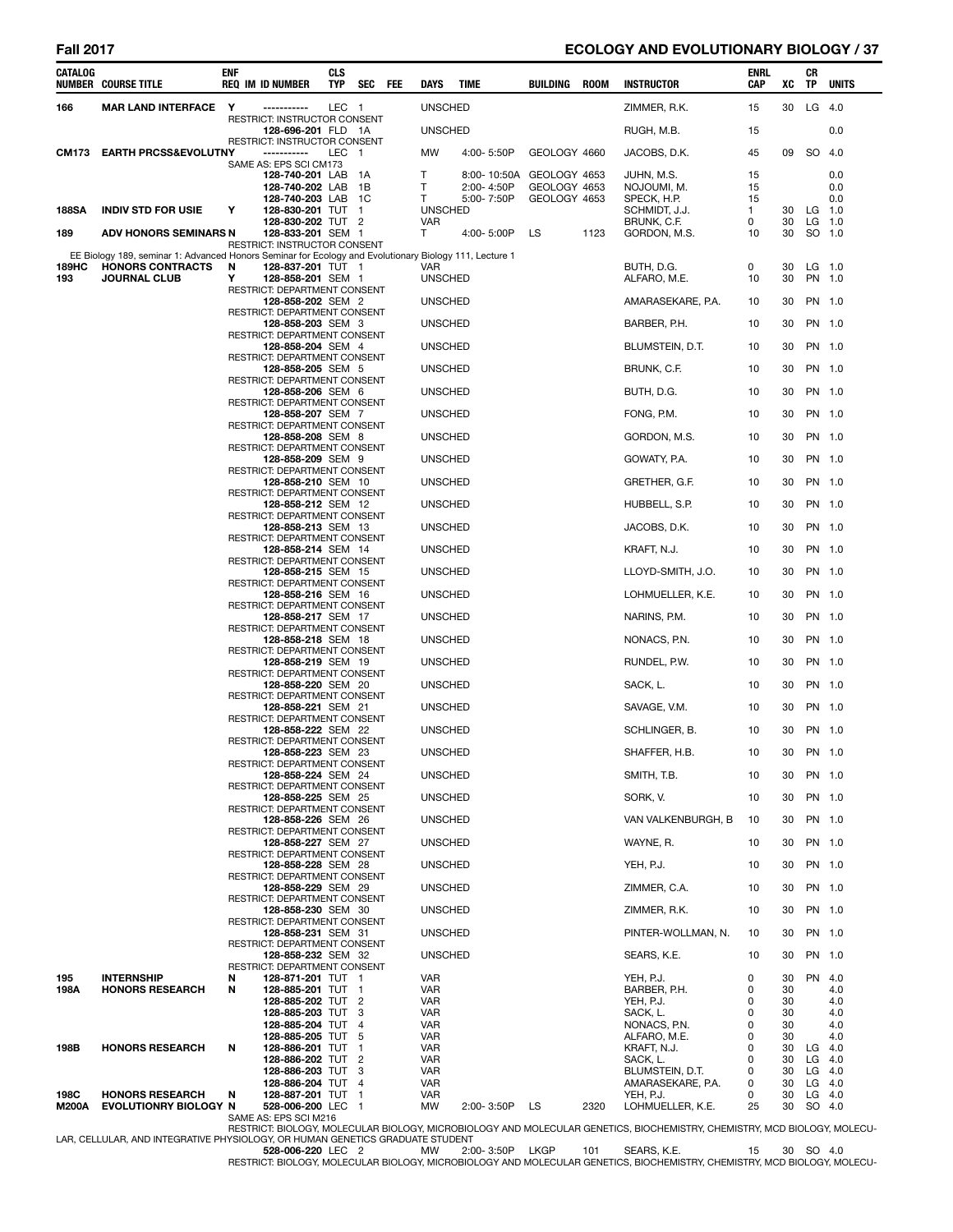|              | <b>38 / ECONOMICS</b>                                                                                                                                                                    |            |                                                         |                          |                |     |              |                                              |                                |              |                                                                                                                                                                                                  |                           |    |                 | <b>Fall 2017</b> |
|--------------|------------------------------------------------------------------------------------------------------------------------------------------------------------------------------------------|------------|---------------------------------------------------------|--------------------------|----------------|-----|--------------|----------------------------------------------|--------------------------------|--------------|--------------------------------------------------------------------------------------------------------------------------------------------------------------------------------------------------|---------------------------|----|-----------------|------------------|
| CATALOG      | <b>NUMBER COURSE TITLE</b>                                                                                                                                                               | <b>ENF</b> | <b>REQ IM ID NUMBER</b>                                 | <b>CLS</b><br><b>TYP</b> | SEC            | FEE | DAYS         | TIME                                         | BUILDING                       | <b>ROOM</b>  | <b>INSTRUCTOR</b>                                                                                                                                                                                | <b>ENRL</b><br><b>CAP</b> | XC | CR<br><b>TP</b> | <b>UNITS</b>     |
| 201          | LAR, CELLULAR, AND INTEGRATIVE PHYSIOLOGY, OR HUMAN GENETICS GRADUATE STUDENT<br><b>INTRO R FOR ECOL EV</b>                                                                              | N          | 528-010-200 LEC 1                                       |                          |                |     | TBA          |                                              |                                |              | ALFARO, M.E.<br>RESTRICT: BIOLOGY, MOLECULAR BIOLOGY, MICROBIOLOGY AND MOLECULAR GENETICS, BIOCHEMISTRY, CHEMISTRY, MCD BIOLOGY, MOLECU-                                                         | 30                        | 30 | SU 1.0          |                  |
| 206          | LAR, CELLULAR, AND INTEGRATIVE PHYSIOLOGY, OR HUMAN GENETICS GRADUATE STUDENT<br><b>ADV ICHTHYOLOGY</b>                                                                                  | N          | 528-036-200 LEC 1                                       |                          |                |     | TR           | 11:00-12:15P LS                              |                                |              | BUTH, D.G.                                                                                                                                                                                       | 5                         | 30 | SO 4.0          |                  |
| <b>CM228</b> | <b>EARTH PRCSS&amp;EVOLUTNY</b>                                                                                                                                                          |            | RESTRICT: INSTRUCTOR CONSENT<br>-----------             | LEC 1                    |                |     | <b>MW</b>    | 4:00-5:50P                                   | GEOLOGY 4660                   |              | JACOBS, D.K.                                                                                                                                                                                     | 15                        | 09 | SO 4.0          |                  |
|              |                                                                                                                                                                                          |            | SAME AS: EPS SCI CM273                                  |                          |                |     |              |                                              |                                |              | RESTRICT: BIOLOGY, MOLECULAR BIOLOGY, MICROBIOLOGY AND MOLECULAR GENETICS, BIOCHEMISTRY, CHEMISTRY, MCD BIOLOGY, MOLECU-                                                                         |                           |    |                 |                  |
|              | LAR, CELLULAR, AND INTEGRATIVE PHYSIOLOGY, OR HUMAN GENETICS GRADUATE STUDENT                                                                                                            |            | 528-169-201 LAB 1A                                      |                          |                |     | $\mathsf{T}$ | 8:00-10:50A GEOLOGY 4653                     |                                |              | JUHN, M.S.                                                                                                                                                                                       | 5                         |    |                 | 0.0              |
|              | LAR, CELLULAR, AND INTEGRATIVE PHYSIOLOGY, OR HUMAN GENETICS GRADUATE STUDENT                                                                                                            |            | 528-169-202 LAB 1B                                      |                          |                |     | T            | 2:00-4:50P                                   | GEOLOGY 4653                   |              | RESTRICT: BIOLOGY, MOLECULAR BIOLOGY, MICROBIOLOGY AND MOLECULAR GENETICS, BIOCHEMISTRY, CHEMISTRY, MCD BIOLOGY, MOLECU-<br>NOJOUMI, M.                                                          | 5                         |    |                 | 0.0              |
|              | LAR, CELLULAR, AND INTEGRATIVE PHYSIOLOGY, OR HUMAN GENETICS GRADUATE STUDENT                                                                                                            |            | 528-169-203 LAB 1C                                      |                          |                |     | T            | 5:00-7:50P                                   | GEOLOGY 4653                   |              | RESTRICT: BIOLOGY, MOLECULAR BIOLOGY, MICROBIOLOGY AND MOLECULAR GENETICS, BIOCHEMISTRY, CHEMISTRY, MCD BIOLOGY, MOLECU-<br>SPECK, H.P.                                                          | 5                         |    |                 | 0.0              |
|              | LAR, CELLULAR, AND INTEGRATIVE PHYSIOLOGY, OR HUMAN GENETICS GRADUATE STUDENT                                                                                                            |            |                                                         |                          |                |     |              |                                              |                                |              | RESTRICT: BIOLOGY, MOLECULAR BIOLOGY, MICROBIOLOGY AND MOLECULAR GENETICS, BIOCHEMISTRY, CHEMISTRY, MCD BIOLOGY, MOLECU-                                                                         |                           |    |                 |                  |
| 297          | <b>SELECTED TOPICS</b><br>LAR, CELLULAR, AND INTEGRATIVE PHYSIOLOGY, OR HUMAN GENETICS GRADUATE STUDENT                                                                                  | N          | 528-582-201 SEM 1                                       |                          |                |     | м            | 4:00-4:50P LAKRETZ                           |                                |              | SMITH, T.B.<br>RESTRICT: BIOLOGY, MOLECULAR BIOLOGY, MICROBIOLOGY AND MOLECULAR GENETICS, BIOCHEMISTRY, CHEMISTRY, MCD BIOLOGY, MOLECU-                                                          | 20                        |    |                 | 30 SO 1.0-4.0    |
|              | Ecology and Evolutionary Biology 297, seminar 1: Center for Tropical Research Journal Club                                                                                               |            | 528-582-202 SEM 2                                       |                          |                |     | м            | 4:00-4:50P                                   |                                |              | YEH, P.J.                                                                                                                                                                                        | 20                        | 30 |                 | SO 1.0-4.0       |
|              | LAR, CELLULAR, AND INTEGRATIVE PHYSIOLOGY, OR HUMAN GENETICS GRADUATE STUDENT<br>Ecology and Evolutionary Biology 297, seminar 2: Critical Topics in Evolutionary Medicine: Grand Rounds |            |                                                         |                          |                |     |              |                                              |                                |              | RESTRICT: BIOLOGY, MOLECULAR BIOLOGY, MICROBIOLOGY AND MOLECULAR GENETICS, BIOCHEMISTRY, CHEMISTRY, MCD BIOLOGY, MOLECU-                                                                         |                           |    |                 |                  |
|              |                                                                                                                                                                                          |            | 528-582-203 SEM 3                                       |                          |                |     | F.           | 3:00-3:50P LAKRETZ 100                       |                                |              | LLOYD-SMITH, J.O.<br>RESTRICT: BIOLOGY, MOLECULAR BIOLOGY, MICROBIOLOGY AND MOLECULAR GENETICS, BIOCHEMISTRY, CHEMISTRY, MCD BIOLOGY, MOLECU-                                                    | 15                        |    |                 | 30 SO 1.0-4.0    |
|              | LAR, CELLULAR, AND INTEGRATIVE PHYSIOLOGY, OR HUMAN GENETICS GRADUATE STUDENT<br>Ecology and Evolutionary Biology 297, seminar 3: Ecology and Evolution of Microbes                      |            |                                                         |                          |                |     |              |                                              |                                |              |                                                                                                                                                                                                  |                           |    |                 |                  |
|              | LAR, CELLULAR, AND INTEGRATIVE PHYSIOLOGY, OR HUMAN GENETICS GRADUATE STUDENT                                                                                                            |            | 528-582-204 SEM 4                                       |                          |                |     | TBA          |                                              |                                |              | SHAFFER, H.B.<br>RESTRICT: BIOLOGY, MOLECULAR BIOLOGY, MICROBIOLOGY AND MOLECULAR GENETICS, BIOCHEMISTRY, CHEMISTRY, MCD BIOLOGY, MOLECU-                                                        | 35                        |    |                 | 30 SO 1.0-4.0    |
|              | Ecology and Evolutionary Biology 297, seminar 4: Incoming Student Field Excursion                                                                                                        |            | 528-582-205 SEM 5                                       |                          |                |     | T            | 11:00-12:30P LS                              |                                | 3326         | AMARASEKARE, P.A.                                                                                                                                                                                | 12                        | 30 |                 | SO 1.0-4.0       |
|              | LAR, CELLULAR, AND INTEGRATIVE PHYSIOLOGY, OR HUMAN GENETICS GRADUATE STUDENT                                                                                                            |            |                                                         |                          |                |     |              |                                              |                                |              | RESTRICT: BIOLOGY, MOLECULAR BIOLOGY, MICROBIOLOGY AND MOLECULAR GENETICS, BIOCHEMISTRY, CHEMISTRY, MCD BIOLOGY, MOLECU-                                                                         |                           |    |                 |                  |
|              | Ecology and Evolutionary Biology 297, seminar 5: Topics in Phenotypic Evolution                                                                                                          |            | 528-582-206 SEM 6<br><b>RESTRICT: GRADUATE STUDENTS</b> |                          |                |     | R            | 1:00-1:50P                                   | <b>LKGP</b>                    | 101          | ALFARO, M.E.                                                                                                                                                                                     | 10                        | 30 |                 | SO 1.0-4.0       |
|              | Ecology and Evolutionary Biology 297, seminar 6: Macroevolution Reading Group                                                                                                            |            | 528-582-207 SEM 7                                       |                          |                |     | TBA          |                                              |                                |              | NONACS, P.N.                                                                                                                                                                                     | $\mathbf{1}$              | 30 |                 | SO 1.0-4.0       |
|              | Ecology and Evolutionary Biology 297, seminar 7:                                                                                                                                         |            | RESTRICT: DEPARTMENT CONSENT                            |                          |                |     |              |                                              |                                |              |                                                                                                                                                                                                  |                           |    |                 |                  |
|              | LAR, CELLULAR, AND INTEGRATIVE PHYSIOLOGY, OR HUMAN GENETICS GRADUATE STUDENT<br>Ecology and Evolutionary Biology 297, seminar 8: Selected Topics in Behavioral Ecology                  |            | 528-582-208 SEM 8                                       |                          |                |     | TBA          |                                              |                                |              | GRETHER, G.F.<br>RESTRICT: BIOLOGY, MOLECULAR BIOLOGY, MICROBIOLOGY AND MOLECULAR GENETICS, BIOCHEMISTRY, CHEMISTRY, MCD BIOLOGY, MOLECU-                                                        | 10                        | 30 |                 | SO 1.0-4.0       |
|              |                                                                                                                                                                                          |            | 528-582-209 SEM 9                                       |                          |                |     | TBA          |                                              |                                |              | VAN VALKENBURGH, B<br>RESTRICT: BIOLOGY, MOLECULAR BIOLOGY, MICROBIOLOGY AND MOLECULAR GENETICS, BIOCHEMISTRY, CHEMISTRY, MCD BIOLOGY, MOLECU-                                                   | 10                        |    |                 | 30 SO 1.0-4.0    |
|              | LAR, CELLULAR, AND INTEGRATIVE PHYSIOLOGY, OR HUMAN GENETICS GRADUATE STUDENT                                                                                                            |            | 528-582-210 SEM 10                                      |                          |                |     | м            | 4:00-4:50P LAKRETZ 300A                      |                                |              | SMITH, T.B.                                                                                                                                                                                      | 15                        | 30 |                 | SO 1.0-4.0       |
|              | LAR, CELLULAR, AND INTEGRATIVE PHYSIOLOGY, OR HUMAN GENETICS GRADUATE STUDENT                                                                                                            |            |                                                         |                          |                |     |              |                                              |                                |              | RESTRICT: BIOLOGY, MOLECULAR BIOLOGY, MICROBIOLOGY AND MOLECULAR GENETICS, BIOCHEMISTRY, CHEMISTRY, MCD BIOLOGY, MOLECU-                                                                         |                           |    |                 |                  |
|              | <b>ECONOMICS</b>                                                                                                                                                                         |            |                                                         |                          |                |     |              |                                              |                                |              |                                                                                                                                                                                                  |                           |    |                 |                  |
| 1            | PRIN OF ECONOMICS                                                                                                                                                                        | N          | -----------                                             | LEC                      | $\mathbf{1}$   |     | TR           | 11:00-12:15P DODD                            |                                | 147          | ROJAS, R.                                                                                                                                                                                        | 367                       | 13 | <b>SO</b>       | 4.0              |
|              |                                                                                                                                                                                          |            | 180-004-201 QIZ<br>180-004-202 QIZ                      |                          | 1A<br>1B       |     | М<br>М       | $3:00 - 3:50P$<br>4:00-4:50P                 | <b>BUNCHE</b><br>PUB AFF       | 3153<br>2319 | VAN PATTEN RIVERA,<br>SURRO, C.                                                                                                                                                                  | 26<br>26                  |    |                 | 0.0<br>0.0       |
|              |                                                                                                                                                                                          |            | 180-004-203 QIZ<br>180-004-204 QIZ                      |                          | 1C<br>1D       |     | т<br>T       | 4:00-4:50P<br>3:00-3:50P                     | <b>DODD</b><br>PUB AFF         | 78<br>1284   | ARROYO MARIOLI, F.<br>ARROYO MARIOLI, F.                                                                                                                                                         | 26<br>25                  |    |                 | 0.0<br>0.0       |
|              |                                                                                                                                                                                          |            | 180-004-205 QIZ                                         |                          | 1E             |     | W            | 5:00-5:50P                                   | <b>BUNCHE</b>                  | 2178         | GU, M.                                                                                                                                                                                           | 26                        |    |                 | 0.0              |
|              |                                                                                                                                                                                          |            | 180-004-206 QIZ                                         |                          | 1F             |     | W            | 4:00-4:50P                                   | <b>BUNCHE</b>                  | 3170         | KIM, D.                                                                                                                                                                                          | 26                        |    |                 | 0.0              |
|              |                                                                                                                                                                                          |            | 180-004-207 QIZ<br>180-004-208 QIZ                      |                          | 1G<br>1H       |     | R<br>М       | 5:00-5:50P<br>10:00-10:50A ROYCE             | PUB AFF                        | 1278<br>164  | GU, Y.<br>FU, X.                                                                                                                                                                                 | 26<br>26                  |    |                 | 0.0<br>0.0       |
|              |                                                                                                                                                                                          |            | 180-004-209 QIZ                                         |                          | 11             |     | F            | 10:00-10:50A DODD                            |                                | 121          | XU, Z.                                                                                                                                                                                           | 26                        |    |                 | 0.0              |
|              |                                                                                                                                                                                          |            | 180-004-210 QIZ<br>180-004-211 QIZ                      |                          | 1J<br>1K       |     | F<br>Т       | 11:00-11:50A PUB AFF<br>10:00-10:50A DODD    |                                | 2242<br>154  | XU, Z.<br>FU, X.                                                                                                                                                                                 | 26<br>26                  |    |                 | 0.0<br>0.0       |
|              |                                                                                                                                                                                          |            | 180-004-212 QIZ                                         |                          | 1L             |     | М            | 4:00-4:50P                                   | <b>BUNCHE</b>                  | 3150         | GU, Y.                                                                                                                                                                                           | 26                        |    |                 | 0.0              |
|              |                                                                                                                                                                                          |            | 180-004-213 QIZ<br>180-004-214 QIZ                      |                          | 1M<br>1N       |     | М<br>W       | 2:00-2:50P<br>4:00-4:50P                     | <b>BUNCHE</b><br><b>BUNCHE</b> | 3170<br>2160 | VAN PATTEN RIVERA,<br>GU, M.                                                                                                                                                                     | 26<br>26                  |    |                 | 0.0<br>0.0       |
| $\mathbf{2}$ | <b>PRIN OF ECONOMICS</b>                                                                                                                                                                 | Υ          | -----------                                             | LEC                      | $\overline{1}$ |     | TR           | $8:00 - 9:15A$                               | <b>HUMANTS A51</b>             |              | MARTIN, R.                                                                                                                                                                                       | 270                       | 11 | SO              | 4.0              |
|              |                                                                                                                                                                                          |            | 180-008-201 DIS<br>180-008-202 DIS                      |                          | 1A             |     | М            | 10:00-10:50A PUB AFF<br>11:00-11:50A ROYCE   |                                | 2238<br>154  | CARVAJAL ACUNA, C.<br>EKBATANI, S.                                                                                                                                                               | 27<br>27                  |    |                 | 0.0<br>0.0       |
|              |                                                                                                                                                                                          |            | 180-008-203 DIS                                         |                          | 1B<br>1C       |     | М<br>т       | 5:00-5:50P                                   | <b>ROYCE</b>                   | 148          | EKBATANI, S.                                                                                                                                                                                     | 27                        |    |                 | 0.0              |
|              |                                                                                                                                                                                          |            | 180-008-205 DIS                                         |                          | 1E             |     | R            | 4:00-4:50P                                   | PUB AFF                        | 2270         | FREYD, B.E.                                                                                                                                                                                      | 27                        |    |                 | 0.0              |
|              |                                                                                                                                                                                          |            | 180-008-206 DIS<br>180-008-207 DIS                      |                          | 1F<br>1G       |     | W<br>т       | 4:00-4:50P<br>4:00-4:50P                     | <b>BUNCHE</b><br><b>ROYCE</b>  | 2156<br>148  | PUSTILNIK, B.G.<br>PUSTILNIK, B.G.                                                                                                                                                               | 27<br>27                  |    |                 | 0.0<br>0.0       |
|              |                                                                                                                                                                                          |            | 180-008-209 DIS                                         |                          | 11             |     | М            | 1:00-1:50P                                   | <b>ROLFE</b>                   | 3116         | ZHANG, W.                                                                                                                                                                                        | 27                        |    |                 | 0.0              |
|              |                                                                                                                                                                                          |            | 180-008-210 DIS                                         |                          | 1J             |     | F            | $9:00 - 9:50A$                               | <b>BUNCHE</b>                  | 3153         | ZHANG, W.                                                                                                                                                                                        | 27                        |    |                 | 0.0              |
|              |                                                                                                                                                                                          |            | 180-008-211 DIS<br>180-008-212 DIS                      |                          | 1K<br>1L       |     | F<br>F       | 11:00-11:50A PUB AFF<br>12:00-12:50P PUB AFF |                                | 1278<br>2284 | CARVAJAL ACUNA, C.<br>FREYD, B.E.                                                                                                                                                                | 27<br>27                  |    |                 | 0.0<br>0.0       |
|              |                                                                                                                                                                                          |            |                                                         |                          |                |     |              |                                              |                                |              | Economics 11, lecture 1, is limited to juniors and seniors until September 20, 2017, with seniors by consent of departmental undergraduate counselors. Sophomores may enroll beginning September |                           |    |                 |                  |
| 11           | 21 at 9 a.m., space permitting.<br>MICROECONOMC THEORYY Y -----------                                                                                                                    |            |                                                         | LEC <sub>1</sub>         |                |     | MW           | 8:00-9:15A                                   | <b>BROAD</b>                   | 2160E        | MCDEVITT, E.P.                                                                                                                                                                                   | 0                         |    | 01 SO 4.0       |                  |
|              |                                                                                                                                                                                          |            | RESTRICT: SOPHOMORES AND JUNIORS ONLY                   |                          |                |     |              |                                              |                                |              |                                                                                                                                                                                                  |                           |    |                 |                  |
|              |                                                                                                                                                                                          | Y          | Y 180-052-201 DIS<br>180-052-202 DIS                    |                          | 1A<br>1B       |     | F<br>F       | 12:00-12:50P BUNCHE<br>10:00-10:50A PUB AFF  |                                | 3157<br>2242 | ROJAS AMPUERO, F.C.<br>ROJAS AMPUERO, F.C.                                                                                                                                                       | 0<br>0                    |    |                 | 0.0<br>0.0       |
|              |                                                                                                                                                                                          | Y          | 180-052-203 DIS                                         |                          | 1C             |     | F            | 1:00-1:50P                                   | <b>BUNCHE</b>                  | 3164         | XIE, Y.                                                                                                                                                                                          | 0                         |    |                 | 0.0              |
|              |                                                                                                                                                                                          | Y<br>Y     | 180-052-204 DIS<br>180-052-205 DIS                      |                          | 1D<br>1E       |     | М<br>М       | 10:00-10:50A ROLFE<br>2:00-2:50P             | PUB AFF                        | 3116<br>1256 | PARTOW, R.<br>SHANG, H.                                                                                                                                                                          | 0<br>0                    |    |                 | 0.0<br>0.0       |
|              |                                                                                                                                                                                          | Y          | 180-052-206 DIS<br>Y 180-052-207 DIS                    |                          | 1F<br>1G       |     | R<br>М       | 2:00-2:50P<br>1:00-1:50P                     | <b>ROLFE</b><br>PUB AFF        | 3121<br>2242 | GUANZIROLI, T.<br>HO, C.H.                                                                                                                                                                       | 0<br>0                    |    |                 | 0.0<br>0.0       |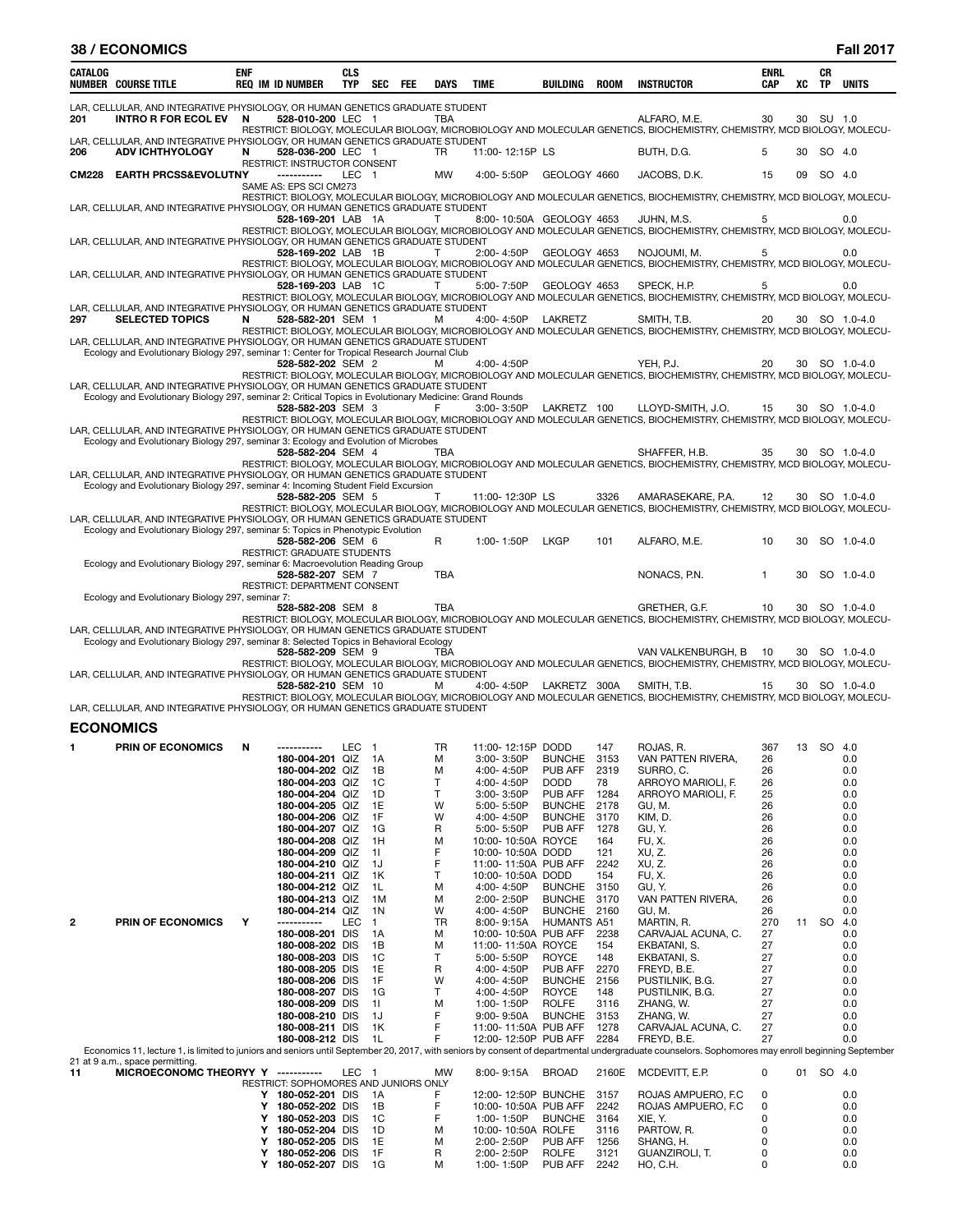| CATALOG   | <b>NUMBER COURSE TITLE</b>                                                                                                                                                                       | enf    | <b>REQ IM ID NUMBER</b>                                | <b>CLS</b><br>TYP | SEC            | FEE | DAYS             | TIME                                         | BUILDING                            | ROOM           | <b>INSTRUCTOR</b>                                                                                                           | ENRL<br>CAP | XC       | CR<br>TP  | <b>UNITS</b>         |
|-----------|--------------------------------------------------------------------------------------------------------------------------------------------------------------------------------------------------|--------|--------------------------------------------------------|-------------------|----------------|-----|------------------|----------------------------------------------|-------------------------------------|----------------|-----------------------------------------------------------------------------------------------------------------------------|-------------|----------|-----------|----------------------|
|           |                                                                                                                                                                                                  |        | Y 180-052-208 DIS                                      |                   | 1H             |     | F                | $9:00 - 9:50A$                               | <b>BUNCHE</b>                       | 3143           | SHANG, H.                                                                                                                   | 0           |          |           | 0.0                  |
|           |                                                                                                                                                                                                  |        | Y 180-052-209 DIS                                      |                   | 11             |     | T                | 4:00-4:50P                                   | PUB AFF                             | 1278           | AMADO GARFIAS, M.A.                                                                                                         | 0           |          |           | 0.0                  |
|           |                                                                                                                                                                                                  | Y<br>Y | 180-052-210 DIS                                        |                   | 1J             |     | M                | 4:00-4:50P                                   | <b>BUNCHE</b>                       | 2156           | PARTOW, R.                                                                                                                  | 0<br>0      |          |           | 0.0                  |
|           |                                                                                                                                                                                                  | Y      | 180-052-211 DIS<br>180-052-212 DIS                     |                   | 1K<br>1L       |     | R<br>Т           | 10:00-10:50A BUNCHE<br>4:00-4:50P            | PUB AFF                             | 3123<br>1270   | IKUDO, A.<br>HO, C.H.                                                                                                       | $\Omega$    |          |           | 0.0<br>0.0           |
|           |                                                                                                                                                                                                  | Y      | 180-052-213 DIS                                        |                   | 1M             |     | F                | 1:00-1:50P                                   | <b>BUNCHE</b>                       | 3156           | GUANZIROLI, T.                                                                                                              | 0           |          |           | 0.0                  |
|           |                                                                                                                                                                                                  | Y      | 180-052-214 DIS                                        |                   | 1N             |     | т                | 11:00-11:50A BUNCHE                          |                                     | 3164           | IKUDO, A.                                                                                                                   | 0           |          |           | 0.0                  |
|           |                                                                                                                                                                                                  | Y      | 180-052-215 DIS                                        |                   | 10             |     | F                | 10:00-10:50A PUB AFF                         |                                     | 1278           | XIE, Y.                                                                                                                     | $\Omega$    |          |           | 0.0                  |
|           | Economics 11, lecture 2, is limited to juniors and seniors until September 20, 2017, with seniors by consent of departmental undergraduate counselors. Sophomores may enroll beginning September | Y.     | 180-052-216 DIS                                        |                   | -1P            |     | M                | 2:00-2:50P                                   | <b>BUNCHE</b>                       | 3157           | AMADO GARFIAS, M.A.                                                                                                         | 20          |          |           | 0.0                  |
|           | 21 at 9 a.m., space permitting.                                                                                                                                                                  |        |                                                        |                   |                |     |                  |                                              |                                     |                |                                                                                                                             |             |          |           |                      |
|           |                                                                                                                                                                                                  |        | Y -----------<br>RESTRICT: SOPHOMORES AND JUNIORS ONLY | LEC <sub>2</sub>  |                |     | TR               | 2:00-3:15P                                   | <b>BROAD</b>                        | 2160E          | THE STAFF                                                                                                                   | 312         |          | 15 SO 4.0 |                      |
|           |                                                                                                                                                                                                  |        | Y 180-052-221 DIS                                      |                   | 2A             |     | M                | $9:00 - 9:50A$                               | <b>BUNCHE</b>                       | 3164           | KIM, H.J.                                                                                                                   | 25          |          |           | 0.0                  |
|           |                                                                                                                                                                                                  |        | Y 180-052-222 DIS                                      |                   | 2Β             |     | F                | 11:00-11:50A ROLFE                           |                                     | 3121           | WANG, Y.                                                                                                                    | 0           |          |           | 0.0                  |
|           |                                                                                                                                                                                                  | Y      | 180-052-223 DIS                                        |                   | 2C             |     | M                | 10:00-10:50A BUNCHE                          |                                     | 2181           | PECHEU, V.                                                                                                                  | 25          |          |           | 0.0                  |
|           |                                                                                                                                                                                                  | Y<br>Y | 180-052-224 DIS<br>180-052-225 DIS                     |                   | 2D<br>2E       |     | т<br>F           | 4:00-4:50P<br>1:00-1:50P                     | PUB AFF<br><b>BUNCHE</b>            | 1264<br>2160   | PARK, J.<br>KIM, H.J.                                                                                                       | 0<br>25     |          |           | 0.0<br>0.0           |
|           |                                                                                                                                                                                                  | Y      | 180-052-226 DIS                                        |                   | 2F             |     | R                | 4:00-4:50P                                   | <b>BUNCHE</b>                       | 3211           | ROJAS BOHORQUEZ, J                                                                                                          | 25          |          |           | 0.0                  |
|           |                                                                                                                                                                                                  | Y      | 180-052-227 DIS                                        |                   | 2G             |     | F                | 10:00-10:50A BUNCHE                          |                                     | 3178           | WANG, Y.                                                                                                                    | 25          |          |           | 0.0                  |
|           |                                                                                                                                                                                                  | Y      | 180-052-228 DIS                                        |                   | 2H             |     | M                | 3:00-3:50P                                   | <b>ROYCE</b>                        | 164            | BOONE, R.F.                                                                                                                 | 25          |          |           | 0.0                  |
|           |                                                                                                                                                                                                  | Y<br>Y | 180-052-229 DIS<br>180-052-230 DIS                     |                   | 21<br>2J       |     | M<br>W           | $9:00 - 9:50A$<br>4:00-4:50P                 | <b>HUMANTS A26</b><br>PUB AFF       | 2270           | PECHEU, V.<br>PARK, J.                                                                                                      | 25<br>25    |          |           | 0.0<br>0.0           |
|           |                                                                                                                                                                                                  | Y      | 180-052-231 DIS                                        |                   | 2K             |     | R                | 5:00-5:50P                                   | PUB AFF                             | 2238           | ROJAS BOHORQUEZ, J                                                                                                          | 25          |          |           | 0.0                  |
|           |                                                                                                                                                                                                  | Y      | 180-052-232 DIS                                        |                   | 2L             |     | т                | 4:00-4:50P                                   | <b>BUNCHE</b>                       | 3170           | BOONE, R.F.                                                                                                                 | 0           |          |           | 0.0                  |
| 19        | FIAT LUX FRSHMN SEM N                                                                                                                                                                            |        | 180-057-201 SEM 1                                      |                   |                |     | T                | 9:00-10:40A BUNCHE 2156                      |                                     |                | SANTOS, A.                                                                                                                  | 20          | 30       | PN 1.0    |                      |
|           | Economics 19, seminar 1: Deviations from Rationality: Introduction to Behavioral Economics                                                                                                       |        | RESTRICT: UNDERGRADUATE STUDENTS ONLY                  |                   |                |     |                  |                                              |                                     |                |                                                                                                                             |             |          |           |                      |
|           |                                                                                                                                                                                                  |        | 180-057-202 SEM 2                                      |                   |                |     | м                | 3:00-3:50P                                   | BUNCHE 3170                         |                | GIORCELLI, M.                                                                                                               | 20          | 30       |           | PN 1.0               |
|           |                                                                                                                                                                                                  |        | RESTRICT: UNDERGRADUATE STUDENTS ONLY                  |                   |                |     |                  |                                              |                                     |                |                                                                                                                             |             |          |           |                      |
|           | Economics 19, seminar 2: Economics of Innovation, Ideas, and Growth                                                                                                                              |        | 180-057-203 SEM 3                                      |                   |                |     |                  | 9:00-10:40A BUNCHE 2249                      |                                     |                |                                                                                                                             |             |          |           | PN 1.0               |
|           |                                                                                                                                                                                                  |        | RESTRICT: UNDERGRADUATE STUDENTS ONLY                  |                   |                |     | R                |                                              |                                     |                | MEYER-TER-VEHN, M.                                                                                                          | 20          | 30       |           |                      |
|           | Economics 19, seminar 3: Games of Strategy                                                                                                                                                       |        |                                                        |                   |                |     |                  |                                              |                                     |                |                                                                                                                             |             |          |           |                      |
|           |                                                                                                                                                                                                  |        | 180-057-204 SEM 4                                      |                   |                |     | м                | 2:00-3:40P                                   | PUB AFF                             | - 1337         | BUCHINSKY, M.                                                                                                               | 20          | 30       |           | PN 1.0               |
|           | Economics 19, seminar 4: College Education: Should We Go to College?                                                                                                                             |        | RESTRICT: UNDERGRADUATE STUDENTS ONLY                  |                   |                |     |                  |                                              |                                     |                |                                                                                                                             |             |          |           |                      |
|           | Economics 41, lecture 1, is limited to juniors and seniors until September 20, 2017, with seniors by consent of departmental undergraduate counselors. Sophomores may enroll beginning September |        |                                                        |                   |                |     |                  |                                              |                                     |                |                                                                                                                             |             |          |           |                      |
|           | 21 at 9 a.m., space permitting.                                                                                                                                                                  |        |                                                        |                   |                |     |                  |                                              |                                     |                |                                                                                                                             |             |          |           |                      |
| 41        | <b>STATS-ECONOMISTS</b>                                                                                                                                                                          |        | Y Y ----------                                         | LEC 1             |                |     | TR               | 9:30-10:45A BROAD                            |                                     | 2160E          | ROJAS, R.<br>RESTRICT: SOPHOMORES AND ABOVE, PRE-ECONOMICS, PRE-BUSINES ECONOMICS, PRE-ECONOMICS/INTERNATIONAL AREA STUDIES | 0           |          | 12 LG 4.0 |                      |
|           |                                                                                                                                                                                                  |        | Y 180-123-201 DIS                                      |                   | - 1 A          |     | R                | $2:00 - 2:50P$                               | PUB AFF                             | 2325           | SHAKHGILDYAN, K.                                                                                                            | 0           |          |           | 0.0                  |
|           |                                                                                                                                                                                                  |        | Y 180-123-202 DIS                                      |                   | 1B             |     | M                | 10:00-10:50A BUNCHE                          |                                     | 3211           | CARRERA, F.                                                                                                                 | 0           |          |           | 0.0                  |
|           |                                                                                                                                                                                                  | Υ      | 180-123-204 DIS                                        |                   | 1D             |     | R                | 4:00-4:50P                                   | <b>ROYCE</b>                        | 148            | CHATZIKONSTANTINOU                                                                                                          | 0           |          |           | 0.0                  |
|           |                                                                                                                                                                                                  | Y<br>Y | 180-123-205 DIS<br>180-123-206 DIS                     |                   | 1E<br>1F       |     | F<br>F           | 10:00-10:50A PUB AFF<br>12:00-12:50P PUB AFF |                                     | 2284<br>1284   | FON, A.<br>ZATERKA GIROLDO, R                                                                                               | 0<br>0      |          |           | 0.0<br>0.0           |
|           |                                                                                                                                                                                                  | Y      | 180-123-207 DIS                                        |                   | 1G             |     | Т                | 1:00-1:50P                                   | <b>DODD</b>                         | 154            | LIU, N.                                                                                                                     | 0           |          |           | 0.0                  |
|           |                                                                                                                                                                                                  | Y      | 180-123-208 DIS                                        |                   | 1H             |     | R                | $3:00 - 3:50P$                               | PUB AFF                             | 2214           | SHAKHGILDYAN, K.                                                                                                            | 0           |          |           | 0.0                  |
|           |                                                                                                                                                                                                  | Υ      | 180-123-209 DIS<br>180-123-211 DIS                     |                   | 11             |     | R<br>T           | 4:00-4:50P                                   | <b>BUNCHE</b>                       | 3123           | FON, A.<br>LIU. N.                                                                                                          | 0<br>0      |          |           | 0.0                  |
|           |                                                                                                                                                                                                  | Y<br>Y | 180-123-213 DIS                                        |                   | 1K<br>1M       |     | M                | 3:00-3:50P<br>3:00-3:50P                     | <b>BUNCHE</b><br><b>BUNCHE</b>      | 2178<br>1221A  | CARRERA, F.                                                                                                                 | 0           |          |           | 0.0<br>0.0           |
|           |                                                                                                                                                                                                  | Y      | 180-123-215 DIS                                        |                   | 10             |     | W                | 4:00-4:50P                                   | <b>ROLFE</b>                        | 3129           | ZATERKA GIROLDO, R                                                                                                          | 0           |          |           | 0.0                  |
|           |                                                                                                                                                                                                  | Y      | ------------                                           | LEC               | $\overline{2}$ |     | TR               | 8:00-9:15A                                   | <b>DODD</b>                         | 175            | DAVIDSON, A.                                                                                                                | 100         |          | 11 LG     | - 4.0                |
|           |                                                                                                                                                                                                  |        | Y 180-123-221 DIS                                      |                   | 2A             |     | Т                | 1:00-1:50P                                   | <b>BUNCHE</b>                       | 3123           | RESTRICT: SOPHOMORES AND ABOVE, PRE-ECONOMICS, PRE-BUSINES ECONOMICS, PRE-ECONOMICS/INTERNATIONAL AREA STUDIES<br>ZHOU, W.  | 25          |          |           | 0.0                  |
|           |                                                                                                                                                                                                  | Y      | 180-123-222 DIS                                        |                   | 2Β             |     | R                | 4:00-4:50P                                   | PUB AFF                             | 2238           | CAOUI, E.H.                                                                                                                 | 25          |          |           | 0.0                  |
|           |                                                                                                                                                                                                  | Y      | 180-123-223 DIS                                        |                   | 2C             |     | F                | 10:00-10:50A PUB AFF                         |                                     | 2238           | CAOUI, E.H.                                                                                                                 | 25          |          |           | 0.0                  |
|           |                                                                                                                                                                                                  |        | Y 180-123-224 DIS                                      |                   | 2D             |     | Т                | 10:00-10:50A ROYCE                           |                                     | 152            | ZHOU, W.                                                                                                                    | 25          |          |           | 0.0                  |
| 99<br>101 | <b>STUDENT RSRCH PRGRMN</b><br>MICROECONOMC THEORYY Y -----------                                                                                                                                |        | 180-297-201 TUT 1                                      | LEC 1             |                |     | <b>VAR</b><br>TR | 2:00-3:15P                                   | <b>ROLFE</b>                        | 1200           | GIORCELLI, M.<br>VOGEL, J.E.                                                                                                | 0<br>300    | 30<br>15 |           | PN 1.0-2.0<br>SO 4.0 |
|           |                                                                                                                                                                                                  |        | RESTRICT: SOPHOMORES AND ABOVE                         |                   |                |     |                  |                                              |                                     |                |                                                                                                                             |             |          |           |                      |
|           |                                                                                                                                                                                                  |        | Y 180-346-201 DIS                                      |                   | - 1 A          |     | F                | 2:00-2:50P                                   | <b>BUNCHE</b>                       | 3123           | CHANG, H.                                                                                                                   | 25          |          |           | 0.0                  |
|           |                                                                                                                                                                                                  |        | Y 180-346-202 DIS                                      |                   | 1B             |     | W                | $9:00 - 9:50A$                               | <b>ROYCE</b>                        | 162            | ZHOU, F.                                                                                                                    | 25          |          |           | 0.0                  |
|           |                                                                                                                                                                                                  | Y      | 180-346-203 DIS<br>Y 180-346-204 DIS                   |                   | - 1 C<br>1D    |     | T<br>M           | 5:00-5:50P<br>4:00-4:50P                     | <b>BUNCHE</b><br><b>HUMANTS A26</b> | 3211           | HUANG, J.<br>LAVROV. I.                                                                                                     | 25<br>25    |          |           | 0.0<br>0.0           |
|           |                                                                                                                                                                                                  |        | Y 180-346-205 DIS                                      |                   | 1E             |     | Τ                | 8:00-8:50A                                   | <b>BUNCHE</b>                       | 3211           | SHI, L.                                                                                                                     | 25          |          |           | 0.0                  |
|           |                                                                                                                                                                                                  |        | Y 180-346-206 DIS                                      |                   | 1F             |     | M                | $9:00 - 9:50A$                               | PUB AFF                             | 1256           | LAVROV, I.                                                                                                                  | 25          |          |           | 0.0                  |
|           |                                                                                                                                                                                                  | Y      | 180-346-207 DIS                                        |                   | 1G             |     | м                | 1:00-1:50P                                   | <b>BUNCHE</b>                       | 2156           | YASUI. Y.                                                                                                                   | 25          |          |           | 0.0                  |
|           |                                                                                                                                                                                                  |        | Y 180-346-208 DIS<br>Y 180-346-209 DIS                 |                   | - 1H<br>11     |     | W<br>F           | 4:00-4:50P<br>1:00-1:50P                     | <b>BUNCHE</b><br><b>BUNCHE</b>      | 3143<br>3211   | ZHOU, F.<br>CHANG. H.                                                                                                       | 25<br>25    |          |           | 0.0<br>0.0           |
|           |                                                                                                                                                                                                  |        | Y 180-346-210 DIS                                      |                   | - 1J           |     | M                | $3:00 - 3:50P$                               | <b>BUNCHE</b>                       | 2156           | YASUI, Y.                                                                                                                   | 25          |          |           | 0.0                  |
|           |                                                                                                                                                                                                  |        | Y 180-346-211 DIS                                      |                   | - 1K           |     | F                | 10:00-10:50A BUNCHE                          |                                     | 3143           | SHI, L.                                                                                                                     | 25          |          |           | 0.0                  |
|           |                                                                                                                                                                                                  |        | RESTRICT: SOPHOMORES AND ABOVE<br>Y 180-346-212 DIS 1L |                   |                |     | T                | 4:00-4:50P                                   | BUNCHE 3211                         |                | HUANG, J.                                                                                                                   | 25          |          |           | 0.0                  |
|           |                                                                                                                                                                                                  |        | RESTRICT: SOPHOMORES AND ABOVE                         |                   |                |     |                  |                                              |                                     |                |                                                                                                                             |             |          |           |                      |
| 102       | <b>MACRO ECON THEORY</b>                                                                                                                                                                         |        | Y Y ----------                                         | LEC 1             |                |     | TR               | 9:30-10:45A FOWLER A103B                     |                                     |                | JEONG, B.                                                                                                                   | 338         |          | 12 SO 4.0 |                      |
|           |                                                                                                                                                                                                  |        | RESTRICT: SOPHOMORES AND ABOVE                         |                   |                |     |                  |                                              |                                     |                |                                                                                                                             |             |          |           |                      |
|           |                                                                                                                                                                                                  |        | Y 180-364-201 DIS<br>Y 180-364-202 DIS                 |                   | - 1A<br>- 1 B  |     | M<br>т           | $9:00 - 9:50A$<br>11:00-11:50A DODD          | PUB AFF                             | 2278<br>167    | ZHANG, M.<br>ZHANG, M.                                                                                                      | 26<br>26    |          |           | 0.0<br>0.0           |
|           |                                                                                                                                                                                                  |        | Y 180-364-203 DIS                                      |                   | 1C             |     | Τ                | 4:00-4:50P                                   | <b>BUNCHE</b>                       | 3123           | ZUNIGA SEMINARIO,                                                                                                           | 26          |          |           | 0.0                  |
|           |                                                                                                                                                                                                  | Y      | 180-364-204 DIS                                        |                   | 1D             |     | R                | 4:00-4:50P                                   | <b>DODD</b>                         | 78             | JANG, J.                                                                                                                    | 26          |          |           | 0.0                  |
|           |                                                                                                                                                                                                  |        | Y 180-364-205 DIS<br>Y 180-364-206 DIS                 |                   | 1E<br>1F       |     | F<br>M           | $3:00 - 3:50P$                               | PUB AFF<br>HUMANTS 169              | 1323           | HONG, Y.                                                                                                                    | 26<br>26    |          |           | 0.0<br>0.0           |
|           |                                                                                                                                                                                                  |        | Y 180-364-207 DIS                                      |                   | 1G             |     | W                | 2:00-2:50P<br>4:00-4:50P                     | PUB AFF                             | 1323           | ZUNIGA SEMINARIO,<br>HONG, Y.                                                                                               | 26          |          |           | 0.0                  |
|           |                                                                                                                                                                                                  | Y      | 180-364-208 DIS                                        |                   | 1H             |     | м                | 4:00-4:50P                                   | PUB AFF                             | 1264           | WU, N.                                                                                                                      | 26          |          |           | 0.0                  |
|           |                                                                                                                                                                                                  | Y      | 180-364-209 DIS                                        |                   | 11             |     | F                | 1:00-1:50P                                   | PUB AFF                             | 1337           | ZHANG, B.                                                                                                                   | 26          |          |           | 0.0                  |
|           |                                                                                                                                                                                                  | Y<br>Y | 180-364-210 DIS<br>180-364-212 DIS                     |                   | 1J<br>1K       |     | R<br>Τ           | 11:00-11:50A ROYCE<br>2:00-2:50P             | <b>HAINES</b>                       | 160<br>A44     | ZHANG, B.<br>LINDSAY, D.C.                                                                                                  | 26<br>26    |          |           | 0.0<br>0.0           |
|           |                                                                                                                                                                                                  | Y      | 180-364-213 DIS                                        |                   | 1M             |     | R                | $3:00 - 3:50P$                               | <b>ROLFE</b>                        | 3105           | JANG, J.                                                                                                                    | 26          |          |           | 0.0                  |
|           |                                                                                                                                                                                                  | Y      | 180-364-214 DIS                                        |                   | 1N             |     | T                | 4:00-4:50P                                   | <b>BUNCHE</b>                       | 2178           | LINDSAY, D.C.                                                                                                               | 26          |          |           | 0.0                  |
| 103       | INTRO-ECONOMETRICS Y                                                                                                                                                                             | Y      | 180-374-200 LEC                                        |                   | $\overline{1}$ |     | TR               | 12:30-1:45P                                  | <b>BROAD</b>                        | 2160E          | BUCHINSKY, M.                                                                                                               | 325         | 14       | SO.       | 4.0                  |
| 103L      | <b>ECONOMETRICS LAB</b>                                                                                                                                                                          | Y<br>Y | -----------<br>Y 180-318-201 LAB 1A                    | LEC 1             |                |     | F<br>T           | 11:00-11:50A FOWLER<br>4:00-4:50P            | PUB AFF                             | A103B<br>2400A | BUCHINSKY, M.<br>KIM, J.                                                                                                    | 325<br>25   | 30       | -SO       | 1.0<br>0.0           |
|           |                                                                                                                                                                                                  |        |                                                        |                   |                |     |                  |                                              |                                     |                |                                                                                                                             |             |          |           |                      |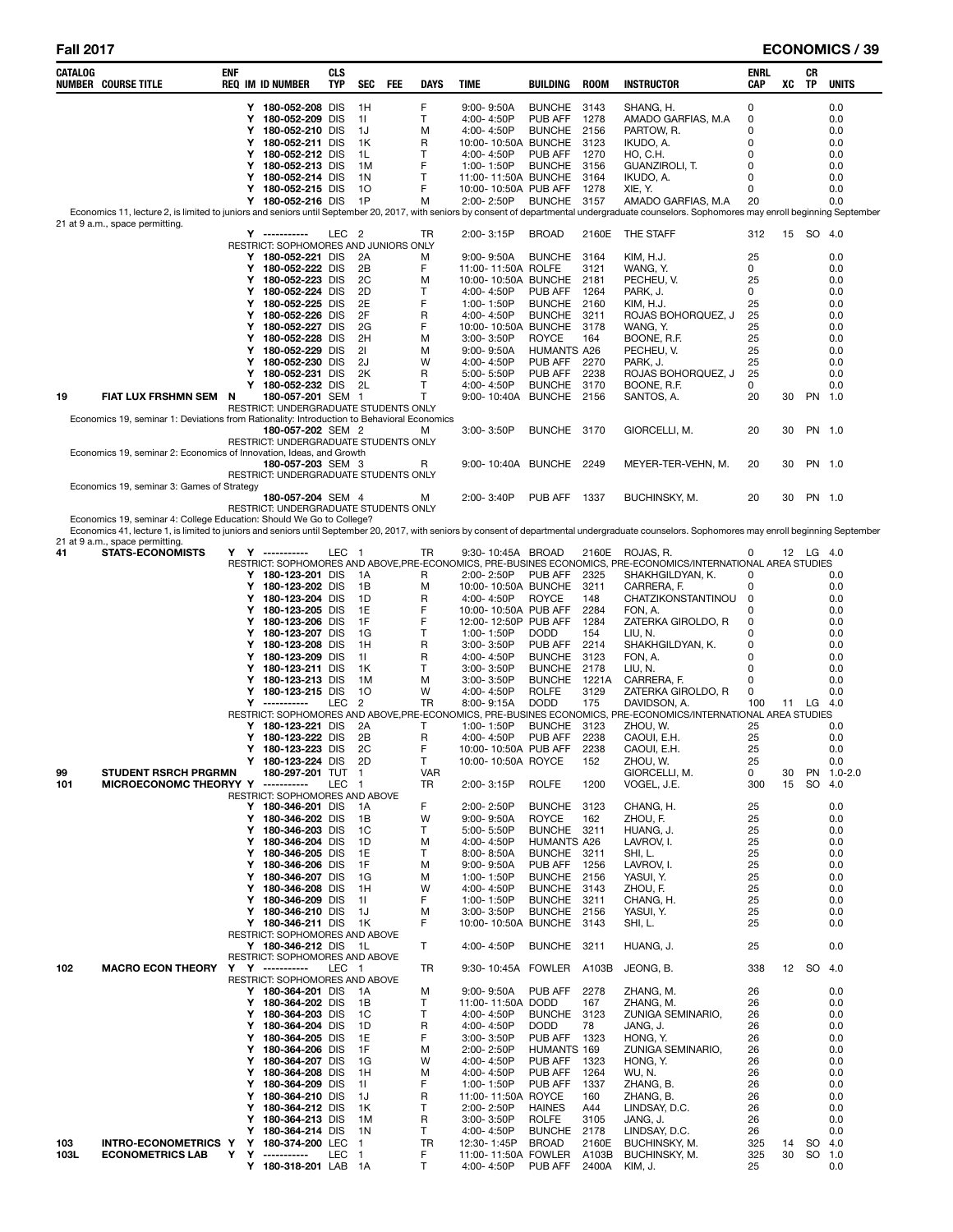| 40 / ECONOMICS | <b>Fall 2017</b> |
|----------------|------------------|
|                |                  |

| CATALOG       | NUMBER COURSE TITLE                                                     | ENF    | <b>REQ IM ID NUMBER</b>                                                                                | <b>CLS</b><br><b>TYP</b> | <b>SEC</b>                     | FEE | DAYS                   | <b>TIME</b>                            | <b>BUILDING</b>                | <b>ROOM</b>            | <b>INSTRUCTOR</b>                                                                                                                                                                                     | <b>ENRL</b><br><b>CAP</b> | XC       | CR<br><b>TP</b> | <b>UNITS</b> |
|---------------|-------------------------------------------------------------------------|--------|--------------------------------------------------------------------------------------------------------|--------------------------|--------------------------------|-----|------------------------|----------------------------------------|--------------------------------|------------------------|-------------------------------------------------------------------------------------------------------------------------------------------------------------------------------------------------------|---------------------------|----------|-----------------|--------------|
|               |                                                                         |        | Y 180-318-202 LAB                                                                                      |                          | 1B                             |     | T                      | 2:00-2:50P                             | PUB AFF                        | 2400A                  | EUN, D.                                                                                                                                                                                               | 25                        |          |                 | 0.0          |
|               |                                                                         | Y      | 180-318-203 LAB                                                                                        |                          | - 1C                           |     | т                      | 11:00-11:50A PUB AFF                   |                                | 2400A                  | LIU, L.                                                                                                                                                                                               | 25                        |          |                 | 0.0          |
|               |                                                                         | Y      | 180-318-204 LAB                                                                                        |                          | 1D                             |     | M                      | 11:00-11:50A PUB AFF                   |                                | 2400A                  | EUN, D.                                                                                                                                                                                               | 25                        |          |                 | 0.0          |
|               |                                                                         |        | Y 180-318-205 LAB                                                                                      |                          | 1E                             |     | R                      | 4:00-4:50P                             | PUB AFF                        | 2400A                  | FENG, Y.                                                                                                                                                                                              | 25                        |          |                 | 0.0          |
|               |                                                                         | Y      | 180-318-206 LAB                                                                                        |                          | 1F                             |     | W<br>T                 | 1:00-1:50P                             | PUB AFF                        | 2400A                  | HU, K.                                                                                                                                                                                                | 25                        |          |                 | 0.0          |
|               |                                                                         | Y      | Y 180-318-207 LAB<br>180-318-208 LAB                                                                   |                          | - 1G<br>- 1H                   |     | T                      | 10:00-10:50A PUB AFF<br>3:00-3:50P     | PUB AFF                        | 2400A<br>2400A         | LIU, L.<br>KIM, J.                                                                                                                                                                                    | 25<br>25                  |          |                 | 0.0<br>0.0   |
|               |                                                                         |        | Y 180-318-209 LAB                                                                                      |                          | $-11$                          |     | R                      | 2:00-2:50P                             | PUB AFF                        | 2400A                  | FENG, Y.                                                                                                                                                                                              | 25                        |          |                 | 0.0          |
|               |                                                                         |        | Y 180-318-211 LAB 1K                                                                                   |                          |                                |     | F                      | 10:00-10:50A PUB AFF                   |                                | 2400A                  | KO, C.                                                                                                                                                                                                | 25                        |          |                 | 0.0          |
|               |                                                                         |        | Y 180-318-212 LAB                                                                                      |                          | - 1L                           |     | M                      | 1:00-1:50P                             | PUB AFF                        | 2400A                  | HU, K.                                                                                                                                                                                                | 25                        |          |                 | 0.0          |
|               |                                                                         | Y      | 180-318-210 LAB                                                                                        |                          | 1M                             |     | F                      | $9:00 - 9:50A$                         | PUB AFF                        | 2400A                  | KO, C.                                                                                                                                                                                                | 25                        |          |                 | 0.0          |
|               |                                                                         |        | Y 180-318-213 LAB 1N                                                                                   |                          |                                |     | F                      | 12:00-12:50P PUB AFF                   |                                |                        | 2400A ANDREYANOV, P.                                                                                                                                                                                  | 25                        |          |                 | 0.0          |
|               |                                                                         |        |                                                                                                        |                          |                                |     |                        |                                        |                                |                        | Economics 106F is limited to seniors officially in the Business Economics major on the first enrollment pass. Sophomores/juniors officially in the Business Economics major may enroll on the second  |                           |          |                 |              |
| pass.<br>106F | <b>FINANCE</b>                                                          | Y      | 180-419-200 LEC 1                                                                                      |                          |                                |     | TR                     | 8:00-9:15A DODD                        |                                | 121                    | CONVERY, P.D.                                                                                                                                                                                         | 125                       |          | 11 LG 4.0       |              |
|               |                                                                         |        |                                                                                                        |                          |                                |     |                        |                                        |                                |                        | RESTRICT: SENIORS AND ABOVE,ECONOMICS OR BUSINESS ECONOMICS OR MATHEMATICS/ECONOMICS OR PRE-ECONOMICS OR PRE-BUSINESS                                                                                 |                           |          |                 |              |
|               | ECONOMICS OR PRE-MATHEMATICS/ECONOMICS                                  |        |                                                                                                        |                          |                                |     |                        |                                        |                                |                        |                                                                                                                                                                                                       |                           |          |                 |              |
|               |                                                                         |        |                                                                                                        |                          |                                |     |                        |                                        |                                |                        | Economics 106FB is limited to seniors officially in the Business Economics major on the first enrollment pass. Sophomores/juniors officially in the Business Economics major may enroll on the second |                           |          |                 |              |
| pass.         | <b>FINANCE LAB</b>                                                      | Y      | -----------                                                                                            | LEC 1                    |                                |     | F.                     | 3:00-3:50P DODD                        |                                | 121                    | CONVERY, P.D.                                                                                                                                                                                         | 125                       |          | 30 SO 1.0       |              |
| 106FB         |                                                                         |        |                                                                                                        |                          |                                |     |                        |                                        |                                |                        | RESTRICT: JUNIORS AND ABOVE, ECONOMICS OR BUSINESS ECONOMICS OR MATHEMATICS/ECONOMICS OR PRE-ECONOMICS OR PRE-BUSINESS                                                                                |                           |          |                 |              |
|               | ECONOMICS OR PRE-MATHEMATICS/ECONOMICS                                  |        |                                                                                                        |                          |                                |     |                        |                                        |                                |                        |                                                                                                                                                                                                       |                           |          |                 |              |
|               |                                                                         |        | 180-343-201 LAB                                                                                        |                          | 1A                             |     | F                      | 1:00-1:50P                             | BUNCHE 3178                    |                        | MOREAU, F.E.                                                                                                                                                                                          | 25                        |          |                 | 0.0          |
|               |                                                                         |        | 180-343-202 LAB                                                                                        |                          | - 1B                           |     | F                      | 11:00-11:50A BUNCHE                    |                                | 3164                   | WANG, Y.                                                                                                                                                                                              | 25                        |          |                 | 0.0          |
|               |                                                                         |        | 180-343-203 LAB 1C                                                                                     |                          |                                |     | F                      | 2:00-2:50P                             | PUB AFF                        | 2325                   | LIU.S.                                                                                                                                                                                                | 25                        |          |                 | 0.0          |
|               |                                                                         |        | 180-343-204 LAB 1D<br>180-343-205 LAB 1E                                                               |                          |                                |     | F<br>F                 | $9:00 - 9:50A$<br>12:00-12:50P PUB AFF | <b>BUNCHE</b>                  | 3156<br>2325           | LIU, S.<br>WANG. Y.                                                                                                                                                                                   | 25<br>25                  |          |                 | 0.0<br>0.0   |
|               |                                                                         |        |                                                                                                        |                          |                                |     |                        |                                        |                                |                        | Economics 106M is limited to seniors officially in the Business Economics major on the first enrollment pass. Sophomores/juniors officially in the Business Economics major may enroll on the second  |                           |          |                 |              |
| pass.         |                                                                         |        |                                                                                                        |                          |                                |     |                        |                                        |                                |                        |                                                                                                                                                                                                       |                           |          |                 |              |
| 106M          | <b>FINAN MRKTS&amp;INSTTTN Y</b>                                        |        | 180-334-200 LEC 1                                                                                      |                          |                                |     | TR                     | 3:30-4:45P                             | <b>DODD</b>                    | 146                    | TORNELL, A.                                                                                                                                                                                           | 75                        |          | 27 SO 4.0       |              |
|               |                                                                         |        | RESTRICT: SENIORS AND ABOVE, BUSINESS ECONOMICS, ECONOMICS, MATHEMATICS/ECONOMICS                      |                          |                                |     |                        |                                        |                                |                        |                                                                                                                                                                                                       |                           |          |                 |              |
| second pass.  |                                                                         |        |                                                                                                        |                          |                                |     |                        |                                        |                                |                        | Economics 106ML is limited to seniors officially in the Business Economics major on the first enrollment pass. Sophomores/juniors officially in the Business Economics major may enroll on the        |                           |          |                 |              |
| 106ML         | FIN MKT FIN INT LAB                                                     | Υ      | -----------                                                                                            | LEC 1                    |                                |     | T.                     | 2:00-3:15P                             | <b>DODD</b>                    | 146                    | TORNELL, A.                                                                                                                                                                                           | 75                        |          | 30 SO 1.0       |              |
|               |                                                                         |        | RESTRICT: SENIORS AND ABOVE, BUSINESS ECONOMICS, ECONOMICS, MATHEMATICS/ECONOMICS                      |                          |                                |     |                        |                                        |                                |                        |                                                                                                                                                                                                       |                           |          |                 |              |
|               |                                                                         |        | 180-329-201 LAB                                                                                        |                          | 1A                             |     | F                      | 11:00-11:50A BUNCHE                    |                                | 3178                   | ZANG, Z.                                                                                                                                                                                              | 25                        |          |                 | 0.0          |
|               |                                                                         |        | 180-329-202 LAB                                                                                        |                          | - 1B                           |     | F                      | 10:00-10:50A HAINES                    |                                | A44                    | XU, Y.                                                                                                                                                                                                | 25                        |          |                 | 0.0          |
|               |                                                                         |        | 180-329-203 LAB 1C                                                                                     |                          |                                |     | F                      | 12:00-12:50P PUB AFF                   |                                | 2214                   | ZANG, Z.                                                                                                                                                                                              | 25                        |          |                 | 0.0          |
| 106P          | PRICING&STRATEGY                                                        | Υ      | 180-423-200 LEC 1<br>RESTRICT: JUNIORS AND ABOVE, BUSINESS ECONOMICS, ECONOMICS, MATHEMATICS/ECONOMICS |                          |                                |     | <b>MW</b>              | 12:30-1:45P BUNCHE 1209B               |                                |                        | MCDEVITT, E.P.                                                                                                                                                                                        | 159                       |          | 05 LG           | 4.0          |
| 130           | <b>PUBLIC ECONOMICS</b>                                                 | Υ      | 180-480-200 LEC                                                                                        |                          | $\overline{1}$                 |     | TR                     | 11:00-12:15P ROYCE                     |                                | 362                    | LLERAS-MUNEY, A.                                                                                                                                                                                      | 125                       | 13       | SO.             | 4.0          |
| 130L          | <b>PUBLIC ECON LAB</b>                                                  | Υ      | -----------                                                                                            | LEC                      | $\overline{1}$                 |     | F                      | 11:00-11:50A HAINES                    |                                | A18                    | LLERAS-MUNEY, A.                                                                                                                                                                                      | 125                       | 30       | <b>SO</b>       | 1.0          |
|               |                                                                         |        | 180-481-201 LAB                                                                                        |                          | - 1A                           |     | F                      | 2:00-2:50P                             | <b>HAINES</b>                  | A74                    | KIM, W.                                                                                                                                                                                               | 25                        |          |                 | 0.0          |
|               |                                                                         |        | 180-481-202 LAB                                                                                        |                          | - 1B                           |     | F                      | $9:00 - 9:50A$                         | <b>BUNCHE</b>                  | 1221A                  | YANGUAS, M.L.                                                                                                                                                                                         | 25                        |          |                 | 0.0          |
|               |                                                                         |        | 180-481-203 LAB                                                                                        |                          | - 1C                           |     | F                      | 12:00-12:50P BUNCHE                    |                                | 2160                   | BERMAN, J.                                                                                                                                                                                            | 25                        |          |                 | 0.0          |
|               |                                                                         |        | 180-481-204 LAB<br>180-481-205 LAB 1E                                                                  |                          | 1D                             |     | F<br>F                 | 10:00-10:50A BUNCHE<br>1:00-1:50P      | <b>HAINES</b>                  | 3170<br>A82            | YANGUAS, M.L.<br>KIM, W.                                                                                                                                                                              | 25<br>25                  |          |                 | 0.0<br>0.0   |
| M135          | <b>ECON MDL-PBLC CHOIC Y</b>                                            |        | 180-546-200 LEC                                                                                        |                          | $\overline{1}$                 |     | MW                     | 10:00-11:50A BUNCHE                    |                                | 4276                   | SCHWARTZ, T.                                                                                                                                                                                          | 10                        | 03       | SO.             | 4.0          |
|               |                                                                         |        | SAME AS: POL SCI M105                                                                                  |                          |                                |     |                        |                                        |                                |                        |                                                                                                                                                                                                       |                           |          |                 |              |
| 137           | URBAN&REGIONAL ECONY                                                    |        | 180-522-200 LEC                                                                                        |                          | $\overline{1}$                 |     | TR                     | 3:30-4:45P                             | HUMANTS 135                    |                        | FUJII, D.                                                                                                                                                                                             | 101                       | 16       | SO              | 4.0          |
| 145           | <b>MATHEMATICAL ECON</b>                                                | Y      | 180-611-200 LEC                                                                                        |                          | -1                             |     | <b>MW</b>              | 9:30-10:45A FRANZ                      |                                | 1260                   | OBARA, I.                                                                                                                                                                                             | 125                       | 02       | SO              | 4.0          |
| 150           | <b>LABOR ECONOMICS</b>                                                  | Υ      | 180-647-200 LEC                                                                                        |                          | $\mathbf{1}$                   |     | TR                     | 5:00-6:15P                             | <b>BUNCHE</b>                  | 1209B                  | THE STAFF                                                                                                                                                                                             | 150                       | 16       | SO.             | -4.0         |
| 160<br>164    | <b>MONEY AND BANKING</b><br><b>ECONOMIC GROWTH</b>                      | Y<br>Υ | 180-673-200 LEC<br>180-684-200 LEC                                                                     |                          | $\overline{1}$<br>$\mathbf{1}$ |     | <b>MW</b><br><b>MW</b> | 3:30-4:45P<br>2:00-3:15P               | <b>FOWLER</b><br><b>HAINES</b> | A103B<br>A18           | ULBRICHT, R.<br>BIGIO LUKS, M.S.                                                                                                                                                                      | 170<br>125                | 08<br>28 | SO.<br>SO       | -4.0<br>4.0  |
|               |                                                                         |        | 180-684-201 LEC                                                                                        |                          | $\overline{2}$                 |     | MW                     | 3:30-4:45P                             | <b>HAINES</b>                  | A18                    | BIGIO LUKS, M.S.                                                                                                                                                                                      | 125                       | 28       | SO.             | 4.0          |
| 164L          | <b>ECONOMIC GROWTH LABY</b>                                             |        | -----------                                                                                            | LEC                      | $\mathbf{1}$                   |     | F                      | 11:00-11:50A HAINES                    |                                | 220                    | BIGIO LUKS, M.S.                                                                                                                                                                                      | 94                        | 30       | SO.             | 1.0          |
|               |                                                                         |        | 180-685-201 LAB                                                                                        |                          | 1A                             |     | F                      | 10:00-10:50A DODD                      |                                | 78                     | FOLEY, C.                                                                                                                                                                                             | 24                        |          |                 | 0.0          |
|               |                                                                         |        | 180-685-202 LAB                                                                                        |                          | 1B                             |     | F                      | 10:00-10:50A BUNCHE                    |                                | 3156                   | GALLUZZI, A.                                                                                                                                                                                          | 20                        |          |                 | 0.0          |
|               |                                                                         |        | 180-685-203 LAB                                                                                        |                          | 1C                             |     | F                      | 12:00-12:50P BUNCHE                    |                                | 1221A                  | FOLEY, C.                                                                                                                                                                                             | 23                        |          |                 | 0.0          |
|               |                                                                         |        | 180-685-204 LAB<br>-----------                                                                         | LEC                      | 1D<br>$\overline{2}$           |     | F<br>F                 | 1:00-1:50P<br>12:00-12:50P HAINES      | PUB AFF                        | 2319<br>A <sub>2</sub> | GALLUZZI, A.<br>BIGIO LUKS, M.S.                                                                                                                                                                      | 24<br>94                  | 30       | SO.             | 0.0<br>1.0   |
|               |                                                                         |        | 180-685-211 LAB                                                                                        |                          | 2A                             |     | F                      | 11:00-11:50A PUB AFF                   |                                | 1329                   | BELTRAN, P.                                                                                                                                                                                           | 23                        |          |                 | 0.0          |
|               |                                                                         |        | 180-685-212 LAB                                                                                        |                          | 2Β                             |     | F                      | 1:00-1:50P                             | PUB AFF                        | 1329                   | VIEYRA, M.                                                                                                                                                                                            | 23                        |          |                 | 0.0          |
|               |                                                                         |        | 180-685-213 LAB                                                                                        |                          | 2C                             |     | F                      | $9:00 - 9:50A$                         | PUB AFF                        | 2214                   | BELTRAN, P.                                                                                                                                                                                           | 24                        |          |                 | 0.0          |
|               |                                                                         |        | 180-685-214 LAB                                                                                        |                          | - 2D                           |     | F                      | 2:00-2:50P                             | PUB AFF                        | 1329                   | VIEYRA, M.                                                                                                                                                                                            | 24                        |          |                 | 0.0          |
| 170           | <b>INDUS ORG-THRY&amp;TCTC Y</b>                                        |        | 180-720-200 LEC                                                                                        |                          | $\overline{1}$                 |     | MW                     | 9:30-10:45A HUMANTS 135                |                                |                        | NOCKE, V.                                                                                                                                                                                             | 125                       | 02       | SO              | -4.0         |
| 185           | <b>CAREER DEVELOPMENT N</b>                                             |        | 180-810-200 LEC 1                                                                                      |                          |                                |     | S                      | 9:00-2:50P                             | <b>BUNCHE</b>                  |                        | ROSS, S.G.<br>RESTRICT: JUNIORS AND ABOVE,ECONOMICS OR BUSINESS ECONOMICS OR MATHEMATICS/ECONOMICS OR PRE-ECONOMICS OR PRE-BUSINESS                                                                   | 125                       | 30       | PN 1.0          |              |
|               | ECONOMICS OR PRE-MATHEMATICS/ECONOMICS                                  |        |                                                                                                        |                          |                                |     |                        |                                        |                                |                        |                                                                                                                                                                                                       |                           |          |                 |              |
| 187           | <b>APPLICATN ECON THRY Y</b>                                            |        | 180-805-202 SEM 2                                                                                      |                          |                                |     | TR                     | 2:00-3:15P                             | <b>BROAD</b>                   |                        | 2100A ATKESON, A.G.                                                                                                                                                                                   | 80                        | 30       | SO 4.0          |              |
|               |                                                                         |        | <b>RESTRICT: INSTRUCTOR CONSENT</b>                                                                    |                          |                                |     |                        |                                        |                                |                        |                                                                                                                                                                                                       |                           |          |                 |              |
|               | Economics 187, seminar 2: Victims and Villains, Panics and Bubbles      |        |                                                                                                        |                          |                                |     |                        |                                        |                                |                        |                                                                                                                                                                                                       |                           |          |                 |              |
|               |                                                                         |        | 180-805-203 SEM 3<br>RESTRICT: INSTRUCTOR CONSENT                                                      |                          |                                |     | TR                     | 3:30-4:45P                             | <b>BROAD</b>                   | 2100A                  | SIMON, W.E.                                                                                                                                                                                           | 80                        | 30       | SO 4.0          |              |
|               | Economics 187, seminar 3: Introduction to Principles of Value Investing |        |                                                                                                        |                          |                                |     |                        |                                        |                                |                        |                                                                                                                                                                                                       |                           |          |                 |              |
| 195A          | <b>INTERNSHIP I</b>                                                     | Υ      | 180-870-201 TUT 1                                                                                      |                          |                                |     | VAR                    |                                        |                                |                        | MCGARRY, K.M.                                                                                                                                                                                         | 0                         | 30       | PN 2.0          |              |
| 198A          | <b>HONORS RESEARCH I</b>                                                | Υ      | 180-840-201 TUT 1                                                                                      |                          |                                |     | VAR                    |                                        |                                |                        | PINTO, R.R.                                                                                                                                                                                           | 0                         | 30       |                 | 4.0          |
| 200           | <b>MATH METHODS-ECON</b>                                                | N      | 580-002-200 LEC 1                                                                                      |                          |                                |     | TR                     | 11:00-12:15P BUNCHE                    |                                | 3156                   | RILEY, J.G.                                                                                                                                                                                           | 50                        | 30       | SU 4.0          |              |
| 201A          | <b>THEORY-FIRM&amp;CONSUMRN</b>                                         |        | RESTRICT: ECONOMICS GRADUATE STUDENTS<br>580-003-200 LEC 1                                             |                          |                                |     | MW                     | 3:30-4:45P                             | PUB AFF                        | 2238                   | ZAME, W.R.                                                                                                                                                                                            | 80                        | 13       | SO 4.0          |              |
|               |                                                                         |        | RESTRICT: ECONOMICS GRADUATE STUDENTS                                                                  |                          |                                |     |                        |                                        |                                |                        |                                                                                                                                                                                                       |                           |          |                 |              |
| 202A          | DYNMICS&GRWTH THRY N                                                    |        | 580-008-200 LEC 1                                                                                      |                          |                                |     | MW                     | 9:30-10:45A PUB AFF                    |                                | 2214                   | HANSEN, G.D.                                                                                                                                                                                          | 80                        | 03       | SO 4.0          |              |
|               |                                                                         |        | RESTRICT: ECONOMICS GRADUATE STUDENTS                                                                  |                          |                                |     |                        |                                        |                                |                        |                                                                                                                                                                                                       |                           |          |                 |              |
| 203A          | <b>ECONOMETRICS I</b>                                                   | N      | -----------                                                                                            | LEC                      | - 1                            |     | TR                     | 3:30-5:15P                             | PUB AFF                        | 1234                   | MATZKIN, R.L.                                                                                                                                                                                         | 80                        | 02       | SO 4.0          |              |
|               |                                                                         |        | RESTRICT: ECONOMICS GRADUATE STUDENTS                                                                  |                          |                                |     | F.                     |                                        |                                |                        |                                                                                                                                                                                                       |                           |          |                 |              |
| M204A         | <b>CCPR SEMINAR</b>                                                     | N      | 580-057-201 DIS<br>580-017-200 SEM 1                                                                   |                          | - 1A                           |     | W                      | 2:00-3:50P<br>12:00-1:20P              | <b>DODD</b><br>PUB AFF         | 146<br>4240            | PONOMAREV, K.<br>BRAND, J.E.                                                                                                                                                                          | 80<br>5                   | 30       | SU 4.0          | 0.0          |
|               |                                                                         |        | SAME AS: SOCIOL M225A                                                                                  |                          |                                |     |                        |                                        |                                |                        |                                                                                                                                                                                                       |                           |          |                 |              |
|               |                                                                         |        | RESTRICT: ECONOMICS GRADUATE STUDENTS                                                                  |                          |                                |     |                        |                                        |                                |                        |                                                                                                                                                                                                       |                           |          |                 |              |
| M204L         | <b>PHARMCTCL ECON&amp;PLCYY</b>                                         |        | 580-046-200 SEM 1                                                                                      |                          |                                |     | R.                     | 4:30- 6:20P                            | <b>HLTHSCI</b>                 | 16154                  | COMANOR, W.S.                                                                                                                                                                                         | 20                        | 30       |                 | 1.0          |
|               |                                                                         |        | SAME AS: HLT POL M204A                                                                                 |                          |                                |     |                        |                                        |                                |                        |                                                                                                                                                                                                       |                           |          |                 |              |
| 211C          | <b>GAME THRY&amp;ECON APPSY</b>                                         |        | RESTRICT: ECONOMICS GRADUATE STUDENTS<br>580-072-200 LEC 1                                             |                          |                                |     | TR                     | 10:30-11:45A BUNCHE 9294               |                                |                        | SADZIK, T.M.                                                                                                                                                                                          | 20                        | 30       | SO 4.0          |              |
|               |                                                                         |        | RESTRICT: ECONOMICS GRADUATE STUDENTS                                                                  |                          |                                |     |                        |                                        |                                |                        |                                                                                                                                                                                                       |                           |          |                 |              |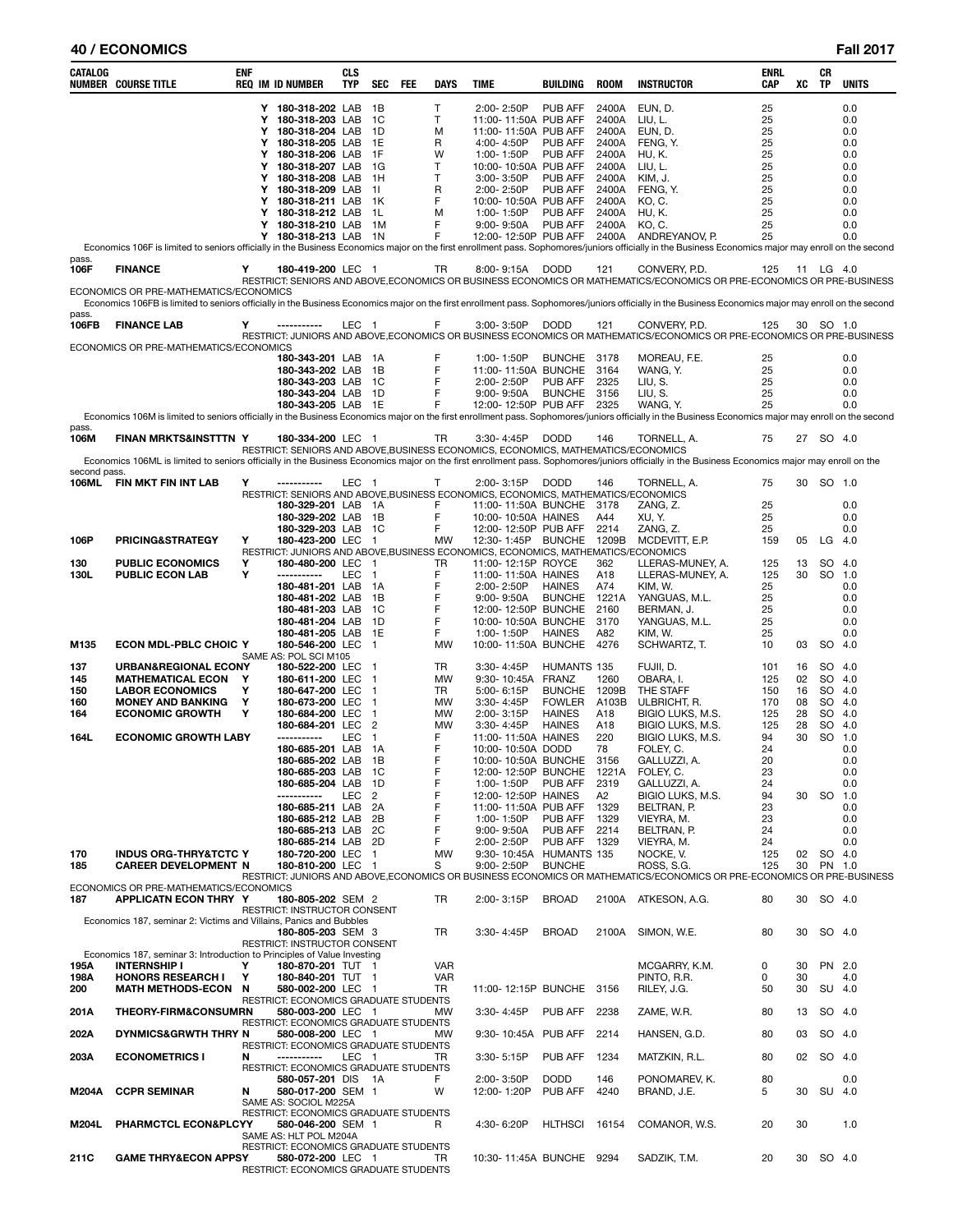# **Fall 2017 EDUCATION / 41**

| CATALOG          | <b>NUMBER COURSE TITLE</b>                                                                      | <b>ENF</b> | <b>REQ IM ID NUMBER</b>                                                       | <b>CLS</b><br><b>TYP</b> | <b>SEC</b> | <b>FEE</b> | <b>DAYS</b>                | <b>TIME</b>                              | BUILDING            | <b>ROOM</b>  | <b>INSTRUCTOR</b>                                   | <b>ENRL</b><br><b>CAP</b> | XC       | CR<br><b>TP</b>               | <b>UNITS</b> |
|------------------|-------------------------------------------------------------------------------------------------|------------|-------------------------------------------------------------------------------|--------------------------|------------|------------|----------------------------|------------------------------------------|---------------------|--------------|-----------------------------------------------------|---------------------------|----------|-------------------------------|--------------|
| 213A             | <b>GNRL EQLBRM&amp;GM THRYN</b>                                                                 |            | 580-090-200 LEC 1                                                             |                          |            |            | <b>MW</b>                  | 9:30-10:45A BUNCHE                       |                     | 9294         | ZAME, W.R.                                          | 20                        | 30       | SO                            | 4.0          |
| 218A             | <b>SEM-ECONOMIC THEORYN</b>                                                                     |            | RESTRICT: ECONOMICS GRADUATE STUDENTS<br>580-109-200 SEM 1                    |                          |            |            | т                          | 1:00-1:50P                               | <b>BUNCHE</b>       | 9383         | OBARA, I.                                           | 30                        | 30       | SU 4.0                        |              |
| 219A             | <b>ECON THRY&amp;MATH ECONN</b>                                                                 |            | RESTRICT: ECONOMICS GRADUATE STUDENTS<br>580-112-200 LEC 1                    |                          |            |            | R                          | $3:30 - 4:50P$                           | BUNCHE 9383         |              | BOARD, S.A.                                         | 30                        | 30       | SU 4.0                        |              |
| 221A             | <b>MONETARY ECON I</b>                                                                          | N          | <b>RESTRICT: ECONOMICS GRADUATE STUDENTS</b><br>580-125-200 LEC 1             |                          |            |            | W                          | 5:30-7:45P                               | <b>BUNCHE</b>       | 9383         | BIGIO LUKS, M.S.                                    | 20                        | 30       | SO 4.0                        |              |
| 228A             | <b>SEM-MONETARY ECON</b>                                                                        | N          | RESTRICT: ECONOMICS GRADUATE STUDENTS<br>580-166-200 SEM 1                    |                          |            |            | Τ                          | 11:50-12:50P BUNCHE                      |                     | 9383         | FAJGELBAUM, P.D.                                    | 35                        | 30       | SU 4.0                        |              |
| 229A             | <b>WKSHP-MONETARY ECONN</b>                                                                     |            | RESTRICT: ECONOMICS GRADUATE STUDENTS<br>580-172-200 LEC 1                    |                          |            |            | м                          | 11:40-12:55P BUNCHE                      |                     | 9383         | FAJGELBAUM, P.D.                                    | 40                        | 30       | SU 4.0                        |              |
| 231A             | <b>ADV ECONOMETRICS 1</b>                                                                       | N          | <b>RESTRICT: ECONOMICS GRADUATE STUDENTS</b><br>580-189-200 LEC 1             |                          |            |            | W                          | 10:30-12:50P BUNCHE                      |                     | 9383         | MATZKIN, R.L.                                       | 30                        | 30       | SO 4.0                        |              |
| 238A             | PROSEM-ECONOMETRICSN                                                                            |            | RESTRICT: ECONOMICS GRADUATE STUDENTS<br>580-228-200 SEM 1                    |                          |            |            | R                          | 12:00-1:20P                              | BUNCHE 9383         |              | MATZKIN, R.L.                                       | 30                        | 30       | SU 4.0                        |              |
| 239A             | <b>WRKSHP-ECONOMETRICSN</b>                                                                     |            | RESTRICT: ECONOMICS GRADUATE STUDENTS<br>580-234-200 LEC 1                    |                          |            |            | W                          | 3:30-5:00P                               | <b>BUNCHE</b>       | 9294         | LIAO, Z.                                            | 40                        | 30       | SU 4.0                        |              |
| 241              | <b>ECON HIST-W EUROPE</b>                                                                       | N          | RESTRICT: ECONOMICS GRADUATE STUDENTS<br>580-245-200 LEC 1                    |                          |            |            | м                          | 5:15-7:45P                               | BUNCHE 9383         |              | GIORCELLI, M.                                       | 25                        | 30       | SO 4.0                        |              |
| C246A            | <b>ECONOMIC HISTORY</b>                                                                         | N          | RESTRICT: ECONOMICS GRADUATE STUDENTS<br>580-283-200 SEM 1                    |                          |            |            | VAR                        |                                          |                     |              | COSTA, D.L.                                         | 20                        | 30       | SU 4.0                        |              |
| 248A             | <b>ECONOMIC HISTORY</b>                                                                         | N          | RESTRICT: ECONOMICS GRADUATE STUDENTS<br>580-310-200 SEM 1                    |                          |            |            | Τ                          | 12:30-2:25P                              | BUNCHE 9294         |              | COSTA, D.L.                                         | 20                        | 30       | SU 4.0                        |              |
| 261A             | <b>LABOR ECONOMICS I</b>                                                                        | N          | RESTRICT: ECONOMICS GRADUATE STUDENTS<br>580-376-200 LEC 1                    |                          |            |            | W                          | 1:00-3:20P                               | BUNCHE 9294         |              | BUCHINSKY, M.                                       | 25                        | 30       | SO 4.0                        |              |
| 262P             | <b>TOPCS IN LABOR ECON</b>                                                                      | N          | RESTRICT: ECONOMICS GRADUATE STUDENTS<br>580-386-200 LEC 1                    |                          |            |            | TR                         | 9:00-10:15A BUNCHE                       |                     | 9383         | LLERAS-MUNEY, A.                                    | 30                        | 30       | SO 4.0                        |              |
| C266A            | <b>SEM-LABOR ECONOMICSN</b>                                                                     |            | RESTRICT: ECONOMICS GRADUATE STUDENTS<br>580-396-200 SEM 1                    |                          |            |            | W                          | 1:30-2:20P                               | PUB AFF             | 4240         | BRAND, J.E.                                         | 5                         | 30       | SO 4.0                        |              |
|                  |                                                                                                 |            | <b>RESTRICT: INSTRUCTOR CONSENT</b>                                           |                          |            |            |                            |                                          |                     |              |                                                     |                           |          |                               |              |
| 268A             | <b>SEM-LABOR&amp;POPULATN N</b>                                                                 |            | 580-412-200 SEM 1<br>RESTRICT: ECONOMICS GRADUATE STUDENTS                    |                          |            |            | м                          | 1:00-2:25P                               | <b>BUNCHE</b>       | 9383         | LLERAS-MUNEY. A.                                    | 30                        | 30       | SU 4.0                        |              |
| 269A             | <b>WORKSHOP-LABOR ECONN</b>                                                                     |            | 580-420-200 LEC 1<br>RESTRICT: ECONOMICS GRADUATE STUDENTS                    |                          |            |            | т                          | $3:30 - 4:50P$                           | <b>BUNCHE</b>       | 9383         | LLERAS-MUNEY, A.                                    | 30                        | 30       | SU 4.0                        |              |
| 271A             | <b>IND ORG&amp;PRC PLC® N</b>                                                                   |            | 580-427-200 LEC 1<br><b>RESTRICT: ECONOMICS GRADUATE STUDENTS</b>             |                          |            |            | м                          | 2:30-5:00P                               | <b>BUNCHE</b>       | 9294         | NOCKE, V.                                           | 20                        | 30       | SO 4.0                        |              |
| 272A             | <b>TPCS-INDUSTRIAL ORG N</b>                                                                    |            | 580-433-200 LEC 1<br>RESTRICT: ECONOMICS GRADUATE STUDENTS                    |                          |            |            | м                          | 8:00-10:20A                              | <b>BUNCHE</b>       | 9383         | ASKER, J.W.                                         | 20                        | 30       | SO                            | 4.0          |
| 278A             | <b>INDSTRL ORGN&amp;REGLTN N</b>                                                                |            | 580-472-200 SEM 1<br>RESTRICT: ECONOMICS GRADUATE STUDENTS                    |                          |            |            | W                          | 11:30-12:50P BUNCHE                      |                     | 9294         | HACKMANN, M.B.                                      | 30                        | 30       | SU 4.0                        |              |
| 279A             | <b>WRKSHP-BUSINESS ORGN</b>                                                                     |            | 580-478-200 LEC 1<br>RESTRICT: ECONOMICS GRADUATE STUDENTS                    |                          |            |            | Τ                          | 2:00-3:20P                               | <b>BUNCHE</b>       | 9383         | HACKMANN, M.B.                                      | 24                        | 30       | SU 4.0                        |              |
| 281A             | INTERNTL TRADE THRY N                                                                           |            | 580-487-200 LEC 1<br>RESTRICT: ECONOMICS GRADUATE STUDENTS                    |                          |            |            | TR                         | 10:30-11:45A BUNCHE                      |                     | 9383         | VOGEL, J.E.                                         | 20                        | 30       | SO 4.0                        |              |
| 281B             | <b>INTERNATNL FINANCE</b>                                                                       | N          | 580-488-200 LEC 1<br>RESTRICT: ECONOMICS GRADUATE STUDENTS                    |                          |            |            | т                          | 5:20-7:50P                               | BUNCHE 9294         |              | TORNELL, A.                                         | 20                        | 30       | SO                            | -4.0         |
| C285A            | <b>INTERNATIONAL ECON</b>                                                                       | N          | 580-509-200 SEM 1<br>RESTRICT: ECONOMICS GRADUATE STUDENTS                    |                          |            |            | w                          | 11:40-12:55P                             |                     |              | FAJGELBAUM, P.D.                                    | 30                        | 30       | SU 4.0                        |              |
| 288A             | <b>INTRNTL&amp;DEVELP ECON N</b>                                                                |            | 580-526-200 SEM 1<br>RESTRICT: ECONOMICS GRADUATE STUDENTS                    |                          |            |            | R                          | 2:00-2:50P                               | <b>BUNCHE</b>       | 9294         | TORNELL, A.                                         | 40                        | 30       | SU 4.0                        |              |
| 401A             | <b>MICROECON THEORY</b>                                                                         | N          | 580-602-200 LEC 1                                                             |                          |            |            | TR                         | 9:30-10:45A PUB AFF                      |                     | 2232         | RILEY, J.G.                                         | 53                        | 02       | $LG$ 4.0                      |              |
| 402A             | <b>MACROECON THEORY</b>                                                                         | N          | RESTRICT: ECONOMICS - MASTER OF APPLIED ECONOMICS MAJORS<br>580-604-200 LEC 1 |                          |            |            | <b>MW</b>                  | 4:00-5:15P                               | PUB AFF             | 2214         | OHANIAN, L.                                         | 53                        | 03       | $LG$ 4.0                      |              |
| 403A             | STATS&ECONOMETRICS N                                                                            |            | RESTRICT: ECONOMICS - MASTER OF APPLIED ECONOMICS MAJORS<br>580-606-200 LEC 1 |                          |            |            | TR                         | 2:00-3:15P                               | PUB AFF             | 1246         | ROJAS, R.                                           | 53                        | 05       | $LG$ 4.0                      |              |
| 404A             | <b>WRITING&amp;PRESENTTN I N</b>                                                                |            | RESTRICT: ECONOMICS - MASTER OF APPLIED ECONOMICS MAJORS<br>580-608-200 SEM 1 |                          |            |            | м                          | 9:30-10:45A BUNCHE 1221A                 |                     |              | CHAMBERS, P.A.                                      | 26                        | 30       | $LG$ 4.0                      |              |
|                  |                                                                                                 |            | RESTRICT: ECONOMICS - MASTER OF APPLIED ECONOMICS MAJORS<br>580-608-201 SEM 2 |                          |            |            |                            | M 11:00-12:15P PUB AFF 2214              |                     |              | CHAMBERS, P.A.                                      | 26                        |          | 30 LG 4.0                     |              |
| 410              | <b>ECONOMISTS IN ACTN</b>                                                                       | N          | RESTRICT: ECONOMICS - MASTER OF APPLIED ECONOMICS MAJORS<br>580-620-200 SEM 1 |                          |            |            | VAR                        |                                          |                     |              | TORNELL, A.                                         | 52                        | 30       | $LG$ 4.0                      |              |
| 495              | <b>TCHING-COLLEGE ECON N</b>                                                                    |            | RESTRICT: ECONOMICS - MASTER OF APPLIED ECONOMICS MAJORS<br>580-775-200 SEM 1 |                          |            |            | R                          | 3:00-5:50P                               | <b>PUB AFF 1222</b> |              | MCGARRY, K.M.                                       | 60                        | 30       | SU 2.0                        |              |
|                  |                                                                                                 |            | RESTRICT: ECONOMICS GRADUATE STUDENTS                                         |                          |            |            |                            |                                          |                     |              |                                                     |                           |          |                               |              |
| <b>EDUCATION</b> |                                                                                                 |            |                                                                               |                          |            |            |                            | 3:00-4:50P                               | <b>MOORE</b>        |              |                                                     |                           |          |                               |              |
| 19               | FIAT LUX FRSHMN SEM N                                                                           |            | 183-057-201 SEM 1<br>RESTRICT: UNDERGRADUATE STUDENTS ONLY                    |                          |            |            | W                          |                                          |                     | 2120         | RHOADS, R.A.                                        | 20                        | 30       | PN 1.0                        |              |
| 98               | Education 19, seminar 1: Student Activism from Sixties to Present<br><b>CRITICAL ISSUES-EDU</b> | N          | 183-256-101 SEM 1                                                             |                          |            |            | T.                         | 12:00-1:50P                              | <b>HAINES</b>       | 110          | TUNSTALL, J.D.                                      | 20                        | 30       | $LG$ 4.0                      |              |
| 99               | <b>STUDENT RSRCH PRGRMN</b>                                                                     |            | RESTRICT: INSTRUCTOR CONSENT<br>183-297-201 TUT 1                             |                          |            |            | <b>VAR</b>                 |                                          |                     |              | GRAHAM, S.H.                                        | 0                         | 30       |                               | PN 1.0-2.0   |
| M102             | <b>MEX-AM&amp;THE SCHOOLS N</b>                                                                 |            | 183-348-183 SEM 1<br>SAME AS: CHICANO M102                                    |                          |            |            | R                          | 5:00-8:50P                               | <b>MOORE</b>        | 2120         | GARCIA, D.G.                                        | 35                        | 30       |                               | SO 4.0       |
| M104             | <b>INTRO TO ARTS ED</b>                                                                         | N          | 183-324-200 SEM 1<br>SAME AS: ARTS ED M102                                    |                          |            |            | R                          | 6:00-8:50P                               | <b>BROAD</b>        | 7250         | BIANCHI, J.                                         | 5                         | 30       | SO 4.0                        |              |
| 118              | <b>LITERACY IN SOCIETY</b>                                                                      | N          | RESTRICT: INSTRUCTOR CONSENT<br>183-409-200 LEC 1                             |                          |            |            | W                          | 10:00-1:50P                              | <b>MOORE</b>        | 3340         | GOMEZ, K.                                           | 40                        | 30       | LG 5.0                        |              |
| 122<br>129       | PERSPCTV-US COLLEGE N<br><b>EDUCATION AND LAW</b>                                               | N          | 183-432-200 SEM 1<br>183-474-200 SEM 1                                        |                          |            |            | T<br>WF                    | 2:00-5:50P<br>11:00-12:50P MOORE         | <b>HAINES</b>       | 220<br>3320  | RHOADS, R.A.<br>BIEGEL, S.                          | 80<br>25                  | 30<br>30 | $LG$ 5.0<br>$LG$ 5.0          |              |
| 130              | RACE&CLASS&INEQUAL N                                                                            |            | -----------<br>183-480-201 DIS 1A                                             | LEC 1                    |            |            | м<br>м                     | 8:00-9:50A<br>10:00-11:50A BOELTER       | PERLOFF             | 1102<br>5420 | HOWARD, T.C.<br>COOPER GELLER, R.G.                 | 160<br>40                 | 30       | $LG$ 5.0                      | 0.0          |
|                  |                                                                                                 |            | 183-480-202 DIS<br>183-480-203 DIS                                            |                          | - 1B<br>1C |            | м<br>м                     | 10:00-11:50A MOORE<br>10:00-11:50A ROYCE |                     | 3140<br>156  | HARO, B.N.<br>PHAM, J.H.                            | 40<br>40                  |          |                               | 0.0<br>0.0   |
|                  | <b>RESTORING CIVILITY</b>                                                                       | N          | 183-480-204 DIS<br>183-570-200 LEC 1                                          |                          | - 1D       |            | м<br>F                     | 10:00-11:50A DODD                        | <b>MOORE</b>        | 78<br>3140   | GOFF, A.W.<br>WILMS, W.W.                           | 40<br>15                  | 30       |                               | 0.0          |
| M145A            |                                                                                                 |            | SAME AS: CHICANO M174A                                                        |                          |            |            |                            | 11:00-2:50P                              |                     |              |                                                     |                           |          |                               | 4.0          |
| 187              | <b>VARIABLE TOPICS</b><br>Education 187, seminar 1:                                             | N          | 183-822-200 SEM 1                                                             |                          |            |            | Τ                          | 3:00-4:50P                               | <b>ROLFE</b>        | 3129         | RAIA, F.                                            | 25                        | 30       | LG 5.0                        |              |
|                  | Education 187, seminar 2:                                                                       |            | 183-822-202 SEM 2                                                             |                          |            |            | T                          | 1:00-2:50P                               | <b>MOORE</b>        | 2120         | DESJARDINS, R.                                      | 40                        | 30       | LG 5.0                        |              |
| 188SA            | <b>INDIV STD FOR USIE</b>                                                                       | Y          | 183-822-157 SEM 3<br>183-824-201 TUT 1<br>183-824-204 TUT 4                   |                          |            |            | W<br><b>UNSCHED</b><br>VAR | 4:00-5:50P                               | BUNCHE 3211         |              | OMWAMI, E.S.<br>SOLORZANO, D.G.<br>RIOS AGUILAR, C. | 47<br>$\mathbf{1}$<br>0   | 30<br>30 | LG 5.0<br>LG 1.0<br>30 LG 1.0 |              |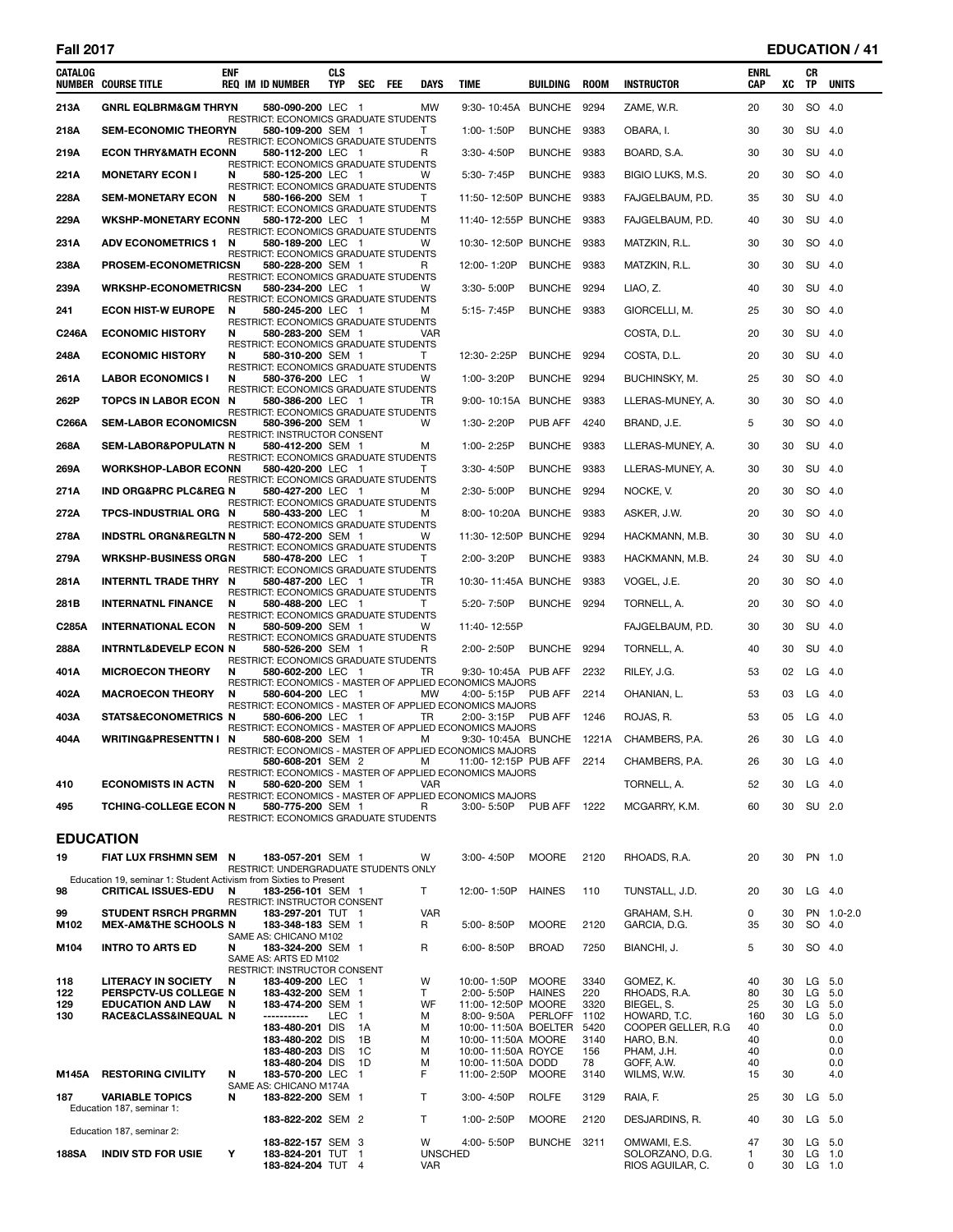# **42 / EDUCATION Fall 2017**

| CATALOG      | <b>NUMBER COURSE TITLE</b>                          | <b>ENF</b> | <b>REQ IM ID NUMBER</b>                                               | <b>CLS</b><br><b>TYP</b> | SEC                              | FEE | DAYS            | TIME                                    | BUILDING                     | <b>ROOM</b>  | <b>INSTRUCTOR</b>               | <b>ENRL</b><br><b>CAP</b> | XC       | СR<br><b>TP</b> | <b>UNITS</b>     |
|--------------|-----------------------------------------------------|------------|-----------------------------------------------------------------------|--------------------------|----------------------------------|-----|-----------------|-----------------------------------------|------------------------------|--------------|---------------------------------|---------------------------|----------|-----------------|------------------|
| M190         | <b>ARTS ED PRACTICUM</b>                            | Y          | 183-840-200 SEM 1<br>SAME AS: ARTS ED M192                            |                          |                                  |     | R               | 6:00-8:50P                              | <b>BROAD</b>                 | 2101         | HOGAN-FINLAY, O.N.              | 5                         | 30       |                 | SO 4.0           |
| 196C         | <b>INST APPRNT-LAB SCH</b>                          | N          | RESTRICT: INSTRUCTOR CONSENT<br>183-876-183 TUT 1                     |                          |                                  |     | T               | $3:30 - 5:15P$                          | <b>FIELD</b>                 |              | NIMMO-RAMIREZ, L.A              | 12                        | 30       | LG              | - 4.0            |
| 196D         | INST APPRNTC-PARTNR N                               |            | RESTRICT: JUNIORS AND ABOVE<br>183-876-202 TUT 2<br>183-872-200 TUT 1 |                          |                                  |     | <b>VAR</b><br>Τ | 10:00-11:50A MOORE                      |                              | 3030         | GRAHAM, S.H.<br>BANG, S.H.      | 0<br>25                   | 30<br>30 | LG              | -4.0<br>$LG$ 4.0 |
| 196R         | <b>RESEARCH APPRNTCSHPN</b>                         |            | RESTRICT: JUNIORS AND ABOVE<br>183-873-183 TUT 1                      |                          |                                  |     | <b>VAR</b>      |                                         | <b>MOORE</b>                 |              | BAILEY, A.                      | 4                         | 30       |                 | PN 2.0-4.0       |
|              |                                                     |            | RESTRICT: INSTRUCTOR CONSENT<br>183-873-202 TUT 2                     |                          |                                  |     |                 |                                         |                              |              |                                 | 0                         | 30       |                 | PN 2.0-4.0       |
|              |                                                     |            | <b>RESTRICT: INSTRUCTOR CONSENT</b>                                   |                          |                                  |     | VAR             |                                         |                              |              | GRAHAM, S.H.                    |                           |          |                 |                  |
|              |                                                     |            | 183-873-103 TUT 3<br>RESTRICT: INSTRUCTOR CONSENT                     |                          |                                  |     | <b>VAR</b>      |                                         |                              |              | GOMEZ, K.                       | $\mathbf{1}$              | 30       |                 | PN 2.0-4.0       |
| 200B         | SURVEY RSRCH MTHDS N                                |            | 583-007-654 LEC 1<br>RESTRICT: GRADUATE STUDENTS                      |                          |                                  |     | w               | 9:00-12:50P                             | <b>MOORE</b>                 | 2120         | MARTINEZ-FERNANDEZ              | 25                        | 30       | SO.             | 4.0              |
| 200D<br>202  | <b>RESEARCH METHODS</b><br><b>EVALUATION THEORY</b> | N<br>N     | 583-001-583 LEC 1<br>583-040-456 LEC 1                                |                          |                                  |     | м<br>F          | 5:00-8:50P<br>9:00-12:50P               | <b>MOORE</b><br><b>MOORE</b> | 1048<br>2016 | GARCIA, D.G.<br>LEMIRE, S.T.    | 15<br>15                  | 30<br>30 |                 | SO 4.0<br>SO 4.0 |
| 204A         | INTRO-EDUC&SOCL SCI N                               |            | RESTRICT: GRADUATE STUDENTS<br>583-046-201 LEC 2                      |                          |                                  |     | R               | 1:00-4:50P                              | <b>MOORE</b>                 | 3027         | HAMMER, R.                      | 20                        | 30       |                 | SO 4.0           |
|              |                                                     |            | RESTRICT: INSTRUCTOR CONSENT<br>583-046-204 LEC 3                     |                          |                                  |     | R               | 5:00-8:50P                              | <b>MOORE</b>                 | 3030         | DORIO, J.                       | 20                        | 30       |                 | SO 4.0           |
| 204B         | <b>INTR-COMPARTVE EDUC N</b>                        |            | RESTRICT: INSTRUCTOR CONSENT<br>583-053-200 LEC 1                     |                          |                                  |     | T.              | 5:00-8:50P                              | <b>MOORE</b>                 | 1048         | OMWAMI, E.S.                    | 20                        | 30       |                 | SO 4.0           |
| C209A        | <b>HIST OF HIGHER EDUC</b>                          | N          | RESTRICT: GRADUATE STUDENTS<br>583-109-200 SEM 1                      |                          |                                  |     | T               | 9:00-12:50P                             | <b>MOORE</b>                 | 3320         | GIRALDO, L.G.                   | 30                        | 30       |                 | SO 5.0           |
|              |                                                     |            | RESTRICT: INSTRUCTOR CONSENT                                          |                          |                                  |     |                 |                                         |                              |              |                                 |                           |          |                 |                  |
|              |                                                     |            | 583-109-202 SEM 2<br>RESTRICT: INSTRUCTOR CONSENT                     |                          |                                  |     | т               | 5:00-8:50P                              | <b>MOORE</b>                 | 3140         | GIRALDO, L.G.                   | 30                        | 30       |                 | SO 5.0           |
| 217D         | <b>LANG DVLPMNT&amp;EDUC</b>                        | N          | 583-185-200 LEC 1<br>RESTRICT: GRADUATE STUDENTS                      |                          |                                  |     | T               | 1:00-4:50P                              | <b>MOORE</b>                 | 3027         | BAILEY, A.                      | 20                        | 30       |                 | SO 4.0           |
| 222A         | QUAL METH&DESGN ISS N                               |            | 583-213-201 LEC 1<br>RESTRICT: INSTRUCTOR CONSENT                     |                          |                                  |     | T               | 1:00-4:50P                              | <b>MOORE</b>                 | 3030         | ANDERSON, K.M.                  | 20                        | 30       | LG              | 4.0              |
|              |                                                     |            | 583-213-202 LEC 2<br>RESTRICT: INSTRUCTOR CONSENT                     |                          |                                  |     | w               | 5:00-8:50P                              | <b>MOORE</b>                 | 2120         | MCCARTY, T.L.                   | 20                        | 30       | LG              | - 4.0            |
|              |                                                     |            | 583-213-203 LEC 3                                                     |                          |                                  |     | w               | 5:00-8:50P                              | <b>MOORE</b>                 | 3027         | MARIN, A.M.                     | 20                        | 30       |                 | $LG$ 4.0         |
|              |                                                     |            | RESTRICT: INSTRUCTOR CONSENT<br>583-213-204 LEC 4                     |                          |                                  |     | т               | 1:00-4:50P                              | <b>MOORE</b>                 | 3320         | JOHNSON, S.J.                   | 20                        | 30       | LG              | 4.0              |
| 225A         | <b>ISS-ED EXCPTL INDIV</b>                          | N          | RESTRICT: INSTRUCTOR CONSENT<br>583-223-200 LEC 1                     |                          |                                  |     | М               | 9:00-12:50P                             | <b>MOORE</b>                 | 2120         | KASARI, C.L.                    | 20                        | 30       |                 | SO 4.0           |
| 229          | <b>SEM-URBAN SCHOOLINGN</b>                         |            | RESTRICT: GRADUATE STUDENTS<br>583-226-202 SEM 2                      |                          |                                  |     | w               | 9:00-12:50P                             | MOORE                        | 3027         | NOGUERA, P.A.                   | 16                        | 30       | LG              | - 4.0            |
|              | Education 229, seminar 2:                           |            | RESTRICT: INSTRUCTOR CONSENT                                          |                          |                                  |     |                 |                                         |                              |              |                                 |                           |          |                 |                  |
| 230A         | <b>RSRCH DESIGN&amp;STATS</b>                       | N          | 583-230-201 LEC 1<br>RESTRICT: EDUCATION, SPECIAL ED MAJORS           |                          |                                  |     | <b>MW</b>       | 1:00-2:50P                              | <b>MOORE</b>                 | 2120         | WEBB, N.M.                      | 25                        | 30       | LG              | - 4.0            |
|              |                                                     |            | 583-230-202 LEC 2<br>RESTRICT: EDUCATION, SPECIAL ED MAJORS           |                          |                                  |     | TR              | $3:00 - 4:50P$                          | <b>MOORE</b>                 | 2120         | MADISON, M.J.                   | 30                        | 30       | LG              | - 4.0            |
|              |                                                     |            | 583-230-203 LEC 3                                                     |                          |                                  |     | W               | 12:00-2:50P                             | <b>MOORE</b>                 |              | HANSEN, M.P.                    | 0                         | 30       | LG              | 4.0              |
| <b>230AL</b> | <b>RSRCH DES&amp;STATS LAB N</b>                    |            | RESTRICT: LEADERSHIP STUDENTS ONLY<br>583-144-201 LAB 1               |                          |                                  |     | W               | 3:00-3:50P                              | <b>GSEIS</b>                 | 118          | WEBB, N.M.                      | 25                        | 30       |                 | SU 1.0           |
|              |                                                     |            | RESTRICT: EDUCATION, SPECIAL ED MAJORS<br>583-144-202 LAB 2           |                          |                                  |     | R               | 5:00-5:50P                              | <b>GSEIS</b>                 | 118          | MADISON, M.J.                   | 25                        | 30       |                 | SU 1.0           |
| 234          | <b>ECON APPROACHES-ED N</b>                         |            | RESTRICT: EDUCATION, SPECIAL ED MAJORS<br>583-274-200 SEM 1           |                          |                                  |     | М               | 9:00-12:50P                             | MOORE                        | 2016         | DESJARDINS, R.                  | 15                        | 30       |                 | SO 4.0           |
| 250A         | <b>FNDMNTL-US HIGHR ED N</b>                        |            | RESTRICT: GRADUATE STUDENTS<br>583-346-200 LEC 1                      |                          |                                  |     | T               | 9:00-12:50P MOORE                       |                              | 3027         | HURTADO, S.                     | 22                        | 30       | $LG$ 4.0        |                  |
|              |                                                     |            | RESTRICT: INSTRUCTOR CONSENT                                          |                          |                                  |     |                 |                                         |                              |              |                                 |                           |          |                 |                  |
|              |                                                     |            | 583-346-202 LEC 2<br>RESTRICT: INSTRUCTOR CONSENT                     |                          |                                  |     | W               | 9:00-12:50P                             | MOORE                        | 3140         | MCDONOUGH, P.M.                 | 23                        | 30       | LG              | 4.0              |
| 255B<br>255C | <b>SEMINAR-DESIGN</b><br><b>SEM-DATA ANALYSIS</b>   | N<br>N     | 583-416-583 SEM 1<br>583-418-767 SEM 2                                |                          |                                  |     | T<br>w          | 9:00-12:50P<br>1:00-4:50P               | MOORE<br><b>MOORE</b>        | 1048<br>3120 | SANTIBANEZ. L.<br>MADISON, M.J. | 25<br>25                  | 30<br>30 |                 | SO 4.0<br>SO 4.0 |
| 256B         | <b>SPECL TOPIC DEVELOP</b>                          | N          | RESTRICT: GRADUATE STUDENTS<br>583-421-200 SEM 1                      |                          |                                  |     | м               | 1:00-4:50P                              | <b>MOORE</b>                 | 3027         | SUAREZ-OROZCO, C.E.             | 15                        | 30       |                 | SO 4.0           |
| 261E         | DIVERSTY ISS&RESRCH N                               |            | RESTRICT: GRADUATE STUDENTS<br>583-452-342 SEM 1                      |                          |                                  |     | F               | 9:00-12:50P                             | <b>MOORE</b>                 | 3030         | CHANG, M.J.                     | 20                        | 30       |                 | $LG$ 4.0         |
| 261F         | DVLPMT-COLLEGE STDT N                               |            | RESTRICT: INSTRUCTOR CONSENT<br>583-456-200 SEM 1                     |                          |                                  |     | м               | 1:00-4:50P                              | <b>GSEIS</b>                 | 121          | HARRIS, J.C.                    | 15                        | 30       |                 | SO 4.0           |
|              |                                                     |            | RESTRICT: INSTRUCTOR CONSENT                                          |                          |                                  |     |                 |                                         |                              |              |                                 |                           |          |                 |                  |
| 263          | SEMINAR-HIGHER EDUC N                               |            | 583-478-583 SEM 2<br>RESTRICT: GRADUATE STUDENTS                      |                          |                                  |     | м               | 9:00-12:50P MOORE                       |                              | 3120         | JAQUETTE, O.                    | 20                        | 30       |                 | SO 4.0           |
| 275          | <b>RACE AND EDUCATION</b>                           | N          | 583-513-679 SEM 1<br><b>RESTRICT: GRADUATE STUDENTS</b>               |                          |                                  |     | м               | 1:00-4:50P                              | <b>MOORE</b>                 | 3140         | HOWARD, T.C.                    | 20                        | 30       |                 | $LG$ 4.0         |
| 299A         | <b>RSRCH PRACTICM EDUC N</b>                        |            | 583-587-201 CLI 1<br>RESTRICT: INSTRUCTOR CONSENT                     |                          |                                  |     | м               | 10:00-11:50A MOORE                      |                              | 2137         | CHRISTIE, C.A.                  | 15                        | 30       | $LG$ 4.0        |                  |
|              |                                                     |            | 583-587-203 CLI 3<br>RESTRICT: INSTRUCTOR CONSENT                     |                          |                                  |     | T.              | 1:00-4:50P                              | <b>MOORE</b>                 | 2016         | TERANISHI, R.T.                 | 15                        | 30       |                 | $LG$ 4.0         |
|              |                                                     |            | 583-587-204 CLI 4<br>RESTRICT: INSTRUCTOR CONSENT                     |                          |                                  |     | W               | 9:00-12:50P MOORE                       |                              | 3030         | RIOS AGUILAR, C.                | 20                        | 30       |                 | $LG$ 4.0         |
| 299B         | <b>RSRCH PRACTICM EDUC N</b>                        |            | 583-590-200 CLI 1<br>RESTRICT: INSTRUCTOR CONSENT                     |                          |                                  |     | Τ               | 9:00-12:50P MOORE                       |                              | 2120         | GRAMMER, J.K.                   | 20                        | 30       | $LG$ 4.0        |                  |
|              |                                                     |            | 583-590-203 CLI 3                                                     |                          |                                  |     | м               | 9:00-12:50P MOORE                       |                              | 3320         | SANDOVAL, W.A.                  | 20                        | 30       |                 | $LG$ 4.0         |
| 315          | <b>PRNC&amp;MTHD-TCHG RDNGN</b>                     |            | RESTRICT: INSTRUCTOR CONSENT<br>583-014-201 LEC 1                     |                          |                                  |     | м               | 8:00-12:20P MOORE                       |                              | 1048         | KERSEY, S.E.                    | 25                        | 30       |                 | LG 3.0           |
|              |                                                     |            | 583-014-202 LEC 2<br>583-014-197 LEC                                  |                          | 3                                |     | м<br>F          | 8:00-12:20P<br>1:00-3:50P               | MOORE<br><b>BUNCHE</b>       | 3030<br>1265 | MCMULLIN, L.S.<br>ARIAS, M.S.   | 25<br>16                  | 30<br>30 | LG 3.0          | LG 3.0           |
| 319          | <b>MATHEMATICS METHODSN</b>                         |            | 583-576-200 LEC<br>583-576-202 LEC                                    |                          | $\overline{1}$<br>$\overline{2}$ |     | T<br>T          | 8:00-12:20P BUNCHE<br>8:00-12:20P       | MOORE                        | 3123<br>3140 | FRANKE, M.L.<br>TURROU, A.C.    | 25<br>25                  | 30<br>30 |                 | LG 3.0<br>LG 3.0 |
|              |                                                     |            | 583-576-319 LEC<br>583-037-201 LEC                                    |                          | 3<br>1                           |     | F<br>F          | 1:00-3:50P                              | <b>HUMANTS A30</b>           | 1048         | KUSHON, S.D.<br>ALBER, R.L.     | 16                        | 30       |                 | LG 3.0<br>LG 3.0 |
| 320A         | <b>SECNDRY CNTNT&amp;LITRC N</b>                    |            | 583-037-202 LEC                                                       |                          | $\overline{2}$                   |     | F               | 8:00-10:50A MOORE<br>8:00-10:50A HAINES |                              | A6           | LEE, D.O.                       | 10<br>10                  | 30<br>30 |                 | LG 3.0           |
|              |                                                     |            | 583-037-203 LEC<br>583-037-204 LEC                                    |                          | 3<br>4                           |     | F<br>F          | 1:00-3:50P<br>1:00-3:50P                | <b>MOORE</b><br><b>MOORE</b> | 3027<br>1048 | PARK, J.J.<br>NAVA-LANDEROS, I. | 30<br>30                  | 30<br>30 |                 | LG 3.0<br>LG 3.0 |
| 330A         | <b>OBSRVN&amp;PRTCPN</b>                            | N          | 583-529-201 FLD                                                       |                          | $\mathbf{1}$                     |     | <b>WR</b>       | 8:00-2:50P                              | <b>FIELD</b>                 |              | SHARE, J.                       | 25                        | 30       |                 | SU 2.0-6.0       |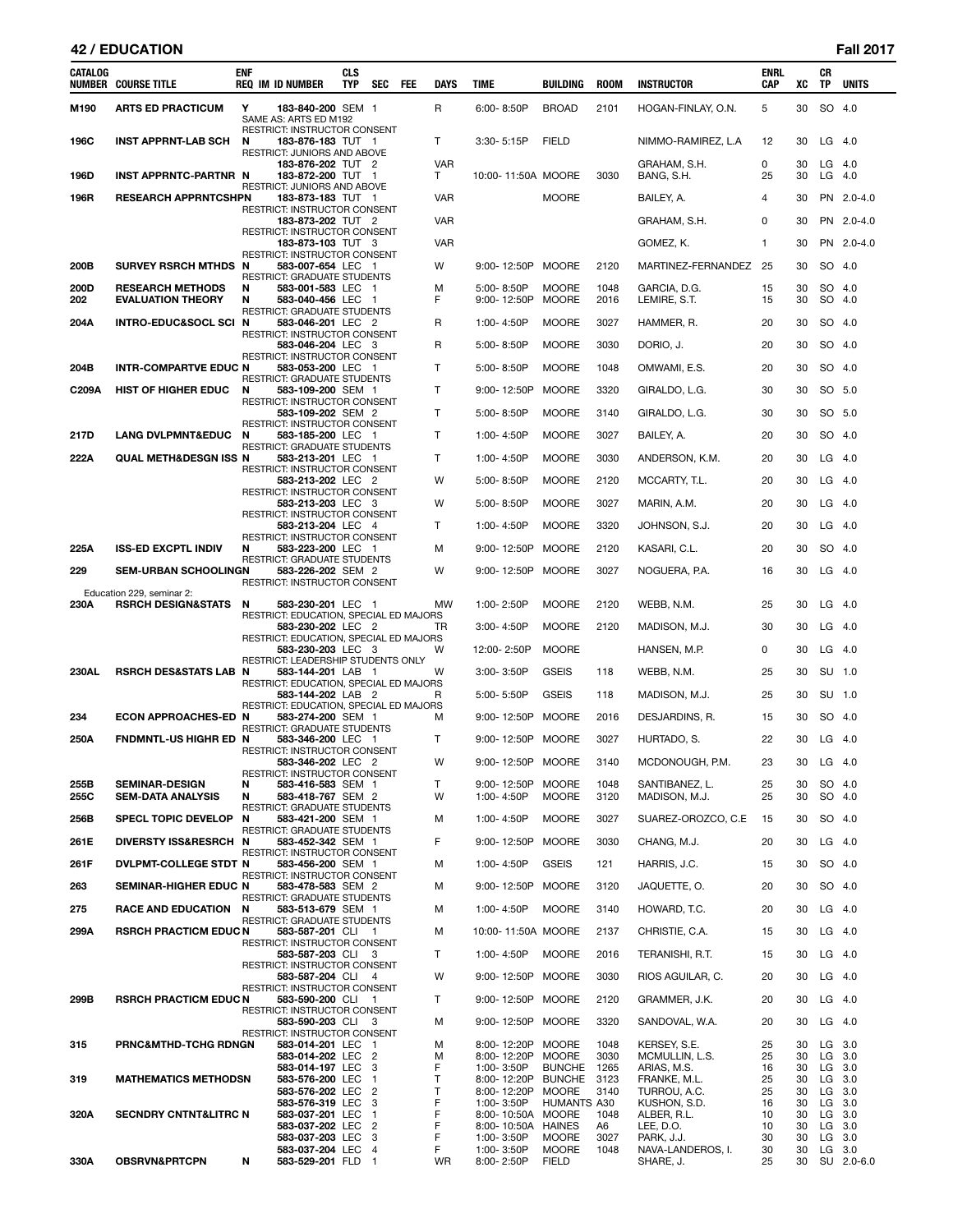# **Fall 2017 ENGINEERING AND APPLIED SCIENCE / 43**

| CATALOG | <b>NUMBER COURSE TITLE</b>      | <b>ENF</b> | <b>REQ IM ID NUMBER</b>                                 | <b>CLS</b><br><b>TYP</b> | <b>SEC</b>                       | FEE | <b>DAYS</b>                      | TIME                                 | BUILDING                      | <b>ROOM</b>  | <b>INSTRUCTOR</b>              | <b>ENRL</b><br>CAP | XC       | CR<br><b>TP</b> | <b>UNITS</b>             |
|---------|---------------------------------|------------|---------------------------------------------------------|--------------------------|----------------------------------|-----|----------------------------------|--------------------------------------|-------------------------------|--------------|--------------------------------|--------------------|----------|-----------------|--------------------------|
|         |                                 |            | 583-529-202 FLD                                         |                          | $\overline{c}$                   |     | <b>WR</b>                        | 8:00-2:50P                           | <b>FIELD</b>                  |              | MCMULLIN, L.S.                 | 25                 | 30       |                 | SU 2.0-6.0               |
|         |                                 |            | 583-529-203 FLD                                         |                          | 3                                |     | <b>MWR</b>                       | 8:00-2:50P                           | <b>FIELD</b>                  |              | LEE, D.O.                      | 20                 | 30       |                 | SU 2.0-6.0               |
|         |                                 |            | 583-529-204 FLD                                         |                          | $\overline{4}$                   |     | <b>MWR</b>                       | 8:00-2:50P                           | <b>FIELD</b>                  |              | PARK, J.J.                     | 30                 | 30       |                 | SU 2.0-6.0               |
|         |                                 |            | 583-529-205 FLD                                         |                          | 5                                |     |                                  | MTWRF 8:00-11:50A FIELD              |                               |              | PARK, J.J.                     | 5                  | 30       |                 | SU 2.0-6.0               |
|         |                                 |            | 583-529-206 FLD                                         |                          | 6                                |     |                                  | MTWRF 8:00-11:50A                    | <b>FIELD</b>                  |              | CHEN-HAFTECK. L.               | 6                  | 30       |                 | SU 2.0-6.0               |
| 330B    | <b>STUDENT TEACHING</b>         | N          | 583-838-200                                             | FLD                      | $\mathbf{1}$                     |     | <b>MWR</b>                       | 8:00-2:50P                           | <b>FIELD</b>                  |              | ARIAS, M.S.                    | 16                 | 30       |                 | SU 4.0-8.0               |
| 360A    | <b>NOVICE SEMINAR</b>           | N          | 583-838-202 FLD<br>583-521-200 SEM                      |                          | $\overline{2}$<br>$\overline{1}$ |     | <b>MWR</b><br>W                  | 8:00-2:50P<br>6:00-7:50P             | <b>FIELD</b><br><b>HAINES</b> | A24          | NAVA-LANDEROS. I.<br>SHARE, J. | 16<br>25           | 30<br>30 | SU 2.0          | SU 4.0-8.0               |
|         |                                 |            | 583-521-202 SEM 2                                       |                          |                                  |     | W                                | 6:00-7:50P                           | <b>MOORE</b>                  | 1003         | MCMULLIN, L.S.                 | 25                 | 30       | SU 2.0          |                          |
|         |                                 |            | 583-521-203 SEM 3                                       |                          |                                  |     | F                                | 2:00-3:50P                           | <b>HAINES</b>                 | 110          | LEE, D.O.                      | 20                 | 30       | SU 2.0          |                          |
|         |                                 |            | 583-521-204 SEM 4                                       |                          |                                  |     | F                                | 10:00-11:50A MOORE                   |                               | 3027         | PARK, J.J.                     | 30                 | 30       | SU              | 2.0                      |
|         |                                 |            | 583-521-206 SEM 6                                       |                          |                                  |     | W                                | 3:00-4:50P                           | HUMANTS A30                   |              | HEUSER, F.                     | 6                  | 30       | <b>SU</b>       | 2.0                      |
|         |                                 |            | 583-521-207 SEM 7                                       |                          |                                  |     | F                                | 10:00-11:50A PUB AFF                 |                               | 2292         | ARIAS, M.S.                    | 16                 | 30       | <b>SU</b>       | 2.0                      |
|         |                                 |            | 583-521-208 SEM 8                                       |                          |                                  |     | F                                | 10:00-11:50A BUNCHE                  |                               | 1265         | NAVA-LANDEROS, I.              | 16                 | 30       | SU              | 2.0                      |
| 390A    | <b>HDP COLLOQUIUM</b>           | N          | 583-782-200 SEM 1                                       |                          |                                  |     | R                                | 12:00-12:50P MOORE                   |                               | 1048         | RAMIREZ, G.                    | 30                 | 30       | SU              | 1.0                      |
| 405A    | <b>EXPLRNG COMMUNITIES N</b>    |            | RESTRICT: INSTRUCTOR CONSENT<br>583-802-201 SEM 1       |                          |                                  |     | W                                | 4:00-5:50P                           | <b>HAINES</b>                 | A24          | SHARE, J.                      | 25                 | 30       | LG              | 2.0                      |
|         |                                 |            | 583-802-202 SEM 2                                       |                          |                                  |     | W                                | 4:00-5:50P                           | <b>MOORE</b>                  | 1003         | MCMULLIN, L.S.                 | 25                 | 30       | LG              | 2.0                      |
|         |                                 |            | 583-802-203 SEM 3                                       |                          |                                  |     | F                                | 12:00-1:50P                          | <b>HAINES</b>                 | 110          | LEE, D.O.                      | 20                 | 30       | LG              | 2.0                      |
|         |                                 |            | 583-802-204 SEM 4                                       |                          |                                  |     | F                                | 8:00-9:50A                           | <b>MOORE</b>                  | 3027         | PARK, J.J.                     | 30                 | 30       | LG 2.0          |                          |
|         |                                 |            | 583-802-206 SEM 6                                       |                          |                                  |     | W                                | 1:00-2:50P                           | <b>MOORE</b>                  | 2137         | HEUSER, F.                     | 6                  | 30       | LG              | 2.0                      |
|         |                                 |            | 583-802-207 SEM 7                                       |                          |                                  |     | F                                | 8:00-9:50A                           | <b>PUB AFF</b>                | 2292         | ARIAS, M.S.                    | 16                 | 30       | LG 2.0          |                          |
|         |                                 |            | 583-802-208 SEM 8                                       |                          |                                  |     | F                                | 8:00-9:50A                           | <b>BUNCHE</b>                 | 1265         | NAVA-LANDEROS, I.              | 16                 | 30       | LG              | 2.0                      |
| 406     | <b>CLTRL DIVRSTY-US ED</b>      | N          | 583-450-200 LEC                                         |                          | $\mathbf{1}$                     |     | М                                | 2:00-4:50P                           | <b>MOORE</b>                  | 3320         | LOPEZ, E.F.                    | 30                 | 30       | LG              | 3.0                      |
|         |                                 |            | 583-450-202 LEC                                         |                          | $\overline{2}$                   |     | т                                | 9:00-11:50A                          | <b>GSEIS</b>                  | 111          | NOGUERA, P.A.                  | 34                 | 30<br>30 | LG              | 3.0                      |
| 407     | PSYCH FOUNDATNS-ED N            |            | 583-450-583 LEC<br>583-446-201 LEC                      |                          | 3<br>$\mathbf{1}$                |     | M<br>T                           | 2:00-4:50P<br>2:00-4:50P             | <b>MOORE</b><br>PUB AFF       | 1048<br>2270 | DARBY, J.T.<br>FRANKE, M.L.    | 30<br>50           | 30       | LG<br>LG        | 3.0<br>3.0               |
|         |                                 |            | 583-446-202 LEC                                         |                          | $\overline{2}$                   |     | T                                | 1:00-3:50P                           | <b>FIELD</b>                  |              | PHILIP, T.M.                   | 20                 | 30       | LG              | 3.0                      |
|         |                                 |            | 583-446-124 LEC                                         |                          | 3                                |     | $\mathsf{T}$                     | 1:00-3:50P                           | <b>MOORE</b>                  | 1048         | DARBY, J.T.                    | 16                 | 30       | LG              | 3.0                      |
|         |                                 |            | 583-446-204 LEC                                         |                          | $\overline{4}$                   |     | $\mathsf{T}$                     | 1:00-3:50P                           | <b>MOORE</b>                  | 3140         | SANDOVAL, W.A.                 | 40                 | 30       | LG              | 3.0                      |
| 411     | PROCDRL ISSUES-EVAL N           |            | 583-739-200 LEC                                         |                          | $\mathbf{1}$                     |     | $\mathsf{T}$                     | 5:00-9:50P                           | <b>MOORE</b>                  |              | FLORES, C.A.                   | 20                 | 30       | LG              | 4.0                      |
|         |                                 |            | 583-739-202 LEC                                         |                          | $\overline{2}$                   |     | T                                | 5:00-9:50P                           | <b>MOORE</b>                  | 2120         | QUARTZ, K.                     | 20                 | 30       | LG              | 4.0                      |
|         |                                 |            | 583-739-583 LEC                                         |                          | - 3                              |     | R                                | 6:00-9:50P                           | <b>MOORE</b>                  |              | CHRISTIE, C.A.                 | 0                  | 30       | LG              | 4.0                      |
| 413A    | <b>LANGUAGE &amp; CULTURE</b>   | N          | RESTRICT: LEADERSHIP STUDENTS ONLY<br>583-768-201 LEC   |                          | - 1                              |     | T                                | 6:00-7:50P                           | <b>ROYCE</b>                  | 164          | MOLINARO, B.A.                 | 40                 | 30       | LG              | $2.0 - 4.0$              |
| 425     | <b>EXCPTNL INDIVIDUALS</b>      | N          | 583-658-201 LEC                                         |                          | $\mathbf{1}$                     |     | W                                | 4:00- 6:50P                          | <b>DODD</b>                   | 78           | SMITH, K.A.                    | 20                 | 30       | LG              | 3.0                      |
|         |                                 |            | 583-658-234 LEC                                         |                          | $\overline{2}$                   |     | F                                | 3:30-6:20P                           | KAUFMAN 101                   |              | CARUSO, K.                     | 50                 | 30       | LG              | 3.0                      |
| 448B    | URB LEADERSHIP LAB              | N          | 583-716-200 LAB                                         |                          | $\mathbf{1}$                     |     | R                                | 5:00-9:50P                           | <b>MOORE</b>                  |              | GOMEZ, L.M.                    | 40                 | 30       | SO.             | 4.0                      |
|         |                                 |            | 583-716-202 LAB                                         |                          | $\overline{2}$                   |     | R                                | 5:00-9:50P                           | <b>MOORE</b>                  | 3027         | GOMEZ, L.M.                    | 30                 | 30       | SO.             | 4.0                      |
| 451     | <b>FOUNDTN-ORGS&amp;LDRSHPN</b> |            | 583-812-201 LEC                                         |                          | - 1                              |     | R                                | 6:00-9:50P                           | <b>MOORE</b>                  | 3320         | COOPER, R.                     | 30                 | 30       | LG              | 4.0                      |
|         |                                 |            | RESTRICT: LEADERSHIP STUDENTS ONLY                      |                          |                                  |     |                                  |                                      |                               |              |                                |                    |          |                 |                          |
| 452A    | <b>EDUCATION ENTERPRSE N</b>    |            | 583-714-200 LEC 1<br>RESTRICT: LEADERSHIP STUDENTS ONLY |                          |                                  |     | R                                | 6:00-9:50P                           | <b>MOORE</b>                  |              | MCDONOUGH, P.M.                | 30                 | 30       | LG              | 4.0                      |
| 455     | <b>WRITING AND INQUIRY</b>      | N          | 583-829-200 LEC                                         |                          | - 1                              |     | S                                | 9:00-4:50P                           | <b>MOORE</b>                  |              | DURKIN, D.                     | 30                 | 30       | $LG$ 4.0        |                          |
|         |                                 |            | RESTRICT: LEADERSHIP STUDENTS ONLY                      |                          |                                  |     |                                  |                                      |                               |              |                                |                    |          |                 |                          |
| 458A    | PRACTM-DISSERTATION N           |            | 583-820-201 SEM 1                                       |                          |                                  |     | R                                | 6:00-9:50P                           | <b>MOORE</b>                  | 3140         | DURKIN, D.                     | 30                 | 30       | LG 2.0          |                          |
|         |                                 |            | RESTRICT: LEADERSHIP STUDENTS ONLY                      |                          |                                  |     |                                  |                                      |                               |              |                                |                    |          |                 |                          |
| 481     | <b>KNLDG&amp;INQRY-CLSROOMN</b> |            | 583-754-200 LEC                                         |                          | $\blacksquare$                   |     | W                                | 5:00-7:50P                           | <b>FIELD</b>                  |              | GREEN, R.E.                    | 16                 | 30       | <b>SO</b>       | 4.0                      |
| 490A    | <b>INSTRCNL DECSN MKNG N</b>    |            | 583-754-202 LEC<br>583-771-201 LEC                      |                          | $\overline{c}$<br>$\mathbf{1}$   |     | W<br>W                           | 5:00-7:50P<br>5:00-7:50P             | <b>FIELD</b><br><b>FIELD</b>  |              | KAWASAKI, J.N.<br>KERSEY, S.E. | 16<br>20           | 30<br>30 | SO<br>SO        | 4.0<br>4.0               |
|         |                                 |            | 583-771-202 LEC                                         |                          | $\overline{c}$                   |     | W                                | 5:00-7:50P                           | <b>FIELD</b>                  |              | TURROU, A.C.                   | 20                 | 30       | SO.             | 4.0                      |
|         |                                 |            | 583-771-203 LEC                                         |                          | 3                                |     | W                                | 5:00-7:50P                           | <b>FIELD</b>                  |              | ALBER, R.L.                    | 22                 | 30       | SO              | 4.0                      |
|         |                                 |            | 583-771-204 LEC                                         |                          | $\overline{4}$                   |     | W                                | 5:00-7:50P                           | <b>FIELD</b>                  |              | LOPEZ, E.F.                    | 28                 | 30       | SO              | 4.0                      |
|         |                                 |            | 583-771-205 LEC                                         |                          | 5                                |     | W                                | 5:00-7:50P                           | <b>HUMANTS A26</b>            |              | KUSHON, S.D.                   | 30                 | 30       | SO              | 4.0                      |
|         |                                 |            | 583-771-406 LEC                                         |                          | 6                                |     | <b>UNSCHED</b>                   |                                      |                               |              | HIPOLITO, E.D.                 | 32                 | 30       | SO.             | 4.0                      |
| 498A    | <b>DIRECTED FLD EXPER</b>       | N          | 583-786-201 CLI                                         |                          | $\mathbf 1$                      |     | w                                | 1:00-4:50P                           | <b>MOORE</b>                  | 1048         | NAPLES, R.J.                   | 20                 | 30       |                 | SO 2.0-8.0               |
|         |                                 |            | RESTRICT: GRADUATE STUDENTS                             |                          |                                  |     |                                  |                                      |                               |              | KERSEY, S.E.                   |                    |          |                 |                          |
|         |                                 |            | 583-786-200 CLI<br>583-786-203 CLI                      |                          | 2<br>3                           |     |                                  | MTWRF 8:00-2:50P<br>MTWRF 8:00-2:50P | <b>FIELD</b><br><b>FIELD</b>  |              | TURROU, A.C.                   | 20<br>20           | 30<br>30 |                 | SO 2.0-8.0<br>SO 2.0-8.0 |
|         |                                 |            | 583-786-204 CLI                                         |                          | 4                                |     |                                  | MTWRF 8:00-2:50P                     | <b>FIELD</b>                  |              | ALBER, R.L.                    | 22                 | 30       |                 | SO 2.0-8.0               |
|         |                                 |            | 583-786-205 CLI                                         |                          | 5                                |     |                                  | MTWRF 8:00-2:50P                     | <b>FIELD</b>                  |              | LOPEZ, E.F.                    | 28                 | 30       |                 | SO 2.0-8.0               |
|         |                                 |            | 583-786-206 CLI                                         |                          | 6                                |     |                                  | MTWRF 8:00-2:50P                     | <b>FIELD</b>                  |              | KIM, J.W.                      | 30                 | 30       |                 | SO 2.0-8.0               |
|         |                                 |            | 583-786-207 CLI                                         |                          | 7                                |     |                                  | MTWRF 8:00-2:50P                     | <b>FIELD</b>                  |              | GREEN, R.E.                    | 16                 | 30       |                 | SO 2.0-8.0               |
|         |                                 |            | 583-786-208 CLI                                         |                          | 8                                |     |                                  | MTWRF 8:00-2:50P                     | <b>FIELD</b>                  |              | KAWASAKI, J.N.                 | 16                 | 30       |                 | SO 2.0-8.0               |
|         |                                 |            | 583-786-212 CLI                                         |                          | 12                               |     | <b>UNSCHED</b>                   |                                      |                               |              | ORANGE, T.                     | 30                 | 30       |                 | SO 2.0-8.0               |
|         |                                 |            | 583-786-583 CLI                                         |                          | 13                               |     | <b>UNSCHED</b>                   |                                      |                               |              | FLORES, C.A.                   | 30                 | 30       |                 | SO 2.0-8.0               |
|         |                                 |            | 583-786-214 CLI<br>583-786-215 CLI                      |                          | 14<br>15                         |     | <b>UNSCHED</b><br><b>UNSCHED</b> |                                      |                               |              | LONON, E.<br>PRICE, M.E.       | 30<br>30           | 30<br>30 |                 | SO 2.0-8.0<br>SO 2.0-8.0 |
|         |                                 |            | 583-786-216 CLI                                         |                          | 16                               |     | <b>UNSCHED</b>                   |                                      |                               |              | FERGUSON, M.                   | 30                 | 30       |                 | SO 2.0-8.0               |
| 499A    | <b>ADV DIR FIELD EXPER</b>      | N          | 583-790-201 CLI                                         |                          | $\mathbf{1}$                     |     | S                                | 9:00-4:50P                           | <b>MOORE</b>                  |              | DURKIN, D.                     | 30                 | 30       |                 | SO 4.0-8.0               |
|         |                                 |            | RESTRICT: LEADERSHIP STUDENTS ONLY                      |                          |                                  |     |                                  |                                      |                               |              |                                |                    |          |                 |                          |

# **ENGINEERING AND APPLIED SCIENCE**

#### **Engineering**

Students who enroll in upper-division HSSEAS courses without completing the requisites are subject to disenrollment after the second class meeting. If necessary, consult an HSSEAS counselor in 6426 Boelter Hall.

| 87  | <b>ENGINEERING DSCPLNS N</b> |                                             | LEC. |      | TR         | 2:00-3:50P           | <b>BOELTER</b> | 5249 | HORMOZI, S.J. | 84 | 30 | LG       | 4.0         |
|-----|------------------------------|---------------------------------------------|------|------|------------|----------------------|----------------|------|---------------|----|----|----------|-------------|
|     |                              | <b>RESTRICT: INSTRUCTOR CONSENT</b>         |      |      |            |                      |                |      |               |    |    |          |             |
|     |                              | 186-261-201 DIS                             |      | 1A   | TR         | 10:00-11:50A BOELTER |                | 5252 | BHATIA, V.    | 21 |    |          | 0.0         |
|     |                              | 186-261-202 DIS                             |      | 1B   | TR         | 10:00-11:50A BOELTER |                | 5280 | RACHMAWAN, E. | 21 |    |          | 0.0         |
|     |                              | 186-261-203 DIS                             |      | 1C   | TR         | 12:00-1:50P          | <b>BOELTER</b> | 5264 | SAEBI, A.     | 21 |    |          | 0.0         |
|     |                              | 186-261-204 DIS                             |      | -1D  | TR         | 12:00-1:50P          | <b>BOELTER</b> | 5436 | BACA, J.A.    | 21 |    |          | 0.0         |
| 95  | <b>INTERNSHIP</b>            | N<br>186-285-201 TUT                        |      |      | <b>VAR</b> |                      |                |      | ESKIN, E.     |    | 30 | PN.      | $2.0 - 4.0$ |
|     |                              | 186-285-202 TUT 2                           |      |      | <b>VAR</b> |                      |                |      | WESEL, R.D.   | 0  | 30 |          | PN 2.0-4.0  |
| 96A | <b>INTRO-ENGR DESIGN</b>     | N<br>-----------                            | LEC. |      | F          | 11:00-11:50A HAINES  |                | A2   | REIHER. P.L.  | 80 | 30 | $LG$ 2.0 |             |
|     |                              | RESTRICT: FRESHMEN OR SOPHOMORES OR JUNIORS |      |      |            |                      |                |      |               |    |    |          |             |
|     |                              | 186-286-201 LAB 1A                          |      |      |            | $1:00 - 1:50P$       | <b>BOELTER</b> | 3564 | ZHENG, Y.     | 20 |    |          | 0.0         |
|     |                              | 186-286-202 LAB                             |      | - 1B |            | $2:00 - 2:50P$       | <b>BOELTER</b> | 3564 | ZHENG, Y.     | 20 |    |          | 0.0         |
|     |                              | 186-286-203 LAB                             |      | - 1C | F          | $3:00 - 3:50P$       | <b>BOELTER</b> | 3564 | ZHENG, Y.     | 0  |    |          | 0.0         |
|     |                              | <b>RESTRICT: INSTRUCTOR CONSENT</b>         |      |      |            |                      |                |      |               |    |    |          |             |
|     |                              | 186-286-205 LAB                             |      | - 1D | F          | $4:00 - 4:50P$       | <b>BOELTER</b> | 3564 | ZHENG, Y.     | 20 |    |          | 0.0         |
|     |                              |                                             |      |      |            |                      |                |      |               |    |    |          |             |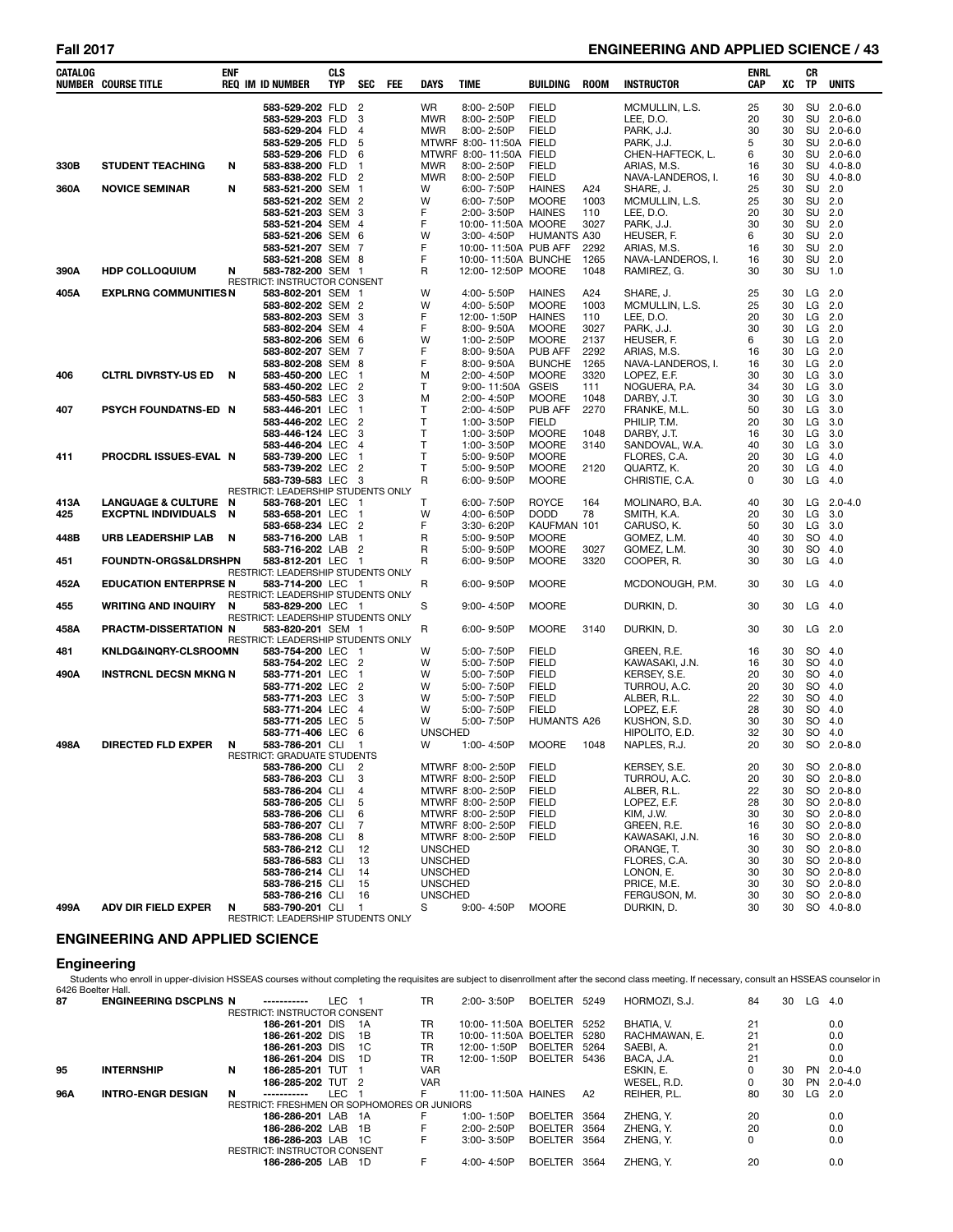# **44 / ENGINEERING AND APPLIED SCIENCE Fall 2017**

| CATALOG               | NUMBER COURSE TITLE                        | ENF | <b>REQ IM ID NUMBER</b>                                                                               | CLS<br>TYP       | SEC                  | FEE | DAYS           | TIME                                              | BUILDING                         | ROOM           | <b>INSTRUCTOR</b>                                                                                                                                                                                                   | <b>ENRL</b><br>CAP | XC       | СR<br>TP             | <b>UNITS</b> |
|-----------------------|--------------------------------------------|-----|-------------------------------------------------------------------------------------------------------|------------------|----------------------|-----|----------------|---------------------------------------------------|----------------------------------|----------------|---------------------------------------------------------------------------------------------------------------------------------------------------------------------------------------------------------------------|--------------------|----------|----------------------|--------------|
| 96C                   | <b>INTERNET OF THINGS</b>                  | N   | -----------<br>186-289-201 LAB 1A<br>RESTRICT: INSTRUCTOR CONSENT                                     | LEC <sub>1</sub> |                      |     | F<br>F         | $9:00 - 9:50A$<br>10:00-10:50A ENGR IV            | GEOLOGY 3656                     | 44110          | KAISER, W.J.<br>ZHANG, X.                                                                                                                                                                                           | 80<br>16           | 30       | LG 2.0               | 0.0          |
|                       |                                            |     | 186-289-202 LAB                                                                                       |                  | - 1B                 |     | F              | 11:00-11:50A ENGR IV                              |                                  | 44110          | ZHANG, X.                                                                                                                                                                                                           | 16                 |          |                      | 0.0          |
|                       |                                            |     | 186-289-203 LAB<br>186-289-204 LAB                                                                    |                  | - 1C<br>1D           |     | F<br>F         | 1:00-1:50P<br>2:00-2:50P                          | <b>ENGR IV</b><br><b>ENGR IV</b> | 44110<br>44110 | ZHANG, X.<br>ZHANG, X.                                                                                                                                                                                              | 16<br>16           |          |                      | 0.0<br>0.0   |
|                       |                                            |     | 186-289-205 LAB 1E                                                                                    |                  |                      |     | F              | 12:00-12:50P ENGR IV                              |                                  | 44110          | ZHANG, X.                                                                                                                                                                                                           | 0                  |          |                      | 0.0          |
| M101                  | <b>NANOSCI&amp;NANOTECH</b>                | Υ   | RESTRICT: INSTRUCTOR CONSENT<br>-----------                                                           | LEC              | - 1                  |     | MW             | 2:00-3:50P                                        | BOELTER 5264                     |                |                                                                                                                                                                                                                     | 0                  | 30       | $LG$ 4.0             |              |
|                       |                                            |     | SAME AS: MAT SCI M105                                                                                 |                  |                      |     |                |                                                   |                                  |                | KODAMBAKA, S.                                                                                                                                                                                                       |                    |          |                      |              |
|                       |                                            |     | RESTRICT: ALL UNDERGRADUATE ENGINEERING MAJORS<br>186-303-201 DIS                                     |                  | - 1A                 |     | F              | 12:00-12:50P BOELTER 5264                         |                                  |                | KODAMBAKA, S.                                                                                                                                                                                                       | 0                  |          |                      | 0.0          |
| 110                   | <b>TECH MGMT&amp;ECONOMICSN</b>            |     | -----------                                                                                           | LEC              | $\overline{1}$       |     | MW             | 4:00-5:50P                                        | BOELTER 3400                     |                | BULU-TACIROGLU, M.                                                                                                                                                                                                  | 167                | 09       | LG                   | 4.0          |
|                       |                                            |     | RESTRICT: JUNIORS AND SENIORS ONLY, ALL UNDERGRADUATE ENGINEERING MAJORS<br>186-361-201 DIS           |                  | 1A                   |     | F              | $9:00 - 9:50A$                                    | BOELTER 5420                     |                |                                                                                                                                                                                                                     | 29                 |          |                      | 0.0          |
|                       |                                            |     | 186-361-202 DIS                                                                                       |                  | 1B                   |     | F              | 10:00-10:50A BUNCHE 3157                          |                                  |                | RANGCHIAN, A.<br>RANGCHIAN, A.                                                                                                                                                                                      | 28                 |          |                      | 0.0          |
|                       |                                            |     | 186-361-203 DIS                                                                                       |                  | 1C                   |     | F              | 11:00-11:50A PAB                                  |                                  | 2434           | LANDRY, K.T.                                                                                                                                                                                                        | 28                 |          |                      | 0.0          |
|                       |                                            |     | 186-361-204 DIS<br>186-361-205 DIS                                                                    |                  | 1D<br>1E             |     | F<br>F         | 12:00-12:50P BOELTER<br>1:00-1:50P                | <b>BOELTER</b>                   | 4283<br>4283   | LANDRY, K.T.<br>MITTAL, S.                                                                                                                                                                                          | 27<br>27           |          |                      | 0.0<br>0.0   |
|                       |                                            |     | 186-361-206 DIS                                                                                       |                  | 1F                   |     | F              | 2:00-2:50P                                        | PUB AFF                          | 1270           | MITTAL, S.                                                                                                                                                                                                          | 28                 |          |                      | 0.0          |
| 112                   | <b>ENTREPRENEURSHIP</b>                    | N   | -----------<br>RESTRICT: JUNIORS AND SENIORS ONLY, ALL UNDERGRADUATE ENGINEERING MAJORS               | LEC              | $\overline{1}$       |     | TR             | 4:00-5:50P                                        | <b>FRANZ</b>                     | 2258A          | GRIMM, S.                                                                                                                                                                                                           | 82                 | 16       | LG                   | 4.0          |
|                       |                                            |     | 186-377-201 DIS                                                                                       |                  | 1A                   |     | F              | $9:00 - 9:50A$                                    | BOELTER 5422                     |                | BRIK LAUFER, A.S.                                                                                                                                                                                                   | 30                 |          |                      | 0.0          |
|                       |                                            |     | 186-377-202 DIS<br>186-377-203 DIS                                                                    |                  | 1B<br>1C             |     | F<br>F         | 10:00-10:50A BOELTER 5273<br>11:00-11:50A BOELTER |                                  | 4283           | MAXWELL, C.T.<br>MAXWELL, C.T.                                                                                                                                                                                      | 30<br>28           |          |                      | 0.0<br>0.0   |
|                       |                                            |     | 186-377-204 DIS                                                                                       |                  | 1D                   |     | F              | 1:00-1:50P                                        | BOELTER 2444                     |                | HUANG, J.                                                                                                                                                                                                           | 30                 |          |                      | 0.0          |
| 113                   | <b>PRODUCT STRATEGY</b>                    | N   | 186-377-205 DIS<br>-----------                                                                        | LEC              | 1E<br>$\overline{1}$ |     | F<br><b>MW</b> | 2:00-2:50P<br>4:00-5:50P                          | МS<br>WGYOUNG 4216               | 3915G          | HUANG, J.<br>WILSON, N.M.                                                                                                                                                                                           | 30<br>40           | 09       | LG                   | 0.0<br>4.0   |
|                       |                                            |     | RESTRICT: ALL UNDERGRADUATE ENGINEERING MAJORS                                                        |                  |                      |     |                |                                                   |                                  |                |                                                                                                                                                                                                                     |                    |          |                      |              |
|                       |                                            |     | 186-378-201 DIS                                                                                       |                  | - 1A                 |     | F              | 2:00-2:50P                                        | KAUFMAN 101                      |                | WILSON, N.M.<br>For Engineering 183EW, there is a maximum of 20 students per discussion section. Students MUST attend the section in which they are enrolled; they cannot enroll in one section and attend another. | 40                 |          |                      | 0.0          |
|                       |                                            |     |                                                                                                       |                  |                      |     |                |                                                   |                                  |                | Students cannot move from one section to another once the term begins. When enrolling in a section, be very careful to avoid time conflicts with other courses as attendance is mandatory for all                   |                    |          |                      |              |
| three hours.<br>183EW | ENGINEERING&SOCIETY Y Y -----------        |     |                                                                                                       | LEC 1            |                      |     | MW             | 8:00-9:50A                                        | BOELTER 3400                     |                | WELTMAN, G.                                                                                                                                                                                                         | 0                  |          | 30 LG 4.0            |              |
|                       |                                            |     | RESTRICT: SOPHOMORES OR JUNIORS OR SENIORS, ALL UNDERGRADUATE ENGINEERING MAJORS                      |                  |                      |     |                |                                                   |                                  |                |                                                                                                                                                                                                                     |                    |          |                      |              |
|                       |                                            |     | Y 186-799-201 DIS<br>186-799-202 DIS<br>Y                                                             |                  | 1A<br>1B             |     | м<br>M         | 10:00-12:50P BOELTER 4413<br>1:00-3:50P           | BOELTER 4413                     |                | CHAY, J.A.<br>ROBERTS, R.S.                                                                                                                                                                                         | 0<br>0             |          |                      | 0.0<br>0.0   |
|                       |                                            |     | 186-799-203 DIS<br>Y                                                                                  |                  | 1C                   |     | т              | 9:00-11:50A BOELTER 4413                          |                                  |                | LEE, L.T.                                                                                                                                                                                                           | 0                  |          |                      | 0.0          |
|                       |                                            |     | Y<br>186-799-204 DIS<br>186-799-205 DIS<br>Y                                                          |                  | 1D<br>1E             |     | т<br>W         | 1:00-3:50P<br>10:00-12:50P BOELTER 4413           | BOELTER 4413                     |                | KUCIEJ, M.H.<br>NG, J.                                                                                                                                                                                              | 0<br>0             |          |                      | 0.0<br>0.0   |
|                       |                                            |     | Y<br>186-799-206 DIS                                                                                  |                  | 1F                   |     | W              | 1:00-3:50P                                        | BOELTER 4413                     |                | JIANG, J.                                                                                                                                                                                                           | 0                  |          |                      | 0.0          |
|                       |                                            |     | 186-799-207 DIS<br>Y<br>Y 186-799-208 DIS                                                             |                  | 1G<br>1H             |     | R<br>R         | 9:00-11:50A BOELTER 4413<br>1:00-3:50P            | BOELTER 4413                     |                | ROUHANI, S.<br>FERGUSON, P.W.                                                                                                                                                                                       | 0<br>0             |          |                      | 0.0<br>0.0   |
|                       |                                            |     |                                                                                                       |                  |                      |     |                |                                                   |                                  |                | For Engineering 185EW, there is a maximum of 20 students per discussion section. Students MUST attend the section in which they are enrolled; they cannot enroll in one section and attend another.                 |                    |          |                      |              |
| three hours.          |                                            |     |                                                                                                       |                  |                      |     |                |                                                   |                                  |                | Students cannot move from one section to another once the term begins. When enrolling in a section, be very careful to avoid time conflicts with other courses as attendance is mandatory for all                   |                    |          |                      |              |
| 185EW                 | ART-ENGR ENDEAVORS Y Y -----------         |     |                                                                                                       | LEC 1            |                      |     | MW             | 10:00-11:50A WGYOUNG CS76                         |                                  |                | BROWNE, D.G.                                                                                                                                                                                                        | 0                  | 30       | LG 4.0               |              |
|                       |                                            |     | RESTRICT: SOPHOMORES OR JUNIORS OR SENIORS, ALL UNDERGRADUATE ENGINEERING MAJORS<br>Y 186-811-201 DIS |                  | 1A                   |     | М              | 12:00-2:50P                                       | BOELTER 4283                     |                | TAM, J.P.                                                                                                                                                                                                           | 0                  |          |                      | 0.0          |
|                       |                                            |     | 186-811-202 DIS<br>Y                                                                                  |                  | 1B                   |     | т              | 8:00-10:50A BOELTER 4283                          |                                  |                | ALLEN, M.L.                                                                                                                                                                                                         | 0                  |          |                      | 0.0          |
|                       |                                            |     | 186-811-203 DIS<br>Y<br>186-811-204 DIS<br>Y                                                          |                  | 1C<br>1D             |     | т<br>т         | 11:00-1:50P<br>1:00-3:50P                         | <b>BOELTER</b><br>BOELTER        | 4283<br>5252   | FRANCO, G.<br>FERNANDEZ, G.I.                                                                                                                                                                                       | 0<br>0             |          |                      | 0.0<br>0.0   |
|                       |                                            |     | 186-811-205 DIS<br>Y                                                                                  |                  | 1E                   |     | W              | 12:00-2:50P                                       | <b>BOELTER</b>                   | 4283           | BROWN, D.C.                                                                                                                                                                                                         | 0                  |          |                      | 0.0          |
|                       |                                            |     | 186-811-206 DIS<br>Y<br>Y                                                                             |                  | 1F<br>1G             |     | R<br>R         | 8:00-10:50A BOELTER                               | <b>BOELTER</b>                   | 4283<br>4283   | RADPOUR, R.                                                                                                                                                                                                         | 0<br>0             |          |                      | 0.0          |
|                       |                                            |     | 186-811-207 DIS<br>186-811-208 DIS<br>Y                                                               |                  | 1H                   |     | R              | 11:00-1:50P<br>1:00-3:50P                         | BOELTER                          | 5252           | WILLIAMS, M.D.<br>WONG, N.S.                                                                                                                                                                                        | 0                  |          |                      | 0.0<br>0.0   |
|                       |                                            |     | Y<br>186-811-209 DIS                                                                                  |                  | 11                   |     | T              | 9:00-11:50A SLICHTR                               |                                  | 2834           | SAKAMOTO, K.C.                                                                                                                                                                                                      | 20                 |          |                      | 0.0          |
| 188                   | <b>SPECIAL COURSES</b>                     | N   | 186-811-210 DIS 1J<br>186-829-280 SEM 80                                                              |                  |                      |     | R.<br>VAR      | 9:00-11:50A BOELTER 8500                          |                                  |                | HURWITZ, J.D.<br>SAGHIZADEH, H.                                                                                                                                                                                     | 20<br>35           | 30       | $LG$ 4.0             | 0.0          |
|                       |                                            |     | RESTRICT: GRADUATE STUDENTS, ON-LINE MASTERS PROGRAM                                                  |                  |                      |     | <b>VAR</b>     |                                                   |                                  |                | WESEL, R.D.                                                                                                                                                                                                         | 0                  | 30       |                      | PN 2.0-4.0   |
| 195<br>201            | <b>INTERNSHIP</b><br>SYSTEMS ENGINEERING N | N   | 186-865-201 TUT 1<br>586-006-280 LEC 80                                                               |                  |                      |     | <b>VAR</b>     |                                                   | <b>ONLINE</b>                    | LA             | KUNG, K.C.                                                                                                                                                                                                          | 34                 | 30       | $LG$ 4.0             |              |
|                       |                                            |     | RESTRICT: GRADUATE STUDENTS, ON-LINE MASTERS PROGRAM<br>586-006-281 LEC 81                            |                  |                      |     |                |                                                   |                                  |                |                                                                                                                                                                                                                     |                    |          | $LG$ 4.0             |              |
|                       |                                            |     | RESTRICT: GRADUATE STUDENTS, ON-LINE MASTERS PROGRAM                                                  |                  |                      |     | VAR            |                                                   | <b>ONLINE</b>                    | LA             | YANG, J.                                                                                                                                                                                                            | 25                 | 30       |                      |              |
| 205                   | <b>MDL-BSD SYSTMS ENGR N</b>               |     | 586-028-280 LEC 80<br>RESTRICT: GRADUATE STUDENTS, ON-LINE MASTERS PROGRAM                            |                  |                      |     | VAR            |                                                   | ONLINE                           | LA             | HECHT, M.J.                                                                                                                                                                                                         | 35                 | 30       | $LG$ 4.0             |              |
| 213                   | DATA&BSNS ANALYTICS N                      |     | 586-041-280 LEC 80                                                                                    |                  |                      |     | <b>VAR</b>     |                                                   |                                  |                | YANG, J.                                                                                                                                                                                                            | 35                 | 30       | $LG$ 4.0             |              |
| 299                   | <b>CAPSTONE PROJECT</b>                    | N   | RESTRICT: GRADUATE STUDENTS, ON-LINE MASTERS PROGRAM<br>586-596-201 ACT 1                             |                  |                      |     | <b>VAR</b>     |                                                   |                                  |                | GUPTA, V.                                                                                                                                                                                                           | $\mathbf{1}$       | 30       | $LG$ 4.0             |              |
|                       |                                            |     | RESTRICT: GRADUATE STUDENTS, ON-LINE MASTERS PROGRAM                                                  |                  |                      |     |                |                                                   |                                  |                |                                                                                                                                                                                                                     |                    |          |                      |              |
|                       |                                            |     | 586-596-202 ACT 2<br>RESTRICT: GRADUATE STUDENTS, ON-LINE MASTERS PROGRAM                             |                  |                      |     | VAR            |                                                   |                                  |                | POTTIE, G.J.                                                                                                                                                                                                        | 1                  | 30       | $LG$ 4.0             |              |
|                       |                                            |     | 586-596-203 ACT 3                                                                                     |                  |                      |     | VAR            |                                                   |                                  |                | YANG, C.K.                                                                                                                                                                                                          | 1                  | 30       | $LG$ 4.0             |              |
|                       |                                            |     | RESTRICT: GRADUATE STUDENTS, ON-LINE MASTERS PROGRAM<br>586-596-204 ACT 4                             |                  |                      |     | VAR            |                                                   |                                  |                | TACIROGLU, E.                                                                                                                                                                                                       | 1                  | 30       | $LG$ 4.0             |              |
|                       |                                            |     | RESTRICT: ON-LINE MASTERS PROGRAM                                                                     |                  |                      |     |                |                                                   |                                  |                |                                                                                                                                                                                                                     |                    |          |                      |              |
|                       |                                            |     | 586-596-205 ACT 5<br>RESTRICT: ON-LINE MASTERS PROGRAM                                                |                  |                      |     | VAR            |                                                   |                                  |                | LYNCH, C.S.                                                                                                                                                                                                         | 1                  | 30       | $LG$ 4.0             |              |
|                       |                                            |     | 586-596-206 ACT 6                                                                                     |                  |                      |     | VAR            |                                                   |                                  |                | TACIROGLU, E.                                                                                                                                                                                                       | 0                  | 30       | $LG$ 4.0             |              |
|                       |                                            |     | RESTRICT: ON-LINE MASTERS PROGRAM<br>586-596-207 ACT 7                                                |                  |                      |     | VAR            |                                                   |                                  |                | MARKOVIC, D.                                                                                                                                                                                                        | 0                  | 30       | $LG$ 4.0             |              |
|                       |                                            |     | RESTRICT: ON-LINE MASTERS PROGRAM                                                                     |                  |                      |     |                |                                                   |                                  |                |                                                                                                                                                                                                                     |                    |          |                      |              |
|                       |                                            |     | 586-596-208 ACT 8<br>586-596-209 ACT 9                                                                |                  |                      |     | VAR<br>VAR     |                                                   |                                  |                | <b>HE, L.</b><br>TACIROGLU, E.                                                                                                                                                                                      | -1<br>0            | 30<br>30 | $LG$ 4.0<br>$LG$ 4.0 |              |
|                       |                                            |     | RESTRICT: ON-LINE MASTERS PROGRAM                                                                     |                  |                      |     |                |                                                   |                                  |                |                                                                                                                                                                                                                     |                    |          |                      |              |
| M495I                 | <b>TEACHNG PREP-ENGR</b>                   | N.  | 586-801-200 SEM 1<br>SAME AS: ENGCOMP M495I                                                           |                  |                      |     | м              | 2:00-3:50P                                        | BOELTER 6750                     |                | BROWNE, D.G.                                                                                                                                                                                                        | 5                  | 30       | SU 2.0               |              |
| M495J                 | <b>SUP TEACHNG-ENGR</b>                    | Y   | 586-802-200 SEM 1<br>SAME AS: ENGCOMP M495J                                                           |                  |                      |     | T.             | 9:00-11:50A BOELTER 5422                          |                                  |                | BROWNE, D.G.                                                                                                                                                                                                        | 15                 | 30       | SO 2.0               |              |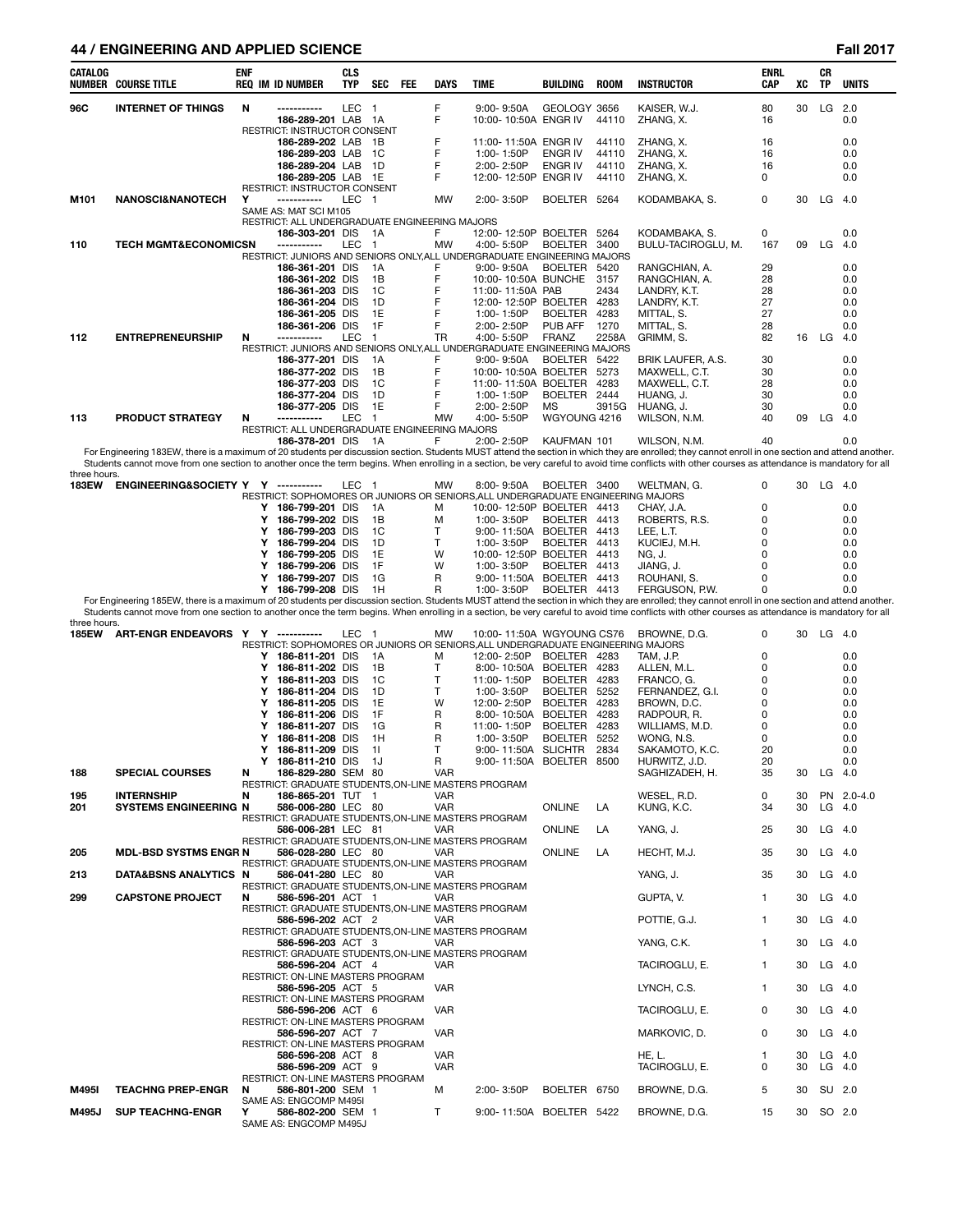| <b>Fall 2017</b>                                                                                                                                                                                                                                    |            |                                              |                          |                |             |                                 |                                                      |             |                                      |                    |          |           | <b>ENGLISH / 45</b> |
|-----------------------------------------------------------------------------------------------------------------------------------------------------------------------------------------------------------------------------------------------------|------------|----------------------------------------------|--------------------------|----------------|-------------|---------------------------------|------------------------------------------------------|-------------|--------------------------------------|--------------------|----------|-----------|---------------------|
| CATALOG<br><b>NUMBER COURSE TITLE</b>                                                                                                                                                                                                               | <b>ENF</b> | <b>REQ IM ID NUMBER</b>                      | <b>CLS</b><br><b>TYP</b> | SEC FEE        | <b>DAYS</b> | <b>TIME</b>                     | BUILDING                                             | <b>ROOM</b> | <b>INSTRUCTOR</b>                    | ENRL<br><b>CAP</b> | XC TP    | СR        | <b>UNITS</b>        |
| <b>ENGLISH</b>                                                                                                                                                                                                                                      |            |                                              |                          |                |             |                                 |                                                      |             |                                      |                    |          |           |                     |
| English 100 thru 179 are limited to English and American Literature and Culture majors and English minors. Any student meeting course requisites may enroll beginning September 19, 2017, space<br>permitting.                                      |            |                                              |                          |                |             |                                 |                                                      |             |                                      |                    |          |           |                     |
| English 180 thru M191E are limited to SENIOR English and/or American Literature and Culture majors. JUNIOR English and/or American Literature and Culture majors and English minors may enroll                                                      |            |                                              |                          |                |             |                                 |                                                      |             |                                      |                    |          |           |                     |
| beginning September 19, 2017, space permitting.<br>For English 4HW seating is prioritized for current College Honors students who are encouraged to sign up by visiting the English Undergraduate Offices in 158/160 Humanities Building or calling |            |                                              |                          |                |             |                                 |                                                      |             |                                      |                    |          |           |                     |
| (310) 825-1389.<br>Other students may obtain seats after all interested College Honors students have been accommodated.                                                                                                                             |            |                                              |                          |                |             |                                 |                                                      |             |                                      |                    |          |           |                     |
| CRITCL READ&WRITING Y Y 196-120-200 LEC 1<br>4HW                                                                                                                                                                                                    |            | RESTRICT: DEPARTMENT CONSENT                 |                          |                | <b>TR</b>   |                                 | 10:00-11:50A BUNCHE A152                             |             | MOTT. C.M.                           | 20                 |          | 30 LG 5.0 |                     |
| For English 4W, only two to four sections are limited to English/American Literature and Culture majors each term. All other sections are open to ALL students who have completed English Compo-                                                    |            |                                              |                          |                |             |                                 |                                                      |             |                                      |                    |          |           |                     |
| sition 3 throughout the enrollment period.<br>Restricted sections with unfilled seats will be opened to non-majors/minors shortly before the quarter begins.                                                                                        |            |                                              |                          |                |             |                                 |                                                      |             |                                      |                    |          |           |                     |
| 4W<br>CRITCL READ&WRITING Y Y 196-113-201 LEC 1<br>For English 4W, only two to four sections are limited to English/American Literature and Culture majors each term. All other sections are open to ALL students who have completed English Compo- |            |                                              |                          |                | MW          |                                 | 8:00-9:50A HAINES                                    | 110         | UNDERWOOD, B.E.                      | 20                 |          | 30 LG 5.0 |                     |
| sition 3 throughout the enrollment period.<br>Restricted sections with unfilled seats will be opened to non-majors/minors shortly before the quarter begins.                                                                                        |            |                                              |                          |                |             |                                 |                                                      |             |                                      |                    |          |           |                     |
| For English 4W, only two to four sections are limited to English/American Literature and Culture majors each term. All other sections are open to ALL students who have completed English Compo-                                                    |            | Y 196-113-202 LEC 2                          |                          |                | MW          | 10:00-11:50A HAINES             |                                                      | A20         | FOSBURY, T.L.                        | 20                 |          | 30 LG 5.0 |                     |
| sition 3 throughout the enrollment period.                                                                                                                                                                                                          |            |                                              |                          |                |             |                                 |                                                      |             |                                      |                    |          |           |                     |
| Restricted sections with unfilled seats will be opened to non-majors/minors shortly before the quarter begins.                                                                                                                                      |            | Y 196-113-203 LEC 3                          |                          |                | MW          | 10:00-11:50A HAINES             |                                                      | 122         | JIN, J.                              | 20                 |          | 30 LG 5.0 |                     |
| For English 4W, only two to four sections are limited to English/American Literature and Culture majors each term. All other sections are open to ALL students who have completed English Compo-<br>sition 3 throughout the enrollment period.      |            |                                              |                          |                |             |                                 |                                                      |             |                                      |                    |          |           |                     |
| Restricted sections with unfilled seats will be opened to non-majors/minors shortly before the quarter begins.                                                                                                                                      |            | Y 196-113-204 LEC 4                          |                          |                | MW          |                                 | 10:00-11:50A HAINES                                  | 110         | EMERY, P.J.                          | 20                 |          | 30 LG 5.0 |                     |
| For English 4W, only two to four sections are limited to English/American Literature and Culture majors each term. All other sections are open to ALL students who have completed English Compo-<br>sition 3 throughout the enrollment period.      |            |                                              |                          |                |             |                                 |                                                      |             |                                      |                    |          |           |                     |
| Restricted sections with unfilled seats will be opened to non-majors/minors shortly before the quarter begins.                                                                                                                                      |            |                                              |                          |                |             |                                 |                                                      |             |                                      |                    |          |           |                     |
| For English 4W, only two to four sections are limited to English/American Literature and Culture majors each term. All other sections are open to ALL students who have completed English Compo-                                                    |            | Y 196-113-205 LEC 5                          |                          |                | MW          | 12:00-1:50P HAINES              |                                                      | A28         | CLARK, W.S.                          | 20                 |          | 30 LG 5.0 |                     |
| sition 3 throughout the enrollment period.<br>Restricted sections with unfilled seats will be opened to non-majors/minors shortly before the quarter begins.                                                                                        |            |                                              |                          |                |             |                                 |                                                      |             |                                      |                    |          |           |                     |
| For English 4W, only two to four sections are limited to English/American Literature and Culture majors each term. All other sections are open to ALL students who have completed English Compo-                                                    |            | Y 196-113-206 LEC 6                          |                          |                | MW          |                                 | 12:00-1:50P HAINES                                   | A20         | VIGNOLA, M.R.                        | 20                 |          | 30 LG 5.0 |                     |
| sition 3 throughout the enrollment period.                                                                                                                                                                                                          |            |                                              |                          |                |             |                                 |                                                      |             |                                      |                    |          |           |                     |
| Restricted sections with unfilled seats will be opened to non-majors/minors shortly before the quarter begins.                                                                                                                                      |            | Y 196-113-207 LEC 7                          |                          |                | MW          |                                 | 2:00-3:50P HAINES                                    | 122         | RADNIA, M.M.                         | 20                 |          | 30 LG 5.0 |                     |
| For English 4W, only two to four sections are limited to English/American Literature and Culture majors each term. All other sections are open to ALL students who have completed English Compo-<br>sition 3 throughout the enrollment period.      |            |                                              |                          |                |             |                                 |                                                      |             |                                      |                    |          |           |                     |
| Restricted sections with unfilled seats will be opened to non-majors/minors shortly before the quarter begins.                                                                                                                                      |            | Y 196-113-208 LEC 8                          |                          |                | MW          |                                 | 2:00-3:50P HAINES                                    | 110         | LEE, J.E.                            | 20                 |          | 30 LG 5.0 |                     |
| For English 4W, only two to four sections are limited to English/American Literature and Culture majors each term. All other sections are open to ALL students who have completed English Compo-<br>sition 3 throughout the enrollment period.      |            |                                              |                          |                |             |                                 |                                                      |             |                                      |                    |          |           |                     |
| Restricted sections with unfilled seats will be opened to non-majors/minors shortly before the quarter begins.                                                                                                                                      |            |                                              |                          |                |             |                                 |                                                      |             |                                      |                    |          |           |                     |
| For English 4W, only two to four sections are limited to English/American Literature and Culture majors each term. All other sections are open to ALL students who have completed English Compo-                                                    |            | Y 196-113-212 LEC 12                         |                          |                | <b>TR</b>   |                                 | 8:00-9:50A HAINES                                    | 122         | CHON, S.R.                           | 20                 |          | 30 LG 5.0 |                     |
| sition 3 throughout the enrollment period.<br>Restricted sections with unfilled seats will be opened to non-majors/minors shortly before the quarter begins.                                                                                        |            |                                              |                          |                |             |                                 |                                                      |             |                                      |                    |          |           |                     |
| For English 4W, only two to four sections are limited to English/American Literature and Culture majors each term. All other sections are open to ALL students who have completed English Compo-                                                    |            | Y 196-113-214 LEC 14                         |                          |                | TR          | 10:00-11:50A HAINES             |                                                      | A28         | DELCHAMPS, V.P.                      | 20                 |          | 30 LG 5.0 |                     |
| sition 3 throughout the enrollment period.<br>Restricted sections with unfilled seats will be opened to non-majors/minors shortly before the quarter begins.                                                                                        |            |                                              |                          |                |             |                                 |                                                      |             |                                      |                    |          |           |                     |
|                                                                                                                                                                                                                                                     |            | Y 196-113-216 LEC 16                         |                          |                | <b>TR</b>   |                                 | 12:00-1:50P SLICHTR 2834                             |             | WAGNER, A.C.                         | 20                 |          | 30 LG 5.0 |                     |
| For English 4W, only two to four sections are limited to English/American Literature and Culture majors each term. All other sections are open to ALL students who have completed English Compo-<br>sition 3 throughout the enrollment period.      |            |                                              |                          |                |             |                                 |                                                      |             |                                      |                    |          |           |                     |
| Restricted sections with unfilled seats will be opened to non-majors/minors shortly before the quarter begins.                                                                                                                                      |            | Y 196-113-217 LEC 17                         |                          |                | TR          |                                 | 12:00-1:50P BUNCHE A152                              |             | MESSNER, C.A.                        | 20                 |          | 30 LG 5.0 |                     |
| For English 4W, only two to four sections are limited to English/American Literature and Culture majors each term. All other sections are open to ALL students who have completed English Compo-<br>sition 3 throughout the enrollment period.      |            |                                              |                          |                |             |                                 |                                                      |             |                                      |                    |          |           |                     |
| Restricted sections with unfilled seats will be opened to non-majors/minors shortly before the quarter begins.                                                                                                                                      |            | Y 196-113-218 LEC 18                         |                          |                | <b>TR</b>   | 2:00-3:50P                      | <b>HAINES</b>                                        | A28         | SHIN, S.J.                           | 20                 |          | 30 LG 5.0 |                     |
| For English 4W, only two to four sections are limited to English/American Literature and Culture majors each term. All other sections are open to ALL students who have completed English Compo-                                                    |            |                                              |                          |                |             |                                 |                                                      |             |                                      |                    |          |           |                     |
| sition 3 throughout the enrollment period.<br>Restricted sections with unfilled seats will be opened to non-majors/minors shortly before the quarter begins.                                                                                        |            |                                              |                          |                |             |                                 |                                                      |             |                                      |                    |          |           |                     |
| 4WS<br><b>CRITCL READ&amp;WRITING Y</b>                                                                                                                                                                                                             |            | Y 196-113-219 LEC 19<br>Y<br>196-112-200 LEC |                          | $\overline{1}$ | TR<br>MW    | 2:00-3:50P<br>12:00-1:50P       | <b>HAINES</b><br><b>HAINES</b>                       | A20<br>122  | ISHIKAWA, M.S.<br>AZUBUKO-UDAH, C.C. | 20<br>20           | 30<br>30 |           | LG 5.0<br>LG 5.0    |
| LIT IN ENGL TO 1700                                                                                                                                                                                                                                 | Υ          | 196-112-201 LEC 2<br>Y<br>-----------        | LEC                      | $\overline{1}$ | TR<br>TR    |                                 | 10:00-11:50A HAINES                                  | A6<br>1178  | DEMBOWITZ, L.E.                      | 20<br>200          | 30<br>12 |           | LG 5.0              |
| 10A                                                                                                                                                                                                                                                 |            | 196-030-201 DIS                              |                          | 1A             | F           | 9:30-10:45A FRANZ<br>1:00-1:50P | <b>HUMANTS A40</b>                                   |             | MCEACHERN, C.<br>DIAMOND, A.G.       | 20                 |          |           | SO 5.0<br>0.0       |
|                                                                                                                                                                                                                                                     |            | 196-030-202 DIS<br>196-030-203 DIS           |                          | 1B<br>1C       | F<br>F      |                                 | 11:00-11:50A HUMANTS A60<br>11:00-11:50A HUMANTS A46 |             | MEHLMAN, G.S.<br>KING, L.R.          | 20<br>20           |          |           | 0.0<br>0.0          |
|                                                                                                                                                                                                                                                     |            | 196-030-204 DIS                              |                          | 1D             | F           | 1:00-1:50P<br>1:00-1:50P        | <b>HUMANTS A46</b>                                   |             | BELLAIRS, J.M.                       | 20                 |          |           | 0.0                 |
|                                                                                                                                                                                                                                                     |            | 196-030-205 DIS<br>196-030-206 DIS           |                          | 1E<br>1F       | F<br>F      | 2:00-2:50P                      | <b>HUMANTS A66</b><br>HUMANTS A68                    |             | JAIME, R.<br>DIAMOND, A.G.           | 20<br>20           |          |           | 0.0<br>0.0          |
|                                                                                                                                                                                                                                                     |            | 196-030-207 DIS<br>196-030-208 DIS           |                          | 1G<br>1H       | F<br>F      |                                 | 12:00-12:50P HUMANTS A60<br>12:00-12:50P HUMANTS A46 |             | MEHLMAN, G.S.<br>JAIME, R.           | 20<br>20           |          |           | 0.0<br>0.0          |
|                                                                                                                                                                                                                                                     |            | 196-030-209 DIS<br>196-030-210 DIS           |                          | 11<br>1J       | F<br>F      | 2:00-2:50P<br>2:00-2:50P        | ROYCE<br><b>HAINES</b>                               | 152<br>A82  | BELLAIRS, J.M.                       | 20<br>20           |          |           | 0.0<br>0.0          |
| 10B<br>LIT-ENGL 1700-1850                                                                                                                                                                                                                           | Υ          | -----------                                  | LEC                      | $\mathbf{1}$   | MW          | 2:00-3:15P                      | <b>DODD</b>                                          | 121         | KING, L.R.<br>KAREEM, S.T.           | 160                | 07       | SO 5.0    |                     |
|                                                                                                                                                                                                                                                     |            | 196-031-201 DIS<br>196-031-202 DIS           |                          | 1A<br>1B       | F<br>F      | 1:00-1:50P<br>1:00-1:50P        | <b>HUMANTS A56</b><br>HUMANTS A60                    |             | BARRIOS, J.J.<br>BEINER, S.          | 20<br>20           |          |           | 0.0<br>0.0          |
|                                                                                                                                                                                                                                                     |            | 196-031-203 DIS<br>196-031-204 DIS           |                          | 1C<br>1D       | F<br>F      | 1:00-1:50P<br>1:00-1:50P        | <b>ROLFE</b><br>BUNCHE 2178                          | 3126        | THULIN, L.M.<br>VALENZUELA, G.       | 20<br>20           |          |           | 0.0<br>0.0          |
|                                                                                                                                                                                                                                                     |            | 196-031-205 DIS                              |                          | 1E             | F           | 2:00-2:50P                      | <b>HUMANTS A56</b>                                   |             | BARRIOS, J.J.                        | 20                 |          |           | 0.0                 |
|                                                                                                                                                                                                                                                     |            | 196-031-206 DIS<br>196-031-207 DIS           |                          | 1F<br>1G       | F<br>F      | 2:00-2:50P<br>2:00-2:50P        | HUMANTS A60<br><b>ROLFE</b>                          | 3126        | BEINER, S.<br>THULIN, L.M.           | 20<br>20           |          |           | 0.0<br>0.0          |
| 19<br>FIAT LUX FRSHMN SEM N                                                                                                                                                                                                                         |            | 196-031-208 DIS<br>196-056-201 SEM 1         |                          | - 1H           | F<br>М      | 2:00-2:50P<br>3:00-4:50P        | BUNCHE 2168<br><b>HUMANTS A56</b>                    |             | VALENZUELA, G.<br>KESSLER, J.        | 20<br>20           | 30       |           | 0.0<br>PN 1.0       |
|                                                                                                                                                                                                                                                     |            | RESTRICT: UNDERGRADUATE STUDENTS ONLY        |                          |                |             |                                 |                                                      |             |                                      |                    |          |           |                     |
| English 19, seminar 1: What a Poem Says: Three Fundamental Modes of Poetry                                                                                                                                                                          |            | 196-056-202 SEM 2                            |                          |                | М           |                                 | 10:00-11:50A HUMANTS A60                             |             | CHEUNG, K.                           | 20                 | 30       | PN 1.0    |                     |

RESTRICT: UNDERGRADUATE STUDENTS ONLY<br>English 19, seminar 2: Insurgent Chinese American Poetry: Marilyn Chin and Russell Leong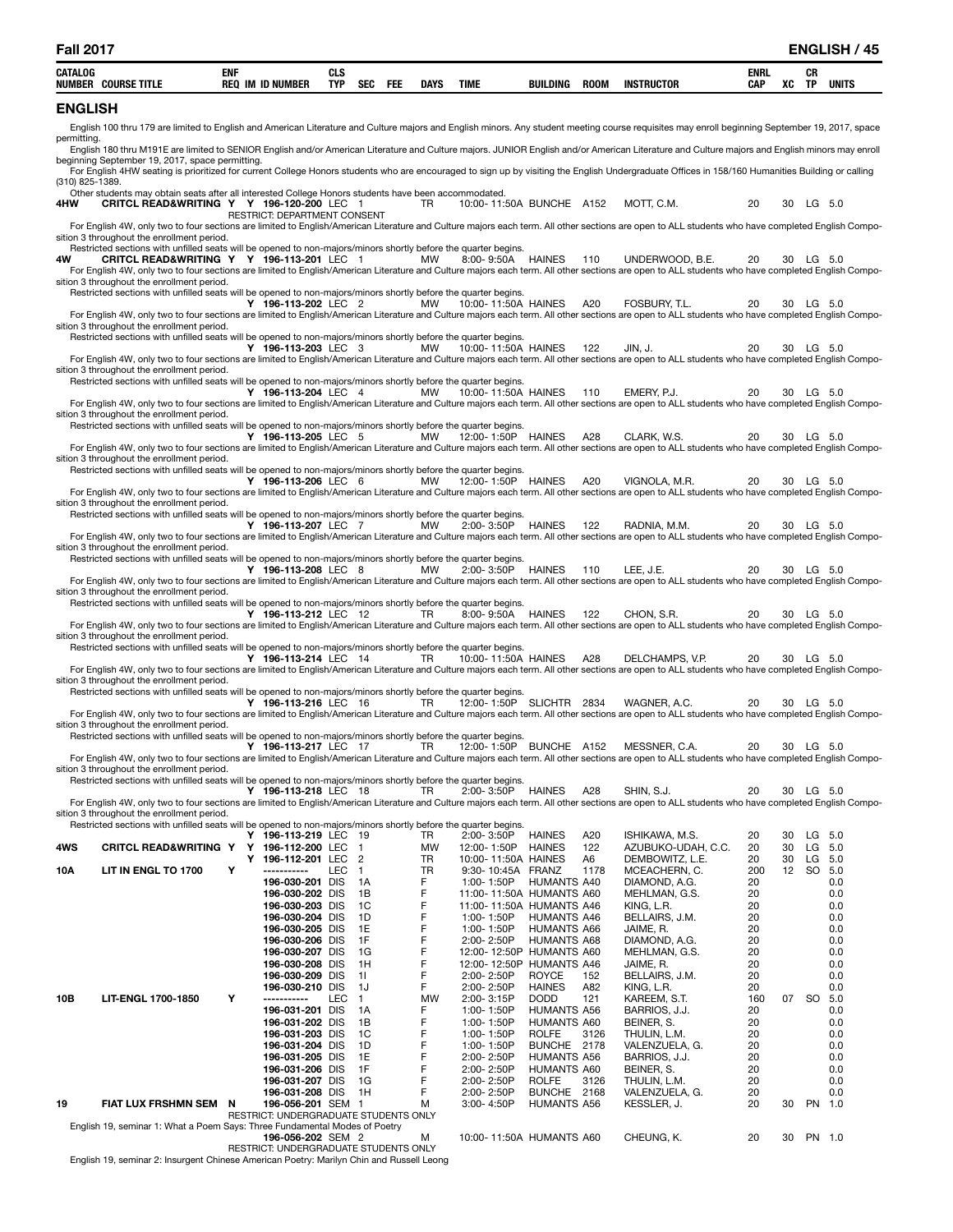#### **46 / ENGLISH Fall 2017**

| <b>CATALOG</b> | <b>NUMBER COURSE TITLE</b>                                                                                                           | ENF | <b>REQ IM ID NUMBER</b>                                               | <b>CLS</b><br><b>TYP</b> | <b>SEC</b>               | <b>FEE</b> | <b>DAYS</b> | TIME                     |                              | BUILDING                                  | <b>ROOM</b>  | <b>INSTRUCTOR</b>                                                                                                                                                                                             | <b>ENRL</b><br><b>CAP</b> | XC | CR<br>TP  | <b>UNITS</b> |
|----------------|--------------------------------------------------------------------------------------------------------------------------------------|-----|-----------------------------------------------------------------------|--------------------------|--------------------------|------------|-------------|--------------------------|------------------------------|-------------------------------------------|--------------|---------------------------------------------------------------------------------------------------------------------------------------------------------------------------------------------------------------|---------------------------|----|-----------|--------------|
| M50            | INTR-VISUAL CULTURE N                                                                                                                |     | 196-170-200 LEC 1                                                     |                          |                          |            | TR          | 4:00-5:50P               |                              | PUB AFF                                   | 2242         | FIRUNTS, M.                                                                                                                                                                                                   | 15                        | 30 | SO 5.0    |              |
| 85             | <b>AMERICAN NOVEL</b>                                                                                                                | N   | SAME AS: FILM TV M50<br>-----------                                   | LEC                      | - 1                      |            | TR          | 12:30-1:45P              |                              | <b>HUMANTS A65</b>                        |              | MOTT, C.M.                                                                                                                                                                                                    | 80                        | 14 | SO 5.0    |              |
|                |                                                                                                                                      |     | RESTRICT: NON-ENGLISH MAJORS<br>196-227-201 DIS                       |                          | - 1A                     |            | F           |                          |                              | 11:00-11:50A HUMANTS A56                  |              | LEE, J.C.                                                                                                                                                                                                     | 20                        |    |           | 0.0          |
|                |                                                                                                                                      |     | 196-227-202 DIS<br>196-227-205 DIS                                    |                          | 1B<br>1E                 |            | F<br>F      | 2:00-2:50P               |                              | <b>HAINES</b><br>12:00-12:50P HUMANTS A56 | A6           | LU, L.                                                                                                                                                                                                        | 20<br>20                  |    |           | 0.0<br>0.0   |
|                |                                                                                                                                      |     | 196-227-206 DIS                                                       |                          | 1F                       |            | F           | 3:00-3:50P               |                              | <b>HAINES</b>                             | A6           | PITTMAN, C.J.<br>ROBINS, S.S.                                                                                                                                                                                 | 20                        |    |           | 0.0          |
| 89             | <b>HONORS SEMINARS</b>                                                                                                               | N   | 196-267-201 SEM 1                                                     |                          |                          |            | R           | 2:00-2:50P               |                              | MS                                        | 3915H        | MOTT, C.M.                                                                                                                                                                                                    | 20                        | 30 | SO 1.0    |              |
| 90             | English 89, seminar 1: Honors Seminar for English 85, Lecture 1<br><b>SHAKESPEARE</b>                                                | N   | -----------                                                           | LEC 1                    |                          |            | <b>MW</b>   | 12:30-1:45P              |                              | PAB                                       | 1434A        | DICKEY, S.J.                                                                                                                                                                                                  | 80                        | 05 | SO 5.0    |              |
|                |                                                                                                                                      |     | RESTRICT: NON-ENGLISH MAJORS                                          |                          |                          |            |             |                          |                              |                                           |              |                                                                                                                                                                                                               |                           |    |           |              |
|                |                                                                                                                                      |     | 196-234-201 DIS<br>196-234-202 DIS                                    |                          | - 1 A<br>1B              |            | F<br>F      |                          | 9:00-9:50A<br>$9:00 - 9:50A$ | <b>HUMANTS A56</b><br><b>HUMANTS A60</b>  |              | JOSEPHS, A.L.<br>KELLO, R.A.                                                                                                                                                                                  | 20<br>20                  |    |           | 0.0<br>0.0   |
|                |                                                                                                                                      |     | 196-234-203 DIS                                                       |                          | 1C                       |            | F           |                          |                              | 10:00-10:50A HUMANTS A56                  |              | JOSEPHS, A.L.                                                                                                                                                                                                 | 20                        |    |           | 0.0          |
|                |                                                                                                                                      |     | 196-234-204 DIS                                                       |                          | 1D                       |            | F           |                          |                              | 10:00-10:50A HUMANTS A60                  |              | KELLO, R.A.                                                                                                                                                                                                   | 20                        |    |           | 0.0          |
| 99             | <b>STUDENT RSRCH PRGRMN</b>                                                                                                          |     | 196-297-201 TUT 1                                                     |                          |                          |            | <b>VAR</b>  |                          |                              |                                           |              | ROWE, K.E.                                                                                                                                                                                                    | 0                         | 30 |           | PN 1.0-2.0   |
|                |                                                                                                                                      |     | 196-297-202 TUT 2                                                     |                          |                          |            | <b>VAR</b>  |                          |                              |                                           |              | LOPEZ, M.K.<br>For English M101A, some seats are held for entering students who enroll through New Student Orientation. Any student may enroll beginning September 19, 2017, space permitting, and continuing | 0                         | 30 |           | PN 1.0-2.0   |
|                | students historically have been able to enroll.                                                                                      |     |                                                                       |                          |                          |            |             |                          |                              |                                           |              |                                                                                                                                                                                                               |                           |    |           |              |
|                | M101A PREMOD QUEER LT&CLT Y                                                                                                          |     | 196-303-200 LEC 1                                                     |                          |                          |            | TR          |                          |                              | 12:00-1:50P PUB AFF 2325                  |              | GOTTLIEB, C.M.                                                                                                                                                                                                | 0                         | 30 | SO 5.0    |              |
|                | English M101A, lecture 1: Queer Early Modern Literature                                                                              |     | SAME AS: GENDER M105A, LGBTQS M101A                                   |                          |                          |            |             |                          |                              |                                           |              |                                                                                                                                                                                                               |                           |    |           |              |
|                | M104C AFR AM LT-1960S&70S                                                                                                            | Y   | 196-336-200 LEC 1                                                     |                          |                          |            | TR          | 12:00-1:50P              |                              | <b>ROLFE</b>                              | 3129         | SOLOMON, J.H.                                                                                                                                                                                                 | 20                        | 30 | SO 5.0    |              |
|                |                                                                                                                                      |     | SAME AS: AF AMER M104C                                                |                          |                          |            |             |                          |                              |                                           |              |                                                                                                                                                                                                               |                           |    |           |              |
|                | students historically have been able to enroll.                                                                                      |     |                                                                       |                          |                          |            |             |                          |                              |                                           |              | For English M105A, some seats are held for entering students who enroll through New Student Orientation. Any student may enroll beginning September 19, 2017, space permitting, and continuing                |                           |    |           |              |
|                | M105A CHCNO LIT 1400-1920                                                                                                            | Y   | -----------                                                           | LEC 1                    |                          |            | TR          | 2:00-3:15P               |                              | <b>DODD</b>                               | 175          | LOPEZ, M.K.                                                                                                                                                                                                   | 60                        |    | 15 SO 5.0 |              |
|                |                                                                                                                                      |     | SAME AS: CHICANO M105A<br>196-380-201 DIS                             |                          | 1A                       |            | R           | 4:00-4:50P               |                              | МS                                        | 3915D        | LOPEZ, E.M.                                                                                                                                                                                                   | 15                        |    |           | 0.0          |
|                |                                                                                                                                      |     | 196-380-202 DIS                                                       |                          | 1B                       |            | R           | 4:00-4:50P               |                              | ROYCE                                     | 164          | MENDOZA, R.E.                                                                                                                                                                                                 | 15                        |    |           | 0.0          |
|                |                                                                                                                                      |     | 196-380-203 DIS                                                       |                          | 1C                       |            | R           | 5:00-5:50P               |                              | MS                                        | 3915D        | LOPEZ, E.M.                                                                                                                                                                                                   | 15                        |    |           | 0.0          |
|                |                                                                                                                                      |     | 196-380-204 DIS                                                       |                          | 1D                       |            | R           | 5:00-5:50P               |                              | <b>ROYCE</b>                              | 164          | MENDOZA, R.E.                                                                                                                                                                                                 | 15                        |    |           | 0.0          |
|                | students historically have been able to enroll.                                                                                      |     |                                                                       |                          |                          |            |             |                          |                              |                                           |              | For English M107A, some seats are held for entering students who enroll through New Student Orientation. Any student may enroll beginning September 19, 2017, space permitting, and continuing                |                           |    |           |              |
|                | M107A STDS-WOMENS WRITING Y                                                                                                          |     | 196-355-200 LEC 1                                                     |                          |                          |            | TR          |                          |                              | 10:00-11:50A PUB AFF 2242                 |              | ROWE, K.E.                                                                                                                                                                                                    | 25                        |    | 13 SO 5.0 |              |
|                |                                                                                                                                      |     | SAME AS: GENDER M107A                                                 |                          |                          |            |             |                          |                              |                                           |              |                                                                                                                                                                                                               |                           |    |           |              |
|                | English M107A, lecture 1: Women's Words: Gender, Ethnicity, and History                                                              |     |                                                                       |                          |                          |            |             |                          |                              |                                           |              | For English 108, some seats are held for entering students who enroll through New Student Orientation. Any student may enroll beginning September 19, 2017, space permitting, and continuing                  |                           |    |           |              |
|                | students historically have been able to enroll.                                                                                      |     |                                                                       |                          |                          |            |             |                          |                              |                                           |              |                                                                                                                                                                                                               |                           |    |           |              |
| 108            | <b>INTERRACL ENCOUNTRSY</b>                                                                                                          |     | 196-367-200 LEC 1                                                     |                          |                          |            | MW          | $2:00 - 3:50P$           |                              | <b>ROLFE</b>                              | 3126         | CHEUNG, K.                                                                                                                                                                                                    | 30                        | 30 | SO 5.0    |              |
| 109            | English 108, lecture 1: Interracial Encounters in Asian American Fiction<br>RACE&ETHNCTY&GENDERY                                     |     | 196-354-201 LEC 2                                                     |                          |                          |            | TR          | 4:00-5:50P               |                              | ROYCE                                     | 160          | SOLOMON, J.H.                                                                                                                                                                                                 | 35                        | 30 | SO 5.0    |              |
|                | English 109, lecture 2: Social Justice in U.S. Literature and Culture                                                                |     |                                                                       |                          |                          |            |             |                          |                              |                                           |              |                                                                                                                                                                                                               |                           |    |           |              |
| 110B           | English 110B, seminar 2, is open only to students concurrently enrolled in English 140B, 141, 143, or 145.<br><b>WRITING-ADJUNCT</b> | N   | 196-456-201 SEM 2                                                     |                          |                          |            | W           | 3:00-4:50P               |                              | <b>HUMANTS A56</b>                        |              | DONIG, D.M.                                                                                                                                                                                                   | 20                        | 30 | SO 2.0    |              |
|                |                                                                                                                                      |     | RESTRICT: ENGLISH OR AMERICAN LITERATURE AND CULTURE MAJORS OR MINORS |                          |                          |            |             |                          |                              |                                           |              |                                                                                                                                                                                                               |                           |    |           |              |
|                | English 110B, seminar 2: Where Is Evidence?                                                                                          |     |                                                                       |                          |                          |            |             |                          |                              |                                           |              |                                                                                                                                                                                                               |                           |    |           |              |
|                | students historically have been able to enroll.                                                                                      |     |                                                                       |                          |                          |            |             |                          |                              |                                           |              | For English 110E, some seats are held for entering students who enroll through New Student Orientation. Any student may enroll beginning September 19, 2017, space permitting, and continuing                 |                           |    |           |              |
| 110E           | <b>WRTNG-ADVNCD ESSAY Y</b>                                                                                                          |     | 196-459-200 SEM 1                                                     |                          |                          |            | МW          | 2:00-3:50P               |                              | <b>DODD</b>                               | 154          | STEPHAN, M.                                                                                                                                                                                                   | 20                        |    | 30 SO 5.0 |              |
|                |                                                                                                                                      |     | RESTRICT: ENGLISH OR AMERICAN LITERATURE AND CULTURE MAJORS OR MINORS |                          |                          |            |             |                          |                              |                                           |              |                                                                                                                                                                                                               |                           |    |           |              |
|                | students historically have been able to enroll.                                                                                      |     |                                                                       |                          |                          |            |             |                          |                              |                                           |              | For English 115D, some seats are held for entering students who enroll through New Student Orientation. Any student may enroll beginning September 19, 2017, space permitting, and continuing                 |                           |    |           |              |
| 115D           | DETECTIVE FICTION                                                                                                                    | Υ   | 196-392-200 LEC 1                                                     |                          |                          |            | МW          |                          |                              | 12:00-1:50P BUNCHE 3170                   |              | ALLMENDINGER, B.                                                                                                                                                                                              | 35                        |    | 30 SO 5.0 |              |
|                | students historically have been able to enroll.                                                                                      |     |                                                                       |                          |                          |            |             |                          |                              |                                           |              | For English 116B, some seats are held for entering students who enroll through New Student Orientation. Any student may enroll beginning September 19, 2017, space permitting, and continuing                 |                           |    |           |              |
| 116B           | INTR-ELECTRONIC LIT Y                                                                                                                |     | 196-397-200 LEC 1                                                     |                          |                          |            | TR          |                          |                              | 2:00-3:50P ROYCE                          | 160          | SNELSON, D.S.                                                                                                                                                                                                 | 35                        |    | 30 SO 5.0 |              |
|                |                                                                                                                                      |     |                                                                       |                          |                          |            |             |                          |                              |                                           |              | For English 117, some seats are held for entering students who enroll through New Student Orientation. Any student may enroll beginning September 19, 2017, space permitting, and continuing                  |                           |    |           |              |
| 117            | students historically have been able to enroll.<br>LIT-CLFRNIA&US WEST Y                                                             |     | 196-402-200 LEC 1                                                     |                          |                          |            | МW          |                          | 4:00-5:50P                   | <b>ROLFE</b>                              | 3134         | ALLMENDINGER, B.                                                                                                                                                                                              | 35                        |    | 30 SO 5.0 |              |
|                |                                                                                                                                      |     |                                                                       |                          |                          |            |             |                          |                              |                                           |              | For English 118A, some seats are held for entering students who enroll through New Student Orientation. Any student may enroll beginning September 19, 2017, space permitting, and continuing                 |                           |    |           |              |
|                | students historically have been able to enroll.                                                                                      |     |                                                                       |                          |                          |            |             |                          |                              |                                           |              |                                                                                                                                                                                                               |                           |    |           |              |
| 118A           | INTRDSCPLN STDS-LIT Y<br>English 118A, lecture 1: Comedy                                                                             |     | 196-399-200 LEC 1                                                     |                          |                          |            | TR          |                          | 12:00-1:50P                  | BUNCHE 3170                               |              | NORTH, M.A.                                                                                                                                                                                                   | 35                        |    | 14 SO 5.0 |              |
|                |                                                                                                                                      |     |                                                                       |                          |                          |            |             |                          |                              |                                           |              | For English 118B, some seats are held for entering students who enroll through New Student Orietnation. Any student may enroll beginning September 19, 2017, space permitting, and continuing                 |                           |    |           |              |
| 118B           | students have historically been able to enroll.<br>LIT AND OTHER ARTS                                                                | Y   | 196-404-200 LEC 1                                                     |                          |                          |            | MW          |                          | 12:00-1:50P DODD             |                                           | 154          | DONIG, D.M.                                                                                                                                                                                                   | 30                        |    | 05 SO 5.0 |              |
|                | English 118B, lecture 1: Guilty Pleasures                                                                                            |     |                                                                       |                          |                          |            |             |                          |                              |                                           |              |                                                                                                                                                                                                               |                           |    |           |              |
|                |                                                                                                                                      |     |                                                                       |                          |                          |            |             |                          |                              |                                           |              | For English 118C, some seats are held for entering students who enroll through New Student Orientation. Any student may enroll beginning September 19, 2017, space permitting, and continuing                 |                           |    |           |              |
| 118C           | students historically have been able to enroll.<br>STDS-VISUAL CULTURE Y                                                             |     | 196-417-200 LEC 1                                                     |                          |                          |            | МW          | 2:00-3:50P               |                              | BUNCHE 3156                               |              | TORRES, J.J.                                                                                                                                                                                                  | 35                        | 30 | SO 5.0    |              |
|                | English 118C, lecture 1: Adaptation, Inspiration, and Reinvention: Queer Literature and Film                                         |     |                                                                       |                          |                          |            |             |                          |                              |                                           |              |                                                                                                                                                                                                               |                           |    |           |              |
| 120            | <b>AESTHTCS&amp;CRTCL THRY Y</b>                                                                                                     |     | 196-423-200 LEC 1                                                     |                          |                          |            | МW          |                          |                              | 10:00-11:50A BUNCHE 3156                  |              | HUEHLS, M.A.                                                                                                                                                                                                  | 35                        | 03 | SO 5.0    |              |
| 122            | <b>KEYWORDS IN THEORY Y</b><br>English 122, lecture 1: Boredom and Anxiety                                                           |     | 196-434-200 LEC 1                                                     |                          |                          |            | TR          | 2:00-3:50P               |                              | <b>ROLFE</b>                              | 3134         | HORNBY, L.E.                                                                                                                                                                                                  | 35                        | 30 | SO 5.0    |              |
| 127            | PRFRMNC&MEDIA&CLTRLY                                                                                                                 |     | 196-462-200 LEC                                                       |                          | - 1                      |            | TR          | 4:00-5:50P               |                              | <b>ROLFE</b>                              | 3126         | MCMILLAN, U.G.                                                                                                                                                                                                | 35                        | 30 | SO 5.0    |              |
| 128            | POSTCLNL&TRANSNATNLY                                                                                                                 |     | 196-468-200 LEC 1                                                     |                          |                          |            | TR          |                          |                              | 10:00-11:50A ROLFE                        | 3129         | BRICKLEY, B.G.                                                                                                                                                                                                | 30                        | 30 | SO 5.0    |              |
| 129            | English 128, lecture 1: Bodies and Borders<br><b>GENR&amp;INTDSCPLN&amp;CRITY</b>                                                    |     | 196-475-200 LEC                                                       |                          | $\overline{\phantom{0}}$ |            | TR          | 2:00-3:50P               |                              | <b>ROLFE</b>                              | 3126         | SELTZER, M.I.                                                                                                                                                                                                 | 30                        | 30 | SO 5.0    |              |
|                | English 129, lecture 1: Crime, Mystery, and Suspense                                                                                 |     |                                                                       |                          |                          |            |             |                          |                              |                                           |              |                                                                                                                                                                                                               |                           |    |           |              |
| 130            | INTR-POSTCOLNL LITS Y                                                                                                                |     | -----------                                                           | LEC                      | $\overline{1}$           |            | MW          |                          |                              | 11:00-12:15P PUB AFF                      | 1234         | BEHDAD, A.                                                                                                                                                                                                    | 60                        | 30 | SO 5.0    |              |
|                |                                                                                                                                      |     | 196-476-201 DIS                                                       |                          | 1A                       |            | W           | 3:00-3:50P               |                              | PUB AFF                                   | 1256         | LEW, K.M.                                                                                                                                                                                                     | 15                        |    |           | 0.0          |
|                |                                                                                                                                      |     | 196-476-202 DIS<br>196-476-203 DIS                                    |                          | 1B<br>1C                 |            | W<br>W      | 3:00-3:50P               |                              | <b>BUNCHE</b><br>PUB AFF                  | 1265<br>1256 | STAMBLER, A.H.                                                                                                                                                                                                | 15<br>15                  |    |           | 0.0<br>0.0   |
|                |                                                                                                                                      |     | 196-476-204 DIS 1D                                                    |                          |                          |            | W           | 4:00-4:50P<br>4:00-4:50P |                              | BUNCHE A152                               |              | LEW, K.M.<br>STAMBLER, A.H.                                                                                                                                                                                   | 15                        |    |           | 0.0          |
| 136            | <b>CREATV WRIT-POETRY</b>                                                                                                            | Υ   | 196-518-200 SEM 1                                                     |                          |                          |            | T           | 12:00-2:50P              |                              | HUMANTS 222B                              |              | D'AGUIAR, F.M.                                                                                                                                                                                                | 15                        | 30 | SO 5.0    |              |
|                |                                                                                                                                      |     | RESTRICT: INSTRUCTOR CONSENT                                          |                          |                          |            |             |                          |                              |                                           |              |                                                                                                                                                                                                               |                           |    |           |              |
|                |                                                                                                                                      |     | 196-518-201 SEM 2<br>RESTRICT: INSTRUCTOR CONSENT                     |                          |                          |            | W           |                          | 9:00-11:50A                  | HUMANTS 222B                              |              | MULLEN, H.R.                                                                                                                                                                                                  | 15                        | 30 | SO 5.0    |              |
| 137            | <b>CREAT WRIT-SHT STRY</b>                                                                                                           | Υ   | 196-522-200 SEM 1                                                     |                          |                          |            | т           | 3:00-5:50P               |                              | HUMANTS 222B                              |              | TORRES, J.J.                                                                                                                                                                                                  | 15                        | 30 | SO 5.0    |              |
|                |                                                                                                                                      |     | <b>RESTRICT: INSTRUCTOR CONSENT</b>                                   |                          |                          |            |             |                          |                              |                                           |              |                                                                                                                                                                                                               |                           |    |           |              |
|                |                                                                                                                                      |     | 196-522-201 SEM 2<br>RESTRICT: INSTRUCTOR CONSENT                     |                          |                          |            | М           |                          | 12:00-2:50P                  | HUMANTS 222B                              |              | CORIN, J.R.                                                                                                                                                                                                   | 15                        | 30 | SO 5.0    |              |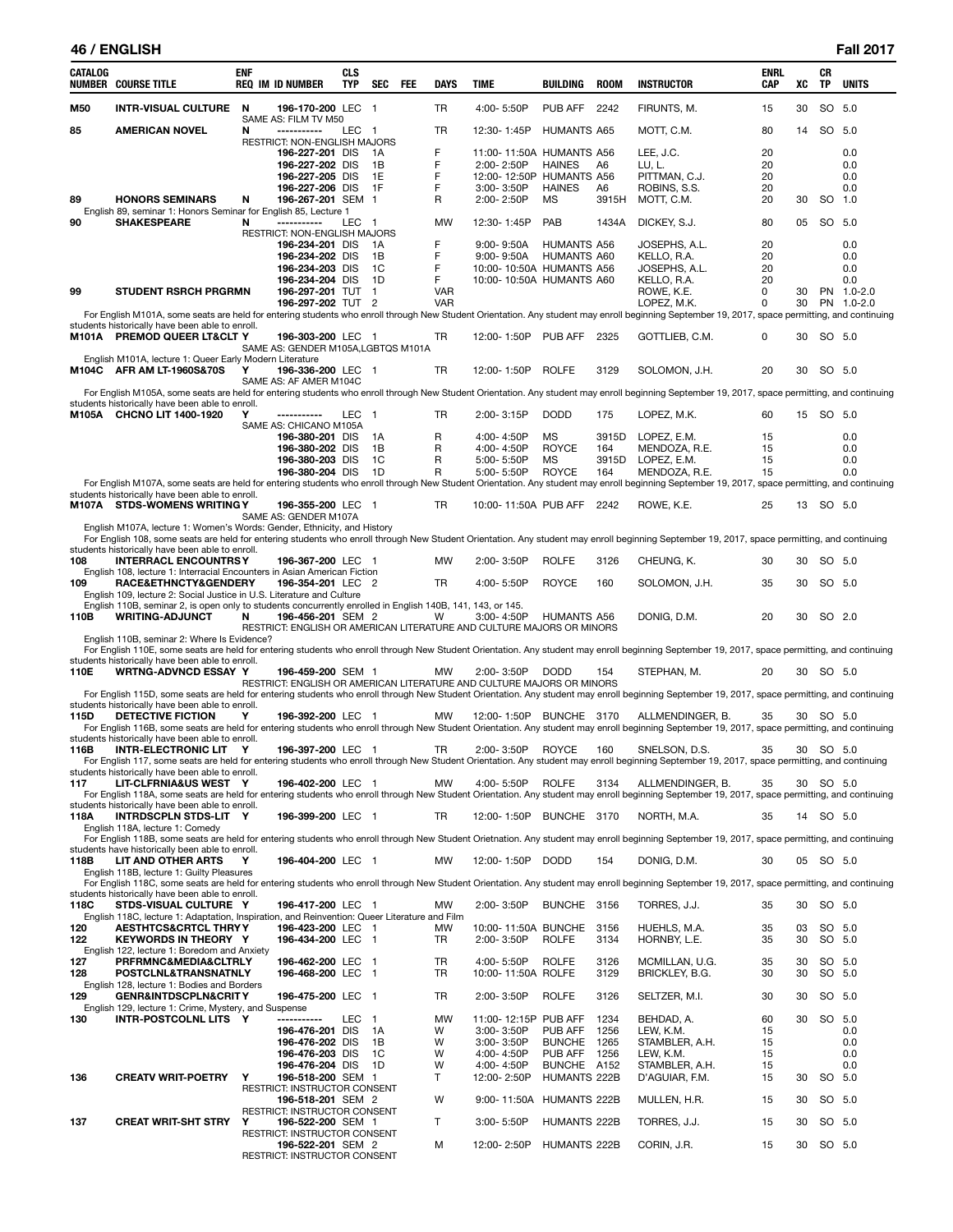| CATALOG      | NUMBER COURSE TITLE                                                                                                          | <b>ENF</b> | <b>REQ IM ID NUMBER</b>                                  | <b>CLS</b><br>TYP | SEC                              | FEE | DAYS                             | TIME                                                                  | BUILDING                      | ROOM         | <b>INSTRUCTOR</b>                                                                                               | ENRL<br>CAP | XC       | CR<br>TP | <b>UNITS</b>     |
|--------------|------------------------------------------------------------------------------------------------------------------------------|------------|----------------------------------------------------------|-------------------|----------------------------------|-----|----------------------------------|-----------------------------------------------------------------------|-------------------------------|--------------|-----------------------------------------------------------------------------------------------------------------|-------------|----------|----------|------------------|
| M138         | <b>TOPICS-CREATV WRTNG Y</b>                                                                                                 |            | 196-529-200 SEM 1<br>SAME AS: ENGCOMP M138               |                   |                                  |     | T.                               | 8:00-10:50A HUMANTS 222B                                              |                               |              | MORPHEW, J.L.                                                                                                   | 15          | 30       |          | SO 5.0           |
|              | English M138, seminar 1: Lyric Poetry in Trump Era                                                                           |            | RESTRICT: INSTRUCTOR CONSENT<br>196-529-201 SEM 2        |                   |                                  |     | F                                | 1:00-3:50P                                                            | <b>HUMANTS 222B</b>           |              | MOYER, H.L.                                                                                                     | 15          | 30       | SO 5.0   |                  |
|              |                                                                                                                              |            | RESTRICT: INSTRUCTOR CONSENT                             |                   |                                  |     |                                  |                                                                       |                               |              |                                                                                                                 |             |          |          |                  |
| 140B         | English M183, seminar 2: Writing Television Drama Pilot<br><b>CHACR-TROLUS&amp;CRSYDEY</b>                                   |            | 196-541-200 LEC                                          |                   | - 1                              |     | TR                               | 10:00-11:50A ROLFE                                                    |                               | 3126         | FISHER, M.N.                                                                                                    | 35          | 13       |          | SO 5.0           |
| 141          | <b>EARLY MEDIEVAL LIT</b>                                                                                                    | Y<br>Y     | 196-546-200 LEC                                          |                   | - 1                              |     | TR<br><b>MW</b>                  | 12:00-1:50P                                                           | <b>ROYCE</b>                  | 160          | JAGER, E.                                                                                                       | 0           | 30       |          | SO 5.0<br>SO 5.0 |
| 143<br>145   | DRAMA TO 1576<br><b>MDVL-DEVOTN&amp;DISSENTY</b>                                                                             |            | 196-558-200 LEC<br>196-570-200 LEC 1                     |                   | $\overline{1}$                   |     | TR                               | 12:00-1:50P<br>2:00-3:50P                                             | <b>ROLFE</b><br><b>BUNCHE</b> | 3126<br>3157 | CHISM, C.N.<br>THOMAS, A.                                                                                       | 35<br>35    | 30<br>30 |          | SO 5.0           |
|              | English 145, lecture 1: Virgin, Wife, and Widow: Dissent and Dominance in Lives of Holy Women                                |            |                                                          |                   |                                  |     |                                  |                                                                       |                               |              |                                                                                                                 |             |          |          |                  |
| 150A<br>150B | <b>SHAKES-POEM&amp;ER PLAY Y</b><br>SHAKESP-LATER PLAYS Y                                                                    |            | 196-601-200 LEC 1<br>196-602-200 LEC 1                   |                   |                                  |     | MW<br>TR                         | 4:00-5:50P<br>12:00-1:50P                                             | PAB<br><b>ROLFE</b>           | 2748<br>3126 | DICKEY, S.J.<br>MCEACHERN, C.                                                                                   | 35<br>35    | 09<br>14 |          | SO 5.0<br>SO 5.0 |
| 150C         | SHAKESPEARE-TOPICS Y                                                                                                         |            | 196-607-200 LEC 1                                        |                   |                                  |     | MW                               | 2:00-3:50P                                                            | <b>ROYCE</b>                  | 160          | CUNNINGHAM, K.J.                                                                                                | 35          | 07       |          | SO 5.0           |
| 161C         | English 150C, lecture 1: Shakespeare and Legal Scene<br><b>NOVEL ENGL TO 1850</b>                                            | Y          | 196-669-200 LEC 1                                        |                   |                                  |     | TR                               | 2:00-3:50P                                                            | PUB AFF                       | 1278         | SONI, S.M.                                                                                                      | 30          | 30       |          | SO 5.0           |
|              | English 161C, lecture 1: Novels of British Empire                                                                            |            |                                                          |                   |                                  |     |                                  |                                                                       |                               |              |                                                                                                                 |             |          |          |                  |
| 162A<br>164C | EARLIER ROMANTC LIT Y<br>19TH-CENTURY NOVEL Y<br>English 164C, lecture 1: Woman Question                                     |            | 196-672-200 LEC 1<br>196-686-200 LEC                     |                   | $\blacksquare$                   |     | TR<br>MW                         | $8:00 - 9:50A$<br>2:00-3:50P                                          | <b>ROLFE</b><br><b>BUNCHE</b> | 3126<br>3150 | SANCHEZ, J.L.<br>WILHELM, L.P.                                                                                  | 35<br>30    | 30<br>07 |          | SO 5.0<br>SO 5.0 |
| 170A         | <b>AMER LIT 1865-1900</b>                                                                                                    | Y          | 196-721-200 LEC                                          |                   | $\blacksquare$                   |     | TR                               | 2:00-3:50P                                                            | <b>BUNCHE</b>                 | 3178         | DIMURO, J.A.                                                                                                    | 35          | 15       |          | SO 5.0           |
| 173A<br>173C | <b>AMER PTRY 1900-1945</b><br><b>CNTMP AMERCN POETRYY</b>                                                                    | Y          | 196-738-200 LEC<br>196-741-200 LEC                       |                   | $\overline{1}$<br>$\overline{1}$ |     | MW<br>TR                         | 10:00-11:50A HAINES<br>10:00-11:50A ROYCE                             |                               | A44<br>162   | PHILLIPS, S.K.<br>MULLEN, H.R.                                                                                  | 35<br>35    | 03<br>13 |          | SO 5.0<br>SO 5.0 |
| 174A         | AMER FCTN 1900-1945 Y                                                                                                        |            | 196-744-200 LEC                                          |                   | $\blacksquare$                   |     | MW                               | 12:00-1:50P                                                           | <b>ROYCE</b>                  | 160          | LORHAN, L.B.                                                                                                    | 30          | 05       |          | SO 5.0           |
| 174C         | <b>CNTMP AMRCN FICTION Y</b><br>English 174C, lecture 1: What's Happening Now? U.S. Fiction since 1990s                      |            | 196-746-200 LEC 1                                        |                   |                                  |     | MW                               | 2:00-3:50P                                                            | <b>BUNCHE</b>                 | 3164         | HUEHLS, M.A.                                                                                                    | 35          | 07       |          | SO 5.0           |
| 175          | <b>AMRCN NONFCTN PROSEY</b>                                                                                                  |            | 196-670-200 LEC 1                                        |                   |                                  |     | МW                               | 12:00-1:50P BUNCHE 3164                                               |                               |              | WINNINGHAM, T.E.                                                                                                | 30          | 30       | SO 5.0   |                  |
|              | English 175, lecture 1: For the Harvest of the Earth is Rip e: Nature Writing and Eco-Criticism                              |            |                                                          |                   |                                  |     |                                  | RESTRICT: ENGLISH OR AMERICAN LITERATURE AND CULTURE MAJORS OR MINORS |                               |              |                                                                                                                 |             |          |          |                  |
| 176          | <b>HEMISPHRC AMRCN LIT Y</b>                                                                                                 |            | 196-756-200 LEC 1                                        |                   |                                  |     | TR                               | 10:00-11:50A ROYCE                                                    |                               | 154          | FUCHS, B.                                                                                                       | 35          | 30       | SO 5.0   |                  |
| 179          | English 176, lecture 1: Writing American Hemisphere, 1492 to 1804<br><b>LIT TOPICS 1850-NOW</b>                              | Y          | 196-773-200 LEC 1                                        |                   |                                  |     | MW                               | 10:00-11:50A BUNCHE 2160                                              |                               |              | WINNINGHAM, T.E.                                                                                                | 30          | 30       | SO 5.0   |                  |
| 179R         | English 179, lecture 1: After the Great War: Crises of Masc ulinity in Faulkner, Fitzgerald, Hemingway<br>LIT 1850-NOW-RSRCH | Y          | 196-772-200 LEC 1                                        |                   |                                  |     | MW                               | 10:00-11:50A ROYCE                                                    |                               | 160          | JAURRETCHE, C.M.                                                                                                | 35          | 30       |          | SO 5.0           |
|              | English 179R, lecture 1: Funny as Shite: Samuel Beckett and Flann O'Brien                                                    |            |                                                          |                   |                                  |     |                                  |                                                                       |                               |              |                                                                                                                 |             |          |          |                  |
| 181A         | TOPIC-GENRE STUDIES Y                                                                                                        |            | 196-782-200 SEM 1                                        |                   |                                  |     | W                                | $3:00 - 5:50P$                                                        | HUMANTS A60                   |              | DIMURO, J.A.<br>RESTRICT: JUNIORS AND SENIORS ONLY, ENGLISH OR AMERICAN LITERATURE AND CULTURE MAJORS OR MINORS | 10          | 30       |          | SO 5.0           |
| 181B         | English 181A, seminar 1: Theory of Novel<br>INTRDSCPLINARY STDS Y                                                            |            | 196-783-200 SEM 1                                        |                   |                                  |     | т                                | $3:00 - 5:50P$                                                        | HUMANTS A60                   |              | ROTHBERG, M.P.                                                                                                  | 10          | 15       |          | SO 5.0           |
|              | English 181B, seminar 1: Holocaust: Literature, History, and Theory                                                          |            |                                                          |                   |                                  |     |                                  |                                                                       |                               |              | RESTRICT: JUNIORS AND SENIORS ONLY, ENGLISH OR AMERICAN LITERATURE AND CULTURE MAJORS OR MINORS                 |             |          |          |                  |
| 183C         | 20C&21C AMERICN LIT Y                                                                                                        |            | 196-809-200 SEM 1                                        |                   |                                  |     | т                                | 12:00-2:50P HUMANTS A60                                               |                               |              | DECKER, J.L.<br>RESTRICT: JUNIORS AND SENIORS ONLY, ENGLISH OR AMERICAN LITERATURE AND CULTURE MAJORS OR MINORS | 10          | 30       | SO 5.0   |                  |
|              | English 183C, seminar 1: Immigrant Stories, Literary and Cinematic                                                           |            |                                                          |                   |                                  |     |                                  |                                                                       |                               |              |                                                                                                                 |             |          |          |                  |
| 184          | <b>CAPSTONE SEMINAR</b>                                                                                                      | Y          | 196-811-201 SEM 1                                        |                   |                                  |     | W                                | 9:00-11:50A HUMANTS A60                                               |                               |              | CHEUNG, K.<br>RESTRICT: JUNIORS AND SENIORS ONLY, ENGLISH OR AMERICAN LITERATURE AND CULTURE MAJORS OR MINORS   | 10          | 30       |          | LG 5.0           |
|              | English 184, seminar 1: Chinese American Migrant Literature                                                                  |            | 196-811-202 SEM 2                                        |                   |                                  |     | R                                | 1:00-3:50P                                                            | BOELTER 5514                  |              | DECKER, J.L.<br>RESTRICT: JUNIORS AND SENIORS ONLY, ENGLISH OR AMERICAN LITERATURE AND CULTURE MAJORS OR MINORS | 10          | 30       |          | LG 5.0           |
|              | English 184, seminar 2: Narrating 1960s: Creative Nonfiction in Age of Electronic Media                                      |            |                                                          |                   |                                  |     |                                  |                                                                       |                               |              |                                                                                                                 |             |          |          |                  |
|              |                                                                                                                              |            | 196-811-203 SEM 3                                        |                   |                                  |     | т                                | 9:00-11:50A HUMANTS A60                                               |                               |              | LOPEZ, M.K.<br>RESTRICT: JUNIORS AND SENIORS ONLY, ENGLISH OR AMERICAN LITERATURE AND CULTURE MAJORS OR MINORS  | 10          | 30       |          | LG 5.0           |
|              | English 184, seminar 3: Women Who Rock: Life Writing, Music, and Gender                                                      |            |                                                          |                   |                                  |     |                                  |                                                                       |                               |              | SANCHEZ. J.L.                                                                                                   |             |          |          |                  |
|              |                                                                                                                              |            | 196-811-204 SEM 4                                        |                   |                                  |     | R                                | 12:00-2:50P HUMANTS A56                                               |                               |              | RESTRICT: JUNIORS AND SENIORS ONLY, ENGLISH OR AMERICAN LITERATURE AND CULTURE MAJORS OR MINORS                 | 10          | 30       |          | LG 5.0           |
|              | English 184, seminar 4: British Romantic Drama and Politics of Romantic Stage                                                |            | 196-811-205 SEM 5                                        |                   |                                  |     | R                                | 9:00-11:50A HUMANTS A60                                               |                               |              | THOMAS, A.                                                                                                      | 10          | 30       | LG 5.0   |                  |
|              |                                                                                                                              |            |                                                          |                   |                                  |     |                                  |                                                                       |                               |              | RESTRICT: JUNIORS AND SENIORS ONLY, ENGLISH OR AMERICAN LITERATURE AND CULTURE MAJORS OR MINORS                 |             |          |          |                  |
|              | English 184, seminar 5: Virgins and Viragos: Female Mystics and Late Medieval Church                                         |            | 196-811-206 SEM 6                                        |                   |                                  |     | М                                | 9:00-11:50A HUMANTS A56                                               |                               |              | STEPHAN, M.                                                                                                     | 0           | 30       |          | LG 5.0           |
|              |                                                                                                                              |            |                                                          |                   |                                  |     |                                  |                                                                       |                               |              | RESTRICT: JUNIORS AND SENIORS ONLY, ENGLISH OR AMERICAN LITERATURE AND CULTURE MAJORS OR MINORS                 |             |          |          |                  |
|              | English 184, seminar 6: Brontes in Context                                                                                   |            | 196-811-207 SEM 7                                        |                   |                                  |     | W                                | 12:00-2:50P HUMANTS A56                                               |                               |              | BRISTOW, J.E.                                                                                                   | 10          | 06       | LG 5.0   |                  |
|              | English 184, seminar 7: Aestheticism and Decadence                                                                           |            |                                                          |                   |                                  |     |                                  |                                                                       |                               |              | RESTRICT: JUNIORS AND SENIORS ONLY, ENGLISH OR AMERICAN LITERATURE AND CULTURE MAJORS OR MINORS                 |             |          |          |                  |
| 188SA        | <b>INDIV STD FOR USIE</b>                                                                                                    | Υ          | 196-828-201 TUT 1                                        |                   |                                  |     | <b>UNSCHED</b>                   |                                                                       |                               |              | MOTT, C.M.                                                                                                      | 1           | 30       |          | $LG$ 1.0         |
|              |                                                                                                                              |            | 196-828-202 TUT 2<br>196-828-203 TUT 3                   |                   |                                  |     | <b>UNSCHED</b><br><b>UNSCHED</b> |                                                                       |                               |              | NAGY, J.F.<br>THE STAFF                                                                                         | 1<br>1      | 30<br>30 | $LG$ 1.0 | $LG$ 1.0         |
| 189HC        | <b>HONORS CONTRACTS</b>                                                                                                      | N          | 196-836-201 TUT 1                                        |                   |                                  |     | <b>VAR</b>                       |                                                                       |                               |              | DICKEY, S.J.                                                                                                    | 0           | 30       | LG 1.0   |                  |
| 190H         | <b>HONORS COLLOQUIA</b>                                                                                                      | Υ          | 196-836-202 TUT 2<br>196-841-200 SEM 1                   |                   |                                  |     | <b>VAR</b><br>м                  | 4:30-5:50P                                                            | <b>HUMANTS A60</b>            |              | HORNBY, L.E.<br>CUNNINGHAM, K.J.                                                                                | 0<br>20     | 30<br>30 | $LG$ 1.0 | PN 1.0           |
|              |                                                                                                                              |            | RESTRICT: DEPARTMENT CONSENT                             |                   |                                  |     |                                  |                                                                       |                               |              |                                                                                                                 |             |          |          |                  |
| M192         | <b>UG PRAC-JOURNALS</b>                                                                                                      | N          | 196-857-200 SEM 1<br>SAME AS: ENGCOMP M192, ENVIRON M192 |                   |                                  |     | T                                | 5:00-6:15P                                                            | <b>HAINES</b>                 | A24          | WILSON, R.                                                                                                      | 12          | 30       |          | SO 2.0           |
|              |                                                                                                                              |            | RESTRICT: INSTRUCTOR CONSENT<br>196-857-201 SEM 2        |                   |                                  |     | F                                | 12:00-1:50P LAKRETZ 101                                               |                               |              | SOLOMON, J.H.                                                                                                   | 20          | 30       |          | SO 2.0           |
| 195CE        | <b>COMM&amp;CORPRAT INTERNN</b>                                                                                              |            | 196-873-201 TUT 1                                        |                   |                                  |     | <b>VAR</b>                       |                                                                       |                               |              | BECK, B.S.                                                                                                      | 0           | 30       |          | SO 4.0           |
| 198A         | <b>HONORS RESEARCH</b>                                                                                                       | Y          | 196-888-201 TUT<br>196-888-202 TUT 2                     |                   | $\mathbf{1}$                     |     | <b>VAR</b><br><b>VAR</b>         |                                                                       |                               |              | SIMPSON, M.E.<br>TORRES, J.J.                                                                                   | 0<br>0      | 30<br>30 |          | 5.0<br>5.0       |
|              |                                                                                                                              |            | 196-888-203 TUT                                          |                   | 3                                |     | <b>VAR</b>                       |                                                                       |                               |              | KAREEM, S.T.                                                                                                    | 0           | 30       |          | 5.0              |
|              |                                                                                                                              |            | 196-888-204 TUT<br>196-888-205 TUT                       |                   | -4<br>5                          |     | <b>VAR</b><br><b>VAR</b>         |                                                                       |                               |              | DIMURO, J.A.<br>DICKEY, S.J.                                                                                    | 0<br>0      | 30<br>30 |          | 5.0<br>5.0       |
|              |                                                                                                                              |            | 196-888-206 TUT                                          |                   | - 6                              |     | <b>VAR</b>                       |                                                                       |                               |              | PEREZ-TORRES, R.                                                                                                | 0           | 30       |          | 5.0              |
|              |                                                                                                                              |            | 196-888-207 TUT                                          |                   | -7                               |     | <b>VAR</b>                       |                                                                       |                               |              | MAKDISI, S.                                                                                                     | 0           | 30       |          | 5.0              |
|              |                                                                                                                              |            | 196-888-208 TUT 8<br>196-888-209 TUT                     |                   | 9                                |     | <b>VAR</b><br><b>VAR</b>         |                                                                       |                               |              | ROWE, K.E.<br>MOTT, C.M.                                                                                        | 0<br>0      | 30<br>30 |          | 5.0<br>5.0       |
|              |                                                                                                                              |            | 196-888-210 TUT                                          |                   | - 10                             |     | <b>VAR</b>                       |                                                                       |                               |              | HEISE, U.K.                                                                                                     | 0           | 30       |          | 5.0              |
|              |                                                                                                                              |            | 196-888-211 TUT 11<br>196-888-212 TUT 12                 |                   |                                  |     | <b>VAR</b><br><b>VAR</b>         |                                                                       |                               |              | CHISM, C.N.<br>MCEACHERN, C.                                                                                    | 0<br>0      | 30<br>30 |          | 5.0<br>5.0       |
|              |                                                                                                                              |            | 196-888-213 TUT                                          |                   | - 13                             |     | <b>VAR</b>                       |                                                                       |                               |              | HORNBY, L.E.                                                                                                    | 0           | 30       |          | 5.0              |
|              |                                                                                                                              |            | 196-888-214 TUT<br>196-888-215 TUT 15                    |                   | 14                               |     | <b>VAR</b><br><b>VAR</b>         |                                                                       |                               |              | SANCHEZ, J.L.<br>BASCARA, V.                                                                                    | 0<br>0      | 30<br>30 |          | 5.0<br>5.0       |
|              |                                                                                                                              |            | 196-888-216 TUT 16                                       |                   |                                  |     | <b>VAR</b>                       |                                                                       |                               |              | DEUTSCH, H.E.                                                                                                   | 0           | 30       |          | 5.0              |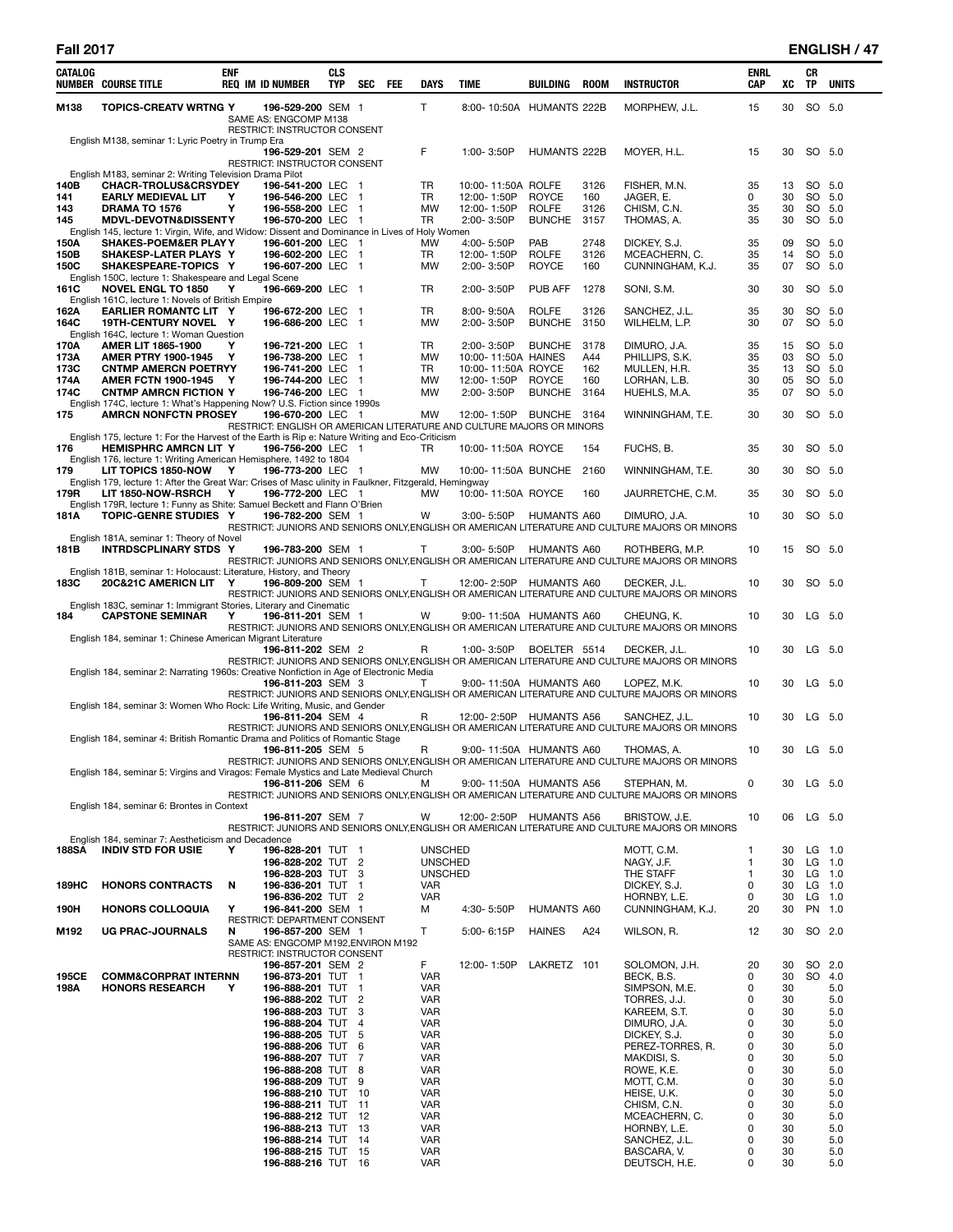### **48 / ENVIRONMENT AND SUSTAINABILITY Fall 2017**

| CATALOG        | NUMBER COURSE TITLE                                                                                      | <b>ENF</b> | <b>REQ IM ID NUMBER</b>                                                                                | <b>CLS</b><br>TYP | <b>SEC</b>                     | <b>FEE</b> | DAYS                     | <b>TIME</b>                                                                                        | BUILDING                         | <b>ROOM</b>    | <b>INSTRUCTOR</b>                          | <b>ENRL</b><br>CAP | XC       | СR<br>ΤP             | <b>UNITS</b>         |
|----------------|----------------------------------------------------------------------------------------------------------|------------|--------------------------------------------------------------------------------------------------------|-------------------|--------------------------------|------------|--------------------------|----------------------------------------------------------------------------------------------------|----------------------------------|----------------|--------------------------------------------|--------------------|----------|----------------------|----------------------|
|                |                                                                                                          |            | 196-888-217 TUT 17<br>196-888-218 TUT                                                                  |                   | 18<br>19                       |            | <b>VAR</b><br><b>VAR</b> |                                                                                                    |                                  |                | LOPEZ, M.K.<br>D'AGUIAR, F.M.              | 0<br>0<br>0        | 30<br>30 |                      | 5.0<br>5.0           |
|                |                                                                                                          |            | 196-888-219 TUT<br>196-888-220 TUT                                                                     |                   | -20                            |            | <b>VAR</b><br><b>VAR</b> |                                                                                                    |                                  |                | STEFANS, B.K.<br>FISHER, M.N.              | 0                  | 30<br>30 |                      | 5.0<br>5.0           |
|                |                                                                                                          |            | 196-888-221 TUT                                                                                        |                   | -21                            |            | <b>VAR</b>               |                                                                                                    |                                  |                | CHEUNG, K.                                 | 0                  | 30       |                      | 5.0                  |
|                |                                                                                                          |            | 196-888-222 TUT<br>196-888-223 TUT                                                                     |                   | -22<br>-23                     |            | <b>VAR</b><br><b>VAR</b> |                                                                                                    |                                  |                | WILSON, R.<br>NERSESSIAN, A.J.             | 0<br>0             | 30<br>30 |                      | 5.0<br>5.0           |
| 200            | <b>APPRCH-LITRARY RSCH N</b>                                                                             |            | 596-006-200 LEC                                                                                        |                   | $\overline{1}$                 |            | т                        | $3:00 - 5:50P$                                                                                     | <b>HUMANTS A56</b>               |                | COHEN, M.C.                                | 14                 | 30       | SO 4.0               |                      |
| 201C           | <b>MODRN CRITICL THGHT N</b>                                                                             |            | RESTRICT: ENGLISH GRADUATE STUDENTS<br>596-023-200 LEC<br><b>RESTRICT: ENGLISH GRADUATE STUDENTS</b>   |                   | - 1                            |            | R                        | 9:00-11:50A HUMANTS A56                                                                            |                                  |                | HORNBY, L.E.                               | 12                 | 30       | SO 4.0               |                      |
| 247            | <b>SHAKESPEARE</b>                                                                                       | N          | 596-348-200 LEC<br>RESTRICT: ENGLISH GRADUATE STUDENTS                                                 |                   | - 1                            |            | т                        | 9:00-11:50A HUMANTS A56                                                                            |                                  |                | WATSON, R.N.                               | 12                 | 30       | SO 4.0               |                      |
| 256            | <b>STUDIES-THE DRAMA</b>                                                                                 | N          | 596-428-200 LEC 1<br>RESTRICT: GRADUATE STUDENTS                                                       |                   |                                |            | R                        | 12:00-2:50P                                                                                        | HUMANTS A60                      |                | FUCHS, B.                                  | 12                 | 30       | SO 4.0               |                      |
| 258            | <b>STUDIES-THE NOVEL</b>                                                                                 | N          | 596-443-200 LEC 1<br><b>RESTRICT: ENGLISH GRADUATE STUDENTS</b>                                        |                   |                                |            | W                        | 9:00-11:50A                                                                                        | <b>HUMANTS A56</b>               |                | NORTH, M.A.                                | 12                 | 30       | SO 4.0               |                      |
| M262           | <b>STDS-AFRO-AMER LIT</b>                                                                                | N          | 596-467-200 LEC 1<br>SAME AS: AF AMER M200E                                                            |                   |                                |            | R                        | $3:00 - 5:50P$                                                                                     | <b>HUMANTS A56</b>               |                | STREETER, C.A.                             | 6                  | 16       | SO 4.0               |                      |
| 495B           | <b>SPRVSD TEACHNG PREP N</b>                                                                             |            | RESTRICT: ENGLISH GRADUATE STUDENTS<br>596-791-200 SEM 1<br><b>RESTRICT: ENGLISH GRADUATE STUDENTS</b> |                   |                                |            | м                        | 1:00-2:50P                                                                                         | <b>HUMANTS A56</b>               |                | MOTT, C.M.                                 | 20                 | 30       | SU 3.0               |                      |
|                | <b>ENVIRONMENT AND SUSTAINABILITY</b>                                                                    |            |                                                                                                        |                   |                                |            |                          |                                                                                                    |                                  |                |                                            |                    |          |                      |                      |
|                | <b>Environment</b>                                                                                       |            |                                                                                                        |                   |                                |            |                          |                                                                                                    |                                  |                |                                            |                    |          |                      |                      |
| M1A            | <b>FOOD-ENVIRON&amp;SUST</b>                                                                             | N          | SAME AS: CLUSTER M1A                                                                                   | <b>LEC</b>        | $\overline{1}$                 |            | <b>MWF</b>               | 10:00-10:50A DE NEVE                                                                               |                                  | P350           | D'AURIA, R.                                | 0                  | 03       | LG                   | 6.0                  |
|                |                                                                                                          |            | 184-004-201 DIS                                                                                        |                   | 1A                             |            | М                        | 2:00-3:50P                                                                                         | <b>PUB AFF</b>                   | 2278           | DURAN CALISTO, A.M.                        | 0                  |          |                      | 0.0                  |
|                |                                                                                                          |            | 184-004-202 DIS<br>184-004-203 DIS                                                                     |                   | 1B<br>1C                       |            | М<br>м                   | 4:00-5:50P<br>2:00-3:50P                                                                           | <b>PUB AFF</b><br><b>PUB AFF</b> | 2278<br>2317   | DURAN CALISTO, A.M.<br>BROWN, L.N.         | 0<br>0             |          |                      | 0.0<br>0.0           |
|                |                                                                                                          |            | 184-004-204 DIS                                                                                        |                   | 1D                             |            | м                        | 4:00-5:50P                                                                                         | <b>PUB AFF</b>                   | 2317           | BROWN, L.N.                                | 0                  |          |                      | 0.0                  |
|                |                                                                                                          |            | 184-004-205 DIS<br>184-004-206 DIS                                                                     |                   | 1E<br>1F                       |            | $\mathsf{T}$<br>T        | 10:00-11:50A PUB AFF<br>12:00-1:50P                                                                | PUB AFF                          | 1343<br>1343   | DAMM, J.<br>DAMM. J.                       | 0<br>0             |          |                      | 0.0<br>0.0           |
|                |                                                                                                          |            | 184-004-207 DIS                                                                                        |                   | 1G                             |            | W                        | 2:00-3:50P                                                                                         | <b>PUB AFF</b>                   | 1343           | RANDALL, T.P.                              | 0                  |          |                      | 0.0                  |
|                |                                                                                                          |            | 184-004-208 DIS                                                                                        |                   | 1H                             |            | W                        | 4:00-5:50P                                                                                         | PUB AFF                          | 1343           | RANDALL, T.P.                              | 0                  |          |                      | 0.0                  |
|                |                                                                                                          |            | 184-004-209 DIS<br>184-004-210 DIS                                                                     |                   | 11<br>1J                       |            | R<br>R                   | 10:00-11:50A PUB AFF<br>12:00-1:50P                                                                | PUB AFF                          | 1343<br>1343   | THOMSON, M.J.<br>THOMSON, M.J.             | 0<br>0             |          |                      | 0.0<br>0.0           |
| M10            | <b>INTRO-ENVIRNMTL SCI</b>                                                                               | N          | -----------                                                                                            | <b>LEC</b>        | $\overline{1}$                 |            | <b>MWF</b>               | 2:00-2:50P                                                                                         | <b>KNSY PV</b>                   | 1200B          | GARRISON, N.J.                             | 98                 | 07       | LG                   | -4.0                 |
|                |                                                                                                          |            | SAME AS: A&O SCI M10<br>184-030-201 LAB                                                                |                   | 1A                             |            | R                        | 1:00-1:50P                                                                                         | GEOLOGY 3657                     |                | DIX, J.K.                                  | 29                 |          |                      | 0.0                  |
|                |                                                                                                          |            | 184-030-202 LAB                                                                                        |                   | 1B                             |            | R                        | 2:00-2:50P                                                                                         | GEOLOGY 3657                     |                | DIX, J.K.                                  | 25                 |          |                      | 0.0                  |
|                |                                                                                                          |            | 184-030-203 LAB                                                                                        |                   | 1C                             |            | R                        | 3:00-3:50P                                                                                         | GEOLOGY 3657                     |                | ULRICH, R.N.                               | 23                 |          |                      | 0.0                  |
| 99             | <b>STUDENT RSRCH PRGRMN</b>                                                                              |            | 184-030-204 LAB<br>184-297-201 TUT                                                                     |                   | 1D<br>$\overline{1}$           |            | R<br><b>VAR</b>          | 4:00-4:50P                                                                                         | GEOLOGY 3657                     |                | ULRICH, R.N.<br>DELMAS, M.A.               | 22<br>0            | 30       |                      | 0.0<br>PN 1.0-2.0    |
| M114           | <b>SOIL&amp;WATER CONSRVTNY</b>                                                                          |            | 184-384-200 LEC<br>SAME AS: GEOG M107                                                                  |                   | $\overline{1}$                 |            | WF                       | 12:30-1:45P                                                                                        | BUNCHE A163                      |                | CUSACK, D.F.                               | 0                  | 30       | SO                   | 4.0                  |
| M130           | <b>ENVIRONMENTL CHANGEN</b>                                                                              |            | 184-474-200 LEC<br>SAME AS: GEOG M131                                                                  |                   | $\overline{1}$                 |            | м                        | 5:00-7:50P                                                                                         | <b>MS</b>                        | 4000A          | MACDONALD, G.M.                            | 30                 | 30       | SO                   | -4.0                 |
| 159            | LIFE CYCLE ASSESSMT Y                                                                                    |            | 184-655-200 LEC                                                                                        |                   | -1                             |            | TR                       | 2:00-3:15P                                                                                         | <b>ROYCE</b>                     | 164            | RAJAGOPAL, D.                              | 50                 | 15       | SO                   | - 4.0                |
| 163<br>166     | <b>BSNS&amp;NTRL ENVIRNMNT N</b><br><b>LEADRSHP-WATER MGMTN</b>                                          |            | 184-679-200 LEC<br>-----------                                                                         | LEC               | $\overline{1}$<br>$\mathbf{1}$ |            | TR<br>т                  | $8:30 - 9:45A$<br>5:00-7:50P                                                                       | KAUFMAN 101<br>PAB               | 1434A          | DELMAS, M.A.<br>GOLD, M.A.                 | 50<br>60           | 11<br>22 | SO<br>SO             | 4.0<br>4.0           |
|                |                                                                                                          |            | 184-696-201 DIS                                                                                        |                   | 1A                             |            | R                        | 4:00-4:50P                                                                                         | PAB                              | 2748           | HALE, M.R.                                 | 30                 |          |                      | 0.0                  |
|                |                                                                                                          |            | 184-696-202 DIS                                                                                        |                   | 1B                             |            | R                        | 5:00-5:50P                                                                                         | PAB                              | 2748           | HALE, M.R.                                 | 30                 |          |                      | 0.0                  |
| 180A           | PRACTICUM ENVIR SCI Y                                                                                    |            | ------------<br>RESTRICT: SENIORS ONLY, ENVIRONMENTAL SCIENCE MAJORS                                   | LEC               | -1                             |            | F                        | 10:00-12:50P FRANZ                                                                                 |                                  | 2258A          | GARRISON, N.J.                             | 80                 | 30       | LG                   | 4.0                  |
|                |                                                                                                          |            | 184-780-201 DIS                                                                                        |                   | 1A                             |            | W                        | 9:00-10:50A WGYOUNG 4232                                                                           |                                  |                | LIPSITT, J.M.                              | 20                 |          |                      | 0.0                  |
|                |                                                                                                          |            | RESTRICT: ENVIRONMENTAL SCIENCE MAJORS<br>184-780-202 DIS 1B                                           |                   |                                |            | W                        | 11:00-12:50P WGYOUNG 4232                                                                          |                                  |                | LIPSITT, J.M.                              | 20                 |          |                      | 0.0                  |
|                |                                                                                                          |            | RESTRICT: ENVIRONMENTAL SCIENCE MAJORS                                                                 |                   |                                |            |                          |                                                                                                    |                                  |                |                                            |                    |          |                      |                      |
|                |                                                                                                          |            | 184-780-203 DIS<br>RESTRICT: ENVIRONMENTAL SCIENCE MAJORS                                              |                   | - 1C                           |            | R                        | 12:00-1:50P                                                                                        | WGYOUNG 4232                     |                | PARK, J.H.                                 | 20                 |          |                      | 0.0                  |
|                |                                                                                                          |            | 184-780-204 DIS 1D<br>RESTRICT: ENVIRONMENTAL SCIENCE MAJORS                                           |                   |                                |            | R                        | 2:00-3:50P                                                                                         | WGYOUNG 4232                     |                | PARK, J.H.                                 | 20                 |          |                      | 0.0                  |
| 185A           | <b>SUSTAINABILITY TALK</b>                                                                               | N          | 184-806-200 LEC 1                                                                                      |                   |                                |            | W                        | 4:00-5:50P                                                                                         | WGYOUNG CS24                     |                | MAIDA, C.A.                                | 200                | 30       | PN 1.0               |                      |
| 188B           | <b>SPECIAL COURSES</b>                                                                                   | N          | 184-834-200 LEC 1<br>RESTRICT: INSTRUCTOR CONSENT                                                      |                   |                                |            | T.                       | 6:00-7:50P                                                                                         | BOELTER 5436                     |                | SHIPE, R.F.                                | 50                 | 30       | SO 2.0               |                      |
|                | Environment 188B, lecture 1: Grand Challenges Undergraduate Research Scholars Program                    |            |                                                                                                        |                   |                                |            |                          |                                                                                                    |                                  |                |                                            |                    |          |                      |                      |
| 188SA<br>M192  | <b>INDIV STD FOR USIE</b><br><b>UG PRAC-JOURNALS</b>                                                     | Y<br>N     | 184-829-201 TUT 1<br>184-852-200 SEM 1                                                                 |                   |                                |            | <b>UNSCHED</b><br>Τ      | 5:00-6:15P                                                                                         | <b>HAINES</b>                    | A24            | MAIDA, C.A.<br>WILSON, R.                  | 1<br>0             | 30<br>30 | $LG$ 1.0<br>SO 2.0   |                      |
|                |                                                                                                          |            | SAME AS: ENGCOMP M192, ENGL M192                                                                       |                   |                                |            |                          |                                                                                                    |                                  |                |                                            |                    |          |                      |                      |
| 297B           | <b>ADVANCED TOPICS</b>                                                                                   | N          | 184-852-201 SEM 2<br>684-593-200 SEM 1                                                                 |                   |                                |            | F<br>W                   | 12:00-1:50P<br>10:00-11:20A LAKRETZ                                                                | LAKRETZ 101                      | 300A           | SOLOMON, J.H.<br>DELMAS, M.A.              | 0<br>20            | 30<br>30 | SO 2.0               | SO 2.0               |
| M414           | Environment 297B, seminar 1: Environmental, Energy, and Behavioral Economics<br><b>EFFECTIVE PRESNTN</b> | N          | 684-628-200 SEM 1                                                                                      |                   |                                |            | R                        | 2:00-3:50P                                                                                         | LS                               | 2306           | SUFFET, I.H.                               | 10                 | 30       | SU 2.0               |                      |
|                | ENVIRONMENTAL HEALTH SCIENCES                                                                            |            | SAME AS: ENV HLT M414                                                                                  |                   |                                |            |                          |                                                                                                    |                                  |                |                                            |                    |          |                      |                      |
| 99             | <b>STUDENT RSRCH PRGRMN</b>                                                                              |            | 042-297-201 TUT 1                                                                                      |                   |                                |            | <b>VAR</b>               |                                                                                                    |                                  |                | ZHU, Y.                                    | 0                  | 30       |                      | PN 1.0-2.0           |
| 100            | INTR-ENVRMNTL HLTH                                                                                       | N          | 042-297-202 TUT 2<br>042-300-200 LEC 1                                                                 |                   |                                |            | <b>VAR</b><br>TR         | 1:00-2:50P                                                                                         |                                  |                | JERRETT, M.L.<br>HLTHSCI 43105A GODWIN, H. | 0<br>117           | 30<br>30 |                      | PN 1.0-2.0<br>SO 4.0 |
|                |                                                                                                          |            | 042-300-202 LEC 2                                                                                      |                   |                                |            | <b>UFS</b>               | RESTRICT: GRADUATE STUDENTS OR PUBLIC HEALTH MINORS OR ENVIRONMENTAL SCIENCE MAJORS<br>8:00-12:00P | PUB HLT                          |                | COLLINS, M.D.                              | 40                 | 30       |                      | SO 4.0               |
| 101            | <b>FUNDAMENTLS OF CHEMN</b>                                                                              |            | 042-307-200 SEM 1                                                                                      |                   |                                |            | T.                       | 1:00-2:50P                                                                                         | PUB HLT                          | 51279          | COLLINS, M.D.                              | 25<br>5            | 15<br>30 |                      | SO 2.0               |
| C185A<br>C185B | FOUNDTN-ENV HLT SCI N<br><b>FOUNDTN EHS MPH</b>                                                          | N          | 042-810-202 LEC 2<br>042-811-200 LEC                                                                   |                   | $\overline{1}$                 |            | <b>MWF</b><br>MWF        | 3:00-4:50P<br>3:00-4:50P                                                                           | PUB HLT<br>PUB HLT               | 41235<br>71257 | AMBROSE, R.F.<br>COLE, B.L.                | 5                  | 08       | $LG$ 6.0<br>$LG$ 6.0 |                      |
| C200A          | <b>FOUNDTN-ENV HLT SCI</b>                                                                               | N          | 842-001-202 LEC 2                                                                                      |                   |                                |            | MWF                      | 3:00-4:50P                                                                                         | PUB HLT                          | 41235          | AMBROSE, R.F.                              | 17                 | 30       | LG                   | - 6.0                |
| <b>C200B</b>   | <b>FOUNDTN EHS MPH</b>                                                                                   | N          | <b>RESTRICT: GRADUATE STUDENTS</b><br>842-002-200 LEC 1                                                |                   |                                |            | <b>MWF</b>               | $3:00 - 4:50P$                                                                                     | PUB HLT                          | 71257          | COLE, B.L.                                 | 20                 | 08       | $LG$ 6.0             |                      |
| 201            | HLT EFCTS-ENVR CNTM N                                                                                    |            | 842-006-201 SEM 1                                                                                      |                   |                                |            | т                        | 4:00-5:50P                                                                                         | PUB HLT                          | 61269          | AMBROSE, R.F.                              | 27                 | 30       | SO 2.0               |                      |
| 230A           | <b>OCCUPTNL HLTH PRCTC N</b>                                                                             |            | RESTRICT: ENVIRON HLTH SCI, PUBLIC HLTH MAJORS<br>842-181-201 SEM 1                                    |                   |                                |            | T                        | 6:00-7:50P                                                                                         | PUB HLT 41268                    |                | ROBBINS, W.A.                              | 35                 | 30       | SU 2.0               |                      |
|                |                                                                                                          |            | RESTRICT: GRADUATE STUDENTS                                                                            |                   |                                |            |                          |                                                                                                    |                                  |                |                                            |                    |          |                      |                      |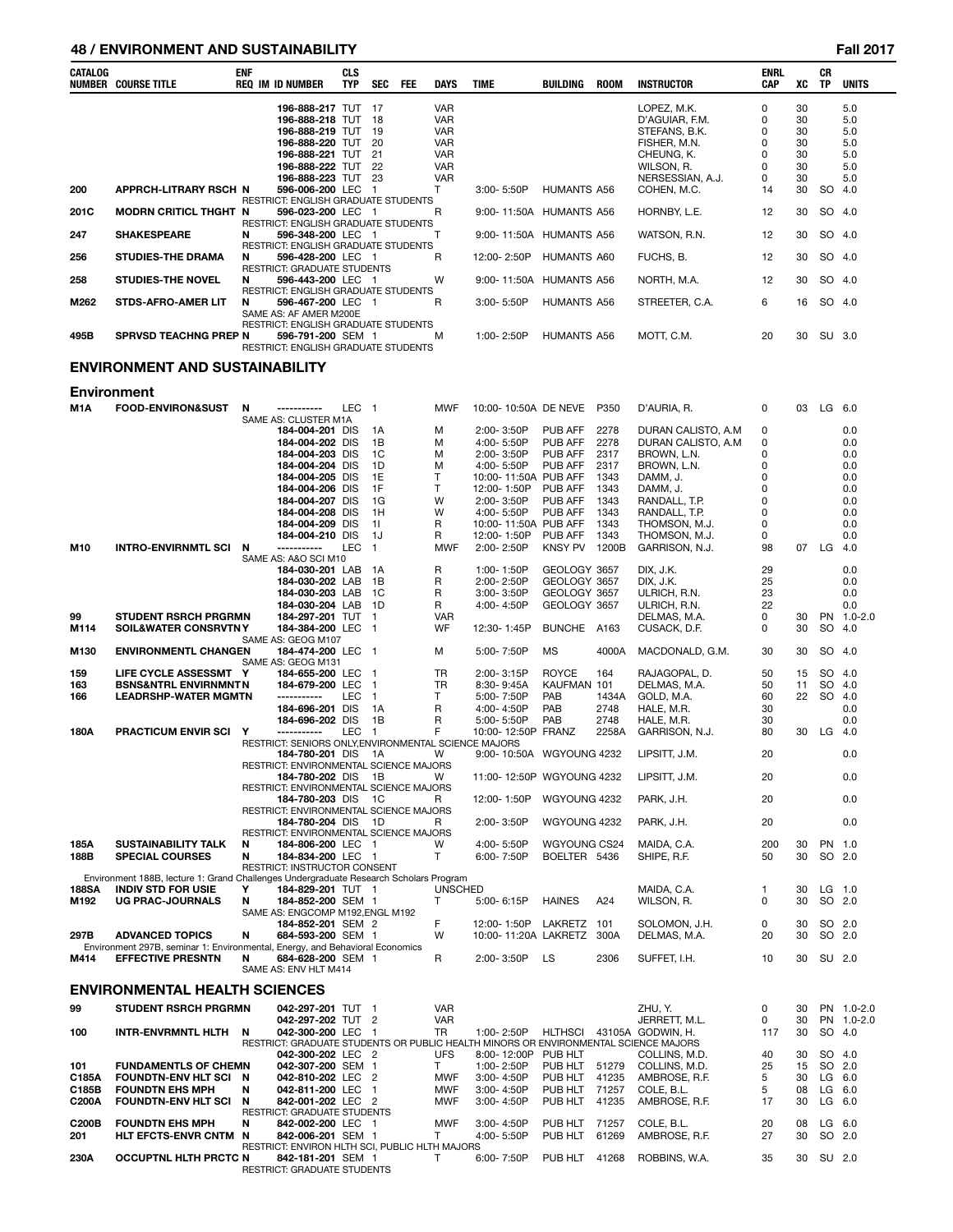| <b>CATALOG</b> | <b>NUMBER COURSE TITLE</b>      | <b>ENF</b> | <b>REQ IM ID NUMBER</b>                                             | <b>CLS</b><br><b>TYP</b> | <b>SEC</b> | <b>FEE</b> | <b>DAYS</b> | <b>TIME</b>          | <b>BUILDING</b> | <b>ROOM</b>    | <b>INSTRUCTOR</b>           | <b>ENRL</b><br>CAP | XC | <b>CR</b><br><b>TP</b> | <b>UNITS</b> |
|----------------|---------------------------------|------------|---------------------------------------------------------------------|--------------------------|------------|------------|-------------|----------------------|-----------------|----------------|-----------------------------|--------------------|----|------------------------|--------------|
| 255            | <b>AIRBRN CNTMNT-INDUS N</b>    |            | 842-331-200 LEC 1<br>RESTRICT: ENVIRON HLTH SCI. PUBLIC HLTH MAJORS |                          |            |            | м           | 5:00-8:50P           | PUB HLT         | 61235          | ARABZADEH, H.               | 8                  | 30 | SO 4.0                 |              |
| 256            | <b>MNTR-OCC&amp;ENVRN HLTHN</b> |            | 842-338-201 LEC 1                                                   |                          |            |            | R           | 3:00-5:50P           | PUB HLT         | 51279          | QUE HEE, S.S.               | 20                 | 30 | LG                     | 4.0          |
| 259B           | <b>WORKPLACE SAFETY</b>         | N          | 842-348-201 LEC 1                                                   |                          |            |            | M           | 1:00-2:50P           | PUB HLT         | 51279          | ARABZADEH, H.               | 20                 | 12 | LG 2.0                 |              |
| 411            | <b>ENVIRN HLTH SCI SEM</b>      | N          | 842-622-200 SEM 1                                                   |                          |            |            | R           | 12:00-12:50P HLTHSCI |                 |                | 43105A COLE, B.L.           | 60                 | 30 | SU 2.0                 |              |
|                |                                 |            | <b>RESTRICT: GRADUATE STUDENTS</b>                                  |                          |            |            |             |                      |                 |                |                             |                    |    |                        |              |
| M414           | <b>EFFECTIVE PRESNTN</b>        | N          | 842-628-200 SEM 1                                                   |                          |            |            | R           | 2:00-3:50P           | LS              | 2306           | SUFFET, I.H.                | 10                 | 30 | SU 2.0                 |              |
|                |                                 |            | SAME AS: ENVIRON M414                                               |                          |            |            |             |                      |                 |                |                             |                    |    |                        |              |
|                |                                 |            | <b>RESTRICT: GRADUATE STUDENTS</b>                                  |                          |            |            |             |                      |                 |                |                             |                    |    |                        |              |
|                | <b>EPIDEMIOLOGY</b>             |            |                                                                     |                          |            |            |             |                      |                 |                |                             |                    |    |                        |              |
| 99             | <b>STUDENT RSRCH PRGRMN</b>     |            | 044-297-201 TUT 1                                                   |                          |            |            | <b>VAR</b>  |                      |                 |                | AZIZ. N.                    | $\Omega$           | 30 |                        | PN 1.0-2.0   |
|                |                                 |            | 044-297-202 TUT 2                                                   |                          |            |            | <b>VAR</b>  |                      |                 |                | RITZ, B.R.                  | $\Omega$           | 30 |                        | PN 1.0-2.0   |
| <b>188SA</b>   | <b>INDIV STD FOR USIE</b>       | N          | 044-831-200 TUT 1                                                   |                          |            |            | <b>VAR</b>  |                      |                 |                | HSU, P.T.                   | $\mathbf{1}$       | 30 | $LG$ 1.0               |              |
| 197            | <b>INDIVIDUAL STUDIES</b>       | N          | 044-882-201 TUT 1                                                   |                          |            |            | <b>VAR</b>  |                      |                 |                | GORBACH, P.M.               | $\Omega$           | 30 |                        | SO 2.0-4.0   |
| 200A           | <b>STUDY DESIGN</b>             | N          | ------------                                                        | LEC <sub>1</sub>         |            |            | <b>TR</b>   | 9:00-10:50A HLTHSCI  |                 |                | 43105A MICHELS, K.B.        | 64                 | 12 | LG                     | 6.0          |
|                |                                 |            | <b>RESTRICT: GRADUATE STUDENTS</b>                                  |                          |            |            |             |                      |                 |                |                             |                    |    |                        |              |
|                |                                 |            | 844-002-201 DIS                                                     |                          | - 1A       |            | <b>TR</b>   | 11:00-11:50A HLTHSCI |                 |                | 33105A BOLANOS, R.S.        | 32                 |    |                        | 0.0          |
|                |                                 |            | 844-002-202 DIS                                                     |                          | 1B         |            | <b>TR</b>   | 11:00-11:50A HLTHSCI |                 |                | 43105A PARK, J.W.           | 32                 |    |                        | 0.0          |
| M204           | LOGIC&CAUS&PROBBLTYN            |            | 844-025-200 LEC 1                                                   |                          |            |            | <b>TR</b>   | 3:00-4:50P           | <b>HLTHSCI</b>  |                | 33105A ARAH, O.A.           | 40                 | 30 | SO 4.0                 |              |
|                |                                 |            | SAME AS: STATS M243                                                 |                          |            |            |             |                      |                 |                |                             |                    |    |                        |              |
|                |                                 |            | <b>RESTRICT: INSTRUCTOR CONSENT</b>                                 |                          |            |            |             |                      |                 |                |                             |                    |    |                        |              |
| 232            | <b>METHODS-HIDDEN POP N</b>     |            | 844-193-201 LEC 1                                                   |                          |            |            | W           | 2:00-3:50P           | PUB HLT         | 61269          | GORBACH, P.M.               | 22                 | 30 | $LG$ 2.0               |              |
|                |                                 |            | RESTRICT: EPIDEMIOLOGY, PUBLIC HEALTH MAJORS                        |                          |            |            |             |                      |                 |                |                             |                    |    |                        |              |
| 242            | <b>CANCER EPIDEMIOLOGY N</b>    |            | 844-253-200 LEC 1                                                   |                          |            |            | MW          | 10:00-11:50A PUB HLT |                 | 41268          | ZHANG. Z.                   | 34                 | 03 | SO 4.0                 |              |
|                |                                 |            | RESTRICT: INSTRUCTOR CONSENT                                        |                          |            |            |             |                      |                 |                |                             |                    |    |                        |              |
| 246            | <b>EPIDEMIOLOGY-AGING</b>       | N          | 844-276-201 LEC 1                                                   |                          |            |            | R           | 1:00-2:50P           | PUB HLT         | 71257          | HSU, P.T.                   | 20                 | 30 | SO 2.0                 |              |
| 268            | <b>PHARMACOEPIDEMIOLGYN</b>     |            | 844-408-201 LEC 1                                                   |                          |            |            | R           | 9:00-10:50A PUB HLT  |                 | 41268          | BRADBURY, B.D.              | 28                 | 12 | SO 2.0                 |              |
|                |                                 |            | <b>RESTRICT: GRADUATE STUDENTS</b>                                  |                          |            |            |             |                      |                 |                |                             |                    |    |                        |              |
| 291            | SEMINAR-SPCL TOPICS N           |            | 844-546-201 SEM 1                                                   |                          |            |            | W           | 9:00-10:50A PUB HLT  | PUB HLT         | 61235<br>61262 | RITZ, B.R.<br>GORBACH, P.M. | 20                 | 30 | SO 2.0<br>SU 2.0       |              |
| 292            | ADV SEM-EPIDEMIOLGY N           |            | 844-552-201 SEM 1                                                   |                          |            |            | W           | 4:00-5:50P           |                 |                |                             | 15                 | 30 | SU 2.0                 |              |
| 293            | <b>INTNTL HIV&amp;AIDS SEM</b>  | N          | 844-558-200 SEM 1<br><b>RESTRICT: EPIDEMIOLOGY MAJORS</b>           |                          |            |            | м           | 3:00-4:50P           | PUB HLT         | 61262          | DETELS, R.                  | 18                 | 30 |                        |              |
| 295            | <b>SEMINAR IN CANCER</b>        | N          | 844-570-200 SEM 1                                                   |                          |            |            | F.          | 10:00-12:50P PUB HLT |                 | 41235          | ZHANG. Z.                   | 28                 | 30 | SO 2.0                 |              |
|                |                                 |            | RESTRICT: EPIDEMIOLOGY MAJORS                                       |                          |            |            |             |                      |                 |                |                             |                    |    |                        |              |
| M403           | <b>CMPT MGMT-HLTH DATA N</b>    |            | 844-606-201 LEC 1                                                   |                          |            |            | <b>MW</b>   | 3:00-5:50P           | PUB HLT         | A1241          | SMITH, L.V.                 | 20                 | 30 | LG                     | -4.0         |
|                |                                 |            | SAME AS: BIOSTAT M403B                                              |                          |            |            |             |                      |                 |                |                             |                    |    |                        |              |
|                |                                 |            | <b>RESTRICT: INSTRUCTOR CONSENT</b>                                 |                          |            |            |             |                      |                 |                |                             |                    |    |                        |              |

### **ETHNOMUSICOLOGY**

Entering Ethnomusicology majors (world music concentration only) must take the Music Theory Placement Examination to be given at each UCLA New Student Freshman Orientation session<br>and Monday, September 23, 2017, at 10 a.m.

| M6A | Luinomusicology ook unu ooO, 5 ik unu 9 iF, 9 iZ, and 100k unu 100O are open to an students regardiess or major, some restrictions may apply.<br><b>INTRO-MUSICIANSHIP</b> | 430-018-201 LAB 1<br>N                            |       |                | м         | 9:00-9:50A SMB           |                          | B431         | CARLSON, M.C.                            | 10       |    | 01 LG 2.0 |            |
|-----|----------------------------------------------------------------------------------------------------------------------------------------------------------------------------|---------------------------------------------------|-------|----------------|-----------|--------------------------|--------------------------|--------------|------------------------------------------|----------|----|-----------|------------|
|     |                                                                                                                                                                            | SAME AS: MSC HST M6A, MUSC M6A                    |       |                |           |                          |                          |              |                                          |          |    |           |            |
|     |                                                                                                                                                                            | RESTRICT: INSTRUCTOR CONSENT                      |       |                |           |                          |                          |              |                                          |          |    |           |            |
|     |                                                                                                                                                                            | 430-018-202 LAB 2                                 |       |                | M         | 9:00-10:50A SMB          |                          | 1343         | CARLSON, M.C.                            | 10       | 09 | LG 2.0    |            |
|     |                                                                                                                                                                            | RESTRICT: INSTRUCTOR CONSENT                      |       |                |           |                          |                          |              |                                          |          |    |           |            |
|     |                                                                                                                                                                            | 430-018-203 LAB 3                                 |       |                | M         | 10:00-10:50A SMB         |                          | B431         | CARLSON, M.C.                            | 10       | 01 | LG 2.0    |            |
|     |                                                                                                                                                                            | RESTRICT: INSTRUCTOR CONSENT                      |       |                |           |                          |                          |              |                                          |          |    |           |            |
|     |                                                                                                                                                                            | 430-018-204 LAB 4                                 |       |                | M         | 10:00-11:50A SMB         |                          | 1325         | CARLSON, M.C.                            | 10       | 09 | LG 2.0    |            |
|     |                                                                                                                                                                            | <b>RESTRICT: INSTRUCTOR CONSENT</b>               |       |                |           |                          |                          |              |                                          |          |    | 12 LG 2.0 |            |
|     |                                                                                                                                                                            | 430-018-205 LAB 5<br>RESTRICT: INSTRUCTOR CONSENT |       |                | м         | 11:00-11:50A SMB         |                          | 1343         | SZABO. S.D.                              | 10       |    |           |            |
|     |                                                                                                                                                                            | 430-018-206 LAB 6                                 |       |                | М         | 11:00-11:50A SMB         |                          | 1345         | CARLSON, M.C.                            | 10       |    | 11 LG 2.0 |            |
|     |                                                                                                                                                                            | RESTRICT: INSTRUCTOR CONSENT                      |       |                |           |                          |                          |              |                                          |          |    |           |            |
| 19  | <b>FIAT LUX FRSHMN SEM</b>                                                                                                                                                 | N<br>430-057-200 SEM 1                            |       |                | м         | 1:00-1:50P               | <b>SMB</b>               | 1354         | SAVAGE, R.                               | 20       | 30 | PN 1.0    |            |
|     |                                                                                                                                                                            | RESTRICT: UNDERGRADUATE STUDENTS ONLY             |       |                |           |                          |                          |              |                                          |          |    |           |            |
|     | Ethnomusicololgy 19, seminar 1: Music Theory through Recorder                                                                                                              |                                                   |       |                |           |                          |                          |              |                                          |          |    |           |            |
| 20A | MUSIC-EURO&AMERICASY                                                                                                                                                       | 430-060-200 LEC 1                                 |       |                | <b>TR</b> | 1:00-2:50P               | <b>SMB</b>               | 1420         | WARDEN, N.                               | 25       | 15 | LG 5.0    |            |
|     |                                                                                                                                                                            | <b>RESTRICT: ETHNOMUSICOLOGY MAJORS</b>           |       |                |           |                          |                          |              |                                          |          |    |           |            |
|     | For Ethnomusicology 25, some seats are held for entering students who enroll through New Student Orientation.                                                              |                                                   |       |                |           |                          |                          |              |                                          |          |    |           |            |
|     | Any student may enroll beginning September 19, 2017, space permitting, and continuing students historically have been abe to enroll.                                       |                                                   |       |                |           |                          |                          |              |                                          |          |    |           |            |
| 25  | <b>GLOBAL POP</b>                                                                                                                                                          | -----------<br>N                                  | LEC.  | $\overline{1}$ | <b>MW</b> | 9:00-10:50A SMB          |                          | 1100         | KOONS, R.A.                              | 350      |    | 02 SO     | 5.0        |
|     |                                                                                                                                                                            | 430-075-201 DIS                                   |       | 1A             | R         | 3:00-3:50P               | <b>SMB</b>               | 1344         | ADAMIAN, A.                              | 35       |    |           | 0.0        |
|     |                                                                                                                                                                            | 430-075-202 DIS                                   |       | 1B             | R         | 4:00-4:50P               | <b>SMB</b>               | 1344         | LAVIN, G.W.                              | 35       |    |           | 0.0        |
|     |                                                                                                                                                                            | 430-075-203 DIS                                   |       | 1 <sup>C</sup> | F         | 11:00-11:50A SMB         |                          | 1344         | STUPARITZ, O.G.                          | 35       |    |           | 0.0        |
|     |                                                                                                                                                                            | 430-075-204 DIS                                   |       | 1D             | F         | 12:00-12:50P SMB         |                          | 1344         | ADAMIAN, A.                              | 35       |    |           | 0.0        |
|     |                                                                                                                                                                            | 430-075-205 DIS                                   |       | 1E             | F<br>F    | 1:00-1:50P               | <b>SMB</b>               | 1344         | BLACK, B.                                | 35       |    |           | 0.0        |
|     |                                                                                                                                                                            | 430-075-206 DIS                                   |       | 1F             |           | 2:00-2:50P               | <b>SMB</b>               | 1344         | BLACK, B.                                | 35       |    |           | 0.0        |
|     |                                                                                                                                                                            | 430-075-207 DIS<br>430-075-208 DIS                |       | 1G<br>1H       | F<br>F    | 3:00-3:50P<br>4:00-4:50P | <b>SMB</b><br><b>SMB</b> | 1344<br>1344 | LAVIN, G.W.                              | 35<br>35 |    |           | 0.0<br>0.0 |
|     |                                                                                                                                                                            | 430-075-209 DIS                                   |       | 11             | F         | 1:00-1:50P               | <b>SMB</b>               | 1440         | <b>VENKATESH, P.</b><br>MATCZYNSKI, W.R. | 35       |    |           | 0.0        |
|     |                                                                                                                                                                            | 430-075-210 DIS                                   |       | 1J             | F         | 2:00-2:50P               | <b>SMB</b>               | 1440         | MATCZYNSKI, W.R.                         | 35       |    |           | 0.0        |
|     | For Ethnomusicology 50A, some seats are held for entering students who enroll through New Student Orientation.                                                             |                                                   |       |                |           |                          |                          |              |                                          |          |    |           |            |
|     | Any student may enroll beginning September 19, 2017, space permitting, and continuing students historically have been abe to enroll.                                       |                                                   |       |                |           |                          |                          |              |                                          |          |    |           |            |
| 50A | <b>JAZZ-AMERCN CULTURE N</b>                                                                                                                                               | -----------                                       | LEC 1 |                | <b>TR</b> | 11:00-12:50P SMB         |                          | 1100         | HARRISON, C.A.                           | 210      | 30 | SO.       | 5.0        |
|     |                                                                                                                                                                            | 430-170-201 DIS                                   |       | 1A             | F.        | $9:00 - 9:50A$           | <b>SMB</b>               | 1345         | BOOMSMA, R.I.                            | 35       |    |           | 0.0        |
|     |                                                                                                                                                                            | 430-170-202 DIS                                   |       | 1B             | F         | 10:00-10:50A SMB         |                          | 1345         | BOOMSMA, R.I.                            | 35       |    |           | 0.0        |
|     |                                                                                                                                                                            | 430-170-203 DIS                                   |       | 1 <sup>C</sup> | F         | 11:00-11:50A SMB         |                          | 1345         | CASTANEDA, D.F.                          | 35       |    |           | 0.0        |
|     |                                                                                                                                                                            | 430-170-204 DIS                                   |       | 1D             | F         | 12:00-12:50P SMB         |                          | 1345         | CASTANEDA, D.F.                          | 35       |    |           | 0.0        |
|     |                                                                                                                                                                            | 430-170-205 DIS                                   |       | 1E             | F         | 1:00-1:50P               | <b>SMB</b>               | 1345         | <b>FRANCISCO CRISTOBA</b>                | 35       |    |           | 0.0        |
|     |                                                                                                                                                                            | 430-170-206 DIS 1F                                |       |                | F         | 2:00-2:50P               | <b>SMB</b>               | 1345         | <b>FRANCISCO CRISTOBA</b>                | 35       |    |           | 0.0        |
| 68A | <b>MUSIC-CHINA-ENSEMBL N</b>                                                                                                                                               | 430-181-200 ACT 1                                 |       |                | W         | 3:00-5:50P               | <b>SMB</b>               | 1659         | LI, C.                                   | 45       | 30 | SO 2.0    |            |
|     |                                                                                                                                                                            | RESTRICT: INSTRUCTOR CONSENT                      |       |                |           |                          |                          |              |                                          |          |    |           |            |
| 68B | <b>MUSIC-CHINA-OPERA</b>                                                                                                                                                   | 430-182-200 ACT 1<br>N                            |       |                | M         | 3:00-4:50P               | <b>SMB</b>               | 1659         | LI, C.                                   | 20       | 30 | SO 1.0    |            |
|     |                                                                                                                                                                            | RESTRICT: INSTRUCTOR CONSENT                      |       |                |           |                          |                          |              |                                          |          |    |           |            |
| 68F | MUSIC-INDIA-ENSEMBL N                                                                                                                                                      | 430-186-200 ACT 1                                 |       |                | M         | 4:00-5:50P               | <b>SMB</b>               | 1846         | NEUMAN, R.D.                             | 10       | 30 | SO 2.0    |            |
|     |                                                                                                                                                                            | RESTRICT: INSTRUCTOR CONSENT                      |       |                |           |                          |                          |              |                                          |          |    |           |            |
| 68N | <b>MUSIC-BALKANS-CHOIR N</b>                                                                                                                                               | 430-193-200 ACT 1                                 |       |                | М         | 6:00-7:50P               | <b>SMB</b>               | 1420         | VARIMEZOVA, T.T.                         | 15       | 30 | SO 1.0    |            |
|     | <b>BLKNS-INSTRMNT MUSCN</b>                                                                                                                                                | RESTRICT: INSTRUCTOR CONSENT                      |       |                |           |                          |                          |              |                                          |          | 30 | SO 1.0    |            |
| 680 |                                                                                                                                                                            | 430-194-200 ACT 1<br>RESTRICT: INSTRUCTOR CONSENT |       |                | м         | 6:00-7:50P               | <b>SMB</b>               | 1440         | VARIMEZOVA, T.T.                         | 15       |    |           |            |
|     |                                                                                                                                                                            |                                                   |       |                |           |                          |                          |              |                                          |          |    |           |            |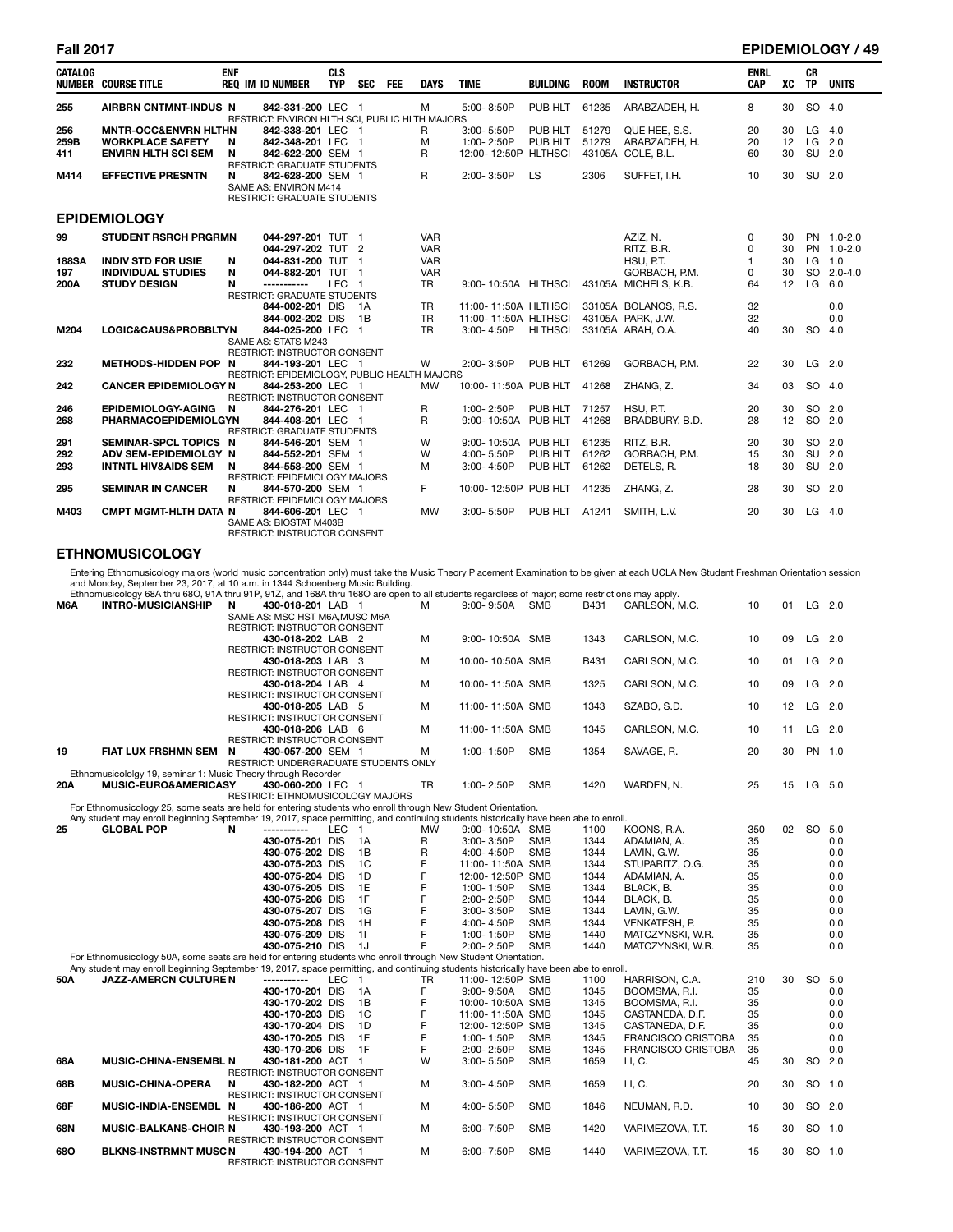### **50 / ETHNOMUSICOLOGY Fall 2017**

| CATALOG | <b>NUMBER COURSE TITLE</b>                                                                                                                                    | ENF | <b>REQ IM ID NUMBER</b>                                           | CLS<br><b>TYP</b> | SEC | FEE       | <b>DAYS</b>  | <b>TIME</b>      | BUILDING   | ROOM | <b>INSTRUCTOR</b> | <b>ENRL</b><br><b>CAP</b> | XC | CR<br>TP | <b>UNITS</b> |
|---------|---------------------------------------------------------------------------------------------------------------------------------------------------------------|-----|-------------------------------------------------------------------|-------------------|-----|-----------|--------------|------------------|------------|------|-------------------|---------------------------|----|----------|--------------|
| 71AF    | <b>JAZZ GUITAR</b>                                                                                                                                            | N   | 430-201-200 STU 1                                                 |                   |     | \$325 VAR |              |                  |            |      | MARSHALL, W.      | 5                         | 30 | LG 2.0   |              |
| 71BF    | <b>JAZZ PERCUSSION</b>                                                                                                                                        | N   | RESTRICT: INSTRUCTOR CONSENT<br>430-204-200 STU 1                 |                   |     | \$325 VAR |              |                  |            |      | CAMERON, C.       | 5                         | 30 | $LG$ 2.0 |              |
| 71 C F  | <b>JAZZ PIANO</b>                                                                                                                                             | N   | RESTRICT: INSTRUCTOR CONSENT<br>430-207-200 STU 1                 |                   |     | \$325 VAR |              |                  |            |      | HENDELMAN, T.     | 5                         | 30 | $LG$ 2.0 |              |
| 71DF    | <b>JAZZ SAXOPHONE</b>                                                                                                                                         | N   | RESTRICT: INSTRUCTOR CONSENT<br>430-210-200 STU 1                 |                   |     | \$325 VAR |              |                  |            |      | ALMARIO, J.       | 5                         | 30 | LG 2.0   |              |
|         |                                                                                                                                                               |     | RESTRICT: INSTRUCTOR CONSENT                                      |                   |     |           |              |                  |            |      |                   |                           |    |          |              |
|         |                                                                                                                                                               |     | 430-210-201 STU 2<br>RESTRICT: INSTRUCTOR CONSENT                 |                   |     | \$325 VAR |              |                  |            |      | OBA, H.M.         | $\mathbf{1}$              | 30 | LG 2.0   |              |
| 71EF    | <b>JAZZ STRING BASS</b>                                                                                                                                       | N   | 430-213-200 STU 1<br>RESTRICT: INSTRUCTOR CONSENT                 |                   |     | \$325 VAR |              |                  |            |      | MIRANDA, R.       | 5                         | 30 | $LG$ 2.0 |              |
| 71FF    | <b>JAZZ TROMBONE</b>                                                                                                                                          | N   | 430-216-200 STU 1<br>RESTRICT: INSTRUCTOR CONSENT                 |                   |     | \$325 VAR |              |                  |            |      | BENJAMIN, D.C.    | 5                         | 30 | $LG$ 2.0 |              |
| 71GF    | <b>JAZZ TRUMPET</b>                                                                                                                                           | N   | 430-219-200 STU 1<br><b>RESTRICT: INSTRUCTOR CONSENT</b>          |                   |     | \$325 VAR |              |                  |            |      | RODRIGUEZ, B.H.   | 5                         | 30 | $LG$ 2.0 |              |
| 71IF    | <b>JAZZ VOICE</b>                                                                                                                                             | N   | 430-222-200 STU 1<br>RESTRICT: INSTRUCTOR CONSENT                 |                   |     | \$325 VAR |              |                  |            |      | MORRISON, B.      | 5                         | 30 | LG 2.0   |              |
| 91B     | <b>MUSIC OF BALI</b>                                                                                                                                          | N   | 430-251-200 ACT 1                                                 |                   |     |           | T            | 7:00-9:50P       | <b>SMB</b> | 1659 | WENTEN, I.N.      | 35                        | 30 | SO 2.0   |              |
| 91E     | <b>MUSIC&amp;DANCE-GHANA</b>                                                                                                                                  | N   | RESTRICT: INSTRUCTOR CONSENT<br>430-254-200 ACT 1                 |                   |     |           | R            | 7:00-9:50P       | <b>SMB</b> | 1659 | AWE, F.P.         | 20                        | 30 | SO 2.0   |              |
| 91 K    | <b>MUSIC OF MEXICO</b>                                                                                                                                        | N   | <b>RESTRICT: INSTRUCTOR CONSENT</b><br>430-260-200 ACT 1          |                   |     |           | м            | $3:00 - 5:50P$   | <b>SMB</b> | 1439 | GUZMAN, J.A.      | 20                        | 30 | SO 2.0   |              |
| 91 L    | <b>MUSIC OF PERSIA</b>                                                                                                                                        | N   | RESTRICT: INSTRUCTOR CONSENT<br>430-261-200 ACT 1                 |                   |     |           | $\mathsf{T}$ | 1:00-3:50P       | <b>SMB</b> | 1659 | POURJAVADY, A.H.  | 20                        | 30 | SO 2.0   |              |
|         |                                                                                                                                                               |     | RESTRICT: INSTRUCTOR CONSENT                                      |                   |     |           | R            |                  |            |      |                   |                           |    |          |              |
|         |                                                                                                                                                               |     | 430-261-201 ACT 2<br>RESTRICT: INSTRUCTOR CONSENT                 |                   |     |           |              | $3:00 - 5:50P$   | <b>SMB</b> | 1659 | ARABIFARD, M.     | 10                        | 30 | SO 2.0   |              |
| 91 N    | <b>MUSIC OF NEAR EAST</b>                                                                                                                                     | N   | 430-263-200 ACT 1<br>RESTRICT: INSTRUCTOR CONSENT                 |                   |     |           | R            | 7:00-9:50P       | <b>SMB</b> | 1325 | ASMAR, S.W.       | 20                        | 30 | SO 2.0   |              |
| 91 P    | For Ethnomusicology 91P, an audition is required. Come prepared with one song of any kind.<br><b>MUSIC-AFRCN AMERCNSN</b>                                     |     | 430-265-200 ACT 1                                                 |                   |     |           | W            | 11:00-1:50P      | <b>SMB</b> | 1325 | ROBERSON, J.E.    | 50                        | 30 | SO 2.0   |              |
| 91T     | <b>JAZZ ORCHESTRA</b>                                                                                                                                         | N   | RESTRICT: INSTRUCTOR CONSENT<br>430-269-200 ACT 1                 |                   |     |           | Т            | 7:00-9:50P       | <b>SMB</b> | 1345 | HARRISON, C.A.    | 30                        | 30 | LG 2.0   |              |
|         | Ethnomusicology 91T, activity 1:                                                                                                                              |     | RESTRICT: INSTRUCTOR CONSENT                                      |                   |     |           |              |                  |            |      |                   |                           |    |          |              |
|         |                                                                                                                                                               |     | 430-269-201 ACT 2                                                 |                   |     |           | R            | 7:00-9:50P       | <b>SMB</b> | 1345 | RODRIGUEZ, B.H.   | 30                        | 30 | LG 2.0   |              |
|         | Ethnomusicology 91T, activity 2:                                                                                                                              |     | RESTRICT: INSTRUCTOR CONSENT                                      |                   |     |           |              |                  |            |      |                   |                           |    |          |              |
|         |                                                                                                                                                               |     | 430-269-203 ACT 3<br>RESTRICT: INSTRUCTOR CONSENT                 |                   |     |           | R            | 6:00-8:50P       | <b>SMB</b> | 1439 | OBA, H.M.         | 30                        | 30 | $LG$ 2.0 |              |
| 91Z     | <b>OPEN ENSEMBLE</b>                                                                                                                                          | N   | 430-275-200 ACT 1<br>RESTRICT: INSTRUCTOR CONSENT                 |                   |     |           | R            | $6:00 - 8:50P$   | <b>SMB</b> | 1440 | BITTEL, A.M.      | 10                        | 30 | SO 2.0   |              |
|         | Ethnomusicology 91Z, activity 1: Irish Music Ensemble                                                                                                         |     | 430-275-201 ACT 2                                                 |                   |     |           | W            | 5:00-6:50P       | SMB        | 1439 | NEWTON, J.W.      | 20                        | 30 | SO 2.0   |              |
|         | Ethnomusicology 91Z, activity 2: Charles Mingus Ensemble                                                                                                      |     | RESTRICT: INSTRUCTOR CONSENT                                      |                   |     |           |              |                  |            |      |                   |                           |    |          |              |
|         |                                                                                                                                                               |     | 430-275-202 ACT 3                                                 |                   |     |           | Τ            | 6:00-8:50P       | <b>SMB</b> | 1440 | BRAGGER, D.M.     | 15                        | 30 | SO 2.0   |              |
|         | Ethnomusicology 91Z, activity 3: Old-Time String Band Ensemble                                                                                                |     | RESTRICT: INSTRUCTOR CONSENT                                      |                   |     |           |              |                  |            |      |                   |                           |    |          |              |
|         |                                                                                                                                                               |     | 430-275-203 ACT 4<br>RESTRICT: INSTRUCTOR CONSENT                 |                   |     |           | м            | 7:00-9:50P       | <b>SMB</b> | 1659 | LOZA, S.J.        | 15                        | 30 | SO 2.0   |              |
|         | Ethnomusicology 91Z, activity 4: Afro-Cuban Ensemble                                                                                                          |     | 430-275-204 ACT 5                                                 |                   |     |           | w            | $6:00 - 8:50P$   | <b>SMB</b> | 1345 | KLIGMAN, M.L.     | 10                        | 30 | SO 2.0   |              |
|         |                                                                                                                                                               |     | RESTRICT: INSTRUCTOR CONSENT<br>430-275-206 ACT 6                 |                   |     |           | W            | 6:30-9:20P       | <b>SMB</b> | 1842 | ADLER, S.I.       | 10                        | 30 | SO 2.0   |              |
|         | Ethnomusicology 91Z, activity 6: Music of Thailand                                                                                                            |     | RESTRICT: INSTRUCTOR CONSENT                                      |                   |     |           |              |                  |            |      |                   |                           |    |          |              |
| 92      | <b>MUSIC INSTRUCTION</b>                                                                                                                                      | N   | 430-276-200 STU 1                                                 |                   |     |           | <b>VAR</b>   |                  |            |      | BEKEN, M.N.       | 5                         | 30 | $LG$ 2.0 |              |
| 106A    | <b>TRADL NA INDIAN MUS</b>                                                                                                                                    | N   | RESTRICT: INSTRUCTOR CONSENT<br>-----------                       | LEC 1             |     |           | м            | 11:00-12:50P SMB |            | 1344 | BROWNER, T.C.     | 35                        | 04 | SO 4.0   |              |
|         | For Ethnomusicology 108B, some seats are held for entering students who enroll through New Student Orientation.                                               |     | 430-339-201 DIS                                                   |                   | 1A  |           | W            | 12:00-12:50P SMB |            | 1344 | YAMIN, T.         | 35                        |    |          | 0.0          |
| 108B    | Any student may enroll beginning September 19, 2017, space permitting, and continuing students historically have been abe to enroll.<br>MUSIC-LATIN AMERICA N |     | 430-349-200 LEC 1                                                 |                   |     |           | <b>MW</b>    | 9:00-10:50A SMB  |            | 1420 | PACHECO, V.       | 30                        | 02 | SO 5.0   |              |
| C122A   | EARLY JAZZ TO SWING N                                                                                                                                         |     | 430-432-201 LEC 1                                                 |                   |     |           | R            | 3:00-5:50P       | <b>SMB</b> | 1354 | NEWTON, J.W.      | 15                        | 30 | $LG$ 4.0 |              |
| 127A    | JAZZ KEYBRD HARMONYN                                                                                                                                          |     | RESTRICT: ETHNOMUSIC, MUSIC, MUSIC HIST, WAC<br>430-463-200 LAB 1 |                   |     |           | w            | 3:00-4:50P       | <b>SMB</b> | B431 | HENDELMAN, T.     | 17                        | 30 | LG 2.0   |              |
| 129A    | JAZZ THEORY&IMPROV N                                                                                                                                          |     | RESTRICT: ETHNOMUSICOLOGY MAJORS<br>430-474-200 LEC 1             |                   |     |           | W            | 1:00-2:50P       | <b>SMB</b> | 1439 | HENDELMAN, T.     | 18                        | 30 | $LG$ 2.0 |              |
| 161B    | <b>ADV MUSIC OF BALI</b>                                                                                                                                      | N   | RESTRICT: ETHNOMUSICOLOGY MAJORS<br>430-667-200 ACT 1             |                   |     |           | Τ            | 7:00-9:50P       | <b>SMB</b> | 1659 | WENTEN, I.N.      | 45                        | 30 | $LG$ 2.0 |              |
|         |                                                                                                                                                               |     | RESTRICT: INSTRUCTOR CONSENT                                      |                   |     |           |              |                  |            |      |                   |                           |    |          |              |
| 161E    | <b>ADV MUSC&amp;DANC-GHANAN</b>                                                                                                                               |     | 430-670-200 ACT 1<br>RESTRICT: INSTRUCTOR CONSENT                 |                   |     |           | R            | 7:00-9:50P       | <b>SMB</b> | 1659 | AWE, F.P.         | 20                        | 30 | $LG$ 2.0 |              |
| 161K    | ADV MUSIC OF MEXICO N                                                                                                                                         |     | 430-676-200 ACT 1<br>RESTRICT: INSTRUCTOR CONSENT                 |                   |     |           | M            | 7:00-9:50P       | <b>SMB</b> | 1345 | GUZMAN, J.A.      | 20                        | 30 | LG 2.0   |              |
| 161L    | <b>ADV MUSIC OF PERSIA</b>                                                                                                                                    | N   | 430-677-200 ACT 1<br>RESTRICT: INSTRUCTOR CONSENT                 |                   |     |           | T.           | 1:00-3:50P       | <b>SMB</b> | 1659 | POURJAVADY, A.H.  | 20                        | 30 | LG 2.0   |              |
|         |                                                                                                                                                               |     | 430-677-201 ACT 2<br>RESTRICT: INSTRUCTOR CONSENT                 |                   |     |           | R            | 3:00-5:50P       | <b>SMB</b> | 1659 | ARABIFARD, M.     | 10                        | 30 | $LG$ 2.0 |              |
| 161M    | <b>ADV MUSIC-THAILAND</b>                                                                                                                                     | N   | 430-678-200 ACT 1                                                 |                   |     |           | W            | 6:30-9:20P       | <b>SMB</b> | 1842 | ADLER, S.I.       | 20                        | 30 | $LG$ 2.0 |              |
| 161N    | ADV MUSIC-NEAR EAST N                                                                                                                                         |     | RESTRICT: INSTRUCTOR CONSENT<br>430-679-200 ACT 1                 |                   |     |           | R            | 7:00-9:50P       | <b>SMB</b> | 1325 | ASMAR, S.W.       | 20                        | 30 | $LG$ 2.0 |              |
|         | For Ethnomusicology 161P, an audition is required. Come prepared with one song of any kind.                                                                   |     | RESTRICT: INSTRUCTOR CONSENT                                      |                   |     |           |              |                  |            |      |                   |                           |    |          |              |
| 161P    | ADV MUSIC-AFR AMRCN N                                                                                                                                         |     | 430-681-200 ACT 1<br>RESTRICT: INSTRUCTOR CONSENT                 |                   |     |           | W            | 11:00-1:50P      | <b>SMB</b> | 1325 | ROBERSON, J.E.    | 50                        | 30 | $LG$ 2.0 |              |
| 161T    | <b>ADV JAZZ ORCHESTRA</b>                                                                                                                                     | N   | 430-685-201 ACT 1<br>RESTRICT: INSTRUCTOR CONSENT                 |                   |     |           | Τ            | 7:00-9:50P       | <b>SMB</b> | 1345 | HARRISON, C.A.    | 30                        | 30 | $LG$ 2.0 |              |
|         | Ethnomusicology 161T, activity 1:                                                                                                                             |     |                                                                   |                   |     |           |              |                  |            |      |                   |                           |    |          |              |
|         |                                                                                                                                                               |     | 430-685-202 ACT 2<br>RESTRICT: INSTRUCTOR CONSENT                 |                   |     |           | R            | 7:00-9:50P       | <b>SMB</b> | 1345 | RODRIGUEZ, B.H.   | 15                        | 30 | $LG$ 2.0 |              |

Ethnomusicology 161T, activity 2: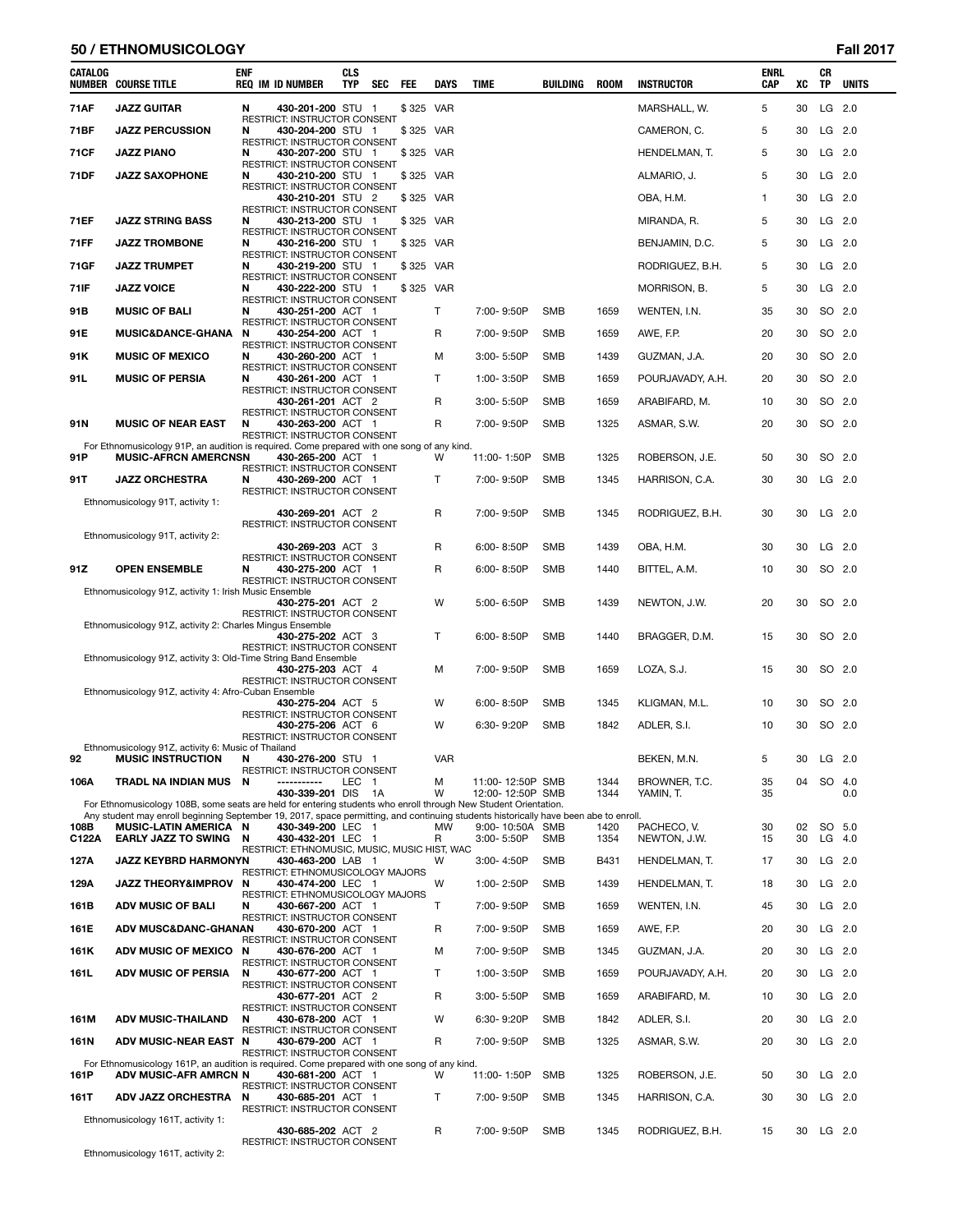# **Fall 2017 FILM, TELEVISION, AND DIGITAL MEDIA / 51**

| CATALOG      | <b>NUMBER COURSE TITLE</b>                                                                                                                                                                                                                                | <b>ENF</b> | <b>REQ IM ID NUMBER</b>                                                                              | <b>CLS</b><br>TYP | SEC FEE              | <b>DAYS</b>                  | <b>TIME</b>                                               | <b>BUILDING</b>         | <b>ROOM</b>   | <b>INSTRUCTOR</b>                 | <b>ENRL</b><br><b>CAP</b> | XC       | CR<br>TP | <b>UNITS</b>             |
|--------------|-----------------------------------------------------------------------------------------------------------------------------------------------------------------------------------------------------------------------------------------------------------|------------|------------------------------------------------------------------------------------------------------|-------------------|----------------------|------------------------------|-----------------------------------------------------------|-------------------------|---------------|-----------------------------------|---------------------------|----------|----------|--------------------------|
|              |                                                                                                                                                                                                                                                           |            | 430-685-203 ACT 3                                                                                    |                   |                      | R                            | 6:00-8:50P                                                | <b>SMB</b>              | 1439          | OBA, H.M.                         | 15                        | 30       |          | LG 2.0                   |
| 161Z         | <b>ADV OPEN ENSEMBLE</b>                                                                                                                                                                                                                                  | N          | RESTRICT: INSTRUCTOR CONSENT<br>430-689-200 ACT 1<br>RESTRICT: INSTRUCTOR CONSENT                    |                   |                      | R                            | 6:00-8:50P                                                | <b>SMB</b>              | 1440          | BITTEL, A.M.                      | 10                        | 30       |          | LG 2.0                   |
|              | Ethnomusicology 161Z, activity 1: Irish Music Ensemble                                                                                                                                                                                                    |            | 430-689-202 ACT 2                                                                                    |                   |                      | W                            | 5:00-6:50P                                                | <b>SMB</b>              | 1439          | NEWTON, J.W.                      | 20                        | 30       | $LG$ 2.0 |                          |
|              | Ethnomusicology 161Z, activity 2: Charles Mingus Ensemble                                                                                                                                                                                                 |            | RESTRICT: INSTRUCTOR CONSENT<br>430-689-203 ACT 3                                                    |                   |                      | Т                            | 6:00-9:50P                                                | <b>SMB</b>              | 1440          | BRAGGER, D.M.                     | 10                        | 30       | LG 2.0   |                          |
|              | Ethnomusicology 161Z, activity 3: Old-Time String Band Ensemble                                                                                                                                                                                           |            | RESTRICT: INSTRUCTOR CONSENT<br>430-689-204 ACT 4                                                    |                   |                      | М                            | 7:00-9:50P                                                | <b>SMB</b>              | 1659          | LOZA, S.J.                        | 10                        | 30       |          | LG 2.0                   |
|              | Ethnomusicology 161Z, activity 4: Afro-Cuban Ensemble                                                                                                                                                                                                     |            | RESTRICT: INSTRUCTOR CONSENT                                                                         |                   |                      |                              |                                                           |                         |               |                                   |                           |          |          |                          |
|              | Ethnomusicology 161Z, activity 5: Klezmer Music Ensemble                                                                                                                                                                                                  |            | 430-689-205 ACT 5<br>RESTRICT: INSTRUCTOR CONSENT                                                    |                   |                      | W                            | 6:00-8:50P                                                | SMB                     | 1345          | KLIGMAN, M.L.                     | 10                        | 30       |          | LG 2.0                   |
| 162          | ADV MUSIC INSTRUCTN N                                                                                                                                                                                                                                     |            | 430-692-200 STU 1<br>RESTRICT: INSTRUCTOR CONSENT                                                    |                   |                      | <b>VAR</b>                   |                                                           |                         |               | BEKEN, M.N.                       | 5                         | 30       | $LG$ 2.0 |                          |
| 168A         | <b>MUSIC-CHINA-ENSEMBL N</b>                                                                                                                                                                                                                              |            | 430-701-200 ACT 1                                                                                    |                   |                      | W                            | 6:00-8:50P                                                | <b>SMB</b>              | 1659          | LI, C.                            | 45                        | 30       |          | SO 2.0                   |
| 168B         | <b>MUSIC-CHINA-ZHENG</b>                                                                                                                                                                                                                                  | N          | RESTRICT: INSTRUCTOR CONSENT<br>430-702-200 ACT 1                                                    |                   |                      | М                            | 5:00-6:50P                                                | <b>SMB</b>              | 1822          | LI, C.                            | 10                        | 30       | SO 1.0   |                          |
| 168F         | MUSIC-INDIA-ENSEMBL N                                                                                                                                                                                                                                     |            | RESTRICT: INSTRUCTOR CONSENT<br>430-706-200 ACT 1                                                    |                   |                      | М                            | 6:00-6:50P                                                | <b>SMB</b>              | 1846          | NEUMAN, R.D.                      | 10                        | 30       |          | SO 2.0                   |
| 168N         | <b>MUSIC-BALKANS-CHOIR N</b>                                                                                                                                                                                                                              |            | RESTRICT: INSTRUCTOR CONSENT<br>430-711-200 ACT 1                                                    |                   |                      | м                            | 8:00-9:50P                                                | <b>SMB</b>              | 1420          | VARIMEZOVA, T.T.                  | 25                        | 30       |          | SO 1.0                   |
| 1680         | <b>BLKNS-INSTRMNT MUSCN</b>                                                                                                                                                                                                                               |            | RESTRICT: INSTRUCTOR CONSENT<br>430-712-200 ACT 1                                                    |                   |                      | М                            | 8:00-9:50P                                                | <b>SMB</b>              | 1440          | VARIMEZOVA, T.T.                  | 20                        | 30       |          | SO 1.0                   |
| 183          | <b>STUDY-ETHNOMUSICLGYY</b>                                                                                                                                                                                                                               |            | RESTRICT: INSTRUCTOR CONSENT<br>430-798-200 LEC 1                                                    |                   |                      | М                            | 11:00-12:50P SMB                                          |                         | 1439          | REES, H.M.                        | 25                        | 05       | $LG$ 4.0 |                          |
| 185          | <b>LITERACY&amp;RSRCH SKLS N</b>                                                                                                                                                                                                                          |            | RESTRICT: ETHNOMUSICOLOGY MAJORS<br>430-810-200 TUT 1                                                |                   |                      | W                            | 12:00-12:50P SMB                                          |                         | 1439          | RUSSELL, M.A.                     | 25                        | 06       | PN 1.0   |                          |
| 186          | <b>SENIOR RECITAL/PROJ</b>                                                                                                                                                                                                                                | N          | RESTRICT: ETHNOMUSICOLOGY MAJORS<br>430-816-200 TUT 1                                                |                   |                      | <b>VAR</b>                   |                                                           |                         |               | LOZA, S.J.                        | 10                        | 30       |          | PN 2.0                   |
|              |                                                                                                                                                                                                                                                           |            | RESTRICT: INSTRUCTOR CONSENT                                                                         |                   |                      |                              |                                                           |                         |               |                                   |                           |          |          |                          |
| <b>188SA</b> | <b>INDIV STD FOR USIE</b>                                                                                                                                                                                                                                 | Υ          | 430-830-201 TUT 1<br>430-830-202 TUT 2                                                               |                   |                      | <b>UNSCHED</b><br><b>VAR</b> |                                                           |                         |               | JOHNSON, G.L.<br>SCHWARTZ, J.A.   | 1<br>0                    | 30<br>30 |          | $LG$ 1.0<br>LG 1.0       |
| 195A<br>195B | <b>INTERNSHIP</b><br><b>INTRN-PBLC ETHNOMUS N</b>                                                                                                                                                                                                         | N          | 430-871-201 TUT 1<br>430-876-201 TUT 1                                                               |                   |                      | <b>VAR</b><br><b>VAR</b>     |                                                           |                         |               | REES, H.M.<br>BEKEN, M.N.         | 0<br>0                    | 30<br>30 |          | SO 2.0-4.0<br>SO 2.0-4.0 |
| 215A         | PRSPCTVS&PARADGMS IN                                                                                                                                                                                                                                      |            | 830-090-200 SEM 1<br>RESTRICT: GRADUATE STUDENTS,ETHNOMUSICOLOGY MAJORS                              |                   |                      | R                            | 3:00- 5:50P                                               | SMB                     | <b>B544</b>   | KEYES, C.L.                       | 10                        | 30       |          | $LG$ 4.0                 |
| 216A         | <b>ETHNOMMU MTHDS I</b>                                                                                                                                                                                                                                   | N          | 830-096-200 SEM 1<br>RESTRICT: GRADUATE STUDENTS, ETHNOMUSICOLOGY MAJORS                             |                   |                      | т                            | $3:00 - 5:50P$                                            | <b>SMB</b>              | <b>B544</b>   | BROWNER, T.C.                     | 10                        | 30       | $LG$ 4.0 |                          |
| C222A        | <b>EARLY JAZZ TO SWING</b>                                                                                                                                                                                                                                | N          | 830-132-201 LEC 1                                                                                    |                   |                      | R                            | $3:00 - 5:50P$                                            | <b>SMB</b>              | 1354          | NEWTON, J.W.                      | 15                        | 30       | $LG$ 4.0 |                          |
| 275          | <b>SEM-AESTHETCS-MUSIC N</b>                                                                                                                                                                                                                              |            | RESTRICT: GRADUATE STUDENTS,ETHNOMUSICOLOGY, MUSICOLOGY, AND WORLD ARTS MAJORS<br>830-450-200 SEM 1  |                   |                      | М                            | 3:00- 5:50P                                               | <b>SMB</b>              | <b>B544</b>   | SAVAGE, R.                        | 10                        | 30       | SO 6.0   |                          |
| 289          | <b>RSCH DSGN&amp;GRNT WRTGN</b>                                                                                                                                                                                                                           |            | RESTRICT: GRADUATE STUDENTS, ETHNOMUSICOLOGY MAJORS<br>830-534-201 SEM 1                             |                   |                      | w                            | 3:00-5:50P                                                | <b>SMB</b>              | <b>B544</b>   | REES, H.M.                        | 10                        | 30       |          | SO 4.0                   |
| 292A         | <b>TOPICS-ETHNOMUSCLGYN</b>                                                                                                                                                                                                                               |            | RESTRICT: GRADUATE STUDENTS, ETHNOMUSICOLOGY, MUSICOLOGY, AND WORLD ARTS MAJORS<br>830-552-200 SEM 1 |                   |                      | F                            | 3:00-5:50P                                                | <b>SMB</b>              | <b>B544</b>   | REES, H.M.                        | 10                        | 30       | SO 4.0   |                          |
|              | Ethnomusicologu 292A, seminar 1: Oral Histories of UCLA Ethnomusicology                                                                                                                                                                                   |            | RESTRICT: GRADUATE STUDENTS                                                                          |                   |                      |                              |                                                           |                         |               |                                   |                           |          |          |                          |
| 495A         | <b>TCHNG APPRNTC PRACTN</b>                                                                                                                                                                                                                               |            | 830-791-200 SEM 1<br>RESTRICT: GRADUATE STUDENTS, ETHNOMUSICOLOGY AND MUSICOLOGY MAJORS              |                   |                      | м                            | 1:00-2:50P                                                | SMB                     | B544          | KEYES, C.L.                       | 15                        | 30       | SU 2.0   |                          |
|              | FILM, TELEVISION, AND DIGITAL MEDIA                                                                                                                                                                                                                       |            |                                                                                                      |                   |                      |                              |                                                           |                         |               |                                   |                           |          |          |                          |
|              | <b>Film and Television</b>                                                                                                                                                                                                                                |            |                                                                                                      |                   |                      |                              |                                                           |                         |               |                                   |                           |          |          |                          |
| 1A           | <b>FRESHMAN SYMPOSIUM N</b>                                                                                                                                                                                                                               |            | 238-001-200 LAB 1                                                                                    |                   |                      | М                            | 10:00-10:50A MELNITZ 1410A                                |                         |               | MCDONALD, W.                      | 15                        | 30       | $LG$ 1.0 |                          |
|              | Film and Television 4 is limited to Film and Television majors and Film, Television, and Digital Media minors on the first enrollment pass.                                                                                                               |            | RESTRICT: INSTRUCTOR CONSENT                                                                         |                   |                      |                              |                                                           |                         |               |                                   |                           |          |          |                          |
|              | For Film and Television 4, some seats are held for entering students who enroll through New Student Orientation.<br>Any student may enroll beginning September 19, 2017, space permitting, and continuing students historically have been able to enroll. |            |                                                                                                      |                   |                      |                              |                                                           |                         |               |                                   |                           |          |          |                          |
| 4            | <b>ART&amp;TECH-FILMMAKING N</b>                                                                                                                                                                                                                          |            | -----------<br>238-012-201 DIS                                                                       | LEC               | $\overline{1}$<br>1A | TR<br>R                      | 1:00-2:20P<br>9:00-9:50A                                  | MELNITZ 1409<br>MELNITZ | 1441          | MCHUGH, K.A.<br>GHAWANMEH, M.M.   | 240<br>20                 | 15       | SO       | 5.0<br>0.0               |
|              |                                                                                                                                                                                                                                                           |            | 238-012-202 DIS                                                                                      |                   | 1B                   | R                            | 10:00-10:50A MELNITZ                                      |                         | 1441          | GHAWANMEH, M.M.                   | 20                        |          |          | 0.0                      |
|              |                                                                                                                                                                                                                                                           |            | 238-012-203 DIS                                                                                      |                   | 1C                   | R<br>R                       | 11:00-11:50A MELNITZ                                      |                         | 2568B         | POTTERTON, M.K.                   | 20<br>20                  |          |          | 0.0                      |
|              |                                                                                                                                                                                                                                                           |            | 238-012-204 DIS<br>238-012-205 DIS                                                                   |                   | 1D<br>1E             | М                            | 12:00-12:50P MELNITZ<br>$9:00 - 9:50A$                    | <b>MELNITZ</b>          | 2568B<br>1441 | POTTERTON, M.K.<br>MORALDE, O.J.  | 20                        |          |          | 0.0<br>0.0               |
|              |                                                                                                                                                                                                                                                           |            | 238-012-206 DIS                                                                                      |                   | 1F                   | M                            | 10:00-10:50A MELNITZ                                      |                         | 1441          | MORALDE, O.J.                     | 20                        |          |          | 0.0                      |
|              |                                                                                                                                                                                                                                                           |            | 238-012-207 DIS<br>238-012-208 DIS                                                                   |                   | 1G<br>1H             | Τ<br>Т                       | 3:00-3:50P<br>4:00-4:50P                                  | PUB AFF<br>PUB AFF      | 1337<br>1337  | SANDLER, M.R.<br>SANDLER, M.R.    | 20<br>20                  |          |          | 0.0<br>0.0               |
|              |                                                                                                                                                                                                                                                           |            | 238-012-209 DIS                                                                                      |                   | 11                   | M                            | 4:00-4:50P                                                | PUB AFF                 | 2232          | MCCANN, C.E.                      | 20                        |          |          | 0.0                      |
|              |                                                                                                                                                                                                                                                           |            | 238-012-210 DIS<br>238-012-211 DIS                                                                   |                   | 1J<br>1K             | М<br>R                       | 5:00- 5:50P<br>4:00-4:50P                                 | PUB AFF<br>MELNITZ      | 2232<br>2586B | MCCANN, C.E.<br>ZWEIFACH, D.      | 20<br>20                  |          |          | 0.0<br>0.0               |
|              |                                                                                                                                                                                                                                                           |            | 238-012-212 DIS                                                                                      |                   | 1L                   | R                            | 5:00- 5:50P                                               | MELNITZ                 | 2586B         | ZWEIFACH, D.                      | 20                        |          |          | 0.0                      |
| 6Α           | <b>HIST AM MOTION PIC</b>                                                                                                                                                                                                                                 | N          | -----------<br>238-018-201 DIS                                                                       | LEC               | $\mathbf{1}$<br>1A   | <b>MW</b><br>М               | 1:00-4:50P<br>9:00-9:50A                                  | MELNITZ<br>MELNITZ      | 1409<br>2534  | KUNTZ, J.A.<br>STEVENSON, A.E.    | 272<br>20                 | 30       | LG       | 6.0<br>0.0               |
|              |                                                                                                                                                                                                                                                           |            | 238-018-202 DIS                                                                                      |                   | 1B                   | M                            | 10:00-10:50A MELNITZ                                      |                         | 2534          | STEVENSON, A.E.                   | 19                        |          |          | 0.0                      |
|              |                                                                                                                                                                                                                                                           |            | 238-018-203 DIS                                                                                      |                   | 1C                   | Т                            | $9:00 - 9:50A$                                            | MELNITZ                 | 1441          | LEDESMA, K.C.                     | 20                        |          |          | 0.0                      |
|              |                                                                                                                                                                                                                                                           |            | 238-018-204 DIS<br>238-018-205 DIS                                                                   |                   | 1D<br>1E             | Τ<br>Т                       | 10:00-10:50A MELNITZ<br>11:00-11:50A MELNITZ              |                         | 1441<br>1441  | LEDESMA, K.C.<br>KUSHIGEMACHI, T. | 19<br>20                  |          |          | 0.0<br>0.0               |
|              |                                                                                                                                                                                                                                                           |            | 238-018-206 DIS                                                                                      |                   | 1F                   | Τ                            | 12:00-12:50P MELNITZ                                      |                         | 1441          | KUSHIGEMACHI, T.                  | 19                        |          |          | 0.0                      |
|              |                                                                                                                                                                                                                                                           |            | 238-018-207 DIS<br>238-018-208 DIS                                                                   |                   | 1G<br>1H             | R<br>R                       | 11:00-11:50A MELNITZ<br>12:00-12:50P MELNITZ              |                         | 1441<br>1441  | DEPREST, J.<br>DEPREST, J.        | 20<br>19                  |          |          | 0.0<br>0.0               |
|              |                                                                                                                                                                                                                                                           |            | 238-018-209 DIS                                                                                      |                   | 11                   | F                            | $9:00 - 9:50A$                                            | MELNITZ                 | 1441          | LI. Y.                            | 20                        |          |          | 0.0                      |
|              |                                                                                                                                                                                                                                                           |            | 238-018-210 DIS<br>238-018-211 DIS                                                                   |                   | 1J<br>1K             | F<br>F                       | 10:00-10:50A MELNITZ<br>11:00-11:50A MELNITZ              |                         | 1441<br>2586B | LI, Y.<br>MARPE, K.M.             | 19<br>20                  |          |          | 0.0<br>0.0               |
|              |                                                                                                                                                                                                                                                           |            | 238-018-212 DIS                                                                                      |                   | 1L                   | F                            | 12:00-12:50P MELNITZ                                      |                         | 2586B         | MARPE, K.M.                       | 19                        |          |          | 0.0                      |
|              |                                                                                                                                                                                                                                                           |            | 238-018-213 DIS<br>238-018-214 DIS 1N                                                                |                   | 1M                   | F<br>F                       | $3:00 - 3:50P$<br>$A \cdot 00 - A \cdot 50P$ PHR AFF 2284 | PUB AFF                 | 2284          | LI, Z.<br>117                     | 19<br>10                  |          |          | 0.0<br>n n               |

0.0 238-018-214 DIS 1N F 4:00- 4:50P PUB AFF 2284 LI, Z.<br>- Film and Television 33 is limited to Film and Television majors and Film, Television, and Digital Media minors on the first enrollment pass. Any student may enroll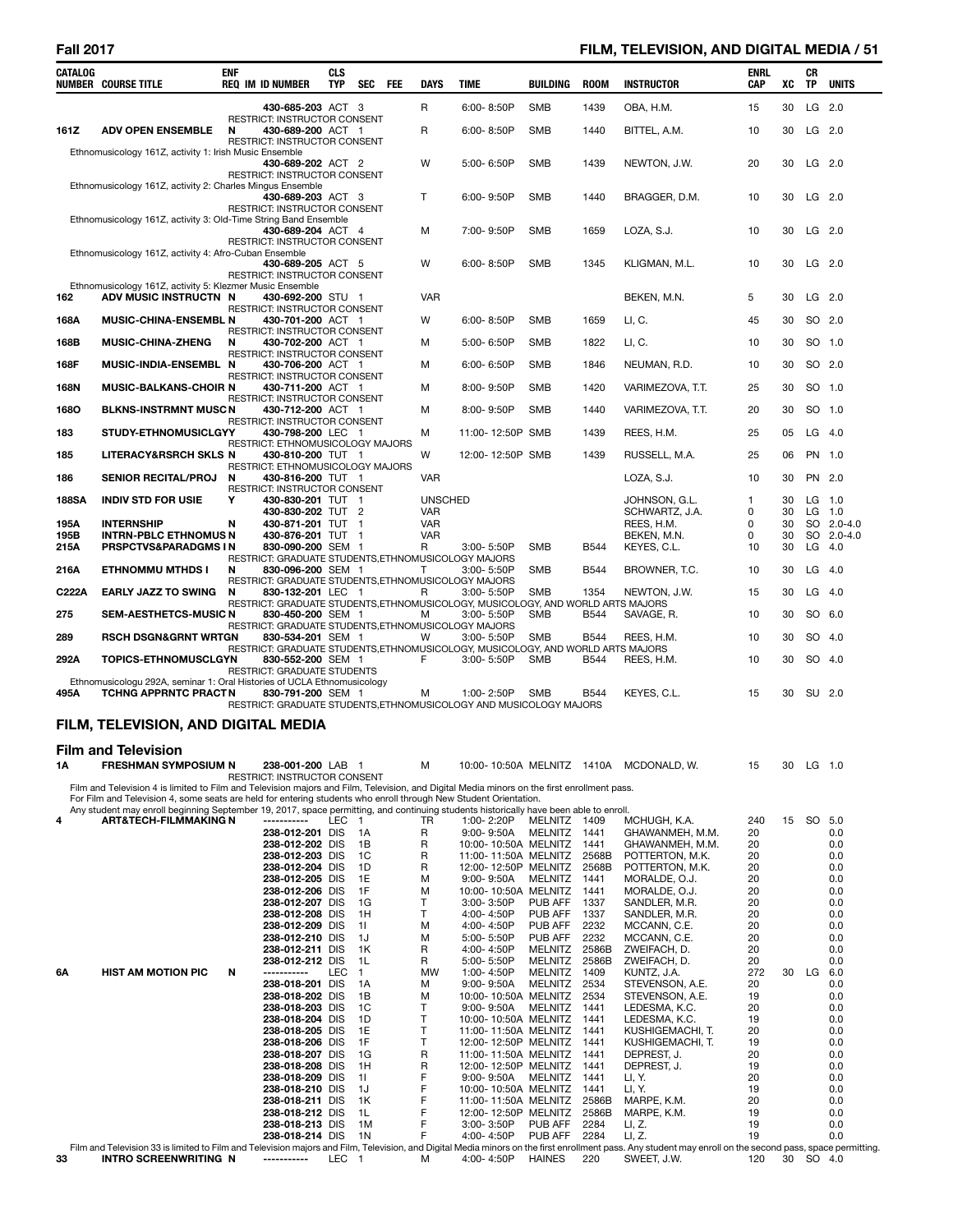# **52 / FILM, TELEVISION, AND DIGITAL MEDIA Fall 2017**

| CATALOG     | <b>NUMBER COURSE TITLE</b>                                                                                                                                                               | ENF    | <b>REQ IM ID NUMBER</b>                                                                                | <b>CLS</b><br>TYP | <b>SEC</b>             | FEE | <b>DAYS</b>                  | <b>TIME</b>                                  | BUILDING                        | <b>ROOM</b>    | <b>INSTRUCTOR</b>                                                                                                                                                                                                | <b>ENRL</b><br>CAP | xс       | CR<br>TP           | <b>UNITS</b> |
|-------------|------------------------------------------------------------------------------------------------------------------------------------------------------------------------------------------|--------|--------------------------------------------------------------------------------------------------------|-------------------|------------------------|-----|------------------------------|----------------------------------------------|---------------------------------|----------------|------------------------------------------------------------------------------------------------------------------------------------------------------------------------------------------------------------------|--------------------|----------|--------------------|--------------|
|             |                                                                                                                                                                                          |        | 238-099-201 DIS<br>238-099-202 DIS                                                                     |                   | 1A<br>1B               |     | W<br>W                       | 12:00-12:50P MELNITZ<br>1:00-1:50P           | <b>MELNITZ</b>                  | 2568B<br>2568B | ABEDIN, C.R.<br>ADEMULEGUN, R.A.                                                                                                                                                                                 | 20<br>20           |          |                    | 0.0<br>0.0   |
|             |                                                                                                                                                                                          |        | 238-099-203 DIS                                                                                        |                   | 1C                     |     | R                            | 11:00-11:50A MS                              |                                 | 3915G          | ALEMAYEHU, E.                                                                                                                                                                                                    | 20                 |          |                    | 0.0          |
|             |                                                                                                                                                                                          |        | 238-099-204 DIS                                                                                        |                   | 1D                     |     | R                            | 12:00-12:50P MELNITZ                         |                                 | 2586B          | TINO, D.A.                                                                                                                                                                                                       | 20                 |          |                    | 0.0          |
|             |                                                                                                                                                                                          |        | 238-099-205 DIS<br>238-099-206 DIS                                                                     |                   | 1E<br>1F               |     | F<br>W                       | 10:00-10:50A MELNITZ<br>11:00-11:50A MELNITZ |                                 | 2586B<br>2568B | JEPPERSON, E.<br>STRATTON, D.A.                                                                                                                                                                                  | 20<br>20           |          |                    | 0.0<br>0.0   |
| M50         | <b>INTR-VISUAL CULTURE</b>                                                                                                                                                               | N      | 238-150-200 LEC<br>SAME AS: ENGL M50                                                                   |                   | $\overline{1}$         |     | TR                           | 4:00-5:50P                                   | PUB AFF                         | 2242           | FIRUNTS, M.                                                                                                                                                                                                      | 15                 | 30       | SO 5.0             |              |
| 52          | <b>CINEMATOGRAPHY</b>                                                                                                                                                                    | N      | -----------<br>RESTRICT: JUNIORS AND ABOVE, FILM AND TELEVISION MAJORS                                 | LEC 1             |                        |     | R                            | 1:00-3:50P                                   | MELNITZ 1439A                   |                | MCDONALD, W.                                                                                                                                                                                                     | 17                 | 30       | $LG$ 4.0           |              |
| 101A        | <b>JUNIOR SYMPOSIUM</b>                                                                                                                                                                  | N      | 238-156-201 LAB<br>238-307-200 LAB                                                                     |                   | - 1A<br>$\overline{1}$ |     | F<br>F                       | $9:00 - 11:50A$<br>12:00-1:50P               | MELNITZ 1439A<br>MELNITZ 2568B  |                | SIAVASH, G.S.<br>ANDERSON, S.F.                                                                                                                                                                                  | 20<br>30           | 30       | LG                 | 0.0<br>1.0   |
| 102A        | <b>SENIOR SYMPOSIUM</b>                                                                                                                                                                  | N      | RESTRICT: JUNIORS AND ABOVE, FILM AND TELEVISION MAJORS<br>238-312-200 LAB 1                           |                   |                        |     | F                            | 1:00-1:50P                                   | MELNITZ 1439A                   |                | MCDONALD, W.                                                                                                                                                                                                     | 34                 | 30       | LG                 | 1.0          |
| 108         | HIST-DOCUMNTRY FILM N                                                                                                                                                                    |        | RESTRICT: SENIORS AND ABOVE, FILM AND TELEVISION MAJORS<br>------------                                | LEC               | $\overline{1}$         |     | TR                           | 9:00-12:50P                                  | MELNITZ 1409                    |                | BROOK, V.M.                                                                                                                                                                                                      | 120                | 12       | LG                 | - 6.0        |
|             |                                                                                                                                                                                          |        | 238-348-201 DIS<br>238-348-202 DIS                                                                     |                   | 1A<br>1B               |     | W<br>W                       | 2:00-2:50P<br>$3:00 - 3:50P$                 | MELNITZ 2534<br>MELNITZ         | 2534           | JUNG, G.<br>JUNG, G.                                                                                                                                                                                             | 20<br>20           |          |                    | 0.0<br>0.0   |
|             |                                                                                                                                                                                          |        | 238-348-203 DIS                                                                                        |                   | 1C                     |     | R                            | 2:00-2:50P                                   | MELNITZ 2568B                   |                | EKANAYAKE, A.                                                                                                                                                                                                    | 20                 |          |                    | 0.0          |
|             |                                                                                                                                                                                          |        | 238-348-204 DIS                                                                                        |                   | 1D                     |     | R                            | 3:00-3:50P                                   | MELNITZ                         | 2568B          | EKANAYAKE, A.                                                                                                                                                                                                    | 20                 |          |                    | 0.0          |
|             |                                                                                                                                                                                          |        | 238-348-205 DIS<br>238-348-206 DIS                                                                     |                   | 1E<br>1F               |     | W<br>W                       | $9:00 - 9:50A$<br>10:00-10:50A MELNITZ 2568B | MELNITZ 2568B                   |                | ZHANG, F.                                                                                                                                                                                                        | 20<br>20           |          |                    | 0.0<br>0.0   |
| 114         | <b>FILM GENRES</b>                                                                                                                                                                       | N      | -----------                                                                                            | LEC               | $\overline{1}$         |     | MW                           | 10:00-12:20P MELNITZ 1409                    |                                 |                | ZHANG, F.<br>GIGGEY, L.N.                                                                                                                                                                                        | 120                | 03       | <b>SO</b>          | 5.0          |
|             |                                                                                                                                                                                          |        | 238-384-201 DIS                                                                                        |                   | 1A                     |     | F                            | 10:00-10:50A MELNITZ                         |                                 | 2568B          | PLATT, D.A.                                                                                                                                                                                                      | 20                 |          |                    | 0.0          |
|             |                                                                                                                                                                                          |        | 238-384-202 DIS<br>238-384-203 DIS                                                                     |                   | 1B                     |     | F<br>T                       | 11:00-11:50A MELNITZ                         | <b>MELNITZ</b>                  | 2568B<br>2534  | PLATT. D.A.                                                                                                                                                                                                      | 20<br>20           |          |                    | 0.0          |
|             |                                                                                                                                                                                          |        | 238-384-204 DIS                                                                                        |                   | 1C<br>1D               |     | T                            | $9:00 - 9:50A$<br>10:00-10:50A MELNITZ       |                                 | 2534           | BIRDSALL, H.L.<br>BIRDSALL, H.L.                                                                                                                                                                                 | 20                 |          |                    | 0.0<br>0.0   |
|             |                                                                                                                                                                                          |        | 238-384-205 DIS                                                                                        |                   | 1E                     |     | F                            | 2:00-2:50P                                   | MELNITZ                         | 2568B          | TROYER, J.J.                                                                                                                                                                                                     | 20                 |          |                    | 0.0          |
|             |                                                                                                                                                                                          |        | 238-384-206 DIS                                                                                        |                   | 1F                     |     | F                            | $3:00 - 3:50P$                               | MELNITZ 2568B                   |                | TROYER, J.J.                                                                                                                                                                                                     | 20                 |          |                    | 0.0          |
| 122D        | <b>FILM EDITING</b>                                                                                                                                                                      | N      | 238-435-200 LEC                                                                                        |                   | $\overline{1}$         |     | м                            | 7:00-9:50P                                   | <b>HAINES</b>                   | A2             | SMALLEY, K.L.<br>Film and Television 122E is limited to Film and Television majors and Film, Television, and Digital Media minors on the first enrollment pass. Any student may enroll on the second pass, space | 120                | 21       | SO 4.0             |              |
| permitting. |                                                                                                                                                                                          |        |                                                                                                        |                   |                        |     |                              |                                              |                                 |                |                                                                                                                                                                                                                  |                    |          |                    |              |
| 122E        | <b>DIGITAL CINEMA</b>                                                                                                                                                                    | N      | 238-436-200 LEC 1                                                                                      |                   |                        |     | R                            | 7:00-9:50P                                   | MELNITZ 2534                    |                | NUSE, D.                                                                                                                                                                                                         | 56                 | 24       | SO 4.0             |              |
| C132        | <b>SCREENWRTNG FNDMTLSN</b>                                                                                                                                                              |        | 238-492-200 LEC 1                                                                                      |                   |                        |     | м                            | 4:00-4:50P                                   | <b>ROLFE</b>                    | 1200           | Film and Television C132 is limited to Film, Television, and Digital Media minors on the first enrollment pass. Any student may enroll on the second pass, space permitting.<br>VOORHEES, L.                     | 140                | 30       | SO 2.0             |              |
| 135A        | <b>ADV SCRNWRTNG WKSHPN</b>                                                                                                                                                              |        | 238-510-200 LAB 1                                                                                      |                   |                        |     | W                            | 2:00-4:50P                                   | MELNITZ 1441                    |                | YOUNG, K.T.                                                                                                                                                                                                      | 12                 | 30       | $LG$ 6.0           |              |
| C144        | INTERACT MULTIMEDIA N                                                                                                                                                                    |        | RESTRICT: SENIORS AND ABOVE, FILM AND TELEVISION MAJORS<br>238-564-200 LEC 1                           |                   |                        |     | T                            | 10:00-12:50P MELNITZ                         |                                 |                | ANDERSON, S.F.                                                                                                                                                                                                   | 10                 | 30       | $LG$ 4.0           |              |
| C147        | <b>INDEPENDENT FEATURE N</b>                                                                                                                                                             |        | RESTRICT: INSTRUCTOR CONSENT<br>238-582-200 LEC 1<br>RESTRICT: INSTRUCTOR CONSENT                      |                   |                        |     | W                            | 6:00-9:50P                                   | MELNITZ 2586B                   |                | DAVIS, S.                                                                                                                                                                                                        | 4                  | 30       | $LG$ 4.0           |              |
| 154         | <b>FILM EDITING</b>                                                                                                                                                                      | N      | 238-624-200 LEC 1<br><b>RESTRICT: INSTRUCTOR CONSENT</b>                                               |                   |                        |     | F                            | 2:00-4:50P                                   | MELNITZ 2536                    |                | MARIN, E.                                                                                                                                                                                                        | 15                 | 30       | $LG$ 4.0           |              |
| C154B       | <b>ADV FILM EDITING</b>                                                                                                                                                                  | N      | 238-626-200 LEC 1<br>RESTRICT: INSTRUCTOR CONSENT                                                      |                   |                        |     | R                            | 7:00-9:50P                                   | MELNITZ 2586B                   |                | TUCKER, P.K.                                                                                                                                                                                                     | 10                 | 30       | $LG$ 4.0           |              |
| 155         | <b>DIGITAL MEDIA&amp;TOOLS</b>                                                                                                                                                           | N      | 238-630-200 LEC 1<br>RESTRICT: INSTRUCTOR CONSENT                                                      |                   |                        |     | TR                           | 2:00-4:50P                                   | MELNITZ 2536                    |                | BARMINSKI, W.J.                                                                                                                                                                                                  | 15                 | 30       | $LG$ 4.0           |              |
| C157        | <b>LIGHTNG FOR FILM&amp;TV</b>                                                                                                                                                           | N      | 238-642-200 LEC 1<br><b>RESTRICT: INSTRUCTOR CONSENT</b>                                               |                   |                        |     | м                            | $9:00 - 9:50A$                               | <b>MELNITZ</b>                  |                | MCDONALD, W.                                                                                                                                                                                                     | 5                  | 30       | $LG$ 4.0           |              |
| C158<br>163 | <b>DGTL WORKFLOW</b><br><b>DIRECTNG CAMERAS</b>                                                                                                                                          | N<br>N | 238-648-200 LEC 1<br>RESTRICT: INSTRUCTOR CONSENT<br>238-678-200 LAB 1                                 |                   |                        |     | $\mathsf{T}$<br>$\mathsf{T}$ | 7:00-9:50P<br>9:00-11:50A                    | <b>MELNITZ</b><br>MELNITZ 1410A |                | PARKER, S.B.<br>ROSMAN, M.E.                                                                                                                                                                                     | 5<br>15            | 30<br>30 | $LG$ 4.0           | $LG$ 2.0-4.0 |
| 175A        | UNDRGRD FILM PRDCTN N                                                                                                                                                                    |        | RESTRICT: INSTRUCTOR CONSENT<br>-----------                                                            | LEC 1             |                        |     | м                            | 10:00-12:50P MELNITZ 2568B                   |                                 |                | KIM, G.                                                                                                                                                                                                          | 8                  | 30       | $LG$ 8.0           |              |
|             |                                                                                                                                                                                          |        | RESTRICT: SENIORS AND ABOVE, FILM AND TELEVISION MAJORS<br><b>238-750-201</b> LAB 1A                   |                   |                        |     | R                            | $6:00 - 8:50P$                               | MELNITZ 2536                    |                | LYLES, M.S.                                                                                                                                                                                                      | 8                  |          |                    | 0.0          |
|             |                                                                                                                                                                                          |        | RESTRICT: SENIORS AND ABOVE, FILM AND TELEVISION MAJORS<br>-----------                                 | LEC <sub>2</sub>  |                        |     | м                            | 2:00-4:50P                                   | MELNITZ 1451B                   |                | MAQUILING, D.M.                                                                                                                                                                                                  | 8                  | 30       | LG 8.0             |              |
|             |                                                                                                                                                                                          |        | RESTRICT: SENIORS AND ABOVE, FILM AND TELEVISION MAJORS<br>238-750-211 LAB 2A                          |                   |                        |     | R                            | $6:00 - 8:50P$                               | <b>MELNITZ</b>                  |                | HOI, K.C.                                                                                                                                                                                                        | 8                  |          |                    | 0.0          |
| C181A       | <b>INTRO TO ANIMATION</b>                                                                                                                                                                | N      | RESTRICT: SENIORS AND ABOVE, FILM AND TELEVISION MAJORS<br>-----------<br>RESTRICT: INSTRUCTOR CONSENT | LEC 1             |                        |     | м                            | 10:00-12:50P MELNITZ 2487                    |                                 |                | SHEETZ, C.E.                                                                                                                                                                                                     | 20                 | 30       | SO 5.0             |              |
|             |                                                                                                                                                                                          |        | 238-786-201 LAB 1A<br>RESTRICT: INSTRUCTOR CONSENT                                                     |                   |                        |     | W                            | 10:00-12:50P MELNITZ 2487                    |                                 |                | LIU, B.                                                                                                                                                                                                          | 20                 |          |                    | 0.0          |
| C181B       | <b>WRITING-ANIMATION</b>                                                                                                                                                                 | N      | 238-787-200 STU 1<br>RESTRICT: INSTRUCTOR CONSENT                                                      |                   |                        |     | TR.                          | 7:00-9:50P                                   | MELNITZ 2487                    |                | SHEETZ, C.E.                                                                                                                                                                                                     | 20                 | 30       |                    | SO 8.0/4.0   |
| 183B        | <b>ENTERTMT ECONOMICS N</b>                                                                                                                                                              |        | -----------<br>238-799-201 DIS                                                                         | LEC 1             | 1A                     |     | W<br>$\mathsf{T}$            | 7:00-9:50P<br>$6:00 - 6:50P$                 | MELNITZ<br><b>BUNCHE</b>        | 2534<br>3123   | PUOPOLO, M.T.<br>DAVIS, M.J.                                                                                                                                                                                     | 43<br>22           | 30       | LG                 | - 4.0<br>0.0 |
|             |                                                                                                                                                                                          |        | 238-799-202 DIS                                                                                        |                   | 1B                     |     | $\mathsf{T}$                 | 5:00-5:50P                                   | <b>BUNCHE</b>                   | 3123           | DAVIS, M.J.                                                                                                                                                                                                      | 22                 |          |                    | 0.0          |
| permitting. |                                                                                                                                                                                          |        |                                                                                                        |                   |                        |     |                              |                                              |                                 |                | Film and Television 184B is limited to Film and Television majors and Film, Television, and Digital Media minors on the first enrollment pass. Any student may enroll on the second pass, space                  |                    |          |                    |              |
| 184B        | <b>CONTEMP TV INDUSTRY N</b>                                                                                                                                                             |        | 238-806-200 LEC 1                                                                                      |                   |                        |     | R                            | 7:00-9:50P                                   | PUB AFF                         | 2270           | NAGLE, P.G.                                                                                                                                                                                                      | 78                 |          | 24 LG 4.0          |              |
| 194         | Film and Television 194 is limited to Film and Television majors on the first enrollment pass. Any student may enroll on the second pass, space permitting.<br><b>INTERNSHIP SEMINAR</b> | N      | 238-865-200 SEM 1                                                                                      |                   |                        |     | м                            | 7:00-8:50P                                   | <b>ROYCE</b>                    | 148            | LIEBING, H.                                                                                                                                                                                                      | 22                 | 30       | $LG$ 2.0           |              |
|             |                                                                                                                                                                                          |        | RESTRICT: JUNIORS AND SENIORS ONLY                                                                     |                   |                        |     |                              |                                              |                                 |                |                                                                                                                                                                                                                  |                    |          |                    |              |
| 195         | <b>CORPORATE INTERNSHP N</b>                                                                                                                                                             |        | 238-872-202 TUT 2<br>238-872-203 TUT 3                                                                 |                   |                        |     | <b>VAR</b><br><b>VAR</b>     |                                              |                                 |                | LIEBING, H.<br>MANN, D.R.                                                                                                                                                                                        | 0<br>0             | 30<br>30 | PN 4.0<br>PN 4.0   |              |
|             |                                                                                                                                                                                          |        | 238-872-204 TUT 4                                                                                      |                   |                        |     | <b>VAR</b>                   |                                              |                                 |                | SMITH, B.J.                                                                                                                                                                                                      | 0                  | 30       | PN 4.0             |              |
|             |                                                                                                                                                                                          |        | 238-872-205 TUT 5                                                                                      |                   |                        |     | <b>VAR</b>                   |                                              |                                 |                | MCDONALD, W.                                                                                                                                                                                                     | 0                  | 30       | PN 4.0             |              |
| 201A        | SEM-MEDIA IND&PRDCT N                                                                                                                                                                    |        | 238-872-206 TUT 6<br>638-007-200 SEM 1                                                                 |                   |                        |     | <b>VAR</b><br>W              | 1:00-4:50P                                   | MELNITZ 2410                    |                | YOUNG, K.T.<br>CALDWELL, J.T.                                                                                                                                                                                    | 0<br>20            | 30<br>30 | PN 4.0<br>$LG$ 6.0 |              |
| 204         | <b>SEM-VISUAL ANALYSIS</b>                                                                                                                                                               | N      | RESTRICT: INSTRUCTOR CONSENT<br>638-024-200 SEM 1                                                      |                   |                        |     | R                            | 10:00-12:50P MELNITZ 1446A                   |                                 |                | ANDERSON, S.F.                                                                                                                                                                                                   | 20                 | 30       | $LG$ 6.0           |              |
| 208A        | SEM-FILM STRUCTURE N                                                                                                                                                                     |        | RESTRICT: INSTRUCTOR CONSENT<br>638-048-200 SEM 1                                                      |                   |                        |     | R                            | 1:00-4:50P                                   | MELNITZ 2534                    |                | SUBER, H.                                                                                                                                                                                                        | 57                 | 30       | SO 6.0             |              |
| 212         | <b>CINEMA&amp;MEDIA COLLOMN</b>                                                                                                                                                          |        | RESTRICT: INSTRUCTOR CONSENT<br>638-072-200 LEC 1                                                      |                   |                        |     | W                            | 5:00-6:50P                                   | MELNITZ 2534                    |                | DEWAARD, A.M.                                                                                                                                                                                                    | 50                 | 30       | SU 2.0             |              |
| 215         | SEM-THEORY&METHOD N                                                                                                                                                                      |        | RESTRICT: INSTRUCTOR CONSENT<br>638-090-200 SEM 1                                                      |                   |                        |     | $\mathsf{T}$                 | 1:00-3:50P                                   | MELNITZ 1441                    |                | TRICE, J.N.                                                                                                                                                                                                      | 20                 | 30       | SO 6.0             |              |
| 215B        | TXT&CNTXT-INTRMEDIA N                                                                                                                                                                    |        | RESTRICT: INSTRUCTOR CONSENT<br>638-092-200 SEM 1<br>RESTRICT: INSTRUCTOR CONSENT                      |                   |                        |     | R                            | 2:30-5:20P                                   | MELNITZ 2410                    |                | TRICE, J.N.                                                                                                                                                                                                      | 20                 | 30       | $LG$ 6.0           |              |
| 222         | <b>SEM-FILM GENRES</b>                                                                                                                                                                   | N      | 638-132-200 SEM 1                                                                                      |                   |                        |     | W                            | 2:00-4:50P                                   |                                 |                | MELNITZ 1422A DE LAS CARRERAS, M                                                                                                                                                                                 | 20                 |          | 30 SO 6.0          |              |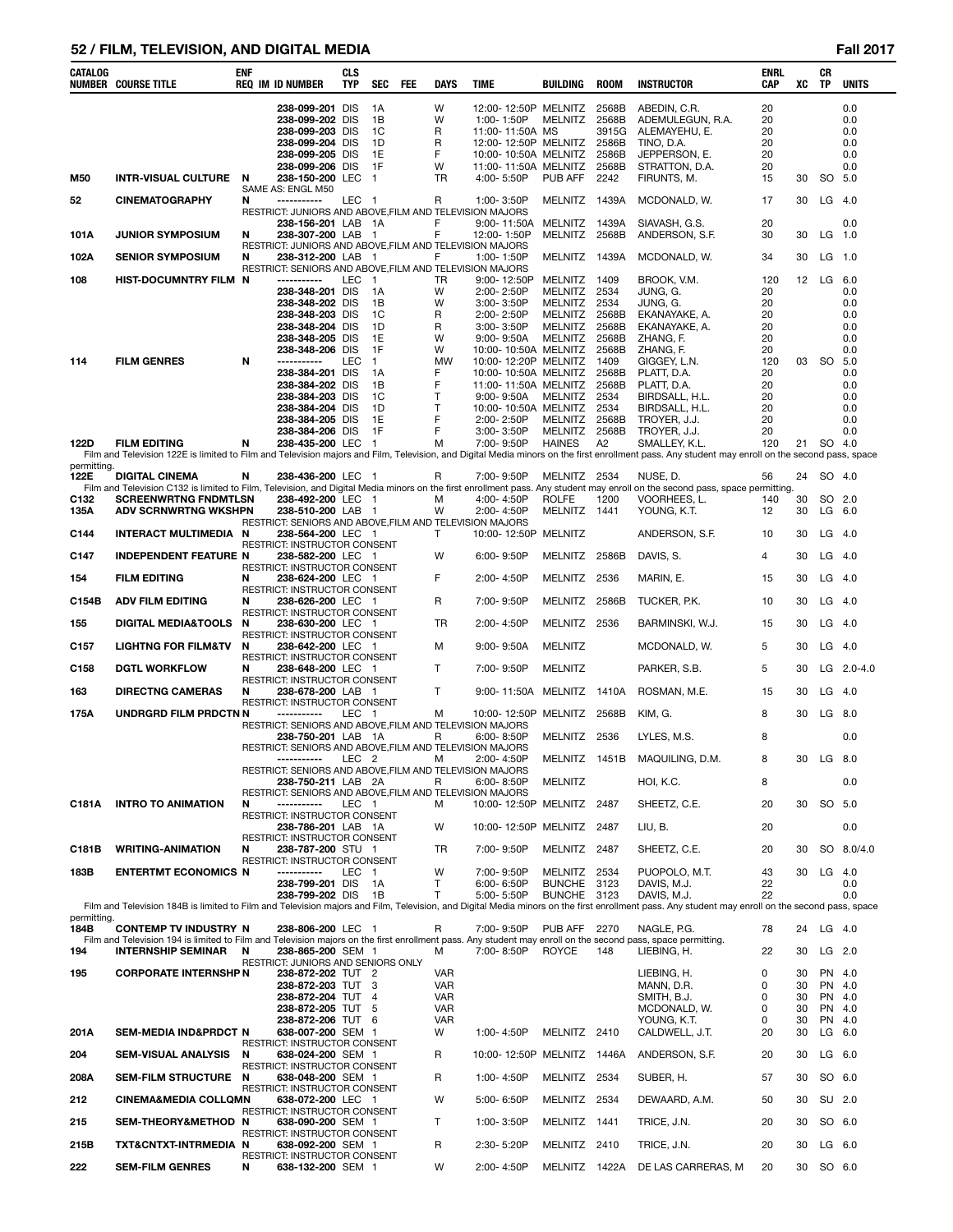# **Fall 2017 FILM, TELEVISION, AND DIGITAL MEDIA / 53**

| CATALOG          | <b>NUMBER COURSE TITLE</b>      | <b>ENF</b> | <b>REQ IM ID NUMBER</b>                                                      | <b>CLS</b><br>TYP | SEC FEE | <b>DAYS</b>  | TIME                                | BUILDING      | ROOM  | <b>INSTRUCTOR</b> | ENRL<br><b>CAP</b> | xс | CR<br>TP  | <b>UNITS</b> |
|------------------|---------------------------------|------------|------------------------------------------------------------------------------|-------------------|---------|--------------|-------------------------------------|---------------|-------|-------------------|--------------------|----|-----------|--------------|
| C <sub>244</sub> | INTERACT MULTIMEDIA N           |            | 638-264-200 LEC 1                                                            |                   |         | $\mathsf{T}$ | 10:00-12:50P MELNITZ                |               |       | ANDERSON, S.F.    | 10                 | 30 | $LG$ 4.0  |              |
| 246              | <b>SEM-ELCTRNC CULTURE N</b>    |            | <b>RESTRICT: INSTRUCTOR CONSENT</b><br>638-276-200 SEM 1                     |                   |         | T            | 10:00-12:50P MELNITZ 1462A          |               |       | ANDERSON, S.F.    | 20                 | 30 | LG 6.0    |              |
| C <sub>247</sub> | <b>INDEPENDENT FEATURE N</b>    |            | RESTRICT: INSTRUCTOR CONSENT<br>638-282-200 LEC 1                            |                   |         | W            | 6:00-9:50P                          | MELNITZ 2586B |       | DAVIS, S.         | 20                 | 30 | $LG$ 4.0  |              |
| 270              | <b>SEM-FILM CRITICISM</b>       | N          | RESTRICT: INSTRUCTOR CONSENT<br>638-420-200 SEM 1                            |                   |         | w            | 10:00-12:50P MELNITZ 2410           |               |       | FARBER, S.E.      | 17                 | 30 | SO 6.0    |              |
|                  |                                 |            | RESTRICT: INSTRUCTOR CONSENT                                                 |                   |         |              |                                     |               |       |                   |                    |    |           |              |
| 274              | <b>SEM-RESEARCH DESIGN N</b>    |            | 638-444-200 SEM 1<br>RESTRICT: INSTRUCTOR CONSENT                            |                   |         | R            | 2:00-4:50P                          | MELNITZ 1441  |       | CALDWELL, J.T.    | 15                 | 30 | SO 6.0    |              |
| 282A             | TV DEVELOPMENT 1                | N          | 638-492-201 SEM 1<br>RESTRICT: INSTRUCTOR CONSENT                            |                   |         | м            | 7:00-9:50P                          | PUB AFF       | 2284  | MURPHY, M.A.      | 22                 | 30 | $LG$ 4.0  |              |
| 283A             | HALF HR COMEDY SPEC N           |            | 638-498-200 SEM 1<br><b>RESTRICT: INSTRUCTOR CONSENT</b>                     |                   |         | Τ            | 2:30-5:20P                          | MELNITZ 1409  |       | LANDAU, N.        | 80                 | 30 | $LG$ 4.0  |              |
| 283B             | <b>COMEDY PILOT&amp;BIBLE</b>   | N          | 638-499-200 SEM 1<br>RESTRICT: INSTRUCTOR CONSENT                            |                   |         | R            | 7:00-9:50P                          | PUB AFF       | 2317  | THOMPSON, N.H.    | 8                  | 30 | LG        | 8.0          |
|                  |                                 |            | 638-499-201 SEM 2                                                            |                   |         | W            | 4:00-6:50P                          | MELNITZ 2471  |       | CHAMBERS, D.L.    | 8                  | 30 | LG 8.0    |              |
| 284B             | <b>DRAMA PILOT&amp;BIBLE</b>    | N          | RESTRICT: INSTRUCTOR CONSENT<br>638-505-200 SEM 1                            |                   |         | т            | 7:00-9:50P                          | BUNCHE 1265   |       | LANDAU, N.        | 8                  | 30 | LG 8.0    |              |
|                  |                                 |            | RESTRICT: INSTRUCTOR CONSENT<br>638-505-201 SEM 2                            |                   |         | м            | 7:00-9:50P                          | PUB AFF       | 1278  | GOLDSMITH, J.L.   | 8                  | 30 | LG 8.0    |              |
| 287A             | <b>ART OF PRODUCING I</b>       | N          | RESTRICT: INSTRUCTOR CONSENT<br>638-466-200 SEM 1                            |                   |         | Τ            | 5:30-9:50P                          | BUNCHE 2150   |       | WILLIAMSON, G.P.  | 15                 | 30 | SO 4.0    |              |
| 288A             | <b>FEAT FILM DEVLP I</b>        | N          | RESTRICT: INSTRUCTOR CONSENT<br>638-528-200 LEC 1                            |                   |         | R            | 7:00-9:50P                          | PUB AFF       | 2333  | FRANKLIN, A.S.    | 15                 | 30 | SO 4.0    |              |
|                  |                                 |            | <b>RESTRICT: INSTRUCTOR CONSENT</b>                                          |                   |         | W            |                                     |               |       |                   |                    |    |           |              |
| 290A             | <b>RESEARCH &amp; DEV 1</b>     | N          | 638-540-200 SEM 1<br>RESTRICT: INSTRUCTOR CONSENT                            |                   |         |              | 4:00-6:50P                          | MELNITZ       | 2568B | WILLIAMSON, G.P.  | 15                 | 30 | SO 4.0    |              |
| 292B             | ADV TV DEV WORKSHOP N           |            | 638-556-200 SEM 1<br>RESTRICT: FILM AND TELEVISION GRADUATE STUDENTS         |                   |         | T            | 7:00-9:50P                          | PUB AFF       | 2250  | LEVY, R.J.        | 50                 | 30 | SO 4.0    |              |
| 297A             | <b>DIG MEDIA PROD 1</b>         | N          | 638-582-200 SEM 1<br>RESTRICT: GRADUATE STUDENTS, FILM AND TELEVISION MAJORS |                   |         | т            | 1:00-3:50P                          | MELNITZ 1422A |       | MANN, D.R.        | 25                 | 30 | SO 4.0    |              |
| 298A             | <b>SPECIAL STUDIES</b>          | N          | 638-588-200 SEM 1<br>RESTRICT: INSTRUCTOR CONSENT                            |                   |         | м            | 8:00-11:15A MELNITZ 2410            |               |       | WAGNER, A.J.      | 10                 | 30 |           | SO 2.0-6.0   |
|                  |                                 |            | 638-588-202 SEM 3<br>RESTRICT: INSTRUCTOR CONSENT                            |                   |         | м            | 9:00-11:50A MELNITZ 1451B           |               |       | ROSMAN, M.E.      | 27                 | 30 |           | SO 2.0-6.0   |
|                  |                                 |            | 638-588-212 SEM 12<br>RESTRICT: INSTRUCTOR CONSENT                           |                   |         | W            | 12:30-2:00P                         | MELNITZ 2589  |       | MERCER, C.L.      | 12                 | 30 |           | SO 2.0-6.0   |
|                  |                                 |            | 638-588-213 SEM 13                                                           |                   |         | т            | 10:00-12:50P MELNITZ 2487           |               |       | KENAN, E.M.       | 12                 | 30 |           | SO 2.0-6.0   |
| 401              | <b>FILM ANLY-FILMMAKRS</b>      | N          | RESTRICT: INSTRUCTOR CONSENT<br>638-602-200 LEC 1                            |                   |         | W            | 10:00-12:50P MELNITZ 1422A          |               |       | WILSON, B.D.      | 26                 | 30 | $LG$ 4.0  |              |
| 402A             | ADV NARR DIR WRKSHP N           |            | RESTRICT: INSTRUCTOR CONSENT<br>638-604-200 LAB 1                            |                   |         | м            | 9:00-11:50A MELNITZ 2471            |               |       | JOHNSON, S.E.     | 25                 | 30 |           | LG 4.0/8.0   |
|                  |                                 |            | RESTRICT: INSTRUCTOR CONSENT<br>638-604-201 LAB 2                            |                   |         | W            | 7:00-9:50P                          | MELNITZ 1451B |       | WAGNER, A.J.      | 25                 | 30 | LG        | 4.0/8.0      |
| C403A            | <b>ADV DOCUMNTRY WKSHPN</b>     |            | RESTRICT: INSTRUCTOR CONSENT<br>638-608-200 LEC 1                            |                   |         | W            | 1:00-3:50P                          | MELNITZ 2586B |       | FLANAGAN, K.M.    | 12                 | 30 |           | SO 4.0-8.0   |
| 408A             | <b>AVID EDITING 1</b>           | N          | RESTRICT: INSTRUCTOR CONSENT<br>638-620-200 STU 1                            |                   |         | м            | 1:00-3:50P                          | MELNITZ 2536  |       | DAUGHERTY, T.K.   | 14                 | 30 | SO 4.0    |              |
|                  |                                 |            | RESTRICT: INSTRUCTOR CONSENT<br>638-620-201 STU 2                            |                   |         | м            | 5:00-7:50P                          | MELNITZ 2536  |       | DAUGHERTY, T.K.   | 14                 | 30 | SO 4.0    |              |
| 409              | <b>DIRCTNG ACTR-CAMERAN</b>     |            | RESTRICT: INSTRUCTOR CONSENT<br>638-622-200 LAB 1                            |                   |         | Τ            | 9:00-12:50P MELNITZ 1451B           |               |       | LEE, S.L.         | 21                 | 30 | SO 4.0    |              |
| 410A             | <b>SYMPOSIUM</b>                | N          | RESTRICT: INSTRUCTOR CONSENT<br>638-624-201 SEM 1                            |                   |         | R            | 9:00-11:50A MELNITZ 2534            |               |       | ROSMAN, M.E.      | 26                 | 30 | $LG$ 2.0  |              |
| 410B             | <b>CINEMATOGRAPHY</b>           | N          | RESTRICT: INSTRUCTOR CONSENT<br>638-625-200 SEM 1                            |                   |         | R            | 5:00-9:50P                          | MELNITZ 1439A |       | totoiu, t.        | 21                 | 30 | LG 2.0    |              |
|                  |                                 |            | RESTRICT: INSTRUCTOR CONSENT                                                 |                   |         |              |                                     |               |       |                   |                    |    |           |              |
|                  |                                 |            | 638-625-201 SEM 2<br>RESTRICT: INSTRUCTOR CONSENT                            |                   |         | F            | 2:00-6:50P MELNITZ 1439A TOTOIU, T. |               |       |                   | 21                 |    | 30 LG 2.0 |              |
| 410C             | <b>POSTPRODUCTION</b>           | N          | 638-626-200 SEM 1<br>RESTRICT: INSTRUCTOR CONSENT                            |                   |         | S            | 10:00-12:50P MELNITZ 2534           |               |       | GOOD, T.A.        | 21                 | 30 | $LG$ 2.0  |              |
| 410D             | POSTPRODUCTN SOUND N            |            | 638-627-200 SEM 1<br>RESTRICT: INSTRUCTOR CONSENT                            |                   |         | Т            | 2:00-4:50P                          | MELNITZ A405  |       | MARIN, E.         | 21                 | 30 | LG 2.0    |              |
|                  |                                 |            | 638-627-201 SEM 2<br>RESTRICT: INSTRUCTOR CONSENT                            |                   |         | Τ            | 6:00-8:50P                          | MELNITZ 1410A |       | MARIN, E.         | 21                 | 30 | LG 2.0    |              |
| C417             | <b>LIGHTNG FOR FILM&amp;TV</b>  | N          | 638-634-200 LEC 1<br>RESTRICT: INSTRUCTOR CONSENT                            |                   |         | м            | $9:00 - 9:50A$                      | MELNITZ 1409  |       | MCDONALD, W.      | 15                 | 30 | $LG$ 4.0  |              |
| 419              | ADV CINEMATOGRAPHY N            |            | 638-638-200 LEC 1<br>RESTRICT: INSTRUCTOR CONSENT                            |                   |         | м            | 10:00-1:50P                         | MELNITZ 1439A |       | DENOVE, T.F.      | 20                 | 30 | SO 4.0    |              |
| 423A             | DRCTN-ACTRS-FILM&TV N           |            | 638-646-201 LAB 1                                                            |                   |         | т            | 1:00-4:50P                          | MELNITZ 1451B |       | SHAWHAN, A.       | 15                 | 30 | SO 4.0    |              |
| C430             | <b>SCREENWRTNG FNDMTLSN</b>     |            | RESTRICT: INSTRUCTOR CONSENT<br>638-660-200 LEC 1                            |                   |         | м            | 4:00-4:50P                          | ROLFE         | 1200  | VOORHEES, L.      | 44                 | 30 | SO 2.0    |              |
| 431              | <b>FILM&amp;TV SCREENWRTNGN</b> |            | RESTRICT: INSTRUCTOR CONSENT<br>638-662-201 LEC 1                            |                   |         | м            | 12:00-2:50P                         | BUNCHE 2174   |       | VOORHEES, L.      | 12                 | 30 | SO 4.0    |              |
|                  |                                 |            | RESTRICT: INSTRUCTOR CONSENT<br>638-662-202 LEC 2                            |                   |         | м            | 1:00-3:50P                          | BUNCHE 2173   |       | LANDAU, N.        | 12                 | 30 | SO 4.0    |              |
|                  |                                 |            | RESTRICT: INSTRUCTOR CONSENT<br>638-662-203 LEC 3                            |                   |         | м            | 12:00-2:50P                         | KAUFMAN 136   |       | CHAMBERS, J.      | 12                 | 30 | SO 4.0    |              |
|                  |                                 |            | RESTRICT: INSTRUCTOR CONSENT<br>638-662-204 LEC 4                            |                   |         | м            | 12:00-2:50P                         | MELNITZ 2471  |       | ALBAUGH, T.T.     | 10                 | 30 | SO 4.0    |              |
| 433              | <b>WRTNG SHRT SCRNPLAYN</b>     |            | RESTRICT: INSTRUCTOR CONSENT<br>638-666-200 LEC 1                            |                   |         | Τ            | 6:00-8:50P                          | MELNITZ 1441  |       | SMITH, B.J.       | 20                 | 30 | $LG$ 4.0  |              |
|                  |                                 |            | RESTRICT: INSTRUCTOR CONSENT                                                 |                   |         |              |                                     |               |       |                   |                    |    |           |              |
|                  |                                 |            | 638-666-201 LEC 2<br>RESTRICT: INSTRUCTOR CONSENT                            |                   |         | Τ            | 2:00-4:50P                          | MELNITZ 2410  |       | KIM, G.           | 20                 | 30 | $LG$ 4.0  |              |
| 434              | <b>ADV SCREENWRITING</b>        | N          | 638-668-201 SEM 1<br>RESTRICT: INSTRUCTOR CONSENT                            |                   |         | м            | 7:00-9:50P                          | MELNITZ 2410  |       | STRAIN, J.A.      | 8                  | 30 | LG 8.0    |              |
|                  |                                 |            | 638-668-202 SEM 2<br>RESTRICT: INSTRUCTOR CONSENT                            |                   |         | т            | 10:00-12:50P MELNITZ 2471           |               |       | VOORHEES, L.      | 8                  | 30 | LG 8.0    |              |
|                  |                                 |            | 638-668-203 SEM 3<br>RESTRICT: INSTRUCTOR CONSENT                            |                   |         | R            | 1:00-3:50P                          | MELNITZ 2471  |       | ALBAUGH, T.T.     | 8                  | 30 | LG 8.0    |              |
|                  |                                 |            | 638-668-204 SEM 4<br>RESTRICT: INSTRUCTOR CONSENT                            |                   |         | Τ            | 7:00-9:50P                          | MELNITZ 2471  |       | VERDUCCI, P.M.    | 8                  | 30 | $LG$ 8.0  |              |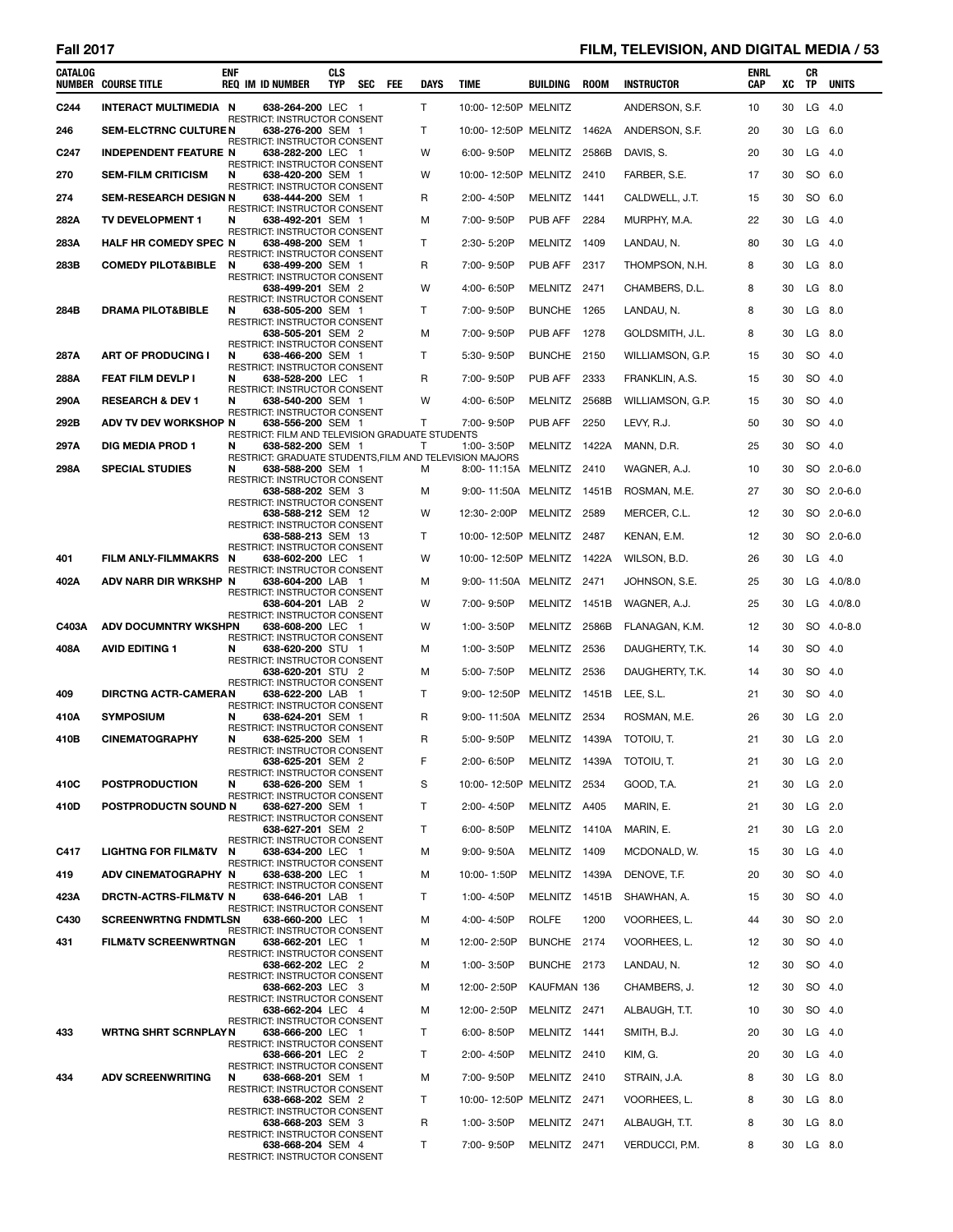### **54 / FRENCH AND FRANCOPHONE STUDIES Fall 2017**

| <b>CATALOG</b> | <b>NUMBER COURSE TITLE</b>       | <b>ENF</b> | <b>REQ IM ID NUMBER</b>                                                                  | <b>CLS</b><br><b>TYP</b> | SEC | <b>FEE</b> | <b>DAYS</b>      | <b>TIME</b>               | <b>BUILDING</b>     | <b>ROOM</b> | <b>INSTRUCTOR</b>           | <b>ENRL</b><br><b>CAP</b> | XC       | <b>CR</b><br><b>TP</b> | <b>UNITS</b> |
|----------------|----------------------------------|------------|------------------------------------------------------------------------------------------|--------------------------|-----|------------|------------------|---------------------------|---------------------|-------------|-----------------------------|---------------------------|----------|------------------------|--------------|
| 435            | <b>SHT FLM&amp;TV SCRNPLAY N</b> |            | 638-670-200 DIS                                                                          |                          | - 1 |            | м                | 7:00-9:50P                | <b>BUNCHE</b>       | A152        | SELDES ANNACONE. E          | 10                        | 30       | $LG$ 4.0               |              |
|                |                                  |            | <b>RESTRICT: INSTRUCTOR CONSENT</b><br>638-670-201 DIS 2<br>RESTRICT: INSTRUCTOR CONSENT |                          |     |            | R                | 7:00-9:50P                | <b>PUB AFF 2292</b> |             | GARY, G.E.                  | 10                        | 30       | $LG$ 4.0               |              |
| C454B          | <b>ADV FILM EDITING</b>          | N          | 638-709-200 LEC 1<br>RESTRICT: INSTRUCTOR CONSENT                                        |                          |     |            | R                | 7:00-9:50P                | MELNITZ 2586B       |             | TUCKER, P.K.                | 20                        | 30       | $LG$ 4.0               |              |
| C454C          | <b>DGTL WORKFLOW</b>             | N          | 638-712-200 LEC 1<br><b>RESTRICT: INSTRUCTOR CONSENT</b>                                 |                          |     |            | T.               | 7:00-9:50P                | MELNITZ 2534        |             | PARKER, S.B.                | 35                        | 30       |                        | $LG$ 2.0-4.0 |
| 459A           | <b>DIRECTING-FILM&amp;TV</b>     | N          | 638-718-200 LEC 1<br><b>RESTRICT: INSTRUCTOR CONSENT</b>                                 |                          |     |            | м                | 1:00-3:50P                | MELNITZ 1441        |             | JOHNSON, S.E.               | 10                        | 30       | SO 4.0                 |              |
|                |                                  |            | 638-718-201 LEC 2<br><b>RESTRICT: INSTRUCTOR CONSENT</b>                                 |                          |     |            | T.               | 1:00-3:50P                | MELNITZ 2471        |             | SMITH, B.J.                 | 10                        | 30       | SO 4.0                 |              |
| C481A          | <b>INTRO TO ANIMATION</b>        | N          | -----------<br><b>RESTRICT: INSTRUCTOR CONSENT</b>                                       | LEC <sub>1</sub>         |     |            | м                | 10:00-12:50P MELNITZ 2487 |                     |             | SHEETZ, C.E.                | 20                        | 30       | SO 5.0                 |              |
|                |                                  |            | 638-761-201 LAB 1A<br><b>RESTRICT: INSTRUCTOR CONSENT</b>                                |                          |     |            | W                | 10:00-12:50P MELNITZ 2487 |                     |             | LIU, B.                     | 20                        |          |                        | 0.0          |
| C481B          | <b>WRITING-ANIMATION</b>         | N          | 638-762-200 STU 1<br><b>RESTRICT: INSTRUCTOR CONSENT</b>                                 |                          |     |            | <b>TR</b>        | 7:00-9:50P                | MELNITZ 2487        |             | SHEETZ, C.E.                | 20                        | 30       |                        | SO 4.0/8.0   |
| 482B           | <b>ADV ANIMATN WRKSHP</b>        | N          | 638-765-200 STU 1<br><b>RESTRICT: INSTRUCTOR CONSENT</b>                                 |                          |     |            | м                | 4:00-6:50P                | MELNITZ 2487        |             | SKIR, R.N.                  | 25                        | 30       |                        | SO 4.0/8.0   |
| 483A           | <b>ADV COMP ANIMATION</b>        | N          | 638-767-200 LEC 1<br><b>RESTRICT: INSTRUCTOR CONSENT</b>                                 |                          |     |            | <b>MW</b>        | 7:00-9:50P                | <b>MELNITZ</b>      | 2589        | YOON, J.W.                  | 25                        | 30       |                        | LG 4.0-8.0   |
| 484A           | <b>VISUAL ORG FOR ANIM</b>       | N          | 638-768-200 LEC 1<br><b>RESTRICT: INSTRUCTOR CONSENT</b>                                 |                          |     |            | F                | 10:30-2:50P               | MELNITZ 2487        |             | VILPPU, G.V.                | 45                        | 30       | LG 4.0                 |              |
| 488B           | ADV INTERACT ANIMTN N            |            | 638-777-200 LEC 1<br>RESTRICT: INSTRUCTOR CONSENT                                        |                          |     |            | R                | 1:00-3:50P                | MELNITZ 2487        |             | WARD, D.A.                  | 25                        | 30       |                        | LG 4.0-8.0   |
| 489A           | <b>CMPTR ANMTN-FLM&amp;VIDN</b>  |            | 638-778-200 LEC 1<br><b>RESTRICT: INSTRUCTOR CONSENT</b>                                 |                          |     |            | T.               | 1:00-3:50P                | <b>MELNITZ</b>      | 2589        | MERCER, C.L.                | 25                        | 30       |                        | LG 4.0-8.0   |
| 495A           | <b>TEACHNG FILM AND TV</b>       | N          | 638-790-200 SEM 1<br><b>RESTRICT: INSTRUCTOR CONSENT</b>                                 |                          |     |            | F                | 11:00-1:50P               | MELNITZ 1441        |             | SCOTT, E.                   | 20                        | 30       | SU 2.0                 |              |
| 498            | PRESN INTRN-FILM&TV              | N          | 638-790-202 SEM 2<br>638-796-200 TUT 1<br><b>RESTRICT: INSTRUCTOR CONSENT</b>            |                          |     |            | F.<br><b>VAR</b> | 3:00-4:50P                | BUNCHE 1209B        |             | MCHUGH, K.A.<br>LIEBING, H. | 174<br>35                 | 30<br>30 | SU 2.0                 | SO 4.0-12.0  |

#### **FRENCH AND FRANCOPHONE STUDIES**

#### **French**

French 1 enrollment is contingent on proper placement as determined by the results of the departmental placement examination which is given online.

Students must e-mail Dr. Kimberly Jansma at jansma@humnet.ucla.edu to request a password, using "French Online Placement Examination Password" as the subject heading.

Students need the password to take the examination. The link for the examination is https://ccle.ucla.edu/course/view/Frenchplacementexam.

(1) Students with one or more years of high school French MUST present a placement examination score on the first day of class.

(2) Students who have taken the AP examination and received a score of 3 or higher need not take the departmental placement examination but should consult the UCLA General Catalog for credit equivalencies.

(3) Students who have never had high school French may preenroll in French 1 without taking the placement examination but should consult the UCLA General Catalog for credit equivalencies. (4) Transfer students who have had French at another college should check their degree progress report for credit equivalencies granted on admission (see counselors in A316 Murphy Hall or call 310-825-3382).

|    | <b>ELEMENTARY FRENCH</b> | - N | 236-003-201 LEC 1 |  | <b>MWF</b> | 8:00-8:50A                                                    | <b>HAINES</b> | A24  | GLASBERG. R.       | 20 | 21 | SO 4.0    |  |
|----|--------------------------|-----|-------------------|--|------------|---------------------------------------------------------------|---------------|------|--------------------|----|----|-----------|--|
|    |                          |     | 236-003-202 LEC 2 |  | MWF        | 9:00-9:50A                                                    | <b>HAINES</b> | A24  | CONTE. A.A.        | 20 | 21 | SO 4.0    |  |
|    |                          |     | 236-003-203 LEC 3 |  | MWF        | 10:00-10:50A PAB                                              |               | 1749 | JANSMA. K.         | 20 |    | 21 SO 4.0 |  |
|    |                          |     | 236-003-204 LEC 4 |  |            | MWF 11:00-11:50A HAINES                                       |               | A24  | SCHIFFMAN, B.L.    | 20 | 21 | SO 4.0    |  |
|    |                          |     | 236-003-205 LEC 5 |  | MWF        | 11:00-11:50A HAINES                                           |               | A74  | BRUSHER, E.C.      | 20 |    | 21 SO 4.0 |  |
|    |                          |     | 236-003-206 LEC 6 |  | MWF        | 12:00-12:50P HAINES                                           |               | A24  | BOLLIER, C.C.      | 20 | 21 | SO 4.0    |  |
| 1G | <b>ELEM FRENCH-GRADS</b> | N   | 236-004-200 LEC 1 |  | MWF        | 10:00-10:50A ROYCE                                            |               | 150  | DENIE HIGNEY, L.M. | 25 |    | 30 SU 3.0 |  |
|    |                          |     |                   |  |            | RESTRICT: LAW OR ANY LAW JOINT PROGRAMS OR GRADUDATE STUDENTS |               |      |                    |    |    |           |  |

French 2 enrollment is contingent on proper placement as determined by the results of the departmental placement examination which is given online.

Students must e-mail Dr. Kimberly Jansma at jansma@humnet.ucla.edu to request a password, using "French Online Placement Examination Password" as the subject heading.

Students need the password to take the examination. The link for the examination is https://ccle.ucla.edu/course/view/Frenchplacementexam.

(1) Students with one or more years of high school French MUST present a placement examination score on the first day of class.

(2) Students who have taken the AP examination and received a score of 3 or higher need not take the departmental placement examination but should consult the UCLA General Catalog for credit equivalencies.

(3) Students who have never had high school French may preenroll in French 1 without taking the placement examination but should consult the UCLA General Catalog for credit equivalencies.<br>(4) Transfer students who have had

| 310-825-3382). |                            |                   |  |                                                                                                                                                     |     |                 |    |           |  |
|----------------|----------------------------|-------------------|--|-----------------------------------------------------------------------------------------------------------------------------------------------------|-----|-----------------|----|-----------|--|
| $\mathbf{2}$   | <b>ELEMENTARY FRENCH Y</b> | 236-006-201 LEC 1 |  | MTWRF 10:00-10:50A HAINES                                                                                                                           | A24 | HUNSINGER, L.P. | 20 | 22 SO 4.0 |  |
|                |                            | 236-006-202 LEC 2 |  | MTWRF 11:00-11:50A ROYCE                                                                                                                            | 152 | CHALGHAM. W.    | 20 | 22 SO 4.0 |  |
|                | <b>ELEMENTARY FRENCH Y</b> | 236-009-202 LEC 2 |  | MTWRF 10:00-10:50A HAINES                                                                                                                           | A74 | GUEIDON. E.     | 20 | 23 SO 4.0 |  |
|                |                            | 236-009-203 LEC 3 |  | MTWRF 11:00-11:50A BUNCHE 3143                                                                                                                      |     | LORENZ. G.C.    | 20 | 23 SO 4.0 |  |
|                |                            | 236-009-204 LEC 4 |  | MTWRF 12:00- 12:50P HAINES                                                                                                                          | A74 | FRITSCH, C.M.   | 20 | 23 SO 4.0 |  |
|                |                            |                   |  | French 4 enrollment is contingent on proper placement as determined by the results of the departmental placement examination which is given online. |     |                 |    |           |  |

French 4 enrollment is contingent on proper placement as determined by the results of the departmental placement examination which is given online.<br>Students must e-mail Dr. Kimberly Jansma at jansma@humnet.ucla.edu to requ

Students need the password to take the examination. The link for the examination is https://ccle.ucla.edu/course/view/Frenchplacementexam.

(1) Students with one or more years of high school French MUST present a placement examination score on the first day of class.

(2) Students who have taken the AP examination and received a score of 3 or higher need not take the departmental placement examination but should consult the UCLA General Catalog for credit equivalencies.

(3) Students who have never had high school French may preenroll in French 1 without taking the placement examination but should consult the UCLA General Catalog for credit equivalencies.<br>(4) Transfer students who have had 310-825-3382).

| <b>INTERMEDIATE FRENCH Y</b> | 236-012-201 LEC 1 | MWF        | 10:00-10:50A ROYCE       | 152                  | BONNEAU, C.C. | 25 | 03        | SO 4.0 |  |
|------------------------------|-------------------|------------|--------------------------|----------------------|---------------|----|-----------|--------|--|
|                              | 236-012-202 LEC 2 | MWF        | 1:00-1:50P               | <b>HAINES</b><br>A24 | RYAN, E.W.    |    | 06 SO 4.0 |        |  |
|                              | 236-012-203 LEC 3 | <b>MWF</b> | 12:00-12:50P HUMANTS A30 |                      | BONNEAU, C.C. |    | 05        | SO 4.0 |  |

French 5 enrollment is contingent on proper placement as determined by the results of the departmental placement examination which is given online.

Students must e-mail Dr. Kimberly Jansma at jansma@humnet.ucla.edu to request a password, using "French Online Placement Examination Password" as the subject heading.<br>Students need the password to take the examination. The

(1) Students with one or more years of high school French MUST present a placement examination score on the first day of class.

(2) Students who have taken the AP examination and received a score of 3 or higher need not take the departmental placement examination but should consult the UCLA General Catalog for credit equivalencies.

(3) Students who have never had high school French may preenroll in French 1 without taking the placement examination but should consult the UCLA General Catalog for credit equivalencies. (4) Transfer students who have had French at another college should check their degree progress report for credit equivalencies granted on admission (see counselors in A316 Murphy Hall or call

| . A strand and the strand and the strand and the strand of the strand of the strand of the strand and the strand<br>310-825-3382).                 |                   |     |                        |     |                    |    |              |  |
|----------------------------------------------------------------------------------------------------------------------------------------------------|-------------------|-----|------------------------|-----|--------------------|----|--------------|--|
| <b>INTERMEDIATE FRENCH Y</b>                                                                                                                       | 236-015-201 LEC 1 |     | MWF 12:00-12:50P ROYCE | 152 | DENIE HIGNEY, L.M. |    | 25 05 SO 4.0 |  |
|                                                                                                                                                    | 236-015-202 LEC 2 | MWF | 1:00-1:50P BUNCHE 3153 |     | HOVSEPYAN. L.R.    | 25 | 06 SO 4.0    |  |
| Erench 6 enrollment is contingent on proper placement as determined by the results of the departmental placement examination which is given online |                   |     |                        |     |                    |    |              |  |

French 6 enrollment is contingent on proper placement as determined by the results of the departmental placement examination which is given online.<br>Students must e-mail Dr. Kimberly Jansma at jansma@humnet.ucla.edu to requ

Students need the password to take the examination. The link for the examination is https://ccle.ucla.edu/course/view/Frenchplacementexam.

(1) Students with one or more years of high school French MUST present a placement examination score on the first day of class.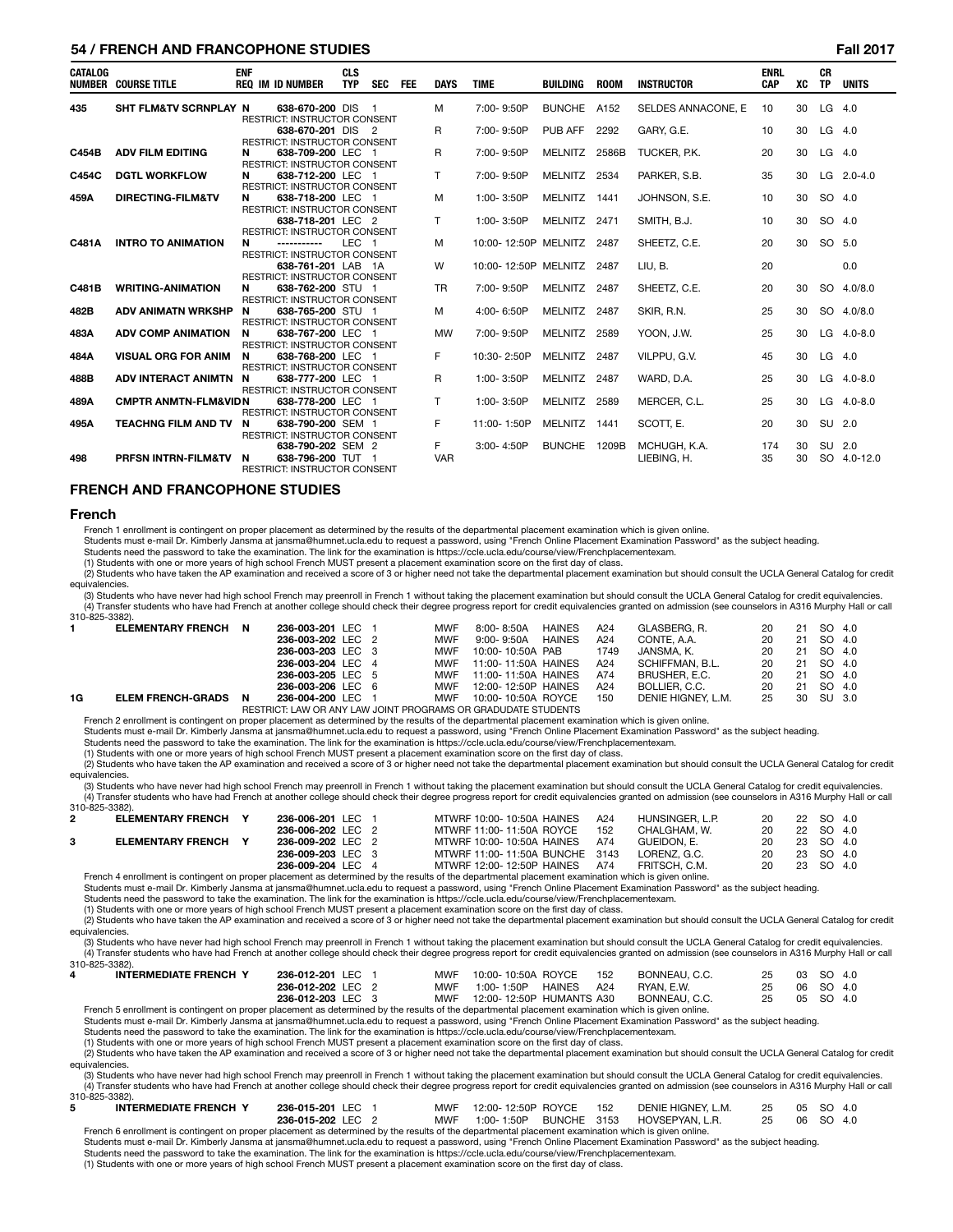| CATALOG                              | <b>CAIL</b><br>см                    | <b>CLS</b> |            |            |             |             |                 |             |                   | ENRL |    | cв<br>.un |       |
|--------------------------------------|--------------------------------------|------------|------------|------------|-------------|-------------|-----------------|-------------|-------------------|------|----|-----------|-------|
| <b>NUMBEI</b><br><b>COURSE TITLE</b> | IN<br><b>REC</b><br><b>ID NUMBER</b> | <b>TYP</b> | <b>SEC</b> | <b>FEL</b> | <b>DAYS</b> | <b>TIME</b> | <b>BUILDING</b> | <b>ROON</b> | <b>INSTRUCTOR</b> | CAP  | ХC | тв        | units |

(2) Students who have taken the AP examination and received a score of 3 or higher need not take the departmental placement examination but should consult the UCLA General Catalog for credit equivalencies.

(3) Students who have never had high school French may preenroll in French 1 without taking the placement examination but should consult the UCLA General Catalog for credit equivalencies. (4) Transfer students who have had French at another college should check their degree progress report for credit equivalencies granted on admission (see counselors in A316 Murphy Hall or call 310-825-3382).

| 310-023-33021 <b>.</b> |                                                                                                                                                                                            |                                    |            |    |             |                     |               |       |                    |          |    |           |        |
|------------------------|--------------------------------------------------------------------------------------------------------------------------------------------------------------------------------------------|------------------------------------|------------|----|-------------|---------------------|---------------|-------|--------------------|----------|----|-----------|--------|
| 6                      | <b>INTERMEDIATE FRENCH Y</b>                                                                                                                                                               | 236-018-201 LEC                    |            |    | <b>MTWF</b> | 11:00-11:50A BUNCHE |               | 3157  | FRONSMAN-CECIL. D. | 25       | 04 | SO 4.0    |        |
|                        |                                                                                                                                                                                            | 236-018-202 LEC                    |            | 2  | <b>MWF</b>  | 11:00-11:50A ROYCE  |               | 164   | KHAMO, N.          | 25       | 04 | SO        | 4.0    |
| 12                     | INTR-FRN&FRNCPH LIT Y                                                                                                                                                                      | 236-036-200 LEC                    |            |    | TR.         | 8:00-9:15A          | <b>HAINES</b> | A76   | WERNER, S.D.       | 40       | 30 |           | SO 5.0 |
| 14                     | <b>INTRO-FRN CULTR&amp;CIV N</b>                                                                                                                                                           | 236-042-200 LEC                    |            |    | <b>TR</b>   | 9:30-10:45A BUNCHE  |               | 3170  | HELOU, A.N.        | 40       | 30 | <b>SO</b> | 5.0    |
| 16                     | <b>SCTY-ERLY MDRN FRNC N</b>                                                                                                                                                               | 236-048-200 LEC                    |            |    | <b>MW</b>   | 9:30-10:45A BUNCHE  |               | 3157  | STEFANOVSKA, M.    | 40       | 02 | SO.       | 5.0    |
|                        | For French 41, some seats are held for entering students who enroll through New Student Orientation. Any student may enroll beginning September 19, 2017, space permitting, and continuing |                                    |            |    |             |                     |               |       |                    |          |    |           |        |
|                        | students historically have been able to enroll.                                                                                                                                            |                                    |            |    |             |                     |               |       |                    |          |    |           |        |
| 41                     | <b>FRENCH CINEMA&amp;CULTRN</b>                                                                                                                                                            | -----------                        | <b>LEC</b> |    |             | 2:00-4:50P          | <b>HAINES</b> | 118   | BROZGAL, L.N.      | 120      | 30 | SO 5.0    |        |
|                        |                                                                                                                                                                                            | 236-123-201 DIS                    |            | 1A | F           | $9:00 - 9:50A$      | <b>MS</b>     | 3915H | LE. A.K.           | 20       |    |           | 0.0    |
|                        |                                                                                                                                                                                            | 236-123-202 DIS                    |            | 1B | F           | $9:00 - 9:50A$      | MS            | 3915G | YUNIS, J.E.        | 20       |    |           | 0.0    |
|                        |                                                                                                                                                                                            | 236-123-203 DIS                    |            | 1C |             | 10:00-10:50A MS     |               | 3915D | LE. A.K.           | 20       |    |           | 0.0    |
|                        |                                                                                                                                                                                            | 236-123-204 DIS                    |            | 1D |             | 10:00-10:50A MS     |               | 3915A | YUNIS, J.E.        | 20       |    |           | 0.0    |
|                        |                                                                                                                                                                                            | 236-123-205 DIS                    |            | 1E |             | 11:00-11:50A MS     |               | 3915A | LE. A.K.           | 20       |    |           | 0.0    |
|                        |                                                                                                                                                                                            | 236-123-206 DIS                    |            | 1F | F           | 11:00-11:50A MS     |               | 3915H | YUNIS, J.E.        | 20       |    |           | 0.0    |
| 89HC                   | <b>HONORS CONTRACTS</b>                                                                                                                                                                    | 236-268-201 TUT<br>N               |            |    | <b>VAR</b>  |                     |               |       | BROZGAL, L.N.      | $\Omega$ | 30 | LG.       | 1.0    |
| 100                    | <b>WRITTEN EXPRESSION</b>                                                                                                                                                                  | 236-301-200 LEC<br>N               |            |    | <b>MWF</b>  | 1:00-1:50P          | ROYCE         | 152   | DENIE HIGNEY, L.M. | 20       | 30 | <b>SO</b> | 5.0    |
| 114B                   | LIT-17TH&18TH CNTRY                                                                                                                                                                        | 236-385-200 LEC<br>N               |            |    | <b>TR</b>   | $9:30 - 10:45A$     | <b>HAINES</b> | 110   | WERNER, S.D.       | 40       | 30 | SO        | 5.0    |
| 117                    | <b>17-CENT CULTURE&amp;LIT</b>                                                                                                                                                             | 236-406-200 LEC<br>N               |            |    | TR          | 2:00-3:15P          | <b>BUNCHE</b> | 3164  | MELZER, S.E.       | 40       | 30 | <b>SO</b> | 4.0    |
| 131                    | <b>FR&amp;FRNCPHNE THEATERN</b>                                                                                                                                                            | 236-486-200 LEC                    |            |    | <b>MW</b>   | 12:30-1:45P         | <b>BUNCHE</b> | 3178  | STEFANOVSKA, M.    | 40       | 30 | SO        | 4.0    |
| 132                    | <b>FR&amp;FRANCPHNE POETRYN</b>                                                                                                                                                            | 236-493-200 LEC                    |            |    | <b>TR</b>   | 12:30-1:45P         | <b>BUNCHE</b> | 3156  | MABANCKOU, A.M.    | 40       | 30 | SO        | 4.0    |
| 133                    | <b>FR&amp;FRNC SHORT STORY N</b>                                                                                                                                                           | 236-498-200 LEC                    |            |    | <b>MW</b>   | 2:00-3:15P          | PUB AFF       | 2238  | MURAT. L.          | 40       | 30 | SO        | 4.0    |
| 164                    | <b>FR&amp;FRANCPHN NOVEL</b>                                                                                                                                                               | 236-683-200 LEC<br>N               |            |    | <b>TR</b>   | 11:00-12:15P        | <b>BUNCHE</b> | 2160  | BROZGAL, L.N.      | 40       | 30 | SO.       | 4.0    |
| <b>189HC</b>           | <b>HONORS CONTRACTS</b>                                                                                                                                                                    | 236-537-201 TUT<br>N               |            |    | <b>VAR</b>  |                     |               |       | BROZGAL, L.N.      | 0        | 30 | LG        | 1.0    |
| 205                    | <b>STUDIES-CINEMA&amp;LIT</b>                                                                                                                                                              | 636-033-200 LEC<br>N               |            |    | т           | 2:00-4:50P          | <b>ROYCE</b>  | 152   | THOMAS, D.R.       | 15       | 30 | <b>SO</b> | 4.0    |
|                        |                                                                                                                                                                                            | <b>RESTRICT: GRADUATE STUDENTS</b> |            |    |             |                     |               |       |                    |          |    |           |        |
| 217                    | <b>17TH CENTURY</b>                                                                                                                                                                        | 636-102-200 LEC<br>N               |            |    | w           | 2:00-4:50P          | <b>ROYCE</b>  | 152   | MELZER, S.E.       | 15       | 30 | SO 4.0    |        |
|                        |                                                                                                                                                                                            | RESTRICT: GRADUATE STUDENTS        |            |    |             |                     |               |       |                    |          |    |           |        |
| 495                    | <b>TCHNG-COLLEGE LEVEL N</b>                                                                                                                                                               | 636-790-200 SEM 1                  |            |    | R           | 2:00-4:50P          | <b>ROYCE</b>  | 152   | JANSMA, K.         | 10       | 30 | SU 4.0    |        |
|                        |                                                                                                                                                                                            | <b>RESTRICT: GRADUATE STUDENTS</b> |            |    |             |                     |               |       |                    |          |    |           |        |

### **GENDER STUDIES**

Upper-division courses are limited to Gender Studies majors and minors on the priority and first enrollment passes.

Nonmajors who have completed Gender Studies 10 may enroll in upper-division courses (except 187) beginning June 29, 2017, space permitting. E-mail shogan@gender.ucla.edu for enrollment assistance.

For Gender Studies 10, some seats are held for entering students who enroll through New Student Orientation.

RESTRICT: DEPARTMENT CONSENT

|     | Any student may enroll beginning September 19, 2017, space permitting, and continuing students historically have been able to enroll. |   |                                            |     |     |            |                     |               |       |                |   |    |           |             |
|-----|---------------------------------------------------------------------------------------------------------------------------------------|---|--------------------------------------------|-----|-----|------------|---------------------|---------------|-------|----------------|---|----|-----------|-------------|
| 10  | <b>INTRO-GENDER STDS</b>                                                                                                              | N | -----------                                | LEC |     | <b>MW</b>  | $2:00 - 3:15P$      | <b>FOWLER</b> | A103B | BASARUDIN. A.  | 0 | 07 | SO 5.0    |             |
|     |                                                                                                                                       |   | 405-030-201 DIS                            |     | 1 A | м          | 4:00-4:50P          | <b>BUNCHE</b> | 1221A | MAURICIO, D.W. |   |    |           | 0.0         |
|     |                                                                                                                                       |   | 405-030-202 DIS                            |     | 1B  | м          | 4:00-4:50P          | <b>ROLFE</b>  | 3121  | MILLER. A.W.   |   |    |           | 0.0         |
|     |                                                                                                                                       |   | 405-030-203 DIS                            |     | 1C  | w          | 4:00-4:50P          | <b>ROYCE</b>  | 162   | LUMSDEN, S.A.  |   |    |           | 0.0         |
|     |                                                                                                                                       |   | 405-030-204 DIS                            |     | 1D  | м          | 4:00-4:50P          | <b>ROYCE</b>  | 162   | LUMSDEN, S.A.  |   |    |           | 0.0         |
|     |                                                                                                                                       |   | 405-030-205 DIS                            |     | 1E  | w          | 4:00-4:50P          | MS            | 5217  | MILLER. A.W.   |   |    |           | 0.0         |
|     |                                                                                                                                       |   | 405-030-206 DIS                            |     | 1F  | м          | 12:00-12:50P        | MOORE         | 1003  | BEAUCHEMIN, B. |   |    |           | 0.0         |
|     |                                                                                                                                       |   | 405-030-207 DIS                            |     | 1G  | w          | 12:00-12:50P        | <b>MOORE</b>  | 1003  | JADALI. T.S.   |   |    |           | 0.0         |
|     |                                                                                                                                       |   | 405-030-208 DIS                            |     | 1H  | м          | 4:00-4:50P          | <b>BUNCHE</b> | 3123  | BEAUCHEMIN, B. |   |    |           | 0.0         |
|     |                                                                                                                                       |   | 405-030-209 DIS                            |     | 11  | м          | 1:00-1:50P          | <b>MOORE</b>  | 1003  | MAURICIO, D.W. | 0 |    |           | 0.0         |
|     |                                                                                                                                       |   | 405-030-210 DIS                            |     | 1.1 | w          | $1:00 - 1:50P$      | <b>MOORE</b>  | 1003  | JADALI. T.S.   |   |    |           | 0.0         |
| 99  | <b>STUDENT RSRCH PRGRMN</b>                                                                                                           |   | 405-297-201 TUT                            |     |     | <b>VAR</b> |                     |               |       | GOEMAN, M.R.   |   | 30 | <b>PN</b> | $1.0 - 2.0$ |
|     | For Gender Studies 103, some seats are held for entering students who enroll through New Student Orientation.                         |   |                                            |     |     |            |                     |               |       |                |   |    |           |             |
|     | Any student may enroll beginning September 19, 2017, space permitting, and continuing students historically have been able to enroll. |   |                                            |     |     |            |                     |               |       |                |   |    |           |             |
| 103 | <b>KNOWLEDGE</b>                                                                                                                      |   | 405-318-200 LEC 1                          |     |     | TR         | 12:30-1:45P PUB AFF |               | 1234  | GUZMAN, J.J.   | 0 | 30 | SO 4.0    |             |
|     |                                                                                                                                       |   | RESTRICT: GENDER STUDIES MAJORS AND MINORS |     |     |            |                     |               |       |                |   |    |           |             |
| 104 | <b>BODIES</b>                                                                                                                         |   | 405-324-200 LEC 1                          |     |     | <b>MW</b>  | $2:00 - 3:15P$      | <b>DODD</b>   | 170   | ANESI, J.T.    | 0 | 30 | SO 4.0    |             |
|     |                                                                                                                                       |   | RESTRICT: GENDER STUDIES MAJORS AND MINORS |     |     |            |                     |               |       |                |   |    |           |             |
|     | For Gender Studies M105A, some seats are held for entering students who enroll through New Student Orientation.                       |   |                                            |     |     |            |                     |               |       |                |   |    |           |             |
|     |                                                                                                                                       |   |                                            |     |     |            |                     |               |       |                |   |    |           |             |

For Gender Studies M105A, some seats are held for entering students who enroll through New Student Orientation.<br>Any student may enroll beginning September 19, 2017, space permitting, and continuing students historically ha SAME AS: ENGL M101A, LGBTQS M101A<br>Y 405-343-200 LEC 1 **M107A STDS-WOMENS WRITING Y 405-343-200** LEC 1 TR 10:00-11:50A PUB AFF 2242 ROWE, K.E. 10 13 SO 5.0 SAME AS: ENGL M107A Gender Studies M107A, lecture 1: Women's Words: Gender, Ethnicity, and History<br> **M114 INTRO-LGBTO STUDIES N** ----------- LEC 1 **M114 INTRO-LGBTQ STUDIES N -----------** LEC 1 TR 2:00- 3:15P ROYCE 190 SCHULTZ, J.A. 0 30 SO 5.0 SAME AS: LGBTQS M114<br>405-384-201 DIS  **405-384-201** DIS 1A M 11:00- 11:50A SLICHTR 2834 BROWN, L.A. 0 0.0 12:00-12:50P FRANZ  **405-384-203** DIS 1C M 1:00- 1:50P FRANZ 2288 THAPA, S. 0 0.0  **405-384-204** DIS 1D M 2:00- 2:50P PUB AFF 1329 THAPA, S. 0 0.0  **405-384-205** DIS 1E M 3:00- 3:50P HUMANTS A32 TAMIMI, J. 0 0.0  **405-384-206** DIS 1F M 4:00- 4:50P HAINES 122 TAMIMI, J. 0 0.0 **M127 WOMEN-RUSSIAN LIT N 405-462-200** LEC 1 TR 12:30- 1:45P BUNCHE 2156 FURMAN, Y. 5 30 SO 4.0 SAME AS: RUSSN M127<br>N 405-558-200 LEC 1 **CM143 HLNG&RITL&TRNS N 405-558-200** LEC 1 TR 12:00- 1:50P KAUFMAN 153 SHORTER, D.D. 0 30 SO 4.0 SAME AS: WL ARTS CM140 RESTRICT: INSTRUCTOR CONSENT **M147D U S WOMEN 1860-1980 N 405-585-200** LEC 1 TR 2:00- 3:15P BUNCHE 1209B DUBOIS, E.C. 40 15 SO 4.0 SAME AS: HIST M147D<br>N 405-810-200 **185 SPECIAL TOPICS N 405-810-200** LEC 1 TR 3:30- 4:45P PUB AFF 1246 PENA, C.L. 0 30 SO 4.0 Gender Studies 185, lecture 1: Law, Gender, and Disability<br>405-810-202 LEC 3  **405-810-202** LEC 3 MW 12:30- 1:45P BUNCHE 3156 MOMENI, E. 0 05 SO 4.0 Gender Studies 185, lecture 3: Women and Gender in Middle East<br>405-810-203 LEC  **405-810-203** LEC 4 TR 11:00- 12:15P HAINES A25 CLAIR, K.S. 0 30 SO 4.0 Gender Studies 185, lecture 4: Performing Health: Transnational Perspectives<br>405-810-204 I FC 5  **405-810-204** LEC 5 TR 2:00- 3:15P DODD 167 GUZMAN, J.J. 0 30 SO 4.0 Gender Studies 185, lecture 5: Queer Latino Studies<br>
M186A WOMEN PREHIST-1792 N 405-817-200 LEC 1 **M186A WOMEN PREHIST-1792 N 405-817-200** LEC 1 MWF 11:00- 11:50A HUMANTS 135 CHEUNG, R.Y. 30 30 SO 4.0 SAME AS: HIST M186A<br>SENIOR RESEARCH SEM Y 405-822-200 SEM 1 **187 SENIOR RESEARCH SEM Y 405-822-200** SEM 1 T 2:00- 4:50P PUB AFF 2292 WILLIAMS, J.A. 0 30 LG 4.0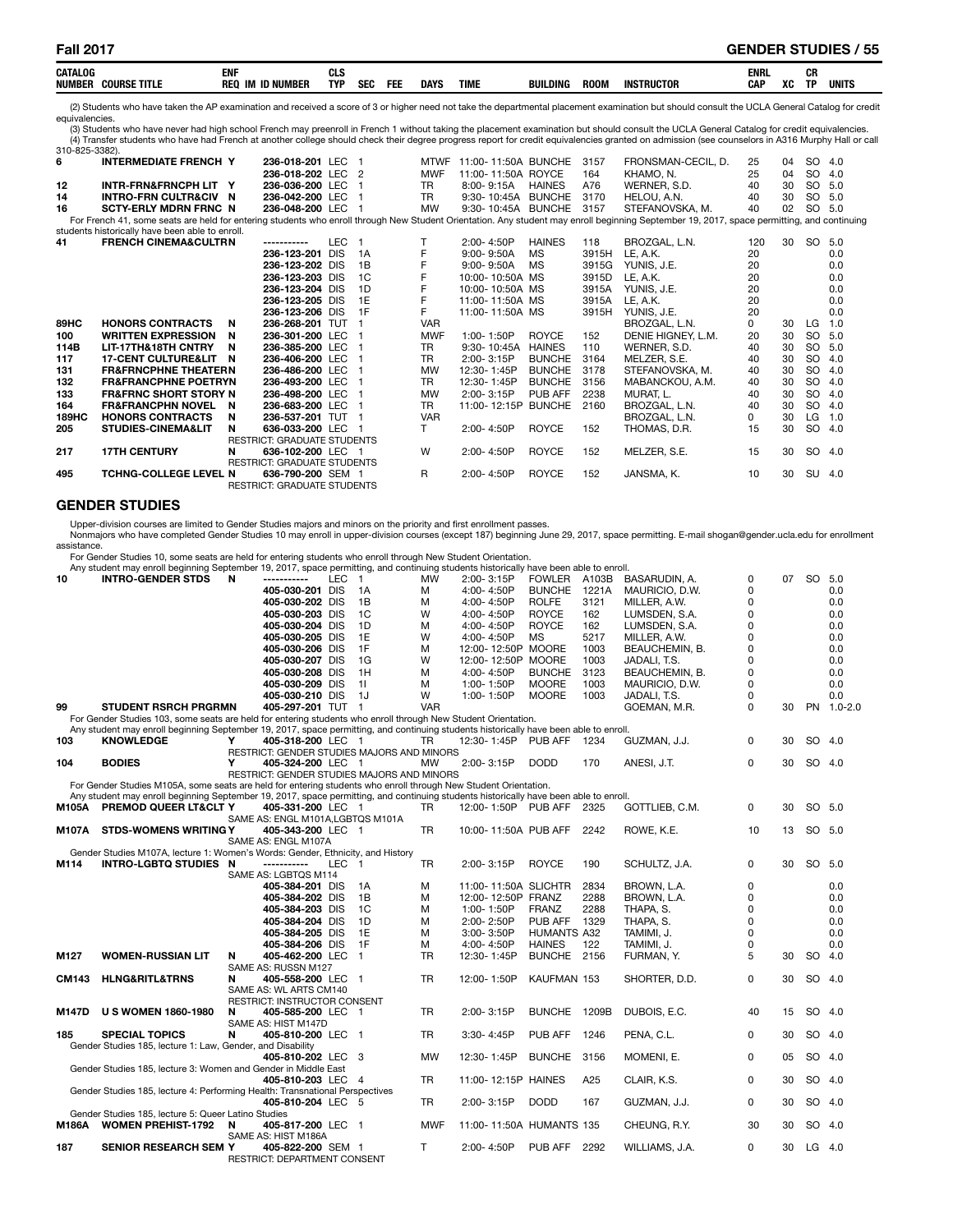#### **56 / GEOGRAPHY Fall 2017**

| <b>CATALOG</b> | NUMBER COURSE TITLE                                                              | <b>ENF</b> | <b>REQ IM ID NUMBER</b>                    | <b>CLS</b><br><b>TYP</b> | <b>SEC</b> | <b>FEE</b> | <b>DAYS</b>    | <b>TIME</b> | <b>BUILDING</b> | <b>ROOM</b> | INSTRUCTOR    | <b>ENRL</b><br><b>CAP</b> | хc | СR<br>TP | <b>UNITS</b> |
|----------------|----------------------------------------------------------------------------------|------------|--------------------------------------------|--------------------------|------------|------------|----------------|-------------|-----------------|-------------|---------------|---------------------------|----|----------|--------------|
| <b>188SA</b>   | <b>INDIV STD FOR USIE</b>                                                        | Y          | 405-832-201 TUT                            |                          |            |            | <b>UNSCHED</b> |             |                 |             | FINCH, A.     |                           | 30 | LG .     | 1.0          |
|                |                                                                                  |            | <b>RESTRICT: DEPARTMENT CONSENT</b>        |                          |            |            |                |             |                 |             |               |                           |    |          |              |
|                |                                                                                  |            |                                            |                          |            |            |                |             |                 |             |               |                           |    |          |              |
| 189HC          | <b>HONORS CONTRACTS</b>                                                          | N          | 405-835-201 TUT                            |                          |            |            | <b>VAR</b>     |             |                 |             | ANESI, J.T.   | 0                         | 30 | LG       | 1.0          |
|                |                                                                                  |            | 405-835-202 TUT                            |                          | - 2        |            | <b>VAR</b>     |             |                 |             | PENA, C.L.    | 0                         | 30 | LG       | 1.0          |
|                |                                                                                  |            | 405-835-203 TUT                            |                          | - 3        |            | <b>VAR</b>     |             |                 |             | GUZMAN, J.J.  | 0                         | 30 | LG       | 1.0          |
| 197            | <b>INDIVIDUAL STUDIES</b>                                                        | Y          | 405-882-201 TUT                            |                          |            |            | <b>VAR</b>     |             |                 |             | HALEY, S.     | 0                         | 30 | LG       | 4.0          |
| 198A           | <b>HONORS RESEARCH</b>                                                           | Y          | 405-888-201 TUT                            |                          |            |            | <b>VAR</b>     |             |                 |             | HALEY, S.     | 0                         | 30 | LG       | 4.0          |
|                |                                                                                  |            | 405-888-202 TUT                            |                          | ່າ         |            | <b>VAR</b>     |             |                 |             | HONG. K.      | 0                         | 30 | LG       | 4.0          |
|                |                                                                                  |            | 405-888-203 TUT                            |                          | - 3        |            | <b>VAR</b>     |             |                 |             | MANKEKAR. P.  | 0                         | 30 | LG       | -4.0         |
| 201            | <b>INTERDSCPLNRY MTHDSN</b>                                                      |            | 805-007-200 SEM 1                          |                          |            |            | R              | 9:00-11:50A | <b>ROLFE</b>    | 3115        | LEE. R.C.     | 10                        | 30 | LG       | 4.0          |
|                |                                                                                  |            | RESTRICT: GENDER STUDIES GRADUATE STUDENTS |                          |            |            |                |             |                 |             |               |                           |    |          |              |
| 205            | SUBFIELDS-GNDR STDS N                                                            |            | 805-031-200 SEM 1                          |                          |            |            |                | 2:00-4:50P  | <b>BUNCHE</b>   | 1221A       | RAZACK, S.H.  | 0                         | 30 | LG.      | 4.0          |
|                |                                                                                  |            | RESTRICT: GENDER STUDIES GRADUATE STUDENTS |                          |            |            |                |             |                 |             |               |                           |    |          |              |
|                | Gender Studies 205, seminar 1: Race and Knowledge Production: Issues in Research |            |                                            |                          |            |            |                |             |                 |             |               |                           |    |          |              |
| <b>CM243</b>   | <b>HLNG&amp;RITL&amp;TRNS</b>                                                    | N          | 805-258-200 LEC 1                          |                          |            |            | TR             | 12:00-1:50P | KAUFMAN 153     |             | SHORTER, D.D. | 0                         | 30 | SO.      | 4.0          |
|                |                                                                                  |            | SAME AS: WL ARTS CM240                     |                          |            |            |                |             |                 |             |               |                           |    |          |              |
|                |                                                                                  |            | <b>RESTRICT: INSTRUCTOR CONSENT</b>        |                          |            |            |                |             |                 |             |               |                           |    |          |              |

## **GEOGRAPHY**

GEOGRAPHY POLICY FOR ATTENDANCE AND LATE ENROLLMENT: The department will cancel your enrollment if you do not attend at least one of the first two class meetings.

Geography 100 through 187, excluding 167, 169, and 173, are limited to departmental majors and minors on the first enrollment pass. Nonmajors may enroll on the second pass, space permitting.<br>Geography 167 thru 170 and 172

econd pass.

For Geography 1, some seats are held for entering students who enroll through New Student Orientation. Any student may enroll beginning September 19, 2017, space permitting, and continuing<br>students historically have been a

|                | ווואוטחוזאום כזה                                                                                                                                                                               |   |                                            | ᄕ                |                | חו         | 1.401                    |                | 1 I UZ      | GUNZALEZ, D.L.  | ≀∠       |    | ںں        | ບ.ບ        |
|----------------|------------------------------------------------------------------------------------------------------------------------------------------------------------------------------------------------|---|--------------------------------------------|------------------|----------------|------------|--------------------------|----------------|-------------|-----------------|----------|----|-----------|------------|
|                |                                                                                                                                                                                                |   | RESTRICT: INSTRUCTOR CONSENT               |                  |                |            |                          |                |             |                 |          |    |           |            |
|                |                                                                                                                                                                                                |   | 207-006-201 LAB 1A                         |                  |                | м          | 4:00-5:50P               | <b>ROLFE</b>   | 3105        | NEUPANE, A.     | 30       |    |           | 0.0        |
|                |                                                                                                                                                                                                |   | RESTRICT: INSTRUCTOR CONSENT               |                  |                |            |                          |                |             |                 |          |    |           |            |
|                |                                                                                                                                                                                                |   | 207-006-202 LAB 1B                         |                  |                | W          | 4:00-5:50P               | PUB AFF        | 1222        | GEORGE, J.R.    | 30       |    |           | 0.0        |
|                |                                                                                                                                                                                                |   | <b>RESTRICT: INSTRUCTOR CONSENT</b>        |                  |                |            |                          |                |             |                 |          |    |           |            |
|                |                                                                                                                                                                                                |   |                                            |                  |                |            |                          |                |             |                 |          |    |           |            |
|                |                                                                                                                                                                                                |   | 207-006-203 LAB 1C                         |                  |                | R          | 10:00-11:50A BUNCHE      |                | A163        | GEORGE, J.R.    | 30       |    |           | 0.0        |
|                |                                                                                                                                                                                                |   | <b>RESTRICT: INSTRUCTOR CONSENT</b>        |                  |                |            |                          |                |             |                 |          |    |           |            |
|                |                                                                                                                                                                                                |   | 207-006-204 LAB 1D                         |                  |                | R          | 2:00-3:50P               | BUNCHE A163    |             | NEUPANE, A.     | 30       |    |           | 0.0        |
|                |                                                                                                                                                                                                |   | RESTRICT: INSTRUCTOR CONSENT               |                  |                |            |                          |                |             |                 |          |    |           |            |
|                | For Geography 3, some seats are held for entering students who enroll through New Student Orientation. Any student may enroll beginning September 19, 2017, space permitting, and continuing   |   |                                            |                  |                |            |                          |                |             |                 |          |    |           |            |
|                | students historically have been able to enroll.                                                                                                                                                |   |                                            |                  |                |            |                          |                |             |                 |          |    |           |            |
|                |                                                                                                                                                                                                |   |                                            |                  |                |            |                          |                |             |                 |          |    |           |            |
| 3              | <b>CULTURAL GEOGRAPHY N</b>                                                                                                                                                                    |   | -----------                                | LEC              | $\overline{1}$ | TR         | 3:30-4:45P               | <b>MS</b>      | 4000A       | BOATRIGHT, S.P. | 175      | 16 | SO 5.0    |            |
|                |                                                                                                                                                                                                |   | 207-065-201 DIS                            |                  | - 1 A          | м          | 4:00-5:50P               | PUB AFF        | 1270        | FENT, A.M.      | 25       |    |           | 0.0        |
|                |                                                                                                                                                                                                |   | 207-065-202 DIS                            |                  | 1B             | T          | 10:00-11:50A BUNCHE      |                | A163        | JOUDAH, N.A.    | 25       |    |           | 0.0        |
|                |                                                                                                                                                                                                |   | 207-065-203 DIS                            |                  | 1C             | T.         | 12:00-1:50P              | <b>BUNCHE</b>  | A163        | WALKER, J.R.    | 25       |    |           | 0.0        |
|                |                                                                                                                                                                                                |   | 207-065-204 DIS                            |                  | 1D             | R          | 10:00-11:50A BUNCHE      |                | 1221B       | JOUDAH, N.A.    | 25       |    |           | 0.0        |
|                |                                                                                                                                                                                                |   |                                            |                  |                |            |                          |                |             |                 |          |    |           |            |
|                |                                                                                                                                                                                                |   | 207-065-205 DIS                            |                  | 1E             | W          | 4:00-5:50P               | <b>BUNCHE</b>  | 1221B       | AGNEW, H.R.     | 25       |    |           | 0.0        |
|                |                                                                                                                                                                                                |   | 207-065-206 DIS                            |                  | 1F             | R          | 12:00-1:50P              | <b>BUNCHE</b>  | 1221B       | FENT, A.M.      | 25       |    |           | 0.0        |
|                |                                                                                                                                                                                                |   | 207-065-208 DIS                            |                  | 1H             | F          | 12:00-1:50P              | BUNCHE 1221B   |             | WALKER, J.R.    | 25       |    |           | 0.0        |
|                | For Geography 5, some seats are held for entering students who enroll through New Student Orientation. Any student may enroll beginning September 19, 2017, space permitting, and continuing   |   |                                            |                  |                |            |                          |                |             |                 |          |    |           |            |
|                | students historically have been able to enroll.                                                                                                                                                |   |                                            |                  |                |            |                          |                |             |                 |          |    |           |            |
| 5              |                                                                                                                                                                                                |   | ------------                               |                  |                |            |                          |                |             |                 | 0        |    |           |            |
|                | PEOPLE&EARTH ECOSYSN                                                                                                                                                                           |   |                                            | LEC 1            |                | TR         | 3:30-4:45P               | <b>DODD</b>    | 147         | GONZALEZ, B.L.  |          |    | 16 SO 5.0 |            |
|                |                                                                                                                                                                                                |   | 207-086-201 LAB 1A                         |                  |                | M          | 10:00-11:50A BUNCHE      |                | 1221B       | DIMSON, M.      | 0        |    |           | 0.0        |
|                |                                                                                                                                                                                                |   | 207-086-202 LAB                            |                  | 1B             | R          | 12:00-1:50P              | <b>BUNCHE</b>  | A163        | DIMSON, M.      | 0        |    |           | 0.0        |
|                |                                                                                                                                                                                                |   | 207-086-203 LAB                            |                  | 1C             | м          | 2:00-3:50P               | PUB AFF        | 1264        | WANG, K.J.      | 0        |    |           | 0.0        |
|                |                                                                                                                                                                                                |   | 207-086-204 LAB                            |                  | 1D             | W          | 10:00-11:50A BOELTER     |                | 5272        | ANGUELOV, D.V.  | 0        |    |           | 0.0        |
|                |                                                                                                                                                                                                |   | 207-086-205 LAB                            |                  | 1E             | W          | 12:00-1:50P              | <b>BUNCHE</b>  | 1221B       |                 | 0        |    |           | 0.0        |
|                |                                                                                                                                                                                                |   |                                            |                  |                |            |                          |                |             | WARD, J.M.      |          |    |           |            |
|                |                                                                                                                                                                                                |   | 207-086-206 LAB                            |                  | 1F             | W          | 2:00-3:50P               | <b>BUNCHE</b>  | 1221B       | WARD, J.M.      | 0        |    |           | 0.0        |
|                |                                                                                                                                                                                                |   | 207-086-207 LAB                            |                  | - 1G           | R          | 12:00-1:50P              | <b>BUNCHE</b>  | 1221A       | WANG, K.J.      | $\Omega$ |    |           | 0.0        |
|                |                                                                                                                                                                                                |   | 207-086-209 LAB                            |                  | 11             | W          | 2:00-3:50P               | <b>BUNCHE</b>  | A163        | NAYLOR, A.K.    | 0        |    |           | 0.0        |
|                |                                                                                                                                                                                                |   | 207-086-210 LAB                            |                  | - 1J           | T.         | 10:00-11:50A BUNCHE      |                | 1221B       | ANGUELOV, D.V.  | 0        |    |           | 0.0        |
|                |                                                                                                                                                                                                |   | 207-086-211 LAB                            |                  | - 1K           | F          | 2:00-3:50P               | <b>BUNCHE</b>  | 1221B       | NAYLOR, A.K.    | 0        |    |           | 0.0        |
|                |                                                                                                                                                                                                |   |                                            |                  |                |            |                          |                |             |                 |          |    |           |            |
|                | For Geography 6, some seats are held for entering students who enroll through New Student Orientation. Any student may enroll beginning September 19, 2017, space permitting, and continuing   |   |                                            |                  |                |            |                          |                |             |                 |          |    |           |            |
|                | students historically have been able to enroll.                                                                                                                                                |   |                                            |                  |                |            |                          |                |             |                 |          |    |           |            |
| 6              | <b>WORLD REGIONS</b>                                                                                                                                                                           | N | -----------                                | LEC              | $\overline{1}$ | <b>VAR</b> |                          | <b>ONLINE</b>  | LA          | BURKHART, N.J.  | 0        |    | 30 LG 5.0 |            |
|                |                                                                                                                                                                                                |   | 207-018-201 DIS                            |                  | 1A             | W          | 12:00-1:50P              | ONLINE         | LA          | IRAWATY, D.T.   | 0        |    |           | 0.0        |
|                |                                                                                                                                                                                                |   | 207-018-202 DIS                            |                  | 1B             | W          | 2:00-3:50P               | ONLINE         | LA          | IRAWATY, D.T.   | 0        |    |           | 0.0        |
|                |                                                                                                                                                                                                |   | 207-018-203 DIS                            |                  | 1C             |            | 2:00-3:50P               | ONLINE         | LA          |                 | $\Omega$ |    |           | 0.0        |
|                |                                                                                                                                                                                                |   |                                            |                  |                | R          |                          |                |             | BEER, C.M.      |          |    |           |            |
|                |                                                                                                                                                                                                |   | 207-018-204 DIS                            |                  | 1D             | R          | 4:00-5:50P               | ONLINE         | LA          | BEER, C.M.      | 0        |    |           | 0.0        |
| $\overline{7}$ | <b>GEOG INFO SYSTEMS</b>                                                                                                                                                                       | N | -----------                                | <b>LEC</b>       | $\mathbf{1}$   | <b>VAR</b> |                          | <b>ONLINE</b>  | LA          | SHIN, M.E.      | 0        | 30 | SO 5.0    |            |
|                |                                                                                                                                                                                                |   | 207-021-201 LAB                            |                  | - 1A           | W          | 2:00-3:50P               | <b>PUB AFF</b> | 2035B       | WARD, D.L.      | 0        |    |           | 0.0        |
|                |                                                                                                                                                                                                |   | 207-021-202 LAB                            |                  | 1B             | W          | 4:00-5:50P               | ONLINE         | LA          | WARD, D.L.      | 0        |    |           | 0.0        |
|                |                                                                                                                                                                                                |   | 207-021-203 LAB                            |                  | - 1C           | R          | 10:00-11:50A PUB AFF     |                | 2035H       | FARD, E.        | 0        |    |           | 0.0        |
|                |                                                                                                                                                                                                |   |                                            |                  |                |            |                          |                |             |                 |          |    |           |            |
|                |                                                                                                                                                                                                |   | 207-021-204 LAB                            |                  | - 1D           | R          | 12:00-1:50P              | <b>ONLINE</b>  | LA          | FARD, E.        | 0        |    |           | 0.0        |
|                |                                                                                                                                                                                                |   | 207-021-205 LAB                            |                  | 1E             | F          | 10:00-11:50A PUB AFF     |                | 2035B       | HARLAN, T.R.    | 0        |    |           | 0.0        |
|                |                                                                                                                                                                                                |   | 207-021-206 LAB                            |                  | 1F             | F.         | 12:00-1:50P              | ONLINE         | LA          | HARLAN, T.R.    | 0        |    |           | 0.0        |
|                |                                                                                                                                                                                                |   | -----------                                | LEC <sub>2</sub> |                | <b>VAR</b> |                          | ONLINE         | ILTI        | SHIN, M.E.      | 0        | 30 | SO        | 5.0        |
|                |                                                                                                                                                                                                |   | RESTRICT: INSTRUCTOR CONSENT               |                  |                |            |                          |                |             |                 |          |    |           |            |
|                |                                                                                                                                                                                                |   |                                            |                  |                | W          | 4:00-5:50P               | <b>ONLINE</b>  | ILTI        | WARD, D.L.      | 0        |    |           | 0.0        |
|                |                                                                                                                                                                                                |   |                                            |                  |                |            |                          |                |             |                 |          |    |           |            |
|                |                                                                                                                                                                                                |   | 207-021-211 LAB 2A                         |                  |                |            |                          |                |             |                 |          |    |           |            |
|                |                                                                                                                                                                                                |   | RESTRICT: INSTRUCTOR CONSENT               |                  |                |            |                          |                |             |                 |          |    |           |            |
|                |                                                                                                                                                                                                |   | 207-021-212 LAB 2B                         |                  |                | R          | 12:00-1:50P              | <b>ONLINE</b>  | <b>ILTI</b> | FARD, E.        | 0        |    |           | 0.0        |
|                |                                                                                                                                                                                                |   | RESTRICT: INSTRUCTOR CONSENT               |                  |                |            |                          |                |             |                 |          |    |           |            |
|                |                                                                                                                                                                                                |   | 207-021-213 LAB 2C                         |                  |                | F          | 12:00-1:50P              | ONLINE         | ILTI        | HARLAN, T.R.    | 0        |    |           | 0.0        |
|                |                                                                                                                                                                                                |   |                                            |                  |                |            |                          |                |             |                 |          |    |           |            |
|                |                                                                                                                                                                                                |   | RESTRICT: INSTRUCTOR CONSENT               |                  |                |            |                          |                |             |                 |          |    |           |            |
| 99             | <b>STUDENT RSRCH PRGRMN</b>                                                                                                                                                                    |   | 207-297-201 TUT 1                          |                  |                | <b>VAR</b> |                          |                |             | MACDONALD, G.M. | 0        | 30 |           | PN 1.0-2.0 |
|                |                                                                                                                                                                                                |   | 207-297-202 TUT 2                          |                  |                | <b>VAR</b> |                          |                |             | GILLESPIE, T.W. | 0        | 30 |           | PN 1.0-2.0 |
|                | For Geography 102, some seats are held for entering students who enroll through New Student Orientation. Any student may enroll beginning September 19, 2017, space permitting, and continuing |   |                                            |                  |                |            |                          |                |             |                 |          |    |           |            |
|                | students historically have been able to enroll.                                                                                                                                                |   |                                            |                  |                |            |                          |                |             |                 |          |    |           |            |
| 102            | TROPICAL CLIMATOLGY N                                                                                                                                                                          |   | 207-312-200 LEC 1                          |                  |                | MW         | 9:30-10:45A BUNCHE A163  |                |             | RAPHAEL, M.N.   | 0        | 30 | SO 4.0    |            |
|                |                                                                                                                                                                                                |   |                                            |                  |                |            |                          |                |             |                 |          |    |           |            |
| M107           | <b>SOIL&amp;WATER CONSRVTNY</b>                                                                                                                                                                |   | 207-341-200 LEC 1                          |                  |                | WF         | 12:30-1:45P              | BUNCHE A163    |             | CUSACK, D.F.    | 0        | 30 | SO 4.0    |            |
|                |                                                                                                                                                                                                |   | SAME AS: ENVIRON M114                      |                  |                |            |                          |                |             |                 |          |    |           |            |
| M117           | <b>ECOSYSTEM ECOLOGY Y</b>                                                                                                                                                                     |   | 207-402-200 LEC 1<br>SAME AS: EE BIOL M131 |                  |                | WF         | 9:30-10:45A BUNCHE 1221B |                |             | CUSACK, D.F.    | 0        | 30 | SO 4.0    |            |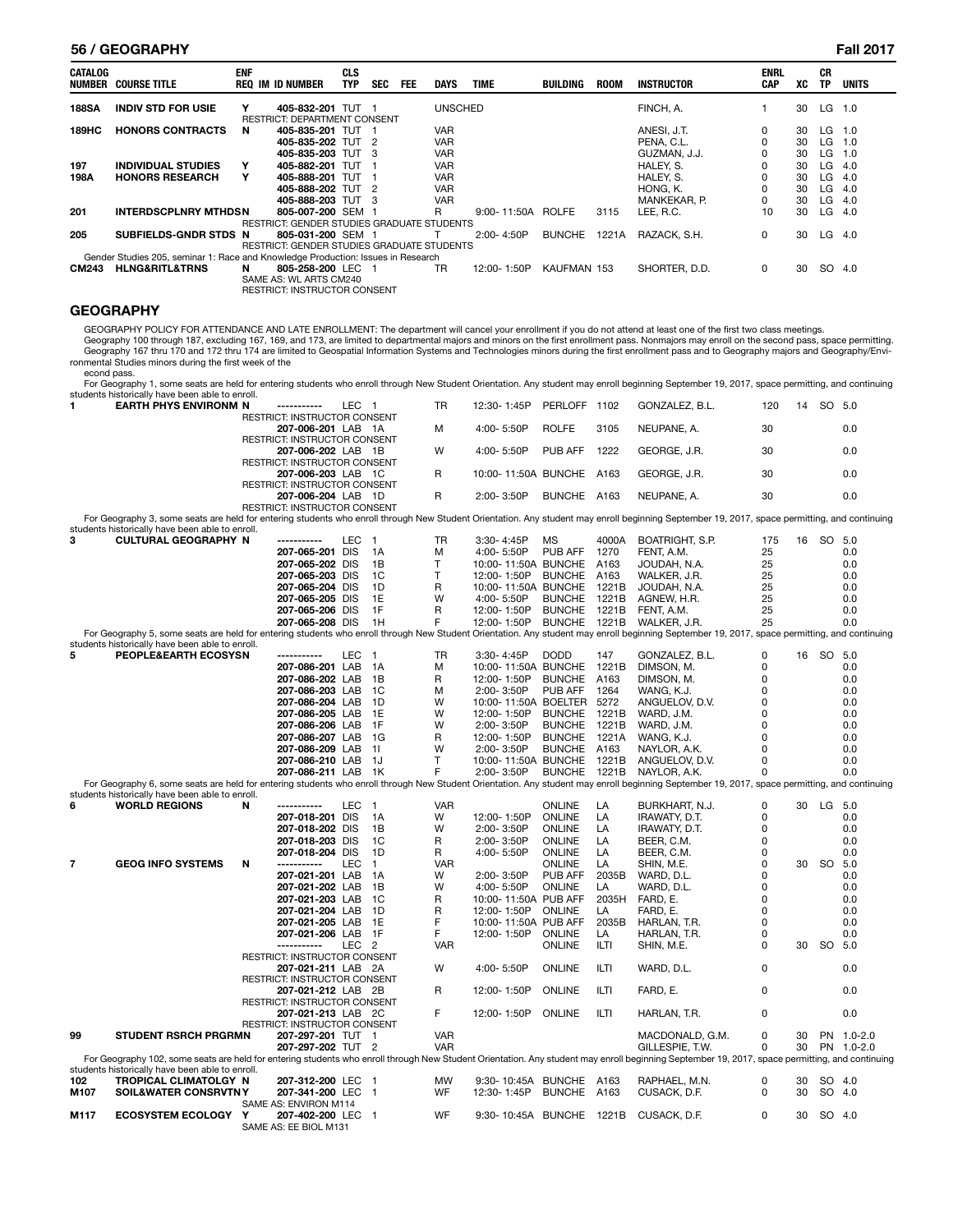| CATALOG      | <b>NUMBER COURSE TITLE</b>                                                     | <b>ENF</b> | <b>REQ IM ID NUMBER</b>                                        | <b>CLS</b><br><b>TYP</b> | <b>SEC</b><br>FEE              | <b>DAYS</b>              | <b>TIME</b>                                       | BUILDING                 | <b>ROOM</b>     | <b>INSTRUCTOR</b>                                                                                                                                                                                                                                                                                                                                                  | <b>ENRL</b><br><b>CAP</b> | xс       | CR<br><b>TP</b>      | <b>UNITS</b> |
|--------------|--------------------------------------------------------------------------------|------------|----------------------------------------------------------------|--------------------------|--------------------------------|--------------------------|---------------------------------------------------|--------------------------|-----------------|--------------------------------------------------------------------------------------------------------------------------------------------------------------------------------------------------------------------------------------------------------------------------------------------------------------------------------------------------------------------|---------------------------|----------|----------------------|--------------|
|              |                                                                                |            |                                                                |                          |                                |                          |                                                   |                          |                 | For Geography M131, some seats are held for entering students who enroll through New Student Orientation. Any student may enroll beginning September 19, 2017, space permitting, and continuing                                                                                                                                                                    |                           |          |                      |              |
| M131         | students historically have been able to enroll.<br><b>ENVIRONMENTL CHANGEN</b> |            | 207-517-200 LEC 1                                              |                          |                                | м                        | 5:00-7:50P                                        | МS                       | 4000A           | MACDONALD, G.M.                                                                                                                                                                                                                                                                                                                                                    | $\Omega$                  | 30       | SO 4.0               |              |
| 132          | <b>FOOD &amp; ENVIRONMENT N</b>                                                |            | SAME AS: ENVIRON M130<br>207-523-200 LEC 1                     |                          |                                | T.                       | 1:00-3:50P                                        | BUNCHE 1221B             |                 | CARNEY, J.A.                                                                                                                                                                                                                                                                                                                                                       | 0                         | 30       | SO 4.0               |              |
|              | students historically have been able to enroll.                                |            |                                                                |                          |                                |                          |                                                   |                          |                 | For Geography 142, some seats are held for entering students who enroll through New Student Orientation. Any student may enroll beginning September 19, 2017, space permitting, and continuing                                                                                                                                                                     |                           |          |                      |              |
| 142          | POPULATION GEOGRPHYN                                                           |            | 207-550-200 LEC 1                                              |                          |                                | <b>MW</b>                | 9:30-10:45A HAINES                                |                          | A <sub>18</sub> | GOODWIN-WHITE, J.M<br>For Geography 151, some seats are held for entering students who enroll through New Student Orientation. Any student may enroll beginning September 19, 2017, space permitting, and continuing                                                                                                                                               | $\Omega$                  |          | 30 SO 4.0            |              |
|              | students historically have been able to enroll.                                |            |                                                                |                          |                                |                          |                                                   |                          |                 |                                                                                                                                                                                                                                                                                                                                                                    |                           |          |                      |              |
| 151          | CITIES&SOCL DIFFRNC N                                                          |            | 207-593-200 LEC 1                                              |                          |                                | <b>TR</b>                | 12:30-1:45P HAINES                                |                          | A18             | LEITNER, H.M.<br>For Geography 152, some seats are held for entering students who enroll through New Student Orientation. Any student may enroll beginning September 19, 2017, space permitting, and continuing                                                                                                                                                    | 0                         | 30       | SO 4.0               |              |
| 152          | students historically have been able to enroll.<br><b>CITIES OF EUROPE</b>     | N          | 207-594-200 LEC 1                                              |                          |                                | W                        | 2:00-4:50P                                        | HUMANTS A65              |                 | AGNEW, J.A.                                                                                                                                                                                                                                                                                                                                                        | 0                         | 30       | SO 4.0               |              |
| 167          | <b>CARTOGRAPHY</b>                                                             | Y          | 207-665-200 LEC 1                                              |                          |                                | <b>VAR</b>               |                                                   | <b>ONLINE</b>            | LA              | SHIN. M.E.                                                                                                                                                                                                                                                                                                                                                         | 0                         | 30       | SO 4.0               |              |
| 169<br>173   | <b>REMOTE SENSING&amp;GIS Y</b><br><b>GEOGRPHC INFO SSTMS Y</b>                |            | 207-676-200 LEC 1<br>207-738-200 LEC 1                         |                          |                                | <b>TR</b><br>м           | 4:00-5:50P<br>9:00-11:50A PUB AFF                 | PUB AFF                  | 2400<br>2035B   | FRICKER, G.A.<br>SHENG, Y.                                                                                                                                                                                                                                                                                                                                         | 50<br>45                  | 30<br>30 | SO.<br>SO 4.0        | -4.0         |
|              |                                                                                |            |                                                                |                          |                                |                          |                                                   |                          |                 | For Geography 177, due to the nature of this course and limited space, there will be an application process to enroll. The application deadline is 11:59 p.m. on July 14, 2017.<br>Students will be notified about their enrollment status by July 21 by e-mail. Course information and the application can be accessed at https://goo.gl/forms/tlPGxZgsbsWMjvsu2. |                           |          |                      |              |
| 177          | <b>FIELD METHODS</b>                                                           | N          | 207-762-200 LEC 1                                              |                          |                                | м                        |                                                   |                          |                 | 9:00-11:50A PUB AFF 2035H CAVANAUGH, K.C.                                                                                                                                                                                                                                                                                                                          | 0                         | 30       | SO 5.0               |              |
| <b>189HC</b> | <b>HONORS CONTRACTS</b>                                                        | N          | RESTRICT: INSTRUCTOR CONSENT<br>207-832-201 TUT 1              |                          |                                | <b>VAR</b>               |                                                   |                          |                 | LEITNER, H.M.                                                                                                                                                                                                                                                                                                                                                      | 0                         | 30       | LG 1.0               |              |
| 191          | <b>VARIABLE TOPICS</b><br>Geography 191, seminar 2: Geography of Housing       | N          | 207-846-201 SEM 2                                              |                          |                                | <b>TR</b>                | 12:30-1:45P                                       | <b>HAINES</b>            | A44             | BOATRIGHT, S.P.                                                                                                                                                                                                                                                                                                                                                    | 50                        | 30       | SO 4.0               |              |
| C194A        | <b>BIOPHYSICAL GEOG</b>                                                        | N          | 207-866-200 SEM 1                                              |                          |                                | М                        | 12:00-12:50P BUNCHE                               |                          | 1261            | RAPHAEL, M.N.                                                                                                                                                                                                                                                                                                                                                      | 5                         | 30       | PN 1.0               |              |
| 198A         | <b>HONORS RESEARCH I</b>                                                       | N          | RESTRICT: ALL GEOGRAPHY MAJORS AND MINORS<br>207-882-201 TUT 1 |                          |                                | <b>VAR</b>               |                                                   |                          |                 | LEITNER, H.M.                                                                                                                                                                                                                                                                                                                                                      | 0                         | 30       | $LG$ 4.0             |              |
|              |                                                                                |            | 207-882-202 TUT 2<br>207-882-203 TUT 3                         |                          |                                | <b>VAR</b><br><b>VAR</b> |                                                   |                          |                 | SMITH, L.<br>SHENG, Y.                                                                                                                                                                                                                                                                                                                                             | 0<br>$\Omega$             | 30<br>30 | $LG$ 4.0<br>$LG$ 4.0 |              |
| 200A         | <b>HIST&amp;STRCT-MOD GEOG N</b>                                               |            | 607-002-200 LEC 1                                              |                          |                                | R                        | 2:00-4:50P                                        | BUNCHE 1221D             |                 | SHEPPARD, E.S.                                                                                                                                                                                                                                                                                                                                                     | 15                        | 30       | SO 4.0               |              |
| 200B         | <b>SEM-GEOG INQUIRY</b>                                                        | N          | RESTRICT: GEOGRAPHY GRADUATE STUDENTS<br>607-003-200 SEM 1     |                          |                                | T                        | 11:00-11:50A BUNCHE 1261                          |                          |                 | AGNEW, J.A.                                                                                                                                                                                                                                                                                                                                                        | 15                        | 30       | SU 1.0               |              |
| 236          | <b>SEM-CULTURAL GEOG</b>                                                       | N          | RESTRICT: GEOGRAPHY GRADUATE STUDENTS<br>607-215-200 SEM 1     |                          |                                | Т                        | 12:00-2:50P                                       | <b>BUNCHE</b>            | 1261            | KAY, K.A.                                                                                                                                                                                                                                                                                                                                                          | $\mathbf 0$               | 30       | SO 4.0               |              |
|              |                                                                                |            | <b>RESTRICT: GRADUATE STUDENTS</b>                             |                          |                                |                          |                                                   | <b>BUNCHE</b>            |                 |                                                                                                                                                                                                                                                                                                                                                                    |                           |          | SO 4.0               |              |
| 247          | <b>CULTURAL GEOGRAPHY N</b>                                                    |            | 607-282-200 SEM 1<br><b>RESTRICT: GRADUATE STUDENTS</b>        |                          |                                | W                        | 1:00-3:50P                                        |                          | 1261            | CARNEY, J.A.                                                                                                                                                                                                                                                                                                                                                       | 15                        | 30       |                      |              |
| 277          | <b>COASTAL GEOGRAPHY</b>                                                       | N          | 607-417-200 SEM 1<br>RESTRICT: GEOGRAPHY GRADUATE STUDENTS     |                          |                                | м                        | 9:00-11:50A PUB AFF                               |                          |                 | CAVANAUGH, K.C.                                                                                                                                                                                                                                                                                                                                                    | 0                         | 30       | SO 4.0               |              |
| 281          | <b>TOPICS-BIOGEOGRAPHY N</b>                                                   |            | 607-485-200 LEC 1<br><b>RESTRICT: GRADUATE STUDENTS</b>        |                          |                                | $\mathsf{T}$             | $3:00 - 5:50P$                                    | BUNCHE 1221D             |                 | MACDONALD, G.M.                                                                                                                                                                                                                                                                                                                                                    | 15                        | 30       | SO 4.0               |              |
| 299A         | <b>HUMAN GEOGRAPHY</b>                                                         | N          | 607-589-200 SEM 1                                              |                          |                                | М                        | 12:00-12:50P BUNCHE 1261                          |                          |                 | LEITNER, H.M.                                                                                                                                                                                                                                                                                                                                                      | 30                        | 30       | SU 1.0               |              |
| C299B        | <b>BIOPHYSICAL GEOG</b>                                                        | N          | RESTRICT: GEOGRAPHY GRADUATE STUDENTS<br>607-590-200 SEM 1     |                          |                                | м                        | 12:00-12:50P BUNCHE                               |                          | - 1261          | RAPHAEL, M.N.                                                                                                                                                                                                                                                                                                                                                      | 30                        | 30       | SU                   | 1.0          |
| 495          | TCHNG-COLLEGE GEOG N                                                           |            | RESTRICT: GEOGRAPHY GRADUATE STUDENTS<br>607-795-200 SEM 1     |                          |                                | W                        | 11:00-12:50P BUNCHE 1221D                         |                          |                 | ROBINSON, C.M.                                                                                                                                                                                                                                                                                                                                                     | 30                        | 30       | SU 2.0               |              |
|              |                                                                                |            | RESTRICT: GRADUATE STUDENTS                                    |                          |                                |                          |                                                   |                          |                 |                                                                                                                                                                                                                                                                                                                                                                    |                           |          |                      |              |
|              | <b>GERMANIC LANGUAGES</b>                                                      |            |                                                                |                          |                                |                          |                                                   |                          |                 |                                                                                                                                                                                                                                                                                                                                                                    |                           |          |                      |              |
| Dutch        |                                                                                |            |                                                                |                          |                                |                          |                                                   |                          |                 |                                                                                                                                                                                                                                                                                                                                                                    |                           |          |                      |              |
| 103A         | <b>ELEMENTARY DUTCH</b>                                                        | N          | 216-340-200 LEC 1                                              |                          |                                | <b>MWF</b>               | 1:00-1:50P                                        | <b>ROLFE</b>             | 3108            | BRIER, M.F.                                                                                                                                                                                                                                                                                                                                                        | 25                        | 06       | SO 4.0               |              |
| German       |                                                                                |            |                                                                |                          |                                |                          |                                                   |                          |                 |                                                                                                                                                                                                                                                                                                                                                                    |                           |          |                      |              |
|              |                                                                                |            |                                                                |                          |                                |                          |                                                   |                          |                 | For German 1 enrollment, students who have taken German elsewhere (without receiving UCLA credit) should contact Professor Tarnawska at mtarnawska@humnet.ucla.edu for information.                                                                                                                                                                                |                           |          |                      |              |
| 1            | ELEMENTARY GERMAN N                                                            |            | 215-005-201 DIS<br>215-005-202 DIS                             |                          | $\mathbf{1}$<br>$\overline{2}$ | <b>MWF</b><br><b>MWF</b> | $8:00 - 9:15A$<br>9:30-10:45A BUNCHE 2178         | BUNCHE 3117              |                 | TARNAWSKA SENEL, M<br>SEYFERT, A.B.                                                                                                                                                                                                                                                                                                                                | 25<br>25                  | 30<br>30 | SO 4.0<br>SO 4.0     |              |
|              |                                                                                |            | 215-005-203 DIS<br>215-005-204 DIS                             |                          | 3<br>4                         | <b>MWF</b><br>MWF        | 11:00-12:15P PUB AFF 1337<br>11:00-12:15P PUB AFF |                          | 2238            | ROSEN, K.B.<br>STAMPA, E.G.                                                                                                                                                                                                                                                                                                                                        | 25<br>25                  | 30       | 30 SO 4.0<br>SO 4.0  |              |
|              |                                                                                |            | 215-005-205 DIS                                                |                          | 5                              | MWF                      | 12:30-1:45P                                       | PUB AFF                  | 1278            | BRUNGARDT, A.S.                                                                                                                                                                                                                                                                                                                                                    | 25                        | 30       | SO 4.0               |              |
| 1G           | ELEM GERMAN-GRADS N                                                            |            | 215-007-200 LEC                                                |                          | $\blacksquare$                 | MW                       | 2:00-3:15P                                        | PAB                      | 1749            | FUCHS, R.T.<br>For German 3 enrollment, students who have taken German elsewhere (without receiving UCLA credit) should contact Professor Tarnawska at mtarnawska@humnet.ucla.edu for information.                                                                                                                                                                 | 30                        | 07       | SU 4.0               |              |
| 3            | ELEMENTARY GERMAN Y                                                            |            | 215-015-200 DIS<br>215-015-202 DIS                             |                          | - 1<br>$\overline{c}$          | MWF<br>MWF               | 9:30-10:45A ROLFE<br>11:00-12:15P BUNCHE          |                          | 3129<br>3211    | WYNHOLDS, L.A.<br>FUCHS, R.T.                                                                                                                                                                                                                                                                                                                                      | 25<br>25                  | 02<br>04 | SO 4.0<br>SO 4.0     |              |
|              |                                                                                |            |                                                                |                          |                                |                          |                                                   |                          |                 | For German 4 enrollment, students who have taken German elsewhere (without receiving UCLA credit) should contact Professor Tarnawska at mtarnawska@humnet.ucla.edu for information.                                                                                                                                                                                |                           |          |                      |              |
| 4            | <b>INTERMEDIATE GERMAN Y</b>                                                   |            | 215-020-201 DIS<br>215-020-202 DIS                             |                          | $\mathbf{1}$<br>$\overline{2}$ | <b>MWF</b><br>MWF        | 9:30-10:45A ROLFE<br>11:00-12:15P BUNCHE 2178     |                          | 3121            | FUCHS, R.T.<br>GABRIEL, V.                                                                                                                                                                                                                                                                                                                                         | 25<br>25                  | 02<br>04 | SO 4.0<br>SO 4.0     |              |
| 56           | <b>FIGURES-CHANG WORLDN</b>                                                    |            | -----------<br>215-170-201 DIS                                 | LEC                      | $\overline{\mathbf{1}}$<br>1A  | MW<br>F                  | 12:30-1:45P<br>$9:00 - 9:50A$                     | <b>HAINES</b><br>PUB AFF | A2<br>1278      | KIM, D.D.<br>HANNA, K.G.                                                                                                                                                                                                                                                                                                                                           | 120<br>20                 | 30       | SO                   | 5.0<br>0.0   |
|              |                                                                                |            | 215-170-202 DIS                                                |                          | 1B                             | F                        | $9:00 - 9:50A$                                    | PUB AFF                  | 1284            | GELLER, S.                                                                                                                                                                                                                                                                                                                                                         | 20                        |          |                      | 0.0          |
|              |                                                                                |            | 215-170-203 DIS<br>215-170-204 DIS                             |                          | 1C<br>1D                       | F<br>F                   | 10:00-10:50A PUB AFF<br>10:00-10:50A PUB AFF      |                          | 1329<br>1284    | HANNA, K.G.<br>GELLER, S.                                                                                                                                                                                                                                                                                                                                          | 20<br>20                  |          |                      | 0.0<br>0.0   |
|              |                                                                                |            | 215-170-205 DIS                                                |                          | 1E                             | F                        | 11:00-11:50A PUB AFF                              |                          | 2325            | HANNA, K.G.                                                                                                                                                                                                                                                                                                                                                        | 20                        |          |                      | 0.0          |
| 110          | SPC TPC-MOD LIT&CLT N                                                          |            | 215-170-206 DIS<br>215-362-200 LEC                             |                          | 1F<br>$\overline{1}$           | F<br>TR                  | 12:00-12:50P BUNCHE<br>9:30-10:45A BUNCHE 2160    |                          | 3170            | GELLER, S.<br>YILDIZ, Y.                                                                                                                                                                                                                                                                                                                                           | 20<br>30                  | 12       | LG                   | 0.0<br>4.0   |
| 140<br>152   | LANGUAGE&LINGUISTIC N<br><b>CONVRSTN&amp;COMPOSTN 1N</b>                       |            | 215-540-200 LEC<br>215-613-200 LEC                             |                          | - 1<br>- 1                     | TR<br><b>MWF</b>         | 11:00-12:15P HUMANTS A26<br>10:00-10:50A DODD     |                          | 162             | STEVENS, C.M.<br>TARNAWSKA SENEL, M                                                                                                                                                                                                                                                                                                                                | 30<br>30                  | 30<br>30 | $LG$ 4.0<br>SO       | 4.0          |
| 197          | <b>INDIVIDUAL STUDIES</b>                                                      | N          | 215-882-201 TUT 1                                              |                          |                                | <b>VAR</b>               |                                                   |                          |                 | YILDIZ, Y.                                                                                                                                                                                                                                                                                                                                                         | 0                         | 30       |                      | SO 2.0-4.0   |
| 201C         | LIT INTERPRETATION                                                             | N          | 615-026-200 LEC 1<br>RESTRICT: GRADUATE STUDENTS               |                          |                                | T                        | 2:00-4:50P                                        | BUNCHE 2173              |                 | KIM, D.D.                                                                                                                                                                                                                                                                                                                                                          | 15                        | 30       | $LG$ 4.0             |              |
| 231          | <b>GOTHIC</b>                                                                  | N          | 615-221-200 DIS 1<br>RESTRICT: GRADUATE STUDENTS               |                          |                                | T                        | 2:00-4:50P                                        | ROYCE                    | 150             | STEVENS, C.M.                                                                                                                                                                                                                                                                                                                                                      | 15                        | 30       | SO 4.0               |              |
| 261          | SEM-CONTEMPORY LIT N                                                           |            | 615-350-200 SEM 1                                              |                          |                                | W                        | 2:00-4:50P                                        | BUNCHE 2173              |                 | YILDIZ, Y.                                                                                                                                                                                                                                                                                                                                                         | 15                        | 30       | $LG$ 4.0             |              |
|              | German 261, seminar 1: Migration and Memory                                    |            | RESTRICT: GRADUATE STUDENTS                                    |                          |                                |                          |                                                   |                          |                 |                                                                                                                                                                                                                                                                                                                                                                    |                           |          |                      |              |
| 495          | <b>FOREIGN LANG PEDGOG N</b>                                                   |            | 615-793-200 SEM 1<br>RESTRICT: GRADUATE STUDENTS               |                          |                                | WF                       | 12:30-1:45P                                       | <b>ROLFE</b>             | 3120            | TARNAWSKA SENEL, M                                                                                                                                                                                                                                                                                                                                                 | 10                        | 30       | SU 4.0               |              |
| Yiddish      |                                                                                |            |                                                                |                          |                                |                          |                                                   |                          |                 |                                                                                                                                                                                                                                                                                                                                                                    |                           |          |                      |              |

**101A ELEMENTARY YIDDISH N 365-306-200** LEC 1 TR 10:00- 11:50A ROLFE 3121 KORAL, M.R. 25 30 SO 4.0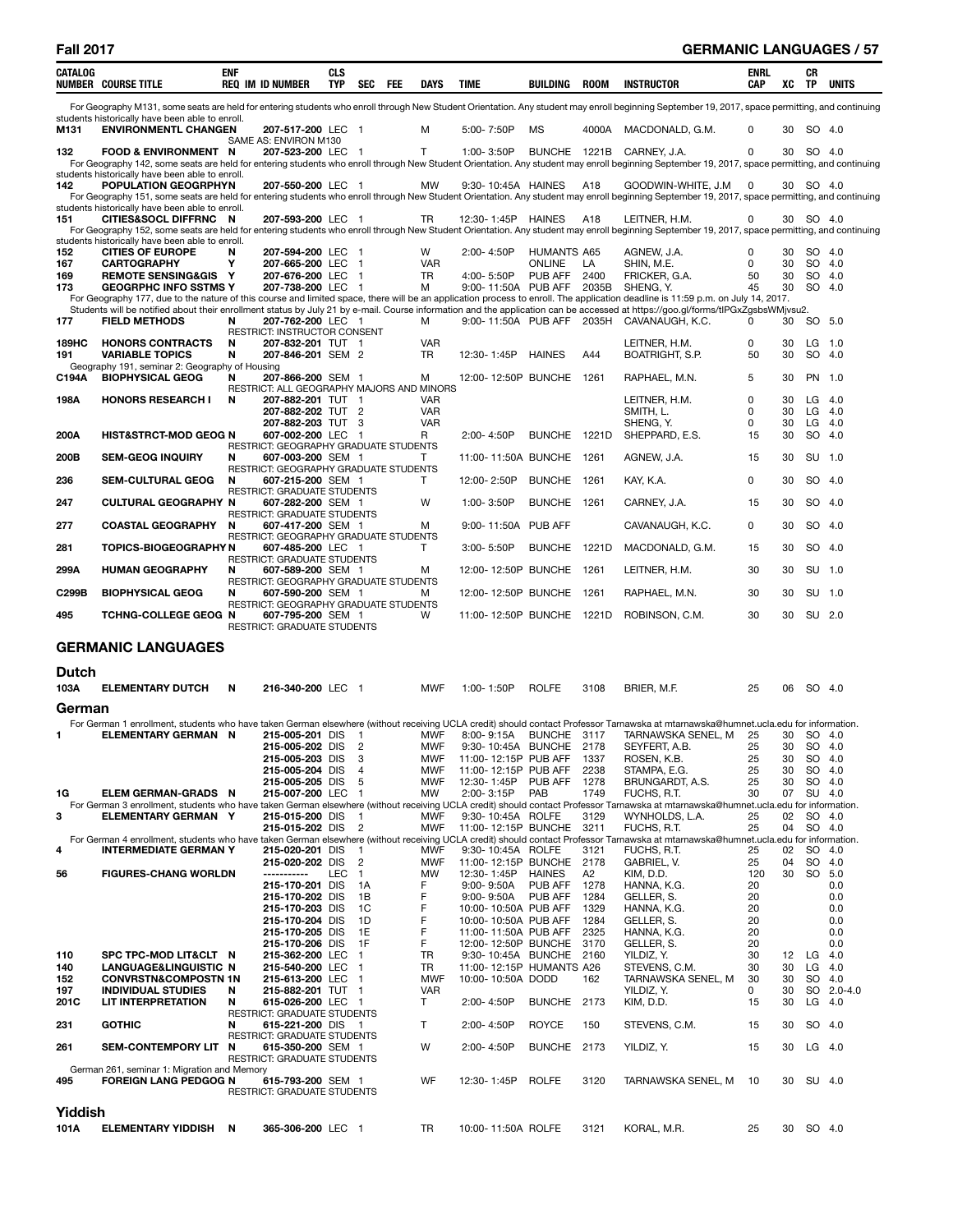|             | 58 / GERONTOLOGY                                                                                                                                                                                                 |            |                                                                    |                          |                      |     |                         |                                   |                              |              |                                                                                       |                    |          |          | <b>Fall 2017</b>     |
|-------------|------------------------------------------------------------------------------------------------------------------------------------------------------------------------------------------------------------------|------------|--------------------------------------------------------------------|--------------------------|----------------------|-----|-------------------------|-----------------------------------|------------------------------|--------------|---------------------------------------------------------------------------------------|--------------------|----------|----------|----------------------|
| CATALOG     | NUMBER COURSE TITLE                                                                                                                                                                                              | <b>ENF</b> | <b>REQ IM ID NUMBER</b>                                            | <b>CLS</b><br><b>TYP</b> | <b>SEC</b>           | FEE | <b>DAYS</b>             | <b>TIME</b>                       | BUILDING                     | <b>ROOM</b>  | <b>INSTRUCTOR</b>                                                                     | <b>ENRL</b><br>CAP | хc       | СR<br>TP | <b>UNITS</b>         |
|             | <b>GERONTOLOGY</b>                                                                                                                                                                                               |            |                                                                    |                          |                      |     |                         |                                   |                              |              |                                                                                       |                    |          |          |                      |
| M108        | <b>BIOMED&amp;SOC&amp;POL-AGNGN</b>                                                                                                                                                                              |            | 224-348-101 LEC 1                                                  |                          |                      |     | TR                      | 10:00-11:50A BOELTER 5436         |                              |              | LEVY-STORMS, L.F.                                                                     | 25                 | 30       | LG 5.0   |                      |
| 195CE       | <b>CMNTY/CORP INTRNSHP N</b>                                                                                                                                                                                     |            | SAME AS: SOC WLF M108<br>224-870-201 TUT 1                         |                          |                      |     | <b>VAR</b>              |                                   |                              |              | GUERRERO. L.                                                                          | 0                  | 30       | $LG$ 4.0 |                      |
|             |                                                                                                                                                                                                                  |            | 224-870-202 TUT 2                                                  |                          |                      |     | <b>VAR</b>              |                                   |                              |              | LEVY-STORMS, L.F.                                                                     | 0                  | 30       | $LG$ 4.0 |                      |
|             | <b>GLOBAL STUDIES</b>                                                                                                                                                                                            |            |                                                                    |                          |                      |     |                         |                                   |                              |              |                                                                                       |                    |          |          |                      |
|             | Global Studies 1 is open to all students on the priority and first enrollment passes, space permitting.                                                                                                          |            |                                                                    |                          |                      |     |                         |                                   |                              |              |                                                                                       |                    |          |          |                      |
| 1.          | It then is limited to incoming transfer students who enroll thru New Student Orientation until September 19, 2017, when again it will be open to all students, space permitting.<br><b>GLOBALIZATN-MARKETS N</b> |            | ------------                                                       | LEC                      | $\overline{1}$       |     | MW                      | 11:00-12:15P FOWLER               |                              | A103B        | AGNEW, J.A.                                                                           | 300                | 04       | SO 5.0   |                      |
|             |                                                                                                                                                                                                                  |            | 022-004-201 DIS                                                    |                          | 1A                   |     | M                       | 4:00-4:50P                        | PUB AFF                      | 1284         | NOWAK, S.L.                                                                           | 30                 |          |          | 0.0                  |
|             |                                                                                                                                                                                                                  |            | 022-004-202 DIS<br>022-004-203 DIS                                 |                          | 1B<br>1C             |     | М<br>Т                  | 5:00-5:50P<br>2:00-2:50P          | <b>PUB AFF</b><br>PUB AFF    | 1284<br>1337 | NOWAK, S.L.<br>CAI, S.                                                                | 30<br>30           |          |          | 0.0                  |
|             |                                                                                                                                                                                                                  |            | 022-004-204 DIS                                                    |                          | 1D                   |     | T                       | $3:00 - 3:50P$                    | <b>BUNCHE</b>                | A163         | CAI, S.                                                                               | 30                 |          |          | 0.0<br>0.0           |
|             |                                                                                                                                                                                                                  |            | 022-004-205 DIS                                                    |                          | 1E                   |     | т                       | 4:00-4:50P                        | <b>BUNCHE</b>                | 3153         | BRANDT, S.                                                                            | 30                 |          |          | 0.0                  |
|             |                                                                                                                                                                                                                  |            | 022-004-206 DIS<br>022-004-207 DIS                                 |                          | 1F<br>1G             |     | т<br>W                  | 5:00-5:50P<br>4:00-4:50P          | <b>BUNCHE</b><br>BUNCHE 2178 | 3153         | BRANDT, S.<br>MATISOFF, A.                                                            | 30<br>30           |          |          | 0.0<br>0.0           |
|             |                                                                                                                                                                                                                  |            | 022-004-209 DIS                                                    |                          | 11                   |     | R                       | 2:00-2:50P                        | BUNCHE 1221B                 |              | JAHN VERRI, F.                                                                        | 30                 |          |          | 0.0                  |
|             |                                                                                                                                                                                                                  |            | 022-004-210 DIS<br>022-004-212 DIS                                 |                          | 1J<br>1L             |     | R<br>R                  | 3:00-3:50P<br>4:00-4:50P          | <b>BUNCHE</b><br><b>DODD</b> | 1221B<br>162 | JAHN VERRI, F.<br>MATISOFF, A.                                                        | 30<br>30           |          |          | 0.0<br>0.0           |
| 99          | <b>STUDENT RSRCH PRGRMN</b>                                                                                                                                                                                      |            | 022-097-201 TUT 1                                                  |                          |                      |     | <b>VAR</b>              |                                   |                              |              | DELOUGHREY, E.                                                                        | 0                  | 30       |          | PN 1.0-2.0           |
| 191         | <b>SENIOR SEMINAR</b>                                                                                                                                                                                            | Υ          | 022-846-201 SEM 1<br>RESTRICT: SENIORS ONLY, GLOBAL STUDIES MAJORS |                          |                      |     | т                       | 12:00-2:50P                       | <b>HAINES</b>                | A6           | RADD, B.                                                                              | 18                 | 30       | $LG$ 4.0 |                      |
|             | Global Studies 191, seminar 1: Crimes of War: Pursuit of Justice in International Law                                                                                                                            |            |                                                                    |                          |                      |     |                         |                                   |                              |              |                                                                                       |                    |          |          |                      |
|             |                                                                                                                                                                                                                  |            | 022-846-202 SEM 2<br>RESTRICT: SENIORS ONLY, GLOBAL STUDIES MAJORS |                          |                      |     | w                       | 12:00-2:50P                       | <b>ROLFE</b>                 | 3115         | POTTS, S.S.                                                                           | 18                 | 30       | LG       | -4.0                 |
|             | Global Studies 191, seminar 2: Political Economy of Sovereign Debt Crises                                                                                                                                        |            |                                                                    |                          |                      |     |                         |                                   |                              |              |                                                                                       |                    |          |          |                      |
|             |                                                                                                                                                                                                                  |            | 022-846-203 SEM 3<br>RESTRICT: SENIORS ONLY, GLOBAL STUDIES MAJORS |                          |                      |     | R                       | 2:00-4:50P                        | LAKRETZ 101                  |              | HART, L.K.                                                                            | 18                 | 30       | $LG$ 4.0 |                      |
|             | Global Studies 191, seminar 3: Globalization, Borders, and Migration                                                                                                                                             |            |                                                                    |                          |                      |     |                         |                                   |                              |              |                                                                                       |                    |          |          |                      |
| 194         | <b>RESEARCH SEMINAR</b>                                                                                                                                                                                          | Y          | 022-864-200 SEM 1<br>RESTRICT: SENIORS ONLY, GLOBAL STUDIES MAJORS |                          |                      |     | Т                       | 4:00-5:50P                        | <b>DODD</b>                  | 170          | LE, T.B.                                                                              | 75                 | 30       | $LG$ 2.0 |                      |
|             | <b>HEALTH POLICY AND MANAGEMENT</b>                                                                                                                                                                              |            |                                                                    |                          |                      |     |                         |                                   |                              |              |                                                                                       |                    |          |          |                      |
| 100         | <b>INTRO HLT POL MGMT</b>                                                                                                                                                                                        | N          |                                                                    | LEC <sub>1</sub>         |                      |     | <b>MW</b>               | $3:00 - 4:50P$                    | <b>HLTHSCI</b>               |              | 33105A SCHWEITZER, S.O.                                                               | 90                 | 30       | SO 4.0   |                      |
|             |                                                                                                                                                                                                                  |            |                                                                    |                          |                      |     |                         |                                   |                              |              | RESTRICT: GRADUATE PUBLIC HEALTH AND COMMUNITY HEALTH MAJORS AND PUBLIC HEALTH MINORS |                    |          |          |                      |
|             |                                                                                                                                                                                                                  |            | 409-300-201 DIS                                                    |                          | 1A                   |     | F<br>F                  | 3:00-4:50P                        | HLTHSCI                      |              | 33105A SHARFSTEIN, A.R.                                                               | 50<br>40           |          |          | 0.0                  |
| 188SA       | <b>INDIV STD FOR USIE</b>                                                                                                                                                                                        | N          | 409-300-202 DIS<br>409-828-201 TUT                                 |                          | 1B<br>$\overline{1}$ |     | <b>VAR</b>              | 10:00-11:50A HLTHSCI              |                              |              | 43105A TAING, A.D.<br>MCCARTHY, W.J.                                                  | $\overline{c}$     | 30       | LG       | 0.0<br>1.0           |
| 197         | <b>INDIVIDUAL STUDIES</b>                                                                                                                                                                                        | N          | 409-882-201 TUT                                                    |                          | $\mathbf 1$          |     | T.                      | 2:00-3:50P                        | PUB HLT                      |              | DAVIDSON, P.L.                                                                        | 10                 | 30       | SO       | $2.0 - 4.0$          |
| 200A        | HLT SSTMS ORG&FINAN N                                                                                                                                                                                            |            | 409-882-202 TUT<br>809-001-200 LEC                                 |                          | 2<br>$\overline{1}$  |     | <b>MW</b>               | 3:00-4:50P                        | <b>HLTHSCI</b>               |              | MCCARTHY, W.J.<br>43105A VARGAS BUSTAMANTE,                                           | 10<br>60           | 30<br>30 |          | SO 2.0-4.0<br>SO 4.0 |
|             |                                                                                                                                                                                                                  |            | RESTRICT: HEALTH SERVICES OR PUBLIC HEALTH                         |                          |                      |     |                         |                                   |                              |              |                                                                                       |                    |          |          |                      |
|             |                                                                                                                                                                                                                  |            | 809-001-210 LEC 2<br>809-001-203 LEC 3                             |                          |                      |     | <b>UFS</b><br><b>MW</b> | 8:00-12:00P<br>1:30-2:50P         | PUB HLT                      |              | COWGILL, B.O.<br>ESCARCE, J.J.                                                        | 40<br>12           | 30<br>30 | SO 4.0   | SO 4.0               |
| M204A       | <b>PHARMCTCL ECON&amp;PLCYN</b>                                                                                                                                                                                  |            | RESTRICT: INSTRUCTOR CONSENT<br>809-024-200 SEM 1                  |                          |                      |     | R                       | 4:30-6:20P                        | <b>HLTHSCI</b>               | 16154        | COMANOR, W.S.                                                                         | 15                 | 30       |          | 1.0                  |
|             |                                                                                                                                                                                                                  |            | SAME AS: ECON M204L                                                |                          |                      |     |                         |                                   |                              |              |                                                                                       |                    |          |          |                      |
| 225A        | <b>HS RESEARCH DESIGN</b>                                                                                                                                                                                        | N          | -----------<br>RESTRICT: GRADUATE STUDENTS, HEALTH POLICY MAJORS   | LEC 1                    |                      |     | TR                      | 10:00-11:50A PUB HLT              |                              | 61262        | MACINKO, J.A.                                                                         | 20                 | 30       | LG       | 6.0                  |
|             |                                                                                                                                                                                                                  |            | 809-150-201 LAB 1A                                                 |                          |                      |     | F                       | 10:00-11:50A PUB HLT              |                              | 61235        | YOO, C.K.                                                                             | 15                 |          |          | 0.0                  |
| 226A        | <b>READINGS HS RESRCH</b>                                                                                                                                                                                        | N          | 809-156-201 SEM 1<br>RESTRICT: HEALTH POLICY MAJORS                |                          |                      |     | М                       | 5:00-6:50P                        | PUB HLT                      | 31262        | SCHWEITZER, S.O.                                                                      | 15                 | 30       |          | 2.0                  |
| 227A        | <b>CURRNT RSRCH ISSUES N</b>                                                                                                                                                                                     |            | 809-162-200 SEM 1                                                  |                          |                      |     | R                       | 12:00-1:50P                       | PUB HLT 61269                |              | RICE, T.H.                                                                            | 20                 | 30       |          | LG $2.0 - 4.0$       |
| M236        | MICECNM THR-HL SECT N                                                                                                                                                                                            |            | RESTRICT: GRADUATE STUDENTS<br>809-216-202 LEC 2                   |                          |                      |     | <b>UFS</b>              | 1:00-5:00P                        | PUB HLT                      |              | LU, Z.J.                                                                              | 40                 | 30       | $LG$ 4.0 |                      |
| 239A        | <b>DECISION&amp;COST ANLYS N</b>                                                                                                                                                                                 |            | 809-234-200 LEC 1                                                  |                          |                      |     | TR                      | 8:00-9:50A                        | PUB HLT 51279                |              | KOMINSKI, G.F.                                                                        | 38                 | 30       | $LG$ 4.0 |                      |
| 243         | POPN HLTH AUTISM                                                                                                                                                                                                 | N          | <b>RESTRICT: GRADUATE STUDENTS</b><br>809-258-201 LEC 1            |                          |                      |     | F                       | 8:00-11:50A HLTHSCI 17187         |                              |              | KUO, A.A.                                                                             | 25                 | 30       |          | SO 4.0               |
| 249S        | <b>INTRO-IMPLMNTN SCI</b>                                                                                                                                                                                        | N          | RESTRICT: GRADUATE STUDENTS<br>809-299-201 SEM 1                   |                          |                      |     | W                       | 1:00-3:50P                        | PUB HLT A2125                |              | BASTANI, R.                                                                           | 15                 | 06       | SO 4.0   |                      |
| M255        | OBESITY&ACTVTY&NUTRN                                                                                                                                                                                             |            | 809-330-200 SEM 1                                                  |                          |                      |     | R                       | 2:00-4:50P                        | PUB HLT 61269                |              | MCCARTHY, W.J.                                                                        | 15                 | 30       | SO 4.0   |                      |
|             |                                                                                                                                                                                                                  |            | SAME AS: COM HLT M234<br>RESTRICT: GRADUATE STUDENTS               |                          |                      |     |                         |                                   |                              |              |                                                                                       |                    |          |          |                      |
| 265         | HLTH SERVICES RSRCH N                                                                                                                                                                                            |            | 809-390-201 LEC 1                                                  |                          |                      |     | T.                      | 9:00-11:50A PUB HLT 31262         |                              |              | CHUANG, E.                                                                            | 20                 | 30       | SO 4.0   |                      |
|             | Health Policy and Management 265, Lecture 1; Health ServicesResearch Method: Mixed Methods and Qualitative Research                                                                                              |            | RESTRICT: GRADUATE STUDENTS                                        |                          |                      |     |                         |                                   |                              |              |                                                                                       |                    |          |          |                      |
| 266A        | <b>COM-BASED PART HLTH N</b>                                                                                                                                                                                     |            | 809-396-200 LEC 1                                                  |                          |                      |     | W                       | 1:00-2:50P                        | PUB HLT 61235                |              | WELLS, K.B.                                                                           | 20                 | 30       | $LG$ 4.0 |                      |
| 286         | AMER POL INST&POLCY N                                                                                                                                                                                            |            | RESTRICT: INSTRUCTOR CONSENT<br>809-516-200 LEC 1                  |                          |                      |     | <b>MW</b>               | 10:00-11:50A PUB HLT              |                              | 61269        | COWGILL, B.O.                                                                         | 34                 | 30       | $LG$ 4.0 |                      |
|             |                                                                                                                                                                                                                  |            | RESTRICT: GRADUATE STUDENTS                                        |                          |                      |     |                         |                                   |                              |              |                                                                                       |                    |          |          |                      |
| 403         | HLTH CARE FIN ACCTG N                                                                                                                                                                                            |            | 809-606-200 LEC 1<br>RESTRICT: GRADUATE STUDENTS                   |                          |                      |     | <b>MW</b>               | 8:00-9:50A                        |                              |              | HLTHSCI 43105A GALPER, M.R.                                                           | 44                 | 01       | $LG$ 4.0 |                      |
| M420        | CHLDRN-SPCL HLTH CR N                                                                                                                                                                                            |            | 809-640-201 LEC 1<br>SAME AS: COM HLT M420, SOC WLF M290I          |                          |                      |     | T.                      | 1:00-3:50P                        | PUB HLT 71257                |              | SMITH, K.A.                                                                           | 15                 | 30       | $LG$ 4.0 |                      |
| 435         | <b>TRNDS-AMBULTRY CAREN</b>                                                                                                                                                                                      |            | 809-670-200 LEC 1                                                  |                          |                      |     | W                       | 9:00-11:50A PUB HLT               |                              | 41235        | POURAT, N.                                                                            | 15                 | 30       | $LG$ 4.0 |                      |
| 436<br>440A | <b>HLTHCARE FINAN MGMT N</b><br>HLT INF SYS-TECHNO                                                                                                                                                               | N          | 809-672-202 LEC 2<br>809-680-200 LEC 1                             |                          |                      |     | <b>UFS</b><br>F.        | 1:00-5:00P<br>8:00-11:50A PUB HLT | PUB HLT                      | 41268        | THOMASSEN, H.L.<br>HINSHAW, J.B.                                                      | 40<br>35           | 30<br>30 | $LG$ 4.0 | SO 4.0               |
|             |                                                                                                                                                                                                                  |            | RESTRICT: GRADUATE STUDENTS                                        |                          |                      |     |                         |                                   |                              |              |                                                                                       |                    |          |          |                      |
| 445         | <b>HEALTH CARE MARKTNG N</b>                                                                                                                                                                                     |            | 809-680-202 LEC 2<br>809-690-200 LEC 1                             |                          |                      |     | <b>UFS</b><br>м         | 12:00-4:50P<br>1:00-2:50P         | HLTHSCI                      |              | 43105A HINSHAW, J.B.<br>PUB HLT 41268 ELGINER, J.A.                                   | 40<br>25           | 30<br>30 | $LG$ 4.0 | LG $2.0 - 4.0$       |
|             |                                                                                                                                                                                                                  |            |                                                                    |                          |                      |     |                         |                                   |                              |              |                                                                                       |                    |          |          |                      |

**HISTORY** 

History 97A through 188 are limited to History premajors and majors on the priority and first enrollment passes, with the exception of the History 187 series in which any junior/senior may enroll on the priority and first enrollment passes.

Nonmajors may enroll in History 97 and upper division history courses (except those in the 191 series) on the second pass beginning June 29, 2017.<br>History 191 courses are limited to declared junior/senior History majors wh

For History 1A, some seats are held for entering students who enroll through New Student Orientation. Any student may enroll beginning September 19, 2017, space permitting, and continuing<br>students historically have been ab

| 1Α | <b>WESTERN CIVILIZATN</b> | N | -----------     |    | <b>MWF</b> | 10:00-10:50A BUNCHE | 1209B | PHILLIPS, D.D.  | 180 | 03 | SO. | -5.0 |
|----|---------------------------|---|-----------------|----|------------|---------------------|-------|-----------------|-----|----|-----|------|
|    |                           |   | 221-004-201 DIS | 1А | M          | 12:00-12:50P ROLFE  | 3108  | AOUN GHAZAL. M. |     |    |     | 0.0  |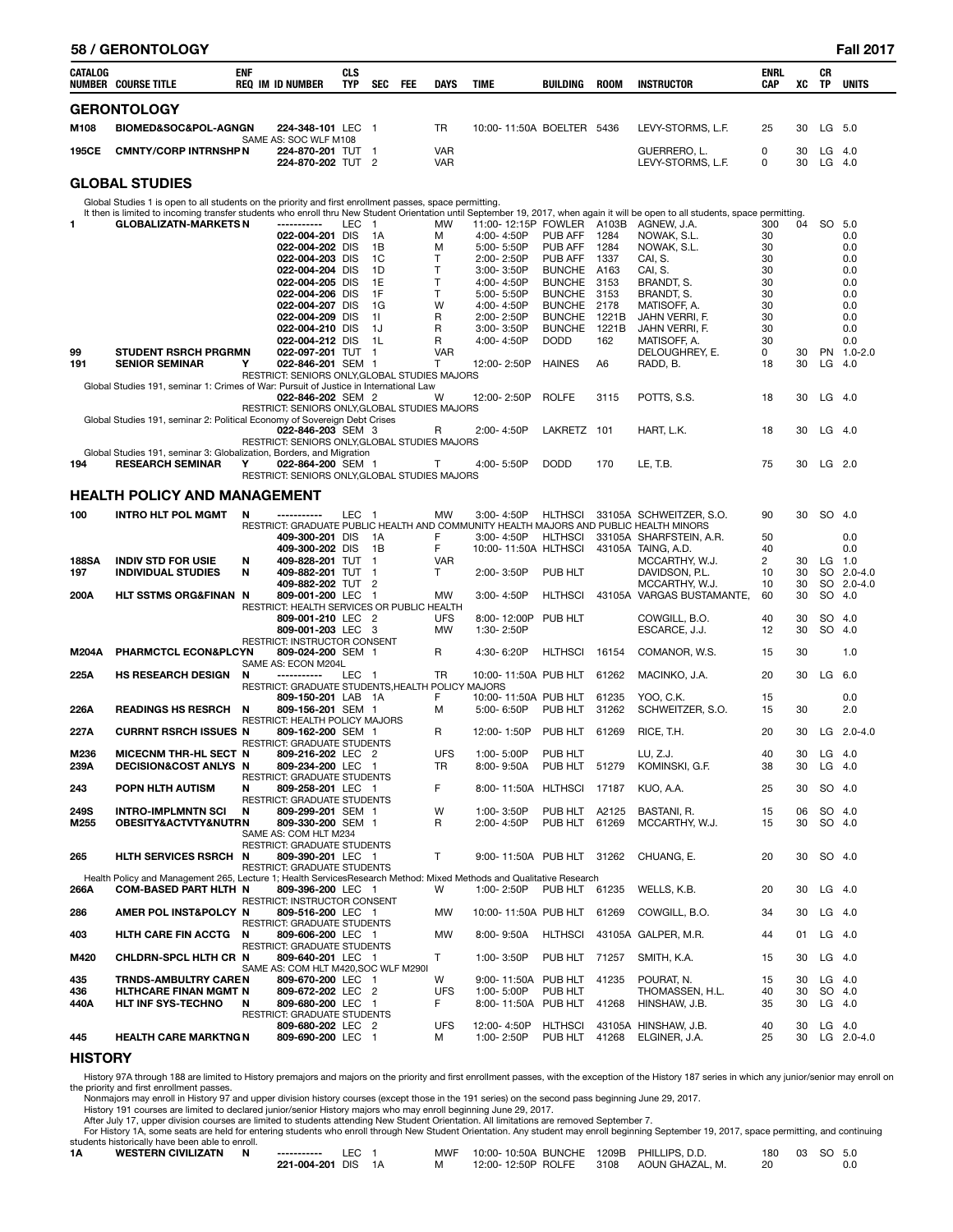| CATALOG | <b>NUMBER COURSE TITLE</b>                                                      | ENF | <b>REQ IM ID NUMBER</b>            | <b>CLS</b><br>TYP | <b>SEC</b>           | FEE | DAYS            | TIME                                        | BUILDING                            | <b>ROOM</b>   | <b>INSTRUCTOR</b>                                                                                                                                                                                           | ENRL<br>CAP | XC | CR<br>TP  | <b>UNITS</b> |
|---------|---------------------------------------------------------------------------------|-----|------------------------------------|-------------------|----------------------|-----|-----------------|---------------------------------------------|-------------------------------------|---------------|-------------------------------------------------------------------------------------------------------------------------------------------------------------------------------------------------------------|-------------|----|-----------|--------------|
|         |                                                                                 |     | 221-004-202 DIS                    |                   | 1B                   |     | M               | 5:00-5:50P                                  | <b>HAINES</b>                       | A28           | MATTHEWS, M.                                                                                                                                                                                                | 20          |    |           | 0.0          |
|         |                                                                                 |     | 221-004-203 DIS                    |                   | 1C                   |     | Т               | 9:00-9:50A                                  | <b>BUNCHE</b>                       | A152          | MATTHEWS, M.                                                                                                                                                                                                | 20          |    |           | 0.0          |
|         |                                                                                 |     | 221-004-204 DIS                    |                   | 1D                   |     | W               | 1:00-1:50P                                  | KAUFMAN 153                         |               | AOUN GHAZAL, M.                                                                                                                                                                                             | 20          |    |           | 0.0          |
|         |                                                                                 |     | 221-004-205 DIS<br>221-004-206 DIS |                   | 1E<br>1F             |     | W<br>W          | 3:00-3:50P<br>5:00-5:50P                    | <b>DODD</b><br>BUNCHE A152          | 162           | MORGAN, P.R.<br>MATTHEWS, M.                                                                                                                                                                                | 20<br>20    |    |           | 0.0<br>0.0   |
|         |                                                                                 |     | 221-004-207 DIS                    |                   | 1G                   |     | R               | $9:00 - 9:50A$                              | <b>HUMANTS A48</b>                  |               | AOUN GHAZAL, M.                                                                                                                                                                                             | 20          |    |           | 0.0          |
|         |                                                                                 |     | 221-004-208 DIS                    |                   | 1H                   |     | R               | 12:00-12:50P BUNCHE 3123                    |                                     |               | MORGAN, P.R.                                                                                                                                                                                                | 20          |    |           | 0.0          |
|         |                                                                                 |     | 221-004-209 DIS                    |                   | 11                   |     | R               | 2:00-2:50P                                  | PAB                                 | 1434A         | MORGAN, P.R.                                                                                                                                                                                                | 20          |    |           | 0.0          |
|         | students historically have been able to enroll.                                 |     |                                    |                   |                      |     |                 |                                             |                                     |               | For History 1C, some seats are held for entering students who enroll through New Student Orientation. Any student may enroll beginning September 19, 2017, space permitting, and continuing                 |             |    |           |              |
| 1C      | <b>WESTERN CIVILIZATN</b>                                                       | N   |                                    | LEC               | $\mathbf{1}$         |     | TR              | 3:30-4:45P                                  | WGYOUNG CS76                        |               | FORD, C.C.                                                                                                                                                                                                  | 240         | 16 | SO        | - 5.0        |
|         |                                                                                 |     | 221-009-201 DIS                    |                   | 1A                   |     | т               | 5:00-5:50P                                  | BUNCHE 1221A                        |               | RICHARDSON, K.H.                                                                                                                                                                                            | 20          |    |           | 0.0          |
|         |                                                                                 |     | 221-009-202 DIS<br>221-009-203 DIS |                   | 1В<br>1C             |     | W<br>W          | $3:00 - 3:50P$<br>4:00-4:50P                | <b>HUMANTS A32</b><br><b>HAINES</b> | A6            | DYMOND, J.<br>DYMOND, J.                                                                                                                                                                                    | 20<br>20    |    |           | 0.0<br>0.0   |
|         |                                                                                 |     | 221-009-204 DIS                    |                   | 1D                   |     | R               | $9:00 - 9:50A$                              | KAUFMAN 153                         |               | THIAM, M.                                                                                                                                                                                                   | 20          |    |           | 0.0          |
|         |                                                                                 |     | 221-009-205 DIS                    |                   | 1E                   |     | W               | 1:00-1:50P                                  | <b>HAINES</b>                       | 110           | JOHNSON, S.R.                                                                                                                                                                                               | 20          |    |           | 0.0          |
|         |                                                                                 |     | 221-009-206 DIS                    |                   | 1F                   |     | W               | $9:00 - 9:50A$                              | PUB AFF                             | 1256          | THIAM, M.                                                                                                                                                                                                   | 20          |    |           | 0.0          |
|         |                                                                                 |     | 221-009-207 DIS<br>221-009-208 DIS |                   | 1G<br>1H             |     | R<br>F          | 11:00-11:50A BUNCHE<br>2:00-2:50P           | <b>HUMANTS A48</b>                  | 3123          | DYMOND, J.<br>JOHNSON, S.R.                                                                                                                                                                                 | 20<br>20    |    |           | 0.0<br>0.0   |
|         |                                                                                 |     | 221-009-209 DIS                    |                   | 11                   |     | R               | 2:00-2:50P                                  | <b>ROLFE</b>                        | 3105          | RICHARDSON, K.H.                                                                                                                                                                                            | 20          |    |           | 0.0          |
|         |                                                                                 |     | 221-009-210 DIS                    |                   | 1J                   |     | R               | 5:00-5:50P                                  | <b>SLICHTR</b>                      | 2834          | RICHARDSON, K.H.                                                                                                                                                                                            | 20          |    |           | 0.0          |
|         |                                                                                 |     | 221-009-211 DIS<br>221-009-212 DIS |                   | 1K<br>1L             |     | F<br>F          | 10:00-10:50A PUB AFF                        | МS                                  | 2319<br>3915H | THIAM, M.                                                                                                                                                                                                   | 20<br>20    |    |           | 0.0<br>0.0   |
| 3Α      | SCI-RENAISSNCE-1800                                                             | N   | -----------                        | LEC               | $\mathbf{1}$         |     | <b>MWF</b>      | 1:00-1:50P<br>11:00-11:50A HAINES           |                                     | 118           | JOHNSON, S.R.<br>ALEXANDER, A.                                                                                                                                                                              | 120         | 04 | SO.       | 5.0          |
|         |                                                                                 |     | 221-016-201 DIS                    |                   | 1А                   |     | Т               | $8:00 - 8:50A$                              | <b>HAINES</b>                       | A6            | HAO, X.                                                                                                                                                                                                     | 20          |    |           | 0.0          |
|         |                                                                                 |     | 221-016-202 DIS                    |                   | 1B                   |     | T               | 1:00-1:50P                                  | <b>BUNCHE</b>                       | 1221A         | HAO, X.                                                                                                                                                                                                     | 20          |    |           | 0.0          |
|         |                                                                                 |     | 221-016-203 DIS<br>221-016-204 DIS |                   | 1C<br>1D             |     | т<br>W          | 4:00-4:50P                                  | <b>BUNCHE</b><br>LAKRETZ            | 3117<br>101   | HAO, X.                                                                                                                                                                                                     | 20<br>20    |    |           | 0.0<br>0.0   |
|         |                                                                                 |     | 221-016-205 DIS                    |                   | 1E                   |     | R               | 4:00-4:50P<br>4:00-4:50P                    | МS                                  | 3915G         | ILTER, E.<br>ILTER, E.                                                                                                                                                                                      | 20          |    |           | 0.0          |
|         |                                                                                 |     | 221-016-206 DIS                    |                   | 1F                   |     | R               | 5:00-5:50P                                  | <b>BUNCHE</b>                       | A152          | ILTER, E.                                                                                                                                                                                                   | 20          |    |           | 0.0          |
|         |                                                                                 |     |                                    |                   |                      |     |                 |                                             |                                     |               | For History 8A, some seats are held for entering students who enroll through New Student Orientation. Any student may enroll beginning September 19, 2017, space permitting, and continuing                 |             |    |           |              |
| 8Α      | students historically have been able to enroll.<br><b>COLONIAL LATIN AMER N</b> |     | -----------                        | LEC               | $\overline{1}$       |     | TR              | 11:00-12:15P MOORE                          |                                     | 100           | TERRACIANO, K.B.                                                                                                                                                                                            | 420         | 13 | SO 5.0    |              |
|         |                                                                                 |     | 221-043-201 DIS                    |                   | 1A                   |     | т               | 1:00-1:50P                                  | <b>HAINES</b>                       | A74           | BRIDE, T.                                                                                                                                                                                                   | 20          |    |           | 0.0          |
|         |                                                                                 |     | 221-043-202 DIS                    |                   | 1В                   |     | т               | 4:00-4:50P                                  | <b>HAINES</b>                       | A24           | WILSON, J.                                                                                                                                                                                                  | 20          |    |           | 0.0          |
|         |                                                                                 |     | 221-043-203 DIS<br>221-043-204 DIS |                   | 1C<br>1D             |     | т<br>W          | 5:00-5:50P<br>$8:00 - 8:50A$                | <b>HAINES</b><br><b>HAINES</b>      | A28<br>122    | WILSON, J.<br>GUNAWARDENA, D.R.                                                                                                                                                                             | 20<br>20    |    |           | 0.0<br>0.0   |
|         |                                                                                 |     | 221-043-205 DIS                    |                   | 1E                   |     | W               | $9:00 - 9:50A$                              | <b>BUNCHE</b>                       | A152          | GUNAWARDENA, D.R.                                                                                                                                                                                           | 20          |    |           | 0.0          |
|         |                                                                                 |     | 221-043-206 DIS                    |                   | 1F                   |     | W               | 4:00-4:50P                                  | KAUFMAN 153                         |               | GUNAWARDENA, D.R.                                                                                                                                                                                           | 20          |    |           | 0.0          |
|         |                                                                                 |     | 221-043-207 DIS                    |                   | 1G                   |     | W               | 5:00-5:50P                                  | <b>BUNCHE</b>                       | 3150          | RUIZ STOVEL, G.                                                                                                                                                                                             | 20          |    |           | 0.0          |
|         |                                                                                 |     | 221-043-208 DIS<br>221-043-209 DIS |                   | 1H<br>11             |     | R<br>R          | $8:00 - 8:50A$<br>$9:00 - 9:50A$            | <b>BUNCHE</b><br><b>HAINES</b>      | 3164<br>A6    | WILSON, J.<br>IBARRA, R.P.                                                                                                                                                                                  | 20<br>20    |    |           | 0.0<br>0.0   |
|         |                                                                                 |     | 221-043-210 DIS                    |                   | 1J                   |     | R               | 1:00-1:50P                                  | <b>HAINES</b>                       | A74           | IBARRA, R.P.                                                                                                                                                                                                | 20          |    |           | 0.0          |
|         |                                                                                 |     | 221-043-211 DIS                    |                   | 1K                   |     | R               | 5:00-5:50P                                  | <b>BUNCHE</b>                       | 3143          | RUIZ STOVEL, G.                                                                                                                                                                                             | 20          |    |           | 0.0          |
|         |                                                                                 |     | 221-043-212 DIS                    |                   | 1 <sub>L</sub>       |     | R               | 4:00-4:50P                                  | <b>SLICHTR</b>                      | 2834          | RUIZ STOVEL, G.                                                                                                                                                                                             | 20          |    |           | 0.0          |
|         |                                                                                 |     | 221-043-213 DIS<br>221-043-214 DIS |                   | 1M<br>1N             |     | F<br>F          | $8:00 - 8:50A$<br>1:00-1:50P                | <b>BUNCHE</b><br><b>HAINES</b>      | 1221A<br>A76  | IBARRA, R.P.<br>SULOVSKA, T.                                                                                                                                                                                | 20<br>20    |    |           | 0.0<br>0.0   |
|         |                                                                                 |     | 221-043-215 DIS                    |                   | 10                   |     | F               | 2:00-2:50P                                  | <b>ROLFE</b>                        | 3135          | SULOVSKA, T.                                                                                                                                                                                                | 20          |    |           | 0.0          |
|         |                                                                                 |     | 221-043-216 DIS                    |                   | 1P                   |     | M               | 10:00-10:50A BOTANY                         |                                     | 133           | CRUZ LOPEZ, B.                                                                                                                                                                                              | 20          |    |           | 0.0          |
|         |                                                                                 |     | 221-043-217 DIS                    |                   | 1Q                   |     | M               | 1:00-1:50P                                  | <b>BUNCHE</b>                       | 1221A         | CRUZ LOPEZ, B.                                                                                                                                                                                              | 20          |    |           | 0.0          |
|         |                                                                                 |     | 221-043-218 DIS<br>221-043-219 DIS |                   | 1R<br>1S             |     | M<br>F          | 3:00-3:50P<br>10:00-10:50A HAINES           | PUB AFF                             | 1256<br>A76   | CRUZ LOPEZ, B.<br>SULOVSKA, T.                                                                                                                                                                              | 20<br>20    |    |           | 0.0<br>0.0   |
|         |                                                                                 |     | 221-043-220 DIS                    |                   | 1T                   |     | F               | 4:00-4:50P                                  | <b>BUNCHE</b>                       | 2160          | BRIDE, T.                                                                                                                                                                                                   | 20          |    |           | 0.0          |
|         |                                                                                 |     | 221-043-221 DIS                    |                   | 1U                   |     | F               | 5:00-5:50P                                  | <b>BUNCHE</b>                       | 1221A         | BRIDE, T.                                                                                                                                                                                                   | 20          |    |           | 0.0          |
| 9Α      | INDIA                                                                           | N   | -----------<br>221-049-201 DIS     | LEC               | $\mathbf{1}$<br>1A   |     | <b>MWF</b><br>M | 11:00-11:50A DODD<br>5:00-5:50P             | <b>HAINES</b>                       | 161<br>A6     | LAL, V.<br>ANANTHA KRISHNA, V                                                                                                                                                                               | 60<br>20    | 04 | SO        | 5.0<br>0.0   |
|         |                                                                                 |     | 221-049-202 DIS                    |                   | 1B                   |     | т               | 8:00-8:50A                                  | <b>HAINES</b>                       | 110           | ANANTHA KRISHNA, V                                                                                                                                                                                          | 20          |    |           | 0.0          |
|         |                                                                                 |     | 221-049-203 DIS                    |                   | 1C                   |     | Т               | 3:00-3:50P                                  | <b>HAINES</b>                       | A6            | ANANTHA KRISHNA, V                                                                                                                                                                                          | 20          |    |           | 0.0          |
| 9D      | <b>MIDDLE EAST</b>                                                              | N   | -----------                        | LEC               | $\mathbf{1}$         |     | <b>MWF</b>      | 10:00-10:50A HAINES                         |                                     | 220           | GELVIN, J.L.                                                                                                                                                                                                | 120         | 03 | SO        | 5.0          |
|         |                                                                                 |     | 221-052-201 DIS<br>221-052-202 DIS |                   | 1A<br>1B             |     | M<br>т          | 4:00-4:50P<br>12:00-12:50P HAINES           | <b>HAINES</b>                       | A28<br>A24    | OHANIAN, D.<br>TAJIRYAN, S.                                                                                                                                                                                 | 20<br>20    |    |           | 0.0<br>0.0   |
|         |                                                                                 |     | 221-052-203 DIS                    |                   | 1C                   |     | W               | 9:00-9:50A                                  | <b>HAINES</b>                       | A20           | TAJIRYAN, S.                                                                                                                                                                                                | 20          |    |           | 0.0          |
|         |                                                                                 |     | 221-052-204 DIS                    |                   | 1D                   |     | W               | 5:00-5:50P                                  | <b>HAINES</b>                       | A28           | TAJIRYAN, S.                                                                                                                                                                                                | 20          |    |           | 0.0          |
|         |                                                                                 |     | 221-052-205 DIS                    |                   | 1E                   |     | R               | 8:00-8:50A                                  | <b>HAINES</b>                       | 110           | OHANIAN, D.                                                                                                                                                                                                 | 20          |    |           | 0.0          |
|         |                                                                                 |     | 221-052-206 DIS                    |                   | 1F                   |     | R               | 4:00-4:50P                                  | <b>HAINES</b>                       | A6            | OHANIAN, D.<br>For History 11A, some seats are held for entering students who enroll through New Student Orientation. Any student may enroll beginning September 19, 2017, space permitting, and continuing | 20          |    |           | 0.0          |
|         | students historically have been able to enroll.                                 |     |                                    |                   |                      |     |                 |                                             |                                     |               |                                                                                                                                                                                                             |             |    |           |              |
| 11A     | <b>HIST-CHINA TO 1000</b>                                                       | N   | 221-060-201 DIS                    | LEC               | $\blacksquare$<br>1A |     | <b>MWF</b><br>M | 9:00-9:50A<br>4:00-4:50P                    | PUB AFF<br>BUNCHE A152              | 2250          | VON GLAHN, R.<br>GORDANIER, A.W.                                                                                                                                                                            | 60<br>20    |    | 02 SO 5.0 | 0.0          |
|         |                                                                                 |     | 221-060-202 DIS                    |                   | 1B                   |     | Т               | 8:00-8:50A                                  | HUMANTS A56                         |               | GORDANIER, A.W.                                                                                                                                                                                             | 20          |    |           | 0.0          |
|         |                                                                                 |     | 221-060-203 DIS                    |                   | 1C                   |     | W               | 5:00-5:50P                                  | <b>SLICHTR</b>                      | 2834          | GORDANIER, A.W.                                                                                                                                                                                             | 20          |    |           | 0.0          |
| 12B     | NEOLIBERALISM                                                                   | N   | -----------                        | LEC               | $\mathbf{1}$         |     | TR              | 11:00-12:15P                                | <b>BROAD</b>                        | 2160E         | KELLEY, R.D.                                                                                                                                                                                                | 360         | 30 | SO        | 5.0          |
|         |                                                                                 |     | 221-030-201 DIS<br>221-030-202 DIS |                   | 1A<br>1B             |     | т<br>Τ          | 1:00-1:50P<br>4:00-4:50P                    | <b>ROLFE</b><br><b>HAINES</b>       | 3105<br>122   | MCCORMICK, K.M.<br>MCCORMICK, K.M.                                                                                                                                                                          | 20<br>20    |    |           | 0.0<br>0.0   |
|         |                                                                                 |     | 221-030-203 DIS                    |                   | 1C                   |     | Т               | 5:00-5:50P                                  | <b>BUNCHE</b>                       | 2156          | MCCORMICK, K.M.                                                                                                                                                                                             | 20          |    |           | 0.0          |
|         |                                                                                 |     | 221-030-204 DIS                    |                   | 1D                   |     | W               | 8:00-8:50A                                  | <b>BUNCHE</b>                       | 1221A         | REMOLLINO, B.                                                                                                                                                                                               | 20          |    |           | 0.0          |
|         |                                                                                 |     | 221-030-205 DIS                    |                   | 1E                   |     | W               | 5:00-5:50P                                  | <b>BUNCHE</b>                       | 3143          | FERRUZZI, J.                                                                                                                                                                                                | 20          |    |           | 0.0          |
|         |                                                                                 |     | 221-030-206 DIS<br>221-030-207 DIS |                   | 1F<br>1G             |     | R<br>W          | 1:00-1:50P<br>9:00-9:50A                    | <b>BUNCHE</b><br>BUNCHE 3164        | 3123          | REMOLLINO, B.<br>FERRUZZI, J.                                                                                                                                                                               | 20<br>20    |    |           | 0.0<br>0.0   |
|         |                                                                                 |     | 221-030-208 DIS                    |                   | 1H                   |     | W               | 11:00-11:50A KAUFMAN 153                    |                                     |               | REMOLLINO, B.                                                                                                                                                                                               | 20          |    |           | 0.0          |
|         |                                                                                 |     | 221-030-209 DIS                    |                   | 11                   |     | R               | 5:00-5:50P                                  | PUB AFF 1323                        |               | AKUEZUE, H.C.                                                                                                                                                                                               | 20          |    |           | 0.0          |
|         |                                                                                 |     | 221-030-210 DIS                    |                   | 1J                   |     | F               | 9:00-9:50A                                  | KAUFMAN 153                         |               | YAMADA, M.                                                                                                                                                                                                  | 20          |    |           | 0.0          |
|         |                                                                                 |     | 221-030-211 DIS<br>221-030-212 DIS |                   | 1K<br>1L             |     | F<br>F          | 2:00-2:50P<br>3:00-3:50P                    | <b>BUNCHE</b><br>PUB AFF            | 2178<br>1256  | DEAN, M.Z.<br>YAMADA, M.                                                                                                                                                                                    | 20<br>20    |    |           | 0.0<br>0.0   |
|         |                                                                                 |     | 221-030-213 DIS                    |                   | 1M                   |     | F               | 4:00-4:50P                                  | <b>HAINES</b>                       | 110           | DEAN, M.Z.                                                                                                                                                                                                  | 20          |    |           | 0.0          |
|         |                                                                                 |     | 221-030-214 DIS                    |                   | 1N                   |     | F               | 5:00-5:50P                                  | <b>HAINES</b>                       | 122           | YAMADA, M.                                                                                                                                                                                                  | 20          |    |           | 0.0          |
|         |                                                                                 |     | 221-030-215 DIS                    |                   | 10                   |     | R               | 4:00-4:50P                                  | <b>DODD</b>                         | 170           | FERRUZZI, J.                                                                                                                                                                                                | 20          |    |           | 0.0          |
|         |                                                                                 |     | 221-030-216 DIS<br>221-030-217 DIS |                   | 1P<br>1Q             |     | F<br>F          | 10:00-10:50A PUB AFF<br>11:00-11:50A BUNCHE |                                     | 1246<br>3150  | AKUEZUE, H.C.<br>AKUEZUE, H.C.                                                                                                                                                                              | 20<br>20    |    |           | 0.0<br>0.0   |
|         |                                                                                 |     | 221-030-218 DIS                    |                   | 1R                   |     | F               | 12:00-12:50P BUNCHE                         |                                     | 3156          | DEAN, M.Z.                                                                                                                                                                                                  | 20          |    |           | 0.0          |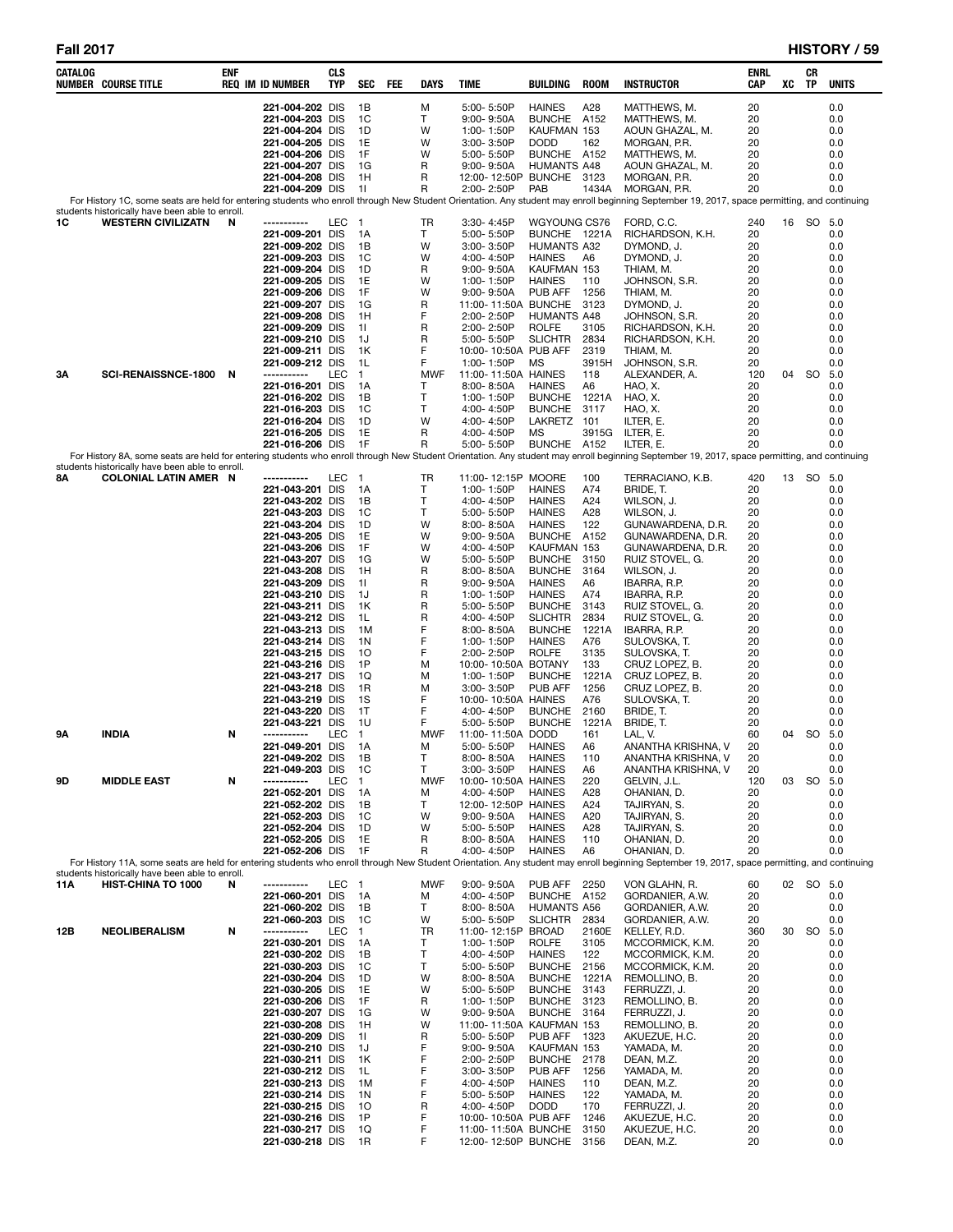| <b>CATALOG</b>      | <b>NUMBER COURSE TITLE</b>                                                                                  | ENF    | <b>REQ IM ID NUMBER</b>                                    | CLS<br><b>TYP</b> | <b>SEC</b>               | FEE | <b>DAYS</b>      | TIME                                            | BUILDING                       | <b>ROOM</b>   | <b>INSTRUCTOR</b>                                                                                                                                                                            | ENRL<br>CAP | xс       | CR<br>TP         | <b>UNITS</b> |
|---------------------|-------------------------------------------------------------------------------------------------------------|--------|------------------------------------------------------------|-------------------|--------------------------|-----|------------------|-------------------------------------------------|--------------------------------|---------------|----------------------------------------------------------------------------------------------------------------------------------------------------------------------------------------------|-------------|----------|------------------|--------------|
|                     | students historically have been able to enroll.                                                             |        |                                                            |                   |                          |     |                  |                                                 |                                |               | For History 13A, some seats are held for entering students who enroll through New Student Orientation. Any student may enroll beginning September 19, 2017, space permitting, and continuing |             |          |                  |              |
| 13A                 | US&COLONIAL ORIGINS N                                                                                       |        |                                                            | LEC               | $\overline{\phantom{a}}$ |     | TR               | 9:30-10:45A ROYCE                               |                                | 362           | PESTANA, C.G.                                                                                                                                                                                | 120         | 30       | SO 5.0           |              |
|                     |                                                                                                             |        | 221-067-201 DIS<br>221-067-202 DIS                         |                   | 1A<br>1В                 |     | т<br>т           | 11:00-11:50A BUNCHE 3178<br>4:00-4:50P          | <b>HUMANTS A48</b>             |               | SPIELMAN, D.B.<br>MARTINEZ, A.M.                                                                                                                                                             | 20<br>20    |          |                  | 0.0<br>0.0   |
|                     |                                                                                                             |        | 221-067-203 DIS                                            |                   | 1C                       |     | т                | 5:00-5:50P                                      | HUMANTS A48                    |               | MARTINEZ, A.M.                                                                                                                                                                               | 20          |          |                  | 0.0          |
|                     |                                                                                                             |        | 221-067-204 DIS                                            |                   | 1D                       |     | W                | 5:00-5:50P                                      | PUB AFF                        | 1256          | MARTINEZ, A.M.                                                                                                                                                                               | 20          |          |                  | 0.0          |
|                     |                                                                                                             |        | 221-067-205 DIS<br>221-067-206 DIS                         |                   | 1E<br>1F                 |     | R<br>F           | 8:00-8:50A<br>2:00-2:50P                        | <b>HAINES</b><br><b>BUNCHE</b> | A6<br>3153    | SPIELMAN, D.B.<br>SPIELMAN, D.B.                                                                                                                                                             | 20<br>20    |          |                  | 0.0<br>0.0   |
| 19                  | FIAT LUX FRSHMN SEM                                                                                         | N      | 221-066-200 SEM 1                                          |                   |                          |     | М                | 3:00-5:50P                                      | PUB AFF                        | 1323          | MAROTTI, W.                                                                                                                                                                                  | 20          | 30       | PN 1.0           |              |
|                     |                                                                                                             |        | RESTRICT: UNDERGRADUATE STUDENTS ONLY                      |                   |                          |     |                  |                                                 |                                |               |                                                                                                                                                                                              |             |          |                  |              |
|                     | History 19, seminar 1: Forms of Violence in Cinema                                                          |        | 221-066-201 SEM 2                                          |                   |                          |     | м                | 2:00-2:50P                                      | <b>HAINES</b>                  | A24           | GELVIN, J.L.                                                                                                                                                                                 | 20          | 30       | PN 1.0           |              |
|                     |                                                                                                             |        | RESTRICT: UNDERGRADUATE STUDENTS ONLY                      |                   |                          |     |                  |                                                 |                                |               |                                                                                                                                                                                              |             |          |                  |              |
|                     | History 19, seminar 2: New Middle East: Crisis and Conflict                                                 |        | 221-066-202 SEM 3                                          |                   |                          |     | R                | $3:00 - 4:50P$                                  | <b>BUNCHE</b>                  | 5288          | RUIZ, T.F.                                                                                                                                                                                   | 20          | 30       | PN 1.0           |              |
|                     |                                                                                                             |        | RESTRICT: UNDERGRADUATE STUDENTS ONLY                      |                   |                          |     |                  |                                                 |                                |               |                                                                                                                                                                                              |             |          |                  |              |
|                     | History 19, seminar 3: Social World of Jane Austen: Pride and Prejudice                                     |        |                                                            |                   |                          |     |                  |                                                 |                                |               |                                                                                                                                                                                              |             |          |                  |              |
|                     |                                                                                                             |        | 221-066-203 SEM 4<br>RESTRICT: UNDERGRADUATE STUDENTS ONLY |                   |                          |     | R                | 5:00-5:50P                                      | <b>BUNCHE</b>                  | 5288          | RUIZ, T.F.                                                                                                                                                                                   | 20          | 30       | PN 1.0           |              |
|                     | History 19, seminar 4: UCLA Centennial Initiative: UCLA in Los Angeles                                      |        |                                                            |                   |                          |     |                  |                                                 |                                |               |                                                                                                                                                                                              |             |          |                  |              |
|                     |                                                                                                             |        | 221-066-204 SEM 5<br>RESTRICT: UNDERGRADUATE STUDENTS ONLY |                   |                          |     | м                | 2:00-2:50P                                      | <b>HAINES</b>                  | A28           | VON GLAHN, R.                                                                                                                                                                                | 20          | 30       | PN 1.0           |              |
|                     | History 19, seminar 5: China's Modern Youth Culture in Historical Perspective                               |        |                                                            |                   |                          |     |                  |                                                 |                                |               |                                                                                                                                                                                              |             |          |                  |              |
|                     |                                                                                                             |        | 221-066-205 SEM 6                                          |                   |                          |     | F                | 1:00-2:50P                                      | <b>BUNCHE</b>                  | 5288          | LAL, V.                                                                                                                                                                                      | 20          | 30       | PN 1.0           |              |
|                     | History 19, seminar 6: Martin Luther King's Sermons and Quest for Social Justice                            |        | RESTRICT: UNDERGRADUATE STUDENTS ONLY                      |                   |                          |     |                  |                                                 |                                |               |                                                                                                                                                                                              |             |          |                  |              |
|                     |                                                                                                             |        | 221-066-206 SEM 7                                          |                   |                          |     | W                | 4:00-5:00P                                      | <b>HAINES</b>                  | 110           | BARTCHY, S.S.                                                                                                                                                                                | 20          | 30       | PN 1.0           |              |
|                     | History 19, seminar 7: Honor and Shame in Clash of World Cultures and Religions                             |        | RESTRICT: UNDERGRADUATE STUDENTS ONLY                      |                   |                          |     |                  |                                                 |                                |               |                                                                                                                                                                                              |             |          |                  |              |
|                     |                                                                                                             |        | 221-066-221 SEM 8                                          |                   |                          |     | W                | 7:30-8:30P                                      | DE NEVE                        | P349          | HIGBIE, F.T.                                                                                                                                                                                 | 20          | 30       | PN 1.0           |              |
|                     | History 19, seminar 8: Hamilton at Work: Ambition, Belonging, and Memory in Diverse and Divided Nation      |        | RESTRICT: UNDERGRADUATE STUDENTS ONLY                      |                   |                          |     |                  |                                                 |                                |               |                                                                                                                                                                                              |             |          |                  |              |
| 21                  | <b>WORLD HIST 600-1760</b>                                                                                  | N      | -----------                                                | <b>LEC</b>        | $\overline{1}$           |     | TR               | 11:00-12:15P ROYCE                              |                                | 190           | SUBRAHMANYAM, S.                                                                                                                                                                             | 120         | 30       | SO               | 5.0          |
|                     |                                                                                                             |        | 221-086-201 DIS                                            |                   | 1A                       |     | т                | 1:00-1:50P                                      | LAKRETZ 100                    |               | WANG, Y.                                                                                                                                                                                     | 20          |          |                  | 0.0          |
|                     |                                                                                                             |        | 221-086-202 DIS<br>221-086-203 DIS                         |                   | 1В<br>1C                 |     | т<br>W           | 4:00-4:50P<br>10:00-10:50A BOELTER 5420         | HUMANTS A32                    |               | WANG, Y.<br>WANG, Y.                                                                                                                                                                         | 20<br>20    |          |                  | 0.0<br>0.0   |
|                     |                                                                                                             |        | 221-086-204 DIS                                            |                   | 1D                       |     | W                | 3:00-3:50P                                      | <b>BUNCHE</b>                  | 3153          | KANALU, N.                                                                                                                                                                                   | 20          |          |                  | 0.0          |
|                     |                                                                                                             |        | 221-086-205 DIS                                            |                   | 1E                       |     | W                | 5:00-5:50P                                      | BUNCHE 2168                    |               | KANALU, N.                                                                                                                                                                                   | 20          |          |                  | 0.0          |
| 94                  | <b>WHAT IS HISTORY?</b>                                                                                     | N      | 221-086-206 DIS<br>-----------                             | <b>LEC</b>        | 1F<br>1                  |     | R<br>м           | 1:00-1:50P<br>8:00-9:50A                        | ΜS<br>PUB AFF                  | 3915D<br>1222 | KANALU, N.<br>MYERS, D.N.                                                                                                                                                                    | 20<br>60    | 30       | SO.              | 0.0<br>4.0   |
|                     |                                                                                                             |        | 221-274-201 DIS                                            |                   | 1A                       |     | M                | 10:00-10:50A PUB AFF                            |                                | 1222          | ABI, C.                                                                                                                                                                                      | 20          |          |                  | 0.0          |
|                     |                                                                                                             |        | 221-274-202 DIS<br>221-274-203 DIS                         |                   | 1В<br>1C                 |     | т<br>W           | $9:00 - 9:50A$<br>10:00-10:50A BUNCHE 2156      | <b>HUMANTS A32</b>             |               | ABI, C.<br>ABI, C.                                                                                                                                                                           | 20<br>20    |          |                  | 0.0<br>0.0   |
| <b>96W</b>          | <b>INT-HISTRCL PRCTICE</b>                                                                                  |        | Y Y 221-289-201 SEM 1                                      |                   |                          |     | R                | 10:00-12:50P MS                                 |                                | 3915D         | SCHNEIDER, W.R.                                                                                                                                                                              | 20          | 30       | LG               | 5.0          |
|                     | History 96W, seminar 1: Historical Representation in Caribbean: Slavery, Whiteness, Colonization, and Power |        |                                                            |                   |                          |     |                  |                                                 |                                |               |                                                                                                                                                                                              |             |          |                  |              |
|                     | History 96W, seminar 2: Revolutions, Religious Tensions, and Creation of 19th-Century German State          |        | Y 221-289-202 SEM 2                                        |                   |                          |     | т                | 2:00-4:50P                                      | PUB AFF                        | 2325          | KEELEY JR., S.B.                                                                                                                                                                             | 20          | 30       | LG               | 5.0          |
|                     |                                                                                                             |        | Y 221-289-203 SEM 3                                        |                   |                          |     | W                | 10:00-12:50P BOELTER 5422                       |                                |               | OSEI OPARE, K.                                                                                                                                                                               | 20          | 30       | LG               | 5.0          |
|                     | History 96W, seminar 3: Africa: Space of Resistance, Ideological Innovation, and Trauma, 1890 to 1999       |        | Y 221-289-204 SEM 4                                        |                   |                          |     | W                | $3:00 - 5:50P$                                  | <b>DODD</b>                    | 178           | YAN, D.                                                                                                                                                                                      | 20          | 30       | LG               | -5.0         |
|                     | History 96W, seminar 4: Modern China and Its Institutions                                                   |        |                                                            |                   |                          |     |                  |                                                 |                                |               |                                                                                                                                                                                              |             |          |                  |              |
|                     | History 96W, seminar 5: History of Maps in Early Modern East Asia                                           |        | Y 221-289-205 SEM 5                                        |                   |                          |     | R                | 2:00-4:50P                                      | <b>HAINES</b>                  | A74           | LEE, S.                                                                                                                                                                                      | 20          | 30       | LG               | 5.0          |
| 97C                 | <b>EUROPEAN HISTORY</b>                                                                                     | N      | 221-293-201 SEM 1                                          |                   |                          |     | Т                | 4:00-6:50P                                      | <b>HAINES</b>                  | A20           | SABEAN, D.                                                                                                                                                                                   | 20          | 30       | SO               | 4.0          |
|                     | History 97C, seminar 1: Popular Culture in Early Modern Europe                                              |        |                                                            |                   |                          |     | T                | 2:00-4:50P                                      | BUNCHE 2174                    |               | MCCLENDON, M.C.                                                                                                                                                                              | 20          | 30       | SO 4.0           |              |
|                     | History 97C, seminar 3: Unsolved Mysteries of Early Modern Europe                                           |        | 221-293-203 SEM 3                                          |                   |                          |     |                  |                                                 |                                |               |                                                                                                                                                                                              |             |          |                  |              |
| 97D                 | US HISTORY N 221-294-200 SEM 1                                                                              |        |                                                            |                   |                          |     | F                | 12:00-2:50P HAINES                              |                                | 122           | MERANZE, M.                                                                                                                                                                                  | 20          |          | 30 SO 4.0        |              |
|                     | History 97D, seminar 1: Death Penalty in History                                                            |        | 221-294-201 SEM 2                                          |                   |                          |     | Τ                | 2:00-4:50P                                      | BOELTER 5420                   |               | STEVENSON, B.                                                                                                                                                                                | 20          | 30       | SO 4.0           |              |
| 97G                 | <b>EAST ASIAN HISTORY</b>                                                                                   | N      | 221-276-200 SEM 1                                          |                   |                          |     | W                | 2:00-4:50P                                      | PUB AFF                        | 1264          | VON GLAHN, R.                                                                                                                                                                                | 20          | 30       | SO 4.0           |              |
| 97N                 | History 97G, seminar 1: Shanghai's New Culture, 1895 to 1937<br><b>INDIAN HISTORY</b>                       | N      | 221-284-200 SEM 1                                          |                   |                          |     | м                | 2:00-4:50P                                      | <b>HAINES</b>                  | A74           | GREEN, N.S.                                                                                                                                                                                  | 20          | 30       | SO 4.0           |              |
|                     | History 97N, seminar 1: Multiple Islams: Comparative Approaches to Asian Islam                              |        |                                                            |                   |                          |     |                  |                                                 |                                |               |                                                                                                                                                                                              |             |          |                  |              |
|                     | M103A ANCIENT EGYPT                                                                                         | N      | -----------                                                | LEC 1             |                          |     | TR               | 9:30-10:45A ROYCE                               |                                | 190           | SIMPSON, B.L.                                                                                                                                                                                | 40          | 12       | SO 4.0           |              |
|                     |                                                                                                             |        | SAME AS: AN N EA M103A<br>221-308-201 DIS                  |                   | 1A                       |     | R                | 3:00-3:50P                                      | PUB AFF                        | 2250          | CAMPBELL, R.                                                                                                                                                                                 | 10          |          |                  | 0.0          |
|                     |                                                                                                             |        | 221-308-202 DIS                                            |                   | 1B                       |     | R                | 4:00-4:50P                                      | PUB AFF                        | 2250          | CAMPBELL, R.                                                                                                                                                                                 | 10          |          |                  | 0.0          |
|                     |                                                                                                             |        | 221-308-203 DIS<br>221-308-204 DIS                         |                   | 1C<br>1D                 |     | F<br>F.          | 10:00-10:50A BUNCHE A152<br>11:00-11:50A BUNCHE |                                | A152          | CANDELORA, D.<br>CANDELORA, D.                                                                                                                                                               | 10<br>10    |          |                  | 0.0<br>0.0   |
| M104B               | <b>SUMERIANS</b>                                                                                            | N      | 221-314-200 LEC 1                                          |                   |                          |     | <b>MW</b>        | 9:30-10:45A BUNCHE 3170                         |                                |               | CARTER, E.F.                                                                                                                                                                                 | 25          | 30       | SO 4.0           |              |
| 105A                | <b>MID EAST 500-1300</b>                                                                                    | N      | SAME AS: AN N EA M104B<br>221-316-200 LEC 1                |                   |                          |     | TR               | 11:00-12:15P PUB AFF                            |                                | 1222          | MORONY, M.G.                                                                                                                                                                                 | 90          | 13       | SO 4.0           |              |
| M108C               | <b>CULTUR AREA-MAGHRIB N</b>                                                                                |        | 221-306-200 LEC 1                                          |                   |                          |     | MW               | 9:30-10:45A FOWLER A139                         |                                |               | BOUM, A.                                                                                                                                                                                     | 20          | 02       | SO 4.0           |              |
|                     |                                                                                                             |        | SAME AS: ANTHRO M166Q, ARABIC M171                         |                   |                          |     |                  |                                                 |                                |               |                                                                                                                                                                                              |             |          |                  |              |
| M110A               | <b>IRANIAN CIVLIZATION</b>                                                                                  | N      | 221-346-200 LEC 1<br>SAME AS: AN N EA M110A, IRANIAN M110A |                   |                          |     | TR               | 2:00-3:15P                                      | <b>HAINES</b>                  | A2            | SHAYEGAN, M.R.                                                                                                                                                                               | 60          | 15       | SO 4.0           |              |
| 111B                | <b>MIDDLE EASTERN HIST N</b>                                                                                |        | 221-351-200 LEC 1                                          |                   |                          |     | MWF              | 2:00-2:50P                                      | PUB AFF                        | 2250          | MOMDJIAN, M.                                                                                                                                                                                 | 40          | 07       | SO 4.0           |              |
| 113A                | History 111B, lecture 1: Merchants, Trade, and Empire<br><b>HIST ANCIENT GREECE</b>                         | - N    | 221-361-200 LEC 1                                          |                   |                          |     | MWF              | 11:00-11:50A DODD                               |                                | 175           | PHILLIPS, D.D.                                                                                                                                                                               | 90          | 04       | SO 4.0           |              |
| 116A                | <b>BYZANTINE HISTORY</b>                                                                                    | N      | 221-371-200 LEC 1                                          |                   |                          |     | MW               | 3:30-4:45P                                      | <b>DODD</b>                    | 170           | LANGDON, J.S.                                                                                                                                                                                | 65          | 08       | SO 4.0           |              |
| 119A                | <b>EUROPE 400-1000</b>                                                                                      | N      | 221-397-200 LEC 1                                          |                   |                          |     | TR               | 11:00-12:15P ROYCE                              |                                | 164           | GOLDBERG, J.L.                                                                                                                                                                               | 65          | 13       | SO 4.0           |              |
| 120B<br><b>121D</b> | <b>E-CEN EUR-1918-1990</b><br>MOD EUROP-1815-1914 N                                                         | N      | 221-411-200 LEC 1<br>221-392-200 LEC 1                     |                   |                          |     | MW<br>TR         | 5:00-6:15P<br>12:30-1:45P                       | PUB AFF<br><b>DODD</b>         | 1234<br>167   | MCBRIDE, J.<br>FRANK, S.                                                                                                                                                                     | 60<br>60    | 21<br>14 | SO 4.0<br>SO 4.0 |              |
| 125A                | <b>BAROQ&amp;ENLIGHT GRMNYN</b>                                                                             |        | 221-412-200 LEC 1                                          |                   |                          |     | TR               | 2:00-3:15P                                      | GEOLOGY 3656                   |               | SABEAN, D.                                                                                                                                                                                   | 80          | 15       | SO 4.0           |              |
| 126                 | <b>EUROPE 1775-1815</b>                                                                                     | N      | 221-420-200 LEC 1                                          |                   |                          |     | TR               | 5:00-6:15P                                      | PUB AFF                        | 2250          | URDANK, A.M.                                                                                                                                                                                 | 60          | 16       | SO 4.0           |              |
| M127A               | <b>ORIGINS-RSE MUSCOVY N</b>                                                                                |        | 221-429-200 LEC 1<br>SAME AS: RUSSN M118                   |                   |                          |     | MW               | 9:30-10:45A HUMANTS A48                         |                                |               | LENHOFF, G.D.                                                                                                                                                                                | 10          | 30       | SO 4.0           |              |
| 136A                | <b>BRITAIN-1485-1715</b>                                                                                    | N      | 221-476-200 LEC 1                                          |                   |                          |     | TR               | 11:00-12:15P DODD                               |                                | 175           | MCCLENDON, M.C.                                                                                                                                                                              | 90          | 13       | SO 4.0           |              |
| 138A<br>141A        | <b>COLO AMER 1600-1763</b><br><b>US ECON-1790-1910</b>                                                      | N<br>N | 221-505-200 LEC 1<br>221-520-200 LEC 1                     |                   |                          |     | <b>MWF</b><br>TR | 11:00-11:50A PUB AFF<br>9:30-10:45A HAINES      |                                | 1246<br>A2    | YIRUSH, C.B.<br>YEAGER, M.A.                                                                                                                                                                 | 85<br>120   | 04<br>12 | SO 4.0<br>SO 4.0 |              |
| 142D                | US POPULAR CULTURE N                                                                                        |        | 221-548-200 LEC 1                                          |                   |                          |     | TR               | 3:30-4:45P                                      | <b>MOORE</b>                   | 100           | COREY, M.F.                                                                                                                                                                                  | 300         | 30       | SO 4.0           |              |
| 143A                | <b>CONSTITUTNL HIST US N</b>                                                                                |        | 221-556-200 LEC 1                                          |                   |                          |     | TR               | 12:30-1:45P                                     | PUB AFF                        | 2250          | MERANZE, M.                                                                                                                                                                                  | 60          | 30       | SO 4.0           |              |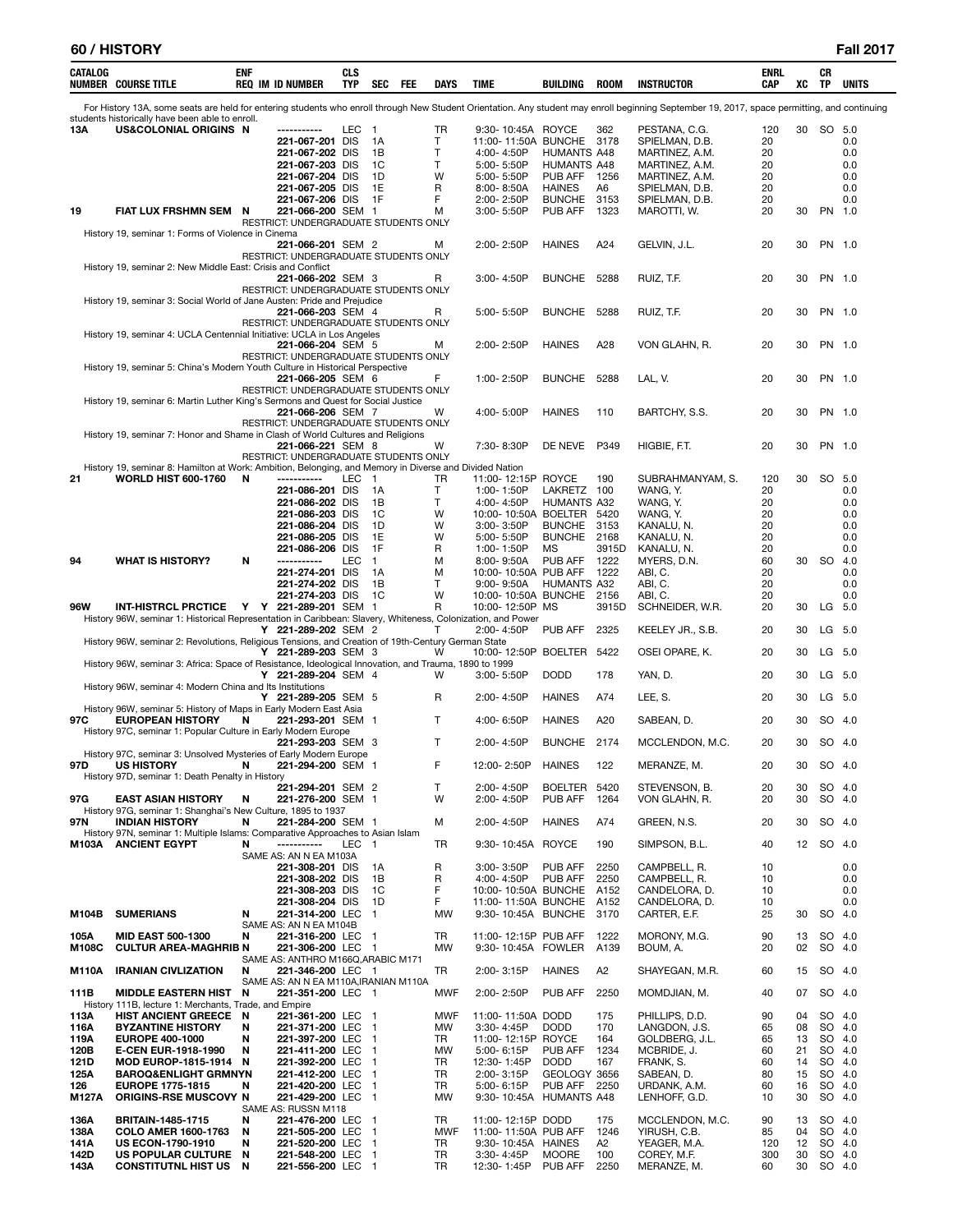| CATALOG               | <b>NUMBER COURSE TITLE</b>                                                                                                     | ENF         | <b>REQ IM ID NUMBER</b>                                                  | CLS<br><b>TYP</b> | <b>SEC</b>               | FEE | DAYS                             | TIME                                                                                                                                     | BUILDING                          | <b>ROOM</b>  | <b>INSTRUCTOR</b>                                | ENRL<br>CAP     | XC             | CR<br>TP                     | <b>UNITS</b> |
|-----------------------|--------------------------------------------------------------------------------------------------------------------------------|-------------|--------------------------------------------------------------------------|-------------------|--------------------------|-----|----------------------------------|------------------------------------------------------------------------------------------------------------------------------------------|-----------------------------------|--------------|--------------------------------------------------|-----------------|----------------|------------------------------|--------------|
| M147D                 | <b>U S WOMEN 1860-1980</b>                                                                                                     | N           | 221-589-200 LEC 1<br>SAME AS: GENDER M147D                               |                   |                          |     | TR.                              | 2:00-3:15P                                                                                                                               | <b>BUNCHE</b>                     | 1209B        | DUBOIS, E.C.                                     | 80              | 15             | SO 4.0                       |              |
| 148<br>149A<br>M151A  | PUBLIC/APPLIED HIST<br>N AMER INDN TO 1830<br>HIST-CHICANO PEOPLE N                                                            | N<br>N      | 221-515-200 LEC<br>221-603-200 LEC<br>221-623-200 LEC                    |                   | -1<br>-1<br>$\mathbf{1}$ |     | TR<br><b>MWF</b><br>TR           | 12:30-1:45P<br>10:00-10:50A PUB AFF<br>9:30-10:45A PUB AFF                                                                               | BUNCHE 2178                       | 1234<br>1246 | WILSON, K.<br>MADLEY, B.L.<br>GOMEZ-QUINONES, J. | 40<br>100<br>60 | 30<br>03<br>30 | SO 4.0<br>SO 4.0<br>SO 4.0   |              |
| 161                   | <b>LATIN AMERICAN HIST</b><br>History 161, lecture 1: Mexico since Independence                                                | N           | SAME AS: CHICANO M159A<br>221-673-200 LEC 1                              |                   |                          |     | W                                | 2:00-4:50P                                                                                                                               | PUB AFF                           | 1234         | PEREZ-MONTESINOS,                                | 70              | 30             | SO 4.0                       |              |
| 164E<br>170D<br>M174E | AFRICA-1945-PRESENT<br><b>20TH-CENTURY CHINA</b><br><b>INDO-ISLM 1750-1950</b>                                                 | N<br>N<br>N | 221-684-200 LEC 1<br>221-703-200 LEC 1<br>221-738-200 LEC 1              |                   |                          |     | <b>MWF</b><br>MW<br>TR.          | 2:00-2:50P<br>2:00-3:15P<br>12:30-1:45P                                                                                                  | PUB AFF<br>PUB AFF<br>HUMANTS 135 | 2242<br>2270 | HIRIBARREN, V.<br>WONG, R.B.<br>GREEN, N.S.      | 45<br>80<br>80  | 07<br>30<br>30 | SO 4.0<br>SO 4.0<br>$SO$ 4.0 |              |
| 180A                  | <b>TOPICS-HIST OF SCI</b>                                                                                                      | N           | SAME AS: RELIGN M174E<br>221-745-200 LEC 1                               |                   |                          |     | <b>MWF</b>                       | 1:00-1:50P                                                                                                                               | <b>BROAD</b>                      | 2100A        | ZELENY, C.L.                                     | 80              | 30             | SO 4.0                       |              |
|                       | History 180A, lecture 1: History of Science in Modern China<br><b>M181SL JEWISH THGHT&amp;ETHICS N</b>                         |             | 221-581-200 LEC 1                                                        |                   |                          |     | TR                               | $8:00 - 9:15A$                                                                                                                           | BUNCHE 3170                       |              | LUSTIG, J.B.                                     | 20              | 30             | SO 4.0                       |              |
| M186A                 | <b>WOMEN PREHIST-1792</b>                                                                                                      | N           | SAME AS: JEWISH M181SL<br>221-561-200 LEC<br>SAME AS: GENDER M186A       |                   | - 1                      |     | MWF                              | 11:00-11:50A HUMANTS 135                                                                                                                 |                                   |              | CHEUNG, R.Y.                                     | 80              | 30             | SO 4.0                       |              |
| 187B                  | <b>PROSEM-MEDIEVAL</b><br>History 187B, seminar 1: Life, Death, and Human Body in Middle Ages                                  | N           | 221-591-200 SEM 1                                                        |                   |                          |     | w                                | 9:00-11:50A BUNCHE 1221A                                                                                                                 |                                   |              | MARKMAN, K.                                      | 20              | 30             | SO 4.0                       |              |
| 187C<br>187D          | <b>PROSEM-EUROPE</b><br><b>PROSEM-US</b>                                                                                       | N<br>N      | 221-519-200 SEM 1<br>221-527-200 SEM 1                                   |                   |                          |     | w<br>М                           | 3:00-5:50P<br>2:00-4:50P                                                                                                                 | <b>BUNCHE</b><br>PUB AFF          | 5288<br>1278 | JACOB, M.C.<br>YIRUSH, C.B.                      | 20<br>20        | 30<br>30       | SO 4.0<br>SO 4.0             |              |
|                       | History 187D, seminar 1: Arguing American Revolution                                                                           |             | 221-527-201 SEM 2                                                        |                   |                          |     | W                                | $3:00 - 5:50P$                                                                                                                           | PUB AFF                           | 1270         | PESTANA, C.G.                                    | 20              | 30             | SO 4.0                       |              |
| 187M                  | History 187D, seminar 2: Explaining Salem Witchcraft<br><b>PROSEM-STHEAST ASIA N</b>                                           |             | 221-538-200 SEM 1                                                        |                   |                          |     | м                                | 1:00-3:50P                                                                                                                               | PUB AFF                           | 2325         | PIRANI, C.                                       | 20              | 30             | SO 4.0                       |              |
| 187N                  | History 187M, seminar 1: European Power in South Asia: Trade, Diplomacy, and Rule: 1400-1900<br><b>PROSEM-INDIA</b>            | N           | 221-539-200 SEM 1                                                        |                   |                          |     | w                                | 9:00-11:50A BUNCHE 5288                                                                                                                  |                                   |              | SUBRAHMANYAM, S.                                 | 20              | 30             | SO 4.0                       |              |
| 188SA                 | History 187N, seminar 1:<br><b>INDIV STD FOR USIE</b>                                                                          | N           | 221-828-201 TUT 1                                                        |                   |                          |     | <b>UNSCHED</b>                   |                                                                                                                                          |                                   |              | MCCLENDON, M.C.                                  | 1               | 30             | $LG$ 1.0                     |              |
|                       |                                                                                                                                |             | 221-828-202 TUT<br>221-828-203 TUT                                       |                   | $\overline{2}$<br>3      |     | <b>UNSCHED</b><br><b>UNSCHED</b> |                                                                                                                                          |                                   |              | MCBRIDE, J.<br>RUIZ, T.F.                        | 1<br>1          | 30<br>30       | $LG$ 1.0<br>LG 1.0           |              |
| 189HC                 | <b>HONORS CONTRACTS</b>                                                                                                        | N           | 221-744-201 TUT<br>221-744-202 TUT 2                                     |                   | -1                       |     | <b>VAR</b><br>VAR                |                                                                                                                                          |                                   |              | MCBRIDE, J.<br>FRANK, S.                         | 0<br>0          | 30<br>30       | $LG$ 1.0<br>$LG$ 1.0         |              |
| 191B                  | <b>SEM-MEDIEVAL</b>                                                                                                            | N           | 221-744-203 TUT 3<br>221-789-200 SEM 1                                   |                   |                          |     | <b>VAR</b><br>T                  | 2:00-4:50P                                                                                                                               | PUB AFF                           | 1323         | YEAGER, M.A.<br>GOLDBERG, J.L.                   | 0<br>15         | 30<br>30       | $LG$ 1.0<br>SO 4.0           |              |
|                       | History 191B, seminar 1: Crime, Sin, and Law in Medieval Europe                                                                |             |                                                                          |                   |                          |     |                                  | RESTRICT: JUNIORS AND ABOVE, HISTORY AND PRE-HISTORY MAJORS                                                                              |                                   |              |                                                  |                 |                |                              |              |
| 191C                  | <b>SEM-EUROPE</b>                                                                                                              | N           | 221-790-202 SEM 2                                                        |                   |                          |     | R                                | 1:00-3:50P<br>RESTRICT: JUNIORS AND ABOVE, HISTORY AND PRE-HISTORY MAJORS                                                                | ΜS                                | 5233         | URDANK, A.M.                                     | 15              | 30             | SO 4.0                       |              |
|                       | History 191C, seminar 2:                                                                                                       |             | 221-790-203 SEM 3                                                        |                   |                          |     | м                                | 9:00-11:50A BUNCHE                                                                                                                       |                                   | 5288         | FORD, C.C.                                       | 15              | 30             | SO 4.0                       |              |
| 191D                  | History 191C, seminar 3: World War II, Vichy France, and German Occupation: Dark Years<br><b>SEM-UNITED STATES</b>             | N           | 221-791-202 SEM 2<br><b>RESTRICT: JUNIORS AND ABOVE</b>                  |                   |                          |     | W                                | RESTRICT: JUNIORS AND ABOVE, HISTORY AND PRE-HISTORY MAJORS<br>2:00-4:50P                                                                | <b>ROYCE</b>                      | 166          | YEAGER, M.A.                                     | 15              | 30             | SO 4.0                       |              |
|                       | History 191D, seminar 2:<br><b>M191DC CAPPP WASHINGTN SEM N</b>                                                                |             | 221-795-200 SEM 1<br>SAME AS: COMM M191DC, POL SCI M191DC, SOCIOL M191DC |                   |                          |     | R                                | 10:00-12:50P OFF CAM                                                                                                                     |                                   |              | DESVEAUX, J.A.                                   | 10              | 30             | $LG$ 8.0                     |              |
| 191E                  | <b>SEM-LATIN AMERICA</b>                                                                                                       | N           | RESTRICT: INSTRUCTOR CONSENT<br>221-792-200 SEM 1                        |                   |                          |     | w                                | 2:00-4:50P                                                                                                                               | <b>ROLFE</b>                      | 3120         | SUMMERHILL, W.R.                                 | 15              | 30             | SO 4.0                       |              |
| 191F                  | <b>SEM-NEAR EAST</b>                                                                                                           | N           | 221-793-200 SEM 1                                                        |                   |                          |     | R                                | RESTRICT: JUNIORS AND ABOVE, HISTORY AND PRE-HISTORY MAJORS<br>4:00-6:50P<br>RESTRICT: JUNIORS AND ABOVE, HISTORY AND PRE-HISTORY MAJORS | BUNCHE 2150                       |              | MORONY, M.G.                                     | 15              | 30             | SO 4.0                       |              |
| 191L                  | History 191F, seminar 1: Economic History: Late Antiquity to Early Islam<br><b>SEM-JEWISH HISTORY</b>                          | N           | 221-887-200 SEM 1                                                        |                   |                          |     | м                                | 2:00-4:50P<br>RESTRICT: JUNIORS AND ABOVE, HISTORY AND PRE-HISTORY MAJORS                                                                | <b>ROYCE</b>                      | 166          | STEIN, S.A.                                      | 15              | 30             | SO 4.0                       |              |
| 1910                  | History 191L, seminar 1: Jews and Race<br>SEM-WORLD HISTORY N                                                                  |             | 221-896-200 SEM 1<br>RESTRICT: INSTRUCTOR CONSENT                        |                   |                          |     | м                                | 2:00-4:50P                                                                                                                               | <b>ROLFE</b>                      | 3120         | MADLEY, B.L                                      | 0               |                | 30 SO 4.0                    |              |
|                       | History 1910, seminar 1: Genocide in World History: Case Studies and Historical Methods<br><b>M194DC CAPPP WASH DC RSRCH N</b> |             | 221-816-200 SEM 1<br>SAME AS: POL SCI M194DC, SOCIOL M194DC              |                   |                          |     | TBA                              |                                                                                                                                          |                                   |              | DESVEAUX, J.A.                                   | 0               | 30             | $LG$ 4.0                     |              |
| 195                   | <b>INTERNSHIP</b>                                                                                                              | N           | 221-806-201 TUT 1<br>RESTRICT: PETETION OR CONTRACT REQUIRED             |                   |                          |     | <b>VAR</b>                       |                                                                                                                                          |                                   |              | WILSON, K.                                       | 0               | 30             | PN 4.0                       |              |
| 195CE                 | <b>COMM&amp;CORPRAT INTERNN</b>                                                                                                |             | 221-867-200 TUT 1<br>RESTRICT: INSTRUCTOR CONSENT                        |                   |                          |     | VAR                              |                                                                                                                                          |                                   |              | CENTANINO, A.                                    | 0               | 30             | SO 4.0                       |              |
|                       | <b>M195DC WASHDC INTERNSHIP</b>                                                                                                | N           | 221-809-200 TUT 1                                                        |                   |                          |     | <b>VAR</b>                       |                                                                                                                                          |                                   |              | DESVEAUX, J.A.                                   | 0               | 30             | PN 4.0                       |              |
| 197                   | <b>INDIVIDUAL STUDIES</b>                                                                                                      | N           | SAME AS: POL SCI M195DC, SOCIOL M195DC<br>221-823-201 TUT 1              |                   |                          |     | <b>VAR</b>                       |                                                                                                                                          |                                   |              | MERANZE, M.                                      | 0               | 30             | SO 4.0                       |              |
| 198A                  | <b>HONORS RESEARCH</b>                                                                                                         | N           | RESTRICT: PETETION OR CONTRACT REQUIRED<br>221-853-201 TUT 1             |                   |                          |     | VAR                              |                                                                                                                                          |                                   |              | GOMEZ-QUINONES, J.                               | 0               | 30             | $LG$ 4.0                     |              |
| 198B                  | <b>HONORS RESEARCH</b>                                                                                                         | N           | RESTRICT: PETETION OR CONTRACT REQUIRED<br>221-854-201 TUT 1             |                   |                          |     | VAR                              |                                                                                                                                          |                                   |              | KELLEY, R.D.                                     | 0               | 30             |                              | 4.0          |
|                       |                                                                                                                                |             | RESTRICT: PETETION OR CONTRACT REQUIRED<br>221-854-202 TUT 2             |                   |                          |     | <b>VAR</b>                       |                                                                                                                                          |                                   |              | DUTTON, G.E.                                     | 0               | 30             |                              | 4.0          |
|                       |                                                                                                                                |             | RESTRICT: PETETION OR CONTRACT REQUIRED<br>221-854-203 TUT 3             |                   |                          |     | VAR                              |                                                                                                                                          |                                   |              | MERANZE, M.                                      | 0               | 30             |                              | 4.0          |
|                       |                                                                                                                                |             | RESTRICT: PETETION OR CONTRACT REQUIRED<br>221-854-204 TUT 4             |                   |                          |     | <b>VAR</b>                       |                                                                                                                                          |                                   |              | PORTER, T.M.                                     | 0               | 30             |                              | 4.0          |
|                       |                                                                                                                                |             | RESTRICT: PETETION OR CONTRACT REQUIRED<br>221-854-205 TUT 5             |                   |                          |     | VAR                              |                                                                                                                                          |                                   |              | BRENNER, R.P.                                    | 0               | 30             |                              | 4.0          |
|                       |                                                                                                                                |             | RESTRICT: PETETION OR CONTRACT REQUIRED<br>221-854-206 TUT 6             |                   |                          |     | <b>VAR</b>                       |                                                                                                                                          |                                   |              | YEAGER, M.A.                                     | 0               | 30             |                              | 4.0          |
|                       |                                                                                                                                |             | RESTRICT: PETETION OR CONTRACT REQUIRED<br>221-854-207 TUT 7             |                   |                          |     | VAR                              |                                                                                                                                          |                                   |              | LYTLE HERNANDEZ, K                               | 0               | 30             |                              | 4.0          |
|                       |                                                                                                                                |             | RESTRICT: PETETION OR CONTRACT REQUIRED<br>221-854-208 TUT 8             |                   |                          |     | <b>VAR</b>                       |                                                                                                                                          |                                   |              | YIRUSH, C.B.                                     | 0               | 30             |                              | 4.0          |
|                       |                                                                                                                                |             | RESTRICT: PETETION OR CONTRACT REQUIRED<br>221-854-209 TUT 9             |                   |                          |     | VAR                              |                                                                                                                                          |                                   |              | COREY, M.F.                                      | 0               | 30             |                              | 4.0          |
|                       |                                                                                                                                |             | RESTRICT: PETETION OR CONTRACT REQUIRED<br>221-854-210 TUT 10            |                   |                          |     | VAR                              |                                                                                                                                          |                                   |              | MYERS, D.N.                                      | 0               | 30             |                              | 4.0          |
|                       |                                                                                                                                |             | RESTRICT: PETETION OR CONTRACT REQUIRED<br>221-854-211 TUT 11            |                   |                          |     | <b>VAR</b>                       |                                                                                                                                          |                                   |              | GOLDMAN, A.S.                                    | 0               | 30             |                              | 4.0          |
|                       |                                                                                                                                |             | RESTRICT: PETETION OR CONTRACT REQUIRED                                  |                   |                          |     |                                  |                                                                                                                                          |                                   |              |                                                  |                 |                |                              |              |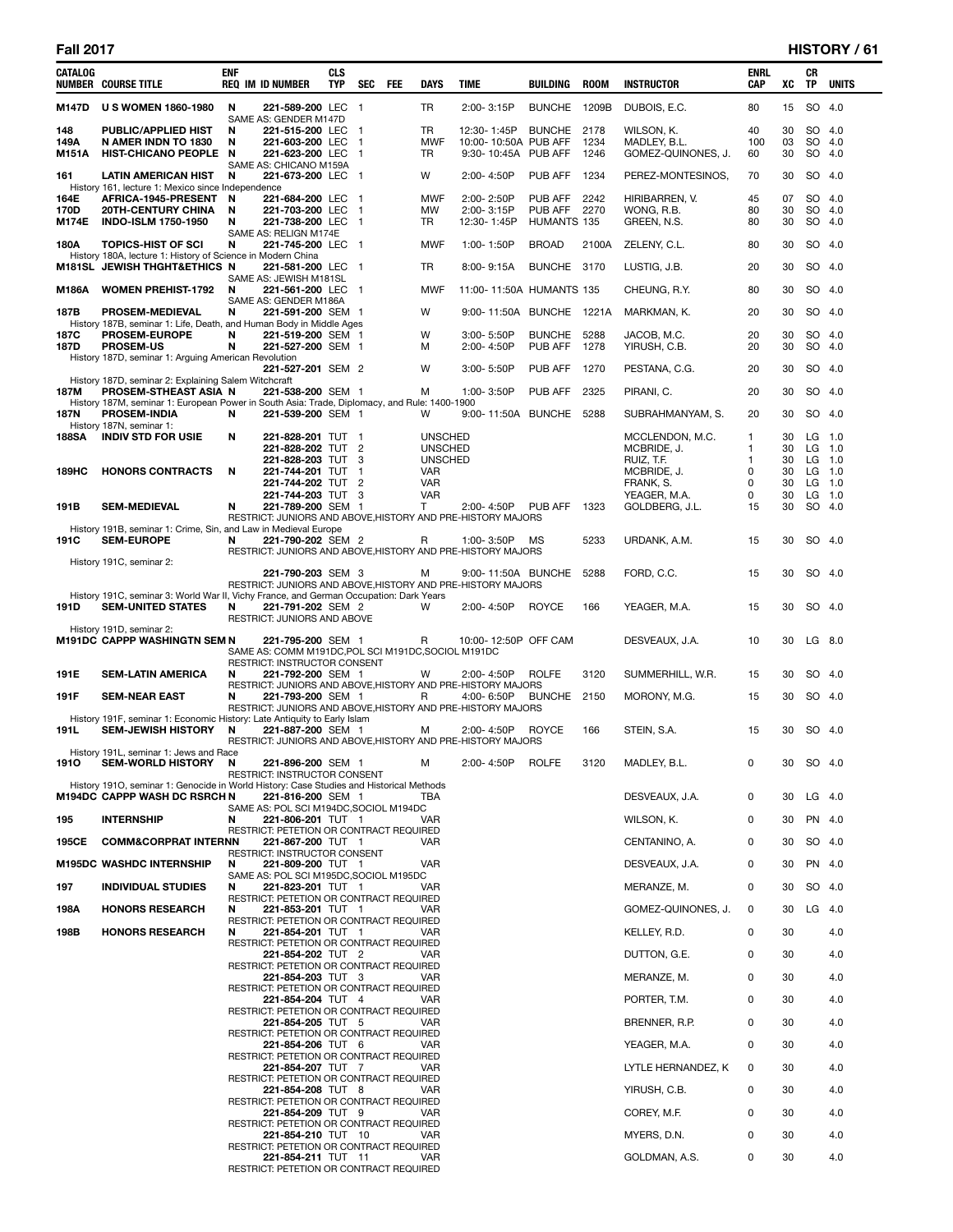### **62 / HONORS COLLEGIUM Fall 2017**

| <b>CATALOG</b> | <b>NUMBER COURSE TITLE</b>                                                                                                  | ENF | <b>REQ IM ID NUMBER</b>                                                                | <b>CLS</b><br><b>TYP</b> | <b>SEC</b> | FEE | <b>DAYS</b>    | <b>TIME</b>                             | BUILDING                 | ROOM        | <b>INSTRUCTOR</b>                 | ENRL<br><b>CAP</b> | хc       | CR<br><b>TP</b>  | <b>UNITS</b>  |
|----------------|-----------------------------------------------------------------------------------------------------------------------------|-----|----------------------------------------------------------------------------------------|--------------------------|------------|-----|----------------|-----------------------------------------|--------------------------|-------------|-----------------------------------|--------------------|----------|------------------|---------------|
|                |                                                                                                                             |     | 221-854-212 TUT 12                                                                     |                          |            |     | <b>VAR</b>     |                                         |                          |             | GOLDBERG, J.L.                    | 0                  | 30       |                  | 4.0           |
|                |                                                                                                                             |     | RESTRICT: PETETION OR CONTRACT REQUIRED<br>221-854-213 TUT 13                          |                          |            |     | <b>VAR</b>     |                                         |                          |             | REIFF, J.L.                       | 0                  | 30       |                  | 4.0           |
|                |                                                                                                                             |     | RESTRICT: PETETION OR CONTRACT REQUIRED<br>221-854-214 TUT 14                          |                          |            |     | VAR            |                                         |                          |             | WAUGH, J.                         | 0                  | 30       |                  | 4.0           |
|                |                                                                                                                             |     | RESTRICT: PETETION OR CONTRACT REQUIRED<br>221-854-215 TUT 15                          |                          |            |     | <b>VAR</b>     |                                         |                          |             | NORBERG, K.                       | 0                  | 30       |                  | 4.0           |
|                |                                                                                                                             |     | RESTRICT: PETETION OR CONTRACT REQUIRED<br>221-854-216 TUT 16                          |                          |            |     | <b>VAR</b>     |                                         |                          |             | PEREZ-MONTESINOS,                 | 0                  | 30       |                  | 4.0           |
|                |                                                                                                                             |     | RESTRICT: PETETION OR CONTRACT REQUIRED<br>221-854-217 TUT 17                          |                          |            |     | <b>VAR</b>     |                                         |                          |             | RUIZ, T.F.                        | 0                  | 30       |                  | 4.0           |
|                |                                                                                                                             |     | RESTRICT: PETETION OR CONTRACT REQUIRED<br>221-854-218 TUT 18                          |                          |            |     | <b>VAR</b>     |                                         |                          |             | MCCLENDON, M.C.                   | 0                  | 30       |                  | 4.0           |
|                |                                                                                                                             |     | RESTRICT: PETETION OR CONTRACT REQUIRED                                                |                          |            |     |                |                                         |                          |             |                                   | 0                  |          |                  |               |
|                |                                                                                                                             |     | 221-854-219 TUT 19<br>RESTRICT: PETETION OR CONTRACT REQUIRED                          |                          |            |     | VAR            |                                         |                          |             | HIGBIE, F.T.                      |                    | 30       |                  | 4.0           |
|                |                                                                                                                             |     | 221-854-220 TUT 20<br>RESTRICT: PETETION OR CONTRACT REQUIRED                          |                          |            |     | VAR            |                                         |                          |             | GOMEZ-QUINONES, J.                | 0                  | 30       |                  | 4.0           |
|                |                                                                                                                             |     | 221-854-221 TUT 21<br>RESTRICT: PETETION OR CONTRACT REQUIRED                          |                          |            |     | VAR            |                                         |                          |             | LANGDON, J.S.                     | 0                  | 30       |                  | 4.0           |
|                |                                                                                                                             |     | <b>221-854-222 TUT 22</b><br>RESTRICT: PETETION OR CONTRACT REQUIRED                   |                          |            |     | <b>VAR</b>     |                                         |                          |             | TUTINO, S.                        | 0                  | 30       |                  | 4.0           |
| <b>200J</b>    | <b>ADV HIST NEAR EAST</b>                                                                                                   | N   | 621-011-200 SEM 1<br>RESTRICT: GRADUATE STUDENTS                                       |                          |            |     | W              | 2:00-4:50P                              | PUB AFF                  | 2292        | GELVIN, J.L.                      | 15                 | 30       | SO               | -4.0          |
| 200Q           | THEORY OF HISTORY                                                                                                           | N   | 621-018-201 SEM 2<br><b>RESTRICT: GRADUATE STUDENTS</b>                                |                          |            |     | м              | 1:00-3:50P                              | BUNCHE 2121              |             | LAL, V.                           | 15                 | 30       |                  | SO 4.0        |
| <b>M200V</b>   | History 200Q, seminar 2: Comparative Studies in Structures of Oppression<br>ADV HIST AFRC AMRCN N                           |     | 621-023-200 SEM 1<br>SAME AS: AF AMER M200A                                            |                          |            |     | T              | 2:00-4:50P                              | <b>HAINES</b>            | A74         | KELLEY, R.D.                      | 15                 | 30       |                  | SO 4.0        |
| 201D           | TOPICS-ERLY MOD EUR N                                                                                                       |     | RESTRICT: GRADUATE STUDENTS<br>621-032-200 SEM 1<br><b>RESTRICT: GRADUATE STUDENTS</b> |                          |            |     | W              | $3:00 - 5:50P$                          | <b>BUNCHE</b>            | 5288        | JACOB, M.C.                       | 15                 | 30       |                  | SO 4.0        |
| 2011           | History 201D, seminar 1:<br>TOPICS-LAT AMERICA                                                                              | N   | 621-037-200 SEM 1<br><b>RESTRICT: GRADUATE STUDENTS</b>                                |                          |            |     | R              | $3:00 - 5:50P$                          | <b>ROYCE</b>             | 166         | PEREZ-MONTESINOS,                 | 15                 | 30       |                  | SO 4.0        |
| 201J           | History 2011, seminar 1: Environmental History of Modern Latin America<br><b>TOPICS-NEAR EAST</b>                           | N   | 621-038-200 SEM 1<br>RESTRICT: GRADUATE STUDENTS                                       |                          |            |     | R              | 4:00-6:50P                              | BUNCHE 2150              |             | MORONY, M.G.                      | 8                  | 30       |                  | SO 4.0        |
| 201K           | History 201J, seminar 1: Economic History: Late Antiquity to Early Islam<br><b>TOPICS-INDIA</b><br>History 201K, seminar 1: | N   | 621-039-200 SEM 1                                                                      |                          |            |     | W              | 9:00-11:50A BUNCHE                      |                          |             | SUBRAHMANYAM, S.                  | 15                 | 30       |                  | SO 4.0        |
| 201L           | <b>TOPICS-CHINA</b><br>History 201L, seminar 1: Qing History through Manchu Sourcesl                                        | N   | 621-040-200 SEM 1                                                                      |                          |            |     | R              | 4:00-6:50P                              | BUNCHE 1265              |             | FITZGERALD, D.T.                  | 20                 | 30       |                  | SO 4.0        |
| 2010           | TOPICS-SCIENCE TECH N                                                                                                       |     | 621-043-200 SEM 1                                                                      |                          |            |     | м              | 2:00-4:50P                              | <b>ROLFE</b>             | 3120        | MADLEY, B.L.                      | 0                  | 30       |                  | SO 4.0        |
| 204A           | DEBATES & PRACTICES N                                                                                                       |     | RESTRICT: INSTRUCTOR CONSENT<br>621-053-200 SEM 1                                      |                          |            |     | W              | 2:00-4:50P                              | <b>HAINES</b>            | A78         | STEIN, S.A.                       | 15                 | 30       | SO               | 4.0           |
| 214            | <b>TOPCS-WORLD HISTORY N</b>                                                                                                |     | RESTRICT: GRADUATE STUDENTS<br>621-115-200 SEM 1<br>RESTRICT: GRADUATE STUDENTS        |                          |            |     | R              | 12:00-2:50P                             | BUNCHE 5288              |             | ASLANIAN, S.D.                    | 10                 | 30       |                  | SO 4.0        |
| 221A           | History 214, seminar 1:<br><b>SEM-MEDIEVAL HIST</b>                                                                         | N   | 621-138-200 SEM 1                                                                      |                          |            |     | F              | 2:00-4:50P                              | BUNCHE 2156              |             | GOLDBERG, J.L.                    | 15                 | 30       |                  | 4.0           |
| 246A           | US HIST-COLONIAL PR                                                                                                         | N   | RESTRICT: GRADUATE STUDENTS<br>621-257-201 SEM 1                                       |                          |            |     | T              | 11:00-1:50P                             | BUNCHE 2150              |             | PESTANA, C.G.                     | 8                  | 30       | SO 4.0           |               |
| 282A           | SEM-CHINESE HISTORY N                                                                                                       |     | RESTRICT: GRADUATE STUDENTS<br>621-458-200 SEM 1                                       |                          |            |     | м              | 5:00-7:50P                              | HUMANTS A30              |             | WONG, R.B.                        | 15                 | 30       |                  | 4.0           |
| M286           | <b>JAPAN-AGE OF EMPIRE</b>                                                                                                  | N   | RESTRICT: GRADUATE STUDENTS<br>621-476-200 SEM 1                                       |                          |            |     | R              | $3:00 - 5:50P$                          | <b>HAINES</b>            | 314         | TAMANOI, M.                       | 5                  | 30       |                  | SO 4.0        |
| 495            | TEACHING OF HISTORY N                                                                                                       |     | SAME AS: ANTHRO M247P, ASIAN M292<br>RESTRICT: GRADUATE STUDENTS<br>621-795-200 SEM 1  |                          |            |     | W              | 4:00-6:50P                              | <b>ROLFE</b>             | 3105        | BALLOR, G.A.                      | 20                 | 30       | SU 4.0           |               |
|                | <b>HONORS COLLEGIUM</b>                                                                                                     |     | RESTRICT: HISTORY GRADUATE STUDENTS                                                    |                          |            |     |                |                                         |                          |             |                                   |                    |          |                  |               |
| 6              | <b>ENERGY ISSUES</b>                                                                                                        | N   | 222-017-200 SEM 1                                                                      |                          |            |     | TR             | 2:00-3:50P                              | KAUFMAN 136              |             | GRUNER, G.                        | 12                 | 30       |                  | SO 5.0        |
| 19             | <b>FIAT LUX FRSHMN SEM</b>                                                                                                  | N   | 222-054-201 SEM 1<br>RESTRICT: UNDERGRADUATE STUDENTS ONLY                             |                          |            |     | м              | 11:00-11:50A WOODEN 1402                |                          |             | TAYLOR, D.                        | 20                 | 30       | PN 1.0           |               |
|                | Honors 19, seminar 1: Mental Illness and Movies                                                                             |     | 222-054-202 SEM 2<br>RESTRICT: UNDERGRADUATE STUDENTS ONLY                             |                          |            |     | м              | 11:00-11:50A HUMANTS A48                |                          |             | GRESSER, M.J.                     | 20                 | 30       | PN 1.0           |               |
| 21W            | Honors 19, seminar 2: Rise and Fall of Blockbuster Drug<br>RISE&FALL-MODERNISM Y Y -----------                              |     |                                                                                        | SEM <sub>1</sub>         |            |     | м              | 10:00-11:50A BUNCHE 2150                |                          |             | CREESE, R.A.                      | 16                 | 30       | $LG$ 6.0         |               |
| 80             | <b>COSSACKS&amp;NARRATIVESN</b>                                                                                             |     | Y 222-104-201 LAB 1A<br>222-256-200 SEM 1                                              |                          |            |     | W<br>TR        | 10:00-11:50A PUB AFF<br>2:00-3:50P      | HUMANTS 305              | 2292        | CREESE, R.A.<br>KOROPECKYJ, R.    | 16<br>20           | 15       |                  | 0.0<br>SO 5.0 |
| 84<br>101C     | <b>CONFLCTS BTWN LANGSN</b><br><b>JOURNL-HUMN&amp;SOC SCIN</b>                                                              |     | 222-266-200 SEM 1<br>222-301-200 SEM 1                                                 |                          |            |     | TR<br>R        | 11:00-12:15P HAINES<br>4:30-7:20P       | MURPHY A334              | 122         | KIRSNER, R.S.<br>KISTNER, K.M.    | 20<br>15           | 30<br>30 | PN 2.0           | SO 5.0        |
| 101E           | <b>LEADING UGRAD SEM</b>                                                                                                    | N   | RESTRICT: INSTRUCTOR CONSENT<br>222-307-200 SEM 1                                      |                          |            |     | R              | 4:00-4:50P                              | POWELL 186               |             | WHANG SAYSON, H.                  | 15                 | 30       | PN 1.0           |               |
|                |                                                                                                                             |     | RESTRICT: INSTRUCTOR CONSENT<br>222-307-201 SEM 2                                      |                          |            |     | R              | 5:00-5:50P                              | HUMANTS A46              |             | MOTT, C.M.                        | 15                 | 30       |                  | PN 1.0        |
|                |                                                                                                                             |     | RESTRICT: INSTRUCTOR CONSENT                                                           |                          |            |     |                |                                         |                          |             |                                   |                    |          |                  |               |
| 101J           | <b>MELLON MAYS RSC SEM N</b>                                                                                                |     | 222-313-200 SEM 1<br>RESTRICT: INSTRUCTOR CONSENT                                      |                          |            |     | F              | 11:00-12:50P MURPHY A334                |                          |             | ARNOLD, W.L.                      | 16                 | 30       |                  | PN 2.0        |
| 110<br>111     | <b>MARX APRCH-CLTR STD N</b><br><b>STRESS AND COPING</b>                                                                    | N   | 222-360-200 SEM 1<br>222-366-200 SEM 1<br>RESTRICT: INSTRUCTOR CONSENT                 |                          |            |     | W<br>T         | 12:00-2:50P<br>11:00-1:50P              | <b>HAINES</b><br>PUB AFF | A33<br>2319 | EMIGH, R.J.<br>DUNKEL SCHETTER, C | 20<br>20           | 30<br>30 | SO 4.0<br>SO 4.0 |               |
| 119<br>132     | <b>HOLLYWOOD&amp;DIVERSITYN</b><br><b>NEW WOMEN&amp;ACTIVISM N</b>                                                          |     | 222-415-200 SEM 1<br>222-492-200 SEM 1                                                 |                          |            |     | T<br><b>MW</b> | 7:30-9:50P<br>10:00-11:50A BOELTER 5252 | HUMANTS A66              |             | FRANKLIN, A.S.<br>JUNG-KIM, J.J.  | 26<br>0            | 30<br>30 | SO 5.0           | SO 5.0        |
| 138            | EMPR&GLBLZTN&STRYTLN                                                                                                        |     | RESTRICT: COLLEGE HONORS PROGRAM STUDENTS ONLY<br>222-529-200 SEM 1                    |                          |            |     | м              | 8:00-10:50A HAINES                      |                          | A78         | PODDAR, N.                        | 18                 | 30       |                  | SO 5.0        |
| 156            | PLTCL OPPOSITN-EURO N                                                                                                       |     | 222-637-200 SEM 1                                                                      |                          |            |     | M              | 1:00-3:50P                              | <b>BUNCHE</b>            | 5288        | JACOB, M.C.                       | 18                 | 30       |                  | SO 5.0        |
| 158            | <b>JUSTICE&amp;LITERATURE</b>                                                                                               | N   | 222-648-200 SEM 1<br>RESTRICT: INSTRUCTOR CONSENT                                      |                          |            |     | т              | 2:00-4:50P                              | LAW                      | A122        | LOWENSTEIN, D.H.                  | 20                 | 30       | SO 5.0           |               |
| 184            | INDIA AND PAKISTAN                                                                                                          | N   | 222-804-200 SEM 1                                                                      |                          |            |     | W              | 1:00-3:50P                              | PUB AFF                  | 2319        | WOLPERT, S.A.                     | 18                 |          | 30 SO 5.0        |               |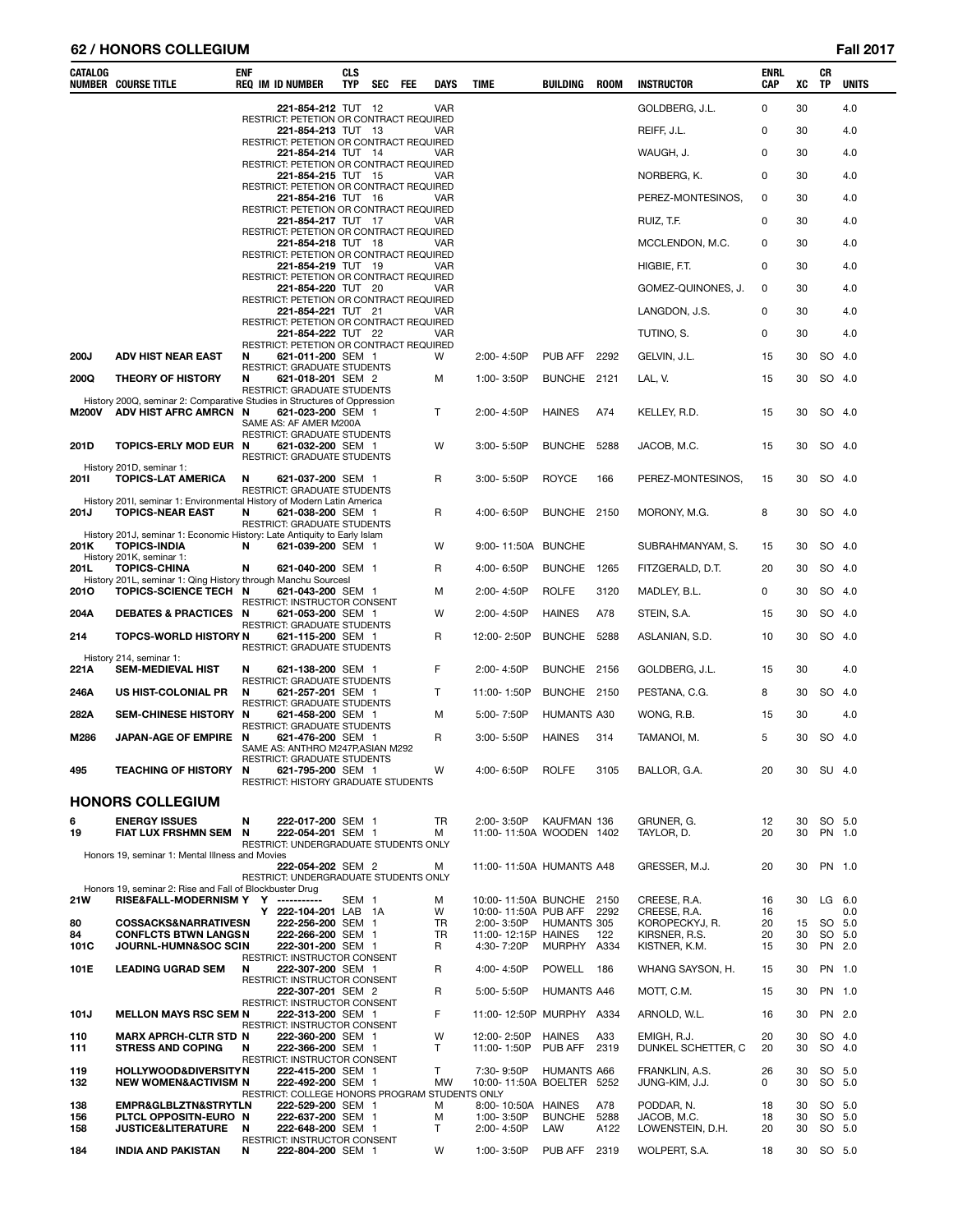### **Fall 2017 HUMAN GENETICS / 63**

| CATALOG          | <b>NUMBER COURSE TITLE</b>                                                                                                         | <b>ENF</b> | <b>REQ IM ID NUMBER</b>                                            | <b>CLS</b><br>TYP | SEC                              | <b>FEE</b> | DAYS           | <b>TIME</b>                           | <b>BUILDING</b>              | <b>ROOM</b>   | <b>INSTRUCTOR</b>                       | ENRL<br>CAP | XC       | CR<br>TP            | <b>UNITS</b> |
|------------------|------------------------------------------------------------------------------------------------------------------------------------|------------|--------------------------------------------------------------------|-------------------|----------------------------------|------------|----------------|---------------------------------------|------------------------------|---------------|-----------------------------------------|-------------|----------|---------------------|--------------|
| 193A             | <b>RESEARCH SCHOLR SEMN</b>                                                                                                        |            | 222-855-200 SEM 1                                                  |                   |                                  |            | T.             | 6:00-7:50P                            | <b>HUMANTS A32</b>           |               | HO, A.Y.                                | 15          | 30       | PN 2.0              |              |
|                  |                                                                                                                                    |            | RESTRICT: INSTRUCTOR CONSENT<br>222-855-201 SEM 2                  |                   |                                  |            | T              | 4:00-4:50P                            | BUNCHE 2150                  |               | TUNSTALL, J.D.                          | 20          | 30       | PN 2.0              |              |
|                  |                                                                                                                                    |            | RESTRICT: INSTRUCTOR CONSENT                                       |                   |                                  |            |                |                                       |                              |               |                                         |             |          |                     |              |
|                  | <b>HUMAN GENETICS</b>                                                                                                              |            |                                                                    |                   |                                  |            |                |                                       |                              |               |                                         |             |          |                     |              |
| M226             | <b>MACHINE LEARNING</b>                                                                                                            | Υ          | 676-156-200 LEC 1<br>SAME AS: BIOINFO M226, COM SCI M226           |                   |                                  |            | TR             | 4:00-5:50P                            | <b>BOTANY</b>                | 325           | SANKARARAMAN, S.                        | 5           | 30       | $LG$ 4.0            |              |
| 236A             | <b>ADV HUM GENET A</b>                                                                                                             | N          | 676-219-200 LEC 1<br><b>RESTRICT: GRADUATE STUDENTS</b>            |                   |                                  |            | MW             | 1:00-1:50P                            | <b>GONDA</b>                 | 5303          | PAJUKANTA, P.E.                         | 17          | 30       | $LG$ 4.0            |              |
|                  | <b>INDO-EUROPEAN STUDIES</b>                                                                                                       |            |                                                                    |                   |                                  |            |                |                                       |                              |               |                                         |             |          |                     |              |
| M <sub>150</sub> | <b>INTRO-INDO-EUR LING</b>                                                                                                         | N          | SAME AS: LING M150                                                 | LEC 1             |                                  |            | TR             | 10:00-11:50A PUB AFF                  |                              | 2325          | YATES, A.D.                             | 15          | 13       | SO 5.0              |              |
|                  |                                                                                                                                    |            | 227-600-201 DIS                                                    |                   | 1A                               |            | R              | 1:00-1:50P                            | <b>BUNCHE</b>                | 1265          | EISMEIER, M.L.                          | 8           |          |                     | 0.0          |
| 205              | <b>INDO-EURO PHONOLOGYN</b>                                                                                                        |            | 227-600-202 DIS<br>627-031-200 LEC                                 |                   | 1B<br>$\overline{1}$             |            | R<br>MW        | 2:00-2:50P<br>12:30-1:45P             | <b>ROYCE</b><br><b>DODD</b>  | 166<br>232    | EISMEIER, M.L.<br>VINE, B.H.            | 7<br>10     | 05       | SO 4.0              | 0.0          |
| <b>M222A</b>     | <b>VEDIC</b>                                                                                                                       | N          | RESTRICT: GRADUATE STUDENTS<br>627-142-200 LEC 1                   |                   |                                  |            | MW             | 11:00-12:15P ROYCE                    |                              | 276B          | WATKINS, S.J.                           | 0           | 30       | SO 4.0              |              |
|                  |                                                                                                                                    |            | SAME AS: IRANIAN M222A,S ASIAN M222A                               |                   |                                  |            |                |                                       |                              |               |                                         |             |          |                     |              |
| 280A             | SEM-INDO-EUROP LING N                                                                                                              |            | 627-491-200 SEM 1                                                  |                   |                                  |            | F.             | 2:00-3:15P                            | <b>DODD</b>                  | 232           | VINE, B.H.                              | 10          | 30       | SO 4.0              |              |
|                  | <b>INFORMATION STUDIES</b>                                                                                                         |            |                                                                    |                   |                                  |            |                |                                       |                              |               |                                         |             |          |                     |              |
| 10<br>30         | <b>INFORMATION&amp;POWER</b><br><b>INTERNET &amp; SOCIETY</b>                                                                      | - N<br>N   | 228-030-200 LEC<br>228-091-200 LEC                                 |                   | - 1<br>$\blacksquare$            |            | <b>TR</b><br>М | 10:00-11:50A GSEIS<br>9:00-12:30P     | <b>GSEIS</b>                 | 121<br>111    | CHTENA, A.<br>CHRISTENSEN, M.B.         | 29<br>40    | 30<br>30 | LG<br>LG            | 5.0<br>5.0   |
| 139<br>180       | <b>LETTERPRESS LAB</b><br><b>SPECIAL TOPICS</b>                                                                                    | N<br>N     | 228-534-200 LAB<br>228-780-201 LEC 1                               |                   | $\mathbf{1}$                     |            | T<br>т         | 1:30-3:20P<br>1:00-4:20P              | <b>BROAD</b><br><b>YRL</b>   | 4258          | PEDERSEN, J.W.<br>11630F LIEVROUW, L.A. | 5<br>25     | 30<br>30 | <b>PN</b><br>SO 4.0 | 1.0          |
|                  | Information Studies 180, lecture 1: Algorithms and Activism                                                                        |            |                                                                    |                   |                                  |            |                |                                       |                              |               |                                         |             |          |                     |              |
| 189              | <b>ADV HONORS SEMINARS N</b><br>Information Studies 189, seminar 1: Advanced Honors Seminar for Information Studies 180, Lecture 1 |            | 228-834-200 SEM 1                                                  |                   |                                  |            |                |                                       |                              |               | LIEVROUW, L.A.                          | 0           | 30       | SO 1.0              |              |
| 211<br>239       | ARTIFACTS&CULTURES N<br><b>LETTERPRESS LAB</b>                                                                                     | N          | 628-067-201 LEC 1<br>628-234-200 LAB 1                             |                   |                                  |            | М<br>T         | 9:00-12:30P YRL<br>3:30-4:30P         | <b>BROAD</b>                 | 11360<br>4258 | DRUCKER, J.R.<br>PEDERSEN, J.W.         | 65<br>5     | 30<br>30 | LG<br>SU 1.0        | 4.0          |
| M254             | <b>MED INFO INFRASTRUC N</b>                                                                                                       |            | 628-324-200 LEC                                                    |                   | $\blacksquare$                   |            | <b>TR</b>      | 10:00-11:50A OFF CAM                  |                              |               | TAIRA, R.K.                             | 0           | 30       | LG                  | 4.0          |
| 271              | INTRO PROGRAMMING                                                                                                                  | N          | SAME AS: BIOENGR M227<br>628-427-201 LEC                           |                   | - 1                              |            | R              | 5:30-9:00P                            | <b>GSEIS</b>                 | 111           | GOMEZ, J.N.                             | 40          | 30       | $LG$ 4.0            |              |
| 280<br>289       | SOCL SCI RSRCH MTHD N<br><b>ISSUES-INFO STUDIES</b>                                                                                | N          | 628-481-201 LEC 1<br>628-535-201 SEM 1                             |                   |                                  |            | T<br>T         | 1:30-5:00P<br>5:30-9:00P              | <b>GSEIS</b><br><b>GSEIS</b> | 111<br>111    | CASWELL, M.L.<br>WHALEN, M.T.           | 40<br>28    | 30<br>30 | SO 4.0              | $LG$ 2.0-4.0 |
|                  |                                                                                                                                    |            | RESTRICT: LIBRARY, INFO STUD, AND MIAS MAJORS                      |                   |                                  |            |                |                                       |                              |               |                                         |             |          |                     |              |
|                  | Information Studies 289, seminar 1: Intellectual Property                                                                          |            | 628-535-202 SEM 2                                                  |                   |                                  |            | w              | 9:00-12:30P GSEIS                     |                              | 245           | BORGMAN, C.L.                           | 20          | 30       |                     | $LG$ 2.0-4.0 |
|                  | Information Studies 289, seminar 2: Privacy and Information Technology Policy                                                      |            | RESTRICT: LIBRARY, INFO STUD, AND MIAS MAJORS                      |                   |                                  |            |                |                                       |                              |               |                                         |             |          |                     |              |
|                  |                                                                                                                                    |            | 628-535-203 SEM 3                                                  |                   |                                  |            | W              | 1:30-5:00P                            | <b>GSEIS</b>                 | 245           | CARBONE, K.M.                           | 12          | 30       | LG                  | $2.0 - 4.0$  |
|                  | Information Studies 289, seminar 3: Archives and Art-Making                                                                        |            | 628-535-204 SEM 4                                                  |                   |                                  |            | Τ              | 1:30-5:00P                            | <b>GSEIS</b>                 | 121           | VANCOUR, S.G.                           | 30          | 30       |                     | LG 2.0-4.0   |
|                  | Information Studies 289, seminar 4: Sound Technologies and Society                                                                 |            | RESTRICT: LIBRARY, INFO STUD, AND MIAS MAJORS                      |                   |                                  |            |                |                                       |                              |               |                                         |             |          |                     |              |
| 290              | <b>SEM-INFO STUDIES</b>                                                                                                            | N          | 628-541-200 SEM 1                                                  |                   |                                  |            | R              | 3:00-4:50P                            | <b>GSEIS</b>                 | 111           | GILLILAND-SWETLAND                      | 30          | 30       |                     | SU 1.0-2.0   |
| 291A             | THEORETICAL TRAD-IS                                                                                                                | N          | RESTRICT: LIBRARY&INFO SCI OR INFO STUDIES<br>628-547-200 SEM 1    |                   |                                  |            | w              | 1:30-5:00P                            | <b>GSEIS</b>                 | 121           | LIEVROUW, L.A.                          | 20          | 30       | LG                  | 4.0          |
| 298A             | <b>RESRCH METHDS&amp;DESGNN</b>                                                                                                    |            | RESTRICT: LIBRARY, INFO STUD, AND MIAS MAJORS<br>628-588-200 SEM 1 |                   |                                  |            | м              | 1:30-5:00P                            | <b>GSEIS</b>                 | 245           | GILLILAND-SWETLAND                      | 20          | 30       | $LG$ 4.0            |              |
| 423              |                                                                                                                                    |            | RESTRICT: LIBRARY, INFO STUD, AND MIAS MAJORS                      |                   |                                  |            |                |                                       | <b>GSEIS</b>                 | 111           |                                         | 40          | 30       | SO 4.0              |              |
| 424              | <b>PUBLIC LIBRARIES</b><br><b>STORYTELLING</b>                                                                                     | N<br>N     | 628-646-201 LEC<br>628-648-201 LEC                                 |                   | $\blacksquare$<br>$\blacksquare$ |            | M<br>M         | 1:30-5:00P<br>5:30-9:00P              | <b>GSEIS</b>                 | 111           | KARATSU, R.D.<br>MITNICK, E.M.          | 40          | 30       | SU 4.0              |              |
| 430              | <b>COLLECTION DEVLPMNT N</b>                                                                                                       |            | 628-660-201 LEC                                                    |                   | $\blacksquare$                   |            | R              | 9:00-12:30P                           | <b>GSEIS</b>                 | 111           | GOSART, J.O.                            | 30          | 30       | $LG$ 4.0            |              |
| 431<br>432       | <b>ARCHV REC&amp;MEM</b><br>PRESERV HERIT MATRL N                                                                                  | N          | 628-662-200 LEC 1<br>628-664-201 LEC 1                             |                   |                                  |            | W<br>w         | 9:00-12:30P GSEIS<br>1:30-5:00P GSEIS |                              | ווו<br>111    | GILLILAND-SWETLAND<br>PEARLSTEIN, E.J.  | 45<br>40    | 30       | SO 4.0<br>30 LG 4.0 |              |
| 497              | FIELDWORK-LIBRARIES N                                                                                                              |            | 628-794-200 FLD 1                                                  |                   |                                  |            | <b>UNSCHED</b> |                                       |                              |               | GILLILAND-SWETLAND                      | 30          | 30       |                     | SU 8.0/4.0   |
|                  |                                                                                                                                    |            | RESTRICT: LIBRARY&INFO SCI OR INFO STUDIES<br>628-794-201 FLD 2    |                   |                                  |            | <b>UNSCHED</b> |                                       |                              |               | LIEVROUW, L.A.                          | 1           | 30       |                     | SU 4.0/8.0   |
|                  |                                                                                                                                    |            | RESTRICT: LIBRARY&INFO SCI OR INFO STUDIES                         |                   |                                  |            |                |                                       |                              |               |                                         |             |          |                     | SU 8.0/4.0   |
|                  |                                                                                                                                    |            | 628-794-202 FLD 3<br>RESTRICT: LIBRARY&INFO SCI OR INFO STUDIES    |                   |                                  |            | <b>UNSCHED</b> |                                       |                              |               | ROBERTS, S.T.                           | 5           | 30       |                     |              |
|                  |                                                                                                                                    |            | 628-794-203 FLD 4<br>RESTRICT: LIBRARY&INFO SCI OR INFO STUDIES    |                   |                                  |            | <b>UNSCHED</b> |                                       |                              |               | CASWELL, M.L.                           | 5           | 30       |                     | SU 4.0/8.0   |
|                  |                                                                                                                                    |            | 628-794-205 FLD 5<br>RESTRICT: LIBRARY&INFO SCI OR INFO STUDIES    |                   |                                  |            | <b>UNSCHED</b> |                                       |                              |               | PEARLSTEIN, E.J.                        | 5           | 30       |                     | SU 4.0/8.0   |
|                  |                                                                                                                                    |            | 628-794-206 FLD 6                                                  |                   |                                  |            | <b>UNSCHED</b> |                                       |                              |               | BECKER, S.R.                            | 5           | 30       |                     | SU 4.0/8.0   |
|                  |                                                                                                                                    |            | RESTRICT: LIBRARY&INFO SCI OR INFO STUDIES<br>628-794-207 FLD 7    |                   |                                  |            | <b>UNSCHED</b> |                                       |                              |               | DRUCKER, J.R.                           | 5           | 30       |                     | SU 4.0/8.0   |
| 498              | <b>INTERNSHIP</b>                                                                                                                  | N          | RESTRICT: LIBRARY&INFO SCI OR INFO STUDIES<br>628-796-201 DIS 1    |                   |                                  |            | R              | 1:00-2:50P                            | <b>GSEIS</b>                 | 111           | BECKER, S.R.                            | 45          |          | 30 SU 4.0           |              |
|                  |                                                                                                                                    |            |                                                                    |                   |                                  |            |                |                                       |                              |               |                                         |             |          |                     |              |

## **INTEGRATIVE BIOLOGY AND PHYSIOLOGY**

### **Physiological Science**

For Physiological Science 5, some seats are held for entering students who enroll through New Student Orientation. Any student may enroll beginning September 19, 2017, space permitting, and continuing students have been able to enroll. Physiological Science 5, discussions 1A, 1B, and 1C meet on October 2, 16, 30, November 13, and 27, 2017;

discussion 1D meets on October 3, 17, 31, November 14, and 28;<br>discussions 1E, 1F, and 1G meet on October 4, 18, November 1, 15, and 29;<br>discussions 1H, 1I, and 1J meet on October 9, 23, November 6, 20, and December 4;

discussion 1K meets on October 10, 24, November 7, 21, and December 5;<br>discussions 1L, 1M, and 1N meet on October 11, 25, November 8, 22, and December 7.<br>For Physiological Science 5, there will be one MANDATORY midterm exa

| $\sim$ . The condition of the condition $\alpha$ and $\alpha$ and $\alpha$ and $\alpha$ and $\alpha$ and $\alpha$ and $\alpha$ and $\alpha$ and $\alpha$ and $\alpha$ and $\alpha$ and $\alpha$ and $\alpha$ and $\alpha$ and $\alpha$ and $\alpha$ and $\alpha$ and $\alpha$ and $\alpha$ and $\alpha$ and $\alpha$ |                    |       |     |            |                   |       |      |             |     |                 |        |     |
|----------------------------------------------------------------------------------------------------------------------------------------------------------------------------------------------------------------------------------------------------------------------------------------------------------------------|--------------------|-------|-----|------------|-------------------|-------|------|-------------|-----|-----------------|--------|-----|
| <b>HMN PHYS-DIET&amp;EXRCS N</b>                                                                                                                                                                                                                                                                                     | ------------       | LEC 1 |     | <b>MWF</b> | 9:00- 9:50A       | MOORE | 100  | ESDIN. J.   | 420 | 02 <sup>2</sup> | SO 5.0 |     |
|                                                                                                                                                                                                                                                                                                                      | 387-015-201 DIS 1A |       |     | м          | 10:00-11:50A LS   |       | 1230 | RAZEE, A.A. | 30  |                 |        | 0.0 |
|                                                                                                                                                                                                                                                                                                                      | 387-015-202 DIS 1B |       |     |            | $1:00 - 2:50P$    | LS.   | 1230 | RAZEE, A.A. | 30  |                 |        | 0.0 |
|                                                                                                                                                                                                                                                                                                                      | 387-015-203 DIS 1C |       |     |            | $3:00 - 4:50P$    |       | 1230 | RAZEE, A.A. | 30  |                 |        | 0.0 |
|                                                                                                                                                                                                                                                                                                                      | 387-015-204 DIS 1D |       |     |            | $8:00 - 9:50A$ LS |       | 1230 | LY. D.T.    | 30  |                 |        | 0.0 |
|                                                                                                                                                                                                                                                                                                                      | 387-015-205 DIS    |       | 1 F |            | 10:00-11:50A LS   |       | 1230 | RAZEE. A.A. | 30  |                 |        | 0.0 |
|                                                                                                                                                                                                                                                                                                                      |                    |       |     |            |                   |       |      |             |     |                 |        |     |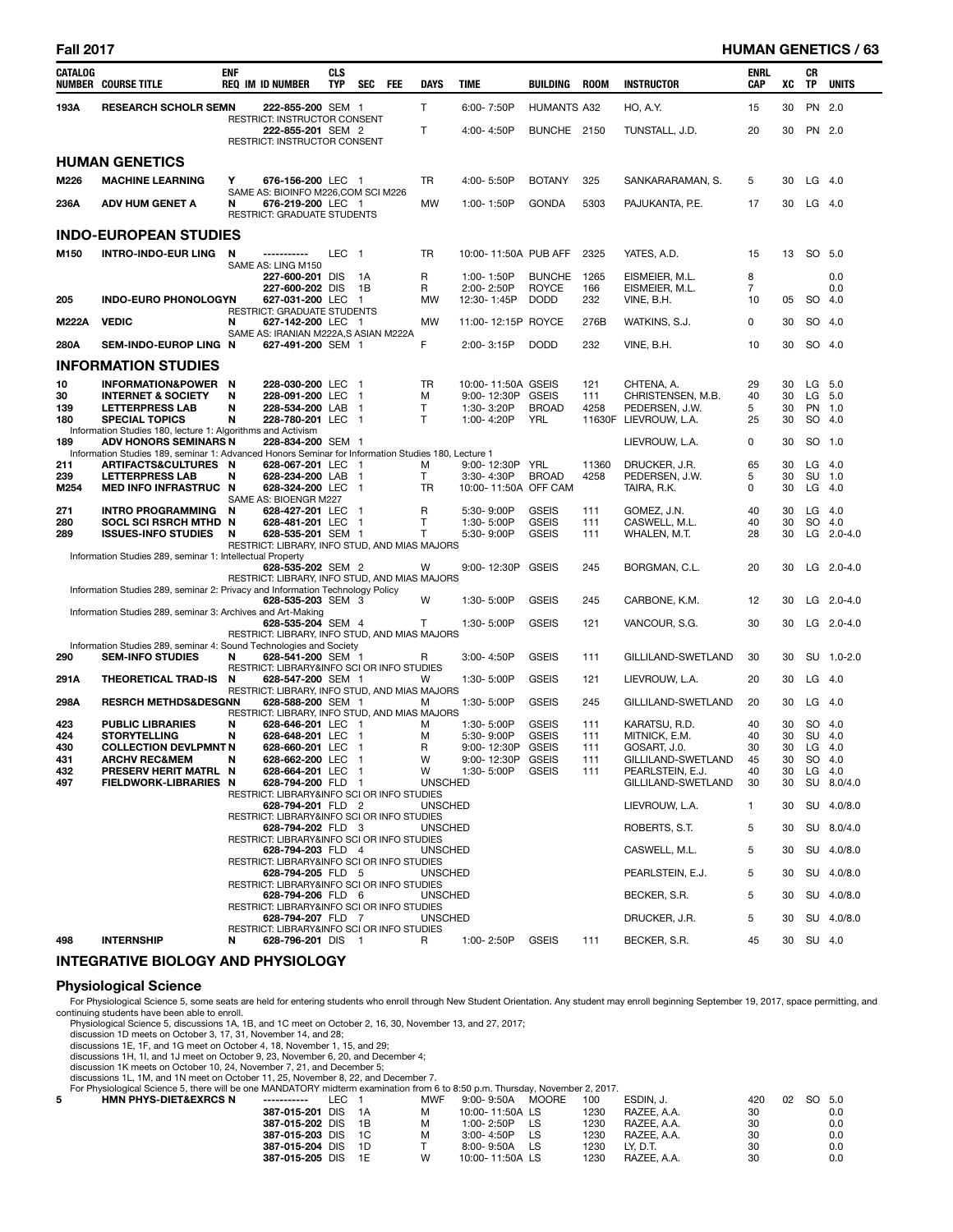### **64 / INTEGRATIVE BIOLOGY AND PHYSIOLOGY Fall 2017**

| CATALOG      | ENF<br>NUMBER COURSE TITLE       |   | <b>REQ IM ID NUMBER</b>                                                     | CLS<br>TYP | <b>SEC</b>           | FEE  | <b>DAYS</b>              | <b>TIME</b>                                | BUILDING           | <b>ROOM</b>  | <b>INSTRUCTOR</b>                | ENRL<br><b>CAP</b> | xс       | CR<br>TP  | <b>UNITS</b>             |
|--------------|----------------------------------|---|-----------------------------------------------------------------------------|------------|----------------------|------|--------------------------|--------------------------------------------|--------------------|--------------|----------------------------------|--------------------|----------|-----------|--------------------------|
|              |                                  |   | 387-015-206 DIS                                                             |            | 1F                   |      | W                        | 1:00-2:50P                                 | LS                 | 1230         | LY, D.T.                         | 30                 |          |           | 0.0                      |
|              |                                  |   | 387-015-207 DIS<br>387-015-208 DIS                                          |            | 1G<br>1H             |      | W<br>м                   | 3:00-4:50P<br>10:00-11:50A LS              | LS                 | 1230<br>1230 | LY, D.T.<br>RAZEE, A.A.          | 30<br>30           |          |           | 0.0<br>0.0               |
|              |                                  |   | 387-015-209 DIS                                                             |            | -11                  |      | м                        | 1:00-2:50P                                 | LS                 | 1230         | LY, D.T.                         | 30                 |          |           | 0.0                      |
|              |                                  |   | 387-015-210 DIS                                                             |            | 1J                   |      | м                        | 3:00-4:50P                                 | LS                 | 1230         | RAZEE, A.A.                      | 30                 |          |           | 0.0                      |
|              |                                  |   | 387-015-211 DIS                                                             |            | 1K                   |      | T                        | $8:00 - 9:50A$                             | LS                 | 1230         | LY, D.T.                         | 30                 |          |           | 0.0                      |
|              |                                  |   | 387-015-212 DIS<br>387-015-213 DIS                                          |            | 1L<br>1M             |      | W<br>W                   | 10:00-11:50A LS<br>1:00-2:50P              | LS                 | 1230<br>1230 | RAZEE, A.A.<br>LY, D.T.          | 30<br>30           |          |           | 0.0<br>0.0               |
|              |                                  |   | 387-015-214 DIS                                                             |            | 1N                   |      | W                        | 3:00-4:50P                                 | LS                 | 1230         | LY, D.T.                         | 30                 |          |           | 0.0                      |
| 89HC         | <b>HONORS CONTRACTS</b><br>-N    |   | 387-268-201 TUT                                                             |            | $\overline{1}$       |      | <b>VAR</b>               |                                            |                    |              | ESDIN, J.                        | 0                  | 30       | $LG$ 1.0  |                          |
| 99           | <b>STUDENT RSRCH PRGRMN</b>      |   | 387-297-201 TUT                                                             |            | $\overline{1}$       |      | VAR                      |                                            |                    |              | ARNOLD, A.P.                     | 0                  | 30       |           | PN 1.0-2.0               |
|              |                                  |   | 387-297-202 TUT<br>387-297-203 TUT                                          |            | $\overline{2}$<br>3  |      | <b>VAR</b><br><b>VAR</b> |                                            |                    |              | PAUL, K.N.<br>GLANZMAN, D.L.     | 0<br>0             | 30<br>30 |           | PN 1.0-2.0<br>PN 1.0-2.0 |
|              |                                  |   | 387-297-204 TUT                                                             |            | 4                    |      | <b>VAR</b>               |                                            |                    |              | FRYE, M.A.                       | 0                  | 30       |           | PN 1.0-2.0               |
|              |                                  |   | 387-297-205 TUT                                                             |            | 5                    |      | <b>VAR</b>               |                                            |                    |              | YANG, X.                         | 0                  | 30       |           | PN 1.0-2.0               |
|              |                                  |   | 387-297-206 TUT<br>387-297-207 TUT                                          |            | 6<br>7               |      | <b>VAR</b><br><b>VAR</b> |                                            |                    |              | VENUGOPAL, S.<br>EDGERTON, V.R.  | 0<br>0             | 30<br>30 |           | PN 1.0-2.0<br>PN 1.0-2.0 |
|              |                                  |   | 387-297-208 TUT                                                             |            | 8                    |      | VAR                      |                                            |                    |              | WALKER, D.W.                     | 0                  | 30       |           | PN 1.0-2.0               |
|              |                                  |   | 387-297-209 TUT                                                             |            | 9                    |      | <b>VAR</b>               |                                            |                    |              | WATSON, R.H.                     | 0                  | 30       |           | PN 1.0-2.0               |
|              |                                  |   | 387-297-210 TUT                                                             |            | -10                  |      | VAR                      |                                            |                    |              | VAN VEEN, S.C.                   | 0                  | 30       |           | PN 1.0-2.0               |
| CM102        | PHYSIO SYSTEMS I                 | N | -----------<br>SAME AS: BIOENGR CM102                                       | LEC        | $\overline{1}$       |      | <b>MW</b>                | 10:00-11:50A BOELTER 9436                  |                    |              | GRUNDFEST, W.                    | $\Omega$           | 03       | $LG$ 4.0  |                          |
|              |                                  |   | 387-312-201 LAB                                                             |            | 1A                   |      | F                        | 10:00-11:50A ROYCE                         |                    | 362          | PEARIGAN, A.                     | 0                  |          |           | 0.0                      |
| 107          | <b>SYSTEMS ANATOMY</b>           | Y | Y<br>------------                                                           | LEC        | $\overline{1}$       | \$45 | MW                       | 2:00-3:50P                                 | BOELTER            | 3400         | FRISCIA, A.R.                    | 0                  | 07       | LG        | 5.0                      |
|              |                                  |   | RESTRICT: PHYSIOLOGICAL SCIENCE MAJORS<br>387-342-201 LAB<br>Y              |            | - 1 A                |      | м                        | 8:00-10:50A                                | LS                 | A830         | TON, Y.N.                        | 0                  |          |           | 0.0                      |
|              |                                  |   | 387-342-202 LAB<br>Y                                                        |            | 1B                   |      | М                        | 11:00-1:50P                                | LS                 | A830         | TON, Y.N.                        | 0                  |          |           | 0.0                      |
|              |                                  |   | 387-342-203 LAB<br>Y                                                        |            | 1C                   |      | M                        | 5:00-7:50P                                 | LS                 | A830         | CRUZ, M.F.                       | 0                  |          |           | 0.0                      |
|              |                                  |   | 387-342-204 LAB<br>Y<br>387-342-205 LAB<br>Y                                |            | 1D<br>1E             |      | т<br>т                   | 9:00-11:50A<br>12:00-2:50P                 | LS<br>LS           | A830<br>A830 | HWANG, K.<br>HWANG, K.           | 0<br>0             |          |           | 0.0<br>0.0               |
|              |                                  |   | 387-342-206 LAB<br>Y                                                        |            | 1F                   |      | т                        | 3:00-5:50P                                 | LS                 | A830         | MORRIS, N.T.                     | 0                  |          |           | 0.0                      |
|              |                                  |   | 387-342-209 LAB<br>Y                                                        |            | - 11                 |      | W                        | 11:00-1:50P                                | LS                 | A830         | MORRIS, N.T.                     | 0                  |          |           | 0.0                      |
|              |                                  |   | 387-342-210 LAB<br>Y<br>387-342-221 TUT<br>Y                                |            | - 1J<br>G1           |      | W<br>R                   | 5:00-7:50P<br>4:30-6:20P                   | LS<br>LS           | A830<br>A830 | CRUZ, M.F.<br>DEPETRO, K.A.      | 0<br>0             |          |           | 0.0<br>0.0               |
|              |                                  |   | 387-342-222 TUT<br>Y                                                        |            | G <sub>2</sub>       |      | R                        | 6:30-8:20P                                 | LS                 | A830         | CRUZ, M.F.                       | 0                  |          |           | 0.0                      |
|              |                                  |   | 387-342-223 TUT<br>Y                                                        |            | G3                   |      | F                        | $8:00 - 9:50A$                             | LS                 | A830         | TON, Y.N.                        | 0                  |          |           | 0.0                      |
|              |                                  |   | Υ<br>387-342-224 TUT G4<br>Y<br>387-342-225 TUT G5                          |            |                      |      | F<br>F                   | 12:30-2:20P<br>2:30-4:20P                  | LS<br>LS           | A830<br>A830 | MORRIS, N.T.<br>HWANG, K.        | 0<br>0             |          |           | 0.0<br>0.0               |
| 111L         | PHYSIOL SCIENCE LAB<br>Y         |   | 387-371-201 LAB                                                             |            | $\overline{1}$       | \$45 | T                        | 1:00-4:50P                                 | LS                 | 5323         | IZADPANAH, A.                    | 12                 | 30       | $LG$ 3.0  |                          |
|              |                                  |   | RESTRICT: PHYSIOLOGICAL SCIENCE MAJORS                                      |            |                      |      |                          |                                            |                    |              |                                  |                    |          |           |                          |
|              |                                  |   | 387-371-202 LAB 2<br>RESTRICT: PHYSIOLOGICAL SCIENCE MAJORS                 |            |                      | \$45 | W                        | 9:00-12:50P                                | LS                 | 5323         | IZADPANAH, A.                    | 12                 | 30       | LG 3.0    |                          |
|              |                                  |   | 387-371-203 LAB                                                             |            | - 3                  | \$45 | W                        | 1:30-5:20P                                 | LS                 | 5323         | IZADPANAH, A.                    | 12                 | 30       | $LG$ 3.0  |                          |
|              |                                  |   | RESTRICT: PHYSIOLOGICAL SCIENCE MAJORS<br>387-371-204 LAB 4                 |            |                      |      |                          |                                            | LS                 | 5323         |                                  | 12                 | 30       |           |                          |
|              |                                  |   | RESTRICT: PHYSIOLOGICAL SCIENCE MAJORS                                      |            |                      | \$45 | R                        | 1:00-4:50P                                 |                    |              | IZADPANAH, A.                    |                    |          | $LG$ 3.0  |                          |
| 121          | <b>DISEASE MECHANISMS Y</b>      |   | -----------                                                                 | LEC        | $\overline{1}$       |      | VAR                      |                                            | ONLINE             | LA           | WATSON, R.H.                     | 100                | 30       | LG 5.0    |                          |
|              |                                  |   | 387-426-201 DIS                                                             |            | 1A                   |      | W<br>W                   | 10:00-10:50A ONLINE                        |                    | LA           | KIMBALL, T.H.                    | 10                 |          |           | 0.0<br>0.0               |
|              |                                  |   | 387-426-202 DIS<br>387-426-203 DIS                                          |            | 1B<br>1C             |      | W                        | 11:00-11:50A ONLINE<br>3:00-3:50P          | <b>ONLINE</b>      | LA<br>LA     | KIMBALL, T.H.<br>VOJNOVIC, D.    | 10<br>10           |          |           | 0.0                      |
|              |                                  |   | 387-426-204 DIS                                                             |            | 1D                   |      | w                        | 4:00-4:50P                                 | ONLINE             | LA           | VOJNOVIC, D.                     | 10                 |          |           | 0.0                      |
|              |                                  |   | 387-426-205 DIS                                                             |            | 1E                   |      | R                        | $9:00 - 9:50A$                             | ONLINE             | LA           | GALER, E.L.                      | 10                 |          |           | 0.0                      |
|              |                                  |   | 387-426-206 DIS<br>387-426-207 DIS                                          |            | 1F<br>1G             |      | R<br>R                   | 12:00-12:50P ONLINE<br>1:00-1:50P          | ONLINE             | LA<br>LA     | GALER, E.L.<br>GALER, E.L.       | 10<br>10           |          |           | 0.0<br>0.0               |
|              |                                  |   | 387-426-208 DIS                                                             |            | 1H                   |      | F                        | 11:00-11:50A ONLINE                        |                    | LA           | KIMBALL, T.H.                    | 10                 |          |           | 0.0                      |
|              |                                  |   | 387-426-209 DIS                                                             |            | -11                  |      | F<br>F                   | 12:00-12:50P ONLINE                        |                    | LA<br>LA     | BLENCOWE, M.                     | 10                 |          |           | 0.0                      |
|              |                                  |   | 387-426-210 DIS<br>-----------                                              | LEC        | 1J<br>$\overline{c}$ |      | VAR                      | 2:00-2:50P                                 | ONLINE<br>ONLINE   | ILTI         | BLENCOWE, M.<br>WATSON, R.H.     | 10<br>50           | 30       | LG        | 0.0<br>5.0               |
|              |                                  |   | RESTRICT: DEPARTMENT CONSENT                                                |            |                      |      |                          |                                            |                    |              |                                  |                    |          |           |                          |
|              |                                  |   | 387-426-221 DIS<br>387-426-222 DIS                                          |            | 2A<br>2Β             |      | W<br>W                   | 10:00-10:50A ONLINE<br>11:00-11:50A ONLINE |                    | ILTI<br>ILTI | KIMBALL, T.H.<br>KIMBALL, T.H.   | 5<br>5             |          |           | 0.0<br>0.0               |
|              |                                  |   | 387-426-223 DIS                                                             |            | 2C                   |      | W                        | $3:00 - 3:50P$                             | <b>ONLINE</b>      | ILTI         | VOJNOVIC, D.                     | 5                  |          |           | 0.0                      |
|              |                                  |   | 387-426-224 DIS                                                             |            | 2D                   |      | W                        | 4:00-4:50P                                 | ONLINE             | ILTI         | VOJNOVIC, D.                     | 5                  |          |           | 0.0                      |
|              |                                  |   | 387-426-225 DIS<br>387-426-226 DIS                                          |            | 2E<br>2F             |      | R<br>R                   | $9:00 - 9:50A$<br>12:00-12:50P ONLINE      | <b>ONLINE</b>      | ILTI<br>ILTI | GALER, E.L.<br>GALER, E.L.       | 5<br>5             |          |           | 0.0<br>0.0               |
|              |                                  |   | 387-426-227 DIS                                                             |            | 2G                   |      | R                        | 1:00-1:50P                                 | <b>ONLINE</b>      | ILTI         | GALER, E.L.                      | 5                  |          |           | 0.0                      |
|              |                                  |   | 387-426-228 DIS                                                             |            | 2H                   |      | F                        | 11:00-11:50A ONLINE                        |                    | ILTI         | KIMBALL, T.H.                    | 5                  |          |           | 0.0                      |
|              |                                  |   | 387-426-229 DIS<br>387-426-230 DIS                                          |            | 21<br>2J             |      | F<br>F                   | 12:00-12:50P ONLINE<br>2:00-2:50P          | <b>ONLINE</b>      | ILTI<br>ILTI | BLENCOWE, M.<br>BLENCOWE, M.     | 5<br>5             |          |           | 0.0<br>0.0               |
| <b>CM123</b> | <b>NEUROBIO OF SLEEP</b><br>Y    |   | ------------                                                                | <b>LEC</b> | $\overline{1}$       |      | <b>TR</b>                | 12:00-1:50P                                | GEOLOGY 4660       |              | PAUL, K.N.                       | 25                 | 14       | $LG$ 4.0  |                          |
|              |                                  |   | SAME AS: NEUROSC M123                                                       |            |                      |      |                          |                                            |                    |              |                                  |                    |          |           |                          |
|              |                                  |   | RESTRICT: PHYSIOLOGICAL SCIENCE MAJORS<br>387-438-201 DIS                   |            | 1A                   |      | W                        | 4:00-4:50P                                 | <b>MS</b>          | 5225         | HITCHCOCK, O.N.                  | 13                 |          |           | 0.0                      |
|              |                                  |   | 387-438-202 DIS                                                             |            | 1B                   |      | W                        | 5:00-5:50P                                 | MS                 | 5225         | HITCHCOCK, O.N.                  | 12                 |          |           | 0.0                      |
| 135          | DYNMCL SYSTMS MDLNGN             |   | -----------                                                                 | LEC        | $\overline{1}$       |      | TR                       | 2:00-3:50P                                 | LAKRETZ            | 120          | BABIEC, W.E.                     | 40                 |          | 15 LG 5.0 |                          |
|              |                                  |   | 387-510-201 LAB 1A<br>387-510-202 LAB 1B                                    |            |                      |      | F<br>F                   | 12:00-1:50P<br>2:00-3:50P                  | PUB AFF<br>PUB AFF | 2250<br>2232 | NIKETEGHAD, S.<br>NIKETEGHAD, S. | 20<br>20           |          |           | 0.0<br>0.0               |
| M140         | <b>HORMONES &amp; BEHAVIOR N</b> |   | -----------                                                                 | LEC 1      |                      |      | TR                       | 9:30-10:45A GEOLOGY 3656                   |                    |              | LYNCH ALFARO, J.W.               | 20                 |          | 12 LG 4.0 |                          |
|              |                                  |   | SAME AS: ANTHRO M128R, SOC GEN M140                                         |            |                      |      |                          |                                            |                    |              |                                  |                    |          |           |                          |
|              |                                  |   | RESTRICT: PHYSIOLOGICAL SCIENCE MAJORS<br>387-540-201 DIS 1A                |            |                      |      | F                        | 12:00-12:50P MS                            |                    | 5203         | CLARK, K.A.                      | 7                  |          |           | 0.0                      |
|              |                                  |   | RESTRICT: PHYSIOLOGICAL SCIENCE MAJORS                                      |            |                      |      |                          |                                            |                    |              |                                  |                    |          |           |                          |
|              |                                  |   | 387-540-202 DIS 1B                                                          |            |                      |      | F                        | 1:00-1:50P                                 | МS                 | 5203         | CLARK, K.A.                      | 7                  |          |           | 0.0                      |
|              |                                  |   | RESTRICT: PHYSIOLOGICAL SCIENCE MAJORS<br>387-540-203 DIS 1C                |            |                      |      | F                        | 2:00-2:50P                                 | WGYOUNG 1044       |              | CLARK, K.A.                      | 6                  |          |           | 0.0                      |
|              |                                  |   | RESTRICT: PHYSIOLOGICAL SCIENCE MAJORS                                      |            |                      |      |                          |                                            |                    |              |                                  |                    |          |           |                          |
| C144         | NEURL CNTRL-PHYSIOL Y            |   | 387-564-200 LEC 1<br>RESTRICT: NEUROSCIENCE OR PHYSIOLOGICAL SCIENCE MAJORS |            |                      |      | MW                       | 12:00-1:50P                                | GEOLOGY 4660       |              | GOMEZ-PINILLA, F.                | 70                 | 05       | $LG$ 4.0  |                          |
| 147          | NEUROBIO-LEARN&MMRYY             |   | -----------                                                                 | LEC 1      |                      |      | TR                       | 2:00-3:50P                                 | GEOLOGY 4660       |              | GLANZMAN, D.L.                   | 50                 |          | 15 LG 5.0 |                          |
|              |                                  |   | RESTRICT: NEUROSCIENCE OR PHYSIOLOGICAL SCIENCE MAJORS                      |            |                      |      | W                        |                                            |                    | 5217         |                                  | 25                 |          |           | 0.0                      |
|              |                                  |   | 387-582-201 DIS<br>387-582-202 DIS                                          |            | 1A<br>- 1B           |      | W                        | 2:00-2:50P<br>3:00-3:50P                   | МS<br>МS           | 5217         | LUONG, L.<br>LUONG, L.           | 25                 |          |           | 0.0                      |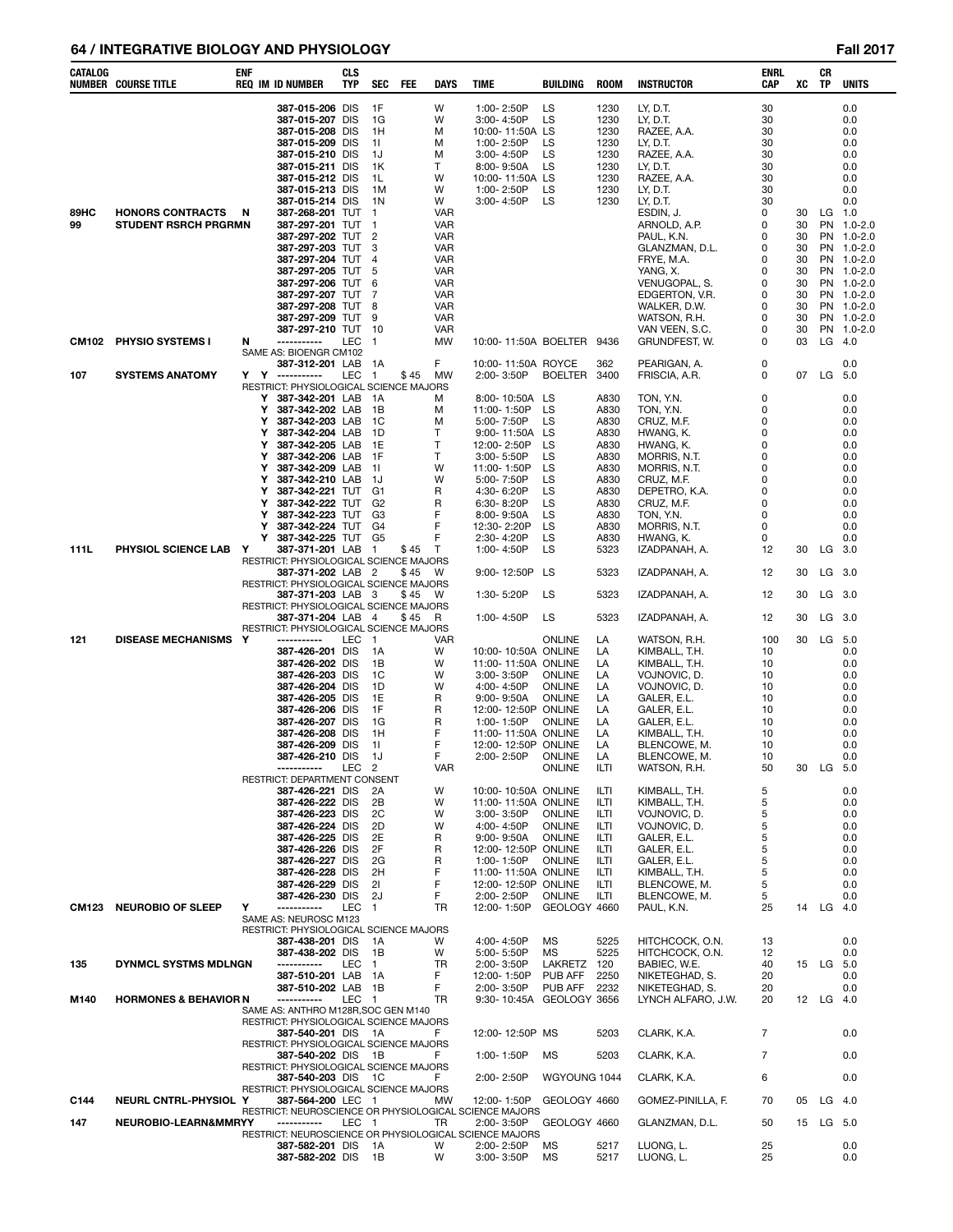# **Fall 2017 INTERNATIONAL AND AREA STUDIES / 65**

| <b>CATALOG</b>   | <b>NUMBER COURSE TITLE</b>       | <b>ENF</b> | <b>REQ IM ID NUMBER</b>                                                  | <b>CLS</b><br><b>TYP</b> | <b>SEC</b>     | FEE | DAYS           | <b>TIME</b>               | <b>BUILDING</b>    | <b>ROOM</b> | <b>INSTRUCTOR</b>                                                                                                                                                       | <b>ENRL</b><br>CAP | хc | СR<br><b>TP</b> | <b>UNITS</b> |
|------------------|----------------------------------|------------|--------------------------------------------------------------------------|--------------------------|----------------|-----|----------------|---------------------------|--------------------|-------------|-------------------------------------------------------------------------------------------------------------------------------------------------------------------------|--------------------|----|-----------------|--------------|
| 155              | <b>MUSCULOSKLTL SYSTEMY</b>      |            | 387-630-100 LEC 1<br>RESTRICT: PHYSIOLOGICAL SCIENCE MAJORS              |                          |                |     | <b>TR</b>      | 9:30-10:45A LAKRETZ 120   |                    |             | TIDBALL, J.G.                                                                                                                                                           | 40                 | 12 |                 | LG 4.0       |
| 177              | <b>NEUROETHOLOGY</b>             | Y          | -----------                                                              | LEC 1                    |                |     | <b>MWF</b>     | $9:00 - 9:50A$            | LAKRETZ 120        |             | METZNER, W.H.                                                                                                                                                           | 50                 | 02 |                 | LG 5.0       |
|                  |                                  |            | RESTRICT: NEUROSCIENCE OR PHYSIOLOGICAL SCIENCE MAJORS                   |                          |                |     |                |                           |                    |             |                                                                                                                                                                         |                    |    |                 |              |
|                  |                                  |            | 387-762-201 DIS                                                          |                          | 1A             |     | W              | 10:00-11:50A MS           |                    | 5217        | SENDEK, G.                                                                                                                                                              | 25                 |    |                 | 0.0          |
|                  |                                  |            | 387-762-202 DIS                                                          |                          | 1B             |     | W              | 12:00-1:50P               | MS                 | 5217        | SENDEK, G.<br>For Physiological Science M180A, there will be two evening midterm examinations from 6 to 8 p.m. on Monday, October 23, and Wednesday, November 15, 2017. | 25                 |    |                 | 0.0          |
| <b>M180A</b>     | <b>CELL&amp;SSTMS NEUROSCI Y</b> |            | ------------                                                             | LEC.                     | - 1            |     | <b>TR</b>      | 2:00-3:50P                | <b>HUMANTS A51</b> |             | PIRI. N.                                                                                                                                                                | 20                 | 15 |                 | SO 5.0       |
|                  |                                  |            | SAME AS: MCD BIO M175A, NEUROSC M101A, PSYCH M117A                       |                          |                |     |                |                           |                    |             |                                                                                                                                                                         |                    |    |                 |              |
|                  |                                  |            | RESTRICT: JUNIORS AND ABOVE.PHYSIOLOGICAL SCIENCE MAJORS                 |                          |                |     |                |                           |                    |             |                                                                                                                                                                         |                    |    |                 |              |
|                  |                                  |            | 387-780-201 DIS                                                          |                          | 1A             |     | F              | 8:00-9:20A                | GEOLOGY 4660       |             | DAGHER, M.                                                                                                                                                              | $\overline{c}$     |    |                 | 0.0          |
|                  |                                  |            | 387-780-202 DIS                                                          |                          | 1B             |     | F              | 9:30-10:50A GEOLOGY 4660  |                    |             | DAGHER, M.                                                                                                                                                              | $\overline{c}$     |    |                 | 0.0          |
|                  |                                  |            | 387-780-203 DIS                                                          |                          | 1C             |     | F              | 11:00-12:20P GEOLOGY 4660 |                    |             | JIN, B.M.                                                                                                                                                               | $\overline{c}$     |    |                 | 0.0          |
|                  |                                  |            | 387-780-204 DIS                                                          |                          | 1D             |     | F              | 12:30-1:50P               | GEOLOGY 4660       |             | JIN, B.M.                                                                                                                                                               | 2                  |    |                 | 0.0          |
|                  |                                  |            | 387-780-205 DIS                                                          |                          | 1E             |     | F              | 2:00-3:20P                | GEOLOGY 4660       |             | ADULA, K.P.                                                                                                                                                             | $\overline{c}$     |    |                 | 0.0          |
|                  |                                  |            | 387-780-206 DIS                                                          |                          | 1F             |     | F              | 8:00-9:20A                | <b>MS</b>          | 5233        | MURALIDHARAN, V.                                                                                                                                                        | $\overline{2}$     |    |                 | 0.0          |
|                  |                                  |            | 387-780-207 DIS                                                          |                          | 1G             |     | F              | 9:30-10:50A MS            |                    | 5233        | MURALIDHARAN, V.                                                                                                                                                        | $\overline{c}$     |    |                 | 0.0          |
|                  |                                  |            | 387-780-208 DIS                                                          |                          | 1H             |     | F              | 11:00-12:20P              | MS                 | 5233        | ADULA, K.P.                                                                                                                                                             | 2                  |    |                 | 0.0          |
|                  |                                  |            | 387-780-209 DIS                                                          |                          | 11             |     | F              | 12:30-1:50P               | <b>MS</b>          | 5233        | BRIDGES, S.                                                                                                                                                             | 2                  |    |                 | 0.0          |
|                  |                                  |            | 387-780-210 DIS                                                          |                          | 1J             |     | F              | 2:00-3:20P                | <b>MS</b>          | 5233        | BRIDGES, S.                                                                                                                                                             | 2                  |    |                 | 0.0          |
| 192              | PRACT-SYS ANATOMY                | Y          | 387-852-201 SEM 1                                                        |                          |                |     | <b>UNSCHED</b> |                           |                    |             | PHELPS, P.E.                                                                                                                                                            | 25                 | 30 |                 | SO 3.0       |
| 194A             | <b>RESEARCH GROUP SEM N</b>      |            | RESTRICT: INSTRUCTOR CONSENT<br>387-866-200 SEM 1                        |                          |                |     | м              | 2:00-3:50P                | <b>BOTANY</b>      | 133         | HASSON, T.W.                                                                                                                                                            | 30                 | 30 |                 | LG 2.0       |
|                  |                                  |            | RESTRICT: INSTRUCTOR CONSENT                                             |                          |                |     |                |                           |                    |             |                                                                                                                                                                         |                    |    |                 |              |
|                  |                                  |            | 387-866-201 SEM 2                                                        |                          |                |     | W              | 2:00-3:50P                | LAKRETZ 120        |             | MCEVOY, M.M.                                                                                                                                                            | 25                 | 30 |                 | LG 2.0       |
|                  |                                  |            | RESTRICT: DEPARTMENT CONSENT                                             |                          |                |     |                |                           |                    |             |                                                                                                                                                                         |                    |    |                 |              |
| 194B             | <b>RESEARCH GROUP SEM Y</b>      |            | 387-865-201 SEM 1                                                        |                          |                |     | <b>UNSCHED</b> |                           |                    |             | HSIAO, E.Y.                                                                                                                                                             | 0                  | 30 |                 | PN 1.0       |
| 196              | <b>RESEARCH APPRNTCSHPN</b>      |            | 387-876-201 TUT                                                          |                          | $\mathbf{1}$   |     | <b>VAR</b>     |                           |                    |             | EGHBALI, M.                                                                                                                                                             | 0                  | 30 |                 | PN 2.0-4.0   |
|                  |                                  |            | 387-876-202 TUT 2                                                        |                          |                |     | <b>VAR</b>     |                           |                    |             | ARNOLD, A.P.                                                                                                                                                            | 0                  | 30 |                 | PN 2.0-4.0   |
|                  |                                  |            | 387-876-203 TUT                                                          |                          | 3              |     | <b>VAR</b>     |                           |                    |             | WHITE, S.A.                                                                                                                                                             | 0                  | 30 |                 | PN 2.0-4.0   |
|                  |                                  |            | 387-876-204 TUT                                                          |                          | $\overline{4}$ |     | <b>VAR</b>     |                           |                    |             | WASSUM, K.                                                                                                                                                              | 0                  | 30 |                 | PN 2.0-4.0   |
|                  |                                  |            | 387-876-205 TUT                                                          |                          | 5              |     | <b>VAR</b>     |                           |                    |             | EDGERTON, V.R.                                                                                                                                                          | 0                  | 30 |                 | PN 2.0-4.0   |
|                  |                                  |            | 387-876-206 TUT                                                          |                          | 6              |     | <b>VAR</b>     |                           |                    |             | PHELPS, P.E.                                                                                                                                                            | 0                  | 30 |                 | PN 2.0-4.0   |
| 198A             | <b>HONORS RESEARCH</b>           | Y          | 387-888-201 TUT                                                          |                          | $\mathbf{1}$   |     | <b>VAR</b>     |                           |                    |             | GLANZMAN, D.L.                                                                                                                                                          | 0                  | 30 |                 | 4.0          |
|                  |                                  |            | 387-888-202 TUT                                                          |                          | $\overline{2}$ |     | <b>VAR</b>     |                           |                    |             | CARMICHAEL, S.T.                                                                                                                                                        | 0                  | 30 |                 | 4.0          |
| M202             | <b>CELLULAR NROPHYSLGYY</b>      |            | -----------                                                              | <b>LEC</b>               | $\mathbf{1}$   |     | <b>MWF</b>     | 10:00-10:50A HLTHSCI      |                    | 24132       | O'DELL, T.J.                                                                                                                                                            | 0                  | 03 |                 | LG 4.0       |
|                  |                                  |            | SAME AS: NEURBIO M200F, NEURO M202<br><b>RESTRICT: GRADUATE STUDENTS</b> |                          |                |     |                |                           |                    |             |                                                                                                                                                                         |                    |    |                 |              |
|                  |                                  |            | 787-012-201 DIS 1A                                                       |                          |                |     | M              | 4:00-5:50P                | <b>BOTANY</b>      | 325         | O'DELL, T.J.                                                                                                                                                            | 0                  |    |                 | 0.0          |
|                  |                                  |            | <b>RESTRICT: GRADUATE STUDENTS</b>                                       |                          |                |     |                |                           |                    |             |                                                                                                                                                                         | 0                  |    |                 |              |
| <b>CM204</b>     | PHYSIO SYSTEMS I                 | N          | -----------                                                              | LEC                      | -1             |     | <b>MW</b>      | 10:00-11:50A BOELTER 9436 |                    |             | GRUNDFEST, W.                                                                                                                                                           |                    | 03 |                 | $LG$ 4.0     |
|                  |                                  |            | SAME AS: BIOENGR CM202<br><b>RESTRICT: GRADUATE STUDENTS</b>             |                          |                |     |                |                           |                    |             |                                                                                                                                                                         |                    |    |                 |              |
|                  |                                  |            | 787-024-201 LAB 1A                                                       |                          |                |     | F              | 10:00-11:50A ROYCE        |                    | 362         | PEARIGAN, A.                                                                                                                                                            | 0                  |    |                 | 0.0          |
|                  |                                  |            | <b>RESTRICT: GRADUATE STUDENTS</b>                                       |                          |                |     |                |                           |                    |             |                                                                                                                                                                         |                    |    |                 |              |
| C <sub>223</sub> | <b>NEUROBIO OF SLEEP</b>         | N          | 787-138-200 LEC 1                                                        |                          |                |     | <b>TR</b>      | 12:00-1:50P               | GEOLOGY 4660       |             | PAUL, K.N.                                                                                                                                                              | $\overline{7}$     | 14 |                 | $LG$ 4.0     |
|                  |                                  |            | <b>RESTRICT: GRADUATE STUDENTS</b>                                       |                          |                |     |                |                           |                    |             |                                                                                                                                                                         |                    |    |                 |              |
| C <sub>244</sub> | NEURL CNTRL-PHYSIOL Y            |            | 787-264-200 LEC 1                                                        |                          |                |     | <b>MW</b>      | 12:00-1:50P               | GEOLOGY 4660       |             | GOMEZ-PINILLA, F.                                                                                                                                                       | 5                  | 05 |                 | $LG$ 4.0     |
|                  |                                  |            | <b>RESTRICT: GRADUATE STUDENTS</b>                                       |                          |                |     |                |                           |                    |             |                                                                                                                                                                         |                    |    |                 |              |
| 289A             | <b>INTGRTV BIO&amp;PHYSIOL N</b> |            | 787-534-200 SEM 1                                                        |                          |                |     | R              | 8:00-9:50A                | <b>LKGP</b>        | 101         | WATSON, R.H.                                                                                                                                                            | 15                 | 30 |                 | $LG$ 2.0     |
|                  |                                  |            | <b>RESTRICT: GRADUATE STUDENTS</b>                                       |                          |                |     |                |                           |                    |             |                                                                                                                                                                         |                    |    |                 |              |
| 289B             | <b>INTGRTV BIO&amp;PHYSIOL Y</b> |            | 787-535-200 SEM 1                                                        |                          |                |     | R              | 8:00-9:50A                | <b>LKGP</b>        | 101         | WATSON, R.H.                                                                                                                                                            | 15                 | 30 |                 | $LG$ 3.0     |
|                  |                                  |            | RESTRICT: GRADUATE STUDENTS                                              |                          |                |     |                |                           |                    |             |                                                                                                                                                                         |                    |    |                 |              |
| 495              | PRACTICM-TA-PHY SCI              | N          | 787-790-200 SEM 1<br>RESTRICT: DEPARTMENT CONSENT                        |                          |                |     | <b>TR</b>      | 4:00-5:50P                | LAKRETZ 120        |             | INGRAHAM, K.L.                                                                                                                                                          | 30                 | 30 |                 | SU 2.0       |

## **INTERNATIONAL AND AREA STUDIES**

International and Area Studies 1 is open to all students on the priority and first enrollment passes, space permitting.

|             | It then is limited to incoming transfer students who enroll thru New Student Orientation until September 19, 2017, when again it will be open to all students, space permitting. |   |                                                            |      |    |            |                                                         |                    |      |                           |          |    |          |     |
|-------------|----------------------------------------------------------------------------------------------------------------------------------------------------------------------------------|---|------------------------------------------------------------|------|----|------------|---------------------------------------------------------|--------------------|------|---------------------------|----------|----|----------|-----|
| 1           | <b>INTL &amp; AREA STUDIES</b>                                                                                                                                                   | N | -----------                                                | LEC. |    | TR.        | $3:30 - 4:45P$                                          | BUNCHE 2209A       |      | MOORE. A.D.               | 180      | 16 | SO 5.0   |     |
|             |                                                                                                                                                                                  |   | 407-001-201 DIS                                            |      | 1A | м          | $9:00 - 9:50A$                                          | <b>HUMANTS A40</b> |      | HAMDAN, A.N.              | 20       |    |          | 0.0 |
|             |                                                                                                                                                                                  |   | 407-001-202 DIS                                            |      | 1B | M          | 2:00-2:50P                                              | <b>HAINES</b>      | A6   | SWINDELL, C.A.            | 20       |    |          | 0.0 |
|             |                                                                                                                                                                                  |   | 407-001-203 DIS                                            |      | 1C | M          | 3:00-3:50P                                              | <b>HAINES</b>      | A6   | SWINDELL, C.A.            | 20       |    |          | 0.0 |
|             |                                                                                                                                                                                  |   | 407-001-204 DIS                                            |      | 1D |            | $9:00 - 9:50A$                                          | <b>PUB AFF</b>     | 1343 | SWINDELL, C.A.            | 19       |    |          | 0.0 |
|             |                                                                                                                                                                                  |   | 407-001-205 DIS                                            |      | 1E |            | 1:00-1:50P                                              | <b>BUNCHE</b>      | 3153 | <b>WIKSTEN DESJARDINS</b> | 20       |    |          | 0.0 |
|             |                                                                                                                                                                                  |   | 407-001-206 DIS                                            |      | 1F |            | 10:00-10:50A BUNCHE                                     |                    | 3143 | <b>WIKSTEN DESJARDINS</b> | 20       |    |          | 0.0 |
|             |                                                                                                                                                                                  |   | 407-001-207 DIS                                            |      | 1G | W          | 9:00-9:50A                                              | <b>HUMANTS A40</b> |      | HAMDAN, A.N.              | 20       |    |          | 0.0 |
|             |                                                                                                                                                                                  |   | 407-001-208 DIS                                            |      | 1H | R          | $9:00 - 9:50A$                                          | <b>HAINES</b>      | A28  | HAMDAN, A.N.              | 20       |    |          | 0.0 |
|             |                                                                                                                                                                                  |   | 407-001-209 DIS                                            |      | 11 | R          | 11:00-11:50A BUNCHE                                     |                    | 3164 | <b>WIKSTEN DESJARDINS</b> | 20       |    |          | 0.0 |
| M5A         | <b>ELEMENTARY NAHUATL N</b>                                                                                                                                                      |   | 407-015-200 LEC                                            |      |    | <b>MWF</b> | 10:00-11:50A POWELL                                     |                    | 270  | TERRACIANO, K.B.          | 5        | 30 | SO 4.0   |     |
|             |                                                                                                                                                                                  |   | SAME AS: CHICANO M5A, IL AMER M5A                          |      |    |            |                                                         |                    |      |                           |          |    |          |     |
| <b>M15A</b> | <b>INTERMEDIAT NAHUATL Y</b>                                                                                                                                                     |   | 407-045-200 LEC 1                                          |      |    | <b>TR</b>  | 10:00-11:50A POWELL                                     |                    | 270  | TERRACIANO, K.B.          | 5        | 30 | SO 4.0   |     |
|             |                                                                                                                                                                                  |   | SAME AS: CHICANO M15A.IL AMER M15A                         |      |    |            |                                                         |                    |      |                           |          |    |          |     |
| 19          | <b>FIAT LUX FRSHMN SEM</b>                                                                                                                                                       | N | 407-057-200 SEM 1                                          |      |    | W          | 4:00-4:50P                                              | PUB AFF            | 2325 | KERR, A.Z.                | 20       | 30 | PN 1.0   |     |
|             |                                                                                                                                                                                  |   | RESTRICT: UNDERGRADUATE STUDENTS ONLY                      |      |    |            |                                                         |                    |      |                           |          |    |          |     |
|             | International and Area Studies 19, seminar 1: U.S. Values versus U.S. Interests in Greater Middle East Diplomacy                                                                 | Y |                                                            |      |    |            |                                                         |                    |      |                           |          |    |          |     |
| M115A       | <b>ADVANCED NAHUATL</b>                                                                                                                                                          |   | 407-390-200 LEC 1                                          |      |    | F.         | 10:00-1:50P                                             | <b>POWELL</b>      |      | TERRACIANO, K.B.          | 5        | 30 | SO 4.0   |     |
| 160         | <b>SELECTED TOPICS</b>                                                                                                                                                           | N | SAME AS: CHICANO M162A, IL AMER M115A<br>407-660-200 LEC 1 |      |    | м          | 3:00-5:50P                                              | HUMANTS 169        |      | MENASHRI, D.              | 60       | 30 | SO 4.0   |     |
|             | International and Area Studies 160, lecture 1: Iran and Israel in Changing Middle East                                                                                           |   |                                                            |      |    |            |                                                         |                    |      |                           |          |    |          |     |
| 191         | <b>SENIOR SEMINAR</b>                                                                                                                                                            |   | 407-846-200 SEM 1                                          |      |    | W          | 10:00-12:50P DODD                                       |                    | 78   | TAUB. B.                  | 24       | 30 | $LG$ 4.0 |     |
|             |                                                                                                                                                                                  |   | <b>RESTRICT: SENIORS AND ABOVE</b>                         |      |    |            |                                                         |                    |      |                           |          |    |          |     |
|             | International and Area Studies 191, seminar 1: Chocolate in Americas: Bittersweet Bliss                                                                                          |   |                                                            |      |    |            |                                                         |                    |      |                           |          |    |          |     |
|             |                                                                                                                                                                                  |   |                                                            |      |    |            |                                                         |                    |      |                           |          |    |          |     |
|             | <b>INTERNATIONAL DEVELOPMENT STUDIES</b>                                                                                                                                         |   |                                                            |      |    |            |                                                         |                    |      |                           |          |    |          |     |
|             |                                                                                                                                                                                  |   | 229-846-201 SEM 1                                          |      |    | T.         | 2:00-4:50P                                              | <b>BUNCHE</b>      | 3143 | APTER. A.                 | 25       | 30 | $LG$ 4.0 |     |
|             |                                                                                                                                                                                  |   |                                                            |      |    |            | RESTRICT: SENIORS ONLY.INTERNATIONAL DEVELOPMENT MAJORS |                    |      |                           |          |    |          |     |
|             | International Development 191, seminar 1: Sustainable Development in Theory and Practice                                                                                         |   |                                                            |      |    |            |                                                         |                    |      |                           |          |    |          |     |
| 195         | <b>INTERNSHIP</b>                                                                                                                                                                | N | 229-869-201 TUT 1                                          |      |    | <b>VAR</b> |                                                         |                    |      | LOFCHIE, M.F.             | 0        | 30 | PN 4.0   |     |
| 198A        | <b>HONORS RESEARCH</b>                                                                                                                                                           | Y | 229-888-201 TUT 1                                          |      |    | <b>VAR</b> |                                                         |                    |      | ACEVEDO. J.               | 0        | 30 | LG 4.0   |     |
|             |                                                                                                                                                                                  |   | 229-888-202 TUT 2                                          |      |    | <b>VAR</b> |                                                         |                    |      | COMMINS, S.K.             | $\Omega$ | 30 | LG       | 4.0 |

**229-888-203** TUT 3 VAR GUILLEN, L.I. 0 30 LG 4.0<br>**229-888-204** TUT 4 VAR RADD, B. 0 30 LG 4.0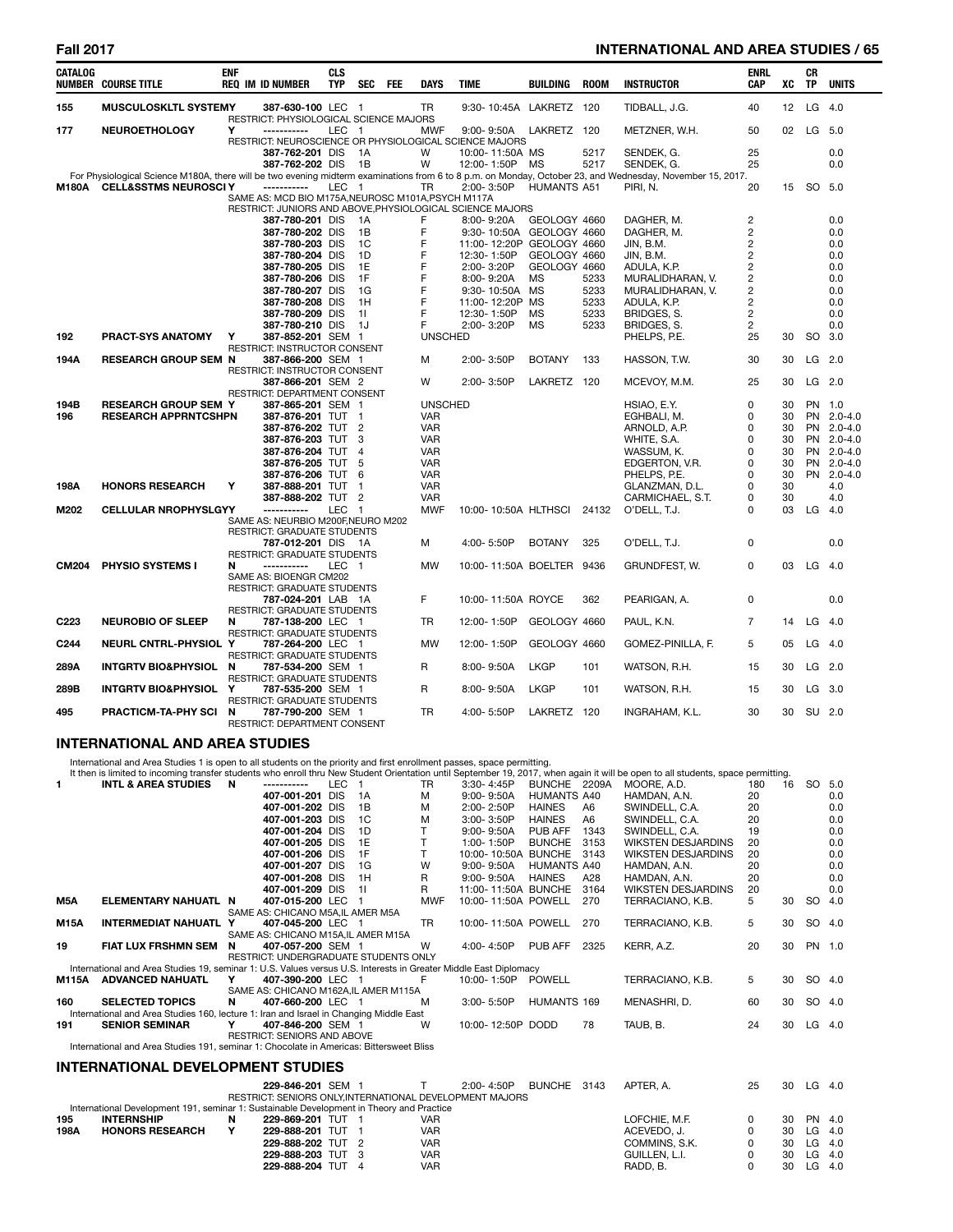# **66 / INTERNATIONAL MIGRATION STUDIES Fall 2017**

| CATALOG     | NUMBER COURSE TITLE                                                                                                          | <b>ENF</b> | <b>REQ IM ID NUMBER</b>                                               | <b>CLS</b><br><b>TYP</b> | <b>SEC</b>                                 | FEE | <b>DAYS</b>              | <b>TIME</b>                        | BUILDING                 | <b>ROOM</b>    | <b>INSTRUCTOR</b>                                                                                                                                                                                    | <b>ENRL</b><br><b>CAP</b> | XC       | CR<br>TP             | <b>UNITS</b> |
|-------------|------------------------------------------------------------------------------------------------------------------------------|------------|-----------------------------------------------------------------------|--------------------------|--------------------------------------------|-----|--------------------------|------------------------------------|--------------------------|----------------|------------------------------------------------------------------------------------------------------------------------------------------------------------------------------------------------------|---------------------------|----------|----------------------|--------------|
|             |                                                                                                                              |            | 229-888-205 TUT 5                                                     |                          |                                            |     | <b>VAR</b>               |                                    |                          |                | LOFCHIE, M.F.                                                                                                                                                                                        | $\Omega$                  | 30       | $LG$ 4.0             |              |
|             |                                                                                                                              |            | 229-888-206 TUT                                                       |                          | 6                                          |     | <b>VAR</b>               |                                    |                          |                | BURNS, L.M.                                                                                                                                                                                          | 0                         | 30       | $LG$ 4.0             |              |
|             |                                                                                                                              |            | 229-888-207 TUT<br>229-888-208 TUT                                    |                          | 7<br>8                                     |     | <b>VAR</b><br><b>VAR</b> |                                    |                          |                | APTER, A.<br>RIGBY, D.L.                                                                                                                                                                             | $\Omega$<br>0             | 30<br>30 | $LG$ 4.0<br>$LG$ 4.0 |              |
|             |                                                                                                                              |            | 229-888-209 TUT                                                       |                          | 9                                          |     | <b>VAR</b>               |                                    |                          |                | FRANKLIN, A.S.                                                                                                                                                                                       | 0                         | 30       | $LG$ 4.0             |              |
|             |                                                                                                                              |            | 229-888-210 TUT 10                                                    |                          |                                            |     | VAR                      |                                    |                          |                | CATTELINO, J.R.                                                                                                                                                                                      | 0                         | 30       | $LG$ 4.0             |              |
|             | <b>INTERNATIONAL MIGRATION STUDIES</b>                                                                                       |            |                                                                       |                          |                                            |     |                          |                                    |                          |                |                                                                                                                                                                                                      |                           |          |                      |              |
| 155         | <b>INTERNTNL MIGRATION N</b>                                                                                                 |            | 437-630-200 SEM 1<br>RESTRICT: INTERNATIONAL MIGRATION STUDIES MINORS |                          |                                            |     | T                        | 2:00-4:50P                         | <b>HAINES</b>            | A78            | WALDINGER, R.                                                                                                                                                                                        | 15                        | 30       | LG 4.0               |              |
| ITALIAN     |                                                                                                                              |            |                                                                       |                          |                                            |     |                          |                                    |                          |                |                                                                                                                                                                                                      |                           |          |                      |              |
| 1           | <b>ELEMENTARY ITALIAN</b>                                                                                                    | <b>N</b>   | 237-003-201 LEC 1                                                     |                          |                                            |     | MW                       | 9:30-10:45A PUB AFF                |                          | 2325           | For Italian 1 enrollment, students who have taken Italian elsewhere (without receiving UCLA credit) should contact Professor Tognozzi at tognozzi@humnet.ucla.edu for information.<br>TRUONG, H.T.   | 25                        | 30       | SO 4.0               |              |
|             |                                                                                                                              |            | 237-003-202 LEC 2                                                     |                          |                                            |     | MW                       | 9:30-10:45A PUB AFF                |                          | 2319           | TUMOLO, J.                                                                                                                                                                                           | 25                        | 30       | SO 4.0               |              |
|             |                                                                                                                              |            | 237-003-203 LEC 3                                                     |                          |                                            |     | TR                       | 9:30-10:45A MS                     |                          | 5217           | TRUONG, H.T.                                                                                                                                                                                         | 25                        | 30       | SO 4.0               |              |
|             |                                                                                                                              |            | 237-003-204 LEC 4                                                     |                          |                                            |     | TR                       | 11:00-12:15P BUNCHE 2178           |                          |                | SPANO, O.                                                                                                                                                                                            | 25                        | 30       | SO 4.0               |              |
|             |                                                                                                                              |            | 237-003-205 LEC 5                                                     |                          |                                            |     | TR                       | 11:00-12:15P PUB AFF 1264          |                          |                | MARDOYAN, L.K.<br>For Italian 2 enrollment, students who have taken Italian elsewhere (without receiving UCLA credit) should contact Professor Tognozzi at tognozzi@humnet.ucla.edu for information. | 27                        | 30       | SO 4.0               |              |
| 2           | ELEMENTARY ITALIAN Y                                                                                                         |            | 237-009-201 LEC 1                                                     |                          |                                            |     | MW                       | 9:30-10:45A BOELTER 4283           |                          |                | ROSO, K.M.                                                                                                                                                                                           | 25                        | 30       | SO 4.0               |              |
|             |                                                                                                                              |            | 237-009-202 LEC 2                                                     |                          |                                            |     | TR                       | 11:00-12:15P BUNCHE 2156           |                          |                | TRUONG, H.T.                                                                                                                                                                                         | 25                        | 30       | <sub>SO</sub>        | 4.0          |
| 3           | <b>ELEMENTARY ITALIAN</b>                                                                                                    | Y          | 237-015-201 LEC 1                                                     |                          |                                            |     | MW                       | 9:30-10:45A ROYCE                  |                          | 148            | For Italian 3 enrollment, students who have taken Italian elsewhere (without receiving UCLA credit) should contact Professor Tognozzi at tognozzi@humnet.ucla.edu for information.<br>SPANO, O.      | 25                        | 30       | SO 4.0               |              |
|             |                                                                                                                              |            | 237-015-202 LEC 2                                                     |                          |                                            |     | TR                       | 12:30-1:45P BUNCHE 3117            |                          |                | SPANO, O.                                                                                                                                                                                            | 25                        | 30       | SO 4.0               |              |
|             |                                                                                                                              |            |                                                                       |                          |                                            |     |                          |                                    |                          |                | For Italian 4 enrollment, students who have taken Italian elsewhere (without receiving UCLA credit) should contact Professor Tognozzi at tognozzi@humnet.ucla.edu for information.                   |                           |          |                      |              |
| 4           | <b>INTERMED ITALIAN</b>                                                                                                      | Y          | 237-021-200 LEC 1                                                     |                          |                                            |     |                          | MTW 12:00-12:50P ROYCE             |                          | 150            | NESPOLI, M.<br>For Italian 6 enrollment, students who have taken Italian elsewhere (without receiving UCLA credit) should contact Professor Tognozzi at tognozzi@humnet.ucla.edu for information.    | 25                        | 27 SO    |                      | 4.0          |
| 6           | <b>INTERMED ITALIAN</b>                                                                                                      | Y          | 237-027-200 LEC 1                                                     |                          |                                            |     | MTW                      | 10:00-10:50A ROLFE                 |                          | 3115           | CANTOR, S.S.                                                                                                                                                                                         | 25                        | 27       | SO 4.0               |              |
|             |                                                                                                                              |            |                                                                       |                          |                                            |     |                          |                                    |                          |                | For Italian 46, some seats are held for entering students who enroll through New Student Orientation. Any student may enroll beginning September 19, 2017, space permitting, and continuing stu-     |                           |          |                      |              |
| 46          | dents historically have been able to enroll.<br>ITAL CINEMA&CULTURE N                                                        |            | -----------                                                           | LEC                      | $\overline{1}$                             |     | м                        | 4:00-6:50P                         | <b>BUNCHE</b>            | 1209B          | HARRISON, T.J.                                                                                                                                                                                       | 180                       | 09       | SO 5.0               |              |
|             |                                                                                                                              |            | 237-110-201 DIS                                                       |                          | 1A                                         |     | F                        | 9:00-9:50A                         | <b>MS</b>                | 3915D          | ARDENI, V.                                                                                                                                                                                           | 20                        |          |                      | 0.0          |
|             |                                                                                                                              |            | 237-110-202 DIS                                                       |                          | 1B                                         |     | F                        | $9:00 - 9:50A$                     | <b>MS</b>                | 3915A          | DI BLASIO, F.                                                                                                                                                                                        | 20                        |          |                      | 0.0          |
|             |                                                                                                                              |            | 237-110-203 DIS<br>237-110-204 DIS                                    |                          | 1C<br>1D                                   |     | F<br>F                   | 10:00-10:50A MS<br>10:00-10:50A MS |                          | 5225           | ARDENI, V.<br>3915H DI BLASIO, F.                                                                                                                                                                    | 20<br>20                  |          |                      | 0.0<br>0.0   |
|             |                                                                                                                              |            | 237-110-205 DIS                                                       |                          | 1E                                         |     | F                        | 11:00-11:50A MS                    |                          | 5225           | ARDENI, V.                                                                                                                                                                                           | 20                        |          |                      | 0.0          |
|             |                                                                                                                              |            | 237-110-206 DIS                                                       |                          | 1F                                         |     | F                        | 11:00-11:50A BOELTER               |                          | 5273           | TECLE, G.                                                                                                                                                                                            | 20                        |          |                      | 0.0          |
|             |                                                                                                                              |            | 237-110-207 DIS                                                       |                          | - 1G                                       |     | F                        | 12:00-12:50P MS                    |                          | 3915D          | DI BLASIO, F.                                                                                                                                                                                        | 20                        |          |                      | 0.0          |
|             |                                                                                                                              |            | 237-110-208 DIS<br>237-110-209 DIS                                    |                          | 1H<br>11                                   |     | F<br>F                   | 12:00-12:50P MS<br>1:00-1:50P      | MS                       | 3915A<br>3915A | TECLE, G.<br>TECLE, G.                                                                                                                                                                               | 20<br>20                  |          |                      | 0.0<br>0.0   |
| 100         | <b>COMPOSITION &amp; STYLE Y</b>                                                                                             |            | 237-300-200 LEC                                                       |                          | $\overline{1}$                             |     | MW                       | 11:00-12:15P PUB AFF               |                          | 2325           | TOGNOZZI, E.A.                                                                                                                                                                                       | 25                        | 30       | SO 4.0               |              |
| 110         | <b>DANTE IN ENGLISH</b>                                                                                                      | N          | 237-364-200 LEC 1                                                     |                          |                                            |     | TR                       | 9:30-10:45A PERLOFF                |                          | 1102           | MOUDARRES, A.                                                                                                                                                                                        | 120                       | 12       | SO 4.0               |              |
| 116A<br>121 | <b>RENSNCE-ART&amp;THOUGHTN</b><br><b>LITERATURE &amp; FILM</b>                                                              | N          | 237-402-200 LEC<br>237-428-200 LEC                                    |                          | $\overline{1}$<br>$\overline{\phantom{1}}$ |     | TR<br>MW                 | 12:30-1:45P<br>2:00-3:15P          | PUB AFF<br><b>BUNCHE</b> | 1278<br>3123   | MOUDARRES, A.<br>PEZZERA, V.                                                                                                                                                                         | 25<br>25                  | 30<br>30 | SO 4.0<br>SO 4.0     |              |
| 221 A       | STDS-20TH-CENT LIT                                                                                                           | N          | 637-239-200 LEC 1                                                     |                          |                                            |     | R                        | 1:00-3:50P                         | <b>ROYCE</b>             | 342            | HARRISON, T.J.                                                                                                                                                                                       | 15                        | 30       | SO 4.0               |              |
| 495A        | TCHG ITAL-CLGE LEVL                                                                                                          | N          | 637-765-200 SEM 1                                                     |                          |                                            |     | м                        | 2:00-3:50P                         | PUB AFF                  | 2292           | TOGNOZZI, E.A.                                                                                                                                                                                       | 8                         | 30       |                      | SU 2.0-4.0   |
|             |                                                                                                                              |            | RESTRICT: GRADUATE STUDENTS                                           |                          |                                            |     |                          |                                    |                          |                |                                                                                                                                                                                                      |                           |          |                      |              |
|             | <b>LABOR AND WORKPLACE STUDIES</b>                                                                                           |            |                                                                       |                          |                                            |     |                          |                                    |                          |                |                                                                                                                                                                                                      |                           |          |                      |              |
| 10          | <b>INTR-LBR&amp;WRKPLC STD N</b>                                                                                             |            | -----------<br>242-030-201 DIS                                        | LEC 1                    | 1A                                         |     | MW<br>м                  | 2:00-3:50P<br>10:00-10:50A PUB AFF | <b>BUNCHE</b>            | 1209B<br>2242  | VALENZUELA, A.<br>SIMS, A.C.                                                                                                                                                                         | 180<br>30                 | 07       | SO 5.0               | 0.0          |
|             |                                                                                                                              |            | 242-030-202 DIS                                                       |                          | 1B                                         |     | м                        | 11:00-11:50A PUB AFF               |                          | 2242           | SIMS, A.C.                                                                                                                                                                                           | 30                        |          |                      | 0.0          |
|             |                                                                                                                              |            | 242-030-203 DIS                                                       |                          | 1C                                         |     | м                        | 1:00-1:50P                         | <b>ROLFE</b>             | 3121           | MCGEE, K.L.                                                                                                                                                                                          | 30                        |          |                      | 0.0          |
|             |                                                                                                                              |            | 242-030-204 DIS                                                       |                          | 1D                                         |     | м                        | 4:00-4:40P                         | BUNCHE 2160              |                | YOSHIZUMI, A.M.                                                                                                                                                                                      | 30                        |          |                      | 0.0          |
|             |                                                                                                                              |            | 242-030-205 DIS<br>242-030-206 DIS                                    |                          | 1E<br>1F                                   |     | T<br>W                   | 10:00-10:50A PUB AFF<br>4:00-4:50P | <b>DODD</b>              | 1234<br>154    | YOSHIZUMI, A.M.<br>MCGEE, K.L.                                                                                                                                                                       | 30<br>30                  |          |                      | 0.0<br>0.0   |
| 101         | <b>LABOR&amp;SOCL MVMTS-LAN</b>                                                                                              |            | -----------                                                           | LEC                      | $\overline{\phantom{1}}$                   |     | MW                       | 10:00-11:50A HAINES                |                          | A2             | RIVERA-SALGADO, G.                                                                                                                                                                                   | 120                       | 30       | SO 4.0               |              |
|             |                                                                                                                              |            | 242-306-201 DIS                                                       |                          | 1A                                         |     | м                        | 1:00-1:50P                         | PUB AFF                  | 1337           | MURDOCK, S.E.                                                                                                                                                                                        | 30                        |          |                      | 0.0          |
|             |                                                                                                                              |            | 242-306-202 DIS<br>242-306-203 DIS                                    |                          | 1B<br>1C                                   |     | W<br>W                   | 2:00-2:50P<br>3:00-3:50P           | PUB AFF<br>PUB AFF       | 1337<br>1337   | MEITZENHEIMER, B.A.<br>MEITZENHEIMER, B.A.                                                                                                                                                           | 30<br>30                  |          |                      | 0.0<br>0.0   |
|             |                                                                                                                              |            | 242-306-204 DIS                                                       |                          | - 1D                                       |     | W                        | 4:00-4:50P                         | PUB AFF                  | 1337           | MURDOCK, S.E.                                                                                                                                                                                        | 30                        |          |                      | 0.0          |
| M114C       | AFRC AM POL THOUGHT N                                                                                                        |            | -----------                                                           | LEC 1                    |                                            |     | MW                       | 8:00-9:15A                         | <b>DODD</b>              | 146            | MORENO CAMPOS, R.E                                                                                                                                                                                   | 6                         | 30       | SO 4.0               |              |
|             |                                                                                                                              |            | SAME AS: AF AMER M114C, POL SCI M180A<br>242-386-201 DIS              |                          | -1A                                        |     | T                        | 2:00-2:50P                         | PUB AFF                  | 1284           | DOLEAC, B.G.                                                                                                                                                                                         | 2                         |          |                      | 0.0          |
|             |                                                                                                                              |            | 242-386-202 DIS                                                       |                          | 1B                                         |     | W                        | 1:00-1:50P                         | <b>ROLFE</b>             | 3129           | DOLEAC, B.G.                                                                                                                                                                                         | 2                         |          |                      | 0.0          |
|             |                                                                                                                              |            | 242-386-203 DIS                                                       |                          | 1C                                         |     | T                        | $3:00 - 3:50P$                     | <b>BUNCHE</b>            | 3153           | DOLEAC, B.G.                                                                                                                                                                                         | $\overline{c}$            |          |                      | 0.0          |
| M128        | RACE&GENDR&US LABORN                                                                                                         |            | 242-468-200 LEC 1<br>SAME AS: CHICANO M128                            |                          |                                            |     | м                        | 7:30-10:50A                        | <b>DODD</b>              | 175            | ABREGO, L.J.                                                                                                                                                                                         | 5                         | 30       | $LG$ 4.0             |              |
| 181         | <b>LA LBR&amp;SOC SCI RES</b>                                                                                                | N          | 242-786-200 LEC 1                                                     |                          |                                            |     | м                        | 3:00-5:50P                         | PUB AFF 1329             |                | <b>GUARNEROS MONTERRO0</b>                                                                                                                                                                           |                           | 30       | SO 4.0               |              |
| 188         | <b>SPECIAL COURSES</b>                                                                                                       | N          | 242-828-100 SEM 1                                                     |                          |                                            |     | T                        | 3:00-5:50P                         | PUB AFF                  | 2214           | GRIFFEY, T.S.                                                                                                                                                                                        | 40                        | 30       | SO 4.0               |              |
|             | Labor and Workplace Studies 188, seminar 1: Diversity at Work: Race, Gender, and Citizenship in Making of U.S. Working Class |            |                                                                       |                          |                                            |     |                          | 12:00-2:50P BUNCHE 3211            |                          |                |                                                                                                                                                                                                      |                           |          | SO 4.0               |              |
| 195A        | <b>INTERNSHIP</b>                                                                                                            | Υ          | 242-828-200 SEM 3<br>242-871-201 TUT 1                                |                          |                                            |     | T<br><b>VAR</b>          |                                    |                          |                | ESPINO, V.R.<br>SHADDUCK-HERNANDEZ 0                                                                                                                                                                 | 43                        | 30<br>30 | SO 4.0               |              |
|             | LATIN AMERICAN STUDIES                                                                                                       |            |                                                                       |                          |                                            |     |                          |                                    |                          |                |                                                                                                                                                                                                      |                           |          |                      |              |
| 205         | <b>LATN AMRCN SCHLRSHPN</b>                                                                                                  |            | 640-030-200 LEC 1                                                     |                          |                                            |     | м                        | 12:30-3:20P                        | PUB AFF                  | 1284           | TAUB, B.                                                                                                                                                                                             | 25                        | 30       | SO 4.0               |              |
|             |                                                                                                                              |            | <b>RESTRICT: GRADUATE STUDENTS</b>                                    |                          |                                            |     |                          |                                    |                          |                |                                                                                                                                                                                                      |                           |          |                      |              |
| 291 A       | <b>VARIABLE TOPICS</b>                                                                                                       | N          | 640-546-200 SEM 1<br>RESTRICT: GRADUATE STUDENTS                      |                          |                                            |     | W                        | 10:00-12:50P DODD                  |                          | 78             | TAUB, B.                                                                                                                                                                                             | 1                         | 30       | SO 4.0               |              |
|             | Latin American Studies 291A, seminar 1:                                                                                      |            |                                                                       |                          |                                            |     |                          |                                    |                          |                |                                                                                                                                                                                                      |                           |          |                      |              |
|             | I ESRIANI GAV RISEYHAL TRANSGENDER AND OHEER STHDIES.                                                                        |            |                                                                       |                          |                                            |     |                          |                                    |                          |                |                                                                                                                                                                                                      |                           |          |                      |              |

#### **LESBIAN, GAY, BISEXUAL, TRANSGENDER, AND QUEER STUDIES**

For Lesbian, Gay, Bisexual, Transgender, and Queer Studies M101A, some seats are held for entering students who enroll through New Student Orientation.<br>Any student may enroll beginning September 19, 2017, space permitting,

|      | This orderic may omon bogmining ooptombor 19, 2011, opdoo pormitting, and continuing orderino motonoally navo boon dbio to omon. |                                  |       |    |                           |       |      |                |  |           |     |
|------|----------------------------------------------------------------------------------------------------------------------------------|----------------------------------|-------|----|---------------------------|-------|------|----------------|--|-----------|-----|
|      | M101A PREMOD QUEER LT&CLT N                                                                                                      | 436-309-200 LEC 1                |       | TR | 12:00-1:50P PUB AFF 2325  |       |      | GOTTLIEB. C.M. |  | 30 SO 5.0 |     |
|      |                                                                                                                                  | SAME AS: ENGL M101A.GENDER M105A |       |    |                           |       |      |                |  |           |     |
| M114 | INTRO-LGBTQ STUDIES N                                                                                                            | ______________                   | LEC 1 | TR | 2:00-3:15P ROYCE          |       | 190  | SCHULTZ. J.A.  |  | 30 SO 5.0 |     |
|      |                                                                                                                                  | SAME AS: GENDER M114             |       |    |                           |       |      |                |  |           |     |
|      |                                                                                                                                  | 436-384-201 DIS 1A               |       |    | 11:00-11:50A SLICHTR 2834 |       |      | BROWN. L.A.    |  |           | 0.0 |
|      |                                                                                                                                  | 436-384-202 DIS 1B               |       |    | 12:00-12:50P FRANZ        |       | 2288 | BROWN. L.A.    |  |           | 0.0 |
|      |                                                                                                                                  | 436-384-203 DIS 1C               |       |    | 1:00-1:50P                | FRANZ | 2288 | THAPA, S.      |  |           | 0.0 |
|      |                                                                                                                                  |                                  |       |    |                           |       |      |                |  |           |     |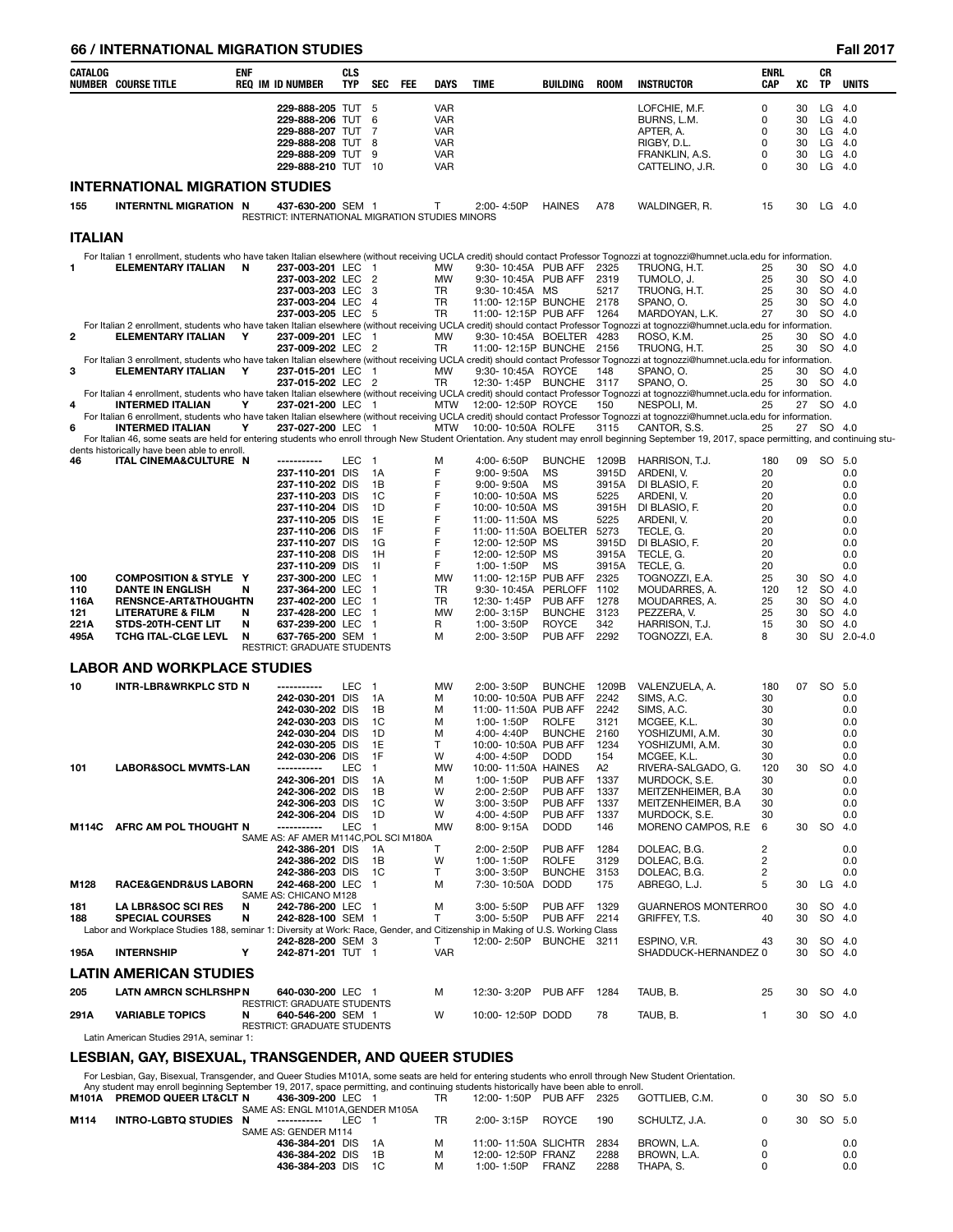#### **Fall 2017 LIFE SCIENCES / 67**

| CATALOG | NUMBER COURSE TITLE                                                                                     | <b>ENF</b> | <b>REQ IM ID NUMBER</b> | CLS<br><b>TYP</b> | <b>SEC</b> | FEE | DAYS      | <b>TIME</b>    | BUILDING           | <b>ROOM</b> | INSTRUCTOR         | <b>ENRL</b><br>CAP | xс | СR<br><b>TP</b> | UNITS |
|---------|---------------------------------------------------------------------------------------------------------|------------|-------------------------|-------------------|------------|-----|-----------|----------------|--------------------|-------------|--------------------|--------------------|----|-----------------|-------|
|         |                                                                                                         |            | 436-384-204 DIS         |                   | 1D         |     | м         | $2:00 - 2:50P$ | PUB AFF            | 1329        | THAPA. S.          |                    |    |                 | 0.0   |
|         |                                                                                                         |            | 436-384-205 DIS         |                   | 1E         |     | М         | $3:00 - 3:50P$ | <b>HUMANTS A32</b> |             | TAMIMI. J.         |                    |    |                 | 0.0   |
|         |                                                                                                         |            | 436-384-206 DIS         |                   | 1F         |     | м         | $4:00 - 4:50P$ | <b>HAINES</b>      | 122         | TAMIMI. J.         |                    |    |                 | 0.0   |
| M136    | <b>ART ON TRIAL</b>                                                                                     | N          | 436-516-200 LEC 1       |                   |            |     | TR        | $2:00 - 3:50P$ | <b>ROYCE</b>       | 162         | LOPEZ GASPAR DE AL | -5                 | 30 | <sub>SO</sub>   | 4.0   |
|         |                                                                                                         |            | SAME AS: CHICANO M136   |                   |            |     |           |                |                    |             |                    |                    |    |                 |       |
| 181     | <b>QUEER DIVERSITIES</b>                                                                                | N          | 436-786-200 LEC         |                   |            |     | <b>MW</b> | $2:00 - 3:50P$ | <b>ROLFE</b>       | 3105        | ROYER, A.E.        | 20                 | 30 | SO.             | 4.0   |
|         | LGBQTS 181, lecture 1: Out of Closet and Into Vaults: Archival Research and Outfest/UCLA Legacy Project |            |                         |                   |            |     |           |                |                    |             |                    |                    |    |                 |       |

#### **LIFE SCIENCES**

For Life Sciences 1, lecture 1, enrollment in this course is restricted to continuing students who started the Life Sciences 1 through 4 series.<br>For Life Sciences 1, lecture 1, there will be two MANDATORY midterm examinati No alternate midterm examination arrangements can be made except as authorized under Section 92640(a) of the California Education Code for religious creed or as prearranged with the Center for Accessible Education.

| <b>EVOLUTN&amp;ECOL&amp;BIODIV N</b>                                                                                                            | -----------        | LEC | <b>MWF</b> | $9:00 - 9:50A$ | LAKRETZ<br>110            | ELLINGSON, R.A.   | 360 | 02 | SO. | 5.0 |
|-------------------------------------------------------------------------------------------------------------------------------------------------|--------------------|-----|------------|----------------|---------------------------|-------------------|-----|----|-----|-----|
|                                                                                                                                                 | 252-003-201 DEM 1A |     | м          |                | 10:00-11:50A WGYOUNG 2343 | MORGAN, A.M.      | 24  |    |     | 0.0 |
|                                                                                                                                                 | 252-003-202 DEM 1B |     | м          |                | 10:00-11:50A SLICHTR 2870 | LESSIG. E.K.      | 24  |    |     | 0.0 |
|                                                                                                                                                 | 252-003-203 DEM 1C |     | м          | 12:00-1:50P    | WGYOUNG 2343              | GIANVECCHIO, C.R. | 24  |    |     | 0.0 |
|                                                                                                                                                 | 252-003-204 DEM 1D |     | м          | $2:00 - 3:50P$ | WGYOUNG 2343              | LI. W.            | 24  |    |     | 0.0 |
|                                                                                                                                                 | 252-003-205 DEM 1E |     | м          | 4:00- 5:50P    | WGYOUNG 2343              | LI. W.            | 24  |    |     | 0.0 |
|                                                                                                                                                 | 252-003-206 DEM 1F |     |            | 8:00-9:50A     | WGYOUNG 2343              | KNAPIK. K.A.      | 24  |    |     | 0.0 |
|                                                                                                                                                 | 252-003-207 DEM 1G |     |            |                | 10:00-11:50A WGYOUNG 2343 | GIANVECCHIO, C.R. | 24  |    |     | 0.0 |
|                                                                                                                                                 | 252-003-208 DEM 1H |     |            | 12:00-1:50P    | WGYOUNG 2343              | KNAPIK. K.A.      | 24  |    |     | 0.0 |
|                                                                                                                                                 | 252-003-209 DEM 1I |     |            | 2:00-3:50P     | WGYOUNG 2343              | LESSIG. E.K.      | 24  |    |     | 0.0 |
|                                                                                                                                                 | 252-003-210 DEM 1J |     |            | $4:00 - 5:50P$ | WGYOUNG 2343              | GIANVECCHIO, C.R. | 24  |    |     | 0.0 |
|                                                                                                                                                 | 252-003-211 DEM 1K |     | W          |                | 10:00-11:50A WGYOUNG 2343 | MORGAN, A.M.      | 24  |    |     | 0.0 |
|                                                                                                                                                 | 252-003-212 DEM 1L |     | W          |                | 10:00-11:50A SLICHTR 2870 | KNAPIK. K.A.      | 23  |    |     | 0.0 |
|                                                                                                                                                 | 252-003-213 DEM 1M |     | W          | 12:00-1:50P    | WGYOUNG 2343              | LESSIG. E.K.      | 24  |    |     | 0.0 |
|                                                                                                                                                 | 252-003-214 DEM 1N |     | W          | 2:00-3:50P     | WGYOUNG 2343              | LI. W.            | 24  |    |     | 0.0 |
|                                                                                                                                                 | 252-003-215 DEM 10 |     | W          | $4:00 - 5:50P$ | WGYOUNG 2343              | MORGAN, A.M.      | 24  |    |     | 0.0 |
| For Life Sciences 1, Josturo 2, oprollment in this course is restricted to continuing students who started the Life Sciences 1 through 4 series |                    |     |            |                |                           |                   |     |    |     |     |

For Life Sciences 1, lecture 2, enrollment in this course is restricted to continuing students who started the Life Sciences 1 through 4 series.<br>For Life Sciences 1, lecture 2, there will be two MANDATORY midterm examinati No alternate midterm examination arrangements can be made except as authorized under Section 92640(a) of the California Education Code for religious creed or as prearranged with the Center

| for Accessible Education. |                    |        |            |                |                 |               |     | .  |        |  |
|---------------------------|--------------------|--------|------------|----------------|-----------------|---------------|-----|----|--------|--|
|                           | ------------       | LEC 2  | <b>MWF</b> | 11:00-11:50A   | LAKRETZ<br>110  | KANE. T.L     | 360 | 04 | SO 5.0 |  |
|                           | 252-003-221        | DEM 2A |            | $8:00 - 9:50A$ | WGYOUNG 2343    | YUN. R.T.     | 24  |    | 0.0    |  |
|                           | 252-003-222 DEM 2R |        |            | $8.00 - 9.50$  | SLICHTR<br>2870 | <b>WANG Y</b> |     |    |        |  |

| 252-003-221 DEM ZA |  |   | 8:00-9:50A           | WGYUUNG 2343   |      | YUN. K.I.      | -24 | U.U |
|--------------------|--|---|----------------------|----------------|------|----------------|-----|-----|
| 252-003-222 DEM 2B |  | м | 8:00- 9:50A          | SLICHTR        | 2870 | WANG. Y.       | 24  | 0.0 |
| 252-003-223 DEM 2C |  | м | 12:00-1:50P          | <b>SLICHTR</b> | 2870 | YUN. R.T.      | 24  | 0.0 |
| 252-003-224 DEM 2D |  | м | 2:00-3:50P           | SLICHTR        | 2870 | WANG. Y.       | 24  | 0.0 |
| 252-003-225 DEM 2E |  | м | 4:00- 5:50P          | <b>SLICHTR</b> | 2870 | DIAMANT, E.S.  | 24  | 0.0 |
| 252-003-226 DEM 2F |  |   | 8:00-9:50A           | <b>SLICHTR</b> | 2870 | DIAMANT, E.S.  | 24  | 0.0 |
| 252-003-227 DEM 2G |  |   | 10:00-11:50A SLICHTR |                | 2870 | MALIZIA. R.A.  | 24  | 0.0 |
| 252-003-228 DEM 2H |  |   | 12:00-1:50P          | <b>SLICHTR</b> | 2870 | MALIZIA. R.A.  | 24  | 0.0 |
| 252-003-229 DEM 2I |  |   | 2:00-3:50P           | <b>SLICHTR</b> | 2870 | BRESSLER, S.A. | 24  | 0.0 |
| 252-003-230 DEM 2J |  |   | 4:00- 5:50P          | SLICHTR 2870   |      | BRESSLER, S.A. | 24  | 0.0 |
| 252-003-231 DEM 2K |  | W | 8:00- 9:50A          | WGYOUNG 2343   |      | MALIZIA. R.A.  | 24  | 0.0 |
| 252-003-232 DEM 2L |  | w | 8:00-9:50A           | SLICHTR 2870   |      | BRESSLER, S.A. | 24  | 0.0 |
| 252-003-233 DEM 2M |  | W | 12:00-1:50P          | <b>SLICHTR</b> | 2870 | YUN. R.T.      | 24  | 0.0 |
| 252-003-234 DEM 2N |  | w | 2:00-3:50P           | <b>SLICHTR</b> | 2870 | WANG. Y.       | 24  | 0.0 |
| 252-003-235 DEM 20 |  | w | 4:00- 5:50P          | <b>SLICHTR</b> | 2870 | DIAMANT, E.S.  | 24  | 0.0 |
|                    |  |   |                      |                |      |                |     |     |

For Life Sciences 2, lecture 1, enrollment in this course is restricted to continuing students who started the Life Sciences 1 through 4 series.

For Life Sciences 2, lecture 1, there will be two MANDATORY midterm examinations from 6 to 7:50 p.m. on the following Tuesdays: October 24 and November 14, 2017.<br>No alternate midterm examination arrangements can be made ex

|   | for Accessible Education.                                                                                                                                 |                 |      |     |            |                 |         |       |             |     |          |      |
|---|-----------------------------------------------------------------------------------------------------------------------------------------------------------|-----------------|------|-----|------------|-----------------|---------|-------|-------------|-----|----------|------|
| 2 | <b>CELLS&amp;TISSUES&amp;ORGNSY</b>                                                                                                                       | -----------     | LEC. |     | <b>MWF</b> | $8:00 - 8:50A$  | LAKRETZ | 110   | ESDIN. J.   | 360 | LG<br>01 | -4.0 |
|   |                                                                                                                                                           | 252-006-201 DIS |      | 1A  | М          | $9:30 - 10:45A$ | MS      | 3915A | MOAZENI, S. | 24  |          | 0.0  |
|   |                                                                                                                                                           | 252-006-202 DIS |      | 1B  | М          | 11:00-12:15P MS |         | 3915A | MOAZENI, S. | 24  |          | 0.0  |
|   |                                                                                                                                                           | 252-006-203 DIS |      | 1C  | М          | 12:30-1:45P     | MS      | 3915A | MOAZENI, S. | 24  |          | 0.0  |
|   |                                                                                                                                                           | 252-006-204 DIS |      | 1D  | М          | 2:00-3:15P      | МS      | 3915A | WANG. Y.    | 24  |          | 0.0  |
|   |                                                                                                                                                           | 252-006-205 DIS |      | 1E  | М          | $3:30 - 4:45P$  | MS      | 3915A | WANG. Y.    | 24  |          | 0.0  |
|   |                                                                                                                                                           | 252-006-206 DIS |      | 1F  |            | 8:00-9:15A      | MS      | 3915A | OSADI. F.   | 24  |          | 0.0  |
|   |                                                                                                                                                           | 252-006-207 DIS |      | 1G  |            | $9:30 - 10:45A$ | MS      | 3915A | OSADI. F.   | 24  |          | 0.0  |
|   |                                                                                                                                                           | 252-006-208 DIS |      | 1H  |            | 11:00-12:15P MS |         | 3915A | OSADI. F.   | 24  |          | 0.0  |
|   |                                                                                                                                                           | 252-006-209 DIS |      | 11  |            | 12:30-1:45P     | MS      | 3915A | LEE. M.     | 24  |          | 0.0  |
|   |                                                                                                                                                           | 252-006-210 DIS |      | 1.I |            | 2:00-3:15P      | MS      | 3915A | LEE. M.     | 24  |          | 0.0  |
|   |                                                                                                                                                           | 252-006-211 DIS |      | 1K  |            | $3:30 - 4:45P$  | MS      | 3915A | WANG. Y.    | 24  |          | 0.0  |
|   |                                                                                                                                                           | 252-006-212 DIS |      | -11 | W          | 9:30-10:45A     | MS      | 3915A | LEE. M.     | 24  |          | 0.0  |
|   |                                                                                                                                                           | 252-006-213 DIS |      | 1M  | W          | 11:00-12:15P MS |         | 3915A | SARJI, S.   | 24  |          | 0.0  |
|   |                                                                                                                                                           | 252-006-214 DIS |      | 1 N | w          | 12:30-1:45P     | MS      | 3915A | SARJI, S.   | 24  |          | 0.0  |
|   |                                                                                                                                                           | 252-006-215 DIS |      | 10  | W          | 2:00-3:15P      | MS      | 3915A | SARJI, S.   | 23  |          | 0.0  |
|   | Fact if a Calangar O, tanking O, annaltagal in this garman is markinished to again cinemate chantage atomical that I if a Calangar 4 those call 4 garden. |                 |      |     |            |                 |         |       |             |     |          |      |

25**2-006-215** DIS 1O W 2:00-3:15P MS 3915A SARJI, S. 23 23 23 23 23 23 23<br>For Life Sciences 2, lecture 2, enrollment in this course is restricted to continuing students who started the Life Sciences 1 through 4 series.<br>For No alternate midterm examination arrangements can be made except as authorized under Section 92640(a) of the California Education Code for religious creed or as prearranged with the Center for Accessible Education.

| iui Accessibie Luucation.                                                                                                                        |                 |       |      |            |                      |     |       |                    |     |    |    |     |
|--------------------------------------------------------------------------------------------------------------------------------------------------|-----------------|-------|------|------------|----------------------|-----|-------|--------------------|-----|----|----|-----|
|                                                                                                                                                  | -----------     | LEC 2 |      | <b>MWF</b> | 10:00-10:50A LAKRETZ |     | 110   | SCHEIN, S.         | 288 | 03 | LG | 4.0 |
|                                                                                                                                                  | 252-006-221 DIS |       | -2A  | м          | 11:00-12:15P MS      |     | 3915D | QUINLAN, C.E.      | 24  |    |    | 0.0 |
|                                                                                                                                                  | 252-006-222 DIS |       | 2B   | М          | 12:30-1:45P          | МS  | 3915D | CHANG, H.          | 24  |    |    | 0.0 |
|                                                                                                                                                  | 252-006-223 DIS |       | 2C   | М          | $2:00 - 3:15P$       | МS  | 3915D | CHANG. H.          | 24  |    |    | 0.0 |
|                                                                                                                                                  | 252-006-225 DIS |       | 2E   |            | 8:00-9:15A           | МS  | 3915D | CHANG. H.          | 24  |    |    | 0.0 |
|                                                                                                                                                  | 252-006-226 DIS |       | 2F   |            | 9:30-10:45A MS       |     | 3915D | KARUNANAYAKE, T.M. | 24  |    |    | 0.0 |
|                                                                                                                                                  | 252-006-227 DIS |       | -2G  |            | 11:00-12:15P MS      |     | 3915D | KARUNANAYAKE. T.M. | 24  |    |    | 0.0 |
|                                                                                                                                                  | 252-006-228 DIS |       | 2H   |            | 12:30-1:45P          | МS  | 3915D | KARUNANAYAKE, T.M. | 24  |    |    | 0.0 |
|                                                                                                                                                  | 252-006-229 DIS |       | - 21 |            | $2:00 - 3:15P$       | МS  | 3915D | ANDRADE, M.S.      | 24  |    |    | 0.0 |
|                                                                                                                                                  | 252-006-231 DIS |       | 2K   | w          | $8:00 - 9:15A$       | MS. | 3915D | QUINLAN, C.E.      | 24  |    |    | 0.0 |
|                                                                                                                                                  | 252-006-232 DIS |       | - 2L | w          | 11:00-12:15P MS      |     | 3915D | QUINLAN, C.E.      | 24  |    |    | 0.0 |
|                                                                                                                                                  | 252-006-233 DIS |       | 2M   | W          | 12:30-1:45P          | MS. | 3915D | ANDRADE, M.S.      | 24  |    |    | 0.0 |
|                                                                                                                                                  | 252-006-234 DIS |       | 2N   | w          | 2:00-3:15P           | МS  | 3915D | ANDRADE, M.S.      | 23  |    |    | 0.0 |
| For Life Sciences 3, lecture 1, enrollment in this course is restricted to continuing students who started the Life Sciences 1 through 4 series. |                 |       |      |            |                      |     |       |                    |     |    |    |     |

For Life Sciences 3, lecture 1, there will be two MANDATORY midterm examinations from 6 to 7:50 p.m. on the following Mondays: October 23 and November 20, 2017. No alternate midterm examination arrangements can be made except as authorized under Section 92640(a) of the California Education Code for religious creed or as prearranged with the Center for Accessible Education.

| <b>INTRO-MOLECULAR BIO Y</b> | ------------    |      | T <sub>D</sub> | $8:00 - 9:15A$  | GEOLOGY 3656 | DRAGOJLOVIC, M.L.     |  | LG.<br>4.0 |  |
|------------------------------|-----------------|------|----------------|-----------------|--------------|-----------------------|--|------------|--|
|                              | 252-009-207 DIS | - 1G |                | 9:30-10:45A MS  |              | 3915G GUTIERREZ, M.A. |  | 0.0        |  |
|                              | 252-009-208 DIS | 1H   |                | 11:00-12:15P MS |              | 3915G GUTIERREZ, M.A. |  | 0.0        |  |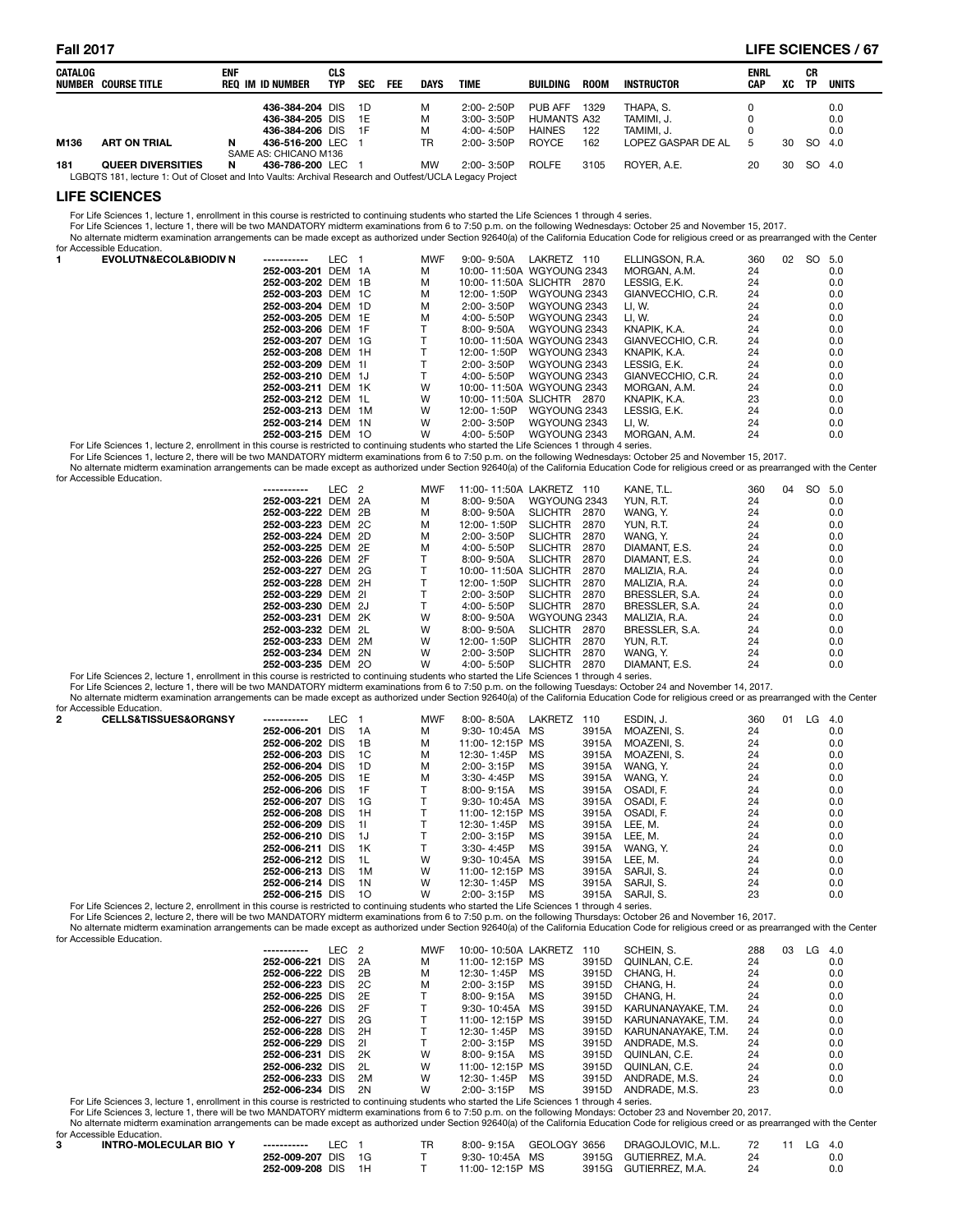| CATALOG<br>NUMBER | <b>COURSE TITLE</b> | <b>ENI</b><br><b>REQ</b><br><b>ID NUMBER</b> | ula<br>TYP | <b>SEC</b> | FEE | <b>DAYS</b> | TIME  | <b>BUILDING</b> | <b>ROON</b> | <b>INSTRUCTOR</b> | <b>ENRL</b><br><b>CAP</b> | XC | СR<br><b>TP</b> | <b>UNITS</b> |
|-------------------|---------------------|----------------------------------------------|------------|------------|-----|-------------|-------|-----------------|-------------|-------------------|---------------------------|----|-----------------|--------------|
|                   |                     | 252-000-210                                  | <b>DIS</b> |            |     |             | …∩∩-י | n /l ~          | 30156       | TIEDDE'           |                           |    |                 |              |

**252-009-210** DIS 1J T 2:00- 3:15P MS 3915G GUTIERREZ, M.A. 24 2.00- 2:00- 3:15P MS 2015 COTIERREZ, M.A. 24 0.0

For Life Sciences 3, lecture 2, there will be two MANDATORY midterm examinations from 6 to 7:50 p.m. on the following Tuesdays: October 24 and November 21, 2017.<br>No altemate midterm examination arrangements can be made exc

for Accessible Education.

| for Accessible Education.                                                                                                                                         |                 |                  |     |            |                 |              |       |                |     |    |          |  |
|-------------------------------------------------------------------------------------------------------------------------------------------------------------------|-----------------|------------------|-----|------------|-----------------|--------------|-------|----------------|-----|----|----------|--|
|                                                                                                                                                                   | -----------     | LEC <sub>2</sub> |     | <b>MWF</b> | $3:00 - 3:50P$  | LAKRETZ      | 110   | FLUITT. A.H.   | 288 | 08 | $LG$ 4.0 |  |
|                                                                                                                                                                   | 252-009-222 DIS |                  | 2B  | м          | 9:30-10:45A MS  |              | 3915H | RITZ, S.K.     | 24  |    | 0.0      |  |
|                                                                                                                                                                   | 252-009-223 DIS |                  | 2C  | м          | 11:00-12:15P MS |              | 3915H | EVANS, M.      | 24  |    | 0.0      |  |
|                                                                                                                                                                   | 252-009-224 DIS |                  | 2D  | м          | 12:30-1:45P     | MS.          | 3915H | LY. C.K.       | 24  |    | 0.0      |  |
|                                                                                                                                                                   | 252-009-225 DIS |                  | 2E  |            | 8:00-9:15A      | МS           | 3915H | LEVY. D.M.     | 23  |    | 0.0      |  |
|                                                                                                                                                                   | 252-009-227 DIS |                  | 2G  |            | 9:30-10:45A MS  |              | 3915H | LY. C.K.       | 24  |    | 0.0      |  |
|                                                                                                                                                                   | 252-009-228 DIS |                  | 2H  |            | 11:00-12:15P MS |              | 3915H | LY. C.K.       | 24  |    | 0.0      |  |
|                                                                                                                                                                   | 252-009-229 DIS |                  | -21 |            | 12:30-1:45P     | MS.          | 3915H | LEVY. D.M.     | 24  |    | 0.0      |  |
|                                                                                                                                                                   | 252-009-230 DIS |                  | -2J |            | $2:00 - 3:15P$  | MS.          | 3915H | NORTHRUP, A.W. | 24  |    | 0.0      |  |
|                                                                                                                                                                   | 252-009-231 DIS |                  | 2K  |            | $3:30 - 4:45P$  | MS           | 3915H | LEVY. D.M.     | 24  |    | 0.0      |  |
|                                                                                                                                                                   | 252-009-233 DIS |                  | 2M  | W          | 9:30-10:45A MS  |              | 3915H | EVANS, M.      | 24  |    | 0.0      |  |
|                                                                                                                                                                   | 252-009-234 DIS |                  | 2N  | W          | 11:00-12:15P MS |              | 3915H | EVANS, M.      | 23  |    | 0.0      |  |
|                                                                                                                                                                   | 252-009-235 DIS |                  | -20 | м          | $4:00 - 5:15P$  | <b>FRANZ</b> | 2288  | NORTHRUP, A.W. | 24  |    | 0.0      |  |
| For Life Sciences 3, lecture 3, enrollment in this course is restricted to continuing students who started the Life Sciences 1 through 4 series.                  |                 |                  |     |            |                 |              |       |                |     |    |          |  |
| For Life Sciences 3, lecture 3, there will be two MANDATORY midterm examinations from 6 to 7:50 p.m. on the following Tuesdays: October 24 and November 21, 2017. |                 |                  |     |            |                 |              |       |                |     |    |          |  |

No alternate midterm examination arrangements can be made except as authorized under Section 92640(a) of the California Education Code for religious creed or as prearranged with the Center for Accessible Education.

| ------------    | LEC 3 |     | <b>MWF</b> | 12:00-12:50P LAKRETZ |                | 110   | FLUITT. A.H.  | 360 | 05 | LG | 4.0 |
|-----------------|-------|-----|------------|----------------------|----------------|-------|---------------|-----|----|----|-----|
| 252-009-241 DIS |       | -3A | м          | 8:00-9:15A           | <b>BOTANY</b>  | 325   | SAKAYAN, M.L. | 24  |    |    | 0.0 |
| 252-009-242 DIS |       | 3B  | м          | 8:00-9:15A           | <b>BIO SCI</b> | 401   | RITZ, S.K.    | 24  |    |    | 0.0 |
| 252-009-243 DIS |       | 3C  | м          | 9:30-10:45A          | <b>BIO SCI</b> | 401   | SAKAYAN, M.L. | 24  |    |    | 0.0 |
| 252-009-244 DIS |       | -3D | м          | 2:00-3:15P           | <b>BIO SCI</b> | 501   | YING, Y.      | 24  |    |    | 0.0 |
| 252-009-245 DIS |       | 3E  | M          | 3:30-4:45P           | <b>BIO SCI</b> | 501   | KIM. S.       | 24  |    |    | 0.0 |
| 252-009-246 DIS |       | -3F |            | 8:00-9:15A           | LS.            | 2320  | YING, Y.      | 24  |    |    | 0.0 |
| 252-009-247 DIS |       | 3G  |            | 9:30-10:45A LS       |                | 2320  | SAKAYAN, M.L. | 24  |    |    | 0.0 |
| 252-009-248 DIS |       | -3H |            | 11:00-12:15P LS      |                | 2320  | YING, Y.      | 24  |    |    | 0.0 |
| 252-009-249 DIS |       | -31 |            | 12:30-1:45P          | LS             | 2320  | KIM. S.       | 24  |    |    | 0.0 |
| 252-009-250 DIS |       | -3J |            | 2:00-3:15P           | LS.            | 2320  | KIM. S.       | 24  |    |    | 0.0 |
| 252-009-251 DIS |       | 3K  |            | $3:30 - 4:45P$       | <b>LS</b>      | 2320  | RITZ. S.K.    | 24  |    |    | 0.0 |
| 252-009-252 DIS |       | -3L | W          | $8:00 - 9:15A$       | <b>BIO SCI</b> | 401   | RAGAB, R.A.   | 24  |    |    | 0.0 |
| 252-009-253 DIS |       | ЗM  | W          | $9:30 - 10:45A$      | <b>MS</b>      | 3915G | RAGAB, R.A.   | 24  |    |    | 0.0 |
| 252-009-254 DIS |       | 3N  | W          | 2:00-3:15P           | <b>BIO SCI</b> | 401   | RAGAB, R.A.   | 24  |    |    | 0.0 |
| 252-009-255 DIS |       | 30  | W          | $3.30 - 4.45P$       | <b>BIO SCI</b> | 401   | NORTHRUP A W  | 24  |    |    | 0 O |

25**2-009-255** DIS 30 W 3:30- 4:45P BIO SCI 401 NORTHRUP, A.W. 24 24-59 Pro Life Sciences 4, lecture 1, enrollment in this course is restricted to continuing students who started the Life Sciences 1 through 4 series.<br>For Li No alternate midterm examination arrangements can be made except as authorized under Section 92640(a) of the California Education Code for religious creed or as prearranged with the Center

| for Accessible Education. |   |                 |     |      |    |                 |         |      |               |     |    |          |  |
|---------------------------|---|-----------------|-----|------|----|-----------------|---------|------|---------------|-----|----|----------|--|
| <b>GENETICS</b><br>4      | Υ | -----------     | LEC |      | TR | $9:30 - 10:45A$ | LAKRETZ | 110  | PHAM. H.D.    | 336 | 21 | $LG$ 5.0 |  |
|                           |   | 252-012-201 DIS |     | 1A   | М  | 8:00-9:15A      | LS.     | 2127 | MIAO. Z.      | 28  |    | 0.0      |  |
|                           |   | 252-012-202 DIS |     | 1B   | м  | 9:30-10:45A LS  |         | 2127 | MIAO. Z.      | 28  |    | 0.0      |  |
|                           |   | 252-012-203 DIS |     | 1C   | м  | 11:00-12:15P LS |         | 2127 | HWANG, R.Y.   | 28  |    | 0.0      |  |
|                           |   | 252-012-204 DIS |     | 1D   |    | 12:30-1:45P     | LS.     | 2127 | AHARONYAN, A. | 28  |    | 0.0      |  |
|                           |   | 252-012-205 DIS |     | 1E   |    | $2:00 - 3:15P$  | LS.     | 2127 | LEE. E.B.     | 28  |    | 0.0      |  |
|                           |   | 252-012-206 DIS |     | -1 F |    | $3:30 - 4:45P$  | LS      | 2127 | AHARONYAN, A. | 28  |    | 0.0      |  |
|                           |   | 252-012-207 DIS |     | 1G   |    | 5:00-6:15P      | LS      | 2127 | HWANG, R.Y.   | 28  |    | 0.0      |  |
|                           |   | 252-012-208 DIS |     | 1H   | w  | $2:00 - 3:15P$  | LS      | 2127 | LEE, E.B.     | 28  |    | 0.0      |  |
|                           |   | 252-012-209 DIS |     | -11  | W  | $3:30 - 4:45P$  | LS.     | 2127 | MIAO. Z.      | 28  |    | 0.0      |  |
|                           |   | 252-012-210 DIS |     | 1J   | W  | $5:00 - 6:15P$  | LS      | 2127 | HWANG, R.Y.   | 28  |    | 0.0      |  |
|                           |   | 252-012-211 DIS |     | 1K   | R  | 11:00-12:15P LS |         | 2127 | LEE. E.B.     | 28  |    | 0.0      |  |
|                           |   | 252-012-212 DIS |     | -1L  | R  | 12:30-1:45P     | LS      | 2127 | AHARONYAN, A. | 28  |    | 0.0      |  |

For Life Sciences 4, lecture 2, enrollment in this course is restricted to continuing students who started the Life Sciences 1 through 4 series.

For Life Sciences 4, lecture 2, there will be two MANDATORY midterm examinations from 6 to 7:50 p.m. on the following Mondays: October 30 and November 20, 2017. No alternate midterm examination arrangements can be made except as authorized under Section 92640(a) of the California Education Code for religious creed or as prearranged with the Center for Accessible Education.

| ior Accessible Equcation. |                 |                  |      |           |                    |         |      |              |     |    |        |     |
|---------------------------|-----------------|------------------|------|-----------|--------------------|---------|------|--------------|-----|----|--------|-----|
|                           | -----------     | LEC <sub>2</sub> |      | <b>TR</b> | $2:00 - 3:15P$     | LAKRETZ | 110  | PHAM. H.D.   | 336 | 21 | LG 5.0 |     |
|                           | 252-012-221 DIS |                  | 2A   | M         | 12:30-1:45P        | LS      | 2127 | NGUYEN. T.L. | 28  |    |        | 0.0 |
|                           | 252-012-222 DIS |                  | 2B   | M         | $2:00 - 3:15P$     | LS      | 2127 | NGUYEN. T.L. | 28  |    |        | 0.0 |
|                           | 252-012-223 DIS |                  | - 2C | M         | $3:30 - 4:45P$     | LS      | 2127 | NGUYEN. T.L. | 28  |    |        | 0.0 |
|                           | 252-012-224 DIS |                  | - 2D |           | $8:00 - 9:15A$     | LS.     | 2127 | IYER. R.     | 27  |    |        | 0.0 |
|                           | 252-012-225 DIS |                  | 2E   |           | 9:30-10:45A LS     |         | 2127 | AYERS. T.    | 28  |    |        | 0.0 |
|                           | 252-012-226 DIS |                  | - 2F |           | 11:00-12:15P LS    |         | 2127 | IYER. R.     | 28  |    |        | 0.0 |
|                           | 252-012-227 DIS |                  | - 2G | w         | 8:00-9:15A         | - LS    | 2127 | AYERS. T.    | 27  |    |        | 0.0 |
|                           | 252-012-228 DIS |                  | - 2H | W         | $9:30 - 10:45A$ LS |         | 2127 | CRYMES, A.D. | 28  |    |        | 0.0 |
|                           | 252-012-229 DIS |                  | - 21 | W         | 11:00-12:15P LS    |         | 2127 | IYER. R.     | 28  |    |        | 0.0 |
|                           | 252-012-230 DIS |                  | - 2J | W         | 12:30-1:45P LS     |         | 2127 | CRYMES, A.D. | 28  |    |        | 0.0 |
|                           | 252-012-231 DIS |                  | - 2K | R         | $8:00 - 9:15A$     | LS.     | 2127 | CRYMES, A.D. | 28  |    |        | 0.0 |
|                           | 252-012-232 DIS |                  | - 2L | R         | 9:30-10:45A LS     |         | 2127 | AYERS. T.    | 28  |    |        | 0.0 |
|                           |                 |                  |      |           |                    |         |      |              |     |    |        |     |

For Life Sciences 7A, lecture 1, all seats are held for entering students who enroll through New Student Orientation.

For Life Sciences 7A, lecture 1, there will be two MANDATORY midterm examinations from 5 to 6:50 p.m. on the following Fridays: October 27 and November 17, 2017. No alternate midterm examination arrangements can be made except as authorized under Section 92640(a) of the California Education Code for religious creed or as prearranged with the Center for Accessible Education.

| 7Α | <b>CELL&amp;MOLECULAR BIO N</b> | -----------                        | LEC 1 |       | TR | 9:30-10:45A MOORE |                | 100   | PIRES, D.B.    | 431 | 22 | SO. | 5.0 |
|----|---------------------------------|------------------------------------|-------|-------|----|-------------------|----------------|-------|----------------|-----|----|-----|-----|
|    |                                 | RESTRICT: FIRST-YEAR FRESHMEN ONLY |       |       |    |                   |                |       |                |     |    |     |     |
|    |                                 | 252-022-201 DIS                    |       | 1A    | м  | 8:00-9:15A        | MS.            | 5225  | LUONG. L.      | 24  |    |     | 0.0 |
|    |                                 | 252-022-202 DIS                    |       | 1B    | м  | 9:30-10:45A MS    |                | 5225  | LUONG. L.      | 24  |    |     | 0.0 |
|    |                                 | 252-022-203 DIS                    |       | - 1C  | М  | 11:00-12:15P MS   |                | 5225  | LUAN. C.       | 23  |    |     | 0.0 |
|    |                                 | 252-022-204 DIS                    |       | - 1 D | м  | 12:30-1:45P       | MS             | 5225  | LUONG. L.      | 24  |    |     | 0.0 |
|    |                                 | 252-022-205 DIS                    |       | 1E    | м  | $2:00 - 3:15P$    | МS             | 5225  | SOLIMAN, J.M.  | 24  |    |     | 0.0 |
|    |                                 | 252-022-206 DIS                    |       | -1F   | М  | $3:30 - 4:45P$    | МS             | 5225  | GIBBS, K.E.    | 24  |    |     | 0.0 |
|    |                                 | 252-022-207 DIS                    |       | 1G    | м  | 5:00-6:15P        | MS             | 5225  | GIBBS, K.E.    | 24  |    |     | 0.0 |
|    |                                 | 252-022-208 DIS                    |       | - 1H  |    | 8:00-9:15A        | <b>LAKRETZ</b> | 100   | LABORADA, J.G. | 24  |    |     | 0.0 |
|    |                                 | 252-022-209 DIS                    |       | - 11  |    | 11:00-12:15P      | MS.            | 5225  | LABORADA, J.G. | 24  |    |     | 0.0 |
|    |                                 | 252-022-210 DIS                    |       | - 1J  |    | $3:30 - 4:45P$    | <b>FRANZ</b>   | 2288  | LABORADA, J.G. | 24  |    |     | 0.0 |
|    |                                 | 252-022-211 DIS                    |       | 1K    |    | 5:00-6:15P        | FRANZ          | 2288  | SOLIMAN, J.M.  | 24  |    |     | 0.0 |
|    |                                 | 252-022-212 DIS                    |       | - 1 L | W  | 8:00-9:15A        | MS             | 3915A | MULJI. A.K.    | 24  |    |     | 0.0 |
|    |                                 | 252-022-213 DIS                    |       | 1M    | W  | 8:00-9:15A        | МS             | 3915G | GIBBS, K.E.    | 24  |    |     | 0.0 |
|    |                                 | 252-022-214 DIS                    |       | 1 N   | W  | 9:30-10:45A MS    |                | 3915D | MULJI. A.K.    | 24  |    |     | 0.0 |
|    |                                 | 252-022-215 DIS                    |       | 10    | W  | 11:00-12:15P MS   |                | 3915G | SOLIMAN, J.M.  | 24  |    |     | 0.0 |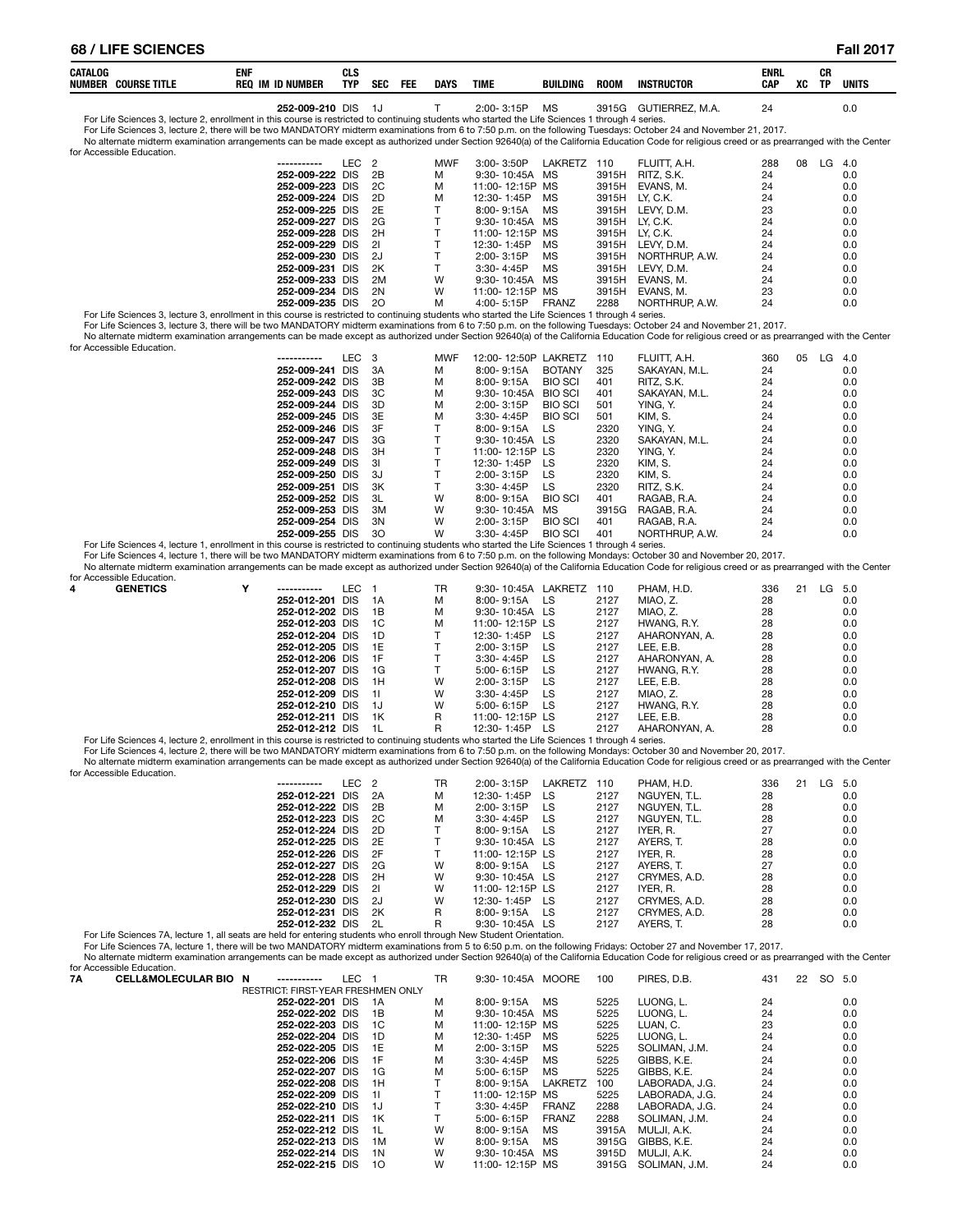#### **Fall 2017 LIFE SCIENCES / 69**

| CATALOG |                                                                                                                     | ENF |                  | <b>CLS</b> |            |            |             |                |           |             |             | ENRL       |    | CR        |       |
|---------|---------------------------------------------------------------------------------------------------------------------|-----|------------------|------------|------------|------------|-------------|----------------|-----------|-------------|-------------|------------|----|-----------|-------|
| NUMBER  | <b>COURSE TITLE</b>                                                                                                 |     | REQ IM ID NUMBER | TYP        | <b>SEC</b> | <b>FEE</b> | <b>DAYS</b> | <b>TIME</b>    | BUILDING  | <b>ROOM</b> | INSTRUCTOR  | <b>CAP</b> | XC | <b>TP</b> | UNITS |
|         |                                                                                                                     |     |                  |            |            |            |             |                |           |             |             |            |    |           |       |
|         |                                                                                                                     |     | 252-022-216 DIS  |            | - 1P       |            | W           | 12:30-1:45P    | MS        | 3915G       | LUAN. C.    | 24         |    |           | 0.0   |
|         |                                                                                                                     |     | 252-022-217 DIS  |            | 1Q         |            | W           | 2:00-3:15P     | MS        | 3915H       | LUAN. C.    | 24         |    |           | 0.0   |
|         |                                                                                                                     |     | 252-022-218 DIS  |            | -1R        |            | w           | $3:30 - 4:45P$ | <b>MS</b> | 3915A       | MULJI. A.K. | 24         |    |           | 0.0   |
|         | Earl ife Sciences 7A Jecture 2, all seats are held for entering students who enroll through New Student Orientation |     |                  |            |            |            |             |                |           |             |             |            |    |           |       |

For Life Sciences 7A, lecture 2, all seats are held for entering students who enroll through New Student Orientation.<br>For Life Sciences 7A, lecture 2, there will be two MANDATORY midterm examinations from 5 to 6:50 p.m. on

No alternate midterm examination arrangements can be made except as authorized under Section 92640(a) of the California Education Code for religious creed or as prearranged with the Center for Accessible Educa

| iui Accessibie Euucatiuii. |                                           |                  |    |    |                 |              |       |                    |     |    |        |     |
|----------------------------|-------------------------------------------|------------------|----|----|-----------------|--------------|-------|--------------------|-----|----|--------|-----|
|                            | -----------                               | LEC <sub>2</sub> |    | TR | 2:00-3:15P      | <b>MOORE</b> | 100   | ROTH-JOHNSON, E.A. | 432 | 22 | SO 5.0 |     |
|                            | <b>RESTRICT: FIRST-YEAR FRESHMEN ONLY</b> |                  |    |    |                 |              |       |                    |     |    |        |     |
|                            | 252-022-221 DIS                           |                  | 2A | м  | 8:00-9:15A      | <b>MS</b>    | 5233  | PONZINI, M.D.      | 24  |    |        | 0.0 |
|                            | 252-022-222 DIS                           |                  | 2B | М  | 8:00-9:15A      | MS           | 3915A | LA GUARDIA, J.S.   | 24  |    |        | 0.0 |
|                            | 252-022-223 DIS                           |                  | 2C | М  | 9:30- 10:45A    | MS           | 5233  | WONG. J.           | 24  |    |        | 0.0 |
|                            | 252-022-224 DIS                           |                  | 2D | м  | 11:00-12:15P MS |              | 5233  | BRIZA, K.M.        | 24  |    |        | 0.0 |
|                            | 252-022-225 DIS                           |                  | 2E | М  | 12:30-1:45P     | МS           | 5233  | ULRICH, B.N.       | 24  |    |        | 0.0 |
|                            | 252-022-226 DIS                           |                  | 2F | М  | 12:30-1:45P     | <b>MS</b>    | 3915G | WONG, J.           | 24  |    |        | 0.0 |
|                            | 252-022-227 DIS                           |                  | 2G | М  | $2:00 - 3:15P$  | <b>MS</b>    | 5233  | PONZINI, M.D.      | 24  |    |        | 0.0 |
|                            | 252-022-228 DIS                           |                  | 2H | М  | $3:30 - 4:45P$  | <b>MS</b>    | 5233  | LA GUARDIA. J.S.   | 24  |    |        | 0.0 |
|                            | 252-022-229 DIS                           |                  | 21 | М  | 3:30-4:45P      | <b>MOORE</b> | 1003  | ULRICH, B.N.       | 24  |    |        | 0.0 |
|                            | 252-022-230 DIS                           |                  | 2J | М  | $5:00 - 6:15P$  | МS           | 5233  | RYAN, K.P.         | 24  |    |        | 0.0 |
|                            | 252-022-231 DIS                           |                  | 2K |    | 8:00-9:15A      | МS           | 5233  | BRIZA, K.M.        | 23  |    |        | 0.0 |
|                            | 252-022-232 DIS                           |                  | 2L |    | 9:30-10:45A MS  |              | 5233  | BRIZA, K.M.        | 24  |    |        | 0.0 |
|                            | 252-022-233 DIS                           |                  | 2M |    | 11:00-12:15P MS |              | 5233  | RYAN, K.P.         | 24  |    |        | 0.0 |
|                            | 252-022-234 DIS                           |                  | 2N |    | 12:30-1:45P     | МS           | 5233  | RYAN, K.P.         | 24  |    |        | 0.0 |
|                            | 252-022-235 DIS                           |                  | 20 |    | $3:30 - 4:45P$  | <b>MS</b>    | 5217  | PONZINI, M.D.      | 24  |    |        | 0.0 |
|                            | 252-022-236 DIS                           |                  | 2P |    | 3:30-4:45P      | <b>MS</b>    | 5203  | WONG. J.           | 24  |    |        | 0.0 |
|                            | 252-022-237 DIS                           |                  | 2Q |    | 3:30-4:45P      | <b>MS</b>    | 3915G | ULRICH, B.N.       | 24  |    |        | 0.0 |
|                            | 252-022-238 DIS                           |                  | 2R |    | 5:00-6:15P      | MS           | 5217  | LA GUARDIA, J.S.   | 24  |    |        | 0.0 |

0.0 24 247. A GUARDIA, J.S. 24 24 262-022-238 DIS 2R T 5:00-6:15P MS 5217 LA GUARDIA, J.S. 24 24<br>.For Life Sciences 7A, lecture 3, some seats are held for entering students who enroll through New Student Orientation. Any s

For Life Sciences 7A, lecture 3, there will be two MANDATORY midterm examinations from 5 to 6:50 p.m. on the following Fridays: October 27 and November 17, 2017.<br>No alternate midterm examination arrangements can be made ex for Accessible Education.

| -----------     | LEC <sub>3</sub> |     | <b>TR</b> | $8:00 - 9:15A$  | LAKRETZ        | 110   | MALOY, J.P.   | 360 | 22 | SO 5.0 |     |
|-----------------|------------------|-----|-----------|-----------------|----------------|-------|---------------|-----|----|--------|-----|
| 252-022-241 DIS |                  | 3A  | м         | $8:00 - 9:15A$  | МS             | 3915H | NAOMI. L.     | 24  |    |        | 0.0 |
| 252-022-242 DIS |                  | 3B  | м         | 8:00-9:15A      | МS             | 3915G | ULRICH, B.N.  | 24  |    |        | 0.0 |
| 252-022-243 DIS |                  | 3C  | м         | 9:30-10:45A MS  |                | 3915D | CHHABRA, J.   | 24  |    |        | 0.0 |
| 252-022-244 DIS |                  | 3D  | м         | 11:00-12:15P MS |                | 3915G | CHHABRA. J.   | 24  |    |        | 0.0 |
| 252-022-245 DIS |                  | 3E  | М         | 12:30-1:45P     | PUB AFF        | 2232  | BOUCHER, I.A. | 24  |    |        | 0.0 |
| 252-022-246 DIS |                  | 3F  | м         | 3:30-4:45P      | MS             | 3915G | BOUCHER, I.A. | 24  |    |        | 0.0 |
| 252-022-247 DIS |                  | -3G | м         | 3:30-4:45P      | МS             | 3915H | AGUS, C.S.    | 24  |    |        | 0.0 |
| 252-022-248 DIS |                  | 3H  |           | 9:30-10:45A     | LAKRETZ        | 100   | NAOMI. L.     | 24  |    |        | 0.0 |
| 252-022-249 DIS |                  | 31  |           | 12:30-1:45P     | МS             | 5225  | NAOMI. L.     | 24  |    |        | 0.0 |
| 252-022-250 DIS |                  | -3J | W         | 8:00-9:15A      | <b>BOELTER</b> | 5280  | ULRICH, B.N.  | 24  |    |        | 0.0 |
| 252-022-251 DIS |                  | 3K  | W         | $8:00 - 9:15A$  | <b>GEOLOGY</b> | 4660  | CHHABRA, J.   | 24  |    |        | 0.0 |
| 252-022-252 DIS |                  | -3L | W         | 12:30-1:45P     | МS             | 3915H | ULRICH, B.N.  | 24  |    |        | 0.0 |
| 252-022-253 DIS |                  | ЗM  | W         | 2:00-3:15P      | МS             | 3915G | AGUS, C.S.    | 24  |    |        | 0.0 |
| 252-022-254 DIS |                  | 3N  | W         | $3:30 - 4:45P$  | MS             | 3915G | AGUS, C.S.    | 23  |    |        | 0.0 |
| 252-022-255 DIS |                  | 30  | W         | 3:30-4:45P      | <b>BOTANY</b>  | 325   | BOUCHER, I.A. | 24  |    |        | 0.0 |
|                 |                  |     |           |                 |                |       |               |     |    |        |     |

0.0 24 245 262-022-255 DIS 30 W 3:30-4:45P BOTANY 325 BOUCHER, I.A. 24 24 24 250.<br>.For Life Sciences 7B, lecture 1, some seats are held for entering students who enroll through New Student Orientation. Any student may enro For Life Sciences 7B, lecture 1, there will be two MANDATORY midterm examinations from 6 to 7:50 p.m. on Wednesday, October 25 and Monday, November 20, 2017.<br>No alternate midterm examination arrangements can be made except for Accessible Education

|    | <u>iui Accessibie Luucatiui i.</u>  |                    |       |    |                                                                                                                                                                                                                               |               |     |    |        |
|----|-------------------------------------|--------------------|-------|----|-------------------------------------------------------------------------------------------------------------------------------------------------------------------------------------------------------------------------------|---------------|-----|----|--------|
| 7B | <b>GENETICS&amp;EVOL&amp;ECOL Y</b> | ------------       | LEC 1 | TR | 12:30-1:45P<br>LAKRETZ 110                                                                                                                                                                                                    | LASKI. F.A.   | 288 | 14 | LG 5.0 |
|    |                                     | 252-023-201 LAB 1A |       | R  | 8:00-9:50A<br>WGYOUNG 2343                                                                                                                                                                                                    | MEAD. A.M.    | 24  |    | 0.0    |
|    |                                     | 252-023-202 LAB 1B |       | R  | SLICHTR 2870<br>8:00- 9:50A                                                                                                                                                                                                   | LOTHE, A.G.   | 24  |    | 0.0    |
|    |                                     | 252-023-203 LAB 1C |       | R  | 10:00-11:50A WGYOUNG 2343                                                                                                                                                                                                     | MEAD. A.M.    | 24  |    | 0.0    |
|    |                                     | 252-023-204 LAB 1D |       | R  | 10:00-11:50A SLICHTR 2870                                                                                                                                                                                                     | ARRIENS. J.L. | 24  |    | 0.0    |
|    |                                     | 252-023-205 LAB 1E |       | R  | 2:00-3:50P<br>WGYOUNG 2343                                                                                                                                                                                                    | ARMENTA, T.C. | 23  |    | 0.0    |
|    |                                     | 252-023-206 LAB 1F |       | R  | 2:00-3:50P<br>SLICHTR 2870                                                                                                                                                                                                    | HO. N.A.      | 24  |    | 0.0    |
|    |                                     | 252-023-207 LAB 1G |       | R  | 4:00- 5:50P<br>WGYOUNG 2343                                                                                                                                                                                                   | ARMENTA, T.C. | 24  |    | 0.0    |
|    |                                     | 252-023-208 LAB 1H |       | R  | $4:00 - 5:50P$<br>SLICHTR 2870                                                                                                                                                                                                | LOTHE, A.G.   | 24  |    | 0.0    |
|    |                                     | 252-023-209 LAB 11 |       | F  | WGYOUNG 2343<br>8:00-9:50A                                                                                                                                                                                                    | ARRIENS, J.L. | 24  |    | 0.0    |
|    |                                     | 252-023-211 LAB 1K |       | F  | 10:00-11:50A WGYOUNG 2343                                                                                                                                                                                                     | HO. N.A.      | 24  |    | 0.0    |
|    |                                     | 252-023-212 LAB 1L |       | F  | 10:00-11:50A SLICHTR 2870                                                                                                                                                                                                     | CHANG. J.     | 24  |    | 0.0    |
|    |                                     |                    |       |    | For the Astronometer composition in the formal development of constitutions and Astrophysical and the second tradedies and as a constitution of the second constitution of the second constitution of the second constitution |               |     |    |        |

ough New Student Orientation. Any student may enroll beginning September 19, 2017, space permitting.

For Life Sciences 15, lecture 1, there will be one MANDATORY midterm examination from 6 to 7:50 p.m. Thursday, November 2, 2017. No alternate midterm examination arrangements can be made except as authorized under Section 92640(a) of the California Education Code for religious creed or as prearranged with the Center for Accessible Education.

| 15 | LIFE-CONCPTS&ISSUES N                                                                                                           | -----------     | LEC. |     | TR | 11:00-12:15P LAKRETZ |              | 110  | PHELAN, J.P. | 360<br>13 | SO 5.0 |     |
|----|---------------------------------------------------------------------------------------------------------------------------------|-----------------|------|-----|----|----------------------|--------------|------|--------------|-----------|--------|-----|
|    |                                                                                                                                 | 252-045-201 DIS |      | 1A  |    | $2:00 - 3:50P$       | LAKRETZ      | 100  | LLANES, A.C. | 24        |        | 0.0 |
|    |                                                                                                                                 | 252-045-202 DIS |      | 1B  |    | 2:00-3:50P           | MS.          | 5233 | WONG. F.T.   | 24        |        | 0.0 |
|    |                                                                                                                                 | 252-045-203 DIS |      | 1C  |    | $4:00 - 5:50P$       | МS           | 5225 | PETERS. K.M. | 24        |        | 0.0 |
|    |                                                                                                                                 | 252-045-204 DIS |      | 1D. |    | 4:00- 5:50P          | МS           | 5233 | WONG. F.T.   | 24        |        | 0.0 |
|    |                                                                                                                                 | 252-045-205 DIS |      | 1 F | w  | $8:00 - 9:50A$       | MS.          | 5225 | ISIED. M.    | 24        |        | 0.0 |
|    |                                                                                                                                 | 252-045-206 DIS |      | 1F  | W  | 8:00-9:50A           | MS.          | 5233 | BRISENO. A.  | 24        |        | 0.0 |
|    |                                                                                                                                 | 252-045-207 DIS |      | 1G  | W  | 10:00-11:50A MS      |              | 5225 | LLANES, A.C. | 24        |        | 0.0 |
|    |                                                                                                                                 | 252-045-208 DIS |      | 1H  | w  | 10:00-11:50A MS      |              | 5233 | BRISENO, A.  | 24        |        | 0.0 |
|    |                                                                                                                                 | 252-045-209 DIS |      | -11 | W  | 12:00-1:50P          | <b>FRANZ</b> | 2288 | PETERS. K.M. | 24        |        | 0.0 |
|    |                                                                                                                                 | 252-045-210 DIS |      | -1J | w  | 12:00-1:50P          | MS.          | 5233 | WONG. F.T.   | 24        |        | 0.0 |
|    |                                                                                                                                 | 252-045-211 DIS |      | 1K  | W  | 2:00-3:50P           | PUB AFF      | 2214 | ISIED. M.    | 23        |        | 0.0 |
|    |                                                                                                                                 | 252-045-213 DIS |      | 1 M | W  | $4:00 - 5:50P$       | FRANZ        | 2288 | PETERS. K.M. | 24        |        | 0.0 |
|    |                                                                                                                                 | 252-045-214 DIS |      | 1 N | w  | $4:00 - 5:50P$       | MS.          | 5233 | LLANES, A.C. | 24        |        | 0.0 |
|    |                                                                                                                                 | 252-045-215 DIS |      | -10 | R. | 8:00-9:50A           | MS.          | 5233 | BRISENO, A.  | 24        |        | 0.0 |
|    | Eor Life Sciences 20, Jecture 1, there will be one MANDATORY midterm examination from 6 to 7:50 p.m. Thursday, November 9, 2017 |                 |      |     |    |                      |              |      |              |           |        |     |

For Life Sciences 20, lecture 1, there will be one MANDATORY midterm examination from 6 to 7:50 p.m. Thursday, November 9, 2017.<br>No alternate midterm examination arrangements can be made except as authorized under Section for Accessible Education.

|    | Life Sciences 20 is designated for incoming freshmen students. |                    |       |                |            |                      |                |              |    |    |        |     |
|----|----------------------------------------------------------------|--------------------|-------|----------------|------------|----------------------|----------------|--------------|----|----|--------|-----|
| 20 | QUANT CNCPT-LIFESCI N                                          | ------------       | LEC 1 |                | <b>MWF</b> | 1:00-1:50P           | HERSHEY<br>158 | SHEVTSOV, Y. | 60 | 07 | LG 5.0 |     |
|    |                                                                | 252-060-201 DIS    |       | - 1A           |            | $3:00 - 4:50P$       | WGYOUNG        | COWEN, M.    | 15 |    |        | 0.0 |
|    |                                                                | 252-060-202 DIS 1B |       |                |            | $2:00 - 3:50P$       | WGYOUNG        | COWEN, M.    | 15 |    |        | 0.0 |
|    |                                                                | 252-060-203 DIS    |       | $\overline{1}$ |            | 9:00-10:50A WGYOUNG  |                | SENGUPTA, D. | 15 |    |        | 0.0 |
|    |                                                                | 252-060-204 DIS 1D |       |                |            | 11:00-12:50P WGYOUNG |                | SENGUPTA, D. | 15 |    |        | 0.0 |
|    |                                                                |                    |       |                |            |                      |                |              |    |    |        |     |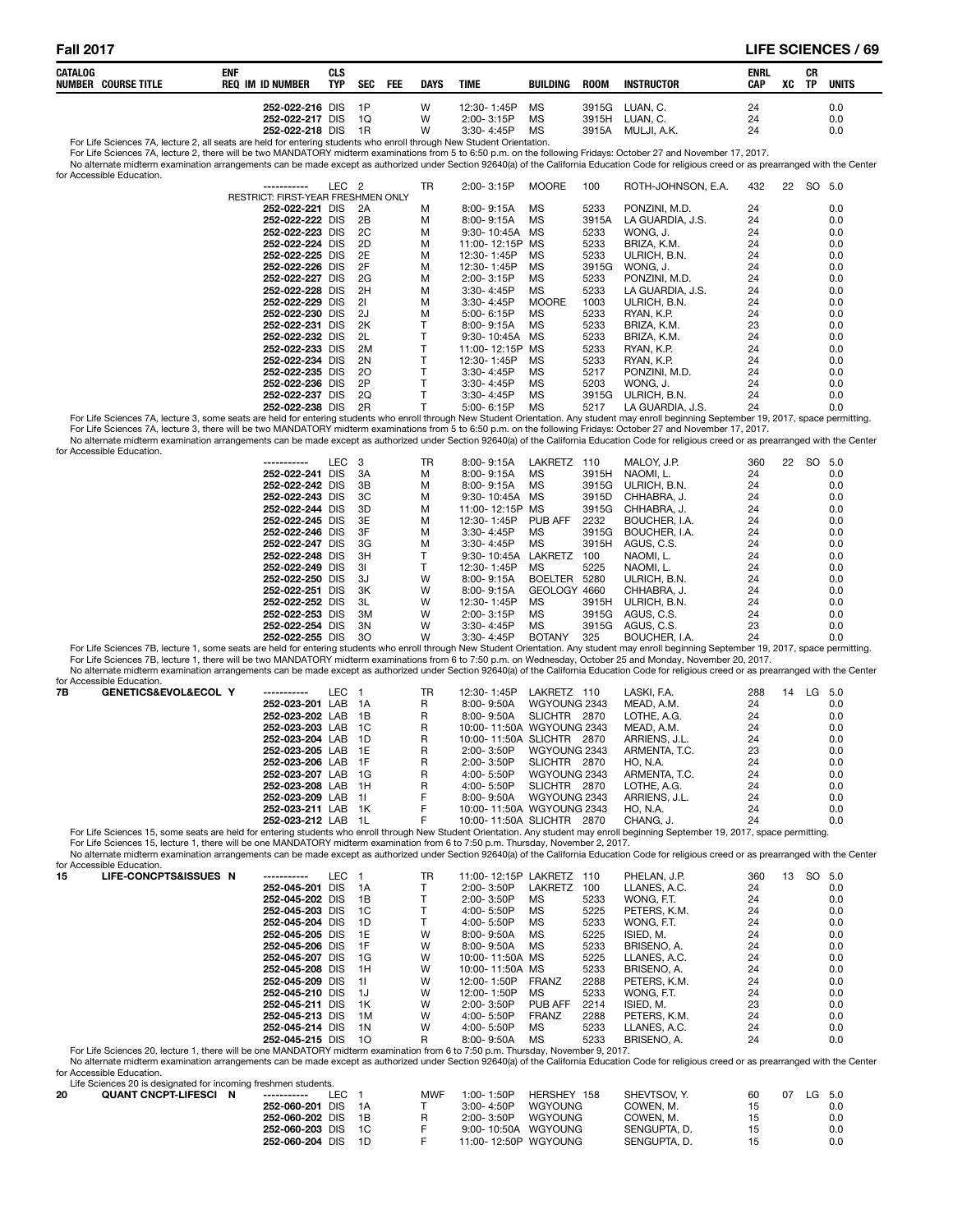| CATALOC<br><b>NUMBEI</b><br>Coursi<br>TITL | ENI<br><b>REC</b><br>ID NU.<br>- IM | TYP | ore. | FEL | <b>DAYS</b> | TIML | <b>BUILDING</b> | ROON | INSTRUCTOR | enrl<br><b>CAP</b> | <b>VC</b> | rп<br>vn<br>TD. | units         |
|--------------------------------------------|-------------------------------------|-----|------|-----|-------------|------|-----------------|------|------------|--------------------|-----------|-----------------|---------------|
|                                            |                                     |     | ы    |     |             |      |                 |      |            |                    | ΛU        |                 | $\sim$ $\sim$ |

For Life Sciences 23L, some seats are held for entering students who enroll through New Student Orientation.

Any student may enroll beginning September 19, 2017, space permitting, and continuing students historically have been able to enroll.

For Life Sciences 23L, the syllabus can be found on the course page of CCLE as well as on the Life Sciences Core Laboratories webpage at http://Islab.Iscore.ucla.edu/LAB/.<br>All students are responsible for reading the sylla

|     | All students are responsible for reading the syllabus prior to attending their lifst section. |   |                 |                  |      |                |             |                          |                |     |    |    |     |
|-----|-----------------------------------------------------------------------------------------------|---|-----------------|------------------|------|----------------|-------------|--------------------------|----------------|-----|----|----|-----|
| 23L | <b>LAB&amp;SCIENTIFIC MTHD Y</b>                                                              | Y | -----------     | LAB              | \$30 | <b>UNSCHED</b> |             |                          | PFLUEGL, G.    | 648 | 30 | LG | 3.0 |
|     |                                                                                               |   | 252-071-201     | <b>DIS</b><br>1A |      | м              |             | 8:00-10:50A WGYOUNG 2336 | KALRA, S.      | 24  |    |    | 0.0 |
|     |                                                                                               |   | 252-071-202 DIS |                  | 1B   | м              |             | 9:00-11:50A WGYOUNG 2370 | ACEVEDO, A.    | 24  |    |    | 0.0 |
|     |                                                                                               |   | 252-071-203 DIS |                  | 1C   | м              |             | 9:00-11:50A WGYOUNG 2379 | CHUNG, Y.      | 24  |    |    | 0.0 |
|     |                                                                                               |   | 252-071-204 DIS |                  | 1D   | м              | 11:00-1:50P | WGYOUNG 2336             | INIGUEZ, A.    | 24  |    |    | 0.0 |
|     |                                                                                               |   | 252-071-205 DIS | 1E               |      | м              | 12:00-2:50P | WGYOUNG 2370             | CAO, Z.        | 24  |    |    | 0.0 |
|     |                                                                                               |   | 252-071-206 DIS | 1F               |      | M              | 12:00-2:50P | WGYOUNG 2379             | PARK, J.W.     | 24  |    |    | 0.0 |
|     |                                                                                               |   | 252-071-207 DIS |                  | 1G   | M              | 2:00-4:50P  | WGYOUNG 2336             | ACEVEDO, A.    | 24  |    |    | 0.0 |
|     |                                                                                               |   | 252-071-208 DIS | 1H               |      | м              | 3:00-5:50P  | WGYOUNG 2370             | CAO, Z.        | 24  |    |    | 0.0 |
|     |                                                                                               |   | 252-071-209 DIS | 11               |      | м              | 3:00-5:50P  | WGYOUNG 2379             | XIE, Y.        | 24  |    |    | 0.0 |
|     |                                                                                               |   | 252-071-210 DIS | 1J               |      |                |             | 8:00-10:50A WGYOUNG 2336 | ABDULJAWAD, N. | 24  |    |    | 0.0 |
|     |                                                                                               |   | 252-071-211 DIS |                  | 1K   |                |             | 9:00-11:50A WGYOUNG 2370 | FU, T.         | 24  |    |    | 0.0 |
|     |                                                                                               |   | 252-071-212 DIS | -1L              |      |                | 9:00-11:50A | WGYOUNG 2379             | CHUNG, Y.      | 24  |    |    | 0.0 |
|     |                                                                                               |   | 252-071-213 DIS |                  | 1M   |                | 11:00-1:50P | WGYOUNG 2336             | PARK, J.W.     | 24  |    |    | 0.0 |
|     |                                                                                               |   | 252-071-214 DIS |                  | 1 N  |                | 12:00-2:50P | WGYOUNG 2370             | CAO, Z.        | 24  |    |    | 0.0 |
|     |                                                                                               |   | 252-071-215 DIS |                  | 10   |                | 12:00-2:50P | WGYOUNG 2379             | ABDULJAWAD, N. | 24  |    |    | 0.0 |
|     |                                                                                               |   | 252-071-216 DIS | 1P               |      |                | 2:00-4:50P  | WGYOUNG 2336             | KALRA, S.      | 24  |    |    | 0.0 |
|     |                                                                                               |   | 252-071-217 DIS |                  | 1Q   |                | 3:00-5:50P  | WGYOUNG 2370             | FU, T.         | 24  |    |    | 0.0 |
|     |                                                                                               |   | 252-071-218 DIS |                  | 1R   |                | 3:00-5:50P  | WGYOUNG 2379             | XIE, Y.        | 24  |    |    | 0.0 |
|     |                                                                                               |   | 252-071-219 DIS |                  | 1S   | W              | 8:00-10:50A | WGYOUNG 2336             | KALRA, S.      | 24  |    |    | 0.0 |
|     |                                                                                               |   | 252-071-220 DIS | 1T               |      | W              |             | 9:00-11:50A WGYOUNG 2370 | ACEVEDO, A.    | 24  |    |    | 0.0 |
|     |                                                                                               |   | 252-071-221 DIS | 1U               |      | w              | 9:00-11:50A | WGYOUNG 2379             | CHUNG, Y.      | 24  |    |    | 0.0 |
|     |                                                                                               |   | 252-071-222 DIS | 1V               |      | W              | 11:00-1:50P | WGYOUNG 2336             | INIGUEZ. A.    | 24  |    |    | 0.0 |
|     |                                                                                               |   | 252-071-223 DIS |                  | 1W   | W              | 12:00-2:50P | WGYOUNG 2370             | FU, T.         | 24  |    |    | 0.0 |
|     |                                                                                               |   | 252-071-224 DIS |                  | 1X   | w              | 12:00-2:50P | WGYOUNG 2379             | PARK, J.W.     | 24  |    |    | 0.0 |
|     |                                                                                               |   | 252-071-225 DIS | 1Y               |      | W              | 2:00-4:50P  | WGYOUNG 2336             | INIGUEZ, A.    | 24  |    |    | 0.0 |
|     |                                                                                               |   | 252-071-226 DIS |                  | 1Z   | W              | 3:00-5:50P  | WGYOUNG 2370             | ABDULJAWAD, N. | 24  |    |    | 0.0 |
|     |                                                                                               |   | 252-071-227 DIS |                  | 1ZA  | W              | 3:00-5:50P  | WGYOUNG 2379             | XIE, Y.        | 24  |    |    | 0.0 |

0.0 V 252-071-227 DIS 1ZA W 3:00- 5:50P WGYOUNG 2379 XIE, Y.<br>For Life Sciences 30A, some seats are held until September 19, 2017, for entering students who enroll through New Student Orientation, but all continuing student enrollment appointment period.

After September 19, any remaining seats are released and are available to any student.

For Life Sciences 30A, lecture 1, there will be one MANDATORY midterm examination from 6 to 7:50 p.m. Wednesday, November 8, 2017.<br>No altemate midterm examination arrangements can be made except as authorized under Section for Accessible Education.

| 30A | <b>MATH-LIFE SCIENTIST</b>                                                                                                                                                                      | N<br>----------- | LEC. |       | <b>MWF</b> | $1:00 - 1:50P$  | LAKRETZ | 110 | KERANEN, J.P. |    | 240 | 06 | $LG$ 5.0 |     |  |
|-----|-------------------------------------------------------------------------------------------------------------------------------------------------------------------------------------------------|------------------|------|-------|------------|-----------------|---------|-----|---------------|----|-----|----|----------|-----|--|
|     |                                                                                                                                                                                                 | 252-090-201 LAB  |      | 1A    | м          | $9:00 - 10:50A$ |         |     | MENG. Y.      | 20 |     |    |          | 0.0 |  |
|     |                                                                                                                                                                                                 | 252-090-202 LAB  |      | 1B    | м          | 11:00-12:50P    |         |     | RUAN. L.      | 20 |     |    |          | 0.0 |  |
|     |                                                                                                                                                                                                 | 252-090-203 LAB  |      | - 1 C | м          | $2:00 - 3:50P$  |         |     | LE. N.K.      | 20 |     |    |          | 0.0 |  |
|     |                                                                                                                                                                                                 | 252-090-204 LAB  |      | -1D   |            | 9:00-10:50A     |         |     | HAMAD. A.     | 20 |     |    |          | 0.0 |  |
|     |                                                                                                                                                                                                 | 252-090-205 LAB  |      | 1F    |            | 11:00-12:50P    |         |     | SUN. D.A.     | 20 |     |    |          | 0.0 |  |
|     |                                                                                                                                                                                                 | 252-090-206 LAB  |      | -1 F  |            | $1.00 - 2.50P$  |         |     | SUN. D.A.     | 20 |     |    |          | 0.0 |  |
|     |                                                                                                                                                                                                 | 252-090-207 LAB  |      | 1G    | w          | $9:00 - 10:50A$ |         |     | MENG. Y.      | 20 |     |    |          | 0.0 |  |
|     |                                                                                                                                                                                                 | 252-090-208 LAB  |      | 1H    | w          | 11:00-12:50P    |         |     | RUAN. L.      | 20 |     |    |          | 0.0 |  |
|     |                                                                                                                                                                                                 | 252-090-209 LAB  |      | -11   | W          | $2:00 - 3:50P$  |         |     | LE. N.K.      | 20 |     |    |          | 0.0 |  |
|     |                                                                                                                                                                                                 | 252-090-210 LAB  |      | - 1J  | R          | $9:00 - 10:50A$ |         |     | HAMAD. A.     | 20 |     |    |          | 0.0 |  |
|     |                                                                                                                                                                                                 | 252-090-211 LAB  |      | 1K    | R          | 11:00-12:50P    |         |     | YOON. J.H.    | 20 |     |    |          | 0.0 |  |
|     |                                                                                                                                                                                                 | 252-090-212 LAB  |      | -11   |            | $1:00 - 2:50P$  |         |     | YOON. J.H.    | 20 |     |    |          | 0.0 |  |
|     | Fer Life Coinness 200, come seate are beld until Contamber 10, 2017, for entaring students who annall through New Ctudent Orientation, but all continuing students may annall during their norm |                  |      |       |            |                 |         |     |               |    |     |    |          |     |  |

are held until September 19, 2017, for entering students who enroll through New Student Orientation, but all continuing students may enroll during their normal enrollment appointment period.

After September 19, any remaining seats are released and are available to any student.

For Life Sciences 30A, lecture 2, there will be two MANDATORY midterm examinations from 6 to 7:50 p.m. on the following Tuesdays: October 17 and November 14, 2017.<br>No altemate midterm examination arrangements can be made e

for Accessible Education.

| for Accessible Education. |                 |                  |      |    |                 |         |     |                 |     |    |        |     |
|---------------------------|-----------------|------------------|------|----|-----------------|---------|-----|-----------------|-----|----|--------|-----|
|                           | -----------     | LEC <sub>2</sub> |      | TR | $3:30 - 4:45P$  | LAKRETZ | 110 | GARFINKEL, A.   | 360 | 16 | LG 5.0 |     |
|                           | 252-090-221 LAB |                  | 2A   | м  | 8:00-9:50A      |         |     | JAGANNATHAN, L. | 20  |    |        | 0.0 |
|                           | 252-090-222 LAB |                  | 2B   | M  | 10:00-11:50A    |         |     | PATNAIKUNI, S.  | 20  |    |        | 0.0 |
|                           | 252-090-223 LAB |                  | - 2C | м  | 12:00-1:50P     |         |     | PATNAIKUNI, S.  | 20  |    |        | 0.0 |
|                           | 252-090-224 LAB |                  | - 2D | м  | 2:00-3:50P      |         |     | HONG, V.        | 20  |    |        | 0.0 |
|                           | 252-090-225 LAB |                  | - 2E | м  | 4:00- 5:50P     |         |     | MOON, K.H.      | 20  |    |        | 0.0 |
|                           | 252-090-226 LAB |                  | - 2F |    | $9:00 - 10:50A$ |         |     | BALISI, M.F.    | 20  |    |        | 0.0 |
|                           | 252-090-227 LAB |                  | 2G   |    | 11:00-12:50P    |         |     | TRAPP, S.R.     | 20  |    |        | 0.0 |
|                           | 252-090-228 LAB |                  | 2H   |    | 1:00-2:50P      |         |     | BALISI, M.F.    | 20  |    |        | 0.0 |
|                           | 252-090-229 LAB |                  | -21  | W  | 8:00-9:50A      |         |     | GODAZANDEH. K.  | 20  |    |        | 0.0 |
|                           | 252-090-230 LAB |                  | -2.1 | W  | 10:00-11:50A    |         |     | GODAZANDEH. K.  | 20  |    |        | 0.0 |
|                           | 252-090-231 LAB |                  | 2K   | W  | 12:00-1:50P     |         |     | EL-ARABI, A.M.  | 20  |    |        | 0.0 |
|                           | 252-090-232 LAB |                  | - 2L | W  | 2:00-3:50P      |         |     | SARAF. K.       | 20  |    |        | 0.0 |
|                           | 252-090-233 LAB |                  | 2M   | W  | 4:00-5:50P      |         |     | SARAF, K.       | 20  |    |        | 0.0 |
|                           | 252-090-234 LAB |                  | 2N   | R  | $9:00 - 10:50A$ |         |     | JAGANNATHAN. L. | 20  |    |        | 0.0 |
|                           | 252-090-235 LAB |                  | -20  | R  | 11:00-12:50P    |         |     | TRAPP. S.R.     | 20  |    |        | 0.0 |
|                           | 252-090-236 LAB |                  | 2P   | R  | 1:00-2:50P      |         |     | EL-ARABI, A.M.  | 20  |    |        | 0.0 |
|                           | 252-090-237 LAB |                  | 2Q   |    | 8:00-9:50A      |         |     | MOON. K.H.      | 20  |    |        | 0.0 |
|                           | 252-090-238 LAB |                  | 2R   |    | 10:00-11:50A    |         |     | HONG. V.        | 20  |    |        | 0.0 |

0.0 20 20<br>For Life Sciences 30A, some seats are held until September 19, 2017, for entering students who enroll through New Student Orientation, but all continuing students may enroll during their normal enrollment appointment period.

After September 19, any remaining seats are released and are available to any student.

For Life Sciences 30A, lecture 3, there will be one MANDATORY midterm examination from 6 to 7:50 p.m. Wednesday, November 8, 2017.

No alternate midterm examination arrangements can be made except as authorized under Section 92640(a) of the California Education Code for religious creed or as prearranged with the Center for Accessible Education.

| -----------        | LEC 3 | <b>MWF</b> | LAKRETZ<br>2:00-2:50P | 110 | VENUGOPAL, S.         | 240 | 07 | LG | -5.0 |
|--------------------|-------|------------|-----------------------|-----|-----------------------|-----|----|----|------|
| 252-090-241 LAB 3A |       | м          | 8:00-9:50A            |     | SOURI, S.             | 20  |    |    | 0.0  |
| 252-090-242 LAB 3B |       | м          | 10:00-11:50A          |     | WU. H.                | 20  |    |    | 0.0  |
| 252-090-243 LAB 3C |       | м          | 12:00-1:50P           |     | RATH. M.              | 20  |    |    | 0.0  |
| 252-090-244 LAB 3D |       | м          | 3:00-4:50P            |     | RATH, M.              | 20  |    |    | 0.0  |
| 252-090-245 LAB 3E |       |            | 8:00-9:50A            |     | ZHANG. T.             | 20  |    |    | 0.0  |
| 252-090-246 LAB 3F |       |            | 10:00-11:50A          |     | ZHANG. T.             | 19  |    |    | 0.0  |
| 252-090-247 LAB 3G |       |            | 12:00-1:50P           |     | VAGULABOOSHANAM, A 20 |     |    |    | 0.0  |
| 252-090-248 LAB 3H |       |            | 2:00-3:50P            |     | VAGULABOOSHANAM, A 20 |     |    |    | 0.0  |
| 252-090-249 LAB 3I |       | W          | $8.00 - 9.50A$        |     | SOURI, S.             | 20  |    |    | 0.0  |
| 252-090-250 LAB 3J |       | W          | 10:00-11:50A          |     | <b>WU.H.</b>          | 20  |    |    | 0.0  |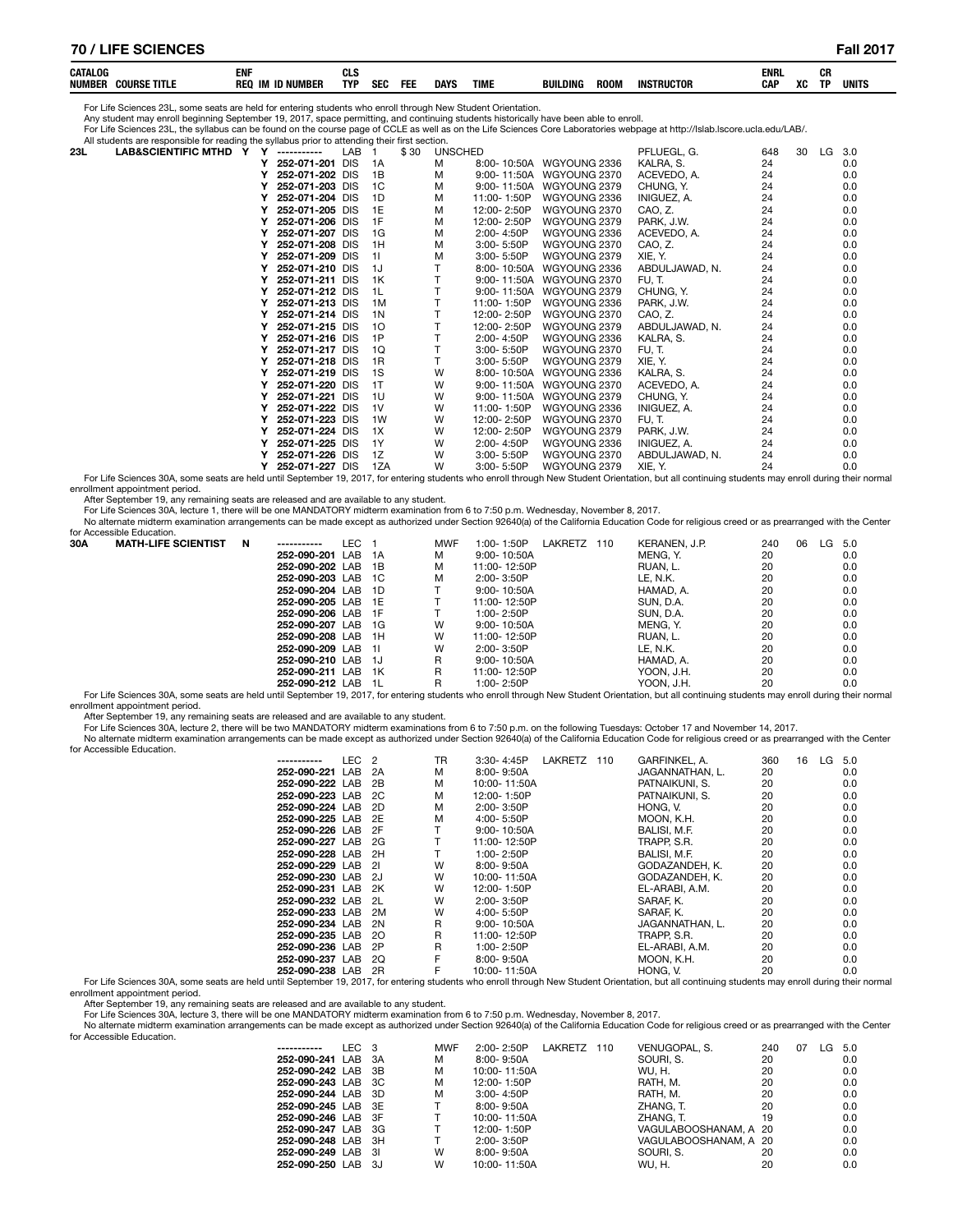| CATALOG      | <b>NUMBER COURSE TITLE</b>                                                                                                                                                                                                                           | <b>ENF</b> | <b>REQ IM ID NUMBER</b>                           | <b>CLS</b><br>TYP | <b>SEC</b>         | FEE | DAYS                     | <b>TIME</b>                     |             | BUILDING                                       | <b>ROOM</b>          | <b>INSTRUCTOR</b>                                                                                                                                                                                | <b>ENRL</b><br><b>CAP</b> | XC       | CR<br><b>TP</b>    | <b>UNITS</b>       |
|--------------|------------------------------------------------------------------------------------------------------------------------------------------------------------------------------------------------------------------------------------------------------|------------|---------------------------------------------------|-------------------|--------------------|-----|--------------------------|---------------------------------|-------------|------------------------------------------------|----------------------|--------------------------------------------------------------------------------------------------------------------------------------------------------------------------------------------------|---------------------------|----------|--------------------|--------------------|
|              |                                                                                                                                                                                                                                                      |            | 252-090-251 LAB                                   |                   | - 3K               |     | W                        | 12:00-1:50P                     |             |                                                |                      | GARDUNO, B.M.                                                                                                                                                                                    | 20                        |          |                    | 0.0                |
|              |                                                                                                                                                                                                                                                      |            | 252-090-252 LAB                                   |                   | - 3L               |     | W                        | 3:00-4:50P                      |             |                                                |                      | GARDUNO, B.M.                                                                                                                                                                                    | 20                        |          |                    | 0.0                |
| 89           | <b>HONORS SEMINARS</b>                                                                                                                                                                                                                               | N          | 252-267-200 SEM 1<br>RESTRICT: INSTRUCTOR CONSENT |                   |                    |     | F                        | $3:00 - 4:50P$                  |             | GEOLOGY 3656                                   |                      | SCHEIN, S.                                                                                                                                                                                       | 60                        | 30       | SO 1.0             |                    |
|              | Life Sciences 89, seminar 1: Honors Seminar for Life Sciences 2, Lecture 2                                                                                                                                                                           |            |                                                   |                   |                    |     |                          |                                 |             |                                                |                      |                                                                                                                                                                                                  |                           |          |                    |                    |
| 89HC<br>98XA | <b>HONORS CONTRACTS</b><br>PEERS LS WORKSHOPS Y                                                                                                                                                                                                      | N          | 252-268-201 TUT 1<br>252-294-201 SEM 1            |                   |                    |     | <b>VAR</b><br>TR         | 5:00-6:15P                      |             | BOELTER                                        | 5252                 | GARFINKEL, A.<br>SHEVTSOV, Y.                                                                                                                                                                    | 0<br>35                   | 30<br>30 | $LG$ 1.0<br>PN 1.0 |                    |
|              |                                                                                                                                                                                                                                                      |            | 252-294-202 SEM 2                                 |                   |                    |     | TR                       | 5:00-6:15P                      |             | BOELTER 8251                                   |                      | MC CULLY, K.M.                                                                                                                                                                                   | 35                        | 30       | PN 1.0             |                    |
|              |                                                                                                                                                                                                                                                      |            | 252-294-203 SEM 3                                 |                   |                    |     | <b>TR</b>                | 5:00-6:15P                      |             | <b>ROLFE</b>                                   | 3129                 | RIBEIRO GOMEZ, A.C                                                                                                                                                                               | 35                        | 30       | PN 1.0             |                    |
|              |                                                                                                                                                                                                                                                      |            | 252-294-204 SEM 4                                 |                   |                    |     | <b>TR</b>                | 5:00- 6:15P                     |             | <b>ROLFE</b>                                   | 3134                 | KANDLIKAR, G.S.<br>Life Sciences 110 is limited to first years, transfers, and new students only in the Fall 2017 quarter. It will be open to everyone in the Winter and Spring 2018 quarters.   | 35                        | 30       | PN 1.0             |                    |
|              | Interested students may contact Rachel Kennision (rkennison@ceils.ucla.edu) for more information.                                                                                                                                                    |            |                                                   |                   |                    |     |                          |                                 |             |                                                |                      |                                                                                                                                                                                                  |                           |          |                    |                    |
| 110<br>192A  | <b>CAREER EXPLORATION N</b><br>LRNG ASST PEDAGOGY Y                                                                                                                                                                                                  |            | 252-360-200 SEM 1<br>252-860-201 SEM 1            |                   |                    |     | w<br>Т                   | 4:00-5:50P<br>4:00-4:50P        |             | <b>ROYCE</b><br><b>HUMANTS A65</b>             | 190                  | Kennison, R.L.<br>SHAKED, S.                                                                                                                                                                     | 80<br>0                   | 30<br>30 | PN 2.0<br>LG       | $1.0$              |
| 192B         | <b>LRNG ASST-LIFE SCI</b>                                                                                                                                                                                                                            | Y          | 252-861-201 SEM 1                                 |                   |                    |     | Т                        | 4:00-4:50P                      |             | <b>HUMANTS</b>                                 |                      | SHAKED, S.                                                                                                                                                                                       | 0                         | 30       | LG                 | 3.0                |
| 192C         |                                                                                                                                                                                                                                                      | Υ          | 252-861-202 SEM 2<br>252-862-201 SEM 1            |                   |                    |     | F<br>Τ                   | $3:00 - 5:50P$<br>4:00-4:50P    |             | WGYOUNG 2370<br><b>HUMANTS</b>                 |                      | PFLUEGL, G.<br>SHAKED, S.                                                                                                                                                                        | 0<br>0                    | 30<br>30 | LG<br>LG           | - 3.0<br>4.0       |
|              | <b>LRNG ASST-LIFE SCI</b>                                                                                                                                                                                                                            |            | 252-862-202 SEM 2                                 |                   |                    |     | F                        | 3:00-5:50P                      |             | WGYOUNG                                        |                      | PFLUEGL, G.                                                                                                                                                                                      | 0                         | 30       | LG                 | 4.0                |
| 192D         | <b>LRNG ASST-LIFE SCI</b>                                                                                                                                                                                                                            | Υ          | 252-863-201 SEM 1                                 |                   |                    |     | $\mathsf{T}$             | 4:00-5:50P                      |             | <b>HUMANTS</b>                                 |                      | SHAKED, S.                                                                                                                                                                                       | 0                         | 30       | $LG$ 2.0           |                    |
|              | <b>LINGUISTICS</b>                                                                                                                                                                                                                                   |            |                                                   |                   |                    |     |                          |                                 |             |                                                |                      |                                                                                                                                                                                                  |                           |          |                    |                    |
|              |                                                                                                                                                                                                                                                      |            |                                                   |                   |                    |     |                          |                                 |             |                                                |                      |                                                                                                                                                                                                  |                           |          |                    |                    |
|              | <b>American Sign Language</b>                                                                                                                                                                                                                        |            |                                                   |                   |                    |     |                          |                                 |             |                                                |                      |                                                                                                                                                                                                  |                           |          |                    |                    |
| 1<br>4       | <b>ELEMENTARY ASL</b><br><b>INTERMEDIATE ASL</b>                                                                                                                                                                                                     | N<br>Y     | 404-001-200 LEC 1<br>404-012-200 LEC 1            |                   |                    |     | <b>MW</b>                | MTWRF 9:00-9:50A<br>12:00-1:50P |             | PUB AFF<br>PUB AFF                             | 2317<br>1256         | LEWIS, B.J.<br>LEWIS, B.J.                                                                                                                                                                       | 25<br>25                  | 30<br>30 | SO 5.0<br>SO 5.0   |                    |
|              |                                                                                                                                                                                                                                                      |            |                                                   |                   |                    |     |                          |                                 |             |                                                |                      |                                                                                                                                                                                                  |                           |          |                    |                    |
| Linguistics  |                                                                                                                                                                                                                                                      |            |                                                   |                   |                    |     |                          |                                 |             |                                                |                      | For Linguistics 1, some seats are held for entering students who enroll through New Student Orientation. Any student may enroll beginning September 19, 2017, space permitting, and continuing   |                           |          |                    |                    |
|              | students historically have been able to enroll.                                                                                                                                                                                                      |            |                                                   |                   |                    |     |                          |                                 |             |                                                |                      |                                                                                                                                                                                                  |                           |          |                    |                    |
| 1            | <b>INTR-STUDY-LANGUAGE N</b>                                                                                                                                                                                                                         |            | ------------                                      | LEC               | $\blacksquare$     |     | <b>MW</b>                |                                 |             | 10:30-11:45A BROAD                             | 2160E                | SPORTICHE, D.L.                                                                                                                                                                                  | 0                         | 03       | SO 5.0             |                    |
|              |                                                                                                                                                                                                                                                      |            | 253-002-201 DIS<br>253-002-202 DIS                |                   | 1A<br>1B           |     | R<br>F                   | 1:00-1:50P<br>1:00-1:50P        |             | <b>DODD</b><br>PUB AFF                         | 154<br>2284          | QIU, Z.<br>LEHMAN, S.B.                                                                                                                                                                          | 0<br>0                    |          |                    | 0.0<br>0.0         |
|              |                                                                                                                                                                                                                                                      |            | 253-002-203 DIS                                   |                   | 1C                 |     | R                        | 4:00-4:50P                      |             | PUB AFF                                        | 1329                 | ROYER, A.J.                                                                                                                                                                                      | 0                         |          |                    | 0.0                |
|              |                                                                                                                                                                                                                                                      |            | 253-002-204 DIS                                   |                   | 1D                 |     | R                        | 4:00-4:50P                      |             | PUB AFF                                        | 1278                 | KIM, T.H.                                                                                                                                                                                        | 0                         |          |                    | 0.0                |
|              |                                                                                                                                                                                                                                                      |            | 253-002-205 DIS<br>253-002-206 DIS                |                   | 1E<br>1F           |     | R<br>R                   | 2:00-2:50P<br>5:00-5:50P        |             | <b>HAINES</b><br>PUB AFF                       | A44<br>1270          | KIM, T.H.<br>CHEN, Z.                                                                                                                                                                            | 0<br>0                    |          |                    | 0.0<br>0.0         |
|              |                                                                                                                                                                                                                                                      |            | 253-002-207 DIS                                   |                   | 1G                 |     | R                        | 6:00- 6:50P                     |             | <b>ROLFE</b>                                   | 3121                 | CHEN, Z.                                                                                                                                                                                         | 0                         |          |                    | 0.0                |
|              |                                                                                                                                                                                                                                                      |            | 253-002-208 DIS                                   |                   | 1H                 |     | F                        | 9:00-9:50A                      |             | <b>ROYCE</b>                                   | 162                  | YOO, H.J.                                                                                                                                                                                        | 0                         |          |                    | 0.0                |
|              |                                                                                                                                                                                                                                                      |            | 253-002-209 DIS<br>253-002-210 DIS                |                   | 11<br>1J           |     | W<br>w                   | 5:00- 5:50P<br>4:00-4:50P       |             | <b>BUNCHE</b><br><b>ROYCE</b>                  | 1221A<br>154         | ROYER, A.J.<br>ANGELOPOULOS, N.                                                                                                                                                                  | 0<br>0                    |          |                    | 0.0<br>0.0         |
|              |                                                                                                                                                                                                                                                      |            | 253-002-211 DIS                                   |                   | 1K                 |     | W                        | 3:00-3:50P                      |             | <b>DODD</b>                                    | 167                  | ANGELOPOULOS, N.                                                                                                                                                                                 | 0                         |          |                    | 0.0                |
|              |                                                                                                                                                                                                                                                      |            | 253-002-212 DIS                                   |                   | 1L                 |     | F                        |                                 |             | 10:00-10:50A HAINES                            | 118                  | QIU, Z.                                                                                                                                                                                          | 0                         |          |                    | 0.0                |
|              |                                                                                                                                                                                                                                                      |            | 253-002-213 DIS<br>253-002-214 DIS                |                   | 1M<br>1N           |     | F<br>F                   | 2:00-2:50P                      |             | 10:00-10:50A ROYCE<br>PUB AFF                  | 156<br>1278          | YOO, H.J.<br>LEHMAN, S.B.                                                                                                                                                                        | 0<br>0                    |          |                    | 0.0<br>0.0         |
|              |                                                                                                                                                                                                                                                      |            |                                                   |                   |                    |     |                          |                                 |             |                                                |                      | For Linguistics 11, some seats are held for entering students who enroll through New Student Orientation. Any student may enroll beginning September 19, 2017, space permitting, and continuing  |                           |          |                    |                    |
| 11           | students historically have been able to enroll.<br><b>LANGUAGE IN ACTION</b>                                                                                                                                                                         | N          | -----------                                       | LEC               | $\overline{1}$     |     | Т                        | 2:00-4:50P                      |             | ROYCE                                          | 156                  | KANN, T.A.                                                                                                                                                                                       | 50                        | 30       | LG 5.0             |                    |
|              |                                                                                                                                                                                                                                                      |            | 253-035-201 DIS                                   |                   | 1A                 |     | F                        | 12:00-1:50P                     |             | <b>HAINES</b>                                  | 118                  | MELLS, B.P.                                                                                                                                                                                      | 27                        |          |                    | 0.0                |
|              |                                                                                                                                                                                                                                                      |            | 253-035-202 DIS                                   |                   | 1B                 |     | F                        | 2:00-3:50P                      |             | PUB AFF                                        | 2333                 | MELLS, B.P.                                                                                                                                                                                      | 23                        |          |                    | 0.0                |
|              | students historically have been able to enroll.                                                                                                                                                                                                      |            |                                                   |                   |                    |     |                          |                                 |             |                                                |                      | For Linguistics 20, some seats are held for entering students who enroll through New Student Orientation. Any student may enroll beginning September 19, 2017, space permitting, and continuing  |                           |          |                    |                    |
| 20           | <b>INTRO LING ANALYSIS</b>                                                                                                                                                                                                                           | N          | -----------                                       | LEC               | $\blacksquare$     |     | <b>MW</b>                | 2:00-3:50P                      |             | BUNCHE 2209A                                   |                      | BUMFORD, D.T.                                                                                                                                                                                    | 160                       | 07       | SO 5.0             |                    |
|              |                                                                                                                                                                                                                                                      |            | 253-090-201 DIS                                   |                   | 1A                 |     | R                        | $9:00 - 9:50A$                  |             | <b>HUMANTS A32</b>                             |                      | CULINOVIC, D.                                                                                                                                                                                    | 20                        |          |                    | 0.0                |
|              |                                                                                                                                                                                                                                                      |            | 253-090-202 DIS<br>253-090-203 DIS                |                   | 1B<br>1C           |     | R<br>R                   |                                 |             | 10:00-10:50A BUNCHE<br>11:00-11:50A PUB AFF    | 2156<br>2319         | GLUCKMAN, J.D.<br>GLUCKMAN, J.D.                                                                                                                                                                 | 20<br>20                  |          |                    | 0.0<br>0.0         |
|              |                                                                                                                                                                                                                                                      |            | 253-090-204 DIS                                   |                   | 1D                 |     | R                        |                                 |             | 12:00-12:50P HAINES                            | 110                  | MANTENUTO, I.                                                                                                                                                                                    | 20                        |          |                    | 0.0                |
|              |                                                                                                                                                                                                                                                      |            | 253-090-205 DIS                                   |                   | 1E                 |     | R                        |                                 | 4:00- 4:50P | <b>HAINES</b>                                  | A76                  | STEFFMAN, J.A.                                                                                                                                                                                   | 20                        |          |                    | 0.0                |
|              |                                                                                                                                                                                                                                                      |            | 253-090-206 DIS<br>253-090-207 DIS                |                   | 1F<br>1G           |     | R<br>R                   | 1:00-1:50P<br>2:00-2:50P        |             | <b>HAINES</b><br><b>HAINES</b>                 | A <sub>6</sub><br>A6 | STURMAN, B.C.<br>STURMAN, B.C.                                                                                                                                                                   | 20<br>20                  |          |                    | 0.0<br>0.0         |
|              |                                                                                                                                                                                                                                                      |            | 253-090-208 DIS                                   |                   | 1H                 |     | R                        | 5:00-5:50P                      |             | <b>HAINES</b>                                  | A76                  | STEFFMAN, J.A.                                                                                                                                                                                   | 20                        |          |                    | 0.0                |
| 89HC<br>99   | <b>HONORS CONTRACTS</b><br><b>STUDENT RSRCH PRGRMN</b>                                                                                                                                                                                               | N          | 253-268-201 TUT<br>253-297-201 TUT                |                   | $\mathbf{1}$<br>-1 |     | <b>VAR</b><br><b>VAR</b> |                                 |             |                                                |                      | KANN, T.A.                                                                                                                                                                                       | 0<br>0                    | 30<br>30 | LG<br>PN           | 1.0<br>$1.0 - 2.0$ |
|              |                                                                                                                                                                                                                                                      |            | 253-297-202 TUT                                   |                   | $\overline{2}$     |     | <b>VAR</b>               |                                 |             |                                                |                      | SUNDARA, M.<br>ZURAW, K.R.                                                                                                                                                                       | 0                         | 30       | PN                 | $1.0 - 2.0$        |
|              | students historically have been able to enroll.                                                                                                                                                                                                      |            |                                                   |                   |                    |     |                          |                                 |             |                                                |                      | For Linguistics 103, some seats are held for entering students who enroll through New Student Orientation. Any student may enroll beginning September 19, 2017, space permitting, and continuing |                           |          |                    |                    |
| 103          | <b>INTRO-GEN PHONETICS Y</b>                                                                                                                                                                                                                         |            | -----------                                       | LEC               | $\overline{1}$     |     | <b>MW</b>                |                                 |             | 10:00-11:50A PUB AFF                           | 2232                 | KEATING, P.                                                                                                                                                                                      | 40                        |          | 14 SO 5.0          |                    |
|              |                                                                                                                                                                                                                                                      |            | 253-334-201 DIS                                   |                   | 1A                 |     | R                        |                                 |             | 10:00-10:50A BUNCHE                            | 2150                 | MAYER, C.J.                                                                                                                                                                                      | 10                        |          |                    | 0.0                |
|              |                                                                                                                                                                                                                                                      |            | 253-334-202 DIS<br>253-334-203 DIS                |                   | 1B<br>1C           |     | R<br>F                   | 9:00- 9:50A                     |             | 11:00-11:50A BUNCHE<br><b>HUMANTS A30</b>      | 2150                 | MAYER, C.J.<br>MAYER, C.J.                                                                                                                                                                       | 10<br>10                  |          |                    | 0.0<br>0.0         |
|              |                                                                                                                                                                                                                                                      |            | 253-334-204 DIS                                   |                   | 1D                 |     | F                        |                                 |             | 10:00-10:50A HUMANTS A40                       |                      | MAYER, C.J.                                                                                                                                                                                      | 10                        |          |                    | 0.0                |
| 105          | <b>MORPHOLOGY</b>                                                                                                                                                                                                                                    | Υ          | -----------                                       | LEC               | $\mathbf{1}$       |     | TR                       | 2:00-3:50P                      |             | PUB AFF                                        | 2242                 | BURNS, R.                                                                                                                                                                                        | 40                        | 30       | <b>SO</b>          | 5.0                |
|              |                                                                                                                                                                                                                                                      |            | 253-330-201 DIS<br>253-330-202 DIS                |                   | 1A<br>1B           |     | F<br>F                   |                                 |             | 11:00-11:50A ROYCE<br>12:00-12:50P HUMANTS A66 | 156                  | OZKAN, S.<br>OZKAN, S.                                                                                                                                                                           | 20<br>20                  |          |                    | 0.0<br>0.0         |
| 114          | AMRCN INDIGENS LING N                                                                                                                                                                                                                                |            | -----------                                       | LEC               | $\mathbf{1}$       |     | <b>MW</b>                |                                 |             | 10:00-11:50A ROLFE                             | 3126                 | MUNRO, P.                                                                                                                                                                                        | 40                        | 03       | SO 5.0             |                    |
|              |                                                                                                                                                                                                                                                      |            | 253-384-201 DIS                                   |                   | 1A                 |     | W                        | 4:00-4:50P                      |             | <b>BUNCHE</b>                                  | 3153                 | BOWLER, M.L.                                                                                                                                                                                     | 20                        |          |                    | 0.0                |
| 120A         | <b>PHONOLOGY I</b>                                                                                                                                                                                                                                   | Y          | 253-384-202 DIS<br>-----------                    | LEC               | 1B<br>$\mathbf{1}$ |     | W<br><b>TR</b>           | 5:00-5:50P<br>12:00-1:50P       |             | <b>BUNCHE</b><br><b>BUNCHE</b>                 | 3153<br>3164         | BOWLER, M.L.<br>BURNS, R.                                                                                                                                                                        | 0<br>40                   | 30       | <b>SO</b>          | 0.0<br>5.0         |
|              |                                                                                                                                                                                                                                                      |            | 253-420-201 DIS                                   |                   | 1A                 |     | F                        | 9:00-9:50A                      |             | <b>ROLFE</b>                                   | 3108                 | ADAMS, J.J.                                                                                                                                                                                      | 20                        |          |                    | 0.0                |
|              |                                                                                                                                                                                                                                                      |            | 253-420-202 DIS                                   |                   | 1B                 |     | F                        |                                 |             | 10:00-10:50A BUNCHE                            | 2160                 | ADAMS, J.J.                                                                                                                                                                                      | 20                        |          |                    | 0.0                |
|              | For Linguistics 120B, some seats are held for entering students who enroll through New Student Orientation.<br>Any student may enroll beginning September 19, 2017, space permitting, and continuing students historically have been able to enroll. |            |                                                   |                   |                    |     |                          |                                 |             |                                                |                      |                                                                                                                                                                                                  |                           |          |                    |                    |
| 120B         | SYNTAX I                                                                                                                                                                                                                                             | Y          | -----------                                       | <b>LEC</b>        | $\mathbf{1}$       |     | MW                       | 4:00-5:50P                      |             | <b>BUNCHE</b>                                  | 3156                 | SCHUTZE, C.T.                                                                                                                                                                                    | 40                        | 09       | <b>SO</b>          | 5.0                |
|              |                                                                                                                                                                                                                                                      |            | 253-437-201 DIS<br>253-437-202 DIS                |                   | 1A<br>1B           |     | R<br>R                   | 9:00-9:50A<br>4:00-4:50P        |             | <b>ROYCE</b><br><b>HUMANTS A46</b>             | 152                  | STOCKWELL, R.<br>STOCKWELL, R.                                                                                                                                                                   | 20<br>20                  |          |                    | 0.0<br>0.0         |
| 120C         | <b>SEMANTICS I</b>                                                                                                                                                                                                                                   | Υ          | -----------                                       | LEC               | $\mathbf{1}$       |     | <b>MW</b>                | 2:00-3:50P                      |             | <b>ROYCE</b>                                   | 162                  | POOLE, E.J.                                                                                                                                                                                      | 40                        | 30       | SO                 | 5.0                |
|              |                                                                                                                                                                                                                                                      |            | 253-422-201 DIS                                   |                   | 1A                 |     | R                        | $9:00 - 9:50A$                  |             | <b>ROLFE</b>                                   | 3116                 | ABENINA-ADAR, M.                                                                                                                                                                                 | 20                        |          |                    | 0.0                |
| 127          | SYNACTC TYPLGY&UNIV Y                                                                                                                                                                                                                                |            | 253-422-202 DIS<br>-----------                    | LEC               | 1B<br>$\mathbf{1}$ |     | R<br><b>MW</b>           | 2:00-3:50P                      |             | 12:00-12:50P PUB AFF<br><b>ROLFE</b>           | 2319<br>3134         | ABENINA-ADAR, M.<br>STOWELL, T.A.                                                                                                                                                                | 20<br>40                  | 30       | <b>SO</b>          | 0.0<br>5.0         |
|              |                                                                                                                                                                                                                                                      |            | 253-459-201 DIS                                   |                   | 1A                 |     | R                        | $8:00 - 8:50A$                  |             | <b>BUNCHE</b>                                  | 3153                 | MAJOR, T.J.                                                                                                                                                                                      | 20                        |          |                    | 0.0                |
|              |                                                                                                                                                                                                                                                      |            | 253-459-202 DIS                                   |                   | 1B                 |     | F                        | $9:00 - 9:50A$                  |             | <b>BUNCHE</b>                                  | 3157                 | MAJOR, T.J.                                                                                                                                                                                      | 20                        |          |                    | 0.0                |
| 130          | <b>LANGUAGE DEVELOPMNTY</b>                                                                                                                                                                                                                          |            | -----------<br>253-741-201 DIS                    | LEC               | $\mathbf{1}$<br>1A |     | TR<br>R                  | 12:00-1:50P<br>4:00-4:50P       |             | <b>BUNCHE</b><br>BOELTER 5252                  | 3157                 | HYAMS, N.M.<br>KAPS, M.                                                                                                                                                                          | 40<br>20                  | 30       | SO 5.0             | 0.0                |
|              |                                                                                                                                                                                                                                                      |            |                                                   |                   |                    |     |                          |                                 |             |                                                |                      |                                                                                                                                                                                                  |                           |          |                    |                    |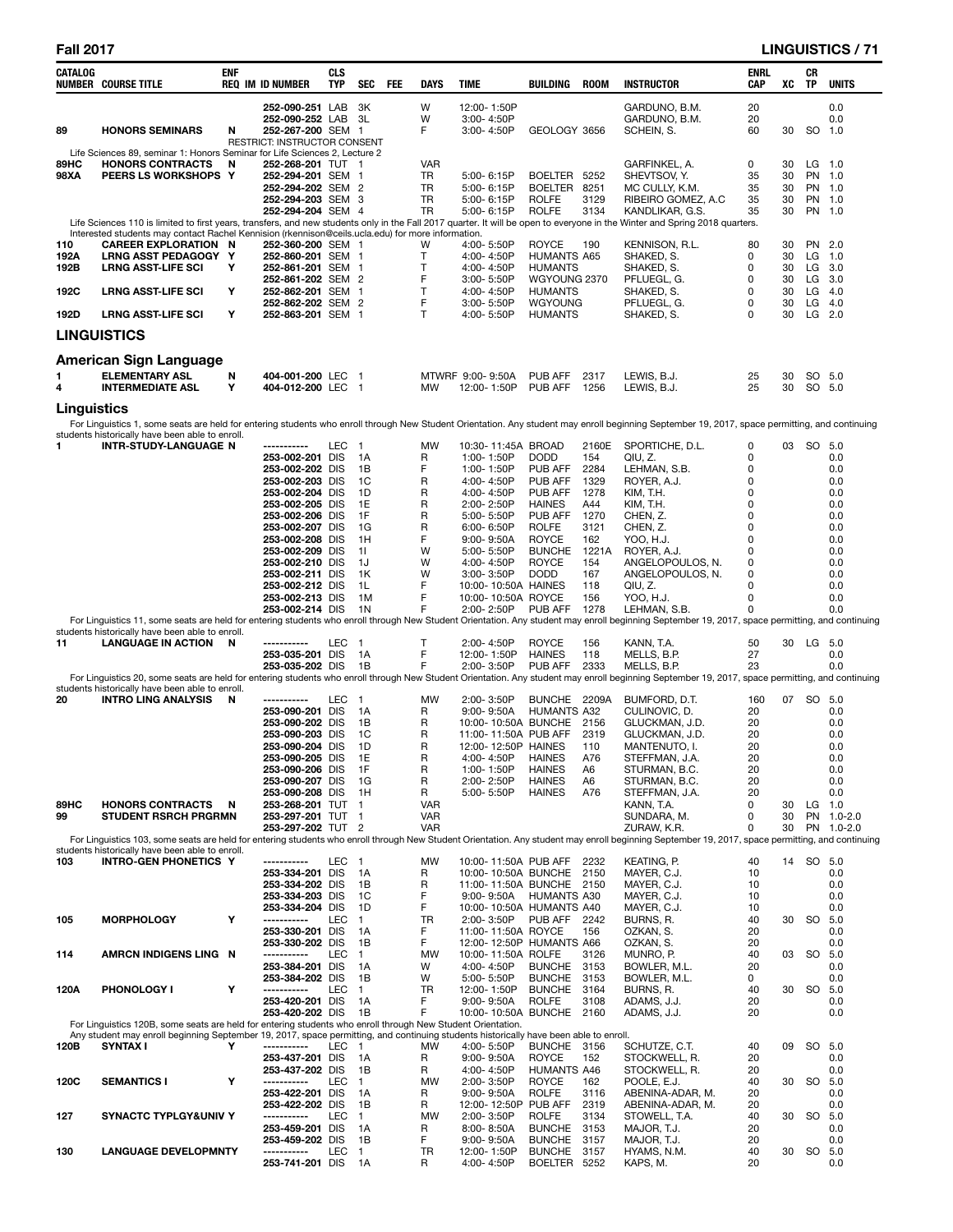### **72 / MANAGEMENT Fall 2017**

| CATALOG | NUMBER COURSE TITLE                                                                | <b>ENF</b> | <b>REQ IM ID NUMBER</b>                                                 | <b>CLS</b><br><b>TYP</b> | SEC                    | <b>FEE</b> | DAYS                     | TIME                                   | BUILDING                       | <b>ROOM</b>  | <b>INSTRUCTOR</b>                      | <b>ENRL</b><br>CAP | xс       | CR<br><b>TP</b> | <b>UNITS</b>             |
|---------|------------------------------------------------------------------------------------|------------|-------------------------------------------------------------------------|--------------------------|------------------------|------------|--------------------------|----------------------------------------|--------------------------------|--------------|----------------------------------------|--------------------|----------|-----------------|--------------------------|
| C135    | <b>NEUROLINGUISTICS</b>                                                            | Y          | 253-741-202 DIS<br>-----------                                          | LEC                      | 1B<br>$\mathbf{1}$     |            | F<br>М                   | 10:00-10:50A ROLFE<br>4:00-5:50P       | <b>ROLFE</b>                   | 3126<br>3129 | KAPS, M.<br>MATEU MARTIN, V.E.         | 19<br>20           | 30       | <b>SO</b>       | 0.0<br>5.0               |
|         |                                                                                    |            | 253-499-201 DIS                                                         |                          | 1A                     |            | R                        | $9:00 - 9:50A$                         | <b>BUNCHE</b>                  | 3156         | MATEU MARTIN, V.E.                     | 20                 |          |                 | 0.0                      |
| M146    | <b>LANGUAGE IN CULTURE Y</b>                                                       |            | -----------<br>SAME AS: ANTHRO M150                                     | <b>LEC</b>               | $\mathbf{1}$           |            | TR                       | 11:00-12:15P HAINES                    |                                | A18          | DURANTI, A.                            | 12                 | 30       | <b>SO</b>       | 5.0                      |
|         |                                                                                    |            | 253-521-201 DIS                                                         |                          | 1A                     |            | $\mathsf{T}$             | $9:00 - 9:50A$                         | HAINES                         | 310          | MCCOY, M.R.                            | 2                  |          |                 | 0.0                      |
|         |                                                                                    |            | 253-521-202 DIS                                                         |                          | 1B                     |            | т                        | 10:00-10:50A HAINES                    |                                | 310          | MCCOY, M.R.                            | 2                  |          |                 | 0.0                      |
|         |                                                                                    |            | 253-521-203 DIS<br>253-521-204 DIS                                      |                          | 1C<br>1D               |            | R<br>R                   | 1:00-1:50P<br>2:00-2:50P               | <b>HAINES</b><br><b>HAINES</b> | 314<br>314   | MCCOY, M.R.<br>EDMONDS, R.B.           | 2<br>2             |          |                 | 0.0<br>0.0               |
|         |                                                                                    |            | 253-521-205 DIS                                                         |                          | 1E                     |            | F                        | $9:00 - 9:50A$                         | <b>HAINES</b>                  | 314          | EDMONDS, R.B.                          | 2                  |          |                 | 0.0                      |
|         |                                                                                    |            | 253-521-206 DIS                                                         |                          | 1F                     |            | F                        | 10:00-10:50A HAINES                    |                                | 314          | EDMONDS, R.B.                          | 2                  |          |                 | 0.0                      |
| M150    | <b>INTRO-INDO-EUR LING</b>                                                         | Y          | -----------<br>SAME AS: I E STD M150                                    | <b>LEC</b>               | $\overline{1}$         |            | TR                       | 10:00-11:50A PUB AFF                   |                                | 2325         | YATES, A.D.                            | 15                 | 13       | SO.             | 5.0                      |
|         |                                                                                    |            | 253-538-201 DIS                                                         |                          | 1A                     |            | R                        | 1:00-1:50P                             | <b>BUNCHE</b>                  | 1265         | EISMEIER, M.L.                         | 7                  |          |                 | 0.0                      |
|         |                                                                                    |            | 253-538-202 DIS                                                         |                          | 1B                     |            | R                        | 2:00-2:50P                             | <b>ROYCE</b>                   | 166          | EISMEIER, M.L.                         | 8                  |          |                 | 0.0                      |
| 165C    | <b>SEMANTICS II</b>                                                                | Υ          | -----------<br>253-676-201 DIS                                          | LEC.                     | $\overline{1}$<br>- 1A |            | <b>MW</b><br>R           | 12:00-1:50P ROYCE<br>10:00-10:50A MS   |                                | 166<br>3915H | POOLE. E.J.<br>POOLE, E.J.             | 20<br>20           | 30       | SO.             | 5.0<br>0.0               |
| 189     | <b>ADV HONORS SEMINARS N</b>                                                       |            | 253-834-200 SEM 1                                                       |                          |                        |            | TBA                      |                                        |                                |              | KEATING, P.                            | 20                 | 30       | SO.             | 1.0                      |
|         | Linguistics 189, seminar 1: AdvancedHonors Seminar for Ling uistics 103, Lecture 1 |            |                                                                         |                          |                        |            |                          |                                        |                                |              |                                        |                    |          |                 |                          |
| 197     | <b>INDIVIDUAL STUDIES</b>                                                          | Y          | 253-882-201 TUT<br>253-882-202 TUT 2                                    |                          | - 1                    |            | <b>VAR</b><br><b>VAR</b> |                                        |                                |              | DALAND, R.T.<br>GOLDSTEIN, D.M.        | 0<br>0             | 30<br>30 |                 | SO 2.0-4.0<br>SO 2.0-4.0 |
|         |                                                                                    |            | 253-882-203 TUT                                                         |                          | 3                      |            | <b>VAR</b>               |                                        |                                |              | HARRIS, J.A.                           | 0                  | 30       |                 | SO 2.0-4.0               |
|         |                                                                                    |            | 253-882-204 TUT                                                         |                          | 4                      |            | <b>VAR</b>               |                                        |                                |              | HAYES, B.P.                            | 0                  | 30       |                 | SO 2.0-4.0               |
|         |                                                                                    |            | 253-882-205 TUT<br>253-882-206 TUT                                      |                          | 5<br>6                 |            | <b>VAR</b><br>VAR        |                                        |                                |              | HUNTER. T.<br>HYAMS. N.M.              | 0<br>0             | 30<br>30 |                 | SO 2.0-4.0<br>SO 2.0-4.0 |
|         |                                                                                    |            | 253-882-207 TUT                                                         |                          | 7                      |            | <b>VAR</b>               |                                        |                                |              | JUN.S.                                 | 0                  | 30       |                 | SO 2.0-4.0               |
|         |                                                                                    |            | 253-882-208 TUT                                                         |                          | 8                      |            | <b>VAR</b>               |                                        |                                |              | KEATING, P.                            | 0                  | 30       |                 | SO 2.0-4.0               |
|         |                                                                                    |            | 253-882-209 TUT                                                         |                          | 9                      |            | <b>VAR</b>               |                                        |                                |              | KOOPMAN, H.<br>MAHAJAN, A.K.           | 0<br>0             | 30<br>30 |                 | SO 2.0-4.0               |
|         |                                                                                    |            | 253-882-210 TUT<br>253-882-211 TUT                                      |                          | 10<br>11               |            | VAR<br><b>VAR</b>        |                                        |                                |              | RETT, J.L.                             | 0                  | 30       |                 | SO 2.0-4.0<br>SO 2.0-4.0 |
|         |                                                                                    |            | 253-882-212 TUT                                                         |                          | 12                     |            | <b>VAR</b>               |                                        |                                |              | SCHUTZE, C.T.                          | 0                  | 30       |                 | SO 2.0-4.0               |
|         |                                                                                    |            | 253-882-213 TUT                                                         |                          | -13                    |            | <b>VAR</b>               |                                        |                                |              | SHARVIT, Y.                            | 0                  | 30       |                 | SO 2.0-4.0               |
|         |                                                                                    |            | 253-882-214 TUT 14<br>253-882-215 TUT                                   |                          | - 15                   |            | <b>VAR</b><br><b>VAR</b> |                                        |                                |              | SPORTICHE, D.L.<br>STOWELL, T.A.       | 0<br>0             | 30<br>30 |                 | SO 2.0-4.0<br>SO 2.0-4.0 |
|         |                                                                                    |            | 253-882-216 TUT                                                         |                          | 16                     |            | <b>VAR</b>               |                                        |                                |              | SUNDARA, M.                            | 0                  | 30       |                 | SO 2.0-4.0               |
|         |                                                                                    |            | 253-882-217 TUT                                                         |                          | - 17                   |            | <b>VAR</b>               |                                        |                                |              | TORRENCE, W.H.                         | 0                  | 30       |                 | SO 2.0-4.0               |
| 200A    | <b>PHONOLGCL THEORY I</b>                                                          | N          | 253-882-218 TUT 18<br>653-009-200 LEC 1<br>RESTRICT: INSTRUCTOR CONSENT |                          |                        |            | <b>VAR</b><br><b>MW</b>  | 10:00-11:50A BUNCHE A152               |                                |              | ZURAW, K.R.<br>DALAND, R.T.            | 0<br>20            | 30<br>30 | SO              | SO 2.0-4.0<br>4.0        |
| 200B    | <b>SYNTACTIC THEORY I</b>                                                          | N          | 653-011-200 LEC 1<br>RESTRICT: LINGUISTICS GRADUATE STUDENTS            |                          |                        |            | <b>MW</b>                | 2:00-3:50P                             | BUNCHE A152                    |              | KOOPMAN, H.                            | 20                 | 30       | SO.             | 4.0                      |
| 200C    | <b>SEMANTIC THEORY I</b>                                                           | N          | 653-003-200 LEC 1<br>RESTRICT: LINGUISTICS GRADUATE STUDENTS            |                          |                        |            | TR.                      | $2:00 - 3:50P$                         | CAMPBEL 2122A                  |              | RETT, J.L.                             | 20                 | 30       | $LG$ 4.0        |                          |
| 204C    | <b>SPEECH PERCEPTION</b>                                                           | N          | 653-022-200 LEC 1<br><b>RESTRICT: LINGUISTICS GRADUATE STUDENTS</b>     |                          |                        |            | <b>TR</b>                | 10:00-11:50A HAINES                    |                                | A78          | SUNDARA, M.                            | 16                 | 30       | SO              | $2.0 - 4.0$              |
| 209A    | <b>COMPUTATNL LING I</b>                                                           | N          | 653-127-200 LEC 1<br>RESTRICT: LINGUISTICS GRADUATE STUDENTS            |                          |                        |            | <b>MW</b>                | 12:00-1:50P                            | <b>BUNCHE</b>                  | 1265         | HUNTER, T.                             | 20                 | 30       | SO 5.0          |                          |
| 251A    | <b>TPCS-PHNTCS&amp;PHONLGYN</b>                                                    |            | 653-382-200 SEM 1<br>RESTRICT: LINGUISTICS GRADUATE STUDENTS            |                          |                        |            | TR.                      | 4:00-5:50P                             | <b>HAINES</b>                  | 110          | ZURAW, K.R.                            | 15                 | 30       | LG              | 4.0                      |
| 251B    | <b>TPCS-PHNTCS&amp;PHONLGYN</b>                                                    |            | 653-383-200 SEM 1<br>RESTRICT: LINGUISTICS GRADUATE STUDENTS            |                          |                        |            | TR                       | 4:00-5:50P                             | <b>HAINES</b>                  | 110          | ZURAW, K.R.                            | 15                 | 30       | SU 2.0          |                          |
| 252A    | TPC-SYNTAX&SEMANTCSN                                                               |            | 653-390-200 SEM 1<br>RESTRICT: LINGUISTICS GRADUATE STUDENTS            |                          |                        |            | R                        | 10:00-12:50P CAMPBEL 2122A             |                                |              | STOWELL, T.A.                          | 10                 | 30       | $LG$ 4.0        |                          |
| 252B    | TPC-SYNTAX&SEMANTCSN                                                               |            | 653-391-200 SEM 1<br>RESTRICT: LINGUISTICS GRADUATE STUDENTS            |                          |                        |            | R                        | 10:00-12:50P CAMPBEL 2122A             |                                |              | STOWELL, T.A.                          | 10                 | 30       | SU              | 2.0                      |
| 254A    | <b>TPCS IN LINGUISTICS</b>                                                         | N          | 653-406-200 SEM 1<br>RESTRICT: LINGUISTICS GRADUATE STUDENTS            |                          |                        |            | т                        |                                        |                                |              | 9:00-11:50A CAMPBEL 2122A HARRIS, J.A. | 15                 | 30       | $LG$ 4.0        |                          |
| 254B    | <b>TPCS IN LINGUISTICS</b>                                                         | N          | 653-407-200 SEM 1<br>RESTRICT: LINGUISTICS GRADUATE STUDENTS            |                          |                        |            |                          |                                        |                                |              | 9:00-11:50A CAMPBEL 2122A HARRIS, J.A. | 15                 |          | 30 SU 2.0       |                          |
| 261A    | <b>SEM IN PHONOLOGY</b>                                                            | N          | 653-438-200 SEM 1<br>RESTRICT: LINGUISTICS GRADUATE STUDENTS            |                          |                        |            | W                        | 4:00-5:50P                             |                                |              | CAMPBEL 2122A DALAND, R.T.             | 15                 | 30       |                 | SU 2.0/4.0               |
| 262A    | <b>SEM-SYNTAX&amp;SEMANTCSN</b>                                                    |            | 653-457-200 SEM 1<br>RESTRICT: LINGUISTICS GRADUATE STUDENTS            |                          |                        |            | F.                       | 2:00-3:50P                             |                                |              | CAMPBEL 2122A RETT, J.L.               | 15                 | 30       |                 | SU 2.0/4.0               |
| 264A    | PSYCHO/NEUROLING                                                                   | N          | 653-470-200 SEM 1<br>RESTRICT: LINGUISTICS GRADUATE STUDENTS            |                          |                        |            | W                        | 4:00-5:50P                             |                                |              | CAMPBEL 3103D HARRIS, J.A.             | 20                 | 30       |                 | SU 2.0/4.0               |
| 265A    | AMER INDIAN LING                                                                   | N.         | 653-392-200 SEM 1<br>RESTRICT: LINGUISTICS GRADUATE STUDENTS            |                          |                        |            | T.                       | 1:00-1:50P                             | CAMPBEL 2122A                  |              | MUNRO, P.                              | 15                 | 30       |                 | SU 1.0/4.0               |
| 275     | LINGUISTIC COLLOQUM N                                                              |            | 653-512-200 DIS 1<br>RESTRICT: ALL LINGUISTICS-RELATED MAJORS           |                          |                        |            | F.                       | 11:00-1:50P HAINES                     |                                | A25          | MAHAJAN, A.K.                          | 5                  | 30       | SU 4.0          |                          |
| 276     | <b>LING COLLOQUIUM</b>                                                             | N          | 653-518-200 DIS 1<br>RESTRICT: ALL LINGUISTICS-RELATED MAJORS           |                          |                        |            | F.                       | 11:00-1:50P HAINES                     |                                | A25          | MAHAJAN, A.K.                          | 45                 |          | SU 0.0          |                          |
| 422     | PHONETIC DATA ANLY                                                                 | N          | 653-725-200 LAB 1                                                       |                          |                        |            | м                        | 12:00-12:50P CAMPBEL 2101K KEATING, P. |                                |              |                                        | 20                 | 30       | SU 2.0          |                          |
| 444     | <b>M A THESIS PREP SEM</b>                                                         | N          | 653-680-200 SEM 1<br>RESTRICT: ALL LINGUISTICS-RELATED MAJORS           |                          |                        |            | T.                       |                                        |                                |              | 9:00-9:50A CAMPBEL 2210D HYAMS, N.M.   | 10                 | 30       | SU 4.0          |                          |
| Swahili |                                                                                    |            |                                                                         |                          |                        |            |                          |                                        |                                |              |                                        |                    |          |                 |                          |

**Swahili** 

# **MANAGEMENT**

#### **Management**

Management 108 thru 127B are limited to Business Economics and Mathematics/Applied Science majors and Accounting minors on the first enrollment pass. Any junior/senior may enroll on the

1 **1 ATWRF 9:00-9:50A PUB AFF 1023 IVANOVA, O. 20 30 SO 4.0** 

second pass, space permitting.<br>
Management 160 thru 167 are limited to Entrepreneurship minors on the first enrollment pass. Any junior/senior may enroll on the second pass, space permitting.<br>
Management 200 thru 299 (excl

| <b>ACCOUNTING PRINCPLS N</b><br>------------ | LEC. |   | $9:30 - 10:45A$ | KORN          | C314   | GARDNER TRELOAR. J | 240 21 | - SO<br>- 4.0 |  |
|----------------------------------------------|------|---|-----------------|---------------|--------|--------------------|--------|---------------|--|
| RESTRICT: UNDERGRADUATE STUDENTS ONLY        |      |   |                 |               |        |                    |        |               |  |
| 260-001-201 DIS                              |      | м | 1:00-1:50P      | BUNCHE 3211   |        | PATANGE. K.        | 40     | 0.0           |  |
| 260-001-202 DIS 1B                           |      | M | 2:00-2:50P      | BUNCHE 3211   |        | PATANGE. K.        | 40     | 0.0           |  |
| 260-001-203 DIS                              |      |   | 3:00-3:50P      | <b>BUNCHE</b> | - 3211 | PATANGE. K.        | 40     | 0.0           |  |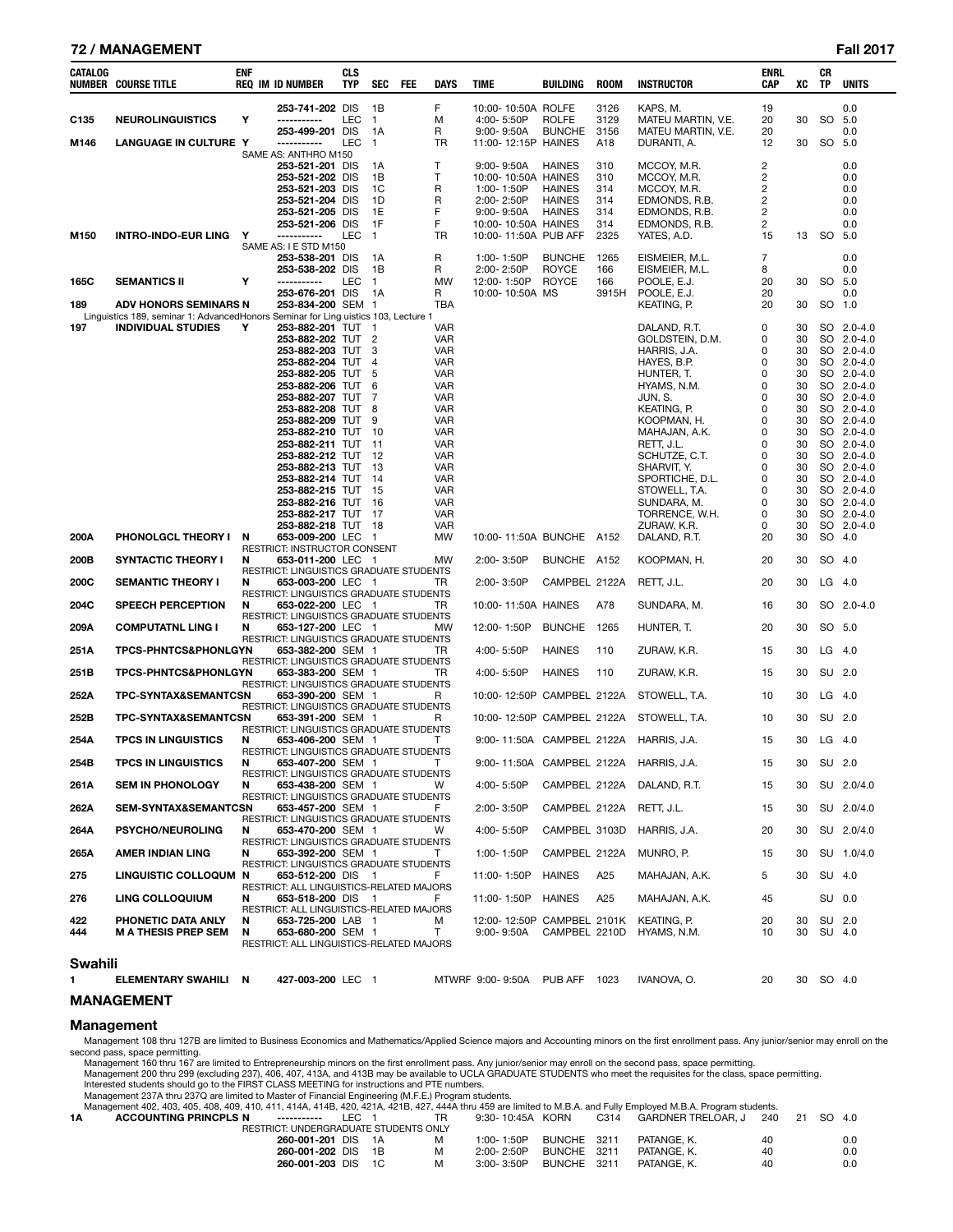| CATALOG      | <b>NUMBER COURSE TITLE</b>                                                                                                                                                                                                                                              | enf                   | <b>REQ IM ID NUMBER</b>                                                                                                                          | <b>CLS</b><br><b>TYP</b> | SEC                                                | FEE | <b>DAYS</b>                              | <b>TIME</b>                                                                                                                                         | <b>BUILDING</b>                                           | <b>ROOM</b>                               | <b>INSTRUCTOR</b>                                                                                                                       | ENRL<br><b>CAP</b>                      | xс       | CR<br>TP      | <b>UNITS</b>                                  |
|--------------|-------------------------------------------------------------------------------------------------------------------------------------------------------------------------------------------------------------------------------------------------------------------------|-----------------------|--------------------------------------------------------------------------------------------------------------------------------------------------|--------------------------|----------------------------------------------------|-----|------------------------------------------|-----------------------------------------------------------------------------------------------------------------------------------------------------|-----------------------------------------------------------|-------------------------------------------|-----------------------------------------------------------------------------------------------------------------------------------------|-----------------------------------------|----------|---------------|-----------------------------------------------|
|              |                                                                                                                                                                                                                                                                         |                       | 260-001-204 DIS<br>260-001-205 DIS<br>260-001-206 DIS<br>------------<br>RESTRICT: UNDERGRADUATE STUDENTS ONLY                                   | LEC <sub>2</sub>         | 1D<br>1E<br>1F                                     |     | R<br>R<br>R<br>TR                        | 11:00-11:50A HAINES<br>12:00-12:50P HUMANTS A32<br>3:00-3:50P<br>1:00-2:15P                                                                         | BUNCHE 3143<br><b>KORN</b>                                | A44<br>C314                               | PROTOPSALTIS, A.P.<br>PROTOPSALTIS, A.P.<br>PROTOPSALTIS, A.P.<br>GARDNER TRELOAR, J                                                    | 40<br>40<br>40<br>240                   | 21       | <b>SO</b>     | 0.0<br>0.0<br>0.0<br>4.0                      |
| 1B           | ACCOUNTING PRINCPLS Y Y -----------                                                                                                                                                                                                                                     |                       | 260-001-221 DIS<br>260-001-222 DIS<br>260-001-223 DIS<br>260-001-224 DIS<br>260-001-225 DIS<br>260-001-226 DIS<br>RESTRICT: SOPHOMORES AND ABOVE | <b>LEC</b>               | 2A<br>2B<br>2C<br>2D<br>2E<br>2F<br>$\overline{1}$ |     | T<br>T<br>F<br>M<br>M<br>T.<br><b>TR</b> | 11:00-11:50A GEOLOGY 4645<br>12:00-12:50P GEOLOGY 4645<br>11:00-11:50A DODD<br>10:00-10:50A ROLFE<br>11:00-11:50A ROYCE<br>3:00-3:50P<br>3:30-4:50P | PUB AFF<br><b>KORN</b>                                    | 78<br>3134<br>150<br>2250<br>C314         | MURALI, S.<br>MURALI, S.<br>MURALI, S.<br>POBLETE ORTUZAR, J<br>POBLETE ORTUZAR, J<br>POBLETE ORTUZAR, J<br>RAVETCH, D.S.               | 40<br>40<br>40<br>40<br>40<br>40<br>240 | 26       | <sub>SO</sub> | 0.0<br>0.0<br>0.0<br>0.0<br>0.0<br>0.0<br>4.0 |
|              |                                                                                                                                                                                                                                                                         | Y<br>Y<br>Υ<br>Y<br>Y | Y 260-002-201 DIS<br>260-002-202 DIS<br>260-002-203 DIS<br>260-002-204 DIS<br>260-002-205 DIS<br>260-002-206 DIS                                 |                          | $\overline{A}$<br>1B<br>1C<br>1D<br>1E<br>1F       |     | М<br>M<br>M<br>R<br>R<br>R               | 1:00-1:50P<br>2:00-2:50P<br>3:00-3:50P<br>5:00-5:50P<br>10:00-10:50A ROLFE<br>11:00-11:50A ROLFE                                                    | <b>DODD</b><br><b>DODD</b><br><b>DODD</b><br><b>ROLFE</b> | 167<br>167<br>167<br>3108<br>3108<br>3108 | BROGGI CANNOCK, G.<br><b>BROGGI CANNOCK, G.</b><br>BROGGI CANNOCK, G.<br>PATINO SALAZAR, M.<br>PATINO SALAZAR, M.<br>PATINO SALAZAR, M. | 40<br>40<br>40<br>40<br>40<br>40        |          |               | 0.0<br>0.0<br>0.0<br>0.0<br>0.0<br>0.0        |
| 99           | <b>STUDENT RSRCH PRGRMN</b><br>Management 108 is limited to Business Economics and Mathematics/Applied Science majors and Accounting minors on the first enrollment pass. Any junior/senior may enroll on the second pass.                                              |                       | 260-297-201 TUT 1                                                                                                                                |                          |                                                    |     | <b>VAR</b>                               |                                                                                                                                                     |                                                           |                                           | GIULIANO, P.                                                                                                                            | $\Omega$                                | 30       |               | PN 1.0-2.0                                    |
| 108          | Other students must obtain a PTE number during the first class meeting.<br><b>BUSINESS LAW</b>                                                                                                                                                                          |                       | N Y 260-320-200 LEC 1                                                                                                                            |                          |                                                    |     | W                                        | 2:00-4:45P                                                                                                                                          | HUMANTS 169                                               |                                           | GUERIN, J.                                                                                                                              | 80                                      | 21       |               | SO 4.0                                        |
|              |                                                                                                                                                                                                                                                                         |                       | RESTRICT: JUNIORS AND SENIORS ONLY<br>Y 260-320-201 LEC 2                                                                                        |                          |                                                    |     | т                                        | 3:00-5:50P                                                                                                                                          | <b>PUB AFF 1222</b>                                       |                                           | BOSS, M.S.                                                                                                                              | 80                                      | 15       |               | SO 4.0                                        |
|              | Management 120A is limited to Business Economics and Mathematics/Applied Science majors and Accounting minors on the first enrollment pass. Any junior/senior may enroll on the second pass.                                                                            |                       | RESTRICT: JUNIORS AND SENIORS ONLY                                                                                                               |                          |                                                    |     |                                          |                                                                                                                                                     |                                                           |                                           |                                                                                                                                         |                                         |          |               |                                               |
|              | Other students must obtain a PTE number during the first class meeting.                                                                                                                                                                                                 |                       |                                                                                                                                                  |                          |                                                    |     |                                          |                                                                                                                                                     |                                                           |                                           |                                                                                                                                         |                                         |          |               |                                               |
| 120A         | <b>INTRMED ACCNTING I</b>                                                                                                                                                                                                                                               |                       | Y Y 260-491-200 LEC 1<br>RESTRICT: JUNIORS AND SENIORS ONLY                                                                                      |                          |                                                    |     | TR                                       | 12:30-1:50P                                                                                                                                         | <b>ROYCE</b>                                              | 362                                       | RAVETCH, D.S.                                                                                                                           | 80                                      | 27       |               | SO 5.0                                        |
|              |                                                                                                                                                                                                                                                                         |                       | Y 260-491-201 LEC 2                                                                                                                              |                          |                                                    |     | <b>TR</b>                                | 2:00-3:20P                                                                                                                                          | <b>ROYCE</b>                                              | 362                                       | RAVETCH, D.S.                                                                                                                           | 80                                      | 27       |               | SO 5.0                                        |
|              | Management 120B is limited to Business Economics and Mathematics/Applied Science majors and Accounting minors on the first enrollment pass. Any junior/senior may enroll on the second pass.                                                                            |                       | RESTRICT: JUNIORS AND SENIORS ONLY                                                                                                               |                          |                                                    |     |                                          |                                                                                                                                                     |                                                           |                                           |                                                                                                                                         |                                         |          |               |                                               |
| 120B         | Other students must obtain a PTE number during the first class meeting.<br><b>INTRMED ACCNTING II</b>                                                                                                                                                                   |                       | Y Y 260-492-200 LEC 1                                                                                                                            |                          |                                                    |     | TR                                       | 4:00-5:15P                                                                                                                                          | HUMANTS 169                                               |                                           | LU, M.                                                                                                                                  | 80                                      | 16       |               | SO 5.0                                        |
|              |                                                                                                                                                                                                                                                                         |                       | RESTRICT: JUNIORS AND SENIORS ONLY<br>Y 260-492-201 LEC 2                                                                                        |                          |                                                    |     | <b>MW</b>                                | 11:00-12:15P BROAD                                                                                                                                  |                                                           | 2100A                                     | KLEIN, G.L.                                                                                                                             | 80                                      | 04       |               | SO 5.0                                        |
| 121          | <b>ETHICAL LEADERSHIP</b>                                                                                                                                                                                                                                               | N                     | RESTRICT: JUNIORS AND SENIORS ONLY<br>260-426-200 LEC 1                                                                                          |                          |                                                    |     | М                                        | 3:30-6:20P                                                                                                                                          | PUB AFF                                                   | 1222                                      | WILLIAMS, M.G.                                                                                                                          | 80                                      | 30       |               | $LG$ 4.0                                      |
|              |                                                                                                                                                                                                                                                                         |                       | RESTRICT: JUNIORS AND SENIORS ONLY                                                                                                               |                          |                                                    |     |                                          |                                                                                                                                                     |                                                           |                                           |                                                                                                                                         |                                         |          |               |                                               |
|              | Management 122 is limited to Business Economics and Mathematics/Applied Science majors and Accounting minors on the first enrollment pass. Any junior/senior may enroll on the second pass.<br>Other students must obtain a PTE number during the first class meeting.  |                       |                                                                                                                                                  |                          |                                                    |     |                                          |                                                                                                                                                     |                                                           |                                           |                                                                                                                                         |                                         |          |               |                                               |
| 122          | MANAGEMNT ACCOUNTNGY Y 260-510-200 LEC 1                                                                                                                                                                                                                                |                       |                                                                                                                                                  |                          |                                                    |     | TR                                       | 8:00-9:15A                                                                                                                                          | <b>FRANZ</b>                                              | 2258A                                     | KUMAR, N.T.                                                                                                                             | 80                                      | 11       |               | SO 4.0                                        |
|              |                                                                                                                                                                                                                                                                         |                       | RESTRICT: JUNIORS AND SENIORS ONLY<br>Y 260-510-201 LEC 2                                                                                        |                          |                                                    |     | <b>MW</b>                                | 8:00-9:15A                                                                                                                                          | <b>DODD</b>                                               | 161                                       | KUMAR, N.T.                                                                                                                             | 80                                      | 01       |               | SO 4.0                                        |
|              | Management 123 is limited to Business Economics and Mathematics/Applied Science majors and Accounting minors on the first enrollment pass. Any junior/senior may enroll on the second pass.                                                                             |                       | RESTRICT: JUNIORS AND SENIORS ONLY                                                                                                               |                          |                                                    |     |                                          |                                                                                                                                                     |                                                           |                                           |                                                                                                                                         |                                         |          |               |                                               |
| 123          | Other students must obtain a PTE number during the first class meeting.<br><b>AUDITING</b>                                                                                                                                                                              |                       | Y Y 260-518-200 LEC 1                                                                                                                            |                          |                                                    |     | TR                                       | 11:00-12:15P PUB AFF                                                                                                                                |                                                           | 1246                                      | GARDNER TRELOAR, J                                                                                                                      | 80                                      | 13       |               | SO 4.0                                        |
|              |                                                                                                                                                                                                                                                                         |                       | RESTRICT: JUNIORS AND SENIORS ONLY                                                                                                               |                          |                                                    |     |                                          |                                                                                                                                                     |                                                           |                                           |                                                                                                                                         |                                         |          |               |                                               |
| 126          | <b>FINANCL STMNT ANLYS Y</b>                                                                                                                                                                                                                                            |                       | 260-534-200 LEC 1<br>RESTRICT: JUNIORS AND SENIORS ONLY                                                                                          |                          |                                                    |     | <b>MW</b>                                | 2:00-3:15P                                                                                                                                          | PUB AFF                                                   | 1222                                      | WILLIAMS, M.G.                                                                                                                          | 80                                      | 07       |               | SO 4.0                                        |
|              | Management 127A is limited to Business Economics and Mathematics/Applied Science majors and Accounting minors on the first enrollment pass. Any junior/senior may enroll on the second pass.<br>Other students must obtain a PTE number during the first class meeting. |                       |                                                                                                                                                  |                          |                                                    |     |                                          |                                                                                                                                                     |                                                           |                                           |                                                                                                                                         |                                         |          |               |                                               |
| 127A         | TAX PRINCIPLES&PLCY Y Y 260-539-200 LEC 1                                                                                                                                                                                                                               |                       | RESTRICT: JUNIORS AND SENIORS ONLY                                                                                                               |                          |                                                    |     | <b>MW</b>                                | 11:00-12:15P HAINES                                                                                                                                 |                                                           | 220                                       | BERGES, T.L.                                                                                                                            | 80                                      | 04       |               | SO 4.0                                        |
|              |                                                                                                                                                                                                                                                                         |                       | Y 260-539-201 LEC 2                                                                                                                              |                          |                                                    |     | MW                                       | 8:00-9:15A                                                                                                                                          | <b>BROAD</b>                                              | 2100A                                     | KLEIN, G.L.                                                                                                                             | 80                                      | 01       |               | SO 4.0                                        |
|              | Management 127B is limited to Business Economics and Mathematics/Applied Science majors and Accounting minors on the first enrollment pass. Any junior/senior may enroll on the second pass.                                                                            |                       | RESTRICT: JUNIORS AND SENIORS ONLY                                                                                                               |                          |                                                    |     |                                          |                                                                                                                                                     |                                                           |                                           |                                                                                                                                         |                                         |          |               |                                               |
| 127B         | Other students must obtain a PTE number during the first class meeting.<br>CORP&PARTNERSHP TAXY Y 260-540-200 LEC 1                                                                                                                                                     |                       |                                                                                                                                                  |                          |                                                    |     | MW                                       | 9:30-10:45A BROAD                                                                                                                                   |                                                           |                                           | 2100A KLEIN, G.L.                                                                                                                       | 80                                      |          | 02 SO 4.0     |                                               |
| 160          | ENTRPRNRSHP&VENTUREN                                                                                                                                                                                                                                                    |                       | RESTRICT: JUNIORS AND SENIORS ONLY<br>260-605-201 LEC 1                                                                                          |                          |                                                    |     | W                                        | 1:00-3:50P                                                                                                                                          | CORNELL D307                                              |                                           | WILSON, N.M.                                                                                                                            | 40                                      | 06       |               | $LG$ 4.0                                      |
|              |                                                                                                                                                                                                                                                                         |                       | RESTRICT: SOPHOMORES AND ABOVE                                                                                                                   |                          |                                                    |     |                                          | 7:10-10:00P CORNELL D307                                                                                                                            |                                                           |                                           |                                                                                                                                         |                                         |          |               |                                               |
|              |                                                                                                                                                                                                                                                                         |                       | 260-605-203 LEC 3<br>RESTRICT: JUNIORS AND SENIORS ONLY                                                                                          |                          |                                                    |     | W                                        |                                                                                                                                                     |                                                           |                                           | WILSON, N.M.                                                                                                                            | 40                                      | 06       |               | $LG$ 4.0                                      |
| 161          | <b>BUSINESS PLAN DEVLP Y</b>                                                                                                                                                                                                                                            |                       | 260-610-200 LEC 1<br>RESTRICT: JUNIORS AND SENIORS ONLY                                                                                          |                          |                                                    |     | Τ                                        | 4:10-7:00P                                                                                                                                          | <b>PUB AFF 2232</b>                                       |                                           | NATHANSON, D.A.                                                                                                                         | 46                                      | 30       |               | $LG$ 4.0                                      |
| 163          | <b>ENTRPNR&amp;NEW PRODUCTN</b>                                                                                                                                                                                                                                         |                       | 260-678-260 LEC 1<br>RESTRICT: JUNIORS AND SENIORS ONLY                                                                                          |                          |                                                    |     | R                                        | 4:10-7:00P                                                                                                                                          | CORNELL D307                                              |                                           | ROSTAMIAN, F.D.                                                                                                                         | 40                                      | 16       |               | $LG$ 4.0                                      |
| 164          | <b>ENTRPNR FINAN&amp;ACCTGN</b>                                                                                                                                                                                                                                         |                       | 260-684-201 LEC 1                                                                                                                                |                          |                                                    |     | MW                                       | 12:30-1:45P                                                                                                                                         | <b>HAINES</b>                                             | A18                                       | BERGES, T.L.                                                                                                                            | 46                                      | 05       |               | $LG$ 4.0                                      |
| 180          | <b>SPECIAL TOPICS</b>                                                                                                                                                                                                                                                   | N                     | RESTRICT: JUNIORS AND SENIORS ONLY<br>260-780-200 LEC 1<br>RESTRICT: JUNIORS AND SENIORS ONLY                                                    |                          |                                                    |     | MW                                       | 12:30-1:45P                                                                                                                                         | <b>HAINES</b>                                             | 118                                       | KARLAN, M.S.                                                                                                                            | 135                                     | 05       | SO 4.0        |                                               |
|              | Management 180, lecture 1: Real Estate Finance and Investment                                                                                                                                                                                                           |                       |                                                                                                                                                  |                          |                                                    |     |                                          |                                                                                                                                                     |                                                           |                                           |                                                                                                                                         |                                         |          |               |                                               |
| 188SA<br>195 | <b>INDIV STD FOR USIE</b><br><b>INTERNSHIP</b>                                                                                                                                                                                                                          | Y<br>N                | 260-829-201 TUT 1<br>260-870-201 TUT 1                                                                                                           |                          |                                                    |     | <b>UNSCHED</b><br><b>VAR</b>             |                                                                                                                                                     |                                                           |                                           | KRAMER, T.D.<br>ABOODY, D.                                                                                                              | 1<br>0                                  | 30<br>30 |               | LG 1.0<br>SO 2.0-4.0                          |
|              |                                                                                                                                                                                                                                                                         |                       | 260-870-202 TUT 2                                                                                                                                |                          |                                                    |     | <b>VAR</b>                               |                                                                                                                                                     |                                                           |                                           | OSBORNE, A.E.                                                                                                                           | 0                                       | 30       |               | SO 2.0-4.0                                    |
| 220          | <b>CORP FINANCL REPTNG N</b>                                                                                                                                                                                                                                            |                       | 660-098-201 LEC 1<br>RESTRICT: ALL ANDERSON STUDENTS                                                                                             |                          |                                                    |     | м                                        | 4:10-7:00P                                                                                                                                          | COLLINS A301                                              |                                           | TRUEMAN, B.M.                                                                                                                           | 60                                      | 30       |               | SO 4.0                                        |
| 224          | LAW-MNGRS&ENTRPRNRSN                                                                                                                                                                                                                                                    |                       | 660-141-201 LEC 1<br>RESTRICT: ALL ANDERSON STUDENTS                                                                                             |                          |                                                    |     | м                                        | 1:00-3:50P                                                                                                                                          | ENTRPNR C315                                              |                                           | GUERIN, J.                                                                                                                              | 60                                      | 30       |               | SO 4.0                                        |
| 228          | FIN RPRTG&EQTY VALU Y                                                                                                                                                                                                                                                   |                       | 660-159-201 LEC 1<br>RESTRICT: ALL ANDERSON STUDENTS                                                                                             |                          |                                                    |     | TR                                       | 9:45-11:15A ENTRPNR C315                                                                                                                            |                                                           |                                           | HUGHES, J.S.                                                                                                                            | 60                                      | 30       |               | SO 4.0                                        |
| 231E         | <b>FINNC-EMERG ENTRPRS Y</b>                                                                                                                                                                                                                                            |                       | 660-190-201 LEC 1<br>RESTRICT: ALL ANDERSON STUDENTS                                                                                             |                          |                                                    |     | м                                        | 1:00-3:50P                                                                                                                                          | COLLINS A301                                              |                                           | COCKRUM, W.M.                                                                                                                           | 60                                      | 30       |               | SO 4.0                                        |
| 250D         | PROBLEM SOLVING                                                                                                                                                                                                                                                         | N                     | 660-294-201 LEC 1<br>RESTRICT: ALL ANDERSON STUDENTS                                                                                             |                          |                                                    |     | Τ                                        | 8:30-11:20A CORNELL D313                                                                                                                            |                                                           |                                           | FIRSTENBERG, I.                                                                                                                         | 60                                      | 30       |               | $LG$ 4.0                                      |
|              |                                                                                                                                                                                                                                                                         |                       | 660-294-202 LEC 2                                                                                                                                |                          |                                                    |     | м                                        | 7:10-10:00P GOLD                                                                                                                                    |                                                           | <b>B313</b>                               | FIRSTENBERG, I.                                                                                                                         | 60                                      | 30       |               | $LG$ 4.0                                      |
| 263A         | <b>CONSUMER BEHAVIOR Y</b>                                                                                                                                                                                                                                              |                       | RESTRICT: ALL ANDERSON STUDENTS<br>660-353-201 LEC 1                                                                                             |                          |                                                    |     | R                                        | 7:10-10:00P CORNELL D310                                                                                                                            |                                                           |                                           | DROLET ROSSI, A.                                                                                                                        | 46                                      | 30       |               | SO 4.0                                        |
| 275          | <b>EMERGNG TECHS&amp;MRKTSN</b>                                                                                                                                                                                                                                         |                       | RESTRICT: ALL ANDERSON STUDENTS<br>660-451-201 SEM 1                                                                                             |                          |                                                    |     | м                                        | 7:10-10:00P COLLINS A301                                                                                                                            |                                                           |                                           | MONTGOMERY, M.J.                                                                                                                        | 75                                      |          | 30 SO 2.0     |                                               |
|              |                                                                                                                                                                                                                                                                         |                       | DECTRICT: ALL, ANDERCON CTURENTS                                                                                                                 |                          |                                                    |     |                                          |                                                                                                                                                     |                                                           |                                           |                                                                                                                                         |                                         |          |               |                                               |

RESTRICT: ALL ANDERSON STUDENTS<br>Management 275, seminar 1: Innovation in Media and Entertainment through Technology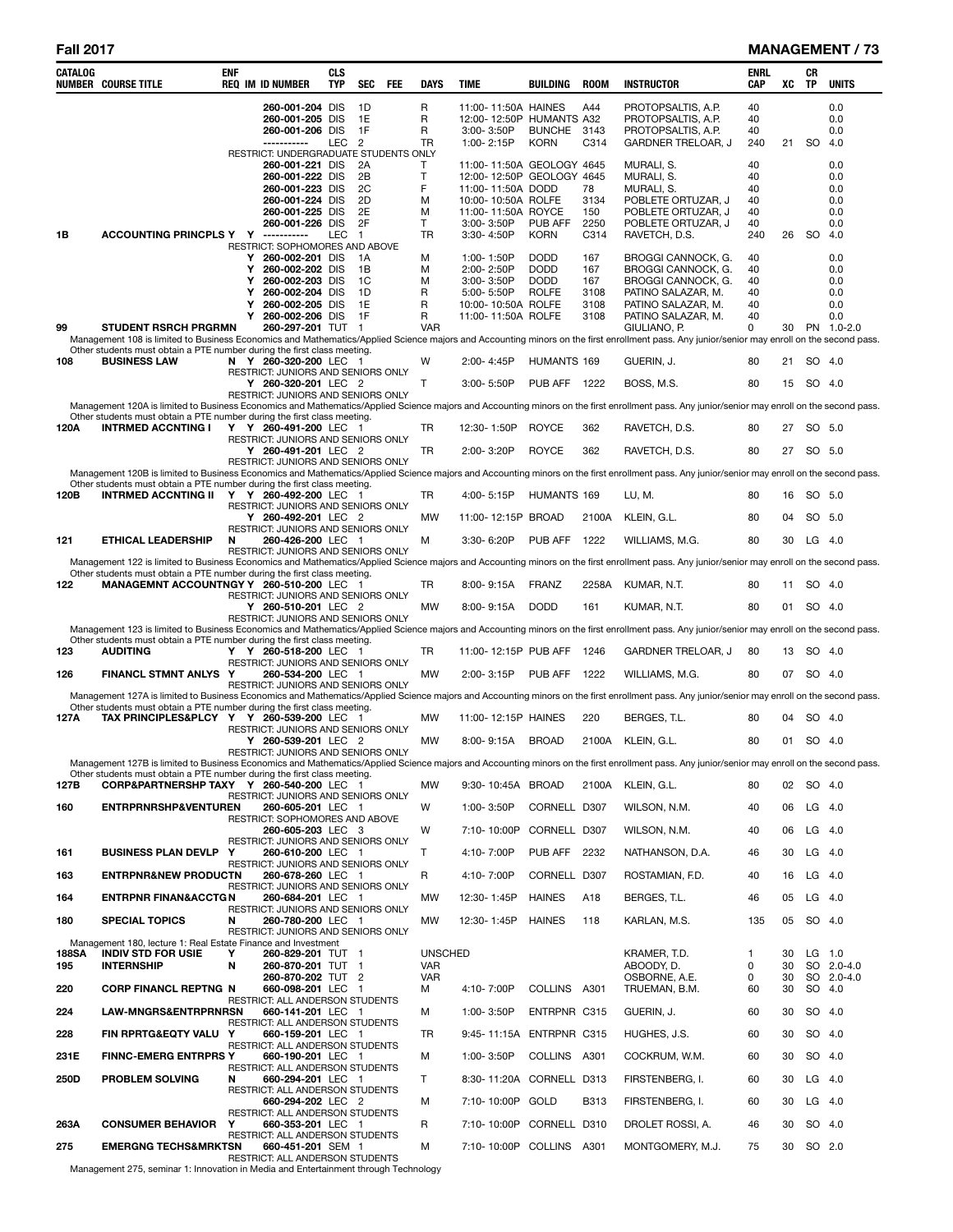#### **74 / MANAGEMENT Fall 2017**

| CATALOG | <b>NUMBER COURSE TITLE</b>                                                                  | enf | <b>REQ IM ID NUMBER</b>                                     | <b>CLS</b><br><b>TYP</b> | SEC | <b>FEE</b> | <b>DAYS</b>  | TIME                     | <b>BUILDING</b>     | <b>ROOM</b> | <b>INSTRUCTOR</b> | ENRL<br><b>CAP</b> | XC | CR<br>TP  | <b>UNITS</b> |
|---------|---------------------------------------------------------------------------------------------|-----|-------------------------------------------------------------|--------------------------|-----|------------|--------------|--------------------------|---------------------|-------------|-------------------|--------------------|----|-----------|--------------|
|         |                                                                                             |     | 660-451-202 SEM 2<br>RESTRICT: ALL ANDERSON STUDENTS        |                          |     |            | м            | 7:10-10:00P              | COLLINS             |             | BLEVINS, J.       | 75                 | 30 |           | SO 2.0       |
| M277    | Management 275, seminar 2: Cloud-Based Computing and Big Data<br><b>REAL ESTT FINNC LAW</b> | N   | 660-463-201 LEC 1                                           |                          |     |            | TR           | 10:35-12:00P             | LAW                 | 1327        | NELSON, G.S.      | 5                  | 30 |           | SO 1.0-8.0   |
| 278A    | <b>REAL ESTATE FIN&amp;INV</b>                                                              | N   | RESTRICT: DEPARTMENT CONSENT<br>660-422-201 LEC 1           |                          |     |            | W            | 4:10-7:00P               | GOLD                | <b>B313</b> | HABIBI, P.B.      | 72                 | 30 |           | SO 4.0       |
| 279A    | <b>REAL EST INVESTMNTS</b>                                                                  | N   | RESTRICT: ALL ANDERSON STUDENTS<br>660-426-201 LEC 1        |                          |     |            | $\mathsf{T}$ | 4:10-7:00P               | GOLD                | <b>B117</b> | SUSSMAN, E.H.     | 60                 | 30 | SO        | 4.0          |
| 279C    | <b>CAPTL MRKTS&amp;SCRTZTNN</b>                                                             |     | RESTRICT: ALL ANDERSON STUDENTS<br>660-429-201 LEC 1        |                          |     |            | W            | 1:00-3:50P               | <b>CORNELL</b>      | D313        | GABRIEL, S.A.     | 60                 | 30 |           | $LG$ 4.0     |
|         |                                                                                             |     | RESTRICT: ALL ANDERSON STUDENTS<br>660-429-202 LEC 2        |                          |     |            | Τ            | 7:10-9:00P               | GOLD                | <b>B117</b> | GABRIEL, S.A.     | 60                 | 30 | LG        | -4.0         |
| 281B    | PEOPLE IN ORGANZTNS N                                                                       |     | RESTRICT: ALL ANDERSON STUDENTS<br>660-454-201 DIS          |                          | - 1 |            | $\mathsf{T}$ | 1:00-3:50P               | GOLD                | B312        | CULBERT, S.A.     | 15                 | 30 | SO        | 4.0          |
| 285B    | <b>MNGRL INTPRSNL COMMN</b>                                                                 |     | <b>RESTRICT: INSTRUCTOR CONSENT</b><br>660-482-201 DIS 1    |                          |     |            | U            | $9:00 - 3:00P$           | ENTRPNR C301        |             | ULLMEN, J.B.      | 60                 | 30 |           | SO 4.0       |
| 286     | <b>NEGOTIATIONS BEHAVR N</b>                                                                |     | RESTRICT: ALL ANDERSON STUDENTS<br>660-485-201 DIS          |                          | - 1 |            | $\mathsf{T}$ | 1:00-3:50P               | CORNELL D313        |             | UNZUETA, M.M.     | 60                 | 30 |           | SO 4.0       |
|         |                                                                                             |     | RESTRICT: ALL ANDERSON STUDENTS<br>660-485-202 DIS 2        |                          |     |            | S            | 2:00-8:30P               | GOLD                | B117        | UNZUETA, M.M.     | 60                 | 30 |           | SO 4.0       |
| 291     | STRTGS TECH CRP DEV Y                                                                       |     | RESTRICT: ALL ANDERSON STUDENTS<br>660-515-201 LEC 1        |                          |     |            | W            | 1:00-3:50P               | GOLD                | <b>B117</b> | GEIS, G.T.        | 60                 | 30 |           | $LG$ 4.0     |
| 293C    | ETHIC CNSDRTNS-BSNS N                                                                       |     | RESTRICT: ALL ANDERSON STUDENTS<br>660-519-200 LEC 1        |                          |     |            | W            | 1:00-3:50P               | CORNELL D310        |             | COCKRUM, W.M.     | 40                 | 30 |           | $LG$ 4.0     |
| 295A    | <b>ENTRPRN&amp;VNTR INITIA</b>                                                              | N   | RESTRICT: ALL ANDERSON STUDENTS<br>660-530-201 DIS 1        |                          |     |            | R            | 4:10-7:00P               | CORNELL D310        |             | SCHEINROCK, J.I.  | 46                 | 30 | SO        | -4.0         |
| 295D    | <b>BUSINESS PLAN DEVLP</b>                                                                  | Y   | RESTRICT: ALL ANDERSON STUDENTS<br>660-538-201 LEC 1        |                          |     |            | R            | 1:00-3:50P               | GOLD                | <b>B313</b> | NATHANSON, D.A.   | 60                 | 30 |           | SO 4.0       |
| 298D    | <b>SPEC TOPICS MANGMNT N</b>                                                                |     | RESTRICT: ALL ANDERSON STUDENTS<br>660-547-201 LEC 1        |                          |     |            | W            | 7:10-10:00P              | ENTRPNR C301        |             | MUIR, T.S.        | 60                 | 30 |           | $LG$ 4.0     |
|         | Management 298D, lecture 1: Hedge Funds                                                     |     | RESTRICT: ALL ANDERSON STUDENTS                             |                          |     |            |              |                          |                     |             |                   |                    |    |           |              |
|         | Management 298D, lecture 2: Content Creation and Exploitation in Global Digital Age         |     | 660-547-202 LEC 2<br>RESTRICT: ALL ANDERSON STUDENTS        |                          |     |            | $\mathsf{T}$ | 7:10-10:00P              | GOLD                | B301        | FRONS, B.S.       | 60                 | 30 |           | $LG$ 4.0     |
|         | Management 298D, lecture 3: Sports Marketing Management                                     |     | 660-547-203 LEC 3<br>RESTRICT: ALL ANDERSON STUDENTS        |                          |     |            | R            | 4:10-7:00P               | GOLD                | <b>B117</b> | SANDERS, B.J.     | 60                 | 30 | LG        | -4.0         |
|         | Management 298D, lecture 4: Insight to Outcome                                              |     | 660-547-204 LEC 4<br>RESTRICT: INSTRUCTOR CONSENT           |                          |     |            | TR           | 9:45-11:15A GOLD         |                     | B117        | WURSTER, T.S.     | 0                  | 30 |           | $LG$ 4.0     |
|         | Management 298D, lecture 5: Tools and Analysis for Business Strategy                        |     | 660-547-205 LEC 5<br>RESTRICT: INSTRUCTOR CONSENT           |                          |     |            | W            | 4:10-7:00P               | ENTRPNR C301        |             | SANTIKIAN, L.N.   | 0                  | 30 |           | $LG$ 4.0     |
|         | Management 298D, lecture 5: Applied Analysis for Behavioral Research                        |     | 660-547-207 LEC 7<br>RESTRICT: MANAGEMENT M.S./PH.D. MAJORS |                          |     |            | W            | 8:30-11:20A ENTRPNR C303 |                     |             | SPILLER, S.A.     | 20                 | 26 |           | $LG$ 4.0     |
|         |                                                                                             |     | 660-547-208 LEC 8<br>RESTRICT: MANAGEMENT M.S./PH.D. MAJORS |                          |     |            | м            | 9:00-12:00P              | ENTRPNR C303        |             | FOX, C.R.         | 20                 | 09 |           | $LG$ 4.0     |
| 2981    | <b>SPECIAL TOPICS</b><br>Management 298I, lecture 6: Career Management Workshop II          | N   | 660-559-206 LEC 6<br>RESTRICT: DEPARTMENT CONSENT           |                          |     |            | Т            | 2:30-4:00P               | ENTRPNR C315        |             | SHIH, M.J.        | 70                 | 30 | SU 1.0    |              |
|         | Management 298I, lecture 7: Career Management Workshop II                                   |     | 660-559-207 LEC 7<br>RESTRICT: DEPARTMENT CONSENT           |                          |     |            | T            | 12:45-2:15P              | ENTRPNR C315        |             | SHIH, M.J.        | 70                 | 30 |           | SU 1.0       |
|         | Management 298I, lecture 8: Career Management Workshop II                                   |     | 660-559-208 LEC 8<br>RESTRICT: DEPARTMENT CONSENT           |                          |     |            | R            | 12:45-2:15P              | ENTRPNR C315        |             | SHIH, M.J.        | 70                 | 30 | SU 1.0    |              |
|         | Management 298I, lecture 9: Career Management Workshop II                                   |     | 660-559-209 LEC 9<br>RESTRICT: DEPARTMENT CONSENT           |                          |     |            | R            | 2:30-4:00P               | <b>ENTRPNR C315</b> |             | SHIH. M.J.        | 70                 | 30 | SU 1.0    |              |
|         | Management 298I, lecture 10: Career Management Workshop II                                  |     | 660-559-210 LEC 10<br>RESTRICT: DEPARTMENT CONSENT          |                          |     |            | W            | 2:30-4:00P               | GOLD                | <b>B313</b> | SHIH, M.J.        | 70                 | 30 | SU 1.0    |              |
| 402     | <b>DATA &amp; DECISIONS</b>                                                                 | N   | 660-612-201 LEC 1<br>RESTRICT: DEPARTMENT CONSENT           |                          |     |            | MW           | 2:30-4:00P               | ENTRPNR C301        |             | MISIC, V.         | 72                 | 09 | $LG$ 4.0  |              |
|         |                                                                                             |     | 660-612-202 LEC 2<br><b>RESTRICT: DEPARTMENT CONSENT</b>    |                          |     |            | МW           | 12:45-2:15P              | ENTRPNR C301        |             | MISIC, V.         | 72                 | 09 | $LG$ 4.0  |              |
|         |                                                                                             |     | 660-612-203 LEC 3                                           |                          |     |            | МW           | 12:45-2:15P              | GOLD                | <b>B313</b> | LONG, E.F.        | 72                 | 09 | LG 4.0    |              |
|         |                                                                                             |     | RESTRICT: DEPARTMENT CONSENT<br>660-612-204 LEC 4           |                          |     |            | MW           | 9:45-11:15A ENTRPNR C301 |                     |             | MISIC, V.         | 72                 | 09 | $LG$ 4.0  |              |
|         |                                                                                             |     | RESTRICT: DEPARTMENT CONSENT<br>660-612-205 LEC 5           |                          |     |            | <b>MW</b>    | 9:45-11:15A GOLD         |                     | <b>B313</b> | LONG, E.F.        | 72                 | 09 |           | $LG$ 4.0     |
|         |                                                                                             |     | RESTRICT: DEPARTMENT CONSENT<br>660-612-206 LEC 6           |                          |     |            | S            | 2:00-5:15P               | ENTRPNR C301        |             | MAMANI, H.        | 72                 | 30 | LG 4.0    |              |
|         |                                                                                             |     | RESTRICT: DEPARTMENT CONSENT<br>660-612-207 LEC 7           |                          |     |            | S            | 9:30-12:45P              | ENTRPNR C315        |             | MAMANI, H.        | 72                 | 30 | $LG$ 4.0  |              |
|         |                                                                                             |     | RESTRICT: DEPARTMENT CONSENT<br>660-612-208 LEC 8           |                          |     |            | T            | 6:30-9:45P               | ENTRPNR C301        |             | BIKHCHANDANI, S.  | 72                 | 30 | $LG$ 4.0  |              |
|         |                                                                                             |     | RESTRICT: DEPARTMENT CONSENT<br>660-612-209 LEC 9           |                          |     |            | R            | 6:30-9:45P               | ENTRPNR C315        |             | BIKHCHANDANI, S.  | 72                 | 30 | LG 4.0    |              |
|         |                                                                                             |     | RESTRICT: DEPARTMENT CONSENT<br>660-612-210 LEC 10          |                          |     |            | U            | $9:00 - 3:00P$           | COLLINS A201        |             | MAMER, J.W.       | 72                 | 30 | $LG$ 4.0  |              |
| 405     | <b>MNGERIAL ECONOMICS N</b>                                                                 |     | RESTRICT: DEPARTMENT CONSENT<br>660-637-201 LEC 1           |                          |     |            | МW           | 9:45-11:15A CORNELL D301 |                     |             | WACZIARG, R.T.    | 72                 | 08 | $LG$ 4.0  |              |
|         |                                                                                             |     | RESTRICT: DEPARTMENT CONSENT<br>660-637-202 LEC 2           |                          |     |            | МW           | 9:45-11:15A ENTRPNR C315 |                     |             | GIULIANO, P.      | 72                 | 08 | LG 4.0    |              |
|         |                                                                                             |     | RESTRICT: DEPARTMENT CONSENT<br>660-637-203 LEC 3           |                          |     |            | МW           | 9:45-11:15A COLLINS A301 |                     |             | VOIGTLAENDER, N.  | 72                 | 08 | $LG$ 4.0  |              |
|         |                                                                                             |     | RESTRICT: DEPARTMENT CONSENT<br>660-637-204 LEC 4           |                          |     |            | МW           | 8:00-9:30A               | ENTRPNR C315        |             | GIULIANO, P.      | 72                 | 08 | $LG$ 4.0  |              |
|         |                                                                                             |     | RESTRICT: DEPARTMENT CONSENT<br>660-637-205 LEC 5           |                          |     |            | MW           | 8:00-9:30A               | CORNELL D301        |             | WACZIARG, R.T.    | 72                 |    | 08 LG 4.0 |              |

RESTRICT: DEPARTMENT CONSENT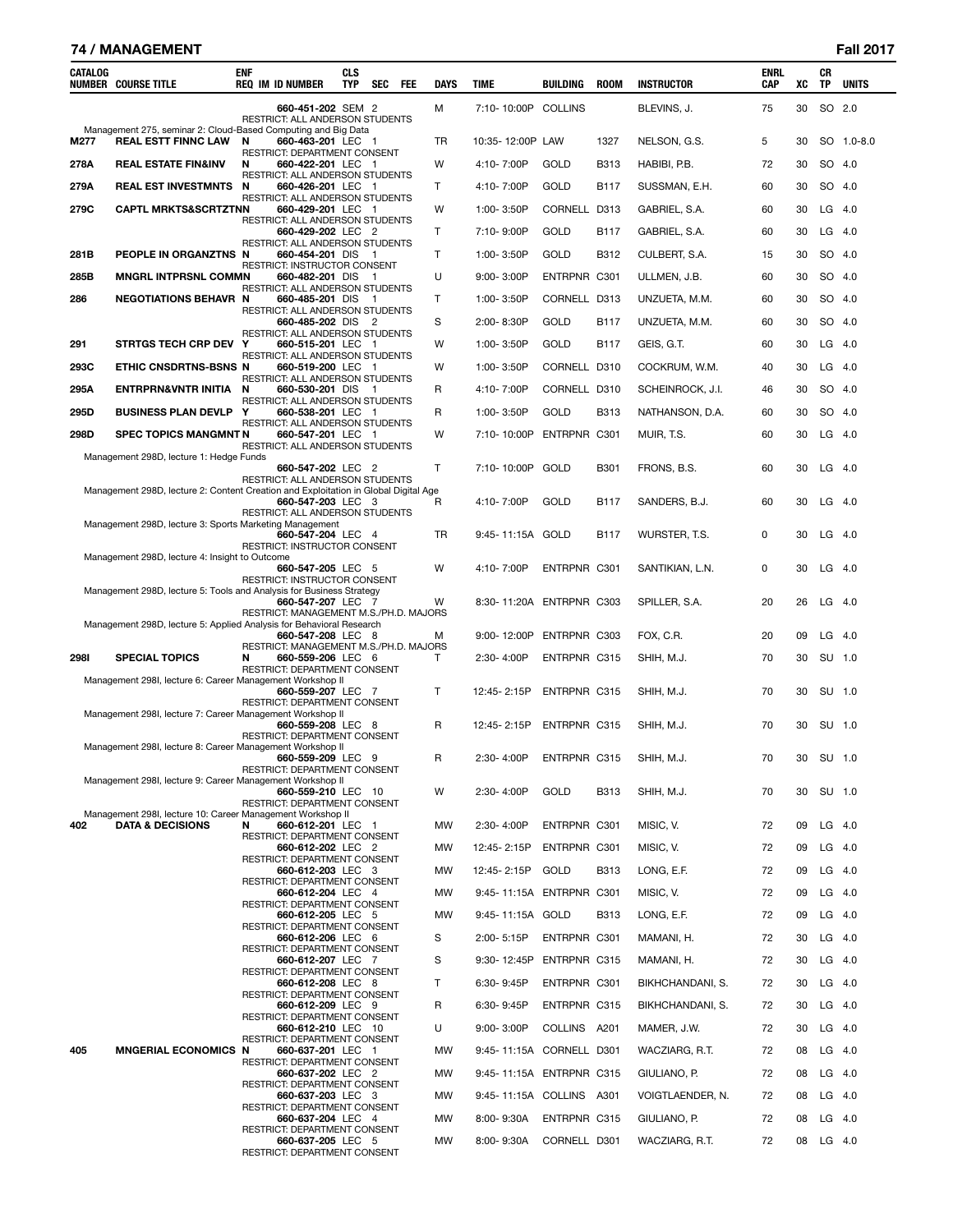| <b>Fall 2017</b> |                                                                                                                                 |            |                                                            |                          |     |     |              |                          |                     |             |                   |                    |    |          | <b>MANAGEMENT / 75</b> |
|------------------|---------------------------------------------------------------------------------------------------------------------------------|------------|------------------------------------------------------------|--------------------------|-----|-----|--------------|--------------------------|---------------------|-------------|-------------------|--------------------|----|----------|------------------------|
| <b>CATALOG</b>   | <b>NUMBER COURSE TITLE</b>                                                                                                      | <b>ENF</b> | <b>REQ IM ID NUMBER</b>                                    | <b>CLS</b><br><b>TYP</b> | SEC | FEE | <b>DAYS</b>  | <b>TIME</b>              | BUILDING            | <b>ROOM</b> | <b>INSTRUCTOR</b> | <b>ENRL</b><br>CAP | XC | СR<br>TP | <b>UNITS</b>           |
| 406              | <b>GLOBAL MACROECONOMYY</b>                                                                                                     |            | 660-639-201 LEC 1                                          |                          |     |     | W            | 1:00-3:50P               | <b>ENTRPNR C315</b> |             | DIPPEL, C.        | 60                 | 30 | LG       | 4.0                    |
| 408              | <b>FINANCE FOUNDATIONS N</b>                                                                                                    |            | RESTRICT: ALL ANDERSON STUDENTS<br>660-616-206 LEC 6       |                          |     |     | TR           | 12:45-2:15P              | ENTRPNR C301        |             | CARLIN, B.I.      | 72                 | 01 | $LG$ 4.0 |                        |
|                  |                                                                                                                                 |            | RESTRICT: DEPARTMENT CONSENT<br>660-616-207 LEC 7          |                          |     |     | <b>TR</b>    | 9:45-11:15A ENTRPNR C301 |                     |             | CARLIN, B.I.      | 72                 | 01 |          | $LG$ 4.0               |
| 409              | <b>ORG BEHAVIOR</b>                                                                                                             | Y          | RESTRICT: DEPARTMENT CONSENT<br>660-667-201 LEC 1          |                          |     |     | S            | 9:30-12:45P              | ENTRPNR C301        |             | DAI, H.           | 72                 | 30 | $LG$ 4.0 |                        |
|                  |                                                                                                                                 |            | RESTRICT: DEPARTMENT CONSENT<br>660-667-202 LEC 2          |                          |     |     | S            | 2:00-5:15P               | ENTRPNR C315        |             | DAI, H.           | 72                 | 30 |          | $LG$ 4.0               |
|                  |                                                                                                                                 |            | RESTRICT: DEPARTMENT CONSENT<br>660-667-203 LEC 3          |                          |     |     | R            | $6:30 - 9:45P$           | ENTRPNR C301        |             | UNZUETA, M.M.     | 72                 | 30 |          | $LG$ 4.0               |
|                  |                                                                                                                                 |            | <b>RESTRICT: DEPARTMENT CONSENT</b><br>660-667-204 LEC 4   |                          |     |     | $\mathsf{T}$ | 6:30-9:45P               | ENTRPNR C315        |             | UNZUETA, M.M.     | 72                 | 30 | $LG$ 4.0 |                        |
|                  |                                                                                                                                 |            | RESTRICT: DEPARTMENT CONSENT<br>660-667-205 LEC 5          |                          |     |     | S            | $2:00 - 8:00P$           | <b>CORNELL</b>      |             | ULLMEN, J.B.      | 72                 | 30 | $LG$ 4.0 |                        |
|                  |                                                                                                                                 |            | RESTRICT: DEPARTMENT CONSENT                               |                          |     |     | S            |                          |                     |             |                   | 72                 | 30 |          | $LG$ 4.0               |
| 410              | <b>OPRATNS TCHNLG MGMTN</b>                                                                                                     |            | 660-669-201 LEC 1<br>RESTRICT: DEPARTMENT CONSENT          |                          |     |     |              | 9:30-12:45P              | COLLINS A201        |             | RAJARAM, K.       |                    |    |          |                        |
|                  |                                                                                                                                 |            | 660-669-202 LEC 2<br>RESTRICT: DEPARTMENT CONSENT          |                          |     |     | S            | 2:00-5:15P               | <b>GOLD</b>         | <b>B313</b> | HALL, J.M.        | 72                 | 30 |          | $LG$ 4.0               |
|                  |                                                                                                                                 |            | 660-669-203 LEC 3<br>RESTRICT: DEPARTMENT CONSENT          |                          |     |     | R            | $6:30 - 9:45P$           | <b>COLLINS</b>      | A301        | RAJARAM, K.       | 72                 | 24 |          | $LG$ 4.0               |
|                  |                                                                                                                                 |            | 660-669-204 LEC 4<br><b>RESTRICT: DEPARTMENT CONSENT</b>   |                          |     |     | $\mathsf{T}$ | $6:30 - 9:45P$           | GOLD                | B313        | HALL, J.M.        | 72                 | 22 |          | $LG$ 4.0               |
|                  |                                                                                                                                 |            | 660-669-205 LEC 5<br>RESTRICT: DEPARTMENT CONSENT          |                          |     |     | U            | $9:00 - 3:00P$           | CORNELL D301        |             | KARMARKAR, U.S.   | 72                 | 30 |          | $LG$ 4.0               |
| 411              | <b>MARKETING MGMT</b>                                                                                                           | N          | 660-623-208 LEC 8<br>RESTRICT: DEPARTMENT CONSENT          |                          |     |     | <b>TR</b>    | 9:45-11:15A COLLINS A301 |                     |             | HERSHFIELD, H.E.  | 72                 | 30 | $LG$ 4.0 |                        |
|                  |                                                                                                                                 |            | 660-623-209 LEC 9<br><b>RESTRICT: DEPARTMENT CONSENT</b>   |                          |     |     | TR           | 12:45-2:15P              | <b>COLLINS</b>      | A301        | HERSHFIELD, H.E.  | 72                 | 30 |          | $LG$ 4.0               |
|                  |                                                                                                                                 |            | 660-623-210 LEC 10<br>RESTRICT: DEPARTMENT CONSENT         |                          |     |     | TR           | 2:30-4:00P               | COLLINS A301        |             | HERSHFIELD, H.E.  | 72                 | 30 |          | $LG$ 4.0               |
| 414A             | <b>LEADRSHP FOUNDATION N</b>                                                                                                    |            | 660-704-201 LEC 1                                          |                          |     |     |              |                          |                     |             | WHITSON, J.A.     | 75                 | 30 | SU 2.0   |                        |
|                  |                                                                                                                                 |            | RESTRICT: DEPARTMENT CONSENT<br>660-704-202 LEC 2          |                          |     |     |              |                          |                     |             | CARUSO, E.M.      | 75                 | 30 |          | SU 2.0                 |
|                  |                                                                                                                                 |            | RESTRICT: DEPARTMENT CONSENT<br>660-704-203 LEC 3          |                          |     |     |              |                          |                     |             | SHIH, M.J.        | 75                 | 30 | SU 2.0   |                        |
|                  |                                                                                                                                 |            | RESTRICT: DEPARTMENT CONSENT<br>660-704-204 LEC 4          |                          |     |     |              |                          |                     |             | GOLDSTEIN, N.J.   | 75                 | 30 | SU 2.0   |                        |
|                  |                                                                                                                                 |            | RESTRICT: DEPARTMENT CONSENT<br>660-704-205 LEC 5          |                          |     |     |              |                          |                     |             | FOX, C.R.         | 75                 | 30 | SU       | - 2.0                  |
| 420              | <b>BUSINESS STRATEGY</b>                                                                                                        | N          | <b>RESTRICT: DEPARTMENT CONSENT</b><br>660-690-201 LEC 1   |                          |     |     | S            | 2:00-5:15P               | CORNELL D313        |             | SCHMITT, M.A.     | 62                 | 30 | $LG$ 4.0 |                        |
|                  |                                                                                                                                 |            | RESTRICT: DEPARTMENT CONSENT<br>660-690-202 LEC 2          |                          |     |     | S            | 9:30-12:45P              | GOLD                | <b>B313</b> | SCHMITT, M.A.     | 72                 | 30 |          | $LG$ 4.0               |
|                  |                                                                                                                                 |            | RESTRICT: DEPARTMENT CONSENT<br>660-690-203 LEC 3          |                          |     |     | T            | $6:30 - 9:45P$           | <b>COLLINS</b>      | A301        | SANTIKIAN, L.N.   | 56                 | 30 |          | $LG$ 4.0               |
|                  |                                                                                                                                 |            | <b>RESTRICT: DEPARTMENT CONSENT</b><br>660-690-204 LEC 4   |                          |     |     | R            | 6:30-9:45P               | GOLD                | <b>B313</b> | SANTIKIAN, L.N.   | 47                 | 30 |          | $LG$ 4.0               |
|                  |                                                                                                                                 |            | RESTRICT: DEPARTMENT CONSENT                               |                          |     |     |              |                          |                     |             |                   |                    |    |          |                        |
|                  |                                                                                                                                 |            | 660-690-205 LEC 5<br>RESTRICT: DEPARTMENT CONSENT          |                          |     |     | S            | $2:00 - 8:00P$           | COLLINS A201        |             | LARKIN, I.I.      | 72                 | 30 | $LG$ 4.0 |                        |
| 425              | <b>ADV MANAGEMENT COMMN</b>                                                                                                     |            | 660-650-201 LEC 1<br>RESTRICT: FULL-TIME MBA STUDENTS ONLY |                          |     |     | R            | 1:00-3:50P               | CORNELL D313        |             | MCCANN, R.M.      | 60                 | 30 |          | SO 4.0                 |
|                  |                                                                                                                                 |            | 660-650-202 LEC 2<br><b>RESTRICT: FEMBA</b>                |                          |     |     | S            | 2:00-8:30P               | <b>COLLINS</b>      |             | MCCANN, R.M.      | 60                 | 30 | SO 4.0   |                        |
| 427B             | <b>GLOBAL ACCESS PRGRMY</b>                                                                                                     |            | 660-653-201 FLD 1<br>RESTRICT: DEPARTMENT CONSENT          |                          |     |     | VAR          |                          |                     |             | FOSTER, R.F.      | 999                | 30 |          | LG 5.0                 |
|                  |                                                                                                                                 |            | 660-653-202 FLD 2<br>RESTRICT: DEPARTMENT CONSENT          |                          |     |     |              |                          |                     |             | FARRELL, B.J.     | 999                | 30 |          | LG 5.0                 |
|                  |                                                                                                                                 |            | 660-653-203 FLD 3<br>RESTRICT: DEPARTMENT CONSENT          |                          |     |     |              |                          |                     |             | NORTHROP, G.S.    | 999                | 30 | LG 5.0   |                        |
| 444A             | <b>INTRODUCTION TO AMR N</b>                                                                                                    |            | 660-703-200 LEC 1<br>RESTRICT: DEPARTMENT CONSENT          |                          |     |     | W            | 8:30-11:20A              |                     |             | SCHEINROCK, J.I.  | 311                | 30 |          | 2.0                    |
|                  |                                                                                                                                 |            | 660-703-202 LEC 2<br>RESTRICT: DEPARTMENT CONSENT          |                          |     |     | W            | 8:30-11:20A              |                     |             | ALDERTON, D.J.    | 8                  | 30 |          | 2.0                    |
| 457              | <b>FLDWRK-INVSTMT MGMTN</b>                                                                                                     |            | 660-784-201 DIS 1                                          |                          |     |     | м            | 10:30-11:30A GOLD        |                     | B312        | COCKRUM, W.M.     | 12                 | 30 | SO 4.0   |                        |
|                  |                                                                                                                                 |            | RESTRICT: INSTRUCTOR CONSENT<br>660-784-202 DIS 2          |                          |     |     | м            | 6:30-9:00P               | CORNELL D310        |             | GRINBLATT, M.S.   | 10                 | 30 | SO 4.0   |                        |
| 458A             | <b>GLOBAL IMMERSION</b>                                                                                                         | N          | RESTRICT: INSTRUCTOR CONSENT<br>660-712-202 LEC 2          |                          |     |     |              |                          |                     |             | WACZIARG, R.T.    | 60                 | 30 |          | 2.0                    |
|                  | Management 458A, lecture 2: Business Environment of India                                                                       |            | RESTRICT: DEPARTMENT CONSENT                               |                          |     |     |              |                          |                     |             |                   |                    |    |          |                        |
| 458B             | <b>GLOBAL IMMERSION</b>                                                                                                         | Y          | 660-713-201 FLD 1<br>RESTRICT: DEPARTMENT CONSENT          |                          |     |     |              |                          |                     |             | TERECH, A.        | 60                 | 30 |          | $LG$ 2.0               |
|                  |                                                                                                                                 |            | 660-713-202 FLD 2<br>RESTRICT: DEPARTMENT CONSENT          |                          |     |     |              |                          |                     |             | NICKELSBURG, G.   | 60                 | 30 |          | LG 2.0                 |
|                  |                                                                                                                                 |            | 660-713-203 FLD 3<br>RESTRICT: DEPARTMENT CONSENT          |                          |     |     |              |                          |                     |             | ABE, G.J.         | 60                 | 30 |          | $LG$ 2.0               |
| 459E             | <b>INTERNATNL EXCHANGE N</b><br>Management 459E, fieldwork 1: International Exchange at ESADE Business School, Barcelona, Spain |            | 660-719-201 FLD 1                                          |                          |     |     |              |                          |                     |             | HAYN, C.          | 10                 | 30 |          | SO 2.0-4.0             |
|                  |                                                                                                                                 |            | 660-719-202 FLD 2                                          |                          |     |     |              |                          |                     |             | HAYN, C.          | 10                 | 30 |          | SO 2.0-4.0             |
| 461A             | Management 459E, fieldwork 2: International Exchange at ESADE Business School, Barcelona, Spain<br><b>LEADRSHP FOUNDTNS 1 N</b> |            | 660-724-201 LEC 1                                          |                          |     |     |              |                          |                     |             | HAYN, C.          | 78                 | 30 |          | SO 2.0                 |
|                  |                                                                                                                                 |            | RESTRICT: EXECUTIVE MBA PROGRAM<br>660-724-202 LEC 2       |                          |     |     |              |                          |                     |             | HAYN, C.          | 78                 | 30 |          | SO 2.0                 |
| 461D             | <b>LEADRSHP FOUNDTNS 3 N</b>                                                                                                    |            | RESTRICT: EXECUTIVE MBA PROGRAM<br>660-728-201 LEC 1       |                          |     |     |              |                          |                     |             | GOLDSTEIN, N.J.   | 60                 | 30 |          | 1.0                    |
| 463              | <b>DATA AND DECISIONS</b>                                                                                                       | N          | RESTRICT: EXECUTIVE MBA PROGRAM<br>660-788-200 LEC 1       |                          |     |     |              |                          |                     |             | MCCARDLE, K.F.    | 78                 | 30 | SO 4.0   |                        |
|                  |                                                                                                                                 |            | <b>RESTRICT: GEMBA</b><br>660-788-201 LEC 2                |                          |     |     |              |                          |                     |             | SARIN, R.K.       | 78                 | 30 | SO 4.0   |                        |
|                  |                                                                                                                                 |            | RESTRICT: EXECUTIVE MBA PROGRAM<br>660-788-202 LEC 3       |                          |     |     |              |                          |                     |             | LONG, E.F.        | 72                 | 30 | SO 4.0   |                        |
|                  |                                                                                                                                 |            | RESTRICT: EXECUTIVE MBA PROGRAM                            |                          |     |     |              |                          |                     |             |                   |                    |    |          |                        |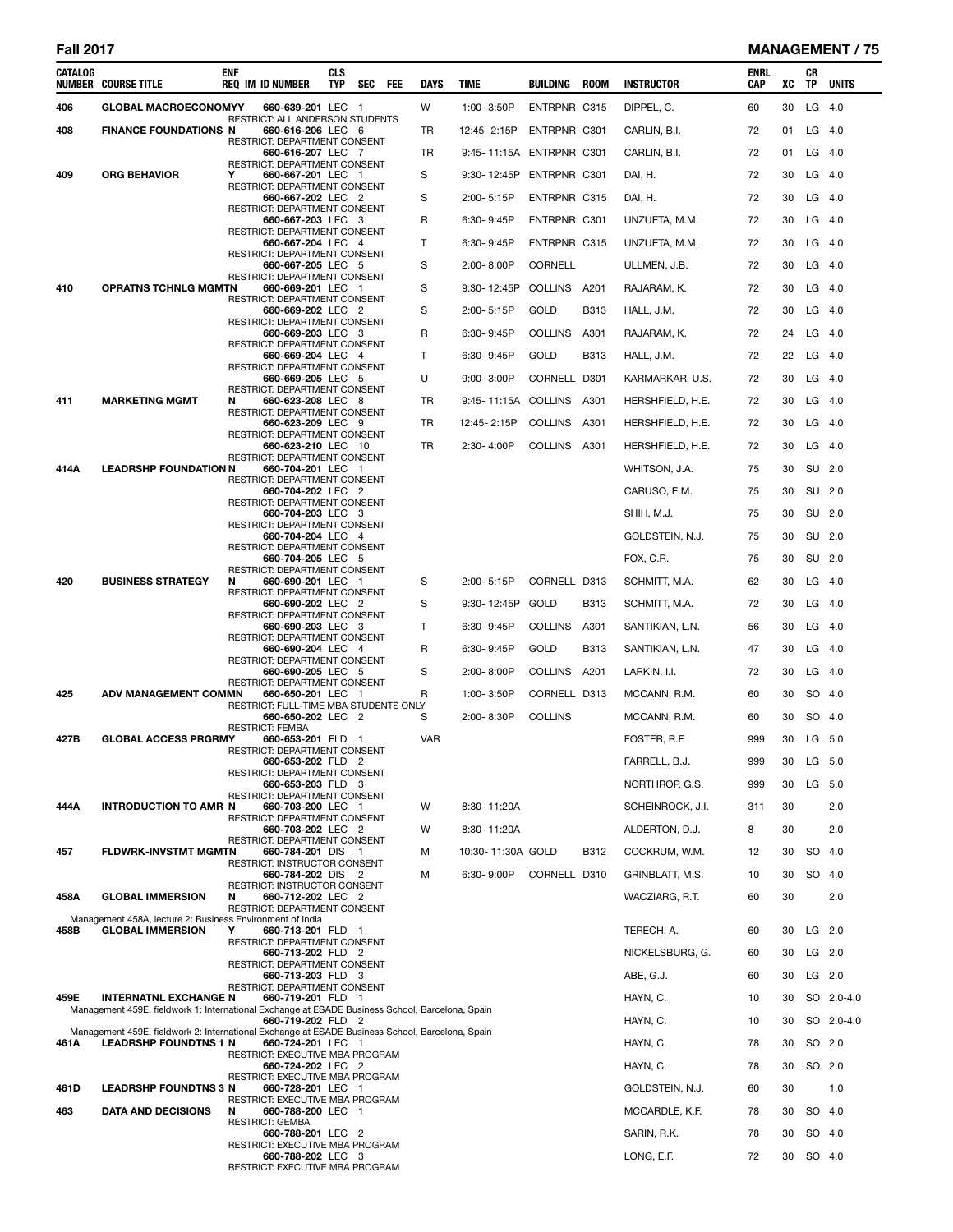|         | 76 / MANAGEMENT                                                                                |            |                                                                                          |                          |     |            |             |                           |              |             |                                |                           |    |           | <b>Fall 2017</b> |
|---------|------------------------------------------------------------------------------------------------|------------|------------------------------------------------------------------------------------------|--------------------------|-----|------------|-------------|---------------------------|--------------|-------------|--------------------------------|---------------------------|----|-----------|------------------|
| CATALOG | <b>NUMBER COURSE TITLE</b>                                                                     | <b>ENF</b> | <b>REQ IM ID NUMBER</b>                                                                  | <b>CLS</b><br><b>TYP</b> | SEC | <b>FEE</b> | <b>DAYS</b> | <b>TIME</b>               | BUILDING     | <b>ROOM</b> | <b>INSTRUCTOR</b>              | <b>ENRL</b><br><b>CAP</b> | XC | CR<br>TP  | <b>UNITS</b>     |
| 464     | <b>MANAGERL ACCOUNTINGN</b>                                                                    |            | 660-789-200 LEC 1                                                                        |                          |     |            |             |                           |              |             | HAYN, C.                       | 72                        | 30 |           | SO 4.0           |
| 469     | ORGANIZTNL BEHAVIOR N                                                                          |            | <b>RESTRICT: GEMBA</b><br>660-739-201 LEC 1                                              |                          |     |            |             |                           |              |             | ULLMEN, J.B.                   | 78                        | 30 |           | SO 4.0           |
|         |                                                                                                |            | RESTRICT: EXECUTIVE MBA PROGRAM<br>660-739-202 LEC 2                                     |                          |     |            |             |                           |              |             | ULLMEN, J.B.                   | 78                        | 30 |           | SO 4.0           |
| 474     | <b>OPRATNS&amp;TCHNLG MGMTN</b>                                                                |            | RESTRICT: EXECUTIVE MBA PROGRAM<br>660-812-201 LEC 1                                     |                          |     |            |             |                           |              |             | DEHORATIUS, N.                 | 60                        | 30 |           | SO 4.0           |
|         |                                                                                                |            | <b>RESTRICT: GEMBA</b><br>660-812-202 LEC 2                                              |                          |     |            |             |                           |              |             | TANG, C.S.                     | 72                        | 30 |           | SO 4.0           |
| 478     | <b>SELECTED TOPCS-MGMTN</b>                                                                    |            | RESTRICT: EXECUTIVE MBA PROGRAM<br>660-818-202 SEM 2                                     |                          |     |            | <b>TBA</b>  |                           |              |             | GUERIN, J.                     | 70                        | 30 | SO        | $2.0 - 4.0$      |
|         | Management 478, seminar 2: Business Law for Managers and Entrepreneurs                         |            | 660-818-205 SEM 5                                                                        |                          |     |            |             |                           |              |             | SAKAKIBARA, M.                 | 72                        | 30 |           | SO 2.0-4.0       |
|         | Management 478, seminar 5: Business Strategy in Emerging Markets                               |            | 660-818-207 SEM 7                                                                        |                          |     |            |             |                           |              |             | GEIS, G.T.                     | 72                        | 30 |           | SO 2.0-4.0       |
|         | Management 478, seminar 7: Mergers and Acquisitions                                            |            | 660-818-208 SEM 8                                                                        |                          |     |            |             |                           |              |             | GARMAISE, M.J.                 | 60                        | 30 |           | SO 2.0-4.0       |
|         | Management 478, seminar 8: Venture Capital and Private Equity                                  |            | RESTRICT: EXECUTIVE MBA PROGRAM<br>660-818-216 SEM 16<br>RESTRICT: EXECUTIVE MBA PROGRAM |                          |     |            |             |                           |              |             | MCCANN, R.M.                   | 60                        | 30 |           | SO 2.0-4.0       |
|         | Management 478, seminar 16: Management Communication                                           |            | 660-818-219 SEM 19                                                                       |                          |     |            |             |                           |              |             | LEE, J.J.                      | 72                        | 30 |           | SO 2.0-4.0       |
|         | Management 478, seminar 19: Deals: Strategy and Structure                                      |            | 660-818-222 SEM 22                                                                       |                          |     |            |             |                           |              |             | HOLLENBECK, B.W.               | 72                        | 30 |           | SO 2.0-4.0       |
|         | Management 478, seminar 22: Customer Assessment and Analytics                                  |            | 660-818-227 SEM 27                                                                       |                          |     |            |             |                           |              |             | DARBY, M.R.                    | 72                        | 30 |           | SO 2.0-4.0       |
|         | Management 478, seminar 27: Government and Business Success in U.S.                            |            | 660-818-229 SEM 29                                                                       |                          |     |            |             |                           |              |             |                                | 72                        | 30 |           | SO 2.0-4.0       |
| 484B    | Management 478, seminar 29: Patterns of Problem Solving<br><b>MGMT OF TECH&amp;INNOVNY</b>     |            | 660-854-200 LEC 1                                                                        |                          |     |            |             |                           |              |             | FIRSTENBERG, I.<br>BLEVINS, J. | 72                        | 30 |           | $LG$ 2.0         |
|         |                                                                                                |            | <b>RESTRICT: GEMBA</b>                                                                   |                          |     |            |             |                           |              |             |                                | 72                        | 30 |           |                  |
| 486     | STRATEGIC LEADRSHIP N                                                                          |            | 660-858-200 LEC 1<br><b>RESTRICT: GEMBA</b>                                              |                          |     |            |             |                           |              |             | GOLDSTEIN, N.J.                |                           |    | $LG$ 4.0  |                  |
|         | <b>Management-Master of Financial Engineering</b>                                              |            |                                                                                          |                          |     |            |             |                           |              |             |                                |                           |    |           |                  |
| 401     | <b>FINANCIAL ACCOUNTNG N</b>                                                                   |            | 565-602-201 LEC 1<br>RESTRICT: MASTERS IN FINANCIAL ENGINEERING                          |                          |     |            | МW          | 12:45-2:15P               | GOLD         | <b>B301</b> | ABOODY, D.                     | 0                         | 03 | $LG$ 4.0  |                  |
|         |                                                                                                |            | 565-602-202 LEC 2<br>RESTRICT: MASTERS IN FINANCIAL ENGINEERING                          |                          |     |            | MW          | 9:45-11:15A GOLD          |              | <b>B301</b> | ABOODY, D.                     | 0                         | 03 | LG        | - 4.0            |
| 402     | <b>ECONOMETRICS</b>                                                                            | N          | 565-604-201 LEC 1<br>RESTRICT: MASTERS IN FINANCIAL ENGINEERING                          |                          |     |            | F           | 8:30-11:20A GOLD          |              | <b>B117</b> | ROSSI, P.E.                    | 41                        | 02 | $LG$ 4.0  |                  |
|         |                                                                                                |            | 565-604-202 LEC 2<br>RESTRICT: MASTERS IN FINANCIAL ENGINEERING                          |                          |     |            | F           | 1:00-3:50P                | GOLD         | B117        | ROSSI, P.E.                    | 41                        | 02 | $LG$ 4.0  |                  |
| 403     | <b>STOCHASTIC CALCULUS N</b>                                                                   |            | 565-606-201 LEC 1<br>RESTRICT: MASTERS IN FINANCIAL ENGINEERING                          |                          |     |            | TR          | 12:45-2:15P               | CORNELL D301 |             | PANAGEAS, S.                   | 41                        | 16 | SO 4.0    |                  |
|         |                                                                                                |            | 565-606-202 LEC 2<br>RESTRICT: MASTERS IN FINANCIAL ENGINEERING                          |                          |     |            | TR          | 9:45-11:15A CORNELL D301  |              |             | PANAGEAS, S.                   | 41                        | 16 | SO 4.0    |                  |
| 410     | <b>APPLD FINANCE PRJCT</b>                                                                     | N          | 565-620-200 FLD 1<br>RESTRICT: MASTERS IN FINANCIAL ENGINEERING                          |                          |     |            |             |                           |              |             | PELEG, E.                      | 41                        | 30 |           | SO 4.0           |
|         |                                                                                                |            | 565-620-201 FLD 2<br>RESTRICT: MASTERS IN FINANCIAL ENGINEERING                          |                          |     |            |             |                           |              |             | PELEG, E.                      | 41                        | 30 | SO 4.0    |                  |
| 411     | <b>FLDWRK-FINANCL ENGR N</b>                                                                   |            | 565-622-201 FLD 1<br>RESTRICT: MASTERS IN FINANCIAL ENGINEERING                          |                          |     |            |             |                           |              |             | CHERNOV, M.                    | 38                        | 30 |           | SU 4.0           |
|         |                                                                                                |            | 565-622-202 FLD 2<br>RESTRICT: MASTERS IN FINANCIAL ENGINEERING                          |                          |     |            |             |                           |              |             | CHERNOV, M.                    | 40                        | 30 | SU 4.0    |                  |
| 431     | <b>SPECIAL TOPICS</b>                                                                          | N          | 565-662-201 LEC 1<br>RESTRICT: MASTERS IN FINANCIAL ENGINEERING                          |                          |     |            | MW          | 1:00-3:30P                | CORNELL D301 |             | KRAFT, H.H.                    | 78                        | 30 |           | SO 2.0-4.0       |
|         | Management-Master of Financial Engineering 431, lecture 1: Credit Markets                      |            | 565-662-202 LEC 2<br>RESTRICT: MASTERS IN FINANCIAL ENGINEERING                          |                          |     |            | T           | 1:00-3:50P                | GOLD         | <b>B313</b> | LOCHSTOER, L.A.                | 78                        | 30 |           | SO 2.0-4.0       |
|         | Management-Master of Financial Engineering 431, lecture 2: Data Analytics and Machine Learning |            | 565-662-203 LEC 3                                                                        |                          |     |            | TR.         | 9:00-11:50A GOLD          |              | B301        | LEDOIT, O.R.                   | 78                        | 30 |           | SO 2.0-4.0       |
|         | Management-Master of Financial Engineering 431, lecture 3: Statistical Arbitrage               |            | RESTRICT: MASTERS IN FINANCIAL ENGINEERING<br>565-662-204 LEC 4                          |                          |     |            | MW          | 1:00-3:50P                | CORNELL      |             | SUBRAHMANYAM, A.               | 78                        | 30 |           | SO 2.0-4.0       |
|         | Management-Master of Financial Engineering 431, lecture 4: Behavioral Finance                  |            | RESTRICT: MASTERS IN FINANCIAL ENGINEERING                                               |                          |     |            |             |                           |              |             |                                |                           |    |           |                  |
|         | Management-Master of Science in Business Analytics                                             |            |                                                                                          |                          |     |            |             |                           |              |             |                                |                           |    |           |                  |
| 401     | <b>R PROGRAMMING</b>                                                                           | N          | 566-602-200 LEC 1<br>RESTRICT: DEPARTMENT CONSENT                                        |                          |     |            |             |                           |              |             | ROSSI, P.E.                    | 40                        | 30 |           | SO 2.0           |
| 402     | <b>SQL&amp;BASIC DATA MGMT N</b>                                                               |            | 566-604-200 LEC 1<br>RESTRICT: DEPARTMENT CONSENT                                        |                          |     |            |             |                           |              |             | SLUSKY, L.                     | 40                        | 30 |           | SO 2.0           |
| 403     | <b>OPTIMIZATION</b>                                                                            | N          | 566-606-200 LEC 1<br>RESTRICT: DEPARTMENT CONSENT                                        |                          |     |            |             |                           |              |             | AHMADI, R.H.                   | 40                        | 30 | SO 2.0    |                  |
| 202A    | <b>Management-PhD</b><br><b>ACCOUNTING WORKSHOPN</b>                                           |            | 567-012-200 LEC 1                                                                        |                          |     |            | F           | 1:00-2:15P                | CORNELL D301 |             | MICHAELI, B.                   | 10                        | 30 | SU 1.0    |                  |
| 204A    | <b>FINANCE WORKSHOP</b>                                                                        | N          | RESTRICT: MANAGEMENT M.S./PH.D. MAJORS<br>567-024-200 LEC 1                              |                          |     |            | F           | 11:30-12:45P GOLD         |              | B313        | HADDAD, V.P.                   | 10                        | 30 |           | SU 1.0           |
| 205A    | <b>SEM-DECNS&amp;OPS&amp;TECH N</b>                                                            |            | RESTRICT: MANAGEMENT M.S./PH.D. MAJORS<br>567-030-200 SEM 1                              |                          |     |            | F           | 10:30-12:00P CORNELL D307 |              |             | BRAVO PLAZA, F.                | 10                        | 30 | SO 1.0    |                  |
| 206A    | <b>M&amp;O SEMINAR</b>                                                                         | N          | RESTRICT: MANAGEMENT M.S./PH.D. MAJORS<br>567-036-200 SEM 1                              |                          |     |            |             | 12:00-1:30P               | GOLD         | B301        | GOLDSTEIN, N.J.                | 10                        | 30 | SO 1.0    |                  |
| 207A    | <b>WORKSHOP-MARKETING N</b>                                                                    |            | RESTRICT: MANAGEMENT M.S./PH.D. MAJORS<br>567-042-200 LEC 1                              |                          |     |            |             | 10:00-11:30A CORNELL D301 |              |             | HOLMES, C.M.                   | 10                        | 30 |           | 1.0              |
| 208A    | <b>GLOBAL ECON&amp;MANGMNTN</b>                                                                |            | RESTRICT: MANAGEMENT M.S./PH.D. MAJORS<br>567-048-200 SEM 1                              |                          |     |            | R           | 12:00-1:30P               | GOLD         | <b>B301</b> | VOIGTLAENDER, N.               | 10                        | 30 | SU 1.0    |                  |
| 209A    | <b>MGMT STRATGY&amp;POLICYN</b>                                                                |            | RESTRICT: MANAGEMENT M.S./PH.D. MAJORS<br>567-054-200 LEC 1                              |                          |     |            | F           | 1:30-3:00P                | CORNELL D307 |             | BIKHCHANDANI, S.               | 10                        | 30 |           | SU 1.0           |
| 234     | <b>TOPICS-ACCOUNTING</b>                                                                       | N          | RESTRICT: MANAGEMENT M.S./PH.D. MAJORS<br>567-204-200 LEC 1                              |                          |     |            | R           | 8:30-11:20A ENTRPNR C303  |              |             | SAAVEDRA LUX, D.A.             | 10                        |    | 07 SO 4.0 |                  |
|         |                                                                                                |            | RESTRICT: MANAGEMENT M.S./PH.D. MAJORS                                                   |                          |     |            |             |                           |              |             |                                |                           |    |           |                  |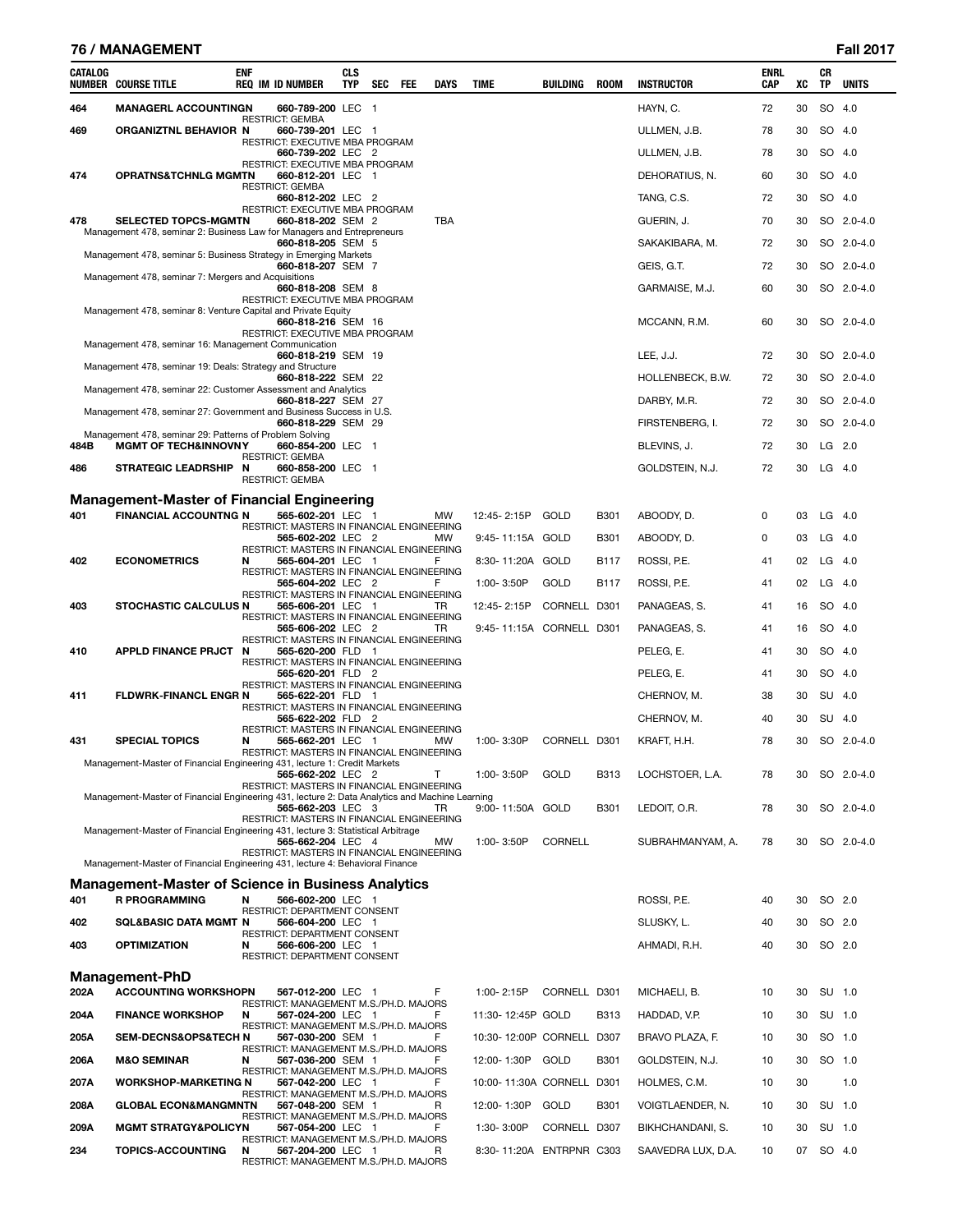### **Fall 2017 MATERIALS SCIENCE AND ENGINEERING / 77**

| CATALOG            | <b>NUMBER COURSE TITLE</b>               | <b>ENF</b> | <b>REQ IM ID NUMBER</b>                                                                                      | <b>CLS</b><br><b>TYP</b> | SEC                            | FEE  | <b>DAYS</b>    | <b>TIME</b>               | BUILDING                      | <b>ROOM</b> | <b>INSTRUCTOR</b>                                                                                                                                                                                | <b>ENRL</b><br><b>CAP</b> | XC | CR<br><b>TP</b> | <b>UNITS</b>    |
|--------------------|------------------------------------------|------------|--------------------------------------------------------------------------------------------------------------|--------------------------|--------------------------------|------|----------------|---------------------------|-------------------------------|-------------|--------------------------------------------------------------------------------------------------------------------------------------------------------------------------------------------------|---------------------------|----|-----------------|-----------------|
| 239                | <b>EMPRCL ASSET PRICNG N</b>             |            | 567-234-200 LEC 1<br>RESTRICT: MANAGEMENT M.S./PH.D. MAJORS                                                  |                          |                                |      | R              | 8:00-11:20A CORNELL D310  |                               |             | CHERNOV, M.                                                                                                                                                                                      | 15                        | 07 |                 | SO 4.0          |
| 249                | <b>BEHVRL RSRCH-MRKTNGN</b>              |            | 567-294-200 SEM 1<br>RESTRICT: MANAGEMENT M.S./PH.D. MAJORS                                                  |                          |                                |      | T              | 1:00-3:50P                | ENTRPNR C303                  |             | HOLMES, C.M.                                                                                                                                                                                     | 20                        | 30 |                 | SO 4.0          |
|                    | <b>MATERIALS SCIENCE AND ENGINEERING</b> |            |                                                                                                              |                          |                                |      |                |                           |                               |             |                                                                                                                                                                                                  |                           |    |                 |                 |
| 6426 Boelter Hall. |                                          |            |                                                                                                              |                          |                                |      |                |                           |                               |             | Students who enroll in upper-division HSSEAS courses without completing the requisites are subject to disenrollment after the second class meeting. If necessary, consult an HSSEAS counselor in |                           |    |                 |                 |
| 10                 | <b>SEM-NEW MATERIALS</b>                 | N          | 191-030-200 SEM 1                                                                                            |                          |                                |      | F              | 1:00-2:50P                | ENGR V                        | 2101        | YANG, J.                                                                                                                                                                                         | 40                        | 30 | LG 1.0          |                 |
| 104                | <b>SCIENCE-ENGR MATERL Y</b>             |            | RESTRICT: ALL UG ENGR MAJORS OR CHEM/MAT SCI<br>------------<br>RESTRICT: ALL UG ENGR MAJORS OR CHEM/MAT SCI | LEC 1                    |                                | \$20 | MW             | 10:00-11:50A BOELTER 2444 |                               |             | HUANG, Y.                                                                                                                                                                                        | 70                        | 03 |                 | $LG$ 4.0        |
|                    |                                          |            | 191-324-201 DIS                                                                                              |                          | $\overline{A}$                 |      | F              | 9:00-9:50A                | BOELTER 5272                  |             | GUO. J.                                                                                                                                                                                          | 35                        |    |                 | 0.0             |
|                    |                                          |            | 191-324-202 DIS                                                                                              |                          | - 1B                           |      | F              | 11:00-11:50A BOELTER 5272 |                               |             | GUO, J.                                                                                                                                                                                          | 35                        |    |                 | 0.0             |
|                    |                                          |            | -----------<br>RESTRICT: ALL UG ENGR MAJORS OR CHEM/MAT SCI                                                  | LEC <sub>2</sub>         |                                | \$20 | <b>MW</b>      | 12:00-1:50P               | BOELTER 2444                  |             | LAN, E.H.                                                                                                                                                                                        | 70                        |    | 05 LG 4.0       |                 |
|                    |                                          |            | 191-324-211 DIS                                                                                              |                          | 2A                             |      | F              | 10:00-10:50A BOELTER 5272 |                               |             | DE MARCO, N.F.                                                                                                                                                                                   | 35                        |    |                 | 0.0             |
|                    |                                          |            | 191-324-212 DIS                                                                                              |                          | 2B                             |      | F              | 12:00-12:50P BOELTER      |                               | 5272        | DE MARCO, N.F.                                                                                                                                                                                   | 35                        |    |                 | 0.0             |
| M105               | <b>NANOSCI&amp;NANOTECH</b>              | Y          | -----------                                                                                                  | <b>LEC</b>               | $\overline{1}$                 |      | <b>MW</b>      | 2:00-3:50P                | BOELTER 5264                  |             | KODAMBAKA, S.                                                                                                                                                                                    | 40                        |    | 30 LG 4.0       |                 |
|                    |                                          |            | SAME AS: ENGR M101<br>RESTRICT: ALL UG ENGR MAJORS OR CHEM/MAT SCI                                           |                          |                                |      |                |                           |                               |             |                                                                                                                                                                                                  |                           |    |                 |                 |
|                    |                                          |            | 191-330-201 DIS 1A                                                                                           |                          |                                |      | F              | 12:00-12:50P BOELTER      |                               | 5264        | KODAMBAKA, S.                                                                                                                                                                                    | 40                        |    |                 | 0.0             |
| 110                | <b>INTR-MTRLS CHRCTR A Y</b>             |            | -----------                                                                                                  | LEC 1                    |                                |      | <b>MW</b>      | 8:00-9:50A                | BOELTER 2760                  |             | GOORSKY, M.S.                                                                                                                                                                                    | 65                        | 01 | $LG$ 4.0        |                 |
|                    |                                          |            | RESTRICT: ALL UG ENGR MAJORS OR CHEM/MAT SCI<br>191-437-201 DIS 1A                                           |                          |                                |      | F              | $9:00 - 9:50A$            | <b>DODD</b>                   | 167         | ROSKER, E.S.                                                                                                                                                                                     | 65                        |    |                 | 0.0             |
| 110L               | <b>MTRLS CHRCTRZ A LAB Y</b>             |            | 191-439-201 LAB 1                                                                                            |                          |                                |      | $\mathsf{T}$   | 2:00-5:50P                | <b>ENGR V</b>                 | 1010        | GOORSKY, M.S.                                                                                                                                                                                    | 18                        | 30 |                 | $LG$ 2.0        |
|                    |                                          |            | RESTRICT: ALL UG ENGR MAJORS OR CHEM/MAT SCI                                                                 |                          |                                |      |                |                           |                               |             |                                                                                                                                                                                                  |                           |    |                 |                 |
|                    |                                          |            | 191-439-202 LAB 2                                                                                            |                          |                                |      | W              | 2:00-5:50P                | <b>ENGRV</b>                  | 1010        | GOORSKY, M.S.                                                                                                                                                                                    | 18                        | 30 |                 | $LG$ 2.0        |
|                    |                                          |            | RESTRICT: ALL UG ENGR MAJORS OR CHEM/MAT SCI<br>191-439-203 LAB 3                                            |                          |                                |      | R              | 2:00-5:50P                | <b>ENGR V</b>                 | 1010        | GOORSKY, M.S.                                                                                                                                                                                    | 19                        | 30 |                 | LG 2.0          |
|                    |                                          |            | RESTRICT: ALL UG ENGR MAJORS OR CHEM/MAT SCI                                                                 |                          |                                |      |                |                           |                               |             |                                                                                                                                                                                                  |                           |    |                 |                 |
| 130                | PHASE RLATNS-SOLIDS                      | <u>v</u>   | -----------                                                                                                  | LEC <sub>1</sub>         |                                |      | TR             | 10:00-11:50A BOELTER      |                               | 5273        | BALONIS-SANT, M.                                                                                                                                                                                 | 40                        | 13 |                 | LG 4.0          |
|                    |                                          |            | RESTRICT: ALL UG ENGR MAJORS OR CHEM/MAT SCI                                                                 |                          |                                |      |                |                           |                               |             |                                                                                                                                                                                                  |                           |    |                 |                 |
| 160                | <b>INT-CERAMCS&amp;GLASSES Y</b>         |            | 191-517-201 DIS 1A<br>------------                                                                           | LEC 1                    |                                |      | F<br>TR        | 2:00-2:50P<br>12:00-1:50P | PAB<br><b>ROYCE</b>           | 2434<br>154 | DONG, S.<br>DUNN, B.S.                                                                                                                                                                           | 40<br>40                  | 14 |                 | 0.0<br>$LG$ 4.0 |
|                    |                                          |            | RESTRICT: ALL UG ENGR MAJORS OR CHEM/MAT SCI                                                                 |                          |                                |      |                |                           |                               |             |                                                                                                                                                                                                  |                           |    |                 |                 |
|                    |                                          |            | 191-750-201 DIS 1A                                                                                           |                          |                                |      | F              | 3:00-3:50P                | BOELTER 9436                  |             | SU.Y.                                                                                                                                                                                            | 40                        |    |                 | 0.0             |
| <b>CM180</b>       | <b>INTRO-BIOMATERIALS</b>                | Y          | -----------                                                                                                  | LEC 1                    |                                |      | MW             | 2:00-3:50P                | BOELTER 5419                  |             | KASKO, A.M.                                                                                                                                                                                      | 5                         | 07 |                 | $LG$ 4.0        |
|                    |                                          |            | SAME AS: BIOENGR CM178<br>RESTRICT: ALL UG ENGR MAJORS OR CHEM/MAT SCI                                       |                          |                                |      |                |                           |                               |             |                                                                                                                                                                                                  |                           |    |                 |                 |
|                    |                                          |            | 191-880-201 DIS                                                                                              |                          | 1A                             |      | F              | 2:00-2:50P                | PAB                           | 1749        | NORRIS, S.C.                                                                                                                                                                                     | 5                         |    |                 | 0.0             |
| 200                | <b>PRINC-MATERIALS SCI</b>               | N          | -----------                                                                                                  | LEC.                     | - 1                            |      | <b>TR</b>      | 4:00-5:50P                | <b>BOELTER</b>                | 9436        | YANG, Y.                                                                                                                                                                                         | 48                        | 16 | LG $4.0$        |                 |
|                    |                                          |            | <b>RESTRICT: GRADUATE STUDENTS</b>                                                                           |                          |                                |      |                |                           |                               |             |                                                                                                                                                                                                  |                           |    |                 |                 |
| 202                | <b>THERMODYNAMICS</b>                    | N          | 595-001-201 DIS<br>-----------                                                                               | <b>LEC</b>               | $\overline{A}$<br>$\mathbf{1}$ |      | м<br><b>MW</b> | 8:00-8:50A<br>4:00-5:50P  | <b>BUNCHE</b><br>BOELTER 9436 | 3211        | CHANG, S.Y.<br><b>HE. X.</b>                                                                                                                                                                     | 48<br>48                  | 30 |                 | 0.0<br>$LG$ 4.0 |
|                    |                                          |            | 595-012-201 DIS                                                                                              |                          | 1A                             |      | м              | $9:00 - 9:50A$            | <b>DODD</b>                   | 170         | WANG. R.                                                                                                                                                                                         | 48                        |    |                 | 0.0             |
| M213               | <b>MATSCI IMAGING&amp;DOC</b>            | N          | 595-081-200 LEC                                                                                              |                          | $\mathbf{1}$                   |      | м              | 1:00-4:50P                | OFF CAM                       |             | KAKOULLI, I.                                                                                                                                                                                     | 6                         | 30 | LG              | 4.0             |
|                    |                                          |            | SAME AS: CAEM M215                                                                                           |                          |                                |      |                |                           |                               |             |                                                                                                                                                                                                  |                           |    |                 |                 |
| 221                | <b>SCI-ELCTRONIC MATRL N</b>             |            | 595-126-280 LEC 80<br>RESTRICT: GRADUATE STUDENTS, ON-LINE MASTERS PROGRAM                                   |                          |                                |      | <b>VAR</b>     |                           | <b>ONLINE</b>                 | LA          | GOORSKY, M.S.                                                                                                                                                                                    | 35                        | 30 |                 | $LG$ 4.0        |
| 226                | <b>TOPICS-SI CMOS TECH</b>               | N          | ------------                                                                                                 | LEC 1                    |                                |      | <b>TR</b>      | 8:00-9:50A                | BOELTER 5440                  |             | XIE, Y.                                                                                                                                                                                          | 40                        | 11 |                 | SO 4.0          |
|                    |                                          |            | 595-156-201 DIS                                                                                              |                          | - 1A                           |      | W              | 8:00-8:50A                | BOELTER 5436                  |             | XIE, Y.                                                                                                                                                                                          | 40                        |    |                 | 0.0             |
| 243A               | <b>FRACTR-STRUCT MATRL N</b>             |            | 595-289-280 LEC 80                                                                                           |                          |                                |      | <b>VAR</b>     |                           |                               |             | ONO, K.                                                                                                                                                                                          | 35                        | 30 |                 | $LG$ 4.0        |
| 243C               |                                          |            | RESTRICT: GRADUATE STUDENTS, ON-LINE MASTERS PROGRAM<br>595-292-200 LEC 1                                    |                          |                                |      | <b>MW</b>      |                           |                               |             |                                                                                                                                                                                                  | 40                        | 30 |                 | $LG$ 4.0        |
|                    | <b>DSLC&amp;STRN MCHN-SLDSN</b>          |            | RESTRICT: GRADUATE STUDENTS                                                                                  |                          |                                |      |                | 12:00-1:50P               | BOELTER 9436                  |             | MARIAN, J.                                                                                                                                                                                       |                           |    |                 |                 |
| 252                | <b>ORGANIC ELECTRONICS N</b>             |            | -----------                                                                                                  | <b>LEC</b>               | - 1                            |      | <b>MW</b>      | 2:00-3:50P                | BOELTER 2444                  |             | PEI.Q.                                                                                                                                                                                           | 50                        | 07 | LG              | 4.0             |
|                    |                                          |            | 595-312-201 DIS                                                                                              |                          | 1A                             |      | F              | 8:00-8:50A                | <b>BOELTER</b>                | 9436        | ZHAO, H.                                                                                                                                                                                         | 50                        |    |                 | 0.0             |
| <b>CM280</b>       | <b>INTRO-BIOMATERIALS</b>                | N          |                                                                                                              | <b>LEC</b>               | $\mathbf{1}$                   |      | <b>MW</b>      | 2:00-3:50P                | <b>BOELTER</b>                | 5419        | KASKO, A.M.                                                                                                                                                                                      | 5                         | 07 | $LG$ 4.0        |                 |
|                    |                                          |            | SAME AS: BIOENGR CM278<br>RESTRICT: GRADUATE STUDENTS                                                        |                          |                                |      |                |                           |                               |             |                                                                                                                                                                                                  |                           |    |                 |                 |
|                    |                                          |            | 595-502-201 DIS 1A                                                                                           |                          |                                |      | F              | 2:00-2:50P                | PAB                           | 1749        | NORRIS, S.C.                                                                                                                                                                                     | 5                         |    |                 | 0.0             |
| 282                | ADV TPC-MAT SCIŊ N                       |            | 595-492-200 LEC 1<br><b>RESTRICT: GRADUATE STUDENTS</b>                                                      |                          |                                |      | F              | 9:30-11:30A ENGR V        |                               | 2101        | PEI, Q.                                                                                                                                                                                          | 30                        |    | 30 SU 2.0       |                 |

### **MATHEMATICS**

#### **Mathematics**

Information on the Mathematics Diagnostic Test is available at http://www.math.ucla.edu/ugrad/diagnostic.<br>ADVANCED PLACEMENT CREDIT: For questions regarding Advanced Placement (AP) credit, see http://www.math.ucla.edu/ugra

For Mathematics 1, enrollment is contingent on taking and passing the Mathematics Diagnostic Test.

Credit for Mathematics 1 from another institution is not accepted.<br>For Mathematics 1, some seats are held for entering students who enroll through New Student Orientation. Any student may enroll beginning September 19, 201

students historically have been able to enroll. See http://www.math.ucla.edu/enrollment for more information.

| <u>366 TRUJIV WWW.ITIQUI.UCIQ.6UU/6HIUIIIII6HI TUI TIIUI 6 HIIUITIIQUUTI.</u>                    |                 |      |       |            |                |    |       |                  |     |    |        |     |
|--------------------------------------------------------------------------------------------------|-----------------|------|-------|------------|----------------|----|-------|------------------|-----|----|--------|-----|
| <b>PRECALCULUS</b>                                                                               | -----------     | _EC. |       | <b>MWF</b> | $8:00 - 8:50A$ | MS | 4000A | GREENE, M.P.     | 180 | 32 | SO 4.0 |     |
|                                                                                                  | 262-022-201 DIS |      | - 1A  |            | $8:00 - 8:50A$ | МS | 5138  | SMITS. T.J.      | 30  |    |        | 0.0 |
|                                                                                                  | 262-022-202 DIS |      | - 1B  | R          | $8:00 - 8:50A$ | MS | 5137  | SMITS. T.J.      | 30  |    |        | 0.0 |
|                                                                                                  | 262-022-203 DIS |      | $-1C$ |            | $8:00 - 8:50A$ | МS | 5127  | BRIGHTBILL, J.R. | 30  |    |        | 0.0 |
|                                                                                                  | 262-022-204 DIS |      | 1D    |            | $8:00 - 8:50A$ | MS | 6229  | BRIGHTBILL, J.R. | 30  |    |        | 0.0 |
|                                                                                                  | 262-022-205 DIS |      | - 1E  |            | 8:00-8:50A     | ΜS | 6229  | CARRICK, C.D.    | 30  |    |        | 0.0 |
|                                                                                                  | 262-022-206 DIS |      | - 1F  |            | $8:00 - 8:50A$ | ΜS | 5117  | CARRICK, C.D.    | 30  |    |        | 0.0 |
| For Mathematics 1 enrollment is contingent on taking and passing the Mathematics Diagnostic Test |                 |      |       |            |                |    |       |                  |     |    |        |     |

For Mathematics 1, enrollment is contingent on taking and passing the Mathematics Diagnostic Test.<br>Credit for Mathematics 1 from another institution is not accepted.<br>For Mathematics 1, some seats are held for entering stud students historically have been able to enroll.

See http://www.math.ucla.edu/enrollment for more information.

| -----------        | FC 2 |      | <b>MWF</b> | 10:00-10:50A MS          | 4000A | GREENE. M.P.    | 180 | 32 | SO 4.0 |     |
|--------------------|------|------|------------|--------------------------|-------|-----------------|-----|----|--------|-----|
| 262-022-211 DIS    |      | - 2A |            | 10:00-10:50A MS          | 5127  | FREDERICK, A.N. | 30  |    |        | 0.0 |
| 262-022-212 DIS 2B |      |      |            | 10:00-10:50A HUMANTS A26 |       | FREDERICK, A.N. | 30  |    |        | 0.0 |
| 262-022-213 DIS 2C |      |      |            | 10:00-10:50A MS          | 6229  | YUAN. T.        | 30  |    |        | 0.0 |
| 262-022-214 DIS    |      | 2D   |            | 10:00-10:50A HUMANTS 135 |       | YUAN. T.        | 30  |    |        | 0.0 |
| 262-022-215 DIS    |      | - 2E |            | 10:00-10:50A HUMANTS 135 |       | HUNT. C.J.      | 30  |    |        | 0.0 |
|                    |      |      |            |                          |       |                 |     |    |        |     |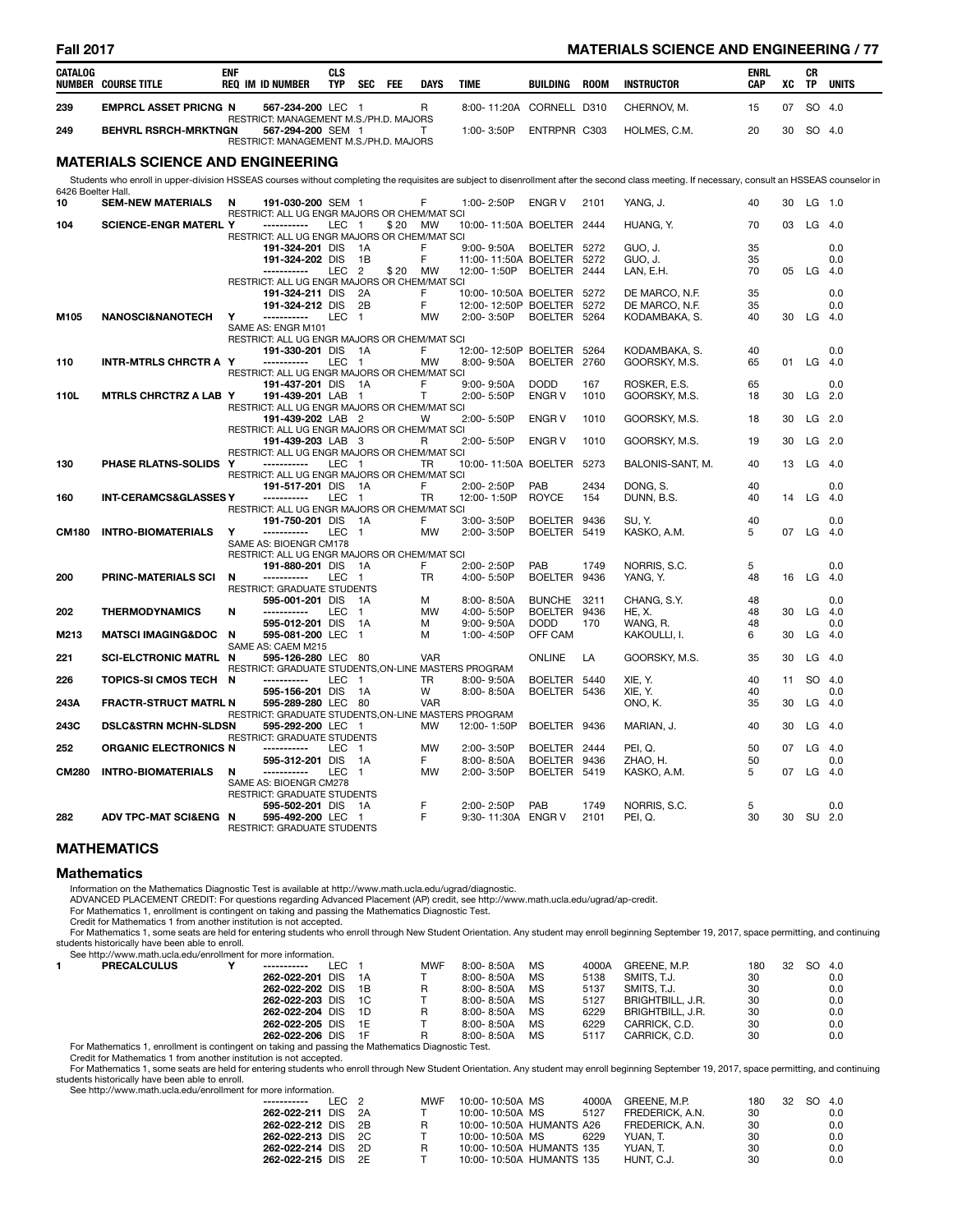| <b>78 / MATHEMATICS</b>                                                                                                                                                                                                                                                                                                                                                        |            |                                       |                          |                      |     |                   |                                         |                               |              |                                  |                    |    |           | <b>Fall 2017</b> |
|--------------------------------------------------------------------------------------------------------------------------------------------------------------------------------------------------------------------------------------------------------------------------------------------------------------------------------------------------------------------------------|------------|---------------------------------------|--------------------------|----------------------|-----|-------------------|-----------------------------------------|-------------------------------|--------------|----------------------------------|--------------------|----|-----------|------------------|
| CATALOG<br><b>NUMBER COURSE TITLE</b>                                                                                                                                                                                                                                                                                                                                          | <b>ENF</b> | <b>REQ IM ID NUMBER</b>               | <b>CLS</b><br><b>TYP</b> | <b>SEC</b>           | FEE | <b>DAYS</b>       | <b>TIME</b>                             | BUILDING                      | <b>ROOM</b>  | <b>INSTRUCTOR</b>                | <b>ENRL</b><br>CAP | XC | CR<br>TP  | <b>UNITS</b>     |
| For Mathematics 1, enrollment is contingent on taking and passing the Mathematics Diagnostic Test.                                                                                                                                                                                                                                                                             |            | 262-022-216 DIS                       |                          | 2F                   |     | R                 | 10:00-10:50A HAINES                     |                               | A25          | HUNT, C.J.                       | 30                 |    |           | 0.0              |
| Credit for Mathematics 1 from another institution is not accepted.<br>For Mathematics 1, some seats are held for entering students who enroll through New Student Orientation. Any student may enroll beginning September 19, 2017, space permitting, and continuing<br>students historically have been able to enroll.                                                        |            |                                       |                          |                      |     |                   |                                         |                               |              |                                  |                    |    |           |                  |
| See http://www.math.ucla.edu/enrollment for more information.                                                                                                                                                                                                                                                                                                                  |            |                                       |                          |                      |     |                   |                                         |                               |              |                                  |                    |    |           |                  |
|                                                                                                                                                                                                                                                                                                                                                                                |            | ------------<br>262-022-221 DIS       | LEC                      | - 3<br>3A            |     | <b>MWF</b><br>т   | 5:00-5:50P<br>5:00-5:50P                | <b>HUMANTS A51</b><br>МS      | 5117         | RONCHETTI, N.<br>HAN, K.T.       | 70<br>35           | 09 |           | SO 4.0<br>0.0    |
|                                                                                                                                                                                                                                                                                                                                                                                |            | 262-022-222 DIS                       |                          | 3B                   |     | R                 | 5:00-5:50P                              | МS                            | 5117         | HAN, K.T.                        | 35                 |    |           | 0.0              |
| For Mathematics 3A, enrollment is contingent on taking and passing the Mathematics Diagnostic Test.<br>Credit for Mathematics 1 from another institution is not accepted.<br>For Mathematics 3A, some seats are held for entering students who enroll through New Student Orientation. Any student may enroll beginning September 19, 2017, space permitting, and continuing   |            |                                       |                          |                      |     |                   |                                         |                               |              |                                  |                    |    |           |                  |
| students historically have been able to enroll.<br>See http://www.math.ucla.edu/ugrad/announcements/fall-2017-enrollment for more information.                                                                                                                                                                                                                                 |            |                                       |                          |                      |     |                   |                                         |                               |              |                                  |                    |    |           |                  |
| <b>CALC LIFE SCI STDT</b><br>ЗΑ                                                                                                                                                                                                                                                                                                                                                | Y          | -----------<br>262-074-201 DIS        | LEC 1                    | 1A                   |     | <b>MWF</b><br>Τ   | $8:00 - 8:50A$<br>8:00-8:50A            | <b>ROLFE</b><br>BOELTER 5420  | 1200         | DE SANTIAGO. R.                  | 120<br>30          | 01 |           | SO 4.0<br>0.0    |
|                                                                                                                                                                                                                                                                                                                                                                                |            | 262-074-202 DIS                       |                          | 1B                   |     | R                 | 8:00-8:50A                              | MS                            | 5138         | KHAN, M.H.<br>KHAN, M.H.         | 30                 |    |           | 0.0              |
|                                                                                                                                                                                                                                                                                                                                                                                |            | 262-074-205 DIS                       |                          | 1E                   |     | $\mathsf{T}$      | 8:00-8:50A                              | GEOLOGY 6704                  |              | SADOVNIK, E.H.                   | 30                 |    |           | 0.0              |
| For Mathematics 3A, enrollment is contingent on taking and passing the Mathematics Diagnostic Test.                                                                                                                                                                                                                                                                            |            | 262-074-206 DIS                       |                          | 1F                   |     | R                 | 8:00-8:50A                              | GEOLOGY 6704                  |              | SADOVNIK, E.H.                   | 30                 |    |           | 0.0              |
| Credit for Mathematics 1 from another institution is not accepted.                                                                                                                                                                                                                                                                                                             |            |                                       |                          |                      |     |                   |                                         |                               |              |                                  |                    |    |           |                  |
| For Mathematics 3A, some seats are held for entering students who enroll through New Student Orientation. Any student may enroll beginning September 19, 2017, space permitting, and continuing<br>students historically have been able to enroll.                                                                                                                             |            |                                       |                          |                      |     |                   |                                         |                               |              |                                  |                    |    |           |                  |
| See http://www.math.ucla.edu/ugrad/announcements/fall-2017-enrollment for more information.                                                                                                                                                                                                                                                                                    |            | -----------                           | <b>LEC</b>               | $\overline{2}$       |     | <b>MWF</b>        | 11:00-11:50A FRANZ                      |                               |              |                                  |                    |    |           |                  |
|                                                                                                                                                                                                                                                                                                                                                                                |            | 262-074-221 DIS                       |                          | 2A                   |     | T                 | 11:00-11:50A MS                         |                               | 1178<br>5118 | GANGBO, W.D.<br>LIU, S.          | 180<br>30          | 04 | <b>SO</b> | - 4.0<br>0.0     |
|                                                                                                                                                                                                                                                                                                                                                                                |            | 262-074-222 DIS                       |                          | 2B                   |     | R                 | 11:00-11:50A MS                         |                               | 5137         | LIU, S.                          | 30                 |    |           | 0.0              |
|                                                                                                                                                                                                                                                                                                                                                                                |            | 262-074-223 DIS<br>262-074-224 DIS    |                          | 2C<br>2D             |     | $\mathsf{T}$<br>R | 11:00-11:50A MS<br>11:00-11:50A BOELTER |                               | 5117<br>5422 | PALASEK, S.P.<br>PALASEK, S.P.   | 30<br>30           |    |           | 0.0<br>0.0       |
|                                                                                                                                                                                                                                                                                                                                                                                |            | 262-074-225 DIS                       |                          | 2E                   |     | T.                | 11:00-11:50A PAB                        |                               | 2748         | MAYER, A.                        | 30                 |    |           | 0.0              |
| For Mathematics 3B, enrollment is contingent on taking and passing the Mathematics Diagnostic Test.                                                                                                                                                                                                                                                                            |            | 262-074-226 DIS                       |                          | 2F                   |     | R                 | 11:00-11:50A MS                         |                               | 5138         | MAYER, A.                        | 30                 |    |           | 0.0              |
| Credit for Mathematics 1 from another institution is not accepted.                                                                                                                                                                                                                                                                                                             |            |                                       |                          |                      |     |                   |                                         |                               |              |                                  |                    |    |           |                  |
| For Mathematics 3B, some seats are held for entering students who enroll through New Student Orientation. Any student may enroll beginning September 19, 2017, space permitting, and continuing<br>students historically have been able to enroll.                                                                                                                             |            |                                       |                          |                      |     |                   |                                         |                               |              |                                  |                    |    |           |                  |
| See http://www.math.ucla.edu/ugrad/announcements/fall-2017-enrollment for more information.                                                                                                                                                                                                                                                                                    |            |                                       |                          |                      |     |                   |                                         |                               |              |                                  |                    |    |           |                  |
| 3В<br><b>CALC LIFE SCI STDT</b>                                                                                                                                                                                                                                                                                                                                                | Υ          | -----------<br>262-083-201 DIS        | <b>LEC</b>               | $\overline{1}$<br>1A |     | <b>MWF</b><br>T   | 8:00-8:50A<br>8:00-8:50A                | <b>FRANZ</b><br>BOELTER 5419  | 1178         | WHITE, N.A.<br>MILLER, K.S.      | 180<br>30          | 01 |           | SO 4.0<br>0.0    |
|                                                                                                                                                                                                                                                                                                                                                                                |            | 262-083-202 DIS                       |                          | 1B                   |     | R                 | 8:00-8:50A                              | BOELTER                       | 5419         | MILLER, K.S.                     | 30                 |    |           | 0.0              |
|                                                                                                                                                                                                                                                                                                                                                                                |            | 262-083-203 DIS<br>262-083-204 DIS    |                          | 1C<br>1D             |     | т<br>R            | 8:00-8:50A<br>8:00-8:50A                | BOELTER 5280<br>BOELTER       | 5280         | KIM, B.<br>KIM, B.               | 30<br>30           |    |           | 0.0<br>0.0       |
|                                                                                                                                                                                                                                                                                                                                                                                |            | 262-083-205 DIS                       |                          | 1E                   |     | Т                 | 8:00-8:50A                              | BOELTER 5272                  |              | WALLACE, R.C.                    | 30                 |    |           | 0.0              |
|                                                                                                                                                                                                                                                                                                                                                                                |            | 262-083-206 DIS                       |                          | 1F                   |     | R                 | 8:00-8:50A                              | BOELTER                       | 5272         | WALLACE, R.C.                    | 30                 |    |           | 0.0              |
| For Mathematics 3C, some seats are held for entering students who enroll through New Student Orientation. Any student may enroll beginning September 19, 2017, space permitting, and continuing<br>students historically have been able to enroll.                                                                                                                             |            |                                       |                          |                      |     |                   |                                         |                               |              |                                  |                    |    |           |                  |
| See http://www.math.ucla.edu/enrollment for more information.<br><b>ODE&amp;LA LIFESCI STDT Y</b><br>ЗС                                                                                                                                                                                                                                                                        |            | -----------                           |                          | $\overline{1}$       |     | <b>MWF</b>        | 12:00-12:50P HAINES                     |                               | 39           |                                  | 180                | 05 | SO.       | 4.0              |
|                                                                                                                                                                                                                                                                                                                                                                                |            | 262-089-201 DIS                       | LEC                      | 1A                   |     | т                 | 12:00-12:50P MS                         |                               | 5117         | RADKE, E.M.<br>SHANI, A.         | 30                 |    |           | 0.0              |
|                                                                                                                                                                                                                                                                                                                                                                                |            | 262-089-202 DIS                       |                          | 1B                   |     | R                 | 12:00-12:50P BUNCHE                     |                               | 3178         | SHANI, A.                        | 30                 |    |           | 0.0              |
|                                                                                                                                                                                                                                                                                                                                                                                |            | 262-089-203 DIS<br>262-089-204 DIS    |                          | 1C<br>1D             |     | т<br>R            | 12:00-12:50P MS<br>12:00-12:50P ROYCE   |                               | 5137<br>162  | TALBUT, B.A.<br>TALBUT, B.A.     | 30<br>30           |    |           | 0.0<br>0.0       |
|                                                                                                                                                                                                                                                                                                                                                                                |            | 262-089-205 DIS                       |                          | 1E                   |     | Τ                 | 12:00-12:50P GEOLOGY 6704               |                               |              | SUN. Y.                          | 30                 |    |           | 0.0              |
| For Mathematics 3C, some seats are held for entering students who enroll through New Student Orientation. Any student may enroll beginning September 19, 2017, space permitting, and continuing                                                                                                                                                                                |            | 262-089-206 DIS                       |                          | 1F                   |     | R                 | 12:00-12:50P BOELTER 5419               |                               |              | SUN, Y.                          | 30                 |    |           | 0.0              |
| students historically have been able to enroll.                                                                                                                                                                                                                                                                                                                                |            |                                       |                          |                      |     |                   |                                         |                               |              |                                  |                    |    |           |                  |
| See http://www.math.ucla.edu/enrollment for more information.                                                                                                                                                                                                                                                                                                                  |            |                                       | LEC                      | $\overline{2}$       |     | <b>MWF</b>        | 4:00-4:50P MS                           |                               |              | 4000A KERANEN, J.P.              | 180                |    | 09 SO 4.0 |                  |
|                                                                                                                                                                                                                                                                                                                                                                                |            | 262-089-211 DIS                       |                          | 2A                   |     | Т                 | 4:00-4:50P                              | ΜS                            | 5118         | LATIMER, V.L.                    | 30                 |    |           | 0.0              |
|                                                                                                                                                                                                                                                                                                                                                                                |            | 262-089-212 DIS<br>262-089-213 DIS    |                          | 2B<br>2C             |     | R<br>т            | 4:00-4:50P<br>4:00-4:50P                | МS<br>МS                      | 5117<br>5117 | LATIMER, V.L.<br>WILKINSON, R.T. | 30<br>30           |    |           | 0.0<br>0.0       |
|                                                                                                                                                                                                                                                                                                                                                                                |            | 262-089-214 DIS                       |                          | 2D                   |     | R                 | 4:00-4:50P                              | MS                            | 5138         | WILKINSON, R.T.                  | 30                 |    |           | 0.0              |
|                                                                                                                                                                                                                                                                                                                                                                                |            | 262-089-215 DIS<br>262-089-216 DIS    |                          | 2E<br>2F             |     | т<br>R            | 4:00-4:50P<br>4:00-4:50P                | MS<br>MS                      | 5147<br>5118 | SMITH, Z.B.<br>SMITH, Z.B.       | 30<br>30           |    |           | 0.0<br>0.0       |
| 19<br>FIAT LUX FRSHMN SEM N                                                                                                                                                                                                                                                                                                                                                    |            | 262-057-200 SEM 1                     |                          |                      |     | R                 | 4:00-4:50P                              | DE NEVE                       | P349         | HILL, M.A.                       | 20                 | 30 |           | PN 1.0           |
| Math 19, seminar 1: Patterns and Symmetry in Art and Nature                                                                                                                                                                                                                                                                                                                    |            | RESTRICT: UNDERGRADUATE STUDENTS ONLY |                          |                      |     |                   |                                         |                               |              |                                  |                    |    |           |                  |
| For Mathematics 31A, enrollment is contingent on taking and passing the Mathematics Diagnostic Test.<br>Credit for Mathematics 1 from another institution is not accepted.<br>For Mathematics 31A, some seats are held for entering students who enroll through New Student Orientation. Any student may enroll beginning September 19, 2017, space permitting, and continuing |            |                                       |                          |                      |     |                   |                                         |                               |              |                                  |                    |    |           |                  |
| students historically have been able to enroll.                                                                                                                                                                                                                                                                                                                                |            |                                       |                          |                      |     |                   |                                         |                               |              |                                  |                    |    |           |                  |
| See http://www.math.ucla.edu/enrollment for more information.<br>DIFF&INTGL CALCULUS Y<br>31 A                                                                                                                                                                                                                                                                                 |            | -----------                           | LEC                      | $\overline{1}$       |     | <b>MWF</b>        | $8:00 - 8:50A$                          | <b>MOORE</b>                  | 100          | EBERHARDT, J.N.                  | 180                | 01 |           | SO 4.0           |
|                                                                                                                                                                                                                                                                                                                                                                                |            | 262-181-201 DIS                       |                          | 1A                   |     | T                 | 8:00-8:50A                              | <b>ROLFE</b>                  | 3135         | BOOZER, A.D.                     | 30                 |    |           | 0.0              |
|                                                                                                                                                                                                                                                                                                                                                                                |            | 262-181-202 DIS<br>262-181-203 DIS    |                          | 1B<br>1C             |     | R<br>T.           | 8:00-8:50A<br>8:00-8:50A                | <b>ROLFE</b><br><b>ROLFE</b>  | 3116<br>3129 | BOOZER, A.D.<br>SZCZESNY, B.J.   | 30<br>30           |    |           | 0.0<br>0.0       |
|                                                                                                                                                                                                                                                                                                                                                                                |            | 262-181-204 DIS                       |                          | 1D                   |     | R                 | $8:00 - 8:50A$                          | <b>ROLFE</b>                  | 3108         | SZCZESNY, B.J.                   | 30                 |    |           | 0.0              |
|                                                                                                                                                                                                                                                                                                                                                                                |            | 262-181-205 DIS<br>262-181-206 DIS    |                          | 1E<br>1F             |     | т<br>R            | 8:00-8:50A<br>$8:00 - 8:50A$            | <b>ROLFE</b><br><b>BUNCHE</b> | 3121<br>3150 | YANG, F.<br>YANG, F.             | 30<br>29           |    |           | 0.0<br>0.0       |
| For Mathematics 31A, enrollment is contingent on taking and passing the Mathematics Diagnostic Test.                                                                                                                                                                                                                                                                           |            |                                       |                          |                      |     |                   |                                         |                               |              |                                  |                    |    |           |                  |
| Credit for Mathematics 1 from another institution is not accepted.<br>For Mathematics 31A, some seats are held for entering students who enroll through New Student Orientation. Any student may enroll beginning September 19, 2017, space permitting, and continuing<br>students historically have been able to enroll.                                                      |            |                                       |                          |                      |     |                   |                                         |                               |              |                                  |                    |    |           |                  |
| See http://www.math.ucla.edu/enrollment for more information.<br>For Mathematics 31A, lecture 2, there will be two MANDATORY midterm examinations from 6 to 8 p.m. on the following Mondays: October 23 and November 13, 2017.                                                                                                                                                 |            |                                       |                          |                      |     |                   |                                         |                               |              |                                  |                    |    |           |                  |
|                                                                                                                                                                                                                                                                                                                                                                                |            |                                       | LEC <sub>2</sub>         |                      |     | <b>MWF</b>        | 10:00-10:50A ROLFE                      |                               | 1200         | OU, W.                           | 180                | 32 | SO.       | -4.0             |
|                                                                                                                                                                                                                                                                                                                                                                                |            | 262-181-211 DIS<br>262-181-212 DIS    |                          | 2A<br>2Β             |     | T.<br>R           | 10:00-10:50A MS<br>10:00-10:50A MS      |                               | 5118<br>5225 | BAKER, W.S.<br>BAKER, W.S.       | 30<br>30           |    |           | 0.0<br>0.0       |
|                                                                                                                                                                                                                                                                                                                                                                                |            | 262-181-213 DIS                       |                          | 2C                   |     | т                 | 10:00-10:50A MS                         |                               | 5137         | BARNICLE, M.G.                   | 30                 |    |           | 0.0              |
|                                                                                                                                                                                                                                                                                                                                                                                |            | 262-181-214 DIS                       |                          | 2D<br>2E             |     | R                 | 10:00-10:50A MS                         |                               | 5137         | BARNICLE, M.G.                   | 30                 |    |           | 0.0              |
|                                                                                                                                                                                                                                                                                                                                                                                |            | 262-181-215 DIS<br>262-181-216 DIS    |                          | 2F                   |     | Τ<br>R            | 10:00-10:50A BOTANY<br>10:00-10:50A MS  |                               | 325<br>5138  | DITTMER, S.J.<br>DITTMER, S.J.   | 30<br>27           |    |           | 0.0<br>0.0       |
| For Mathematics 31A, enrollment is contingent on taking and passing the Mathematics Diagnostic Test.                                                                                                                                                                                                                                                                           |            |                                       |                          |                      |     |                   |                                         |                               |              |                                  |                    |    |           |                  |

Credit for Mathematics 1 from another institution is not accepted.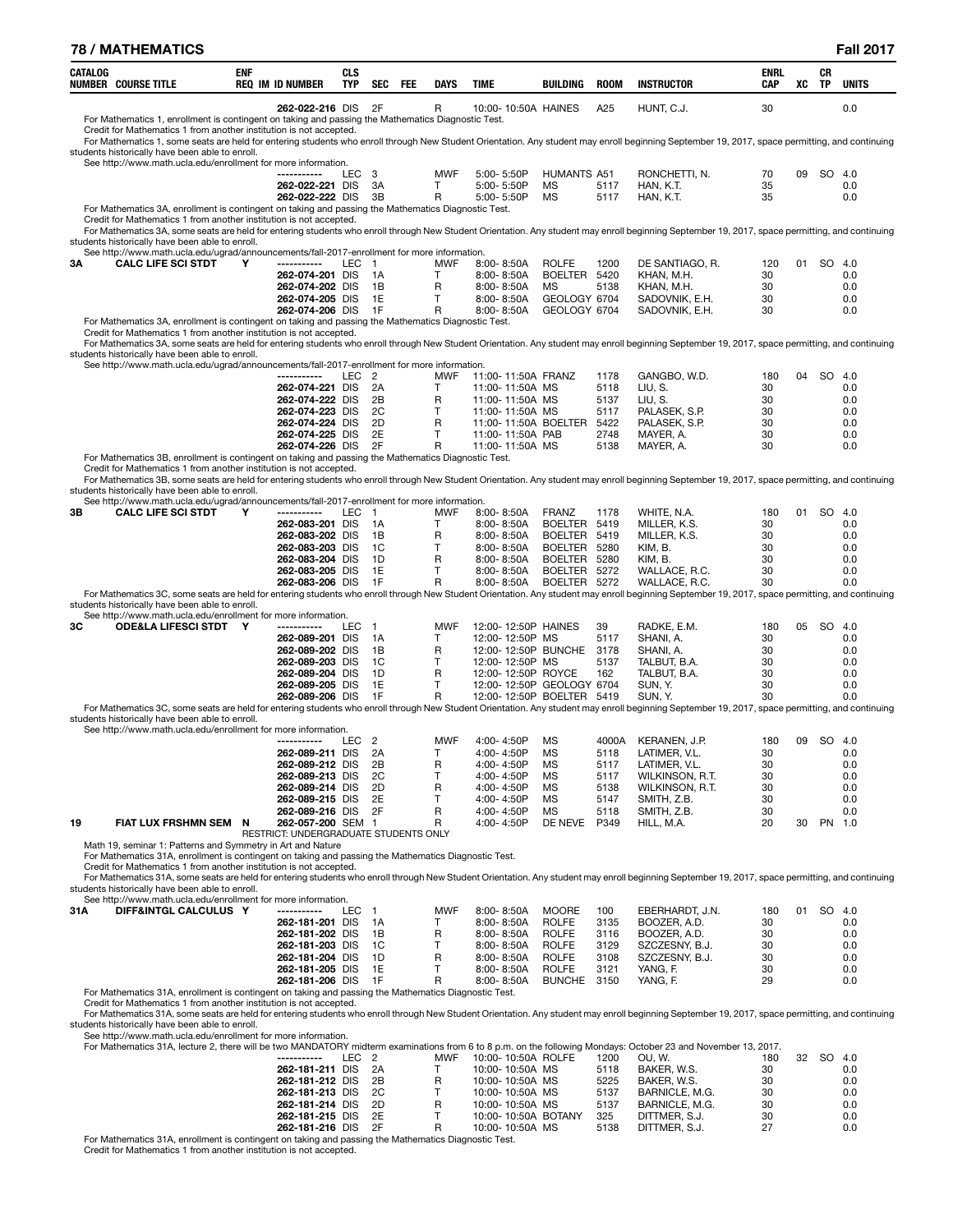| CATALOG<br><b>COURSE TITLE</b><br>NUMBEI | <b>ENI</b><br><b>REQ</b><br><b>ID NUMBER</b><br> | CL S<br>TYP | <b>CEC</b><br><b>SEM</b> | <b>FEL</b> | DAYS | <b>TIME</b> | BUILDING | ROOM | <b>INSTRUCTOR</b> | ENRI<br>CAP | XC | CR<br>TP | <b>UNITS</b> |
|------------------------------------------|--------------------------------------------------|-------------|--------------------------|------------|------|-------------|----------|------|-------------------|-------------|----|----------|--------------|
|                                          |                                                  |             |                          |            |      |             |          |      |                   |             |    |          |              |

For Mathematics 31A, some seats are held for entering students who enroll through New Student Orientation. Any student may enroll beginning September 19, 2017, space permitting, and continuing<br>students historically have b

|                                                                                                                                                                                                                                                     |   |                                    |                       |              |                |                              |                              |              | For Mathematics 31A, lecture 3, there will be two MANDATORY midterm examinations from 6 to 8 p.m. on the following Mondays: October 23 and November 13, 2017.                                    |          |       |           |            |
|-----------------------------------------------------------------------------------------------------------------------------------------------------------------------------------------------------------------------------------------------------|---|------------------------------------|-----------------------|--------------|----------------|------------------------------|------------------------------|--------------|--------------------------------------------------------------------------------------------------------------------------------------------------------------------------------------------------|----------|-------|-----------|------------|
|                                                                                                                                                                                                                                                     |   | -----------                        | LEC<br>- 3            |              | MWF            | $9:00 - 9:50A$               | WGYOUNG CS76                 |              | OU, W.                                                                                                                                                                                           | 180      | 32    | SO.       | -4.0       |
|                                                                                                                                                                                                                                                     |   | 262-181-221 DIS<br>262-181-222 DIS |                       | 3A<br>3B     | Τ<br>R         | 9:00-9:50A<br>$9:00 - 9:50A$ | ROYCE<br><b>ROYCE</b>        | 164<br>164   | STONE, M.I.<br>STONE, M.I.                                                                                                                                                                       | 30<br>29 |       |           | 0.0<br>0.0 |
|                                                                                                                                                                                                                                                     |   | 262-181-223 DIS                    |                       | 3C           | Т              |                              | <b>BUNCHE</b>                | 3143         | STROHMEIER, C.W.                                                                                                                                                                                 | 30       |       |           | 0.0        |
|                                                                                                                                                                                                                                                     |   |                                    |                       |              |                | $9:00 - 9:50A$               |                              |              |                                                                                                                                                                                                  |          |       |           |            |
|                                                                                                                                                                                                                                                     |   | 262-181-224 DIS                    |                       | 3D           | R<br>Т         | $9:00 - 9:50A$               | <b>BUNCHE</b>                | 3143         | STROHMEIER, C.W.                                                                                                                                                                                 | 28       |       |           | 0.0        |
|                                                                                                                                                                                                                                                     |   | 262-181-225 DIS<br>262-181-226 DIS |                       | 3E<br>3F     | R              | 9:00-9:50A<br>$9:00 - 9:50A$ | <b>BUNCHE</b><br>BUNCHE 2178 | 2178         | QIU, Y.<br>QIU, Y.                                                                                                                                                                               | 30<br>29 |       |           | 0.0<br>0.0 |
| For Mathematics 31A, enrollment is contingent on taking and passing the Mathematics Diagnostic Test.                                                                                                                                                |   |                                    |                       |              |                |                              |                              |              |                                                                                                                                                                                                  |          |       |           |            |
| Credit for Mathematics 1 from another institution is not accepted.                                                                                                                                                                                  |   |                                    |                       |              |                |                              |                              |              |                                                                                                                                                                                                  |          |       |           |            |
| For Mathematics 31A, some seats are held for entering students who enroll through New Student Orientation. Any student may enroll beginning September 19, 2017, space permitting, and continuing                                                    |   |                                    |                       |              |                |                              |                              |              |                                                                                                                                                                                                  |          |       |           |            |
| students historically have been able to enroll.                                                                                                                                                                                                     |   |                                    |                       |              |                |                              |                              |              |                                                                                                                                                                                                  |          |       |           |            |
| See http://www.math.ucla.edu/enrollment for more information.                                                                                                                                                                                       |   |                                    |                       |              |                |                              |                              |              |                                                                                                                                                                                                  |          |       |           |            |
|                                                                                                                                                                                                                                                     |   | -----------                        | $\overline{4}$<br>LEC |              | <b>MWF</b>     | 1:00-1:50P                   | MS                           | 4000A        | BRIZOLIS, D.                                                                                                                                                                                     | 180      | 06    | SO 4.0    |            |
|                                                                                                                                                                                                                                                     |   | 262-181-241 DIS                    |                       | 4A           | т              | 1:00-1:50P                   | MS                           | 5137         | HUNT, C.J.                                                                                                                                                                                       | 30       |       |           | 0.0        |
|                                                                                                                                                                                                                                                     |   | 262-181-242 DIS                    |                       | 4B           | R              | 1:00-1:50P                   | MS                           | 5117         | HUNT, C.J.                                                                                                                                                                                       | 29       |       |           | 0.0        |
|                                                                                                                                                                                                                                                     |   | 262-181-243 DIS                    |                       | 4C           | т              | 1:00-1:50P                   | PAB                          | 1434A        | CARLSON, K.D.                                                                                                                                                                                    | 30       |       |           | 0.0        |
|                                                                                                                                                                                                                                                     |   | 262-181-244 DIS                    |                       | 4D           | R              | 1:00-1:50P                   | PAB                          | 1434A        | CARLSON, K.D.                                                                                                                                                                                    | 29       |       |           | 0.0        |
|                                                                                                                                                                                                                                                     |   | 262-181-245 DIS                    |                       | 4E           | Τ              | 1:00-1:50P                   | WGYOUNG 4216                 |              | BAKER, W.S.                                                                                                                                                                                      | 29       |       |           | 0.0        |
|                                                                                                                                                                                                                                                     |   | 262-181-246 DIS                    |                       | 4F           | R              | 1:00-1:50P                   | BUNCHE 3211                  |              | BAKER, W.S.                                                                                                                                                                                      | 29       |       |           | 0.0        |
| <b>CALCULUS LAB</b><br>31AL                                                                                                                                                                                                                         | Y | -----------                        | LEC                   | $\mathbf{1}$ | <b>MWF</b>     | 1:00-1:50P                   | <b>HUMANTS A51</b>           |              | CONLEY, W.J.                                                                                                                                                                                     | 100      | 06 SO |           | 5.0        |
|                                                                                                                                                                                                                                                     |   | 262-182-201 DIS                    |                       | 1А           | TR             | 1:00-1:50P                   | GEOLOGY 3656                 |              | GILTON, T.D.                                                                                                                                                                                     | 18       |       |           | 0.0        |
|                                                                                                                                                                                                                                                     |   | 262-182-202 DIS                    |                       | 1B           | TR             | 1:00-1:50P                   | GEOLOGY 6704                 |              | BREEN, J.J.                                                                                                                                                                                      | 18       |       |           | 0.0        |
|                                                                                                                                                                                                                                                     |   | 262-182-203 DIS                    |                       | 1C           | Τ<br><b>TR</b> | 1:00-1:50P                   | MS                           | 5127         | MALDAGUE, J.                                                                                                                                                                                     | 18       |       |           | 0.0        |
|                                                                                                                                                                                                                                                     |   | 262-182-204 DIS<br>262-182-205 DIS |                       | 1D<br>1E     | TR             | 1:00-1:50P<br>1:00-1:50P     | PUB AFF<br>POWELL            | 1284<br>320  | KENEDA, J.T.                                                                                                                                                                                     | 18<br>18 |       |           | 0.0<br>0.0 |
| For Mathematics 31B, some seats are held for entering students who enroll through New Student Orientation. Any student may enroll beginning September 19, 2017, space permitting, and continuing                                                    |   |                                    |                       |              |                |                              |                              |              | DITTMER, S.J.                                                                                                                                                                                    |          |       |           |            |
| students historically have been able to enroll.                                                                                                                                                                                                     |   |                                    |                       |              |                |                              |                              |              |                                                                                                                                                                                                  |          |       |           |            |
| See http://www.math.ucla.edu/enrollment for more information.                                                                                                                                                                                       |   |                                    |                       |              |                |                              |                              |              |                                                                                                                                                                                                  |          |       |           |            |
| <b>INTEGRTN&amp;INF SERIES Y</b><br>31B                                                                                                                                                                                                             |   | -----------                        | LEC<br>$\mathbf{1}$   |              | <b>MWF</b>     | 8:00-8:50A                   | <b>HUMANTS A51</b>           |              | MARENGON, M.                                                                                                                                                                                     | 180      | 01    | SO 4.0    |            |
|                                                                                                                                                                                                                                                     |   | 262-186-201 DIS                    |                       | 1А           | т              | $8:00 - 8:50A$               | <b>ROLFE</b>                 | 3116         | CASTLE, E.S.                                                                                                                                                                                     | 30       |       |           | 0.0        |
|                                                                                                                                                                                                                                                     |   | 262-186-202 DIS                    |                       | 1B           | R              | $8:00 - 8:50A$               | MS                           | 5127         | CASTLE, E.S.                                                                                                                                                                                     | 30       |       |           | 0.0        |
|                                                                                                                                                                                                                                                     |   | 262-186-203 DIS                    |                       | 1C           | т              | 8:00-8:50A                   | <b>ROLFE</b>                 | 3108         | SWARTWORTH, W.J.                                                                                                                                                                                 | 30       |       |           | 0.0        |
|                                                                                                                                                                                                                                                     |   | 262-186-204 DIS                    |                       | 1D           | R              | $8:00 - 8:50A$               | PAB                          | 2748         | SWARTWORTH, W.J.                                                                                                                                                                                 | 30       |       |           | 0.0        |
|                                                                                                                                                                                                                                                     |   | 262-186-205 DIS                    |                       | 1E           | Т              | $8:00 - 8:50A$               | BUNCHE 3150                  |              | LIU, W.                                                                                                                                                                                          | 30       |       |           | 0.0        |
|                                                                                                                                                                                                                                                     |   | 262-186-206 DIS                    |                       | 1F           | R              | 8:00-8:50A                   | GEOLOGY 4660                 |              | LIU, W.                                                                                                                                                                                          | 30       |       |           | 0.0        |
| For Mathematics 31B, some seats are held for entering students who enroll through New Student Orientation. Any student may enroll beginning September 19, 2017, space permitting, and continuing                                                    |   |                                    |                       |              |                |                              |                              |              |                                                                                                                                                                                                  |          |       |           |            |
| students historically have been able to enroll.<br>See http://www.math.ucla.edu/enrollment for more information.                                                                                                                                    |   |                                    |                       |              |                |                              |                              |              |                                                                                                                                                                                                  |          |       |           |            |
|                                                                                                                                                                                                                                                     |   | -----------                        | $\overline{c}$<br>LEC |              | <b>MWF</b>     | $9:00 - 9:50A$               | MS                           | 4000A        | TANG, W.                                                                                                                                                                                         | 180      | 02    | SO        | - 4.0      |
|                                                                                                                                                                                                                                                     |   | 262-186-211 DIS                    |                       | 2A           | т              | $9:00 - 9:50A$               | MS                           | 5117         | HUYNH, K.M.                                                                                                                                                                                      | 30       |       |           | 0.0        |
|                                                                                                                                                                                                                                                     |   | 262-186-212 DIS                    |                       | 2B           | R              | $9:00 - 9:50A$               | MS                           | 5117         | HUYNH, K.M.                                                                                                                                                                                      | 30       |       |           | 0.0        |
|                                                                                                                                                                                                                                                     |   | 262-186-213 DIS                    |                       | 2C           | т              | $9:00 - 9:50A$               | <b>ROYCE</b>                 | 154          | AULD, E.B.                                                                                                                                                                                       | 30       |       |           | 0.0        |
|                                                                                                                                                                                                                                                     |   | 262-186-214 DIS                    |                       | 2D           | R              | $9:00 - 9:50A$               | GEOLOGY 4645                 |              | AULD, E.B.                                                                                                                                                                                       | 30       |       |           | 0.0        |
|                                                                                                                                                                                                                                                     |   | 262-186-215 DIS                    |                       | 2E           | т              | $9:00 - 9:50A$               | <b>ROYCE</b>                 | 162          | CASTLE, E.S.                                                                                                                                                                                     | 27       |       |           | 0.0        |
|                                                                                                                                                                                                                                                     |   | 262-186-216 DIS                    |                       | 2F           | R              | $9:00 - 9:50A$               | <b>ROLFE</b>                 | 3129         | CASTLE, E.S.                                                                                                                                                                                     | 29       |       |           | 0.0        |
|                                                                                                                                                                                                                                                     |   |                                    |                       |              |                |                              |                              |              |                                                                                                                                                                                                  |          |       |           |            |
|                                                                                                                                                                                                                                                     |   |                                    |                       |              |                |                              |                              |              | For Mathematics 31B, some seats are held for entering students who enroll through New Student Orientation. Any student may enroll beginning September 19, 2017, space permitting, and continuing |          |       |           |            |
| students historically have been able to enroll.                                                                                                                                                                                                     |   |                                    |                       |              |                |                              |                              |              |                                                                                                                                                                                                  |          |       |           |            |
| See http://www.math.ucla.edu/enrollment for more information.                                                                                                                                                                                       |   |                                    |                       |              |                |                              |                              |              |                                                                                                                                                                                                  |          |       |           |            |
|                                                                                                                                                                                                                                                     |   | -----------                        | 3<br>LEC              |              | <b>MWF</b>     | 2:00-2:50P                   | <b>BROAD</b>                 | 2160E        | ANDREWS, M.J.                                                                                                                                                                                    | 180      | 07    | SO.       | 4.0        |
|                                                                                                                                                                                                                                                     |   | 262-186-221 DIS                    |                       | 3A           | т              | 2:00-2:50P                   | PUB AFF                      | 2250         | WERTHEIM, A.J.                                                                                                                                                                                   | 30       |       |           | 0.0        |
|                                                                                                                                                                                                                                                     |   | 262-186-222 DIS                    |                       | 3B           | R              | 2:00-2:50P                   | PUB AFF                      | 2250         | WERTHEIM, A.J.                                                                                                                                                                                   | 30       |       |           | 0.0        |
|                                                                                                                                                                                                                                                     |   | 262-186-223 DIS                    |                       | 3C           | т              | 2:00-2:50P                   | WGYOUNG CS24                 |              | BREEN, J.J.                                                                                                                                                                                      | 30       |       |           | 0.0        |
|                                                                                                                                                                                                                                                     |   | 262-186-224 DIS                    |                       | 3D           | R              | 2:00-2:50P                   | PUB AFF                      | 1337         | BREEN, J.J.                                                                                                                                                                                      | 30       |       |           | 0.0        |
|                                                                                                                                                                                                                                                     |   | 262-186-225 DIS                    |                       | 3E           | Т              | 2:00-2:50P                   | PUB AFF                      | 2214         | MATTHEWS, K.R.                                                                                                                                                                                   | 28       |       |           | 0.0        |
|                                                                                                                                                                                                                                                     |   | 262-186-226 DIS                    |                       | 3F           | R              | 2:00-2:50P                   | <b>DODD</b>                  | 146          | MATTHEWS, K.R.                                                                                                                                                                                   | 30       |       |           | 0.0        |
| For Mathematics 31B, some seats are held for entering students who enroll through New Student Orientation. Any student may enroll beginning September 19, 2017, space permitting, and continuing<br>students historically have been able to enroll. |   |                                    |                       |              |                |                              |                              |              |                                                                                                                                                                                                  |          |       |           |            |
| See http://www.math.ucla.edu/enrollment for more information.                                                                                                                                                                                       |   |                                    |                       |              |                |                              |                              |              |                                                                                                                                                                                                  |          |       |           |            |
|                                                                                                                                                                                                                                                     |   | -----------                        | LEC<br>$\overline{4}$ |              | <b>MWF</b>     | 4:00-4:50P                   | BUNCHE 2209A                 |              | BALASUBRAMANYAM, B 180                                                                                                                                                                           |          | 09    | SO 4.0    |            |
|                                                                                                                                                                                                                                                     |   | 262-186-231 DIS                    |                       | 4A           | T              | 4:00-4:50P                   | GEOLOGY 4645                 |              | SUN, Y.                                                                                                                                                                                          | 30       |       |           | 0.0        |
|                                                                                                                                                                                                                                                     |   | 262-186-232 DIS                    |                       | 4B           | R              | 4:00-4:50P                   | <b>ROLFE</b>                 | 3116         | SUN, Y.                                                                                                                                                                                          | 30       |       |           | 0.0        |
|                                                                                                                                                                                                                                                     |   | 262-186-233 DIS                    |                       | 4C           | т              | 4:00-4:50P                   | MS                           | 5138         | ROYTMAN, B.                                                                                                                                                                                      | 30       |       |           | 0.0        |
|                                                                                                                                                                                                                                                     |   | 262-186-234 DIS                    |                       | 4D           | R              | 4:00-4:50P                   | WGYOUNG 1044                 |              | ROYTMAN, B.                                                                                                                                                                                      | 30       |       |           | 0.0        |
|                                                                                                                                                                                                                                                     |   | 262-186-235 DIS                    |                       | 4E           | т              | 4:00-4:50P                   | MS                           | 5148         | REISIN-TZUR, E.                                                                                                                                                                                  | 30       |       |           | 0.0        |
|                                                                                                                                                                                                                                                     |   | 262-186-236 DIS                    |                       | 4F           | R              | 4:00-4:50P                   | MS                           | 5147         | REISIN-TZUR, E.                                                                                                                                                                                  | 30       |       |           | 0.0        |
| For Mathematics 32A, some seats are held for entering students who enroll through New Student Orientation. Any student may enroll beginning September 19, 2017, space permitting, and continuing                                                    |   |                                    |                       |              |                |                              |                              |              |                                                                                                                                                                                                  |          |       |           |            |
| students historically have been able to enroll.<br>See http://www.math.ucla.edu/enrollment for more information.                                                                                                                                    |   |                                    |                       |              |                |                              |                              |              |                                                                                                                                                                                                  |          |       |           |            |
| <b>CALC OF SEVRL VAR</b><br>32A                                                                                                                                                                                                                     | Y | -----------                        | LEC<br>$\overline{1}$ |              | <b>MWF</b>     | 9:00-9:50A                   | <b>HUMANTS A51</b>           |              | KILLIP, R.B.                                                                                                                                                                                     | 210      |       | 02 SO 4.0 |            |
|                                                                                                                                                                                                                                                     |   | 262-206-201 DIS                    |                       | 1A           | т              | $9:00 - 9:50A$               | MS                           | 5147         | LEVINSON, D.J.                                                                                                                                                                                   | 35       |       |           | 0.0        |
|                                                                                                                                                                                                                                                     |   | 262-206-202 DIS                    |                       | 1B           | R              | 9:00-9:50A                   | MS                           | 5138         | LEVINSON, D.J.                                                                                                                                                                                   | 35       |       |           | 0.0        |
|                                                                                                                                                                                                                                                     |   | 262-206-203 DIS                    |                       | 1C           | т              | 9:00-9:50A                   | PAB                          | 2434         | BOOZER, A.D.                                                                                                                                                                                     | 35       |       |           | 0.0        |
|                                                                                                                                                                                                                                                     |   | 262-206-204 DIS                    |                       | 1D           | R              | 9:00-9:50A                   | <b>ROLFE</b>                 | 3121         | BOOZER, A.D.                                                                                                                                                                                     | 35       |       |           | 0.0        |
|                                                                                                                                                                                                                                                     |   | 262-206-205 DIS                    |                       | 1E           | т              | 9:00-9:50A                   | <b>ROLFE</b>                 | 3129         | ZHOU, A.D.                                                                                                                                                                                       | 35       |       |           | 0.0        |
|                                                                                                                                                                                                                                                     |   | 262-206-206 DIS                    |                       | 1F           | R              | 9:00-9:50A                   | GEOLOGY 4660                 |              | ZHOU, A.D.                                                                                                                                                                                       | 35       |       |           | 0.0        |
| For Mathematics 32A, some seats are held for entering students who enroll through New Student Orientation. Any student may enroll beginning September 19, 2017, space permitting, and continuing                                                    |   |                                    |                       |              |                |                              |                              |              |                                                                                                                                                                                                  |          |       |           |            |
| students historically have been able to enroll.                                                                                                                                                                                                     |   |                                    |                       |              |                |                              |                              |              |                                                                                                                                                                                                  |          |       |           |            |
| See http://www.math.ucla.edu/enrollment for more information.                                                                                                                                                                                       |   | -----------                        |                       |              |                |                              |                              |              |                                                                                                                                                                                                  |          |       |           |            |
|                                                                                                                                                                                                                                                     |   |                                    | $\overline{c}$<br>LEC |              | <b>MWF</b>     | 3:00-3:50P                   | MS                           | 4000A        | LIU, G.                                                                                                                                                                                          | 210      | 08    | SO 4.0    |            |
|                                                                                                                                                                                                                                                     |   | 262-206-211 DIS<br>262-206-212 DIS |                       | 2A<br>2B     | т<br>R         | 3:00-3:50P<br>$3:00 - 3:50P$ | MS<br>MS                     | 5137<br>5137 | MILLER, S.M.<br>MILLER, S.M.                                                                                                                                                                     | 35<br>35 |       |           | 0.0<br>0.0 |
|                                                                                                                                                                                                                                                     |   | 262-206-213 DIS                    |                       | 2C           | Т              | 3:00-3:50P                   | GEOLOGY 4645                 |              | GAGNIERE, S.W.                                                                                                                                                                                   | 35       |       |           | 0.0        |
|                                                                                                                                                                                                                                                     |   | 262-206-214 DIS                    |                       | 2D           | R              | 3:00-3:50P                   | WGYOUNG 2200                 |              | GAGNIERE, S.W.                                                                                                                                                                                   | 35       |       |           | 0.0        |
|                                                                                                                                                                                                                                                     |   | 262-206-215 DIS                    |                       | 2E           | т              | 3:00-3:50P                   | MS                           | 5147         | ZHOU, M.S.                                                                                                                                                                                       | 35       |       |           | 0.0        |
|                                                                                                                                                                                                                                                     |   | 262-206-216 DIS                    |                       | 2F           | R              | 3:00-3:50P                   | MS                           | 5147         | ZHOU, M.S.                                                                                                                                                                                       | 35       |       |           | 0.0        |
| For Mathematics 32A, some seats are held for entering students who enroll through New Student Orientation. Any student may enroll beginning September 19, 2017, space permitting, and continuing                                                    |   |                                    |                       |              |                |                              |                              |              |                                                                                                                                                                                                  |          |       |           |            |
| students historically have been able to enroll.                                                                                                                                                                                                     |   |                                    |                       |              |                |                              |                              |              |                                                                                                                                                                                                  |          |       |           |            |
| See http://www.math.ucla.edu/enrollment for more information.                                                                                                                                                                                       |   | -----------                        | 3<br>LEC              |              | <b>MWF</b>     | 1:00-1:50P                   | <b>HAINES</b>                | 39           | MOU, C.                                                                                                                                                                                          | 210      |       | 06 SO 4.0 |            |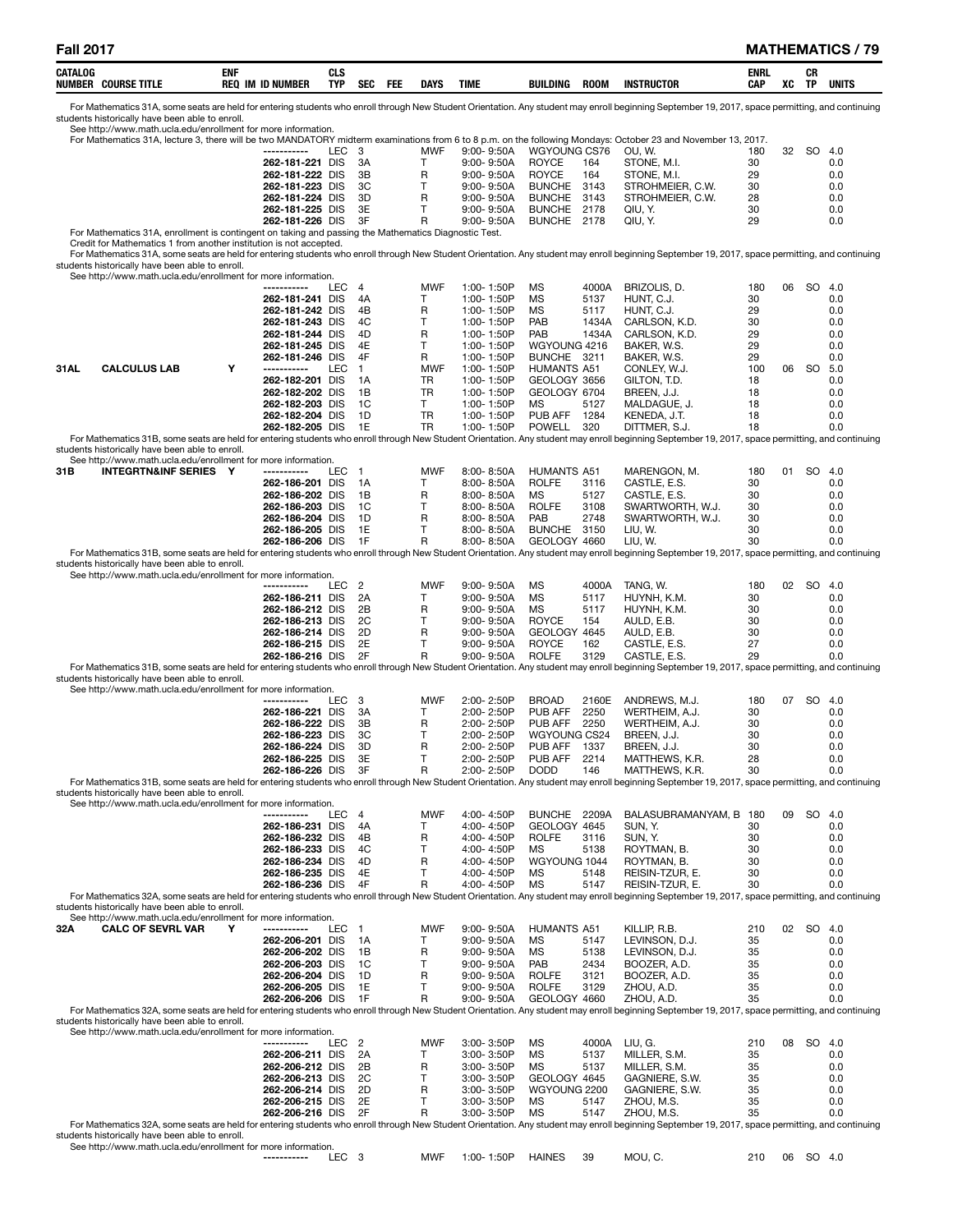### **80 / MATHEMATICS Fall 2017**

| CATALOG | NUMBER COURSE TITLE                                                                                              | enf | <b>REQ IM ID NUMBER</b>                                                                     | CLS<br>TYP | SEC                        | <b>FEE</b> | <b>DAYS</b>                      | <b>TIME</b>                                                        | <b>BUILDING</b>                                            | <b>ROOM</b>                        | <b>INSTRUCTOR</b>                                                                                                                                                                                                  | ENRL<br>CAP                | XC | CR<br><b>TP</b> | <b>UNITS</b>                    |
|---------|------------------------------------------------------------------------------------------------------------------|-----|---------------------------------------------------------------------------------------------|------------|----------------------------|------------|----------------------------------|--------------------------------------------------------------------|------------------------------------------------------------|------------------------------------|--------------------------------------------------------------------------------------------------------------------------------------------------------------------------------------------------------------------|----------------------------|----|-----------------|---------------------------------|
|         |                                                                                                                  |     | 262-206-221 DIS<br>262-206-222 DIS<br>262-206-223 DIS<br>262-206-224 DIS<br>262-206-225 DIS |            | ЗA<br>3B<br>3C<br>3D<br>3E |            | т<br>R<br>Т<br>R<br>$\mathsf{T}$ | 1:00-1:50P<br>1:00-1:50P<br>1:00-1:50P<br>1:00-1:50P<br>1:00-1:50P | <b>ROLFE</b><br><b>ROYCE</b><br><b>ROYCE</b><br>PAB<br>PAB | 3134<br>162<br>162<br>2434<br>2434 | ZHOU, M.S.<br>ZHOU, M.S.<br>GAGNIERE, S.W.<br>GAGNIERE, S.W.<br>WHITE, F.G.                                                                                                                                        | 35<br>35<br>35<br>35<br>35 |    |                 | 0.0<br>0.0<br>0.0<br>0.0<br>0.0 |
|         |                                                                                                                  |     | 262-206-226 DIS                                                                             |            | 3F                         |            | R                                | 1:00-1:50P                                                         | <b>BUNCHE</b>                                              | 3153                               | WHITE, F.G.<br>For Mathematics 32A, some seats are held for entering students who enroll through New Student Orientation. Any student may enroll beginning September 19, 2017, space permitting, and continuing    | 35                         |    |                 | 0.0                             |
|         | students historically have been able to enroll.<br>See http://www.math.ucla.edu/enrollment for more information. |     |                                                                                             |            |                            |            |                                  |                                                                    |                                                            |                                    |                                                                                                                                                                                                                    |                            |    |                 |                                 |
|         |                                                                                                                  |     | -----------                                                                                 | LEC        | 4                          |            | <b>MWF</b>                       | $2:00 - 2:50P$                                                     | MS                                                         | 4000A                              | AUSTIN, A.D.                                                                                                                                                                                                       | 210                        | 07 | SO 4.0          |                                 |
|         |                                                                                                                  |     | 262-206-231 DIS<br>262-206-232 DIS                                                          |            | 4A<br>4B                   |            | Т<br>R                           | 2:00-2:50P<br>2:00-2:50P                                           | MS<br>MS                                                   | 6627<br>5137                       | GUO, Q.<br>GUO, Q.                                                                                                                                                                                                 | 35<br>35                   |    |                 | 0.0<br>0.0                      |
|         |                                                                                                                  |     | 262-206-233 DIS<br>262-206-234 DIS                                                          |            | 4C<br>4D                   |            | $\mathsf{T}$<br>R                | $2:00 - 2:50P$<br>2:00-2:50P                                       | MS<br>GEOLOGY 4645                                         | 6229                               | ZHANG, Y.<br>ZHANG, Y.                                                                                                                                                                                             | 35<br>35                   |    |                 | 0.0<br>0.0                      |
|         |                                                                                                                  |     | 262-206-235 DIS<br>262-206-236 DIS                                                          |            | 4E<br>4F                   |            | T<br>R                           | 2:00-2:50P<br>2:00-2:50P                                           | MS<br><b>BUNCHE</b>                                        | 5117<br>3211                       | CHRISTIAN, A.R.<br>CHRISTIAN, A.R.                                                                                                                                                                                 | 35<br>35                   |    |                 | 0.0<br>0.0                      |
| 32AH    | <b>CALC-SEVRL VAR-HNR</b>                                                                                        | Y   | ------------<br>RESTRICT: INSTRUCTOR CONSENT                                                | LEC        | $\overline{1}$             |            | <b>MWF</b>                       | $9:00 - 9:50A$                                                     | MS                                                         | 5118                               | COLEY, I.A.                                                                                                                                                                                                        | 35                         | 02 | <b>SO</b>       | 4.0                             |
|         |                                                                                                                  |     | 262-205-201 DIS<br>RESTRICT: INSTRUCTOR CONSENT                                             |            | -1A                        |            | Τ                                | $9:00 - 9:50A$                                                     | <b>MS</b>                                                  | 5137                               | CARLSON, K.D.                                                                                                                                                                                                      | 35                         |    |                 | 0.0                             |
| 32B     | <b>CALC OF SEVRL VAR</b>                                                                                         | Υ   | -----------                                                                                 | LEC        | $\overline{1}$             |            | <b>MWF</b>                       | 10:00-10:50A HUMANTS A51                                           |                                                            |                                    | DAS, O.                                                                                                                                                                                                            | 180                        | 03 | <b>SO</b>       | 4.0                             |
|         |                                                                                                                  |     | 262-211-201 DIS<br>262-211-202 DIS                                                          |            | 1A<br>1В                   |            | т<br>R                           | 10:00-10:50A MS<br>10:00-10:50A GEOLOGY 6704                       |                                                            | 5203                               | AULD, E.B.<br>AULD, E.B.                                                                                                                                                                                           | 30<br>28                   |    |                 | 0.0<br>0.0                      |
|         |                                                                                                                  |     | 262-211-203 DIS<br>262-211-204 DIS                                                          |            | 1C<br>1D                   |            | т<br>R                           | 10:00-10:50A BUNCHE<br>10:00-10:50A PAB                            |                                                            | 2209A<br>1749                      | FU, C.L.<br>FU, C.L.                                                                                                                                                                                               | 30<br>28                   |    |                 | 0.0<br>0.0                      |
|         |                                                                                                                  |     | 262-211-205 DIS<br>262-211-206 DIS                                                          |            | 1E<br>1F                   |            | т<br>R                           | 10:00-10:50A PAB<br>10:00-10:50A BOELTER                           |                                                            | 1749<br>5422                       | <b>HA, K.</b><br>HA, K.                                                                                                                                                                                            | 30<br>30                   |    |                 | 0.0<br>0.0                      |
|         |                                                                                                                  |     | -----------<br>262-211-211 DIS                                                              | LEC        | 2<br>2A                    |            | <b>MWF</b><br>Т                  | 2:00-2:50P<br>2:00-2:50P                                           | <b>ROLFE</b><br>MS                                         | 1200<br>5138                       | MIROSHNIKOV, A.<br>HA, K.                                                                                                                                                                                          | 180<br>30                  | 07 | <b>SO</b>       | 4.0<br>0.0                      |
|         |                                                                                                                  |     | 262-211-212 DIS                                                                             |            | 2B                         |            | R                                | $2:00 - 2:50P$                                                     | MS                                                         | 5138                               | <b>HA, K.</b>                                                                                                                                                                                                      | 30                         |    |                 | 0.0                             |
|         |                                                                                                                  |     | 262-211-213 DIS<br>262-211-214 DIS                                                          |            | 2C<br>2D                   |            | Т<br>R                           | 2:00-2:50P<br>2:00-2:50P                                           | PUB AFF<br><b>ROYCE</b>                                    | 2232<br>154                        | VU, F.D.<br>VU, F.D.                                                                                                                                                                                               | 30<br>30                   |    |                 | 0.0<br>0.0                      |
|         |                                                                                                                  |     | 262-211-215 DIS<br>262-211-216 DIS                                                          |            | 2E<br>2F                   |            | Т<br>R                           | 2:00-2:50P<br>2:00-2:50P                                           | <b>BUNCHE</b><br><b>BUNCHE</b>                             | 3170<br>3170                       | ROYTMAN, B.<br>ROYTMAN, B.                                                                                                                                                                                         | 30<br>30                   |    |                 | 0.0<br>0.0                      |
|         |                                                                                                                  |     | -----------<br>262-211-221 DIS                                                              | LEC        | 3<br>3A                    |            | <b>MWF</b><br>R                  | 12:00-12:50P MS<br>12:00-12:50P BOELTER 5422                       |                                                            | 5127                               | AZZAM, A.A.<br>YU, J.X.                                                                                                                                                                                            | 35<br>35                   | 05 | SO 4.0          | 0.0                             |
|         | students historically have been able to enroll.                                                                  |     |                                                                                             |            |                            |            |                                  |                                                                    |                                                            |                                    | For Mathematics 33A, some seats are held for entering students who enroll through New Student Orientation. Any student may enroll beginning September 19, 2017, space permitting, and continuing                   |                            |    |                 |                                 |
| 33A     | See http://www.math.ucla.edu/enrollment for more information.<br>LINEAR ALGBRA&APPLS Y                           |     | -----------                                                                                 | LEC        | $\overline{1}$             |            | <b>MWF</b>                       | 8:00-8:50A                                                         | <b>HAINES</b>                                              | 39                                 | DAS, O.                                                                                                                                                                                                            | 180                        | 01 |                 | SO 4.0                          |
|         |                                                                                                                  |     | 262-221-201 DIS<br>262-221-202 DIS                                                          |            | 1A<br>1B                   |            | Т<br>R                           | 8:00-8:50A<br>$8:00 - 8:50A$                                       | PAB<br><b>BOELTER</b>                                      | 2748<br>5273                       | ZHENG, A.<br>ZHENG, A.                                                                                                                                                                                             | 30<br>30                   |    |                 | 0.0<br>0.0                      |
|         |                                                                                                                  |     | 262-221-203 DIS<br>262-221-204 DIS                                                          |            | 1C<br>1D                   |            | т<br>R                           | $8:00 - 8:50A$                                                     | <b>ROYCE</b><br>BOELTER 5422                               | 150                                | GHERMAN, M.M.                                                                                                                                                                                                      | 30<br>30                   |    |                 | 0.0<br>0.0                      |
|         |                                                                                                                  |     | 262-221-205 DIS                                                                             |            | 1E                         |            | т                                | $8:00 - 8:50A$<br>8:00-8:50A                                       | BOELTER 5422                                               |                                    | GHERMAN, M.M.<br>LOTT, A.M.                                                                                                                                                                                        | 30                         |    |                 | 0.0                             |
|         |                                                                                                                  |     | 262-221-206 DIS                                                                             |            | 1F                         |            | R                                | $8:00 - 8:50A$                                                     | BOELTER 5420                                               |                                    | LOTT, A.M.<br>For Mathematics 33A, some seats are held for entering students who enroll through New Student Orientation. Any student may enroll beginning September 19, 2017, space permitting, and continuing     | 30                         |    |                 | 0.0                             |
|         | students historically have been able to enroll.<br>See http://www.math.ucla.edu/enrollment for more information. |     |                                                                                             |            |                            |            |                                  |                                                                    |                                                            |                                    |                                                                                                                                                                                                                    |                            |    |                 |                                 |
|         |                                                                                                                  |     | -----------<br>262-221-211 DIS                                                              | LEC        | $\overline{2}$<br>2A       |            | <b>MWF</b><br>Т                  | $9:00 - 9:50A$<br>9:00-9:50A                                       | <b>HAINES</b><br><b>ROLFE</b>                              | 39<br>3121                         | WILLIS, M.S.<br>THORNTON, R.                                                                                                                                                                                       | 180<br>30                  | 02 | SO.             | 4.0<br>0.0                      |
|         |                                                                                                                  |     | 262-221-212 DIS<br>262-221-213 DIS                                                          |            | 2B<br>2C                   |            | R<br>Т                           | 9:00-9:50A<br>$9:00 - 9:50A$                                       | BOELTER 5273<br>GEOLOGY 4660                               |                                    | THORNTON, R.<br>LEE, J.                                                                                                                                                                                            | 30<br>30                   |    |                 | 0.0<br>0.0                      |
|         |                                                                                                                  |     | 262-221-214 DIS<br>262-221-215 DIS                                                          |            | 2D<br>2E                   |            | R<br>Т                           | $9:00 - 9:50A$<br>$9:00 - 9:50A$                                   | BOELTER 5422<br>BOELTER 5420                               |                                    | LEE, J.<br>MCNAMARA, R.C.                                                                                                                                                                                          | 30<br>30                   |    |                 | 0.0<br>0.0                      |
|         |                                                                                                                  |     | 262-221-216 DIS                                                                             |            | 2F                         |            | R                                | $9:00 - 9:50A$                                                     | BOELTER 5420                                               |                                    | MCNAMARA, R.C.<br>For Mathematics 33A, some seats are held for entering students who enroll through New Student Orientation. Any student may enroll beginning September 19, 2017, space permitting, and continuing | 30                         |    |                 | 0.0                             |
|         | students historically have been able to enroll.<br>See http://www.math.ucla.edu/enrollment for more information. |     |                                                                                             |            |                            |            |                                  |                                                                    |                                                            |                                    |                                                                                                                                                                                                                    |                            |    |                 |                                 |
|         |                                                                                                                  |     | -----------<br>262-221-221 DIS                                                              | LEC        | -3<br>3A                   |            | <b>MWF</b><br>Т                  | 12:00-12:50P MS<br>12:00-12:50P MS                                 |                                                            | 4000A<br>6221                      | ROYER, A.M.<br>QIU, Y.                                                                                                                                                                                             | 180<br>30                  | 05 | SO 4.0          | 0.0                             |
|         |                                                                                                                  |     | 262-221-222 DIS                                                                             |            | 3B                         |            | R                                | 12:00-12:50P MS                                                    |                                                            | 5138                               | QIU, Y.                                                                                                                                                                                                            | 30                         |    |                 | 0.0                             |
|         |                                                                                                                  |     | 262-221-223 DIS<br>262-221-224 DIS                                                          |            | 3C<br>3D                   |            | т<br>R                           | 12:00-12:50P BUNCHE<br>12:00-12:50P MS                             |                                                            | 3178<br>6229                       | VERA, L.<br>VERA, L.                                                                                                                                                                                               | 30<br>30                   |    |                 | 0.0<br>0.0                      |
|         |                                                                                                                  |     | 262-221-225 DIS<br>262-221-226 DIS                                                          |            | 3E<br>3F                   |            | т<br>R                           | 12:00-12:50P ROYCE<br>12:00-12:50P BUNCHE 3211                     |                                                            | 162                                | MALDAGUE, J.<br>MALDAGUE. J.                                                                                                                                                                                       | 30<br>30                   |    |                 | 0.0<br>0.0                      |
|         | students historically have been able to enroll.                                                                  |     |                                                                                             |            |                            |            |                                  |                                                                    |                                                            |                                    | For Mathematics 33A, some seats are held for entering students who enroll through New Student Orientation. Any student may enroll beginning September 19, 2017, space permitting, and continuing                   |                            |    |                 |                                 |
|         | See http://www.math.ucla.edu/enrollment for more information.                                                    |     | ------------                                                                                | LEC        | -4                         |            | MWF                              | 3:00-3:50P                                                         | <b>FRANZ</b>                                               | 1178                               | HEMPEL, N.                                                                                                                                                                                                         | 180                        | 08 | SO 4.0          |                                 |
|         |                                                                                                                  |     | 262-221-231 DIS<br>262-221-232 DIS                                                          |            | 4A<br>4B                   |            | Т<br>R                           | 3:00-3:50P<br>3:00-3:50P                                           | PUB AFF<br>PUB AFF                                         | 2232<br>2232                       | PRIMOZIC, E.J.<br>PRIMOZIC, E.J.                                                                                                                                                                                   | 30<br>30                   |    |                 | 0.0<br>0.0                      |
|         |                                                                                                                  |     | 262-221-233 DIS<br>262-221-234 DIS                                                          |            | 4C<br>4D                   |            | Т<br>R                           | 3:00-3:50P<br>3:00-3:50P                                           | <b>BUNCHE</b><br>PUB AFF                                   | 3211<br>2238                       | BAHR, J.C.<br>BAHR, J.C.                                                                                                                                                                                           | 30<br>30                   |    |                 | 0.0<br>0.0                      |
|         |                                                                                                                  |     | 262-221-235 DIS<br>262-221-236 DIS                                                          |            | 4E<br>4F                   |            | Т<br>R                           | 3:00-3:50P                                                         | <b>BUNCHE</b><br><b>MS</b>                                 | 3170<br>5138                       | TALBUT, B.A.                                                                                                                                                                                                       | 30<br>30                   |    |                 | 0.0                             |
| 33B     | DIFFERNTL EQUATIONS Y                                                                                            |     | -----------                                                                                 | LEC        | $\overline{1}$             |            | <b>MWF</b>                       | 3:00-3:50P<br>$9:00 - 9:50A$                                       | <b>ROLFE</b>                                               | 1200                               | TALBUT, B.A.<br>ANDERSEN, N.R.                                                                                                                                                                                     | 210                        | 02 | SO              | 0.0<br>4.0                      |
|         |                                                                                                                  |     | 262-223-201 DIS<br>262-223-202 DIS                                                          |            | 1A<br>1B                   |            | т<br>R                           | $9:00 - 9:50A$<br>$9:00 - 9:50A$                                   | <b>MS</b><br><b>BOELTER</b>                                | 6229<br>5419                       | LIU, Y.<br>LIU, Y.                                                                                                                                                                                                 | 35<br>35                   |    |                 | 0.0<br>0.0                      |
|         |                                                                                                                  |     | 262-223-203 DIS<br>262-223-204 DIS                                                          |            | 1C<br>1D                   |            | т<br>R                           | $9:00 - 9:50A$<br>$9:00 - 9:50A$                                   | <b>BOELTER</b><br><b>BOELTER</b>                           | 5280<br>5280                       | BOSCHERT, N.J.<br>BOSCHERT, N.J.                                                                                                                                                                                   | 35<br>35                   |    |                 | 0.0<br>0.0                      |
|         |                                                                                                                  |     | 262-223-205 DIS<br>262-223-206 DIS                                                          |            | 1E<br>1F                   |            | т<br>R                           | $9:00 - 9:50A$<br>$9:00 - 9:50A$                                   | <b>BOELTER</b><br>BOELTER                                  | 5272<br>5272                       | LEE, G.<br>LEE, G.                                                                                                                                                                                                 | 35<br>35                   |    |                 | 0.0<br>0.0                      |
|         |                                                                                                                  |     | -----------<br>262-223-211 DIS                                                              | LEC        | $\overline{2}$<br>2A       |            | <b>MWF</b><br>Т                  | 11:00-11:50A MS<br>11:00-11:50A MS                                 |                                                            | 4000A<br>5138                      | GAO, H.<br>LEE, S.                                                                                                                                                                                                 | 210<br>35                  | 04 | SO.             | 4.0<br>0.0                      |
|         |                                                                                                                  |     | 262-223-212 DIS                                                                             |            | 2B                         |            | R                                | 11:00-11:50A MS                                                    |                                                            | 5117                               | LEE, S.                                                                                                                                                                                                            | 35                         |    |                 | 0.0                             |
|         |                                                                                                                  |     | 262-223-213 DIS<br>262-223-214 DIS                                                          |            | 2C<br>2D                   |            | Т<br>R                           | 11:00-11:50A MS<br>11:00-11:50A MS                                 |                                                            | 5137<br>5118                       | ZOLMAN, N.F.<br>ZOLMAN, N.F.                                                                                                                                                                                       | 35<br>35                   |    |                 | 0.0<br>0.0                      |
|         |                                                                                                                  |     | 262-223-215 DIS<br>262-223-216 DIS                                                          |            | 2E<br>2F                   |            | Т<br>R                           | 11:00-11:50A MS<br>11:00-11:50A PAB                                |                                                            | 6229<br>2748                       | KIM, B.<br>KIM, B.                                                                                                                                                                                                 | 35<br>35                   |    |                 | 0.0<br>0.0                      |
| 61      | <b>DISCRETE STRUCTURES Y</b>                                                                                     |     | -----------                                                                                 | LEC        | $\overline{1}$             |            | MWF                              | 12:00-12:50P DODD                                                  |                                                            | 147                                | For Mathematics 61, lecture 1, there will be two MANDATORY midterm examinations from 6 to 8 p.m. on the following Mondays: October 23 and November 20, 2017.<br><b>GALLAUER ALVES DE</b>                           | 180                        | 26 |                 | SO 4.0                          |
|         |                                                                                                                  |     | 262-268-201 DIS                                                                             |            | 1A                         |            | T                                | 12:00-12:50P BOELTER 5272                                          |                                                            |                                    | THORNTON, R.                                                                                                                                                                                                       | 30                         |    |                 | 0.0                             |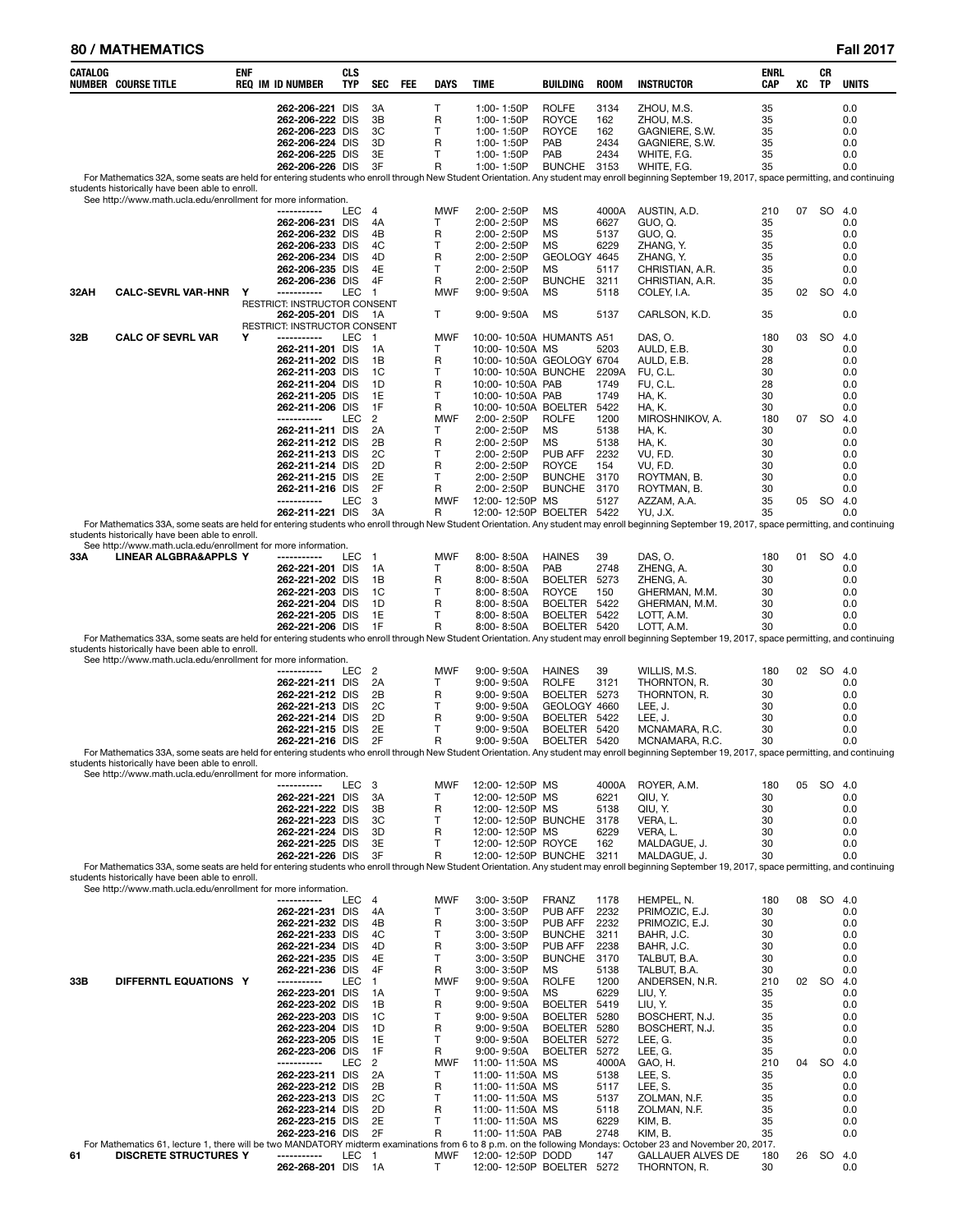| <b>CATALOG</b> | <b>NUMBER COURSE TITLE</b>                                                                                                                                                                                                                          | ENF | REQ IM ID NUMBER                                         | CLS<br><b>TYP</b> | <b>SEC</b>             | FEE | <b>DAYS</b>             | <b>TIME</b> |                                    | <b>BUILDING</b>                                        | ROOM         | <b>INSTRUCTOR</b>                 | ENRL<br><b>CAP</b> | XC       | CR<br><b>TP</b> | <b>UNITS</b>  |
|----------------|-----------------------------------------------------------------------------------------------------------------------------------------------------------------------------------------------------------------------------------------------------|-----|----------------------------------------------------------|-------------------|------------------------|-----|-------------------------|-------------|------------------------------------|--------------------------------------------------------|--------------|-----------------------------------|--------------------|----------|-----------------|---------------|
|                |                                                                                                                                                                                                                                                     |     | 262-268-202 DIS                                          |                   | 1B                     |     | R                       |             | 12:00-12:50P MS                    |                                                        | 5117         | THORNTON, R.                      | 30                 |          |                 | 0.0           |
|                |                                                                                                                                                                                                                                                     |     | 262-268-203 DIS                                          |                   | <sub>1</sub> C         |     | T                       |             |                                    | 12:00-12:50P BOELTER                                   | 5422         | HAN, K.T.                         | 30                 |          |                 | 0.0           |
|                |                                                                                                                                                                                                                                                     |     | 262-268-204 DIS<br>262-268-205 DIS                       |                   | 1D<br>1E               |     | R<br>т                  |             | 12:00-12:50P MS                    | 12:00-12:50P BUNCHE                                    | 5128<br>3143 | HAN, K.T.<br>MATTHEWS, K.R.       | 30<br>30           |          |                 | 0.0<br>0.0    |
|                |                                                                                                                                                                                                                                                     |     | 262-268-206 DIS                                          |                   | 1F                     |     | R                       |             |                                    | 12:00-12:50P BUNCHE                                    | 3143         | MATTHEWS, K.R.                    | 30                 |          |                 | 0.0           |
|                | For Mathematics 61, lecture 2, there will be two MANDATORY midterm examinations from 6 to 8 p.m. on the following Mondays: October 23 and November 20, 2017.                                                                                        |     | -----------                                              | LEC               | $\overline{2}$         |     | <b>MWF</b>              |             | 1:00-1:50P                         | <b>ROLFE</b>                                           | 1200         | <b>GALLAUER ALVES DE</b>          | 180                | 26       | SO              | 4.0           |
|                |                                                                                                                                                                                                                                                     |     | 262-268-211 DIS                                          |                   | 2A                     |     | T                       |             | 1:00-1:50P                         | MS                                                     | 6627         | PRIMOZIC, E.J.                    | 30                 |          |                 | 0.0           |
|                |                                                                                                                                                                                                                                                     |     | 262-268-212 DIS                                          |                   | 2B                     |     | R                       |             | 1:00-1:50P                         | <b>ROYCE</b>                                           | 150          | PRIMOZIC, E.J.                    | 30                 |          |                 | 0.0           |
|                |                                                                                                                                                                                                                                                     |     | 262-268-213 DIS<br>262-268-214 DIS                       |                   | 2C<br>2D               |     | R<br>т                  |             | 1:00-1:50P<br>1:00-1:50P           | LAKRETZ<br><b>ROYCE</b>                                | 120<br>150   | JEKEL, D.A.<br>JEKEL, D.A.        | 30<br>30           |          |                 | 0.0<br>0.0    |
|                |                                                                                                                                                                                                                                                     |     | 262-268-215 DIS                                          |                   | 2E                     |     | $\mathsf{R}$            |             | 1:00-1:50P                         | <b>BOELTER</b>                                         | 5419         | SHRIVER, C.E.                     | 30                 |          |                 | 0.0           |
| 72SL           | MIDDLE SCHOOL MATH Y                                                                                                                                                                                                                                |     | 262-268-216 DIS<br>262-271-200 SEM 1                     |                   | 2F                     |     | T<br>W                  |             | 1:00-1:50P<br>4:00-5:20P           | LAKRETZ 120<br>MS                                      | 6201         | SHRIVER, C.E.<br>RALSTON JR, J.V. | 30<br>20           | 30       | PN 2.0          | 0.0           |
|                |                                                                                                                                                                                                                                                     |     | RESTRICT: INSTRUCTOR CONSENT                             |                   |                        |     |                         |             |                                    |                                                        |              |                                   |                    |          |                 |               |
| 98XA           | PEERS COLLAB WRKSHPN                                                                                                                                                                                                                                |     | 262-290-201 LAB 1<br>262-290-202 LAB 2                   |                   |                        |     | <b>MW</b><br>MW         |             | 3:00-4:20P<br>3:00-4:20P           | <b>BOELTER</b><br>MS                                   | 8251<br>3974 | HASSON, T.W.<br>HASSON, T.W.      | 30<br>30           | 30<br>30 | PN 1.0          | PN 1.0        |
| 98XB           | PEERS COLLAB WRKSHPN                                                                                                                                                                                                                                |     | 262-291-200 LAB 1                                        |                   |                        |     | MW                      |             | 4:30-5:50P                         | MS                                                     | 3974         | HASSON, T.W.                      | 30                 | 30       |                 | PN 1.0        |
|                |                                                                                                                                                                                                                                                     |     | RESTRICT: FIRST-YEAR FRESHMEN ONLY<br>262-291-201 LAB 2  |                   |                        |     | <b>MW</b>               |             | 4:30-5:50P                         | WGYOUNG 6096                                           |              | HASSON, T.W.                      | 0                  | 30       |                 | PN 1.0        |
| 99             | <b>STUDENT RSRCH PRGRMN</b>                                                                                                                                                                                                                         |     | 262-292-201 TUT 1                                        |                   |                        |     | VAR                     |             |                                    |                                                        |              | BLASIUS, D.M.                     | 0                  | 30       |                 | PN 1.0-2.0    |
| 100            | PROBLEM SOLVING                                                                                                                                                                                                                                     | Υ   | 262-300-200 LEC 1                                        |                   |                        |     | <b>MWF</b>              |             | 10:00-10:50A MS                    |                                                        | 6221         | SARKAR, S.                        | 25                 | 03       | PN 4.0          |               |
| 101            | ADV PROBLEM SOLVING Y                                                                                                                                                                                                                               |     | 262-306-200 LEC 1<br><b>RESTRICT: INSTRUCTOR CONSENT</b> |                   |                        |     | T.                      |             | 4:00-6:50P                         | МS                                                     | 6201         | MANOLESCU, C.                     | 25                 | 15       | SO              | 4.0           |
| 105A           | PEDAGOGY-SCNDRY MTHY                                                                                                                                                                                                                                |     | 262-330-200 LEC 1                                        |                   |                        |     | MW                      |             | 1:00-2:50P                         | <b>MS</b>                                              | 6221         | DALLAS, H.J.                      | 25                 | 06       | LG              | 4.0           |
| 110A           | <b>ALGEBRA</b>                                                                                                                                                                                                                                      | Y   | -----------<br>262-338-201 DIS                           | LEC               | $\overline{1}$<br>1A   |     | <b>MWF</b><br>R         |             | 11:00-11:50A MS<br>11:00-11:50A MS |                                                        | 6229<br>6229 | ASCHENBRENNER, M.J<br>VERA, L.    | 40<br>40           | 04       | SO              | 4.0<br>0.0    |
| 110AH          | <b>ALGEBRA-HONORS</b>                                                                                                                                                                                                                               | N   | -----------                                              | LEC               | $\overline{1}$         |     | <b>MWF</b>              |             | 2:00-2:50P                         | ΜS                                                     | 6229         | ELMAN, R.S.                       | 40                 | 07       | SO              | 4.0           |
|                | For Mathematics 115A, some seats are held for entering students who enroll through New Student Orientation.                                                                                                                                         |     | 262-344-201 DIS                                          |                   | - 1A                   |     | R                       |             | 2:00-2:50P                         | <b>MS</b>                                              | 6229         | BRIGHTBILL, J.R.                  | 40                 |          |                 | 0.0           |
|                | Any student may enroll beginning September 19, 2017, space permitting, and continuing students historically have been abe to enroll.                                                                                                                |     |                                                          |                   |                        |     |                         |             |                                    |                                                        |              |                                   |                    |          |                 |               |
| 115A           | <b>LINEAR ALGEBRA</b>                                                                                                                                                                                                                               | Y   | -----------<br>262-398-201 DIS                           | LEC               | $\overline{1}$<br>- 1A |     | <b>MWF</b><br><b>TR</b> |             | 8:00-8:50A<br>8:00-8:50A           | МS<br><b>MS</b>                                        | 5147<br>5147 | HOFF, D.J.<br>ZHANG, J.M.         | 40<br>40           | 01       |                 | SO 5.0<br>0.0 |
|                | For Mathematics 115A, some seats are held for entering students who enroll through New Student Orientation.                                                                                                                                         |     |                                                          |                   |                        |     |                         |             |                                    |                                                        |              |                                   |                    |          |                 |               |
|                | Any student may enroll beginning September 19, 2017, space permitting, and continuing students historically have been abe to enroll.                                                                                                                |     | -----------                                              | LEC 3             |                        |     | MWF                     |             | 10:00-10:50A MS                    |                                                        |              | BALMER, P.                        | 40                 | 27       | SO 5.0          |               |
|                |                                                                                                                                                                                                                                                     |     | 262-398-221 DIS                                          |                   | - 3A                   |     | TR                      |             | 10:00-10:50A MS                    |                                                        | 5147<br>5147 | LAACKMAN, D.J.                    | 40                 |          |                 | 0.0           |
|                | For Mathematics 115A, some seats are held for entering students who enroll through New Student Orientation.                                                                                                                                         |     |                                                          |                   |                        |     |                         |             |                                    |                                                        |              |                                   |                    |          |                 |               |
|                | Any student may enroll beginning September 19, 2017, space permitting, and continuing students historically have been abe to enroll.                                                                                                                |     | -----------                                              | LEC               | $\overline{4}$         |     | <b>MWF</b>              |             | 11:00-11:50A MS                    |                                                        | 5147         | BALMER, P.                        | 40                 | 27       | SO 5.0          |               |
|                |                                                                                                                                                                                                                                                     |     | 262-398-231 DIS                                          |                   | - 4A                   |     | <b>TR</b>               |             | 11:00-11:50A MS                    |                                                        | 5147         | MCNAMARA, R.C.                    | 40                 |          |                 | 0.0           |
|                | For Mathematics 115A, some seats are held for entering students who enroll through New Student Orientation.<br>Any student may enroll beginning September 19, 2017, space permitting, and continuing students historically have been abe to enroll. |     |                                                          |                   |                        |     |                         |             |                                    |                                                        |              |                                   |                    |          |                 |               |
|                |                                                                                                                                                                                                                                                     |     | -----------                                              | <b>LEC</b>        | - 5                    |     | MWF                     |             | 12:00-12:50P MS                    |                                                        | 5147         | MOU, C.                           | 40                 | 05       |                 | SO 5.0        |
|                | For Mathematics 115A, some seats are held for entering students who enroll through New Student Orientation.                                                                                                                                         |     | 262-398-241 DIS 5A                                       |                   |                        |     | TR                      |             | 12:00-12:50P MS                    |                                                        | 5147         | WU, T.                            | 40                 |          |                 | 0.0           |
|                | Any student may enroll beginning September 19, 2017, space permitting, and continuing students historically have been abe to enroll.                                                                                                                |     |                                                          |                   |                        |     |                         |             |                                    |                                                        |              |                                   |                    |          |                 |               |
|                |                                                                                                                                                                                                                                                     |     | -----------<br>262-398-251 DIS 6A                        | LEC 6             |                        |     | <b>MWF</b><br><b>TR</b> |             | 1:00-1:50P<br>1:00-1:50P           | МS<br>МS                                               | 5147<br>5147 | HIDA, H.<br>DING, M.              | 40<br>40           | 06       | SO              | 5.0<br>0.0    |
|                | For Mathematics 115A, some seats are held for entering students who enroll through New Student Orientation.                                                                                                                                         |     |                                                          |                   |                        |     |                         |             |                                    |                                                        |              |                                   |                    |          |                 |               |
|                | Any student may enroll beginning September 19, 2017, space permitting, and continuing students historically have been abe to enroll.                                                                                                                |     | -----------                                              | LEC <sub>7</sub>  |                        |     | <b>MWF</b>              |             | 2:00-2:50P                         | ΜS                                                     | 5147         | EBERHARDT, J.N.                   | 40                 | 07       | SO              | 5.0           |
|                |                                                                                                                                                                                                                                                     |     | 262-398-261 DIS                                          |                   | - 7A                   |     | TR                      |             | $2:00 - 2:50P$                     | MS                                                     | 5147         | WHITE, F.G.                       | 40                 |          |                 | 0.0           |
| 115AH          | LINEAR ALGEBRA-HNRS Y                                                                                                                                                                                                                               |     | -----------<br>262-395-201 DIS                           | LEC               | $\mathbf{1}$<br>1A     |     | <b>MWF</b><br>TR        |             | 1:00-1:50P<br>1:00-1:50P           | MS<br>MS                                               | 6627<br>6229 | GIESEKER, D.<br>BRINGMANN, B.     | 35<br>35           | 06       | SO              | 5.0<br>0.0    |
| 120A           | <b>DIFFERENTIAL GEOM</b>                                                                                                                                                                                                                            | Y   | -----------                                              | LEC               | $\mathbf{1}$           |     | <b>MWF</b>              |             | 2:00-2:50P                         | MS                                                     | 5117         | WILLIS, M.S.                      | 40                 | 07       | SO              | 4.0           |
| 131A           | <b>ANALYSIS</b>                                                                                                                                                                                                                                     | Υ   | 262-407-201 DIS<br>-----------                           | <b>LEC</b>        | - 1 A<br>$\mathbf{1}$  |     | R<br><b>MWF</b>         |             | 2:00-2:50P<br>8:00-8:50A           | MS<br><b>ROLFE</b>                                     | 5117<br>3134 | YU. J.X.<br>ANDERSEN, N.R.        | 40<br>40           | 01       | <b>SO</b>       | 0.0<br>4.0    |
|                |                                                                                                                                                                                                                                                     |     | 262-447-201 DIS                                          |                   | 1A                     |     | т                       |             | $8:00 - 8:50A$                     | MS                                                     | 5117         | PRYWES, E.                        | 40                 |          |                 | 0.0           |
|                |                                                                                                                                                                                                                                                     |     | -----------                                              | LEC               | $\overline{2}$         |     | <b>MWF</b>              |             | $9:00 - 9:50A$                     | GEOLOGY 4645                                           |              | KHITRIK, M.                       | 40                 | 02       | SO              | 4.0           |
|                |                                                                                                                                                                                                                                                     |     | 262-447-211 DIS<br>-----------                           | LEC               | 2A<br>3                |     | т<br><b>MWF</b>         |             | $9:00 - 9:50A$                     | GEOLOGY 4645<br>12:00-12:50P GEOLOGY 6704              |              | ZHANG, Y.<br>KHITRIK, M.          | 40<br>40           | 05       | <b>SO</b>       | 0.0<br>4.0    |
|                |                                                                                                                                                                                                                                                     |     | 262-447-221 DIS                                          |                   | 3A                     |     | R                       |             | 12:00-12:50P MS                    |                                                        | 5137         | FAN, H.                           | 40                 |          |                 | 0.0           |
|                |                                                                                                                                                                                                                                                     |     | -----------<br>262-447-231 DIS                           | LEC               | 4<br>4A                |     | <b>MWF</b><br>R         |             | 1:00-1:50P<br>1:00-1:50P           | ΜS<br>MS                                               | 5137<br>5137 | BROWN, R.F.<br>HEATON, H.W.       | 35<br>35           | 06       | <b>SO</b>       | 4.0<br>0.0    |
| <b>131AH</b>   | <b>ANALYSIS-HONORS</b>                                                                                                                                                                                                                              | Υ   | -----------                                              | LEC               | $\mathbf{1}$           |     | <b>MWF</b>              |             | 11:00-11:50A MS                    |                                                        | 5138         | VISAN, M.                         | 35                 | 04       | SO              | 4.0           |
|                |                                                                                                                                                                                                                                                     |     | 262-449-201 DIS<br>-----------                           | LEC               | 1A<br>$\overline{2}$   |     | T<br><b>MWF</b>         |             | 11:00-11:50A MS<br>11:00-11:50A MS |                                                        | 6627<br>5127 | NTEKOUME, M.<br>NEEMAN, I.        | 35<br>30           | 04       | <b>SO</b>       | 0.0<br>4.0    |
|                |                                                                                                                                                                                                                                                     |     | 262-449-211 DIS                                          |                   | 2A                     |     | т                       |             | 11:00-11:50A MS                    |                                                        | 5127         | SHRIVER, C.E.                     | 30                 |          |                 | 0.0           |
| 131B           | <b>ANALYSIS</b>                                                                                                                                                                                                                                     | Υ   | -----------                                              | LEC               | $\mathbf{1}$           |     | <b>MWF</b>              |             | 9:00-9:50A                         | ΜS                                                     | 6627         | MANION, A.J.                      | 40                 | 02       | SO              | 4.0           |
| 132            | CMPLX ANLY-APLICTNS Y                                                                                                                                                                                                                               |     | 262-457-201 DIS<br>-----------                           | LEC               | 1A<br>$\mathbf{1}$     |     | R<br><b>MWF</b>         |             | $9:00 - 9:50A$<br>10:00-10:50A MS  | MS                                                     | 6627<br>5127 | KWON, Y.H.<br>LIU, G.             | 40<br>40           | 03       | <b>SO</b>       | 0.0<br>4.0    |
|                |                                                                                                                                                                                                                                                     |     | 262-469-201 DIS                                          |                   | 1A                     |     | R                       |             | 10:00-10:50A MS                    |                                                        | 5127         | SHANI, A.                         | 40                 |          |                 | 0.0           |
|                |                                                                                                                                                                                                                                                     |     | -----------<br>262-469-211 DIS                           | LEC               | 2<br>2A                |     | <b>MWF</b><br>T         |             | 12:00-12:50P MS<br>12:00-12:50P MS |                                                        | 5138<br>5138 | LIU, K.<br>GUO. J.                | 40<br>40           | 05       | SO              | 4.0<br>0.0    |
| 134            | SYSTMS-DIFFNTL EQTN Y                                                                                                                                                                                                                               |     | -----------                                              | LEC               | $\mathbf{1}$           |     | <b>MWF</b>              |             | 1:00-1:50P                         | ΜS                                                     | 5138         | ANGELOPOULOS, I.                  | 40                 | 27       | <b>SO</b>       | 4.0           |
|                |                                                                                                                                                                                                                                                     |     | 262-503-201 DIS<br>-----------                           |                   | 1A                     |     | т                       |             | 1:00-1:50P                         | MS                                                     | 5138         | LEWKIEWICZ, S.M.                  | 40                 |          |                 | 0.0           |
|                |                                                                                                                                                                                                                                                     |     | 262-503-211 DIS                                          | LEC               | 2<br>2A                |     | <b>MWF</b><br>т         |             | 2:00-2:50P<br>2:00-2:50P           | MS<br>MS                                               | 5138<br>5127 | ANGELOPOULOS, I.<br>HAQUE, A.     | 40<br>40           | 27       | SO              | 4.0<br>0.0    |
|                | For Mathematics 135, lecture 1, there will be two MANDATORY midterm examinations from 6 to 8 p.m. on Friday, October 27 and Wednesday, November 22, 2017.                                                                                           |     |                                                          |                   |                        |     |                         |             |                                    |                                                        |              |                                   |                    |          |                 |               |
| 135            | <b>ORDNRY DFRNTL EQTNS Y</b>                                                                                                                                                                                                                        |     | -----------<br>262-508-201 DIS                           | LEC               | - 1<br>1A              |     | MWF<br>т                |             | $9:00 - 9:50A$<br>$9:00 - 9:50A$   | ΜS<br>MS                                               | 5127<br>5138 | BEN NERIA, O.<br>LIN, B.          | 35<br>35           | 26       | SO              | 4.0<br>0.0    |
|                | For Mathematics 135, lecture 2, there will be two MANDATORY midterm examinations from 6 to 8 p.m. on Friday, October 27 and Wednesday, November 22, 2017.                                                                                           |     |                                                          |                   |                        |     |                         |             |                                    |                                                        |              |                                   |                    |          |                 |               |
|                |                                                                                                                                                                                                                                                     |     | -----------<br>262-508-211 DIS                           | LEC               | 2<br>2A                |     | <b>MWF</b><br>T.        |             |                                    | 10:00-10:50A GEOLOGY 6704<br>10:00-10:50A GEOLOGY 6704 |              | BEN NERIA, O.<br>LIN, B.          | 35<br>35           | 26       | SO.             | -4.0<br>0.0   |
| 142            | <b>MATHEMTCL MODELING Y</b>                                                                                                                                                                                                                         |     | -----------                                              | LEC               | $\mathbf{1}$           |     | <b>MWF</b>              |             | $9.00 - 9.50A$                     | МS                                                     | 5138         | ARNOLD, D.J.                      | 40                 | 02       | SO              | 4.0           |
|                |                                                                                                                                                                                                                                                     |     | 262-513-201 DIS                                          |                   | 1A                     |     | R                       |             | $9:00 - 9:50A$                     | GEOLOGY 6704                                           |              | MERKH, T.A.                       | 40                 |          |                 | 0.0           |
|                |                                                                                                                                                                                                                                                     |     | -----------<br>262-513-211 DIS                           | LEC               | $\overline{2}$<br>2A   |     | <b>MWF</b><br>R         |             |                                    | 11:00-11:50A GEOLOGY 6704<br>11:00-11:50A GEOLOGY 6704 |              | TURANOVA, O.<br>MOORMAN, J.D.     | 40<br>40           | 04       | SO              | 4.0<br>0.0    |
| 146            | MTHDS-APPLIED MATH Y                                                                                                                                                                                                                                |     | -----------                                              | LEC               | $\mathbf{1}$           |     | <b>MWF</b>              |             |                                    | 11:00-11:50A GEOLOGY 4645                              |              | MESZAROS, A.R.                    | 40                 | 04       | <b>SO</b>       | 4.0           |
| 151A           | APPLD NUMRICL MTHDS Y                                                                                                                                                                                                                               |     | 262-530-201 DIS<br>-----------                           | LEC               | 1A<br>$\mathbf{1}$     |     | R<br>MWF                |             | 10:00-10:50A MS                    | 11:00-11:50A GEOLOGY 4645                              | 6229         | HEATON, H.W.<br>AUSTIN, A.D.      | 40<br>40           | 03       | LG              | 0.0<br>4.0    |
|                |                                                                                                                                                                                                                                                     |     | 262-564-201 DIS                                          |                   | 1A                     |     | R                       |             | 10:00-10:50A MS                    |                                                        | 6229         | FENG, M.                          | 40                 |          |                 | 0.0           |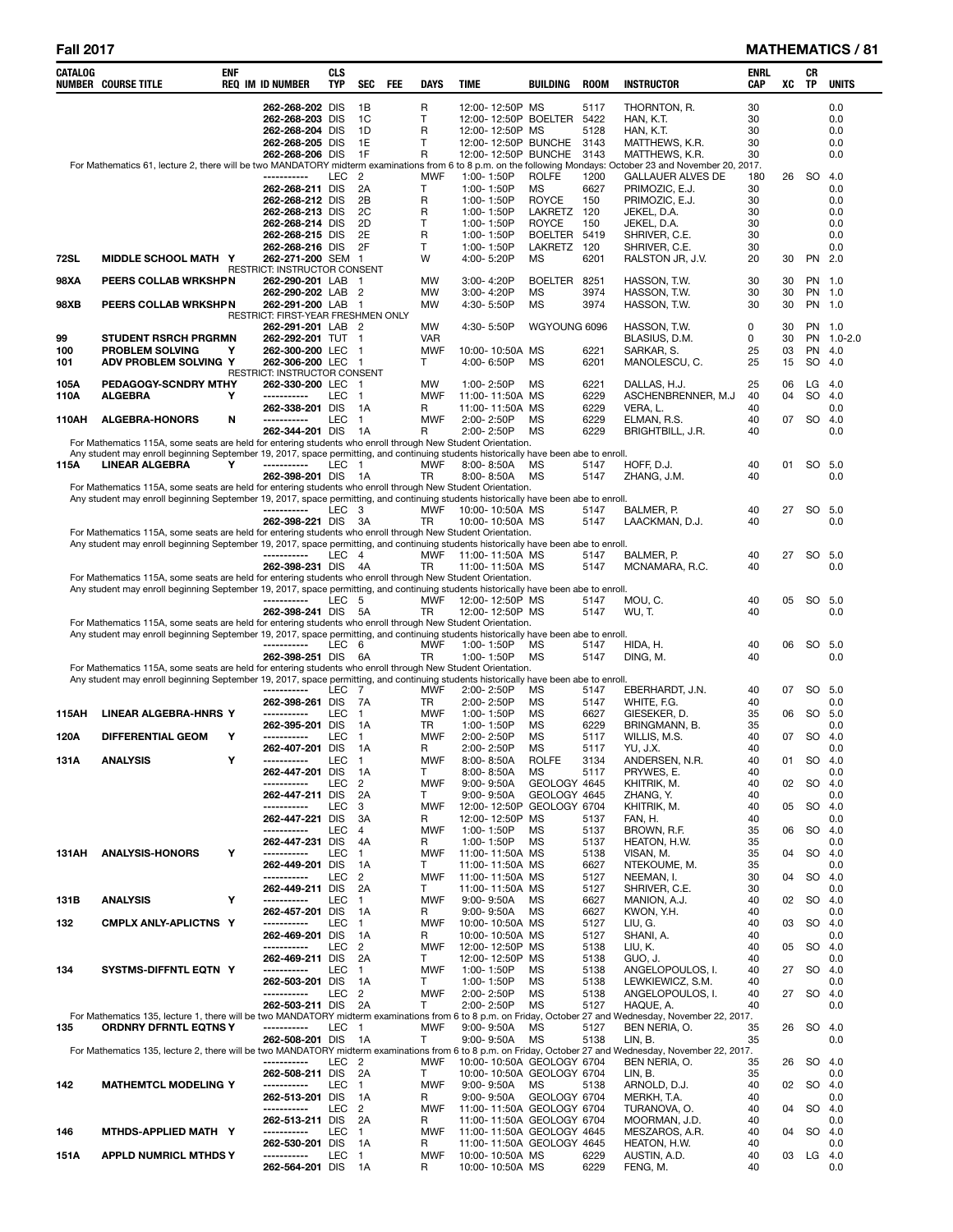### **82 / MATHEMATICS Fall 2017**

| CATALOG      | NUMBER COURSE TITLE                                                                                                                                                                                                                                                      | <b>ENF</b> | <b>REQ IM ID NUMBER</b>                                 | <b>CLS</b><br><b>TYP</b> | SEC                    | FEE | DAYS             | <b>TIME</b>                                            | BUILDING                  | ROOM         | <b>INSTRUCTOR</b>                                                                                                                                                                                                                                                                                                                                                  | <b>ENRL</b><br>CAP | XC       | CR<br>TP             | UNITS       |
|--------------|--------------------------------------------------------------------------------------------------------------------------------------------------------------------------------------------------------------------------------------------------------------------------|------------|---------------------------------------------------------|--------------------------|------------------------|-----|------------------|--------------------------------------------------------|---------------------------|--------------|--------------------------------------------------------------------------------------------------------------------------------------------------------------------------------------------------------------------------------------------------------------------------------------------------------------------------------------------------------------------|--------------------|----------|----------------------|-------------|
|              |                                                                                                                                                                                                                                                                          |            |                                                         | <b>LEC</b>               | $\overline{2}$         |     | <b>MWF</b>       | 1:00-1:50P                                             | <b>MS</b>                 | 6229         | YIN, P.                                                                                                                                                                                                                                                                                                                                                            | 40                 | 06       | LG                   | 4.0         |
|              |                                                                                                                                                                                                                                                                          |            | 262-564-211 DIS                                         |                          | 2A                     |     | T.               | 1:00-1:50P                                             | <b>MS</b>                 | 5117         | CHAO, Z.                                                                                                                                                                                                                                                                                                                                                           | 40                 |          |                      | 0.0         |
|              |                                                                                                                                                                                                                                                                          |            | -----------<br>262-564-221 DIS                          | <b>LEC</b>               | 3<br>3A                |     | <b>MWF</b><br>T. | 3:00-3:50P<br>3:00-3:50P                               | <b>MS</b><br>МS           | 6229<br>6229 | LI, W.<br>CHAO, Z.                                                                                                                                                                                                                                                                                                                                                 | 40<br>40           | 08       | $LG$ 4.0             | 0.0         |
| 151B         | <b>APPLD NUMRICL MTHDS Y</b>                                                                                                                                                                                                                                             |            | -----------                                             | LEC                      | $\mathbf{1}$           |     | <b>MWF</b>       | 2:00-2:50P                                             | <b>MS</b>                 | 5127         | CHOW, Y.T.                                                                                                                                                                                                                                                                                                                                                         | 40                 | 07       | LG                   | -4.0        |
|              |                                                                                                                                                                                                                                                                          |            | 262-565-201 DIS                                         |                          | 1A                     |     | R.               | 2:00-2:50P                                             | МS                        | 5127         | LIU, J.                                                                                                                                                                                                                                                                                                                                                            | 40                 |          |                      | 0.0         |
| 156          | <b>MACHINE LEARNING</b>                                                                                                                                                                                                                                                  | Y          | -----------<br>262-580-201 DIS                          | LEC                      | $\mathbf{1}$<br>1A     |     | <b>MWF</b><br>T. | $3:00 - 3:50P$<br>3:00-3:50P                           | <b>MS</b><br><b>MS</b>    | 5127<br>5127 | JACOBS, M.A.<br>LARSON, E.D.                                                                                                                                                                                                                                                                                                                                       | 40<br>40           | 08       | SO.                  | 5.0<br>0.0  |
| 164          | <b>OPTIMIZATION</b>                                                                                                                                                                                                                                                      | Y          | -----------                                             | LEC                      | $\mathbf{1}$           |     | <b>MWF</b>       | 11:00-11:50A MS                                        |                           | 5137         | YIN, W.                                                                                                                                                                                                                                                                                                                                                            | 35                 | 32       | <b>SO</b>            | -4.0        |
|              |                                                                                                                                                                                                                                                                          |            | 262-629-201 DIS<br>-----------                          |                          | 1A                     |     | T.               | 11:00-11:50A GEOLOGY 6704                              |                           |              | FENG, F.                                                                                                                                                                                                                                                                                                                                                           | 35                 |          |                      | 0.0         |
|              |                                                                                                                                                                                                                                                                          |            | 262-629-211 DIS                                         | <b>LEC</b>               | $\overline{2}$<br>- 2A |     | <b>MWF</b><br>R  | 12:00-12:50P MS<br>12:00-12:50P GEOLOGY 6704           |                           | 5137         | YIN, W.<br>FENG, F.                                                                                                                                                                                                                                                                                                                                                | 40<br>40           | 32       | SO                   | -4.0<br>0.0 |
|              | For Mathematics 170A, some seats are held for entering students who enroll through New Student Orientation.                                                                                                                                                              |            |                                                         |                          |                        |     |                  |                                                        |                           |              |                                                                                                                                                                                                                                                                                                                                                                    |                    |          |                      |             |
| 170A         | Any student may enroll beginning September 19, 2017, space permitting, and continuing students historically have been abe to enroll.<br>PROBABILITY THEORY Y                                                                                                             |            | -----------                                             | LEC 1                    |                        |     | <b>MWF</b>       | $9:00 - 9:50A$                                         | МS                        | 6229         | BOEDIHARDJO, M.T.                                                                                                                                                                                                                                                                                                                                                  | 40                 | 02       | <b>SO</b>            | -4.0        |
|              |                                                                                                                                                                                                                                                                          |            | 262-660-201 DIS 1A                                      |                          |                        |     | R                | $9:00 - 9:50A$                                         | МS                        | 6229         | HUGHES, J.F.                                                                                                                                                                                                                                                                                                                                                       | 40                 |          |                      | 0.0         |
|              | For Mathematics 170A, some seats are held for entering students who enroll through New Student Orientation.<br>Any student may enroll beginning September 19, 2017, space permitting, and continuing students historically have been abe to enroll.                      |            |                                                         |                          |                        |     |                  |                                                        |                           |              |                                                                                                                                                                                                                                                                                                                                                                    |                    |          |                      |             |
|              |                                                                                                                                                                                                                                                                          |            | -----------                                             | LEC <sub>2</sub>         |                        |     | MWF              | 10:00-10:50A MS                                        |                           | 5137         | BOEDIHARDJO, M.T.                                                                                                                                                                                                                                                                                                                                                  | 40                 | 03       | SO                   | 4.0         |
|              |                                                                                                                                                                                                                                                                          |            | 262-660-211 DIS                                         |                          | 2A                     |     | т                | 10:00-10:50A MS                                        |                           | 5138         | HOUSDEN, R.C.                                                                                                                                                                                                                                                                                                                                                      | 40                 |          |                      | 0.0         |
|              | For Mathematics 170A, some seats are held for entering students who enroll through New Student Orientation.<br>Any student may enroll beginning September 19, 2017, space permitting, and continuing students historically have been abe to enroll.                      |            |                                                         |                          |                        |     |                  |                                                        |                           |              |                                                                                                                                                                                                                                                                                                                                                                    |                    |          |                      |             |
|              |                                                                                                                                                                                                                                                                          |            | -----------                                             | LEC <sub>3</sub>         |                        |     | MWF              | 12:00-12:50P MS                                        |                           | 6229         | WHITE, N.A.                                                                                                                                                                                                                                                                                                                                                        | 40                 | 05       | SO.                  | -4.0        |
|              | For Mathematics 170A, some seats are held for entering students who enroll through New Student Orientation.                                                                                                                                                              |            | 262-660-221 DIS                                         |                          | - 3A                   |     | т                | 12:00-12:50P MS                                        |                           | 6229         | HOUSDEN, R.C.                                                                                                                                                                                                                                                                                                                                                      | 40                 |          |                      | 0.0         |
|              | Any student may enroll beginning September 19, 2017, space permitting, and continuing students historically have been abe to enroll.                                                                                                                                     |            |                                                         |                          |                        |     |                  |                                                        |                           |              |                                                                                                                                                                                                                                                                                                                                                                    |                    |          |                      |             |
|              |                                                                                                                                                                                                                                                                          |            | -----------<br>262-660-241 DIS                          | LEC                      | $\overline{4}$<br>4A   |     | <b>MWF</b><br>R  | 1:00-1:50P<br>1:00-1:50P                               | ΜS<br>МS                  | 5127<br>5127 | GREENE, R.E.<br>MENNEN, A.J.                                                                                                                                                                                                                                                                                                                                       | 40<br>40           | 06       | SO                   | 4.0<br>0.0  |
|              | For Mathematics 170A, some seats are held for entering students who enroll through New Student Orientation.                                                                                                                                                              |            |                                                         |                          |                        |     |                  |                                                        |                           |              |                                                                                                                                                                                                                                                                                                                                                                    |                    |          |                      |             |
|              | Any student may enroll beginning September 19, 2017, space permitting, and continuing students historically have been abe to enroll.                                                                                                                                     |            | -----------                                             |                          |                        |     |                  |                                                        |                           |              |                                                                                                                                                                                                                                                                                                                                                                    |                    |          |                      |             |
|              |                                                                                                                                                                                                                                                                          |            | 262-660-021 DIS                                         | LEC                      | - 5<br>- 5A            |     | MWF<br>R         | $3:00 - 3:50P$<br>3:00-3:50P                           | MS<br>MS                  | 5117<br>5117 | GAO, H.<br>MERKH, T.A.                                                                                                                                                                                                                                                                                                                                             | 40<br>40           | 08       | SO                   | 4.0<br>0.0  |
|              | For Mathematics 170A, some seats are held for entering students who enroll through New Student Orientation.                                                                                                                                                              |            |                                                         |                          |                        |     |                  |                                                        |                           |              |                                                                                                                                                                                                                                                                                                                                                                    |                    |          |                      |             |
|              | Any student may enroll beginning September 19, 2017, space permitting, and continuing students historically have been abe to enroll.                                                                                                                                     |            | -----------                                             | <b>LEC</b>               | 6                      |     | <b>MWF</b>       | 4:00-4:50P                                             | GEOLOGY 4645              |              | TANG, W.                                                                                                                                                                                                                                                                                                                                                           | 40                 | 09       | SO.                  | -4.0        |
|              |                                                                                                                                                                                                                                                                          |            | 262-660-251 DIS                                         |                          | 6A                     |     | R                | 4:00-4:50P                                             | GEOLOGY 4645              |              | FU.C.                                                                                                                                                                                                                                                                                                                                                              | 40                 |          |                      | 0.0         |
| 170B         | PROBABILITY THEORY Y                                                                                                                                                                                                                                                     |            | -----------<br>262-661-201 DIS                          | <b>LEC</b>               | $\mathbf{1}$<br>1A     |     | <b>MWF</b><br>T. | 8:00-8:50A<br>$8:00 - 8:50A$                           | <b>MS</b><br>МS           | 5137<br>5137 | RODRIGUEZ, P.F.<br>ARANT, T.J.                                                                                                                                                                                                                                                                                                                                     | 42<br>42           | 01       | <b>SO</b>            | -4.0<br>0.0 |
|              |                                                                                                                                                                                                                                                                          |            | -----------                                             | <b>LEC</b>               | $\overline{2}$         |     | <b>MWF</b>       | $9:00 - 9:50A$                                         | <b>MS</b>                 | 5137         | HEILMAN, S.M.                                                                                                                                                                                                                                                                                                                                                      | 42                 | 02       | SO.                  | -4.0        |
|              |                                                                                                                                                                                                                                                                          |            | 262-661-211 DIS                                         |                          | 2A                     |     | R                | $9:00 - 9:50A$                                         | МS                        | 5137         | ARANT, T.J.                                                                                                                                                                                                                                                                                                                                                        | 42                 |          |                      | 0.0         |
| 171          | <b>STOCHASTC PROCESSESY</b>                                                                                                                                                                                                                                              |            | -----------<br>262-662-201 DIS                          | <b>LEC</b>               | $\mathbf{1}$<br>1A     |     | <b>MWF</b><br>R. | $9:00 - 9:50A$<br>$9:00 - 9:50A$                       | <b>MS</b><br>МS           | 5147<br>5147 | RODRIGUEZ, P.F.<br>MOORMAN, J.D.                                                                                                                                                                                                                                                                                                                                   | 35<br>35           | 02       | <b>SO</b>            | 4.0<br>0.0  |
| 172B         | <b>ACTUARIAL MODELS I</b>                                                                                                                                                                                                                                                | Y          | 262-733-200 LEC                                         |                          | $\mathbf{1}$           |     | <b>MW</b>        | 4:00-5:50P                                             | <b>MS</b>                 | 5118         | LOW, N.C.                                                                                                                                                                                                                                                                                                                                                          | 35                 | 12       | $LG$ 4.0             |             |
| 173A<br>174A | <b>CASUALTY LSS MDLS 1</b><br><b>FIN ECON FOR ACTU</b>                                                                                                                                                                                                                   | Y<br>Y     | 262-738-200 LEC<br>262-745-200 LEC                      |                          | 1<br>$\mathbf{1}$      |     | TR<br><b>MW</b>  | 4:00-5:50P<br>4:00-5:50P                               | GEOLOGY 4660<br><b>MS</b> | 5147         | CHONG-KIT, R.A.<br>SON, S.K.                                                                                                                                                                                                                                                                                                                                       | 30<br>40           | 16<br>09 | $LG$ 4.0<br>$LG$ 4.0 |             |
| 174E         | <b>MATHEMATICS-FINANCE Y</b>                                                                                                                                                                                                                                             |            | -----------                                             | <b>LEC</b>               | $\mathbf{1}$           |     | <b>MWF</b>       | 10:00-10:50A MS                                        |                           | 5117         | BONK, M.                                                                                                                                                                                                                                                                                                                                                           | 40                 | 03       | <b>SO</b>            | -4.0        |
|              |                                                                                                                                                                                                                                                                          |            | 262-749-201 DIS                                         |                          | 1A                     |     | T.               | 10:00-10:50A MS                                        |                           | 5117         | LAGKAS-NIKOLOS, I.                                                                                                                                                                                                                                                                                                                                                 | 40                 |          |                      | 0.0         |
|              |                                                                                                                                                                                                                                                                          |            | -----------<br>262-749-211 DIS                          | <b>LEC</b>               | $\overline{2}$<br>- 2A |     | <b>MWF</b><br>R  | 12:00-12:50P GEOLOGY 4645<br>12:00-12:50P GEOLOGY 4645 |                           |              | TAYLOR, D.W.<br>LAGKAS-NIKOLOS, I.                                                                                                                                                                                                                                                                                                                                 | 40<br>40           | 05       | <b>SO</b>            | -4.0<br>0.0 |
| 175          | Mathematics 175 is limited to Financial Actuarial Mathematics majors on the priority, first, and second enrollment passes.<br>For Mathematics 175, some seats are held for entering students who enroll through New Student Orientation.<br><b>INTR-FINANCIAL MATH Y</b> |            | 262-750-201 LEC 1                                       |                          |                        |     | TR               | 2:00-3:50P GEOLOGY 6704                                |                           |              | For Mathematics 175, lecture 1, there will be two mandatory midterm examinations from 6 to 8 p.m. on the following Thursdays: October 26 and November 16, 2017.<br>Financial Actuarial Mathematics majors and premajors may enroll beginning September 18, 2017, space permitting. Any student may enroll beginning September 19, space permitting.<br>CAINE, G.J. | 35                 |          | 27 LG 4.0            |             |
|              |                                                                                                                                                                                                                                                                          |            |                                                         |                          |                        |     |                  |                                                        |                           |              | For Mathematics 175, lecture 2, there will be two mandatory midterm examinations from 6 to 8 p.m. on the following Thursdays: October 26 and November 16, 2017.                                                                                                                                                                                                    |                    |          |                      |             |
|              | Mathematics 175 is limited to Financial Actuarial Mathematics majors on the priority, first, and second enrollment passes.<br>For Mathematics 175, some seats are held for entering students who enroll through New Student Orientation.                                 |            |                                                         |                          |                        |     |                  |                                                        |                           |              |                                                                                                                                                                                                                                                                                                                                                                    |                    |          |                      |             |
|              |                                                                                                                                                                                                                                                                          |            |                                                         |                          |                        |     |                  |                                                        |                           |              | Financial Actuarial Mathematics majors and premajors may enroll beginning September 18, 2017, space permitting. Any student may enroll beginning September 19, space permitting.                                                                                                                                                                                   |                    |          |                      |             |
|              | Mathematics 175 is limited to Financial Actuarial Mathematics majors on the priority, first, and second enrollment passes.<br>For Mathematics 175, some seats are held for entering students who enroll through New Student Orientation.                                 |            | 262-750-202 LEC 2                                       |                          |                        |     | TR               | 4:00-5:50P                                             | GEOLOGY 6704              |              | CAINE, G.J.                                                                                                                                                                                                                                                                                                                                                        | 35                 | 27       | LG 4.0               |             |
|              |                                                                                                                                                                                                                                                                          |            | 262-750-203 LEC 3                                       |                          |                        |     | MW               | 6:00-7:50P                                             | <b>MS</b>                 | 5127         | Financial Actuarial Mathematics majors and premajors may enroll beginning September 18, 2017, space permitting. Any student may enroll beginning September 19, space permitting.<br>LOW. N.C.                                                                                                                                                                      | 40                 | 21       | $LG$ 4.0             |             |
| 176          | <b>COMM-ACTUARIAL STDTY</b>                                                                                                                                                                                                                                              |            | 262-756-200 SEM 1                                       |                          |                        |     | T                | 11:00-12:50P MS                                        |                           | 7608         | CAINE, G.J.                                                                                                                                                                                                                                                                                                                                                        | 15                 | 30       | PN 2.0               |             |
| 180          | <b>GRAPH THEORY</b>                                                                                                                                                                                                                                                      | Y          | -----------                                             | LEC                      | $\mathbf{1}$           |     | <b>MWF</b>       | 2:00-2:50P                                             | GEOLOGY 4645              |              | HEMPEL, N.                                                                                                                                                                                                                                                                                                                                                         | 40                 | 07       | SO 4.0               |             |
| 189HC        | <b>HONORS CONTRACTS</b>                                                                                                                                                                                                                                                  | N          | 262-781-201 DIS<br>262-834-201 TUT                      |                          | 1A<br>$\overline{1}$   |     | T<br>VAR         | 2:00-2:50P                                             | GEOLOGY 4645              |              | HEMMINGER, D.<br>MANION, A.J.                                                                                                                                                                                                                                                                                                                                      | 40<br>0            | 30       | $LG$ 1.0             | 0.0         |
| 191          | <b>VARIABLE TOPICS</b>                                                                                                                                                                                                                                                   | N          | 262-847-200 LEC 1                                       |                          |                        |     | <b>MWF</b>       | 9:00-9:50A                                             | MS                        | 6201         | PETERSEN, P.                                                                                                                                                                                                                                                                                                                                                       | 20                 | 30       | SO                   | 4.0         |
| 197          | Math 191, lecture 1: Discrete Dynamics<br><b>INDIVIDUAL STUDIES</b>                                                                                                                                                                                                      | N          | 262-882-201 TUT 1                                       |                          |                        |     | <b>VAR</b>       |                                                        |                           |              | BLASIUS, D.M.                                                                                                                                                                                                                                                                                                                                                      | 0                  | 30       | SO.                  | $2.0 - 4.0$ |
|              |                                                                                                                                                                                                                                                                          |            | 262-882-202 TUT 2                                       |                          |                        |     | <b>VAR</b>       |                                                        |                           |              | PAK, I.                                                                                                                                                                                                                                                                                                                                                            | 0                  | 30       |                      | SO 2.0-4.0  |
| 205A         | <b>NUMBER THEORY</b>                                                                                                                                                                                                                                                     | N          | 262-882-203 TUT<br>662-013-200 LEC 1                    |                          | 3                      |     | VAR<br>MWF       | 11:00-11:50A MS                                        |                           | 6221         | ELMAN, R.S.<br>SHARIFI, R.T.                                                                                                                                                                                                                                                                                                                                       | 0<br>20            | 30<br>30 | SO 4.0               | SO 2.0-4.0  |
|              |                                                                                                                                                                                                                                                                          |            | <b>RESTRICT: GRADUATE STUDENTS</b>                      |                          |                        |     |                  |                                                        |                           |              |                                                                                                                                                                                                                                                                                                                                                                    |                    |          |                      |             |
| 206A         | <b>COMBINATORL THEORY N</b>                                                                                                                                                                                                                                              |            | 662-021-200 LEC 1<br>RESTRICT: GRADUATE STUDENTS        |                          |                        |     | <b>MWF</b>       | 3:00-3:50P                                             | GEOLOGY 4645              |              | YELIUSSIZOV, D.                                                                                                                                                                                                                                                                                                                                                    | 20                 | 30       | SO                   | 4.0         |
| M209A        | <b>CRYPTOGRAPHY</b>                                                                                                                                                                                                                                                      | N          | 662-054-200 LEC 1<br>SAME AS: COM SCI M282A             |                          |                        |     | MW               | 12:00-1:50P                                            | BOELTER 5440              |              | OSTROVSKY, R.                                                                                                                                                                                                                                                                                                                                                      | 15                 | 05       | $LG$ 4.0             |             |
|              |                                                                                                                                                                                                                                                                          | N          | <b>RESTRICT: GRADUATE STUDENTS</b><br>-----------       |                          |                        |     | <b>MWF</b>       |                                                        |                           | 5118         |                                                                                                                                                                                                                                                                                                                                                                    | 40                 | 03       | SO                   |             |
| 210A         | <b>ALGEBRA</b>                                                                                                                                                                                                                                                           |            | RESTRICT: GRADUATE STUDENTS                             | LEC 1                    |                        |     |                  | 10:00-10:50A MS                                        |                           |              | MERKURJEV, A.S.                                                                                                                                                                                                                                                                                                                                                    |                    |          |                      | -4.0        |
|              | <b>COMMUTATIVE ALGEBRAN</b>                                                                                                                                                                                                                                              |            | 662-025-201 DIS<br>662-047-200 LEC 1                    |                          | - 1A                   |     | R<br>MWF         | 10:00-10:50A MS<br>12:00-12:50P MS                     |                           | 5118<br>7608 | WERTHEIM, A.J.<br>BHASKHAR, N.                                                                                                                                                                                                                                                                                                                                     | 40<br>30           | 30       | SO                   | 0.0<br>4.0  |
| 215A         |                                                                                                                                                                                                                                                                          |            | RESTRICT: GRADUATE STUDENTS                             |                          |                        |     |                  |                                                        |                           |              |                                                                                                                                                                                                                                                                                                                                                                    |                    |          |                      |             |
| 216A         | <b>FRTHR TOPCS-ALGEBRA Y</b>                                                                                                                                                                                                                                             |            | 662-097-200 LEC 1<br><b>RESTRICT: GRADUATE STUDENTS</b> |                          |                        |     | MWF              | 1:00-1:50P                                             | MS                        | 6201         | TOTARO, B.                                                                                                                                                                                                                                                                                                                                                         | 20                 | 30       | SO                   | -4.0        |
| 220A         | <b>MATHEMATICAL LOGIC</b>                                                                                                                                                                                                                                                | Y          | 662-056-200 LEC 1<br>RESTRICT: GRADUATE STUDENTS        |                          |                        |     | WF               | 2:00-2:50P                                             | MS                        | 7608         | CHERNIKOV, A.                                                                                                                                                                                                                                                                                                                                                      | 20                 | 07       | SO                   | 4.0         |
| 223D         | <b>DESCRIPTVE SET THRY</b>                                                                                                                                                                                                                                               | N          | 662-111-200 LEC 1                                       |                          |                        |     | MWF              | 12:00-12:50P MS                                        |                           | 5117         | MARKS, A.S.                                                                                                                                                                                                                                                                                                                                                        | 20                 | 30       | SO 4.0               |             |
| 223M         | <b>TOPICS-MODEL THEORY N</b>                                                                                                                                                                                                                                             |            | RESTRICT: GRADUATE STUDENTS<br>662-138-200 LEC 1        |                          |                        |     | MWF              | 10:00-10:50A MS                                        |                           | 5148         | ASCHENBRENNER, M.J.                                                                                                                                                                                                                                                                                                                                                | 10                 | 30       | SO 4.0               |             |
|              |                                                                                                                                                                                                                                                                          |            | <b>RESTRICT: GRADUATE STUDENTS</b>                      |                          |                        |     |                  |                                                        |                           |              |                                                                                                                                                                                                                                                                                                                                                                    |                    |          |                      |             |
| 225A         | DIFFERENTL TOPOLOGY N                                                                                                                                                                                                                                                    |            | -----------<br>RESTRICT: GRADUATE STUDENTS              | LEC 1                    |                        |     | <b>MWF</b>       | 1:00-1:50P                                             | MS                        | 5148         | MANOLESCU, C.                                                                                                                                                                                                                                                                                                                                                      | 40                 | 06       | SO 4.0               |             |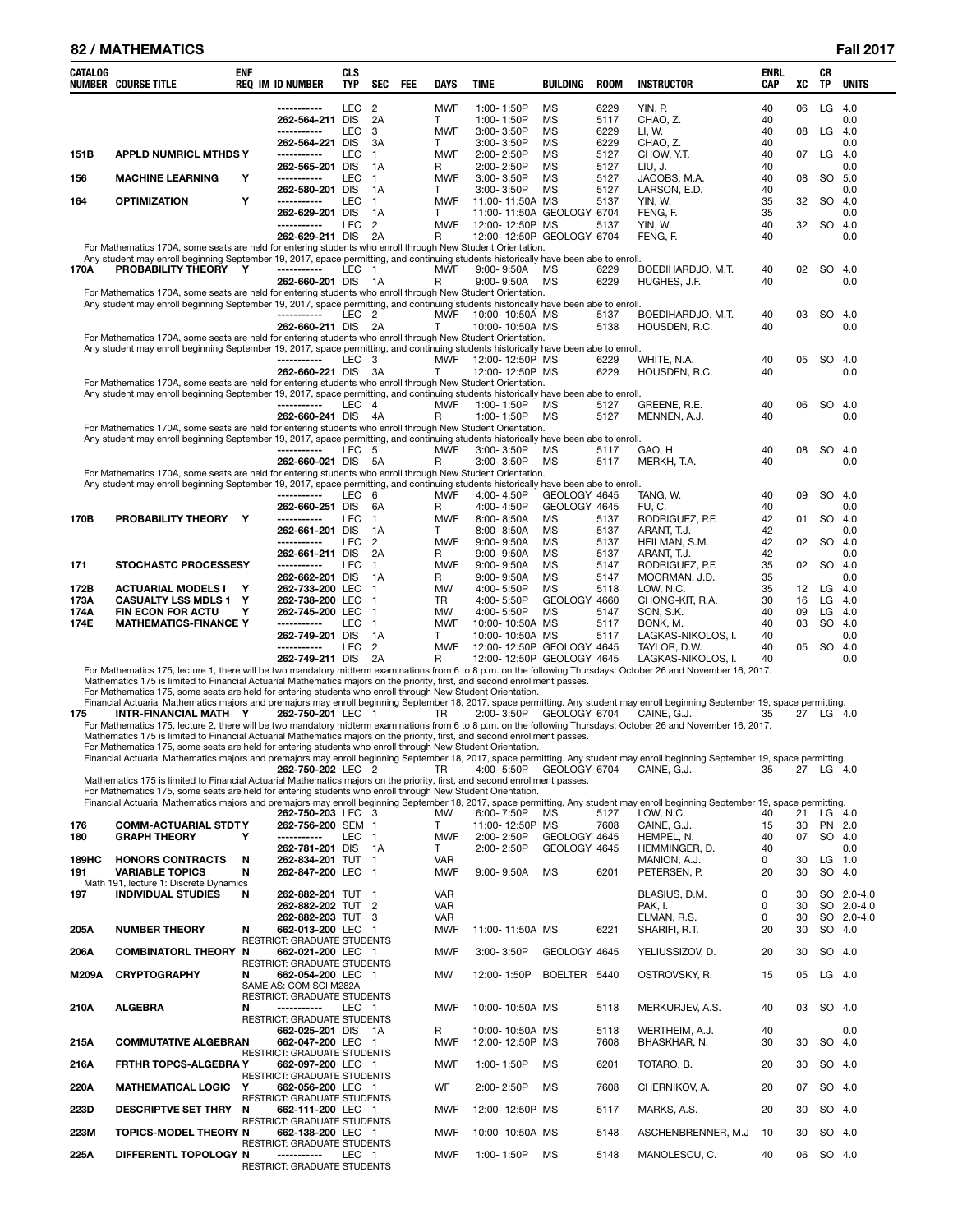### **Fall 2017 MATHEMATICS / 83**

| CATALOG     | <b>NUMBER COURSE TITLE</b>                                                                                                                                      | <b>ENF</b><br><b>REQ IM ID NUMBER</b>                        | <b>CLS</b><br><b>TYP</b><br><b>SEC</b> | FEE<br>DAYS |            | TIME                               | BUILDING           | <b>ROOM</b>  | <b>INSTRUCTOR</b>               | <b>ENRL</b><br><b>CAP</b> | XC | CR<br>TP  | <b>UNITS</b> |
|-------------|-----------------------------------------------------------------------------------------------------------------------------------------------------------------|--------------------------------------------------------------|----------------------------------------|-------------|------------|------------------------------------|--------------------|--------------|---------------------------------|---------------------------|----|-----------|--------------|
| 226C        | DIFFERENT GEOMETRY N                                                                                                                                            | 662-150-201 DIS<br>662-122-200 LEC 1                         | - 1A                                   | T.          | MWF        | 1:00-1:50P<br>2:00-2:50P           | MS<br>MS           | 7608<br>6201 | MILLER, S.M.<br>HONDA, K.       | 40<br>20                  | 30 | SO 4.0    | 0.0          |
| 227A        | ALGEBRAIC TOPOLOGY N                                                                                                                                            | RESTRICT: GRADUATE STUDENTS<br>662-127-200 LEC 1             |                                        |             | MWF        | 11:00-11:50A MS                    |                    | 5118         | HILL, M.A.                      | 20                        | 30 | SO 4.0    |              |
| 229A        | LIE GRPS&LIE ALGEBR                                                                                                                                             | RESTRICT: GRADUATE STUDENTS<br>N<br>662-134-200 LEC 1        |                                        |             | <b>MWF</b> | $9:00 - 9:50A$                     | MS                 | 5148         | ROUQUIER, R.A.                  | 20                        | 30 | SO 4.0    |              |
| 245A        | <b>REAL ANALYSIS</b>                                                                                                                                            | <b>RESTRICT: GRADUATE STUDENTS</b><br>N<br>-----------       | LEC 1                                  |             | <b>MWF</b> | 12:00-12:50P MS                    |                    | 6627         | BONK, M.                        | 45                        | 05 | SO 4.0    |              |
|             |                                                                                                                                                                 | RESTRICT: GRADUATE STUDENTS<br>662-191-201 DIS 1A            |                                        | T.          |            | 12:00-12:50P MS                    |                    | 6627         | WU, A.A.                        | 45                        |    |           | 0.0          |
| 246A        | <b>COMPLEX ANALYSIS</b>                                                                                                                                         | N<br>-----------<br>RESTRICT: GRADUATE STUDENTS              | LEC 1                                  |             | <b>MWF</b> | 11:00-11:50A MS                    |                    | 6627         | GARNETT, J.B.                   | 40                        | 04 | SO 4.0    |              |
| 251A        | <b>INTRO-PART DIFF EQN</b>                                                                                                                                      | 662-196-201 DIS 1A<br>662-241-200 LEC 1<br>N                 |                                        | R           | MWF        | 11:00-11:50A MS<br>10:00-10:50A MS |                    | 6627<br>5138 | BRINGMANN, B.<br>MESZAROS, A.R. | 40<br>20                  | 30 | SO 4.0    | 0.0          |
| 254A        | <b>TOPICS IN REAL ANLY</b>                                                                                                                                      | RESTRICT: GRADUATE STUDENTS<br>N<br>662-258-200 LEC 1        |                                        |             | MWF        | 2:00-2:50P                         | MS                 | 5148         | AUSTIN, T.D.                    | 25                        | 30 | SO 4.0    |              |
| 255A        | <b>FUNCTIONAL ANALYSIS N</b>                                                                                                                                    | RESTRICT: GRADUATE STUDENTS<br>662-260-200 LEC 1             |                                        |             | MWF        | 1:00-1:50P                         | MS                 | 7608         | HOFF, D.J.                      | 20                        | 30 | SO 4.0    |              |
| 259A        | OPER ALG-HILB SPACE N                                                                                                                                           | RESTRICT: GRADUATE STUDENTS<br>662-284-200 LEC 1             |                                        |             | <b>MWF</b> | 3:00-3:50P                         | <b>MS</b>          | 5138         | POPA, S.                        | 30                        | 30 | SO 4.0    |              |
| 266A        | APPL ORD DIFF EQUAT                                                                                                                                             | <b>RESTRICT: GRADUATE STUDENTS</b><br>Y<br>-----------       | LEC 1                                  |             | MWF        | 2:00-2:50P                         | <b>HUMANTS A26</b> |              | PORTER, M.A.                    | 30                        | 07 | SO 4.0    |              |
|             |                                                                                                                                                                 | RESTRICT: GRADUATE STUDENTS<br>662-321-201 DIS 1A            |                                        | Τ           |            | 2:00-2:50P                         | MS                 | 5137         | KWON, D.                        | 30                        |    |           | 0.0          |
| 269A        | ADV NUMERICAL ANLY                                                                                                                                              | Y<br>-----------<br>RESTRICT: GRADUATE STUDENTS              | LEC 1                                  |             | MWF        | 3:00-3:50P                         | MS                 | 5137         | TERAN, J.M.                     | 35                        | 30 | SO 4.0    |              |
| 270A        | <b>MATH-SCNTFC CMPUTNGN</b>                                                                                                                                     | 662-352-201 DIS 1A<br>662-364-200 LEC 1                      |                                        | R           | MWF        | $3:00 - 3:50P$<br>11:00-11:50A MS  | <b>MS</b>          | 5118<br>5148 | HAN, X.<br>ANDERSON, C.R.       | 35<br>35                  | 30 | SO 4.0    | 0.0          |
|             |                                                                                                                                                                 | <b>RESTRICT: GRADUATE STUDENTS</b>                           |                                        |             |            |                                    |                    |              |                                 |                           |    |           |              |
| 275A        | PROBABILITY THEORY                                                                                                                                              | N<br>RESTRICT: GRADUATE STUDENTS                             |                                        |             | MWF        | 10:00-10:50A MS                    |                    | 6201         | BISKUP, M.                      | 40                        | 26 | SO 4.0    |              |
| 285G        | SEMINAR IN ANALYSIS                                                                                                                                             | 662-377-201 DIS 1A<br>662-457-200 SEM 1<br>N                 |                                        | R           | MWF        | 10:00-10:50A MS<br>11:00-11:50A MS |                    | 5117<br>5117 | LEE, S.<br>YIN, J.              | 40<br>10                  | 30 | SO 4.0    | 0.0          |
| 285J        | <b>SEM-APPLIED MATH</b>                                                                                                                                         | RESTRICT: GRADUATE STUDENTS<br>N<br>662-466-200 SEM 1        |                                        |             | MWF        | 12:00-12:50P MS                    |                    | 5148         | POTTERS, M.                     | 30                        | 30 | SO 4.0    |              |
|             |                                                                                                                                                                 | <b>RESTRICT: GRADUATE STUDENTS</b><br>662-466-210 SEM 2      |                                        |             | MWF        | 10:00-10:50A MS                    |                    | 7608         | VESE, L.A.                      | 22                        | 30 | SO 4.0    |              |
| 285K        | <b>SEM IN PROBABILITY</b>                                                                                                                                       | RESTRICT: GRADUATE STUDENTS<br>662-469-200 SEM 1<br>N        |                                        |             | <b>MWF</b> | 11:00-11:50A MS                    |                    | 7608         | DEUSCHEL, J.D.                  | 10                        | 30 | SO 4.0    |              |
| 290B        | <b>NUMBER THEORY</b>                                                                                                                                            | RESTRICT: GRADUATE STUDENTS<br>N<br>662-541-200 SEM 1        |                                        | F           |            | 2:00-3:50P                         | MS                 | 5118         | KHARE, C.                       | 10                        | 30 | SU 4.0    |              |
|             |                                                                                                                                                                 | <b>RESTRICT: GRADUATE STUDENTS</b><br>662-541-202 SEM 3      |                                        | W           |            | 4:00-5:50P                         | MS                 | 5138         | HIDA, H.                        | 10                        | 30 | SU 4.0    |              |
| 290C        | <b>ALGEBRA</b>                                                                                                                                                  | RESTRICT: GRADUATE STUDENTS<br>N<br>662-542-200 SEM 1        |                                        | WF          |            | 3:00-3:50P                         | MS                 | 7608         | BALMER, P.                      | 10                        | 30 | SU 4.0    |              |
|             |                                                                                                                                                                 | RESTRICT: GRADUATE STUDENTS<br>662-542-210 SEM 2             |                                        | <b>WF</b>   |            | 4:00-5:50P                         | <b>MS</b>          | 7608         | TOTARO, B.                      | 10                        | 30 | SU 4.0    |              |
|             |                                                                                                                                                                 | RESTRICT: GRADUATE STUDENTS<br>662-542-220 SEM 3             |                                        | R           |            | 10:00-11:50A MS                    |                    | 6118         | BALMER, P.                      | 10                        | 30 | SU 4.0    |              |
| 290D        | <b>LOGIC</b>                                                                                                                                                    | RESTRICT: GRADUATE STUDENTS<br>662-543-200 SEM 1<br>N        |                                        | W           |            | 3:00-5:50P                         | MS                 | 6221         | NEEMAN, I.                      | 10                        | 30 | SU 4.0    |              |
| 290E        | <b>GEOMETRY</b>                                                                                                                                                 | RESTRICT: GRADUATE STUDENTS<br>N<br>662-544-200 SEM 1        |                                        | F           |            | 2:00-3:50P                         | <b>MS</b>          | 3915D        | LIU, K.                         | 10                        | 30 | SU 4.0    |              |
| 290F        | <b>TOPOLOGY</b>                                                                                                                                                 | <b>RESTRICT: GRADUATE STUDENTS</b><br>N<br>662-545-200 SEM 1 |                                        | <b>WF</b>   |            | 4:00-4:50P                         | MS                 | 5148         | HILL, M.A.                      | 10                        | 30 | SU 4.0    |              |
|             |                                                                                                                                                                 | RESTRICT: GRADUATE STUDENTS<br>662-545-201 SEM 2             |                                        | WF          |            | 3:00-3:50P                         | MS                 | 5148         | HONDA, K.                       | 10                        | 30 | SU 4.0    |              |
| 290G        | <b>ANALYSIS</b>                                                                                                                                                 | RESTRICT: GRADUATE STUDENTS<br>662-546-200 SEM 1<br>N.       |                                        | T           |            | 2:00-4:30P MS                      |                    | 6221         | GARNETT, J.B.                   | 15                        |    | 30 SU 4.0 |              |
| <b>2901</b> | FUNCTIONAL ANALYSIS N                                                                                                                                           | RESTRICT: GRADUATE STUDENTS<br>662-548-200 SEM 1             |                                        | м           |            | 4:00-5:30P                         | MS                 | 5137         | POPA, S.                        | 10                        | 30 | SU 4.0    |              |
| 290J        | <b>APPLIED MATHEMATICS N</b>                                                                                                                                    | RESTRICT: GRADUATE STUDENTS<br>662-549-200 SEM 1             |                                        | F           |            | 5:00-5:50P                         | MS                 | 6229         | TERAN, J.M.                     | 10                        | 30 | SU 4.0    |              |
|             |                                                                                                                                                                 | RESTRICT: GRADUATE STUDENTS<br>662-549-210 SEM 2             |                                        | ΜF          |            | 4:00-4:50P                         | MS                 | 6229         | PORTER, M.A.                    | 10                        | 30 | SU 4.0    |              |
|             |                                                                                                                                                                 | RESTRICT: GRADUATE STUDENTS                                  |                                        | F           |            |                                    |                    |              |                                 |                           |    |           |              |
|             |                                                                                                                                                                 | 662-549-230 SEM 4<br>RESTRICT: GRADUATE STUDENTS             |                                        |             |            | 4:00-5:50P                         | MS                 | 5127         | YIN, W.                         | 10                        | 30 | SU 4.0    |              |
|             |                                                                                                                                                                 | 662-549-205 SEM 5<br>RESTRICT: GRADUATE STUDENTS             |                                        | W           |            | 2:00-3:50P                         | MS                 | 5118         | ANDERSON, C.R.                  | 15                        | 30 | SU 4.0    |              |
| 290N        | <b>COMBINATORICS</b>                                                                                                                                            | 662-553-200 SEM 1<br>N<br>RESTRICT: GRADUATE STUDENTS        |                                        | R           |            | 5:00-6:50P                         | MS                 | 6229         | THE STAFF                       | 10                        | 30 | SU 4.0    |              |
| 495         | <b>TEACHG COLLEGE MATH N</b>                                                                                                                                    | 662-790-200 SEM 1<br>RESTRICT: MATHEMATICS GRADUATE STUDENTS |                                        | R           |            | 12:00-12:50P MS                    |                    | 6627         | RADKO, O.V.                     | 25                        | 30 | SU 2.0    |              |
|             |                                                                                                                                                                 | 662-790-210 SEM 2<br>RESTRICT: MATHEMATICS GRADUATE STUDENTS |                                        | R           |            | 12:00-12:50P MS                    |                    | 6221         | RADKO, O.V.                     | 25                        | 30 |           | SU 2.0       |
|             |                                                                                                                                                                 | 662-790-220 SEM 3<br>RESTRICT: MATHEMATICS GRADUATE STUDENTS |                                        | R           |            | 12:00-12:50P MS                    |                    | 6118         | RADKO, O.V.                     | 15                        | 30 | SU 2.0    |              |
|             | <b>Program in Computing</b><br>After the first week of classes, students may enroll in PIC classes only with permission to enroll obtained from the instructor. |                                                              |                                        |             |            |                                    |                    |              |                                 |                           |    |           |              |

| 10A | INTR TO PROGRAMMING N | -----------                                  | LEC.             | <b>MWF</b> | $8:00 - 8:50A$  | MS | 5200 | RYU. E.K.       | 90  | 01 | SO 5.0 |     |
|-----|-----------------------|----------------------------------------------|------------------|------------|-----------------|----|------|-----------------|-----|----|--------|-----|
|     |                       | 157-050-201 DIS 1A                           |                  | TR.        | $8:00 - 8:50A$  | МS | 5148 | MOLITOR, D.M.   | 30  |    |        | 0.0 |
|     |                       | <b>RESTRICT: UNDERGRADUATE STUDENTS ONLY</b> |                  |            |                 |    |      |                 |     |    |        |     |
|     |                       | 157-050-202 DIS 1B                           |                  | TR         | $9:00 - 9:50A$  | МS | 6201 | KIM. B.         | 30  |    |        | 0.0 |
|     |                       | <b>RESTRICT: UNDERGRADUATE STUDENTS ONLY</b> |                  |            |                 |    |      |                 |     |    |        |     |
|     |                       | 157-050-203 DIS 1C                           |                  | TR         | 8:00-8:50A      | MS | 5118 | HANNAH, R.R.    | 30  |    |        | 0.0 |
|     |                       | <b>RESTRICT: UNDERGRADUATE STUDENTS ONLY</b> |                  |            |                 |    |      |                 |     |    |        |     |
|     |                       | -----------                                  | LEC <sub>2</sub> | <b>MWF</b> | 10:00-10:50A MS |    | 5200 | MIROSHNIKOV, A. | 120 | 03 | SO 5.0 |     |
|     |                       | 157-050-211 DIS 2A                           |                  | TR         | $9:00 - 9:50A$  | MS | 5148 | DRAIN, J.R.     | 30  |    |        | 0.0 |
|     |                       | <b>RESTRICT: UNDERGRADUATE STUDENTS ONLY</b> |                  |            |                 |    |      |                 |     |    |        |     |
|     |                       | 157-050-212 DIS 2B                           |                  | TR         | 10:00-10:50A MS |    | 5148 | WOODHOUSE, B.A. | 30  |    |        | 0.0 |
|     |                       | <b>RESTRICT: UNDERGRADUATE STUDENTS ONLY</b> |                  |            |                 |    |      |                 |     |    |        |     |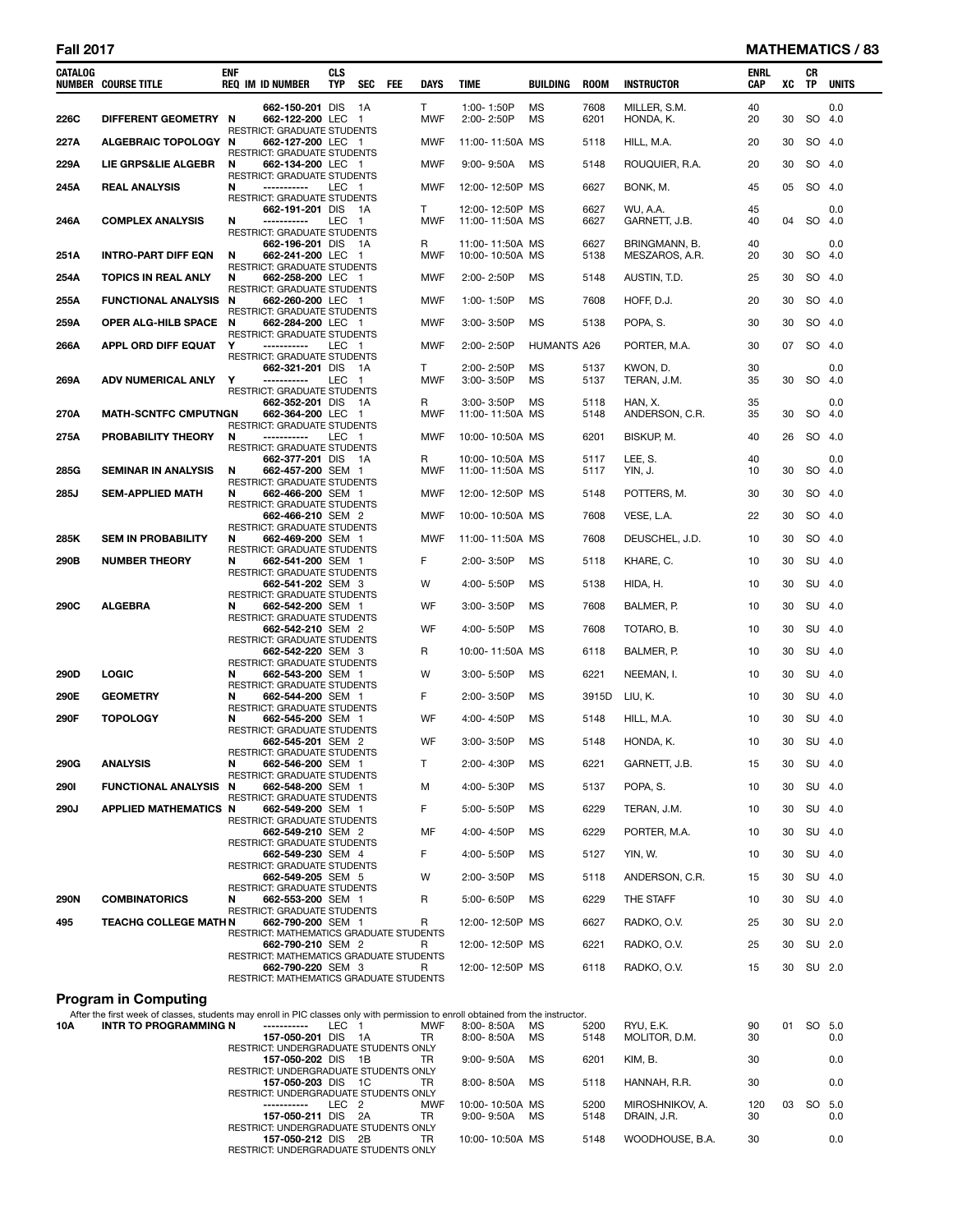### **84 / MECHANICAL AND AEROSPACE ENGINEERING Fall 2017**

| CATALOG            | <b>NUMBER COURSE TITLE</b>                  | <b>ENF</b> | <b>REQ IM ID NUMBER</b>                                                                              | <b>CLS</b><br><b>TYP</b> | <b>SEC</b>           | <b>FEE</b> | <b>DAYS</b>  | <b>TIME</b>               | BUILDING                        | <b>ROOM</b> | <b>INSTRUCTOR</b>                                                                                                                                                                                | <b>ENRL</b><br><b>CAP</b> | XC | СR<br>TP  | <b>UNITS</b> |
|--------------------|---------------------------------------------|------------|------------------------------------------------------------------------------------------------------|--------------------------|----------------------|------------|--------------|---------------------------|---------------------------------|-------------|--------------------------------------------------------------------------------------------------------------------------------------------------------------------------------------------------|---------------------------|----|-----------|--------------|
|                    |                                             |            | 157-050-213 DIS<br>RESTRICT: UNDERGRADUATE STUDENTS ONLY                                             |                          | 2C                   |            | TR.          | $9:00 - 9:50A$            | <b>MS</b>                       | 5118        | EDMUNDS, B.S.                                                                                                                                                                                    | 30                        |    |           | 0.0          |
|                    |                                             |            | 157-050-214 DIS 2D<br>RESTRICT: UNDERGRADUATE STUDENTS ONLY                                          |                          |                      |            | TR           | 10:00-10:50A MS           |                                 | 6201        | LIN, A.T.                                                                                                                                                                                        | 30                        |    |           | 0.0          |
|                    |                                             |            | -----------                                                                                          |                          | LEC <sub>3</sub>     |            | MWF          | 11:00-11:50A MS           |                                 | 5200        | AZENCOT, O.                                                                                                                                                                                      | 90                        | 04 |           | SO 5.0       |
|                    |                                             |            | 157-050-221 DIS                                                                                      |                          | 3A                   |            | TR           | 1:00-1:50P                | МS                              | 5148        | SMITH, A.                                                                                                                                                                                        | 30                        |    |           | 0.0          |
|                    |                                             |            | RESTRICT: UNDERGRADUATE STUDENTS ONLY                                                                |                          |                      |            |              |                           |                                 |             |                                                                                                                                                                                                  |                           |    |           |              |
|                    |                                             |            | 157-050-222 DIS 3B                                                                                   |                          |                      |            | TR           | 11:00-11:50A MS           |                                 | 5148        | KRIEGER, A.J.                                                                                                                                                                                    | 30                        |    |           | 0.0          |
|                    |                                             |            | RESTRICT: UNDERGRADUATE STUDENTS ONLY<br>157-050-223 DIS 3C<br>RESTRICT: UNDERGRADUATE STUDENTS ONLY |                          |                      |            | TR           | 12:00-12:50P MS           |                                 | 5148        | KRIEGER, A.J.                                                                                                                                                                                    | 30                        |    |           | 0.0          |
|                    |                                             |            | -----------                                                                                          | LEC                      | $\overline{4}$       |            | MWF          | 2:00-2:50P                | ΜS                              | 5200        | VIRTANEN, J.T.                                                                                                                                                                                   | 90                        | 07 | SO 5.0    |              |
|                    |                                             |            | 157-050-231 DIS                                                                                      |                          | - 4A                 |            | TR           | 2:00-2:50P                | <b>MS</b>                       | 5148        | TU, T.K.                                                                                                                                                                                         | 30                        |    |           | 0.0          |
|                    |                                             |            | RESTRICT: UNDERGRADUATE STUDENTS ONLY                                                                |                          |                      |            |              |                           |                                 |             |                                                                                                                                                                                                  |                           |    |           |              |
|                    |                                             |            | 157-050-232 DIS 4B                                                                                   |                          |                      |            | TR           | 1:00-1:50P                | МS                              | 6201        | CHENG, P.H.                                                                                                                                                                                      | 30                        |    |           | 0.0          |
|                    |                                             |            | RESTRICT: UNDERGRADUATE STUDENTS ONLY                                                                |                          |                      |            |              |                           |                                 |             |                                                                                                                                                                                                  |                           |    |           |              |
|                    |                                             |            | 157-050-233 DIS 4C<br>RESTRICT: UNDERGRADUATE STUDENTS ONLY                                          |                          |                      |            | TR           | 2:00-2:50P                | MS                              | 5118        | CHENG, P.H.                                                                                                                                                                                      | 30                        |    |           | 0.0          |
|                    |                                             |            | -----------                                                                                          |                          | LEC 5                |            | MWF          | $9:00 - 9:50A$            | МS                              | 5200        | JI, H.                                                                                                                                                                                           | 90                        |    | 02 SO 5.0 |              |
|                    |                                             |            | 157-050-241 DIS 5A                                                                                   |                          |                      |            | TR           | 8:00-8:50A                | MS                              | 6201        | MENEZES, D.M.                                                                                                                                                                                    | 30                        |    |           | 0.0          |
|                    |                                             |            | RESTRICT: UNDERGRADUATE STUDENTS ONLY                                                                |                          |                      |            |              |                           |                                 |             |                                                                                                                                                                                                  |                           |    |           |              |
|                    |                                             |            | 157-050-242 DIS 5B                                                                                   |                          |                      |            | TR           | $9:00 - 9:50A$            | МS                              | 5127        | LARSON, E.D.                                                                                                                                                                                     | 30                        |    |           | 0.0          |
|                    |                                             |            | RESTRICT: UNDERGRADUATE STUDENTS ONLY                                                                |                          |                      |            |              |                           |                                 |             |                                                                                                                                                                                                  |                           |    |           |              |
|                    |                                             |            | 157-050-243 DIS 5C<br>RESTRICT: UNDERGRADUATE STUDENTS ONLY                                          |                          |                      |            | TR           | 8:00-8:50A                | МS                              | 6627        | RAMIREZ PRADO, J.C                                                                                                                                                                               | 30                        |    |           | 0.0          |
| 10B                | <b>INTRMDT PROGRAMMINGY</b>                 |            | -----------                                                                                          | LEC                      | $\overline{1}$       |            | MWF          | 12:00-12:50P MS           |                                 | 5200        | FALCON, C.                                                                                                                                                                                       | 60                        | 05 | SO 5.0    |              |
|                    |                                             |            | 157-051-201 DIS                                                                                      |                          | - 1A                 |            | TR           | 12:00-12:50P MS           |                                 | 5127        | LIN, A.T.                                                                                                                                                                                        | 30                        |    |           | 0.0          |
|                    |                                             |            | RESTRICT: UNDERGRADUATE STUDENTS ONLY                                                                |                          |                      |            |              |                           |                                 |             |                                                                                                                                                                                                  |                           |    |           |              |
|                    |                                             |            | 157-051-202 DIS 1B                                                                                   |                          |                      |            | TR           | 1:00-1:50P                | GEOLOGY 4645                    |             | PUTHAWALA, M.A.                                                                                                                                                                                  | 30                        |    |           | 0.0          |
|                    |                                             |            | RESTRICT: UNDERGRADUATE STUDENTS ONLY<br>-----------                                                 |                          | LEC <sub>2</sub>     |            |              |                           | GEOLOGY 3656                    |             |                                                                                                                                                                                                  |                           | 06 | SO 5.0    |              |
|                    |                                             |            | 157-051-211 DIS 2A                                                                                   |                          |                      |            | MWF<br>TR    | 1:00-1:50P<br>1:00-1:50P  | ΜS                              | 5118        | LINDSTROM, M.R.<br>DOBNER, A.J.                                                                                                                                                                  | 60<br>30                  |    |           | 0.0          |
|                    |                                             |            | RESTRICT: UNDERGRADUATE STUDENTS ONLY                                                                |                          |                      |            |              |                           |                                 |             |                                                                                                                                                                                                  |                           |    |           |              |
|                    |                                             |            | 157-051-212 DIS 2B                                                                                   |                          |                      |            | TR           | 2:00-2:50P                | MS                              | 6201        | KUREH, Y.H.                                                                                                                                                                                      | 30                        |    |           | 0.0          |
|                    |                                             |            | RESTRICT: UNDERGRADUATE STUDENTS ONLY                                                                |                          |                      |            |              |                           |                                 |             |                                                                                                                                                                                                  |                           |    |           |              |
| 10C                | <b>ADVNCED PROGRAMMINGY</b>                 |            | -----------                                                                                          | LEC                      | $\overline{1}$       |            | MWF          | 11:00-11:50A MS           |                                 | 6201        | SALAZAR, R.                                                                                                                                                                                      | 30                        | 04 |           | SO 5.0       |
|                    |                                             |            | 157-052-201 DIS<br>RESTRICT: UNDERGRADUATE STUDENTS ONLY                                             |                          | - 1A                 |            | TR           | 11:00-11:50A MS           |                                 | 6201        | EDMUNDS, B.S.                                                                                                                                                                                    | 30                        |    |           | 0.0          |
| 16                 | PYTHON-APPLICATIONS Y                       |            | -----------                                                                                          | LEC                      | $\overline{1}$       |            | MWF          | 10:00-10:50A GEOLOGY 4645 |                                 |             | HABERLAND, M.D.                                                                                                                                                                                  | 30                        | 32 |           | SO 5.0       |
|                    |                                             |            | 157-048-201 DIS                                                                                      |                          | 1A                   |            | TR           | 10:00-10:50A GEOLOGY 4645 |                                 |             | LEE, W.                                                                                                                                                                                          | 30                        |    |           | 0.0          |
|                    |                                             |            | RESTRICT: UNDERGRADUATE STUDENTS ONLY                                                                |                          |                      |            |              |                           |                                 |             |                                                                                                                                                                                                  |                           |    |           |              |
|                    |                                             |            | -----------                                                                                          |                          | LEC <sub>2</sub>     |            | MWF          | 12:00-12:50P MS           |                                 | 6201        | HABERLAND, M.D.                                                                                                                                                                                  | 30                        | 32 | SO 5.0    |              |
|                    |                                             |            | 157-048-211 DIS 2A                                                                                   |                          |                      |            | TR           | 12:00-12:50P MS           |                                 | 6201        | TU, T.K.                                                                                                                                                                                         | 30                        |    |           | 0.0          |
| 20A                | JAVA LANG-APPLICATN Y                       |            | RESTRICT: UNDERGRADUATE STUDENTS ONLY<br>-----------                                                 | LEC                      | $\overline{1}$       |            | MWF          | $9:00 - 9:50A$            | MS                              | 5117        | RYU, E.K.                                                                                                                                                                                        | 30                        | 02 |           | SO 5.0       |
|                    |                                             |            | 157-102-201 DIS                                                                                      |                          | - 1A                 |            | TR.          | $9:00 - 9:50A$            | MS                              | 6221        | SPENCER, D.J.                                                                                                                                                                                    | 30                        |    |           | 0.0          |
|                    |                                             |            | RESTRICT: UNDERGRADUATE STUDENTS ONLY                                                                |                          |                      |            |              |                           |                                 |             |                                                                                                                                                                                                  |                           |    |           |              |
| 40A                | <b>INTRO-INTERNET PROG Y</b>                |            | -----------                                                                                          | LEC                      | $\overline{1}$       |            | <b>MWF</b>   | 12:00-12:50P MS           |                                 | 5118        | VIRTANEN, J.T.                                                                                                                                                                                   | 30                        | 30 |           | SO 5.0       |
|                    |                                             |            | 157-166-201 DIS                                                                                      |                          | - 1A                 |            | TR           | 12:00-12:50P MS           |                                 | 5118        | RAMIREZ PRADO, J.C                                                                                                                                                                               | 30                        |    |           | 0.0          |
|                    |                                             |            | RESTRICT: UNDERGRADUATE STUDENTS ONLY                                                                |                          |                      |            |              |                           |                                 |             |                                                                                                                                                                                                  |                           |    |           |              |
|                    | <b>MECHANICAL AND AEROSPACE ENGINEERING</b> |            |                                                                                                      |                          |                      |            |              |                           |                                 |             |                                                                                                                                                                                                  |                           |    |           |              |
|                    |                                             |            |                                                                                                      |                          |                      |            |              |                           |                                 |             | Students who enroll in upper-division HSSEAS courses without completing the requisites are subject to disenrollment after the second class meeting. If necessary, consult an HSSEAS counselor in |                           |    |           |              |
| 6426 Boelter Hall. |                                             |            |                                                                                                      |                          |                      |            |              |                           |                                 |             |                                                                                                                                                                                                  |                           |    |           |              |
| 1.                 | UNDERGRAD SEMINAR N                         |            | 210-001-200 SEM 1                                                                                    |                          |                      |            | Τ            | 5:00-5:50P                | МS                              |             | 4000A MAL, A.K.                                                                                                                                                                                  | 110                       | 30 | PN 1.0    |              |
|                    |                                             |            | RESTRICT: ALL UNDERGRADUATE ENGINEERING MAJORS                                                       |                          |                      |            |              |                           |                                 |             |                                                                                                                                                                                                  |                           |    |           |              |
| M20                | <b>MATLAB PROGRAMMING N</b>                 |            | -----------                                                                                          |                          | LEC 1                |            | M            | 8:00-9:50A                | <b>HAINES</b>                   | 220         | YOUNG, E.K.                                                                                                                                                                                      | 112                       | 30 |           | $LG$ 4.0     |
|                    |                                             |            | SAME AS: C&EE M20                                                                                    |                          |                      |            |              |                           |                                 |             | RESTRICT: ALL UNDERGRADUATE ENGINEERING MAJORS AND GEOLOGY (ENGINEERING GEOLOGY) MAJORS                                                                                                          |                           |    |           |              |
|                    |                                             |            | 210-062-201 DIS                                                                                      |                          | 1A                   |            | W            | 8:00-9:50A                | <b>HAINES</b>                   | 220         | KAWCZYNSKI, C.N.                                                                                                                                                                                 | 112                       |    |           | 0.0          |
|                    |                                             |            | 210-062-211 LAB                                                                                      |                          | G1                   |            | F            | 8:00-9:50A                | BOELTER 3760                    |             | SINGH, A.R.                                                                                                                                                                                      | 28                        |    |           | 0.0          |
|                    |                                             |            | 210-062-212 LAB                                                                                      |                          | G2                   |            | F            | 10:00-11:50A BOELTER 3760 |                                 |             | SINGH, A.R.                                                                                                                                                                                      | 28                        |    |           | 0.0          |
|                    |                                             |            | 210-062-213 LAB                                                                                      |                          | G3                   |            | $\mathsf{T}$ | 12:00-1:50P               | <b>BOELTER</b>                  | 4404        | SINGH, A.R.                                                                                                                                                                                      | 28                        |    |           | 0.0          |
| 82                 | <b>MATHEMATICS OF ENGR N</b>                |            | 210-062-214 LAB<br>------------                                                                      | LEC                      | G4<br>$\overline{1}$ |            | R<br>TR      | 2:00-3:50P<br>12:00-1:50P | <b>BOELTER</b><br><b>HAINES</b> | 4404<br>220 | SINGH, A.R.<br>ROSEN, J.                                                                                                                                                                         | 28<br>120                 | 14 | LG        | 0.0<br>4.0   |
|                    |                                             |            |                                                                                                      |                          |                      |            |              |                           |                                 |             | RESTRICT: ALL UNDERGRADUATE ENGINEERING MAJORS AND ENVIRONMENTAL ENGINEERING MINORS                                                                                                              |                           |    |           |              |
|                    |                                             |            | 210-246-201 DIS                                                                                      |                          | 1A                   |            | F            | 12:00-1:50P               | <b>DODD</b>                     | 175         | WANG, H.                                                                                                                                                                                         | 60                        |    |           | 0.0          |
|                    |                                             |            | 210-246-202 DIS                                                                                      |                          | 1B                   |            | F            | 4:00-5:50P                | <b>BOTANY</b>                   | 325         | SHIN, C.                                                                                                                                                                                         | 60                        |    |           | 0.0          |
|                    |                                             |            |                                                                                                      |                          |                      |            |              |                           |                                 |             | For Mechanical and Aerospace Engineering 94, students MUST attend the first lecture and first laboratory session. If they do not, they will not be considered for enrollment.                    |                           |    |           |              |
| 94                 | <b>CMPTR AID DSGN&amp;DRFT N</b>            |            | ------------                                                                                         | <b>LEC</b>               | - 1                  |            | м            | 12:00-1:50P               | HUMANTS 169                     |             | SHAEFER, R.S.                                                                                                                                                                                    | 64                        | 30 | $LG$ 4.0  |              |
|                    |                                             |            | RESTRICT: MECHANICAL&AEROSPACE UNDERGRAD                                                             |                          |                      |            | W            |                           | ENGR IV                         |             | 38138A KHAKI, B.                                                                                                                                                                                 | 64                        |    |           | 0.0          |
| 99                 | <b>STUDENT RSRCH PRGRMN</b>                 |            | 210-282-201 LAB 1A<br>210-297-201 TUT 1                                                              |                          |                      |            | <b>VAR</b>   | 2:00-5:50P                |                                 |             | ROSEN, J.                                                                                                                                                                                        | 0                         | 30 |           | PN 1.0-2.0   |
|                    |                                             |            | 210-297-202 TUT                                                                                      |                          | $\overline{2}$       |            | <b>VAR</b>   |                           |                                 |             | CHIOU, P.                                                                                                                                                                                        | 0                         | 30 |           | PN 1.0-2.0   |
|                    |                                             |            | 210-297-203 TUT 3                                                                                    |                          |                      |            | VAR          |                           |                                 |             | WIRZ, R.E.                                                                                                                                                                                       | 0                         | 30 |           | PN 1.0-2.0   |
|                    |                                             |            | 210-297-204 TUT                                                                                      |                          | $\overline{4}$       |            | <b>VAR</b>   |                           |                                 |             | LAVINE, A.G.                                                                                                                                                                                     | 0                         | 30 |           | PN 1.0-2.0   |
| 101                | STTCS&STRNGTH-MTRLSY                        |            | -----------<br>DECEDICE ALL LINDEDCDADUATE ENCINEEDING                                               | <b>LEC</b>               | $\overline{1}$       |            | MW           | 2:00-3:50P<br>ADOR        | <b>ROYCE</b>                    | 362         | GUPTA, V.                                                                                                                                                                                        | 108                       | 07 |           | $LG$ 4.0     |

|      |                              | 210-297-203 TUT 3                                                                   |      |    | <b>VAR</b> |                      |                    |       | WIRZ, R.E.     |     | 30 | PN 1.0-  |     |
|------|------------------------------|-------------------------------------------------------------------------------------|------|----|------------|----------------------|--------------------|-------|----------------|-----|----|----------|-----|
|      |                              | 210-297-204 TUT                                                                     |      | 4  | <b>VAR</b> |                      |                    |       | LAVINE, A.G.   |     | 30 | PN 1.0-  |     |
| 101  | STTCS&STRNGTH-MTRLSY         |                                                                                     | LEC. |    | <b>MW</b>  | 2:00-3:50P           | <b>ROYCE</b>       | 362   | GUPTA, V.      | 108 | 07 | LG 4.0   |     |
|      |                              | RESTRICT: ALL UNDERGRADUATE ENGINEERING MAJORS                                      |      |    |            |                      |                    |       |                |     |    |          |     |
|      |                              | 210-306-201 DIS                                                                     |      | 1A |            | 12:00-1:50P          | <b>FOWLER</b>      | A139  | KUNDU. A.A.    | 52  |    |          | 0.0 |
|      |                              | 210-306-202 DIS                                                                     |      | 1B | F.         | 2:00-3:50P           | <b>BOELTER</b>     | 2760  | CHEN. Y.       | 56  |    |          | 0.0 |
| 102  | DYNM-PART&RIGID BOD Y        | -----------                                                                         | LEC. |    | TR         | 10:00-11:50A BOELTER |                    | 2760  | SANTOS, V.     | 70  | 13 | LG       | 4.0 |
|      |                              | RESTRICT: ALL UNDERGRADUATE ENGINEERING MAJORS                                      |      |    |            |                      |                    |       |                |     |    |          |     |
|      |                              | 210-312-201 DIS                                                                     |      | 1A | F.         | 2:00-3:50P           | <b>BOELTER</b>     | 5249  | ZHANG, L.Y.    | 70  |    |          | 0.0 |
| 103  | ELEM FLUID MECHANIC Y        | -----------                                                                         | LEC. |    | TR         | $4:00 - 5:50P$       | <b>KNSY PV</b>     | 1220B | CHONG, K.T.    | 129 | 16 | $LG$ 4.0 |     |
|      |                              | RESTRICT: ALL UNDERGRADUATE ENGINEERING MAJORS AND ENVIRONMENTAL ENGINEERING MINORS |      |    |            |                      |                    |       |                |     |    |          |     |
|      |                              | 210-318-201 DIS                                                                     |      | 1A |            | 8:00-9:50A           | <b>BOELTER</b>     | 5249  | MC GUAN, R.P.  | 66  |    |          | 0.0 |
|      |                              | 210-318-202 DIS                                                                     |      | 1B |            | 12:00-1:50P          | <b>BOELTER</b>     | 2760  | ANDALIB, S.    | 63  |    |          | 0.0 |
| 105A | <b>INT-ENGR THERMODYNC Y</b> | -----------                                                                         | LEC. |    | TR         | $2:00 - 3:50P$       | <b>HAINES</b>      | A18   | AMAR, R.C.     | 120 | 15 | $LG$ 4.0 |     |
|      |                              | RESTRICT: ALL UNDERGRADUATE ENGINEERING MAJORS AND ENVIRONMENTAL ENGINEERING MINORS |      |    |            |                      |                    |       |                |     |    |          |     |
|      |                              | 210-330-201 DIS                                                                     |      | 1A |            | 10:00-11:50A BOELTER |                    | 5249  | SIMSEK, E.     | 60  |    |          | 0.0 |
|      |                              | 210-330-202 DIS                                                                     |      | 1B |            | 12:00-1:50P          | BOELTER            | 5440  | SIMSEK, E.     | 60  |    |          | 0.0 |
| 105D | <b>TRANSPORT PHENOMENAY</b>  |                                                                                     | LEC. |    | TR         | 2:00-3:50P           | <b>HUMANTS A65</b> |       | JANBOZORGI, M. | 86  | 15 | $LG$ 4.0 |     |
|      |                              | RESTRICT: ALL UNDERGRADUATE ENGINEERING MAJORS AND ENVIRONMENTAL ENGINEERING MINORS |      |    |            |                      |                    |       |                |     |    |          |     |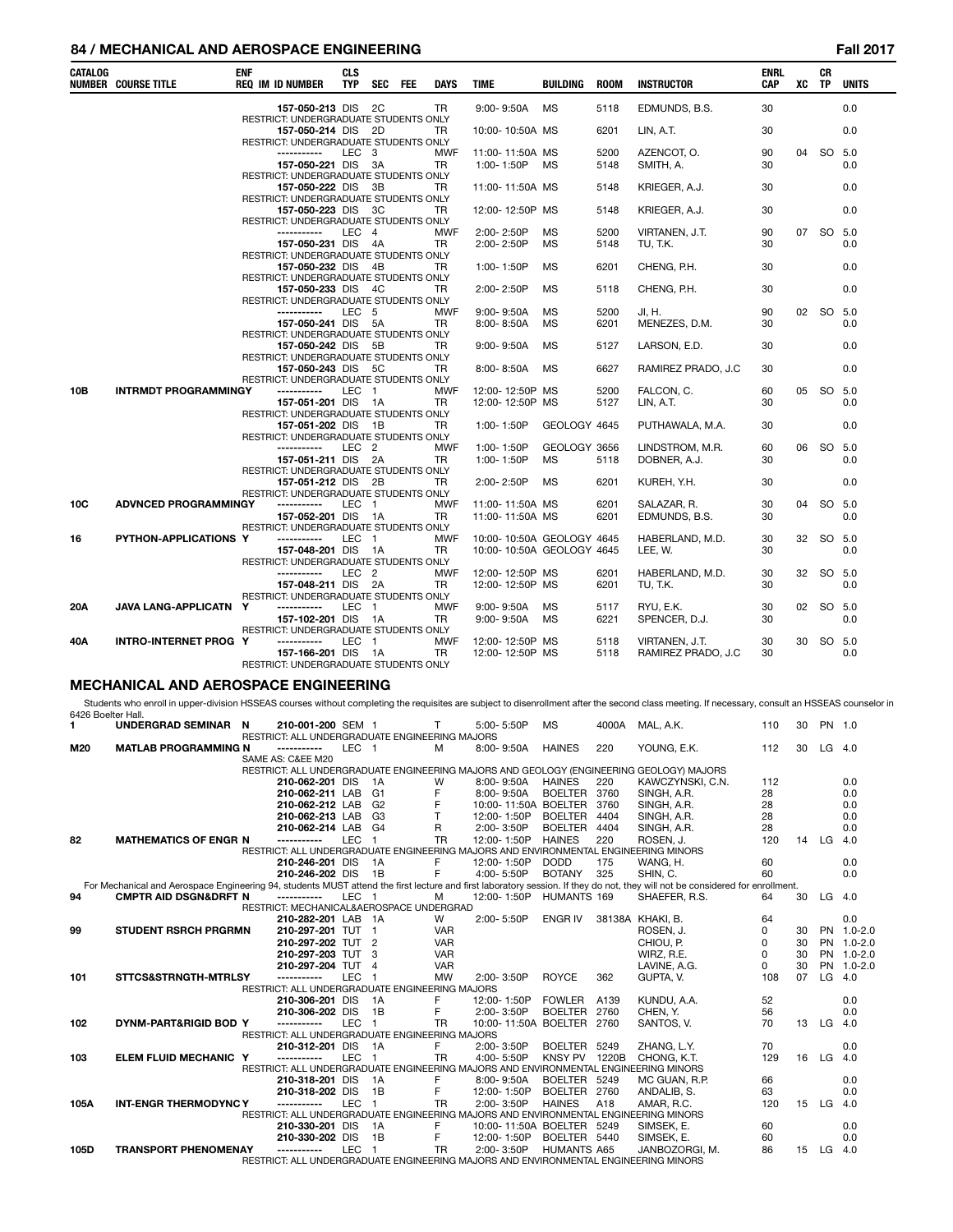# **Fall 2017 MECHANICAL AND AEROSPACE ENGINEERING / 85**

L,

| CATALOG      | <b>NUMBER COURSE TITLE</b>                                                                                                                                                             | <b>ENF</b> | <b>REQ IM ID NUMBER</b>                                                                       | <b>CLS</b><br><b>TYP</b> | <b>SEC</b>                       | FEE | DAYS                | TIME |                                         | <b>BUILDING</b>                                | <b>ROOM</b>    | <b>INSTRUCTOR</b>                                                                                      | <b>ENRL</b><br>CAP | XC       | CR<br>TP | <b>UNITS</b>        |
|--------------|----------------------------------------------------------------------------------------------------------------------------------------------------------------------------------------|------------|-----------------------------------------------------------------------------------------------|--------------------------|----------------------------------|-----|---------------------|------|-----------------------------------------|------------------------------------------------|----------------|--------------------------------------------------------------------------------------------------------|--------------------|----------|----------|---------------------|
| 107          | <b>DYNAMIC SYSTEMS</b>                                                                                                                                                                 | Y          | 210-333-201 DIS<br>210-333-202 DIS<br>-----------                                             | LEC                      | 1A<br>1B<br>$\mathbf{1}$         |     | F<br>F<br><b>MW</b> |      | 2:00-3:50P<br>4:00-5:50P<br>12:00-1:50P | <b>BUNCHE</b><br><b>BUNCHE</b><br>BOELTER 2760 | 3211<br>3211   | NADER, C.<br>NADER, C.<br>TSAO, T.                                                                     | 46<br>40<br>48     | 05       | LG       | 0.0<br>0.0<br>- 4.0 |
|              |                                                                                                                                                                                        |            | RESTRICT: ALL UNDERGRADUATE ENGINEERING MAJORS<br>210-342-201 DIS                             |                          | 1A                               |     | F                   |      | $9:00 - 9:50A$                          | <b>BOTANY</b>                                  | 325            | BEHBAHANI, A.H.                                                                                        | 48                 |          |          | 0.0                 |
|              |                                                                                                                                                                                        |            | 210-342-211 LAB<br>210-342-212 LAB                                                            |                          | G <sub>1</sub><br>G <sub>2</sub> |     | м<br>м              |      | 8:00-9:50A                              | <b>ENGR IV</b><br>10:00-11:50A ENGR IV         | 43116<br>43116 | GE. H.H.<br>GE, H.H.                                                                                   | 12<br>12           |          |          | 0.0<br>0.0          |
|              |                                                                                                                                                                                        |            | 210-342-213 LAB<br>210-342-214 LAB                                                            |                          | G <sub>3</sub><br>G4             |     | W<br>Τ              |      | 8:00-9:50A<br>8:00-9:50A                | ENGR IV<br>ENGR IV                             | 43116<br>43116 | BEHBAHANI, A.H.<br>BEHBAHANI, A.H.                                                                     | 12<br>12           |          |          | 0.0<br>0.0          |
| 131A         | <b>INTRMED HEAT TRNSFR Y</b>                                                                                                                                                           |            | -----------<br>RESTRICT: ALL UNDERGRADUATE ENGINEERING MAJORS                                 | LEC                      | $\mathbf{1}$                     |     | <b>MW</b>           |      | 2:00-3:50P                              | WGYOUNG 4216                                   |                | MARNER, W.J.                                                                                           | 0                  | 07       | $LG$ 4.0 |                     |
| 135          | <b>FNDMNT-NUC SCI&amp;ENGRY</b>                                                                                                                                                        |            | 210-486-201 DIS<br>210-511-200 LEC                                                            |                          | - 1A<br>$\blacksquare$           |     | F<br><b>TR</b>      |      | 4:00-5:50P<br>4:00-5:50P                | <b>DODD</b><br>BOELTER 5273                    | 78             | MEI, B.<br>YING, A.                                                                                    | 0<br>27            | 30       | LG       | 0.0<br>- 4.0        |
| 150A         | <b>INTRMD FLUID MCHNCS Y</b>                                                                                                                                                           |            | RESTRICT: ALL UNDERGRADUATE ENGINEERING MAJORS<br>-----------                                 | LEC 1                    |                                  |     | TR                  |      |                                         | 10:00-11:50A BOELTER 9436                      |                | ELDREDGE, J.D.                                                                                         | 39                 | 13       | LG       | 4.0                 |
|              |                                                                                                                                                                                        |            | 210-600-201 DIS                                                                               |                          | - 1A                             |     | F                   |      |                                         | 10:00-11:50A BOELTER 5264                      |                | RESTRICT: ALL UNDERGRADUATE ENGINEERING MAJORS AND ENVIRONMENTAL ENGINEERING MINORS<br>DARAKANANDA, D. | 39                 |          |          | 0.0                 |
| C150P        | <b>AIRCRFT PRPLSN SYST Y</b>                                                                                                                                                           |            | -----------                                                                                   | LEC                      | - 1                              |     | TR                  |      | 8:00-9:50A                              | BOELTER 2444                                   |                | GEVORKYAN, L.<br>RESTRICT: ALL UNDERGRADUATE ENGINEERING MAJORS AND ENVIRONMENTAL ENGINEERING MINORS   | 45                 | 11       | $LG$ 4.0 |                     |
| 154B         | <b>DSGN-AEROSPCE STRUCY</b>                                                                                                                                                            |            | 210-604-201 DIS<br>210-625-280 LEC 80                                                         |                          | - 1A                             |     | F<br><b>VAR</b>     |      |                                         | 10:00-11:50A BOELTER 2760<br><b>ONLINE</b>     | LA             | HARRIS, E.W.<br>LYNCH, C.S.                                                                            | 45<br>35           | 30       | $LG$ 4.0 | 0.0                 |
| 154S         | <b>FLIGHT MECHANICS</b>                                                                                                                                                                | Y          | RESTRICT: GRADUATE STUDENTS, ON-LINE MASTERS PROGRAM<br>-----------                           | LEC                      | - 1                              |     | <b>MW</b>           |      | $8:00 - 9:50A$                          | BOELTER 5264                                   |                | TOOHEY, D.M.                                                                                           | 48                 | 01       | LG       | - 4.0               |
|              |                                                                                                                                                                                        |            | RESTRICT: ALL UNDERGRADUATE ENGINEERING MAJORS<br>210-629-201 DIS                             |                          | 1A                               |     | F                   |      | $8:00 - 8:50A$                          | BOELTER 5280                                   |                | MARQUEZ-RAZON, A.                                                                                      | 24                 |          |          | 0.0                 |
|              |                                                                                                                                                                                        |            | 210-629-202 DIS                                                                               |                          | 1B                               |     | F                   |      | $9:00 - 9:50A$                          | BOELTER 5280                                   |                | MARQUEZ-RAZON, A.                                                                                      | 24                 |          |          | 0.0                 |
| 156A         | Mechanical and Aerospace Engineering 156A, lecture 80, is limited to students in the online M.S. in Engineering program.<br><b>ADV STRNGTH-MATERLS Y</b>                               |            | -----------<br>RESTRICT: ALL UNDERGRADUATE ENGINEERING MAJORS                                 | LEC 1                    |                                  |     | <b>MW</b>           |      |                                         | 10:00-11:50A HUMANTS 169                       |                | JIN, L.                                                                                                | 70                 | 03       |          | $LG$ 4.0            |
|              |                                                                                                                                                                                        |            | 210-638-201 DIS                                                                               |                          | - 1A                             |     | F<br><b>VAR</b>     |      | 12:00-1:50P                             | <b>DODD</b>                                    | 121            | TAI, W.H.                                                                                              | 70<br>35           |          |          | 0.0                 |
|              |                                                                                                                                                                                        |            | 210-638-280 LEC 80<br>RESTRICT: GRADUATE STUDENTS, ON-LINE MASTERS PROGRAM                    |                          |                                  |     |                     |      |                                         | <b>ONLINE</b>                                  | LA             | MAL, A.K.                                                                                              |                    | 30       | LG       | - 4.0               |
| 157          | For Mechanical and Aerospace Engineering 157, students MUST attend the first laboratory session. If they do not, they will not be considered for enrollment.<br><b>BASIC MAE LAB</b>   |            | Y Y 210-642-201 LAB 1<br>RESTRICT: MECHANICAL&AEROSPACE UNDERGRAD                             |                          |                                  |     | MW                  |      | $2:00 - 5:50P$                          | ENGR IV 43116                                  |                | MATTHES, C.                                                                                            | 0                  | 30       | $LG$ 4.0 |                     |
|              | For Mechanical and Aerospace Engineering 157, students MUST attend the first laboratory session. If they do not, they will not be considered for enrollment.                           |            |                                                                                               |                          |                                  |     |                     |      | 2:00-5:50P                              |                                                |                |                                                                                                        | 0                  | 30       | $LG$ 4.0 |                     |
|              | For Mechanical and Aerospace Engineering 157, students MUST attend the first laboratory session. If they do not, they will not be considered for enrollment.                           |            | Y 210-642-202 LAB 2<br>RESTRICT: MECHANICAL&AEROSPACE UNDERGRAD                               |                          |                                  |     | TR                  |      |                                         | ENGR IV 43116                                  |                | MAJLESSI, S.A.                                                                                         |                    |          |          |                     |
|              |                                                                                                                                                                                        |            | Y 210-642-203 LAB 3<br>RESTRICT: MECHANICAL&AEROSPACE UNDERGRAD                               |                          |                                  |     | TR                  |      | 10:00-1:50P                             | ENGR IV                                        | 43116          | HU, Y.                                                                                                 | 0                  | 30       |          | $LG$ 4.0            |
| 161A         | <b>INTRO-ASTRONAUTICS</b>                                                                                                                                                              | Y          | -----------                                                                                   | LEC 1                    |                                  |     | TR                  |      | 4:00-5:50P                              | BOELTER 2760                                   |                | BOONE, D.R.                                                                                            | 50                 | 16       |          | $LG$ 4.0            |
|              |                                                                                                                                                                                        |            | RESTRICT: MECHANICAL&AEROSPACE UNDERGRAD<br>210-666-201 DIS<br>-----------                    |                          | 1A                               |     | F.<br><b>TR</b>     |      | 2:00-3:50P                              | BOELTER 5440                                   |                | HUERTA CANALES, C.                                                                                     | 50                 |          |          | 0.0                 |
| 162A         | <b>INT-MCHNMS&amp;MECH SYSY</b>                                                                                                                                                        |            | RESTRICT: ALL UNDERGRADUATE ENGINEERING MAJORS                                                | LEC                      | $\overline{1}$                   |     |                     |      |                                         | 10:00-11:50A HUMANTS A65                       |                | HOPKINS, J.                                                                                            | 100                | 30       | $LG$ 4.0 |                     |
| 166A         | ANLY-FLIGHT STRCTRS Y                                                                                                                                                                  |            | 210-672-201 DIS<br>-----------                                                                | LEC                      | 1A<br>-1                         |     | F.<br>MW            |      | 2:00-3:50P                              | 10:00-11:50A HUMANTS 169<br>BOELTER 2760       |                | SUN, F.<br>SEPULVEDA, A.E.                                                                             | 100<br>50          | 07       | LG       | 0.0<br>- 4.0        |
|              |                                                                                                                                                                                        |            | RESTRICT: ALL UNDERGRADUATE ENGINEERING MAJORS<br>210-696-201 DIS                             |                          | 1A                               |     | F                   |      | 12:00-1:50P                             | <b>BROAD</b>                                   | 2160E          | CHEN, C.                                                                                               | 50                 |          |          | 0.0                 |
| 166C         | <b>DSGN-COMPOSIT STRUCY</b>                                                                                                                                                            |            | 210-698-280 LEC<br>RESTRICT: GRADUATE STUDENTS, ON-LINE MASTERS PROGRAM                       |                          | - 80                             |     | <b>VAR</b>          |      |                                         | <b>ONLINE</b>                                  | LA             | CARMAN, G.P.                                                                                           | 35                 | 30       |          | $LG$ 4.0            |
| 169A         | <b>INTRO MECH VIBRATNS Y</b>                                                                                                                                                           |            | 210-714-200 LEC<br>RESTRICT: ALL UNDERGRADUATE ENGINEERING MAJORS                             |                          | - 1                              |     | <b>MW</b>           |      | 4:00-5:50P                              | BOELTER 5419                                   |                | ROUGHEN, K.M.                                                                                          | 0                  | 09       |          | $LG$ 4.0            |
| 171A         | <b>DYNAM SYS CNTRL I</b>                                                                                                                                                               | Y          | -----------<br>RESTRICT: CYBERNETICS, UNDERGRAD ENGINEERING                                   | LEC 1                    |                                  |     | <b>MW</b>           |      | 12:00-1:50P                             | BOELTER 5249                                   |                | IWASAKI, T.                                                                                            | 70                 | 05       | LG       | - 4.0               |
| 174          | RISK&RLBLTY&QUALITY Y                                                                                                                                                                  |            | 210-726-201 DIS<br>210-744-200 LEC                                                            |                          | - 1A<br>$\blacksquare$           |     | F.<br>MW            |      | $8:00 - 9:50A$                          | BOELTER 3400<br>10:00-11:50A BOELTER           | 5273           | LUDEKE, D.T.<br>MOSLEH, A.                                                                             | 70<br>25           | 03       |          | 0.0<br>$LG$ 4.0     |
| C175A        | PROB&STOCH-DNMC SYSY                                                                                                                                                                   |            | 210-750-200 LEC 1                                                                             |                          |                                  |     | <b>MW</b>           |      |                                         | 10:00-11:50A BOELTER 5440                      |                | RESTRICT: ALL UNDERGRADUATE ENGINEERING MAJORS AND ENVIRONMENTAL ENGINEERING MINORS<br>MICHELIN, A.    | $\mathbf{1}$       | 03       | $LG$ 4.0 |                     |
| 182C         | <b>NMRC MTHD-ENGR APLCY</b>                                                                                                                                                            |            | RESTRICT: ALL UNDERGRADUATE ENGINEERING MAJORS<br>-----------                                 | LEC 1                    |                                  |     | TR                  |      |                                         | 12:00-1:50P BOELTER 5440                       |                | ZHONG, X.                                                                                              | 50                 | 14       |          | $LG$ 4.0            |
|              |                                                                                                                                                                                        |            | 210-794-201 DIS 1A                                                                            |                          |                                  |     | F                   |      |                                         | 12:00-12:50P BOELTER 2444                      |                | RESTRICT: ALL UNDERGRADUATE ENGINEERING MAJORS AND ENVIRONMENTAL ENGINEERING MINORS<br>KNISELY, C.P.   | 50                 |          |          | 0.0                 |
| 183A         | For Mechanical and Aerospace Engineering 183A, students MUST attend the first two lectures. If they do not, they will not be considered for enrollment.<br><b>MANUFACTR PROCESSESY</b> |            | -----------                                                                                   | <b>LEC</b>               | - 1                              |     | <b>MW</b>           |      |                                         | 11:00-12:15P HAINES                            | A25            | LI, X.                                                                                                 | 46                 | 04       | $LG$ 4.0 |                     |
|              |                                                                                                                                                                                        |            | RESTRICT: MECHANICAL&AEROSPACE UNDERGRAD<br>210-801-201 LAB 1A                                |                          |                                  |     | м                   |      | 2:00-5:50P                              | <b>ENGR IV</b>                                 |                | 38138A GUAN, Z.                                                                                        | 24                 |          |          | 0.0                 |
|              |                                                                                                                                                                                        |            | 210-801-202 LAB<br>210-801-203 LAB                                                            |                          | - 1B<br>1C                       |     | F.<br>W             |      | 2:00-5:50P<br>2:00-5:50P                | ENGR IV<br>ENGR IV                             | 38138          | 38138A JAVADI, A.<br>PAN. S.                                                                           | 8<br>14            |          |          | 0.0<br>0.0          |
| M183B        | <b>MICRO&amp;NANOSCL MANUFY</b>                                                                                                                                                        |            | -----------<br>SAME AS: BIOENGR M153.CH ENGR M153.EL ENGR M153                                | LEC                      | $\overline{1}$                   |     | MW                  |      | 12:30-1:45P                             | BOELTER 5420                                   |                | CHEN. Y.                                                                                               | 36                 | 05       | $LG$ 4.0 |                     |
|              |                                                                                                                                                                                        |            | RESTRICT: ALL UNDERGRADUATE ENGINEERING MAJORS<br>210-802-201 LAB 1A                          |                          |                                  |     | м                   |      | 2:00- 5:50P                             | ENGR IV                                        |                | 14131B DANESH, C.D.                                                                                    | 9                  |          |          | 0.0                 |
|              |                                                                                                                                                                                        |            | 210-802-202 LAB<br>210-802-203 LAB                                                            |                          | - 1B<br>- 1C                     |     | T<br>W              |      | 2:00-5:50P                              | 8:00-11:50A ENGR IV<br>ENGR IV                 |                | 14131B DANESH, C.D.<br>14131B SHAFFER, C.M.                                                            | 9<br>9             |          |          | 0.0<br>0.0          |
| C186         | <b>APPLIED OPTICS</b>                                                                                                                                                                  | Y          | 210-802-204 LAB<br>210-816-200 LEC 1                                                          |                          | - 1D                             |     | R<br><b>MW</b>      |      | 4:00-5:50P                              | 8:00-11:50A ENGR IV<br>BOELTER 5422            |                | 14131B SHAFFER, C.M.<br>CHIOU, P.                                                                      | 9<br>10            | 09       |          | 0.0<br>$LG$ 4.0     |
| 231G         | <b>MICRO ENERGY TRANSP N</b>                                                                                                                                                           |            | RESTRICT: ALL UNDERGRADUATE ENGINEERING MAJORS<br>610-192-200 LEC 1                           |                          |                                  |     | TR                  |      | 2:00-3:50P                              | BOELTER 5422                                   |                | FISHER, T.S.                                                                                           | 30                 | 30       |          | $LG$ 4.0            |
| 233<br>M237B | <b>NANOSCI-ENERGY TECH N</b><br><b>FUSN PLASMA PHYSICS N</b>                                                                                                                           |            | 610-200-233 LEC<br>610-223-200 LEC 1                                                          |                          | - 1                              |     | TR                  |      | $2:00 - 3:50P$                          | BOELTER 5273                                   |                | HU, Y.<br>ABDOU, M.A.                                                                                  | 0<br>25            | 30<br>30 |          | $LG$ 4.0<br>LG 4.0  |
|              |                                                                                                                                                                                        |            | SAME AS: EL ENGR M287<br>RESTRICT: INSTRUCTOR CONSENT                                         |                          |                                  |     |                     |      |                                         |                                                |                |                                                                                                        |                    |          |          |                     |
| 250C         | <b>COMPRESSIBLE FLOWS N</b>                                                                                                                                                            |            | 610-302-200 LEC 1<br>RESTRICT: GRADUATE STUDENTS                                              |                          |                                  |     | MW                  |      | 12:00-1:50P                             | BOELTER 8500                                   |                | WIRZ, R.E.                                                                                             | 35                 | 05       |          | $LG$ 4.0            |
|              |                                                                                                                                                                                        |            | 610-302-280 LEC 80<br>RESTRICT: GRADUATE STUDENTS, ON-LINE MASTERS PROGRAM                    |                          |                                  |     | <b>VAR</b>          |      |                                         | <b>ONLINE</b>                                  | LA             | WIRZ, R.E.                                                                                             | 35                 | 30       |          | $LG$ 4.0            |
| <b>C250P</b> | <b>AIRCRFT PRPLSN SYST</b>                                                                                                                                                             | N          | -----------<br><b>RESTRICT: GRADUATE STUDENTS</b>                                             | LEC 1                    |                                  |     | TR                  |      | 8:00-9:50A                              | BOELTER 2444                                   |                | GEVORKYAN, L.                                                                                          | 10                 | 11       | $LG$ 4.0 |                     |
| M256A        | <b>LINEAR ELASTICITY</b>                                                                                                                                                               | N          | 610-310-201 DIS 1A<br>610-336-200 LEC 1<br>SAME AS: C&EE M230A<br>RESTRICT: GRADUATE STUDENTS |                          |                                  |     | F.<br><b>MW</b>     |      | 12:00-1:50P                             | 10:00-11:50A BOELTER 2760<br>BOELTER 5272      |                | HARRIS, E.W.<br>MAL, A.K.                                                                              | 10<br>25           | 05       | $LG$ 4.0 | 0.0                 |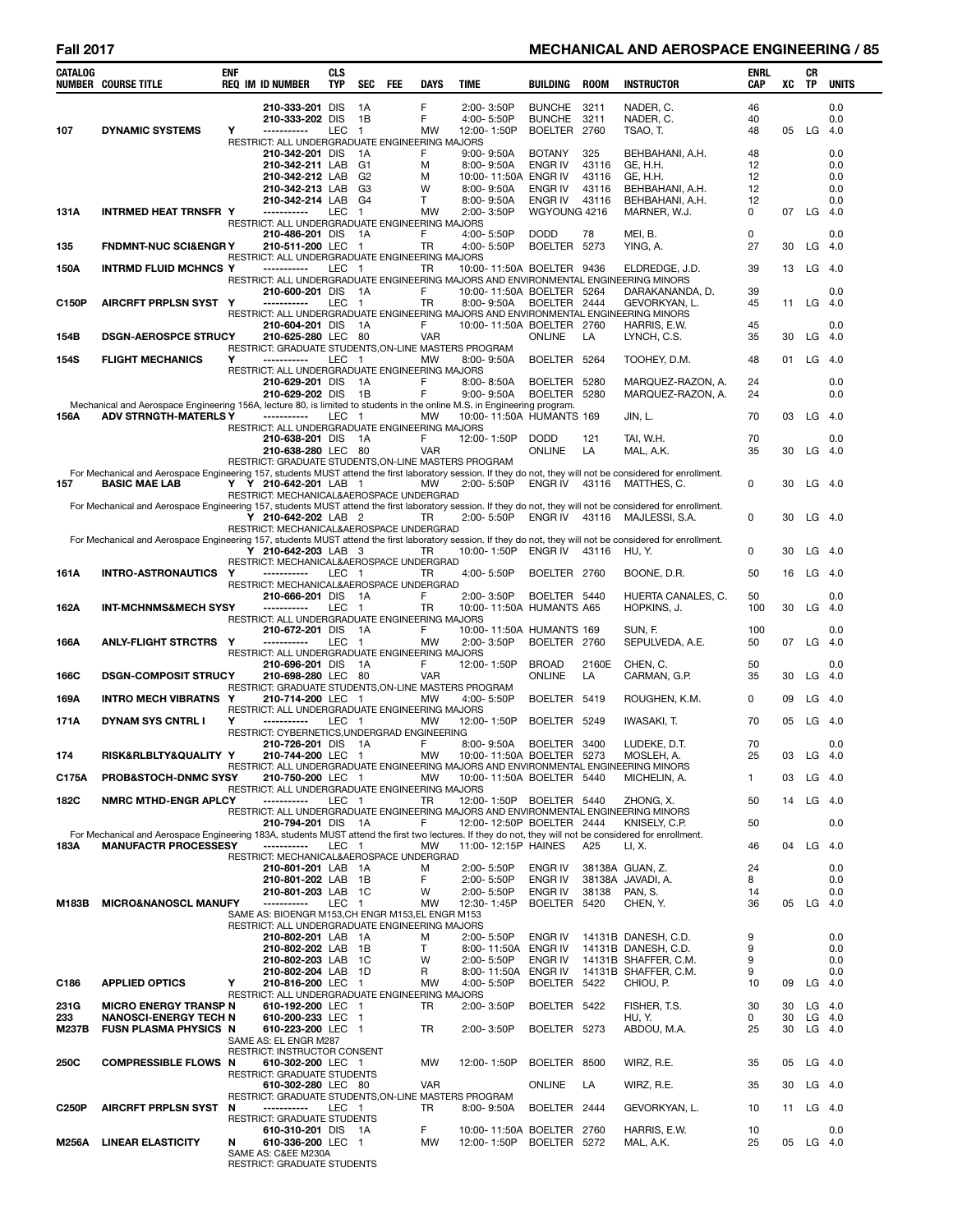| 86 / MEDICINE | <b>Fall 2017</b> |
|---------------|------------------|
|               |                  |

| CATALOG         | NUMBER COURSE TITLE                                                                                                                                                                                                                                                                      | <b>ENF</b> | <b>REQ IM ID NUMBER</b>                                                   | CLS<br>TYP | SEC                  | FEE | DAYS                     | <b>TIME</b>                                                     | BUILDING                      | <b>ROOM</b> | <b>INSTRUCTOR</b>                                                                                                                                                               | <b>ENRL</b><br>CAP | XC       | CR<br>TP             | <b>UNITS</b>             |
|-----------------|------------------------------------------------------------------------------------------------------------------------------------------------------------------------------------------------------------------------------------------------------------------------------------------|------------|---------------------------------------------------------------------------|------------|----------------------|-----|--------------------------|-----------------------------------------------------------------|-------------------------------|-------------|---------------------------------------------------------------------------------------------------------------------------------------------------------------------------------|--------------------|----------|----------------------|--------------------------|
| 259A            | AD TOPIC-FLUID MECH N                                                                                                                                                                                                                                                                    |            | 610-354-200 SEM 1                                                         |            |                      |     | TR                       | 10:00-11:50A BOELTER 5420                                       |                               |             | KAVEHPOUR, H.P.                                                                                                                                                                 | 25                 | 13       | LG                   | - 4.0                    |
|                 | Mechanical & Aerospace Engineering 259A, seminar 1: Introduction to Complex Fluids and Rheology                                                                                                                                                                                          |            | 610-354-201 SEM 2                                                         |            |                      |     | TR                       | $2:00 - 3:50P$                                                  | BUNCHE 3117                   |             | SPEARRIN, R.M.                                                                                                                                                                  | 25                 | 15       | $LG$ 4.0             |                          |
| 261A            | Mechanical & Aerospace Engineering 259A, seminar 2: Spectroscopy and Molecular Gas Dynamics<br><b>ENRGY&amp;CMPTTNL MTHDSN</b>                                                                                                                                                           |            | 610-366-200 LEC 1                                                         |            |                      |     | TR                       | 4:00-5:50P                                                      | BOELTER 5272                  |             | GOYAL, V.K.                                                                                                                                                                     | 25                 | 30       | $LG$ 4.0             |                          |
| 263A            | KINEMATIC ROBOT SYS N                                                                                                                                                                                                                                                                    |            | RESTRICT: GRADUATE STUDENTS<br>610-377-200 LEC 1                          |            |                      |     | TR                       | 4:00-5:50P                                                      | BOELTER 5440                  |             | HONG, D.W.                                                                                                                                                                      | 50                 | 16       | $LG$ 4.0             |                          |
|                 |                                                                                                                                                                                                                                                                                          |            |                                                                           |            |                      |     |                          | RESTRICT: GRADUATE STUDENTS, MECHANICAL&AEROSPACE GRAD STUDENTS |                               |             |                                                                                                                                                                                 |                    |          |                      |                          |
| M269A           | DYNAMICS-STRUCTURESN                                                                                                                                                                                                                                                                     |            | 610-414-200 LEC 1<br>SAME AS: C&EE M237A                                  |            |                      |     | МW                       | 4:00-5:50P                                                      | BOELTER 4283                  |             | DONG, S.B.                                                                                                                                                                      | 25                 | 09       | $LG$ 4.0             |                          |
| <b>M270A</b>    | LINEAR DNMC SYSTEMS N                                                                                                                                                                                                                                                                    |            | 610-419-200 LEC 1<br>SAME AS: CH ENGR M280A, EL ENGR M240A                |            |                      |     | MW                       | 4:00-5:50P                                                      | BOELTER 2444                  |             | M'CLOSKEY, R.T.                                                                                                                                                                 | 60                 | 09       | $LG$ 4.0             |                          |
|                 |                                                                                                                                                                                                                                                                                          |            | 610-419-210 LEC 2<br>610-419-280 LEC 80                                   |            |                      |     | TR<br><b>VAR</b>         | 2:00-3:50P                                                      | BOELTER 5264<br><b>ONLINE</b> | LA          | TABUADA, P.<br>M'CLOSKEY, R.T.                                                                                                                                                  | 0<br>35            | 30<br>30 | $LG$ 4.0<br>$LG$ 4.0 |                          |
| C271A           | <b>PROB&amp;STOCH-DNMC SYSN</b>                                                                                                                                                                                                                                                          |            | RESTRICT: GRADUATE STUDENTS, ON-LINE MASTERS PROGRAM<br>610-425-200 LEC 1 |            |                      |     | МW                       | 10:00-11:50A BOELTER 5440                                       |                               |             | MICHELIN, A.                                                                                                                                                                    | 0                  | 03       | LG                   | -4.0                     |
| C286            | <b>APPLIED OPTICS</b>                                                                                                                                                                                                                                                                    | N          | RESTRICT: GRADUATE STUDENTS<br>610-517-200 LEC 1                          |            |                      |     | MW                       | 4:00-5:50P                                                      | BOELTER 5422                  |             | CHIOU, P.                                                                                                                                                                       | 30                 | 09       | $LG$ 4.0             |                          |
| C297A           | <b>RAPID PROTOTYPING</b>                                                                                                                                                                                                                                                                 | N          | 610-579-280 LEC 80                                                        |            |                      |     | VAR                      |                                                                 | <b>ONLINE</b>                 | LA          | LI, X.                                                                                                                                                                          | 35                 | 30       | $LG$ 4.0             |                          |
|                 | Mechanical and Aerospace Engineer 298, seminar 1, meets October 23 through 27 in 300A La Kretz Hall.                                                                                                                                                                                     |            | RESTRICT: GRADUATE STUDENTS, ON-LINE MASTERS PROGRAM                      |            |                      |     |                          |                                                                 |                               |             |                                                                                                                                                                                 |                    |          |                      |                          |
| 298             | <b>SEM-ENGINEERING</b>                                                                                                                                                                                                                                                                   | N          | 610-588-200 SEM 1<br><b>RESTRICT: GRADUATE STUDENTS</b>                   |            |                      |     |                          | MTWRF 12:00-1:50P                                               | ENGR IV                       | 38138       | PILON, L.G.                                                                                                                                                                     | 0                  | 30       |                      | LG $2.0 - 4.0$           |
|                 | Mechanical and Aerospace Engineering 298, seminar 1: Concentrated Solar Power and Fuels                                                                                                                                                                                                  |            |                                                                           |            |                      |     |                          |                                                                 |                               |             |                                                                                                                                                                                 |                    |          |                      |                          |
| <b>MEDICINE</b> |                                                                                                                                                                                                                                                                                          |            |                                                                           |            |                      |     |                          |                                                                 |                               |             |                                                                                                                                                                                 |                    |          |                      |                          |
| 19              | FIAT LUX FRSHMN SEM N                                                                                                                                                                                                                                                                    |            | 264-057-200 SEM 1<br>RESTRICT: UNDERGRADUATE STUDENTS ONLY                |            |                      |     | Т                        | 2:00-3:50P                                                      | <b>FACTOR</b>                 | 4147A       | ONG, M.K.                                                                                                                                                                       | 20                 | 30       | PN 1.0               |                          |
| 99              | Medicine 19, seminar 1: UCLA Centennial Initiative: Breathe Well--Tobacco-Free Campus, Medicine, Nursing, and Public Health<br><b>STUDENT RSRCH PRGRMN</b>                                                                                                                               |            | 264-297-201 TUT                                                           |            | $\overline{1}$       |     | VAR                      |                                                                 |                               |             | TARN, D.M.                                                                                                                                                                      | 0                  | 30       |                      | PN 1.0-2.0               |
|                 |                                                                                                                                                                                                                                                                                          |            | 264-297-202 TUT<br>264-297-203 TUT                                        |            | $\overline{2}$<br>3  |     | VAR<br><b>VAR</b>        |                                                                 |                               |             | KIM, J.<br>COOPER, R.J.                                                                                                                                                         | 0<br>0             | 30<br>30 |                      | PN 1.0-2.0<br>PN 1.0-2.0 |
|                 |                                                                                                                                                                                                                                                                                          |            | 264-297-204 TUT                                                           |            | 4                    |     | <b>VAR</b>               |                                                                 |                               |             | MOWER, W.R.                                                                                                                                                                     | 0                  | 30       |                      | PN 1.0-2.0               |
|                 |                                                                                                                                                                                                                                                                                          |            | 264-297-205 TUT<br>264-297-206 TUT                                        |            | -5<br>6              |     | <b>VAR</b><br><b>VAR</b> |                                                                 |                               |             | SCHRIGER, D.L.<br>MENG, H.                                                                                                                                                      | 0<br>0             | 30<br>30 |                      | PN 1.0-2.0<br>PN 1.0-2.0 |
|                 |                                                                                                                                                                                                                                                                                          |            | 264-297-207 TUT                                                           |            | 7                    |     | <b>VAR</b>               |                                                                 |                               |             | PIMENTEL, M.                                                                                                                                                                    | 0                  | 30       |                      | PN 1.0-2.0               |
|                 |                                                                                                                                                                                                                                                                                          |            | 264-297-208 TUT<br>264-297-209 TUT                                        |            | 8<br>9               |     | <b>VAR</b><br><b>VAR</b> |                                                                 |                               |             | SORAGNI, A.<br>GOPEN, Q.S.                                                                                                                                                      | 0<br>0             | 30<br>30 |                      | PN 1.0-2.0<br>PN 1.0-2.0 |
|                 |                                                                                                                                                                                                                                                                                          |            | 264-297-210 TUT                                                           |            | - 10                 |     | <b>VAR</b>               |                                                                 |                               |             | MIDDLEKAUFF, H.R.                                                                                                                                                               | 0                  | 30       |                      | PN 1.0-2.0               |
|                 |                                                                                                                                                                                                                                                                                          |            | 264-297-211 TUT<br>264-297-212 TUT                                        |            | 11<br>-12            |     | <b>VAR</b><br><b>VAR</b> |                                                                 |                               |             | BRADFIELD, J.S.<br>ONG, M.K.                                                                                                                                                    | 0<br>0             | 30<br>30 |                      | PN 1.0-2.0<br>PN 1.0-2.0 |
|                 |                                                                                                                                                                                                                                                                                          |            | 264-297-213 TUT                                                           |            | -13                  |     | <b>VAR</b>               |                                                                 |                               |             | XIA, T.                                                                                                                                                                         | 0                  | 30       |                      | PN 1.0-2.0               |
|                 |                                                                                                                                                                                                                                                                                          |            | 264-297-214 TUT                                                           |            | - 14                 |     | <b>VAR</b>               |                                                                 |                               |             | JACOBS, J.P.                                                                                                                                                                    | 0                  | 30       |                      | PN 1.0-2.0               |
|                 |                                                                                                                                                                                                                                                                                          |            | 264-297-215 TUT<br>264-297-216 TUT                                        |            | 15<br>-16            |     | <b>VAR</b><br><b>VAR</b> |                                                                 |                               |             | HONDA, H.M.<br>KATONA, P.                                                                                                                                                       | 0<br>0             | 30<br>30 |                      | PN 1.0-2.0<br>PN 1.0-2.0 |
|                 |                                                                                                                                                                                                                                                                                          |            | 264-297-217 TUT                                                           |            | -17                  |     | <b>VAR</b>               |                                                                 |                               |             | O'BRIEN, N.A.                                                                                                                                                                   | 0                  | 30       |                      | PN 1.0-2.0               |
|                 |                                                                                                                                                                                                                                                                                          |            | 264-297-218 TUT<br>264-297-219 TUT                                        |            | -18<br>19            |     | <b>VAR</b><br><b>VAR</b> |                                                                 |                               |             | DENG, M.C.<br>GURLO, T.G.                                                                                                                                                       | 0<br>0             | 30<br>30 |                      | PN 1.0-2.0<br>PN 1.0-2.0 |
|                 |                                                                                                                                                                                                                                                                                          |            | 264-297-220 TUT                                                           |            | 20                   |     | <b>VAR</b>               |                                                                 |                               |             | LI, Z.                                                                                                                                                                          | 0                  | 30       |                      | PN 1.0-2.0               |
|                 |                                                                                                                                                                                                                                                                                          |            | 264-297-221 TUT<br>264-297-222 TUT                                        |            | 21<br>22             |     | <b>VAR</b><br><b>VAR</b> |                                                                 |                               |             | SCAFOGLIO, C.<br>SEKI, E.                                                                                                                                                       | 0<br>0             | 30<br>30 |                      | PN 1.0-2.0<br>PN 1.0-2.0 |
|                 |                                                                                                                                                                                                                                                                                          |            | 264-297-223 TUT                                                           |            | 23                   |     | <b>VAR</b>               |                                                                 |                               |             | CHUTE, J.P.                                                                                                                                                                     | 0                  | 30       |                      | PN 1.0-2.0               |
|                 |                                                                                                                                                                                                                                                                                          |            | 264-297-224 TUT<br>264-297-225 TUT                                        |            | 24<br>25             |     | <b>VAR</b><br><b>VAR</b> |                                                                 |                               |             | SAGHIZADEH, M.<br>HOFFMAN, J.M.                                                                                                                                                 | 0<br>0             | 30<br>30 |                      | PN 1.0-2.0<br>PN 1.0-2.0 |
|                 |                                                                                                                                                                                                                                                                                          |            | 264-297-226 TUT                                                           |            | 26                   |     | VAR                      |                                                                 |                               |             | POTHOULAKIS, C.                                                                                                                                                                 | 0                  | 30       |                      | PN 1.0-2.0               |
|                 |                                                                                                                                                                                                                                                                                          |            | 264-297-227 TUT                                                           |            | 27                   |     | VAR                      |                                                                 |                               |             | MODLIN, R.L.                                                                                                                                                                    | 0                  | 30       |                      | PN 1.0-2.0               |
|                 |                                                                                                                                                                                                                                                                                          |            | 264-297-228 TUT<br>264-297-229 TUT                                        |            | 28<br>29             |     | <b>VAR</b><br>VAR        |                                                                 |                               |             | YOUNG, S.G.<br>SANMIGUEL, C.                                                                                                                                                    | 0<br>0             | 30<br>30 |                      | PN 1.0-2.0<br>PN 1.0-2.0 |
| M160A           | <b>AT-RISK POPULATIONS</b>                                                                                                                                                                                                                                                               | N          | 264-661-200 LEC<br>SAME AS: PUB HLT M160A                                 |            | - 1                  |     | R                        | 4:00-6:50P                                                      | WGYOUNG 2200                  |             | ESDIN, J.                                                                                                                                                                       | 15                 | 30       | SO 4.0               |                          |
|                 |                                                                                                                                                                                                                                                                                          |            | RESTRICT: INSTRUCTOR CONSENT                                              |            |                      |     | F                        |                                                                 |                               |             |                                                                                                                                                                                 |                    |          |                      |                          |
| M160B           | <b>AT-RISK POPULATIONS</b>                                                                                                                                                                                                                                                               | N          | 264-662-201 LEC 1<br>SAME AS: PUB HLT M160B                               |            |                      |     |                          | 12:00-1:50P                                                     | WGYOUNG 4216                  |             | ESDIN, J.                                                                                                                                                                       | 15                 | 30       | SO 4.0               |                          |
|                 | For Medicine M261, students must complete basic course in protection of human research subjects thru Collaborative Institutional Training Initiative;                                                                                                                                    |            | RESTRICT: INSTRUCTOR CONSENT                                              |            |                      |     |                          |                                                                 |                               |             |                                                                                                                                                                                 |                    |          |                      |                          |
|                 | see https://www.citiprogram.org/enroll/courseregistration1b.asp?language=english&institution=100 for details.<br><b>RESP CNDCT RESEARCH N</b>                                                                                                                                            |            | 664-388-200 LEC 1                                                         |            |                      |     | W                        | 4:00-5:50P                                                      |                               |             |                                                                                                                                                                                 |                    | 30       | SO 2.0               |                          |
| M261            |                                                                                                                                                                                                                                                                                          |            | SAME AS: BIOMATH M261                                                     |            |                      |     |                          |                                                                 | HLTHSCI                       |             | 53105A KORENMAN, S.G.                                                                                                                                                           | 25                 |          |                      |                          |
|                 | MICROBIOLOGY, IMMUNOLOGY, AND MOLECULAR GENETICS                                                                                                                                                                                                                                         |            | RESTRICT: GRADUATE STUDENTS                                               |            |                      |     |                          |                                                                 |                               |             |                                                                                                                                                                                 |                    |          |                      |                          |
| 99              | <b>STUDENT RSRCH PRGRMN</b>                                                                                                                                                                                                                                                              |            | 145-297-201 TUT 1                                                         |            |                      |     | <b>VAR</b>               |                                                                 |                               |             | XING, Y.                                                                                                                                                                        | 0                  | 30       |                      | PN 1.0-2.0               |
|                 |                                                                                                                                                                                                                                                                                          |            | 145-297-202 TUT                                                           |            | $\overline{2}$       |     | <b>VAR</b>               |                                                                 |                               |             | ZHOU, H.                                                                                                                                                                        | 0                  | 30       |                      | PN 1.0-2.0               |
|                 |                                                                                                                                                                                                                                                                                          |            | 145-297-203 TUT<br>145-297-204 TUT                                        |            | -3<br>$\overline{4}$ |     | <b>VAR</b><br><b>VAR</b> |                                                                 |                               |             | SHIH, D.M.<br>MILLER, J.H.                                                                                                                                                      | 0<br>0             | 30<br>30 |                      | PN 1.0-2.0<br>PN 1.0-2.0 |
|                 |                                                                                                                                                                                                                                                                                          |            | 145-297-205 TUT                                                           |            | -5                   |     | VAR                      |                                                                 |                               |             | KABACK, H.R.                                                                                                                                                                    | 0                  | 30       |                      | PN 1.0-2.0               |
|                 |                                                                                                                                                                                                                                                                                          |            | 145-297-206 TUT<br>145-297-207 TUT                                        |            | 6<br>7               |     | <b>VAR</b><br>VAR        |                                                                 |                               |             | BONAVIDA, B.<br>FREGOSO, O.I.                                                                                                                                                   | 0<br>0             | 30<br>30 |                      | PN 1.0-2.0<br>PN 1.0-2.0 |
|                 |                                                                                                                                                                                                                                                                                          |            | 145-297-208 TUT                                                           |            | 8                    |     | <b>VAR</b>               |                                                                 |                               |             | JOHNSON, P.J.                                                                                                                                                                   | 0                  | 30       |                      | PN 1.0-2.0               |
|                 |                                                                                                                                                                                                                                                                                          |            | 145-297-209 TUT<br>145-297-210 TUT 10                                     |            | 9                    |     | <b>VAR</b><br><b>VAR</b> |                                                                 |                               |             | BRADLEY, P.J.<br>LUSIS, A.J.                                                                                                                                                    | 0<br>0             | 30<br>30 |                      | PN 1.0-2.0<br>PN 1.0-2.0 |
|                 |                                                                                                                                                                                                                                                                                          |            |                                                                           |            |                      |     |                          |                                                                 |                               |             | For Microbiology, Immunology, and Molecular Genetics 101, there will be two midterm examinations from 6 to 8 p.m. on the following Thursdays: October 26 and November 16, 2017. |                    |          |                      |                          |
|                 | For Microbiology, Immunology, and Molecular Genetics 101, some seats are held for entering students who enroll through New Student Orientation.<br>Any student may enroll beginning September 19, 2017, space permitting, and continuing students historically have been able to enroll. |            |                                                                           |            |                      |     |                          |                                                                 |                               |             |                                                                                                                                                                                 |                    |          |                      |                          |
| 101             | INTRO MICROBIOLOGY Y                                                                                                                                                                                                                                                                     |            | -----------                                                               | LEC        | $\overline{1}$       |     | <b>MWF</b>               | 11:00-11:50A HAINES                                             |                               | -39         | LAZAZZERA, B.A.                                                                                                                                                                 | 300                | 04       | $LG$ 4.0             |                          |
|                 |                                                                                                                                                                                                                                                                                          |            | 145-306-201 DIS<br>145-306-202 DIS                                        |            | 1A<br>1B             |     | м<br>м                   | 12:00-12:50P WGYOUNG 1044<br>1:00-1:50P                         | WGYOUNG 1044                  |             | KANG, M.<br>KANG, M.                                                                                                                                                            | 26<br>26           |          |                      | 0.0<br>0.0               |
|                 |                                                                                                                                                                                                                                                                                          |            | 145-306-203 DIS                                                           |            | 1C                   |     | м                        | 2:00-2:50P                                                      | WGYOUNG 1044                  |             | BEDREE, J.K.                                                                                                                                                                    | 26                 |          |                      | 0.0                      |
|                 |                                                                                                                                                                                                                                                                                          |            | 145-306-204 DIS                                                           |            | 1D<br>1E             |     | м                        | $3:00 - 3:50P$<br>4:00-4:50P                                    | WGYOUNG 1044<br>WGYOUNG 1044  |             | BEDREE, J.K.                                                                                                                                                                    | 25<br>25           |          |                      | 0.0                      |
|                 |                                                                                                                                                                                                                                                                                          |            | 145-306-205 DIS<br>145-306-206 DIS                                        |            | 1F                   |     | м<br>м                   | 5:00-5:50P                                                      | WGYOUNG 1044                  |             | LIU, H.<br>LIU, H.                                                                                                                                                              | 25                 |          |                      | 0.0<br>0.0               |
|                 |                                                                                                                                                                                                                                                                                          |            | 145-306-207 DIS                                                           |            | 1G                   |     | $\mathsf{T}$             | 10:00-10:50A BUNCHE 3211                                        |                               |             | ZHANG, T.                                                                                                                                                                       | 24                 |          |                      | 0.0                      |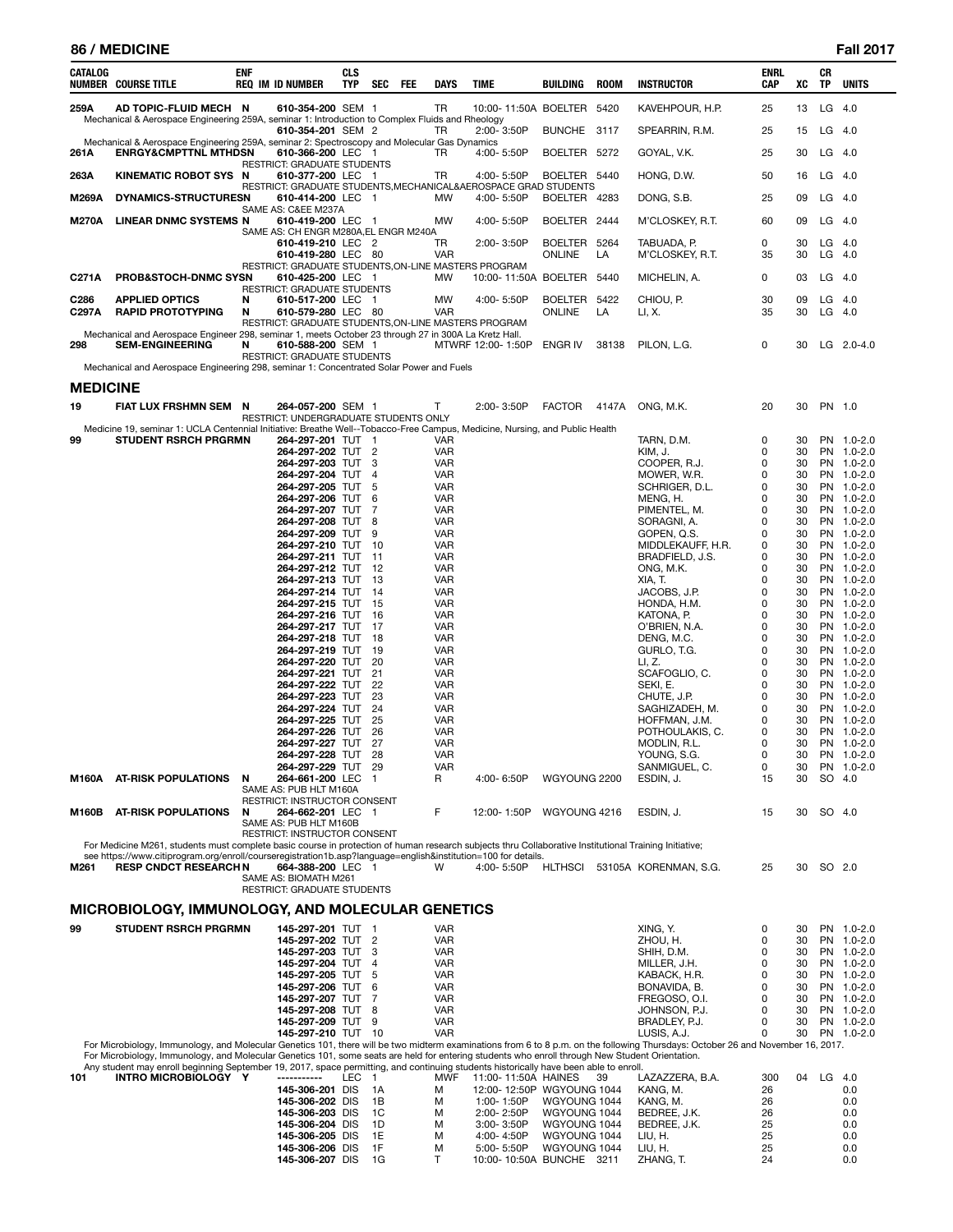### **Fall 2017 MILITARY SCIENCE / 87**

| CATALOG             | <b>NUMBER COURSE TITLE</b>                                                                     | <b>ENF</b> | <b>REQ IM ID NUMBER</b>                                                  | <b>CLS</b><br>TYP | SEC                              | FEE      | DAYS                             | TIME |                                   | <b>BUILDING</b>                                              | <b>ROOM</b>           | <b>INSTRUCTOR</b>                                                                                                                                                                                              | <b>ENRL</b><br>CAP | xс       | CR<br><b>TP</b> | <b>UNITS</b>             |
|---------------------|------------------------------------------------------------------------------------------------|------------|--------------------------------------------------------------------------|-------------------|----------------------------------|----------|----------------------------------|------|-----------------------------------|--------------------------------------------------------------|-----------------------|----------------------------------------------------------------------------------------------------------------------------------------------------------------------------------------------------------------|--------------------|----------|-----------------|--------------------------|
|                     |                                                                                                |            | 145-306-208 DIS<br>145-306-209 DIS<br>145-306-210 DIS                    |                   | 1H<br>11<br>1J                   |          | Т<br>т<br>Т                      |      | 1:00-1:50P                        | 11:00-11:50A BUNCHE<br>12:00-12:50P BUNCHE<br><b>BOELTER</b> | 3211<br>1221A<br>5280 | BEDREE, J.K.<br>ZHANG, T.<br>LIU, H.                                                                                                                                                                           | 26<br>25<br>24     |          |                 | 0.0<br>0.0<br>0.0        |
|                     |                                                                                                |            | 145-306-211 DIS                                                          |                   | 1K                               |          | T                                |      | 2:00-2:50P                        | MS                                                           | 5225                  | ZHANG, T.                                                                                                                                                                                                      | 24                 |          |                 | 0.0                      |
|                     |                                                                                                |            | 145-306-212 DIS                                                          |                   | 1L                               |          | т                                |      | 3:00-3:50P                        | MS                                                           | 5225                  | KANG, M.<br>For Microbiology, Immunology, and Molecular Genetics 103AL, attendance at the first laboratory meeting is MANDATORY. If you are NOT present, your space will be reassigned, and you MUST           | 24                 |          |                 | 0.0                      |
| 103AL               | drop the class through MyUCLA.<br><b>VIROLOGY LAB</b>                                          | Υ          | -----------                                                              | LEC               | - 1                              | \$110 MW |                                  |      |                                   | 11:00-12:15P LAKRETZ 120                                     |                       | FREISE, A.C.                                                                                                                                                                                                   | 16                 | 30       |                 | $LG$ 5.0                 |
|                     |                                                                                                |            | 145-320-201 LAB                                                          |                   | - 1A                             |          | MW                               |      | 1:00-3:50P                        | WGYOUNG 3370                                                 |                       | LUND, A.J.                                                                                                                                                                                                     | 16                 |          |                 | 0.0                      |
| 103BL               | ADV RSRCH-VIROLOGY Y                                                                           |            | 145-321-201 LAB<br>145-321-202 LAB                                       |                   | -1<br>$\overline{\phantom{0}}^2$ |          | <b>MW</b><br>TR                  |      | 2:00-4:50P<br>2:00-4:50P          | WGYOUNG 3336<br>WGYOUNG 3336                                 |                       | MOBERG PARKER, J.P<br>FREISE, A.C.                                                                                                                                                                             | 32<br>32           | 30<br>30 | LG<br>LG        | - 4.0<br>4.0             |
| 2, 4, 6, 8, and 10. |                                                                                                |            |                                                                          |                   |                                  |          |                                  |      |                                   |                                                              |                       | For Microbiology, Immunology, and Molecular Genetics 105, the lecture and laboratories meet in alternate weeks, with the lecture meeting weeks 1, 3, 5, 7, and 9 and laboratories meeting weeks                |                    |          |                 |                          |
| 105                 | <b>BIOLOGCL MICROSCOPYY</b>                                                                    |            | -----------                                                              | LEC 1             |                                  |          | <b>MW</b>                        |      | 2:00-3:50P                        | <b>ROYCE</b>                                                 | 154                   | ZHOU, H.                                                                                                                                                                                                       | 45                 |          | 07 SO 4.0       |                          |
|                     |                                                                                                |            | 145-330-201 LAB<br>145-330-202 LAB                                       |                   | 1A<br>1B                         |          | W<br>R                           |      | 2:00-4:50P<br>2:00-4:50P          | <b>CNSI</b><br><b>CNSI</b>                                   | 146<br>146            | ZHANG, J.<br>ZHANG, J.                                                                                                                                                                                         | 15<br>14           |          |                 | 0.0<br>0.0               |
| 109AL               | <b>IMMERSION LAB MICRO Y</b>                                                                   |            | 145-330-203 LAB<br>-----------                                           | LEC               | - 1C<br>$\overline{1}$           | \$110 TR | F                                |      | 2:00-4:50P                        | <b>CNSI</b><br>11:00-12:15P ROLFE                            | 146<br>3134           | ZHANG, J.<br>MOBERG PARKER, J.P                                                                                                                                                                                | 15<br>32           | 30       | LG              | 0.0<br>5.0               |
|                     |                                                                                                |            | 145-354-201 LAB                                                          |                   | 1A                               |          | <b>MW</b>                        |      | 9:30-1:20P                        | WGYOUNG 3340                                                 |                       | WU, S.J.                                                                                                                                                                                                       | 16                 |          |                 | 0.0                      |
|                     |                                                                                                |            | 145-354-202 LAB                                                          |                   | 1B                               |          | TR                               |      | 1:00-4:50P                        | WGYOUNG 3340                                                 |                       | LAGMAY, S.B.<br>Microbiology, Immunology, and Molecular Genetics 168 is limited to department majors on the priority and first enrollment passes. Any student may enroll on the second pass, space permitting. | 16                 |          |                 | 0.0                      |
| 168                 | <b>MOLEC PARASITOLOGY Y</b>                                                                    |            | -----------<br>145-708-201 DIS                                           | LEC               | $\mathbf{1}$<br>1A               |          | TR<br>т                          |      | 12:30-1:45P<br>$9:00 - 9:50A$     | ΜS<br>MS                                                     | 5200<br>7608          | JOHNSON, P.J.<br>QUINONES VALDEZ, G                                                                                                                                                                            | 130<br>21          |          | 14 LG           | 4.0<br>0.0               |
|                     |                                                                                                |            | 145-708-202 DIS                                                          |                   | 1B                               |          | Т                                |      | $8:00 - 8:50A$                    | ΜS                                                           | 7608                  | QUINONES VALDEZ, G                                                                                                                                                                                             | 22                 |          |                 | 0.0                      |
|                     |                                                                                                |            | 145-708-203 DIS<br>145-708-204 DIS                                       |                   | 1C<br>1D                         |          | Т<br>М                           |      | 11:00-11:50A MS<br>$9:00 - 9:50A$ | <b>BOELTER</b>                                               | 5203<br>5272          | QUINONES VALDEZ, G<br>BROWN, T.M.                                                                                                                                                                              | 20<br>22           |          |                 | 0.0<br>0.0               |
|                     |                                                                                                |            | 145-708-205 DIS<br>145-708-206 DIS                                       |                   | 1E<br>1F                         |          | M<br>м                           |      |                                   | 10:00-10:50A BOELTER<br>11:00-11:50A BOELTER                 | 5272<br>5419          | BROWN, T.M.                                                                                                                                                                                                    | 22<br>22           |          |                 | 0.0<br>0.0               |
| 180B                | <b>SCI ANLY&amp;COMMNCTN 2 Y</b>                                                               |            | 145-781-200 SEM 1                                                        |                   |                                  |          | M                                |      | 12:00-1:50P                       | <b>BIO SCI</b>                                               | 283                   | BROWN, T.M.<br>HOFFMANN, A.                                                                                                                                                                                    | 16                 | 30       | LG              | 2.0                      |
| 188SA               | <b>INDIV STD FOR USIE</b>                                                                      | Υ          | 145-832-201 TUT 1<br>145-832-202 TUT 2                                   |                   |                                  |          | <b>UNSCHED</b><br><b>UNSCHED</b> |      |                                   |                                                              |                       | FREGOSO, O.I.<br>THE STAFF                                                                                                                                                                                     | 1<br>0             | 30<br>30 | LG<br>LG        | 1.0<br>1.0               |
| 192                 | <b>UNDERGRAD PRACTICUMN</b>                                                                    |            | 145-853-200 SEM 1                                                        |                   |                                  |          | VAR                              |      |                                   |                                                              |                       | MOBERG PARKER, J.P                                                                                                                                                                                             | 3                  | 30       | SO              | 2.0                      |
| 193A                | <b>JOURNAL CLUB</b>                                                                            | N          | RESTRICT: INSTRUCTOR CONSENT<br>145-859-200 SEM 1                        |                   |                                  |          | w                                |      | 4:00-5:00P                        | MACDNLD 3248                                                 |                       | LUSIS, A.J.                                                                                                                                                                                                    | 15                 | 30       |                 | PN 1.0                   |
| 196A<br>196B        | <b>RES APPRENTICESHP 1 Y</b><br><b>RES APPRENTICESHP 2 Y</b>                                   |            | 145-876-201 TUT 1<br>145-877-201 TUT 1                                   |                   |                                  |          | <b>VAR</b><br><b>VAR</b>         |      |                                   |                                                              |                       | SHI, W.<br>LAZAZZERA, B.A.                                                                                                                                                                                     | 0<br>0             | 30<br>30 | LG              | 4.0<br>$LG$ 4.0          |
|                     |                                                                                                |            | 145-877-202 TUT                                                          |                   | $\overline{2}$                   |          | <b>VAR</b>                       |      |                                   |                                                              |                       | PORTERA-CAILLIAU,                                                                                                                                                                                              | 0                  | 30       | LG              | 4.0                      |
|                     |                                                                                                |            | 145-877-203 TUT 3<br>145-877-204 TUT                                     |                   | $\overline{4}$                   |          | <b>VAR</b><br><b>VAR</b>         |      |                                   |                                                              |                       | SHI, W.<br>GUNSALUS, R.P.                                                                                                                                                                                      | 0<br>0             | 30<br>30 | LG<br>LG        | 4.0<br>4.0               |
|                     |                                                                                                |            | 145-877-205 TUT<br>145-877-206 TUT                                       |                   | -5<br>6                          |          | <b>VAR</b><br><b>VAR</b>         |      |                                   |                                                              |                       | ZHOU, H.<br>CARMICHAEL, S.T.                                                                                                                                                                                   | 0<br>0             | 30<br>30 | LG              | $LG$ 4.0<br>4.0          |
|                     |                                                                                                |            | 145-877-207 TUT 7                                                        |                   |                                  |          | <b>VAR</b>                       |      |                                   |                                                              |                       | XING, Y.                                                                                                                                                                                                       | 0                  | 30       | LG              | 4.0                      |
|                     |                                                                                                |            | 145-877-208 TUT<br>145-877-209 TUT                                       |                   | 8<br>-9                          |          | <b>VAR</b><br><b>VAR</b>         |      |                                   |                                                              |                       | ROZENGURT, J.E.<br>KRAKOW, D.                                                                                                                                                                                  | $\Omega$<br>0      | 30<br>30 | LG              | 4.0<br>$LG$ 4.0          |
| 198A                | <b>HONORS RESEARCH</b>                                                                         |            | 145-877-210 TUT<br>145-888-201 TUT                                       |                   | 10<br>- 1                        |          | <b>VAR</b><br><b>VAR</b>         |      |                                   |                                                              |                       | KITCHEN, S.G.                                                                                                                                                                                                  | 0<br>0             | 30<br>30 | LG<br>LG        | 4.0<br>4.0               |
|                     |                                                                                                | N          | 145-888-202 TUT 2                                                        |                   |                                  |          | <b>VAR</b>                       |      |                                   |                                                              |                       | YANG, O.O.<br>MILLER, J.H.                                                                                                                                                                                     | 0                  | 30       | LG              | 4.0                      |
|                     |                                                                                                |            | 145-888-203 TUT<br>145-888-204 TUT                                       |                   | 3<br>$\overline{4}$              |          | <b>VAR</b><br><b>VAR</b>         |      |                                   |                                                              |                       | MCEVOY, M.M.<br>KOHN, D.B.                                                                                                                                                                                     | 0<br>0             | 30<br>30 | LG<br>LG        | 4.0<br>4.0               |
| 198B                | <b>HONORS RESEARCH</b>                                                                         | Υ          | 145-889-201 TUT                                                          |                   | - 1                              |          | <b>VAR</b>                       |      |                                   |                                                              |                       | HOFFMANN, A.                                                                                                                                                                                                   | 0                  | 30       | LG              | 4.0                      |
|                     |                                                                                                |            | 145-889-202 TUT 2<br>145-889-203 TUT                                     |                   | 3                                |          | <b>VAR</b><br><b>VAR</b>         |      |                                   |                                                              |                       | WITTE, O.N.<br>XING, Y.                                                                                                                                                                                        | 0<br>0             | 30<br>30 | LG              | 4.0<br>$LG$ 4.0          |
|                     |                                                                                                |            | 145-889-204 TUT<br>145-889-205 TUT 5                                     |                   | $\overline{4}$                   |          | <b>VAR</b><br>VAR                |      |                                   |                                                              |                       | YANG, O.O.<br>MILLER, J.H.                                                                                                                                                                                     | 0<br>0             | 30<br>30 | LG<br>LG        | 4.0<br>4.0               |
|                     |                                                                                                |            | 145-889-206 TUT                                                          |                   | 6                                |          | <b>VAR</b>                       |      |                                   |                                                              |                       | KOHN, D.B.                                                                                                                                                                                                     | $\Omega$           | 30       | LG              | -4.0                     |
| 262A                | <b>IMMUNOBIOLGY-CANCERN</b>                                                                    |            | 145-889-207 TUT 7<br>545-372-200 SEM 1                                   |                   |                                  |          | <b>VAR</b><br>Т                  |      | 4:00-5:50P                        | MOL SCI 1601                                                 |                       | YANG, L.<br>Bonavida, B.                                                                                                                                                                                       | 0<br>25            | 30<br>30 | LG              | 4.0<br>SO 2.0            |
| 495A                | TCH-MICRO-HIGHER ED N                                                                          |            | RESTRICT: GRADUATE STUDENTS<br>545-791-200 SEM 1                         |                   |                                  |          | м                                |      | 4:00-5:50P                        | <b>BIO SCI</b>                                               | 283                   | ZHANG, Z.                                                                                                                                                                                                      | 18                 | 30       |                 | SU 2.0                   |
|                     |                                                                                                |            | RESTRICT: INSTRUCTOR CONSENT                                             |                   |                                  |          |                                  |      |                                   |                                                              |                       |                                                                                                                                                                                                                |                    |          |                 |                          |
|                     | <b>MILITARY SCIENCE</b>                                                                        |            |                                                                          |                   |                                  |          |                                  |      |                                   |                                                              |                       |                                                                                                                                                                                                                |                    |          |                 |                          |
| z                   | <b>LEADERSHIP LAB</b>                                                                          | N          | 277-002-200 LAB 1                                                        |                   |                                  |          | R                                |      | 6:00-8:50A                        | <b>SAC</b>                                                   | 120P                  | DE LEMOS, P.E.                                                                                                                                                                                                 | 60                 |          |                 | 0.0                      |
| 11<br>19            | <b>FDNS OF OFFICERSHIP</b><br>FIAT LUX FRSHMN SEM                                              | N<br>N     | 277-032-200 LEC 1<br>277-057-200 SEM 1                                   |                   |                                  |          | $\mathsf{T}$<br>T                |      | $8:00 - 8:50A$<br>2:00-2:50P      | <b>SAC</b><br><b>SAC</b>                                     | <b>B20B</b><br>120P   | WHIPPLE, E.A.<br>STAMBERSKY, S.V.                                                                                                                                                                              | 20<br>20           | 30<br>30 | SO              | 2.0<br>PN 1.0            |
|                     | Military Science 19, seminar 1: UCLA Centennial Initiative: One Hundred Years of Bruin Leaders |            | RESTRICT: UNDERGRADUATE STUDENTS ONLY                                    |                   |                                  |          |                                  |      |                                   |                                                              |                       |                                                                                                                                                                                                                |                    |          |                 |                          |
| 21                  | INDV LEADRSHP DEVLP N                                                                          |            | 277-063-200 LEC 1                                                        |                   |                                  |          | т                                |      | 9:00-10:50A SAC                   |                                                              | <b>B20B</b>           | WHIPPLE, E.A.                                                                                                                                                                                                  | 25                 | 30       |                 | SO 3.0                   |
| 110                 | US MILITARY HISTORY                                                                            | N          | 277-318-200 LEC 1<br>RESTRICT: INSTRUCTOR CONSENT                        |                   |                                  |          | м                                |      | 9:30-12:20P                       | SAC                                                          | 120P                  | KELLMURRAY, P.R.                                                                                                                                                                                               | 20                 | 30       | SO              | 3.0                      |
| 131                 | TACTICAL PLAN&ANLYS N                                                                          |            | 277-487-200 LEC 1<br>RESTRICT: INSTRUCTOR CONSENT                        |                   |                                  |          | W                                |      | 8:00-10:50A SAC                   |                                                              | 120P                  | HARVIE, J.S.                                                                                                                                                                                                   | 30                 | 30       |                 | SO 4.0                   |
| 141                 | <b>LEADERSHIP&amp;MANAGMNTN</b>                                                                |            | 277-547-200 LEC 1                                                        |                   |                                  |          | T                                |      | 8:00-10:50A SAC                   |                                                              | 120P                  | STAMBERSKY, S.V.                                                                                                                                                                                               | 30                 | 30       |                 | SO 4.0                   |
| 197                 | <b>INDIVIDUAL STUDIES</b>                                                                      | N          | RESTRICT: INSTRUCTOR CONSENT<br>277-882-201 TUT 1                        |                   |                                  |          | <b>VAR</b>                       |      |                                   |                                                              |                       | STAMBERSKY, S.V.                                                                                                                                                                                               | $\Omega$           | 30       |                 | SO 2.0-4.0               |
|                     | <b>MOLECULAR AND MEDICAL PHARMACOLOGY</b>                                                      |            |                                                                          |                   |                                  |          |                                  |      |                                   |                                                              |                       |                                                                                                                                                                                                                |                    |          |                 |                          |
| 99                  | <b>STUDENT RSRCH PRGRMN</b>                                                                    |            | 280-297-201 TUT 1                                                        |                   |                                  |          | <b>VAR</b>                       |      |                                   |                                                              |                       | SADEGHI HOSSEINI,                                                                                                                                                                                              | 0                  | 30       |                 | PN 1.0-2.0               |
|                     |                                                                                                |            | 280-297-202 TUT 2<br>280-297-203 TUT 3                                   |                   |                                  |          | <b>VAR</b><br><b>VAR</b>         |      |                                   |                                                              |                       | OLSEN, R.W.<br>KAUFMAN, D.L.                                                                                                                                                                                   | 0<br>0             | 30<br>30 |                 | PN 1.0-2.0<br>PN 1.0-2.0 |
|                     |                                                                                                |            | 280-297-204 TUT 4                                                        |                   |                                  |          | <b>VAR</b>                       |      |                                   |                                                              |                       | GRAEBER, T.G.                                                                                                                                                                                                  | 0                  | 30       |                 | PN 1.0-2.0               |
|                     |                                                                                                |            | 280-297-205 TUT 5<br>280-297-206 TUT 6                                   |                   |                                  |          | <b>VAR</b><br><b>VAR</b>         |      |                                   |                                                              |                       | DAMOISEAUX, R.D.<br>RADU, C.G.                                                                                                                                                                                 | 0<br>$\Omega$      | 30<br>30 |                 | PN 1.0-2.0<br>PN 1.0-2.0 |
| 200                 | <b>INTRO-LAB RSRCH</b>                                                                         | N          | 680-005-200 LAB                                                          |                   | - 1                              |          | <b>VAR</b>                       |      |                                   |                                                              |                       | RADU, C.G.                                                                                                                                                                                                     | 20                 | 30       |                 | LG 8.0                   |
| 237                 | <b>CELLULR&amp;MOLEC PHARMN</b>                                                                |            | RESTRICT: PHARMACOLOGY MAJORS<br>680-235-200 LEC 1                       |                   |                                  |          | <b>MTRF</b>                      |      |                                   | 9:00-10:50A HLTHSCI                                          | 22096                 | CHOW, S.A.                                                                                                                                                                                                     | 20                 | 30       |                 | LG 6.0                   |
| 251                 | SEM-PHARMACOLOGY                                                                               | N          | RESTRICT: PHARMACOLOGY MAJORS<br>680-306-200 SEM 1                       |                   |                                  |          | F                                |      | 4:00-4:50P                        | <b>HLTHSCI</b>                                               | 24132                 | WU, T.                                                                                                                                                                                                         | 100                | 30       |                 | LG 2.0                   |
|                     |                                                                                                |            | RESTRICT: PHARMACOLOGY MAJORS                                            |                   |                                  |          |                                  |      |                                   |                                                              |                       |                                                                                                                                                                                                                |                    |          |                 |                          |
| <b>M252A</b>        | <b>MOL MECH HUM DISE I</b>                                                                     | N          | 680-312-200 LEC 1<br>SAME AS: MC&IP M252A<br>RESTRICT: GRADUATE STUDENTS |                   |                                  |          | TW                               |      | 2:00-3:50P                        | <b>HLTHSCI</b>                                               |                       | BH173 WANG, Y.                                                                                                                                                                                                 | 11                 | 30       |                 | $LG$ 4.0                 |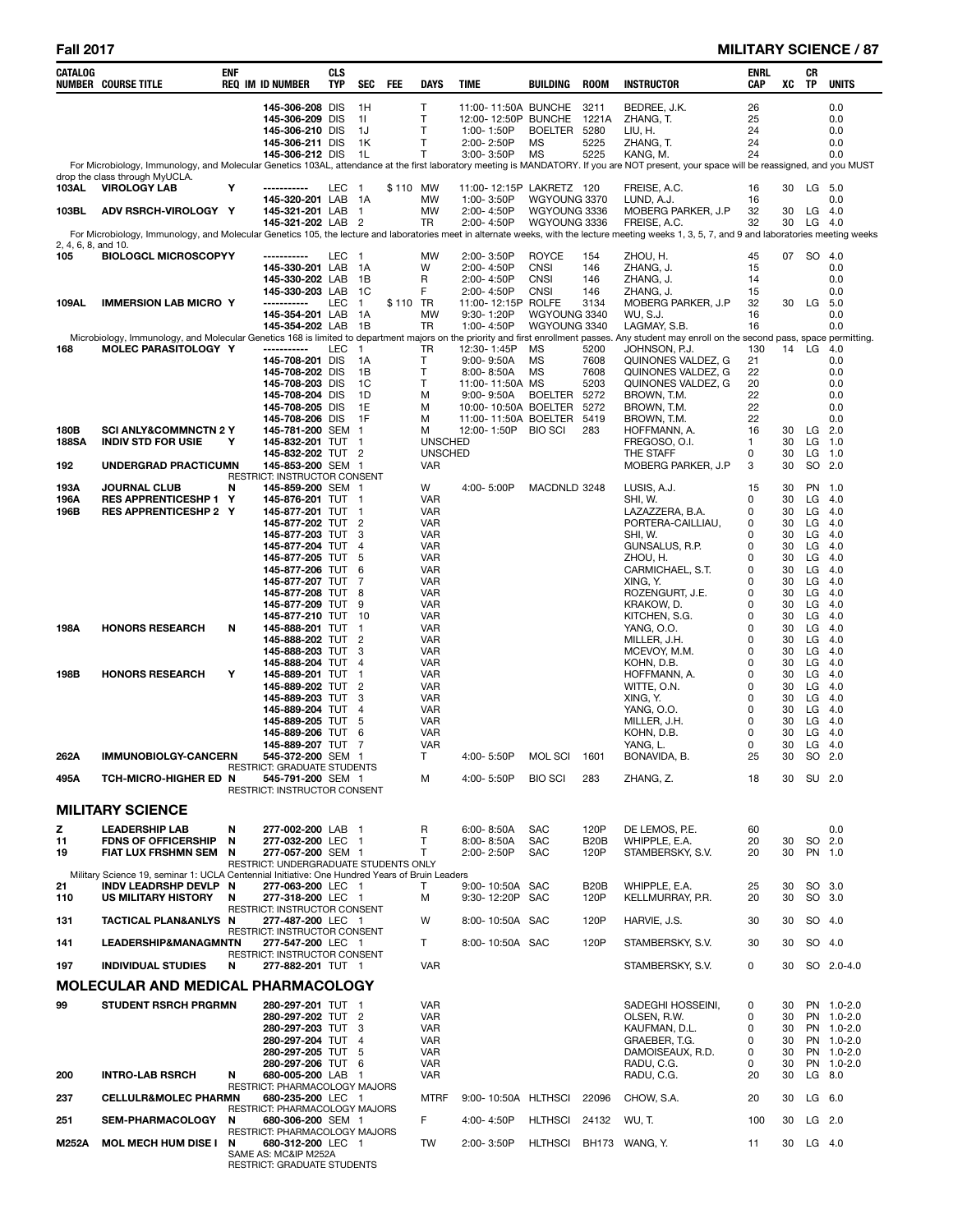|                | <b>88 / MOLECULAR BIOLOGY</b>                                                                                                                                                                                            |     |                                                     |                                    |                |                 |            |              |                                            |                                  |              |                                  |                           |    |          | <b>Fall 2017</b> |
|----------------|--------------------------------------------------------------------------------------------------------------------------------------------------------------------------------------------------------------------------|-----|-----------------------------------------------------|------------------------------------|----------------|-----------------|------------|--------------|--------------------------------------------|----------------------------------|--------------|----------------------------------|---------------------------|----|----------|------------------|
| <b>CATALOG</b> | <b>NUMBER COURSE TITLE</b>                                                                                                                                                                                               | ENF | <b>REQ IM ID NUMBER</b>                             | <b>CLS</b><br><b>TYP</b>           |                | <b>SEC</b>      | <b>FEE</b> | <b>DAYS</b>  | <b>TIME</b>                                | <b>BUILDING</b>                  | <b>ROOM</b>  | <b>INSTRUCTOR</b>                | <b>ENRL</b><br><b>CAP</b> | XC | CR<br>TP | <b>UNITS</b>     |
| M252B          | SEM MOL MECH HU DIS Y                                                                                                                                                                                                    |     | SAME AS: MC&IP M252B<br>RESTRICT: GRADUATE STUDENTS | 680-313-200 SEM 1                  |                |                 |            | $\mathsf{R}$ | 2:00-3:50P                                 | LAKRETZ 100                      |              | WANG, Y.                         | 11                        | 30 |          | LG 2.0           |
| 287            | <b>ENTREPRENEURSHIP</b>                                                                                                                                                                                                  | N   | <b>RESTRICT: GRADUATE STUDENTS</b>                  | 680-560-200 LEC 1                  |                |                 |            | $\mathsf{T}$ | 1:00-2:50P                                 | <b>BIO SCI</b>                   | 154          | DOUMANI, R.                      | 25                        | 30 | SO 2.0   |                  |
| 291            | <b>SPECIAL TOPICS</b>                                                                                                                                                                                                    | N   | RESTRICT: PHARMACOLOGY MAJORS                       | 680-584-200 LEC 1                  |                |                 |            | W            | 4:00-5:50P                                 | <b>HLTHSCI</b>                   | 22096        | HERSCHMAN, H.R.                  | 15                        | 30 | $LG$ 4.0 |                  |
|                | <b>MOLECULAR BIOLOGY</b>                                                                                                                                                                                                 |     |                                                     |                                    |                |                 |            |              |                                            |                                  |              |                                  |                           |    |          |                  |
| 252            | <b>WRITING FOR SCIENCE N</b>                                                                                                                                                                                             |     | RESTRICT: INSTRUCTOR CONSENT                        | 679-312-200 SEM 1                  |                |                 |            | F            | 1:00-2:50P                                 | <b>BIO SCI</b>                   | 383          | CAREY, M.F.                      | 20                        | 30 | $LG$ 1.0 |                  |
| 254A           | Molecular Biology 254A, lecture 1, meets October 3, 6, 10, 13, 17, 20, 24, 27, 31, and November 3, 2017.<br>CNCPTS-MOLEC BIOSCI N                                                                                        |     | -----------                                         |                                    | LEC 1          |                 |            | TF           | 10:00-12:00P BIO SCI                       |                                  | 301          | KURDISTANI, S.K.                 | 0                         | 30 | LG 3.0   |                  |
|                | Molecular Biology 254A, lecture 1: Molecular Biology of Genome and Chromatin<br>Molecular Biology 254A, discussion 1A, meets October 5, 9, 12, 16, 19, 23, 26, 30, and November 2, 2017.                                 |     |                                                     |                                    |                |                 |            | <b>MR</b>    |                                            | <b>BIO SCI</b>                   | 401          | THE STAFF                        | 0                         |    |          | 0.0              |
|                | Molecular Biology 254A, lecture 2, meets October 3, 6, 10, 13, 17, 20, 24, 27, 31, and November 3, 2017.                                                                                                                 |     | ------------                                        | 679-324-201 DIS 1A<br>LEC.         | -2             |                 |            | TF           | 11:00-1:00P<br>9:00-11:00A MOL SCI         |                                  | 1601         | EISENBERG, D.S.                  | 0                         | 30 | LG 3.0   |                  |
|                | Molecular Biology 254A, lecture 2: Structure, Function, and Dynamics of Macromolecular Assemblies<br>Molecular Biology 254A, discussion 2A, meets October 5, 9, 12, 16, 19, 23, 26, 30, and November 2, 2017             |     |                                                     |                                    |                |                 |            |              |                                            |                                  |              |                                  |                           |    |          |                  |
|                | Molecular Biology 254A, lecture 3, meets October 3, 6, 10, 13, 17, 20, 24, 27, 31, and November 3, 2017.                                                                                                                 |     |                                                     | 679-324-211 DIS 2A                 |                |                 |            | MR           | 11:00-1:00P                                | <b>BOYER</b>                     | 244          | THE STAFF                        | 0                         |    |          | 0.0              |
|                | Molecular Biology 254A, lecture 3: Epigenetics, Chromatin, and Gene Regulation During Development<br>Molecular Biology 254A, discussion 3A, meets October 5, 9, 12, 16, 19, 23, 26, 30, and November 2, 2017.            |     | ------------                                        | LEC                                | 3              |                 |            | TF           | 10:00-12:00P BIO SCI                       |                                  | 383          | BERK, A.J.                       | 0                         | 30 | LG 3.0   |                  |
|                | Molecular Biology 254A, lecture 4, meets October 3, 6, 10, 13, 17, 20, 24, 27, 31, and November 3, 2017.                                                                                                                 |     |                                                     | 679-324-221 DIS                    |                | 3A              |            | МR           | 11:00-1:00P                                | <b>BIO SCI</b>                   | 501          | THE STAFF                        | 0                         |    |          | 0.0              |
|                | Molecular Biology 254A, lecture 4: Cancer Metabolism                                                                                                                                                                     |     | -----------                                         | LEC                                | $\overline{4}$ |                 |            | TF           | 10:00-12:00P GONDA                         |                                  | 5303         | CHRISTOFK, H.R.                  | 0                         | 30 | LG 3.0   |                  |
|                | Molecular Biology 254A, discussion 4A, meets October 5, 9, 12, 16, 19, 23, 26, 30, and November 2, 2017.                                                                                                                 |     |                                                     | 679-324-231 DIS                    | 4A             |                 |            | МR           | 11:00-1:00P                                | LS                               | 2325         | THE STAFF                        | 0                         |    |          | 0.0              |
| 254B           | Molecular Biology 254A, lecture 1, meets November 7, 14, 17, 21, 28, December 1, 5, and 8, 2017.<br>CNCPTS-MOLEC BIOSCI N<br>Molecular Biology 254B, lecture 1: Roles of Mitochondria in Disease                         |     | -----------                                         | LEC                                |                |                 |            | TF           | 10:00-12:00P BIO SCI                       |                                  |              | VAN DER BLIEK, A.M.              | 0                         | 30 | LG 3.0   |                  |
|                | Molecular Biology 254B, discussion 1A, meets November 9, 13, 16, 20, 27, 30, December 4, and 7, 2017.                                                                                                                    |     |                                                     | 679-325-201 DIS                    |                | 1A              |            | МR           | 11:00-1:00P                                | <b>BIO SCI</b>                   |              | THE STAFF                        | 0                         |    |          | 0.0              |
|                | Molecular Biology 254A, lecture 2, meets November 7, 14, 17, 21, 28, December 1, 5, and 8, 2017.                                                                                                                         |     | ------------                                        | LEC.                               | -2             |                 |            | TF           | 10:00-12:00P BIO SCI                       |                                  |              | LANE, T.F.                       | 0                         | 30 | LG 3.0   |                  |
|                | Molecular Biology 254B, lecture 2: Cell Biological Approaches for Studying Cancer<br>Molecular Biology 254B, discussion 2A, meets November 9, 13, 16, 20, 27, 30, December 4, and 7, 2017.                               |     |                                                     | 679-325-211 DIS 2A                 |                |                 |            | МR           | 11:00-1:00P                                | <b>BIO SCI</b>                   |              | THE STAFF                        | 0                         |    |          | 0.0              |
|                | Molecular Biology 254A, lecture 3, meets November 7, 14, 17, 21, 28, December 1, 5, and 8, 2017.                                                                                                                         |     |                                                     | LEC                                | -3             |                 |            | TF           | 10:00-12:00P MOL SCI                       |                                  |              | SAGASTI, A.                      | 0                         | 30 | LG 3.0   |                  |
|                | Molecular Biology 254B, lecture 3: Mechanobiology of Cells: Sensing, Responding To, and Changing Physical World<br>Molecular Biology 254B, discussion 3A, meets November 9, 13, 16, 20, 27, 30, December 4, and 7, 2017. |     |                                                     |                                    |                |                 |            |              |                                            |                                  |              |                                  |                           |    |          |                  |
|                | Molecular Biology 254A, lecture 4, meets November 7, 14, 17, 21, 28, December 1, 5, and 8, 2017.                                                                                                                         |     |                                                     | 679-325-221 DIS                    |                | 3A              |            | ΜR           | 11:00-1:00P                                | <b>BOYER</b>                     |              | THE STAFF                        | 0                         |    |          | 0.0              |
|                | Molecular Biology 254B, lecture 4: Cell and Developmental Biology of Cardiovascular System<br>Molecular Biology 254B, discussion 4A, meets November 9, 13, 16, 20, 27, 30, December 4, and 7, 2017.                      |     |                                                     | LEC.                               | 4              |                 |            | TF           | 10:00-12:00P GONDA                         |                                  |              | NAKANO, A.                       | 0                         | 30 | $LG$ 3.0 |                  |
|                |                                                                                                                                                                                                                          |     |                                                     | 679-325-231 DIS                    |                | -4A             |            | ΜR           | 11:00-1:00P                                | LS                               | 2325         | THE STAFF                        | $\mathbf 0$               |    |          | 0.0              |
| 211A           | <b>MOLECULAR TOXICOLOGY</b><br><b>MOLECLR TOXCLGY SEMN</b>                                                                                                                                                               |     |                                                     | 678-066-200 SEM 1                  |                |                 |            | м            | 1:00-1:50P                                 | PUB HLT                          | 61269        | HANKINSON, O.                    | 20                        | 30 |          | 1.0              |
|                |                                                                                                                                                                                                                          |     | RESTRICT: GRADUATE STUDENTS                         |                                    |                |                 |            |              |                                            |                                  |              |                                  |                           |    |          |                  |
|                | MOLECULAR, CELL, AND DEVELOPMENTAL BIOLOGY<br>For Molecular, Cell, and Developmental Biology 50, some seats are held for students who enroll through New Student Orientation.                                            |     |                                                     |                                    |                |                 |            |              |                                            |                                  |              |                                  |                           |    |          |                  |
| 50             | Any student may enroll beginning September 19, 2017, space permitting, and continuing students historically have been able to enroll.<br>STEM CELL BIO&PLTCS N                                                           |     | -----------                                         | LEC                                | $\overline{1}$ |                 |            | TR           | 11:00-12:15P HAINES                        |                                  | 118          | LEE, P.                          | 120                       | 13 | SO       | 5.0              |
|                |                                                                                                                                                                                                                          |     |                                                     | 269-151-201 DIS<br>269-151-202 DIS |                | 1A<br>1B        |            | F<br>F       | $9:00 - 9:50A$                             | <b>BOTANY</b>                    | 133<br>133   | TAN, K.E.                        | 20<br>20                  |    |          | 0.0<br>0.0       |
|                |                                                                                                                                                                                                                          |     |                                                     | 269-151-203 DIS                    |                | 1C              |            | F            | 10:00-10:50A BOTANY<br>11:00-11:50A BOTANY |                                  | 133          | TAN, K.E.<br>TAN, K.E.           | 20                        |    |          | 0.0              |
|                |                                                                                                                                                                                                                          |     |                                                     | 269-151-204 DIS                    |                | 1D              |            | F            | 12:00-12:50P BOTANY                        |                                  | 133          | THIRUMALAI, D.                   | 20                        |    |          | 0.0              |
|                |                                                                                                                                                                                                                          |     |                                                     | 269-151-205 DIS                    |                | 1E              |            | F            | 1:00-1:50P                                 | <b>BOTANY</b>                    | 133          | THIRUMALAI, D.                   | 20                        |    |          | 0.0              |
|                | For Molecular, Cell, and Developmental Biology 60, some seats are held for students who enroll through New Student Orientation.                                                                                          |     |                                                     | 269-151-206 DIS                    |                | 1F              |            | F            | 2:00-2:50P                                 | <b>BOTANY</b>                    | 133          | THIRUMALAI, D.                   | 20                        |    |          | 0.0              |
|                | Any student may enroll beginning September 19, 2017, space permitting, and continuing students historically have been able to enroll.                                                                                    |     |                                                     |                                    |                |                 |            |              |                                            |                                  |              |                                  |                           |    |          |                  |
| 60             | <b>BIOMEDICAL ETHICS</b>                                                                                                                                                                                                 | N   | -----------                                         | LEC                                | $\overline{1}$ |                 |            | TR           | 2:00-3:15P                                 | <b>DODD</b>                      | 121          | CVRKEL, T.T.                     | 162                       | 30 | SO       | 5.0              |
|                |                                                                                                                                                                                                                          |     |                                                     | 269-180-201 DIS<br>269-180-202 DIS |                | 1A<br>1B        |            | F<br>F       | 8:00-8:50A<br>$9:00 - 9:50A$               | <b>SLICHTR</b><br><b>SLICHTR</b> | 2834<br>2834 | HALBROOK, M.S.<br>HALBROOK, M.S. | 18<br>18                  |    |          | 0.0<br>0.0       |
|                |                                                                                                                                                                                                                          |     |                                                     | <b>000 100 000 DIC</b>             |                | $\overline{10}$ |            |              | $1.00 \t1.50D$                             | M <sub>C</sub>                   | E017         | <b>ZUDEIOAT C</b>                | $\overline{10}$           |    |          | $\sim$ $\sim$    |

|    |                                                                                                                                                                                              | $203 - 100 - 201 - 100$ | $\overline{1}$ |            | <u>U.UU- U.JUM</u> | <b>ULIUI III</b> | ∠∪∪+ | . היותר ושראו ושבאו | 10 |    |           | v.v         |
|----|----------------------------------------------------------------------------------------------------------------------------------------------------------------------------------------------|-------------------------|----------------|------------|--------------------|------------------|------|---------------------|----|----|-----------|-------------|
|    |                                                                                                                                                                                              | 269-180-202 DIS         | - 1B           |            | $9:00 - 9:50A$     | <b>SLICHTR</b>   | 2834 | HALBROOK, M.S.      | 18 |    |           | 0.0         |
|    |                                                                                                                                                                                              | 269-180-203 DIS         | 1C             |            | 4:00-4:50P         | MS.              | 5217 | ZUREIQAT. S.        | 18 |    |           | 0.0         |
|    |                                                                                                                                                                                              | 269-180-204 DIS         | - 1D           |            | 10:00-10:50A FRANZ |                  | 2288 | HALBROOK. M.S.      | 18 |    |           | 0.0         |
|    |                                                                                                                                                                                              | 269-180-205 DIS 1E      |                | F          | 11:00-11:50A FRANZ |                  | 2288 | RAGHUTE, R.A.       | 18 |    |           | 0.0         |
|    |                                                                                                                                                                                              | 269-180-206 DIS         | 1F             |            | 12:00-12:50P FRANZ |                  | 2288 | RAGHUTE, R.A.       | 18 |    |           | 0.0         |
|    |                                                                                                                                                                                              | 269-180-207 DIS         | - 1G           |            | 1:00-1:50P         | MS               | 5217 | RAGHUTE, R.A.       | 18 |    |           | 0.0         |
|    |                                                                                                                                                                                              | 269-180-208 DIS         | - 1H           |            | $2:00 - 2:50P$     | MS.              | 5217 | ZUREIQAT. S.        | 18 |    |           | 0.0         |
|    |                                                                                                                                                                                              | 269-180-209 DIS 11      |                |            | 3:00-3:50P         | <b>MS</b>        | 5217 | ZUREIQAT. S.        | 18 |    |           | 0.0         |
| 99 | <b>STUDENT RSRCH PRGRMN</b>                                                                                                                                                                  | 269-297-201 TUT 1       |                | <b>VAR</b> |                    |                  |      | SAGASTI, A.         |    | 30 | PN        | $1.0 - 2.0$ |
|    |                                                                                                                                                                                              | 269-297-202 TUT 2       |                | <b>VAR</b> |                    |                  |      | HARTENSTEIN, V.     | 0  | 30 | PN        | $1.0 - 2.0$ |
|    |                                                                                                                                                                                              | 269-297-203 TUT 3       |                | <b>VAR</b> |                    |                  |      | CLARK, A.T.         |    | 30 | <b>PN</b> | $1.0 - 2.0$ |
|    |                                                                                                                                                                                              | 269-297-204 TUT 4       |                | <b>VAR</b> |                    |                  |      | JACOBSEN, S.E.      | 0  | 30 | PN        | $1.0 - 2.0$ |
|    |                                                                                                                                                                                              | 269-297-205 TUT 5       |                | <b>VAR</b> |                    |                  |      | NAKANO. A.          |    | 30 | <b>PN</b> | $1.0 - 2.0$ |
|    |                                                                                                                                                                                              | 269-297-206 TUT 6       |                | <b>VAR</b> |                    |                  |      | MIKKOLA, H.K.       |    | 30 | <b>PN</b> | $1.0 - 2.0$ |
|    |                                                                                                                                                                                              | 269-297-207 TUT 7       |                | <b>VAR</b> |                    |                  |      | LONG. J.A.          |    | 30 | PN        | $1.0 - 2.0$ |
|    | For Molecular Cell, and Developmental Biology 104AL enrollment, send a request during the first pass using the MCDB enrollment request form at https://www.mcdb.ucla.edu/undergraduate/trou- |                         |                |            |                    |                  |      |                     |    |    |           |             |

269-297-207 TUT 7<br>
For Molecular, Cell, and Developmental Biology 104AL enrollment, send a request during the first pass using the MCDB enrollment request form at https://www.mcdb.ucla.edu/undergraduate/trou-<br>
Due enrollin

| RESTRICT: DEPARTMENT CONSENT |    |            |                            |  |  |
|------------------------------|----|------------|----------------------------|--|--|
| 269-325-201 LAB 1A           | MW | 1:00-4:50P | WGYOUNG 3337 SALAZAR. T.C. |  |  |
| RESTRICT: DEPARTMENT CONSENT |    |            |                            |  |  |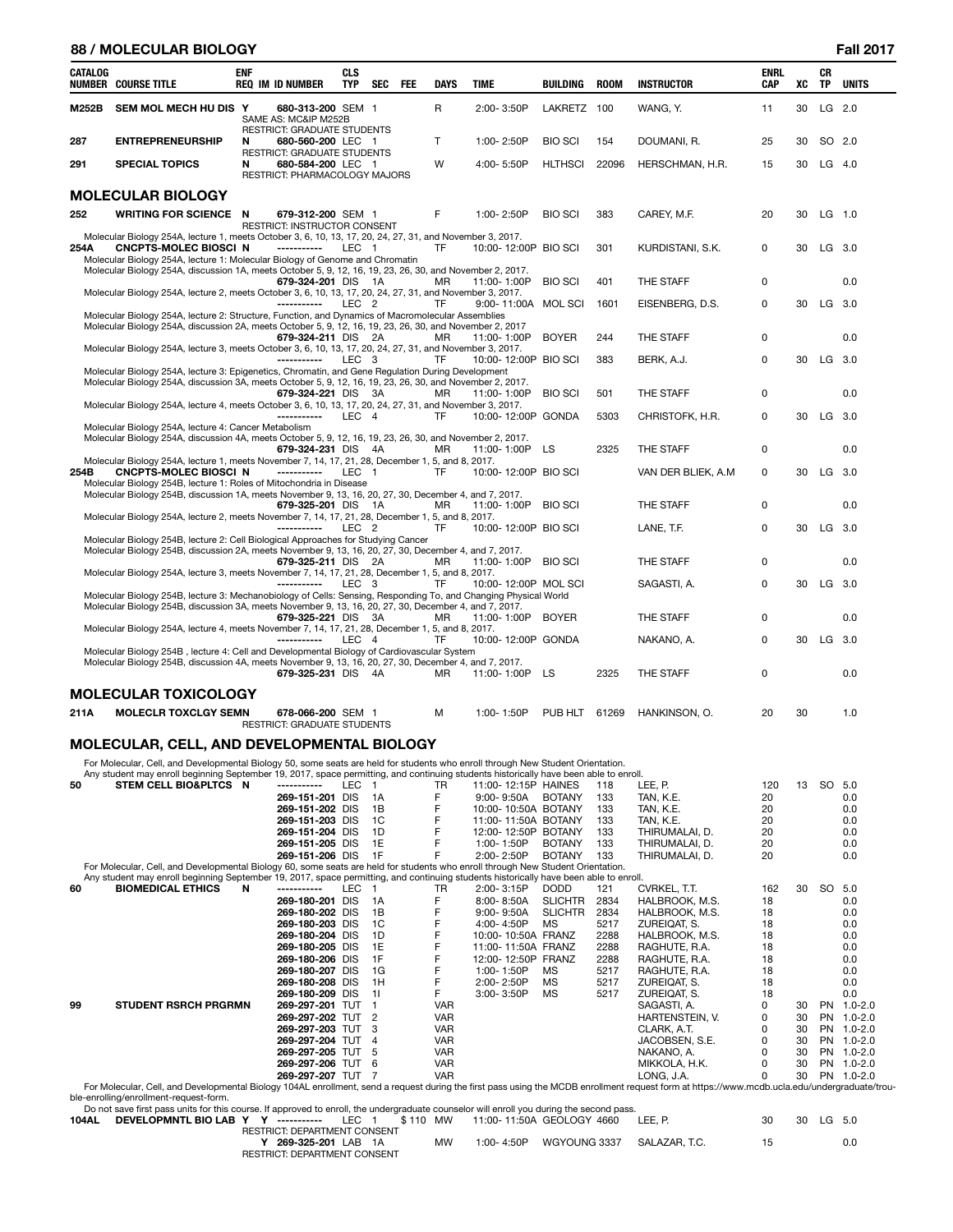# **Fall 2017 MOLECULAR, CELLULAR, AND INTEGRATIVE PHYSIOLOGY / 89**

| CATALOG          | <b>NUMBER COURSE TITLE</b>                                                                                                          | <b>ENF</b> | <b>REQ IM ID NUMBER</b>                                                                                   | <b>CLS</b><br>TYP | SEC                            | FEE | DAYS                     | <b>TIME</b>                                | <b>BUILDING</b>                 | <b>ROOM</b>  | <b>INSTRUCTOR</b>                                                                                                                                                                         | <b>ENRL</b><br><b>CAP</b>    | XC       | CR<br>ΤP  | <b>UNITS</b>         |
|------------------|-------------------------------------------------------------------------------------------------------------------------------------|------------|-----------------------------------------------------------------------------------------------------------|-------------------|--------------------------------|-----|--------------------------|--------------------------------------------|---------------------------------|--------------|-------------------------------------------------------------------------------------------------------------------------------------------------------------------------------------------|------------------------------|----------|-----------|----------------------|
|                  |                                                                                                                                     |            | Y 269-325-202 LAB 1B<br>RESTRICT: DEPARTMENT CONSENT                                                      |                   |                                |     | TR                       | 1:00-4:50P                                 | WGYOUNG 3337                    |              | ALRIFAI, N.K.                                                                                                                                                                             | 15                           |          |           | 0.0                  |
| 138              | DEVELOPMENTAL BIOL Y                                                                                                                |            | -----------                                                                                               | LEC               | $\overline{1}$                 |     | TR                       | 11:00-12:15P PERLOFF 1102                  |                                 |              | LYONS, K.M.                                                                                                                                                                               | 144                          | 13       | LG 5.0    |                      |
|                  |                                                                                                                                     |            | 269-528-201 DIS<br>269-528-202 DIS                                                                        |                   | 1А<br>1B                       |     | т<br>т                   | 2:00-2:50P<br>3:00-3:50P                   | <b>LAKRETZ</b><br>LAKRETZ       | 101<br>101   | ZHANG, X.<br>LIN, Y.                                                                                                                                                                      | 25<br>24                     |          |           | 0.0<br>0.0           |
|                  |                                                                                                                                     |            | 269-528-203 DIS                                                                                           |                   | 1C                             |     | т                        | 4:00-4:50P                                 | LAKRETZ                         | 101          | LIN, Y.                                                                                                                                                                                   | 24                           |          |           | 0.0                  |
|                  |                                                                                                                                     |            | 269-528-204 DIS<br>269-528-205 DIS                                                                        |                   | 1D<br>1E                       |     | W<br>W                   | 8:00-8:50A<br>9:00-9:50A                   | <b>LAKRETZ</b><br>LAKRETZ       | 100<br>100   | ALVAREZ, S.<br>ALVAREZ, S.                                                                                                                                                                | 23<br>24                     |          |           | 0.0<br>0.0           |
| 144              | <b>MOLBIO-CELL PROCESS Y</b>                                                                                                        |            | 269-528-206 DIS<br>-----------                                                                            | LEC               | 1F<br>$\mathbf{1}$             |     | W<br>TR                  | 10:00-10:50A LAKRETZ<br>2:00-3:15P         | <b>BOTANY</b>                   | 100<br>325   | ZHANG, X.<br>LOWRY, W.E.                                                                                                                                                                  | 24<br>80                     |          | 15 LG 5.0 | 0.0                  |
|                  |                                                                                                                                     |            | 269-565-201 DIS                                                                                           |                   | 1А                             |     | W                        | 12:00-12:50P                               | MS                              | 5225         | NITZAHN, M.                                                                                                                                                                               | 20                           |          |           | 0.0                  |
|                  |                                                                                                                                     |            | 269-565-202 DIS<br>269-565-203 DIS                                                                        |                   | 1В<br>1C                       |     | W<br>W                   | 1:00-1:50P<br>2:00-2:50P                   | ΜS<br><b>BOTANY</b>             | 5225<br>133  | NITZAHN, M.<br>MIRANDA-SALMERON,                                                                                                                                                          | 20<br>19                     |          |           | 0.0<br>0.0           |
|                  |                                                                                                                                     |            | 269-565-204 DIS                                                                                           |                   | 1D                             |     | W                        | 3:00-3:50P                                 | <b>BOTANY</b>                   | 133          | MIRANDA-SALMERON,                                                                                                                                                                         | 19                           |          |           | 0.0                  |
| 146              | <b>METABLSM &amp; DISEASE Y</b>                                                                                                     |            | -----------<br>269-576-201 DIS                                                                            | LEC               | $\mathbf{1}$<br>1А             |     | <b>MW</b><br>М           | 9:30-10:45A<br>1:00-1:50P                  | <b>BOTANY</b><br><b>LAKRETZ</b> | 325<br>100   | GOLDSTEIN, A.<br>CROWELL, P.D.                                                                                                                                                            | 60<br>15                     | 02       | LG        | 5.0<br>0.0           |
|                  |                                                                                                                                     |            | 269-576-202 DIS<br>269-576-203 DIS                                                                        |                   | 1B<br>1C                       |     | M<br>Т                   | 2:00-2:50P<br>12:00-12:50P LAKRETZ         | <b>LAKRETZ</b>                  | 100<br>101   | CROWELL, P.D.<br>CROWELL, P.D.                                                                                                                                                            | 15<br>14                     |          |           | 0.0<br>0.0           |
|                  |                                                                                                                                     |            | 269-576-204 DIS                                                                                           |                   | 1D                             |     | T                        | 1:00-1:50P                                 | <b>LAKRETZ</b>                  | 101          | CROWELL, P.D.                                                                                                                                                                             | 16                           |          |           | 0.0                  |
| C <sub>150</sub> | PLANT COMMUNICATIONY                                                                                                                |            | -----------<br>269-601-201 DIS                                                                            | LEC               | 1<br>1А                        |     | <b>MW</b><br>т           | 11:00-12:15P BOTANY<br>10:00-10:50A BOTANY |                                 | 325<br>133   | HIRSCH, A.M.<br>HUMM, E.A.                                                                                                                                                                | 45<br>24                     | 04       | <b>SO</b> | 4.0<br>0.0           |
|                  |                                                                                                                                     |            | 269-601-202 DIS                                                                                           |                   | 1В                             |     | Τ                        | 11:00-11:50A BOTANY                        |                                 | 133          | HUMM, E.A.                                                                                                                                                                                | 24                           |          |           | 0.0                  |
| 165A             | <b>BIOLOGY OF CELLS</b>                                                                                                             | Y          | -----------<br>269-691-201 DIS                                                                            | LEC               | $\mathbf{1}$<br>1А             |     | WF<br>W                  | 8:00-9:15A<br>10:00-10:50A WGYOUNG 1044    | <b>FRANZ</b>                    | 1260         | IRUELA-ARISPE, L.M<br>SUNSHINE, H.L.                                                                                                                                                      | 60<br>15                     | 01       | LG        | 5.0<br>0.0           |
|                  |                                                                                                                                     |            | 269-691-202 DIS                                                                                           |                   | 1B                             |     | W                        | 11:00-11:50A LAKRETZ 100                   |                                 |              | HERNANDEZ, G.E.                                                                                                                                                                           | 15                           |          |           | 0.0                  |
|                  |                                                                                                                                     |            | 269-691-203 DIS<br>269-691-204 DIS                                                                        |                   | 1C<br>1D                       |     | W<br>W                   | 12:00-12:50P LAKRETZ 100<br>1:00-1:50P     | WGYOUNG 1044                    |              | HERNANDEZ, G.E.<br>SUNSHINE, H.L.                                                                                                                                                         | 15<br>15                     |          |           | 0.0<br>0.0           |
| M175A            | <b>CELL&amp;SSTMS NEUROSCI Y</b>                                                                                                    |            | -----------                                                                                               | LEC 1             |                                |     | TR                       | 2:00-3:50P                                 | <b>HUMANTS A51</b>              |              | For Molecular, Cell, and Developmental Biology M175A, there will be two evening midterm examinations from 6 to 8 p.m. on Monday, October 23 and Wednesday, November 15, 2017.<br>PIRI, N. | 20                           | 15       | SO 5.0    |                      |
|                  |                                                                                                                                     |            | SAME AS: NEUROSC M101A.PHYSCI M180A.PSYCH M117A                                                           |                   |                                |     |                          |                                            |                                 |              |                                                                                                                                                                                           |                              |          |           |                      |
|                  |                                                                                                                                     |            | RESTRICT: JUNIORS AND ABOVE, MCD BIOLOGY DEPT MAJORS ONLY<br>269-750-201 DIS                              |                   | 1A                             |     | F                        | 8:00-9:20A                                 | GEOLOGY 4660                    |              | DAGHER, M.                                                                                                                                                                                | 2                            |          |           | 0.0                  |
|                  |                                                                                                                                     |            | 269-750-202 DIS<br>269-750-203 DIS                                                                        |                   | 1В                             |     | F<br>F                   | 9:30-10:50A GEOLOGY 4660                   |                                 |              | DAGHER, M.                                                                                                                                                                                | $\overline{c}$               |          |           | 0.0                  |
|                  |                                                                                                                                     |            | 269-750-204 DIS                                                                                           |                   | 1C<br>1D                       |     | F                        | 11:00-12:20P<br>12:30-1:50P                | GEOLOGY 4660<br>GEOLOGY 4660    |              | JIN, B.M.<br>JIN, B.M.                                                                                                                                                                    | 2<br>2                       |          |           | 0.0<br>0.0           |
|                  |                                                                                                                                     |            | 269-750-205 DIS<br>269-750-206 DIS                                                                        |                   | 1E<br>1F                       |     | F<br>F                   | 2:00-3:20P<br>8:00-9:20A                   | GEOLOGY 4660<br>MS              | 5233         | ADULA, K.P.<br>MURALIDHARAN, V.                                                                                                                                                           | 2<br>$\overline{\mathbf{c}}$ |          |           | 0.0<br>0.0           |
|                  |                                                                                                                                     |            | 269-750-207 DIS                                                                                           |                   | 1G                             |     | F                        | 9:30-10:50A                                | MS                              | 5233         | MURALIDHARAN, V.                                                                                                                                                                          | $\overline{c}$               |          |           | 0.0                  |
|                  |                                                                                                                                     |            | 269-750-208 DIS<br>269-750-209 DIS                                                                        |                   | 1H<br>11                       |     | F<br>F                   | 11:00-12:20P<br>12:30-1:50P                | MS<br>MS                        | 5233<br>5233 | ADULA, K.P.<br>BRIDGES, S.                                                                                                                                                                | $\overline{c}$<br>2          |          |           | 0.0<br>0.0           |
|                  |                                                                                                                                     |            | 269-750-210 DIS                                                                                           |                   | 1J                             |     | F                        | 2:00-3:20P                                 | ΜS                              | 5233         | BRIDGES, S.                                                                                                                                                                               | 2                            |          |           | 0.0                  |
| 189HC<br>191     | <b>HONORS CONTRACTS</b><br><b>VAR TOPICS-MCD BIO</b>                                                                                | N<br>N     | 269-835-201 TUT<br>269-847-201 SEM 1                                                                      |                   | $\mathbf{1}$                   |     | <b>VAR</b><br>W          | 4:00-5:50P                                 | HERSHEY 164                     |              | LYONS, K.M.<br>GOLDBERG, R.B.                                                                                                                                                             | 0<br>12                      | 30<br>30 | SO        | $LG$ 1.0<br>2.0      |
|                  | Molecular, Cell, and Developmental Biology 191, seminar 1: What are GMOs? History, Science, and Applications of Genetic Engineering |            |                                                                                                           |                   |                                |     |                          |                                            |                                 |              |                                                                                                                                                                                           |                              |          |           |                      |
|                  | Molecular, Cell, and Developmental Biology 191, seminar 2: Epigenetics                                                              |            | 269-847-202 SEM 2<br>269-847-203 SEM 3                                                                    |                   |                                |     | w<br>R                   | 12:00-1:50P<br>2:00-3:50P                  | LAKRETZ<br><b>BOTANY</b>        | - 101<br>133 | JACOBSEN, S.E.<br>LIN, C.                                                                                                                                                                 | 18<br>16                     | 30<br>30 |           | SO 2.0<br>SO 2.0     |
|                  | Molecular, Cell, and Developmental Biology 191, seminar 3: Photoreceptors and Plant Development                                     |            | 269-847-204 SEM 4                                                                                         |                   |                                |     | F                        | 4:00-5:50P                                 | <b>BOTANY</b>                   | 133          | LIN, C.                                                                                                                                                                                   | 16                           | 30       |           | SO 2.0               |
| 192A             | Molecular, Cell, and Developmental Biology 191, seminar 4: Circadian Clock<br>UNDERGRAD PRACTICUMN                                  |            | 269-852-201 SEM 1                                                                                         |                   |                                |     | <b>UNSCHED</b>           |                                            |                                 |              | LEE, P.                                                                                                                                                                                   | $\overline{7}$               | 30       |           | SO 4.0               |
| 192B             | PRACTICUM-CITYLAB                                                                                                                   | N          | RESTRICT: DEPARTMENT CONSENT<br>269-853-200 SEM 1                                                         |                   |                                |     | <b>UNSCHED</b>           |                                            |                                 |              | COLLER, H.A.                                                                                                                                                                              | 20                           | 30       |           | SO 2.0               |
| 198A             | <b>HONORS RSCH-MCD BIOY</b>                                                                                                         |            | RESTRICT: DEPARTMENT CONSENT<br>269-888-201 TUT                                                           |                   | $\mathbf{1}$                   |     | <b>VAR</b>               |                                            |                                 |              | CLARK. A.T.                                                                                                                                                                               | 0                            | 30       |           | 4.0                  |
|                  |                                                                                                                                     |            | 269-888-202 TUT                                                                                           |                   | $\overline{2}$                 |     | <b>VAR</b>               |                                            |                                 |              | IRUELA-ARISPE, L.M                                                                                                                                                                        | 0                            | 30       |           | 4.0                  |
|                  |                                                                                                                                     |            | 269-888-203 TUT<br>269-888-204 TUT                                                                        |                   | 3<br>4                         |     | <b>VAR</b><br>VAR        |                                            |                                 |              | GUO, Z.<br>AN, D.S.                                                                                                                                                                       | $\Omega$<br>0                | 30<br>30 |           | 4.0<br>4.0           |
|                  |                                                                                                                                     |            | 269-888-205 TUT                                                                                           |                   | 5                              |     | <b>VAR</b>               |                                            |                                 |              | BANERJEE, U.                                                                                                                                                                              | 0                            | 30       |           | 4.0                  |
|                  |                                                                                                                                     |            | 269-888-206 TUT<br>269-888-207 TUT                                                                        |                   | 6<br>7                         |     | <b>VAR</b><br><b>VAR</b> |                                            |                                 |              | CLARKE, S.G.<br>COLLER, H.A.                                                                                                                                                              | 0<br>0                       | 30<br>30 |           | 4.0<br>4.0           |
|                  |                                                                                                                                     |            | 269-888-208 TUT                                                                                           |                   | 8                              |     | <b>VAR</b>               |                                            |                                 |              | PLATH, K.                                                                                                                                                                                 | 0                            | 30       |           | 4.0                  |
|                  |                                                                                                                                     |            | 269-888-209 TUT<br>269-888-210 TUT                                                                        |                   | 9<br>10                        |     | <b>VAR</b><br><b>VAR</b> |                                            |                                 |              | FRENCH, S.W.<br>LYONS, K.M.                                                                                                                                                               | 0<br>0                       | 30<br>30 |           | 4.0<br>4.0           |
|                  |                                                                                                                                     |            | 269-888-211 TUT                                                                                           |                   | -11<br>12                      |     | <b>VAR</b>               |                                            |                                 |              | WU, L.                                                                                                                                                                                    | 0<br>0                       | 30<br>30 |           | 4.0                  |
|                  |                                                                                                                                     |            | 269-888-212 TUT<br>269-888-213 TUT                                                                        |                   | - 13                           |     | <b>VAR</b><br><b>VAR</b> |                                            |                                 |              | GRAEBER, T.G.<br>BUTLER, S.J.                                                                                                                                                             | 0                            | 30       |           | 4.0<br>4.0           |
|                  |                                                                                                                                     |            | 269-888-214 TUT<br>269-888-215 TUT 15                                                                     |                   | -14                            |     | <b>VAR</b><br><b>VAR</b> |                                            |                                 |              | HARTENSTEIN, V.<br>VAN VEEN, S.C.                                                                                                                                                         | 0<br>0                       | 30<br>30 |           | 4.0<br>4.0           |
|                  |                                                                                                                                     |            | 269-888-216 TUT                                                                                           |                   | 16                             |     | <b>VAR</b>               |                                            |                                 |              | PYLE, A.D.                                                                                                                                                                                | 0                            | 30       |           | 4.0                  |
|                  |                                                                                                                                     |            | 269-888-217 TUT 17<br>269-888-218 TUT                                                                     |                   | 18                             |     | <b>VAR</b><br><b>VAR</b> |                                            |                                 |              | HERSCHMAN, H.R.<br>WHITE, S.A.                                                                                                                                                            | 0<br>0                       | 30<br>30 |           | 4.0<br>4.0           |
|                  |                                                                                                                                     |            | 269-888-219 TUT 19                                                                                        |                   |                                |     | <b>VAR</b>               |                                            |                                 |              | FEIGON, J.F.                                                                                                                                                                              | 0                            | 30       |           | 4.0                  |
| 198C             | <b>HONORS RSCH-MCD BIOY</b>                                                                                                         |            | 269-890-201 TUT<br>269-890-202 TUT                                                                        |                   | $\mathbf{1}$<br>$\overline{2}$ |     | <b>VAR</b><br><b>VAR</b> |                                            |                                 |              | LYONS, K.M.<br>MARTIN, K.C.                                                                                                                                                               | 0<br>0                       | 30<br>30 |           | $LG$ 4.0<br>$LG$ 4.0 |
| 198D             | <b>HONORS RSCH-MCD BIOY</b>                                                                                                         |            | 269-891-201 TUT                                                                                           |                   | $\mathbf{1}$                   |     | <b>VAR</b>               |                                            |                                 |              | JACOBSEN, S.E.                                                                                                                                                                            | 0                            | 30       |           | $LG$ 4.0             |
| C <sub>250</sub> | PLANT COMMUNICATIONY                                                                                                                |            | ------------<br>RESTRICT: DEPARTMENT CONSENT                                                              | LEC               | -1                             |     | MW                       | 11:00-12:15P BOTANY                        |                                 | 325          | HIRSCH, A.M.                                                                                                                                                                              | 2                            | 04       |           | SO 4.0               |
|                  |                                                                                                                                     |            | 669-301-201 DIS 1A<br>RESTRICT: GRADUATE STUDENTS                                                         |                   |                                |     | T.                       | 10:00-10:50A BOTANY                        |                                 | 133          | HUMM, E.A.                                                                                                                                                                                | $\mathbf{1}$                 |          |           | 0.0                  |
|                  |                                                                                                                                     |            | 669-301-202 DIS 1B<br>RESTRICT: GRADUATE STUDENTS                                                         |                   |                                |     | T                        | 11:00-11:50A BOTANY                        |                                 | 133          | HUMM, E.A.                                                                                                                                                                                | $\mathbf{1}$                 |          |           | 0.0                  |
| 495              | TCH MCD BIO-HGHR ED N                                                                                                               |            | 669-790-200 SEM 1<br>RESTRICT: DEPARTMENT CONSENT                                                         |                   |                                |     | M                        | 4:00-5:50P                                 | <b>HUMANTS A65</b>              |              | O'LEARY, E.S.                                                                                                                                                                             | 80                           | 30       | SU 2.0    |                      |
|                  | <b>MOLECULAR, CELLULAR, AND INTEGRATIVE PHYSIOLOGY</b>                                                                              |            |                                                                                                           |                   |                                |     |                          |                                            |                                 |              |                                                                                                                                                                                           |                              |          |           |                      |
| M252A            | MOL MECH HUM DISE I N                                                                                                               |            | 677-312-200 LEC 1<br>SAME AS: M PHARM M252A                                                               |                   |                                |     | TW                       | 2:00- 3:50P                                | <b>HLTHSCI</b>                  |              | BH173 WANG, Y.                                                                                                                                                                            | 18                           | 30       |           | $LG$ 4.0             |
| M252B            | SEM MOL MECH HU DIS N                                                                                                               |            | RESTRICT: GRADUATE STUDENTS<br>677-313-200 SEM 1<br>SAME AS: M PHARM M252B<br>RESTRICT: GRADUATE STUDENTS |                   |                                |     | R                        | 2:00-3:50P                                 | LAKRETZ 100                     |              | WANG, Y.                                                                                                                                                                                  | 18                           | 30       |           | $LG$ 2.0             |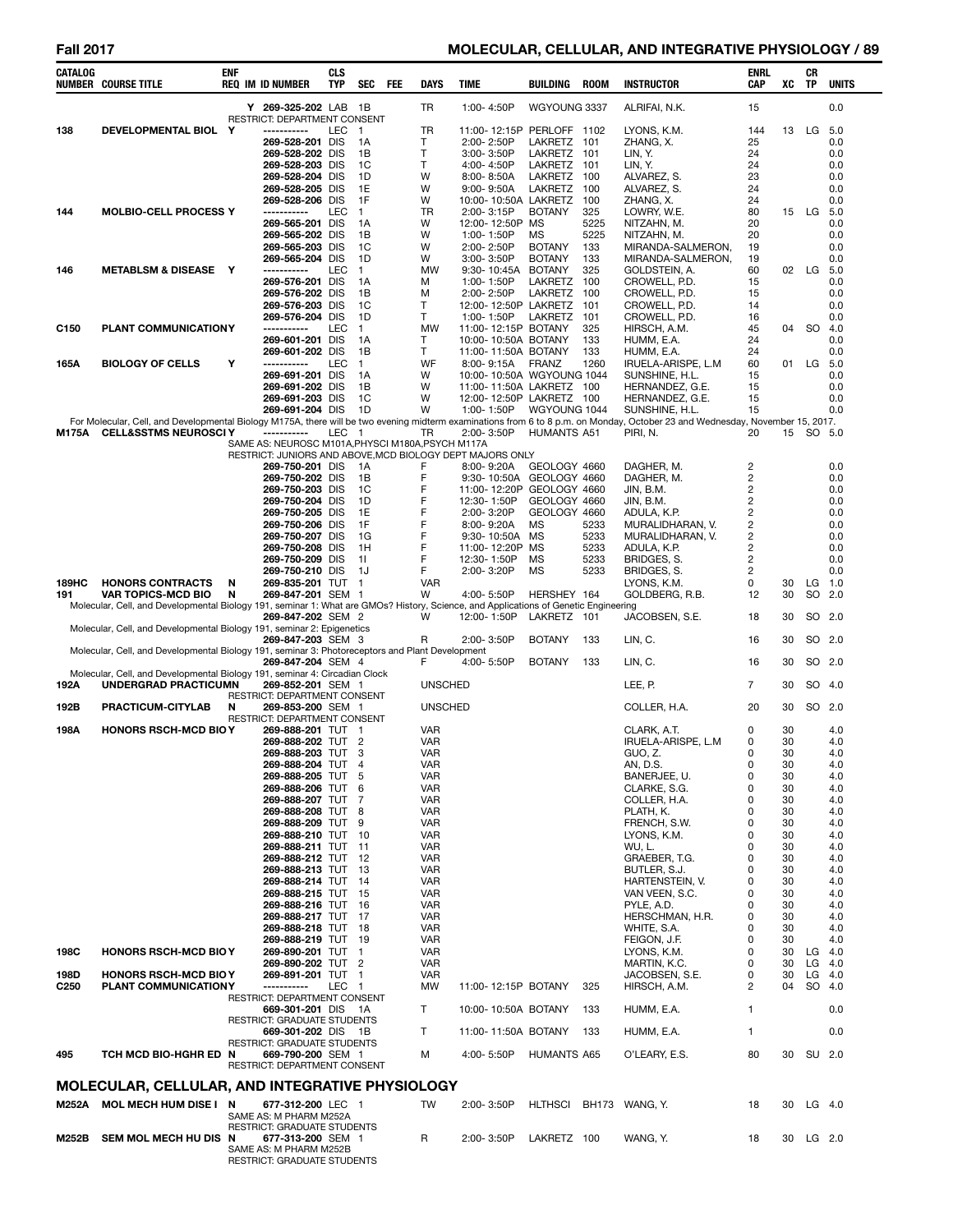#### **90 / MUSIC Fall 2017**

| CATALOG | <b>NUMBER COURSE TITLE</b>   | <b>ENF</b> | REQ IM ID NUMBER                                                                            | CLS<br><b>TYP</b> | <b>SEC</b> | <b>FEE</b> | <b>DAYS</b>    | <b>TIME</b> | BUILDING | <b>ROOM</b> | <b>INSTRUCTOR</b> | <b>ENRL</b><br><b>CAP</b> | XC | CR<br><b>TP</b> | <b>UNITS</b> |
|---------|------------------------------|------------|---------------------------------------------------------------------------------------------|-------------------|------------|------------|----------------|-------------|----------|-------------|-------------------|---------------------------|----|-----------------|--------------|
| 290B    | <b>BIOPHYSICS</b>            | N          | 677-541-201 TUT                                                                             |                   |            |            | <b>UNSCHED</b> |             |          |             | CANNON, S.C.      |                           | 30 | LG              | -4.0         |
| 290C    | <b>COMPARATV PHYSIOLGY N</b> |            | <b>RESTRICT: MC&amp;IP MAJORS</b><br>677-542-200 TUT 1<br><b>RESTRICT: MC&amp;IP MAJORS</b> |                   |            |            | <b>UNSCHED</b> |             |          |             | SPIGELMAN. I.     |                           | 30 | LG              | -4.0         |
|         |                              |            | 677-542-202 TUT 2<br><b>RESTRICT: MC&amp;IP MAJORS</b>                                      |                   |            |            | <b>UNSCHED</b> |             |          |             | PYLE, A.D.        |                           | 30 | $LG$ 4.0        |              |
|         |                              |            | 677-542-203 TUT 3<br><b>RESTRICT: MC&amp;IP MAJORS</b>                                      |                   |            |            | <b>UNSCHED</b> |             |          |             | VASEGHI, M.       |                           | 30 | LG              | 4.0          |
|         |                              |            | 677-542-204 TUT 4<br><b>RESTRICT: MC&amp;IP MAJORS</b>                                      |                   |            |            | <b>UNSCHED</b> |             |          |             | WHITE, S.A.       |                           | 30 | LG              | 4.0          |

#### **MUSIC**

All entering Music majors must take the Music Theory Placement Examination to be given at each UCLA New Student Orientation session and Monday, September 23, 2017, at 10 a.m. in 1344<br>Schoenberg Music Building.

Music C90A through M90T are open to all students regardless of major; some restrictions may apply.<br>Music 60A-65. Undergraduate Instruction in Performance -- Music majors ONLY.<br>Music C90A-90N. Performance Organizations -- A

|        |                                                                                                            | Music 160A-165. Undergraduate Instruction in Performance for the Performance Specialist -- Music majors ONLY. |                          |            |                  |            |      |                     |    |    |          |
|--------|------------------------------------------------------------------------------------------------------------|---------------------------------------------------------------------------------------------------------------|--------------------------|------------|------------------|------------|------|---------------------|----|----|----------|
| 3      | Music 460A-475. Graduate Instruction in Performance -- M.M. and D.M.A. students ONLY.<br>PREP MUSIC THEORY | 431-009-200 LEC 1<br>N                                                                                        |                          | TR         | 9:00-10:50A SMB  |            | 1344 | DESILVA, D.L.       | 36 | 12 | $LG$ 4.0 |
| M6A    | <b>INTRO-MUSICIANSHIP</b>                                                                                  | RESTRICT: MUSIC OR MUSICOLOGY OR ETHNOMUSICOLOGY OR MUSIC HISTORY MAJORS<br>N<br>431-018-201 LAB 1            |                          | м          | $9.00 - 9.50A$   | SMB        | B431 | CARLSON, M.C.       | 20 | 01 | LG 2.0   |
|        |                                                                                                            | SAME AS: ETHNMUS M6A, MSC HST M6A                                                                             |                          |            |                  |            |      |                     |    |    |          |
|        |                                                                                                            | RESTRICT: INSTRUCTOR CONSENT<br>431-018-202 LAB 2                                                             |                          | M          | 9:00-10:50A SMB  |            | 1343 | CARLSON, M.C.       | 10 | 09 | $LG$ 2.0 |
|        |                                                                                                            | RESTRICT: INSTRUCTOR CONSENT<br>431-018-203 LAB 3                                                             |                          | М          | 10:00-10:50A SMB |            | B431 | CARLSON, M.C.       | 10 | 01 | $LG$ 2.0 |
|        |                                                                                                            | <b>RESTRICT: INSTRUCTOR CONSENT</b><br>431-018-204 LAB 4                                                      |                          | М          | 10:00-11:50A SMB |            | 1325 | CARLSON, M.C.       | 10 | 09 | $LG$ 2.0 |
|        |                                                                                                            | RESTRICT: INSTRUCTOR CONSENT                                                                                  |                          |            |                  |            |      |                     |    |    |          |
|        |                                                                                                            | 431-018-205 LAB 5<br>RESTRICT: INSTRUCTOR CONSENT                                                             |                          | М          | 11:00-11:50A SMB |            | 1343 | SZABO, S.D.         | 10 | 12 | $LG$ 2.0 |
|        |                                                                                                            | 431-018-206 LAB 6<br>RESTRICT: INSTRUCTOR CONSENT                                                             |                          | м          | 11:00-11:50A SMB |            | 1345 | CARLSON, M.C.       | 10 | 11 | LG 2.0   |
| 19     | FIAT LUX FRSHMN SEM                                                                                        | N<br>431-075-200 SEM 1                                                                                        |                          | <b>VAR</b> |                  | <b>SMB</b> |      | POGOSSIAN, M.       | 20 | 30 | PN 1.0   |
|        | Music 19, seminar 1: Inspired by J. S. Bach: Solo Violin and More                                          | RESTRICT: UNDERGRADUATE STUDENTS ONLY                                                                         |                          |            |                  |            |      |                     |    |    |          |
| 20A    | <b>MUSIC THEORY I</b>                                                                                      | 431-064-201 LEC 1<br>N<br>RESTRICT: INSTRUCTOR CONSENT                                                        |                          | TR         | 9:00-10:50A SMB  |            | 1420 | PHELPS, B.J.        | 30 | 12 | SO 3.0   |
|        |                                                                                                            | 431-064-202 LEC 2<br>RESTRICT: INSTRUCTOR CONSENT                                                             |                          | TR         | 9:00-10:50A SMB  |            | 1440 | MEITES, N.G.        | 32 | 12 | SO 3.0   |
|        |                                                                                                            | 431-064-203 LEC 3                                                                                             |                          | TR         | 9:00-10:50A SMB  |            | 1439 | OBA, H.M.           | 35 | 12 | SO 3.0   |
| 60AF   | <b>VIOLIN</b>                                                                                              | RESTRICT: INSTRUCTOR CONSENT<br>N<br>431-091-200 STU 1                                                        |                          | \$325 VAR  |                  |            |      | POGOSSIAN, M.       | 10 | 30 | SO 2.0   |
|        |                                                                                                            | <b>RESTRICT: MUSIC MAJORS</b><br>431-091-201 STU 2                                                            |                          | \$325 VAR  |                  |            |      | AUBRUN, A.          | 10 | 30 | SO 2.0   |
|        |                                                                                                            | <b>RESTRICT: MUSIC MAJORS</b><br>431-091-203 STU 3                                                            |                          | \$325 VAR  |                  |            |      | AN, J.Y.            | 10 | 30 | SO 2.0   |
|        |                                                                                                            | <b>RESTRICT: MUSIC MAJORS</b>                                                                                 |                          |            |                  |            |      |                     |    |    |          |
|        |                                                                                                            | 431-091-204 STU 4<br><b>RESTRICT: INSTRUCTOR CONSENT</b>                                                      |                          | \$325 VAR  |                  |            |      | FLANAGAN LYSY, M.M. | 4  | 30 | SO 2.0   |
|        |                                                                                                            | 431-091-205 STU 5<br>RESTRICT: INSTRUCTOR CONSENT                                                             |                          | \$325 VAR  |                  |            |      | MANOUELIAN, V.H.    | 6  | 30 | SO 2.0   |
| 60BF   | <b>VIOLA</b>                                                                                               | N<br>431-094-200 STU<br><b>RESTRICT: MUSIC MAJORS</b>                                                         | - 1                      | \$325 VAR  |                  |            |      | RODRIGUES, C.       | 10 | 30 | SO 2.0   |
| 60CF   | CELLO                                                                                                      | 431-097-200 STU 1<br>N                                                                                        |                          | \$325 VAR  |                  |            |      | LYSY, A.            | 10 | 30 | SO 2.0   |
| 60DF   | <b>STRING BASS</b>                                                                                         | <b>RESTRICT: MUSIC MAJORS</b><br>N<br>431-100-200 STU 1                                                       |                          | \$325 VAR  |                  |            |      | HANULIK, C.         | 6  | 30 | SO 2.0   |
| 60EF   | <b>HARP</b>                                                                                                | <b>RESTRICT: MUSIC MAJORS</b><br>N<br>431-103-200 STU 1                                                       |                          | \$325 VAR  |                  |            |      | NEILL, L.A.         | 5  | 30 | SO 2.0   |
| 60FF   | <b>CLASSICAL GUITAR</b>                                                                                    | <b>RESTRICT: MUSIC MAJORS</b><br>431-106-200 STU 1<br>N                                                       |                          | \$325 VAR  |                  |            |      | YATES, P.F.         | 8  | 30 | SO 2.0   |
|        |                                                                                                            | RESTRICT: MUSIC MAJORS                                                                                        |                          |            |                  |            |      |                     |    |    |          |
| 61AF   | <b>FLUTE</b>                                                                                               | N<br>431-121-200 STU<br><b>RESTRICT: MUSIC MAJORS</b>                                                         | $\overline{\phantom{0}}$ | \$325 VAR  |                  |            |      | BURYAKOV, D.        | 12 | 30 | SO 2.0   |
| 61BF   | <b>OBOE</b>                                                                                                | N<br>431-124-200 STU 1<br><b>RESTRICT: MUSIC MAJORS</b>                                                       |                          | \$325 VAR  |                  |            |      | DAVIS, J.D.         | 6  | 30 | SO 2.0   |
| 61 C F | <b>CLARINET</b>                                                                                            | N<br>431-127-200 STU 1<br><b>RESTRICT: MUSIC MAJORS</b>                                                       |                          | \$325 VAR  |                  |            |      | GRAY, G.G.          | 12 | 30 | SO 2.0   |
|        |                                                                                                            | 431-127-201 STU 2                                                                                             |                          | \$325 VAR  |                  |            |      | GRAY, G.G.          | 4  | 30 | SO 2.0   |
| 61DF   | <b>BASSOON</b>                                                                                             | <b>RESTRICT: MUSIC MAJORS</b><br>N<br>431-130-200 STU 1                                                       |                          | \$325 VAR  |                  |            |      | STEINMETZ, J.A.     | 7  | 30 | SO 2.0   |
| 61EF   | <b>SAXOPHONE</b>                                                                                           | <b>RESTRICT: MUSIC MAJORS</b><br>431-133-200 STU<br>N                                                         | -1                       | \$325 VAR  |                  |            |      | MASEK, D.H.         | 12 | 30 | SO 2.0   |
| 62AF   | <b>TRUMPET</b>                                                                                             | <b>RESTRICT: MUSIC MAJORS</b><br>431-140-200 STU 1<br>N                                                       |                          | \$325 VAR  |                  |            |      | LINDEMANN, J.H.     | 10 | 30 | SO 2.0   |
|        |                                                                                                            | <b>RESTRICT: MUSIC MAJORS</b>                                                                                 |                          |            |                  |            |      |                     |    |    |          |
| 62BF   | <b>FRENCH HORN</b>                                                                                         | N<br>431-143-200 STU 1<br><b>RESTRICT: MUSIC MAJORS</b>                                                       |                          | \$325 VAR  |                  |            |      | SANCHEZ, A.M.       | 8  | 30 | SO 2.0   |
| 62CF   | <b>TROMBONE</b>                                                                                            | N<br>431-146-200 STU<br><b>RESTRICT: MUSIC MAJORS</b>                                                         | $\mathbf{1}$             | \$325 VAR  |                  |            |      | MILLER, J.T.        | 10 | 30 | SO 2.0   |
| 62DF   | TUBA                                                                                                       | 431-149-200 STU 1<br>N<br><b>RESTRICT: MUSIC MAJORS</b>                                                       |                          | \$325 VAR  |                  |            |      | FOARD, A.D.         | 6  | 30 | SO 2.0   |
| 63F    | <b>PERCUSSION</b>                                                                                          | 431-153-200 STU 1<br>N                                                                                        |                          | \$325 VAR  |                  |            |      | CARROLL, R.O.       | 10 | 30 | SO 2.0   |
|        |                                                                                                            | <b>RESTRICT: MUSIC MAJORS</b><br>431-153-201 STU 2                                                            |                          | \$325 VAR  |                  |            |      | DIMOND, T.A.        | 10 | 30 | SO 2.0   |
| 64AF   | <b>PIANO</b>                                                                                               | RESTRICT: MUSIC MAJORS<br>431-159-200 STU<br>N                                                                | $\overline{\phantom{0}}$ | \$325 VAR  |                  |            |      | KAPLAN, D.          | 15 | 30 | SO 2.0   |
|        |                                                                                                            | <b>RESTRICT: MUSIC MAJORS</b>                                                                                 |                          |            |                  |            |      |                     |    |    |          |
|        |                                                                                                            | 431-159-202 STU 3<br><b>RESTRICT: MUSIC MAJORS</b>                                                            |                          | \$325 VAR  |                  |            |      | FALIKS, I.          | 8  | 30 | SO 2.0   |
|        |                                                                                                            | 431-159-205 STU 5<br><b>RESTRICT: MUSIC MAJORS</b>                                                            |                          | \$325 VAR  |                  |            |      | FALIKS, I.          | 10 | 30 | SO 2.0   |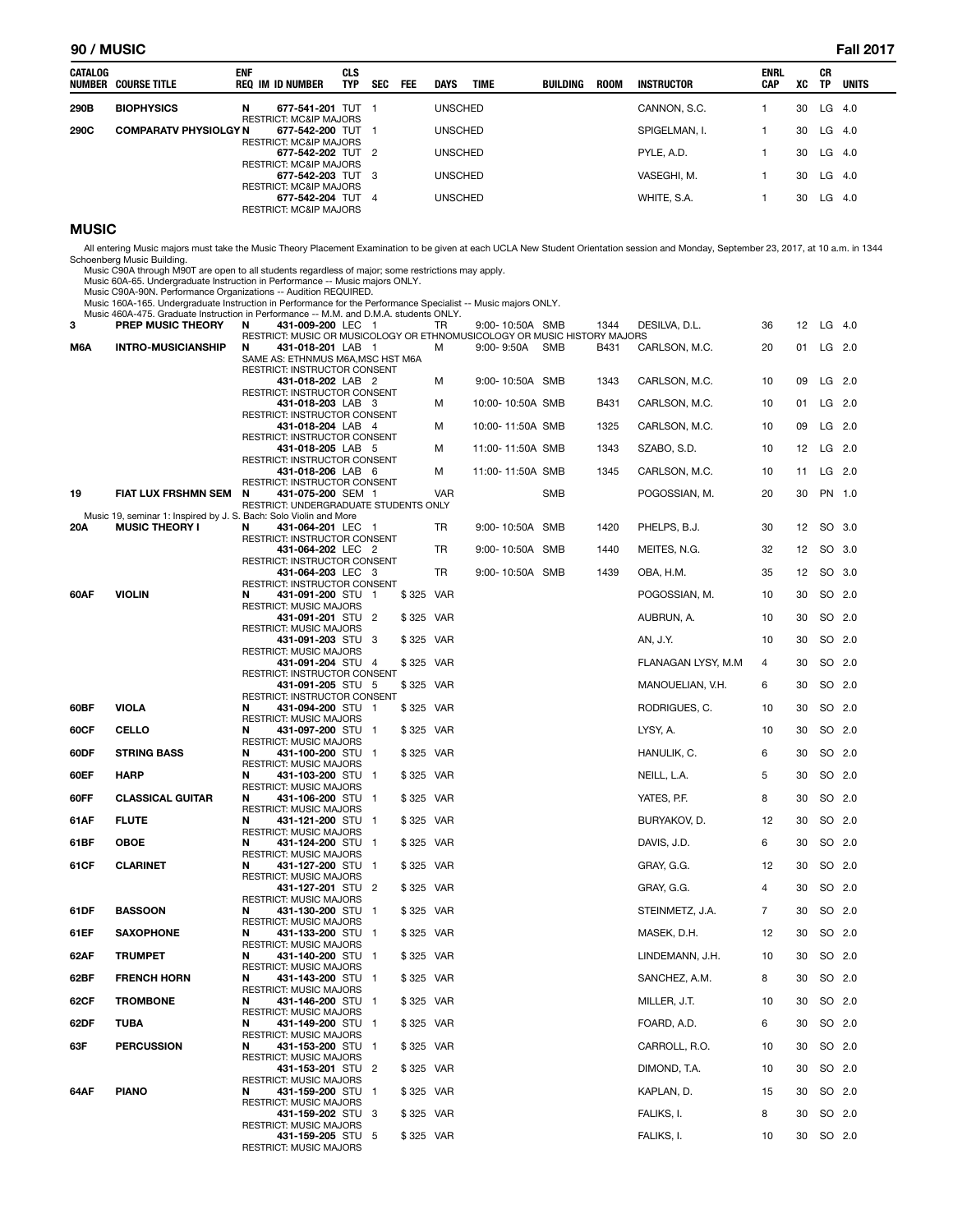| all i | 201 |  | 7 |
|-------|-----|--|---|
|-------|-----|--|---|

| CATALOG      | <b>NUMBER COURSE TITLE</b>                                                                | ENF    | <b>REQ IM ID NUMBER</b>                                                                       | <b>CLS</b><br>TYP | <b>SEC</b>         | <b>FEE</b> | <b>DAYS</b>     | <b>TIME</b> |                                      | BUILDING                 | <b>ROOM</b>  | <b>INSTRUCTOR</b>                 | ENRL<br>CAP | XC       | CR<br>TP | <b>UNITS</b> |
|--------------|-------------------------------------------------------------------------------------------|--------|-----------------------------------------------------------------------------------------------|-------------------|--------------------|------------|-----------------|-------------|--------------------------------------|--------------------------|--------------|-----------------------------------|-------------|----------|----------|--------------|
| 64BF         | <b>ORGAN</b>                                                                              | N      | 431-162-200 STU 1                                                                             |                   |                    | \$325 VAR  |                 |             |                                      |                          |              | BULL, C.                          | 5           | 30       | SO 2.0   |              |
| 65F          | <b>VOICE</b>                                                                              | N      | <b>RESTRICT: MUSIC MAJORS</b><br>431-171-200 STU 1                                            |                   |                    | \$325 VAR  |                 |             |                                      |                          |              | GONDEK, J.K.                      | 10          | 30       | SO 2.0   |              |
|              |                                                                                           |        | RESTRICT: MUSIC MAJORS<br>431-171-201 STU 2                                                   |                   |                    | \$325 VAR  |                 |             |                                      |                          |              | DEAN, M.E.                        | 10          | 30       | SO 2.0   |              |
|              |                                                                                           |        | RESTRICT: MUSIC MAJORS<br>431-171-202 STU 3                                                   |                   |                    | \$325 VAR  |                 |             |                                      |                          |              | CHERNOV, V.                       | 5           | 30       |          | SO 2.0       |
|              |                                                                                           |        | RESTRICT: MUSIC MAJORS<br>431-171-204 STU 4                                                   |                   |                    | \$325 VAR  |                 |             |                                      |                          |              | DEAN, M.F.                        | 6           | 30       | SO 2.0   |              |
| 66F          | <b>COMPOSITION LESSONS N</b>                                                              |        | RESTRICT: INSTRUCTOR CONSENT<br>431-205-201 STU 1                                             |                   |                    |            | VAR             |             |                                      |                          |              | DANIELPOUR, R.D.                  | 8           | 30       | SO 2.0   |              |
|              |                                                                                           |        | RESTRICT: INSTRUCTOR CONSENT<br>431-205-202 STU 2                                             |                   |                    |            | <b>VAR</b>      |             |                                      |                          |              | RHIE, K.K.                        | 8           | 30       |          | SO 2.0       |
|              |                                                                                           |        | RESTRICT: INSTRUCTOR CONSENT<br>431-205-203 STU 3                                             |                   |                    |            | VAR             |             |                                      |                          |              | CARLSON, M.C.                     | 2           | 30       | SO 2.0   |              |
|              |                                                                                           |        | RESTRICT: INSTRUCTOR CONSENT<br>431-205-204 STU 4                                             |                   |                    |            | <b>VAR</b>      |             |                                      |                          |              | GOLUB, P.R.                       | 1           | 30       |          | SO 2.0       |
|              |                                                                                           |        | RESTRICT: INSTRUCTOR CONSENT<br>431-205-205 STU 5                                             |                   |                    |            | <b>VAR</b>      |             |                                      |                          |              | LEFKOWITZ, D.S.                   | 0           | 30       |          | SO 2.0       |
| 74A          | DCTN-ENGLSH&ITALIAN N                                                                     |        | RESTRICT: INSTRUCTOR CONSENT<br>431-222-200 STU 1                                             |                   |                    |            | F               |             | 3:00-4:50P                           | <b>SMB</b>               | 1343         | DEAN, M.F.                        | 20          | 13       | SO 2.0   |              |
|              | For Music C90A, PTE numbers will be given out after the audition.                         |        | RESTRICT: INSTRUCTOR CONSENT                                                                  |                   |                    |            |                 |             |                                      |                          |              |                                   |             |          |          |              |
| C90A         | <b>UCLA CHORALE</b>                                                                       | N      | 431-254-200 ACT 1<br>RESTRICT: INSTRUCTOR CONSENT                                             |                   |                    |            | м               |             | 5:15-6:50P                           | SMB                      | 1325         | BASS, J.                          | 150         | 30       |          | SO 2.0       |
| 90C          | <b>CHAMBER SINGERS</b>                                                                    | N      | 431-257-200 ACT 1<br>RESTRICT: INSTRUCTOR CONSENT                                             |                   |                    |            | MW              |             | 3:00-4:50P                           | <b>SMB</b>               | 1325         | BASS, J.                          | 45          | 30       | SO 2.0   |              |
| 90D          | For Music 90D, PTE numbers will be given out after the audition.<br><b>OPERA WORKSHOP</b> | N      | 431-258-200 ACT 1                                                                             |                   |                    |            | T.              |             | 3:00-5:50P                           | SMB                      | 1200         | KAZARAS, P.D.                     | 40          | 30       |          | SO 2.0       |
| C90E         | <b>SYMPHONY ORCHESTRA N</b>                                                               |        | RESTRICT: INSTRUCTOR CONSENT<br>431-259-200 ACT 1                                             |                   |                    |            | TR              |             | $3:00 - 5:50P$                       | SMB                      | 1343         | STULBERG, N.H.                    | 100         | 30       |          | SO 2.0       |
|              |                                                                                           |        | 431-259-201 ACT 2                                                                             |                   |                    |            | W               |             | 7:00-9:50P                           | <b>SMB</b>               | 1343         | STULBERG, N.H.                    | 60          | 30       |          | SO 2.0       |
| 90F<br>C90G  | <b>SYMPHONIC BAND</b><br><b>WIND ENSEMBLE</b>                                             | N<br>N | 431-260-200 ACT 1<br>431-262-200 ACT 1                                                        |                   |                    |            | Т<br>м          |             | 3:00-4:50P<br>3:00-5:50P             | <b>SMB</b><br><b>SMB</b> | 1345<br>1345 | CROSS, T.J.<br>CROSS, T.J.        | 90<br>80    | 30<br>30 | SO 2.0   | SO 2.0       |
| 90M          | <b>MRCHNG&amp;VARSITY BANDN</b>                                                           |        | 431-268-200 ACT 1<br>RESTRICT: INSTRUCTOR CONSENT                                             |                   |                    |            | т               |             | 5:00-6:50P                           | <b>SMB</b>               | 1345         | HENDERSON, G.                     | 250         | 30       |          | SO 2.0       |
| 90P          | <b>ALEXANDER TECHNIQUE N</b>                                                              |        | 431-271-200 LEC 1<br>RESTRICT: MUSIC OR MUSICOLOGY OR ETHNOMUSICOLOGY OR MUSIC HISTORY MAJORS |                   |                    |            | TR              |             | 9:00-10:50A SMB                      |                          | 1345         | RODRIGUE, J.                      | 20          | 30       | LG       | - 2.0        |
| C90Q<br>M90T | <b>PIANO&amp;KEYBRD ACCOMPN</b><br><b>EARLY MUSIC ENSMBLE N</b>                           |        | 431-276-200 ACT 1<br>431-292-200 ACT 1                                                        |                   |                    |            | м<br>T.         |             | 5:00-6:50P<br>7:00-9:50P             | <b>SMB</b><br><b>SMB</b> | 1343<br>1818 | LENT, J.D.<br>KOONS, R.A.         | 35<br>15    | 30<br>30 | SO 4.0   | SO 2.0       |
|              |                                                                                           |        | SAME AS: MSC HST CM90T<br>RESTRICT: INSTRUCTOR CONSENT                                        |                   |                    |            |                 |             |                                      |                          |              |                                   |             |          |          |              |
| 106A         | <b>ORCHESTRATION I</b>                                                                    | N      | 431-324-200 DIS 1<br>RESTRICT: INSTRUCTOR CONSENT                                             |                   |                    |            | <b>MW</b>       |             | 1:00-2:50P                           | <b>SMB</b>               | B648         | RHIE, K.K.                        | 20          | 06       | SO 4.0   |              |
| 110A         | <b>LEARNING-MUSIC EDUC N</b>                                                              |        | 431-343-200 LEC 1<br>RESTRICT: NEW STUDENTS ONLY, MUSIC MAJORS                                |                   |                    |            | T.              |             | 1:00-2:50P                           | <b>SMB</b>               | B425         | HEUSER, F.                        | 20          | 15       | $LG$ 4.0 |              |
| 110B         | <b>MSCLTY&amp;CRTVTY-CHDHDN</b>                                                           |        | 431-344-200 LEC<br><b>RESTRICT: MUSIC MAJORS</b>                                              |                   | - 1                |            | TR              |             | 9:00-10:50A SMB                      |                          | B425         | CHEN-HAFTECK, L.                  | 20          | 12       | LG 4.0   |              |
| 112          | <b>FIELD EXPR-MUSIC ED</b>                                                                | N      | 431-360-200 FLD 1<br>RESTRICT: MUSIC OR EDUCATION MAJORS                                      |                   |                    |            | <b>UNSCHED</b>  |             |                                      |                          |              | HEUSER, F.                        | 20          | 30       | PN 1.0   |              |
| 114A         | <b>HIGH STRINGS</b>                                                                       | N      | 431-419-200 STU 1<br>RESTRICT: MUSIC MAJORS                                                   |                   |                    |            | W               |             | 1:00-2:50P                           | <b>SMB</b>               | B425         | FLANAGAN LYSY, M.M.               | 10          | 06       |          | $LG$ 1.0     |
| 114B         | <b>LOW STRINGS</b>                                                                        | N      | 431-420-200 STU 1<br>RESTRICT: MUSIC MAJORS                                                   |                   |                    |            | R               |             | 6:00-7:50P                           | <b>SMB</b>               | B425         | KNUDSEN-ROBBINS, C                | 12          | 24       | $LG$ 1.0 |              |
| 116          | INTRO TO CONDUCTING N                                                                     |        | 431-372-200 LEC<br><b>RESTRICT: MUSIC MAJORS</b>                                              |                   | -1                 |            | <b>MW</b>       |             | 1:00-2:20P                           | <b>SMB</b>               | 1345         | CROSS, T.J.                       | 23          | 30       |          | SO 2.0       |
| 120A         | <b>MUSIC THEORY IV</b>                                                                    | N      | -----------<br>RESTRICT: INSTRUCTOR CONSENT                                                   | LEC 1             |                    |            | TR.             |             | 11:00-12:50P SMB                     |                          | 1420         | CARLSON, M.C.                     | 40          | 13       | SO 4.0   |              |
|              |                                                                                           |        | 431-382-201 DIS 1A<br>431-382-202 DIS                                                         |                   | - 1B               |            | <b>MW</b><br>MW |             | 11:00-12:50P SMB<br>11:00-12:50P SMB |                          | 1420<br>1354 | GUEBERT. C.<br>PEIRE SERRATE, T.  | 20<br>20    |          |          | 0.0<br>0.0   |
|              |                                                                                           |        | -----------                                                                                   | LEC <sub>2</sub>  |                    |            | MW              |             | 11:00-12:50P SMB                     |                          | 1440         | GOLUB, P.R.                       | 40          | 04       | SO       | -4.0         |
|              |                                                                                           |        | RESTRICT: INSTRUCTOR CONSENT<br>431-382-211 DIS                                               |                   | 2A                 |            | TR              |             | 11:00-12:50P SMB                     |                          | 1440         | BROWN, K.G.                       | 20          |          |          | 0.0          |
| 140A         | <b>WSTRN MUSIC TO 1700</b>                                                                | N      | 431-382-212 DIS<br>-----------                                                                | LEC               | 2Β<br>$\mathbf{1}$ |            | TR<br>MW        |             | 11:00-12:50P SMB<br>9:00-10:50A SMB  |                          | 1354<br>1344 | TYWONIUK, D.A.<br>STEINMETZ, J.A. | 20<br>60    |          | 02 LG    | 0.0<br>5.0   |
|              |                                                                                           |        | <b>RESTRICT: MUSIC MAJORS</b><br>431-472-201 DIS                                              |                   | 1A                 |            | F               |             | 10:00-10:50A SMB                     |                          | 1344         | ARENSMAN, A.R.                    | 33          |          |          | 0.0          |
|              |                                                                                           |        | <b>RESTRICT: MUSIC MAJORS</b><br>431-472-202 DIS                                              |                   | 1B                 |            | F               |             | 10:00-10:50A SMB                     |                          | 1343         | PETANOVA, A.                      | 27          |          |          | 0.0          |
| 160AF        | <b>ADVANCED VIOLIN</b>                                                                    | N      | RESTRICT: MUSIC MAJORS<br>431-541-200 STU 1                                                   |                   |                    | \$325 VAR  |                 |             |                                      |                          |              | POGOSSIAN, M.                     | 10          | 30       | SO 2.0   |              |
|              |                                                                                           |        | RESTRICT: MUSIC MAJORS<br>431-541-201 STU 2                                                   |                   |                    | \$325 VAR  |                 |             |                                      |                          |              | AUBRUN, A.                        | 8           | 30       | SO 2.0   |              |
|              |                                                                                           |        | <b>RESTRICT: MUSIC MAJORS</b><br>431-541-203 STU 3                                            |                   |                    | \$325 VAR  |                 |             |                                      |                          |              | AN, J.Y.                          | 5           | 30       | SO 2.0   |              |
|              |                                                                                           |        | <b>RESTRICT: MUSIC MAJORS</b><br>431-541-204 STU 4                                            |                   |                    | \$325 VAR  |                 |             |                                      |                          |              | MANOUELIAN, V.H.                  | 6           | 30       | SO 2.0   |              |
| 160BF        | <b>ADVANCED VIOLA</b>                                                                     | N      | RESTRICT: INSTRUCTOR CONSENT<br>431-545-200 STU 1                                             |                   |                    | \$325 VAR  |                 |             |                                      |                          |              | RODRIGUES, C.                     | 8           | 30       | SO 2.0   |              |
| <b>160CF</b> | <b>ADVANCED CELLO</b>                                                                     | N      | <b>RESTRICT: MUSIC MAJORS</b><br>431-549-200 STU 1                                            |                   |                    | \$325 VAR  |                 |             |                                      |                          |              | LYSY, A.                          | 7           | 30       | SO 2.0   |              |
| <b>160DF</b> | <b>ADV STRING BASS</b>                                                                    | N      | <b>RESTRICT: MUSIC MAJORS</b><br>431-553-200 STU                                              |                   | -1                 | \$325 VAR  |                 |             |                                      |                          |              | HANULIK, C.                       | 5           | 30       | SO 2.0   |              |
| 160EF        | <b>ADVANCED HARP</b>                                                                      | N      | <b>RESTRICT: MUSIC MAJORS</b><br>431-557-200 STU 1                                            |                   |                    | \$325 VAR  |                 |             |                                      |                          |              | NEILL, L.A.                       | 5           | 30       | SO 2.0   |              |
| <b>160FF</b> | <b>ADV CLASSICL GUITAR</b>                                                                | N      | <b>RESTRICT: MUSIC MAJORS</b><br>431-561-200 STU 1                                            |                   |                    | \$325 VAR  |                 |             |                                      |                          |              | YATES, P.F.                       | 5           | 30       | SO 2.0   |              |
| 161AF        | <b>ADVANCED FLUTE</b>                                                                     | N      | RESTRICT: MUSIC MAJORS<br>431-575-200 STU 1                                                   |                   |                    | \$325 VAR  |                 |             |                                      |                          |              | BURYAKOV, D.                      | 10          | 30       |          | SO 2.0       |
| 161BF        | <b>ADVANCED OBOE</b>                                                                      | N      | <b>RESTRICT: MUSIC MAJORS</b><br>431-580-200 STU 1                                            |                   |                    | \$325 VAR  |                 |             |                                      |                          |              | DAVIS, J.D.                       | 8           | 30       | SO 2.0   |              |
| 161CF        | <b>ADVANCED CLARINET</b>                                                                  | N      | <b>RESTRICT: MUSIC MAJORS</b><br>431-586-200 STU                                              |                   | -1                 |            |                 |             |                                      |                          |              | GRAY, G.G.                        | 8           | 30       | SO 2.0   |              |
|              |                                                                                           |        | <b>RESTRICT: MUSIC MAJORS</b>                                                                 |                   |                    | \$325 VAR  |                 |             |                                      |                          |              |                                   |             |          |          |              |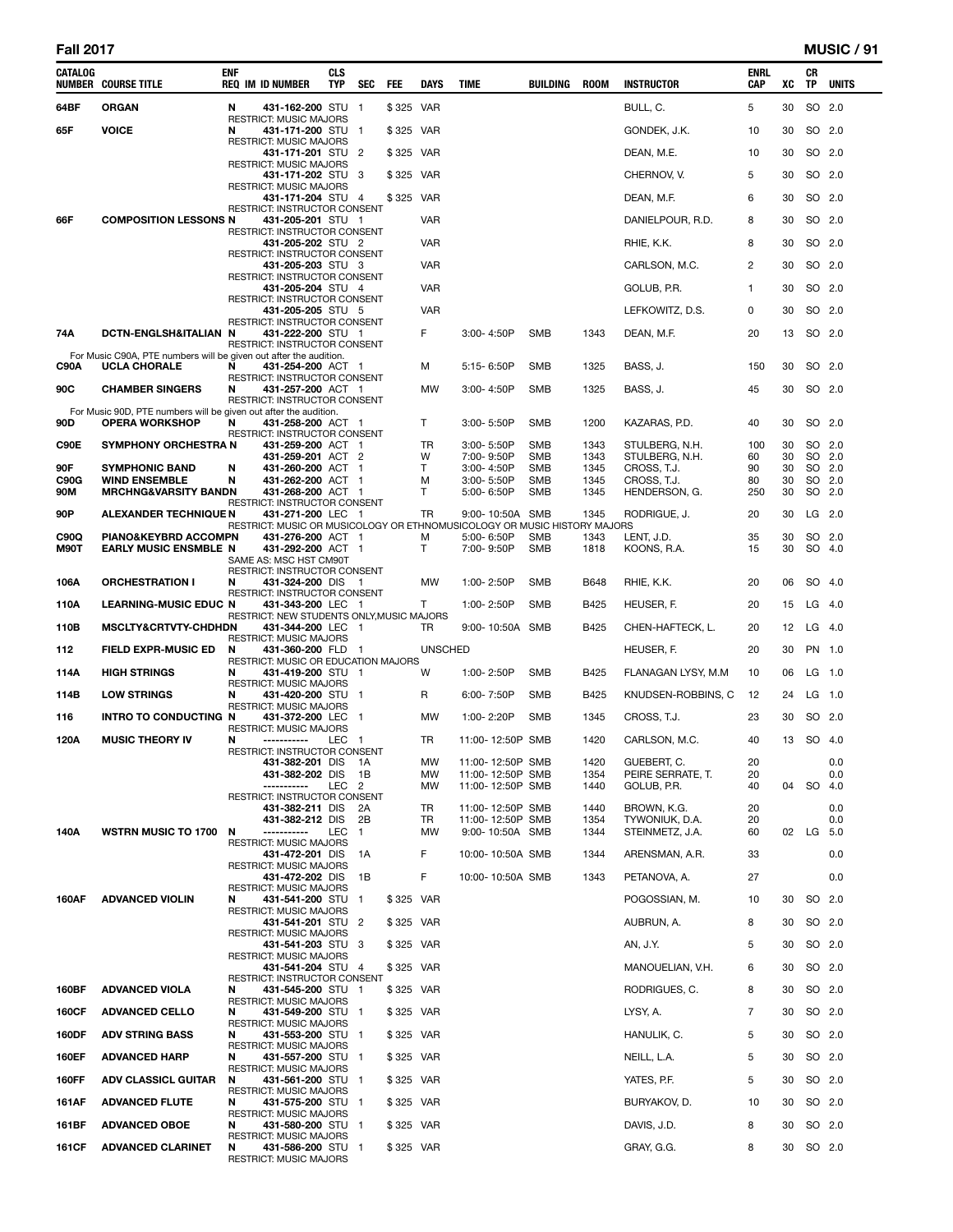#### **92 / MUSIC Fall 2017**

| <b>CATALOG</b> | <b>NUMBER COURSE TITLE</b>                           | ENF    | <b>REQ IM ID NUMBER</b>                                                            | CLS<br>TYP | SEC                      | FEE       | <b>DAYS</b>     | <b>TIME</b>                                                              | BUILDING   | <b>ROOM</b> | <b>INSTRUCTOR</b>        | ENRL<br>CAP | XC       | CR<br>TP | <b>UNITS</b> |
|----------------|------------------------------------------------------|--------|------------------------------------------------------------------------------------|------------|--------------------------|-----------|-----------------|--------------------------------------------------------------------------|------------|-------------|--------------------------|-------------|----------|----------|--------------|
|                |                                                      |        | 431-586-201 STU 2                                                                  |            |                          | \$325 VAR |                 |                                                                          |            |             | GRAY, G.G.               | 5           | 30       | SO 2.0   |              |
| 161DF          | <b>ADVANCED BASSOON</b>                              | N      | <b>RESTRICT: MUSIC MAJORS</b><br>431-592-200 STU                                   |            | $\overline{1}$           | \$325 VAR |                 |                                                                          |            |             | STEINMETZ, J.A.          | 8           | 30       | SO 2.0   |              |
| 161EF          | <b>ADVANCED SAXOPHONE N</b>                          |        | <b>RESTRICT: MUSIC MAJORS</b><br>431-598-200 STU 1                                 |            |                          | \$325 VAR |                 |                                                                          |            |             | MASEK, D.H.              | 8           | 30       | SO 2.0   |              |
| 162AF          | <b>ADVANCED TRUMPET</b>                              | N      | <b>RESTRICT: MUSIC MAJORS</b><br>431-610-200 STU                                   |            | $\overline{\phantom{0}}$ | \$325 VAR |                 |                                                                          |            |             | LINDEMANN, J.H.          | 5           | 30       | SO 2.0   |              |
| 162BF          | <b>ADV FRENCH HORN</b>                               | N      | RESTRICT: MUSIC MAJORS<br>431-615-200 STU 1                                        |            |                          | \$325 VAR |                 |                                                                          |            |             | SANCHEZ, A.M.            | 10          | 30       | SO 2.0   |              |
| 162CF          | ADVANCED TROMBONE N                                  |        | <b>RESTRICT: MUSIC MAJORS</b><br>431-618-200 STU 1                                 |            |                          | \$325 VAR |                 |                                                                          |            |             | MILLER, J.T.             | 8           | 30       | SO 2.0   |              |
| 162DF          | <b>ADVANCED TUBA</b>                                 | N      | <b>RESTRICT: MUSIC MAJORS</b><br>431-621-200 STU 1                                 |            |                          | \$325 VAR |                 |                                                                          |            |             | FOARD, A.D.              | 5           | 30       | SO 2.0   |              |
| 163F           | <b>ADVANCED PERCUSSIONN</b>                          |        | <b>RESTRICT: MUSIC MAJORS</b><br>431-628-200 STU 1                                 |            |                          | \$325 VAR |                 |                                                                          |            |             | CARROLL, R.O.            | 8           | 30       | SO 2.0   |              |
|                |                                                      |        | <b>RESTRICT: MUSIC MAJORS</b><br>431-628-201 STU                                   |            | $\overline{2}$           | \$325 VAR |                 |                                                                          |            |             | DIMOND, T.A.             | 6           | 30       | SO 2.0   |              |
| 164AF          | <b>ADVANCED PIANO</b>                                | N      | <b>RESTRICT: MUSIC MAJORS</b><br>431-642-200 STU 1                                 |            |                          | \$325 VAR |                 |                                                                          |            |             | KAPLAN, D.               | 8           | 30       | SO 2.0   |              |
|                |                                                      |        | <b>RESTRICT: MUSIC MAJORS</b><br>431-642-201 STU 2                                 |            |                          | \$325 VAR |                 |                                                                          |            |             | FALIKS, I.               | 8           | 30       | SO 2.0   |              |
| 164BF          | <b>ADVANCED ORGAN</b>                                | N      | <b>RESTRICT: MUSIC MAJORS</b><br>431-648-200 STU 1                                 |            |                          | \$325 VAR |                 |                                                                          |            |             | BULL, C.                 | 5           | 30       | SO 2.0   |              |
| 165F           | <b>ADVANCED VOICE</b>                                | N      | <b>RESTRICT: MUSIC MAJORS</b><br>431-661-200 STU 1                                 |            |                          | \$325 VAR |                 |                                                                          |            |             | GONDEK, J.K.             | 10          | 30       | SO 2.0   |              |
|                |                                                      |        | <b>RESTRICT: MUSIC MAJORS</b><br>431-661-201 STU                                   |            | $\overline{2}$           | \$325 VAR |                 |                                                                          |            |             | DEAN, M.E.               | 10          | 30       | SO 2.0   |              |
|                |                                                      |        | <b>RESTRICT: MUSIC MAJORS</b><br>431-661-203 STU 3                                 |            |                          | \$325 VAR |                 |                                                                          |            |             | CHERNOV, V.              | 10          | 30       | SO 2.0   |              |
|                |                                                      |        | <b>RESTRICT: MUSIC MAJORS</b><br>431-661-204 STU 4                                 |            |                          | \$325 VAR |                 |                                                                          |            |             | DEAN, M.F.               | 4           | 30       | SO 2.0   |              |
| 166F           | <b>ADV COMP LESSONS</b>                              | N      | RESTRICT: INSTRUCTOR CONSENT<br>431-667-201 STU 1                                  |            |                          |           | <b>VAR</b>      |                                                                          |            |             | DANIELPOUR, R.D.         | 8           | 30       | SO 2.0   |              |
|                |                                                      |        | <b>RESTRICT: INSTRUCTOR CONSENT</b><br>431-667-202 STU 2                           |            |                          |           | <b>VAR</b>      |                                                                          |            |             | RHIE, K.K.               | 8           | 30       | SO 2.0   |              |
|                |                                                      |        | RESTRICT: INSTRUCTOR CONSENT<br>431-667-203 STU 3                                  |            |                          |           | <b>VAR</b>      |                                                                          |            |             | CARLSON, M.C.            | 8           | 30       | SO 2.0   |              |
|                |                                                      |        | RESTRICT: INSTRUCTOR CONSENT<br>431-667-204 STU 4                                  |            |                          |           | <b>VAR</b>      |                                                                          |            |             | GOLUB, P.R.              | 8           | 30       | SO 2.0   |              |
|                |                                                      |        | <b>RESTRICT: INSTRUCTOR CONSENT</b><br>431-667-205 STU 5                           |            |                          |           | <b>VAR</b>      |                                                                          |            |             | LEFKOWITZ, D.S.          | 8           | 30       | SO 2.0   |              |
| C167           | <b>TOPICS-KEYBOARD LIT</b>                           | N      | RESTRICT: INSTRUCTOR CONSENT<br>431-675-200 LEC 1                                  |            |                          |           | R               | $5:15 - 8:15P$                                                           | SMB        | 1200        | KAPLAN, D.               | 15          | 30       | SO 2.0   |              |
|                |                                                      |        | <b>RESTRICT: MUSIC MAJORS</b><br>431-675-201 LEC 2                                 |            |                          |           | R               | 5:15-8:15P                                                               | <b>SMB</b> | 1200        | FALIKS, I.               | 20          | 30       | SO 2.0   |              |
| C175           | <b>CHAMBER ENSEMBLES</b>                             | N      | <b>RESTRICT: MUSIC MAJORS</b><br>431-757-201 ACT 1<br>RESTRICT: INSTRUCTOR CONSENT |            |                          |           | <b>VAR</b>      |                                                                          |            |             | POGOSSIAN, M.            | 15          | 30       | SO 2.0   |              |
|                | Music C175, activity 1:                              |        | 431-757-202 ACT 2                                                                  |            |                          |           | <b>VAR</b>      |                                                                          |            |             | RODRIGUES, C.            | 15          | 30       | SO 2.0   |              |
|                | Music C175, activity 2:                              |        | RESTRICT: INSTRUCTOR CONSENT                                                       |            |                          |           |                 |                                                                          |            |             |                          |             |          |          |              |
|                |                                                      |        | 431-757-203 ACT 3<br>RESTRICT: INSTRUCTOR CONSENT                                  |            |                          |           | F               | 5:00-6:50P                                                               | <b>SMB</b> | 1344        | LYSY, A.                 | 25          | 30       | SO 2.0   |              |
|                | Music C175, activity 3:                              |        | 431-757-204 ACT 4                                                                  |            |                          |           | <b>VAR</b>      |                                                                          |            |             | AUBRUN, A.               | 15          | 30       | SO 2.0   |              |
|                | Music C175, activity 4:                              |        | RESTRICT: INSTRUCTOR CONSENT                                                       |            |                          |           |                 |                                                                          |            |             |                          |             |          |          |              |
|                |                                                      |        | 431-757-205 ACT 5<br><b>RESTRICT: INSTRUCTOR CONSENT</b>                           |            |                          |           | <b>VAR</b>      |                                                                          |            |             | AN, J.Y.                 | 15          | 30       | SO 2.0   |              |
|                | Music C175, activity 5:                              |        | 431-757-206 ACT 6                                                                  |            |                          |           | T               | $6.00 - 7.50P$                                                           | SMB        | 1354        | GRAY, G.G.               | 25          | 30       | SO 2.0   |              |
|                | Music C175, activity 6:                              |        | RESTRICT: INSTRUCTOR CONSENT                                                       |            |                          |           |                 |                                                                          |            |             |                          |             |          |          |              |
|                |                                                      |        | 431-757-207 ACT 7<br>RESTRICT: INSTRUCTOR CONSENT                                  |            |                          |           | М               | 7:00-9:50P                                                               | <b>SMB</b> | 1343        | LINDEMANN, J.H.          | 15          | 30       | SO 2.0   |              |
|                | Music C175, activity 7:                              |        | 431-757-208 ACT 8                                                                  |            |                          |           | М               | 6:00-8:50P                                                               | <b>SMB</b> |             | DIMOND, T.A.             | 15          | 30       | SO 2.0   |              |
|                | Music C175, activity 8:                              |        | RESTRICT: INSTRUCTOR CONSENT                                                       |            |                          |           |                 |                                                                          |            |             |                          |             |          |          |              |
|                |                                                      |        | 431-757-210 ACT 10<br>RESTRICT: INSTRUCTOR CONSENT                                 |            |                          |           | <b>VAR</b>      |                                                                          |            |             | HAK, R.R.                | 12          | 30       | SO 2.0   |              |
|                | Music C175, activity 10:                             |        | 431-757-213 ACT 13                                                                 |            |                          |           | F               | 12:00-2:50P SMB                                                          |            | 1343        | CHENG, G.C.              | 20          | 30       | SO 2.0   |              |
| <b>188SA</b>   | <b>INDIV STD FOR USIE</b>                            | N      | 431-831-201 TUT 1                                                                  |            |                          |           | VAR             | RESTRICT: MUSIC OR MUSICOLOGY OR ETHNOMUSICOLOGY OR MUSIC HISTORY MAJORS |            |             | JOHNSON, G.L.            | 0           | 30       | LG 1.0   |              |
| 195<br>204     | <b>MUSIC INTERNSHIP</b><br><b>BIBLIOG-PERFORMERS</b> | N<br>N | 431-860-201 TUT 1<br>831-032-200 LEC 1                                             |            |                          |           | <b>VAR</b><br>T | 10:00-12:50P SMB                                                         |            |             | OBA, H.M.<br>JUDKINS, J. | 0<br>20     | 30<br>30 | $LG$ 4.0 | SO 2.0-4.0   |
|                |                                                      |        | <b>RESTRICT: MUSIC GRADUATE STUDENTS</b><br>831-032-201 LEC 2                      |            |                          |           | W               | 12:00-2:50P                                                              | <b>SMB</b> |             | JUDKINS, J.              | 20          | 30       | $LG$ 4.0 |              |
| 251            | <b>ORCHESTRATION</b>                                 | N      | RESTRICT: MUSIC GRADUATE STUDENTS<br>831-308-200 SEM 1                             |            |                          |           | F               | 3:00-5:50P                                                               | <b>SMB</b> | B648        | DANIELPOUR, R.D.         | 15          | 30       | $LG$ 4.0 |              |
| 256            | <b>POST-TONAL MUSIC</b>                              | N      | RESTRICT: MUSIC GRADUATE STUDENTS<br>831-341-200 SEM 1                             |            |                          |           | Т               | 3:00-5:50P                                                               | <b>SMB</b> | B648        | LEFKOWITZ, D.S.          | 20          | 30       | $LG$ 4.0 |              |
| 261D           | PRB PERFORMNC PRACTN                                 |        | <b>RESTRICT: MUSIC GRADUATE STUDENTS</b><br>831-378-200 SEM 1                      |            |                          |           | М               | 10:00-12:50P FOWLER                                                      |            | A222        | HO, J.H.                 | 20          | 30       | $LG$ 4.0 |              |
| 266            | <b>GRAD COMP LESSONS</b>                             | N      | RESTRICT: MUSIC GRADUATE STUDENTS<br>831-408-201 STU 1                             |            |                          |           | <b>VAR</b>      |                                                                          |            |             | DANIELPOUR, R.D.         | 6           | 30       | SO 4.0   |              |
|                |                                                      |        | RESTRICT: INSTRUCTOR CONSENT<br>831-408-202 STU 2                                  |            |                          |           | <b>VAR</b>      |                                                                          |            |             | LEFKOWITZ, D.S.          | 6           | 30       | SO 4.0   |              |
|                |                                                      |        | RESTRICT: INSTRUCTOR CONSENT<br>831-408-203 STU 3                                  |            |                          |           | <b>VAR</b>      |                                                                          |            |             | GOLUB, P.R.              | 6           | 30       | SO 4.0   |              |
|                |                                                      |        | RESTRICT: INSTRUCTOR CONSENT<br>831-408-204 STU 4                                  |            |                          |           | <b>VAR</b>      |                                                                          |            |             | RHIE, K.K.               | 8           | 30       | SO 4.0   |              |
|                |                                                      |        | RESTRICT: INSTRUCTOR CONSENT                                                       |            |                          |           |                 |                                                                          |            |             |                          |             |          |          |              |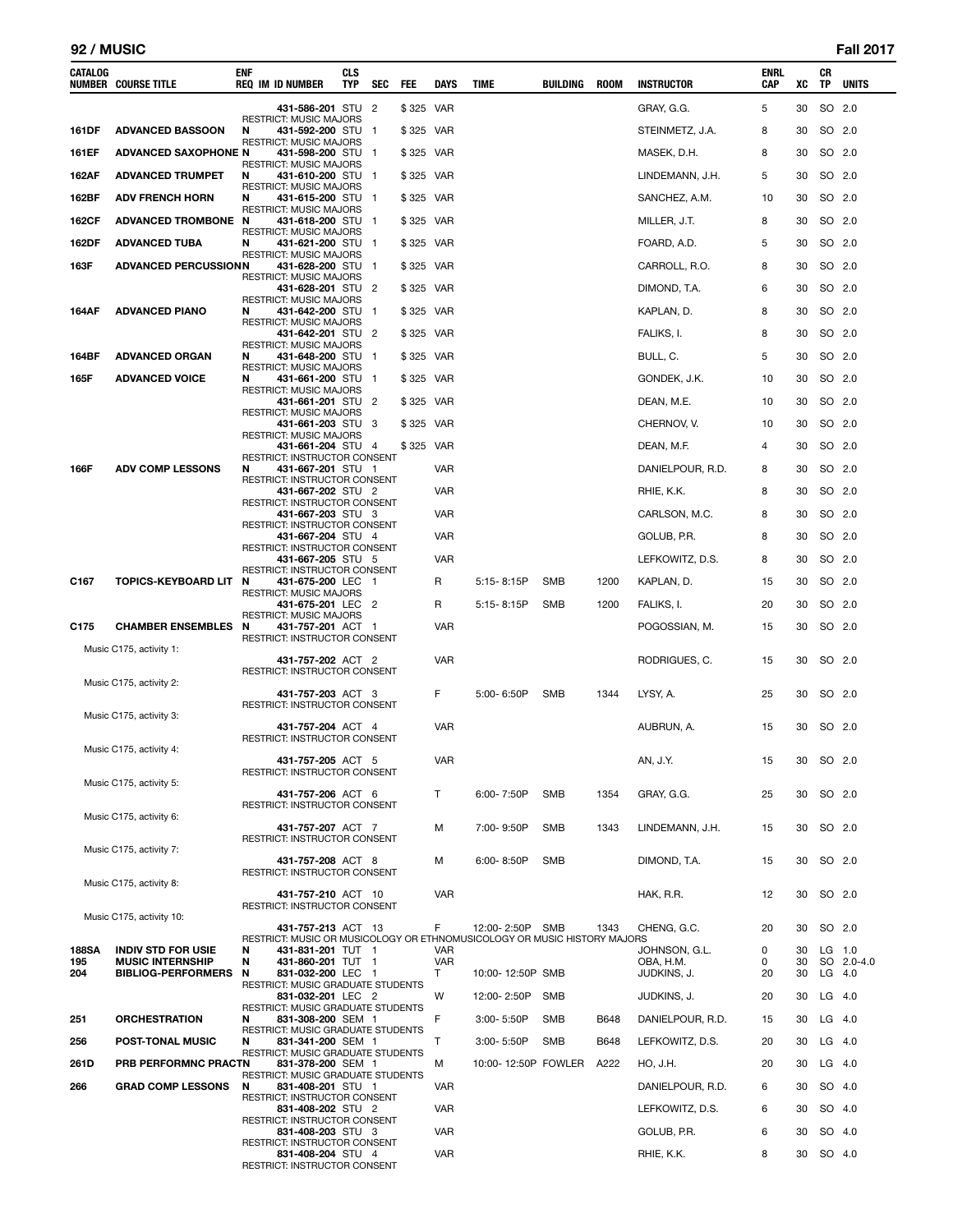L

| CATALOG          | <b>NUMBER COURSE TITLE</b>                                                                      | ENF | <b>REQ IM ID NUMBER</b>                                                                     | CLS<br>TYP | SEC | FEE                | DAYS              | TIME               | BUILDING | <b>ROOM</b> | <b>INSTRUCTOR</b>       | ENRL<br>CAP         | xс       | CR<br>TP | <b>UNITS</b>         |
|------------------|-------------------------------------------------------------------------------------------------|-----|---------------------------------------------------------------------------------------------|------------|-----|--------------------|-------------------|--------------------|----------|-------------|-------------------------|---------------------|----------|----------|----------------------|
| C <sub>267</sub> | TOPICS-KEYBOARD LIT N                                                                           |     | 831-412-200 LEC 1                                                                           |            |     |                    | R                 | 5:15-8:15P         | SMB      | 1200        | KAPLAN, D.              | 10                  | 30       |          | SO 2.0               |
|                  |                                                                                                 |     | RESTRICT: MUSIC MAJORS<br>831-412-201 LEC 2                                                 |            |     |                    | R                 | $5:15 - 8:15P$     | SMB      | 1200        | FALIKS, I.              | 10                  | 30       |          | SO 2.0               |
| 292              | <b>SPECIAL TOPICS</b>                                                                           | N   | RESTRICT: MUSIC MAJORS<br>831-552-200 SEM 1<br>RESTRICT: MUSIC GRADUATE STUDENTS            |            |     |                    | Τ                 | 1:00-2:50P         | SMB      | 1354        | LE GUIN, E.C.           | 20                  | 30       |          | SO 4.0               |
| 460A             | Music 292, seminar 1: Graduate Writing on Music<br><b>VIOLIN</b>                                | N   | 831-644-200 STU 1<br><b>RESTRICT: MUSIC GRADUATE STUDENTS</b>                               |            |     | \$325 VAR          |                   |                    |          |             | POGOSSIAN, M.           | 10                  | 30       |          | $LG$ 6.0             |
| 460B             | <b>VIOLA</b>                                                                                    | N   | 831-645-200 STU 1<br>RESTRICT: MUSIC GRADUATE STUDENTS                                      |            |     | \$325              | VAR               |                    |          |             | RODRIGUES, C.           | 6                   | 30       |          | $LG$ 6.0             |
| 460C             | CELLO                                                                                           | N   | 831-646-200 STU 1                                                                           |            |     | \$325              | VAR               |                    |          |             | LYSY, A.                | 5                   | 30       |          | $LG$ 6.0             |
| 460D             | <b>STRING BASS</b>                                                                              | N   | RESTRICT: MUSIC GRADUATE STUDENTS<br>831-647-200 STU 1                                      |            |     | \$325 VAR          |                   |                    |          |             | HANULIK, C.             | 3                   | 30       |          | $LG$ 6.0             |
| 460E             | <b>HARP</b>                                                                                     | N   | RESTRICT: MUSIC GRADUATE STUDENTS<br>831-648-200 STU 1                                      |            |     | \$325              | VAR               |                    |          |             | NEILL, L.A.             | 3                   | 30       |          | $LG$ 6.0             |
| 460F             | <b>CLASSICAL GUITAR</b>                                                                         | N   | RESTRICT: MUSIC GRADUATE STUDENTS<br>831-649-200 STU 1                                      |            |     | \$325 VAR          |                   |                    |          |             | YATES, P.F.             | 7                   | 30       |          | $LG$ 6.0             |
| 461A             | <b>FLUTE</b>                                                                                    | N   | RESTRICT: MUSIC GRADUATE STUDENTS<br>831-664-200 STU 1                                      |            |     | \$325              | VAR               |                    |          |             | BURYAKOV, D.            | 5                   | 30       |          | LG 6.0               |
| 461B             | <b>OBOE</b>                                                                                     | N   | RESTRICT: MUSIC GRADUATE STUDENTS<br>831-665-200 STU 1                                      |            |     | \$325              | VAR               |                    |          |             | DAVIS, J.D.             | 5                   | 30       |          | $LG$ 6.0             |
| 461C             | <b>CLARINET</b>                                                                                 | N   | RESTRICT: MUSIC GRADUATE STUDENTS<br>831-666-200 STU 1                                      |            |     | \$325              | VAR               |                    |          |             | GRAY, G.G.              | 5                   | 30       |          | $LG$ 6.0             |
| 461D             | <b>BASSOON</b>                                                                                  | N   | RESTRICT: MUSIC GRADUATE STUDENTS<br>831-667-200 STU 1                                      |            |     | \$325              | VAR               |                    |          |             | STEINMETZ, J.A.         | 5                   | 30       |          | $LG$ 6.0             |
| 461E             | <b>SAXOPHONE</b>                                                                                | N   | RESTRICT: MUSIC GRADUATE STUDENTS<br>831-668-200 STU 1                                      |            |     | \$325              | VAR               |                    |          |             | MASEK, D.H.             | 5                   | 30       |          | $LG$ 6.0             |
| 462A             | <b>TRUMPET</b>                                                                                  | N   | RESTRICT: MUSIC GRADUATE STUDENTS<br>831-684-200 STU 1                                      |            |     | \$325              | <b>VAR</b>        |                    |          |             | LINDEMANN, J.H.         | 10                  | 30       |          | $LG$ 6.0             |
| 462B             | <b>FRENCH HORN</b>                                                                              | N   | RESTRICT: MUSIC GRADUATE STUDENTS<br>831-685-200 STU 1                                      |            |     | \$325 VAR          |                   |                    |          |             | SANCHEZ, A.M.           | 5                   | 30       |          | $LG$ 6.0             |
| 462C             | <b>TROMBONE</b>                                                                                 | N   | RESTRICT: MUSIC GRADUATE STUDENTS<br>831-687-200 STU 1                                      |            |     | \$325              | VAR               |                    |          |             | MILLER, J.T.            | 5                   | 30       |          | LG 6.0               |
| 462D             | <b>TUBA</b>                                                                                     | N   | RESTRICT: MUSIC GRADUATE STUDENTS<br>831-688-200 STU 1                                      |            |     | \$325              | VAR               |                    |          |             | FOARD, A.D.             | 3                   | 30       |          | $LG$ 6.0             |
| 463              | <b>PERCUSSION</b>                                                                               | N   | RESTRICT: MUSIC GRADUATE STUDENTS<br>831-702-200 STU 1                                      |            |     | \$325 VAR          |                   |                    |          |             | CARROLL, R.O.           | 5                   | 30       |          | $LG$ 6.0             |
|                  |                                                                                                 |     | RESTRICT: MUSIC GRADUATE STUDENTS<br>831-702-201 STU 2                                      |            |     | \$325              | VAR               |                    |          |             | DIMOND, T.A.            | 5                   | 30       |          | $LG$ 6.0             |
| 464A             | <b>PIANO</b>                                                                                    | N   | 831-719-200 STU 1<br>RESTRICT: MUSIC GRADUATE STUDENTS                                      |            |     | \$325              | VAR               |                    |          |             | KAPLAN, D.              | 1                   | 30       |          | $LG$ 6.0             |
| 464B             | <b>ORGAN</b>                                                                                    | N   | 831-719-202 STU 3<br>831-736-200 STU 1<br>RESTRICT: MUSIC GRADUATE STUDENTS                 |            |     | \$325 VAR<br>\$325 | VAR               |                    |          |             | FALIKS, I.<br>BULL, C.  | 6<br>5              | 30<br>30 |          | $LG$ 6.0<br>$LG$ 6.0 |
| 465              | <b>VOICE</b>                                                                                    | N   | 831-770-200 STU 1                                                                           |            |     | \$325              | VAR               |                    |          |             | GONDEK, J.K.            | 15                  | 30       |          | $LG$ 6.0             |
|                  |                                                                                                 |     | RESTRICT: MUSIC GRADUATE STUDENTS<br>831-770-201 STU 2                                      |            |     | \$325              | VAR               |                    |          |             | DEAN, M.E.              | 6                   | 30       |          | $LG$ 6.0             |
|                  |                                                                                                 |     | RESTRICT: MUSIC GRADUATE STUDENTS<br>831-770-202 STU 3                                      |            |     | \$325              | VAR               |                    |          |             | CHERNOV, V.             | 8                   | 30       |          | $LG$ 6.0             |
| 466              | JAZZ                                                                                            | N   | RESTRICT: MUSIC GRADUATE STUDENTS<br>831-732-200 STU 1<br>RESTRICT: MUSIC GRADUATE STUDENTS |            |     |                    | VAR               |                    |          |             | SHORTER, W.             | $\overline{7}$      | 30       |          | $LG$ 6.0             |
| 470              | For Music 470, PTE numbers will be given out after the audition.<br><b>OPERA STUDIO-GRADS N</b> |     | 831-780-200 LAB 1                                                                           |            |     |                    | Τ                 | 3:00-5:50P         | SMB      | 1200        | KAZARAS, P.D.           | 20                  | 30       |          | SO 4.0               |
| 472              | <b>MASTER CLASS-OPERA N</b>                                                                     |     | RESTRICT: MUSIC GRADUATE STUDENTS<br>831-782-200 STU 1                                      |            |     |                    | TR                | 11:00-12:50P OSTIN |          | 110A        | KAZARAS, P.D.           | 20                  | 30       |          | SO 6.0               |
| 475              | <b>MSTR CLASS-CONDCTNGN</b>                                                                     |     | RESTRICT: MUSIC GRADUATE STUDENTS<br>831-787-203 STU 1<br>831-787-201 STU 2                 |            |     |                    | <b>VAR</b><br>VAR |                    |          |             | CROSS, T.J.<br>BASS, J. | 5 <sup>5</sup><br>4 | 30       |          | 30 SO 6.0<br>SO 6.0  |
|                  |                                                                                                 |     | RESTRICT: MUSIC GRADUATE STUDENTS<br>831-787-202 STU 3<br>RESTRICT: MUSIC GRADUATE STUDENTS |            |     |                    | <b>VAR</b>        |                    |          |             | STULBERG, N.H.          | 6                   | 30       |          | SO 6.0               |
| C480             | For Music C480. PTE numbers will be given out after the audition.<br><b>UCLA CHORALE</b>        | N   | 831-790-200 ACT 1                                                                           |            |     |                    | М                 | 5:15-6:50P         | SMB      | 1325        | BASS, J.                | 30                  | 30       |          | LG 2.0               |
| C481             | <b>SYMPHONY ORCHESTRA N</b>                                                                     |     | RESTRICT: INSTRUCTOR CONSENT<br>831-791-200 ACT 1                                           |            |     |                    | TR                | 3:00-5:50P         | SMB      | 1343        | STULBERG, N.H.          | 30                  | 30       |          | $LG$ 2.0             |
|                  |                                                                                                 |     | RESTRICT: MUSIC GRADUATE STUDENTS<br>831-791-201 ACT 2                                      |            |     |                    | W                 | 7:00-9:50P         | SMB      | 1343        | STULBERG, N.H.          | 30                  | 30       |          | $LG$ 2.0             |
| C482             | <b>WIND ENSEMBLE</b>                                                                            | N   | RESTRICT: MUSIC GRADUATE STUDENTS<br>831-792-200 ACT 1                                      |            |     |                    | м                 | 3:00-5:50P         | SMB      | 1345        | CROSS, T.J.             | 20                  | 30       |          | LG 2.0               |
| C484             | PIANO&KEYBRD ACCOMPN                                                                            |     | RESTRICT: MUSIC GRADUATE STUDENTS<br>831-793-200 ACT 1                                      |            |     |                    | м                 | 5:00-6:50P         | SMB      |             | LENT, J.D.              | 5                   | 30       |          | $LG$ 2.0             |
| C485             | <b>CHAMBER ENSEMBLES N</b>                                                                      |     | 831-794-201 ACT 1<br>RESTRICT: MUSIC GRADUATE STUDENTS                                      |            |     |                    | <b>VAR</b>        |                    |          |             | POGOSSIAN, M.           | 15                  | 30       |          | LG 2.0               |
|                  | Music C485, activity 1:                                                                         |     | 831-794-202 ACT 2                                                                           |            |     |                    | VAR               |                    |          |             | RODRIGUES, C.           | 15                  | 30       |          | $LG$ 2.0             |
|                  | Music C485, activity 2:                                                                         |     | RESTRICT: MUSIC GRADUATE STUDENTS                                                           |            |     |                    |                   |                    |          |             |                         |                     |          |          |                      |
|                  | Music C485, activity 3:                                                                         |     | 831-794-203 ACT 3<br>RESTRICT: MUSIC GRADUATE STUDENTS                                      |            |     |                    | F                 | 5:00-6:50P         | SMB      | 1344        | LYSY, A.                | 15                  | 30       |          | $LG$ 2.0             |
|                  |                                                                                                 |     | 831-794-204 ACT 4<br>RESTRICT: INSTRUCTOR CONSENT                                           |            |     |                    | <b>VAR</b>        |                    |          |             | AUBRUN, A.              | 15                  | 30       |          | $LG$ 2.0             |
|                  | Music C485, activity 4:                                                                         |     | 831-794-205 ACT 5                                                                           |            |     |                    | <b>VAR</b>        |                    |          |             | AN, J.Y.                | 15                  | 30       |          | $LG$ 2.0             |
|                  | Music C485, activity 5:                                                                         |     | RESTRICT: INSTRUCTOR CONSENT<br>831-794-206 ACT 6                                           |            |     |                    | Τ                 | 6:00-7:50P         | SMB      | 1354        | GRAY, G.G.              | 15                  | 30       |          | $LG$ 2.0             |
|                  | Music C485, activity 6:                                                                         |     | RESTRICT: MUSIC GRADUATE STUDENTS                                                           |            |     |                    |                   |                    |          |             |                         |                     |          |          |                      |
|                  | Music C485, activity 7:                                                                         |     | 831-794-207 ACT 7<br>RESTRICT: MUSIC GRADUATE STUDENTS                                      |            |     |                    | М                 | 7:00-9:50P         | SMB      | 1343        | LINDEMANN, J.H.         | 15                  |          |          | 30 LG 2.0            |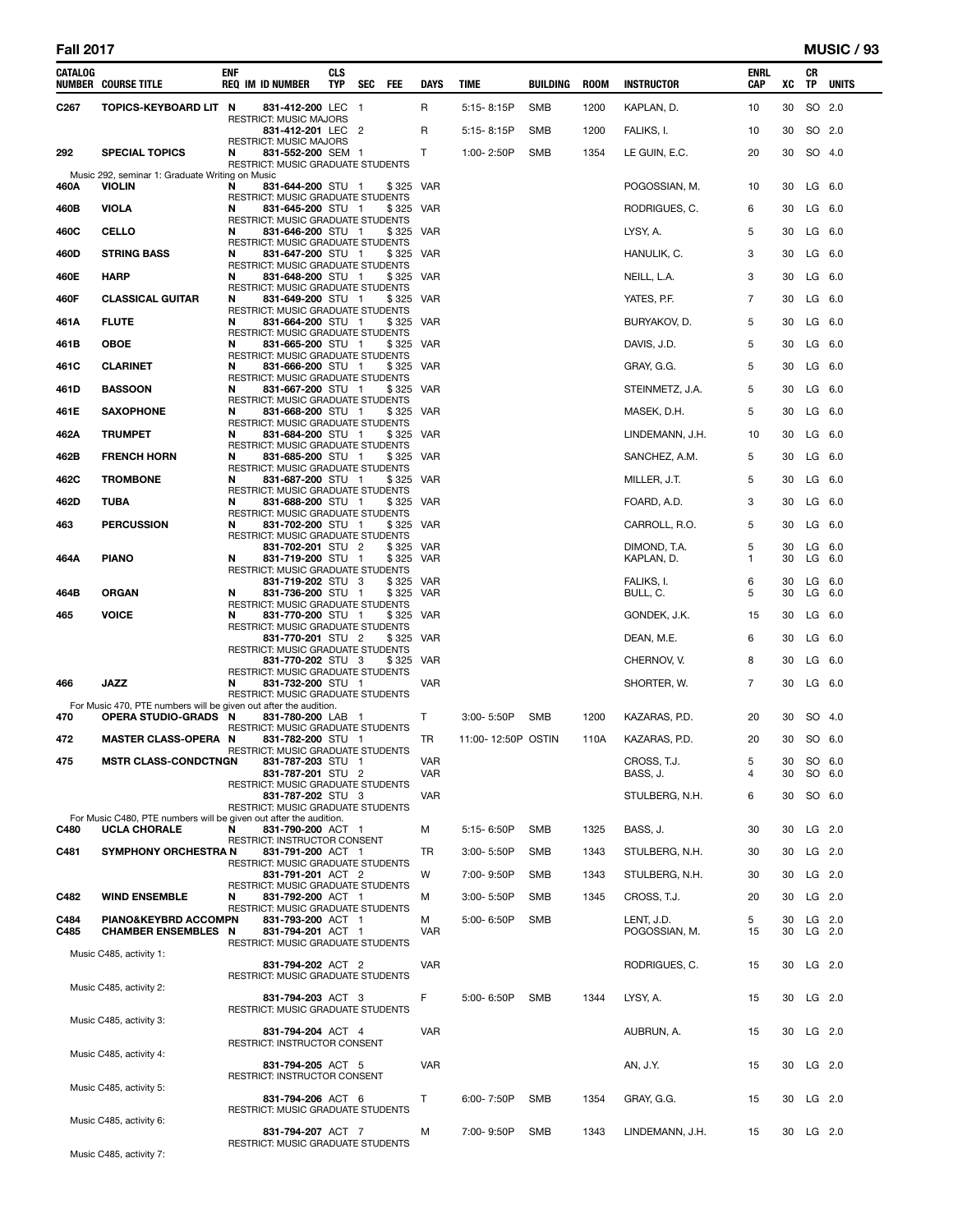## **94 / MUSIC INDUSTRY Fall 2017**

| <b>CATALOG</b> | <b>NUMBER COURSE TITLE</b>           | <b>ENF</b><br><b>REQ IM ID NUMBER</b>                              | <b>CLS</b><br><b>TYP</b> | <b>SEC</b>     | <b>FEE</b> | <b>DAYS</b> | <b>TIME</b> | BUILDING      | <b>ROOM</b> | <b>INSTRUCTOR</b> | <b>ENRL</b><br><b>CAP</b> | XC | <b>CR</b><br><b>TP</b> | <b>UNITS</b> |
|----------------|--------------------------------------|--------------------------------------------------------------------|--------------------------|----------------|------------|-------------|-------------|---------------|-------------|-------------------|---------------------------|----|------------------------|--------------|
|                |                                      | 831-794-208 ACT 8<br><b>RESTRICT: INSTRUCTOR CONSENT</b>           |                          |                |            | M           | 6:00-8:50P  | <b>SMB</b>    |             | DIMOND, T.A.      | 15                        | 30 | LG                     | 2.0          |
|                | Music C485, activity 8:              | 831-794-210 ACT 10                                                 |                          |                |            | <b>VAR</b>  |             |               |             | HAK, R.R.         | 10                        | 30 | LG                     | 2.0          |
|                |                                      | <b>RESTRICT: INSTRUCTOR CONSENT</b>                                |                          |                |            |             |             |               |             |                   |                           |    |                        |              |
|                |                                      | 831-794-212 ACT 12                                                 |                          |                |            | <b>MW</b>   | 3:00-4:50P  | <b>SMB</b>    | 1325        | BASS, J.          | 30                        | 30 | $LG$ 2.0               |              |
|                |                                      | <b>RESTRICT: INSTRUCTOR CONSENT</b>                                |                          |                |            |             |             |               |             |                   |                           |    |                        |              |
|                |                                      | 831-794-213 ACT 13                                                 |                          |                |            | F.          | 12:00-2:50P | <b>SMB</b>    | 1343        | CHENG, G.C.       | 10                        | 30 | LG                     | 2.0          |
|                |                                      | <b>RESTRICT: MUSIC GRADUATE STUDENTS</b>                           |                          |                |            |             |             |               |             |                   |                           |    |                        |              |
|                |                                      | 831-794-215 ACT 15                                                 |                          |                |            | <b>VAR</b>  |             |               |             | LINDEMANN, J.H.   | 0                         | 30 | LG                     | 2.0          |
|                |                                      | <b>RESTRICT: MUSIC GRADUATE STUDENTS</b>                           |                          |                |            |             |             |               |             |                   |                           |    |                        |              |
|                | Music C485, activity 15:             |                                                                    |                          |                |            |             |             |               |             |                   |                           |    |                        |              |
| 486            | <b>JAZZ ENSEMBLE</b>                 | 831-772-200 STU 1<br>N                                             |                          |                |            | <b>VAR</b>  |             |               |             | SHORTER, W.       | $\overline{7}$            | 30 | $LG$ 2.0               |              |
|                |                                      | <b>RESTRICT: MUSIC GRADUATE STUDENTS</b>                           |                          |                |            |             |             |               |             |                   |                           |    |                        |              |
| 495            | <b>INTRO PRACTICUM</b>               | 831-800-200 SEM 1<br>N<br><b>RESTRICT: MUSIC GRADUATE STUDENTS</b> |                          |                |            | R           | 1:00-2:50P  | <b>SMB</b>    | 1325        | LEFKOWITZ, D.S.   | 28                        | 30 | SU 2.0                 |              |
|                |                                      |                                                                    |                          |                |            |             |             |               |             |                   |                           |    |                        |              |
|                | <b>MUSIC INDUSTRY</b>                |                                                                    |                          |                |            |             |             |               |             |                   |                           |    |                        |              |
| 101            | <b>MUSIC INDS&amp;TECH&amp;SCI N</b> | 434-306-200 SEM 1                                                  |                          |                |            | R           | 3:30-6:20P  | <b>HAINES</b> | A24         | DERRICO, M.A.     | 15                        | 30 | LG                     | 4.0          |
|                |                                      | RESTRICT: SENIORS AND ABOVE MUSIC INDUSTRY MINORS                  |                          |                |            |             |             |               |             |                   |                           |    |                        |              |
| 102            | <b>MUSIC BUS FUNDMNTLS N</b>         | 434-313-200 SEM 1                                                  |                          |                |            | <b>MW</b>   | 1:00-2:50P  | <b>SMB</b>    | 1420        | JOHNSON, G.L.     | 25                        | 30 | LG                     | 4.0          |
| 104A           | <b>MUSIC AND LAW</b>                 | 434-325-200 SEM 1<br>N                                             |                          |                |            | F.          | 3:00-5:50P  | <b>SMB</b>    | 1420        | FRANZEN, D.E.     | 30                        | 30 | LG                     | 4.0          |
| 107A           | <b>AUDIO TECHNOLOGY I</b>            | N<br>434-343-200 STU 1                                             |                          |                |            | <b>TR</b>   | 2:00-3:50P  | <b>OSTIN</b>  | <b>B105</b> | BEARD, J.R.       | 14                        | 30 | <b>SO</b>              | 4.0          |
| 111            | <b>STUDIO MUSICIANSHIP</b>           | 434-366-200 STU 1<br>N                                             |                          |                |            | T.          | 11:00-2:50P | <b>OSTIN</b>  | 165         | SHAPIRO, M.A.     | 20                        | 30 | <b>SO</b>              | 4.0          |
| 115            | ART-MUSIC PRODUCTN N                 | 434-390-200 LEC                                                    |                          |                |            | м           | 3:00-4:50P  | <b>OSTIN</b>  | 165         | MOSELEY, A.M.     | 15                        | 30 | LG                     | 4.0          |
| 195            | <b>COMMUNITY INTERNSHPN</b>          | 434-870-201 TUT                                                    |                          |                |            | <b>VAR</b>  |             |               |             | FINK, R.W.        | 0                         | 30 | <b>PN</b>              | 4.0          |
|                |                                      | 434-870-202 TUT                                                    |                          | $\overline{2}$ |            | <b>VAR</b>  |             |               |             | LEAF. D.          | $\Omega$                  | 30 | <b>PN</b>              | 4.0          |
|                |                                      | 434-870-203 TUT                                                    |                          | -3             |            | <b>VAR</b>  |             |               |             | BEKEN, M.N.       | $\Omega$                  | 30 | <b>PN</b>              | 4.0          |

## **MUSICOLOGY**

## **Music History**

All entering Music History majors must take the Music Theory Placement Examination to be given at each UCLA New Student Orientation session and Monday, September 25, 2017, at 10 a.m. in 1344 Schoenberg Music Building.

| 5            | <b>HIST-ROCK AND ROLL</b>                                   | N | ------------                                       | LEC        | $\mathbf{1}$   | <b>TR</b>      | 9:00-10:50A SMB  |             | 1100 | REPLOGLE, H.D.    | 320          | 12 | LG 5.0   |            |
|--------------|-------------------------------------------------------------|---|----------------------------------------------------|------------|----------------|----------------|------------------|-------------|------|-------------------|--------------|----|----------|------------|
|              |                                                             |   | 433-015-201 DIS                                    |            | 1A             | F              | 11:00-11:50A SMB |             | 1440 | RAKONJAC, D.      | 20           |    |          | 0.0        |
|              |                                                             |   | 433-015-202 DIS                                    |            | 1B             | F              | 12:00-12:50P SMB |             | 1440 | RAKONJAC, D.      | 20           |    |          | 0.0        |
|              |                                                             |   | 433-015-203 DIS                                    |            | 1C             | R              | 1:00-1:50P       | <b>SMB</b>  | 1354 | HALLENBECK, A.    | 20           |    |          | 0.0        |
|              |                                                             |   | 433-015-204 DIS                                    |            | 1D             | R              | 2:00-2:50P       | <b>SMB</b>  | 1354 | HALLENBECK, A.    | 20           |    |          | 0.0        |
|              |                                                             |   | 433-015-205 DIS                                    |            | 1E             | F              | $3:00 - 3:50P$   | <b>SMB</b>  | 1440 | HANSLOWE, T.      | 20           |    |          | 0.0        |
|              |                                                             |   | 433-015-206 DIS                                    |            | 1F             | F              | 4:00-4:50P       | <b>SMB</b>  | 1440 | HANSLOWE, T.      | 20           |    |          | 0.0        |
|              |                                                             |   | 433-015-207 DIS                                    |            | 1G             | R              | 2:00-2:50P       | <b>SMB</b>  | 1439 | DEAN, W.F.        | 20           |    |          | 0.0        |
|              |                                                             |   | 433-015-208 DIS                                    |            | 1H             | R              | 3:00-3:50P       | <b>SMB</b>  | 1439 | DEAN, W.F.        | 20           |    |          | 0.0        |
|              |                                                             |   |                                                    |            |                | F              |                  |             |      |                   |              |    |          |            |
|              |                                                             |   | 433-015-209 DIS                                    |            | 11             |                | 2:00-2:50P       | <b>SMB</b>  | 1439 | DEPREZ, S.E.      | 20           |    |          | 0.0        |
|              |                                                             |   | 433-015-210 DIS                                    |            | 1J             | F              | 3:00-3:50P       | <b>SMB</b>  | 1439 | DEPREZ, S.E.      | 20           |    |          | 0.0        |
|              |                                                             |   | 433-015-211 DIS                                    |            | 1K             | F              | 3:00-3:50P       | <b>SMB</b>  | 1325 | DOYLEMASON, A.R.  | 20           |    |          | 0.0        |
|              |                                                             |   | 433-015-212 DIS                                    |            | 1L             | F              | 4:00-4:50P       | <b>SMB</b>  | 1325 | DOYLEMASON, A.R.  | 20           |    |          | 0.0        |
|              |                                                             |   | <b>RESTRICT: NEW STUDENTS ONLY</b>                 |            |                |                |                  |             |      |                   |              |    |          |            |
|              |                                                             |   | 433-015-213 DIS                                    |            | 1M             | R              | 3:00-3:50P       | <b>SMB</b>  | 1325 | HANSEN, C.        | 20           |    |          | 0.0        |
|              |                                                             |   | 433-015-214 DIS                                    |            | 1 <sup>N</sup> | R              | 4:00-4:50P       | <b>SMB</b>  | 1325 | HANSEN, C.        | 20           |    |          | 0.0        |
|              |                                                             |   | 433-015-215 DIS                                    |            | 10             | F              | 4:00-4:50P       | <b>SMB</b>  | 1439 | BERNARD, R.       | 20           |    |          | 0.0        |
|              |                                                             |   | 433-015-216 DIS                                    |            | 1P             | F              | 5:00-5:50P       | <b>SMB</b>  | 1439 | BERNARD, R.       | 20           |    |          | 0.0        |
| M6A          | <b>INTRO-MUSICIANSHIP</b>                                   | N | 433-018-201 LAB                                    |            | $\mathbf{1}$   | м              | $9:00 - 9:50A$   | <b>SMB</b>  | B431 | CARLSON, M.C.     | 10           | 01 | LG 2.0   |            |
|              |                                                             |   | SAME AS: ETHNMUS M6A, MUSC M6A                     |            |                |                |                  |             |      |                   |              |    |          |            |
|              |                                                             |   | 433-018-202 LAB                                    |            | 2              | м              | 9:00-10:50A SMB  |             | 1343 | CARLSON, M.C.     | 10           | 09 |          | $LG$ 2.0   |
|              |                                                             |   | 433-018-203 LAB                                    |            | 3              | м              | 10:00-10:50A SMB |             | B431 | CARLSON, M.C.     | 10           | 01 |          | LG 2.0     |
|              |                                                             |   | 433-018-204 LAB                                    |            | $\overline{4}$ | м              | 10:00-11:50A SMB |             | 1325 | CARLSON, M.C.     | 10           | 09 | LG 2.0   |            |
|              |                                                             |   | 433-018-205 LAB                                    |            | 5              | м              | 11:00-11:50A SMB |             | 1343 | SZABO, S.D.       | 10           | 12 | $LG$ 2.0 |            |
|              |                                                             |   | 433-018-206 LAB                                    |            | 6              | м              | 11:00-11:50A SMB |             | 1345 | CARLSON, M.C.     | 10           | 11 |          | $LG$ 2.0   |
| M67          | JEWISH&ISRAELI MUSC N                                       |   | -----------                                        | <b>LEC</b> | -1             | <b>MW</b>      | 1:00-2:50P       | <b>SMB</b>  | 1344 | KLIGMAN, M.L.     | 26           | 30 |          | SO 5.0     |
|              |                                                             |   | SAME AS: JEWISH M67                                |            |                |                |                  |             |      |                   |              |    |          |            |
|              |                                                             |   | 433-201-201 DIS                                    |            | 1A             | F              | 3:00-3:50P       | <b>SMB</b>  | 1354 | RICHTER FRANKLIN, | 26           |    |          | 0.0        |
| CM90T        | <b>EARLY MUSIC ENSMBLE N</b>                                |   | 433-270-200 ACT 1                                  |            |                | T.             | 7:00-9:50P       | <b>SMB</b>  | B429 | KOONS, R.A.       | 15           | 30 | SO 4.0   |            |
|              |                                                             |   |                                                    |            |                |                |                  |             |      |                   |              |    |          |            |
|              |                                                             |   | SAME AS: MUSC M90T<br>RESTRICT: INSTRUCTOR CONSENT |            |                |                |                  |             |      |                   |              |    |          |            |
| 99           | <b>STUDENT RSRCH PRGRMN</b>                                 |   | 433-297-201 TUT 1                                  |            |                | <b>VAR</b>     |                  |             |      | MORRIS, M.B.      | 0            | 30 |          | PN 1.0-2.0 |
| 125A         | <b>HST WSTRN MSC 1</b>                                      | Υ | -----------                                        | LEC 1      |                | <b>TR</b>      | 11:00-12:50P SMB |             | 1439 | UPTON, E.R.       | 50           | 13 | LG 5.0   |            |
|              |                                                             |   | RESTRICT: MUSIC HISTORY MAJORS                     |            |                |                |                  |             |      |                   |              |    |          |            |
|              |                                                             |   |                                                    |            | 1A             | F              |                  |             | 1420 |                   |              |    |          | 0.0        |
|              |                                                             |   | 433-450-201 DIS                                    |            |                |                | 10:00-10:50A SMB |             |      | KANNAN, P.        | 25           |    |          |            |
|              |                                                             |   | 433-450-202 DIS                                    |            | 1B             | F              | 11:00-11:50A SMB |             | 1420 | KANNAN, P.        | 25           |    |          | 0.0        |
| 126          | <b>MUSICS AND CULTURES Y</b>                                |   | -----------                                        | LEC        | $\mathbf{1}$   | <b>MW</b>      | 1:00-2:50P       | <b>SMB</b>  | 1440 | LEVITZ, T.J.      | 50           | 30 | $LG$ 5.0 |            |
|              |                                                             |   | 433-456-201 DIS                                    |            | 1A             | F              | 12:00-12:50P SMB |             | 1420 | WHELDEN, S.D.     | 25           |    |          | 0.0        |
|              |                                                             |   | 433-456-202 DIS                                    |            | 1B             | F              | 1:00-1:50P       | <b>SMB</b>  | 1420 | WHELDEN, S.D.     | 25           |    |          | 0.0        |
| 135C         | <b>HISTORY OF OPERA</b>                                     | N | -----------                                        | <b>LEC</b> | $\mathbf{1}$   | <b>MW</b>      | 11:00-12:50P SMB |             | 1100 | MORRIS, M.B.      | 81           | 04 | SO 5.0   |            |
|              |                                                             |   | 433-512-201 DIS                                    |            | 1A             | R              | 1:00-1:50P       | <b>SMB</b>  | 1440 | RICHTER FRANKLIN, | 10           |    |          | 0.0        |
|              |                                                             |   | 433-512-202 DIS                                    |            | 1B             | R              | 2:00-2:50P       | <b>SMB</b>  | 1440 | RICHTER FRANKLIN, | 10           |    |          | 0.0        |
|              |                                                             |   | 433-512-203 DIS                                    |            | 1C             | F              | 12:00-12:50P SMB |             | 1439 | MORGAN, K.        | 10           |    |          | 0.0        |
|              |                                                             |   | 433-512-204 DIS                                    |            | 1D             | F              | 1:00-1:50P       | <b>SMB</b>  | 1439 | MORGAN, K.        | 10           |    |          | 0.0        |
|              |                                                             |   | 433-512-205 DIS                                    |            | 1E             | T              | 1:00-1:50P       | <b>SMB</b>  | 1440 | OCHSNER, M.D.     | 10           |    |          | 0.0        |
|              |                                                             |   | 433-512-206 DIS                                    |            | 1F             | T.             | 2:00-2:50P       | <b>SMB</b>  | 1440 | OCHSNER, M.D.     | 10           |    |          | 0.0        |
|              |                                                             |   | RESTRICT: NEW STUDENTS ONLY                        |            |                |                |                  |             |      |                   |              |    |          |            |
|              |                                                             |   | 433-512-207 DIS                                    |            | 1G             | W              | 3:00-3:50P       | <b>SMB</b>  | 1439 | LORAINE, B.       | 10           |    |          | 0.0        |
|              |                                                             |   | 433-512-208 DIS                                    |            | 1H             | W              | 4:00-4:50P       | <b>SMB</b>  | 1439 | LORAINE, B.       | 10           |    |          | 0.0        |
| 187A         | <b>CAPSTONE I</b>                                           | N | 433-823-200 SEM 1                                  |            |                | W              | 3:00-5:50P       | <b>SMB</b>  | 1354 | COURT, B.M.       | 20           | 30 | LG 2.0   |            |
|              |                                                             |   | RESTRICT: SENIORS AND ABOVE, MUSIC HISTORY MAJORS  |            |                |                |                  |             |      |                   |              |    |          |            |
| <b>188SA</b> | <b>INDIV STD FOR USIE</b>                                   | Y | 433-830-201 TUT 1                                  |            |                | <b>UNSCHED</b> |                  |             |      | SCHWARTZ, J.A.    | $\mathbf{1}$ | 30 | $LG$ 1.0 |            |
|              |                                                             |   | 433-830-202 TUT 2                                  |            |                | <b>VAR</b>     |                  |             |      | JOHNSON, G.L.     | 0            | 30 | LG 1.0   |            |
| 191G         | <b>MUSIC-OTHER TOPICS</b>                                   | N | 433-852-200 SEM 1                                  |            |                | W              | 12:00-2:50P      | <b>SMB</b>  | 2449 | SCHWARTZ, J.A.    | 10           | 30 | $LG$ 4.0 |            |
|              | Music History 191G, seminar 1: Music, Medicine, and Culture |   |                                                    |            |                |                |                  |             |      |                   |              |    |          |            |
| 191P         | <b>MUSIC-PRFRMNC PRCTCN</b>                                 |   | 433-853-200 SEM 1                                  |            |                | м              | 1:00-3:50P       | WOODEN 2320 |      | G, K.A.           | 15           | 30 | $LG$ 4.0 |            |
|              |                                                             |   |                                                    |            |                |                |                  |             |      |                   |              |    |          |            |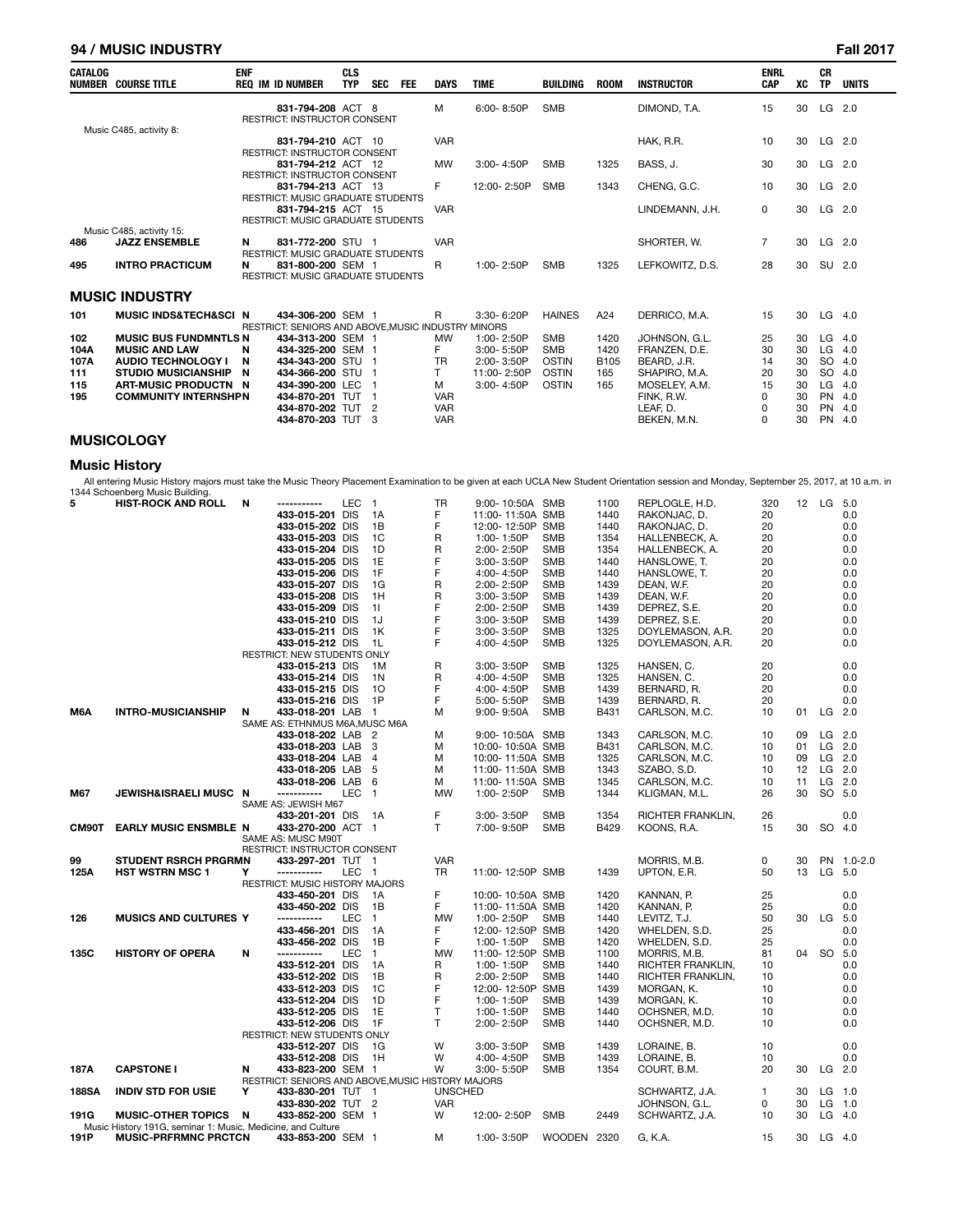| <b>CATALOG</b>    | <b>NUMBER COURSE TITLE</b>                                                                                                                                                                                                                                 | enf | <b>REQ IM ID NUMBER</b>                                     | <b>CLS</b><br>TYP |                | <b>SEC</b> | FEE | <b>DAYS</b>     | <b>TIME</b>                                         | BUILDING                       | ROOM           | <b>INSTRUCTOR</b>                                                                                          | <b>ENRL</b><br><b>CAP</b> | XC       | CR<br>TP  | <b>UNITS</b>     |
|-------------------|------------------------------------------------------------------------------------------------------------------------------------------------------------------------------------------------------------------------------------------------------------|-----|-------------------------------------------------------------|-------------------|----------------|------------|-----|-----------------|-----------------------------------------------------|--------------------------------|----------------|------------------------------------------------------------------------------------------------------------|---------------------------|----------|-----------|------------------|
| <b>Musicology</b> |                                                                                                                                                                                                                                                            |     |                                                             |                   |                |            |     |                 |                                                     |                                |                |                                                                                                            |                           |          |           |                  |
| 200A              | INTR-MUSIC SCHLRSHP N                                                                                                                                                                                                                                      |     | 832-004-200 SEM 1                                           |                   |                |            |     | т               | 10:00-12:50P SMB                                    |                                | 2449           | MORRIS, M.B.                                                                                               | 8                         | 30       |           | $LG$ 6.0         |
| 245               | <b>ANALYTICAL TOPICS</b>                                                                                                                                                                                                                                   | N   | RESTRICT: MUSICOLOGY GRADUATE STUDENTS<br>832-270-200 SEM 1 |                   |                |            |     | Τ               | 3:00-5:50P                                          | <b>SMB</b>                     | 2449           | FINK, R.W.                                                                                                 | 12                        | 30       |           | $LG$ 4.0         |
|                   | Musicology 245, seminar 1: Music of Changes: Historical-Cultural Approach to Vernacular Chord Progression                                                                                                                                                  |     |                                                             |                   |                |            |     |                 |                                                     |                                |                |                                                                                                            |                           |          |           |                  |
| 246               | <b>AUDIT: ANALYTICAL</b>                                                                                                                                                                                                                                   | Y   | 832-276-200 SEM 1                                           |                   |                |            |     | т               | 3:00-5:50P                                          | <b>SMB</b>                     | 2449           | FINK, R.W.<br>RESTRICT: MUSIC OR MUSICOLOGY OR ETHNOMUSICOLOGY OR MUSIC HISTORY GRADUATE STUDENTS          | 12                        | 30       |           | SU 2.0           |
| 250               | <b>THEORETICAL TOPICS</b><br>Musicology 250, lecture 2: Music and Anarchism: Anarcho-Musicology                                                                                                                                                            | N   | 832-302-201 SEM 2                                           |                   |                |            |     | W               | 4:00-6:50P                                          | <b>SMB</b>                     | 2449           | LE GUIN, E.C.                                                                                              | 12                        | 30       |           | $LG$ 4.0         |
| 299               | <b>DISRTTN RSCH COLLOQ N</b>                                                                                                                                                                                                                               |     | 832-596-200 SEM 1                                           |                   |                |            |     | <b>TBA</b>      |                                                     |                                |                | KNAPP, R.L.                                                                                                | 10                        | 30       |           | SU 2.0           |
| C490T             | <b>EARLY MUSIC ENSMBLE N</b>                                                                                                                                                                                                                               |     | 832-780-200 ACT 1                                           |                   |                |            |     | Τ               | 7:00-9:50P                                          | <b>SMB</b>                     | B429           | KOONS, R.A.<br>RESTRICT: GRADUATE STUDENTS, MUSIC OR MUSICOLOGY OR ETHNOMUSICOLOGY OR MUSIC HISTORY MAJORS | 20                        | 30       |           | SO 4.0           |
|                   | <b>NAVAL SCIENCE</b>                                                                                                                                                                                                                                       |     |                                                             |                   |                |            |     |                 |                                                     |                                |                |                                                                                                            |                           |          |           |                  |
| z                 | <b>NAV SCI LAB</b>                                                                                                                                                                                                                                         | N   | 283-003-200 LAB 1                                           |                   |                |            |     | T               | 6:30-8:50A                                          | <b>HAINES</b>                  | A18            | ALLEN, M.B.                                                                                                | 75                        |          |           | 0.0              |
| 1Α                | <b>INTRO-NAVAL SCIENCE</b>                                                                                                                                                                                                                                 | N   | 283-007-200 LEC 1                                           |                   |                |            |     | <b>MW</b>       | 1:00-2:50P                                          | <b>SAC</b>                     | <b>B20B</b>    | MCCARTHY, C.P.                                                                                             | 23                        | 30       | LG        | 3.0              |
| 1В                | <b>NAVAL SHIP SYS I</b>                                                                                                                                                                                                                                    | N   | RESTRICT: INSTRUCTOR CONSENT<br>283-014-200 LEC 1           |                   |                |            |     | <b>MW</b>       | 10:00-11:50A SAC                                    |                                | <b>B20B</b>    | HESTER, J.T.                                                                                               | 23                        | 30       |           | SO 4.0           |
|                   |                                                                                                                                                                                                                                                            |     | RESTRICT: INSTRUCTOR CONSENT                                |                   |                |            |     |                 |                                                     |                                |                |                                                                                                            |                           |          |           |                  |
|                   | <b>NEAR EASTERN LANGUAGES AND CULTURES</b>                                                                                                                                                                                                                 |     |                                                             |                   |                |            |     |                 |                                                     |                                |                |                                                                                                            |                           |          |           |                  |
|                   |                                                                                                                                                                                                                                                            |     |                                                             |                   |                |            |     |                 |                                                     |                                |                |                                                                                                            |                           |          |           |                  |
|                   | <b>Ancient Near East</b><br>For Ancient Near East 10W, some seats are held for entering students who enroll through New Student Orientation.                                                                                                               |     |                                                             |                   |                |            |     |                 |                                                     |                                |                |                                                                                                            |                           |          |           |                  |
|                   | Any student may enroll beginning September 19, 2017, space permitting, and continuing students historically have been able to enroll.                                                                                                                      |     |                                                             |                   |                |            |     |                 |                                                     |                                |                |                                                                                                            |                           |          |           |                  |
| 10W               | JERUSALEM-HOLY CITY Y Y -----------                                                                                                                                                                                                                        |     | Y 286-031-201 DIS                                           |                   | LEC 1<br>1A    |            |     | TR<br>R         | 3:30-4:45P<br>5:00-5:50P                            | <b>BROAD</b><br>MS             | 2160E<br>3915G | SMOAK, J.D.<br>ABRAMSON, S.D.                                                                              | 0<br>0                    | 30       |           | LG 5.0<br>0.0    |
|                   |                                                                                                                                                                                                                                                            |     | Υ<br>286-031-202 DIS                                        |                   | 1B             |            |     | R               | 5:00-5:50P                                          | <b>FRANZ</b>                   | 2288           | STAUDER, R.E.                                                                                              | 0                         |          |           | 0.0              |
|                   |                                                                                                                                                                                                                                                            |     | Υ<br>286-031-203 DIS                                        |                   | 1C             |            |     | R               | 5:00-5:50P                                          | <b>ROYCE</b>                   | 148            | LU, R.                                                                                                     | 0                         |          |           | 0.0              |
|                   |                                                                                                                                                                                                                                                            |     | 286-031-204 DIS<br>Υ                                        |                   | 1D             |            |     | R               | 5:00-5:50P                                          | LAKRETZ                        | 101            | MAHAFZAH, A.M.                                                                                             | 0                         |          |           | 0.0              |
|                   |                                                                                                                                                                                                                                                            |     | Υ<br>286-031-205 DIS<br>286-031-206 DIS<br>Υ                |                   | 1E<br>1F       |            |     | F<br>F          | $9:00 - 9:50A$<br>10:00-10:50A HUMANTS 135          | BUNCHE 2160                    |                | VANDYKE, E.G.<br>STALLS, W.J.                                                                              | 0<br>0                    |          |           | 0.0<br>0.0       |
|                   |                                                                                                                                                                                                                                                            |     | Υ<br>286-031-207 DIS                                        |                   | 1G             |            |     | F               | 11:00-11:50A ROLFE                                  |                                | 3129           | SAMUELS, A.D.                                                                                              | 0                         |          |           | 0.0              |
|                   |                                                                                                                                                                                                                                                            |     | Y 286-031-208 DIS                                           |                   | 1H             |            |     | F               | 12:00-12:50P DODD                                   |                                | 78             | DIBATTISTA, A.                                                                                             | 0                         |          |           | 0.0              |
| 19                | FIAT LUX FRSHMN SEM N                                                                                                                                                                                                                                      |     | 286-057-200 SEM 1<br>RESTRICT: UNDERGRADUATE STUDENTS ONLY  |                   |                |            |     | м               | 11:00-12:15P ROLFE                                  |                                | 3134           | BURKE, A.A.                                                                                                | 0                         | 30       |           | PN 1.0           |
|                   | Ancient Near East 19, seminar 1: Ancient Warfare and Modern Concerns                                                                                                                                                                                       |     |                                                             |                   |                |            |     |                 |                                                     |                                |                |                                                                                                            |                           |          |           |                  |
|                   | For Ancient Near East M50A, some seats are held for entering students who enroll through New Student Orientation.<br>Any student may enroll beginning September 19, 2017, space permitting, and continuing students historically have been able to enroll. |     |                                                             |                   |                |            |     |                 |                                                     |                                |                |                                                                                                            |                           |          |           |                  |
| <b>M50A</b>       | <b>FIRST CIVILIZATIONS</b>                                                                                                                                                                                                                                 | N   | -----------                                                 | LEC               | $\blacksquare$ |            |     | <b>MW</b>       | 2:00-3:15P                                          | PERLOFF 1102                   |                | BURKE, A.A.                                                                                                | 86                        | 07       |           | LG 5.0           |
|                   |                                                                                                                                                                                                                                                            |     | SAME AS: M E STD M50A                                       |                   |                |            |     |                 |                                                     |                                |                |                                                                                                            |                           |          |           |                  |
|                   |                                                                                                                                                                                                                                                            |     | 286-150-201 DIS<br>286-150-202 DIS                          |                   | 1A<br>1B       |            |     | W<br>W          | 4:00-4:50P<br>4:00-4:50P                            | <b>HAINES</b><br><b>HAINES</b> | A20<br>122     | CHEN, M.<br>DANIELSON, A.                                                                                  | 10<br>10                  |          |           | 0.0<br>0.0       |
|                   |                                                                                                                                                                                                                                                            |     | 286-150-203 DIS                                             |                   |                | 1C         |     | W               | 5:00-5:50P                                          | <b>HAINES</b>                  | A20            | CHEN, M.                                                                                                   | 10                        |          |           | 0.0              |
|                   |                                                                                                                                                                                                                                                            |     | 286-150-204 DIS                                             |                   | 1D             |            |     | W               | 5:00-5:50P                                          | <b>HAINES</b>                  | 122            | DANIELSON, A.                                                                                              | 12                        |          |           | 0.0              |
|                   |                                                                                                                                                                                                                                                            |     | 286-150-205 DIS                                             |                   | 1E             |            |     | F               | $9:00 - 9:50A$                                      | <b>HAINES</b>                  | A20            | WARD, S.E.                                                                                                 | 12                        |          |           | 0.0              |
|                   |                                                                                                                                                                                                                                                            |     | 286-150-206 DIS<br>286-150-207 DIS                          |                   | 1F             | 1G         |     | F<br>F          | 10:00-10:50A HAINES<br>11:00-11:50A HAINES          |                                | 122<br>122     | WARD, S.E.<br>SHAHAT, A.K.                                                                                 | 12<br>10                  |          |           | 0.0<br>0.0       |
|                   |                                                                                                                                                                                                                                                            |     | 286-150-208 DIS                                             |                   | 1H             |            |     | F               | 12:00-12:50P HAINES                                 |                                | A20            | SHAHAT, A.K.                                                                                               | 10                        |          |           | 0.0              |
|                   | CM101A ART&ARCH-ANCT EGYPTN                                                                                                                                                                                                                                |     | 286-306-200 LEC                                             |                   | 1              |            |     | <b>MW</b>       | 12:30-1:45P                                         | <b>DODD</b>                    | 170            | SIMPSON, B.L.                                                                                              | 20                        | 05       |           | SO 4.0           |
|                   | M103A ANCIENT EGYPT                                                                                                                                                                                                                                        | N   | SAME AS: ART HIS M110A<br>-----------                       | LEC               | $\overline{1}$ |            |     | TR              | 9:30-10:45A ROYCE                                   |                                | 190            | SIMPSON, B.L.                                                                                              | 40                        | 12       |           | SO 4.0           |
|                   |                                                                                                                                                                                                                                                            |     | SAME AS: HIST M103A                                         |                   |                |            |     |                 |                                                     |                                |                |                                                                                                            |                           |          |           |                  |
|                   |                                                                                                                                                                                                                                                            |     | 286-318-201 DIS<br>286-318-202 DIS                          |                   | 1A<br>1B       |            |     | R<br>R          | $3:00 - 3:50P$<br>4:00-4:50P                        | PUB AFF<br>PUB AFF             | 2250<br>2250   | CAMPBELL, R.<br>CAMPBELL, R.                                                                               | 10<br>10                  |          |           | 0.0<br>0.0       |
|                   |                                                                                                                                                                                                                                                            |     | 286-318-203 DIS                                             |                   | 1C             |            |     | F               | 10:00-10:50A BUNCHE                                 |                                | A152           | CANDELORA. D.                                                                                              | 10                        |          |           | 0.0              |
|                   |                                                                                                                                                                                                                                                            |     | 286-318-204 DIS 1D                                          |                   |                |            |     | F               | 11:00-11:50A BUNCHE                                 |                                | A152           | CANDELORA, D.                                                                                              | 10                        |          |           | 0.0              |
| M104B             | <b>SUMERIANS</b>                                                                                                                                                                                                                                           | N   | 286-326-200 LEC 1<br>SAME AS: HIST M104B                    |                   |                |            |     | MW              | 9:30- 10:45A BUNCHE                                 |                                | 3170           | CARTER, E.F.                                                                                               | 15                        | 30       |           | SO 4.0           |
| <b>M110A</b>      | <b>IRANIAN CIVLIZATION</b>                                                                                                                                                                                                                                 | N   | 286-360-200 LEC 1                                           |                   |                |            |     | TR              | 2:00-3:15P                                          | <b>HAINES</b>                  | A <sub>2</sub> | SHAYEGAN, M.R.                                                                                             | 20                        | 15       |           | SO 4.0           |
|                   |                                                                                                                                                                                                                                                            |     | SAME AS: HIST M110A, IRANIAN M110A                          |                   |                |            |     |                 |                                                     |                                |                |                                                                                                            |                           |          |           |                  |
| M167              | <b>MAGIC-ANCIENT WORLD Y</b>                                                                                                                                                                                                                               |     | 286-702-200 LEC 1<br>SAME AS: CLASSIC M167                  |                   |                |            |     | TR              | 12:30-1:45P                                         | BUNCHE 2160                    |                | SIMPSON, B.                                                                                                | 20                        | 14       |           | SO 4.0           |
| 230               | ANC SYRIA/PALESTINE N                                                                                                                                                                                                                                      |     | 686-180-200 SEM 1                                           |                   |                |            |     | W               | 3:30-6:20P                                          | BUNCHE 2174                    |                | BURKE, A.A.                                                                                                | 15                        | 30       |           | SO 4.0           |
| 261               | PRAC FLD ARCHAEOLGY N                                                                                                                                                                                                                                      |     | 686-350-200 FLD 1                                           |                   |                |            |     | <b>VAR</b>      |                                                     |                                |                | WENDRICH, W.Z.                                                                                             | 20                        | 30       |           | SO 2.0-8.0       |
| 262               | <b>SEM-OBJECT ARCHAEOLN</b>                                                                                                                                                                                                                                |     | 686-360-200 SEM 1                                           |                   |                |            |     | F.              | 10:00-12:50P HUMANTS 367                            |                                |                | CARTER, E.F.                                                                                               | 10                        | 30       |           | SO 4.0           |
| Arabic            |                                                                                                                                                                                                                                                            |     |                                                             |                   |                |            |     |                 |                                                     |                                |                |                                                                                                            |                           |          |           |                  |
| 1A                | ELEMNTRY STD ARABIC N                                                                                                                                                                                                                                      |     | 287-014-201 LEC 1                                           |                   |                |            |     | <b>MWF</b>      | 8:00-9:50A                                          | <b>ROYCE</b>                   | 152            | PREJEAN, C.                                                                                                | 25                        | 30       |           | SO 5.0           |
|                   |                                                                                                                                                                                                                                                            |     | 287-014-202 LEC 2<br>287-014-203 LEC                        |                   |                |            |     | <b>MWF</b>      | 10:00-11:50A DODD                                   |                                | 154            | AHMAD, A.M.<br>THOMASSIAN, C.M.                                                                            | 25                        | 30       |           | SO 5.0           |
|                   |                                                                                                                                                                                                                                                            |     | 287-014-204 LEC                                             |                   | -3<br>-4       |            |     | м<br><b>MWF</b> | 2:00-3:50P<br>2:00-3:50P                            | HUMANTS A60<br><b>ROLFE</b>    | 3121           | MACDONALD, R.S.                                                                                            | 25<br>25                  | 30<br>30 |           | SO 5.0<br>SO 5.0 |
| 102A              | <b>INTERMED STD ARABIC Y</b>                                                                                                                                                                                                                               |     | 287-323-201 LEC                                             |                   | $\mathbf{1}$   |            |     | TR              | 8:00-9:50A                                          | <b>HUMANTS A26</b>             |                | HAMZA, A.T.                                                                                                | 20                        | 30       |           | SO 4.0           |
|                   |                                                                                                                                                                                                                                                            |     | 287-323-202 LEC 2                                           |                   |                |            |     | TR              | 2:00-3:50P                                          | <b>HAINES</b>                  | 110            | HAMZA, A.T.                                                                                                | 20                        | 30       |           | SO 4.0           |
| 103A<br>M171      | <b>ADVANCED ARABIC</b><br><b>CULTUR AREA-MAGHRIB N</b>                                                                                                                                                                                                     | Y   | 287-342-200 LEC<br>287-726-200 LEC 1                        |                   | $\mathbf{1}$   |            |     | TR<br><b>MW</b> | 11:00-12:50P HUMANTS A30<br>9:30-10:45A FOWLER A139 |                                |                | HAMZA, A.T.<br>BOUM, A.                                                                                    | 15<br>20                  | 30<br>02 |           | SO 4.0<br>SO 4.0 |
|                   |                                                                                                                                                                                                                                                            |     | SAME AS: ANTHRO M166Q, HIST M108C                           |                   |                |            |     |                 |                                                     |                                |                |                                                                                                            |                           |          |           |                  |
| 189HC             | <b>HONORS CONTRACTS</b>                                                                                                                                                                                                                                    | N   | 287-537-201 TUT 1                                           |                   |                |            |     | VAR             |                                                     |                                |                | BOUM, A.                                                                                                   | 0                         | 30       |           | $LG$ 1.0         |
| 250               | PREMOD ARABIC LIT                                                                                                                                                                                                                                          | N   | 687-300-200 SEM 1                                           |                   |                |            |     | F.              | 2:00-4:50P                                          | KAUFMAN 136                    |                | COOPERSON, M.D.                                                                                            | 10                        | 30       |           | SO 4.0           |
| 496               | <b>ARABIC LANG PEDAGOG N</b>                                                                                                                                                                                                                               |     | 687-792-200 SEM 1                                           |                   |                |            |     | w               | 12:00-1:50P                                         | HAINES                         | A78            | AHMAD, A.M.                                                                                                | 8                         | 30       |           | SU 2.0           |
| Armenian          |                                                                                                                                                                                                                                                            |     |                                                             |                   |                |            |     |                 |                                                     |                                |                |                                                                                                            |                           |          |           |                  |
| 101A              | <b>ELEM WSTRN ARMENIANN</b>                                                                                                                                                                                                                                |     | 288-317-200 LEC 1                                           |                   |                |            |     | TR              | 8:30-10:50A PUB AFF 1337                            |                                |                | KOULOUJIAN, H.                                                                                             | 25                        |          | 30 SO 5.0 |                  |

**102A INTRMD WST ARMENIAN N 288-337-200** LEC 1 TR 11:00- 1:20P PUB AFF 1337 KOULOUJIAN, H. 25 30 SO 5.0<br>**104A ELEM MOD EAST ARMEN N 288-368-200** LEC 1 **101A ELEM WSTRN ARMENIANN 288-317-200** LEC 1 TR 8:30-10:50A PUB AFF 1337 KOULOUJIAN, H. 25 30 SO 5.0<br> **102A INTR MOD EAST ARMENIAN 288-387-200** LEC 1 TR 11:00-1:20P PUB AFF 1337 KOULOUJIAN, H. 25 30 SO 5.0<br> **104A ELEM MOD 106A ARMEN SOCIETY&CLTR Y 288-374-200** LEC 1 MW 12:00-1:50P MS 5203 KESHISHIAN, A. 25 30 LG 4.0<br>**170 ARMENIAN POETRY Y 288-720-200** LEC 1 MW 2:00- 3:15P BUNCHE 3117 COWE, P **220A ARMENIAN POETRY Y 268-720-200** LEC 1 MW 2:00-3:15P BUNCHE 3117 COWE, P.S. 2545 **P. 25 268-180-200** LEC 1 T 2:00-3:15P BUNCHE 3117 COWE, P.S. 250A **ELEM CLSCL ARMENIAN N** 688-180-200 LEC 1 T 2:00-3:15P HAINES A24 COWE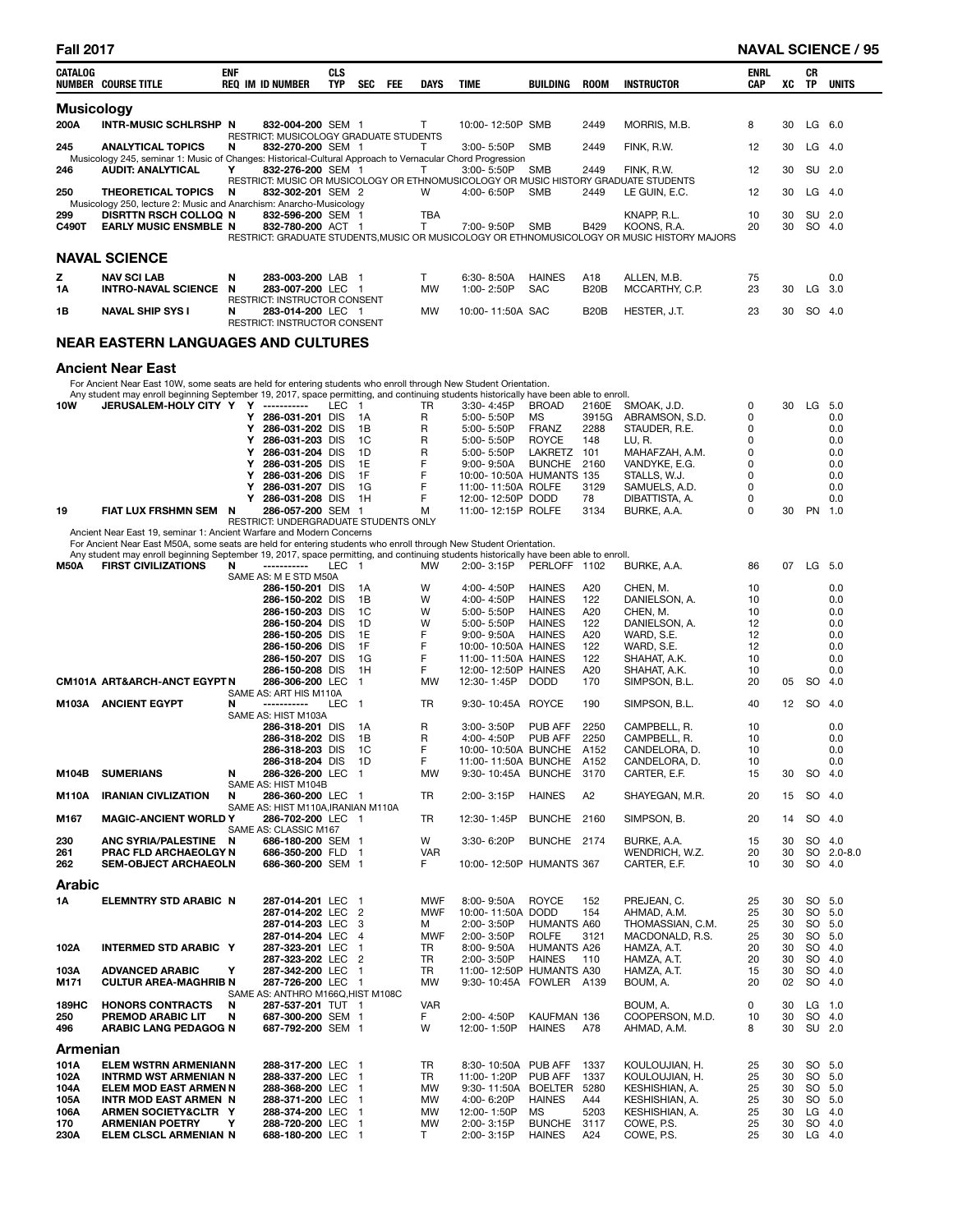#### **96 / NEUROBIOLOGY Fall 2017**

| CATALOG        | <b>NUMBER COURSE TITLE</b>      | <b>ENF</b> | <b>REQ IM ID NUMBER</b>               | <b>CLS</b><br><b>TYP</b> | <b>SEC</b> | <b>FEE</b> | <b>DAYS</b> | <b>TIME</b>               | <b>BUILDING</b> | <b>ROOM</b> | <b>INSTRUCTOR</b>  | <b>ENRL</b><br><b>CAP</b> | XC | <b>CR</b><br><b>TP</b> | <b>UNITS</b> |
|----------------|---------------------------------|------------|---------------------------------------|--------------------------|------------|------------|-------------|---------------------------|-----------------|-------------|--------------------|---------------------------|----|------------------------|--------------|
| <b>Hebrew</b>  |                                 |            |                                       |                          |            |            |             |                           |                 |             |                    |                           |    |                        |              |
| 1Α             | ELEMENTARY HEBREW N             |            | 290-005-200 LEC                       |                          |            |            |             | MTWRF 11:00-11:50A BUNCHE |                 | 3153        | EZER, N.           | 25                        | 04 | SO 5.0                 |              |
|                |                                 |            | 290-005-201 LEC 2                     |                          |            |            |             | MTWRF 12:00-12:50P BUNCHE |                 | 3153        | EZER. N.           | 25                        | 05 | SO                     | -5.0         |
| 102A           | <b>INTERMEDIATE HEBREW Y</b>    |            | 290-396-200 LEC                       |                          |            |            |             | MTWRF 10:00-10:50A BUNCHE |                 | 3153        | EZER. N.           | 25                        | 30 | SO.                    | 5.0          |
| 110A           | <b>PHON&amp;MRPH-BIBL HBRWN</b> |            | 290-360-200 LEC                       |                          |            |            | TR          | 12:30-1:45P               | <b>BUNCHE</b>   | 3150        | SMOAK, J.D.        | 29                        | 30 | <b>SO</b>              | 4.0          |
| <b>188FL</b>   | <b>READINGS-HEBREW</b>          | Υ          | 290-828-200 SEM 1                     |                          |            |            | R           | 5:00-6:30P                | <b>BUNCHE</b>   | 2174        | SMOAK, J.D.        | 15                        | 30 | SO                     | 2.0          |
| <b>Iranian</b> |                                 |            |                                       |                          |            |            |             |                           |                 |             |                    |                           |    |                        |              |
| 1A             | ELEMENTARY PERSIAN N            |            | 291-001-200 LEC                       |                          |            |            | <b>MWF</b>  | 9:00-10:50A               | ROYCE           | 166         | POURZANGIABADI, B. | 19                        | 30 | SO 5.0                 |              |
| 20A            | <b>ACCLRT ELEM PERSIAN N</b>    |            | 291-061-200 LEC                       |                          |            |            | <b>MWF</b>  | 8:00-9:50A                | <b>BUNCHE</b>   | 2156        | HAGIGI, L.E.       | 25                        | 30 | SO 6.0                 |              |
|                |                                 |            | 291-061-201 LEC 2                     |                          |            |            | <b>MWF</b>  | 4:00-5:50P                | <b>ROYCE</b>    | 148         | HAGIGI, L.E.       | 25                        | 30 | SO 6.0                 |              |
| 102A           | <b>INTRMEDIATE PERSIAN</b>      | Y          | 291-339-200 LEC                       |                          |            |            | <b>MWF</b>  | 12:00-1:50P               | <b>BUNCHE</b>   | 3143        | HAGIGI. L.E.       | 25                        | 30 | SO.                    | 5.0          |
| 103A           | <b>CLASSICAL POETRY</b>         | Y          | 291-351-200 LEC                       |                          |            |            | TR          | 3:30-4:45P                | <b>BUNCHE</b>   | 2156        | INGENITO. D.       | 30                        | 30 | SO                     | 4.0          |
| M105A          | <b>BAHA'I FAITH - IRAN</b>      | N          | 291-330-200 LEC                       |                          |            |            | <b>MWF</b>  | 11:00-11:50A FOWLER       |                 | A139        | SAIEDI, N.         | 35                        | 30 | <b>SO</b>              | 4.0          |
|                |                                 |            | SAME AS: RELIGN M105A                 |                          |            |            |             |                           |                 |             |                    |                           |    |                        |              |
| <b>M110A</b>   | <b>IRANIAN CIVLIZATION</b>      | N          | 291-362-200 LEC 1                     |                          |            |            | TR          | 2:00-3:15P                | <b>HAINES</b>   | A2          | SHAYEGAN, M.R.     | 35                        | 15 | SO 4.0                 |              |
|                |                                 |            | SAME AS: AN N EA M110A, HIST M110A    |                          |            |            |             |                           |                 |             |                    |                           |    |                        |              |
| 141            | PERSN ANLYTCL PROSE Y           |            | 291-589-200 LEC                       |                          |            |            | TR          | 12:30-1:45P               | PUB AFF         | 1256        | INGENITO, D.       | 30                        | 30 | SO 4.0                 |              |
| 161A           | <b>ELEM MID IRANIAN</b>         | N          | 291-666-200 LEC                       |                          |            |            | TR          | 11:00-12:15P DODD         |                 | 154         | SHAYEGAN, M.R.     | 10                        | 30 | SO                     | 4.0          |
| <b>M222A</b>   | <b>VEDIC</b>                    | N          | 691-122-200 LEC                       |                          |            |            | <b>MW</b>   | 11:00-12:15P ROYCE        |                 | 276B        | WATKINS, S.J.      | 0                         | 30 | <b>SO</b>              | 4.0          |
|                |                                 |            | SAME AS: I E STD M222A, S ASIAN M222A |                          |            |            |             |                           |                 |             |                    |                           |    |                        |              |

#### **Islamic Studies**

For Islamic Studies M110, some seats are held for entering students who enroll through New Student Orientation.

Any student may enroll beginning September 19, 2017, space permitting, and continuing students historically have been able to enroll.<br>10 INTRODUCTN TO ISLAM N ------------ LEC 1 MW 11:00-12:15P ROLFE 1200 COOPERSON, M.D.

**M110 INTRODUCTN TO ISLAM N -----------** LEC 1 MW 11:00- 12:15P ROLFE 1200 COOPERSON, M.D. 120 04 SO 5.0 SAME AS: RELIGN M109 **234-360-201** DIS 1A W 1:00-1:50P ROLFE 3121 ELZAHED, S. 10 0.0 0.0<br>**234-360-202** DIS 1B W 1:00-1:50P ROYCE 148 ABDULLAH, F. 10 0.0 0.0 **234-360-202** DIS 1B W 1:00-1:50P ROYCE 148 ABDULLAH, F. 10 0.0 0.0<br>**234-360-203** DIS 1C W 2:00-2:50P BUNCHE 3157 ELZAHED.S. 10 0.0 0.0 **234-360-203** DIS 1C W 2:00-2:50P BUNCHE 3157 ELZAHED, S. 10 10 0.0 **234-360-204** DIS 1D W 2:00- 2:50P PUB AFF 1256 ABDULLAH, F. 10 0.0 **234-360-205** DIS 1E F 9:00- 9:50A HAINES A28 GARRETT, T.B. 10 0.0 0.0 **234-360-206** DIS 1F F 10:00-10:50A HAINES A28 GARRETT, T.B. 10 0.0<br>**234-360-207** DIS 1G F 11:00-11:50A HAINES A6 RIZWAN, S. 10 10 0.0 **234-360-207** DIS 1G F 11:00-11:50A HAINES A6 RIZWAN, S. 10 0.0 0.0<br>**234-360-208** DIS 1H F 12:00-12:50P BUNCHE A152 RIZWAN, S. 10 0.0 0.0 **234-360-208** DIS 1H F 12:00-12:50P BUNCHE A152 RIZWAN, S. 10 10 0.0<br>**234-360-209** DIS 1I F 1:00-1:50P HAINES A6 GORCZYCA. D.P. 10 0.0 **234-360-209** DIS 1I F 1:00-1:50P HAINES A6 GORCZYCA, D.P. 10 0.0  **234-360-210** DIS 1J F 2:00- 2:50P HAINES A28 GORCZYCA, D.P. 10 0.0 **234-360-211** DIS 1K F 3:00-3:50P HAINES 122 ALI, M. 10 0.0 0.0 **234-360-212** DIS 1L F 4:00- 4:50P HAINES 122 ALI, M. 10 0.0 0.0 **Jewish Studies M10 SCL CULT&RELG-JUDSM N -----------** LEC 1 MW 2:00- 3:15P BUNCHE 3178 STEIN KOKIN, D. 20 07 SO 5.0 SAME AS: RELIGN M10<br>**293-030-201** DIS  **293-030-201** DIS 1A F 10:00- 10:50A HUMANTS A68 REMINGTON, M.R. 10 0.0  **293-030-202** DIS 1B F 11:00- 11:50A HUMANTS A68 REMINGTON, M.R. 10 0.0 **JEWISH&ISRAELI MUSC N -----------** LEC 1 MW 1:00-2:50P SMB 1344 KLIGMAN, M.L. 12 30 SO 5.0 SAME AS: MSC HST M67<br>**293-201-201** DIS **134 RICHTER FRANKLIN, 12 293-201-201** DIS 1A F 3:00-3:50P SMB 1354 RICHTER FRANKLIN, 12 0.0<br>1.50P BUNCHE A152 ALON, S. 5 30 SO 4.0 AM 3.00-1:50P BUNCHE A152 ALON, S. **ISRAEL THRU ITS LIT** SAME AS: COM LIT M162<br>N 293-762-200 LE **175 MDRN ISRL LIT-FILMS N 293-762-200** LEC 1 MW 12:30- 1:45P ROYCE 154 HAKAK, L. 48 13 LG 5.0 **293-772-200** LEC 1 Jewish 177, lecture 1: Symbolic Places and Spaces in Modern Israel and Palestinian Territories<br>81SL JEWISH THGHT&ETHICS N 293-791-200 LEC 1 TR 8:00-9:15A BUNCHE 3170 **M181SL JEWISH THGHT&ETHICS N 293-791-200** LEC 1 TR 8:00-9:15A BUNCHE 3170 LUSTIG, J.B. 10 30 SO 4.0 SAME AS: HIST M181SL

#### **Middle Eastern Studies**

For Middle Eastern Studies M50A, some seats are held for entering students who enroll through New Student Orientation.<br>Any student may enroll beginning September 19, 2017, space permitting, and continuing students historic

|                | Any student may enroll beginning September 19, 2017, space permitting, and continuing students historically have been able to enroll. |   |                                   |                  |              |            |                          |                     |      |                 |                |    |           |             |
|----------------|---------------------------------------------------------------------------------------------------------------------------------------|---|-----------------------------------|------------------|--------------|------------|--------------------------|---------------------|------|-----------------|----------------|----|-----------|-------------|
| <b>M50A</b>    | <b>FIRST CIVILIZATIONS</b>                                                                                                            | N |                                   | LEC <sub>1</sub> |              | <b>MW</b>  | $2:00 - 3:15P$           | PERLOFF 1102        |      | BURKE, A.A.     | 74             | 07 | LG 5.0    |             |
|                |                                                                                                                                       |   | SAME AS: AN N EA M50A             |                  |              |            |                          |                     |      |                 |                |    |           |             |
|                |                                                                                                                                       |   | 406-150-201 DIS                   |                  | 1A           | W          | 4:00-4:50P               | <b>HAINES</b>       | A20  | CHEN, M.        | 10             |    |           | 0.0         |
|                |                                                                                                                                       |   | 406-150-202 DIS                   |                  | 1B           | W          | $4:00 - 4:50P$           | <b>HAINES</b>       | 122  | DANIELSON, A.   | 10             |    |           | 0.0         |
|                |                                                                                                                                       |   | 406-150-203 DIS                   |                  | 1C           | W          | 5:00-5:50P               | <b>HAINES</b>       | A20  | CHEN, M.        | 10             |    |           | 0.0         |
|                |                                                                                                                                       |   | 406-150-204 DIS                   |                  | 1D           | W          | 5:00-5:50P               | <b>HAINES</b>       | 122  | DANIELSON, A.   | 8              |    |           | 0.0         |
|                |                                                                                                                                       |   | 406-150-205 DIS                   |                  | 1E           | F          | $9:00 - 9:50A$           | <b>HAINES</b>       | A20  | WARD, S.E.      | 8              |    |           | 0.0         |
|                |                                                                                                                                       |   | 406-150-206 DIS                   |                  | 1F           |            | 10:00-10:50A HAINES      |                     | 122  | WARD, S.E.      | 8              |    |           | 0.0         |
|                |                                                                                                                                       |   | 406-150-207 DIS                   |                  | 1G           | F          | 11:00-11:50A HAINES      |                     | 122  | SHAHAT, A.K.    | 10             |    |           | 0.0         |
|                |                                                                                                                                       |   | 406-150-208 DIS                   |                  | 1H           | F          | 12:00-12:50P HAINES      |                     | A20  | SHAHAT, A.K.    | 10             |    |           | 0.0         |
| 290            | <b>SEM PALEOGRAPHY</b>                                                                                                                | N | 806-540-200 SEM                   |                  |              | <b>TR</b>  | 11:00-12:45P HUMANTS 367 |                     |      | COONEY, K.M.    | 15             | 30 | SO.       | 4.0         |
|                | Near Eastern Languages                                                                                                                |   |                                   |                  |              |            |                          |                     |      |                 |                |    |           |             |
| <b>CM114</b>   | <b>HERITAGE LANGUAGES N</b>                                                                                                           |   | 285-384-200 LEC 1                 |                  |              | <b>MW</b>  | 2:00-3:15P               | <b>BUNCHE</b>       | 2178 | KARAPETIAN, S.  | $\overline{7}$ | 30 | SO 4.0    |             |
|                |                                                                                                                                       |   | SAME AS: ASIAN CM124.SLAVC CM114  |                  |              |            |                          |                     |      |                 |                |    |           |             |
| CM214          | <b>HERITAGE LANGUAGES</b>                                                                                                             | N | 685-124-200 LEC 1                 |                  |              | <b>MW</b>  | 2:00-3:15P               | BUNCHE 2178         |      | KARAPETIAN, S.  | $\overline{7}$ | 30 | SO 4.0    |             |
|                |                                                                                                                                       |   | SAME AS: ASIAN CM224, SLAVC CM214 |                  |              |            |                          |                     |      |                 |                |    |           |             |
| 495            | <b>TEACH LANG&amp;LIT-NELC N</b>                                                                                                      |   | 685-790-200 SEM 1                 |                  |              | F.         | 11:00-12:30P HUMANTS A51 |                     |      | BEN-MARZOUK, N. | 20             | 30 | SU 2.0    |             |
| <b>Semitic</b> |                                                                                                                                       |   |                                   |                  |              |            |                          |                     |      |                 |                |    |           |             |
| 141            | <b>ADVANCED AKKADIAN</b>                                                                                                              | N | 295-546-200 LEC                   |                  |              | T.         | 5:00-7:50P               | <b>HUMANTS 367</b>  |      | ENGLUND, R.K.   | 10             | 30 | SO 4.0    |             |
| 210            | <b>ANC ARAMAIC DIALECT</b>                                                                                                            | N | 695-060-200 LEC                   |                  |              | <b>MW</b>  | 12:30-1:45P              | <b>HUMANTS 376C</b> |      | SABAR, Y.       | 10             | 30 | SO 4.0    |             |
| 241            | <b>SEM-AKKADIAN LIT</b>                                                                                                               | N | 695-246-200 SEM 1                 |                  |              | T.         | 5:00-7:50P               | <b>HUMANTS</b>      |      | ENGLUND, R.K.   | 10             | 30 | SO 4.0    |             |
|                | <b>Turkic Languages</b>                                                                                                               |   |                                   |                  |              |            |                          |                     |      |                 |                |    |           |             |
|                |                                                                                                                                       |   |                                   |                  |              |            |                          |                     |      |                 |                |    |           |             |
| 101A           | <b>ELEMENTARY TURKISH</b>                                                                                                             | N | 296-307-200 LEC                   |                  | -1           | <b>MWF</b> | 11:00-12:50P BUNCHE 2121 |                     |      | STEELE, C.      | 20             | 30 | SO 5.0    |             |
| 102A           | <b>ADVANCED TURKISH</b>                                                                                                               | Y | 296-318-200 LEC                   |                  | $\mathbf{1}$ | <b>MWF</b> | 10:00-11:50A HUMANTS A30 |                     |      | LORENZ, B.      | 15             | 30 | SO 4.0    |             |
| 160            | <b>TURKISH TRADITION</b>                                                                                                              | N | 296-659-200 LEC                   |                  | -1           | м          | 1:00-3:50P               | HUMANTS A30         |      | LORENZ. B.      | 15             | 30 | SO 4.0    |             |
|                | <b>NEUROBIOLOGY</b>                                                                                                                   |   |                                   |                  |              |            |                          |                     |      |                 |                |    |           |             |
| 99             | <b>STUDENT RSRCH PRGRMN</b>                                                                                                           |   | 307-297-201 TUT 1                 |                  |              | <b>VAR</b> |                          |                     |      | MICEVYCH, P.E.  | 0              | 30 | <b>PN</b> | $1.0 - 2.0$ |
|                |                                                                                                                                       |   | 307-297-202 TUT 2                 |                  |              | <b>VAR</b> |                          |                     |      | BISLEY, J.W.    | 0              | 30 |           | PN 1.0-2.0  |
|                |                                                                                                                                       |   |                                   |                  |              |            |                          |                     |      |                 |                |    |           |             |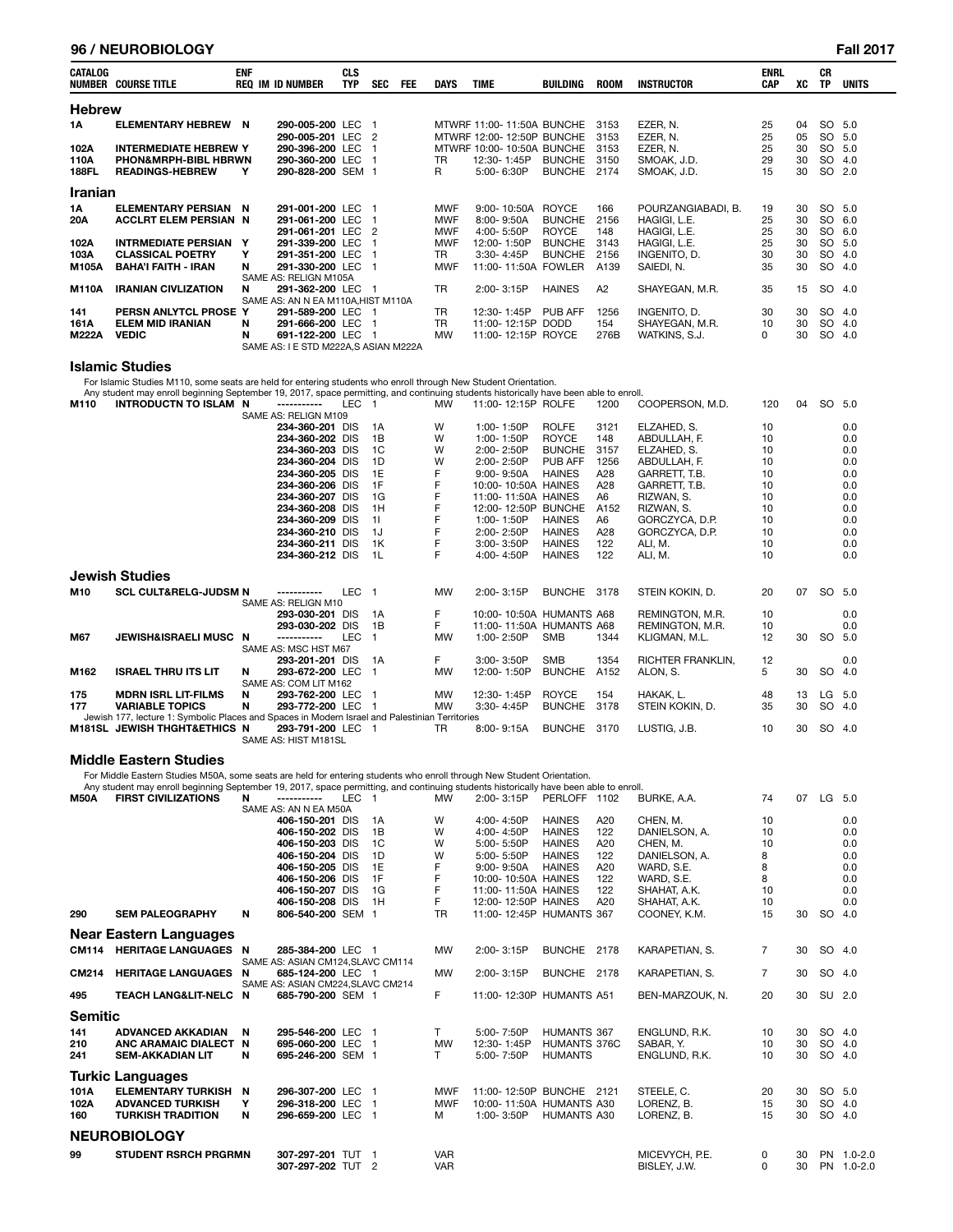| <b>Fall 2017</b> |                                                                                                          |            |                                                                        |                          |                |            |                          |                      |                 |             |                                 |                    |          |                        | <b>NEUROLOGY / 97</b>    |
|------------------|----------------------------------------------------------------------------------------------------------|------------|------------------------------------------------------------------------|--------------------------|----------------|------------|--------------------------|----------------------|-----------------|-------------|---------------------------------|--------------------|----------|------------------------|--------------------------|
| <b>CATALOG</b>   | <b>NUMBER COURSE TITLE</b>                                                                               | <b>ENF</b> | <b>REQ IM ID NUMBER</b>                                                | <b>CLS</b><br><b>TYP</b> | <b>SEC</b>     | <b>FEE</b> | <b>DAYS</b>              | <b>TIME</b>          | <b>BUILDING</b> | <b>ROOM</b> | <b>INSTRUCTOR</b>               | <b>ENRL</b><br>CAP | XC       | <b>CR</b><br><b>TP</b> | <b>UNITS</b>             |
| <b>M200F</b>     | <b>CELLULAR NROPHYSLGYN</b>                                                                              |            | SAME AS: NEURO M202, PHYSCI M202<br><b>RESTRICT: GRADUATE STUDENTS</b> | LEC <sub>1</sub>         |                |            | <b>MWF</b>               | 10:00-10:50A HLTHSCI |                 | 24132       | O'DELL, T.J.                    | 10                 | 03       | $LG$ 4.0               |                          |
|                  |                                                                                                          |            | 707-007-201 DIS 1A                                                     |                          |                |            | М                        | 4:00-5:50P           | <b>BOTANY</b>   | 325         | O'DELL, T.J.                    | 10                 |          |                        | 0.0                      |
|                  | <b>NEUROLOGY</b>                                                                                         |            |                                                                        |                          |                |            |                          |                      |                 |             |                                 |                    |          |                        |                          |
| 19               | FIAT LUX FRSHMN SEM N                                                                                    |            | 301-057-200 SEM 1<br>RESTRICT: UNDERGRADUATE STUDENTS ONLY             |                          |                |            | W                        | 1:00-1:50P           | <b>REED</b>     | C128        | GUO, Z.                         | 20                 | 30       | PN 1.0                 |                          |
|                  | Neurology 19, seminar 1: From Mad Cow to Mad Yeast: Stories of Protein Aggregation and Neurodegeneration |            |                                                                        |                          |                |            |                          |                      |                 |             |                                 | 0                  |          |                        |                          |
| 99               | <b>STUDENT RSRCH PRGRMN</b>                                                                              |            | 301-297-201 TUT 1<br>301-297-202 TUT 2                                 |                          |                |            | <b>VAR</b><br><b>VAR</b> |                      |                 |             | VOSKUHL, R.R.<br>SHATTUCK, D.   | 0                  | 30<br>30 |                        | PN 1.0-2.0<br>PN 1.0-2.0 |
|                  |                                                                                                          |            | 301-297-203 TUT                                                        |                          | 3              |            | <b>VAR</b>               |                      |                 |             | WOO, E.                         | 0                  | 30       |                        | PN 1.0-2.0               |
|                  |                                                                                                          |            | 301-297-204 TUT                                                        |                          | $\overline{4}$ |            | <b>VAR</b>               |                      |                 |             | JOSHI, S.H.                     | 0                  | 30       |                        | PN 1.0-2.0               |
|                  |                                                                                                          |            | 301-297-205 TUT                                                        |                          | 5              |            | <b>VAR</b>               |                      |                 |             | STARKMAN, S.                    | 0                  | 30       |                        | PN 1.0-2.0               |
|                  |                                                                                                          |            | 301-297-206 TUT                                                        |                          | 6              |            | <b>VAR</b>               |                      |                 |             | PORTERA-CAILLIAU,               | 0<br>0             | 30       |                        | PN 1.0-2.0               |
|                  |                                                                                                          |            | 301-297-207 TUT<br>301-297-208 TUT 8                                   |                          | 7              |            | <b>VAR</b><br><b>VAR</b> |                      |                 |             | HINMAN, J.D.<br>GOLSHANI, P.    | 0                  | 30<br>30 |                        | PN 1.0-2.0<br>PN 1.0-2.0 |
|                  |                                                                                                          |            | 301-297-209 TUT                                                        |                          | -9             |            | <b>VAR</b>               |                      |                 |             | STABA, R.J.                     | 0                  | 30       |                        | PN 1.0-2.0               |
|                  |                                                                                                          |            | 301-297-210 TUT                                                        |                          | $-10$          |            | <b>VAR</b>               |                      |                 |             | COPPOLA, G.                     | 0                  | 30       |                        | PN 1.0-2.0               |
|                  |                                                                                                          |            | 301-297-211 TUT 11                                                     |                          |                |            | <b>VAR</b>               |                      |                 |             | MACKENZIE-GRAHAM,               | 0                  | 30       |                        | PN 1.0-2.0               |
|                  |                                                                                                          |            | 301-297-212 TUT 12                                                     |                          |                |            | <b>VAR</b>               |                      |                 |             | GUO, Z.                         | 0                  | 30       |                        | PN 1.0-2.0               |
|                  |                                                                                                          |            | 301-297-213 TUT 13<br>301-297-214 TUT 14                               |                          |                |            | <b>VAR</b><br><b>VAR</b> |                      |                 |             | COHEN, M.S.<br>FRAUTSCHY, S.A.  | 0<br>0             | 30<br>30 |                        | PN 1.0-2.0<br>PN 1.0-2.0 |
|                  |                                                                                                          |            | 301-297-215 TUT                                                        |                          | 15             |            | <b>VAR</b>               |                      |                 |             | NARR, K.L.                      | 0                  | 30       |                        | PN 1.0-2.0               |
|                  |                                                                                                          |            | 301-297-216 TUT 16                                                     |                          |                |            | <b>VAR</b>               |                      |                 |             | CARMICHAEL, S.T.                | 0                  | 30       |                        | PN 1.0-2.0               |
|                  |                                                                                                          |            | 301-297-217 TUT 17                                                     |                          |                |            | <b>VAR</b>               |                      |                 |             | FOGEL, B.L.                     | 0                  | 30       |                        | PN 1.0-2.0               |
| <b>188SA</b>     | <b>INDIV STD FOR USIE</b>                                                                                | N          | 301-297-218 TUT 18<br>301-828-202 TUT 2                                |                          |                |            | <b>VAR</b><br><b>VAR</b> |                      |                 |             | GESCHWIND, D.H.<br>HAVTON, L.A. | 0<br>0             | 30<br>30 |                        | PN 1.0-2.0<br>$LG$ 1.0   |
|                  | <b>NEUROSCIENCE-GRADUATE</b>                                                                             |            |                                                                        |                          |                |            |                          |                      |                 |             |                                 |                    |          |                        |                          |
|                  |                                                                                                          |            |                                                                        |                          |                |            |                          |                      |                 |             |                                 |                    |          |                        |                          |
| 99<br>M202       | <b>STUDENT RSRCH PRGRMN</b><br><b>CELLULAR NROPHYSLGYN</b>                                               |            | 386-297-201 TUT 1<br>-----------                                       | LEC                      | $\overline{1}$ |            | <b>VAR</b><br><b>MWF</b> | 10:00-10:50A HLTHSCI |                 | 24132       | POURATIAN, N.<br>O'DELL, T.J.   | 0<br>40            | 30<br>03 |                        | PN 1.0-2.0<br>LG 4.0     |
|                  |                                                                                                          |            | SAME AS: NEURBIO M200F, PHYSCI M202                                    |                          |                |            |                          |                      |                 |             |                                 |                    |          |                        |                          |
|                  |                                                                                                          |            | <b>RESTRICT: GRADUATE STUDENTS</b>                                     |                          |                |            |                          |                      |                 |             |                                 |                    |          |                        |                          |
|                  |                                                                                                          |            | 786-012-201 DIS 1A                                                     |                          |                |            | м                        | 4:00-5:50P           | <b>BOTANY</b>   | 325         | O'DELL, T.J.                    | 40                 |          |                        | 0.0                      |
| M206             | <b>NEUROENGINEERING</b>                                                                                  | N          | <b>RESTRICT: GRADUATE STUDENTS</b><br>786-036-200 LEC 1                |                          |                |            | <b>TR</b>                | 2:00-3:50P           | BOELTER 5436    |             | LIU, W.                         | 5                  | 15       | LG 4.0                 |                          |
|                  |                                                                                                          |            | SAME AS: BIOENGR M260.EL ENGR M255                                     |                          |                |            |                          |                      |                 |             |                                 |                    |          |                        |                          |
| 210A             | <b>CURRENT LIT-NEUROSC N</b>                                                                             |            | 786-060-200 DIS 1                                                      |                          |                |            | т                        | 2:00-3:50P           | <b>GONDA</b>    | 2303        | MASMANIDIS, S.                  | 18                 | 30       | SU 2.0                 |                          |
|                  |                                                                                                          |            | <b>RESTRICT: NEUROSCIENCE GRADUATE STUDENTS</b>                        |                          |                |            |                          |                      |                 |             |                                 |                    |          |                        |                          |
| 211A             | <b>EVAL-RESEARCH LIT</b>                                                                                 | N          | 786-066-200 DIS<br>RESTRICT: NEUROSCIENCE GRADUATE STUDENTS            |                          | - 1            |            | W                        | 4:00-5:50P           | MACDNLD 2740    |             | MAIDMENT, N.T.                  | 16                 | 30       | SU 2.0                 |                          |
| 215              | <b>RESEARCH LIT SEM</b>                                                                                  | N          | 786-090-200 SEM 1                                                      |                          |                |            | F                        | 12:00-12:50P GONDA   |                 | 1357        | NOVITCH, B.G.                   | 10                 | 30       | SU 1.0                 |                          |
|                  |                                                                                                          |            | RESTRICT: NEUROSCIENCE GRADUATE STUDENTS                               |                          |                |            |                          |                      |                 |             |                                 |                    |          |                        |                          |
|                  | Neuroscience 215, seminar 1: Neural Development, Degeneration, and Repair                                |            |                                                                        |                          |                |            |                          |                      |                 |             |                                 |                    |          |                        |                          |
|                  |                                                                                                          |            | 786-090-201 SEM 2<br>RESTRICT: INSTRUCTOR CONSENT                      |                          |                |            | T                        | 2:00-2:50P           | <b>SEMEL</b>    | C8177       | LONDON, E.D.                    | 10                 | 30       |                        | SU 1.0                   |
|                  | Neuroscience 215, seminar 2: Translational Neuroscience of Drug Abuse                                    |            |                                                                        |                          |                |            |                          |                      |                 |             |                                 |                    |          |                        |                          |
|                  |                                                                                                          |            | 786-090-202 SEM 3                                                      |                          |                |            | F                        | 9:30-11:00A GONDA    |                 | 2303        | BUONOMANO, D.                   | 10                 | 30       | SU 1.0                 |                          |
|                  |                                                                                                          |            | <b>RESTRICT: NEUROSCIENCE GRADUATE STUDENTS</b>                        |                          |                |            |                          |                      |                 |             |                                 |                    |          |                        |                          |
|                  | Neuroscience 215, seminar 3: Learning and Memory                                                         |            | 786-090-203 SEM 4                                                      |                          |                |            | F                        | 4:00-4:50P           | <b>BIO SCI</b>  | 154         | SAGASTI, A.                     | 11                 | 30       | SU 1.0                 |                          |
|                  |                                                                                                          |            | RESTRICT: NEUROSCIENCE GRADUATE STUDENTS                               |                          |                |            |                          |                      |                 |             |                                 |                    |          |                        |                          |
|                  | Neuroscience 215, seminar 4: Synapse to Circuit                                                          |            |                                                                        |                          |                |            |                          |                      |                 |             |                                 |                    |          |                        |                          |
|                  |                                                                                                          |            | 786-090-204 SEM 5                                                      |                          |                |            | W                        | 2:00-2:50P           | <b>GONDA</b>    | 3303        | FEUSNER, J.D.                   | 10                 | 30       |                        | SU 1.0                   |
|                  | Neuroscience 215, seminar 5: Current Research Topics in Neuroimaging                                     |            | 786-090-207 SEM 7                                                      |                          |                |            | E                        | 12:00-12:50P HLTHSCI |                 | 63214       | MICEVYCH, P.E.                  | 10                 | 30       | SU 1.0                 |                          |
|                  |                                                                                                          |            | RESTRICT: INSTRUCTOR CONSENT                                           |                          |                |            |                          |                      |                 |             |                                 |                    |          |                        |                          |
|                  | Neuroscience 215, seminar 7: Neuroendocrinology, Sex Differences, and Reproduction                       |            |                                                                        |                          |                |            |                          |                      |                 |             |                                 |                    |          |                        |                          |

## **NEUROSCIENCE-UNDERGRADUATE**

For Neuroscience 10, some seats are held for entering students who enroll through New Student Orientation. Any student may enroll beginning September 19, 2017, space permitting, and continuing<br>students historically have be

|    | students maturically have been able to emion.                                                                      |                                       |      |            |            |              |      |                   |     |    |           |             |
|----|--------------------------------------------------------------------------------------------------------------------|---------------------------------------|------|------------|------------|--------------|------|-------------------|-----|----|-----------|-------------|
| 10 | <b>NEUROSCI-21ST CENT</b><br>N                                                                                     | 298-030-200 LEC                       | -1   | <b>MW</b>  | 4:00-5:50P | <b>FRANZ</b> | 1260 | BABIEC, W.E.      | 140 | 09 | SO 4.0    |             |
| 19 | <b>FIAT LUX FRSHMN SEM</b><br><b>N</b>                                                                             | 298-057-201 SEM 1                     |      | м          | 4:00-4:50P | LAKRETZ      | 101  | POURATIAN, N.     | 20  | 30 | PN 1.0    |             |
|    |                                                                                                                    | RESTRICT: UNDERGRADUATE STUDENTS ONLY |      |            |            |              |      |                   |     |    |           |             |
|    | Neuroscience 19, seminar 1: UCLA Centennial Initiative: Neurobionics--Past, Present, and Future at UCLA and Beyond |                                       |      |            |            |              |      |                   |     |    |           |             |
| 99 | <b>STUDENT RSRCH PRGRMN</b>                                                                                        | 298-297-201 TUT 1                     |      | VAR.       |            |              |      | BOOKHEIMER, S.Y.  | 0   | 30 |           | PN 1.0-2.0  |
|    |                                                                                                                    | 298-297-202 TUT 2                     |      | <b>VAR</b> |            |              |      | GYLYS, K.H.       | 0   | 30 | <b>PN</b> | $1.0 - 2.0$ |
|    |                                                                                                                    | 298-297-203 TUT 3                     |      | <b>VAR</b> |            |              |      | LEVINE, M.S.      | 0   | 30 |           | PN 1.0-2.0  |
|    |                                                                                                                    | 298-297-204 TUT 4                     |      | <b>VAR</b> |            |              |      | PHELPS, P.E.      | 0   | 30 | <b>PN</b> | $1.0 - 2.0$ |
|    |                                                                                                                    | 298-297-205 TUT 5                     |      | <b>VAR</b> |            |              |      | DEVELLIS, J.S.    | 0   | 30 |           | PN 1.0-2.0  |
|    |                                                                                                                    | 298-297-206 TUT 6                     |      | <b>VAR</b> |            |              |      | KUMAR, S.         | 0   | 30 | <b>PN</b> | $1.0 - 2.0$ |
|    |                                                                                                                    | 298-297-207 TUT 7                     |      | <b>VAR</b> |            |              |      | WALWYN, W.M.      | 0   | 30 |           | PN 1.0-2.0  |
|    |                                                                                                                    | 298-297-208 TUT 8                     |      | <b>VAR</b> |            |              |      | CARMICHAEL, S.T.  | 0   | 30 | <b>PN</b> | $1.0 - 2.0$ |
|    |                                                                                                                    | 298-297-209 TUT 9                     |      | <b>VAR</b> |            |              |      | GUPTA, A.         | 0   | 30 | <b>PN</b> | $1.0 - 2.0$ |
|    |                                                                                                                    | 298-297-210 TUT 10                    |      | VAR        |            |              |      | WATSON, J.B.      | 0   | 30 |           | PN 1.0-2.0  |
|    |                                                                                                                    | 298-297-211 TUT 11                    |      | <b>VAR</b> |            |              |      | GIZA, C.C.        | 0   | 30 | <b>PN</b> | $1.0 - 2.0$ |
|    |                                                                                                                    | 298-297-212 TUT                       | 12   | <b>VAR</b> |            |              |      | MEHTA, M.R.       | 0   | 30 |           | PN 1.0-2.0  |
|    |                                                                                                                    | 298-297-213 TUT 13                    |      | VAR        |            |              |      | GLANZMAN, D.L.    | 0   | 30 | <b>PN</b> | $1.0 - 2.0$ |
|    |                                                                                                                    | 298-297-214 TUT 14                    |      | VAR        |            |              |      | GOLSHANI, P.      | 0   | 30 |           | PN 1.0-2.0  |
|    |                                                                                                                    | 298-297-215 TUT 15                    |      | <b>VAR</b> |            |              |      | MACKENZIE-GRAHAM. | 0   | 30 | <b>PN</b> | $1.0 - 2.0$ |
|    |                                                                                                                    | 298-297-216 TUT                       | -16  | <b>VAR</b> |            |              |      | SCHLINGER, B.     | 0   | 30 | <b>PN</b> | $1.0 - 2.0$ |
|    |                                                                                                                    | 298-297-217 TUT 17                    |      | <b>VAR</b> |            |              |      | LONDON. E.D.      | 0   | 30 |           | PN 1.0-2.0  |
|    |                                                                                                                    | 298-297-218 TUT                       | - 18 | <b>VAR</b> |            |              |      | ARNOLD, A.P.      | 0   | 30 | <b>PN</b> | $1.0 - 2.0$ |
|    |                                                                                                                    | 298-297-219 TUT                       | 19   | <b>VAR</b> |            |              |      | TILLISCH, K.      | 0   | 30 |           | PN 1.0-2.0  |
|    |                                                                                                                    | 298-297-220 TUT                       | -20  | <b>VAR</b> |            |              |      | BASSO, M.A.       | 0   | 30 | <b>PN</b> | $1.0 - 2.0$ |
|    |                                                                                                                    | 298-297-221 TUT                       | 21   | <b>VAR</b> |            |              |      | AJIJOLA, O.A.     | 0   | 30 |           | PN 1.0-2.0  |
|    |                                                                                                                    | 298-297-222 TUT                       | 22   | <b>VAR</b> |            |              |      | DEMER, J.L.       | 0   | 30 | <b>PN</b> | $1.0 - 2.0$ |
|    |                                                                                                                    | 298-297-223 TUT                       | 23   | <b>VAR</b> |            |              |      | SUN, Y.           | 0   | 30 | <b>PN</b> | $1.0 - 2.0$ |
|    |                                                                                                                    | 298-297-224 TUT                       | 24   | <b>VAR</b> |            |              |      | PORTERA-CAILLIAU. | 0   | 30 |           | PN 1.0-2.0  |
|    |                                                                                                                    | 298-297-225 TUT                       | 25   | <b>VAR</b> |            |              |      | EDGERTON, V.R.    | 0   | 30 | <b>PN</b> | $1.0 - 2.0$ |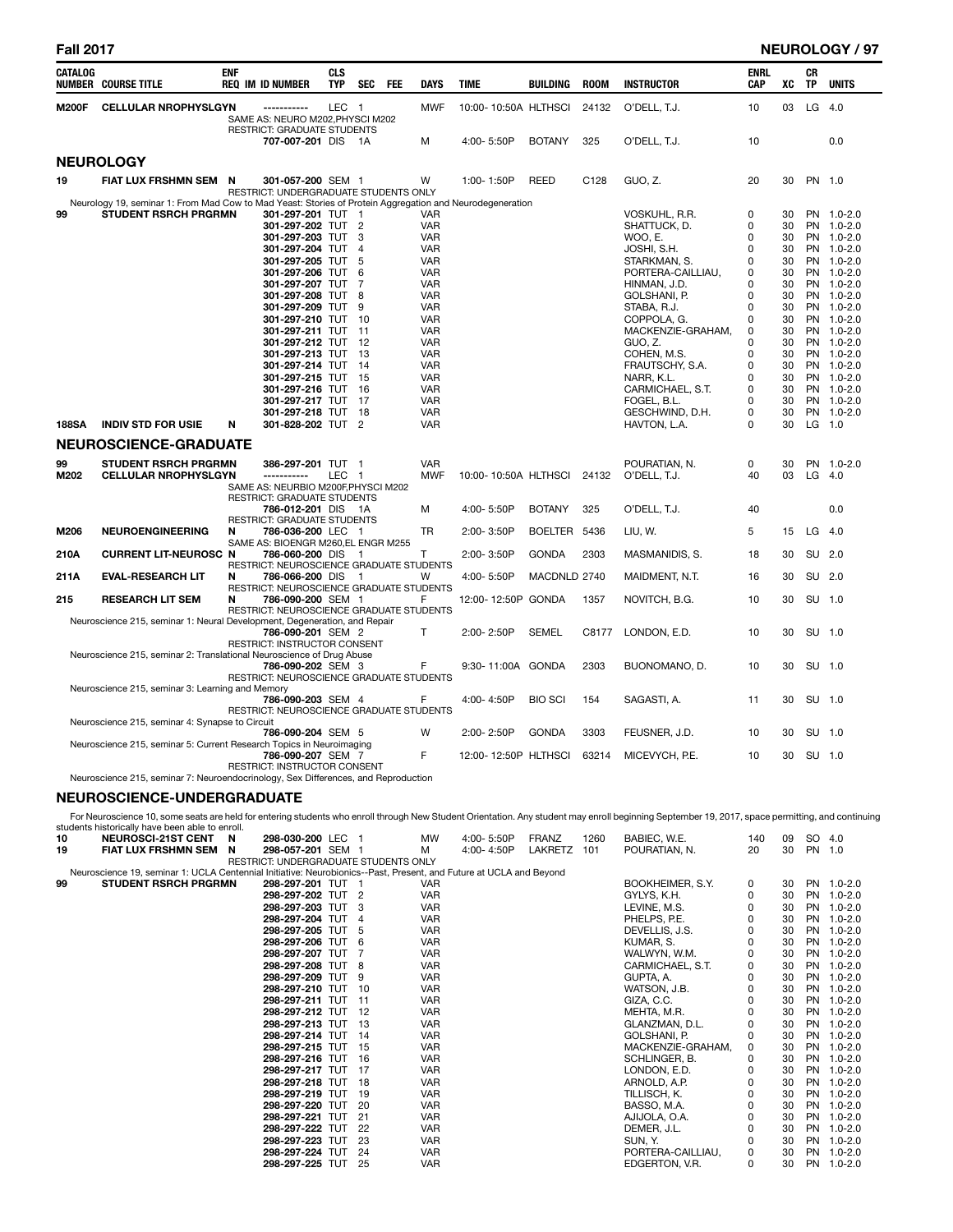### **98 / NEUROSURGERY Fall 2017**

| CATALOG                 | <b>NUMBER COURSE TITLE</b>                                                                                                                                                                                        | <b>ENF</b> | <b>REQ IM ID NUMBER</b>                                                  | <b>CLS</b><br><b>TYP</b> | <b>SEC</b>          | <b>FEE</b> | <b>DAYS</b>              | <b>TIME</b>                                                                       | BUILDING                       | <b>ROOM</b>  | <b>INSTRUCTOR</b>                                                                                                                                                                                          | ENRL<br>CAP | XC       | CR<br><b>TP</b>  | <b>UNITS</b>             |
|-------------------------|-------------------------------------------------------------------------------------------------------------------------------------------------------------------------------------------------------------------|------------|--------------------------------------------------------------------------|--------------------------|---------------------|------------|--------------------------|-----------------------------------------------------------------------------------|--------------------------------|--------------|------------------------------------------------------------------------------------------------------------------------------------------------------------------------------------------------------------|-------------|----------|------------------|--------------------------|
|                         |                                                                                                                                                                                                                   |            | 298-297-226 TUT 26                                                       |                          |                     |            | <b>VAR</b>               |                                                                                   |                                |              | HOFFMAN, L.F.                                                                                                                                                                                              | 0           | 30       |                  | PN 1.0-2.0               |
|                         |                                                                                                                                                                                                                   |            | 298-297-227 TUT<br>298-297-228 TUT                                       |                          | 27<br>28            |            | VAR<br><b>VAR</b>        |                                                                                   |                                |              | WANNER, I.<br>LAU, C.H.                                                                                                                                                                                    | 0<br>0      | 30<br>30 |                  | PN 1.0-2.0<br>PN 1.0-2.0 |
|                         |                                                                                                                                                                                                                   |            | 298-297-229 TUT 29                                                       |                          |                     |            | <b>VAR</b>               |                                                                                   |                                |              | CHANDLER, S.H.                                                                                                                                                                                             | 0           | 30       |                  | PN 1.0-2.0               |
|                         |                                                                                                                                                                                                                   |            | 298-297-230 TUT<br>298-297-231 TUT 31                                    |                          | 30                  |            | <b>VAR</b><br><b>VAR</b> |                                                                                   |                                |              | KUMAR, R.<br>FELDMAN, J.L.                                                                                                                                                                                 | 0<br>0      | 30<br>30 |                  | PN 1.0-2.0<br>PN 1.0-2.0 |
|                         |                                                                                                                                                                                                                   |            |                                                                          |                          |                     |            |                          |                                                                                   |                                |              | For Neuroscience M101A, some seats are held for entering students who enroll through New Student Orientation. Any student may enroll beginning September 19, 2017, space permitting,                       |             |          |                  |                          |
|                         | and continuing students historically have been able to enroll.<br>For Neuroscience M101A, there will be two evening midterm examinations from 6 to 8 p.m. on Monday, October 23 and Wednesday, November 15, 2017. |            |                                                                          |                          |                     |            |                          |                                                                                   |                                |              |                                                                                                                                                                                                            |             |          |                  |                          |
| M101A                   | <b>CELL&amp;SSTMS NEUROSCIY</b>                                                                                                                                                                                   |            | -----------<br>SAME AS: MCD BIO M175A, PHYSCI M180A, PSYCH M117A         | LEC 1                    |                     |            | TR                       | 2:00-3:50P                                                                        | <b>HUMANTS A51</b>             |              | PIRI, N.                                                                                                                                                                                                   | 200         | 15       | SO 5.0           |                          |
|                         |                                                                                                                                                                                                                   |            |                                                                          |                          |                     |            |                          | RESTRICT: JUNIORS AND ABOVE, NEUROSCIENCE MAJORS OR MINORS                        |                                |              |                                                                                                                                                                                                            |             |          |                  |                          |
|                         |                                                                                                                                                                                                                   |            | 298-309-201 DIS<br>298-309-202 DIS                                       |                          | - 1 A<br>1B         |            | E<br>F                   | 8:00-9:20A<br>9:30-10:50A                                                         | GEOLOGY 4660<br>GEOLOGY 4660   |              | DAGHER, M.<br>DAGHER, M.                                                                                                                                                                                   | 20<br>20    |          |                  | 0.0<br>0.0               |
|                         |                                                                                                                                                                                                                   |            | 298-309-203 DIS                                                          |                          | 1C                  |            | F                        | 11:00-12:20P GEOLOGY 4660                                                         |                                |              | JIN, B.M.                                                                                                                                                                                                  | 20          |          |                  | 0.0                      |
|                         |                                                                                                                                                                                                                   |            | 298-309-204 DIS<br>298-309-205 DIS                                       |                          | 1D<br>1E            |            | F<br>F                   | 12:30-1:50P<br>2:00-3:20P                                                         | GEOLOGY 4660<br>GEOLOGY 4660   |              | JIN, B.M.<br>ADULA, K.P.                                                                                                                                                                                   | 20<br>20    |          |                  | 0.0<br>0.0               |
|                         |                                                                                                                                                                                                                   |            | 298-309-206 DIS<br>298-309-207 DIS                                       |                          | 1F<br>1G            |            | F<br>F                   | 8:00-9:20A<br>9:30-10:50A                                                         | <b>MS</b><br>MS                | 5233<br>5233 | MURALIDHARAN, V.<br>MURALIDHARAN, V.                                                                                                                                                                       | 20<br>20    |          |                  | 0.0<br>0.0               |
|                         |                                                                                                                                                                                                                   |            | 298-309-208 DIS                                                          |                          | 1H                  |            | F                        | 11:00-12:20P                                                                      | MS                             | 5233         | ADULA, K.P.                                                                                                                                                                                                | 20          |          |                  | 0.0                      |
|                         |                                                                                                                                                                                                                   |            | 298-309-209 DIS<br>298-309-210 DIS                                       |                          | 11<br>1J            |            | F<br>F                   | 12:30-1:50P<br>2:00-3:20P                                                         | <b>MS</b><br>MS                | 5233<br>5233 | BRIDGES, S.<br>BRIDGES, S.                                                                                                                                                                                 | 20<br>20    |          |                  | 0.0<br>0.0               |
| 102                     | <b>CENTRL NERVOUS SSTM Y Y</b>                                                                                                                                                                                    |            | -----------                                                              | <b>LEC</b>               | $\overline{1}$      | \$55       | TR                       | 8:00-9:15A                                                                        | <b>MS</b>                      | 4000A        | PRINS, M.L.                                                                                                                                                                                                | 200         | 11       | -SO              | 4.0                      |
|                         |                                                                                                                                                                                                                   |            | Y 298-316-201 LAB 1A                                                     |                          |                     |            | T                        | RESTRICT: JUNIORS AND ABOVE, NEUROSCIENCE MAJORS OR MINORS<br>9:20-10:50A HLTHSCI |                                | 63127        | CHEN, Y.                                                                                                                                                                                                   | 100         |          |                  | 0.0                      |
|                         |                                                                                                                                                                                                                   |            | Y 298-316-202 LAB 1B                                                     |                          |                     |            | R                        | 9:20-10:50A HLTHSCI                                                               |                                | 63127        | CHEN, Y.<br>Neuroscience M123 is limited to senior Neuroscience majors and minors on the priority and first enrollment passes. Junior/senior Neuroscience majors and minors may enroll on the second pass, | 100         |          |                  | 0.0                      |
| space permitting.       |                                                                                                                                                                                                                   |            |                                                                          |                          |                     |            |                          |                                                                                   |                                |              |                                                                                                                                                                                                            |             |          |                  |                          |
| M123                    | <b>NEUROBIO OF SLEEP</b>                                                                                                                                                                                          | Υ          | -----------<br>SAME AS: PHYSCI CM123                                     | LEC                      | - 1                 |            | TR                       | 12:00-1:50P                                                                       | GEOLOGY 4660                   |              | PAUL, K.N.                                                                                                                                                                                                 | 25          | 14       | LG 4.0           |                          |
|                         |                                                                                                                                                                                                                   |            | RESTRICT: SENIORS ONLY, NEUROSCIENCE MAJORS OR MINORS<br>298-438-201 DIS |                          | - 1A                |            | W                        | 4:00-4:50P                                                                        | MS                             | 5225         | HITCHCOCK, O.N.                                                                                                                                                                                            | 12          |          |                  | 0.0                      |
|                         |                                                                                                                                                                                                                   |            | RESTRICT: SENIORS ONLY, NEUROSCIENCE MAJORS OR MINORS                    |                          |                     |            |                          |                                                                                   |                                |              |                                                                                                                                                                                                            |             |          |                  |                          |
|                         |                                                                                                                                                                                                                   |            | 298-438-202 DIS<br>RESTRICT: SENIORS ONLY, NEUROSCIENCE MAJORS OR MINORS |                          | - 1B                |            | W                        | 5:00-5:50P                                                                        | МS                             | 5225         | HITCHCOCK, O.N.                                                                                                                                                                                            | 13          |          |                  | 0.0                      |
| 189HC                   | <b>HONORS CONTRACTS</b>                                                                                                                                                                                           | N          | 298-835-201 TUT                                                          |                          | - 1                 |            | <b>VAR</b>               |                                                                                   |                                |              | WHITE, S.A.                                                                                                                                                                                                | 0<br>0      | 30<br>30 | LG               | 1.0                      |
|                         |                                                                                                                                                                                                                   |            | 298-835-202 TUT 2<br>298-835-203 TUT                                     |                          | 3                   |            | <b>VAR</b><br><b>VAR</b> |                                                                                   |                                |              | CHANDLER, S.H.<br>PRINS, M.L.                                                                                                                                                                              | 0           | 30       | LG<br>LG         | 1.0<br>1.0               |
| 198A                    | <b>HONORS RESEARCH</b>                                                                                                                                                                                            | Υ          | 298-887-201 TUT<br>298-887-202 TUT 2                                     |                          | -1                  |            | <b>VAR</b><br><b>VAR</b> |                                                                                   |                                |              | SEIDLITS, S.K.<br>GLANZMAN, D.L.                                                                                                                                                                           | 0<br>0      | 30<br>30 |                  | 4.0<br>4.0               |
|                         |                                                                                                                                                                                                                   |            | 298-887-203 TUT                                                          |                          | 3                   |            | <b>VAR</b>               |                                                                                   |                                |              | LEUCHTER, A.F.                                                                                                                                                                                             | 0           | 30       |                  | 4.0                      |
|                         |                                                                                                                                                                                                                   |            | 298-887-204 TUT<br>298-887-205 TUT                                       |                          | $\overline{4}$<br>5 |            | <b>VAR</b><br><b>VAR</b> |                                                                                   |                                |              | MAIDMENT, N.T.<br>WASSUM, K.                                                                                                                                                                               | 0<br>0      | 30<br>30 |                  | 4.0<br>4.0               |
|                         |                                                                                                                                                                                                                   |            | 298-887-206 TUT                                                          |                          | 6                   |            | <b>VAR</b>               |                                                                                   |                                |              | GOLSHANI, P.                                                                                                                                                                                               | 0           | 30       |                  | 4.0                      |
|                         |                                                                                                                                                                                                                   |            | 298-887-207 TUT<br>298-887-208 TUT                                       |                          | 7<br>8              |            | <b>VAR</b><br><b>VAR</b> |                                                                                   |                                |              | GREEN, S.A.<br>PORTERA-CAILLIAU,                                                                                                                                                                           | 0<br>0      | 30<br>30 |                  | 4.0<br>4.0               |
|                         |                                                                                                                                                                                                                   |            | 298-887-209 TUT<br>298-887-210 TUT 10                                    |                          | 9                   |            | <b>VAR</b><br><b>VAR</b> |                                                                                   |                                |              | DAPRETTO, M.<br>LEBELLE, J.                                                                                                                                                                                | 0<br>0      | 30<br>30 |                  | 4.0<br>4.0               |
|                         |                                                                                                                                                                                                                   |            | 298-887-211 TUT 11                                                       |                          |                     |            | VAR                      |                                                                                   |                                |              | LU, D.C.                                                                                                                                                                                                   | 0           | 30       |                  | 4.0                      |
|                         |                                                                                                                                                                                                                   |            | 298-887-212 TUT 12                                                       |                          |                     |            | <b>VAR</b>               |                                                                                   |                                |              | KORNBLUM, H.I.                                                                                                                                                                                             | 0           | 30       |                  | 4.0                      |
|                         | <b>NEUROSURGERY</b>                                                                                                                                                                                               |            |                                                                          |                          |                     |            |                          |                                                                                   |                                |              |                                                                                                                                                                                                            |             |          |                  |                          |
| 99                      | <b>STUDENT RSRCH PRGRMN</b>                                                                                                                                                                                       |            | 374-297-201 TUT<br>374-297-202 TUT 2                                     |                          | - 1                 |            | <b>VAR</b><br><b>VAR</b> |                                                                                   |                                |              | BARI, A.A.<br>GIZA, C.C.                                                                                                                                                                                   | 0<br>0      | 30<br>30 |                  | PN 1.0-2.0<br>PN 1.0-2.0 |
|                         |                                                                                                                                                                                                                   |            | 374-297-203 TUT                                                          |                          | 3                   |            | VAR                      |                                                                                   |                                |              | POURATIAN, N.                                                                                                                                                                                              | 0<br>0      | 30<br>30 |                  | PN 1.0-2.0               |
|                         |                                                                                                                                                                                                                   |            | 374-297-204 TUT 4                                                        |                          |                     |            | <b>VAR</b>               |                                                                                   |                                |              | LU, D.C.                                                                                                                                                                                                   |             |          |                  | PN 1.0-2.0               |
| <b>NURSING</b>          |                                                                                                                                                                                                                   |            |                                                                          |                          |                     |            |                          |                                                                                   |                                |              |                                                                                                                                                                                                            |             |          |                  |                          |
| 10                      | NRSG&SOCIAL JUSTICE N                                                                                                                                                                                             |            | 302-030-200 LEC 1<br><b>RESTRICT: NURSING MAJORS</b>                     |                          |                     |            | R                        | 2:00-3:50P                                                                        | <b>FACTOR</b>                  | 3648         | SALEM, B.E.                                                                                                                                                                                                | 52          | 30       | $LG$ 2.0         |                          |
| 50                      | <b>FUNDAMENTALS OF EPI N</b>                                                                                                                                                                                      |            | 302-150-200 LEC 1<br>RESTRICT: NURSING MAJORS                            |                          |                     |            | TR                       | 8:00-9:50A                                                                        | <b>FACTOR</b>                  | 3648         | ROBBINS, W.A.                                                                                                                                                                                              | 62          | 02       | $LG$ 4.0         |                          |
| 54B                     | <b>PATHOPHYSIOLOGY II</b>                                                                                                                                                                                         | N          | 302-163-200 LEC 1                                                        |                          |                     |            | T                        | 11:00-12:50P FACTOR                                                               |                                | 3648         | BATES-JENSEN, B.M.                                                                                                                                                                                         | 52          | 08       | $LG$ 2.0         |                          |
| 99                      | <b>STUDENT RSRCH PRGRMN</b>                                                                                                                                                                                       |            | RESTRICT: NURSING MAJORS<br>302-297-201 TUT 1                            |                          |                     |            | <b>VAR</b>               |                                                                                   |                                |              | TORRES, R.                                                                                                                                                                                                 | 0           | 30       |                  | PN 1.0-2.0               |
|                         |                                                                                                                                                                                                                   |            | 302-297-202 TUT 2<br>302-297-203 TUT 3                                   |                          |                     |            | <b>VAR</b><br><b>VAR</b> |                                                                                   |                                |              | MACEY, P.M.<br>JACOB, E.                                                                                                                                                                                   | 0<br>0      | 30<br>30 |                  | PN 1.0-2.0<br>PN 1.0-2.0 |
| 150A                    | <b>FUNDAMNETLS-NURSINGN</b>                                                                                                                                                                                       |            | -----------                                                              | <b>LEC</b>               | $\mathbf{1}$        |            | R                        | 8:00-10:50A FACTOR                                                                |                                | A660A        | MIEURE, S.L.                                                                                                                                                                                               | 46          | 30       |                  | $LG$ 4.0                 |
|                         |                                                                                                                                                                                                                   |            | <b>RESTRICT: NURSING MAJORS</b><br>302-583-201 LAB                       |                          | - 1A                |            | M                        | 10:00-12:50P FACTOR                                                               |                                | 4650         | KNOLL, M.P.                                                                                                                                                                                                | 4           |          |                  | 0.0                      |
|                         |                                                                                                                                                                                                                   |            | 302-583-202 LAB<br>302-583-203 LAB                                       |                          | - 1B<br>- 1C        |            | M<br>T                   | 2:00-4:50P<br>2:00-4:50P                                                          | <b>FACTOR</b><br><b>FACTOR</b> | 4650<br>4650 | KNOLL, M.P.<br>SALEM, B.E.                                                                                                                                                                                 | 21<br>21    |          |                  | 0.0<br>0.0               |
| <b>152W</b>             | HLTH DVLPMT&PROMOTNN Y                                                                                                                                                                                            |            | ------------                                                             | <b>LEC</b>               | $\overline{1}$      |            | м                        | 8:00-9:50A                                                                        | <b>FACTOR</b>                  | A660A        | THOMAS, E.A.                                                                                                                                                                                               | 55          |          | 12 LG            | 5.0                      |
|                         |                                                                                                                                                                                                                   |            | RESTRICT: NURSING MAJORS<br>Y 302-613-201 DIS                            |                          | 1A                  |            | R                        | 12:00-1:50P                                                                       | <b>FACTOR</b>                  | 3637         | ULLOA, L.                                                                                                                                                                                                  | 18          |          |                  | 0.0                      |
|                         |                                                                                                                                                                                                                   |            | Y 302-613-202 DIS<br>RESTRICT: NURSING MAJORS                            |                          | 1B                  |            | R                        | 2:00-3:50P                                                                        | <b>FACTOR</b>                  | 3637         | NARASIMHAN, S.                                                                                                                                                                                             | 18          |          |                  | 0.0                      |
|                         |                                                                                                                                                                                                                   |            | Y 302-613-203 DIS                                                        |                          | - 1C                |            | R                        | 4:00-5:50P                                                                        | <b>FACTOR</b>                  | 3637         | RICHARDS, J.K.                                                                                                                                                                                             | 19          |          |                  | 0.0                      |
| C <sub>155</sub><br>161 | <b>GLOBLZTN&amp;SOCL JUSTCN</b><br>PSYCH MNTL HLTH NRS N                                                                                                                                                          |            | 302-631-200 SEM 1<br>-----------                                         | <b>LEC</b>               | $\overline{1}$      |            | W<br>F                   | 5:00-6:50P<br>1:00-3:50P                                                          | <b>FACTOR</b><br><b>FACTOR</b> | 3648<br>3648 | MENTES, J.C.<br>PIETERS, H.C.                                                                                                                                                                              | 20<br>46    | 30<br>15 | LG 3.0<br>LG 5.0 |                          |
|                         |                                                                                                                                                                                                                   |            | <b>RESTRICT: NURSING MAJORS</b><br>302-669-201 CLI                       |                          | 1A                  |            | <b>VAR</b>               |                                                                                   |                                |              | BUCKMAN, M.M.                                                                                                                                                                                              | 10          |          |                  | 0.0                      |
|                         |                                                                                                                                                                                                                   |            | 302-669-202 CLI                                                          |                          | 1B                  |            | <b>VAR</b>               |                                                                                   |                                |              | ADAMS, J.A.                                                                                                                                                                                                | 10          |          |                  | 0.0                      |
|                         |                                                                                                                                                                                                                   |            | 302-669-203 CLI<br>302-669-204 CLI                                       |                          | 1C<br>1D            |            | <b>VAR</b><br><b>VAR</b> |                                                                                   |                                |              | ADAMS, J.A.<br>SCHLEPER, J.R.                                                                                                                                                                              | 9<br>8      |          |                  | 0.0<br>0.0               |
| 162C                    | <b>MED-SURG C GERO</b>                                                                                                                                                                                            | N          | 302-669-205 CLI<br>-----------                                           | <b>LEC</b>               | 1E<br>$\mathbf{1}$  |            | <b>VAR</b><br>F.         | 8:00-11:50A FACTOR                                                                |                                | 3648         | BUCKMAN, M.M.<br>CUENCA, E.L.                                                                                                                                                                              | 9<br>46     |          | 11 LG            | 0.0<br>8.0               |
|                         |                                                                                                                                                                                                                   |            | 302-677-201 CLI                                                          |                          | 1A                  |            |                          |                                                                                   |                                |              | YAMADA, P.S.                                                                                                                                                                                               | 10          |          |                  | 0.0                      |
|                         |                                                                                                                                                                                                                   |            | 302-677-202 CLI<br>302-677-203 CLI                                       |                          | 1B<br>1C            |            |                          |                                                                                   |                                |              | KIGER, H.L.<br>KIGER, H.L.                                                                                                                                                                                 | 10<br>9     |          |                  | 0.0<br>0.0               |
|                         |                                                                                                                                                                                                                   |            | 302-677-204 CLI                                                          |                          | 1D                  |            |                          |                                                                                   |                                |              | AU, S.C.                                                                                                                                                                                                   | 8           |          |                  | 0.0                      |
|                         |                                                                                                                                                                                                                   |            | 302-677-205 CLI                                                          |                          | 1E                  |            |                          |                                                                                   |                                |              | YAMADA, P.S.                                                                                                                                                                                               | 9           |          |                  | 0.0                      |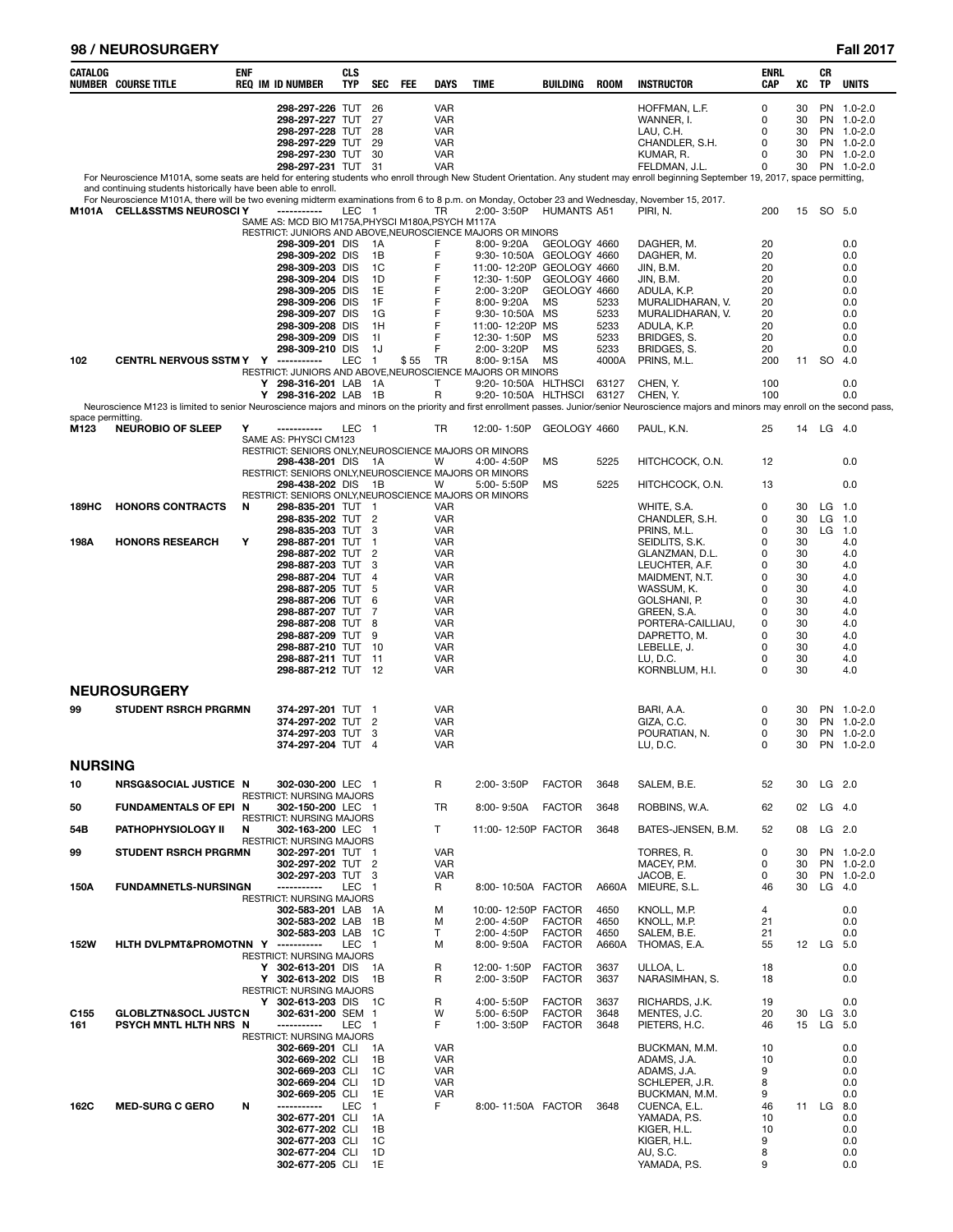| CATALOG                 | <b>NUMBER COURSE TITLE</b>                                                                                    | ENF | <b>REQ IM ID NUMBER</b>                                   | <b>CLS</b><br><b>TYP</b> | <b>SEC</b>                                | FEE | <b>DAYS</b>              | <b>TIME</b>                          | <b>BUILDING</b>                | <b>ROOM</b>   | <b>INSTRUCTOR</b>                 | ENRL<br><b>CAP</b> | XC       | CR<br>TP     | <b>UNITS</b>             |
|-------------------------|---------------------------------------------------------------------------------------------------------------|-----|-----------------------------------------------------------|--------------------------|-------------------------------------------|-----|--------------------------|--------------------------------------|--------------------------------|---------------|-----------------------------------|--------------------|----------|--------------|--------------------------|
| 174                     | PHYSICAL ASSESSMENT N                                                                                         |     | -----------                                               | LEC                      | $\overline{1}$                            |     | F                        | 8:00-10:50A FACTOR                   |                                | A660A         | DEMMAN, B.L.                      | 116                | 16       | LG           | 4.0                      |
|                         |                                                                                                               |     | 302-744-201 LAB                                           |                          | 1A                                        |     | F                        | 12:00-2:50P                          | <b>FACTOR</b>                  | 4650          | BOGAR, S.E.                       | 8                  |          |              | 0.0                      |
|                         |                                                                                                               |     | 302-744-202 LAB<br>302-744-203 LAB                        |                          | 1B<br>- 1 C                               |     | F<br>S                   | 3:00-5:50P<br>8:00-10:50A            | <b>FACTOR</b><br><b>FACTOR</b> | 4650<br>4650  | AU, S.C.<br>REYES, B.L.           | 8<br>10            |          |              | 0.0<br>0.0               |
|                         |                                                                                                               |     | 302-744-204 LAB                                           |                          | 1D                                        |     | S                        | 11:00-1:50P                          | <b>FACTOR</b>                  | 4650          | KIGER, H.L.                       | 10                 |          |              | 0.0                      |
|                         |                                                                                                               |     | 302-744-205 LAB                                           |                          | 1E                                        |     | S                        | 2:00-4:50P                           | <b>FACTOR</b>                  | 4650          | KIGER, H.L.                       | 10                 |          |              | 0.0                      |
|                         |                                                                                                               |     | 302-744-206 LAB 1F                                        |                          |                                           |     | F                        | 12:00-2:50P                          | <b>FACTOR</b>                  | 4650          | BOGAR, S.E.                       | 14                 |          |              | 0.0                      |
|                         |                                                                                                               |     | RESTRICT: GRADUATE STUDENTS<br>302-744-207 LAB 1G         |                          |                                           |     | F                        | 3:00-5:50P                           | <b>FACTOR</b>                  | 4650          | AU, S.C.                          | 14                 |          |              | 0.0                      |
|                         |                                                                                                               |     | RESTRICT: GRADUATE STUDENTS                               |                          |                                           |     |                          |                                      |                                |               |                                   |                    |          |              |                          |
|                         |                                                                                                               |     | 302-744-208 LAB 1H                                        |                          |                                           |     | S                        | 8:00-10:50A FACTOR                   |                                | 4650          | REYES, B.L.                       | 14                 |          |              | 0.0                      |
|                         |                                                                                                               |     | <b>RESTRICT: GRADUATE STUDENTS</b>                        |                          |                                           |     | S                        |                                      |                                |               |                                   |                    |          |              |                          |
|                         |                                                                                                               |     | 302-744-209 LAB 1I<br>RESTRICT: GRADUATE STUDENTS         |                          |                                           |     |                          | 11:00-1:50P                          | <b>FACTOR</b>                  | 4650          | KIGER, H.L.                       | 14                 |          |              | 0.0                      |
|                         |                                                                                                               |     | 302-744-210 LAB 1J                                        |                          |                                           |     | S                        | 2:00-4:50P                           | <b>FACTOR</b>                  | 4650          | KIGER, H.L.                       | 14                 |          |              | 0.0                      |
|                         |                                                                                                               |     | RESTRICT: GRADUATE STUDENTS                               |                          |                                           |     |                          |                                      |                                |               |                                   |                    |          |              |                          |
| 196                     | <b>RESEARCH APPRENTICE N</b>                                                                                  |     | 302-876-201 TUT 1<br>302-876-202 TUT 2                    |                          |                                           |     | <b>VAR</b><br><b>VAR</b> |                                      |                                |               | TORRES, R.<br>JACOB, E.           | 0<br>0             | 30<br>30 |              | PN 2.0-4.0<br>PN 2.0-4.0 |
| 197                     | <b>INDIVIDUAL STUDIES</b>                                                                                     | N   | 302-888-201 TUT 1                                         |                          |                                           |     | <b>VAR</b>               |                                      |                                |               | TORRES, R.                        | 0                  | 30       |              | SO 2.0-4.0               |
|                         |                                                                                                               |     | 302-888-202 TUT 2                                         |                          |                                           |     | <b>VAR</b>               |                                      |                                |               | BATES-JENSEN, B.M.                | 0                  | 30       |              | SO 2.0-4.0               |
| 200                     | <b>HLTH PROMOTN&amp;ASSMNTN</b>                                                                               |     | 702-004-200 LEC 1                                         |                          |                                           |     | T                        | 8:00-11:50A FACTOR                   |                                | A660A         | BUSH, N.J.                        | 124                | 02       |              | $LG$ 4.0                 |
| 202                     | <b>PHILOS-NURSING SCI</b>                                                                                     | N   | RESTRICT: NURSING MAJORS<br>702-009-200 LEC 1             |                          |                                           |     | т                        | 1:00-4:50P                           | <b>FACTOR</b>                  | 3148          | HEILEMANN, M.V.                   | 16                 | 30       | LG $4.0$     |                          |
|                         |                                                                                                               |     | RESTRICT: NURSING GRADUATE STUDENTS                       |                          |                                           |     |                          |                                      |                                |               |                                   |                    |          |              |                          |
| 204                     | <b>RSRCH DSGN&amp;CRITIQUE N</b>                                                                              |     | -----------                                               | LEC 1                    |                                           |     | Т                        | 1:00-2:20P                           | <b>FACTOR</b>                  | A660A         | MACEY, P.M.                       | 75                 | 30       | LG.          | 4.0                      |
|                         |                                                                                                               |     | RESTRICT: NURSING GRADUATE STUDENTS<br>702-029-201 DIS 1A |                          |                                           |     | т                        | 2:30-3:50P                           | <b>FACTOR</b>                  | A660A         |                                   | 110                |          |              | 0.0                      |
| 205A                    | <b>QUAL METHODS-RESRCHN</b>                                                                                   |     | 702-031-200 LEC 1                                         |                          |                                           |     | R                        | 9:00-12:50P FACTOR                   |                                | 4147A         | PIETERS, H.C.                     | 18                 | 30       | LG           | 4.0                      |
|                         |                                                                                                               |     | RESTRICT: NURSING GRADUATE STUDENTS                       |                          |                                           |     |                          |                                      |                                |               |                                   |                    |          |              |                          |
| 207                     | <b>CLINICAL PHENOMENA</b>                                                                                     | N   | 702-071-200 LEC 1<br>RESTRICT: NURSING GRADUATE STUDENTS  |                          |                                           |     | F                        | 8:00-11:50A FACTOR                   |                                | 2648          | BRECHT, M.                        | 13                 | 30       | LG           | 4.0                      |
| 210                     | <b>NURSING SCIENCE</b>                                                                                        | N   | 702-067-200 LEC 1                                         |                          |                                           |     | м                        | 8:00-11:50A FACTOR                   |                                | 4147A         | MENTES, J.C.                      | 15                 | 30       | LG           | 4.0                      |
|                         |                                                                                                               |     | RESTRICT: NURSING GRADUATE STUDENTS                       |                          |                                           |     |                          |                                      |                                |               |                                   |                    |          |              |                          |
| 212                     | <b>FMLY HLTH-APN</b>                                                                                          | N   | 702-109-200 LEC 1                                         |                          |                                           |     | W                        | 3:00-4:50P                           | <b>FACTOR</b>                  | 3648          | KEENAN, C.K.                      | 50                 | 30       | LG           | 2.0                      |
| 216C                    | ADLT/GRNTOL-ACUTE 3 N                                                                                         |     | RESTRICT: NURSING GRADUATE STUDENTS<br>702-096-200 LEC 1  |                          |                                           |     | W                        | 8:00-11:50A FACTOR                   |                                | 4145          | GAWLINSKI, A.F.                   | 41                 | 09       | $LG$ 4.0     |                          |
|                         |                                                                                                               |     | RESTRICT: NURSING GRADUATE STUDENTS                       |                          |                                           |     |                          |                                      |                                |               |                                   |                    |          |              |                          |
| 220                     | <b>INSTRCT&amp;LEARN-NRSNGN</b>                                                                               |     | 702-149-200 LEC 1                                         |                          |                                           |     | Т                        | 5:00-7:50P                           | <b>FACTOR</b>                  | 3648          | VERZEMNIEKS, I.L.                 | 45                 | 30       | LG 3.0       |                          |
| 229A                    | Nursing 229A, seminar 1, meets October 3, 17, November 14, and December 5, 2017.<br><b>SYS-BASED HLTHCR I</b> | N   | 702-174-201 SEM 1                                         |                          |                                           |     | т                        | 9:00-11:50A 700 WWP                  |                                | 1440          | THE STAFF                         | 12                 | 30       |              | SU 1.0                   |
|                         | Nursing 229A, seminar 2, meets October 5, 19, November 16, and December 7, 2017.                              |     |                                                           |                          |                                           |     |                          |                                      |                                |               |                                   |                    |          |              |                          |
|                         |                                                                                                               |     | 702-174-202 SEM 2                                         |                          |                                           |     | R                        | 9:00-11:50A 700 WWP 1440             |                                |               | EASTWOOD, J.O.                    | 12                 | 30       |              | SU 1.0                   |
|                         | Nursing 229A, seminar 3, meets October 10, 24, and November 28, 2017.                                         |     | 702-174-203 SEM 3                                         |                          |                                           |     | T                        | 9:00-11:50A 700 WWP 1440             |                                |               | LAZAR, J.                         | 12                 | 30       |              | SU 1.0                   |
|                         | Nursing 229A, seminar 4, meets October 12, 26, and November 30, 2017.                                         |     |                                                           |                          |                                           |     |                          |                                      |                                |               |                                   |                    |          |              |                          |
|                         |                                                                                                               |     | 702-174-204 SEM 4                                         |                          |                                           |     | R                        | 9:00-11:50A 700 WWP                  |                                | 1440          | BUSH, N.J.                        | 12                 | 30       | SU           | $1.0$                    |
| 230A                    | <b>ADV PATHOPHYSIOL I</b>                                                                                     | N   | 702-183-200 LEC 1<br>RESTRICT: NURSING GRADUATE STUDENTS  |                          |                                           |     | т                        | 2:00-4:50P                           | <b>HLTHSCI</b>                 |               | 63105A WOO, M.S.                  | 75                 | 01       | LG 3.0       |                          |
| 231                     | PATHOPHYSIOLOGY-APN N                                                                                         |     | 702-186-200 LEC 1                                         |                          |                                           |     | W                        | 1:00-4:50P                           | <b>FACTOR</b>                  | A660A         | AN, D.S.                          | 120                | 15       | $LG$ 4.0     |                          |
|                         |                                                                                                               |     | RESTRICT: NURSING GRADUATE STUDENTS                       |                          |                                           |     |                          |                                      |                                |               |                                   |                    |          |              |                          |
| 238B                    | PEDIATRIC HLTHCR II                                                                                           | N   | 702-238-200 LEC 1                                         |                          |                                           |     | W                        | $8:00 - 9:50A$                       | <b>FACTOR</b>                  | 4147A         | MCGRATH, N.E.                     | 16                 | 30       | $LG$ 4.0     |                          |
| 239C<br>250             | A/G PRIMARY-APN 3<br><b>ETHCS&amp;SCL JSTC&amp;NRSGN</b>                                                      | N   | 702-242-200 LEC 1<br>702-302-200 LEC 1                    |                          |                                           |     | W<br>M                   | 8:00-11:50A HLTHSCI<br>1:30-6:30P    | <b>FACTOR</b>                  | A660A         | 63105A LAZAR, J.<br>PAVLISH, C.L. | 56<br>75           | 07<br>30 | LG<br>LG     | 4.0<br>5.0               |
|                         |                                                                                                               |     | RESTRICT: NURSING GRADUATE STUDENTS                       |                          |                                           |     |                          |                                      |                                |               |                                   |                    |          |              |                          |
| 254A                    | <b>FUNDAMENTLS-NURSINGN</b>                                                                                   |     | -----------                                               | LEC 1                    |                                           |     | R                        | 8:00-10:50A FACTOR                   |                                | A660A         | MIEURE, S.L.                      | 70                 | 30       | $LG$ 4.0     |                          |
|                         |                                                                                                               |     | RESTRICT: NURSING GRADUATE STUDENTS<br>702-327-201 LAB    |                          | - 1A                                      |     | м                        | 7:00- 9:50A                          | <b>FACTOR</b>                  | 4650          | SHINNICK, M.A.                    | 18                 |          |              | 0.0                      |
|                         |                                                                                                               |     | 702-327-202 LAB 1B                                        |                          |                                           |     | м                        | 10:00-12:50P FACTOR                  |                                | 4650          | KNOLL, M.P.                       | 16                 |          |              | 0.0                      |
|                         |                                                                                                               |     | 702-327-203 LAB                                           |                          | - 1C                                      |     | -1                       | 7:00- 9:50A                          | <b>FACTOR</b>                  | 4650          | SHINNICK, M.A.                    | 18                 |          |              | 0.0                      |
|                         |                                                                                                               |     | 702-327-204 LAB 1D                                        |                          |                                           |     | т                        | 10:00-12:50P FACTOR                  |                                | 4650          | SALEM, B.E.                       | 18                 |          |              | 0.0                      |
| C <sub>255</sub><br>268 | <b>GLOBLZTN&amp;SOCL JUSTCN</b><br>SYSTEMS-HOSPTL UNIT N                                                      |     | 702-331-200 SEM 1<br>702-408-200 LEC 1                    |                          |                                           |     | W<br>F                   | 5:00-6:50P<br>1:00-3:50P             | <b>FACTOR</b><br><b>FACTOR</b> | 3648<br>A660A | PAVLISH, C.L.<br>BLAKE, N.T.      | 12<br>76           | 30<br>30 | LG 3.0<br>LG | 4.0                      |
| 295A                    | <b>NURSING SCIENCE</b>                                                                                        | N   | 702-556-200 SEM 1                                         |                          |                                           |     | T.                       | 12:00-12:50P FACTOR                  |                                | 2648          | HODGE, F.S.                       | 12                 | 30       | SU 1.0       |                          |
| 299D                    | <b>NURSING EDUC SEM</b>                                                                                       | N   | 702-597-200 SEM 1                                         |                          |                                           |     | м                        | 1:00-5:00P                           | <b>FACTOR</b>                  | 4147A         | LEWIS, M.A.                       | 20                 | 30       | SU 2.0       |                          |
|                         |                                                                                                               |     | RESTRICT: NURSING GRADUATE STUDENTS                       |                          |                                           |     |                          |                                      | <b>FACTOR</b>                  |               |                                   |                    |          | LG           |                          |
| 416C                    | A/G AC NP PRAC III                                                                                            | N   | 702-640-201 CLI<br>702-640-202 CLI                        |                          | $\overline{\mathbf{1}}$<br>$\overline{c}$ |     | W<br>W                   | 1:00-2:50P<br>1:00-2:50P             | <b>FACTOR</b>                  | 2648<br>3637  | CANOBBIO, M.M.<br>BROWN, T.A.     | 8<br>9             | 30<br>30 | LG           | 6.0<br>6.0               |
|                         |                                                                                                               |     | 702-640-203 CLI                                           |                          | 3                                         |     | w                        | 1:00-2:50P                           | <b>FACTOR</b>                  | 3148          | MARKER, I.R.                      | 8                  | 30       | LG           | 6.0                      |
|                         |                                                                                                               |     | 702-640-204 CLI                                           |                          | $\overline{4}$                            |     | W                        | 1:00-2:50P                           | <b>FACTOR</b>                  | 3250          | BUSH, N.J.                        | 8                  | 30       | $LG$ 6.0     |                          |
| 429C                    | <b>FAMILY PRACTICUM 3</b>                                                                                     | N   | 702-640-205 CLI                                           |                          | 5<br>$\mathbf 1$                          |     | W<br>W                   | 1:00-2:50P                           | <b>FACTOR</b><br><b>FACTOR</b> | 4145<br>5636  | STRIZZI, E.                       | 9<br>8             | 30<br>30 | LG           | 6.0<br>6.0               |
|                         |                                                                                                               |     | 702-659-200 CLI<br>702-659-201 CLI                        |                          | $\overline{c}$                            |     | w                        | 1:00-2:50P<br>1:00-2:50P             | <b>FACTOR</b>                  | 5638          | RICE, D.A.<br>LAZAR. J.           | 8                  | 30       | LG<br>LG     | 6.0                      |
|                         |                                                                                                               |     | 702-659-202 CLI                                           |                          | 3                                         |     | W                        | 1:00-2:50P                           | <b>FACTOR</b>                  | 5150          | LOVE-BIBBERO, L.A.                | 8                  | 30       | LG           | 6.0                      |
|                         |                                                                                                               |     | 702-659-203 CLI                                           |                          | 4                                         |     | W                        | 1:00-2:50P                           | <b>FACTOR</b>                  | 5642          | ADAMS-RENTERIA, J.                | 8                  | 30       | LG           | 6.0                      |
| 438B                    | <b>PEDIATRIC NURSE 2</b>                                                                                      | N   | 702-659-204 CLI<br>702-679-200 CLI                        |                          | 5<br>$\mathbf{1}$                         |     | W<br>W                   | 1:00-2:50P<br>10:00-11:50A FACTOR    | <b>FACTOR</b>                  | 3648<br>4147A | HAMILTON, N.M.<br>MCGRATH, N.E.   | 8<br>14            | 30<br>30 | LG<br>LG     | 6.0<br>6.0               |
| 445                     | ADV CLNC NRS SPCLST N                                                                                         |     | 702-758-200 CLI                                           |                          | $\mathbf 1$                               |     | W                        | 12:00-12:50P FACTOR                  |                                |               | FREDRICKSON, J.M.                 | 8                  | 30       |              | LG 2.0-10.0              |
|                         |                                                                                                               |     | 702-758-202 CLI                                           |                          | $\overline{2}$                            |     | W                        | 12:00-12:50P FACTOR                  |                                | 4147A         | BUSH, N.J.                        | 10                 | 30       |              | LG 2.0-10.0              |
| 450                     | ADV PRACTICE NURSNG N                                                                                         |     | 702-691-201 CLI                                           |                          | $\overline{1}$                            |     | <b>VAR</b>               |                                      |                                |               | RUIZ, M.E.                        | 12                 | 30       |              | SU 2.0-8.0               |
| 462                     | <b>MATERNITY NURSING</b>                                                                                      | N   | -----------<br>RESTRICT: NURSING GRADUATE STUDENTS        | LEC                      | $\overline{\phantom{0}}$                  |     | R                        | 5:00-7:50P                           | <b>FACTOR</b>                  | A660A         | BRALOCK, A.R.                     | 71                 | 30       | LG 5.0       |                          |
|                         |                                                                                                               |     | 702-766-201 CLI                                           |                          | 1A                                        |     | VAR                      |                                      |                                |               | KNOLL, M.P.                       | 9                  |          |              | 0.0                      |
|                         |                                                                                                               |     | 702-766-202 CLI                                           |                          | 1B                                        |     | <b>VAR</b>               |                                      |                                |               | BOGAR, S.E.                       | 9                  |          |              | 0.0                      |
|                         |                                                                                                               |     | 702-766-203 CLI<br>702-766-204 CLI                        |                          | 1C<br>1D                                  |     | <b>VAR</b><br><b>VAR</b> |                                      |                                |               | BOGAR, S.E.<br>BRALOCK, A.R.      | 10<br>9            |          |              | 0.0<br>0.0               |
|                         |                                                                                                               |     | 702-766-205 CLI                                           |                          | 1E                                        |     | <b>VAR</b>               |                                      |                                |               | KNOLL, M.P.                       | 9                  |          |              | 0.0                      |
|                         |                                                                                                               |     | 702-766-206 CLI                                           |                          | 1F                                        |     | <b>VAR</b>               |                                      |                                |               | BOGAR, S.E.                       | 8                  |          |              | 0.0                      |
|                         |                                                                                                               |     | 702-766-207 CLI                                           |                          | 1G                                        |     | <b>VAR</b>               |                                      |                                |               | KNOLL, M.P.                       | 9                  |          |              | 0.0                      |
| 464                     | PEDIATRIC NURSING                                                                                             | N   | 702-766-208 CLI<br>-----------                            | LEC 1                    | 1H                                        |     | VAR<br>F                 | 9:00-11:50A HLTHSCI 63105A JACOB, E. |                                |               | KNOLL, M.P.                       | 9<br>71            | 30       | LG 5.0       | 0.0                      |
|                         |                                                                                                               |     | RESTRICT: NURSING GRADUATE STUDENTS                       |                          |                                           |     |                          |                                      |                                |               |                                   |                    |          |              |                          |
|                         |                                                                                                               |     | 702-773-201 CLI                                           |                          | - 1 A                                     |     | VAR                      |                                      |                                |               | REYES, B.L.                       | 9                  |          |              | 0.0                      |
|                         |                                                                                                               |     | 702-773-202 CLI 1B                                        |                          |                                           |     | VAR                      |                                      |                                |               | JACOB, E.                         | 9                  |          |              | 0.0                      |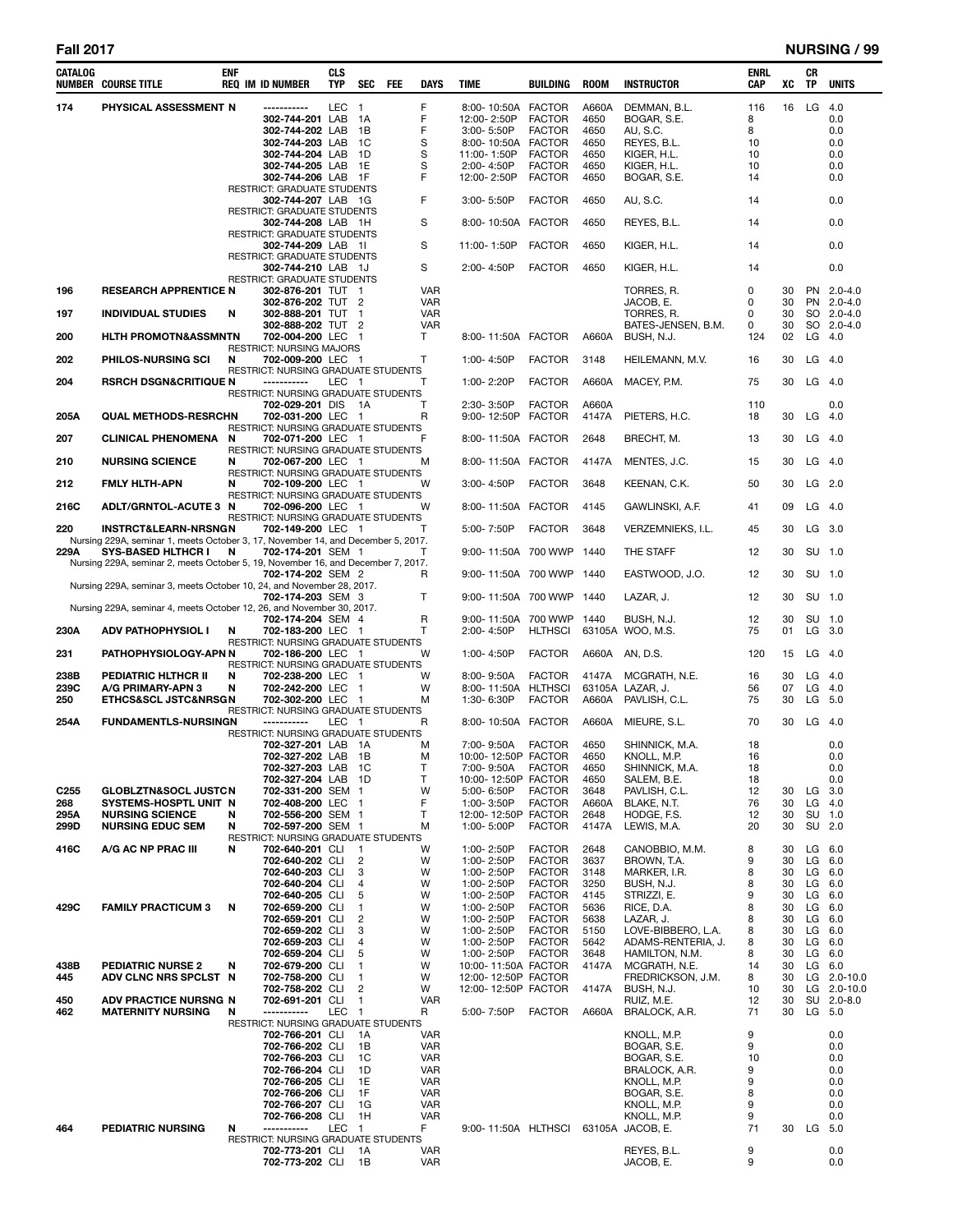## **100 / OBSTETRICS AND GYNECOLOGY Fall 2017**

| CATALOG           | <b>ENF</b><br><b>NUMBER COURSE TITLE</b>                                                                                                                                                                                                                                                                                               | <b>REQ IM ID NUMBER</b>                                                                                                                                                                                                                         | <b>CLS</b><br><b>TYP</b> | <b>SEC</b>                                                                             | FEE | <b>DAYS</b>                                                                      | <b>TIME</b>                                                                                                                                                                                                                                                 | BUILDING                                                                                              | <b>ROOM</b>                                                                                   | <b>INSTRUCTOR</b>                                                                                                                                                                                     | <b>ENRL</b><br><b>CAP</b>                                                   | хc                         | CR<br>TP     | <b>UNITS</b>                                                                     |
|-------------------|----------------------------------------------------------------------------------------------------------------------------------------------------------------------------------------------------------------------------------------------------------------------------------------------------------------------------------------|-------------------------------------------------------------------------------------------------------------------------------------------------------------------------------------------------------------------------------------------------|--------------------------|----------------------------------------------------------------------------------------|-----|----------------------------------------------------------------------------------|-------------------------------------------------------------------------------------------------------------------------------------------------------------------------------------------------------------------------------------------------------------|-------------------------------------------------------------------------------------------------------|-----------------------------------------------------------------------------------------------|-------------------------------------------------------------------------------------------------------------------------------------------------------------------------------------------------------|-----------------------------------------------------------------------------|----------------------------|--------------|----------------------------------------------------------------------------------|
|                   | <b>CRITICAL ILLNESS</b>                                                                                                                                                                                                                                                                                                                | 702-773-203 CLI<br>702-773-204 CLI<br>702-773-205 CLI<br>702-773-206 CLI<br>702-773-207 CLI<br>702-773-208 CLI<br>-----------                                                                                                                   | <b>LEC</b>               | 1C<br>1D<br>1E<br>1F<br>1G<br>1H                                                       |     | <b>VAR</b><br><b>VAR</b><br><b>VAR</b><br><b>VAR</b><br><b>VAR</b><br><b>VAR</b> |                                                                                                                                                                                                                                                             |                                                                                                       |                                                                                               | JACOB, E.<br>JACOB, E.<br>REYES, B.L.<br>JACOB, E.<br>REYES, B.L.<br>JACOB, E.                                                                                                                        | 9<br>9<br>9<br>8<br>9<br>9<br>75                                            | 30                         |              | 0.0<br>0.0<br>0.0<br>0.0<br>0.0<br>0.0                                           |
| 465D<br>495       | N<br><b>NURSING ED PRACTICM N</b>                                                                                                                                                                                                                                                                                                      | 702-717-201 FLD<br>702-798-200 SEM 1<br>RESTRICT: NURSING GRADUATE STUDENTS                                                                                                                                                                     |                          | $\overline{1}$<br>- 1A                                                                 |     | R<br><b>VAR</b><br><b>VAR</b>                                                    | 11:00-1:50P                                                                                                                                                                                                                                                 | <b>FACTOR</b><br><b>FACTOR</b>                                                                        | A660A                                                                                         | SHINNICK, M.A.<br>SHINNICK, M.A.<br>LEWIS, M.A.                                                                                                                                                       | 75<br>15                                                                    | 30                         | LG<br>SU 2.0 | 4.0<br>0.0                                                                       |
|                   | <b>OBSTETRICS AND GYNECOLOGY</b>                                                                                                                                                                                                                                                                                                       |                                                                                                                                                                                                                                                 |                          |                                                                                        |     |                                                                                  |                                                                                                                                                                                                                                                             |                                                                                                       |                                                                                               |                                                                                                                                                                                                       |                                                                             |                            |              |                                                                                  |
| 99                | <b>STUDENT RSRCH PRGRMN</b>                                                                                                                                                                                                                                                                                                            | 103-297-201 TUT 1<br>103-297-202 TUT 2                                                                                                                                                                                                          |                          |                                                                                        |     | <b>VAR</b><br><b>VAR</b>                                                         |                                                                                                                                                                                                                                                             |                                                                                                       |                                                                                               | HOBEL, C.J.<br>SRIDHAR, A.                                                                                                                                                                            | 0<br>0                                                                      | 30<br>30                   |              | PN 1.0-2.0<br>PN 1.0-2.0                                                         |
|                   | OPHTHALMOLOGY                                                                                                                                                                                                                                                                                                                          |                                                                                                                                                                                                                                                 |                          |                                                                                        |     |                                                                                  |                                                                                                                                                                                                                                                             |                                                                                                       |                                                                                               |                                                                                                                                                                                                       |                                                                             |                            |              |                                                                                  |
| 99                | <b>STUDENT RSRCH PRGRMN</b>                                                                                                                                                                                                                                                                                                            | 303-297-201 TUT 1<br>303-297-202 TUT<br>303-297-203 TUT<br>303-297-204 TUT<br>303-297-205 TUT 5                                                                                                                                                 |                          | $\overline{2}$<br>3<br>4                                                               |     | <b>VAR</b><br><b>VAR</b><br><b>VAR</b><br><b>VAR</b><br><b>VAR</b>               |                                                                                                                                                                                                                                                             |                                                                                                       |                                                                                               | DEMER, J.L.<br>ZHENG, J.J.<br>FARBER, D.B.<br>BHAT, S.P.<br>YANG, X.                                                                                                                                  | 0<br>0<br>0<br>0<br>0                                                       | 30<br>30<br>30<br>30<br>30 |              | PN 1.0-2.0<br>PN 1.0-2.0<br>PN 1.0-2.0<br>PN 1.0-2.0<br>PN 1.0-2.0               |
| 99                | <b>ORTHOPAEDIC SURGERY</b><br><b>STUDENT RSRCH PRGRMN</b>                                                                                                                                                                                                                                                                              | 305-297-201 TUT 1                                                                                                                                                                                                                               |                          |                                                                                        |     | <b>VAR</b>                                                                       |                                                                                                                                                                                                                                                             |                                                                                                       |                                                                                               | FOWLER, E.G.                                                                                                                                                                                          | 0                                                                           | 30                         |              | PN 1.0-2.0                                                                       |
|                   | PATHOLOGY AND LABORATORY MEDICINE                                                                                                                                                                                                                                                                                                      |                                                                                                                                                                                                                                                 |                          |                                                                                        |     |                                                                                  |                                                                                                                                                                                                                                                             |                                                                                                       |                                                                                               |                                                                                                                                                                                                       |                                                                             |                            |              |                                                                                  |
| 99<br>222         | <b>STUDENT RSRCH PRGRMN</b><br><b>HEMATOPOIESIS</b><br>N                                                                                                                                                                                                                                                                               | 306-297-201 TUT 1<br>306-297-202 TUT<br>306-297-203 TUT<br>306-297-204 TUT 4<br>706-132-200 LEC 1<br>RESTRICT: INSTRUCTOR CONSENT                                                                                                               |                          | $\overline{2}$<br>3                                                                    |     | <b>VAR</b><br>VAR<br><b>VAR</b><br><b>VAR</b><br>TRF                             | 11:00-12:50P BIO SCI                                                                                                                                                                                                                                        |                                                                                                       | 483                                                                                           | YONG, W.H.<br>RAO, D.S.<br>HANKINSON, O.<br>FRENCH, S.W.<br>RAO, D.S.                                                                                                                                 | 0<br>0<br>0<br>0<br>20                                                      | 30<br>30<br>30<br>30<br>30 | SO 4.0       | PN 1.0-2.0<br>PN 1.0-2.0<br>PN 1.0-2.0<br>PN 1.0-2.0                             |
| <b>PEDIATRICS</b> |                                                                                                                                                                                                                                                                                                                                        |                                                                                                                                                                                                                                                 |                          |                                                                                        |     |                                                                                  |                                                                                                                                                                                                                                                             |                                                                                                       |                                                                                               |                                                                                                                                                                                                       |                                                                             |                            |              |                                                                                  |
| 99                | <b>STUDENT RSRCH PRGRMN</b>                                                                                                                                                                                                                                                                                                            | 308-297-201 TUT 1<br>308-297-202 TUT 2<br>308-297-203 TUT 3                                                                                                                                                                                     |                          |                                                                                        |     | VAR<br><b>VAR</b><br><b>VAR</b>                                                  |                                                                                                                                                                                                                                                             |                                                                                                       |                                                                                               | KOSACK, A.S.<br>SHIN, B.<br>TOUMA, M.                                                                                                                                                                 | 0<br>0<br>0                                                                 | 30<br>30<br>30             |              | PN 1.0-2.0<br>PN 1.0-2.0<br>PN 1.0-2.0                                           |
|                   | PHILOSOPHY                                                                                                                                                                                                                                                                                                                             |                                                                                                                                                                                                                                                 |                          |                                                                                        |     |                                                                                  |                                                                                                                                                                                                                                                             |                                                                                                       |                                                                                               |                                                                                                                                                                                                       |                                                                             |                            |              |                                                                                  |
|                   | For Philosophy 8, some seats are held for entering students who enroll through New Student Orientation. Any student may enroll beginning September 19, 2017, space permitting, and continuing<br>students historically have been able to enroll.                                                                                       |                                                                                                                                                                                                                                                 |                          |                                                                                        |     |                                                                                  |                                                                                                                                                                                                                                                             |                                                                                                       |                                                                                               |                                                                                                                                                                                                       |                                                                             |                            |              |                                                                                  |
| 8                 | <b>INTRO-PHILOS OF SCI</b><br>N<br>For Philosophy 9, some seats are held for entering students who enroll through New Student Orientation. Any student may enroll beginning September 19, 2017, space permitting, and continuing                                                                                                       | -----------<br>312-049-201 DIS<br>312-049-202 DIS<br>312-049-203 DIS<br>312-049-204 DIS<br>312-049-205 DIS<br>312-049-206 DIS<br>312-049-207 DIS<br>312-049-208 DIS<br>312-049-209 DIS<br>312-049-210 DIS<br>312-049-211 DIS<br>312-049-212 DIS | LEC                      | $\overline{1}$<br>1A<br>1B<br>1C<br>1D<br>1E<br>1F<br>1G<br>1H<br>11<br>1J<br>1K<br>1L |     | TR<br>М<br>М<br>т<br>T<br>W<br>W<br>F<br>F<br>W<br>W<br>R<br>R                   | 4:00-5:50P<br>11:00-11:50A BUNCHE<br>12:00-12:50P ROLFE<br>$9:00 - 9:50A$<br>10:00-10:50A DODD<br>1:00-1:50P<br>2:00-2:50P<br>$9:00 - 9:50A$<br>10:00-10:50A BUNCHE<br>11:00-11:50A BOELTER<br>12:00-12:50P BOELTER<br>$9:00 - 9:50A$<br>10:00-10:50A ROYCE | <b>HAINES</b><br><b>DODD</b><br><b>DODD</b><br><b>DODD</b><br><b>BUNCHE</b><br><b>HAINES</b>          | 39<br>1221A<br>3116<br>178<br>178<br>178<br>178<br>3123<br>3123<br>5420<br>5280<br>A24<br>152 | ELLIOTT, K.J.<br>GINOSYAN, S.<br>GINOSYAN, S.<br>DUPRE, G.G.<br>DUPRE, G.G.<br>JOHNSON, G.M.<br>JOHNSON, G.M.<br>REID, J.J.<br>REID, J.J.<br>KOLKEY, S.A.<br>KOLKEY, S.A.<br>ODLAND, T.<br>ODLAND, T. | 300<br>25<br>25<br>25<br>25<br>25<br>25<br>25<br>25<br>25<br>25<br>25<br>25 |                            | 16 SO 5.0    | 0.0<br>0.0<br>0.0<br>0.0<br>0.0<br>0.0<br>0.0<br>0.0<br>0.0<br>0.0<br>0.0<br>0.0 |
| 9                 | students historically have been able to enroll.<br>PRNCPL-CRTCL REASNGN                                                                                                                                                                                                                                                                | -----------                                                                                                                                                                                                                                     | LEC <sub>1</sub>         |                                                                                        |     | TR                                                                               | 9:00-10:50A PUB AFF                                                                                                                                                                                                                                         |                                                                                                       | 1222                                                                                          | NORMORE, C.G.                                                                                                                                                                                         | 50                                                                          |                            | 12 SO 5.0    |                                                                                  |
| 19                | FIAT LUX FRSHMN SEM N                                                                                                                                                                                                                                                                                                                  | 312-052-201 DIS<br>312-052-202 DIS<br>312-060-200 SEM 1<br>RESTRICT: UNDERGRADUATE STUDENTS ONLY                                                                                                                                                |                          | 1A<br>1B                                                                               |     | Τ<br>T.<br>W                                                                     | 1:00-1:50P<br>2:00-2:50P<br>1:00-1:50P                                                                                                                                                                                                                      | PUB AFF<br>PUB AFF<br><b>DODD</b>                                                                     | 1323<br>1222<br>399                                                                           | HANSEN, M.J.<br>HANSEN, M.J.<br>NORMORE, C.G.                                                                                                                                                         | 25<br>25<br>20                                                              | 30                         | PN 1.0       | 0.0<br>0.0                                                                       |
|                   | Philosophy 19, seminar 1: Genesis: Creation of World and Fall of Humanity<br>For Philosophy 21, some seats are held for entering students who enroll through New Student Orientation. Any student may enroll beginning September 19, 2017, space permitting, and continuing                                                            |                                                                                                                                                                                                                                                 |                          |                                                                                        |     |                                                                                  |                                                                                                                                                                                                                                                             |                                                                                                       |                                                                                               |                                                                                                                                                                                                       |                                                                             |                            |              |                                                                                  |
| 21                | students historically have been able to enroll.<br>SKEPTICSM&RATNALTY N<br>For Philosophy 22, some seats are held for entering students who enroll through New Student Orientation. Any student may enroll beginning September 19, 2017, space permitting, and continuing                                                              | -----------<br>312-076-201 DIS<br>312-076-202 DIS<br>312-076-203 DIS<br>312-076-204 DIS<br>312-076-205 DIS<br>312-076-206 DIS<br>312-076-207 DIS<br>312-076-208 DIS<br>312-076-209 DIS<br>312-076-210 DIS                                       | LEC 1                    | 1A<br>1В<br>1C<br>1D<br>1E<br>1F<br>1G<br>1H<br>11<br>1J                               |     | TR<br>Μ<br>М<br>т<br>Т<br>W<br>W<br>R<br>R<br>F<br>F                             | 4:00-5:50P<br>11:00-11:50A DODD<br>12:00-12:50P DODD<br>1:00-1:50P<br>2:00-2:50P<br>11:00-11:50A DODD<br>12:00-12:50P DODD<br>1:00-1:50P<br>2:00-2:50P<br>9:00-9:50A<br>10:00-10:50A DODD                                                                   | <b>HUMANTS A51</b><br><b>DODD</b><br><b>DODD</b><br><b>DODD</b><br><b>DODD</b><br><b>DODD</b>         | 178<br>178<br>178<br>178<br>178<br>178<br>178<br>178<br>178<br>178                            | HSU, A.<br>FONTENOT, A.<br>FONTENOT, A.<br>ISLER, A.L.<br>ISLER, A.L.<br>MAURIZIO, P.<br>MAURIZIO, P.<br>CHOE, J.<br>CHOE, J.<br>BUCHANAN, T.J.<br>BUCHANAN, T.J.                                     | 250<br>25<br>25<br>25<br>25<br>25<br>25<br>25<br>25<br>25<br>25             |                            | 30 SO 5.0    | 0.0<br>0.0<br>0.0<br>0.0<br>0.0<br>0.0<br>0.0<br>0.0<br>0.0<br>0.0               |
| 22                | students historically have been able to enroll.<br><b>INTRO-ETHICAL THRY</b><br>N<br>For Philosophy 31, some seats are held for entering students who enroll through New Student Orientation. Any student may enroll beginning September 19, 2017, space permitting, and continuing<br>students historically have been able to enroll. | -----------<br>312-079-201 DIS<br>312-079-202 DIS<br>312-079-203 DIS<br>312-079-204 DIS<br>312-079-205 DIS<br>312-079-206 DIS<br>312-079-207 DIS<br>312-079-208 DIS<br>312-079-209 DIS<br>312-079-210 DIS                                       | LEC 1                    | 1A<br>1В<br>1C<br>1D<br>1E<br>1F<br>1G<br>1H<br>11<br>1J                               |     | TR<br>М<br>м<br>T<br>Т<br>W<br>W<br>R<br>R<br>F<br>F                             | 12:00-1:50P<br>1:00-1:50P<br>2:00-2:50P<br>9:00-9:50A<br>10:00-10:50A HUMANTS A26<br>1:00-1:50P<br>2:00-2:50P<br>$9:00 - 9:50A$<br>10:00-10:50A DODD<br>11:00-11:50A DODD<br>12:00-12:50P DODD                                                              | <b>ROLFE</b><br><b>DODD</b><br><b>DODD</b><br><b>ROYCE</b><br><b>BUNCHE</b><br>PUB AFF<br><b>DODD</b> | 1200<br>178<br>178<br>152<br>2156<br>1329<br>178<br>178<br>178<br>178                         | NORMORE, C.G.<br>RANWEILER, D.J.<br>RANWEILER, D.J.<br>TRACY, E.V.<br>TRACY, E.V.<br>PEABODY, A.<br>PEABODY, A.<br>SAMUEL, A.T.<br>SAMUEL, A.T.<br>NIKBIN, M.A.<br>NIKBIN, M.A.                       | 250<br>25<br>25<br>25<br>25<br>25<br>25<br>25<br>25<br>25<br>25             |                            | 14 SO 5.0    | 0.0<br>0.0<br>0.0<br>0.0<br>0.0<br>0.0<br>0.0<br>0.0<br>0.0<br>0.0               |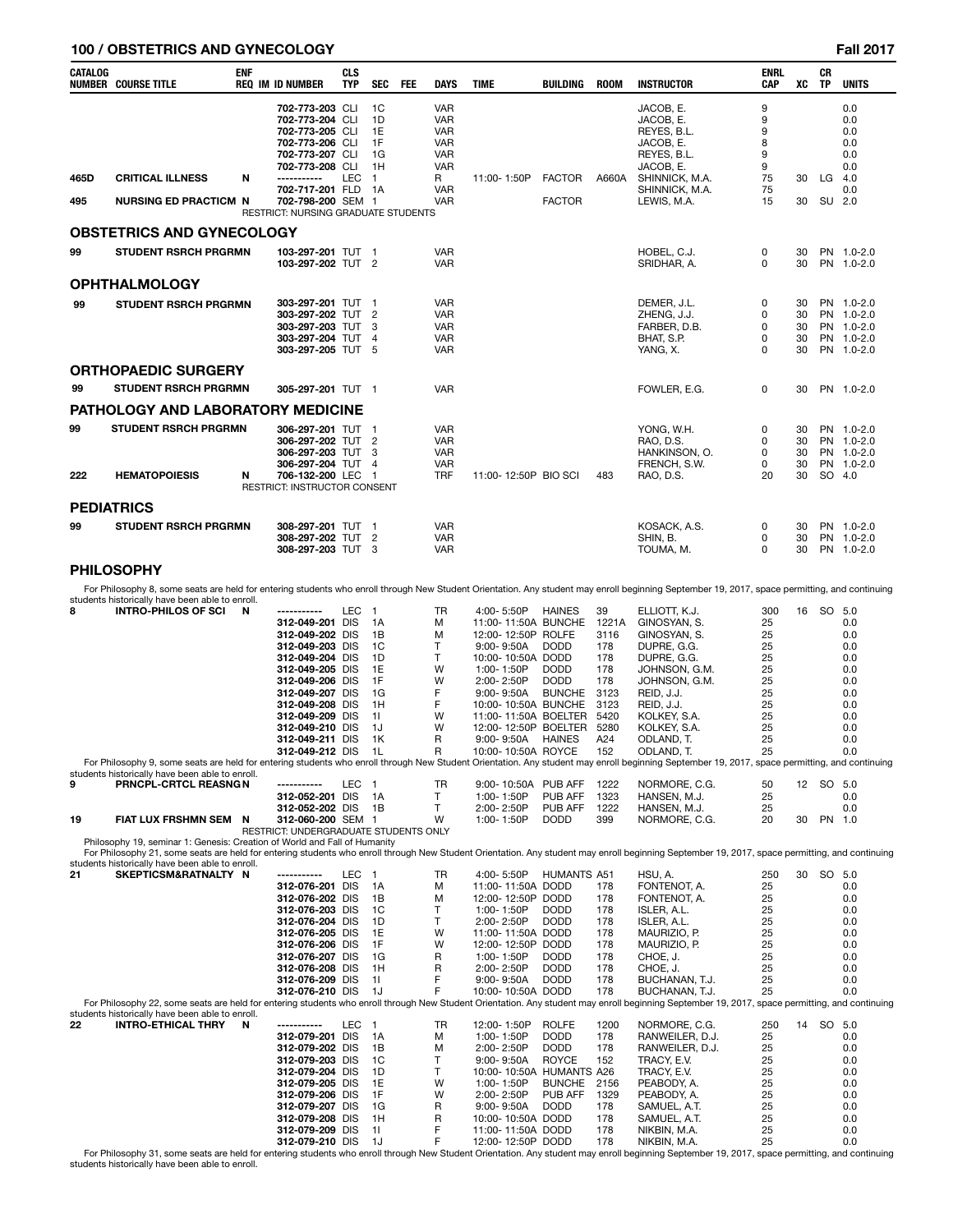| Fall<br>ı | 201 | 1 |
|-----------|-----|---|
|-----------|-----|---|

# **Fall 2017 PHILOSOPHY / 101**

| CATALOG               | <b>NUMBER COURSE TITLE</b>                                                                                                                                                                                                                           | <b>ENF</b> | <b>REQ IM ID NUMBER</b>                                     | CLS<br>TYP | <b>SEC</b>           | <b>FEE</b> | <b>DAYS</b>                  | TIME                                            | <b>BUILDING</b>          | <b>ROOM</b>   | <b>INSTRUCTOR</b>                                                                                                                                                                                                 | ENRL<br>CAP | XC       | CR<br>TP               | <b>UNITS</b>     |
|-----------------------|------------------------------------------------------------------------------------------------------------------------------------------------------------------------------------------------------------------------------------------------------|------------|-------------------------------------------------------------|------------|----------------------|------------|------------------------------|-------------------------------------------------|--------------------------|---------------|-------------------------------------------------------------------------------------------------------------------------------------------------------------------------------------------------------------------|-------------|----------|------------------------|------------------|
| 31                    | <b>LOGIC-1ST CRSE</b>                                                                                                                                                                                                                                | N          | -----------                                                 | LEC        | $\overline{1}$       |            | WF                           | 10:00-11:50A MOORE                              |                          | 100           | LEVY, S.R.                                                                                                                                                                                                        | 260         | 03       | <b>SO</b>              | 5.0              |
|                       |                                                                                                                                                                                                                                                      |            | 312-082-201 DIS                                             |            | 1A                   |            | м                            | 10:00-10:50A PUB AFF                            |                          | 2270          | BOON, I.                                                                                                                                                                                                          | 65          |          |                        | 0.0              |
|                       |                                                                                                                                                                                                                                                      |            | 312-082-202 DIS<br>312-082-203 DIS                          |            | 1B<br>1C             |            | м<br>F                       | 11:00-11:50A PUB AFF<br>1:00-1:50P              | <b>DODD</b>              | 2270<br>167   | BOON, I.<br>BOON, I.                                                                                                                                                                                              | 65<br>65    |          |                        | 0.0<br>0.0       |
|                       |                                                                                                                                                                                                                                                      |            | 312-082-204 DIS                                             |            | - 1 D                |            | F                            | 2:00-2:50P                                      | <b>DODD</b>              | 167           | BOON, I.                                                                                                                                                                                                          | 65          |          |                        | 0.0              |
|                       | students historically have been able to enroll.                                                                                                                                                                                                      |            |                                                             |            |                      |            |                              |                                                 |                          |               | For Philosophy 100A, some seats are held for entering students who enroll through New Student Orientation. Any student may enroll beginning September 19, 2017, space permitting, and continuing                  |             |          |                        |                  |
| 100A                  | <b>HIST-GREEK PHILOS</b>                                                                                                                                                                                                                             | N          | -----------                                                 | LEC        | - 1                  |            | MW                           | 4:00-5:50P                                      | <b>BROAD</b>             | 2160E         | CRAGER, A.D.                                                                                                                                                                                                      | 200         |          | 30 SO 4.0              |                  |
|                       |                                                                                                                                                                                                                                                      |            | 312-305-201 DIS<br>312-305-202 DIS                          |            | 1A<br>1B             |            | М<br>М                       | 9:00-9:50A<br>10:00-10:50A DODD                 | <b>DODD</b>              | 178<br>178    | SHIRVANIAN, V.<br>SHIRVANIAN, V.                                                                                                                                                                                  | 20<br>20    |          |                        | 0.0<br>0.0       |
|                       |                                                                                                                                                                                                                                                      |            | 312-305-203 DIS                                             |            | 1C                   |            | T                            | 11:00-11:50A DODD                               |                          | 178           | HILTUNEN, A.                                                                                                                                                                                                      | 20          |          |                        | 0.0              |
|                       |                                                                                                                                                                                                                                                      |            | 312-305-204 DIS                                             |            | 1D                   |            | т                            | 12:00-12:50P DODD                               |                          | 178           | HILTUNEN, A.                                                                                                                                                                                                      | 20          |          |                        | 0.0              |
|                       |                                                                                                                                                                                                                                                      |            | 312-305-205 DIS<br>312-305-206 DIS                          |            | 1E<br>1F             |            | W<br>W                       | $9:00 - 9:50A$<br>10:00-10:50A DODD             | <b>DODD</b>              | 178<br>178    | SERRAO, C.M.<br>SERRAO, C.M.                                                                                                                                                                                      | 20<br>20    |          |                        | 0.0<br>0.0       |
|                       |                                                                                                                                                                                                                                                      |            | 312-305-207 DIS                                             |            | 1G                   |            | R                            | 1:00-1:50P                                      | МS                       | 5128          | BIONDI, Z.                                                                                                                                                                                                        | 20          |          |                        | 0.0              |
|                       |                                                                                                                                                                                                                                                      |            | 312-305-208 DIS<br>312-305-209 DIS                          |            | 1H<br>-11            |            | R<br>F                       | 2:00-2:50P<br>1:00-1:50P                        | MS<br><b>DODD</b>        | 5128<br>178   | BIONDI, Z.<br>GULLY, G.                                                                                                                                                                                           | 20<br>20    |          |                        | 0.0<br>0.0       |
|                       |                                                                                                                                                                                                                                                      |            | 312-305-210 DIS                                             |            | - 1J                 |            | F                            | 2:00-2:50P                                      | <b>DODD</b>              | 178           | GULLY, G.                                                                                                                                                                                                         | 20          |          |                        | 0.0              |
| 107                   | <b>TPCS-MEDIEVL PHIL</b><br>Philosophy 107, lecture 1: John Buridan and Nominalism in 14th Century                                                                                                                                                   | N          | 312-384-200 LEC 1                                           |            |                      |            | WF                           | 10:00-11:50A ROYCE                              |                          | 154           | CIOLA, G.S.                                                                                                                                                                                                       | 35          | 30       | SO.                    | -4.0             |
| 117                   | LT 19&ERLY 20C PHIL                                                                                                                                                                                                                                  | N          | 312-440-200 LEC 1                                           |            |                      |            | TR                           | 12:00-1:50P                                     | <b>ROLFE</b>             | 3108          | HSU, A.                                                                                                                                                                                                           | 35          | 30       |                        | SO 4.0           |
| C119                  | Philosophy 117, lecture 1: Wittgenstein's Tractatus<br>TOPICS-MODRN PHILOS N                                                                                                                                                                         |            | 312-450-200 LEC 1                                           |            |                      |            | TR                           | 10:00-11:50A KAUFMAN 101                        |                          |               | SLAVOV, M.                                                                                                                                                                                                        | 35          | 30       |                        | SO 4.0           |
|                       | Philosophy C119, lecture 1: Early Modern Philosophy and Science, and Philosophy of Science                                                                                                                                                           |            |                                                             |            |                      |            |                              |                                                 |                          |               |                                                                                                                                                                                                                   |             |          |                        |                  |
| 126                   | PHIL OF SCI-SOC SCI<br>For Philosophy C127B, some seats are held for entering students who enroll through New Student Orientation.                                                                                                                   | N          | 312-478-200 LEC 1                                           |            |                      |            | <b>MW</b>                    | 10:00-11:50A ROLFE                              |                          | 3108          | ARMSTRONG, J.D.                                                                                                                                                                                                   | 35          | 30       |                        | SO 4.0           |
|                       | Any student may enroll beginning September 19, 2017, space permitting, and continuing students historically have been able to enroll.                                                                                                                |            |                                                             |            |                      |            |                              |                                                 |                          |               |                                                                                                                                                                                                                   |             |          |                        |                  |
| C127B                 | PHILOS OF LANGUAGE Y<br>Philosophy C127BI, lecture 1: Russell's On Denoting                                                                                                                                                                          |            | -----------                                                 | LEC 1      |                      |            | TR                           | 2:00-3:50P                                      | <b>DODD</b>              | 78            | KAPLAN, D.B.                                                                                                                                                                                                      | 50          | 30       |                        | SO 4.0           |
|                       |                                                                                                                                                                                                                                                      |            | 312-462-201 DIS                                             |            | - 1A                 |            | R                            | 11:00-11:50A DODD                               |                          | 178           | SKILES, M.D.                                                                                                                                                                                                      | 25          |          |                        | 0.0              |
| C127C                 | PHILOS OF LANGUAGE Y                                                                                                                                                                                                                                 |            | 312-462-202 DIS<br>312-464-200 LEC 1                        |            | - 1B                 |            | R<br>MW                      | 12:00-12:50P DODD<br>10:00-11:50A BUNCHE        |                          | 178<br>3150   | SKILES, M.D.<br>CUMMING, S.J.                                                                                                                                                                                     | 25<br>30    | 30       | SO 4.0                 | 0.0              |
|                       | Philosophy C127C, lecture 1: Oxford School                                                                                                                                                                                                           |            |                                                             |            |                      |            |                              |                                                 |                          |               |                                                                                                                                                                                                                   |             |          |                        |                  |
|                       | students historically have been able to enroll.                                                                                                                                                                                                      |            |                                                             |            |                      |            |                              |                                                 |                          |               | For Philosophy 130, some seats are held for entering students who enroll through New Student Orientation. Any student may enroll beginning September 19, 2017, space permitting, and continuing                   |             |          |                        |                  |
| 130                   | PHILSPHY-SPACE&TIME N                                                                                                                                                                                                                                |            | -----------                                                 | LEC 1      |                      |            | MW                           | 12:00-1:50P DODD                                |                          | 175           | SMITH, S.R.                                                                                                                                                                                                       | 80          |          | 05 SO 4.0              |                  |
|                       |                                                                                                                                                                                                                                                      |            | 312-516-201 DIS<br>312-516-202 DIS                          |            | - 1A<br>1B           |            | Т<br>T                       | 11:00-11:50A HAINES<br>10:00-10:50A HUMANTS A48 |                          | A44           | JOHNSTON, K.<br>JOHNSTON, K.                                                                                                                                                                                      | 20<br>20    |          |                        | 0.0<br>0.0       |
|                       |                                                                                                                                                                                                                                                      |            | 312-516-203 DIS                                             |            | 1C                   |            | W                            | $9:00 - 9:50A$                                  | KAUFMAN 153              |               | DE LEON, C.M.                                                                                                                                                                                                     | 20          |          |                        | 0.0              |
| 150                   | SOCIETY AND MORALS Y                                                                                                                                                                                                                                 |            | 312-516-204 DIS<br>312-563-200 LEC 1                        |            | 1D                   |            | W<br>TR                      | 10:00-10:50A KAUFMAN 153<br>10:00-11:50A ROLFE  |                          | 3116          | DE LEON, C.M.<br>MCHOSE, J.B.                                                                                                                                                                                     | 20<br>35    | 13       | SO 4.0                 | 0.0              |
|                       | Philosophy 150, lecture 1: Global Poverty and Obligations of Aid                                                                                                                                                                                     |            |                                                             |            |                      |            |                              |                                                 |                          |               |                                                                                                                                                                                                                   |             |          |                        |                  |
|                       | For Philosophy C151B, some seats are held for entering students who enroll through New Student Orientation.<br>Any student may enroll beginning September 19, 2017, space permitting, and continuing students historically have been able to enroll. |            |                                                             |            |                      |            |                              |                                                 |                          |               |                                                                                                                                                                                                                   |             |          |                        |                  |
| C151B                 | HIST OF ETHICS-MDRN N                                                                                                                                                                                                                                |            | -----------                                                 | LEC 1      |                      |            | TR                           | 12:00-1:50P                                     | BOELTER 5249             |               | HERMAN, B.                                                                                                                                                                                                        | 80          | 30       | SO.                    | 4.0              |
|                       |                                                                                                                                                                                                                                                      |            | 312-576-201 DIS<br>312-576-202 DIS                          |            | - 1A<br>1B           |            | М<br>м                       | 1:00-1:50P<br>2:00-2:50P                        | PUB AFF<br><b>BUNCHE</b> | 1323<br>1221A | WHITE, J.<br>WHITE, J.                                                                                                                                                                                            | 20<br>20    |          |                        | 0.0<br>0.0       |
|                       |                                                                                                                                                                                                                                                      |            | 312-576-203 DIS                                             |            | 1C                   |            | Т                            | 9:00-9:50A                                      | <b>HAINES</b>            | A20           | DONOHUE, J.L.                                                                                                                                                                                                     | 20          |          |                        | 0.0              |
|                       |                                                                                                                                                                                                                                                      |            | 312-576-204 DIS                                             |            | 1D                   |            | T                            | 10:00-10:50A HAINES                             |                          | A20           | DONOHUE, J.L.<br>For Philosophy C156, some seats are held for entering students who enroll through New Student Orientation. Any student may enroll beginning September 19, 2017, space permitting, and continuing | 20          |          |                        | 0.0              |
|                       | students historically have been able to enroll.                                                                                                                                                                                                      |            |                                                             |            |                      |            |                              |                                                 |                          |               |                                                                                                                                                                                                                   |             |          |                        |                  |
| C <sub>156</sub>      | TPCS-POLITCL PHILOS N<br>Philosophy C156, lecture 1: Empire and Anti-Empire                                                                                                                                                                          |            | -----------                                                 | LEC 1      |                      |            | MW                           | 12:00-1:50P                                     | FRANZ                    | 2258A         | JULIUS, A.J.                                                                                                                                                                                                      | 80          |          | 30 SO 4.0              |                  |
|                       |                                                                                                                                                                                                                                                      |            | 312-625-201 DIS                                             |            | 1A                   |            | м                            | 9:00-9:50A                                      | <b>BUNCHE</b>            | 3143          | BEACH, S.E.                                                                                                                                                                                                       | 20          |          |                        | 0.0              |
|                       |                                                                                                                                                                                                                                                      |            | 312-625-202 DIS<br>312-625-203 DIS                          |            | 1B<br>1C             |            | м<br>R                       | 10:00-10:50A BUNCHE<br>10:00-10:50A BUNCHE      |                          | 3143<br>3211  | BEACH, S.E.<br>ROBB, M.E.                                                                                                                                                                                         | 20<br>20    |          |                        | 0.0<br>0.0       |
|                       |                                                                                                                                                                                                                                                      |            | 312-625-204 DIS                                             |            | 1D                   |            | R                            | 11:00-11:50A BUNCHE                             |                          | 3211          | ROBB, M.E.                                                                                                                                                                                                        | 20          |          |                        | 0.0              |
| M175                  | <b>TPCS-PHIL RELIGION</b>                                                                                                                                                                                                                            | Υ          | 312-709-200 LEC 1<br>SAME AS: RELIGN M175                   |            |                      |            | <b>MW</b>                    | 2:00-3:50P                                      | <b>ROLFE</b>             | 3108          | COOK, R.T.                                                                                                                                                                                                        | 24          |          | 30 SO 4.0              |                  |
|                       | Philosophy M175, lecture 1: Religious Language and Epistemology                                                                                                                                                                                      |            |                                                             |            |                      |            |                              |                                                 |                          |               |                                                                                                                                                                                                                   |             |          |                        |                  |
| 180<br>183            | PHILOS OF ACTION<br>THEORY OF KNOWLEDGEY                                                                                                                                                                                                             | N          | 312-780-200 LEC<br>-----------                              | LEC        | -1<br>$\overline{1}$ |            | TR<br><b>TR</b>              | 2:00-3:50P<br>12:30-1:45P ROYCE                 | <b>ROLFE</b>             | 3116<br>164   | JEWELL, A.J.<br>RESCORLA, M.A.                                                                                                                                                                                    | 35<br>0     | 15<br>14 | <b>SO</b><br><b>SO</b> | -4.0<br>4.0      |
|                       |                                                                                                                                                                                                                                                      |            | 312-758-201 DIS                                             |            | 1A                   |            | W                            | 11:00-11:50A WGYOUNG 1044                       |                          |               | LANDE, K.J.                                                                                                                                                                                                       | 0           |          |                        | 0.0              |
|                       |                                                                                                                                                                                                                                                      |            | 312-758-202 DIS                                             |            | 1B                   |            | W                            | 12:00-12:50P WGYOUNG 1044                       |                          |               | LANDE, K.J.                                                                                                                                                                                                       | 0           |          |                        | 0.0              |
| <b>188SA</b><br>189HC | <b>INDIV STD FOR USIE</b><br><b>HONORS CONTRACTS</b>                                                                                                                                                                                                 | Υ<br>N     | 312-832-201 TUT 1<br>312-836-201 TUT 1                      |            |                      |            | <b>UNSCHED</b><br><b>VAR</b> |                                                 |                          |               | HSU, A.<br>SLAVOV, M.                                                                                                                                                                                             | 1<br>0      | 30<br>30 | LG<br>LG               | 1.0<br>1.0       |
|                       |                                                                                                                                                                                                                                                      |            | 312-836-202 TUT 2                                           |            |                      |            | <b>VAR</b>                   |                                                 |                          |               | ARMSTRONG, J.D.                                                                                                                                                                                                   | 0           | 30       | LG                     | 1.0              |
|                       |                                                                                                                                                                                                                                                      |            | 312-836-203 TUT 3<br>312-836-204 TUT 4                      |            |                      |            | <b>VAR</b><br><b>VAR</b>     |                                                 |                          |               | JULIUS, A.J.<br>MCHOSE, J.B.                                                                                                                                                                                      | 0<br>0      | 30<br>30 | LG<br>LG               | 1.0<br>1.0       |
|                       |                                                                                                                                                                                                                                                      |            | 312-836-205 TUT 5                                           |            |                      |            | <b>VAR</b>                   |                                                 |                          |               | JEWELL, A.J.                                                                                                                                                                                                      | 0           | 30       | LG                     | 1.0              |
| 198A                  | <b>HONORS RESEARCH</b>                                                                                                                                                                                                                               | N          | 312-836-206 TUT 6<br>312-888-201 TUT 1                      |            |                      |            | <b>VAR</b><br><b>VAR</b>     |                                                 |                          |               | HERMAN, B.<br>MCHOSE, J.B.                                                                                                                                                                                        | 0<br>0      | 30<br>30 | LG                     | 1.0<br>SO 2.0    |
|                       |                                                                                                                                                                                                                                                      |            | 312-888-202 TUT 2                                           |            |                      |            | <b>VAR</b>                   |                                                 |                          |               | JEWELL, A.J.                                                                                                                                                                                                      | 0           | 30       |                        | SO 2.0           |
| 198B                  | <b>HONORS RESEARCH</b>                                                                                                                                                                                                                               | N          | 312-889-201 TUT 1<br>312-889-202 TUT 2                      |            |                      |            | <b>VAR</b><br><b>VAR</b>     |                                                 |                          |               | HERMAN, B.<br>JULIUS, A.J.                                                                                                                                                                                        | 0<br>0      | 30<br>30 |                        | SO 2.0<br>SO 2.0 |
| 198C                  | <b>HONORS RESEARCH</b>                                                                                                                                                                                                                               | Ν          | 312-890-201 TUT 1                                           |            |                      |            | <b>VAR</b>                   |                                                 |                          |               | DOLOVICH, S.                                                                                                                                                                                                      | 0           | 30       |                        | SO 4.0           |
| 200A                  | <b>SEM-FIRST YR GRADS</b>                                                                                                                                                                                                                            | N          | 712-010-200 SEM 1<br>RESTRICT: PHILOSOPHY GRADUATE STUDENTS |            |                      |            | T.                           | 10:00-1:50P                                     | <b>DODD</b>              | 325           | KAPLAN, D.B.                                                                                                                                                                                                      | 10          | 30       |                        | SO 4.0           |
| 216                   | <b>19TH CENT PHILOSPHY</b>                                                                                                                                                                                                                           | N          | 712-165-200 SEM 1                                           |            |                      |            | т                            | 2:00-4:50P                                      | <b>DODD</b>              | 325           | LAWRENCE, G.                                                                                                                                                                                                      | 15          | 30       | SO 4.0                 |                  |
| 225                   | Philosophy 216, seminar 1: Nietzsche<br>PROBLTY&INDCTVE LOG N                                                                                                                                                                                        |            | RESTRICT: PHILOSOPHY GRADUATE STUDENTS<br>712-222-200 LEC 1 |            |                      |            | Τ                            | 3:00-5:50P                                      | <b>DODD</b>              | 399           | RESCORLA, M.A.                                                                                                                                                                                                    | 15          | 30       |                        | SO 4.0           |
|                       |                                                                                                                                                                                                                                                      |            | RESTRICT: PHILOSOPHY GRADUATE STUDENTS                      |            |                      |            |                              |                                                 |                          |               |                                                                                                                                                                                                                   |             |          |                        |                  |
| C228C                 | Philosophy 225, lecture 1: Bayesian Paradigm<br>PHILOS OF LANGUAGE                                                                                                                                                                                   | Y          | 712-169-200 LEC 1                                           |            |                      |            | <b>MW</b>                    | 10:00-11:50A BUNCHE                             |                          | 3150          | CUMMING, S.J.                                                                                                                                                                                                     | 5           | 30       |                        | SO 4.0           |
|                       |                                                                                                                                                                                                                                                      |            | RESTRICT: PHILOSOPHY GRADUATE STUDENTS                      |            |                      |            |                              |                                                 |                          |               |                                                                                                                                                                                                                   |             |          |                        |                  |
| C <sub>245</sub>      | <b>HIST OF ETHICS-MDRN</b>                                                                                                                                                                                                                           | N          | 712-304-200 LEC 1<br>RESTRICT: PHILOSOPHY GRADUATE STUDENTS |            |                      |            | TR                           | 12:00-1:50P                                     | BOELTER                  | 5249          | HERMAN, B.                                                                                                                                                                                                        | 10          | 30       |                        | SO 4.0           |
| 246                   | <b>ETHICAL THEORY</b>                                                                                                                                                                                                                                | N          | 712-312-200 SEM 1                                           |            |                      |            | W                            | 2:00-4:50P                                      | <b>DODD</b>              | 325           | JULIUS, A.J.                                                                                                                                                                                                      | 15          | 30       | SO 4.0                 |                  |
|                       | Philosophy 246, seminar 1: Life, Time, and World History                                                                                                                                                                                             |            | RESTRICT: PHILOSOPHY GRADUATE STUDENTS                      |            |                      |            |                              |                                                 |                          |               |                                                                                                                                                                                                                   |             |          |                        |                  |
| C <sub>247</sub>      | TPCS-POLITCL PHILOS N                                                                                                                                                                                                                                |            | 712-320-200 LEC 1                                           |            |                      |            | MW                           | 12:00-1:50P FRANZ                               |                          | 2258A         | JULIUS, A.J.                                                                                                                                                                                                      | 3           |          | 30 SO 4.0              |                  |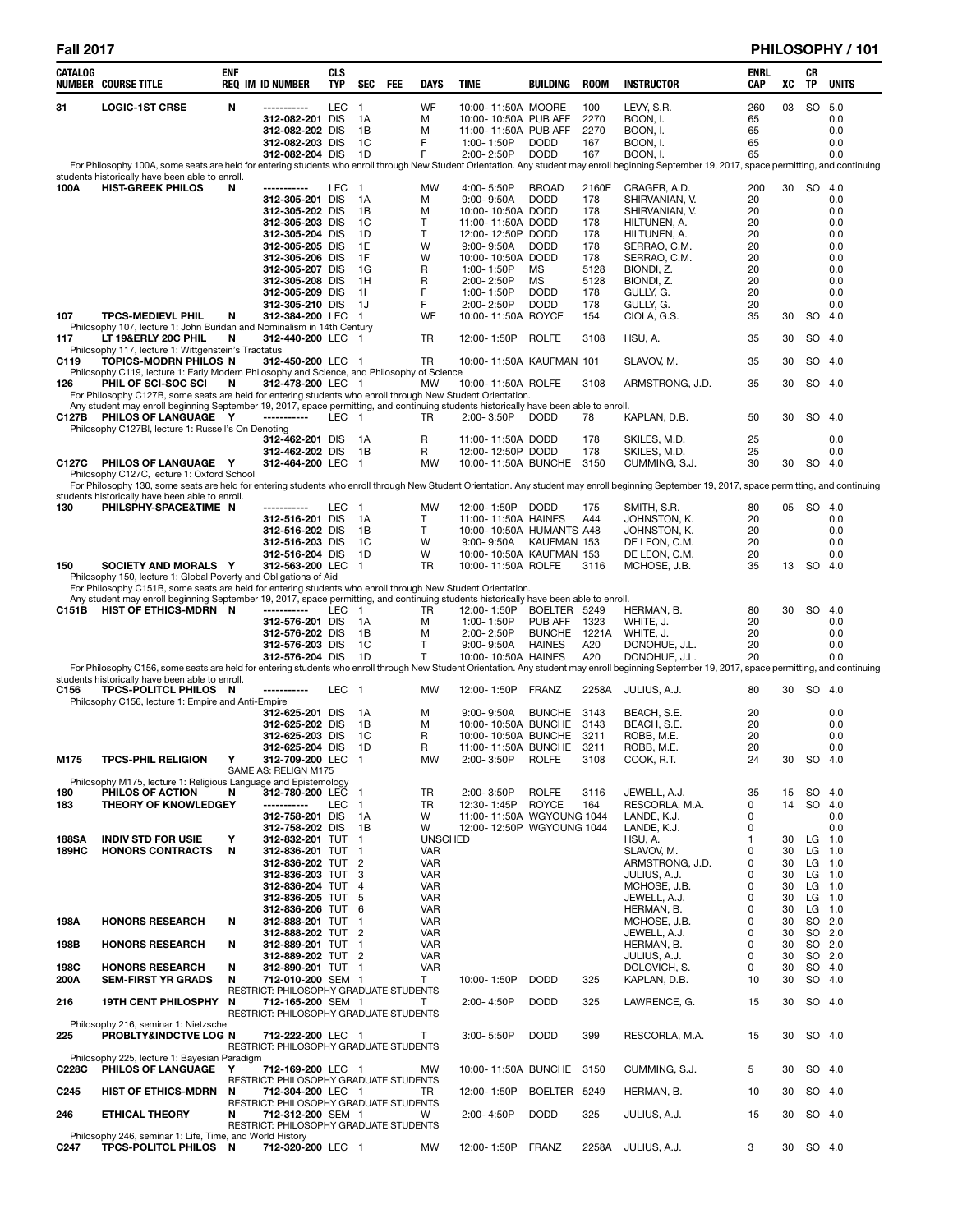### **102 / PHYSICS AND ASTRONOMY Fall 2017**

| CATALOG | NUMBER COURSE TITLE                                                                       | <b>ENF</b> | REQ IM ID NUMBER                                                   | CLS<br><b>TYP</b> | <b>SEC</b> | <b>FEE</b> | DAYS | <b>TIME</b>       | BUILDING    | <b>ROOM</b> | INSTRUCTOR      | <b>ENRL</b><br>CAP | XC | СR<br><b>TP</b> | <b>UNITS</b> |
|---------|-------------------------------------------------------------------------------------------|------------|--------------------------------------------------------------------|-------------------|------------|------------|------|-------------------|-------------|-------------|-----------------|--------------------|----|-----------------|--------------|
| 259     | <b>ETHICS&amp;VALUE THEORY N</b>                                                          |            | 712-354-200 SEM 1<br><b>RESTRICT: PHILOSOPHY GRADUATE STUDENTS</b> |                   |            |            | F    | 10:00-12:00P DODD |             | 325         | NORMORE, C.G.   | 10                 | 30 |                 | SU 2.0-4.0   |
| 271     | <b>METAPHYSICS&amp;EPSTMLGN</b>                                                           |            | 712-433-200 SEM 1<br>RESTRICT: PHILOSOPHY GRADUATE STUDENTS        |                   |            |            | м    | $2:00 - 4:50P$    | <b>DODD</b> | 399         | ARMSTRONG, J.D. | 15                 | 30 | SO 4.0          |              |
|         | Philosophy 271, seminar 1: Honesty and Cooperation: Two Studies in Evolutionary Reasoning |            |                                                                    |                   |            |            |      |                   |             |             |                 |                    |    |                 |              |
| 290     | PHILOS OF LANGUAGE N                                                                      |            | 712-589-200 SEM 1                                                  |                   |            |            |      |                   |             |             | SMITH, S.R.     | 10                 | 30 |                 | SU 2.0/4.0   |
| 495     | <b>TEACHNG-COLL PHILOS N</b>                                                              |            | 712-795-200 SEM 1<br>RESTRICT: PHILOSOPHY GRADUATE STUDENTS        |                   |            |            |      |                   |             |             | KOWALSKY, W.A.  | 10                 | 30 |                 | SU 2.0-4.0   |
|         |                                                                                           |            | 712-795-210 SEM 2<br><b>RESTRICT: GRADUATE STUDENTS</b>            |                   |            |            |      |                   |             |             | JOHNSON, G.M.   | 10                 | 30 |                 | SU 2.0-4.0   |

### **PHYSICS AND ASTRONOMY**

### **Astronomy**

For Astronomy 3, some seats are held for entering students who enroll through New Student Orientation. Any student may enroll beginning September 19, 2017, space permitting, and continuing<br>students historically have been a

|      |                                                                                                                                                                                              |   | 123-009-201 DIS    |     | 1A             | м              | 8:00-9:50A                                                       | KNUDSEN 1116   |      | KIM, H.K.         | 30  |    |           | 0.0        |
|------|----------------------------------------------------------------------------------------------------------------------------------------------------------------------------------------------|---|--------------------|-----|----------------|----------------|------------------------------------------------------------------|----------------|------|-------------------|-----|----|-----------|------------|
|      |                                                                                                                                                                                              |   | 123-009-202 DIS    |     | 1B             | м              | 12:00-1:50P                                                      | KNUDSEN 1116   |      | KIM, H.K.         | 30  |    |           | 0.0        |
|      |                                                                                                                                                                                              |   | 123-009-203 DIS    |     | 1C             | т              | 8:30-10:20A                                                      | KNUDSEN 1116   |      | KIM, H.K.         | 30  |    |           | 0.0        |
|      |                                                                                                                                                                                              |   | 123-009-204 DIS    |     | 1D             | м              | 4:00-5:50P                                                       | KNUDSEN 1116   |      | YU, T.Y.          | 30  |    |           | 0.0        |
|      |                                                                                                                                                                                              |   | 123-009-205 DIS    |     | 1E             | т              | 3:00-4:50P                                                       | KNUDSEN 1116   |      | YU, T.Y.          | 30  |    |           | 0.0        |
|      |                                                                                                                                                                                              |   | 123-009-206 DIS    |     | 1F             | W              | 6:00-7:50P                                                       | KNUDSEN 1116   |      | HAYAKAWA, K.T.    | 30  |    |           | 0.0        |
|      |                                                                                                                                                                                              |   |                    |     | 1Z             |                |                                                                  |                |      |                   | 0   |    |           |            |
|      |                                                                                                                                                                                              |   | 123-009-207 DIS    |     |                | <b>UNSCHED</b> |                                                                  |                |      |                   |     |    |           | 0.0        |
|      |                                                                                                                                                                                              |   | -----------        | LEC | $\overline{2}$ | <b>MWF</b>     | 11:00-11:50A KNSY PV 1220B                                       |                |      | HANSEN, B.M.      | 180 |    | 04 SO 5.0 |            |
|      |                                                                                                                                                                                              |   | 123-009-211 DIS    |     | 2A             | т              | 5:00-6:50P                                                       | KNUDSEN 1116   |      | DU, X.            | 30  |    |           | 0.0        |
|      |                                                                                                                                                                                              |   | 123-009-212 DIS    |     | 2B             | м              | 2:00-3:50P                                                       | KNUDSEN 1116   |      | DU, X.            | 30  |    |           | 0.0        |
|      |                                                                                                                                                                                              |   | 123-009-213 DIS    |     | 2C             | т              | 11:00-12:50P KNUDSEN 1116                                        |                |      | DU, X.            | 30  |    |           | 0.0        |
|      |                                                                                                                                                                                              |   | 123-009-214 DIS    |     | 2D             | W              | 8:00-9:50A                                                       | KNUDSEN 1116   |      | VINSON, A.M.      | 30  |    |           | 0.0        |
|      |                                                                                                                                                                                              |   |                    |     | 2E             | W              |                                                                  |                |      |                   | 30  |    |           | 0.0        |
|      |                                                                                                                                                                                              |   | 123-009-215 DIS    |     |                |                | 4:00-5:50P                                                       | KNUDSEN 1116   |      | VINSON, A.M.      |     |    |           |            |
|      |                                                                                                                                                                                              |   | 123-009-216 DIS    |     | 2F             | м              | 6:00-7:50P                                                       | KNUDSEN 1116   |      | VINSON, A.M.      | 30  |    |           | 0.0        |
|      |                                                                                                                                                                                              |   | 123-009-217 DIS    |     | 2Z             | <b>UNSCHED</b> |                                                                  |                |      |                   | 0   |    |           | 0.0        |
| 4    | <b>BLACK HOLES</b>                                                                                                                                                                           | N | -----------        | LEC | $\overline{1}$ | <b>MWF</b>     | 1:00-1:50P                                                       | KNSY PV 1220B  |      | MALKAN, M.A.      | 117 |    | 06 SO 4.0 |            |
|      |                                                                                                                                                                                              |   | 123-012-201 DIS    |     | 1A             | R              | 4:00-4:50P                                                       | <b>BUNCHE</b>  | 3157 | RUNCO, J.N.       | 39  |    |           | 0.0        |
|      |                                                                                                                                                                                              |   | 123-012-202 DIS    |     | 1B             | F              | 9:00-9:50A                                                       | PAB            | 1749 | RUNCO, J.N.       | 39  |    |           | 0.0        |
|      |                                                                                                                                                                                              |   | 123-012-203 DIS    |     | 1C             | F              |                                                                  |                |      |                   | 39  |    |           | 0.0        |
|      |                                                                                                                                                                                              |   |                    |     |                |                | 10:00-10:50A BOELTER 5422                                        |                |      | RUNCO, J.N.       |     |    |           |            |
|      | For Astronomy 5, some seats are held for entering students who enroll through New Student Orientation. Any student may enroll beginning September 19, 2017, space permitting, and continuing |   |                    |     |                |                |                                                                  |                |      |                   |     |    |           |            |
|      | students historically have been able to enroll.                                                                                                                                              |   |                    |     |                |                |                                                                  |                |      |                   |     |    |           |            |
| 5    | LIFE IN THE UNIVERS                                                                                                                                                                          | N | -----------        | LEC | $\overline{1}$ | TR             | 12:30-1:45P                                                      | PAB            | 1425 | MALKAN, M.A.      | 60  |    | 14 SO 4.0 |            |
|      |                                                                                                                                                                                              |   | 123-048-201 DIS    |     | 1A             | R              | 4:00-4:50P                                                       | <b>BOELTER</b> | 4413 | HOANG, B.M.       | 10  |    |           | 0.0        |
|      |                                                                                                                                                                                              |   | 123-048-202 DIS    |     | 1B             | R              | 5:00-5:50P                                                       | <b>BOELTER</b> | 4283 | HOANG, B.M.       | 10  |    |           | 0.0        |
|      |                                                                                                                                                                                              |   | 123-048-203 DIS    |     | 1C             | F              | 11:00-11:50A BOELTER                                             |                | 4413 | HOANG, B.M.       | 10  |    |           | 0.0        |
|      |                                                                                                                                                                                              |   | 123-048-204 DIS    |     | 1D             | F              | 12:00-12:50P PUB AFF                                             |                | 1270 | ZINK, J.K.        | 10  |    |           | 0.0        |
|      |                                                                                                                                                                                              |   |                    |     |                |                |                                                                  |                |      |                   |     |    |           |            |
|      |                                                                                                                                                                                              |   | 123-048-205 DIS    |     | 1E             | F              | 1:00-1:50P                                                       | PUB AFF        | 1256 | ZINK, J.K.        | 10  |    |           | 0.0        |
|      |                                                                                                                                                                                              |   | 123-048-206 DIS    |     | 1F             | R              | 3:00-3:50P                                                       | <b>ROYCE</b>   | 154  | ZINK, J.K.        | 10  |    |           | 0.0        |
| 99   | <b>STUDENT RSRCH PRGRMN</b>                                                                                                                                                                  |   | 123-297-201 TUT 1  |     |                | <b>VAR</b>     |                                                                  |                |      | FITZGERALD, M.P.  | 0   | 30 |           | PN 1.0-2.0 |
| 180  | <b>ASTROPHYSICS LAB</b>                                                                                                                                                                      | N | 123-801-100 LAB    |     | - 1            | MW             | 2:00-2:50P                                                       | PAB            | 2748 | FITZGERALD, M.P.  | 20  | 30 | SO 4.0    |            |
| 271A | <b>ELECTRMGNTC RADIATNN</b>                                                                                                                                                                  |   | 523-426-200 LEC 1  |     |                | MW             | 1:00-2:50P                                                       | PAB            | 3735 | FURLANETTO, S.R.  | 11  | 06 | LG 4.0    |            |
|      |                                                                                                                                                                                              |   |                    |     |                |                | RESTRICT: ASTRONOMY OR ASTROPHYSICS OR PHYSICS GRADUATE STUDENTS |                |      |                   |     |    |           |            |
| 273  | DIFFUSE MATTR-SPACE N                                                                                                                                                                        |   | 523-407-200 LEC 1  |     |                | МW             | 10:00-11:50A PAB                                                 |                | 3735 | NAOZ, S.          | 15  | 04 | $LG$ 4.0  |            |
|      |                                                                                                                                                                                              |   |                    |     |                |                |                                                                  |                |      |                   |     |    |           |            |
| 277A | <b>ASTRO RSRCH PROJECT N</b>                                                                                                                                                                 |   | 523-436-201 TUT 1  |     |                | <b>UNSCHED</b> |                                                                  |                |      | RICH, R.M.        | 1   | 30 | SU 6.0    |            |
|      |                                                                                                                                                                                              |   |                    |     |                |                | RESTRICT: ASTRONOMY OR ASTROPHYSICS OR PHYSICS GRADUATE STUDENTS |                |      |                   |     |    |           |            |
|      |                                                                                                                                                                                              |   | 523-436-202 TUT 2  |     |                | <b>UNSCHED</b> |                                                                  |                |      | ARISAKA, K.       | 3   | 30 | SU 6.0    |            |
|      |                                                                                                                                                                                              |   |                    |     |                |                | RESTRICT: ASTRONOMY OR ASTROPHYSICS OR PHYSICS GRADUATE STUDENTS |                |      |                   |     |    |           |            |
|      |                                                                                                                                                                                              |   | 523-436-203 TUT 3  |     |                | <b>UNSCHED</b> |                                                                  |                |      | CORONITI, F.      | 3   | 30 | SU 6.0    |            |
|      |                                                                                                                                                                                              |   |                    |     |                |                | RESTRICT: ASTRONOMY OR ASTROPHYSICS OR PHYSICS GRADUATE STUDENTS |                |      |                   |     |    |           |            |
|      |                                                                                                                                                                                              |   | 523-436-204 TUT 4  |     |                | <b>UNSCHED</b> |                                                                  |                |      | FITZGERALD, M.P.  | 3   | 30 | SU 6.0    |            |
|      |                                                                                                                                                                                              |   |                    |     |                |                | RESTRICT: ASTRONOMY OR ASTROPHYSICS OR PHYSICS GRADUATE STUDENTS |                |      |                   |     |    |           |            |
|      |                                                                                                                                                                                              |   | 523-436-205 TUT 5  |     |                | <b>UNSCHED</b> |                                                                  |                |      |                   | 3   | 30 | SU 6.0    |            |
|      |                                                                                                                                                                                              |   |                    |     |                |                |                                                                  |                |      | FURLANETTO, S.R.  |     |    |           |            |
|      |                                                                                                                                                                                              |   |                    |     |                |                | RESTRICT: ASTRONOMY OR ASTROPHYSICS OR PHYSICS GRADUATE STUDENTS |                |      |                   |     |    |           |            |
|      |                                                                                                                                                                                              |   | 523-436-206 TUT 6  |     |                | <b>UNSCHED</b> |                                                                  |                |      | HANSEN, B.M.      | 3   | 30 | SU 6.0    |            |
|      |                                                                                                                                                                                              |   |                    |     |                |                | RESTRICT: ASTRONOMY OR ASTROPHYSICS OR PHYSICS GRADUATE STUDENTS |                |      |                   |     |    |           |            |
|      |                                                                                                                                                                                              |   | 523-436-207 TUT 7  |     |                | <b>UNSCHED</b> |                                                                  |                |      | GHEZ, A.M.        | 3   | 30 | SU 6.0    |            |
|      |                                                                                                                                                                                              |   |                    |     |                |                | RESTRICT: ASTRONOMY OR ASTROPHYSICS OR PHYSICS GRADUATE STUDENTS |                |      |                   |     |    |           |            |
|      |                                                                                                                                                                                              |   | 523-436-208 TUT 8  |     |                | <b>UNSCHED</b> |                                                                  |                |      | JEWITT, D.C.      | 3   | 30 | SU 6.0    |            |
|      |                                                                                                                                                                                              |   |                    |     |                |                | RESTRICT: ASTRONOMY OR ASTROPHYSICS OR PHYSICS GRADUATE STUDENTS |                |      |                   |     |    |           |            |
|      |                                                                                                                                                                                              |   | 523-436-209 TUT 9  |     |                | <b>UNSCHED</b> |                                                                  |                |      | LARKIN, J.E.      | 3   | 30 | SU 6.0    |            |
|      |                                                                                                                                                                                              |   |                    |     |                |                |                                                                  |                |      |                   |     |    |           |            |
|      |                                                                                                                                                                                              |   |                    |     |                |                | RESTRICT: ASTRONOMY OR ASTROPHYSICS OR PHYSICS GRADUATE STUDENTS |                |      |                   |     |    |           |            |
|      |                                                                                                                                                                                              |   | 523-436-210 TUT 10 |     |                | <b>UNSCHED</b> |                                                                  |                |      | MALKAN, M.A.      | 3   | 30 | SU 6.0    |            |
|      |                                                                                                                                                                                              |   |                    |     |                |                | RESTRICT: ASTRONOMY OR ASTROPHYSICS OR PHYSICS GRADUATE STUDENTS |                |      |                   |     |    |           |            |
|      |                                                                                                                                                                                              |   | 523-436-211 TUT 11 |     |                | <b>UNSCHED</b> |                                                                  |                |      | MARGOT, J.        | 3   | 30 | SU 6.0    |            |
|      |                                                                                                                                                                                              |   |                    |     |                |                | RESTRICT: ASTRONOMY OR ASTROPHYSICS OR PHYSICS GRADUATE STUDENTS |                |      |                   |     |    |           |            |
|      |                                                                                                                                                                                              |   | 523-436-212 TUT 12 |     |                | <b>UNSCHED</b> |                                                                  |                |      | MCLEAN, I.S.      | 3   | 30 | SU 6.0    |            |
|      |                                                                                                                                                                                              |   |                    |     |                |                | RESTRICT: ASTRONOMY OR ASTROPHYSICS OR PHYSICS GRADUATE STUDENTS |                |      |                   |     |    |           |            |
|      |                                                                                                                                                                                              |   | 523-436-213 TUT 13 |     |                | <b>UNSCHED</b> |                                                                  |                |      | MORRIS, M.R.      | 3   | 30 | SU 6.0    |            |
|      |                                                                                                                                                                                              |   |                    |     |                |                | RESTRICT: ASTRONOMY OR ASTROPHYSICS OR PHYSICS GRADUATE STUDENTS |                |      |                   |     |    |           |            |
|      |                                                                                                                                                                                              |   |                    |     |                |                |                                                                  |                |      |                   |     |    |           |            |
|      |                                                                                                                                                                                              |   | 523-436-214 TUT 14 |     |                | <b>UNSCHED</b> |                                                                  |                |      | NAOZ, S.          | 3   | 30 | SU 6.0    |            |
|      |                                                                                                                                                                                              |   |                    |     |                |                | RESTRICT: ASTRONOMY OR ASTROPHYSICS OR PHYSICS GRADUATE STUDENTS |                |      |                   |     |    |           |            |
|      |                                                                                                                                                                                              |   | 523-436-215 TUT 15 |     |                | <b>UNSCHED</b> |                                                                  |                |      | NEWMAN, W.I.      | 3   | 30 | SU 6.0    |            |
|      |                                                                                                                                                                                              |   |                    |     |                |                | RESTRICT: ASTRONOMY OR ASTROPHYSICS OR PHYSICS GRADUATE STUDENTS |                |      |                   |     |    |           |            |
|      |                                                                                                                                                                                              |   | 523-436-216 TUT 16 |     |                | <b>UNSCHED</b> |                                                                  |                |      | ONG, R.A.         | 3   | 30 | SU 6.0    |            |
|      |                                                                                                                                                                                              |   |                    |     |                |                | RESTRICT: ASTRONOMY OR ASTROPHYSICS OR PHYSICS GRADUATE STUDENTS |                |      |                   |     |    |           |            |
|      |                                                                                                                                                                                              |   | 523-436-217 TUT 17 |     |                | <b>UNSCHED</b> |                                                                  |                |      | SCHLICHTING, H.E. | 3   | 30 | SU 6.0    |            |
|      |                                                                                                                                                                                              |   |                    |     |                |                | RESTRICT: ASTRONOMY OR ASTROPHYSICS OR PHYSICS GRADUATE STUDENTS |                |      |                   |     |    |           |            |
|      |                                                                                                                                                                                              |   | 523-436-218 TUT 18 |     |                |                |                                                                  |                |      |                   |     |    |           |            |
|      |                                                                                                                                                                                              |   |                    |     |                | <b>UNSCHED</b> |                                                                  |                |      | SHAPLEY, A.E.     | 3   | 30 | SU 6.0    |            |
|      |                                                                                                                                                                                              |   |                    |     |                |                | RESTRICT: ASTRONOMY OR ASTROPHYSICS OR PHYSICS GRADUATE STUDENTS |                |      |                   |     |    |           |            |
|      |                                                                                                                                                                                              |   | 523-436-219 TUT 19 |     |                | <b>UNSCHED</b> |                                                                  |                |      | TREU, T.L.        | 3   | 30 | SU 6.0    |            |
|      |                                                                                                                                                                                              |   |                    |     |                |                | RESTRICT: ASTRONOMY OR ASTROPHYSICS OR PHYSICS GRADUATE STUDENTS |                |      |                   |     |    |           |            |
|      |                                                                                                                                                                                              |   | 523-436-220 TUT 20 |     |                | <b>UNSCHED</b> |                                                                  |                |      | TURNER, J.L.      | 3   | 30 | SU 6.0    |            |
|      |                                                                                                                                                                                              |   |                    |     |                |                | RESTRICT: ASTRONOMY OR ASTROPHYSICS OR PHYSICS GRADUATE STUDENTS |                |      |                   |     |    |           |            |
|      |                                                                                                                                                                                              |   | 523-436-221 TUT 21 |     |                | <b>UNSCHED</b> |                                                                  |                |      | VASSILIEV, V.V.   | 3   | 30 | SU 6.0    |            |
|      |                                                                                                                                                                                              |   |                    |     |                |                | RESTRICT: ASTRONOMY OR ASTROPHYSICS OR PHYSICS GRADUATE STUDENTS |                |      |                   |     |    |           |            |
|      |                                                                                                                                                                                              |   |                    |     |                |                |                                                                  |                |      |                   |     |    |           |            |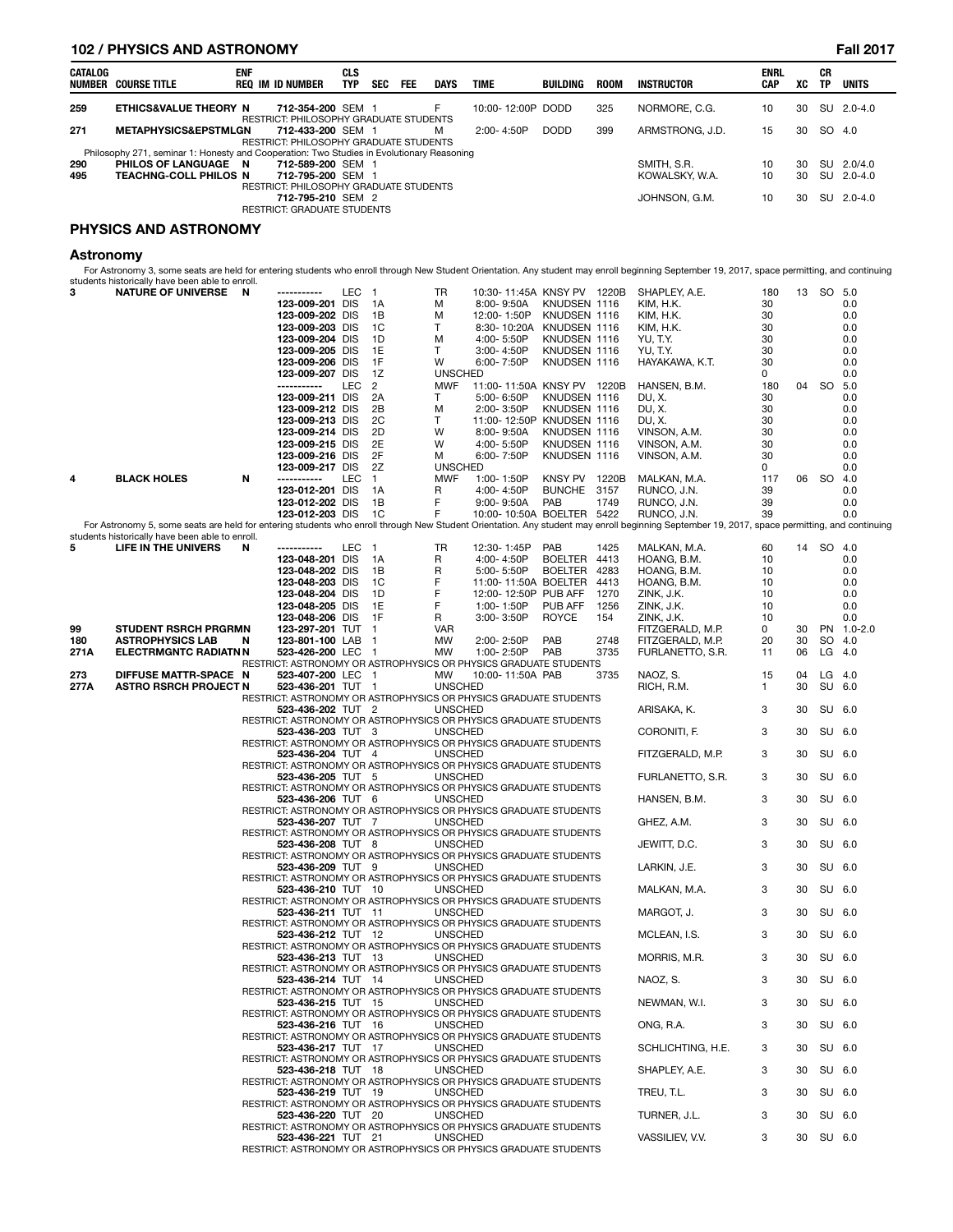## **Fall 2017 PHYSICS AND ASTRONOMY / 103**

| CATALOG        | <b>NUMBER COURSE TITLE</b>                                                                                                                                                                                                                     | <b>ENF</b> | <b>REQ IM ID NUMBER</b>                         | <b>CLS</b><br><b>TYP</b> | SEC<br>FEE          | DAYS             | <b>TIME</b>                                                                          | BUILDING                        | <b>ROOM</b>   | <b>INSTRUCTOR</b>                  | <b>ENRL</b><br>CAP | XC       | CR<br>TP       | <b>UNITS</b> |
|----------------|------------------------------------------------------------------------------------------------------------------------------------------------------------------------------------------------------------------------------------------------|------------|-------------------------------------------------|--------------------------|---------------------|------------------|--------------------------------------------------------------------------------------|---------------------------------|---------------|------------------------------------|--------------------|----------|----------------|--------------|
|                |                                                                                                                                                                                                                                                |            | 523-436-222 TUT 22                              |                          |                     | <b>UNSCHED</b>   | RESTRICT: ASTRONOMY OR ASTROPHYSICS OR PHYSICS GRADUATE STUDENTS                     |                                 |               | BECKLIN, E.E.                      | 3                  | 30       | SU             | 6.0          |
|                |                                                                                                                                                                                                                                                |            | 523-436-223 TUT 23                              |                          |                     | <b>UNSCHED</b>   | RESTRICT: ASTRONOMY OR ASTROPHYSICS OR PHYSICS GRADUATE STUDENTS                     |                                 |               | ULRICH, R.K.                       | 3                  | 30       | SU 6.0         |              |
|                |                                                                                                                                                                                                                                                |            | 523-436-224 TUT 24                              |                          |                     | <b>UNSCHED</b>   |                                                                                      |                                 |               | ZUCKERMAN, B.M.                    | 3                  | 30       | SU             | 6.0          |
|                |                                                                                                                                                                                                                                                |            | 523-436-225 TUT 25                              |                          |                     | <b>UNSCHED</b>   | RESTRICT: ASTRONOMY OR ASTROPHYSICS OR PHYSICS GRADUATE STUDENTS                     |                                 |               | WRIGHT, E.L.                       | 3                  | 30       | SU             | 6.0          |
| 279            | <b>CURRENT ASTRO RSRCHN</b>                                                                                                                                                                                                                    |            | 523-452-200 SEM 1                               |                          |                     | w                | RESTRICT: ASTRONOMY OR ASTROPHYSICS OR PHYSICS GRADUATE STUDENTS<br>3:30-4:50P       | PAB                             | 1434A         | LARKIN, J.E.                       | 30                 | 30       | SU             | 2.0          |
|                |                                                                                                                                                                                                                                                |            |                                                 |                          |                     |                  | RESTRICT: ASTRONOMY OR ASTROPHYSICS OR PHYSICS GRADUATE STUDENTS                     |                                 |               |                                    |                    |          |                |              |
| 284            | <b>ORDR MAG ASTRPHYS</b>                                                                                                                                                                                                                       | N          | 523-504-200 LEC 1                               |                          |                     | TR               | 10:00-11:50A PAB<br>RESTRICT: ASTRONOMY OR ASTROPHYSICS OR PHYSICS GRADUATE STUDENTS |                                 | 3735          | MORRIS, M.R.                       | 12                 | 30       | $LG$ 4.0       |              |
| M297           | <b>RSCH-ASTRPRTCL PHYS N</b>                                                                                                                                                                                                                   |            | 523-576-200 TUT 1<br>SAME AS: PHYSICS M297      |                          |                     | т                | 1:00-1:50P                                                                           | PAB                             | 4330          | LARKIN, J.E.                       | 40                 | 30       |                | SU 2.0-4.0   |
|                |                                                                                                                                                                                                                                                |            |                                                 |                          |                     |                  | RESTRICT: ASTRONOMY OR ASTROPHYSICS OR PHYSICS GRADUATE STUDENTS                     |                                 |               |                                    |                    |          |                |              |
| <b>Physics</b> |                                                                                                                                                                                                                                                |            |                                                 |                          |                     |                  |                                                                                      |                                 |               |                                    |                    |          |                |              |
|                | For Physics 1A, some seats are held for entering students who enroll through New Student Orientation. Any student may enroll beginning September 19, 2017, space permitting, and continuing<br>students historically have been able to enroll. |            |                                                 |                          |                     |                  |                                                                                      |                                 |               |                                    |                    |          |                |              |
| 1Α             | <b>MECHANICS</b>                                                                                                                                                                                                                               | Y          | -----------                                     | LEC 1                    |                     | <b>MTWF</b>      | $9:00 - 9:50A$                                                                       | <b>PAB</b>                      | 1425          | CORBIN, B.                         | 215                |          | 02 SO 5.0      |              |
|                |                                                                                                                                                                                                                                                |            | 318-001-201 DIS<br>318-001-202 DIS              |                          | - 1 A<br>1B         | т<br>T.          | 4:00-4:50P<br>2:00-2:50P                                                             | <b>BUNCHE</b><br><b>BOELTER</b> | 3157<br>2760  | HONG, D.R.<br>HONG, D.R.           | 43<br>45           |          |                | 0.0<br>0.0   |
|                |                                                                                                                                                                                                                                                |            | 318-001-203 DIS                                 |                          | <sub>1</sub> C      | T                | 3:00-3:50P                                                                           | BOELTER 2760                    |               | HONG, D.R.                         | 42                 |          |                | 0.0          |
|                |                                                                                                                                                                                                                                                |            | 318-001-204 DIS                                 |                          | 1D                  | R                | 3:00-3:50P                                                                           | <b>ROLFE</b>                    | 3121          | HONG, D.R.                         | 43                 |          |                | 0.0          |
| 1AH            | <b>MECHANICS-HONORS</b>                                                                                                                                                                                                                        | Y          | 318-001-205 DIS<br>-----------                  | LEC 1                    | 1E                  | R<br>TR          | 4:00-4:50P<br>12:00-1:50P                                                            | <b>ROYCE</b><br><b>KNSY PV</b>  | 154<br>1240B  | LINDWASSER, L.W.<br>ROSENZWEIG, J. | 44<br>52           |          | 27 SO          | 0.0<br>5.0   |
|                |                                                                                                                                                                                                                                                |            | RESTRICT: DEPARTMENT CONSENT                    |                          |                     |                  |                                                                                      |                                 |               |                                    |                    |          |                |              |
|                |                                                                                                                                                                                                                                                |            | 318-020-201 DIS<br>RESTRICT: DEPARTMENT CONSENT |                          | - 1A                | R                | 8:00-8:50A                                                                           | ROYCE                           | 164           | CHIOU, Y.S.                        | 53                 |          |                | 0.0          |
| 1B             | OSCILTNS&WAVES&FLDSY                                                                                                                                                                                                                           |            | -----------                                     | LEC                      | $\blacksquare$      | <b>MTWF</b>      | 8:00-8:50A                                                                           | PAB                             | 1425          | BONDARENKO, A.S.                   | 190                | 01       | SO.            | 5.0          |
|                |                                                                                                                                                                                                                                                |            | 318-007-201 DIS                                 |                          | 1A                  | M                | 9:00-9:50A                                                                           | PAB                             | 2434          | FERGUSON, K.R.                     | 38                 |          |                | 0.0          |
|                |                                                                                                                                                                                                                                                |            | 318-007-202 DIS<br>318-007-203 DIS              |                          | 1B<br>1C            | M<br>M           | 1:00-1:50P<br>2:00-2:50P                                                             | <b>BOELTER</b><br>MS            | 5422<br>5128  | SNIVELY, R.A.<br>SNIVELY, R.A.     | 38<br>38           |          |                | 0.0<br>0.0   |
|                |                                                                                                                                                                                                                                                |            | 318-007-204 DIS                                 |                          | 1D                  | W                | 12:00-12:50P PUB AFF                                                                 |                                 | 2242          | SNIVELY, R.A.                      | 38                 |          |                | 0.0          |
|                |                                                                                                                                                                                                                                                |            | 318-007-205 DIS                                 |                          | 1E                  | W                | 1:00-1:50P                                                                           | <b>ROYCE</b>                    | 162           | SNIVELY, R.A.                      | 38                 |          |                | 0.0          |
| 1C             | ELECTRODYNMC&OPTICSY                                                                                                                                                                                                                           |            | -----------<br>318-008-201 DIS                  | LEC                      | $\mathbf{1}$<br>1A  | <b>MTWF</b><br>M | 12:00-12:50P KNSY PV<br>2:00-2:50P                                                   | <b>ROYCE</b>                    | 1220B<br>150  | CORONITI, F.<br>SATHE, P.S.        | 171<br>35          | 05       | <b>SO</b>      | 5.0<br>0.0   |
|                |                                                                                                                                                                                                                                                |            | 318-008-202 DIS                                 |                          | 1B                  | M                | 3:00-3:50P                                                                           | ROYCE                           | 150           | CHEN, G.K.                         | 34                 |          |                | 0.0          |
|                |                                                                                                                                                                                                                                                |            | 318-008-203 DIS                                 |                          | 1C                  | M                | 4:00-4:50P                                                                           | MS                              | 5127          | CHEN, G.K.                         | 34                 |          |                | 0.0          |
|                |                                                                                                                                                                                                                                                |            | 318-008-204 DIS<br>318-008-205 DIS              |                          | 1D<br>1E            | W<br>W           | 3:00-3:50P<br>4:00-4:50P                                                             | PAB<br><b>BUNCHE</b>            | 2748<br>3150  | CHEN, G.K.<br>CHEN, G.K.           | 34<br>34           |          |                | 0.0<br>0.0   |
|                |                                                                                                                                                                                                                                                |            | -----------                                     | LEC                      | 2                   | TR               | 2:00-3:50P                                                                           | <b>KNSY PV</b>                  | 1240B         | HARPER, F.T.                       | 117                |          | 15 SO          | 5.0          |
|                |                                                                                                                                                                                                                                                |            | 318-008-211 DIS<br>318-008-212 DIS              |                          | 2A<br>2B            | W<br>R           | 10:00-10:50A BOELTER<br>9:00-9:50A                                                   | MS                              | 5419<br>3915H | REISS, D.S.<br>REISS, D.S.         | 35<br>34           |          |                | 0.0<br>0.0   |
|                |                                                                                                                                                                                                                                                |            | 318-008-213 DIS                                 |                          | 2C                  | F                | 10:00-10:50A BUNCHE                                                                  |                                 | 3150          | REISS, D.S.                        | 34                 |          |                | 0.0          |
|                |                                                                                                                                                                                                                                                |            | 318-008-214 DIS                                 |                          | 2D                  | F                | 11:00-11:50A BUNCHE                                                                  |                                 | 1221A         | REISS, D.S.                        | 34                 |          |                | 0.0          |
|                |                                                                                                                                                                                                                                                |            | 318-008-215 DIS<br>-----------                  | LEC                      | 2E<br>3             | F<br><b>MTWF</b> | 12:00-12:50P BUNCHE<br>2:00-2:50P                                                    | <b>KNSY PV</b>                  | 3150<br>1220B | KLEIN, N.A.<br>CORBIN, B.          | 34<br>172          |          | 07 SO          | 0.0<br>5.0   |
|                |                                                                                                                                                                                                                                                |            | 318-008-221 DIS                                 |                          | 3A                  | W                | 3:00-3:50P                                                                           | <b>BUNCHE</b>                   | 1221A         | TUNG, N.C.                         | 35                 |          |                | 0.0          |
|                |                                                                                                                                                                                                                                                |            | 318-008-222 DIS                                 |                          | 3B                  | W                | 4:00-4:50P                                                                           | <b>BUNCHE</b>                   | 1221A         | TUNG, N.C.                         | 34                 |          |                | 0.0          |
|                |                                                                                                                                                                                                                                                |            | 318-008-223 DIS<br>318-008-224 DIS              |                          | 3C<br>3D            | W<br>F           | 5:00-5:50P<br>10:00-10:50A BUNCHE                                                    | <b>ROYCE</b>                    | 150<br>1221A  | TUNG, N.C.<br>YU, H.               | 34<br>34           |          |                | 0.0<br>0.0   |
|                |                                                                                                                                                                                                                                                |            | 318-008-225 DIS                                 |                          | 3E                  | F                | 11:00-11:50A ROYCE                                                                   |                                 | 150           | TUNG, N.C.                         | 35                 |          |                | 0.0          |
|                |                                                                                                                                                                                                                                                |            | -----------                                     | LEC                      | 4                   | TR               | 10:00-11:50A PAB                                                                     | <b>ROLFE</b>                    | 1425          | HAUSER, J.                         | 188                |          | 13 SO          | 5.0          |
|                |                                                                                                                                                                                                                                                |            | 318-008-231 DIS<br>318-008-232 DIS              |                          | 4A<br>4B            | R<br>R           | 4:00-4:50P<br>5:00-5:50P                                                             | MS                              | 3134<br>5147  | TERRY, J.D.<br>TERRY, J.D.         | 38<br>38           |          |                | 0.0<br>0.0   |
|                |                                                                                                                                                                                                                                                |            | 318-008-233 DIS                                 |                          | 4C                  | R                | 9:00-9:50A                                                                           | BOELTER                         | 2760          | TERRY, J.D.                        | 38                 |          |                | 0.0          |
|                |                                                                                                                                                                                                                                                |            | 318-008-234 DIS<br>318-008-235 DIS              |                          | 4D<br>4E            | F<br>F           | 3:00-3:50P<br>4:00-4:50P                                                             | PAB<br>ΜS                       | 1749<br>5118  | TERRY, J.D.<br>PUTNAM, R.P.        | 38<br>36           |          |                | 0.0<br>0.0   |
| 4AL            | <b>LAB-MECHANICS</b>                                                                                                                                                                                                                           | Υ          | 318-016-201 LAB                                 |                          | $\mathbf 1$         | M                | 9:00-11:50A                                                                          | KNUDSEN 1238                    |               | LITTLE, J.G.                       | 20                 | 30       | LG             | 2.0          |
|                |                                                                                                                                                                                                                                                |            | 318-016-202 LAB                                 |                          | $\overline{c}$      | M                | 12:00-2:50P                                                                          | KNUDSEN 1238                    |               | LITTLE, J.G.                       | 20                 | 30       | LG             | 2.0          |
|                |                                                                                                                                                                                                                                                |            | 318-016-203 LAB<br>318-016-204 LAB              |                          | 3<br>4              | M<br>M           | 3:00-5:50P<br>6:00-8:50P                                                             | KNUDSEN 1238<br>KNUDSEN 1238    |               | SERGEEVA, M.A.<br>SERGEEVA, M.A.   | 20<br>20           | 30<br>30 | LG<br>LG       | 2.0<br>2.0   |
|                |                                                                                                                                                                                                                                                |            | 318-016-205 LAB                                 |                          | 5                   | Τ                | 9:00-11:50A                                                                          | KNUDSEN 1238                    |               | CHIN, P.                           | 20                 | 30       | LG             | 2.0          |
|                |                                                                                                                                                                                                                                                |            | 318-016-206 LAB                                 |                          | 6                   | Т                | 12:00-2:50P                                                                          | KNUDSEN 1238                    |               | CHIN, P.                           | 20                 | 30       | LG             | 2.0          |
|                |                                                                                                                                                                                                                                                |            | 318-016-207 LAB<br>318-016-208 LAB              |                          | 7<br>- 8            | Τ<br>Т           | 3:00-5:50P<br>6:00-8:50P                                                             | KNUDSEN 1238<br>KNUDSEN 1238    |               | ROLI ESHA, F.<br>ROLI ESHA, F.     | 20<br>20           | 30<br>30 | LG<br>LG       | 2.0<br>2.0   |
|                |                                                                                                                                                                                                                                                |            | 318-016-209 LAB                                 |                          | 9                   | W                | 9:00-11:50A                                                                          | KNUDSEN 1238                    |               | WEN, L.                            | 20                 | 30       | LG             | 2.0          |
|                |                                                                                                                                                                                                                                                |            | 318-016-210 LAB<br>318-016-211 LAB              |                          | - 10<br>- 11        | W<br>W           | 12:00-2:50P<br>3:00-5:50P                                                            | KNUDSEN 1238<br>KNUDSEN 1238    |               | WEN, L.<br>BESKEN, M.              | 20<br>20           | 30<br>30 | LG<br>LG       | 2.0<br>2.0   |
| 4BL            | LAB-ELCTRCTY&MGNTSMY                                                                                                                                                                                                                           |            | 318-017-201 LAB                                 |                          | $\mathbf 1$         | M                | 8:00-10:50A                                                                          | KNUDSEN 2115                    |               | JIANG, H.                          | 20                 | 30       | LG             | 2.0          |
|                |                                                                                                                                                                                                                                                |            | 318-017-202 LAB                                 |                          | 2                   | M                | 2:00-4:50P                                                                           | KNUDSEN 2115                    |               | ROMAN, C.H.                        | 20                 | 30       | LG             | 2.0          |
|                |                                                                                                                                                                                                                                                |            | 318-017-203 LAB<br>318-017-204 LAB              |                          | 3<br>$\overline{4}$ | M<br>Τ           | 5:00-7:50P<br>8:00-10:50A                                                            | KNUDSEN 2115<br>KNUDSEN 2115    |               | HU, P.<br>LIU, X.                  | 20<br>20           | 30<br>30 | LG<br>LG       | 2.0<br>2.0   |
|                |                                                                                                                                                                                                                                                |            | 318-017-205 LAB                                 |                          | 5                   | т                | 2:00-4:50P                                                                           | KNUDSEN 2115                    |               | LIU, X.                            | 20                 | 30       | LG             | 2.0          |
|                |                                                                                                                                                                                                                                                |            | 318-017-206 LAB                                 |                          | 6                   | Τ                | 5:00-7:50P                                                                           | KNUDSEN 2115                    |               | JIANG, H.                          | 20                 | 30       | LG             | 2.0          |
|                |                                                                                                                                                                                                                                                |            | 318-017-208 LAB<br>318-017-209 LAB              |                          | 8<br>9              | W<br>W           | 2:00-4:50P<br>5:00-7:50P                                                             | KNUDSEN 2115<br>KNUDSEN 2115    |               | CORBINO, D.R.<br>CORBINO, D.R.     | 20<br>20           | 30<br>30 | LG<br>LG       | 2.0<br>2.0   |
|                |                                                                                                                                                                                                                                                |            | 318-017-210 LAB                                 |                          | 10                  | R                | 8:00-10:50A                                                                          | KNUDSEN 2115                    |               | BAUER, D.J.                        | 20                 | 30       | LG             | 2.0          |
|                |                                                                                                                                                                                                                                                |            | 318-017-211 LAB                                 |                          | 11                  | R                | 11:00-1:50P                                                                          | KNUDSEN 2115                    |               | BAUER, D.J.                        | 20<br>20           | 30       | LG             | 2.0          |
|                |                                                                                                                                                                                                                                                |            | 318-017-212 LAB<br>318-017-213 LAB 13           |                          | 12                  | R<br>R           | 2:00-4:50P<br>5:00-7:50P                                                             | KNUDSEN 2115<br>KNUDSEN 2115    |               | IP, M.C.<br>IP, M.C.               | 15                 | 30<br>30 | LG<br>$LG$ 2.0 | 2.0          |

For Physics 5A, the enrollment section is the discussion section (refer to "Compound Classes" instructions listed under MyUCLA). Enrollment cannot be completed unless you are also able to enroll in a laboratory section.<br>For Physics 5A, wait lists are not possible because of the three-part structure (lecture, discussion, and laboratory).<br>Students who retake Physics 5A must enroll in all three sections: lecture, dis

Once enrolled, send an e-mail to dzeff001@physics.ucla.edu with your name, student ID number, and quarter in which you originally took the laboratory. You will be manually enrolled in the G99 laboratory.

| .uporu.org |                               |                 |     |       |            |                  |               |      |                 |     |    |        |     |
|------------|-------------------------------|-----------------|-----|-------|------------|------------------|---------------|------|-----------------|-----|----|--------|-----|
| 5Α         | <b>MECHANICS &amp; ENERGY</b> | -----------     | ∟EC |       | <b>MWF</b> | 10:00-10:50A PAB |               | 1425 | SAMANI, J.F.    | 207 | 03 | SO 5.0 |     |
|            |                               | 318-025-201 DIS |     |       | W          | $1:00 - 1:50P$   | <b>AKRETZ</b> | 120  | GARCIA, J.      |     |    |        | 0.0 |
|            |                               | 318-025-202 DIS |     | - 1 R | W          | $2:00 - 2:50P$   | MS            | 5137 | CLAYPOOLE, J.J. | 42  |    |        | 0.0 |
|            |                               | 318-025-203 DIS |     | $-1C$ |            | 12:00-12:50P MS  |               | 5128 | CLAYPOOLE, J.J. | 42  |    |        | 0.0 |
|            |                               | 318-025-204 DIS |     | -1D   |            | $1:00 - 1:50P$   | MS            | 5128 | CLAYPOOLE, J.J. |     |    |        | 0.0 |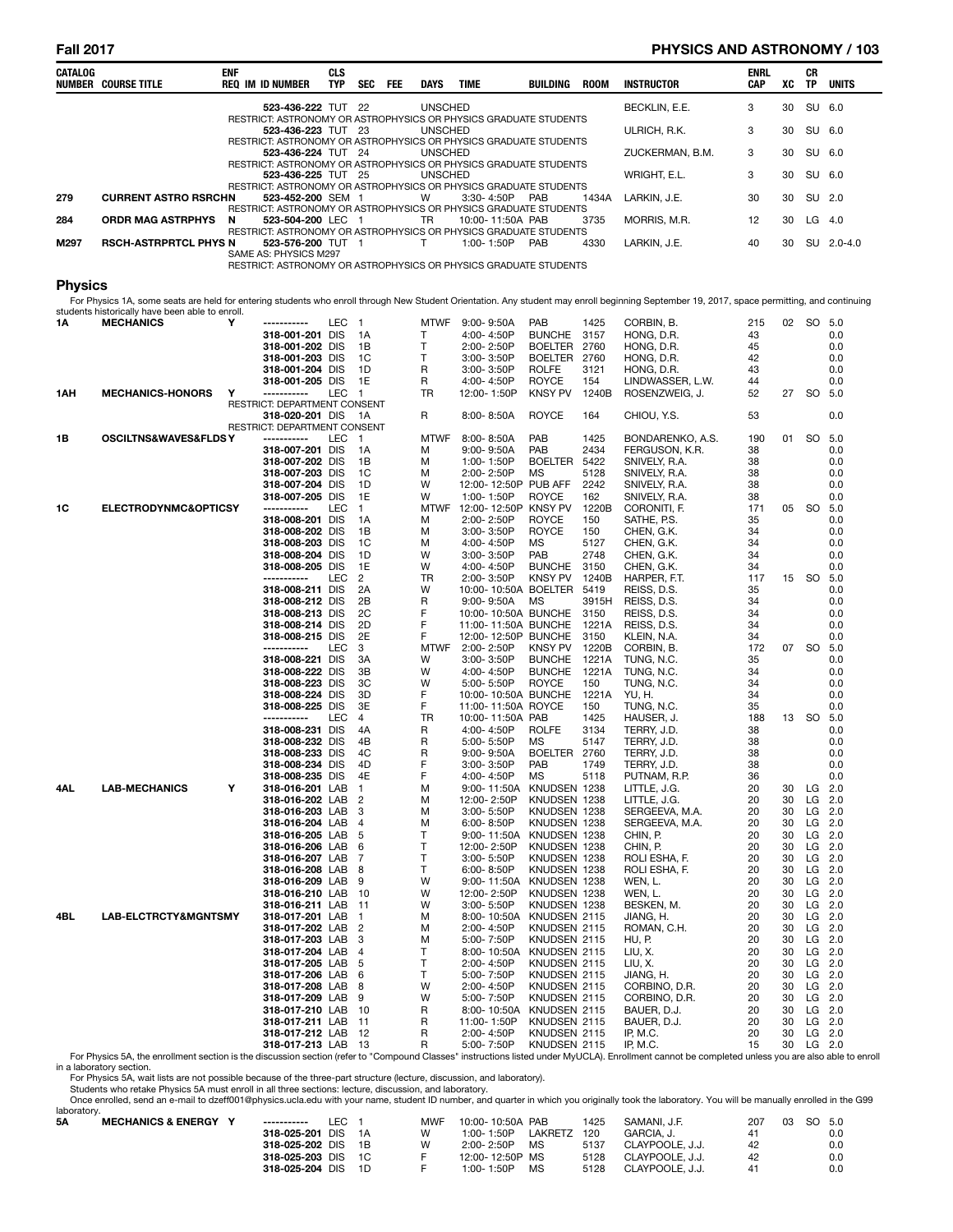## **104 / PHYSICS AND ASTRONOMY Fall 2017**

|  | CATALOG<br><b>NUMBER</b><br><b>SE TITLL</b><br><b>COURS.</b> | <b>ENI</b><br><b>REC</b><br><b>NIIMRFI</b><br> | ula<br><b>TYP</b> | <b>SEC</b> | FEI | <b>DAYS</b> | <b>TIML</b> | <b>BUILDING</b> | <b>ROON</b> | <b>INSTRUCTOR</b> | <b>ENR</b><br>CAP | vr<br>AL. | יי<br>υn<br><b>TD</b> | <b>UNITS</b><br>$\sim$ $\sim$ |
|--|--------------------------------------------------------------|------------------------------------------------|-------------------|------------|-----|-------------|-------------|-----------------|-------------|-------------------|-------------------|-----------|-----------------------|-------------------------------|
|--|--------------------------------------------------------------|------------------------------------------------|-------------------|------------|-----|-------------|-------------|-----------------|-------------|-------------------|-------------------|-----------|-----------------------|-------------------------------|

0.0 318-025-205 DIS 1E F 2:00-2:50P MS 5137 CLAYPOOLE, J.J. 41 0.0<br>For Physics 5A, the enrollment section is the discussion section (refer to "Compound Classes" instructions listed under MyUCLA). Enrollment cannot be compl in a laboratory section.

For Physics 5A, wait lists are not possible because of the three-part structure (lecture, discussion, and laboratory).

Students who retake Physics 5A must enroll in all three sections: lecture, discussion, and laboratory.

Once enrolled, send an e-mail to dzeff001@physics.ucla.edu with your name, student ID number, and quarter in which you originally took the laboratory. You will be manually enrolled in the G99 laboratory.

| ιaboraτorγ. |                                                                                                                                                                                                   |                  |    |            |                  |              |      |                 |           |        |     |
|-------------|---------------------------------------------------------------------------------------------------------------------------------------------------------------------------------------------------|------------------|----|------------|------------------|--------------|------|-----------------|-----------|--------|-----|
|             | -----------                                                                                                                                                                                       | LEC <sub>2</sub> |    | <b>MWF</b> | 11:00-11:50A PAB |              | 1425 | SAMANI. J.F.    | 204<br>04 | SO 5.0 |     |
|             | 318-025-211 DIS 2A                                                                                                                                                                                |                  |    |            | 10:00-10:50A MS  |              | 5128 | WONG. H.H.      | 42        |        | 0.0 |
|             | 318-025-212 DIS 2B                                                                                                                                                                                |                  |    |            | 12:00-12:50P PAB |              | 2434 | RODRIGUEZ, J.S. | 43        |        | 0.0 |
|             | 318-025-213 DIS 2C                                                                                                                                                                                |                  |    |            | $1:00 - 1:50P$   | <b>ROYCE</b> | 160  | RODRIGUEZ, J.S. | 40        |        | 0.0 |
|             | 318-025-214 DIS                                                                                                                                                                                   |                  | 2D |            | $2:00 - 2:50P$   | <b>PAB</b>   | 2748 | RODRIGUEZ, J.S. | 41        |        | 0.0 |
|             | 318-025-215 DIS 2E                                                                                                                                                                                |                  |    |            | $3:00 - 3:50P$   | <b>PAB</b>   | 2748 | RODRIGUEZ, J.S. | 37        |        | 0.0 |
|             | For Physics 5A, the enrollment section is the discussion section (refer to "Compound Classes" instructions listed under MyUCLA). Enrollment cannot be completed unless you are also able to enrol |                  |    |            |                  |              |      |                 |           |        |     |

#### For Physics 5A, the enrollment section is in a laboratory section.

For Physics 5A, wait lists are not possible because of the three-part structure (lecture, discussion, and laboratory).

Students who retake Physics 5A must enroll in all three sections: lecture, discussion, and laboratory.

Once enrolled, send an e-mail to dzeff001@physics.ucla.edu with your name, student ID number, and quarter in which you originally took the laboratory. You will be manually enrolled in the G99 laboratory.

For Physics 5A, lecture 3, there will be two MANDATORY midterm examinations from 5 to 7 p.m. on the following Sundays: October 22 and November 19, 2017.

| -----------        | LEC 3 |     | <b>MWF</b> | 2:00-2:50P           | PAB            | 1425  | DORFMAN, S.E. | 180 | 24 | SO 5.0 |     |
|--------------------|-------|-----|------------|----------------------|----------------|-------|---------------|-----|----|--------|-----|
| 318-025-221 DIS    |       | 3A  |            | $3:00 - 3:50P$       | <b>KNSY PV</b> | 1220B | LE. T.H.      | 42  |    |        | 0.0 |
| 318-025-222 DIS 3B |       |     |            | $4:00 - 4:50P$       | <b>PAB</b>     | 2434  | LE. T.H.      | 32  |    |        | 0.0 |
| 318-025-223 DIS    |       | 3C  |            | $5:00 - 5:50P$       | MS             | 5128  | LE. T.H.      | 25  |    |        | 0.0 |
| 318-025-224 DIS    |       | -3D |            | 12:00-12:50P LAKRETZ |                | 120   | LE. T.H.      | 42  |    |        | 0.0 |
| 318-025-225 DIS    |       | 3E  |            | 1:00-1:50P           | LAKRETZ        | 120   | KHAMIS, S.S.  | 40  |    |        | 0.0 |

0.0 10.0 118-025 DIS 3E F 1:00-1:50P LAKRETZ 120 KHAMIS, S.S. 40<br>For Physics 5A, the enrollment section is the discussion section (refer to "Compound Classes" instructions listed under MyUCLA). Enrollment cannot be complet in a laboratory section.

For Physics 5A, wait lists are not possible because of the three-part structure (lecture, discussion, and laboratory).

Students who retake Physics 5A must enroll in all three sections: lecture, discussion, and laboratory.<br>Once enrolled, send an e-mail to dzeff001@physics.ucla.edu with your name, student ID number, and quarter in which you laboratory.

| For Physics 5A, lecture 4, there will be two MANDATORY midterm examinations from 5 to 7 p.m. on the following Sundays: October 22 and November 19, 2017.                                           |       |    |     |                |              |       |               |     |    |        |     |  |  |
|----------------------------------------------------------------------------------------------------------------------------------------------------------------------------------------------------|-------|----|-----|----------------|--------------|-------|---------------|-----|----|--------|-----|--|--|
| ------------                                                                                                                                                                                       | IFC 4 |    | MWF | 3:00-3:50P     | <b>PAB</b>   | 1425  | DORFMAN, S.E. | 120 | 24 | SO 5.0 |     |  |  |
| 318-025-231 DIS 4A                                                                                                                                                                                 |       |    |     | $1:00 - 1:50P$ | KNSY PV      | 1220B | WANG. J.      | 30  |    |        | 0.0 |  |  |
| 318-025-232 DIS 4B                                                                                                                                                                                 |       |    | м   | 4:00-4:50P     | DODD         | 78    | WANG. J.      | 30  |    |        | 0.0 |  |  |
| 318-025-233 DIS 4C                                                                                                                                                                                 |       |    | W   | $2:00 - 2:50P$ | BUNCHE 3153  |       | WANG. J.      | 30  |    |        | 0.0 |  |  |
| 318-025-234 DIS                                                                                                                                                                                    |       | 4D | W   | 1:00-1:50P     | BOELTER 5422 |       | WANG. J.      | 30  |    |        | 0.0 |  |  |
| For Physics 5A, the enrollment section is the discussion section (refer to "Compound Classes" instructions listed under MyUCLA). Enrollment cannot be completed unless you are also able to enroll |       |    |     |                |              |       |               |     |    |        |     |  |  |

For Physics 5A, the<br>in a laboratory section.

For Physics 5A, wait lists are not possible because of the three-part structure (lecture, discussion, and laboratory).

Students who retake Physics 5A must enroll in all three sections: lecture, discussion, and laboratory.

Once enrolled, send an e-mail to dzeff001@physics.ucla.edu with your name, student ID number, and quarter in which you originally took the laboratory. You will be manually enrolled in the G99 laboratory.

| -----------        | <b>LEC</b> | 5               | TR             | 9:30-10:45A KNSY PV       |              | 1240B | CHANEY, A.D.     | 117 | 12 | SO 5.0 |     |
|--------------------|------------|-----------------|----------------|---------------------------|--------------|-------|------------------|-----|----|--------|-----|
| 318-025-241 DIS    |            | 5A              | м              | 3:00-3:50P                | MS           | 5118  | COTNER, E.W.     | 11  |    |        | 0.0 |
| 318-025-242 DIS    |            | 5B              | F              | 3:00-3:50P                | <b>PAB</b>   | 1434A | COTNER, E.W.     | 17  |    |        | 0.0 |
| 318-025-243 DIS    |            | 5C              | R              | 2:00-2:50P                | WGYOUNG 2200 |       | GARCIA, J.       | 33  |    |        | 0.0 |
| 318-025-244 DIS    |            | 5D              | W              | 3:00-3:50P                | МS           | 5147  | COTNER, E.W.     | 14  |    |        | 0.0 |
| 318-025-245 DIS    |            | 5E              | T.             | 1:00-1:50P                | BOELTER 5419 |       | COTNER, E.W.     | 41  |    |        | 0.0 |
| 318-025-251 LAB    |            | G1              | м              | 8:00-9:50A                | KNUDSEN 1152 |       | PINCHUK, P.A.    | 31  |    |        | 0.0 |
| 318-025-252 LAB    |            | - G2            | м              | 10:00-11:50A KNUDSEN 1152 |              |       | PINCHUK, P.A.    | 31  |    |        | 0.0 |
| 318-025-253 LAB    |            | G3              | м              | 12:00-1:50P               | KNUDSEN 1152 |       | CHOUDHARY, K.    | 32  |    |        | 0.0 |
| 318-025-254 LAB    |            | G4              | М              | 2:00-3:50P                | KNUDSEN 1152 |       | KERNES, J.M.     | 31  |    |        | 0.0 |
| 318-025-255 LAB    |            | G5              | м              | 4:00-5:50P                | KNUDSEN 1152 |       | KERNES, J.M.     | 31  |    |        | 0.0 |
| 318-025-256 LAB    |            | G6              | M              | 6:00-7:50P                | KNUDSEN 1152 |       | KERNES, J.M.     | 31  |    |        | 0.0 |
| 318-025-257 LAB    |            | G7              | T.             | 8:00-9:50A                | KNUDSEN 1152 |       | REITEN, J.D.     | 31  |    |        | 0.0 |
| 318-025-258 LAB G8 |            |                 | T              | 10:00-11:50A KNUDSEN 1152 |              |       | REITEN, J.D.     | 31  |    |        | 0.0 |
| 318-025-259 LAB    |            | G9              | T.             | 12:00-1:50P               | KNUDSEN 1152 |       | CHANG, R.W.      | 31  |    |        | 0.0 |
| 318-025-260 LAB    |            | G <sub>10</sub> |                | 2:00-3:50P                | KNUDSEN 1152 |       | CHRONISTER, A.M. | 31  |    |        | 0.0 |
| 318-025-261 LAB    |            | G11             | T.             | 4:00-5:50P                | KNUDSEN 1152 |       | CHRONISTER, A.M. | 31  |    |        | 0.0 |
| 318-025-262 LAB    |            | G12             | T.             | 6:00-7:50P                | KNUDSEN 1152 |       | CHRONISTER, A.M. | 31  |    |        | 0.0 |
| 318-025-263 LAB    |            | G13             | W              | 8:00-9:50A                | KNUDSEN 1152 |       | PI, Z.           | 31  |    |        | 0.0 |
| 318-025-264 LAB    |            | G14             | W              | 10:00-11:50A KNUDSEN 1152 |              |       | PI, Z.           | 31  |    |        | 0.0 |
| 318-025-265 LAB    |            | G15             | W              | 12:00-1:50P               | KNUDSEN 1152 |       | CHANG, R.W.      | 32  |    |        | 0.0 |
| 318-025-266 LAB    |            | G16             | W              | 2:00-3:50P                | KNUDSEN 1152 |       | PERRI, L.M.      | 31  |    |        | 0.0 |
| 318-025-267 LAB    |            | G17             | W              | 4:00-5:50P                | KNUDSEN 1152 |       | PERRI, L.M.      | 31  |    |        | 0.0 |
| 318-025-268 LAB    |            | G18             | W              | 6:00-7:50P                | KNUDSEN 1152 |       | HU, P.           | 31  |    |        | 0.0 |
| 318-025-269 LAB    |            | G19             | R              | 8:00-9:50A                | KNUDSEN 1152 |       | DURR, S.M.       | 31  |    |        | 0.0 |
| 318-025-270 LAB    |            | G20             | R              | 10:00-11:50A KNUDSEN 1152 |              |       | DURR, S.M.       | 31  |    |        | 0.0 |
| 318-025-271 LAB    |            | G21             | R              | 12:00-1:50P               | KNUDSEN 1152 |       | HU, P.           | 31  |    |        | 0.0 |
| 318-025-272 LAB    |            | G <sub>22</sub> | R              | 2:00-3:50P                | KNUDSEN 1152 |       | GARDINER, J.G.   | 31  |    |        | 0.0 |
| 318-025-273 LAB    |            | G <sub>23</sub> | R              | 4:00-5:50P                | KNUDSEN 1152 |       | GARDINER, J.G.   | 31  |    |        | 0.0 |
| 318-025-274 LAB    |            | G24             | R              | 6:00-7:50P                | KNUDSEN 1152 |       | DURR, S.M.       | 31  |    |        | 0.0 |
| 318-025-275 LAB    |            | G <sub>25</sub> | F              | 8:00-9:50A                | KNUDSEN 1152 |       | CHANG, R.W.      | 31  |    |        | 0.0 |
| 318-025-299 LAB    |            | G99             | <b>UNSCHED</b> |                           |              |       |                  | 30  |    |        | 0.0 |

RESTRICT: DEPARTMENT CONSENT

For Physics 6B, the enrollment section is the discussion section (refer to "Compound Classes" instructions listed under MyUCLA). Enrollment cannot be completed unless you are also able to enroll in a laboratory section.

For Physics 6B, wait lists are not possible because of the three-part structure (lecture, discussion, and laboratory).

Students who retake Physics 6B must enroll in all three sections: lecture, discussion, and laboratory.

Once enrolled, send an e-mail to dzeff001@physics.ucla.edu with your name, student ID number, and quarter in which you originally took the laboratory. You will be manually enrolled in the G99 laboratory.

| 100001010111 |                            |                    |                  |      |            |                      |                |       |                    |     |                 |     |     |
|--------------|----------------------------|--------------------|------------------|------|------------|----------------------|----------------|-------|--------------------|-----|-----------------|-----|-----|
| 6B           | <b>PHYSIC-LIFE SCI MAJ</b> | -----------        | LEC              |      | <b>MWF</b> | $9:00 - 9:50A$       | <b>KNSY PV</b> | 1220B | NIEMANN. C.        | 177 | 02 <sup>2</sup> | SO. | 5.0 |
|              |                            | 318-036-201 DIS    |                  | - 1A | w          | $3:00 - 3:50P$       | <b>ROYCE</b>   | 150   | PARRA MARTINEZ. J. | 39  |                 |     | 0.0 |
|              |                            | 318-036-202 DIS    |                  | - 1B | W          | 4:00-4:50P           | <b>ROYCE</b>   | 150   | PARRA MARTINEZ. J. | 36  |                 |     | 0.0 |
|              |                            | 318-036-203 DIS    |                  | - 1C | W          | 5:00-5:50P           | <b>PAB</b>     | 1749  | PARRA MARTINEZ. J. | 35  |                 |     | 0.0 |
|              |                            | 318-036-204 DIS    |                  | - 1D | R          | 4:00-4:50P           | <b>ROLFE</b>   | 3108  | PARRA MARTINEZ. J. | 36  |                 |     | 0.0 |
|              |                            | 318-036-205 DIS 1E |                  |      | R          | 5:00-5:50P           | <b>ROYCE</b>   | 150   | NEFF. D.M.         | 38  |                 |     | 0.0 |
|              |                            | -----------        | LEC <sub>2</sub> |      | <b>MWF</b> | 10:00-10:50A KNSY PV |                | 1220B | RICHARD, R.L.      | 175 | 03              | SO. | 5.0 |
|              |                            | 318-036-211 DIS    |                  | - 2A | R          | $4:00 - 4:50P$       | <b>ROYCE</b>   | 150   | ENCISO, M.F.       | 36  |                 |     | 0.0 |
|              |                            | 318-036-212 DIS    |                  | - 2B | R          | $5:00 - 5:50P$       | <b>PAB</b>     | 2434  | ENCISO, M.F.       | 35  |                 |     | 0.0 |
|              |                            | 318-036-213 DIS    |                  | - 2C |            | 12:00-12:50P ROYCE   |                | 150   | ENCISO, M.F.       | 36  |                 |     | 0.0 |
|              |                            | 318-036-214 DIS    |                  | - 2D |            | 1:00- 1:50P          | <b>BUNCHE</b>  | 1221A | ENCISO, M.F.       | 34  |                 |     | 0.0 |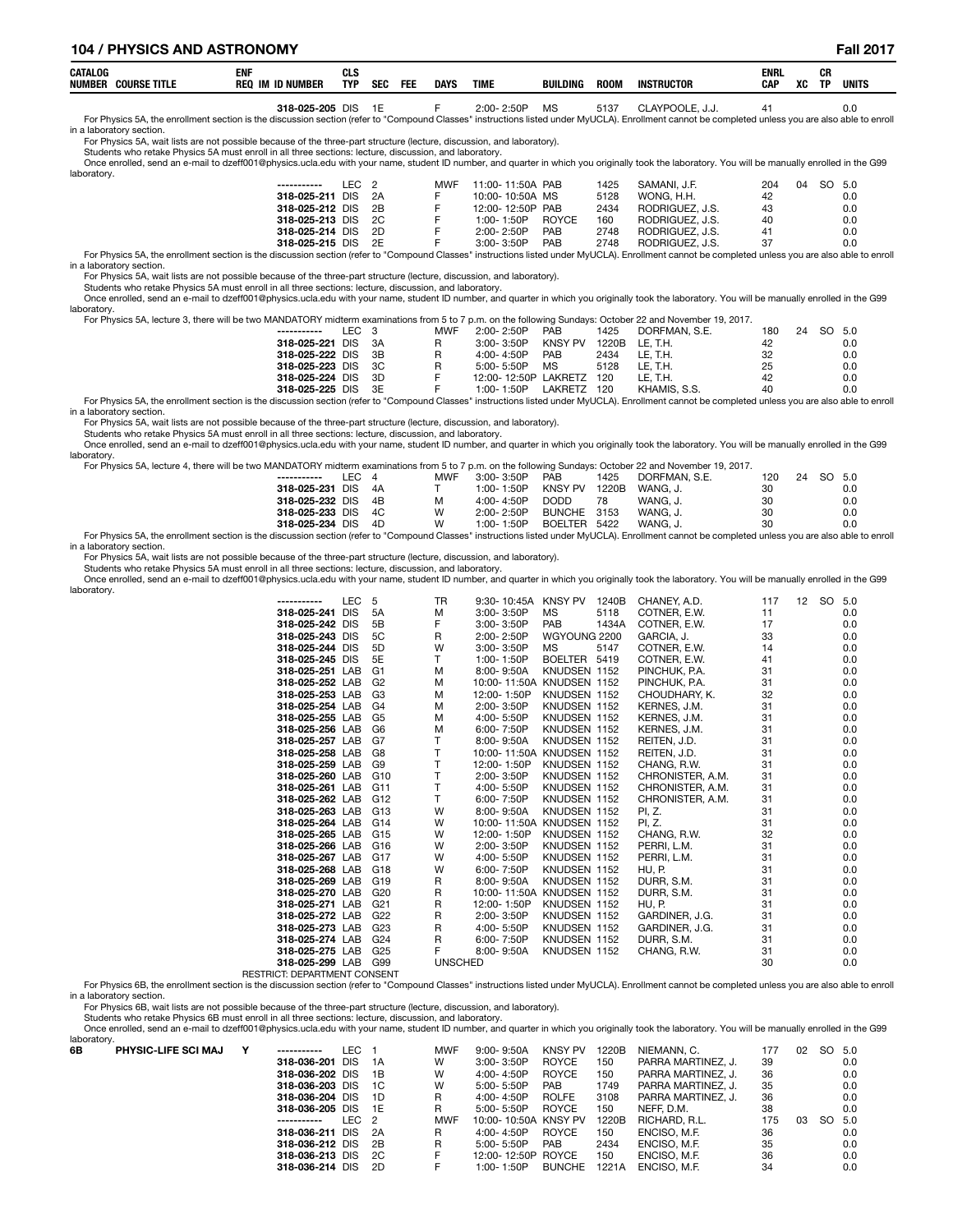## **Fall 2017 PHYSICS AND ASTRONOMY / 105**

| CATALOG     | <b>NUMBER COURSE TITLE</b>                                                                                                                                                                                                       | enf | REQ IM ID NUMBER                                           | <b>CLS</b><br><b>TYP</b> | SEC                              | FEE | DAYS           | TIME                                     | BUILDING                        | <b>ROOM</b>    | <b>INSTRUCTOR</b>                                                                                                                                                                                  | ENRL<br>CAP | XC | CR<br>TP  | <b>UNITS</b> |
|-------------|----------------------------------------------------------------------------------------------------------------------------------------------------------------------------------------------------------------------------------|-----|------------------------------------------------------------|--------------------------|----------------------------------|-----|----------------|------------------------------------------|---------------------------------|----------------|----------------------------------------------------------------------------------------------------------------------------------------------------------------------------------------------------|-------------|----|-----------|--------------|
|             |                                                                                                                                                                                                                                  |     | 318-036-215 DIS                                            |                          | 2E                               |     | F              | 2:00-2:50P                               | BUNCHE 1221A                    |                | NEFF, D.M.                                                                                                                                                                                         | 34          |    |           | 0.0          |
|             |                                                                                                                                                                                                                                  |     | 318-036-251 LAB                                            |                          | G1                               |     | M              | 11:00-12:50P KNUDSEN 1134                |                                 |                | JULIUS, E.F.                                                                                                                                                                                       | 30          |    |           | 0.0          |
|             |                                                                                                                                                                                                                                  |     | 318-036-252 LAB<br>318-036-253 LAB                         |                          | G <sub>2</sub><br>G <sub>3</sub> |     | M<br>M         | 1:00-2:50P<br>3:00-4:50P                 | KNUDSEN 1134<br>KNUDSEN 1134    |                | JULIUS, E.F.<br>JULIUS, E.F.                                                                                                                                                                       | 30<br>30    |    |           | 0.0<br>0.0   |
|             |                                                                                                                                                                                                                                  |     | 318-036-254 LAB                                            |                          | G4                               |     | M              | 5:00-6:50P                               | KNUDSEN 1134                    |                | SHENG, J.                                                                                                                                                                                          | 30          |    |           | 0.0          |
|             |                                                                                                                                                                                                                                  |     | 318-036-255 LAB                                            |                          | G5                               |     | т              | 8:00-9:50A                               | KNUDSEN 1134                    |                | LIN, C.J.                                                                                                                                                                                          | 30          |    |           | 0.0          |
|             |                                                                                                                                                                                                                                  |     | 318-036-256 LAB<br>318-036-257 LAB                         |                          | G6<br>G7                         |     | т<br>Т         | 10:00-11:50A KNUDSEN 1134<br>12:00-1:50P | KNUDSEN 1134                    |                | LIN, C.J.<br>SHENG, J.                                                                                                                                                                             | 30<br>30    |    |           | 0.0<br>0.0   |
|             |                                                                                                                                                                                                                                  |     | 318-036-258 LAB                                            |                          | G8                               |     | т              | 2:00-3:50P                               | KNUDSEN 1134                    |                | ROONEY, J.D.                                                                                                                                                                                       | 30          |    |           | 0.0          |
|             |                                                                                                                                                                                                                                  |     | 318-036-259 LAB                                            |                          | G9                               |     | т              | 4:00-5:50P                               | KNUDSEN 1134                    |                | ROONEY, J.D.                                                                                                                                                                                       | 30          |    |           | 0.0          |
|             |                                                                                                                                                                                                                                  |     | 318-036-260 LAB<br>318-036-261 LAB                         |                          | G10<br>G11                       |     | т<br>w         | 6:00-7:50P<br>11:00-12:50P KNUDSEN 1134  | KNUDSEN 1134                    |                | ROONEY, J.D.<br>EDISON, A.C.                                                                                                                                                                       | 30<br>30    |    |           | 0.0<br>0.0   |
|             |                                                                                                                                                                                                                                  |     | 318-036-262 LAB G12                                        |                          |                                  |     | W              | 1:00-2:50P                               | KNUDSEN 1134                    |                | EDISON, A.C.                                                                                                                                                                                       | 30          |    |           | 0.0          |
|             |                                                                                                                                                                                                                                  |     | 318-036-299 LAB G99                                        |                          |                                  |     | <b>UNSCHED</b> |                                          |                                 |                |                                                                                                                                                                                                    | 25          |    |           | 0.0          |
|             |                                                                                                                                                                                                                                  |     | RESTRICT: DEPARTMENT CONSENT                               |                          |                                  |     |                |                                          |                                 |                | For Physics 6C, the enrollment section is the discussion section (refer to "Compound Classes" instructions listed under MyUCLA). Enrollment cannot be completed unless you are also able to enroll |             |    |           |              |
|             | in a laboratory section.                                                                                                                                                                                                         |     |                                                            |                          |                                  |     |                |                                          |                                 |                |                                                                                                                                                                                                    |             |    |           |              |
|             | For Physics 6C, wait lists are not possible because of the three-part structure (lecture, discussion, and laboratory).<br>Students who retake Physics 6C must enroll in all three sections: lecture, discussion, and laboratory. |     |                                                            |                          |                                  |     |                |                                          |                                 |                | Once enrolled, send an e-mail to dzeff001@physics.ucla.edu with your name, student ID number, and quarter in which you originally took the laboratory. You will be manually enrolled in the G99    |             |    |           |              |
| laboratory. |                                                                                                                                                                                                                                  |     |                                                            |                          |                                  |     |                |                                          |                                 |                |                                                                                                                                                                                                    |             |    |           |              |
| 6C          | <b>PHYSIC-LIFE SCI MAJ</b>                                                                                                                                                                                                       | Υ   | -----------<br>318-038-201 DIS                             | LEC 1                    | 1A                               |     | MWF<br>W       | 12:00-12:50P PAB<br>4:00-4:50P           | LAKRETZ 120                     | 1425           | SCHRIVER, D.<br>ZHAO, Y.                                                                                                                                                                           | 207<br>43   |    | 05 SO 5.0 | 0.0          |
|             |                                                                                                                                                                                                                                  |     | 318-038-202 DIS                                            |                          | 1B                               |     | W              | 5:00-5:50P                               | МS                              | 5117           | ZHAO, Y.                                                                                                                                                                                           | 40          |    |           | 0.0          |
|             |                                                                                                                                                                                                                                  |     | 318-038-203 DIS                                            |                          | 1C                               |     | R              | 3:00-3:50P                               | <b>BUNCHE</b>                   | 3211           | EDISON, A.C.                                                                                                                                                                                       | 46          |    |           | 0.0          |
|             |                                                                                                                                                                                                                                  |     | 318-038-204 DIS                                            |                          | 1D<br>1E                         |     | R              | 4:00-4:50P                               | <b>BUNCHE</b><br><b>BOELTER</b> | 3170           | ZHAO, Y.                                                                                                                                                                                           | 41          |    |           | 0.0          |
|             |                                                                                                                                                                                                                                  |     | 318-038-205 DIS<br>-----------                             | LEC                      | 2                                |     | R<br>MWF       | 5:00-5:50P<br>1:00-1:50P                 | PAB                             | 5420<br>1425   | ZHAO, Y.<br>BACHTIS, M.                                                                                                                                                                            | 42<br>199   | 06 | SO.       | 0.0<br>5.0   |
|             |                                                                                                                                                                                                                                  |     | 318-038-211 DIS                                            |                          | 2A                               |     | R              | 3:00-3:50P                               | <b>BOELTER</b>                  | 2760           | BAL, G.K.                                                                                                                                                                                          | 40          |    |           | 0.0          |
|             |                                                                                                                                                                                                                                  |     | 318-038-212 DIS                                            |                          | 2B                               |     | R              | 4:00-4:50P                               | BOELTER 5420                    |                | BAL, G.K.                                                                                                                                                                                          | 41          |    |           | 0.0          |
|             |                                                                                                                                                                                                                                  |     | 318-038-213 DIS<br>318-038-214 DIS                         |                          | 2C<br>2D                         |     | R<br>F         | 5:00-5:50P<br>10:00-10:50A LAKRETZ 120   | <b>BOELTER</b>                  | 5280           | BAL, G.K.<br>BAL, G.K.                                                                                                                                                                             | 41<br>43    |    |           | 0.0<br>0.0   |
|             |                                                                                                                                                                                                                                  |     | 318-038-215 DIS                                            |                          | 2E                               |     | F              | 11:00-11:50A MS                          |                                 | 5128           | CHASE, S.E.                                                                                                                                                                                        | 42          |    |           | 0.0          |
|             |                                                                                                                                                                                                                                  |     | 318-038-251 LAB                                            |                          | G1                               |     | М              | 2:00-3:50P                               | KNUDSEN 2122                    |                | EMMEL, S.C.                                                                                                                                                                                        | 32          |    |           | 0.0          |
|             |                                                                                                                                                                                                                                  |     | 318-038-252 LAB<br>318-038-253 LAB                         |                          | G <sub>2</sub><br>G3             |     | M<br>M         | 4:00-5:50P<br>6:00-7:50P                 | KNUDSEN 2122<br>KNUDSEN 2122    |                | EMMEL, S.C.<br>KOSMOPOULOS, D.                                                                                                                                                                     | 32<br>31    |    |           | 0.0<br>0.0   |
|             |                                                                                                                                                                                                                                  |     | 318-038-254 LAB                                            |                          | G4                               |     | т              | 8:00-9:50A                               | KNUDSEN 2122                    |                | CHOUDHARY, K.                                                                                                                                                                                      | 32          |    |           | 0.0          |
|             |                                                                                                                                                                                                                                  |     | 318-038-255 LAB                                            |                          | G5                               |     | Т              | 10:00-11:50A KNUDSEN 2122                |                                 |                | MYERS, T.R.                                                                                                                                                                                        | 32          |    |           | 0.0          |
|             |                                                                                                                                                                                                                                  |     | 318-038-256 LAB<br>318-038-257 LAB                         |                          | G6<br>G7                         |     | Т<br>т         | 12:00-1:50P<br>2:00-3:50P                | KNUDSEN 2122<br>KNUDSEN 2122    |                | MYERS, T.R.<br>MYERS, T.R.                                                                                                                                                                         | 32<br>32    |    |           | 0.0<br>0.0   |
|             |                                                                                                                                                                                                                                  |     | 318-038-258 LAB                                            |                          | G8                               |     | т              | 4:00-5:50P                               | KNUDSEN 2122                    |                | CHANG, E.H.                                                                                                                                                                                        | 32          |    |           | 0.0          |
|             |                                                                                                                                                                                                                                  |     | 318-038-259 LAB                                            |                          | G9                               |     | т              | 6:00-7:50P                               | KNUDSEN 2122                    |                | KOSMOPOULOS, D.                                                                                                                                                                                    | 31          |    |           | 0.0          |
|             |                                                                                                                                                                                                                                  |     | 318-038-260 LAB<br>318-038-261 LAB                         |                          | G10<br>G11                       |     | w<br>W         | 8:00-9:50A<br>10:00-11:50A KNUDSEN 2122  | KNUDSEN 2122                    |                | KOSMOPOULOS, D.<br>CHAN, B.K.                                                                                                                                                                      | 32<br>32    |    |           | 0.0<br>0.0   |
|             |                                                                                                                                                                                                                                  |     | 318-038-262 LAB                                            |                          | G12                              |     | W              | 2:00-3:50P                               | KNUDSEN 2122                    |                | CHANG, E.H.                                                                                                                                                                                        | 32          |    |           | 0.0          |
|             |                                                                                                                                                                                                                                  |     | 318-038-263 LAB                                            |                          | G13                              |     | W              | 4:00-5:50P                               | KNUDSEN 2122                    |                | CHAN, B.K.                                                                                                                                                                                         | 32          |    |           | 0.0          |
|             |                                                                                                                                                                                                                                  |     | 318-038-299 LAB G99<br>RESTRICT: DEPARTMENT CONSENT        |                          |                                  |     | <b>UNSCHED</b> |                                          |                                 |                |                                                                                                                                                                                                    | 20          |    |           | 0.0          |
|             |                                                                                                                                                                                                                                  |     |                                                            |                          |                                  |     |                |                                          |                                 |                | For Physics 10, some seats are held for entering students who enroll through New Student Orientation. Any student may enroll beginning September 19, 2017, space permitting, and continuing        |             |    |           |              |
| 10          | students historically have been able to enroll.<br><b>PHYSICS</b>                                                                                                                                                                | N   | -----------                                                | LEC 1                    |                                  |     | TR             | 2:00-3:20P                               | PAB                             | 1425           | HOLCZER, K.                                                                                                                                                                                        | 187         |    | 15 SO 4.0 |              |
|             |                                                                                                                                                                                                                                  |     | 318-065-201 DIS                                            |                          | - 1A                             |     | F              | 12:00-12:50P ROYCE                       |                                 | 162            | KAIDI, J.K.                                                                                                                                                                                        | 47          |    |           | 0.0          |
|             |                                                                                                                                                                                                                                  |     | 318-065-202 DIS                                            |                          | 1B                               |     | F              | 1:00-1:50P                               | <b>BOELTER</b>                  | 5264           | KAIDI, J.K.                                                                                                                                                                                        | 47          |    |           | 0.0          |
|             |                                                                                                                                                                                                                                  |     | 318-065-203 DIS<br>318-065-204 DIS                         |                          | - 1C<br>1D                       |     | F<br>F         | 2:00-2:50P<br>4:00-4:50P                 | <b>ROYCE</b><br>PAB             | 160<br>2748    | KAIDI, J.K.<br>KAIDI, J.K.                                                                                                                                                                         | 47<br>46    |    |           | 0.0<br>0.0   |
|             | For Physics 17, lecture 1, there will be one MANDATORY midterm examination from 6 to 8 p.m. on Tuesday, November 7, 2017.                                                                                                        |     |                                                            |                          |                                  |     |                |                                          |                                 |                |                                                                                                                                                                                                    |             |    |           |              |
| 17          | <b>QUANTM&amp;STAT MECHNCSY</b>                                                                                                                                                                                                  |     | -----------                                                | LEC 1                    |                                  |     | MWF            | $9:00 - 9:50A$                           | KNSY PV 1240B                   |                | NI, N.                                                                                                                                                                                             | 80          | 02 |           | SO 4.0       |
|             |                                                                                                                                                                                                                                  |     | 318-092-201 DIS 1A<br>318-092-203 DIS 1C                   |                          |                                  |     | R<br>R         | 9:00-9:50A<br>$9:00 - 9:50A$             | ROYCE<br><b>ROLFE</b>           | 162<br>3135    | HAYAKAWA, K.T.<br>HU, C.                                                                                                                                                                           | 40<br>40    |    |           | 0.0<br>0.0   |
| 18L         | <b>MODERN PHYSICS LAB</b>                                                                                                                                                                                                        | Y   | -----------                                                | LEC 1                    |                                  |     | м              | 3:00-3:50P                               | PAB                             | 2748           | REGAN, B.C.                                                                                                                                                                                        | 31          |    | 30 LG 4.0 |              |
|             |                                                                                                                                                                                                                                  |     | RESTRICT: DEPARTMENT CONSENT                               |                          |                                  |     |                |                                          |                                 |                |                                                                                                                                                                                                    |             |    |           |              |
|             |                                                                                                                                                                                                                                  |     | 318-094-201 LAB 1A<br>RESTRICT: DEPARTMENT CONSENT         |                          |                                  |     | TW             | 3:00-5:50P                               | KNUDSEN 2136                    |                | CHAN, H.L.                                                                                                                                                                                         | 18          |    |           | 0.0          |
|             |                                                                                                                                                                                                                                  |     | 318-094-202 LAB 1B                                         |                          |                                  |     | RF             | 3:00-5:50P                               | KNUDSEN 2136                    |                | CHRISTENSEN, J.E.                                                                                                                                                                                  | 18          |    |           | 0.0          |
|             |                                                                                                                                                                                                                                  |     | RESTRICT: DEPARTMENT CONSENT                               |                          |                                  |     |                |                                          |                                 |                |                                                                                                                                                                                                    |             |    |           |              |
| 19          | FIAT LUX FRSHMN SEM                                                                                                                                                                                                              | N   | 318-097-201 SEM 1<br>RESTRICT: UNDERGRADUATE STUDENTS ONLY |                          |                                  |     | T.             | 10:00-11:50A KNUDSEN 4173                |                                 |                | ARISAKA, K.                                                                                                                                                                                        | 25          | 30 |           | PN 1.0       |
|             | Physics 19, seminar 1: Why Are We Here? Origin of Universe, Life, and Consciousness                                                                                                                                              |     |                                                            |                          |                                  |     |                |                                          |                                 |                |                                                                                                                                                                                                    |             |    |           |              |
| 89HC        | <b>HONORS CONTRACTS</b>                                                                                                                                                                                                          | N   | 318-268-201 TUT 1                                          |                          |                                  |     | VAR            |                                          |                                 |                | DORFMAN, S.E.                                                                                                                                                                                      | 0           | 30 |           | $LG$ 1.0     |
| 98XA        | Physics 98XA is limited to students in Program for Excellence in Education and Research in Sciences (PEERS); those not in PEERS will be dropped.<br><b>LEARNING WORKSHOPS N</b>                                                  |     | 318-291-200 LAB 1                                          |                          |                                  |     | MW             | 4:30-5:50P                               | <b>ROYCE</b>                    | 164            | CORBIN, B.                                                                                                                                                                                         | 30          | 30 |           | PN 1.0       |
|             |                                                                                                                                                                                                                                  |     | 318-291-210 LAB 2                                          |                          |                                  |     | MW             | 4:30-5:50P                               | BOELTER 5280                    |                | CORBIN, B.                                                                                                                                                                                         | 30          | 30 |           | PN 1.0       |
| 98XB        | Physics 98XB is limited to students in Program for Excellence in Education and Research in Sciences (PEERS); those not in PEERS will be dropped.<br><b>LEARNING WORKSHOPS N</b>                                                  |     | 318-292-200 LAB 1                                          |                          |                                  |     | MW             | 4:30-5:50P                               | BOELTER 5272                    |                | CORBIN, B.                                                                                                                                                                                         | 30          | 30 |           | PN 1.0       |
| 99          | <b>STUDENT RSRCH PRGRMN</b>                                                                                                                                                                                                      |     | 318-297-201 TUT 1                                          |                          |                                  |     | VAR            |                                          |                                 |                | ARISAKA, K.                                                                                                                                                                                        | 0           | 30 |           | PN 1.0-2.0   |
| 105B        | ANALYTIC MECHANICS N                                                                                                                                                                                                             |     | -----------                                                | LEC 1                    |                                  |     | MWF            | 10:00-10:50A KNSY PV                     |                                 | 1240B          | MUSUMECI, P.                                                                                                                                                                                       | 76          | 03 |           | SO 4.0       |
| 110B        | ELECTRICITY&MAGNET N                                                                                                                                                                                                             |     | 318-311-201 DIS<br>-----------                             | LEC                      | - 1A<br>$\overline{1}$           |     | F<br>MW        | 2:00-2:50P<br>11:00-12:15P KNSY PV       | FRANZ                           | 2258A<br>1240B | LU, P.<br>CHAN, C.K.                                                                                                                                                                               | 76<br>75    | 04 | SO 4.0    | 0.0          |
|             |                                                                                                                                                                                                                                  |     | 318-339-201 DIS                                            |                          | 1A                               |     | R              | 11:00-11:50A BOELTER                     |                                 | 5419           | POWELL, I.E.                                                                                                                                                                                       | 40          |    |           | 0.0          |
|             |                                                                                                                                                                                                                                  |     | 318-339-202 DIS                                            |                          | 1B                               |     | F              | $9:00 - 9:50A$                           | <b>KNSY PV</b>                  | 1200B          | HAMILTON, D.W.                                                                                                                                                                                     | 35          |    |           | 0.0          |
| 112         | <b>THERMODYNAMICS</b>                                                                                                                                                                                                            | N   | -----------                                                | LEC                      | $\overline{1}$                   |     | TR             | 9:30-10:45A KNSY PV                      |                                 | 1200B          | BROWN, S.                                                                                                                                                                                          | 66          | 12 |           | SO 4.0       |
| 115A        | <b>QUANTUM MECHANICS N</b>                                                                                                                                                                                                       |     | 318-350-201 DIS<br>-----------                             | LEC                      | 1A<br>$\overline{1}$             |     | F<br>MWF       | 3:00-3:50P<br>$9:00 - 9:50A$             | <b>FRANZ</b><br>PAB             | 2258A<br>1434A | PREE, S.L.<br>CHAKRAVARTY, S.                                                                                                                                                                      | 66<br>76    |    | 02 LG 4.0 | 0.0          |
|             |                                                                                                                                                                                                                                  |     | 318-373-201 DIS                                            |                          | 1A                               |     | R              | 3:00-3:50P                               | MS                              | 5128           | ROMBES III, N.D.                                                                                                                                                                                   | 38          |    |           | 0.0          |
|             |                                                                                                                                                                                                                                  |     | 318-373-202 DIS                                            |                          | 1B                               |     | Τ              | 2:00-2:50P                               | <b>BUNCHE</b>                   | 3153           | SAWYER, E.J.                                                                                                                                                                                       | 38          |    |           | 0.0          |
| 115B        | <b>QUANTUM MECHANICS N</b>                                                                                                                                                                                                       |     | -----------<br>318-374-201 DIS                             | LEC                      | $\overline{1}$<br>1A             |     | MWF<br>R       | 1:00-1:50P<br>2:00-2:50P                 | <b>KNSY PV</b><br>PUB AFF       | 1240B<br>2238  | MIAO, J.<br>ZOU, J.                                                                                                                                                                                | 65<br>33    |    | 06 LG 4.0 | 0.0          |
|             |                                                                                                                                                                                                                                  |     | 318-374-202 DIS                                            |                          | - 1B                             |     | R              | 5:00-5:50P                               | PAB                             | 1749           | SLEPUKHIN, V.M.                                                                                                                                                                                    | 32          |    |           | 0.0          |
| 117         | <b>ELECTRONCS-MEASRMNTN</b>                                                                                                                                                                                                      |     | -----------                                                | LEC 1                    |                                  |     | R              | 2:00-3:50P                               | BUNCHE 2178                     |                | SALTZBERG, D.                                                                                                                                                                                      | 20          |    | 30 SO 4.0 |              |
|             |                                                                                                                                                                                                                                  |     | RESTRICT: DEPARTMENT CONSENT<br>318-382-201 LAB 1A         |                          |                                  |     | T              | 1:00-4:50P                               | KNUDSEN A137                    |                | RANSFORD, A.M.                                                                                                                                                                                     | 10          |    |           | 0.0          |
|             |                                                                                                                                                                                                                                  |     | RESTRICT: DEPARTMENT CONSENT                               |                          |                                  |     |                |                                          |                                 |                |                                                                                                                                                                                                    |             |    |           |              |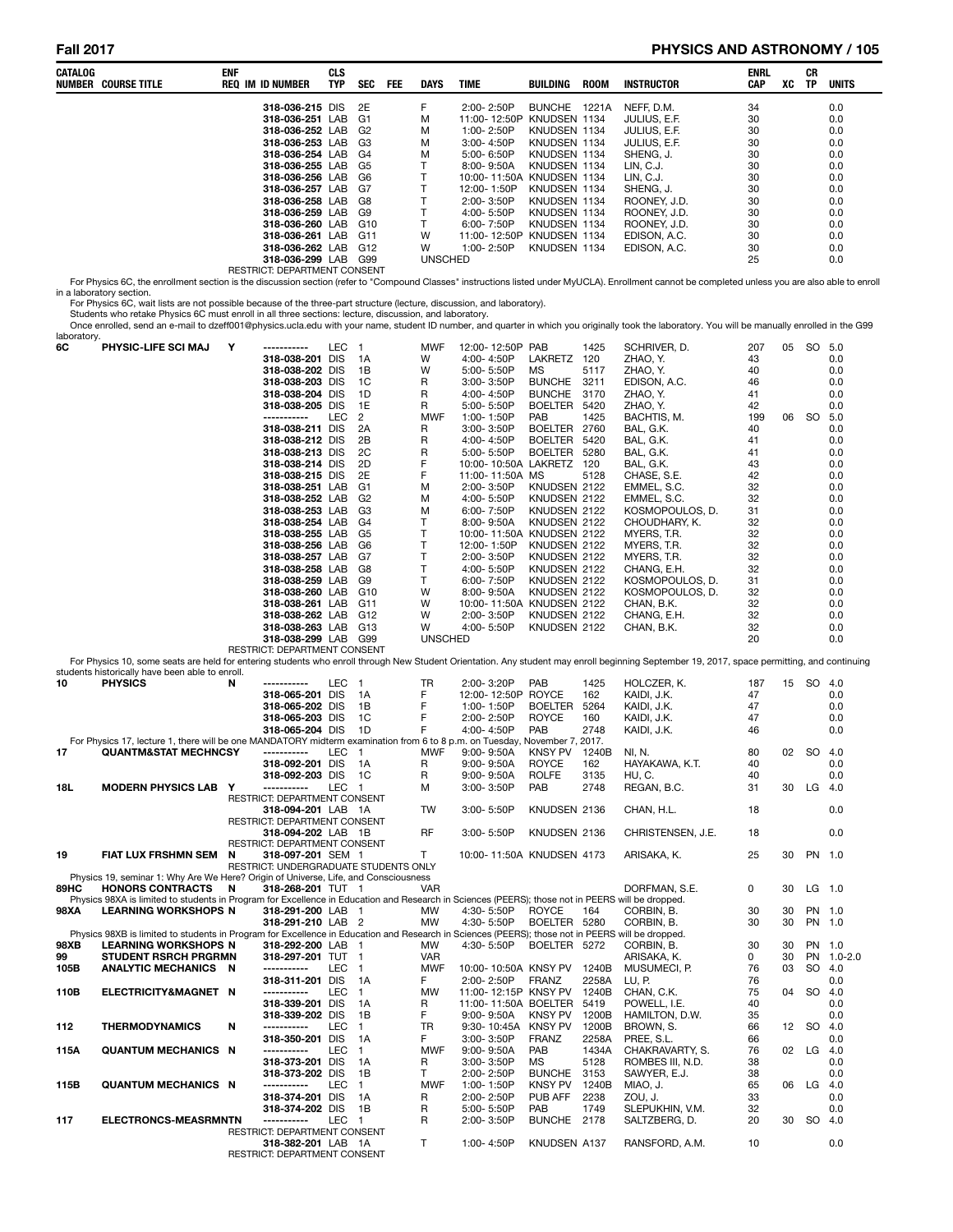## **106 / PHYSICS AND BIOLOGY IN MEDICINE Fall 2017**

| CATALOG      | <b>NUMBER COURSE TITLE</b>                                   | <b>ENF</b> | <b>REQ IM ID NUMBER</b>                                               | <b>CLS</b><br><b>TYP</b> | <b>SEC</b>         | FEE | DAYS                         | <b>TIME</b>                                                                         | BUILDING            | <b>ROOM</b>  | <b>INSTRUCTOR</b>             | <b>ENRL</b><br><b>CAP</b> | XC       | CR<br><b>TP</b>    | <b>UNITS</b>         |
|--------------|--------------------------------------------------------------|------------|-----------------------------------------------------------------------|--------------------------|--------------------|-----|------------------------------|-------------------------------------------------------------------------------------|---------------------|--------------|-------------------------------|---------------------------|----------|--------------------|----------------------|
|              |                                                              |            | 318-382-202 LAB 1B                                                    |                          |                    |     | м                            | 2:00-5:50P                                                                          | KNUDSEN A137        |              | RANSFORD, A.M.                | 10                        |          |                    | 0.0                  |
| M122         | <b>PLASMA ELECTRONICS</b>                                    | N          | RESTRICT: DEPARTMENT CONSENT<br>-----------                           | LEC 1                    |                    |     | <b>TR</b>                    | 11:00-12:15P PAB                                                                    |                     | 2434         | MORI, W.B.                    | 30                        | 13       | LG 4.0             |                      |
|              |                                                              |            | SAME AS: EL ENGR M185<br>318-413-201 DIS                              |                          | 1A                 |     | F                            | 4:00-4:50P                                                                          | PAB                 | 1749         | WELCH, E.C.                   | 30                        |          |                    | 0.0                  |
| 124          | <b>NUCLEAR PHYSICS</b>                                       | N          | -----------<br>318-422-201 DIS                                        | LEC                      | $\mathbf{1}$<br>1A |     | TR<br>F                      | 12:30-1:45P<br>12:00-12:50P ROYCE                                                   | <b>DODD</b>         | 78<br>160    | KANG, Z.<br>BALYTSKYI, Y.     | 43<br>43                  | 14       | SO 4.0             | 0.0                  |
| 131          | <b>MATH METHDS-PHYSICS N</b>                                 |            | -----------                                                           | <b>LEC</b>               | $\mathbf{1}$       |     | <b>MWF</b>                   | 10:00-10:50A KNSY PV                                                                |                     | 1200B        | GELMINI, G.B.                 | 70                        | 03       | SO 4.0             |                      |
|              |                                                              |            | 318-460-201 DIS<br>318-460-202 DIS                                    |                          | 1A<br>1B           |     | M<br>W                       | 12:00-12:50P PAB<br>11:00-11:50A BOELTER                                            |                     | 1749<br>5419 | CHEN, K.<br>VICINO, M.        | 37<br>35                  |          |                    | 0.0<br>0.0           |
| 140A         | <b>INTR-SOLD STAT PHYS</b>                                   | N          | -----------<br>318-551-201 DIS                                        | LEC                      | $\mathbf{1}$<br>1A |     | <b>MWF</b><br>R              | 12:00-12:50P<br>4:00-4:50P                                                          | PAB<br><b>ROYCE</b> | 2748<br>162  | JIANG. H.<br>RAJAPAKSE, R.    | 43<br>43                  | 05       | $LG$ 4.0           | 0.0                  |
| 180F         | <b>ELEM PARTICLE LAB</b>                                     | N          | 318-757-200 LAB 1<br>RESTRICT: DEPARTMENT CONSENT                     |                          |                    |     | $\mathsf{T}$                 | 3:00-4:50P                                                                          | KNUDSEN 6107        |              | BACHTIS, M.                   | 12                        | 30       | SO 4.0             |                      |
| 189HC        | <b>HONORS CONTRACTS</b>                                      | N          | 318-537-201 TUT 1                                                     |                          |                    |     | <b>VAR</b>                   |                                                                                     |                     |              | MIAO, J.                      | 0                         | 30       | $LG$ 1.0           |                      |
| 190          | <b>RESEARCH COLLOQUIA N</b>                                  |            | 318-537-202 TUT 2<br>318-840-200 SEM 1                                |                          |                    |     | VAR<br>TBA                   |                                                                                     |                     |              | MUSUMECI, P.<br>COUSINS, R.D. | 0<br>10                   | 30<br>30 | $LG$ 1.0<br>PN 2.0 |                      |
| 192          | UNDERGRAD PRACTICUMN                                         |            | <b>RESTRICT: SENIORS ONLY</b><br>318-852-200 SEM 1                    |                          |                    |     | м                            | 4:00-5:50P                                                                          | PAB                 | 1434A        | SAMANI, J.F.                  | 20                        | 30       |                    | SO 2.0-4.0           |
|              |                                                              |            | RESTRICT: DEPARTMENT CONSENT<br>318-852-201 SEM 2                     |                          |                    |     | <b>VAR</b>                   |                                                                                     |                     |              | ARISAKA, K.                   | 20                        | 30       |                    | SO 2.0-4.0           |
|              |                                                              |            | RESTRICT: DEPARTMENT CONSENT                                          |                          |                    |     |                              |                                                                                     |                     |              |                               |                           |          |                    |                      |
|              |                                                              |            | 318-852-203 SEM 3<br>RESTRICT: DEPARTMENT CONSENT                     |                          |                    |     | T                            | 4:00-5:50P                                                                          | <b>FRANZ</b>        | 1260         | SHAKED, S.                    | 40                        | 30       |                    | SO 2.0-4.0           |
|              |                                                              |            | 318-852-204 SEM 4<br>RESTRICT: DEPARTMENT CONSENT                     |                          |                    |     | м                            | $3:00 - 3:50P$                                                                      | <b>SLICHTR</b>      | 3871         | SCHRIVER, D.                  | 20                        | 30       |                    | SO 2.0-4.0           |
| 194<br>196   | <b>RESEARCH GROUP SEM N</b><br><b>RESEARCH APPRNTCSHPN</b>   |            | 318-864-200 RGP 1<br>318-876-201 TUT 1                                |                          |                    |     | <b>UNSCHED</b><br><b>VAR</b> |                                                                                     |                     |              | ARISAKA, K.<br>ROSENZWEIG, J. | 0<br>0                    | 30<br>30 | PN 1.0             | PN 2.0-4.0           |
| 220          | <b>CLASSICAL MECHANICS N</b>                                 |            | 718-060-200 LEC 1<br>RESTRICT: PHYSICS GRADUATE STUDENTS              |                          |                    |     | TR                           | 12:00-1:50P                                                                         | PAB                 | 2748         | ZOCCHI, G.                    | 39                        | 14       | $LG$ 4.0           |                      |
| 221A         | <b>QUANTUM MECHANICS N</b>                                   |            | 718-072-200 LEC 1                                                     |                          |                    |     | MW                           | 10:00-11:50A PAB                                                                    |                     | 2434         | ROY, R.                       | 35                        | 03       | $LG$ 4.0           |                      |
| 222A         | <b>PLASMA PHYSICS</b>                                        | N          | <b>RESTRICT: PHYSICS GRADUATE STUDENTS</b><br>718-085-200 LEC 1       |                          |                    |     | TR                           | 2:00-3:50P                                                                          | PAB                 | 2748         | MORALES, G.J.                 | 20                        | 30       | SO 4.0             |                      |
| 226A         | <b>ELEM PARTICLE PHYS</b>                                    | N          | <b>RESTRICT: GRADUATE STUDENTS</b><br>718-108-200 LEC 1               |                          |                    |     | TR                           | 10:00-11:50A KNUDSEN 6107                                                           |                     |              | COUSINS, R.D.                 | 20                        | 30       | SO 6.0             |                      |
| 230A         | <b>QUANTUM FIELD THRY</b>                                    | N          | RESTRICT: GRADUATE STUDENTS<br>718-208-200 LEC 1                      |                          |                    |     | MW                           | 2:00-3:50P                                                                          | PAB                 | 2434         | TOMBOULIS, E.T.               | 30                        | 30       | SO 6.0             |                      |
|              |                                                              |            | <b>RESTRICT: GRADUATE STUDENTS</b>                                    |                          |                    |     |                              |                                                                                     |                     |              |                               |                           |          |                    |                      |
| 231A         | <b>MTHDS-MATH PHYSICS</b>                                    | N          | 718-221-200 LEC 1<br>RESTRICT: GRADUATE STUDENTS                      |                          |                    |     | MW                           | 12:00-1:50P                                                                         | PAB                 | 2434         | KRAUS, P.J.                   | 30                        | 30       | SO 4.0             |                      |
| 232A         | <b>RELATIVITY</b>                                            | N          | 718-234-200 LEC 1<br>RESTRICT: GRADUATE STUDENTS                      |                          |                    |     | MW                           | 10:00-11:50A PAB                                                                    |                     | 2748         | FRONSDAL, C.                  | 25                        | 30       | SO 4.0             |                      |
| 241A         | <b>SOLID STATE PHYSICS</b>                                   | N          | 718-285-200 LEC 1<br><b>RESTRICT: GRADUATE STUDENTS</b>               |                          |                    |     | MW                           | 12:30-2:20P                                                                         | KNUDSEN 6107        |              | WILLIAMS, G.A.                | 25                        | 30       | LG                 | - 4.0                |
| 242A         | ADV SOLID STAT THRY                                          | N          | 718-295-200 LEC 1                                                     |                          |                    |     | TR                           | 12:00-1:50P                                                                         | KNUDSEN 6107        |              | TSERKOVNYAK, Y.               | 30                        | 30       | SO 4.0             |                      |
| 243G<br>243M | SPCL TPC-SLD ST PHY<br><b>MCHNCS-LIVING SSTMS N</b>          | N          | 718-316-200 LEC 1<br>718-317-200 SEM 1                                |                          |                    |     | TR<br>F                      | 12:00-1:20P<br>2:00-3:30P                                                           | KNUDSEN 6129<br>PAB | 3735         | GRUNER, G.<br>WANG, S.        | 8<br>15                   | 30<br>30 | SO 4.0<br>SO 4.0   |                      |
| 269B         | <b>SEM-EL PARTICLE PHY</b>                                   | N          | RESTRICT: GRADUATE STUDENTS<br>718-402-200 SEM 1                      |                          |                    |     | $\mathsf{T}$                 | 12:00-12:50P KNUDSEN 4134                                                           |                     |              | COUSINS, R.D.                 | 20                        | 30       |                    | SO 2.0-4.0           |
| 291          | <b>RSRCH TUTRL-PARTCL</b>                                    | N          | RESTRICT: GRADUATE STUDENTS<br>718-562-200 TUT 1                      |                          |                    |     | W                            | 4:30-5:50P                                                                          |                     |              | KUSENKO, A.                   | 20                        | 30       |                    | SU 2.0/4.0           |
|              |                                                              |            | <b>RESTRICT: PHYSICS GRADUATE STUDENTS</b><br>718-562-201 TUT 2       |                          |                    |     | R                            |                                                                                     |                     | 4708         | KRAUS, P.J.                   | 10                        | 30       |                    | SU 2.0/4.0           |
|              |                                                              |            | RESTRICT: PHYSICS GRADUATE STUDENTS                                   |                          |                    |     |                              | 10:00-11:50A PAB                                                                    |                     |              |                               |                           |          |                    |                      |
| 292          | <b>RSRCH-SPECTROSCOPY N</b>                                  |            | 718-567-200 TUT 1<br>RESTRICT: PHYSICS GRADUATE STUDENTS              |                          |                    |     | w                            | 4:00-5:50P                                                                          | PAB                 | 4330         | TSERKOVNYAK, Y.               | 0                         | 30       |                    | SU 2.0/4.0           |
| 293          | <b>RSRCH-CURRNT TOPICS N</b>                                 |            | 718-569-200 TUT 1<br>RESTRICT: PHYSICS OR ASTRONOMY GRADUATE STUDENTS |                          |                    |     | R                            | 3:00-5:50P                                                                          | PAB                 | 1434A        | HAUSER, J.                    | 100                       | 30       | SU 2.0             |                      |
| 295<br>M297  | <b>RSCH-SFT MTR/BIOPHY N</b><br><b>RSCH-ASTRPRTCL PHYS N</b> |            | 718-570-201 TUT 1<br>718-578-200 TUT 1                                |                          |                    |     | W<br>т                       | 10:00-11:30A KNUDSEN 3145L<br>1:00-1:50P                                            | PAB                 | 4330         | LEVINE, A.J.<br>LARKIN, J.E.  | 20<br>30                  | 30<br>30 |                    | SU 2.0<br>SU 2.0-4.0 |
|              |                                                              |            | SAME AS: ASTR M297                                                    |                          |                    |     |                              |                                                                                     |                     |              |                               |                           |          |                    |                      |
| 495          | <b>TCHG-COLLG PHYSICS</b>                                    | N          | RESTRICT: PHYSICS GRADUATE STUDENTS<br>718-780-200 SEM 1              |                          |                    |     | м                            | 4:00-5:50P                                                                          | PAB                 | 2434         | HUDSON, E.R.                  | 50                        | 30       | SU 2.0             |                      |
|              |                                                              |            | <b>RESTRICT: GRADUATE STUDENTS</b>                                    |                          |                    |     |                              |                                                                                     |                     |              |                               |                           |          |                    |                      |
|              | <b>PHYSICS AND BIOLOGY IN MEDICINE</b>                       |            |                                                                       |                          |                    |     |                              |                                                                                     |                     |              |                               |                           |          |                    |                      |
| 202C         | <b>RADIATION THERAPY</b>                                     | N          | 825-014-200 CLI 1                                                     |                          |                    |     | <b>TBA</b>                   | RESTRICT: PHYSICS AND BIOLOGY IN MEDICINE GRADUATE STUDENTS                         |                     |              | AGAZARYAN, N.                 | 2                         | 30       | SU 4.0             |                      |
| 205          | PHYS-DIAGNST RADOL                                           | N          | -----------                                                           | LEC 1                    |                    |     | TR                           | 10:30-11:50A HLTHSCI<br>RESTRICT: PHYSICS AND BIOLOGY IN MEDICINE GRADUATE STUDENTS |                     | <b>BL420</b> | MCNITT-GRAY, M.               | 12                        | 30       | SO 4.0             |                      |
|              |                                                              |            | 825-030-201 LAB 1A                                                    |                          |                    |     | W                            | 5:00-6:00P<br>RESTRICT: PHYSICS AND BIOLOGY IN MEDICINE GRADUATE STUDENTS           |                     |              | MCNITT-GRAY, M.               | 12                        |          |                    | 0.0                  |
| 209          | <b>SIGNAL AND IMAGE</b>                                      | N          | 825-054-200 LEC 1                                                     |                          |                    |     | WF                           | 8:30-10:00A HLTHSCI                                                                 |                     | <b>BL420</b> | RUAN, D.                      | 15                        | 30       | SO 4.0             |                      |
| 216          | <b>FUNDMNTLS-DOSIMETRYN</b>                                  |            | 825-096-200 LEC 1                                                     |                          |                    |     | TR                           | RESTRICT: PHYSICS AND BIOLOGY IN MEDICINE GRADUATE STUDENTS<br>1:30-3:20P           | HLTHSCI             | <b>BL420</b> | LAMB, J.M.                    | 12                        | 30       | SO 4.0             |                      |
| 217          | <b>STATS AND DATA ANLY</b>                                   | N          | 825-102-200 LEC 1                                                     |                          |                    |     | м                            | RESTRICT: PHYSICS AND BIOLOGY IN MEDICINE GRADUATE STUDENTS<br>1:00-2:50P           | HLTHSCI             | <b>BL420</b> | KIM, G.H.                     | 12                        | 30       | $LG$ 2.0           |                      |
| 218          | <b>RADIOL FUNCTNL ANAT N</b>                                 |            | 825-108-200 LEC 1                                                     |                          |                    |     | т                            | RESTRICT: PHYSICS AND BIOLOGY IN MEDICINE GRADUATE STUDENTS<br>3:30-4:50P           | <b>HLTHSCI</b>      | <b>BL420</b> | MACKENZIE-GRAHAM,             | 11                        | 30       | $LG$ 4.0           |                      |
|              |                                                              |            |                                                                       |                          |                    |     |                              | RESTRICT: PHYSICS AND BIOLOGY IN MEDICINE GRADUATE STUDENTS                         |                     |              |                               |                           | 30       |                    |                      |
| 231          | ADV RADIATN THERAPY N                                        |            | 825-186-200 LEC 1                                                     |                          |                    |     | MW                           | $3:00 - 4:50P$<br>RESTRICT: PHYSICS AND BIOLOGY IN MEDICINE GRADUATE STUDENTS       | MP 200              | B265         | SHENG, K.                     | 0                         |          | SO 3.0             |                      |
| 268          | <b>RADIOPHRM CHEM&amp;TECHN</b>                              |            | 825-408-408 LEC 1                                                     |                          |                    |     | WF                           | 1:00-2:50P<br>RESTRICT: PHYSICS AND BIOLOGY IN MEDICINE GRADUATE STUDENTS           | HLTHSCI             | <b>BL420</b> | VAN DAM, R.M.                 | 12                        | 30       | SO 4.0             |                      |
|              | <b>PHYSIOLOGY</b>                                            |            |                                                                       |                          |                    |     |                              |                                                                                     |                     |              |                               |                           |          |                    |                      |
| 19           | FIAT LUX FRSHMN SEM N                                        |            | 320-057-200 SEM 1                                                     |                          |                    |     | м                            | 4:00-5:50P                                                                          | PUB AFF 1256        |              | WAYNE, N.L.                   | 0                         | 30       | PN 1.0             |                      |
|              | Physiology 19, seminar 1: Biology of Birth Control           |            | RESTRICT: UNDERGRADUATE STUDENTS ONLY                                 |                          |                    |     |                              |                                                                                     |                     |              |                               |                           |          |                    |                      |
| 99           | <b>STUDENT RSRCH PRGRMN</b>                                  |            | 320-297-201 TUT 1                                                     |                          |                    |     | <b>VAR</b>                   |                                                                                     |                     |              | WANG, Y.                      | 0                         | 30       |                    | PN 1.0-2.0           |

|    | Physiology 19, seminar 1: Biology of Birth Control |                   |            |              |     |            |
|----|----------------------------------------------------|-------------------|------------|--------------|-----|------------|
| 99 | <b>STUDENT RSRCH PRGRMN</b>                        | 320-297-201 TUT   | <b>VAR</b> | WANG. Y.     | 30  | PN 1.0-2.0 |
|    |                                                    | 320-297-202 TUT 2 | <b>VAR</b> | COOPER, C.B. | 30  | PN 1.0-2.0 |
|    |                                                    | 320-297-203 TUT 3 | <b>VAR</b> | KABACK. H.R. | 30  | PN 1.0-2.0 |
|    |                                                    | 320-297-204 TUT 4 | <b>VAR</b> | GWACK, Y.    | 30. | PN 1.0-2.0 |
|    |                                                    |                   |            |              |     |            |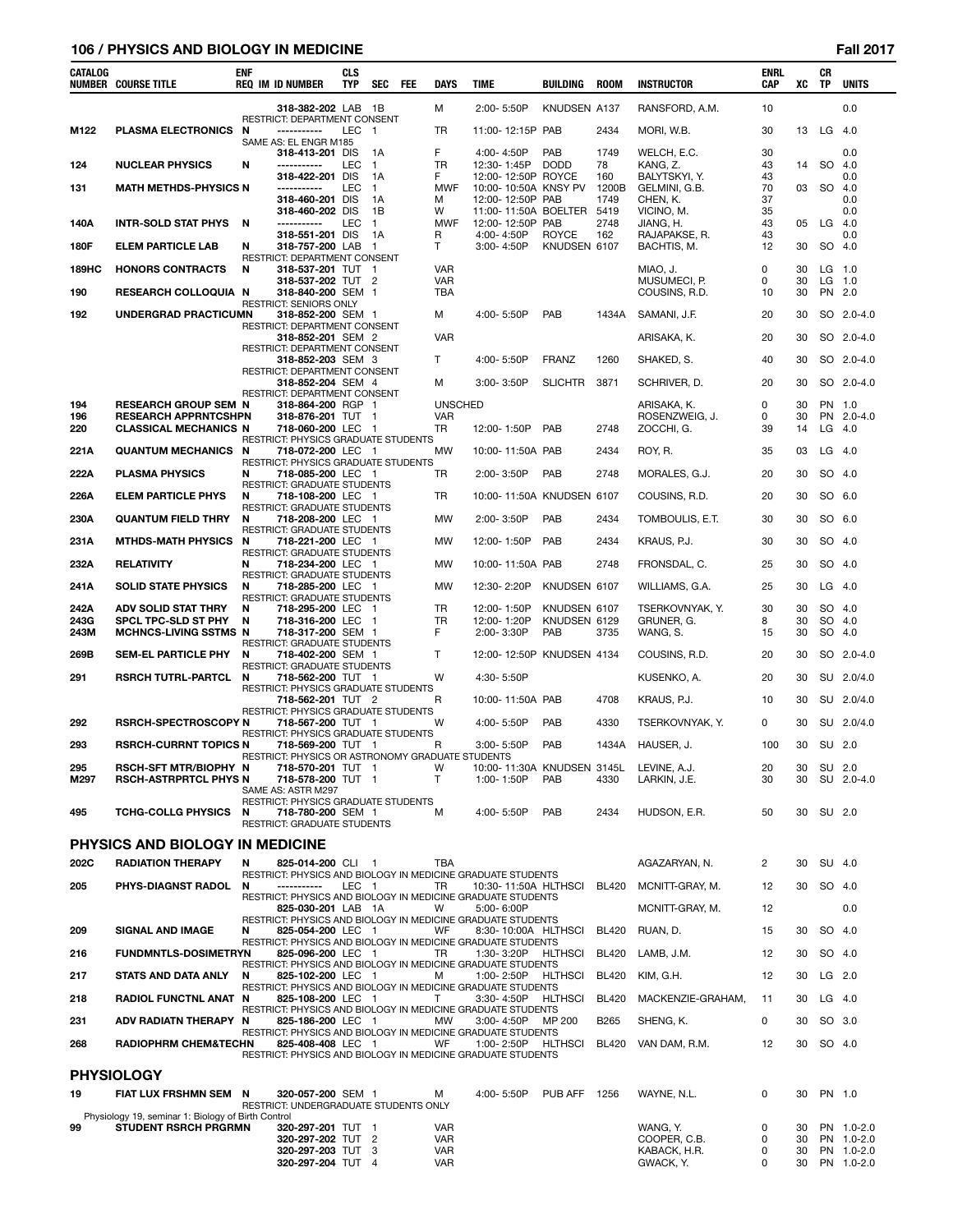| CATALOG | <b>NUMBER COURSE TITLE</b>                                                                                                                                            | enf | REQ IM ID NUMBER                                   | <b>CLS</b><br><b>TYP</b> | <b>SEC</b>           | FEE | DAYS            | TIME |                                    | BUILDING                                    | <b>ROOM</b>    | <b>INSTRUCTOR</b>                                      | ENRL<br>CAP | XC       | CR<br>TP  | <b>UNITS</b>      |
|---------|-----------------------------------------------------------------------------------------------------------------------------------------------------------------------|-----|----------------------------------------------------|--------------------------|----------------------|-----|-----------------|------|------------------------------------|---------------------------------------------|----------------|--------------------------------------------------------|-------------|----------|-----------|-------------------|
| 100     | <b>ELEM HUMAN PHYSIOL</b>                                                                                                                                             | N   | 320-297-205 TUT 5<br>-----------                   | LEC                      | -1                   |     | <b>VAR</b><br>Τ |      | 8:00-8:50A                         | <b>HLTHSCI</b>                              |                | DI FRANCO, M.<br>53105A WAYNE, N.L.                    | 0<br>10     | 30<br>30 | SO        | PN 1.0-2.0<br>6.0 |
|         |                                                                                                                                                                       |     | RESTRICT: DEPARTMENT CONSENT<br>320-305-201 LAB 1A |                          |                      |     | F               |      | 1:00-4:50P                         |                                             |                | WAYNE, N.L.                                            | 10          |          |           | 0.0               |
|         | <b>POLITICAL SCIENCE</b>                                                                                                                                              |     |                                                    |                          |                      |     |                 |      |                                    |                                             |                |                                                        |             |          |           |                   |
|         | Political Science undergraduate class discussion sections will NOT meet prior to the first lecture meeting.                                                           |     | -----------                                        |                          |                      |     |                 |      |                                    |                                             |                |                                                        |             |          | SO.       |                   |
| 6       | INTRO-DATA ANALYSIS                                                                                                                                                   | - N | 324-018-201 DIS                                    | LEC                      | - 1<br>1A            |     | МW<br>W         |      | 8:00-9:15A<br>$3:00 - 3:50P$       | <b>DODD</b><br><b>HAINES</b>                | 121<br>A74     | ACEVEDO, J.<br>PATTERSON, S.T.                         | 120<br>20   | 01       |           | 5.0<br>0.0        |
|         |                                                                                                                                                                       |     | 324-018-202 DIS<br>324-018-203 DIS                 |                          | 1B<br>1C             |     | W<br>W          |      | 4:00-4:50P<br>5:00-5:50P           | <b>HAINES</b><br><b>HAINES</b>              | A74<br>A74     | PATTERSON, S.T.<br>PATTERSON, S.T.                     | 20<br>20    |          |           | 0.0<br>0.0        |
|         |                                                                                                                                                                       |     | 324-018-204 DIS                                    |                          | 1D                   |     | R               |      | $9:00 - 9:50A$                     | <b>HAINES</b>                               | A20            | CASTANEDA PEREZ, E                                     | 20          |          |           | 0.0               |
|         |                                                                                                                                                                       |     | 324-018-205 DIS<br>324-018-206 DIS                 |                          | 1E<br>1F             |     | R<br>R          |      | 4:00-4:50P                         | 10:00-10:50A HAINES<br><b>HAINES</b>        | A20<br>122     | CASTANEDA PEREZ, E<br>CASTANEDA PEREZ, E               | 20<br>20    |          |           | 0.0<br>0.0        |
|         |                                                                                                                                                                       |     | -----------                                        | <b>LEC</b>               | 2                    |     | TR              |      | 11:00-12:15P MS                    |                                             | 5200           | CSAPO, M.                                              | 120         |          | 13 SO     | 5.0               |
|         |                                                                                                                                                                       |     | 324-018-221 DIS                                    |                          | 2A                   |     | R               |      | 2:00-2:50P                         | <b>BOELTER</b>                              | 2760           | CHOI, J.                                               | 20          |          |           | 0.0               |
|         |                                                                                                                                                                       |     | 324-018-222 DIS<br>324-018-223 DIS                 |                          | 2Β<br>2C             |     | R<br>R          |      | 5:00-5:50P<br>$6:00 - 6:50P$       | PUB AFF<br>PUB AFF                          | 1264<br>1264   | CHOI, J.<br>CHOI, J.                                   | 20<br>20    |          |           | 0.0<br>0.0        |
|         |                                                                                                                                                                       |     | 324-018-224 DIS                                    |                          | 2D                   |     | F               |      | $9.00 - 9.50A$                     | PUB AFF                                     | 2325           | roman, M.F.                                            | 20          |          |           | 0.0               |
|         |                                                                                                                                                                       |     | 324-018-225 DIS<br>324-018-226 DIS                 |                          | 2E<br>2F             |     | F<br>F          |      |                                    | 10:00-10:50A BUNCHE<br>11:00-11:50A PUB AFF | 3164<br>2319   | roman, M.F.<br>ROMAN, M.F.                             | 20<br>20    |          |           | 0.0<br>0.0        |
|         | For Political Science 10, some seats are held for entering students who enroll through New Student Orientation.                                                       |     |                                                    |                          |                      |     |                 |      |                                    |                                             |                |                                                        |             |          |           |                   |
| 10      | Any student may enroll beginning September 19, 2017, space permitting, and continuing students historically have been able to enroll.<br>INTR-POLITCL THEORY N        |     | -----------                                        | LEC                      | $\overline{1}$       |     | TR              |      | $2:00 - 3:15P$                     | WGYOUNG CS50                                |                | PANAGIA, D.                                            | 300         | 30       | SO        | 5.0               |
|         |                                                                                                                                                                       |     | 324-070-201 DIS                                    |                          | 1A                   |     | R               |      | 4:00-4:50P                         | <b>HUMANTS A32</b>                          |                | SMOOT, L.W.                                            | 20          |          |           | 0.0               |
|         |                                                                                                                                                                       |     | 324-070-202 DIS<br>324-070-203 DIS                 |                          | 1B<br>1C             |     | R<br>R          |      | 4:00-4:50P<br>5:00-5:50P           | <b>DODD</b><br><b>DODD</b>                  | 175<br>162     | NORTON, A.D.<br>NORTON, A.D.                           | 20<br>20    |          |           | 0.0<br>0.0        |
|         |                                                                                                                                                                       |     | 324-070-204 DIS                                    |                          | 1D                   |     | R               |      | 5:00-5:50P                         | <b>HUMANTS A32</b>                          |                | smoot, l.w.                                            | 20          |          |           | 0.0               |
|         |                                                                                                                                                                       |     | 324-070-205 DIS<br>324-070-206 DIS                 |                          | 1E<br>1F             |     | R<br>R          |      | 6:00-6:50P<br>$6:00 - 6:50P$       | <b>HUMANTS A32</b><br>MS                    | 3915H          | SMOOT, L.W.<br>NORTON, A.D.                            | 20<br>20    |          |           | 0.0<br>0.0        |
|         |                                                                                                                                                                       |     | 324-070-207 DIS                                    |                          | 1G                   |     | F               |      | $9:00 - 9:50A$                     | <b>HAINES</b>                               | 110            | EASON, M.H.                                            | 20          |          |           | 0.0               |
|         |                                                                                                                                                                       |     | 324-070-208 DIS<br>324-070-209 DIS                 |                          | 1H<br>11             |     | F<br>F          |      | 9:00-9:50A                         | <b>BUNCHE</b><br>10:00-10:50A HAINES        | 3164<br>110    | JOINES, J.A.<br>EASON, M.H.                            | 20<br>20    |          |           | 0.0<br>0.0        |
|         |                                                                                                                                                                       |     | 324-070-210 DIS                                    |                          | 1J                   |     | F               |      |                                    | 10:00-10:50A HUMANTS A46                    |                | BALDWIN, E.A.                                          | 20          |          |           | 0.0               |
|         |                                                                                                                                                                       |     | 324-070-211 DIS<br>324-070-212 DIS                 |                          | 1K<br>1L             |     | F<br>F          |      |                                    | 12:00-12:50P BUNCHE<br>12:00-12:50P BUNCHE  | 2209A<br>1265  | JOINES, J.A.<br>EASON, M.H.                            | 20<br>20    |          |           | 0.0<br>0.0        |
|         |                                                                                                                                                                       |     | 324-070-213 DIS                                    |                          | 1M                   |     | F               |      | 1:00-1:50P                         | PUB AFF                                     | 1264           | BALDWIN, E.A.                                          | 20          |          |           | 0.0               |
|         |                                                                                                                                                                       |     | 324-070-214 DIS<br>324-070-215 DIS                 |                          | 1 <sup>N</sup><br>10 |     | F<br>F          |      | 1:00-1:50P<br>2:00-2:50P           | <b>BUNCHE</b><br>PUB AFF                    | 2156<br>1264   | JOINES, J.A.<br>BALDWIN, E.A.                          | 20<br>20    |          |           | 0.0<br>0.0        |
|         | For Political Science 20, some seats are held for entering students who enroll through New Student Orientation.                                                       |     |                                                    |                          |                      |     |                 |      |                                    |                                             |                |                                                        |             |          |           |                   |
| 20      | Any student may enroll beginning September 19, 2017, space permitting, and continuing students historically have been able to enroll.<br><b>WORLD POLITICS</b>        | N   | ----------                                         | LEC                      | $\overline{1}$       |     | MW              |      | 9:30-10:45A                        | FOWLER                                      | A103B          | JOHNS, L.N.                                            | 300         | 02       | <b>SO</b> | 5.0               |
|         |                                                                                                                                                                       |     | 324-094-201 DIS                                    |                          | 1A                   |     | W               |      | 1:00-1:50P                         | PUB AFF                                     | 2270           | ALJAFEN, M.F.                                          | 20          |          |           | 0.0               |
|         |                                                                                                                                                                       |     | 324-094-202 DIS<br>324-094-203 DIS                 |                          | 1B<br>1C             |     | W<br>W          |      | 1:00-1:50P<br>$3:00 - 3:50P$       | <b>BOELTER</b><br><b>ROLFE</b>              | 5252<br>3129   | LAMBEROVA, N.<br>GIDDINGS, C.M.                        | 20<br>20    |          |           | 0.0<br>0.0        |
|         |                                                                                                                                                                       |     | 324-094-204 DIS                                    |                          | 1D                   |     | W               |      | 4:00-4:50P                         | <b>MS</b>                                   | 3915H          | GIDDINGS, C.M.                                         | 20          |          |           | 0.0               |
|         |                                                                                                                                                                       |     | 324-094-205 DIS<br>324-094-206 DIS                 |                          | 1E<br>1F             |     | W<br>W          |      | 5:00-5:50P<br>5:00-5:50P           | MS<br><b>HAINES</b>                         | 3915H<br>A6    | LAMBEROVA, N.<br>ALJAFEN, M.F.                         | 20<br>20    |          |           | 0.0<br>0.0        |
|         |                                                                                                                                                                       |     | 324-094-207 DIS                                    |                          | 1G                   |     | W               |      | $6.00 - 6.50P$                     | <b>HAINES</b>                               | A6             | ALJAFEN, M.F.                                          | 20          |          |           | 0.0               |
|         |                                                                                                                                                                       |     | 324-094-208 DIS                                    |                          | 1H                   |     | W<br>R          |      | 6:00-6:50P                         | MS<br><b>BUNCHE</b>                         | 3915H          | LAMBEROVA, N.                                          | 20<br>20    |          |           | 0.0<br>0.0        |
|         |                                                                                                                                                                       |     | 324-094-209 DIS<br>324-094-210 DIS                 |                          | 11<br>1J             |     | R               |      | $9:00 - 9:50A$                     | 10:00-10:50A BUNCHE                         | A152<br>3117   | ZIOLKOWSKI, C.M.<br>ZIOLKOWSKI, C.M.                   | 20          |          |           | 0.0               |
|         |                                                                                                                                                                       |     | 324-094-211 DIS                                    |                          | 1K                   |     | R               |      | 11:00-11:50A MS                    |                                             | 3915H          | WEST, M.A.                                             | 20          |          |           | 0.0               |
|         |                                                                                                                                                                       |     | 324-094-212 DIS<br>324-094-213 DIS                 |                          | 1L<br>1M             |     | R<br>R          |      | 12:00-12:50P MS<br>1:00-1:50P      | MS                                          | 5233<br>3915G  | GIDDINGS, C.M.<br>WEST, M.A.                           | 20<br>20    |          |           | 0.0<br>0.0        |
|         |                                                                                                                                                                       |     | 324-094-214 DIS                                    |                          | 1N                   |     | R               |      | 2:00-2:50P                         | PUB AFF                                     | 1222           | WEST, M.A.                                             | 20          |          |           | 0.0               |
|         | For Political Science 30, some seats are held for entering students who enroll through New Student Orientation.                                                       |     | 324-094-215 DIS                                    |                          | 10                   |     | R               |      | 5:00-5:50P                         | PUB AFF                                     | 1329           | ZIOLKOWSKI. C.M.                                       | 20          |          |           | 0.0               |
| 30      | Any student may enroll beginning September 19, 2017, space permitting, and continuing students historically have been able to enroll.<br>POLITICS & STRATEGY N        |     | ------------                                       | LEC                      | $\blacksquare$       |     | MW              |      |                                    | 11:00-12:15P BUNCHE 1209B                   |                | CHWE, M.S.                                             | 180         | 04       |           | SO 5.0            |
|         |                                                                                                                                                                       |     | 324-090-201 DIS                                    |                          | - 1 A                |     | R               |      | 1:00-1:50P                         | <b>HUMANTS A32</b>                          |                | SAMSONOV, A.                                           | 20          |          |           | 0.0               |
|         |                                                                                                                                                                       |     | 324-090-202 DIS<br>324-090-203 DIS                 |                          | 1B<br>1C             |     | R<br>R          |      | 2:00-2:50P<br>4:00-4:50P           | BOELTER 4283<br><b>HAINES</b>               | A28            | SAMSONOV, A.<br>GEHRKE RYFF MOREIR                     | 20<br>20    |          |           | 0.0<br>0.0        |
|         |                                                                                                                                                                       |     | 324-090-204 DIS                                    |                          | 1D                   |     | R               |      | 5:00-5:50P                         | MS                                          | 3915H          | SAMSONOV, A.                                           | 20          |          |           | 0.0               |
|         |                                                                                                                                                                       |     | 324-090-205 DIS<br>324-090-206 DIS                 |                          | 1E<br>1F             |     | R<br>R          |      | 5:00-5:50P                         | <b>HAINES</b><br><b>HAINES</b>              | A28            | <b>GEHRKE RYFF MOREIR</b><br><b>GEHRKE RYFF MOREIR</b> | 20<br>20    |          |           | 0.0               |
|         |                                                                                                                                                                       |     | 324-090-207 DIS                                    |                          | 1G                   |     | F               |      | 6:00-6:50P<br>$9:00 - 9:50A$       | PUB AFF                                     | A28<br>2278    | SOBOLEV. A.                                            | 20          |          |           | 0.0<br>0.0        |
|         |                                                                                                                                                                       |     | 324-090-208 DIS<br>324-090-209 DIS                 |                          | 1H<br>- 11           |     | F<br>F          |      | 2:00-2:50P                         | 10:00-10:50A PUB AFF<br><b>ROLFE</b>        | 2333<br>3129   | SOBOLEV, A.<br>SOBOLEV, A.                             | 20<br>20    |          |           | 0.0<br>0.0        |
|         | For Political Science 40, some seats are held for entering students who enroll through New Student Orientation.                                                       |     |                                                    |                          |                      |     |                 |      |                                    |                                             |                |                                                        |             |          |           |                   |
| 40      | Any student may enroll beginning September 19, 2017, space permitting, and continuing students historically have been able to enroll.<br><b>INTRO-AMERICN PLTCS N</b> |     | -----------                                        | LEC 1                    |                      |     | <b>TR</b>       |      | 9:30-10:45A ROLFE                  |                                             | 1200           | SCHWARTZ, T.                                           | 292         | 12       |           | SO 5.0            |
|         |                                                                                                                                                                       |     | RESTRICT: INSTRUCTOR CONSENT                       |                          |                      |     |                 |      |                                    |                                             |                |                                                        |             |          |           |                   |
|         |                                                                                                                                                                       |     | 324-121-201 DIS<br>324-121-202 DIS                 |                          | 1A<br>1В             |     | R<br>R          |      | 4:00-4:50P<br>4:00-4:50P           | <b>FRANZ</b><br><b>HAINES</b>               | 2288<br>A20    | VITALONE, A.<br>HANANIA, R.A.                          | 19<br>19    |          |           | 0.0<br>0.0        |
|         |                                                                                                                                                                       |     | 324-121-203 DIS                                    |                          | 1C                   |     | R               |      | 5:00-5:50P                         | <b>HAINES</b>                               | A6             | VITALONE, A.                                           | 19          |          |           | 0.0               |
|         |                                                                                                                                                                       |     | 324-121-204 DIS<br>324-121-205 DIS                 |                          | 1D<br>1E             |     | R<br>R          |      | 5:00-5:50P<br>6:00-6:50P           | <b>HAINES</b><br><b>HAINES</b>              | A20<br>A20     | HANANIA, R.A.<br>VITALONE, A.                          | 19<br>19    |          |           | 0.0<br>0.0        |
|         |                                                                                                                                                                       |     | 324-121-206 DIS                                    |                          | 1F                   |     | R               |      | 6:00-6:50P                         | <b>HAINES</b>                               | 122            | HANANIA, R.A.                                          | 19          |          |           | 0.0               |
|         |                                                                                                                                                                       |     | 324-121-207 DIS<br>324-121-208 DIS                 |                          | 1G<br>1H             |     | F<br>F          |      | $9:00 - 9:50A$<br>$9:00 - 9:50A$   | PUB AFF<br>PUB AFF                          | 1329<br>1323   | FRANCIS, A.<br>WILKE, C.J.                             | 19<br>19    |          |           | 0.0<br>0.0        |
|         |                                                                                                                                                                       |     | 324-121-209 DIS                                    |                          | 11                   |     | F               |      |                                    | 10:00-10:50A PUB AFF                        | 2325           | FRANCIS, A.                                            | 20          |          |           | 0.0               |
|         |                                                                                                                                                                       |     | 324-121-210 DIS                                    |                          | 1J                   |     | F               |      | 11:00-11:50A MS                    |                                             | 3915G          | FRANCIS, A.                                            | 20          |          |           | 0.0               |
|         |                                                                                                                                                                       |     | 324-121-211 DIS<br>324-121-212 DIS                 |                          | 1K<br>1L             |     | F<br>F          |      | 11:00-11:50A MS<br>12:00-12:50P MS |                                             | 3915D<br>3915G | CHRISTENSEN, E.J.<br>WILKE, C.J.                       | 20<br>20    |          |           | 0.0<br>0.0        |
|         |                                                                                                                                                                       |     | 324-121-213 DIS                                    |                          | 1M                   |     | F               |      | 1:00-1:50P                         | MS                                          | 3915G          | WILKE, C.J.                                            | 20          |          |           | 0.0               |
|         |                                                                                                                                                                       |     | 324-121-214 DIS<br>324-121-215 DIS                 |                          | 1N<br>10             |     | F<br>F          |      | 1:00-1:50P<br>2:00-2:50P           | МS<br><b>BUNCHE</b>                         | 3915D<br>3117  | CHRISTENSEN, E.J.<br>CHRISTENSEN, E.J.                 | 20<br>20    |          |           | 0.0<br>0.0        |
|         | For Political Science 50, some seats are held for entering students who enroll through New Student Orientation.                                                       |     |                                                    |                          |                      |     |                 |      |                                    |                                             |                |                                                        |             |          |           |                   |
| 50      | Any student may enroll beginning September 19, 2017, space permitting, and continuing students historically have been able to enroll.<br><b>INTRO-COMPRTV PLTCS N</b> |     | -----------                                        | LEC <sub>1</sub>         |                      |     | TR              |      | 8:00-9:15A                         | <b>BROAD</b>                                | 2160E          | POSNER, D.N.                                           | 240         | 11       |           | SO 5.0            |
|         |                                                                                                                                                                       |     | 324-141-201 DIS 1A                                 |                          |                      |     | R               |      |                                    | 11:00-11:50A HAINES                         | A74            | MELLO, F.                                              | 20          |          |           | 0.0               |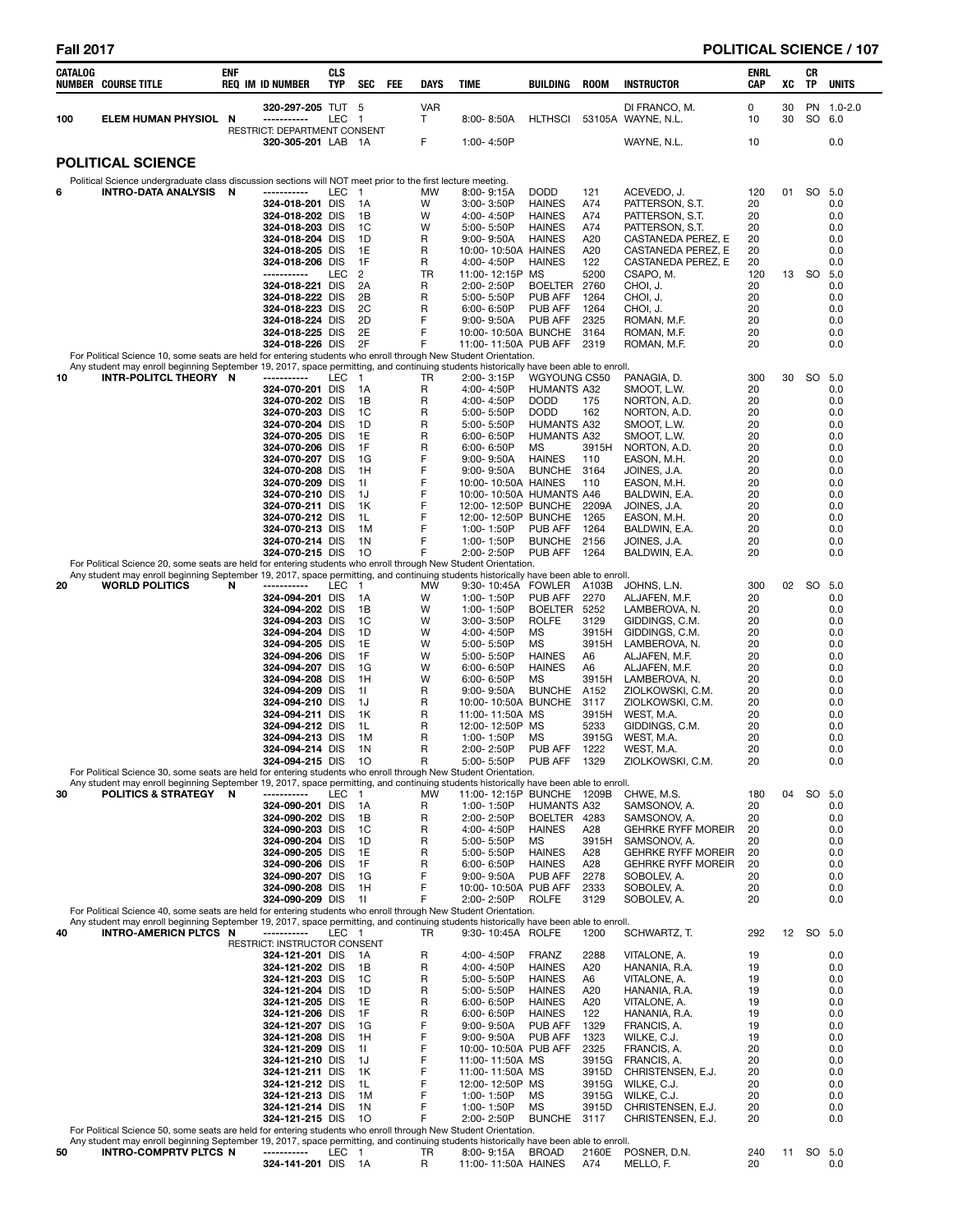## **108 / POLITICAL SCIENCE Fall 2017**

| CATALOG      | NUMBER COURSE TITLE                                                                                      | ENF      | <b>REQ IM ID NUMBER</b>                                                  | CLS<br><b>TYP</b> | <b>SEC</b>                       | <b>FEE</b> | <b>DAYS</b>      | <b>TIME</b>                                                   | <b>BUILDING</b>                      | <b>ROOM</b>                   | <b>INSTRUCTOR</b>                                  | <b>ENRL</b><br>CAP   | XC       | CR<br>TP     | <b>UNITS</b>             |
|--------------|----------------------------------------------------------------------------------------------------------|----------|--------------------------------------------------------------------------|-------------------|----------------------------------|------------|------------------|---------------------------------------------------------------|--------------------------------------|-------------------------------|----------------------------------------------------|----------------------|----------|--------------|--------------------------|
|              |                                                                                                          |          | 324-141-202 DIS<br>324-141-203 DIS<br>324-141-204 DIS<br>324-141-205 DIS |                   | 1B<br>1C<br>1D<br>1E             |            | R<br>R<br>R<br>R | 12:00-12:50P MS<br>1:00-1:50P<br>2:00-2:50P<br>$3:00 - 3:50P$ | <b>FRANZ</b><br>PUB AFF<br><b>MS</b> | 3915A<br>2288<br>1323<br>5203 | MELLO, F.<br>MELLO, F.<br>BLUM, A.K.<br>BLUM, A.K. | 20<br>20<br>20<br>20 |          |              | 0.0<br>0.0<br>0.0<br>0.0 |
|              |                                                                                                          |          | 324-141-206 DIS<br>324-141-207 DIS                                       |                   | 1F<br>1G                         |            | R<br>F           | 4:00-4:50P<br>$9:00 - 9:50A$                                  | <b>BUNCHE</b><br><b>FRANZ</b>        | 3117<br>2288                  | BLUM, A.K.<br>MARTINEZ ALVAREZ,                    | 20<br>20             |          |              | 0.0<br>0.0               |
|              |                                                                                                          |          | 324-141-208 DIS                                                          |                   | 1H                               |            | F                | 10:00-10:50A MS                                               |                                      | 3915G                         | MARTINEZ ALVAREZ,                                  | 20                   |          |              | 0.0                      |
|              |                                                                                                          |          | 324-141-209 DIS<br>324-141-210 DIS                                       |                   | 11<br>1J                         |            | F<br>F           | 11:00-11:50A BUNCHE<br>12:00-12:50P ROLFE                     |                                      | 3123<br>3105                  | MARTINEZ ALVAREZ,<br>WANG, Q.                      | 20<br>20             |          |              | 0.0<br>0.0               |
|              |                                                                                                          |          | 324-141-211 DIS                                                          |                   | 1K                               |            | F                | 1:00-1:50P                                                    | <b>BUNCHE</b>                        | 3117                          | WANG, Q.                                           | 20                   |          |              | 0.0                      |
| 99           | <b>STUDENT RSRCH PRGRMN</b>                                                                              |          | 324-141-212 DIS<br>324-297-201 TUT                                       |                   | 1L<br>$\overline{1}$             |            | F<br><b>VAR</b>  | 2:00-2:50P                                                    | <b>BUNCHE</b>                        | 2181                          | WANG, Q.<br>BARRETO, M.A.                          | 20<br>0              | 30       |              | 0.0<br>PN 1.0-2.0        |
| M105         | <b>ECON MDL-PBLC CHOIC Y</b>                                                                             |          | 324-320-200 LEC 1<br>SAME AS: ECON M135                                  |                   |                                  |            | MW               | 10:00-11:50A BUNCHE 4276                                      |                                      |                               | SCHWARTZ, T.                                       | 11                   | 03       | SO 4.0       |                          |
| 111C         | LATE MODRN POL THRY N                                                                                    |          | RESTRICT: POLITICAL SCIENCE MAJORS<br>-----------                        | LEC               | $\overline{1}$                   |            | MW               | 10:00-11:50A DODD                                             |                                      | 167                           | MCCLURE, K.M.                                      | 60                   | 30       | SO 4.0       |                          |
|              |                                                                                                          |          | 324-351-201 DIS                                                          |                   | 1A                               |            | R                | 11:00-11:50A HUMANTS A46                                      |                                      |                               | REICHERT, R.                                       | 20                   |          |              | 0.0                      |
|              |                                                                                                          |          | 324-351-202 DIS<br>324-351-203 DIS                                       |                   | 1B<br>1C                         |            | R<br>R           | 4:00-4:50P<br>6:00-6:50P                                      | PUB AFF<br>PUB AFF                   | 1256<br>1270                  | REICHERT, R.<br>REICHERT, R.                       | 20<br>20             |          |              | 0.0<br>0.0               |
| 113A         | PROB-20C POLIT THRY                                                                                      | N        | 324-365-200 LEC<br>RESTRICT: INSTRUCTOR CONSENT                          |                   | - 1                              |            | TR               | 8:00-9:15A                                                    | PUB AFF                              | 2270                          | ROCCO, R.A.                                        | 50                   | 30       | <b>SO</b>    | 4.0                      |
| 114A         | <b>US THGHT 1620-1865</b>                                                                                | N        | 324-383-200 LEC 1                                                        |                   |                                  |            | МW               | 10:00-11:50A BUNCHE                                           |                                      | 3164                          | BILAKOVICS, S.P.                                   | 30                   | 30       | SO 4.0       |                          |
| 119          | SPECL STDS POL THRY Y<br>Political Science 119, lecture 2: Confucian Political Theory in China and Japan |          | 324-390-220 LEC                                                          |                   | $\overline{2}$                   |            | MW               | 2:00-3:50P                                                    | <b>ROYCE</b>                         | 190                           | BRANSTETTER, J.G.                                  | 120                  | 07       | <b>SO</b>    | 4.0                      |
| 120A         | <b>FOREIGN RELATION-US N</b>                                                                             |          | -----------                                                              | LEC               | $\mathbf{1}$                     |            | TR               | 2:00-3:15P                                                    | <b>MS</b><br><b>BUNCHE</b>           | 5200                          | LARSON, D.W.                                       | 120                  | 15       | <b>SO</b>    | 4.0                      |
|              |                                                                                                          |          | 324-421-201 DIS<br>324-421-202 DIS                                       |                   | 1A<br>1B                         |            | R<br>R           | 4:00-4:50P<br>5:00-5:50P                                      | <b>BUNCHE</b>                        | A152<br>1221A                 | CHATTERJEE, S.<br>CHATTERJEE, S.                   | 20<br>20             |          |              | 0.0<br>0.0               |
|              |                                                                                                          |          | 324-421-203 DIS<br>324-421-204 DIS                                       |                   | 1C<br>1D                         |            | R<br>F           | $6:00 - 6:50P$<br>$9:00 - 9:50A$                              | <b>BUNCHE</b><br><b>BUNCHE</b>       | A152<br>3150                  | CHATTERJEE, S.<br>WELDZIUS, R.M.                   | 20<br>20             |          |              | 0.0<br>0.0               |
|              |                                                                                                          |          | 324-421-205 DIS                                                          |                   | 1E                               |            | F                | 11:00-11:50A ROLFE                                            |                                      | 3108                          | WELDZIUS, R.M.                                     | 20                   |          |              | 0.0                      |
| 120B         | FRGN PLCY AFTR 9/11                                                                                      | N        | 324-421-206 DIS<br>324-423-200 LEC                                       |                   | 1F<br>-1                         |            | $\mathsf F$<br>R | 1:00-1:50P<br>6:30-9:20P                                      | <b>ROLFE</b><br>OFF CAM              | 3135                          | WELDZIUS, R.M.<br>PREBLE, C.A.                     | 20<br>35             | 30       | SO.          | 0.0<br>-4.0              |
|              |                                                                                                          | Y        | RESTRICT: INSTRUCTOR CONSENT<br>-----------                              | LEC               |                                  |            | TR               |                                                               | <b>HAINES</b>                        | A18                           |                                                    |                      |          | 12 SO 4.0    |                          |
| 123A         | <b>INTERNATIONAL LAW</b>                                                                                 |          | 324-419-201 DIS                                                          |                   | $\overline{1}$<br>1A             |            | R                | 9:30-10:45A<br>4:00-4:50P                                     | <b>HAINES</b>                        | A25                           | JOHNS, L.N.<br>PARENTE, F.K.                       | 120<br>20            |          |              | 0.0                      |
|              |                                                                                                          |          | 324-419-202 DIS<br>324-419-203 DIS                                       |                   | 1B<br>1C                         |            | R<br>R           | 5:00-5:50P<br>6:00-6:50P                                      | PUB AFF<br>PUB AFF                   | 2319<br>2319                  | PARENTE, F.K.<br>PARENTE, F.K.                     | 20<br>20             |          |              | 0.0<br>0.0               |
|              |                                                                                                          |          | 324-419-204 DIS                                                          |                   | 1D                               |            | F                | 10:00-10:50A SLICHTR                                          |                                      | 2834                          | WYER, F.C.                                         | 20                   |          |              | 0.0                      |
|              |                                                                                                          |          | 324-419-205 DIS<br>324-419-206 DIS                                       |                   | 1E<br>1F                         |            | F<br>F           | 11:00-11:50A SLICHTR<br>12:00-12:50P SLICHTR                  |                                      | 2834<br>2834                  | WYER, F.C.<br>WYER, F.C.                           | 20<br>20             |          |              | 0.0<br>0.0               |
| 124A         | <b>INTL POLITICAL ECON</b>                                                                               | Υ        | 324-424-200 LEC                                                          |                   | $\overline{1}$                   |            | MW               | 12:00-1:50P                                                   | <b>ROYCE</b>                         | 190                           | KELLOGG, A.R.                                      | 120                  | 30       | <b>SO</b>    | 4.0                      |
| 135          | <b>INTL RLTNS-CHINA</b>                                                                                  | Υ        | -----------<br>RESTRICT: INSTRUCTOR CONSENT                              | LEC               | $\overline{1}$                   |            | TR               | 6:00-7:15P                                                    | PUB AFF                              | 1222                          | WILKINSON, D.O.                                    | 31                   | 30       | SO.          | 4.0                      |
|              |                                                                                                          |          | 324-468-201 DIS                                                          |                   | 1A                               |            | F<br>F           | 12:00-12:50P                                                  | <b>BUNCHE</b>                        | 2173                          | WILKINSON, D.O.                                    | 0                    |          |              | 0.0                      |
|              |                                                                                                          |          | 324-468-202 DIS<br>324-468-203 DIS                                       |                   | 1B<br>1C                         |            | F                | 1:00-1:50P<br>2:00-2:50P                                      | <b>BUNCHE</b><br><b>BUNCHE</b>       | 2173<br>2173                  | WILKINSON, D.O.<br>WILKINSON, D.O.                 | 0<br>0               |          |              | 0.0<br>0.0               |
|              |                                                                                                          |          | 324-468-204 DIS<br>324-468-205 DIS                                       |                   | 1D<br>1E                         |            | F<br>F           | 3:00-3:50P<br>4:00-4:50P                                      | <b>BUNCHE</b><br><b>BUNCHE</b>       | 2173<br>2173                  | WILKINSON, D.O.<br>WILKINSON, D.O.                 | 9<br>7               |          |              | 0.0<br>0.0               |
|              |                                                                                                          |          | 324-468-206 DIS                                                          |                   | 1F                               |            | F                | 5:00-5:50P                                                    | <b>BUNCHE</b>                        | 2173                          | WILKINSON, D.O.                                    | 7                    |          |              | 0.0                      |
| 137A         | INTRNAT RELAT THEOR N                                                                                    |          | 324-468-207 DIS<br>-----------                                           | <b>LEC</b>        | 1G<br>$\overline{1}$             |            | F<br>TR          | $6:00 - 6:50P$<br>9:30-10:45A                                 | <b>BUNCHE</b><br>MS                  | 2173<br>5200                  | WILKINSON, D.O.<br>STEIN, A.A.                     | 8<br>120             | 30       | <b>SO</b>    | 0.0<br>4.0               |
|              |                                                                                                          |          | 324-481-201 DIS                                                          |                   | 1A                               |            | R                | 4:00-4:50P                                                    | <b>BUNCHE</b>                        | 2181                          | PIKE, S.W.                                         | 20                   |          |              | 0.0                      |
|              |                                                                                                          |          | 324-481-202 DIS<br>324-481-203 DIS                                       |                   | 1B<br>1C                         |            | R<br>R           | 5:00-5:50P<br>$6:00 - 6:50P$                                  | <b>BUNCHE</b><br><b>BUNCHE</b>       | 3150<br>3150                  | PERRY, J.B.<br>PERRY, J.B.                         | 20<br>20             |          |              | 0.0<br>0.0               |
|              |                                                                                                          |          | 324-481-204 DIS<br>324-481-205 DIS                                       |                   | 1D<br>1E                         |            | F<br>F           | 11:00-11:50A<br>2:00-2:50P                                    | <b>HUMANTS A66</b><br>MS             | 3915H                         | PERRY, J.B.<br>PIKE, S.W.                          | 20<br>20             |          |              | 0.0<br>0.0               |
|              |                                                                                                          |          | 324-481-206 DIS                                                          |                   | 1F                               |            | F                | 3:00-3:50P                                                    | <b>MS</b>                            | 3915H                         | PIKE, S.W.                                         | 20                   |          |              | 0.0                      |
| 139          | SPC STDS-INTNTL REL<br>Political Science 139, lecture 1: Foreign Policy in Uncertain World               | <b>N</b> | 324-499-200 LEC                                                          |                   | $\overline{1}$                   |            | MW               | 4:00-5:50P                                                    | <b>HAINES</b>                        | A2                            | BERENJI, S.                                        | 120                  | 09       | SO 4.0       |                          |
|              |                                                                                                          |          | 324-499-220 LEC 2                                                        |                   |                                  |            | MW               | 2:00-3:50P                                                    | <b>HAINES</b>                        | 220                           | KIM, M.C.                                          | 120                  | 07       | SO 4.0       |                          |
| 140A         | Political Science 139, lecture 2: International Politics and Nuclear Weapons<br><b>CONGRESS</b>          | Υ        | 324-533-200 LEC 1                                                        |                   |                                  |            | MW               | 2:00-3:50P                                                    | <b>HAINES</b>                        | A2                            | GRINDLIFE, S.                                      | 135                  | 07       | SO 4.0       |                          |
| M141A        | POLITICAL PSYCHOLGY Y                                                                                    |          | 324-537-200 LEC 1<br>SAME AS: PSYCH M138                                 |                   |                                  |            | MW               | 3:30-4:45P                                                    | <b>HUMANTS A51</b>                   |                               | SEARS, D.O.                                        | 60                   | 08       | SO 4.0       |                          |
| 141E         | ELECTN&MEDIA&STRTGYY                                                                                     |          | 324-542-200 LEC 1                                                        |                   |                                  |            | R                | 6:30-9:20P                                                    | OFF CAM                              |                               | SCULLY, S.L.                                       | 35                   | 30       | SO 4.0       |                          |
| 143C         | <b>AMRCN SUBURBANIZATNN</b>                                                                              |          | <b>RESTRICT: INSTRUCTOR CONSENT</b><br>-----------                       | LEC               | $\mathbf{1}$                     |            | TR               | 11:00-12:15P                                                  | <b>HUMANTS A51</b>                   |                               | YOKLEY, L.F.                                       | 180                  | 30       | SO.          | - 4.0                    |
|              |                                                                                                          |          | 324-530-201 DIS<br>324-530-202 DIS                                       |                   | 1A<br>1B                         |            | R<br>R           | 1:00-1:50P<br>2:00-2:50P                                      | BUNCHE 3143<br><b>HAINES</b>         | 122                           | PENUMAKA, E.D.<br>RUSH, T.A.                       | 20<br>20             |          |              | 0.0<br>0.0               |
|              |                                                                                                          |          | 324-530-203 DIS                                                          |                   | 1C                               |            | R                | $3:00 - 3:50P$                                                | <b>HAINES</b>                        | 122                           | RUSH, T.A.                                         | 20                   |          |              | 0.0                      |
|              |                                                                                                          |          | 324-530-204 DIS<br>324-530-205 DIS                                       |                   | 1D<br>1E                         |            | F<br>F           | 11:00-11:50A BUNCHE<br>12:00-12:50P                           | PUB AFF                              | 2160<br>2319                  | PENUMAKA, E.D.<br>PENUMAKA, E.D.                   | 20<br>20             |          |              | 0.0<br>0.0               |
|              |                                                                                                          |          | 324-530-206 DIS                                                          |                   | 1F                               |            | F                | 1:00-1:50P                                                    | <b>BUNCHE</b>                        | A152                          | WILCOX, B.M.                                       | 20                   |          |              | 0.0                      |
|              |                                                                                                          |          | 324-530-207 DIS<br>324-530-208 DIS                                       |                   | 1G<br>1H                         |            | F<br>F           | 2:00-2:50P<br>$3:00 - 3:50P$                                  | <b>BUNCHE</b><br><b>BUNCHE</b>       | A152<br>A152                  | WILCOX, B.M.<br>WILCOX, B.M.                       | 20<br>20             |          |              | 0.0<br>0.0               |
|              |                                                                                                          |          | 324-530-209 DIS                                                          |                   | 11                               |            | F                | 4:00-4:50P                                                    | <b>BUNCHE</b>                        | A152                          | RUSH, T.A.                                         | 20                   |          |              | 0.0                      |
| 145B<br>147B | SEPARATN OF POWERS Y<br><b>PERIOD INQUIRY</b>                                                            | Y        | 324-561-200 LEC<br>-----------                                           | LEC               | $\overline{1}$<br>$\overline{1}$ |            | MW<br>TR         | 4:00-5:50P<br>2:00-3:15P                                      | <b>ROYCE</b><br><b>HAINES</b>        | 362<br>A25                    | LEBOW, C.C.<br>ORREN, K.J.                         | 120<br>60            | 30<br>15 | SO<br>SO 4.0 | 4.0                      |
|              | Political Science 147B, lecture 1: Reconstruction                                                        |          | RESTRICT: POLITICAL SCIENCE MAJORS                                       |                   |                                  |            |                  |                                                               |                                      |                               |                                                    |                      |          |              |                          |
|              |                                                                                                          |          | 324-583-201 DIS                                                          |                   | 1A                               |            | R                | 4:00-4:50P                                                    | BUNCHE 2168                          |                               | VAN HORN, J.S.                                     | 20                   |          |              | 0.0                      |
|              |                                                                                                          |          | 324-583-202 DIS<br>324-583-203 DIS                                       |                   | 1B<br>1C                         |            | R<br>R           | 5:00-5:50P<br>$6:00 - 6:50P$                                  | <b>BUNCHE</b><br><b>BUNCHE</b>       | 2168<br>2168                  | VAN HORN, J.S.<br>VAN HORN, J.S.                   | 20<br>20             |          |              | 0.0<br>0.0               |
| 149          | AMRCN GOVT&POLITICS Y                                                                                    |          | 324-575-220 LEC 2<br>RESTRICT: POLITICAL SCIENCE MAJORS                  |                   |                                  |            | <b>TR</b>        | 5:00-6:50P                                                    | <b>HAINES</b>                        | A18                           | SHRODE, J.R.                                       | 120                  | 16       | SO 4.0       |                          |
|              | Political Science 149, lecture 2: Economic Inequality in U.S.                                            |          |                                                                          |                   |                                  |            |                  |                                                               |                                      |                               |                                                    |                      |          |              |                          |
| 150          | POLITICAL VIOLENCE                                                                                       | N        | 324-589-200 LEC 1<br>RESTRICT: INSTRUCTOR CONSENT                        |                   |                                  |            | TR               | 9:30-10:45A FRANZ                                             |                                      | 2258A                         | TONG, J.                                           | 60                   | 12       | SO 4.0       |                          |
| 154A         | GOV&POL-MIDDL AMER Y                                                                                     |          | 324-605-200 LEC 1<br>RESTRICT: POLITICAL SCIENCE MAJORS                  |                   |                                  |            | TR               | 4:00-5:50P                                                    | PERLOFF 1102                         |                               | ACEVEDO, J.                                        | 120                  | 16       | SO 4.0       |                          |
| 159B         | <b>CHINA-AGE OF REFORM N</b>                                                                             |          | 324-626-200 LEC 1<br>RESTRICT: POLITICAL SCIENCE MAJORS                  |                   |                                  |            | TR               | 10:00-11:50A HAINES                                           |                                      | 220                           | LEE, Y.B.                                          | 120                  | 30       | SO 4.0       |                          |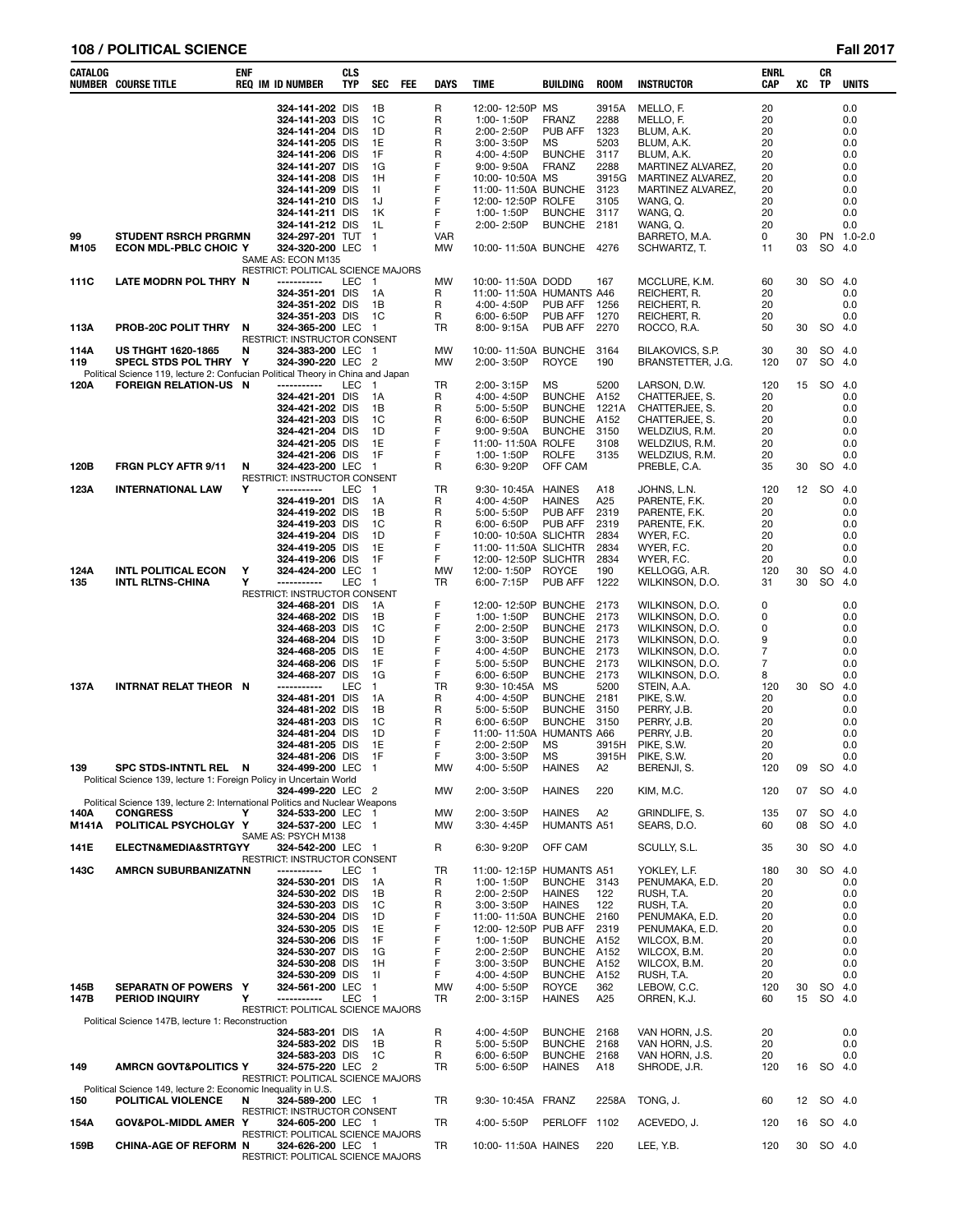# Fall 2017 **Fall 2017 PSYCHIATRY AND BIOBEHAVIORAL SCIENCES** / 109

| CATALOG | <b>NUMBER COURSE TITLE</b>                                                                            | <b>ENF</b> | <b>REQ IM ID NUMBER</b>                                                                                                                                            | <b>CLS</b><br><b>TYP</b> | <b>SEC</b>   | FEE | DAYS                                                 | <b>TIME</b>                                                           | <b>BUILDING</b>                          | <b>ROOM</b>                  | <b>INSTRUCTOR</b>                                                                                                          | ENRL<br><b>CAP</b>                   | xс                                           | CR<br>TP                             | <b>UNITS</b>                                                                                                 |
|---------|-------------------------------------------------------------------------------------------------------|------------|--------------------------------------------------------------------------------------------------------------------------------------------------------------------|--------------------------|--------------|-----|------------------------------------------------------|-----------------------------------------------------------------------|------------------------------------------|------------------------------|----------------------------------------------------------------------------------------------------------------------------|--------------------------------------|----------------------------------------------|--------------------------------------|--------------------------------------------------------------------------------------------------------------|
| 163A    | <b>DISCRS BEFR DEMCRCY N</b>                                                                          |            | 324-679-200 LEC 1                                                                                                                                                  |                          |              |     | TR                                                   | 2:00-3:50P                                                            | <b>DODD</b>                              | 170                          | ANDERSON, R.D.                                                                                                             | 60                                   | 30                                           | $LG$ 4.0                             |                                                                                                              |
| M180A   | AFRC AM POL THOUGHT N                                                                                 |            | RESTRICT: POLITICAL SCIENCE MAJORS<br>-----------<br>SAME AS: AF AMER M114C.LBR&WS M114C                                                                           | LEC 1                    |              |     | MW                                                   | $8:00 - 9:15A$                                                        | <b>DODD</b>                              | 146                          | MORENO CAMPOS, R.E                                                                                                         | 26                                   | 30                                           | SO 4.0                               |                                                                                                              |
| 181A    | <b>LATINO COMMUNITIES</b>                                                                             | Y          | RESTRICT: POLITICAL SCIENCE MAJORS<br>324-777-201 DIS<br>324-777-202 DIS<br>324-777-203 DIS 1C<br>324-789-200 LEC 1                                                |                          | - 1A<br>- 1B |     | т<br>W<br>T.<br>TR                                   | $2:00 - 2:50P$<br>1:00-1:50P<br>$3:00 - 3:50P$<br>9:30-10:45A PUB AFF | PUB AFF<br><b>ROLFE</b><br><b>BUNCHE</b> | 1284<br>3129<br>3153<br>2270 | DOLEAC, B.G.<br>DOLEAC, B.G.<br>DOLEAC, B.G.<br>ROCCO, R.A.                                                                | 9<br>9<br>8<br>50                    | 12                                           | SO 4.0                               | 0.0<br>0.0<br>0.0                                                                                            |
| 189HC   | <b>HONORS CONTRACTS</b>                                                                               | N          | RESTRICT: INSTRUCTOR CONSENT<br>324-835-201 TUT 1                                                                                                                  |                          |              |     | <b>VAR</b>                                           |                                                                       |                                          |                              | WILKINSON, D.O.                                                                                                            | 0                                    | 30                                           | $LG$ 1.0                             |                                                                                                              |
| 191C    | <b>POLITICS</b>                                                                                       | N          | RESTRICT: POLITICAL SCIENCE MAJORS<br>324-835-202 TUT 2<br>324-835-203 TUT 3<br>324-835-204 TUT 4<br>324-849-200 SEM 1                                             |                          |              |     | VAR<br>VAR<br><b>VAR</b><br>W                        | 4:00-6:50P                                                            | BUNCHE 2150                              |                              | YOKLEY, L.F.<br>BRANSTETTER, J.G.<br>LARSON, D.W.<br>ORREN, K.J.                                                           | 0<br>0<br>0<br>15                    | 30<br>30<br>30<br>30                         | $LG$ 1.0<br>$LG$ 1.0<br>LG<br>SO 4.0 | 1.0                                                                                                          |
|         | Political Science 191C, seminar 1: Magna Carta at 802                                                 |            | RESTRICT: POLITICAL SCIENCE MAJORS                                                                                                                                 |                          |              |     |                                                      |                                                                       |                                          |                              |                                                                                                                            |                                      |                                              |                                      |                                                                                                              |
|         |                                                                                                       |            | 324-849-220 SEM 2<br>RESTRICT: POLITICAL SCIENCE MAJORS                                                                                                            |                          |              |     | R                                                    | 1:00-3:50P                                                            | BUNCHE 2150                              |                              | JAMES, S.C.                                                                                                                | 15                                   | 30                                           | SO 4.0                               |                                                                                                              |
|         | Political Science 191C, seminar 2:<br><b>M191DC CAPPP WASHINGTN SEM N</b>                             |            | 324-857-201 SEM 1<br>SAME AS: COMM M191DC, HIST M191DC, SOCIOL M191DC<br>RESTRICT: INSTRUCTOR CONSENT                                                              |                          |              |     | R                                                    | 10:00-12:50P OFF CAM                                                  |                                          |                              | DESVEAUX, J.A.                                                                                                             | 35                                   | 30                                           | LG 8.0                               |                                                                                                              |
|         | M194DC CAPPP WASH DC RSRCH N                                                                          |            | 324-854-201 SEM 1<br>SAME AS: HIST M194DC, SOCIOL M194DC<br>RESTRICT: INSTRUCTOR CONSENT                                                                           |                          |              |     | TBA                                                  |                                                                       |                                          |                              | DESVEAUX, J.A.                                                                                                             | 5                                    | 30                                           | $LG$ 4.0                             |                                                                                                              |
| 195CE   | <b>COMM&amp;CORPRAT INTERNN</b>                                                                       |            | 324-870-201 TUT 1<br>RESTRICT: POLITICAL SCIENCE MAJORS                                                                                                            |                          |              |     | <b>VAR</b>                                           |                                                                       |                                          |                              | ROSS, M.L.                                                                                                                 | 0                                    | 30                                           | SO 4.0                               |                                                                                                              |
|         | <b>M195DC WASHDC INTERNSHIP</b>                                                                       | N          | 324-856-201 TUT 1<br>SAME AS: HIST M195DC.SOCIOL M195DC<br>RESTRICT: POLITICAL SCIENCE MAJORS                                                                      |                          |              |     | <b>VAR</b>                                           |                                                                       |                                          |                              | DESVEAUX, J.A.                                                                                                             | 0                                    | 30                                           | PN 4.0                               |                                                                                                              |
| 198     | <b>HONORS RESEARCH</b>                                                                                | Y          | 324-890-201 TUT 1<br>RESTRICT: POLITICAL SCIENCE MAJORS                                                                                                            |                          |              |     | <b>VAR</b>                                           |                                                                       |                                          |                              | LOFCHIE, M.F.                                                                                                              | 0                                    | 30                                           |                                      | $LG$ 1.0-4.0                                                                                                 |
|         |                                                                                                       |            | 324-890-202 TUT 2<br>324-890-203 TUT 3<br>324-890-204 TUT 4<br>324-890-205 TUT 5<br>324-890-206 TUT<br>324-890-207 TUT 7<br>324-890-208 TUT 8<br>324-890-209 TUT 9 |                          | -6           |     | VAR<br>VAR<br>VAR<br>VAR<br>VAR<br>VAR<br>VAR<br>VAR |                                                                       |                                          |                              | SPIEGEL, S.L.<br>BAWN, K.<br>ZALLER, J.R.<br>MCCLURE, K.M.<br>BARRETO, M.A.<br>POSNER, D.N.<br>JAMES, S.C.<br>LARSON, D.W. | 0<br>0<br>0<br>0<br>0<br>0<br>0<br>0 | 30<br>30<br>30<br>30<br>30<br>30<br>30<br>30 |                                      | LG 1.0-4.0<br>LG 1.0-4.0<br>LG 1.0-4.0<br>LG 1.0-4.0<br>LG 1.0-4.0<br>LG 1.0-4.0<br>LG 1.0-4.0<br>LG 1.0-4.0 |
| 200A    | <b>PROB&amp;INFRNC-SOC SCI N</b>                                                                      |            | 724-001-200 LEC 1<br>RESTRICT: NEW POLITICAL SCIENCE GRADUATE STUDENTS                                                                                             |                          |              |     | TR                                                   | 9:00-10:30A BUNCHE 4357                                               |                                          |                              | BAWN, K.                                                                                                                   | 25                                   | 30                                           | LG                                   | 4.0                                                                                                          |
| 200D    | <b>MAX LIKELHD-SOC SCI</b>                                                                            | N          | 724-011-200 SEM 1<br><b>RESTRICT: GRADUATE STUDENTS</b>                                                                                                            |                          |              |     | <b>MW</b>                                            | 5:00-6:30P                                                            | <b>BUNCHE</b>                            | 4357                         | LEWIS, J.B.                                                                                                                | 20                                   | 30                                           | SO 4.0                               |                                                                                                              |
| M208D   | <b>MULT ANLY&amp;LATENT VR</b>                                                                        | N          | 724-043-200 LEC 1<br>SAME AS: PSYCH M257, STATS M242<br><b>RESTRICT: GRADUATE STUDENTS</b>                                                                         |                          |              |     | TR                                                   | 11:00-12:15P FRANZ                                                    |                                          | 3534                         | BENTLER, P.M.                                                                                                              | 15                                   | 30                                           | SO 4.0                               |                                                                                                              |
| 210A    | POL THRY FLD SEM 1                                                                                    | N          | 724-050-200 LEC 1<br><b>RESTRICT: GRADUATE STUDENTS</b>                                                                                                            |                          |              |     | т                                                    | 2:00-4:50P                                                            | <b>BUNCHE</b>                            | 4276                         | DIENSTAG, J.F.                                                                                                             | 15                                   | 30                                           | SO 4.0                               |                                                                                                              |
| 218     | <b>SEL TOPICS POL THRY</b><br>Political Science 218, seminar 1: Democratic Revolution of 19th Century | N          | 724-101-200 SEM 1<br><b>RESTRICT: GRADUATE STUDENTS</b>                                                                                                            |                          |              |     | R                                                    | 12:30-3:20P                                                           | <b>BUNCHE</b>                            | 4276                         | MCCLURE, K.M.                                                                                                              | 14                                   | 30                                           | SO 4.0                               |                                                                                                              |
| 220A    | <b>INTL RELATN CORE I</b>                                                                             | N          | 724-119-200 SEM 1<br><b>RESTRICT: GRADUATE STUDENTS</b>                                                                                                            |                          |              |     | W                                                    | 2:00-4:50P                                                            | <b>BUNCHE</b>                            | 4276                         | STEIN, A.A.                                                                                                                | 15                                   | 30                                           | $LG$ 4.0                             |                                                                                                              |
| 222     | <b>STRATEGIC INTERACTN</b>                                                                            | N          | 724-134-200 SEM 1<br>RESTRICT: GRADUATE STUDENTS                                                                                                                   |                          |              |     | м                                                    | 9:00-11:50A BUNCHE 4357                                               |                                          |                              | LARSON, D.W.                                                                                                               | 15                                   | 30                                           | SO 4.0                               |                                                                                                              |
| 240A    | <b>COMPARATIV POLITICS N</b>                                                                          |            | 724-261-200 SEM 1<br>RESTRICT: POLITICAL SCIENCE GRADUATE STUDENTS                                                                                                 |                          |              |     | M                                                    | 2:00-4:50P                                                            | BUNCHE 4357                              |                              | ROSS, M.L.                                                                                                                 | 20                                   | 30                                           | LG 4.0                               |                                                                                                              |
| 269     | SEM-POLITICL BEHAVR N                                                                                 |            | 724-422-200 SEM 1<br><b>RESTRICT: GRADUATE STUDENTS</b>                                                                                                            |                          |              |     | F.                                                   | 1:00-3:50P                                                            | BUNCHE 4276                              |                              | CHWE, M.S.                                                                                                                 | 15                                   | 30                                           | SO 4.0                               |                                                                                                              |
| 280A    | <b>REP FIELD SEM 1</b>                                                                                | N          | 724-526-200 SEM 1<br>RESTRICT: POLITICAL SCIENCE GRADUATE STUDENTS                                                                                                 |                          |              |     | R                                                    | 1:00-3:50P                                                            | BUNCHE 4357                              |                              | YOKLEY, L.F.                                                                                                               | 12                                   | 30                                           | SO 4.0                               |                                                                                                              |
| 292A    | SCIEN INQ&NORM DISC N                                                                                 |            | 724-568-200 SEM 1<br>RESTRICT: NEW POLITICAL SCIENCE GRADUATE STUDENTS                                                                                             |                          |              |     | W                                                    | 10:00-11:50A BUNCHE 4357                                              |                                          |                              | ROSS, M.L.                                                                                                                 | 30                                   |                                              | 30 SU 2.0                            |                                                                                                              |
| 495     | <b>TEACHING POLTCL SCI</b>                                                                            | N          | 724-780-200 SEM 1<br>RESTRICT: POLITICAL SCIENCE GRADUATE STUDENTS                                                                                                 |                          |              |     | T                                                    | 5:00-6:50P                                                            | BUNCHE 4357                              |                              | NOH, Y.                                                                                                                    | 25                                   |                                              | 30 SU 4.0                            |                                                                                                              |
|         | 11150000011110001100000<br><b>DOVALUATOV</b>                                                          |            |                                                                                                                                                                    |                          |              |     |                                                      |                                                                       |                                          |                              |                                                                                                                            |                                      |                                              |                                      |                                                                                                              |

### **PSYCHIATRY AND BIOBEHAVIORAL SCIENCES**

|    | Psychiatry 79, lecture 1, will meet in 23-105 Center for Health Sciences Building on Monday, November 6, 2017.<br>13105A KORB, A.<br>----------- |                 |            |     |            |                      |                |        |                     |     |    |           |             |  |
|----|--------------------------------------------------------------------------------------------------------------------------------------------------|-----------------|------------|-----|------------|----------------------|----------------|--------|---------------------|-----|----|-----------|-------------|--|
| 79 | <b>APPLD POSTV NEURSCI N</b>                                                                                                                     |                 | <b>LEC</b> |     | <b>MW</b>  | 3:00-4:20P           | <b>HLTHSCI</b> |        |                     | 100 | 30 | LG        | 5.0         |  |
|    |                                                                                                                                                  | 326-237-201 DIS |            | 1A  | R          | 3:00-3:50P           | <b>HLTHSCI</b> | 17256  | WISHARD. T.         | 25  |    |           | 0.0         |  |
|    |                                                                                                                                                  | 326-237-202 DIS |            | 1B  | R          | 10:00-10:50A HLTHSCI |                |        | 14214U TORRES, R.A. | 25  |    |           | 0.0         |  |
|    |                                                                                                                                                  | 326-237-203 DIS |            | 1C  | R          | 11:00-11:50A HLTHSCI |                |        | 14214U TORRES, R.A. | 25  |    |           | 0.0         |  |
|    |                                                                                                                                                  | 326-237-204 DIS |            | 1D  | F          | 10:00-10:50A HLTHSCI |                | 14214U | WISHARD, T.         | 25  |    |           | 0.0         |  |
| 99 | <b>STUDENT RSRCH PRGRMN</b>                                                                                                                      | 326-297-201 TUT |            |     | <b>VAR</b> |                      |                |        | ANDERSON, A.        | 0   | 30 | <b>PN</b> | $1.0 - 2.0$ |  |
|    |                                                                                                                                                  | 326-297-202 TUT |            |     | <b>VAR</b> |                      |                |        | NUECHTERLEIN, K.H.  | 0   | 30 | <b>PN</b> | $1.0 - 2.0$ |  |
|    |                                                                                                                                                  | 326-297-203 TUT |            | 3   | <b>VAR</b> |                      |                |        | BILDER, R.M.        | 0   | 30 | <b>PN</b> | $1.0 - 2.0$ |  |
|    |                                                                                                                                                  | 326-297-204 TUT |            | 4   | <b>VAR</b> |                      |                |        | FEUSNER, J.D.       | 0   | 30 | <b>PN</b> | $1.0 - 2.0$ |  |
|    |                                                                                                                                                  | 326-297-205 TUT |            | -5  | <b>VAR</b> |                      |                |        | SUBOTNIK, K.L.      | 0   | 30 | <b>PN</b> | $1.0 - 2.0$ |  |
|    |                                                                                                                                                  | 326-297-206 TUT |            | 6   | <b>VAR</b> |                      |                |        | BOOKHEIMER, S.Y.    | 0   | 30 | PN        | $1.0 - 2.0$ |  |
|    |                                                                                                                                                  | 326-297-207 TUT |            |     | <b>VAR</b> |                      |                |        | FARABEE, D.J.       | 0   | 30 | PN        | $1.0 - 2.0$ |  |
|    |                                                                                                                                                  | 326-297-208 TUT |            | 8   | <b>VAR</b> |                      |                |        | YANG. X.W.          | 0   | 30 | <b>PN</b> | $1.0 - 2.0$ |  |
|    |                                                                                                                                                  | 326-297-209 TUT |            | -9  | <b>VAR</b> |                      |                |        | TAN, P.Z.           | 0   | 30 | <b>PN</b> | $1.0 - 2.0$ |  |
|    |                                                                                                                                                  | 326-297-210 TUT |            | 10  | <b>VAR</b> |                      |                |        | BEARDEN, C.E.       | 0   | 30 | <b>PN</b> | $1.0 - 2.0$ |  |
|    |                                                                                                                                                  | 326-297-211 TUT |            |     | <b>VAR</b> |                      |                |        | COLWELL, C.S.       | 0   | 30 | <b>PN</b> | $1.0 - 2.0$ |  |
|    |                                                                                                                                                  | 326-297-212 TUT |            | 12  | <b>VAR</b> |                      |                |        | FREIMER, N.B.       | 0   | 30 | PN        | $1.0 - 2.0$ |  |
|    |                                                                                                                                                  | 326-297-213 TUT |            | 13  | <b>VAR</b> |                      |                |        | BASSO, M.A.         | 0   | 30 | <b>PN</b> | $1.0 - 2.0$ |  |
|    |                                                                                                                                                  | 326-297-214 TUT |            | 14  | <b>VAR</b> |                      |                |        | HUNTER, A.M.        | 0   | 30 | <b>PN</b> | $1.0 - 2.0$ |  |
|    |                                                                                                                                                  | 326-297-215 TUT |            | 15  | <b>VAR</b> |                      |                |        | JESTE, S.S.         | 0   | 30 | <b>PN</b> | $1.0 - 2.0$ |  |
|    |                                                                                                                                                  | 326-297-216 TUT |            | 16  | <b>VAR</b> |                      |                |        | LOO, S.K.           | 0   | 30 | <b>PN</b> | $1.0 - 2.0$ |  |
|    |                                                                                                                                                  | 326-297-217 TUT |            | -17 | <b>VAR</b> |                      |                |        | MOONEY, L.J.        | 0   | 30 | PN        | $1.0 - 2.0$ |  |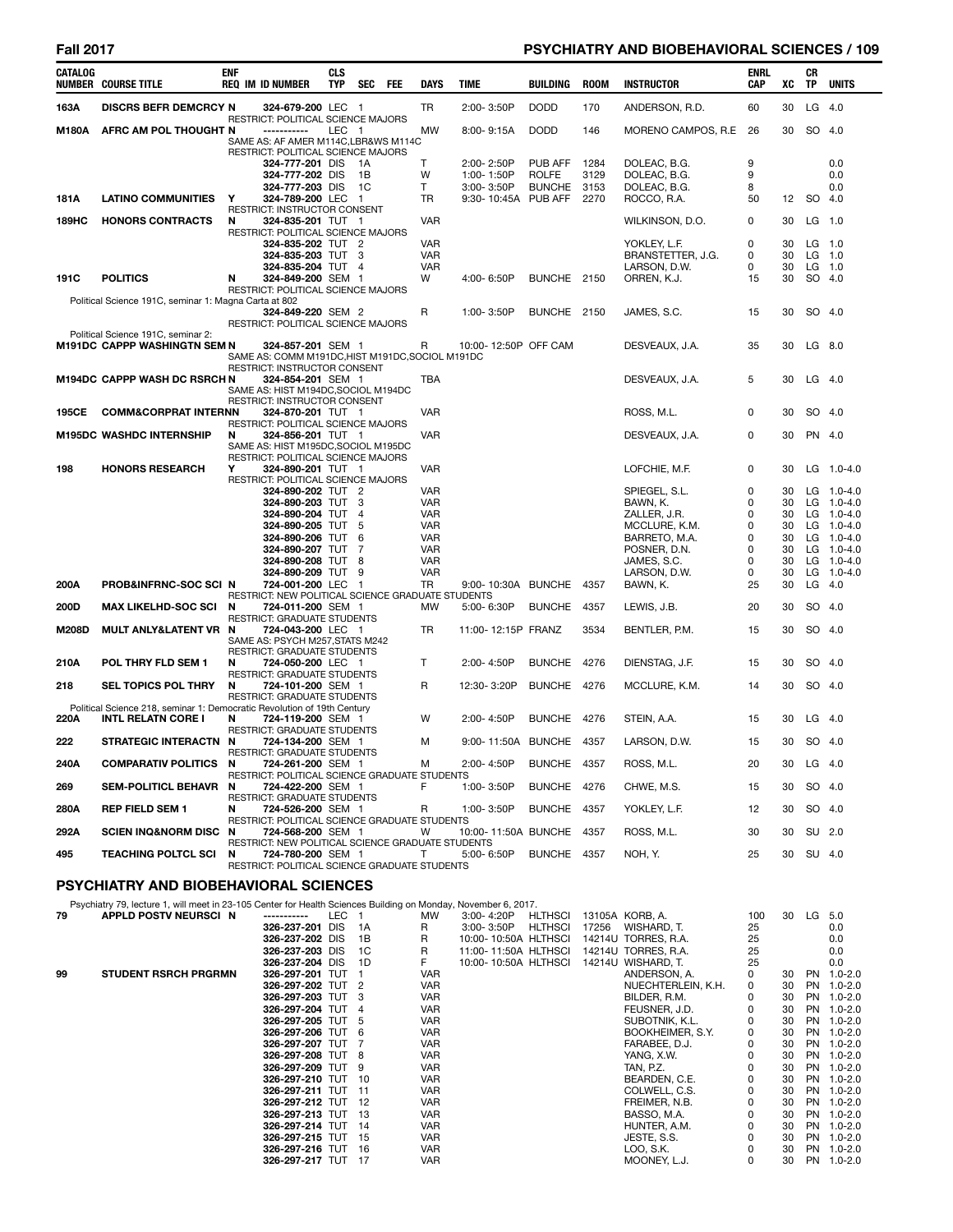# **110 / PSYCHOLOGY Fall 2017**

| <b>CATALOG</b> | <b>NUMBER COURSE TITLE</b>       | <b>ENF</b> | <b>REQ IM ID NUMBER</b>                                                             | <b>CLS</b><br><b>TYP</b> | <b>SEC</b> | <b>FEE</b> | <b>DAYS</b>                                          | <b>TIME</b>          | <b>BUILDING</b> | <b>ROOM</b> | <b>INSTRUCTOR</b>                                             | <b>ENRL</b><br><b>CAP</b> | XC                   | <b>CR</b><br><b>TP</b> | <b>UNITS</b>                                  |
|----------------|----------------------------------|------------|-------------------------------------------------------------------------------------|--------------------------|------------|------------|------------------------------------------------------|----------------------|-----------------|-------------|---------------------------------------------------------------|---------------------------|----------------------|------------------------|-----------------------------------------------|
| <b>188SA</b>   | <b>INDIV STD FOR USIE</b>        | N          | 326-297-218 TUT 18<br>326-297-219 TUT 19<br>326-297-220 TUT 20<br>326-828-200 TUT 1 |                          |            |            | <b>VAR</b><br><b>VAR</b><br><b>VAR</b><br><b>VAR</b> |                      |                 |             | LEBELLE, J.<br>BURGGREN, A.C.<br>LEVITT, J.G.<br>BELZER, M.G. | $\Omega$<br>0<br>$\Omega$ | 30<br>30<br>30<br>30 | LG                     | PN 1.0-2.0<br>PN 1.0-2.0<br>PN 1.0-2.0<br>1.0 |
|                |                                  |            | 326-828-201 TUT 2                                                                   |                          |            |            | <b>UNSCHED</b>                                       |                      |                 |             | STROUSE, T.                                                   |                           | 30                   | $LG$ 1.0               |                                               |
| M232           | <b>CAUSAL INFERENCE</b>          | N          | 726-147-200 LEC 1<br>SAME AS: BIOSTAT M235                                          |                          |            |            | <b>MW</b>                                            | 5:00-6:50P           | PUB HLT         | 51279       | BELIN. T.R.                                                   | 0                         | 30                   | LG                     | 4.0                                           |
| 236A           | <b>PSYCH INTERN SEMINR</b>       | N          | 726-188-200 SEM 1<br><b>RESTRICT: INSTRUCTOR CONSENT</b>                            |                          |            |            | F                                                    | 12:00-1:50P          | <b>SEMEL</b>    | C8177       | SENA, R.E.                                                    | 25                        | 30                   | SU 1.0                 |                                               |
| M272           | <b>PSYCHOLOGCAL ANTHRON</b>      |            | 726-483-200 SEM 1<br>SAME AS: ANTHRO M237                                           |                          |            |            | R.                                                   | $4:00 - 6:50P$       | <b>HAINES</b>   | 310         | FISKE, A.P.                                                   | $\Omega$                  | 30                   | SO 4.0                 |                                               |
| 281A           | BHVRL THRPY-ED STNG N            |            | 726-499-200 LEC 1<br><b>RESTRICT: INSTRUCTOR CONSENT</b>                            |                          |            |            | T                                                    | 12:00-1:20P          | <b>SEMEL</b>    | 78233       | FREEMAN, S.F.                                                 | 25                        | 30                   | SO 4.0                 |                                               |
| 292            | <b>FUNCTL NEUROANATOMYN</b>      |            | 726-553-200 LEC 1<br><b>RESTRICT: INSTRUCTOR CONSENT</b>                            |                          |            |            | R                                                    | 9:00-10:30A SEMEL    |                 | 17364       | BOOKHEIMER, S.Y.                                              | 30                        | 30                   | LG 2.0                 |                                               |
| 293            | PROFESSNL DEVELOPMTN             |            | 726-558-200 SEM 1<br><b>RESTRICT: GRADUATE STUDENTS</b>                             |                          |            |            | W                                                    | 10:00-11:50A OFF CAM |                 |             | GRELLA, C.E.                                                  | 20                        | 30                   | SU 2.0                 |                                               |
| 295A           | <b>SEM-SUBSTANCE ABUSEN</b>      |            | 726-560-200 SEM 1<br><b>RESTRICT: INSTRUCTOR CONSENT</b>                            |                          |            |            |                                                      |                      |                 |             | GRELLA, C.E.                                                  | 0                         | 30                   | SU 2.0                 |                                               |
| 434            | <b>ADDICTION PSYCHTRY</b>        | N          | 726-702-200 SEM 1<br><b>RESTRICT: INSTRUCTOR CONSENT</b>                            |                          |            |            | $\mathsf{R}$                                         | $2:00 - 2:50P$       | <b>GONDA</b>    | 1357        | DEAN, A.C.                                                    | 25                        | 30                   | SU 1.0                 |                                               |
| 454            | <b>TOPICS-NEUROPSYCH</b>         | N          | 726-708-200 SEM 1<br><b>RESTRICT: INSTRUCTOR CONSENT</b>                            |                          |            |            | R.                                                   | 1:30-2:20P           | <b>SEMEL</b>    | 17364       | GREEN, M.F.                                                   | 25                        | 30                   | SU 1.0                 |                                               |
| 482            | <b>CHLD ANXIETY&amp;DISORD N</b> |            | 726-779-200 CLI 1<br><b>RESTRICT: INSTRUCTOR CONSENT</b>                            |                          |            |            | м                                                    | 2:00-5:50P           |                 |             | PIACENTINI, J.C.                                              | 25                        | 30                   | LG                     | 3.0                                           |
| 485            | <b>HUMAN GENETICS SEM</b>        | N          | 726-784-200 SEM 1<br><b>RESTRICT: INSTRUCTOR CONSENT</b>                            |                          |            |            | м                                                    | 11:30-12:30P GONDA   |                 | 1357        | CEDERBAUM, S.D.                                               | 25                        |                      |                        | 0.0                                           |

### **PSYCHOLOGY**

For Psychology 10, lecture 1, some seats are held for entering students who enroll through New Student Orientation. Any eligible student may enroll beginning September 19, 2017, space permitting. 10 INTRODUCTORY PSYCH N 328-056-200 LEC 1 MW 4:00-5:50P LAKRETZ 110 CLARK, C.M. 00 09 SO 4.0<br>- For Psychology 10, lecture 2, some seats are held for entering students who enroll through New Student Orientation. Any eligibl **328-056-201** LEC 2 TR 4:00-5:50P WGYOUNG CS50 DANAN LA <sup>2</sup> 0 16 SO 4C

|    |                                                                                                                                                                                          | $320 - 0.00 - 201$ LEU $\ell$ | $\overline{a}$ |             | 4.00- J.JUF WATOUNG COJU | DAINAIN. J.A.    |               | 10 OU 4.0 |           |  |
|----|------------------------------------------------------------------------------------------------------------------------------------------------------------------------------------------|-------------------------------|----------------|-------------|--------------------------|------------------|---------------|-----------|-----------|--|
|    | For Psychology 15, some seats are held for entering students who enroll through New Student Orientation. Any eligible student may enroll beginning September 19, 2017, space permitting. |                               |                |             |                          |                  |               |           |           |  |
|    | INTRO PSYCHOBIOLOGY N                                                                                                                                                                    | 328-081-200 LEC 1             |                | 2:00-3:15P  | WGYOUNG CS76             | WONG. J.         | 250 15 SO 4.0 |           |           |  |
| 19 | FIAT LUX FRSHMN SEM                                                                                                                                                                      | 328-057-200 SEM 1             |                | 3:00- 4:50P | POWELL 270               | GREENFIELD, P.M. |               |           | 30 PN 1.0 |  |
|    |                                                                                                                                                                                          |                               |                |             |                          |                  |               |           |           |  |

RESTRICT: UNDERGRADUATE STUDENTS ONLY

Psychology 19, seminar 1: Using Textiles to Understand Social Change, Creativity, and Human Development For Psychology 20A, some seats are held for entering students who enroll through New Student Orientation. Any eligible student may enroll beginning September 19, 2017, space permitting.<br>Psychology 20A is limited to sophomo second pass, space permitting.

|     | sooona pass, space permitting. |                                |                          |      |               |    |     |     |
|-----|--------------------------------|--------------------------------|--------------------------|------|---------------|----|-----|-----|
| 20A | <b>MATLAB PROGRAMMING N</b>    | 328-062-200 LEC                | FRANZ<br>1:45P<br>12:30- | 3312 | ERLIKHMAN. G. | 30 | SO. | 4.0 |
|     |                                | RESTRICT: SOPHOMORES AND ABOVE |                          |      |               |    |     |     |

RESTRICT: SOPHOMORES AND ABOVE<br>For Psychology 85, some seats are held for entering students who enroll through New Student Orientation. Any eligible student may enroll beginning September 19, 2017, space permitting.<br>Psycho

|    | Any sophomore/junior/senior may enroll on the second pass, space permitting. |                                |  |            |            |              |      |                  |   |    |        |             |
|----|------------------------------------------------------------------------------|--------------------------------|--|------------|------------|--------------|------|------------------|---|----|--------|-------------|
| 85 | <b>INTRO-COGNITIVE SCI</b><br>N                                              | 328-194-200 LEC 1              |  | TR         | 2:00-3:15P | <b>FRANZ</b> | 3534 | KELLMAN, P.      | 0 | 30 | SO 4.0 |             |
|    |                                                                              | RESTRICT: SOPHOMORES AND ABOVE |  |            |            |              |      |                  |   |    |        |             |
| 99 | <b>STUDENT RSRCH PRGRMN</b>                                                  | 328-297-201 TUT 1              |  | <b>VAR</b> |            |              |      | GONG-GUY, E.     | 0 | 30 |        | PN 1.0-2.0  |
|    |                                                                              | 328-297-202 TUT 2              |  | <b>VAR</b> |            |              |      | TEHRANIAN. Y.J.  | 0 | 30 |        | PN 1.0-2.0  |
|    |                                                                              | 328-297-203 TUT 3              |  | <b>VAR</b> |            |              |      | BLAISDELL, A.P.  | 0 | 30 |        | PN 1.0-2.0  |
|    |                                                                              | 328-297-204 TUT 4              |  | <b>VAR</b> |            |              |      | SANDHOFER, C.M.  | 0 | 30 |        | PN 1.0-2.0  |
|    |                                                                              | 328-297-205 TUT 5              |  | <b>VAR</b> |            |              |      | GREENFIELD, P.M. | 0 | 30 |        | PN 1.0-2.0  |
|    |                                                                              | 328-297-206 TUT 6              |  | <b>VAR</b> |            |              |      | TOMIYAMA, A.J.   | 0 | 30 |        | PN 1.0-2.0  |
|    |                                                                              | 328-297-207 TUT 7              |  | <b>VAR</b> |            |              |      | GALVAN, A.       |   | 30 |        | PN 1.0-2.0  |
|    |                                                                              | 328-297-208 TUT 8              |  | <b>VAR</b> |            |              |      | MAYS, V.M.       | 0 | 30 |        | PN 1.0-2.0  |
|    |                                                                              | 328-297-209 TUT 9              |  | <b>VAR</b> |            |              |      | SCANLAN, T.K.    | 0 | 30 |        | PN 1.0-2.0  |
|    |                                                                              | 328-297-210 TUT 10             |  | <b>VAR</b> |            |              |      | SEARS, D.O.      | 0 | 30 | PN     | $1.0 - 2.0$ |
|    |                                                                              | 328-297-211 TUT 11             |  | <b>VAR</b> |            |              |      | BLAIR, H.T.      | 0 | 30 |        | PN 1.0-2.0  |
|    |                                                                              | 328-297-212 TUT 12             |  | <b>VAR</b> |            |              |      | CRASKE, M.       |   | 30 |        | PN 1.0-2.0  |
|    |                                                                              | 328-297-213 TUT 13             |  | <b>VAR</b> |            |              |      | WASSUM. K.       | 0 | 30 |        | PN 1.0-2.0  |
|    |                                                                              | 328-297-214 TUT 14             |  | <b>VAR</b> |            |              |      | MONTI, M.M.      | 0 | 30 |        | PN 1.0-2.0  |
|    |                                                                              | 328-297-215 TUT 15             |  | <b>VAR</b> |            |              |      | SHAPIRO, J.R.    | 0 | 30 | PN     | $1.0 - 2.0$ |
|    |                                                                              | 328-297-216 TUT 16             |  | <b>VAR</b> |            |              |      | CHENG, P.        | 0 | 30 |        | PN 1.0-2.0  |
|    |                                                                              | 328-297-217 TUT 17             |  | <b>VAR</b> |            |              |      | ENDERS, C.K.     | 0 | 30 |        | PN 1.0-2.0  |
|    |                                                                              | 328-297-218 TUT 18             |  | <b>VAR</b> |            |              |      | LU. H.           |   | 30 |        | PN 1.0-2.0  |

1.0-2.0 0 30 PN 1.0-2.0<br>For Psychology 100A, lecture 1, some seats are held for entering students who enroll through New Student Orientation. Any eligible student may enroll beginning September 19, 2017, space permitting.

Lecture 1 is limited to sophomore/junior/senior departmental premajors and Linguistics and Psychology majors on the priority and first enrollment passes.

Freshman premajors may enroll on the second pass, space permitting, as long as the mathematics requirement for the premajor is complete.<br>1908 **PSYCHOLOGICAL STATS N Y 328-304-200** LEC 1 TR 8:00-9:15A FOWLER A103B ENDERS, C

RESTRICT: ANY PSYCHOLOGY DEPARTMENT PREMAJORS OR LINGUISTICS AND PSYCHOLOGY MAJORS For Psychology 100A, lecture 2, some seats are held for entering students who enroll through New Student Orientation. Any eligible student may enroll beginning September 19, 2017, space permitting.

Lecture 2 is limited to sophomore/junior/senior departmental premajors and Linguistics and Psychology majors on the priority and first enrollment passes.

Freshman premajors may enroll on the second pass, space permitting, as long as the mathematics requirement for the premajor is complete.<br>**Y 328-304-201** LEC 2 TR 3:30-4:45P FOWLER A103B JAFFE, A. 255 16 LG 4.0

RESTRICT: ANY PSYCHOLOGY DEPARTMENT PREMAJORS OR LINGUISTICS AND PSYCHOLOGY MAJORS

Psychology 100B is limited to sophomore/junior/senior departmental premajors.<br>For Psychology 100B, the Psychology Department will cancel your enrollment in the class and from the wait list if you do not attend the first we

|                    |           |                    |              |      |                 | RESTRICT: SOPHOMORES AND ABOVE.ANY PSYCHOLOGY DEPARTMENT PREMAJORS OR LINGUISTICS AND PSYCHOLOGY MAJORS |     |
|--------------------|-----------|--------------------|--------------|------|-----------------|---------------------------------------------------------------------------------------------------------|-----|
| 328-305-201 LAB 1A | TR.       | 8:00-9:50A         | <b>FRANZ</b> | 3435 | HARGIS, M.B.    |                                                                                                         | 0.0 |
| 328-305-202 LAB 1B | TR.       | 9:00-10:50A FRANZ  |              | 2527 | OGREN. M.L.     |                                                                                                         | 0.0 |
| 328-305-203 LAB 1C | TR        | 10:00-11:50A FRANZ |              | 3435 | HENNESSEE, J.P. |                                                                                                         | 0.0 |
| 328-305-204 LAB 1D | TR        | 11:00-12:50P FRANZ |              | 2527 | BAKER, N.S.     |                                                                                                         | 0.0 |
| 328-305-205 LAB 1E | TR.       | 12:00-1:50P        | FRANZ        | 3435 | XING. Y.Z.      |                                                                                                         | 0.0 |
| 328-305-206 LAB 1F | TR        | $1:00 - 2:50P$     | <b>FRANZ</b> | 2527 | LEE. G.H.       |                                                                                                         | 0.0 |
| 328-305-207 LAB 1G | TR.       | 2:00-3:50P         | <b>FRANZ</b> | 3435 | UY. J.F.        |                                                                                                         | 0.0 |
| 328-305-208 LAB 1H | TR        | 3:00-4:50P         | <b>FRANZ</b> | 2527 | BLAKE, A.B.     |                                                                                                         | 0.0 |
| 328-305-209 LAB 11 | <b>WF</b> | 8:00-9:50A         | <b>FRANZ</b> | 3435 | KIM. J.W.       |                                                                                                         | 0.0 |
| 328-305-210 LAB 1J | <b>WF</b> | 9:00-10:50A FRANZ  |              | 2527 | BUFFORD, C.A.   |                                                                                                         | 0.0 |
| 328-305-211 LAB 1K | <b>WF</b> | 10:00-11:50A FRANZ |              | 3435 | JAMANI. S.A.    |                                                                                                         | 0.0 |
| 328-305-212 LAB 1L | <b>WF</b> | 11:00-12:50P FRANZ |              | 2527 | SPARCK, E.M.    |                                                                                                         | 0.0 |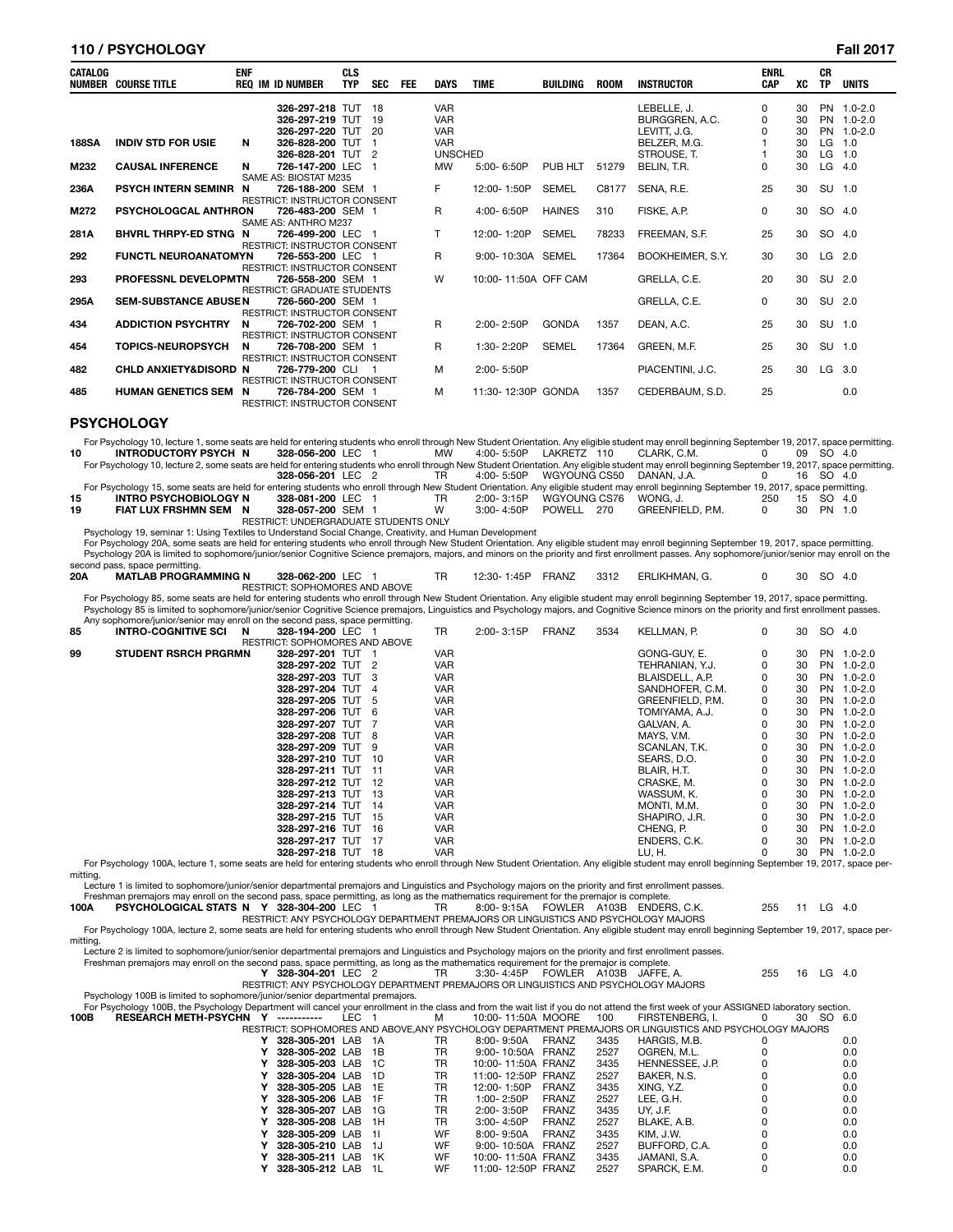# **Fall 2017 PSYCHOLOGY / 111**

| CATALOG | <b>NUMBER COURSE TITLE</b>                                                                                                                                                                         | ENF | <b>REQ IM ID NUMBER</b>                             | CLS<br>TYP       | SEC            | FEE                | DAYS         | TIME                                           | BUILDING                     | <b>ROOM</b>  | <b>INSTRUCTOR</b>                                                                                                                   | ENRL<br>CAP   | XC | CR<br>TP  | <b>UNITS</b> |
|---------|----------------------------------------------------------------------------------------------------------------------------------------------------------------------------------------------------|-----|-----------------------------------------------------|------------------|----------------|--------------------|--------------|------------------------------------------------|------------------------------|--------------|-------------------------------------------------------------------------------------------------------------------------------------|---------------|----|-----------|--------------|
|         |                                                                                                                                                                                                    |     | Y 328-305-213 LAB                                   |                  |                |                    | WF           | 12:00-1:50P                                    |                              | 3435         | LI, S.                                                                                                                              | 0             |    |           | 0.0          |
|         |                                                                                                                                                                                                    |     | 328-305-214 LAB<br>Υ                                |                  | 1M<br>1 N      |                    | WF           | 1:00-2:50P                                     | <b>FRANZ</b><br><b>FRANZ</b> | 2527         | WESTMAN, J.G.                                                                                                                       | 0             |    |           | 0.0          |
|         |                                                                                                                                                                                                    |     | Υ<br>328-305-215 LAB                                |                  | -10            |                    | WF           | 2:00-3:50P                                     | <b>FRANZ</b>                 | 3435         | ROMNEY, C.E.                                                                                                                        | 0             |    |           | 0.0          |
|         |                                                                                                                                                                                                    |     | 328-305-216 LAB 1P<br>Y                             |                  |                |                    | WF           | 3:00-4:50P                                     | FRANZ                        | 2527         | SANDERS, A.J.                                                                                                                       | 0             |    |           | 0.0          |
|         | Psychology 101 is limited to senior departmental majors on the priority and first enrollment passes. Junior departmental majors may enroll on the second pass, space permitting.                   |     |                                                     |                  |                |                    |              |                                                |                              |              |                                                                                                                                     |               |    |           |              |
| 101     | <b>GENERAL PSYCH LAB</b>                                                                                                                                                                           |     | N Y ----------                                      | LEC 1            |                |                    | Т            | 10:00-10:50A HAINES                            |                              | A25          | MCAULIFFE, S.P.<br>RESTRICT: JUNIORS AND ABOVE, PSYCHOLOGY OR PSYCHOBIOLOGY OR COGNITIVE SCIENCE MAJORS                             | 0             | 30 | LG        | -4.0         |
|         |                                                                                                                                                                                                    |     | Y 328-307-201 LAB 1A                                |                  |                |                    | R            | 9:00-11:50A FRANZ                              |                              | 3312         | MCAULIFFE, S.P.                                                                                                                     | 0             |    |           | 0.0          |
|         |                                                                                                                                                                                                    |     | Y<br>328-307-202 LAB 1B                             |                  |                |                    | $\mathsf{R}$ | 1:00-3:50P                                     | FRANZ                        | 3290         | MCAULIFFE, S.P.                                                                                                                     | 0             |    |           | 0.0          |
|         | Psychology 110 is limited to junior/senior departmental majors on the priority and first enrollment passes. Junior/senior departmental premajors and Neuroscience majors may enroll on the second  |     |                                                     |                  |                |                    |              |                                                |                              |              |                                                                                                                                     |               |    |           |              |
| pass.   | Any sophomore/junior/senior may enroll beginning July 6, 2017, space permitting.                                                                                                                   |     |                                                     |                  |                |                    |              |                                                |                              |              |                                                                                                                                     |               |    |           |              |
|         | For Psychology 110, you must attend the discussion section in which you are enrolled. Discussion sections do not meet every week. Check your course syllabus for details.                          |     |                                                     |                  |                |                    |              |                                                |                              |              |                                                                                                                                     |               |    |           |              |
| 110     | <b>FUND OF LEARNING</b>                                                                                                                                                                            |     | N Y ----------                                      | LEC 1            |                |                    | TR           | 8:00-9:15A                                     | <b>ROLFE</b>                 | 1200         | SAADE NEEDHAM, S.                                                                                                                   | 0             | 11 | SO 4.0    |              |
|         |                                                                                                                                                                                                    |     | RESTRICT: SOPHOMORES AND ABOVE                      |                  |                |                    |              |                                                |                              |              |                                                                                                                                     |               |    |           |              |
|         |                                                                                                                                                                                                    |     | Y 328-336-201 DIS<br>328-336-202 DIS<br>Y           |                  | - 1A<br>1B     |                    | М<br>м       | 12:00-12:50P FRANZ<br>1:00-1:50P               | <b>FRANZ</b>                 | A279<br>A279 | GONZALEZ, S.T.<br>GONZALEZ, S.T.                                                                                                    | $\Omega$<br>0 |    |           | 0.0<br>0.0   |
|         |                                                                                                                                                                                                    |     | 328-336-203 DIS<br>Y                                |                  | 1C             |                    | W            | $8:00 - 8:50A$                                 | <b>FRANZ</b>                 | 1571         | WRIGHT, B.M.                                                                                                                        | $\Omega$      |    |           | 0.0          |
|         |                                                                                                                                                                                                    |     | 328-336-204 DIS<br>Y                                |                  | 1D             |                    | W            | $9:00 - 9:50A$                                 | <b>FRANZ</b>                 | 1571         | WRIGHT, B.M.                                                                                                                        | 0             |    |           | 0.0          |
|         |                                                                                                                                                                                                    |     | 328-336-205 DIS<br>Υ                                |                  | 1E             |                    | R            | 2:00-2:50P                                     | <b>FRANZ</b>                 | 1571         | CONOSCENTI, M.A.                                                                                                                    | 0             |    |           | 0.0          |
|         |                                                                                                                                                                                                    |     | 328-336-206 DIS<br>Y                                |                  | 1F             |                    | R            | 3:00-3:50P                                     | <b>FRANZ</b>                 | 1571         | CONOSCENTI, M.A.                                                                                                                    | 0             |    |           | 0.0          |
|         |                                                                                                                                                                                                    |     | 328-336-207 DIS<br>Y<br>Y 328-336-208 DIS           |                  | 1G<br>- 1H     |                    | F<br>F       | 10:00-10:50A FRANZ<br>11:00-11:50A FRANZ       |                              | 1571<br>1571 | CONOSCENTI, M.A.<br>CONOSCENTI, M.A.                                                                                                | $\Omega$<br>0 |    |           | 0.0<br>0.0   |
|         | Psychology 12A is limited to senior departmental majors on the priority and first enrollment passes.                                                                                               |     |                                                     |                  |                |                    |              |                                                |                              |              |                                                                                                                                     |               |    |           |              |
|         | Junior departmental majors, junior/senior Neuroscience majors, and Psychobiology and Cognitive Science premajors may enroll on the second pass, space permitting.                                  |     |                                                     |                  |                |                    |              |                                                |                              |              |                                                                                                                                     |               |    |           |              |
| 112A    | MOTIVATED BEHAVIOR N                                                                                                                                                                               |     | 328-343-200 LEC 1                                   |                  |                |                    | TR           | 9:30-10:45A FRANZ                              |                              | 3534         | WASSUM, K.                                                                                                                          | 0             |    | 12 SO 4.0 |              |
|         | Psychology 115 is limited to junior/senior departmental majors on the priority and first enrollment passes.                                                                                        |     |                                                     |                  |                |                    |              |                                                |                              |              | RESTRICT: JUNIORS AND ABOVE, DEPARTMENT MAJORS, NEUROSCIENCE MAJORS, PRE-PSYCHOBIOLOGY AND PRE-COGNITIVE SCIENCE MAJORS             |               |    |           |              |
|         | Junior/senior departmental premajors, Linguistics and Psychology and Neuroscience majors, and Cognitive Science and Neuroscience minors may enroll on the second pass.                             |     |                                                     |                  |                |                    |              |                                                |                              |              |                                                                                                                                     |               |    |           |              |
|         | Any sophomore/junior/senior may enroll beginning July 6, 2017, space permitting.                                                                                                                   |     |                                                     |                  |                |                    |              |                                                |                              |              |                                                                                                                                     |               |    |           |              |
|         | For Psychology 115, you must attend the discussion section in which you are enrolled. Discussion sections do not meet every week. Check your course syllabus for details.                          |     |                                                     |                  |                |                    |              |                                                |                              |              |                                                                                                                                     |               |    |           |              |
| 115     | There will be two evening midterm examinations from 8 to 9:50 p.m. on the following Thursdays: October 26 and November 16, 2017.<br>BEHAVIORAL NEUROSCI N Y -----------                            |     |                                                     | LEC 1            |                |                    | MWF          | 2:00-2:50P                                     | FRANZ                        | 1178         | SCHEIN, S.                                                                                                                          | 0             |    | 07 SO 4.0 |              |
|         |                                                                                                                                                                                                    |     | RESTRICT: SOPHOMORES AND ABOVE                      |                  |                |                    |              |                                                |                              |              |                                                                                                                                     |               |    |           |              |
|         |                                                                                                                                                                                                    |     | 328-350-201 DIS<br>Y                                |                  | - 1 A          |                    | M            | $3:00 - 3:50P$                                 | <b>FRANZ</b>                 | 3435         | PRINS, T.J.                                                                                                                         | 0             |    |           | 0.0          |
|         |                                                                                                                                                                                                    |     | 328-350-202 DIS<br>Y                                |                  | 1B             |                    | M            | 4:00-4:50P                                     | <b>FRANZ</b>                 | 3435         | PRINS, T.J.                                                                                                                         | 0             |    |           | 0.0          |
|         |                                                                                                                                                                                                    |     | 328-350-203 DIS<br>Y                                |                  | <sub>1</sub> C |                    | Т            | 8:00-8:50A                                     | <b>FRANZ</b>                 | A279         | HARVEY, E.A.                                                                                                                        | 0             |    |           | 0.0          |
|         |                                                                                                                                                                                                    |     | 328-350-204 DIS<br>Y<br>328-350-205 DIS<br>Y        |                  | 1D<br>1E       |                    | T<br>Τ       | $9:00 - 9:50A$<br>12:00-12:50P FRANZ           | <b>FRANZ</b>                 | A279<br>1571 | RUBY, E.N.<br>HARVEY, E.A.                                                                                                          | 0<br>0        |    |           | 0.0<br>0.0   |
|         |                                                                                                                                                                                                    |     | 328-350-206 DIS<br>Υ                                |                  | 1F             |                    | Т            | 1:00-1:50P                                     | <b>FRANZ</b>                 | 1571         | HARVEY, E.A.                                                                                                                        | 0             |    |           | 0.0          |
|         |                                                                                                                                                                                                    |     | 328-350-207 DIS<br>Y                                |                  | 1G             |                    | W            | 10:00-10:50A FRANZ                             |                              | 1571         | HARVEY, E.A.                                                                                                                        | $\Omega$      |    |           | 0.0          |
|         |                                                                                                                                                                                                    |     | 328-350-208 DIS<br>Y                                |                  | 1H             |                    | W            | 11:00-11:50A FRANZ                             |                              | 1571         | RUBY, E.N.                                                                                                                          | 0             |    |           | 0.0          |
|         |                                                                                                                                                                                                    |     | 328-350-209 DIS<br>Υ                                |                  | 11             |                    | W            | 1:00-1:50P                                     | <b>FRANZ</b>                 | 5461         | RUBY, E.N.                                                                                                                          | $\Omega$      |    |           | 0.0          |
|         |                                                                                                                                                                                                    |     | 328-350-210 DIS<br>Y<br>328-350-211 DIS<br>Y        |                  | 1J<br>1K       |                    | W<br>Τ       | 3:00-3:50P<br>9:00-9:50A                       | <b>FRANZ</b><br>MS           | 1571<br>5225 | RUBY, E.N.<br>PRINS, T.J.                                                                                                           | 0<br>$\Omega$ |    |           | 0.0<br>0.0   |
|         |                                                                                                                                                                                                    |     | Y 328-350-212 DIS                                   |                  | 1L             |                    | $\mathsf{T}$ | 10:00-10:50A MS                                |                              | 5225         | PRINS, T.J.                                                                                                                         | $\Omega$      |    |           | 0.0          |
|         | Psychology 116, laboratories 1A thru 6A, are limited to senior Psychobiology majors on the priority and first enrollment passes.                                                                   |     |                                                     |                  |                |                    |              |                                                |                              |              |                                                                                                                                     |               |    |           |              |
|         | Junior/senior Psychobiology, Cognitive Science, and Neuroscience majors and Cognitive Science minors may enroll on the second pass, space permitting.                                              |     |                                                     |                  |                |                    |              |                                                |                              |              |                                                                                                                                     |               |    |           |              |
| 116     | Junior/senior Psychology majors and other Psychobiology premajors may inquire about enrollment in 1531 Franz Hall beginning July 6, 2017, space permitting.<br>BEHAVR NEUROSCI LAB N Y ----------- |     |                                                     | LEC 1            |                | \$181 R            |              |                                                |                              |              | 11:00-11:50A WGYOUNG CS24 GRISHAM, W.E.                                                                                             | 0             |    | 14 SO 4.0 |              |
|         |                                                                                                                                                                                                    |     |                                                     |                  |                |                    |              |                                                |                              |              | RESTRICT: JUNIORS AND ABOVE, PSYCHOBIOLOGY OR NEUROSCIENCE OR COGNITIVE SCIENCE MAJORS OR COGNITIVE SCIENCE MINORS                  |               |    |           |              |
|         |                                                                                                                                                                                                    |     | Y 328-357-201 LAB 1A                                |                  |                | \$181 M            |              | 9:00-11:50A FRANZ                              |                              | A456         | GRISHAM, W.E.                                                                                                                       | 0             |    |           | 0.0          |
|         |                                                                                                                                                                                                    |     | Y<br>------------                                   | LEC <sub>2</sub> |                | \$181 R            |              | 11:00-11:50A WGYOUNG CS24                      |                              |              | GRISHAM, W.E.                                                                                                                       | 0             |    | 14 SO 4.0 |              |
|         |                                                                                                                                                                                                    |     | Y 328-357-211 LAB 2A                                |                  |                | $$181$ M           |              | 1:00-3:50P FRANZ                               |                              | A456         | RESTRICT: JUNIORS AND ABOVE, PSYCHOBIOLOGY OR NEUROSCIENCE OR COGNITIVE SCIENCE MAJORS OR COGNITIVE SCIENCE MINORS<br>GRISHAM, W.E. | 0             |    |           | 0.0          |
|         |                                                                                                                                                                                                    |     | Y ------------                                      | LEC 3            |                | \$181 R            |              | 11:00-11:50A WGYOUNG CS24                      |                              |              | GRISHAM, W.E.                                                                                                                       | 0             |    | 14 SO 4.0 |              |
|         |                                                                                                                                                                                                    |     |                                                     |                  |                |                    |              |                                                |                              |              | RESTRICT: JUNIORS AND ABOVE, PSYCHOBIOLOGY OR NEUROSCIENCE OR COGNITIVE SCIENCE MAJORS OR COGNITIVE SCIENCE MINORS                  |               |    |           |              |
|         |                                                                                                                                                                                                    |     | Y 328-357-221 LAB 3A                                |                  |                | \$181 T            |              | 9:00-11:50A FRANZ                              |                              | A456         | GRISHAM, W.E.                                                                                                                       | $\Omega$      |    |           | 0.0          |
|         |                                                                                                                                                                                                    |     | Y ------------                                      | LEC 4            |                | \$181 R            |              | 11:00-11:50A WGYOUNG CS24                      |                              |              | GRISHAM, W.E.<br>RESTRICT: JUNIORS AND ABOVE, PSYCHOBIOLOGY OR NEUROSCIENCE OR COGNITIVE SCIENCE MAJORS OR COGNITIVE SCIENCE MINORS | 0             |    | 14 SO 4.0 |              |
|         |                                                                                                                                                                                                    |     | Y 328-357-231 LAB 4A                                |                  |                | \$181 T            |              | 1:30-4:20P                                     | FRANZ                        | A456         | GRISHAM, W.E.                                                                                                                       | 0             |    |           | 0.0          |
|         |                                                                                                                                                                                                    |     | Y -----------                                       | LEC 5            |                | \$181 R            |              | 11:00-11:50A WGYOUNG CS24                      |                              |              | GRISHAM, W.E.                                                                                                                       | 0             |    | 14 SO 4.0 |              |
|         |                                                                                                                                                                                                    |     |                                                     |                  |                |                    |              |                                                |                              |              | RESTRICT: JUNIORS AND ABOVE, PSYCHOBIOLOGY OR NEUROSCIENCE OR COGNITIVE SCIENCE MAJORS OR COGNITIVE SCIENCE MINORS                  |               |    |           |              |
|         |                                                                                                                                                                                                    |     | Y 328-357-241 LAB 5A<br>Y -----------               | LEC <sub>6</sub> |                | \$181 W<br>\$181 R |              | 9:00-11:50A FRANZ<br>11:00-11:50A WGYOUNG CS24 |                              | A456         | GRISHAM, W.E.                                                                                                                       | $\Omega$<br>0 |    | 14 SO 4.0 | 0.0          |
|         |                                                                                                                                                                                                    |     |                                                     |                  |                |                    |              |                                                |                              |              | GRISHAM, W.E.<br>RESTRICT: JUNIORS AND ABOVE, PSYCHOBIOLOGY OR NEUROSCIENCE OR COGNITIVE SCIENCE MAJORS OR COGNITIVE SCIENCE MINORS |               |    |           |              |
|         |                                                                                                                                                                                                    |     | Y 328-357-251 LAB 6A                                |                  |                | \$181 W            |              | 1:00-3:50P                                     | FRANZ                        | A456         | GRISHAM, W.E.                                                                                                                       | ŋ             |    |           | 0.0          |
|         | Psychology M117A is limited to junior/senior departmental premajors and majors on the priority and first enrollment passes. Any junior/senior may enroll on the second pass, space permitting.     |     |                                                     |                  |                |                    |              |                                                |                              |              |                                                                                                                                     |               |    |           |              |
|         | For Psychology M117A, there will be two evening midterm examinations from 6 to 8 p.m. on Monday, October 23 and Wednesday, November 15, 2017.                                                      |     | -----------                                         |                  |                |                    |              |                                                |                              |              |                                                                                                                                     |               |    |           |              |
|         | M117A CELL&SSTMS NEUROSCI N                                                                                                                                                                        |     | SAME AS: MCD BIO M175A, NEUROSC M101A, PHYSCI M180A | LEC 1            |                |                    | <b>TR</b>    | 2:00-3:50P                                     | <b>HUMANTS A51</b>           |              | PIRI, N.                                                                                                                            | 0             |    | 15 SO 5.0 |              |
|         |                                                                                                                                                                                                    |     | <b>RESTRICT: JUNIORS AND ABOVE</b>                  |                  |                |                    |              |                                                |                              |              |                                                                                                                                     |               |    |           |              |
|         |                                                                                                                                                                                                    |     | 328-331-201 DIS                                     |                  | 1A             |                    | F            | 8:00-9:20A                                     | GEOLOGY 4660                 |              | DAGHER, M.                                                                                                                          | 0             |    |           | 0.0          |
|         |                                                                                                                                                                                                    |     | 328-331-202 DIS                                     |                  | 1B             |                    | F            |                                                | 9:30-10:50A GEOLOGY 4660     |              | DAGHER, M.                                                                                                                          | 0             |    |           | 0.0          |
|         |                                                                                                                                                                                                    |     | 328-331-203 DIS                                     |                  | 1C             |                    | F<br>F       | 11:00-12:20P GEOLOGY 4660                      |                              |              | JIN, B.M.                                                                                                                           | 0<br>0        |    |           | 0.0          |
|         |                                                                                                                                                                                                    |     | 328-331-204 DIS<br>328-331-205 DIS                  |                  | 1D<br>1E       |                    | F            | 12:30-1:50P<br>2:00-3:20P                      | GEOLOGY 4660<br>GEOLOGY 4660 |              | JIN, B.M.<br>ADULA, K.P.                                                                                                            | 0             |    |           | 0.0<br>0.0   |
|         |                                                                                                                                                                                                    |     | 328-331-206 DIS                                     |                  | 1F             |                    | F            | 8:00-9:20A                                     | МS                           | 5233         | MURALIDHARAN, V.                                                                                                                    | 0             |    |           | 0.0          |
|         |                                                                                                                                                                                                    |     | 328-331-207 DIS                                     |                  | 1G             |                    | F            | 9:30-10:50A MS                                 |                              | 5233         | MURALIDHARAN, V.                                                                                                                    | 0             |    |           | 0.0          |
|         |                                                                                                                                                                                                    |     | 328-331-208 DIS                                     |                  | 1H             |                    | F            | 11:00-12:20P MS                                |                              | 5233         | ADULA, K.P.                                                                                                                         | 0             |    |           | 0.0          |
|         |                                                                                                                                                                                                    |     | 328-331-209 DIS                                     |                  | 11             |                    | F<br>F       | 12:30-1:50P                                    | MS                           | 5233         | BRIDGES, S.                                                                                                                         | 0             |    |           | 0.0          |
|         | Psychology 118 is limited to junior/senior departmental majors, Neuroscience majors, and Psychobiology premajors on the priority and first enrollment passes. Any junior/senior may enroll on the  |     | 328-331-210 DIS                                     |                  | 1J             |                    |              | 2:00-3:20P                                     | MS                           | 5233         | BRIDGES, S.                                                                                                                         | 0             |    |           | 0.0          |
|         | second pass, space permitting.                                                                                                                                                                     |     |                                                     |                  |                |                    |              |                                                |                              |              |                                                                                                                                     |               |    |           |              |
| 118     | <b>COMPARTV PSYCHOBIOLN</b>                                                                                                                                                                        |     | 328-360-200 LEC 1                                   |                  |                |                    | MW           | 11:00-12:15P FRANZ                             |                              | 1260         | BLAISDELL, A.P.                                                                                                                     | 120           |    | 04 SO 4.0 |              |
|         | Psychology 119I is limited to senior Psychobiology and Cognitive Science majors on the priority and first enrollment passes.                                                                       |     | RESTRICT: JUNIORS AND ABOVE                         |                  |                |                    |              |                                                |                              |              |                                                                                                                                     |               |    |           |              |
|         |                                                                                                                                                                                                    |     |                                                     |                  |                |                    |              |                                                |                              |              |                                                                                                                                     |               |    |           |              |

Psychology 119I is limited to senior Psychobiology and Cognitive Science majors on the priority and first enrollment passes.<br>Junior/senior departmental majors, Neuroscience majors, Psychobiology and Cognitive Science meang

COG SCI MINORS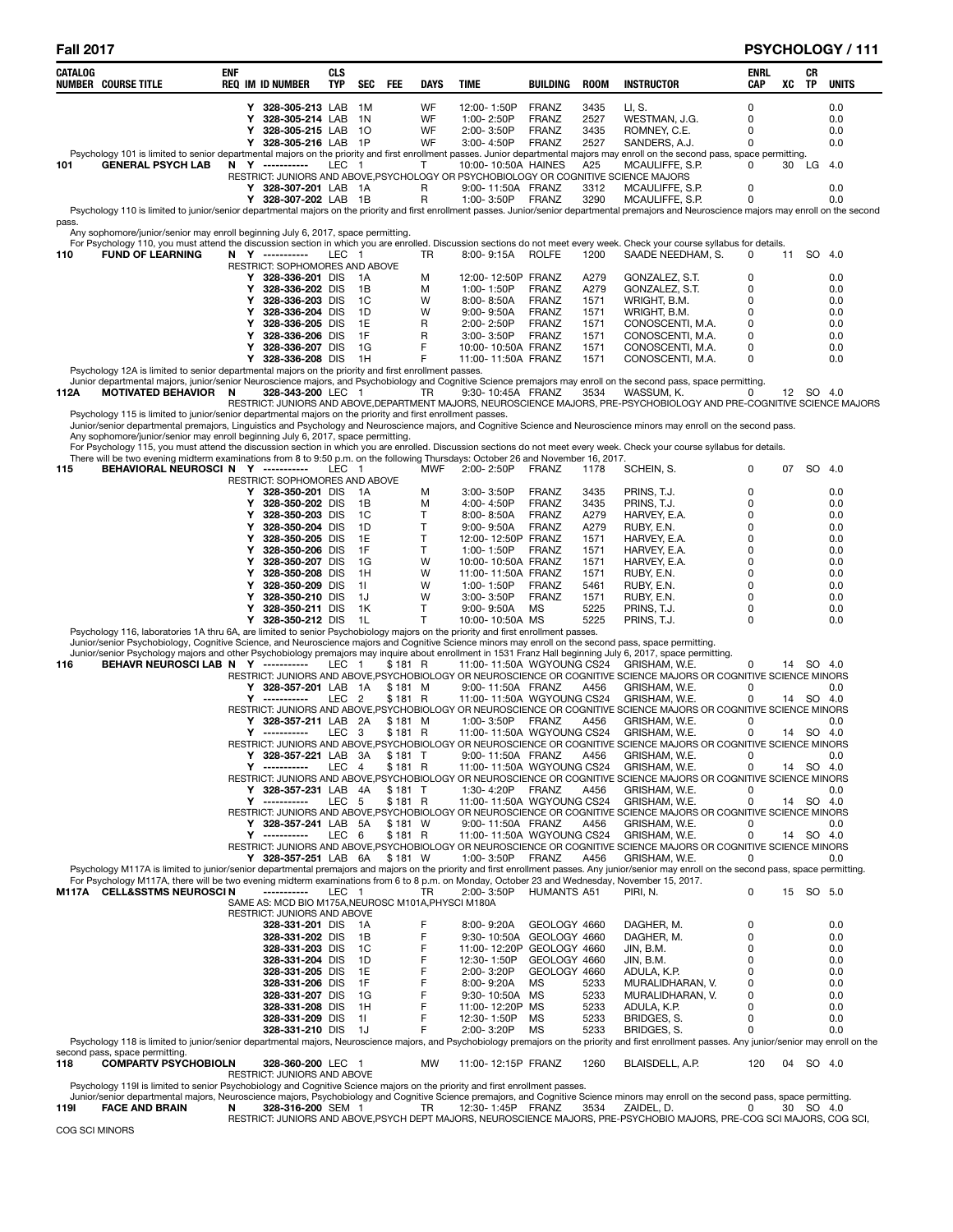| ≀ / PSYCHOLOGY<br>112                                  |                                               |                   |            |            |             |             |                 |             |                   |                    |    |                 | 2017<br>ы    |
|--------------------------------------------------------|-----------------------------------------------|-------------------|------------|------------|-------------|-------------|-----------------|-------------|-------------------|--------------------|----|-----------------|--------------|
| <b>CATALOG</b><br><b>NUMBER</b><br><b>COURSE TITLE</b> | ENI<br><b>ID NUMBER</b><br>- IM<br><b>REC</b> | CLS<br><b>TYP</b> | <b>SEC</b> | <b>FEE</b> | <b>DAYS</b> | <b>TIME</b> | <b>BUILDING</b> | <b>ROOM</b> | <b>INSTRUCTOR</b> | <b>ENRL</b><br>CAP | XC | CR<br><b>TP</b> | <b>UNITS</b> |

Psychology 119M is limited to senior Psychobiology and Cognitive Science majors on the priority and first enrollment passes.

Junior/senior departmental majors, Neuroscience majors, and Psychobiology and Cognitive Science premajors may enroll on the second pass, space permitting.<br>119M NEURAL CIRCUITS N 328-383-200 LEC 1 WF 12:30-1:45P FRANZ 3534

RESTRICT: JUNIORS AND ABOVE,DEPARTMENT MAJORS, NEUROSCIENCE MAJORS, PRE-PSYCHOBIOLOGY AND PRE-COGNITIVE SCIENCE MAJORS

Psychology 120A is limited to junior/senior departmental majors, Linguistics and Psychology majors, Neuroscience majors and minors, and Cognitive Science minors on the priority and first enrollment passes.

Junior/senior departmental premajors may enroll on the second pass. Any sophomore/junior/senior may enroll beginning July 6, 2017, space permitting.<br>For Psychology 120A, you must attend the discussion section in which you

**120A COGNITIVE PSYCH N Y -----------** LEC 1 TR 9:30- 10:45A WGYOUNG CS50 RISSMAN, J.A. 350 12 SO 4.0

|  | <b>RESTRICT: SOPHOMORES AND ABOVE</b> |      |   |                    |              |      |              |    |     |
|--|---------------------------------------|------|---|--------------------|--------------|------|--------------|----|-----|
|  | 328-449-201 DIS                       | - 1A | м | 10:00-10:50A FRANZ |              | 1571 | GRAY, M.E.   | 25 | 0.0 |
|  | 328-449-202 DIS                       | - 1B | м | 11:00-11:50A FRANZ |              | 1571 | GRAY, M.E.   | 25 | 0.0 |
|  | 328-449-203 DIS                       | - 1C | м | $1:00 - 1:50P$     | FRANZ        | 3435 | KADAMBI, A.  | 25 | 0.0 |
|  | 328-449-204 DIS                       | - 1D | м | $2:00 - 2:50P$     | FRANZ        | 3435 | KADAMBI, A.  | 25 | 0.0 |
|  | 328-449-205 DIS                       | - 1E |   | $2:00 - 2:50P$     | FRANZ        | 1571 | SIEGEL, A.L. | 25 | 0.0 |
|  | 328-449-206 DIS                       | - 1F |   | $3:00 - 3:50P$     | FRANZ        | 1571 | SIEGEL, A.L. | 25 | 0.0 |
|  | 328-449-207 DIS                       | 1G   | w | $3:00 - 3:50P$     | FRANZ        | A279 | SIEGEL, A.L. | 25 | 0.0 |
|  | 328-449-208 DIS                       | - 1H | W | 4:00-4:50P         | FRANZ        | A279 | SIEGEL, A.L. | 25 | 0.0 |
|  | 328-449-209 DIS                       | - 11 |   | $8:00 - 8:50A$     | <b>FRANZ</b> | 1571 | GRAY, M.E.   | 25 | 0.0 |
|  | 328-449-210 DIS                       | - 1J |   | $9:00 - 9:50A$     | FRANZ        | 1571 | GRAY, M.E.   | 25 | 0.0 |
|  | 328-449-211 DIS                       | -1K  |   | 12:00-12:50P       | FRANZ        | 1571 | KADAMBI, A.  | 25 | 0.0 |
|  | 328-449-212 DIS                       | - 1L |   | $1:00 - 1:50P$     | FRANZ        | 1571 | KADAMBI, A.  | 25 | 0.0 |
|  | 328-449-213 DIS                       | 1M   |   | $2:00 - 2:50P$     | <b>ROYCE</b> | 148  | ESSOE. K.Y.  | 25 | 0.0 |
|  | 328-449-214 DIS                       | 1 N  |   | $3:00 - 3:50P$     | <b>ROYCE</b> | 148  | ESSOE. K.Y.  | 25 | 0.0 |
|  |                                       |      |   |                    |              |      |              |    |     |

V 328-449-214 DIS 1N<br>
Psychology 121, laboratory 1, is limited to senior Psychology, Cognitive Science, and Linguistics and Psychology majors and Linguistics and Psychology majors of the priority and first enrical values o

MINORS

Psychology 121, laboratory 2, is limited to senior Psychology, Cognitive Science, and Linguistics and Psychology majors on the priority and first enrollment passes.<br>Junior Psychology, Cognitive Science, and Linguistics and

RESTRICT: JUNIORS AND ABOVE,PSYCHOLOGY, COGNITIVE SCIENCE, OR LINGUSTICS AND PSYCHOLOGY MAJORS, OR COGNITIVE SCIENCE MINORS

Psychology 124F is limited to senior Cognitive Science majors on the priority and first enrollment passes.

Junior Cognitive Science majors, junior/senior Psychology majors and Cognitive Science minors may enroll on the second pass, space permitting.

|      |                             | Any sophomore/junior/senior may enroll on July 6, 2017, space permitting. |     |                |       |      |            |       |           |  |
|------|-----------------------------|---------------------------------------------------------------------------|-----|----------------|-------|------|------------|-------|-----------|--|
| 124F | THINKING                    | 328-395-200 LEC                                                           |     | $2:00 - 3:15P$ | FRANZ | A279 | CHENG. P.  |       | 30 SO 4.0 |  |
|      |                             | RESTRICT: SOPHOMORES AND ABOVE                                            |     |                |       |      |            |       |           |  |
|      |                             | Psychology 125A is limited to students in the Fernald Internship Program. |     |                |       |      |            |       |           |  |
| 125A | <b>DEV PSYCHOPATHOLOGYN</b> | 328-438-200 SEM                                                           | TR. | $3:30 - 5:00P$ | FRANZ | 2220 | BAKER B.L. | $12-$ | 30 PN 4.0 |  |
|      |                             | <b>RESTRICT: DEPARTMENT CONSENT</b>                                       |     |                |       |      |            |       |           |  |

For Psychology 127A, some seats are held for entering students who enroll through New Student Orientation. Any eligible student may enroll beginning September 19, 2017, space permitting. Psychology 127A is limited to junior/senior departmental premajors and majors on the priority and first enrollment passes. Any sophomore/junior/senior may enroll on the second pass, space per-

| mitting. |                                                                                                                                                                                                                               |                                       |     |           |                           |              |      |                    |         |        |
|----------|-------------------------------------------------------------------------------------------------------------------------------------------------------------------------------------------------------------------------------|---------------------------------------|-----|-----------|---------------------------|--------------|------|--------------------|---------|--------|
| 127A     | ABNORMAL PSYCHOLOGYN Y                                                                                                                                                                                                        | LEC <sub>1</sub><br>------------      |     | <b>TR</b> | 11:00-12:15P FRANZ        |              | 1178 | REPETTI, R.L.      | 0<br>13 | SO 4.0 |
|          |                                                                                                                                                                                                                               | <b>RESTRICT: SOPHOMORES AND ABOVE</b> |     |           |                           |              |      |                    |         |        |
|          |                                                                                                                                                                                                                               | 328-472-201 DIS                       | 1A  | м         | 10:00-10:50A WGYOUNG 1044 |              |      | SAIFAN, D.O.       |         | 0.0    |
|          |                                                                                                                                                                                                                               | 328-472-202 DIS                       | 1B  | м         | 11:00-11:50A WGYOUNG 1044 |              |      | SAIFAN. D.O.       |         | 0.0    |
|          |                                                                                                                                                                                                                               | 328-472-203 DIS                       | 1C  | м         | $2:00 - 2:50P$            | <b>FRANZ</b> | 1571 | KODISH. T.A.       |         | 0.0    |
|          |                                                                                                                                                                                                                               | 328-472-204 DIS                       | 1D  | м         | $3:00 - 3:50P$            | <b>FRANZ</b> | 1571 | KODISH. T.A.       |         | 0.0    |
|          |                                                                                                                                                                                                                               | 328-472-205 DIS                       | 1E  | R         | $8.00 - 8.50A$            | <b>FRANZ</b> | A279 | RITH-NAJARIAN, L.R | 0       | 0.0    |
|          |                                                                                                                                                                                                                               | 328-472-206 DIS                       | 1F  | R         | $9:00 - 9:50A$            | <b>FRANZ</b> | A279 | RITH-NAJARIAN, L.R | 0       | 0.0    |
|          |                                                                                                                                                                                                                               | 328-472-207 DIS                       | 1G  | R         | $3.30 - 4.20P$            | <b>FRANZ</b> | A279 | KODISH. T.A.       |         | 0.0    |
|          |                                                                                                                                                                                                                               | 328-472-208 DIS                       | 1H  | R         | 4:30-5:20P                | <b>FRANZ</b> | A279 | KODISH. T.A.       |         | 0.0    |
|          |                                                                                                                                                                                                                               | 328-472-209 DIS                       | -11 |           | $9.00 - 9.50A$            | <b>FRANZ</b> | A279 | GAMARRA, J.M.      |         | 0.0    |
|          |                                                                                                                                                                                                                               | 328-472-210 DIS                       | 1J  |           | 10:00-10:50A FRANZ        |              | A279 | GAMARRA, J.M.      |         | 0.0    |
|          |                                                                                                                                                                                                                               | 328-472-211 DIS                       | 1K  |           | $2:00 - 2:50P$            | <b>FRANZ</b> | 1571 | SAIFAN, D.O.       |         | 0.0    |
|          |                                                                                                                                                                                                                               | 328-472-212 DIS                       | 1L  |           | $3:00 - 3:50P$            | <b>FRANZ</b> | 1571 | SAIFAN, D.O.       |         | 0.0    |
|          | Developmed 1000 in limited to include champion demonstrated properties and maintenant conditional first producement development including mention ment and the according to the condition of the second wave according to the |                                       |     |           |                           |              |      |                    |         |        |

Psychology 129C is limited to junior/senior departmental premajors and majors on the priority and first enrollment passes. Any sophomore/junior/senior may enroll on the second pass, space per-

mitting.<br>129C **129C CULTURE&MENTAL HLTH N 328-421-200** LEC 1 T 12:00- 2:50P MS 5128 CHAVIRA, D.A. 0 30 SO 4.0

RESTRICT: SOPHOMORES AND ABOVE

For Psychology 130, some seats are held for entering students who enroll through New Student Orientation. Any eligible student may enroll beginning September 19, 2017, space permitting. Psychology 130 is limited to junior/senior departmental premajors, majors, Linguistics and Psychology majors, and Applied Developmental Psychology and Cognitive Science minors on the priority and first enrollment passes.

|     | Any sophomore/junior/senior may enroll on the second pass, space permitting.                                                                                                               |                                       |     |     |           |                    |              |      |                                                                                     |   |    |     |      |
|-----|--------------------------------------------------------------------------------------------------------------------------------------------------------------------------------------------|---------------------------------------|-----|-----|-----------|--------------------|--------------|------|-------------------------------------------------------------------------------------|---|----|-----|------|
| 130 | <b>DEVELOPMENTAL PSYCHN</b>                                                                                                                                                                |                                       | LEC |     | <b>TR</b> | $8:00 - 9:15A$     | <b>FRANZ</b> | 1178 | ANKOWSKI, A.N.                                                                      | 0 | 11 | SO. | -4.0 |
|     |                                                                                                                                                                                            | <b>RESTRICT: SOPHOMORES AND ABOVE</b> |     |     |           |                    |              |      |                                                                                     |   |    |     |      |
|     |                                                                                                                                                                                            | 328-426-201 DIS                       |     | 1A  | м         | $8.00 - 8.50A$     | <b>FRANZ</b> | 1571 | RAHAL. D.                                                                           |   |    |     | 0.0  |
|     |                                                                                                                                                                                            | 328-426-202 DIS                       |     | 1B  | м         | $9:00 - 9:50A$     | <b>FRANZ</b> | 1571 | RAHAL. D.                                                                           |   |    |     | 0.0  |
|     |                                                                                                                                                                                            | 328-426-203 DIS                       |     | 1C  | м         | 12:00-12:50P       | <b>FRANZ</b> | 1571 | PRICE, G.F.                                                                         |   |    |     | 0.0  |
|     |                                                                                                                                                                                            | 328-426-204 DIS                       |     | 1D  | м         | 1:00-1:50P         | <b>FRANZ</b> | 1571 | PRICE, G.F.                                                                         |   |    |     | 0.0  |
|     |                                                                                                                                                                                            | 328-426-205 DIS                       |     | 1F  |           | 10:00-10:50A FRANZ |              | A279 | TSANG. T.                                                                           |   |    |     | 0.0  |
|     |                                                                                                                                                                                            | 328-426-206 DIS                       |     | 1F  |           | $3:30 - 4:20P$     | <b>FRANZ</b> | A279 | RAHAL. D.                                                                           |   |    |     | 0.0  |
|     |                                                                                                                                                                                            | 328-426-207 DIS                       |     | 1G  |           | 4:30-5:20P         | <b>FRANZ</b> | A279 | RAHAL. D.                                                                           |   |    |     | 0.0  |
|     |                                                                                                                                                                                            | 328-426-208 DIS                       |     | 1H  | R         | 10:00-10:50A FRANZ |              | A279 | TSANG. T.                                                                           |   |    |     | 0.0  |
|     |                                                                                                                                                                                            | 328-426-209 DIS                       |     | 11  | R         | 12:00-12:50P FRANZ |              | 1571 | PRICE, G.F.                                                                         |   |    |     | 0.0  |
|     |                                                                                                                                                                                            | 328-426-210 DIS                       |     | 1.1 | R         | $1:00 - 1:50P$     | FRANZ        | 1571 | PRICE, G.F.                                                                         |   |    |     | 0.0  |
|     | Psychology 131 is limited to senior departmental majors on the priority and first enrollment passes. Junior departmental majors may enroll on the second pass, space permitting.           |                                       |     |     |           |                    |              |      |                                                                                     |   |    |     |      |
| 131 | <b>RSRCH-DVLPMNT PSYCHN Y</b>                                                                                                                                                              | 328-431-200 LAB                       |     |     | TR.       | $1:00 - 2:50P$     | <b>FRANZ</b> | 3351 | DANAN. J.A.                                                                         |   | 30 | LG. | -4.0 |
|     |                                                                                                                                                                                            |                                       |     |     |           |                    |              |      | RESTRICT: JUNIORS AND ABOVE.PSYCHOLOGY OR PSYCHOBIOLOGY OR COGNITIVE SCIENCE MAJORS |   |    |     |      |
|     | For Psychology 133F, some seats are held for entering students who enroll through New Student Orientation. Any eligible student may enroll beginning September 19, 2017, space permitting. |                                       |     |     |           |                    |              |      |                                                                                     |   |    |     |      |
|     | Psychology 133F is limited to junior/senior departmental premajors, majors, and Applied Developmental Psychology minors on the priority and first enrollment passes.                       |                                       |     |     |           |                    |              |      |                                                                                     |   |    |     |      |
|     | Any sophomore/junior/senior may enroll on the second pass, space permitting.                                                                                                               |                                       |     |     |           |                    |              |      |                                                                                     |   |    |     |      |

|      | Any suprimining and non-ritay criteria the second pass, space permitting. |                                |    |                   |      |              |     |           |  |
|------|---------------------------------------------------------------------------|--------------------------------|----|-------------------|------|--------------|-----|-----------|--|
| 133F | PSYCH AND EDUCATION N                                                     | 328-471-200 LEC                | MW | 9:30-10:45A FRANZ | 1178 | GIVVIN. K.B. | 200 | 02 SO 4.0 |  |
|      |                                                                           | RESTRICT: SOPHOMORES AND AROVE |    |                   |      |              |     |           |  |

For psychology 133G, some seats are held for entering students who enroll through New Student Orientation. Any eligible student may enroll beginning September 19, 2017, space permitting. Psychology 133G is limited to junior/senior departmental premajors and majors and Applied Developmental Psychology minors on the priority and first enrollment passes.

| Any sophomore/junior/senior may enroll on the second pass, space permitting. |                                        |                  |           |
|------------------------------------------------------------------------------|----------------------------------------|------------------|-----------|
| 133G<br><b>CULTURE&amp;HUMAN DEVLPN</b><br>LEC.<br>------------              | 11:00-12:15P HUMANTS A51               | GREENFIELD, P.M. | 04 SO 4.0 |
| RESTRICT: SOPHOMORES AND ABOVE                                               |                                        |                  |           |
| 328-468-201 DIS 1A                                                           | <b>FRANZ</b><br>A279<br>$2:00 - 2:50P$ | VASQUEZ, Y.E.    |           |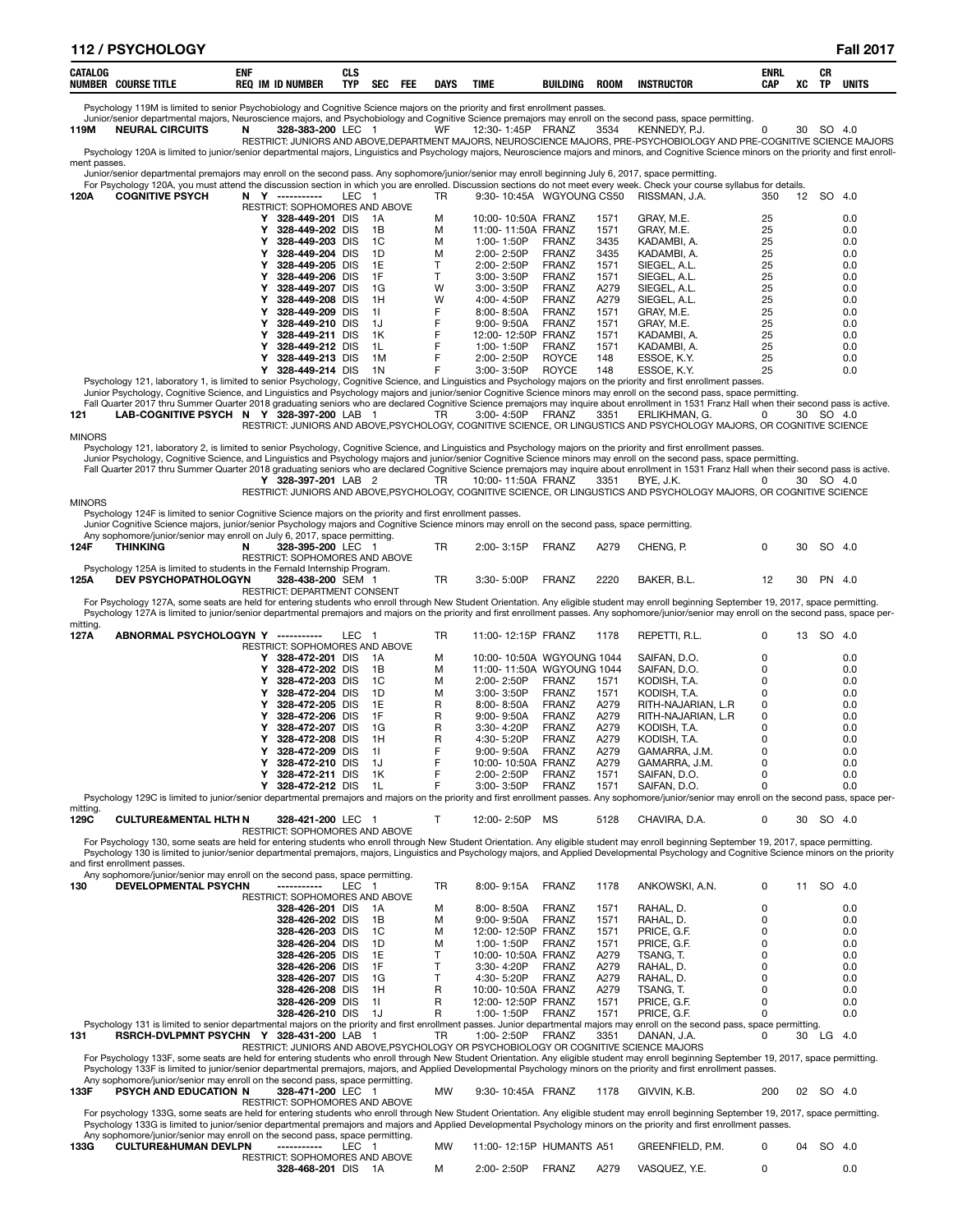| CATALOG          | <b>NUMBER COURSE TITLE</b>                                                                                                                                                                                                                                                                                                                                                                                                            | <b>ENF</b> | <b>REQ IM ID NUMBER</b>                                                      | <b>CLS</b><br><b>TYP</b> | <b>SEC</b> | FEE | <b>DAYS</b> | <b>TIME</b>                            | BUILDING                        | <b>ROOM</b> | <b>INSTRUCTOR</b>                                                                                                | ENRL<br><b>CAP</b> | xс | CR<br><b>TP</b> | <b>UNITS</b> |
|------------------|---------------------------------------------------------------------------------------------------------------------------------------------------------------------------------------------------------------------------------------------------------------------------------------------------------------------------------------------------------------------------------------------------------------------------------------|------------|------------------------------------------------------------------------------|--------------------------|------------|-----|-------------|----------------------------------------|---------------------------------|-------------|------------------------------------------------------------------------------------------------------------------|--------------------|----|-----------------|--------------|
|                  |                                                                                                                                                                                                                                                                                                                                                                                                                                       |            | 328-468-202 DIS                                                              |                          | 1B         |     | M           | 3:00-3:50P                             | FRANZ                           | A279        | VASQUEZ, Y.E.                                                                                                    | 0                  |    |                 | 0.0          |
|                  |                                                                                                                                                                                                                                                                                                                                                                                                                                       |            | 328-468-203 DIS                                                              |                          | 1C         |     | Т           | 10:00-10:50A KAUFMAN 153               |                                 |             | VASQUEZ, Y.E.                                                                                                    | 0                  |    |                 | 0.0          |
|                  |                                                                                                                                                                                                                                                                                                                                                                                                                                       |            | 328-468-204 DIS<br>328-468-205 DIS                                           |                          | 1D<br>1E   |     | Τ           | 11:00-11:50A KAUFMAN 153<br>3:00-3:50P | WGYOUNG 1044                    |             | RHINEHART, L.                                                                                                    | 0<br>0             |    |                 | 0.0          |
|                  |                                                                                                                                                                                                                                                                                                                                                                                                                                       |            | 328-468-206 DIS                                                              |                          | 1F         |     | W<br>W      | 4:00-4:50P                             | WGYOUNG 1044                    |             | VAZQUEZ, S.R.<br>VAZQUEZ, S.R.                                                                                   | 0                  |    |                 | 0.0<br>0.0   |
|                  |                                                                                                                                                                                                                                                                                                                                                                                                                                       |            | 328-468-208 DIS                                                              |                          | 1H         |     | Τ           | $9:00 - 9:50A$                         | KAUFMAN 153                     |             | VASQUEZ, Y.E.                                                                                                    | 0                  |    |                 | 0.0          |
|                  |                                                                                                                                                                                                                                                                                                                                                                                                                                       |            | 328-468-209 DIS                                                              |                          | 11         |     | Τ           | 2:00-2:50P                             | BOELTER 4283                    |             | RHINEHART, L.                                                                                                    | 0                  |    |                 | 0.0          |
|                  |                                                                                                                                                                                                                                                                                                                                                                                                                                       |            | 328-468-210 DIS<br>328-468-211 DIS                                           |                          | 1J<br>- 1K |     | T<br>М      | 3:00-3:50P<br>4:00-4:50P               | <b>BOELTER</b><br><b>POWELL</b> | 4283<br>270 | RHINEHART, L.<br>RHINEHART, L.                                                                                   | 0<br>0             |    |                 | 0.0<br>0.0   |
|                  | Psychology 134A is limited to students in the Applied Developmental Psychology minor.                                                                                                                                                                                                                                                                                                                                                 |            |                                                                              |                          |            |     |             |                                        |                                 |             |                                                                                                                  |                    |    |                 |              |
| 134A             | <b>INFNT&amp;TODLR CARE&amp;ED N</b><br>Psychology 134D is limited to students in the Applied Developmental Psychology minor.                                                                                                                                                                                                                                                                                                         |            | 328-477-200 LEC 1<br>RESTRICT: DEPARTMENT CONSENT                            |                          |            |     | WF          | 1:00-2:45P                             | <b>FRANZ</b>                    | A279        | GROSS, E.F.                                                                                                      | 32                 | 06 | $LG$ 4.0        |              |
| 134D             | FLD-APLD DVLP PSYCH N                                                                                                                                                                                                                                                                                                                                                                                                                 |            | 328-480-200 FLD 1<br>RESTRICT: DEPARTMENT CONSENT                            |                          |            |     | <b>VAR</b>  |                                        |                                 |             | GROSS, E.F.                                                                                                      | 32                 | 30 | PN 2.0          |              |
|                  | For Psychology 135, some seats are held for entering students who enroll through New Student Orientation. Any eligible student may enroll beginning September 19, 2017, space permitting.<br>Psychology 135 is limited to junior/senior departmental premajors, majors, and Communication Studies majors on the priority and first enrollment passes.<br>Any sophomore/junior/senior may enroll on the second pass, space permitting. |            |                                                                              |                          |            |     |             |                                        |                                 |             |                                                                                                                  |                    |    |                 |              |
|                  | For Psychology 135, you must attend the discussion section in which you are enrolled. Discussion sections do not meet every week. Check your course syllabus for details.                                                                                                                                                                                                                                                             |            |                                                                              |                          |            |     |             |                                        |                                 |             |                                                                                                                  |                    |    |                 |              |
| 135              | <b>SOCIAL PSYCHOLOGY</b>                                                                                                                                                                                                                                                                                                                                                                                                              |            | N Y ----------<br>RESTRICT: SOPHOMORES AND ABOVE                             | LEC 1                    |            |     | TR          | 2:00-3:15P                             | FRANZ                           | 1178        | LIEBERMAN, M.D.                                                                                                  | 276                | 15 | SO 4.0          |              |
|                  |                                                                                                                                                                                                                                                                                                                                                                                                                                       |            | Y 328-466-201 DIS 1A<br>RESTRICT: SOPHOMORES AND ABOVE                       |                          |            |     | M           | 8:00-8:50A                             | FRANZ                           | 3435        | BRIGHT, E.E.                                                                                                     | 23                 |    |                 | 0.0          |
|                  |                                                                                                                                                                                                                                                                                                                                                                                                                                       |            | Y 328-466-202 DIS 1B                                                         |                          |            |     | М           | $9:00 - 9:50A$                         | FRANZ                           | 3435        | BRIGHT, E.E.                                                                                                     | 23                 |    |                 | 0.0          |
|                  |                                                                                                                                                                                                                                                                                                                                                                                                                                       |            | RESTRICT: SOPHOMORES AND ABOVE<br>Y 328-466-203 DIS 1C                       |                          |            |     | М           | 11:00-11:50A FRANZ                     |                                 | 3435        | BRIGHT, E.E.                                                                                                     | 23                 |    |                 | 0.0          |
|                  |                                                                                                                                                                                                                                                                                                                                                                                                                                       |            | RESTRICT: SOPHOMORES AND ABOVE<br>Y 328-466-204 DIS 1D                       |                          |            |     | M           | 12:00-12:50P FRANZ                     |                                 | 3435        | SHEN, L.D.                                                                                                       | 23                 |    |                 | 0.0          |
|                  |                                                                                                                                                                                                                                                                                                                                                                                                                                       |            | RESTRICT: SOPHOMORES AND ABOVE<br>Y 328-466-205 DIS 1E                       |                          |            |     | T           | 10:00-10:50A FRANZ                     |                                 | 2288        | SHROPSHIRE, J.L.                                                                                                 | 23                 |    |                 | 0.0          |
|                  |                                                                                                                                                                                                                                                                                                                                                                                                                                       |            | RESTRICT: SOPHOMORES AND ABOVE<br>Y 328-466-206 DIS 1F                       |                          |            |     | Τ           | 11:00-11:50A FRANZ                     |                                 | 2288        | SHROPSHIRE, J.L.                                                                                                 | 23                 |    |                 | 0.0          |
|                  |                                                                                                                                                                                                                                                                                                                                                                                                                                       |            | RESTRICT: SOPHOMORES AND ABOVE<br>Y 328-466-207 DIS 1G                       |                          |            |     | w           | 12:00-12:50P FRANZ                     |                                 | 1571        | SHEN, L.D.                                                                                                       | 23                 |    |                 | 0.0          |
|                  |                                                                                                                                                                                                                                                                                                                                                                                                                                       |            | RESTRICT: SOPHOMORES AND ABOVE<br>Y 328-466-208 DIS 1H                       |                          |            |     | W           | 1:00-1:50P                             | FRANZ                           | 1571        | SHEN, L.D.                                                                                                       | 23                 |    |                 | 0.0          |
|                  |                                                                                                                                                                                                                                                                                                                                                                                                                                       |            | RESTRICT: SOPHOMORES AND ABOVE<br>Y 328-466-209 DIS 11                       |                          |            |     | R           | 10:00-10:50A FRANZ                     |                                 | 2288        | SHROPSHIRE, J.L.                                                                                                 | 23                 |    |                 | 0.0          |
|                  |                                                                                                                                                                                                                                                                                                                                                                                                                                       |            | RESTRICT: SOPHOMORES AND ABOVE<br>Y 328-466-210 DIS 1J                       |                          |            |     | R           | 11:00-11:50A FRANZ                     |                                 | 2288        | SHROPSHIRE, J.L.                                                                                                 | 23                 |    |                 | 0.0          |
|                  |                                                                                                                                                                                                                                                                                                                                                                                                                                       |            | RESTRICT: SOPHOMORES AND ABOVE<br>Y 328-466-211 DIS 1K                       |                          |            |     | F           | 11:00-11:50A FRANZ                     |                                 | A279        | BRIGHT, E.E.                                                                                                     | 23                 |    |                 | 0.0          |
|                  |                                                                                                                                                                                                                                                                                                                                                                                                                                       |            | RESTRICT: SOPHOMORES AND ABOVE<br>Y 328-466-212 DIS 1L                       |                          |            |     | F           | 12:00-12:50P FRANZ                     |                                 | A279        | SHEN, L.D.                                                                                                       | 23                 |    |                 | 0.0          |
|                  | Psychology 136A, laboratory 1, is limited to senior departmental majors on the priority and first enrollment passes. Junior departmental majors may enroll on the second pass, space permitting.                                                                                                                                                                                                                                      |            | RESTRICT: SOPHOMORES AND ABOVE                                               |                          |            |     |             |                                        |                                 |             |                                                                                                                  |                    |    |                 |              |
| 136A             | <b>SOCIAL PSYCH LAB</b>                                                                                                                                                                                                                                                                                                                                                                                                               |            | N Y 328-475-200 LAB 1                                                        |                          |            |     | <b>MW</b>   | 9:30-11:50A FRANZ                      |                                 | A279        | EISENBERGER, N.I.<br>RESTRICT: JUNIORS AND ABOVE, PSYCHOLOGY OR PSYCHOBIOLOGY OR COGNITIVE SCIENCE MAJORS        | 0                  |    | 30 SO 4.0       |              |
|                  | Psychology 136A, laboratory 2, is limited to senior departmental majors on the priority and first enrollment passes. Junior departmental majors may enroll on the second pass, space permitting.                                                                                                                                                                                                                                      |            | Y 328-475-201 LAB 2                                                          |                          |            |     | TR          | 9:30-11:50A FRANZ                      |                                 | 1571        | SMURDA, J.D.                                                                                                     | 0                  | 30 | SO 4.0          |              |
|                  |                                                                                                                                                                                                                                                                                                                                                                                                                                       |            |                                                                              |                          |            |     |             |                                        |                                 |             | RESTRICT: JUNIORS AND ABOVE, PSYCHOLOGY OR PSYCHOBIOLOGY OR COGNITIVE SCIENCE MAJORS                             |                    |    |                 |              |
| 137J             | <b>SELF AND IDENTITY</b>                                                                                                                                                                                                                                                                                                                                                                                                              | N          | 328-525-200 SEM 1<br><b>RESTRICT: SOPHOMORES AND ABOVE</b>                   |                          |            |     | <b>TR</b>   | 12:30-1:45P FRANZ                      |                                 | A279        | SMURDA, J.D.                                                                                                     | 0                  |    | 30 SO 4.0       |              |
|                  | For Psychology M138, some seats are held for entering students who enroll through New Student Orientation. Any eligible student may enroll beginning September 19, 2017, space permitting.<br>Psychology M138 is limited to junior/senior departmental premajors and majors on the priority and first enrollment passes. Any sophomore/junior/senior may enroll on the second pass, space per-                                        |            |                                                                              |                          |            |     |             |                                        |                                 |             |                                                                                                                  |                    |    |                 |              |
| mitting.<br>M138 | POLITICAL PSYCHOLGY N                                                                                                                                                                                                                                                                                                                                                                                                                 |            | 328-505-200 LEC 1<br>SAME AS: POL SCI M141A                                  |                          |            |     | <b>MW</b>   | 3:30-4:45P                             | <b>HUMANTS A51</b>              |             | SEARS, D.O.                                                                                                      | 0                  | 08 | SO 4.0          |              |
|                  | Psychology M139 is limited to junior/senior departmental premajors and majors on the priority and first enrollment passes. Any sophomore/junior/senior may enroll on the second pass, space per-                                                                                                                                                                                                                                      |            | RESTRICT: SOPHOMORES AND ABOVE                                               |                          |            |     |             |                                        |                                 |             |                                                                                                                  |                    |    |                 |              |
| mitting.<br>M139 | <b>AUTISM&amp;NEURODIVRSTYN</b>                                                                                                                                                                                                                                                                                                                                                                                                       |            | 328-537-200 SEM 1<br>SAME AS: DIS STD M139                                   |                          |            |     | T           | 9:00-11:50A BROAD                      |                                 |             | 2100A DEMER, L.L.                                                                                                | 10                 |    | 11 LG 4.0       |              |
|                  | For Psychology M140, some seats are held for entering students who enroll through New Student Orientation. Any eligible student may enroll beginning September 19, 2017, space permitting.                                                                                                                                                                                                                                            |            | RESTRICT: SOPHOMORES AND ABOVE                                               |                          |            |     |             |                                        |                                 |             |                                                                                                                  |                    |    |                 |              |
| mitting.         | Psychology M140 is limited to junior/senior departmental premajors and majors on the priority and first enrollment passes. Any sophomore/junior/senior may enroll on the second pass, space per-                                                                                                                                                                                                                                      |            |                                                                              |                          |            |     |             |                                        |                                 |             |                                                                                                                  |                    |    |                 |              |
| M140             | INTRO-STDY OF AGING N                                                                                                                                                                                                                                                                                                                                                                                                                 |            | 328-510-200 LEC 1<br>SAME AS: SOC WLF M140<br>RESTRICT: SOPHOMORES AND ABOVE |                          |            |     | W           | 4:00-6:50P                             | WGYOUNG CS50 HILL, A.           |             |                                                                                                                  | 150                |    | 30 SO 4.0       |              |
|                  | Psychology M144 is limited to junior/senior departmental premajors and majors on the priority and first enrollment passes.                                                                                                                                                                                                                                                                                                            |            |                                                                              |                          |            |     |             |                                        |                                 |             |                                                                                                                  |                    |    |                 |              |
| M144             | Any sophomore/junior/senior may enroll on the second pass, space permitting, as long as an introductory statistics course has been completed.<br><b>MEASUREMNT&amp;ITS APPSN</b>                                                                                                                                                                                                                                                      |            | 328-524-200 LEC 1<br>SAME AS: STATS M154                                     |                          |            |     | TR          | 2:00-3:15P                             | FRANZ                           | 2288        | BENTLER, P.M.                                                                                                    | 10                 | 30 | SO 4.0          |              |
|                  | For Psychology 150, some seats are held for entering students who enroll through New Student Orientation. Any eligible student may enroll beginning September 19, 2017, space permitting.<br>Psychology 150 is limited to junior/senior departmental premajors and majors on the priority and first enrollment passes. Any sophomore/junior/senior may enroll on the second pass, space permit-                                       |            | RESTRICT: SOPHOMORES AND ABOVE                                               |                          |            |     |             |                                        |                                 |             |                                                                                                                  |                    |    |                 |              |
| ting.<br>150     | INTR-HEALTH PSYCHLG N                                                                                                                                                                                                                                                                                                                                                                                                                 |            | 328-600-200 LEC 1<br>RESTRICT: SOPHOMORES AND ABOVE                          |                          |            |     | TR          | 8:00-9:15A                             | <b>DODD</b>                     | 147         | STANTON, A.L.                                                                                                    | 200                |    | 11 SO 4.0       |              |
| 151              | Psychology 151 is limited to senior departmental majors on the priority and first enrollment passes. Junior departmental majors may enroll on the second pass, space permitting.<br><b>RESRCH-HEALTH PSYCH N</b>                                                                                                                                                                                                                      |            | 328-606-200 LAB 1                                                            |                          |            |     | MW          | 10:00-11:50A FRANZ                     |                                 | 2288        | ROBLES, T.F.<br>RESTRICT: PSYCHOLOGY OR PSYCHOBIOLOGY OR COGNITIVE SCIENCE MAJORS, JUNIORS AND ABOVE             | 0                  |    | 30 LG 4.0       |              |
|                  | Psychology 162 is limited to senior departmental majors on the priority and first enrollment passes. Junior departmental premajors and majors may enroll on the second pass, space permitting.<br>Any junior may enroll beginning July 6, 2017, space permitting.                                                                                                                                                                     |            |                                                                              |                          |            |     |             |                                        |                                 |             |                                                                                                                  |                    |    |                 |              |
| 162              | <b>PSYCH OF ADDICTION</b><br>Psychology 186C is limited to senior Cognitive Science majors on the priority and first enrollment passes.                                                                                                                                                                                                                                                                                               | N          | 328-585-200 LEC 1<br>RESTRICT: JUNIORS AND ABOVE                             |                          |            |     | MW          | 2:00-3:15P                             | <b>HAINES</b>                   | 39          | ROCHE, D.                                                                                                        | 260                | 07 | SO 4.0          |              |
|                  | Junior Cognitive Science majors and junior/senior Psychology majors and Cognitive Science minors may enroll on the second pass, space permitting.                                                                                                                                                                                                                                                                                     |            |                                                                              |                          |            |     |             |                                        |                                 |             |                                                                                                                  |                    |    |                 |              |
|                  | Fall Quarter 2017 thru Summer Quarter 2018 graduating seniors who are declared Cognitive Science premajors may inquire about enrollment in 1531 Franz Hall when their second pass is active.                                                                                                                                                                                                                                          |            |                                                                              |                          |            |     |             |                                        |                                 |             |                                                                                                                  |                    |    |                 |              |
| 186C             | COG SCI-PSYCHOPHYSC N Y 328-689-200 LAB 1                                                                                                                                                                                                                                                                                                                                                                                             |            |                                                                              |                          |            |     | MWF         | 1:00-2:15P FRANZ                       |                                 | 3351        | LIU, Z.<br>RESTRICT: JUNIORS AND ABOVE, PSYCHOLOGY MAJORS, COGNITIVE SCIENCE MAJORS, OR COGNITIVE SCIENCE MINORS | 0                  |    | 30 LG 4.0       |              |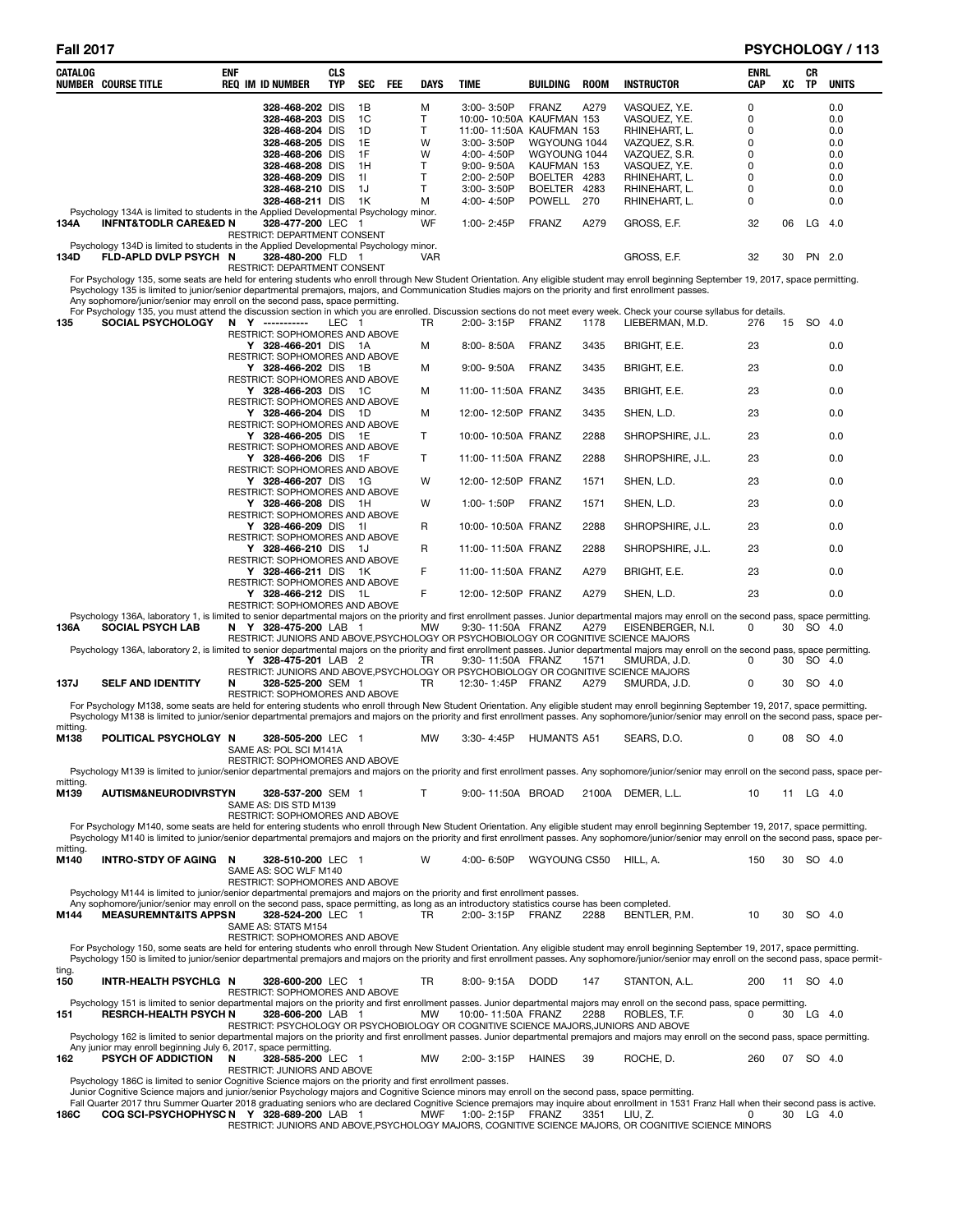|               | 114 / PSYCHOLOGY                                                                                                                                                                                                                                                                                                |     |                                                          |                   |                                  |     |                          |                |                    |             |                                                                                                                                  |              |          |                        | <b>Fall 2017</b>           |
|---------------|-----------------------------------------------------------------------------------------------------------------------------------------------------------------------------------------------------------------------------------------------------------------------------------------------------------------|-----|----------------------------------------------------------|-------------------|----------------------------------|-----|--------------------------|----------------|--------------------|-------------|----------------------------------------------------------------------------------------------------------------------------------|--------------|----------|------------------------|----------------------------|
| CATALOG       | <b>NUMBER COURSE TITLE</b>                                                                                                                                                                                                                                                                                      | ENF | <b>REQ IM ID NUMBER</b>                                  | <b>CLS</b><br>TYP | SEC                              | FEE | DAYS                     | <b>TIME</b>    | BUILDING           | <b>ROOM</b> | <b>INSTRUCTOR</b>                                                                                                                | ENRL<br>CAP  | XC       | CR<br>TP               | <b>UNITS</b>               |
|               | Psychology 186D is limited to senior Cognitive Science majors on the priority and first enrollment passes.                                                                                                                                                                                                      |     |                                                          |                   |                                  |     |                          |                |                    |             |                                                                                                                                  |              |          |                        |                            |
|               | Junior/senior departmental majors and Cognitive Science minors may enroll on the second pass, space permitting.<br>Fall Quarter 2017 thru Summer Quarter 2018 graduating seniors who are declared Cognitive Science premajors may inquire about enrollment in 1531 Franz hall when their second pass is active. |     |                                                          |                   |                                  |     |                          |                |                    |             |                                                                                                                                  |              |          |                        |                            |
| 186D          | <b>NEUROIMAGING LAB</b>                                                                                                                                                                                                                                                                                         | N   | 328-650-200 LAB 1                                        |                   |                                  |     | MW                       |                | 11:00-12:50P FRANZ | 3351        | MONTI, M.M.<br>RESTRICT: JUNIORS AND ABOVE, PSYCHOLOGY OR PSYCHOBIOLOGY MAJORS OR COGNITIVE SCIENCE MAJOORS OR COGNITIVE SCIENCE | 0            |          | 30 LG 4.0              |                            |
| <b>MINORS</b> | Psychology 188B, lecture 1, is limited to senior Psychobiology and Cognitive Science majors on the priority and first enrollment passes.                                                                                                                                                                        |     |                                                          |                   |                                  |     |                          |                |                    |             |                                                                                                                                  |              |          |                        |                            |
| 188B          | Junior/senior departmental majors, Neuroscience majors, and Psychobiology and Cognitive Science premajors may enroll on the second pass, space permitting<br><b>SPECIAL COURSES</b>                                                                                                                             | N   | 328-830-200 LEC 1                                        |                   |                                  |     | TR                       |                | 11:00-12:15P FRANZ | A279        | WONG, J.                                                                                                                         | 40           |          | 13 SO 4.0              |                            |
|               |                                                                                                                                                                                                                                                                                                                 |     |                                                          |                   |                                  |     |                          |                |                    |             | RESTRICT: DEPARTMENT MAJORS, NEUROSCIENCE MAJORS, PRE-PSYCHOBIOLOGY AND PRE-COGNITIVE SCIENCE MAJORS, JUNIORS AND ABOVE          |              |          |                        |                            |
| 189           | Psychology 188B, lecture 1: Psychobiology of Sexual Behavior<br><b>ADV HONORS SEMINARS N</b>                                                                                                                                                                                                                    |     | 328-833-201 SEM 1                                        |                   |                                  |     | F                        | $3:30 - 4:45P$ | GEOLOGY 3656       |             | SCHEIN, S.                                                                                                                       | 20           | 30       |                        | SO 1.0                     |
|               | Psychology 189, seminar 1: Advanced Honors Seminar for Psychology 115, Lecture 1                                                                                                                                                                                                                                |     | RESTRICT: INSTRUCTOR CONSENT                             |                   |                                  |     |                          |                |                    |             |                                                                                                                                  |              |          |                        |                            |
|               |                                                                                                                                                                                                                                                                                                                 |     | 328-833-202 SEM 2<br><b>RESTRICT: INSTRUCTOR CONSENT</b> |                   |                                  |     | F                        | 3:30-4:45P     | GEOLOGY 3656       |             | SCHEIN, S.                                                                                                                       | 20           | 30       |                        | SO 1.0                     |
|               | Psychology 189, seminar 2: Advanced Honors Seminar for Psychology 115, Lecture 1                                                                                                                                                                                                                                |     | 328-833-203 SEM 3                                        |                   |                                  |     | F                        | 3:30-4:45P     | GEOLOGY 3656       |             | SCHEIN, S.                                                                                                                       | 20           | 30       |                        | SO 1.0                     |
|               |                                                                                                                                                                                                                                                                                                                 |     | <b>RESTRICT: INSTRUCTOR CONSENT</b>                      |                   |                                  |     |                          |                |                    |             |                                                                                                                                  |              |          |                        |                            |
| 189HC         | Psychology 189, seminar 3: Advanced Honors Seminar for Psychology 115, Lecture 1<br><b>HONORS CONTRACTS</b>                                                                                                                                                                                                     | N   | 328-834-201 TUT 1                                        |                   |                                  |     | VAR                      |                |                    |             | BLAISDELL, A.P.                                                                                                                  | 0            | 30       |                        | $LG$ 1.0                   |
| 191AH         | <b>DEPT HONORS SEMINAR N</b>                                                                                                                                                                                                                                                                                    |     | 328-834-202 TUT 2<br>328-847-201 SEM 1                   |                   |                                  |     | <b>VAR</b><br>W          | 3:00-4:50P     | <b>FRANZ</b>       | 5461        | ANKOWSKI, A.N.<br>LIEBERMAN, M.D.                                                                                                | 0<br>19      | 30<br>30 |                        | $LG$ 1.0<br>$LG$ 2.0       |
| 192           | <b>EDUCATION PRACTICES N</b>                                                                                                                                                                                                                                                                                    |     | RESTRICT: DEPARTMENT CONSENT<br>328-690-201 SEM 1        |                   |                                  |     | <b>VAR</b>               |                |                    |             | GROSS, E.F.                                                                                                                      | $\mathbf{1}$ | 30       |                        | PN 4.0                     |
|               |                                                                                                                                                                                                                                                                                                                 |     | RESTRICT: DEPARTMENT CONSENT                             |                   |                                  |     |                          |                |                    |             |                                                                                                                                  |              |          |                        |                            |
| 194A          | <b>INTERNSHIP SEMINAR</b>                                                                                                                                                                                                                                                                                       | N   | 328-864-201 SEM 1<br>RESTRICT: DEPARTMENT CONSENT        |                   |                                  |     | F                        |                | 9:00-10:50A FRANZ  | 3316        | HAMMETT, J.F.                                                                                                                    | 10           | 30       |                        | PN 2.0                     |
| 195A          | <b>COMMUNTY INTERNSHIPN</b>                                                                                                                                                                                                                                                                                     |     | 328-871-201 TUT 1<br>328-871-202 TUT 2                   |                   |                                  |     | <b>VAR</b><br><b>VAR</b> |                |                    |             | ROZENMAN, M.S.<br>KNOWLTON, B.                                                                                                   | 0<br>0       | 30<br>30 |                        | PN 2.0<br>PN 2.0           |
|               |                                                                                                                                                                                                                                                                                                                 |     | 328-871-203 TUT                                          |                   | -3                               |     | <b>VAR</b>               |                |                    |             | GONG-GUY, E.                                                                                                                     | 0            | 30       |                        | PN 2.0                     |
| 195B          | <b>INTERNSHIP-COG SCI</b>                                                                                                                                                                                                                                                                                       | N   | 328-872-201 TUT<br>328-872-202 TUT 2                     |                   | -1                               |     | <b>VAR</b><br><b>VAR</b> |                |                    |             | JAFFE, A.<br>KNOWLTON, B.                                                                                                        | 0<br>0       | 30<br>30 | PN<br>PN               | 4.0<br>4.0                 |
| 196A          | <b>RESEARCH APPRNTCSHPN</b>                                                                                                                                                                                                                                                                                     |     | 328-877-201 TUT<br>328-877-202 TUT                       |                   | -1<br>$\overline{2}$             |     | <b>VAR</b><br><b>VAR</b> |                |                    |             | BRANNON, T.N.<br>HOLYOAK, K.                                                                                                     | 0<br>0       | 30<br>30 | <b>PN</b><br><b>PN</b> | $3.0 - 4.0$<br>$3.0 - 4.0$ |
|               |                                                                                                                                                                                                                                                                                                                 |     | 328-877-203 TUT                                          |                   | 3                                |     | <b>VAR</b>               |                |                    |             | PERIS, T.S.                                                                                                                      | 0            | 30       | <b>PN</b>              | $3.0 - 4.0$                |
|               |                                                                                                                                                                                                                                                                                                                 |     | 328-877-204 TUT<br>328-877-205 TUT                       |                   | $\overline{4}$<br>5              |     | <b>VAR</b><br><b>VAR</b> |                |                    |             | ROZENMAN, M.S.<br>CHAVIRA, D.A.                                                                                                  | 0<br>0       | 30<br>30 | PN                     | $3.0 - 4.0$<br>PN 3.0-4.0  |
|               |                                                                                                                                                                                                                                                                                                                 |     | 328-877-206 TUT                                          |                   | 6                                |     | <b>VAR</b>               |                |                    |             | WOOD, J.J.                                                                                                                       | 0            | 30       | PN                     | $3.0 - 4.0$                |
|               |                                                                                                                                                                                                                                                                                                                 |     | 328-877-207 TUT<br>328-877-208 TUT 8                     |                   | 7                                |     | <b>VAR</b><br><b>VAR</b> |                |                    |             | BAILEY, A.<br>PYNOOS, R.S.                                                                                                       | 0<br>0       | 30<br>30 | <b>PN</b><br>PN        | $3.0 - 4.0$<br>$3.0 - 4.0$ |
|               |                                                                                                                                                                                                                                                                                                                 |     | 328-877-209 TUT<br>328-877-210 TUT                       |                   | 9<br>- 10                        |     | <b>VAR</b><br><b>VAR</b> |                |                    |             | KARNEY, B.R.<br>FANSELOW, M.S.                                                                                                   | 0<br>0       | 30<br>30 | <b>PN</b>              | $3.0 - 4.0$<br>PN 3.0-4.0  |
|               |                                                                                                                                                                                                                                                                                                                 |     | 328-877-211 TUT                                          |                   | - 11                             |     | <b>VAR</b>               |                |                    |             | BOWER, J.E.                                                                                                                      | 0            | 30       |                        | PN 3.0-4.0                 |
|               |                                                                                                                                                                                                                                                                                                                 |     | 328-877-212 TUT 12<br>328-877-213 TUT                    |                   | - 13                             |     | <b>VAR</b><br><b>VAR</b> |                |                    |             | STANTON, A.L.<br>LIU, Z.                                                                                                         | 0<br>0       | 30<br>30 | PN                     | $3.0 - 4.0$<br>PN 3.0-4.0  |
|               |                                                                                                                                                                                                                                                                                                                 |     | 328-877-214 TUT<br>328-877-215 TUT                       |                   | - 14<br>-15                      |     | <b>VAR</b><br><b>VAR</b> |                |                    |             | SHAPIRO, J.R.<br>CRASKE, M.                                                                                                      | 0<br>0       | 30<br>30 | PN<br><b>PN</b>        | $3.0 - 4.0$<br>$3.0 - 4.0$ |
|               |                                                                                                                                                                                                                                                                                                                 |     | 328-877-216 TUT 16                                       |                   |                                  |     | <b>VAR</b>               |                |                    |             | NUECHTERLEIN, K.H.                                                                                                               | 0            | 30       | PN                     | $3.0 - 4.0$                |
|               |                                                                                                                                                                                                                                                                                                                 |     | 328-877-217 TUT<br>328-877-218 TUT                       |                   | - 17<br>- 18                     |     | <b>VAR</b><br><b>VAR</b> |                |                    |             | TOMIYAMA, A.J.<br>RISSMAN, J.A.                                                                                                  | 0<br>0       | 30<br>30 | PN                     | PN 3.0-4.0<br>$3.0 - 4.0$  |
|               |                                                                                                                                                                                                                                                                                                                 |     | 328-877-219 TUT<br>328-877-220 TUT 20                    |                   | 19                               |     | <b>VAR</b><br>VAR        |                |                    |             | LU, H.<br>SANDHOFER, C.M.                                                                                                        | 0<br>0       | 30<br>30 | PN                     | PN 3.0-4.0<br>$3.0 - 4.0$  |
|               |                                                                                                                                                                                                                                                                                                                 |     | 328-877-221 TUT                                          |                   | 21                               |     | <b>VAR</b>               |                |                    |             | SANDHOFER, C.M.                                                                                                                  | 0            | 30       | PN                     | $3.0 - 4.0$                |
|               |                                                                                                                                                                                                                                                                                                                 |     | 328-877-222 TUT<br>328-877-223 TUT 23                    |                   | -22                              |     | <b>VAR</b><br><b>VAR</b> |                |                    |             | JUVONEN, J.H.<br>GONG-GUY, E.                                                                                                    | 0<br>0       | 30<br>30 |                        | PN 3.0-4.0<br>PN 3.0-4.0   |
|               |                                                                                                                                                                                                                                                                                                                 |     | 328-877-224 TUT<br>328-877-225 TUT                       |                   | 24<br>25                         |     | VAR<br>VAR               |                |                    |             | JOHNSON, S.P.                                                                                                                    | 0<br>0       | 30<br>30 | PN<br>PN               | $3.0 - 4.0$<br>$3.0 - 4.0$ |
|               |                                                                                                                                                                                                                                                                                                                 |     | 328-877-226 TUT                                          |                   | 26                               |     | <b>VAR</b>               |                |                    |             | ROBLES, T.F.<br>FRANKEL, F.D.                                                                                                    | 0            | 30       | <b>PN</b>              | $3.0 - 4.0$                |
|               |                                                                                                                                                                                                                                                                                                                 |     | 328-877-227 TUT<br>328-877-228 TUT                       |                   | 27<br>-28                        |     | <b>VAR</b><br><b>VAR</b> |                |                    |             | KARLSGODT, K.H.<br>LIEBERMAN, M.D.                                                                                               | 0<br>0       | 30<br>30 | <b>PN</b><br><b>PN</b> | $3.0 - 4.0$<br>$3.0 - 4.0$ |
|               |                                                                                                                                                                                                                                                                                                                 |     | 328-877-229 TUT                                          |                   | 29<br>30                         |     | <b>VAR</b>               |                |                    |             | RAY, L.A.                                                                                                                        | 0<br>0       | 30       | <b>PN</b><br><b>PN</b> | $3.0 - 4.0$                |
|               |                                                                                                                                                                                                                                                                                                                 |     | 328-877-230 TUT<br>328-877-231 TUT                       |                   | 31                               |     | <b>VAR</b><br><b>VAR</b> |                |                    |             | KELLMAN, P.<br>PARKINSON, C.M.                                                                                                   | 0            | 30<br>30 | <b>PN</b>              | $3.0 - 4.0$<br>$3.0 - 4.0$ |
|               |                                                                                                                                                                                                                                                                                                                 |     | 328-877-232 TUT<br>328-877-233 TUT                       |                   | 32<br>33                         |     | <b>VAR</b><br><b>VAR</b> |                |                    |             | BRYMER, M.J.<br>ADELMAN, H.S.                                                                                                    | 0<br>0       | 30<br>30 | <b>PN</b><br><b>PN</b> | $3.0 - 4.0$<br>$3.0 - 4.0$ |
|               |                                                                                                                                                                                                                                                                                                                 |     | 328-877-234 TUT                                          |                   | 34                               |     | <b>VAR</b>               |                |                    |             | YEE-BRADBURY, C.M.                                                                                                               | 0            | 30       | <b>PN</b>              | $3.0 - 4.0$                |
|               |                                                                                                                                                                                                                                                                                                                 |     | 328-877-235 TUT<br>328-877-236 TUT                       |                   | 35<br>36                         |     | <b>VAR</b><br><b>VAR</b> |                |                    |             | LONDON, E.D.<br>GIVVIN, K.B.                                                                                                     | 0<br>0       | 30<br>30 | <b>PN</b><br><b>PN</b> | $3.0 - 4.0$<br>$3.0 - 4.0$ |
|               |                                                                                                                                                                                                                                                                                                                 |     | 328-877-237 TUT<br>328-877-238 TUT                       |                   | 37<br>38                         |     | <b>VAR</b><br><b>VAR</b> |                |                    |             | STIGLER, J.W.<br>SCHEIN, S.                                                                                                      | 0<br>0       | 30<br>30 | <b>PN</b><br><b>PN</b> | $3.0 - 4.0$<br>$3.0 - 4.0$ |
|               |                                                                                                                                                                                                                                                                                                                 |     | 328-877-239 TUT                                          |                   | -39                              |     | <b>VAR</b>               |                |                    |             | PIACENTINI, J.C.                                                                                                                 | 0            | 30       | <b>PN</b>              | $3.0 - 4.0$                |
| 196B          | <b>RSRCH APPRNTCSHP-CSN</b>                                                                                                                                                                                                                                                                                     |     | 328-878-201 TUT<br>328-878-202 TUT                       |                   | $\overline{1}$<br>$\overline{c}$ |     | <b>VAR</b><br><b>VAR</b> |                |                    |             | HOLYOAK, K.<br>BAKER, E.L.                                                                                                       | 0<br>0       | 30<br>30 | <b>PN</b><br><b>PN</b> | $3.0 - 4.0$<br>$3.0 - 4.0$ |
|               |                                                                                                                                                                                                                                                                                                                 |     | 328-878-203<br>328-878-204 TUT                           | TUT               | 3<br>$\overline{4}$              |     | <b>VAR</b><br><b>VAR</b> |                |                    |             | LU, H.<br>RISSMAN, J.A.                                                                                                          | 0<br>0       | 30<br>30 | <b>PN</b><br><b>PN</b> | $3.0 - 4.0$<br>$3.0 - 4.0$ |
|               |                                                                                                                                                                                                                                                                                                                 |     | 328-878-205 TUT 5                                        |                   |                                  |     | <b>VAR</b>               |                |                    |             | CHUNG, G.K.                                                                                                                      | 0            | 30       | <b>PN</b>              | $3.0 - 4.0$                |
|               |                                                                                                                                                                                                                                                                                                                 |     | 328-878-206 TUT<br>328-878-207 TUT                       |                   | 6<br>7                           |     | <b>VAR</b><br><b>VAR</b> |                |                    |             | GRAMMER, J.K.<br>SANDHOFER, C.M.                                                                                                 | 0<br>0       | 30<br>30 | <b>PN</b><br><b>PN</b> | $3.0 - 4.0$<br>$3.0 - 4.0$ |
|               |                                                                                                                                                                                                                                                                                                                 |     | 328-878-208 TUT<br>328-878-209 TUT 9                     |                   | 8                                |     | <b>VAR</b><br><b>VAR</b> |                |                    |             | LIU, Z.<br>KNOWLTON, B.                                                                                                          | 0<br>0       | 30<br>30 | <b>PN</b><br><b>PN</b> | $3.0 - 4.0$<br>$3.0 - 4.0$ |
|               |                                                                                                                                                                                                                                                                                                                 |     | 328-878-210 TUT                                          |                   | 10                               |     | <b>VAR</b>               |                |                    |             | CHAVIRA, D.A.                                                                                                                    | 0            | 30       |                        | PN 3.0-4.0                 |
|               |                                                                                                                                                                                                                                                                                                                 |     | 328-878-211 TUT<br>328-878-212 TUT                       |                   | $-11$<br>12                      |     | <b>VAR</b><br><b>VAR</b> |                |                    |             | KELLMAN, P.<br>ERLIKHMAN, G.                                                                                                     | 0<br>0       | 30<br>30 | <b>PN</b><br><b>PN</b> | $3.0 - 4.0$<br>$3.0 - 4.0$ |
|               |                                                                                                                                                                                                                                                                                                                 |     | 328-878-213 TUT 13<br>328-878-214 TUT 14                 |                   |                                  |     | <b>VAR</b><br><b>VAR</b> |                |                    |             | BAILEY, A.<br>BJORK, E.L.                                                                                                        | 0<br>0       | 30<br>30 | <b>PN</b>              | $3.0 - 4.0$<br>PN 3.0-4.0  |
|               |                                                                                                                                                                                                                                                                                                                 |     | 328-878-215 TUT 15                                       |                   |                                  |     | <b>VAR</b>               |                |                    |             | TOMIYAMA, A.J.                                                                                                                   | 0            | 30       |                        | PN 3.0-4.0                 |
| 198           | <b>HONORS RESEARCH</b>                                                                                                                                                                                                                                                                                          | N   | 328-888-201 TUT<br>RESTRICT: DEPARTMENT CONSENT          |                   | - 1                              |     | VAR                      |                |                    |             | BILDER, R.M.                                                                                                                     | 1            | 30       |                        | LG 2.0                     |
|               |                                                                                                                                                                                                                                                                                                                 |     | 328-888-202 TUT 2<br>RESTRICT: DEPARTMENT CONSENT        |                   |                                  |     | <b>VAR</b>               |                |                    |             | BJORK, E.L.                                                                                                                      | 1            | 30       |                        | $LG$ 2.0                   |
|               |                                                                                                                                                                                                                                                                                                                 |     | 328-888-203 TUT 3                                        |                   |                                  |     | VAR                      |                |                    |             | BRANNON, T.N.                                                                                                                    | 3            | 30       |                        | $LG$ 2.0                   |
|               |                                                                                                                                                                                                                                                                                                                 |     | <b>RESTRICT: DEPARTMENT CONSENT</b>                      |                   |                                  |     |                          |                |                    |             |                                                                                                                                  |              |          |                        |                            |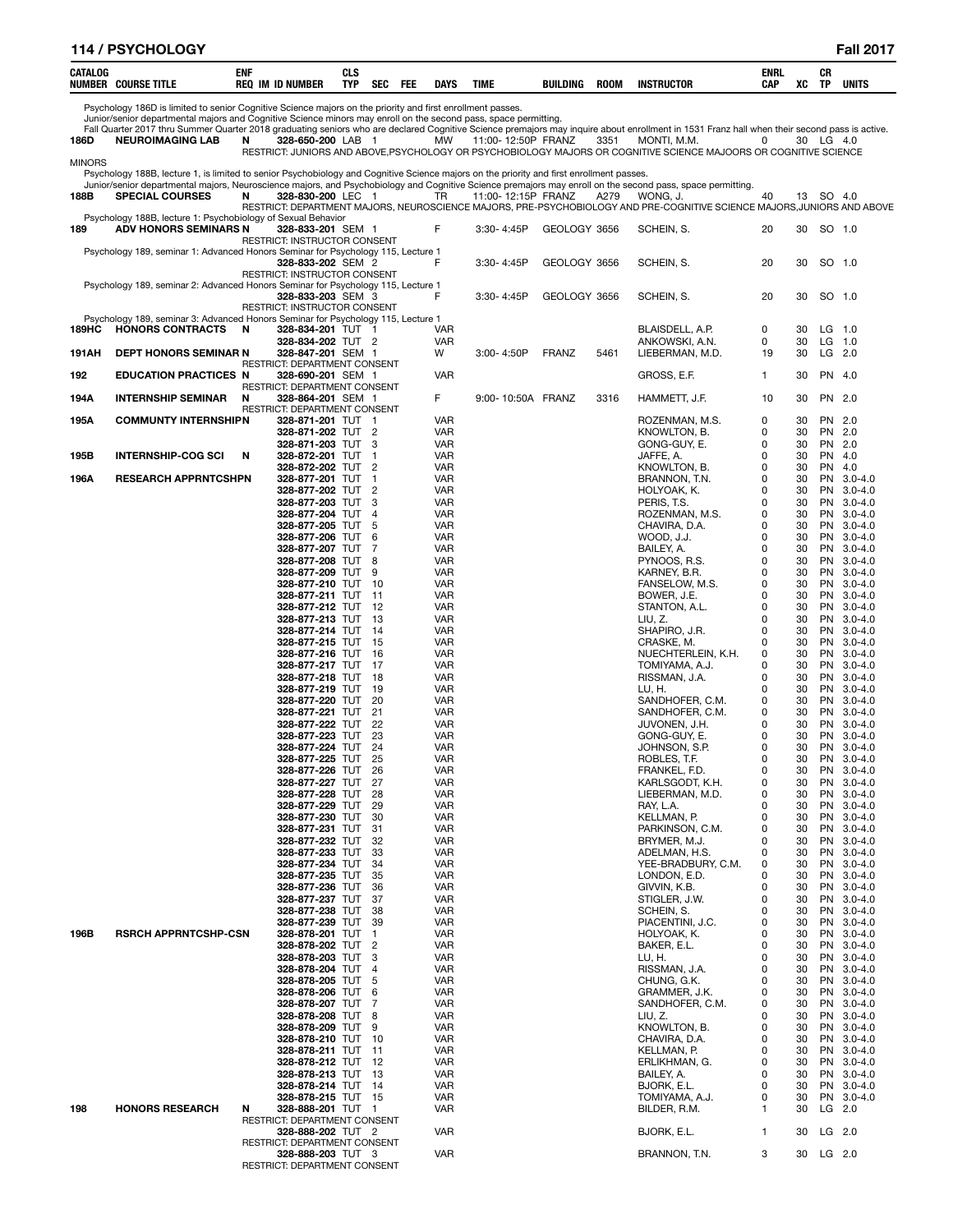# **Fall 2017 PSYCHOLOGY / 115**

| <b>VAR</b><br>LG 2.0<br>CHAVIRA, D.A.<br>$\mathbf{1}$<br>30<br>328-888-204 TUT 4<br>RESTRICT: DEPARTMENT CONSENT<br><b>VAR</b><br>CRASKE, M.<br>$LG$ 2.0<br>328-888-205 TUT 5<br>1<br>30<br>RESTRICT: DEPARTMENT CONSENT<br><b>VAR</b><br>$LG$ 2.0<br>328-888-206 TUT 6<br>EISENBERGER, N.I.<br>2<br>30<br>RESTRICT: DEPARTMENT CONSENT<br><b>VAR</b><br>$LG$ 2.0<br>328-888-207 TUT 7<br>GREENFIELD, P.M.<br>2<br>30<br>RESTRICT: DEPARTMENT CONSENT<br><b>VAR</b><br>30<br>$LG$ 2.0<br>328-888-208 TUT 8<br>JUVONEN, J.H.<br>1<br>RESTRICT: DEPARTMENT CONSENT<br><b>VAR</b><br>LIU, Z.<br>30<br>$LG$ 2.0<br>328-888-209 TUT 9<br>1<br>RESTRICT: DEPARTMENT CONSENT<br>LU, H.<br>$LG$ 2.0<br>328-888-210 TUT 10<br>VAR<br>1<br>30<br><b>RESTRICT: DEPARTMENT CONSENT</b><br><b>VAR</b><br>MONTI, M.M.<br>$LG$ 2.0<br>328-888-211 TUT 11<br>1<br>30<br>RESTRICT: DEPARTMENT CONSENT<br><b>VAR</b><br>30<br>$LG$ 2.0<br>328-888-212 TUT 12<br>PARKINSON, C.M.<br>1<br>RESTRICT: DEPARTMENT CONSENT<br>$LG$ 2.0<br>328-888-213 TUT 13<br>VAR<br>SANDHOFER, C.M.<br>1<br>30<br>RESTRICT: DEPARTMENT CONSENT<br><b>VAR</b><br>$LG$ 2.0<br>328-888-214 TUT 14<br>SHIH, M.J.<br>1<br>30<br>RESTRICT: DEPARTMENT CONSENT<br><b>VAR</b><br>30<br>$LG$ 2.0<br>328-888-215 TUT 15<br>TEHRANIAN, Y.J.<br>1<br>RESTRICT: DEPARTMENT CONSENT<br>F<br>SU 1.0<br><b>LEARNING AND BEHAVR N</b><br>12:00-1:20P<br><b>FRANZ</b><br>201<br>728-008-200 DIS 1<br>6461<br>WASSUM, K.<br>15<br>30<br>RESTRICT: GRADUATE STUDENTS<br><b>FEAR AND ANXIETY</b><br>TR<br>30<br>SO 4.0<br>204D<br>N<br>728-033-200 LEC 1<br>9:30-10:45A FRANZ<br>6461<br>FANSELOW, M.S.<br>15<br>RESTRICT: PSYCHOLOGY GRADUATE STUDENTS<br>SEM-BEHVRL NEUROSCI N<br><b>MW</b><br>12:30-1:45P<br>FRANZ<br>3312<br>BLAIR, H.T.<br>15<br>30<br>SO 4.0<br>207<br>728-043-200 SEM 1<br><b>RESTRICT: GRADUATE STUDENTS</b><br>Psychology 207, seminar 1: Data Analysis Methods for Behavioral Neuroscience<br>R<br>212<br><b>RSCH LIT-PHYSL PSYC</b><br>$\mathbf N$<br>728-073-200 LEC 1<br>12:30-1:45P<br><b>FRANZ</b><br>30<br>SU 1.0<br>8461C<br>BLAIR, H.T.<br>15<br>RESTRICT: GRADUATE STUDENTS<br>Psychology 216G is limited to psychology graduate students until September 1, 2017, when any graduate student may enroll, space permitting.<br><b>CHRONIC DISEASE</b><br>N<br>9:30-12:20P FRANZ<br>SO 4.0<br><b>216G</b><br>728-102-200 SEM 1<br>R<br>5461<br>BOWER, J.E.<br>15<br>30<br>RESTRICT: PSYCHOLOGY GRADUATE STUDENTS<br>Psychology 220A is limited to psychology graduate students until September 1, 2017, when any graduate student may enroll, space permitting.<br><b>SOCIAL PSYCHOLOGY</b><br>N<br>728-122-200 LEC 1<br>12:00-1:50P FRANZ<br>12<br>30<br>SO 4.0<br>220A<br><b>MW</b><br>3621C KARNEY, B.R.<br>RESTRICT: GRADUATE STUDENTS<br>Psychology 226A is limited to psychology graduate students until September 1, 2017, when any graduate student may enroll, space permitting.<br>226A<br>CRNT LIT-SOCL PSYCH N<br>12:30-1:45P FRANZ<br>5461<br>BRANNON, T.N.<br>30<br>SU 2.0<br>728-157-200 DIS 1<br>R<br>30<br>RESTRICT: PSYCHOLOGY GRADUATE STUDENTS<br>Psychology 240C is limited to psychology graduate students until September 1, 2017, when any graduate student may enroll, space permitting.<br><b>DVLPMT PSYCHOBIOLGYN</b><br>9:00-11:50A FRANZ<br>GALVAN, A.<br>SO 4.0<br>240C<br>728-243-200 LEC 1<br>W<br>5461<br>15<br>30<br>RESTRICT: GRADUATE STUDENTS<br><b>DEVELOPMENTAL PSYCHN</b><br>728-231-200 DIS 1<br>Т<br>12:30-1:45P<br>GALVAN, A.<br>25<br>30<br>SU 1.0<br>241<br>FRANZ<br>5461<br>RESTRICT: GRADUATE STUDENTS<br>For Psychology 250A, nonmajors should consult the instructor for permission to enroll on or after September 1, 2017.<br>ADV PSYCHO STATISTI<br>LEC 1<br>2:00-3:15P<br>FRANZ<br>250A<br>N<br>-----------<br><b>MW</b><br>3534<br>LU, H.<br>36<br>07<br>SO 4.0<br>RESTRICT: PSYCHOLOGY GRADUATE STUDENTS<br>728-300-201 DIS 1A<br>F<br>1:30-3:20P<br>FRANZ<br>3312<br>STOLYAROVA, A.<br>0.0<br>36<br>Psychology 256A is limited to psychology graduate students until September 1, 2017, when any graduate student may enroll, space permitting.<br>MULTILEVEL MODELING N<br>728-338-200 LEC 1<br>WF<br>10:00-11:15A FRANZ<br>3534<br>30<br>SO 4.0<br>256A<br>KRULL, J.L.<br>20<br>RESTRICT: GRADUATE STUDENTS<br>Psychology M257 is limited to psychology graduate students until September 1, 2017, when any graduate student may enroll, space permitting.<br>728-342-200 LEC 1<br>11:00-12:15P FRANZ<br>3534<br>BENTLER, P.M.<br>SO 4.0<br>MULT ANLY&LATENT VR N<br>TR<br>25<br>30<br>M257<br>SAME AS: POL SCI M208D, STATS M242<br><b>RESTRICT: GRADUATE STUDENTS</b><br>Psychology 262 is limited to psychology graduate students until September 1, 2017, when any graduate student may enroll, space permitting.<br>262<br><b>MW</b><br>22<br>30<br>SO 4.0<br><b>HUMAN LEARNG&amp;MEMORYN</b><br>728-374-200 LEC 1<br>10:00-11:15A FRANZ<br>6461<br>CASTEL, A.D.<br>RESTRICT: GRADUATE STUDENTS<br>Psychology 265 is limited to psychology graduate students until September 1, 2017, when any graduate student may enroll, space permitting.<br><b>COMP METH-NEUROIMAGN</b><br>$LG$ 4.0<br>265<br>728-392-200 LEC 1<br><b>MW</b><br>8:30-9:45A FRANZ<br>3351<br>MONTI. M.M.<br>0<br>30<br>RESTRICT: GRADUATE STUDENTS<br>Psychology 270A is limited to graduate students in clinical psychology.<br>FOUNDATN-CLIN PSYCH N<br>TR<br>2220<br>BRADBURY, T.<br>$LG$ 4.0<br>270A<br>728-421-200 LEC 1<br>9:30-11:50A FRANZ<br>11<br>30<br>RESTRICT: PSYCHOLOGY GRADUATE STUDENTS<br>Psychology 271A is limited to graduate students in clinical psychology.<br>271A<br><b>CLNCL PSYCHO MTHDS N</b><br>т<br>FRANZ<br>2220<br>SAYEGH, P.<br>SU 2.0<br>728-426-200 LAB 1<br>1:00-2:20P<br>11<br>30<br>RESTRICT: PSYCHOLOGY GRADUATE STUDENTS<br>Psychology 271D is limited to graduate students in clinical psychology.<br>W<br>271D<br>CLINICAL RESRCH LAB N<br>728-429-200 LAB 1<br>10:00-11:50A FRANZ<br>2227<br>YEE-BRADBURY, C.M.<br>11<br>30<br>SU 2.0<br>RESTRICT: PSYCHOLOGY GRADUATE STUDENTS<br>Psychology 271G is limited to graduate students in clinical psychology.<br><b>CHILDHOOD PROBLEMS N</b><br>CHORPITA, B.F.<br>13<br>SU 4.0<br>271G<br>728-419-200 FLD 1<br>VAR<br>30<br>RESTRICT: PSYCHOLOGY GRADUATE STUDENTS<br>Psychology 273A is limited to graduate students in clinical psychology.<br><b>PROF&amp;ETHC-CLNC PSYCN</b><br>2:00-3:50P<br>FRANZ<br>2227<br>TUOHY, D.<br>$LG$ 2.0<br>273A<br>728-444-200 LEC 1<br>13<br>30<br>Τ<br>RESTRICT: PSYCHOLOGY GRADUATE STUDENTS<br>Psychology 289A is limited to first-year graduate students in clinical psychology. Consult instructor for first meeting date.<br>CUR ISS-CLNCL PSYCH N<br>REPETTI, R.L.<br>30<br>289A<br>728-534-200 SEM 1<br>R<br>2:00-2:50P<br>FRANZ<br>5461<br>15<br>1.0<br>RESTRICT: PSYCHOLOGY GRADUATE STUDENTS<br>Psychology 295 is limited to psychology graduate students until September 1, 2017. On this date non-psychology graduate students may contact the instructor for a PTE number to enroll, space<br>permitting.<br>295<br><b>PSYCH OF DIVERSITY</b><br>W<br>N<br>728-571-200 SEM 1<br>9:00-11:50A FRANZ<br>2268<br>CHUNG, A.S.<br>15<br>30 LG 4.0<br>RESTRICT: INSTRUCTOR CONSENT<br>Psychology 401 is limited to graduate students in clinical psychology.<br>401<br>FLDWRK-CLINCL PSYCH N<br>728-601-201 FLD 1<br><b>VAR</b><br>YEE-BRADBURY, C.M.<br>55<br>30<br>LG 1.0-12.0<br>RESTRICT: PSYCHOLOGY GRADUATE STUDENTS<br>Psychology 410A is limited to graduate students in clinical psychology.<br><b>CLIN TCHNG&amp;SUPRVISN N</b><br>TUOHY, D.<br>728-660-200 CLI 1<br>TBA<br>3<br>30<br>$LG$ 4.0<br>410A<br>RESTRICT: INSTRUCTOR CONSENT<br><b>CLNCL ASSESS SPRVSN N</b><br><b>VAR</b><br>SAYEGH, P.<br>LG 2.0<br>410D<br>728-663-200 CLI 1<br>10<br>30<br>RESTRICT: INSTRUCTOR CONSENT | CATALOG | <b>NUMBER COURSE TITLE</b> | <b>ENF</b> | <b>REQ IM ID NUMBER</b> | <b>CLS</b><br>TYP | SEC FEE | <b>DAYS</b> | <b>TIME</b> | BUILDING | ROOM | <b>INSTRUCTOR</b> | <b>ENRL</b><br><b>CAP</b> | XC | ${\tt CR}$<br><b>TP</b> | <b>UNITS</b> |
|----------------------------------------------------------------------------------------------------------------------------------------------------------------------------------------------------------------------------------------------------------------------------------------------------------------------------------------------------------------------------------------------------------------------------------------------------------------------------------------------------------------------------------------------------------------------------------------------------------------------------------------------------------------------------------------------------------------------------------------------------------------------------------------------------------------------------------------------------------------------------------------------------------------------------------------------------------------------------------------------------------------------------------------------------------------------------------------------------------------------------------------------------------------------------------------------------------------------------------------------------------------------------------------------------------------------------------------------------------------------------------------------------------------------------------------------------------------------------------------------------------------------------------------------------------------------------------------------------------------------------------------------------------------------------------------------------------------------------------------------------------------------------------------------------------------------------------------------------------------------------------------------------------------------------------------------------------------------------------------------------------------------------------------------------------------------------------------------------------------------------------------------------------------------------------------------------------------------------------------------------------------------------------------------------------------------------------------------------------------------------------------------------------------------------------------------------------------------------------------------------------------------------------------------------------------------------------------------------------------------------------------------------------------------------------------------------------------------------------------------------------------------------------------------------------------------------------------------------------------------------------------------------------------------------------------------------------------------------------------------------------------------------------------------------------------------------------------------------------------------------------------------------------------------------------------------------------------------------------------------------------------------------------------------------------------------------------------------------------------------------------------------------------------------------------------------------------------------------------------------------------------------------------------------------------------------------------------------------------------------------------------------------------------------------------------------------------------------------------------------------------------------------------------------------------------------------------------------------------------------------------------------------------------------------------------------------------------------------------------------------------------------------------------------------------------------------------------------------------------------------------------------------------------------------------------------------------------------------------------------------------------------------------------------------------------------------------------------------------------------------------------------------------------------------------------------------------------------------------------------------------------------------------------------------------------------------------------------------------------------------------------------------------------------------------------------------------------------------------------------------------------------------------------------------------------------------------------------------------------------------------------------------------------------------------------------------------------------------------------------------------------------------------------------------------------------------------------------------------------------------------------------------------------------------------------------------------------------------------------------------------------------------------------------------------------------------------------------------------------------------------------------------------------------------------------------------------------------------------------------------------------------------------------------------------------------------------------------------------------------------------------------------------------------------------------------------------------------------------------------------------------------------------------------------------------------------------------------------------------------------------------------------------------------------------------------------------------------------------------------------------------------------------------------------------------------------------------------------------------------------------------------------------------------------------------------------------------------------------------------------------------------------------------------------------------------------------------------------------------------------------------------------------------------------------------------------------------------------------------------------------------------------------------------------------------------------------------------------------------------------------------------------------------------------------------------------------------------------------------------------------------------------------------------------------------------------------------------------------------------------------------------------------------------------------------------------------------------------------------------------------------------------------------------------------------------------------------------------------------------------------------------------------------------------------------------------------------------------------------------------------------------------------------------------------------------------------------------------------------------------------------------------------------------------------------------------------------------------------------------------------------------------------------------------------------------------------------------------------------------------------------------------------------------------------------------------------------------------------------------------------------------------------------------------------------------------------------------------------------------------------------------------------------------------------------------|---------|----------------------------|------------|-------------------------|-------------------|---------|-------------|-------------|----------|------|-------------------|---------------------------|----|-------------------------|--------------|
|                                                                                                                                                                                                                                                                                                                                                                                                                                                                                                                                                                                                                                                                                                                                                                                                                                                                                                                                                                                                                                                                                                                                                                                                                                                                                                                                                                                                                                                                                                                                                                                                                                                                                                                                                                                                                                                                                                                                                                                                                                                                                                                                                                                                                                                                                                                                                                                                                                                                                                                                                                                                                                                                                                                                                                                                                                                                                                                                                                                                                                                                                                                                                                                                                                                                                                                                                                                                                                                                                                                                                                                                                                                                                                                                                                                                                                                                                                                                                                                                                                                                                                                                                                                                                                                                                                                                                                                                                                                                                                                                                                                                                                                                                                                                                                                                                                                                                                                                                                                                                                                                                                                                                                                                                                                                                                                                                                                                                                                                                                                                                                                                                                                                                                                                                                                                                                                                                                                                                                                                                                                                                                                                                                                                                                                                                                                                                                                                                                                                                                                                                                                                                                                                                                                                                                                                                                                                                                                                                                                                                                                                                                                                                                                                                                                                                                                                                                                                                                                                                                                                                                                                                                                                                                                                                                                                                                                                                                                                              |         |                            |            |                         |                   |         |             |             |          |      |                   |                           |    |                         |              |
|                                                                                                                                                                                                                                                                                                                                                                                                                                                                                                                                                                                                                                                                                                                                                                                                                                                                                                                                                                                                                                                                                                                                                                                                                                                                                                                                                                                                                                                                                                                                                                                                                                                                                                                                                                                                                                                                                                                                                                                                                                                                                                                                                                                                                                                                                                                                                                                                                                                                                                                                                                                                                                                                                                                                                                                                                                                                                                                                                                                                                                                                                                                                                                                                                                                                                                                                                                                                                                                                                                                                                                                                                                                                                                                                                                                                                                                                                                                                                                                                                                                                                                                                                                                                                                                                                                                                                                                                                                                                                                                                                                                                                                                                                                                                                                                                                                                                                                                                                                                                                                                                                                                                                                                                                                                                                                                                                                                                                                                                                                                                                                                                                                                                                                                                                                                                                                                                                                                                                                                                                                                                                                                                                                                                                                                                                                                                                                                                                                                                                                                                                                                                                                                                                                                                                                                                                                                                                                                                                                                                                                                                                                                                                                                                                                                                                                                                                                                                                                                                                                                                                                                                                                                                                                                                                                                                                                                                                                                                              |         |                            |            |                         |                   |         |             |             |          |      |                   |                           |    |                         |              |
|                                                                                                                                                                                                                                                                                                                                                                                                                                                                                                                                                                                                                                                                                                                                                                                                                                                                                                                                                                                                                                                                                                                                                                                                                                                                                                                                                                                                                                                                                                                                                                                                                                                                                                                                                                                                                                                                                                                                                                                                                                                                                                                                                                                                                                                                                                                                                                                                                                                                                                                                                                                                                                                                                                                                                                                                                                                                                                                                                                                                                                                                                                                                                                                                                                                                                                                                                                                                                                                                                                                                                                                                                                                                                                                                                                                                                                                                                                                                                                                                                                                                                                                                                                                                                                                                                                                                                                                                                                                                                                                                                                                                                                                                                                                                                                                                                                                                                                                                                                                                                                                                                                                                                                                                                                                                                                                                                                                                                                                                                                                                                                                                                                                                                                                                                                                                                                                                                                                                                                                                                                                                                                                                                                                                                                                                                                                                                                                                                                                                                                                                                                                                                                                                                                                                                                                                                                                                                                                                                                                                                                                                                                                                                                                                                                                                                                                                                                                                                                                                                                                                                                                                                                                                                                                                                                                                                                                                                                                                              |         |                            |            |                         |                   |         |             |             |          |      |                   |                           |    |                         |              |
|                                                                                                                                                                                                                                                                                                                                                                                                                                                                                                                                                                                                                                                                                                                                                                                                                                                                                                                                                                                                                                                                                                                                                                                                                                                                                                                                                                                                                                                                                                                                                                                                                                                                                                                                                                                                                                                                                                                                                                                                                                                                                                                                                                                                                                                                                                                                                                                                                                                                                                                                                                                                                                                                                                                                                                                                                                                                                                                                                                                                                                                                                                                                                                                                                                                                                                                                                                                                                                                                                                                                                                                                                                                                                                                                                                                                                                                                                                                                                                                                                                                                                                                                                                                                                                                                                                                                                                                                                                                                                                                                                                                                                                                                                                                                                                                                                                                                                                                                                                                                                                                                                                                                                                                                                                                                                                                                                                                                                                                                                                                                                                                                                                                                                                                                                                                                                                                                                                                                                                                                                                                                                                                                                                                                                                                                                                                                                                                                                                                                                                                                                                                                                                                                                                                                                                                                                                                                                                                                                                                                                                                                                                                                                                                                                                                                                                                                                                                                                                                                                                                                                                                                                                                                                                                                                                                                                                                                                                                                              |         |                            |            |                         |                   |         |             |             |          |      |                   |                           |    |                         |              |
|                                                                                                                                                                                                                                                                                                                                                                                                                                                                                                                                                                                                                                                                                                                                                                                                                                                                                                                                                                                                                                                                                                                                                                                                                                                                                                                                                                                                                                                                                                                                                                                                                                                                                                                                                                                                                                                                                                                                                                                                                                                                                                                                                                                                                                                                                                                                                                                                                                                                                                                                                                                                                                                                                                                                                                                                                                                                                                                                                                                                                                                                                                                                                                                                                                                                                                                                                                                                                                                                                                                                                                                                                                                                                                                                                                                                                                                                                                                                                                                                                                                                                                                                                                                                                                                                                                                                                                                                                                                                                                                                                                                                                                                                                                                                                                                                                                                                                                                                                                                                                                                                                                                                                                                                                                                                                                                                                                                                                                                                                                                                                                                                                                                                                                                                                                                                                                                                                                                                                                                                                                                                                                                                                                                                                                                                                                                                                                                                                                                                                                                                                                                                                                                                                                                                                                                                                                                                                                                                                                                                                                                                                                                                                                                                                                                                                                                                                                                                                                                                                                                                                                                                                                                                                                                                                                                                                                                                                                                                              |         |                            |            |                         |                   |         |             |             |          |      |                   |                           |    |                         |              |
|                                                                                                                                                                                                                                                                                                                                                                                                                                                                                                                                                                                                                                                                                                                                                                                                                                                                                                                                                                                                                                                                                                                                                                                                                                                                                                                                                                                                                                                                                                                                                                                                                                                                                                                                                                                                                                                                                                                                                                                                                                                                                                                                                                                                                                                                                                                                                                                                                                                                                                                                                                                                                                                                                                                                                                                                                                                                                                                                                                                                                                                                                                                                                                                                                                                                                                                                                                                                                                                                                                                                                                                                                                                                                                                                                                                                                                                                                                                                                                                                                                                                                                                                                                                                                                                                                                                                                                                                                                                                                                                                                                                                                                                                                                                                                                                                                                                                                                                                                                                                                                                                                                                                                                                                                                                                                                                                                                                                                                                                                                                                                                                                                                                                                                                                                                                                                                                                                                                                                                                                                                                                                                                                                                                                                                                                                                                                                                                                                                                                                                                                                                                                                                                                                                                                                                                                                                                                                                                                                                                                                                                                                                                                                                                                                                                                                                                                                                                                                                                                                                                                                                                                                                                                                                                                                                                                                                                                                                                                              |         |                            |            |                         |                   |         |             |             |          |      |                   |                           |    |                         |              |
|                                                                                                                                                                                                                                                                                                                                                                                                                                                                                                                                                                                                                                                                                                                                                                                                                                                                                                                                                                                                                                                                                                                                                                                                                                                                                                                                                                                                                                                                                                                                                                                                                                                                                                                                                                                                                                                                                                                                                                                                                                                                                                                                                                                                                                                                                                                                                                                                                                                                                                                                                                                                                                                                                                                                                                                                                                                                                                                                                                                                                                                                                                                                                                                                                                                                                                                                                                                                                                                                                                                                                                                                                                                                                                                                                                                                                                                                                                                                                                                                                                                                                                                                                                                                                                                                                                                                                                                                                                                                                                                                                                                                                                                                                                                                                                                                                                                                                                                                                                                                                                                                                                                                                                                                                                                                                                                                                                                                                                                                                                                                                                                                                                                                                                                                                                                                                                                                                                                                                                                                                                                                                                                                                                                                                                                                                                                                                                                                                                                                                                                                                                                                                                                                                                                                                                                                                                                                                                                                                                                                                                                                                                                                                                                                                                                                                                                                                                                                                                                                                                                                                                                                                                                                                                                                                                                                                                                                                                                                              |         |                            |            |                         |                   |         |             |             |          |      |                   |                           |    |                         |              |
|                                                                                                                                                                                                                                                                                                                                                                                                                                                                                                                                                                                                                                                                                                                                                                                                                                                                                                                                                                                                                                                                                                                                                                                                                                                                                                                                                                                                                                                                                                                                                                                                                                                                                                                                                                                                                                                                                                                                                                                                                                                                                                                                                                                                                                                                                                                                                                                                                                                                                                                                                                                                                                                                                                                                                                                                                                                                                                                                                                                                                                                                                                                                                                                                                                                                                                                                                                                                                                                                                                                                                                                                                                                                                                                                                                                                                                                                                                                                                                                                                                                                                                                                                                                                                                                                                                                                                                                                                                                                                                                                                                                                                                                                                                                                                                                                                                                                                                                                                                                                                                                                                                                                                                                                                                                                                                                                                                                                                                                                                                                                                                                                                                                                                                                                                                                                                                                                                                                                                                                                                                                                                                                                                                                                                                                                                                                                                                                                                                                                                                                                                                                                                                                                                                                                                                                                                                                                                                                                                                                                                                                                                                                                                                                                                                                                                                                                                                                                                                                                                                                                                                                                                                                                                                                                                                                                                                                                                                                                              |         |                            |            |                         |                   |         |             |             |          |      |                   |                           |    |                         |              |
|                                                                                                                                                                                                                                                                                                                                                                                                                                                                                                                                                                                                                                                                                                                                                                                                                                                                                                                                                                                                                                                                                                                                                                                                                                                                                                                                                                                                                                                                                                                                                                                                                                                                                                                                                                                                                                                                                                                                                                                                                                                                                                                                                                                                                                                                                                                                                                                                                                                                                                                                                                                                                                                                                                                                                                                                                                                                                                                                                                                                                                                                                                                                                                                                                                                                                                                                                                                                                                                                                                                                                                                                                                                                                                                                                                                                                                                                                                                                                                                                                                                                                                                                                                                                                                                                                                                                                                                                                                                                                                                                                                                                                                                                                                                                                                                                                                                                                                                                                                                                                                                                                                                                                                                                                                                                                                                                                                                                                                                                                                                                                                                                                                                                                                                                                                                                                                                                                                                                                                                                                                                                                                                                                                                                                                                                                                                                                                                                                                                                                                                                                                                                                                                                                                                                                                                                                                                                                                                                                                                                                                                                                                                                                                                                                                                                                                                                                                                                                                                                                                                                                                                                                                                                                                                                                                                                                                                                                                                                              |         |                            |            |                         |                   |         |             |             |          |      |                   |                           |    |                         |              |
|                                                                                                                                                                                                                                                                                                                                                                                                                                                                                                                                                                                                                                                                                                                                                                                                                                                                                                                                                                                                                                                                                                                                                                                                                                                                                                                                                                                                                                                                                                                                                                                                                                                                                                                                                                                                                                                                                                                                                                                                                                                                                                                                                                                                                                                                                                                                                                                                                                                                                                                                                                                                                                                                                                                                                                                                                                                                                                                                                                                                                                                                                                                                                                                                                                                                                                                                                                                                                                                                                                                                                                                                                                                                                                                                                                                                                                                                                                                                                                                                                                                                                                                                                                                                                                                                                                                                                                                                                                                                                                                                                                                                                                                                                                                                                                                                                                                                                                                                                                                                                                                                                                                                                                                                                                                                                                                                                                                                                                                                                                                                                                                                                                                                                                                                                                                                                                                                                                                                                                                                                                                                                                                                                                                                                                                                                                                                                                                                                                                                                                                                                                                                                                                                                                                                                                                                                                                                                                                                                                                                                                                                                                                                                                                                                                                                                                                                                                                                                                                                                                                                                                                                                                                                                                                                                                                                                                                                                                                                              |         |                            |            |                         |                   |         |             |             |          |      |                   |                           |    |                         |              |
|                                                                                                                                                                                                                                                                                                                                                                                                                                                                                                                                                                                                                                                                                                                                                                                                                                                                                                                                                                                                                                                                                                                                                                                                                                                                                                                                                                                                                                                                                                                                                                                                                                                                                                                                                                                                                                                                                                                                                                                                                                                                                                                                                                                                                                                                                                                                                                                                                                                                                                                                                                                                                                                                                                                                                                                                                                                                                                                                                                                                                                                                                                                                                                                                                                                                                                                                                                                                                                                                                                                                                                                                                                                                                                                                                                                                                                                                                                                                                                                                                                                                                                                                                                                                                                                                                                                                                                                                                                                                                                                                                                                                                                                                                                                                                                                                                                                                                                                                                                                                                                                                                                                                                                                                                                                                                                                                                                                                                                                                                                                                                                                                                                                                                                                                                                                                                                                                                                                                                                                                                                                                                                                                                                                                                                                                                                                                                                                                                                                                                                                                                                                                                                                                                                                                                                                                                                                                                                                                                                                                                                                                                                                                                                                                                                                                                                                                                                                                                                                                                                                                                                                                                                                                                                                                                                                                                                                                                                                                              |         |                            |            |                         |                   |         |             |             |          |      |                   |                           |    |                         |              |
|                                                                                                                                                                                                                                                                                                                                                                                                                                                                                                                                                                                                                                                                                                                                                                                                                                                                                                                                                                                                                                                                                                                                                                                                                                                                                                                                                                                                                                                                                                                                                                                                                                                                                                                                                                                                                                                                                                                                                                                                                                                                                                                                                                                                                                                                                                                                                                                                                                                                                                                                                                                                                                                                                                                                                                                                                                                                                                                                                                                                                                                                                                                                                                                                                                                                                                                                                                                                                                                                                                                                                                                                                                                                                                                                                                                                                                                                                                                                                                                                                                                                                                                                                                                                                                                                                                                                                                                                                                                                                                                                                                                                                                                                                                                                                                                                                                                                                                                                                                                                                                                                                                                                                                                                                                                                                                                                                                                                                                                                                                                                                                                                                                                                                                                                                                                                                                                                                                                                                                                                                                                                                                                                                                                                                                                                                                                                                                                                                                                                                                                                                                                                                                                                                                                                                                                                                                                                                                                                                                                                                                                                                                                                                                                                                                                                                                                                                                                                                                                                                                                                                                                                                                                                                                                                                                                                                                                                                                                                              |         |                            |            |                         |                   |         |             |             |          |      |                   |                           |    |                         |              |
|                                                                                                                                                                                                                                                                                                                                                                                                                                                                                                                                                                                                                                                                                                                                                                                                                                                                                                                                                                                                                                                                                                                                                                                                                                                                                                                                                                                                                                                                                                                                                                                                                                                                                                                                                                                                                                                                                                                                                                                                                                                                                                                                                                                                                                                                                                                                                                                                                                                                                                                                                                                                                                                                                                                                                                                                                                                                                                                                                                                                                                                                                                                                                                                                                                                                                                                                                                                                                                                                                                                                                                                                                                                                                                                                                                                                                                                                                                                                                                                                                                                                                                                                                                                                                                                                                                                                                                                                                                                                                                                                                                                                                                                                                                                                                                                                                                                                                                                                                                                                                                                                                                                                                                                                                                                                                                                                                                                                                                                                                                                                                                                                                                                                                                                                                                                                                                                                                                                                                                                                                                                                                                                                                                                                                                                                                                                                                                                                                                                                                                                                                                                                                                                                                                                                                                                                                                                                                                                                                                                                                                                                                                                                                                                                                                                                                                                                                                                                                                                                                                                                                                                                                                                                                                                                                                                                                                                                                                                                              |         |                            |            |                         |                   |         |             |             |          |      |                   |                           |    |                         |              |
|                                                                                                                                                                                                                                                                                                                                                                                                                                                                                                                                                                                                                                                                                                                                                                                                                                                                                                                                                                                                                                                                                                                                                                                                                                                                                                                                                                                                                                                                                                                                                                                                                                                                                                                                                                                                                                                                                                                                                                                                                                                                                                                                                                                                                                                                                                                                                                                                                                                                                                                                                                                                                                                                                                                                                                                                                                                                                                                                                                                                                                                                                                                                                                                                                                                                                                                                                                                                                                                                                                                                                                                                                                                                                                                                                                                                                                                                                                                                                                                                                                                                                                                                                                                                                                                                                                                                                                                                                                                                                                                                                                                                                                                                                                                                                                                                                                                                                                                                                                                                                                                                                                                                                                                                                                                                                                                                                                                                                                                                                                                                                                                                                                                                                                                                                                                                                                                                                                                                                                                                                                                                                                                                                                                                                                                                                                                                                                                                                                                                                                                                                                                                                                                                                                                                                                                                                                                                                                                                                                                                                                                                                                                                                                                                                                                                                                                                                                                                                                                                                                                                                                                                                                                                                                                                                                                                                                                                                                                                              |         |                            |            |                         |                   |         |             |             |          |      |                   |                           |    |                         |              |
|                                                                                                                                                                                                                                                                                                                                                                                                                                                                                                                                                                                                                                                                                                                                                                                                                                                                                                                                                                                                                                                                                                                                                                                                                                                                                                                                                                                                                                                                                                                                                                                                                                                                                                                                                                                                                                                                                                                                                                                                                                                                                                                                                                                                                                                                                                                                                                                                                                                                                                                                                                                                                                                                                                                                                                                                                                                                                                                                                                                                                                                                                                                                                                                                                                                                                                                                                                                                                                                                                                                                                                                                                                                                                                                                                                                                                                                                                                                                                                                                                                                                                                                                                                                                                                                                                                                                                                                                                                                                                                                                                                                                                                                                                                                                                                                                                                                                                                                                                                                                                                                                                                                                                                                                                                                                                                                                                                                                                                                                                                                                                                                                                                                                                                                                                                                                                                                                                                                                                                                                                                                                                                                                                                                                                                                                                                                                                                                                                                                                                                                                                                                                                                                                                                                                                                                                                                                                                                                                                                                                                                                                                                                                                                                                                                                                                                                                                                                                                                                                                                                                                                                                                                                                                                                                                                                                                                                                                                                                              |         |                            |            |                         |                   |         |             |             |          |      |                   |                           |    |                         |              |
|                                                                                                                                                                                                                                                                                                                                                                                                                                                                                                                                                                                                                                                                                                                                                                                                                                                                                                                                                                                                                                                                                                                                                                                                                                                                                                                                                                                                                                                                                                                                                                                                                                                                                                                                                                                                                                                                                                                                                                                                                                                                                                                                                                                                                                                                                                                                                                                                                                                                                                                                                                                                                                                                                                                                                                                                                                                                                                                                                                                                                                                                                                                                                                                                                                                                                                                                                                                                                                                                                                                                                                                                                                                                                                                                                                                                                                                                                                                                                                                                                                                                                                                                                                                                                                                                                                                                                                                                                                                                                                                                                                                                                                                                                                                                                                                                                                                                                                                                                                                                                                                                                                                                                                                                                                                                                                                                                                                                                                                                                                                                                                                                                                                                                                                                                                                                                                                                                                                                                                                                                                                                                                                                                                                                                                                                                                                                                                                                                                                                                                                                                                                                                                                                                                                                                                                                                                                                                                                                                                                                                                                                                                                                                                                                                                                                                                                                                                                                                                                                                                                                                                                                                                                                                                                                                                                                                                                                                                                                              |         |                            |            |                         |                   |         |             |             |          |      |                   |                           |    |                         |              |
|                                                                                                                                                                                                                                                                                                                                                                                                                                                                                                                                                                                                                                                                                                                                                                                                                                                                                                                                                                                                                                                                                                                                                                                                                                                                                                                                                                                                                                                                                                                                                                                                                                                                                                                                                                                                                                                                                                                                                                                                                                                                                                                                                                                                                                                                                                                                                                                                                                                                                                                                                                                                                                                                                                                                                                                                                                                                                                                                                                                                                                                                                                                                                                                                                                                                                                                                                                                                                                                                                                                                                                                                                                                                                                                                                                                                                                                                                                                                                                                                                                                                                                                                                                                                                                                                                                                                                                                                                                                                                                                                                                                                                                                                                                                                                                                                                                                                                                                                                                                                                                                                                                                                                                                                                                                                                                                                                                                                                                                                                                                                                                                                                                                                                                                                                                                                                                                                                                                                                                                                                                                                                                                                                                                                                                                                                                                                                                                                                                                                                                                                                                                                                                                                                                                                                                                                                                                                                                                                                                                                                                                                                                                                                                                                                                                                                                                                                                                                                                                                                                                                                                                                                                                                                                                                                                                                                                                                                                                                              |         |                            |            |                         |                   |         |             |             |          |      |                   |                           |    |                         |              |
|                                                                                                                                                                                                                                                                                                                                                                                                                                                                                                                                                                                                                                                                                                                                                                                                                                                                                                                                                                                                                                                                                                                                                                                                                                                                                                                                                                                                                                                                                                                                                                                                                                                                                                                                                                                                                                                                                                                                                                                                                                                                                                                                                                                                                                                                                                                                                                                                                                                                                                                                                                                                                                                                                                                                                                                                                                                                                                                                                                                                                                                                                                                                                                                                                                                                                                                                                                                                                                                                                                                                                                                                                                                                                                                                                                                                                                                                                                                                                                                                                                                                                                                                                                                                                                                                                                                                                                                                                                                                                                                                                                                                                                                                                                                                                                                                                                                                                                                                                                                                                                                                                                                                                                                                                                                                                                                                                                                                                                                                                                                                                                                                                                                                                                                                                                                                                                                                                                                                                                                                                                                                                                                                                                                                                                                                                                                                                                                                                                                                                                                                                                                                                                                                                                                                                                                                                                                                                                                                                                                                                                                                                                                                                                                                                                                                                                                                                                                                                                                                                                                                                                                                                                                                                                                                                                                                                                                                                                                                              |         |                            |            |                         |                   |         |             |             |          |      |                   |                           |    |                         |              |
|                                                                                                                                                                                                                                                                                                                                                                                                                                                                                                                                                                                                                                                                                                                                                                                                                                                                                                                                                                                                                                                                                                                                                                                                                                                                                                                                                                                                                                                                                                                                                                                                                                                                                                                                                                                                                                                                                                                                                                                                                                                                                                                                                                                                                                                                                                                                                                                                                                                                                                                                                                                                                                                                                                                                                                                                                                                                                                                                                                                                                                                                                                                                                                                                                                                                                                                                                                                                                                                                                                                                                                                                                                                                                                                                                                                                                                                                                                                                                                                                                                                                                                                                                                                                                                                                                                                                                                                                                                                                                                                                                                                                                                                                                                                                                                                                                                                                                                                                                                                                                                                                                                                                                                                                                                                                                                                                                                                                                                                                                                                                                                                                                                                                                                                                                                                                                                                                                                                                                                                                                                                                                                                                                                                                                                                                                                                                                                                                                                                                                                                                                                                                                                                                                                                                                                                                                                                                                                                                                                                                                                                                                                                                                                                                                                                                                                                                                                                                                                                                                                                                                                                                                                                                                                                                                                                                                                                                                                                                              |         |                            |            |                         |                   |         |             |             |          |      |                   |                           |    |                         |              |
|                                                                                                                                                                                                                                                                                                                                                                                                                                                                                                                                                                                                                                                                                                                                                                                                                                                                                                                                                                                                                                                                                                                                                                                                                                                                                                                                                                                                                                                                                                                                                                                                                                                                                                                                                                                                                                                                                                                                                                                                                                                                                                                                                                                                                                                                                                                                                                                                                                                                                                                                                                                                                                                                                                                                                                                                                                                                                                                                                                                                                                                                                                                                                                                                                                                                                                                                                                                                                                                                                                                                                                                                                                                                                                                                                                                                                                                                                                                                                                                                                                                                                                                                                                                                                                                                                                                                                                                                                                                                                                                                                                                                                                                                                                                                                                                                                                                                                                                                                                                                                                                                                                                                                                                                                                                                                                                                                                                                                                                                                                                                                                                                                                                                                                                                                                                                                                                                                                                                                                                                                                                                                                                                                                                                                                                                                                                                                                                                                                                                                                                                                                                                                                                                                                                                                                                                                                                                                                                                                                                                                                                                                                                                                                                                                                                                                                                                                                                                                                                                                                                                                                                                                                                                                                                                                                                                                                                                                                                                              |         |                            |            |                         |                   |         |             |             |          |      |                   |                           |    |                         |              |
|                                                                                                                                                                                                                                                                                                                                                                                                                                                                                                                                                                                                                                                                                                                                                                                                                                                                                                                                                                                                                                                                                                                                                                                                                                                                                                                                                                                                                                                                                                                                                                                                                                                                                                                                                                                                                                                                                                                                                                                                                                                                                                                                                                                                                                                                                                                                                                                                                                                                                                                                                                                                                                                                                                                                                                                                                                                                                                                                                                                                                                                                                                                                                                                                                                                                                                                                                                                                                                                                                                                                                                                                                                                                                                                                                                                                                                                                                                                                                                                                                                                                                                                                                                                                                                                                                                                                                                                                                                                                                                                                                                                                                                                                                                                                                                                                                                                                                                                                                                                                                                                                                                                                                                                                                                                                                                                                                                                                                                                                                                                                                                                                                                                                                                                                                                                                                                                                                                                                                                                                                                                                                                                                                                                                                                                                                                                                                                                                                                                                                                                                                                                                                                                                                                                                                                                                                                                                                                                                                                                                                                                                                                                                                                                                                                                                                                                                                                                                                                                                                                                                                                                                                                                                                                                                                                                                                                                                                                                                              |         |                            |            |                         |                   |         |             |             |          |      |                   |                           |    |                         |              |
|                                                                                                                                                                                                                                                                                                                                                                                                                                                                                                                                                                                                                                                                                                                                                                                                                                                                                                                                                                                                                                                                                                                                                                                                                                                                                                                                                                                                                                                                                                                                                                                                                                                                                                                                                                                                                                                                                                                                                                                                                                                                                                                                                                                                                                                                                                                                                                                                                                                                                                                                                                                                                                                                                                                                                                                                                                                                                                                                                                                                                                                                                                                                                                                                                                                                                                                                                                                                                                                                                                                                                                                                                                                                                                                                                                                                                                                                                                                                                                                                                                                                                                                                                                                                                                                                                                                                                                                                                                                                                                                                                                                                                                                                                                                                                                                                                                                                                                                                                                                                                                                                                                                                                                                                                                                                                                                                                                                                                                                                                                                                                                                                                                                                                                                                                                                                                                                                                                                                                                                                                                                                                                                                                                                                                                                                                                                                                                                                                                                                                                                                                                                                                                                                                                                                                                                                                                                                                                                                                                                                                                                                                                                                                                                                                                                                                                                                                                                                                                                                                                                                                                                                                                                                                                                                                                                                                                                                                                                                              |         |                            |            |                         |                   |         |             |             |          |      |                   |                           |    |                         |              |
|                                                                                                                                                                                                                                                                                                                                                                                                                                                                                                                                                                                                                                                                                                                                                                                                                                                                                                                                                                                                                                                                                                                                                                                                                                                                                                                                                                                                                                                                                                                                                                                                                                                                                                                                                                                                                                                                                                                                                                                                                                                                                                                                                                                                                                                                                                                                                                                                                                                                                                                                                                                                                                                                                                                                                                                                                                                                                                                                                                                                                                                                                                                                                                                                                                                                                                                                                                                                                                                                                                                                                                                                                                                                                                                                                                                                                                                                                                                                                                                                                                                                                                                                                                                                                                                                                                                                                                                                                                                                                                                                                                                                                                                                                                                                                                                                                                                                                                                                                                                                                                                                                                                                                                                                                                                                                                                                                                                                                                                                                                                                                                                                                                                                                                                                                                                                                                                                                                                                                                                                                                                                                                                                                                                                                                                                                                                                                                                                                                                                                                                                                                                                                                                                                                                                                                                                                                                                                                                                                                                                                                                                                                                                                                                                                                                                                                                                                                                                                                                                                                                                                                                                                                                                                                                                                                                                                                                                                                                                              |         |                            |            |                         |                   |         |             |             |          |      |                   |                           |    |                         |              |
|                                                                                                                                                                                                                                                                                                                                                                                                                                                                                                                                                                                                                                                                                                                                                                                                                                                                                                                                                                                                                                                                                                                                                                                                                                                                                                                                                                                                                                                                                                                                                                                                                                                                                                                                                                                                                                                                                                                                                                                                                                                                                                                                                                                                                                                                                                                                                                                                                                                                                                                                                                                                                                                                                                                                                                                                                                                                                                                                                                                                                                                                                                                                                                                                                                                                                                                                                                                                                                                                                                                                                                                                                                                                                                                                                                                                                                                                                                                                                                                                                                                                                                                                                                                                                                                                                                                                                                                                                                                                                                                                                                                                                                                                                                                                                                                                                                                                                                                                                                                                                                                                                                                                                                                                                                                                                                                                                                                                                                                                                                                                                                                                                                                                                                                                                                                                                                                                                                                                                                                                                                                                                                                                                                                                                                                                                                                                                                                                                                                                                                                                                                                                                                                                                                                                                                                                                                                                                                                                                                                                                                                                                                                                                                                                                                                                                                                                                                                                                                                                                                                                                                                                                                                                                                                                                                                                                                                                                                                                              |         |                            |            |                         |                   |         |             |             |          |      |                   |                           |    |                         |              |
|                                                                                                                                                                                                                                                                                                                                                                                                                                                                                                                                                                                                                                                                                                                                                                                                                                                                                                                                                                                                                                                                                                                                                                                                                                                                                                                                                                                                                                                                                                                                                                                                                                                                                                                                                                                                                                                                                                                                                                                                                                                                                                                                                                                                                                                                                                                                                                                                                                                                                                                                                                                                                                                                                                                                                                                                                                                                                                                                                                                                                                                                                                                                                                                                                                                                                                                                                                                                                                                                                                                                                                                                                                                                                                                                                                                                                                                                                                                                                                                                                                                                                                                                                                                                                                                                                                                                                                                                                                                                                                                                                                                                                                                                                                                                                                                                                                                                                                                                                                                                                                                                                                                                                                                                                                                                                                                                                                                                                                                                                                                                                                                                                                                                                                                                                                                                                                                                                                                                                                                                                                                                                                                                                                                                                                                                                                                                                                                                                                                                                                                                                                                                                                                                                                                                                                                                                                                                                                                                                                                                                                                                                                                                                                                                                                                                                                                                                                                                                                                                                                                                                                                                                                                                                                                                                                                                                                                                                                                                              |         |                            |            |                         |                   |         |             |             |          |      |                   |                           |    |                         |              |
|                                                                                                                                                                                                                                                                                                                                                                                                                                                                                                                                                                                                                                                                                                                                                                                                                                                                                                                                                                                                                                                                                                                                                                                                                                                                                                                                                                                                                                                                                                                                                                                                                                                                                                                                                                                                                                                                                                                                                                                                                                                                                                                                                                                                                                                                                                                                                                                                                                                                                                                                                                                                                                                                                                                                                                                                                                                                                                                                                                                                                                                                                                                                                                                                                                                                                                                                                                                                                                                                                                                                                                                                                                                                                                                                                                                                                                                                                                                                                                                                                                                                                                                                                                                                                                                                                                                                                                                                                                                                                                                                                                                                                                                                                                                                                                                                                                                                                                                                                                                                                                                                                                                                                                                                                                                                                                                                                                                                                                                                                                                                                                                                                                                                                                                                                                                                                                                                                                                                                                                                                                                                                                                                                                                                                                                                                                                                                                                                                                                                                                                                                                                                                                                                                                                                                                                                                                                                                                                                                                                                                                                                                                                                                                                                                                                                                                                                                                                                                                                                                                                                                                                                                                                                                                                                                                                                                                                                                                                                              |         |                            |            |                         |                   |         |             |             |          |      |                   |                           |    |                         |              |
|                                                                                                                                                                                                                                                                                                                                                                                                                                                                                                                                                                                                                                                                                                                                                                                                                                                                                                                                                                                                                                                                                                                                                                                                                                                                                                                                                                                                                                                                                                                                                                                                                                                                                                                                                                                                                                                                                                                                                                                                                                                                                                                                                                                                                                                                                                                                                                                                                                                                                                                                                                                                                                                                                                                                                                                                                                                                                                                                                                                                                                                                                                                                                                                                                                                                                                                                                                                                                                                                                                                                                                                                                                                                                                                                                                                                                                                                                                                                                                                                                                                                                                                                                                                                                                                                                                                                                                                                                                                                                                                                                                                                                                                                                                                                                                                                                                                                                                                                                                                                                                                                                                                                                                                                                                                                                                                                                                                                                                                                                                                                                                                                                                                                                                                                                                                                                                                                                                                                                                                                                                                                                                                                                                                                                                                                                                                                                                                                                                                                                                                                                                                                                                                                                                                                                                                                                                                                                                                                                                                                                                                                                                                                                                                                                                                                                                                                                                                                                                                                                                                                                                                                                                                                                                                                                                                                                                                                                                                                              |         |                            |            |                         |                   |         |             |             |          |      |                   |                           |    |                         |              |
|                                                                                                                                                                                                                                                                                                                                                                                                                                                                                                                                                                                                                                                                                                                                                                                                                                                                                                                                                                                                                                                                                                                                                                                                                                                                                                                                                                                                                                                                                                                                                                                                                                                                                                                                                                                                                                                                                                                                                                                                                                                                                                                                                                                                                                                                                                                                                                                                                                                                                                                                                                                                                                                                                                                                                                                                                                                                                                                                                                                                                                                                                                                                                                                                                                                                                                                                                                                                                                                                                                                                                                                                                                                                                                                                                                                                                                                                                                                                                                                                                                                                                                                                                                                                                                                                                                                                                                                                                                                                                                                                                                                                                                                                                                                                                                                                                                                                                                                                                                                                                                                                                                                                                                                                                                                                                                                                                                                                                                                                                                                                                                                                                                                                                                                                                                                                                                                                                                                                                                                                                                                                                                                                                                                                                                                                                                                                                                                                                                                                                                                                                                                                                                                                                                                                                                                                                                                                                                                                                                                                                                                                                                                                                                                                                                                                                                                                                                                                                                                                                                                                                                                                                                                                                                                                                                                                                                                                                                                                              |         |                            |            |                         |                   |         |             |             |          |      |                   |                           |    |                         |              |
|                                                                                                                                                                                                                                                                                                                                                                                                                                                                                                                                                                                                                                                                                                                                                                                                                                                                                                                                                                                                                                                                                                                                                                                                                                                                                                                                                                                                                                                                                                                                                                                                                                                                                                                                                                                                                                                                                                                                                                                                                                                                                                                                                                                                                                                                                                                                                                                                                                                                                                                                                                                                                                                                                                                                                                                                                                                                                                                                                                                                                                                                                                                                                                                                                                                                                                                                                                                                                                                                                                                                                                                                                                                                                                                                                                                                                                                                                                                                                                                                                                                                                                                                                                                                                                                                                                                                                                                                                                                                                                                                                                                                                                                                                                                                                                                                                                                                                                                                                                                                                                                                                                                                                                                                                                                                                                                                                                                                                                                                                                                                                                                                                                                                                                                                                                                                                                                                                                                                                                                                                                                                                                                                                                                                                                                                                                                                                                                                                                                                                                                                                                                                                                                                                                                                                                                                                                                                                                                                                                                                                                                                                                                                                                                                                                                                                                                                                                                                                                                                                                                                                                                                                                                                                                                                                                                                                                                                                                                                              |         |                            |            |                         |                   |         |             |             |          |      |                   |                           |    |                         |              |
|                                                                                                                                                                                                                                                                                                                                                                                                                                                                                                                                                                                                                                                                                                                                                                                                                                                                                                                                                                                                                                                                                                                                                                                                                                                                                                                                                                                                                                                                                                                                                                                                                                                                                                                                                                                                                                                                                                                                                                                                                                                                                                                                                                                                                                                                                                                                                                                                                                                                                                                                                                                                                                                                                                                                                                                                                                                                                                                                                                                                                                                                                                                                                                                                                                                                                                                                                                                                                                                                                                                                                                                                                                                                                                                                                                                                                                                                                                                                                                                                                                                                                                                                                                                                                                                                                                                                                                                                                                                                                                                                                                                                                                                                                                                                                                                                                                                                                                                                                                                                                                                                                                                                                                                                                                                                                                                                                                                                                                                                                                                                                                                                                                                                                                                                                                                                                                                                                                                                                                                                                                                                                                                                                                                                                                                                                                                                                                                                                                                                                                                                                                                                                                                                                                                                                                                                                                                                                                                                                                                                                                                                                                                                                                                                                                                                                                                                                                                                                                                                                                                                                                                                                                                                                                                                                                                                                                                                                                                                              |         |                            |            |                         |                   |         |             |             |          |      |                   |                           |    |                         |              |
|                                                                                                                                                                                                                                                                                                                                                                                                                                                                                                                                                                                                                                                                                                                                                                                                                                                                                                                                                                                                                                                                                                                                                                                                                                                                                                                                                                                                                                                                                                                                                                                                                                                                                                                                                                                                                                                                                                                                                                                                                                                                                                                                                                                                                                                                                                                                                                                                                                                                                                                                                                                                                                                                                                                                                                                                                                                                                                                                                                                                                                                                                                                                                                                                                                                                                                                                                                                                                                                                                                                                                                                                                                                                                                                                                                                                                                                                                                                                                                                                                                                                                                                                                                                                                                                                                                                                                                                                                                                                                                                                                                                                                                                                                                                                                                                                                                                                                                                                                                                                                                                                                                                                                                                                                                                                                                                                                                                                                                                                                                                                                                                                                                                                                                                                                                                                                                                                                                                                                                                                                                                                                                                                                                                                                                                                                                                                                                                                                                                                                                                                                                                                                                                                                                                                                                                                                                                                                                                                                                                                                                                                                                                                                                                                                                                                                                                                                                                                                                                                                                                                                                                                                                                                                                                                                                                                                                                                                                                                              |         |                            |            |                         |                   |         |             |             |          |      |                   |                           |    |                         |              |
|                                                                                                                                                                                                                                                                                                                                                                                                                                                                                                                                                                                                                                                                                                                                                                                                                                                                                                                                                                                                                                                                                                                                                                                                                                                                                                                                                                                                                                                                                                                                                                                                                                                                                                                                                                                                                                                                                                                                                                                                                                                                                                                                                                                                                                                                                                                                                                                                                                                                                                                                                                                                                                                                                                                                                                                                                                                                                                                                                                                                                                                                                                                                                                                                                                                                                                                                                                                                                                                                                                                                                                                                                                                                                                                                                                                                                                                                                                                                                                                                                                                                                                                                                                                                                                                                                                                                                                                                                                                                                                                                                                                                                                                                                                                                                                                                                                                                                                                                                                                                                                                                                                                                                                                                                                                                                                                                                                                                                                                                                                                                                                                                                                                                                                                                                                                                                                                                                                                                                                                                                                                                                                                                                                                                                                                                                                                                                                                                                                                                                                                                                                                                                                                                                                                                                                                                                                                                                                                                                                                                                                                                                                                                                                                                                                                                                                                                                                                                                                                                                                                                                                                                                                                                                                                                                                                                                                                                                                                                              |         |                            |            |                         |                   |         |             |             |          |      |                   |                           |    |                         |              |
|                                                                                                                                                                                                                                                                                                                                                                                                                                                                                                                                                                                                                                                                                                                                                                                                                                                                                                                                                                                                                                                                                                                                                                                                                                                                                                                                                                                                                                                                                                                                                                                                                                                                                                                                                                                                                                                                                                                                                                                                                                                                                                                                                                                                                                                                                                                                                                                                                                                                                                                                                                                                                                                                                                                                                                                                                                                                                                                                                                                                                                                                                                                                                                                                                                                                                                                                                                                                                                                                                                                                                                                                                                                                                                                                                                                                                                                                                                                                                                                                                                                                                                                                                                                                                                                                                                                                                                                                                                                                                                                                                                                                                                                                                                                                                                                                                                                                                                                                                                                                                                                                                                                                                                                                                                                                                                                                                                                                                                                                                                                                                                                                                                                                                                                                                                                                                                                                                                                                                                                                                                                                                                                                                                                                                                                                                                                                                                                                                                                                                                                                                                                                                                                                                                                                                                                                                                                                                                                                                                                                                                                                                                                                                                                                                                                                                                                                                                                                                                                                                                                                                                                                                                                                                                                                                                                                                                                                                                                                              |         |                            |            |                         |                   |         |             |             |          |      |                   |                           |    |                         |              |
|                                                                                                                                                                                                                                                                                                                                                                                                                                                                                                                                                                                                                                                                                                                                                                                                                                                                                                                                                                                                                                                                                                                                                                                                                                                                                                                                                                                                                                                                                                                                                                                                                                                                                                                                                                                                                                                                                                                                                                                                                                                                                                                                                                                                                                                                                                                                                                                                                                                                                                                                                                                                                                                                                                                                                                                                                                                                                                                                                                                                                                                                                                                                                                                                                                                                                                                                                                                                                                                                                                                                                                                                                                                                                                                                                                                                                                                                                                                                                                                                                                                                                                                                                                                                                                                                                                                                                                                                                                                                                                                                                                                                                                                                                                                                                                                                                                                                                                                                                                                                                                                                                                                                                                                                                                                                                                                                                                                                                                                                                                                                                                                                                                                                                                                                                                                                                                                                                                                                                                                                                                                                                                                                                                                                                                                                                                                                                                                                                                                                                                                                                                                                                                                                                                                                                                                                                                                                                                                                                                                                                                                                                                                                                                                                                                                                                                                                                                                                                                                                                                                                                                                                                                                                                                                                                                                                                                                                                                                                              |         |                            |            |                         |                   |         |             |             |          |      |                   |                           |    |                         |              |
|                                                                                                                                                                                                                                                                                                                                                                                                                                                                                                                                                                                                                                                                                                                                                                                                                                                                                                                                                                                                                                                                                                                                                                                                                                                                                                                                                                                                                                                                                                                                                                                                                                                                                                                                                                                                                                                                                                                                                                                                                                                                                                                                                                                                                                                                                                                                                                                                                                                                                                                                                                                                                                                                                                                                                                                                                                                                                                                                                                                                                                                                                                                                                                                                                                                                                                                                                                                                                                                                                                                                                                                                                                                                                                                                                                                                                                                                                                                                                                                                                                                                                                                                                                                                                                                                                                                                                                                                                                                                                                                                                                                                                                                                                                                                                                                                                                                                                                                                                                                                                                                                                                                                                                                                                                                                                                                                                                                                                                                                                                                                                                                                                                                                                                                                                                                                                                                                                                                                                                                                                                                                                                                                                                                                                                                                                                                                                                                                                                                                                                                                                                                                                                                                                                                                                                                                                                                                                                                                                                                                                                                                                                                                                                                                                                                                                                                                                                                                                                                                                                                                                                                                                                                                                                                                                                                                                                                                                                                                              |         |                            |            |                         |                   |         |             |             |          |      |                   |                           |    |                         |              |
|                                                                                                                                                                                                                                                                                                                                                                                                                                                                                                                                                                                                                                                                                                                                                                                                                                                                                                                                                                                                                                                                                                                                                                                                                                                                                                                                                                                                                                                                                                                                                                                                                                                                                                                                                                                                                                                                                                                                                                                                                                                                                                                                                                                                                                                                                                                                                                                                                                                                                                                                                                                                                                                                                                                                                                                                                                                                                                                                                                                                                                                                                                                                                                                                                                                                                                                                                                                                                                                                                                                                                                                                                                                                                                                                                                                                                                                                                                                                                                                                                                                                                                                                                                                                                                                                                                                                                                                                                                                                                                                                                                                                                                                                                                                                                                                                                                                                                                                                                                                                                                                                                                                                                                                                                                                                                                                                                                                                                                                                                                                                                                                                                                                                                                                                                                                                                                                                                                                                                                                                                                                                                                                                                                                                                                                                                                                                                                                                                                                                                                                                                                                                                                                                                                                                                                                                                                                                                                                                                                                                                                                                                                                                                                                                                                                                                                                                                                                                                                                                                                                                                                                                                                                                                                                                                                                                                                                                                                                                              |         |                            |            |                         |                   |         |             |             |          |      |                   |                           |    |                         |              |
|                                                                                                                                                                                                                                                                                                                                                                                                                                                                                                                                                                                                                                                                                                                                                                                                                                                                                                                                                                                                                                                                                                                                                                                                                                                                                                                                                                                                                                                                                                                                                                                                                                                                                                                                                                                                                                                                                                                                                                                                                                                                                                                                                                                                                                                                                                                                                                                                                                                                                                                                                                                                                                                                                                                                                                                                                                                                                                                                                                                                                                                                                                                                                                                                                                                                                                                                                                                                                                                                                                                                                                                                                                                                                                                                                                                                                                                                                                                                                                                                                                                                                                                                                                                                                                                                                                                                                                                                                                                                                                                                                                                                                                                                                                                                                                                                                                                                                                                                                                                                                                                                                                                                                                                                                                                                                                                                                                                                                                                                                                                                                                                                                                                                                                                                                                                                                                                                                                                                                                                                                                                                                                                                                                                                                                                                                                                                                                                                                                                                                                                                                                                                                                                                                                                                                                                                                                                                                                                                                                                                                                                                                                                                                                                                                                                                                                                                                                                                                                                                                                                                                                                                                                                                                                                                                                                                                                                                                                                                              |         |                            |            |                         |                   |         |             |             |          |      |                   |                           |    |                         |              |
|                                                                                                                                                                                                                                                                                                                                                                                                                                                                                                                                                                                                                                                                                                                                                                                                                                                                                                                                                                                                                                                                                                                                                                                                                                                                                                                                                                                                                                                                                                                                                                                                                                                                                                                                                                                                                                                                                                                                                                                                                                                                                                                                                                                                                                                                                                                                                                                                                                                                                                                                                                                                                                                                                                                                                                                                                                                                                                                                                                                                                                                                                                                                                                                                                                                                                                                                                                                                                                                                                                                                                                                                                                                                                                                                                                                                                                                                                                                                                                                                                                                                                                                                                                                                                                                                                                                                                                                                                                                                                                                                                                                                                                                                                                                                                                                                                                                                                                                                                                                                                                                                                                                                                                                                                                                                                                                                                                                                                                                                                                                                                                                                                                                                                                                                                                                                                                                                                                                                                                                                                                                                                                                                                                                                                                                                                                                                                                                                                                                                                                                                                                                                                                                                                                                                                                                                                                                                                                                                                                                                                                                                                                                                                                                                                                                                                                                                                                                                                                                                                                                                                                                                                                                                                                                                                                                                                                                                                                                                              |         |                            |            |                         |                   |         |             |             |          |      |                   |                           |    |                         |              |
|                                                                                                                                                                                                                                                                                                                                                                                                                                                                                                                                                                                                                                                                                                                                                                                                                                                                                                                                                                                                                                                                                                                                                                                                                                                                                                                                                                                                                                                                                                                                                                                                                                                                                                                                                                                                                                                                                                                                                                                                                                                                                                                                                                                                                                                                                                                                                                                                                                                                                                                                                                                                                                                                                                                                                                                                                                                                                                                                                                                                                                                                                                                                                                                                                                                                                                                                                                                                                                                                                                                                                                                                                                                                                                                                                                                                                                                                                                                                                                                                                                                                                                                                                                                                                                                                                                                                                                                                                                                                                                                                                                                                                                                                                                                                                                                                                                                                                                                                                                                                                                                                                                                                                                                                                                                                                                                                                                                                                                                                                                                                                                                                                                                                                                                                                                                                                                                                                                                                                                                                                                                                                                                                                                                                                                                                                                                                                                                                                                                                                                                                                                                                                                                                                                                                                                                                                                                                                                                                                                                                                                                                                                                                                                                                                                                                                                                                                                                                                                                                                                                                                                                                                                                                                                                                                                                                                                                                                                                                              |         |                            |            |                         |                   |         |             |             |          |      |                   |                           |    |                         |              |
|                                                                                                                                                                                                                                                                                                                                                                                                                                                                                                                                                                                                                                                                                                                                                                                                                                                                                                                                                                                                                                                                                                                                                                                                                                                                                                                                                                                                                                                                                                                                                                                                                                                                                                                                                                                                                                                                                                                                                                                                                                                                                                                                                                                                                                                                                                                                                                                                                                                                                                                                                                                                                                                                                                                                                                                                                                                                                                                                                                                                                                                                                                                                                                                                                                                                                                                                                                                                                                                                                                                                                                                                                                                                                                                                                                                                                                                                                                                                                                                                                                                                                                                                                                                                                                                                                                                                                                                                                                                                                                                                                                                                                                                                                                                                                                                                                                                                                                                                                                                                                                                                                                                                                                                                                                                                                                                                                                                                                                                                                                                                                                                                                                                                                                                                                                                                                                                                                                                                                                                                                                                                                                                                                                                                                                                                                                                                                                                                                                                                                                                                                                                                                                                                                                                                                                                                                                                                                                                                                                                                                                                                                                                                                                                                                                                                                                                                                                                                                                                                                                                                                                                                                                                                                                                                                                                                                                                                                                                                              |         |                            |            |                         |                   |         |             |             |          |      |                   |                           |    |                         |              |
|                                                                                                                                                                                                                                                                                                                                                                                                                                                                                                                                                                                                                                                                                                                                                                                                                                                                                                                                                                                                                                                                                                                                                                                                                                                                                                                                                                                                                                                                                                                                                                                                                                                                                                                                                                                                                                                                                                                                                                                                                                                                                                                                                                                                                                                                                                                                                                                                                                                                                                                                                                                                                                                                                                                                                                                                                                                                                                                                                                                                                                                                                                                                                                                                                                                                                                                                                                                                                                                                                                                                                                                                                                                                                                                                                                                                                                                                                                                                                                                                                                                                                                                                                                                                                                                                                                                                                                                                                                                                                                                                                                                                                                                                                                                                                                                                                                                                                                                                                                                                                                                                                                                                                                                                                                                                                                                                                                                                                                                                                                                                                                                                                                                                                                                                                                                                                                                                                                                                                                                                                                                                                                                                                                                                                                                                                                                                                                                                                                                                                                                                                                                                                                                                                                                                                                                                                                                                                                                                                                                                                                                                                                                                                                                                                                                                                                                                                                                                                                                                                                                                                                                                                                                                                                                                                                                                                                                                                                                                              |         |                            |            |                         |                   |         |             |             |          |      |                   |                           |    |                         |              |
|                                                                                                                                                                                                                                                                                                                                                                                                                                                                                                                                                                                                                                                                                                                                                                                                                                                                                                                                                                                                                                                                                                                                                                                                                                                                                                                                                                                                                                                                                                                                                                                                                                                                                                                                                                                                                                                                                                                                                                                                                                                                                                                                                                                                                                                                                                                                                                                                                                                                                                                                                                                                                                                                                                                                                                                                                                                                                                                                                                                                                                                                                                                                                                                                                                                                                                                                                                                                                                                                                                                                                                                                                                                                                                                                                                                                                                                                                                                                                                                                                                                                                                                                                                                                                                                                                                                                                                                                                                                                                                                                                                                                                                                                                                                                                                                                                                                                                                                                                                                                                                                                                                                                                                                                                                                                                                                                                                                                                                                                                                                                                                                                                                                                                                                                                                                                                                                                                                                                                                                                                                                                                                                                                                                                                                                                                                                                                                                                                                                                                                                                                                                                                                                                                                                                                                                                                                                                                                                                                                                                                                                                                                                                                                                                                                                                                                                                                                                                                                                                                                                                                                                                                                                                                                                                                                                                                                                                                                                                              |         |                            |            |                         |                   |         |             |             |          |      |                   |                           |    |                         |              |
|                                                                                                                                                                                                                                                                                                                                                                                                                                                                                                                                                                                                                                                                                                                                                                                                                                                                                                                                                                                                                                                                                                                                                                                                                                                                                                                                                                                                                                                                                                                                                                                                                                                                                                                                                                                                                                                                                                                                                                                                                                                                                                                                                                                                                                                                                                                                                                                                                                                                                                                                                                                                                                                                                                                                                                                                                                                                                                                                                                                                                                                                                                                                                                                                                                                                                                                                                                                                                                                                                                                                                                                                                                                                                                                                                                                                                                                                                                                                                                                                                                                                                                                                                                                                                                                                                                                                                                                                                                                                                                                                                                                                                                                                                                                                                                                                                                                                                                                                                                                                                                                                                                                                                                                                                                                                                                                                                                                                                                                                                                                                                                                                                                                                                                                                                                                                                                                                                                                                                                                                                                                                                                                                                                                                                                                                                                                                                                                                                                                                                                                                                                                                                                                                                                                                                                                                                                                                                                                                                                                                                                                                                                                                                                                                                                                                                                                                                                                                                                                                                                                                                                                                                                                                                                                                                                                                                                                                                                                                              |         |                            |            |                         |                   |         |             |             |          |      |                   |                           |    |                         |              |
|                                                                                                                                                                                                                                                                                                                                                                                                                                                                                                                                                                                                                                                                                                                                                                                                                                                                                                                                                                                                                                                                                                                                                                                                                                                                                                                                                                                                                                                                                                                                                                                                                                                                                                                                                                                                                                                                                                                                                                                                                                                                                                                                                                                                                                                                                                                                                                                                                                                                                                                                                                                                                                                                                                                                                                                                                                                                                                                                                                                                                                                                                                                                                                                                                                                                                                                                                                                                                                                                                                                                                                                                                                                                                                                                                                                                                                                                                                                                                                                                                                                                                                                                                                                                                                                                                                                                                                                                                                                                                                                                                                                                                                                                                                                                                                                                                                                                                                                                                                                                                                                                                                                                                                                                                                                                                                                                                                                                                                                                                                                                                                                                                                                                                                                                                                                                                                                                                                                                                                                                                                                                                                                                                                                                                                                                                                                                                                                                                                                                                                                                                                                                                                                                                                                                                                                                                                                                                                                                                                                                                                                                                                                                                                                                                                                                                                                                                                                                                                                                                                                                                                                                                                                                                                                                                                                                                                                                                                                                              |         |                            |            |                         |                   |         |             |             |          |      |                   |                           |    |                         |              |
|                                                                                                                                                                                                                                                                                                                                                                                                                                                                                                                                                                                                                                                                                                                                                                                                                                                                                                                                                                                                                                                                                                                                                                                                                                                                                                                                                                                                                                                                                                                                                                                                                                                                                                                                                                                                                                                                                                                                                                                                                                                                                                                                                                                                                                                                                                                                                                                                                                                                                                                                                                                                                                                                                                                                                                                                                                                                                                                                                                                                                                                                                                                                                                                                                                                                                                                                                                                                                                                                                                                                                                                                                                                                                                                                                                                                                                                                                                                                                                                                                                                                                                                                                                                                                                                                                                                                                                                                                                                                                                                                                                                                                                                                                                                                                                                                                                                                                                                                                                                                                                                                                                                                                                                                                                                                                                                                                                                                                                                                                                                                                                                                                                                                                                                                                                                                                                                                                                                                                                                                                                                                                                                                                                                                                                                                                                                                                                                                                                                                                                                                                                                                                                                                                                                                                                                                                                                                                                                                                                                                                                                                                                                                                                                                                                                                                                                                                                                                                                                                                                                                                                                                                                                                                                                                                                                                                                                                                                                                              |         |                            |            |                         |                   |         |             |             |          |      |                   |                           |    |                         |              |
|                                                                                                                                                                                                                                                                                                                                                                                                                                                                                                                                                                                                                                                                                                                                                                                                                                                                                                                                                                                                                                                                                                                                                                                                                                                                                                                                                                                                                                                                                                                                                                                                                                                                                                                                                                                                                                                                                                                                                                                                                                                                                                                                                                                                                                                                                                                                                                                                                                                                                                                                                                                                                                                                                                                                                                                                                                                                                                                                                                                                                                                                                                                                                                                                                                                                                                                                                                                                                                                                                                                                                                                                                                                                                                                                                                                                                                                                                                                                                                                                                                                                                                                                                                                                                                                                                                                                                                                                                                                                                                                                                                                                                                                                                                                                                                                                                                                                                                                                                                                                                                                                                                                                                                                                                                                                                                                                                                                                                                                                                                                                                                                                                                                                                                                                                                                                                                                                                                                                                                                                                                                                                                                                                                                                                                                                                                                                                                                                                                                                                                                                                                                                                                                                                                                                                                                                                                                                                                                                                                                                                                                                                                                                                                                                                                                                                                                                                                                                                                                                                                                                                                                                                                                                                                                                                                                                                                                                                                                                              |         |                            |            |                         |                   |         |             |             |          |      |                   |                           |    |                         |              |
|                                                                                                                                                                                                                                                                                                                                                                                                                                                                                                                                                                                                                                                                                                                                                                                                                                                                                                                                                                                                                                                                                                                                                                                                                                                                                                                                                                                                                                                                                                                                                                                                                                                                                                                                                                                                                                                                                                                                                                                                                                                                                                                                                                                                                                                                                                                                                                                                                                                                                                                                                                                                                                                                                                                                                                                                                                                                                                                                                                                                                                                                                                                                                                                                                                                                                                                                                                                                                                                                                                                                                                                                                                                                                                                                                                                                                                                                                                                                                                                                                                                                                                                                                                                                                                                                                                                                                                                                                                                                                                                                                                                                                                                                                                                                                                                                                                                                                                                                                                                                                                                                                                                                                                                                                                                                                                                                                                                                                                                                                                                                                                                                                                                                                                                                                                                                                                                                                                                                                                                                                                                                                                                                                                                                                                                                                                                                                                                                                                                                                                                                                                                                                                                                                                                                                                                                                                                                                                                                                                                                                                                                                                                                                                                                                                                                                                                                                                                                                                                                                                                                                                                                                                                                                                                                                                                                                                                                                                                                              |         |                            |            |                         |                   |         |             |             |          |      |                   |                           |    |                         |              |
|                                                                                                                                                                                                                                                                                                                                                                                                                                                                                                                                                                                                                                                                                                                                                                                                                                                                                                                                                                                                                                                                                                                                                                                                                                                                                                                                                                                                                                                                                                                                                                                                                                                                                                                                                                                                                                                                                                                                                                                                                                                                                                                                                                                                                                                                                                                                                                                                                                                                                                                                                                                                                                                                                                                                                                                                                                                                                                                                                                                                                                                                                                                                                                                                                                                                                                                                                                                                                                                                                                                                                                                                                                                                                                                                                                                                                                                                                                                                                                                                                                                                                                                                                                                                                                                                                                                                                                                                                                                                                                                                                                                                                                                                                                                                                                                                                                                                                                                                                                                                                                                                                                                                                                                                                                                                                                                                                                                                                                                                                                                                                                                                                                                                                                                                                                                                                                                                                                                                                                                                                                                                                                                                                                                                                                                                                                                                                                                                                                                                                                                                                                                                                                                                                                                                                                                                                                                                                                                                                                                                                                                                                                                                                                                                                                                                                                                                                                                                                                                                                                                                                                                                                                                                                                                                                                                                                                                                                                                                              |         |                            |            |                         |                   |         |             |             |          |      |                   |                           |    |                         |              |
|                                                                                                                                                                                                                                                                                                                                                                                                                                                                                                                                                                                                                                                                                                                                                                                                                                                                                                                                                                                                                                                                                                                                                                                                                                                                                                                                                                                                                                                                                                                                                                                                                                                                                                                                                                                                                                                                                                                                                                                                                                                                                                                                                                                                                                                                                                                                                                                                                                                                                                                                                                                                                                                                                                                                                                                                                                                                                                                                                                                                                                                                                                                                                                                                                                                                                                                                                                                                                                                                                                                                                                                                                                                                                                                                                                                                                                                                                                                                                                                                                                                                                                                                                                                                                                                                                                                                                                                                                                                                                                                                                                                                                                                                                                                                                                                                                                                                                                                                                                                                                                                                                                                                                                                                                                                                                                                                                                                                                                                                                                                                                                                                                                                                                                                                                                                                                                                                                                                                                                                                                                                                                                                                                                                                                                                                                                                                                                                                                                                                                                                                                                                                                                                                                                                                                                                                                                                                                                                                                                                                                                                                                                                                                                                                                                                                                                                                                                                                                                                                                                                                                                                                                                                                                                                                                                                                                                                                                                                                              |         |                            |            |                         |                   |         |             |             |          |      |                   |                           |    |                         |              |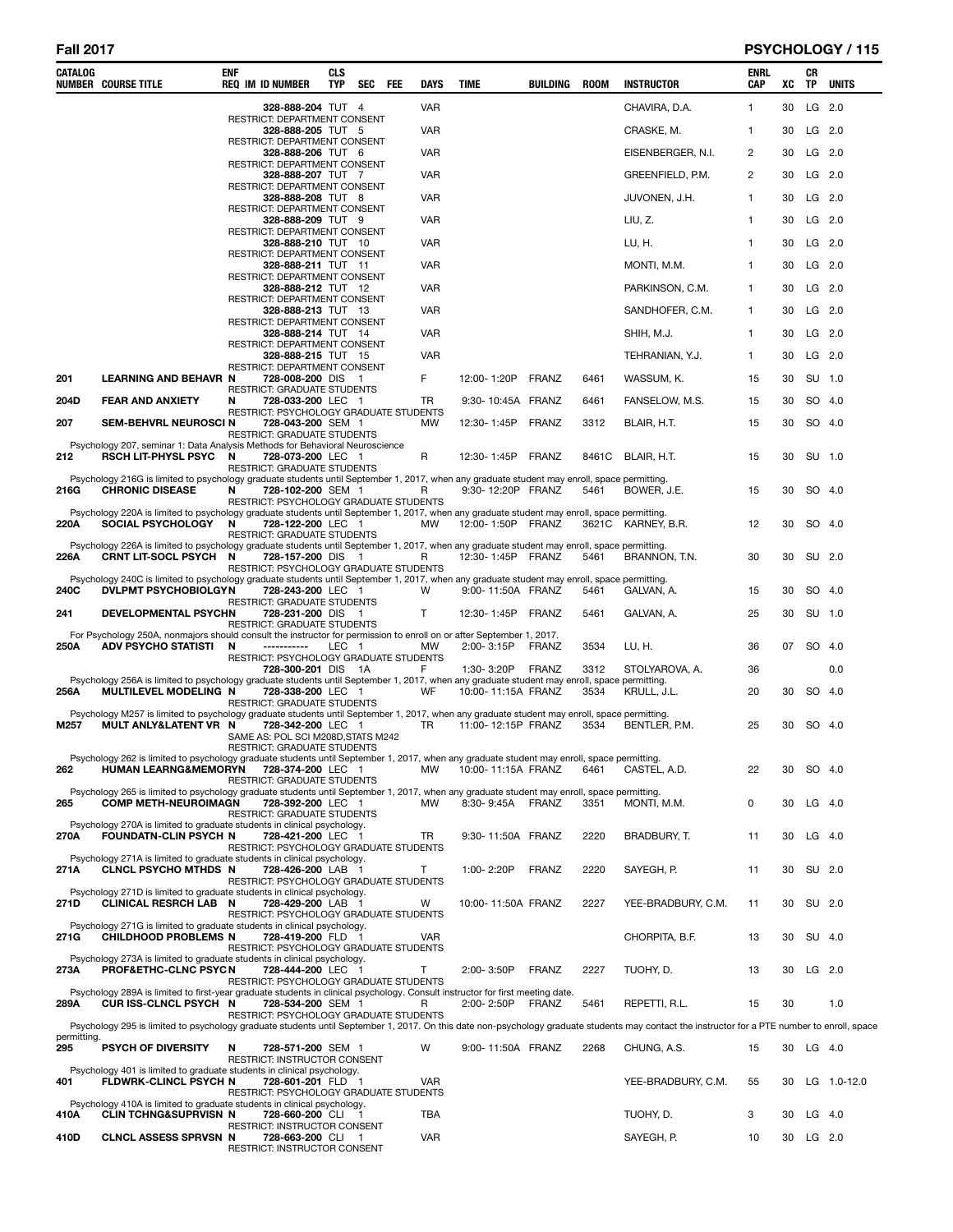# **116 / PUBLIC HEALTH Fall 2017**

| <b>CATALOG</b> | <b>NUMBER COURSE TITLE</b>                                                                            | <b>ENF</b> | <b>REQ IM ID NUMBER</b>                                                           | <b>CLS</b><br><b>TYP</b> | <b>SEC</b> | FEE | <b>DAYS</b>             | <b>TIME</b>                  | <b>BUILDING</b>          | <b>ROOM</b>   | <b>INSTRUCTOR</b>                                                                                                                                                                                | <b>ENRL</b><br><b>CAP</b> | XC       | CR<br><b>TP</b> | <b>UNITS</b>      |
|----------------|-------------------------------------------------------------------------------------------------------|------------|-----------------------------------------------------------------------------------|--------------------------|------------|-----|-------------------------|------------------------------|--------------------------|---------------|--------------------------------------------------------------------------------------------------------------------------------------------------------------------------------------------------|---------------------------|----------|-----------------|-------------------|
| 425            | For Psychology 425, undergraduates may enroll by PTE number. See instructor.<br>HLTH PSYCH LECT SRS N |            | 728-685-200 LEC 1<br>RESTRICT: PSYCHOLOGY GRADUATE STUDENTS                       |                          |            |     | W                       | 12:00-12:50P FRANZ           |                          | 5461          | DUNKEL SCHETTER, C                                                                                                                                                                               | 25                        | 30       | SU 2.0          |                   |
| 451            | Psychology 451 is limited to graduate students in clinical psychology.<br>INTERNSHP-CLIN PSYC N       |            | 728-700-200 FLD 1                                                                 |                          |            |     | VAR.                    |                              |                          |               | YEE-BRADBURY, C.M.                                                                                                                                                                               | 20                        | 30       |                 | SU 8.0-12.0       |
| 495            | PRESEN-PSYCH MATERL N                                                                                 |            | RESTRICT: PSYCHOLOGY GRADUATE STUDENTS<br>728-793-200 SEM 1                       |                          |            |     | R                       | 4:00-4:50P                   | FRANZ                    | 3435          | SMITH, D.S.                                                                                                                                                                                      | 20                        | 30       | SU 4.0          |                   |
|                |                                                                                                       |            | RESTRICT: PSYCHOLOGY GRADUATE STUDENTS<br>728-793-201 SEM 2                       |                          |            |     | F                       | 4:00-4:50P                   | FRANZ                    | 1571          | SMITH, D.S.                                                                                                                                                                                      | 9                         | 30       | SU 4.0          |                   |
|                | <b>PUBLIC HEALTH</b>                                                                                  |            | RESTRICT: PSYCHOLOGY GRADUATE STUDENTS                                            |                          |            |     |                         |                              |                          |               |                                                                                                                                                                                                  |                           |          |                 |                   |
| 99             | <b>STUDENT RSRCH PRGRMN</b>                                                                           |            | 330-297-201 TUT 1                                                                 |                          |            |     | <b>VAR</b>              |                              |                          |               | COWGILL, B.O.                                                                                                                                                                                    | 0                         | 30       |                 | PN 1.0-2.0        |
| 150            | <b>CONTEMP HLTH ISSUES N</b>                                                                          |            | 330-297-202 TUT 2<br>330-588-200 LEC 1                                            |                          |            |     | <b>VAR</b><br><b>TR</b> | 12:00-1:50P                  | WGYOUNG CS50             |               | KATONA, P.<br>DETELS, R.                                                                                                                                                                         | 0<br>350                  | 30<br>22 | LG              | PN 1.0-2.0<br>4.0 |
| M160A          | AT-RISK POPULATIONS                                                                                   | N          | 330-659-200 LEC 1<br>SAME AS: MED M160A                                           |                          |            |     | R                       | 4:00-6:50P                   | WGYOUNG 2200             |               | ESDIN, J.                                                                                                                                                                                        | 15                        | 30       | SO 4.0          |                   |
| M160B          | <b>AT-RISK POPULATIONS</b>                                                                            | N          | RESTRICT: INSTRUCTOR CONSENT<br>330-660-200 LEC 1<br>SAME AS: MED M160B           |                          |            |     | F                       | 12:00-1:50P                  | WGYOUNG 4216             |               | ESDIN, J.                                                                                                                                                                                        | 15                        | 30       | SO 4.0          |                   |
| 188SA          | <b>INDIV STD FOR USIE</b>                                                                             | N          | RESTRICT: INSTRUCTOR CONSENT<br>330-797-200 TUT 1                                 |                          |            |     | <b>UNSCHED</b>          |                              |                          |               | MCCARTHY, W.J.                                                                                                                                                                                   | 1                         | 30       | LG              | 1.0               |
| 490<br>495     | <b>PUBLIC SPEAKING</b><br>PREP-TEACH PUB HLT                                                          | N<br>N     | 730-776-201 LEC 1<br>730-786-201 SEM 1                                            |                          |            |     | W<br>т                  | $3:00 - 4:50P$<br>5:30-7:30P | PUB HLT<br>HLTHSCI       | 61235         | LEVIN, W.C.<br>33105A BUONO, S.A.                                                                                                                                                                | 20<br>40                  | 30<br>30 | SU 2.0          | SU 2.0            |
|                | <b>PUBLIC POLICY</b>                                                                                  |            |                                                                                   |                          |            |     |                         |                              |                          |               |                                                                                                                                                                                                  |                           |          |                 |                   |
| 10A            | <b>INTRO-PUBLIC POLICY</b>                                                                            | N          | 317-030-200 LEC 1                                                                 |                          |            |     | <b>MW</b>               | 12:00-1:50P                  | <b>BUNCHE</b>            | 2209A         | STOLL, M.A.                                                                                                                                                                                      | 0                         | 30       | SO 5.0          |                   |
| M120           | RACE&INEQL&PUB PLCY N                                                                                 |            | RESTRICT: UNDERGRADUATE STUDENTS ONLY<br>-----------                              | LEC 1                    |            |     | <b>MW</b>               | 10:00-11:50A ROYCE           |                          | 190           | ALLEN, W.R.                                                                                                                                                                                      | 10                        | 03       | LG              | 4.0               |
|                |                                                                                                       |            | SAME AS: AF AMER M120<br>317-420-201 DIS                                          |                          | 1A         |     | W                       | 1:00-1:50P                   | PUB AFF                  | 1284          | GREEN, C.D.                                                                                                                                                                                      | 3                         |          |                 | 0.0               |
|                |                                                                                                       |            | 317-420-202 DIS                                                                   |                          | 1В<br>1C   |     | W<br>W                  | 2:00-2:50P                   | PUB AFF                  | 1278          | GREEN, C.D.                                                                                                                                                                                      | 4<br>3                    |          |                 | 0.0<br>0.0        |
| 187            | <b>RESEARCH SEMINAR</b>                                                                               | Υ          | 317-420-203 DIS<br>317-822-200 SEM 1                                              |                          |            |     | м                       | 4:00-4:50P<br>2:00-4:50P     | <b>HAINES</b><br>PUB AFF | A28<br>4357   | GREEN, C.D.<br>COVINGTON, K.L.                                                                                                                                                                   | 20                        | 30       | LG              | 4.0               |
| 191A           | TOPCS-PUBLIC POLICY N                                                                                 |            | <b>RESTRICT: SENIORS ONLY</b><br>317-846-201 SEM 1                                |                          |            |     | TR                      | 11:00-12:15P PUB AFF         |                          | 1234          | COVINGTON, K.L.                                                                                                                                                                                  | 60                        | 30       | SO 4.0          |                   |
|                | Public Policy 191A, seminar 1: Growth and Sustainable Development of Cities                           |            | RESTRICT: JUNIORS AND ABOVE                                                       |                          |            |     |                         |                              |                          |               |                                                                                                                                                                                                  |                           |          |                 |                   |
|                | Public Policy 191A, seminar 2: Urban Politics and Policy                                              |            | 317-846-202 SEM 2<br><b>RESTRICT: JUNIORS AND ABOVE</b>                           |                          |            |     | TR                      | 12:30-1:45P                  | PUB AFF                  | 4371          | KAUFMANN, K.M.                                                                                                                                                                                   | 0                         | 30       | SO.             | - 4.0             |
|                |                                                                                                       |            | 317-846-203 SEM 3                                                                 |                          |            |     | R                       | 11:00-1:50P                  | PUB AFF                  | 4357          | STOLL, M.A.                                                                                                                                                                                      | 0                         | 30       | SO 4.0          |                   |
|                | Public Policy 191A, seminar 3: Crime and Public Policy                                                |            | <b>RESTRICT: JUNIORS AND ABOVE</b>                                                |                          |            |     |                         |                              |                          |               |                                                                                                                                                                                                  |                           |          |                 |                   |
| 201            | <b>MICROECON THEORY 1 N</b>                                                                           |            | 717-006-200 LEC 1<br>RESTRICT: PUBLIC POLICY GRADUATE STUDENTS                    |                          |            |     | <b>MW</b>               | 10:00-11:50A HUMANTS A65     |                          |               | For Public Policy 201, students should attend only one discussion section, not both; the day and time of the discussion section will be set after the first class meeting.<br>AKEE, R.K.         | 70                        | 03       | $LG$ 4.0        |                   |
| 203            | <b>MTHDS-POLCY ANLYS 1 N</b>                                                                          |            | 717-018-200 LEC 1                                                                 |                          |            |     | МW                      | 8:00-9:50A                   | PUB AFF                  | 2270          | For Public Policy 203, students should attend only one discussion section, not both; the day and time of the discussion section will be set after the first class meeting.<br>STEINERT-THRELKELD | 70                        | 30       | LG              | -4.0              |
| 209            | <b>MGMT-21ST CENTURY</b>                                                                              | N          | RESTRICT: PUBLIC POLICY GRADUATE STUDENTS<br>717-054-200 LEC 1                    |                          |            |     | TR                      | 11:00-12:15P DODD            |                          | 170           | MURTAUGH, K.S.                                                                                                                                                                                   | 60                        | 30       | LG              | 4.0               |
| M224A          | <b>GEOG INFO SYSTEMS</b>                                                                              | N          | RESTRICT: PUBLIC POLICY GRADUATE STUDENTS<br>717-144-200 LEC 1                    |                          |            |     | W                       | 5:00-7:50P                   | PUB AFF                  | 1015A         | ESTRADA, L.F.                                                                                                                                                                                    | 0                         | 30       | LG              | - 4.0             |
|                |                                                                                                       |            | SAME AS: URBN PL M206A<br>RESTRICT: PUBLIC POLICY GRADUATE STUDENTS               |                          |            |     |                         |                              |                          |               |                                                                                                                                                                                                  |                           |          |                 |                   |
| M228           | LDRSHP&DEVLP&GOVNCEN                                                                                  |            | 717-144-201 LEC 2<br>717-168-200 LEC 1                                            |                          |            |     | Т<br>R                  | 4:00-6:50P<br>2:00-4:50P     | PUB AFF<br>PUB AFF       | 1015A<br>4371 | PERMAN, J.S.<br>PARENT, W.B.                                                                                                                                                                     | 0<br>10                   | 15<br>30 | LG<br>$LG$ 4.0  | - 4.0             |
|                |                                                                                                       |            | SAME AS: SOC WLF M241E, URBN PL M288<br>RESTRICT: PUBLIC POLICY GRADUATE STUDENTS |                          |            |     |                         |                              |                          |               |                                                                                                                                                                                                  |                           |          |                 |                   |
| M243           | <b>COMM DEV&amp;HOUSNG POLN</b>                                                                       |            | 717-258-200 LEC 1<br>SAME AS: SOC WLF M290U, URBN PL M275                         |                          |            |     | M                       | 2:00-4:50P                   | PUB AFF                  | 3343          | LENS, M.C.                                                                                                                                                                                       | 0                         | 30       | LG              | -4.0              |
| M270           | <b>ECON DEVELOPMENT</b>                                                                               | N          | 717-420-200 SEM 1<br>SAME AS: AM IND M200D                                        |                          |            |     | м                       | 2:00-4:50P                   | PUB AFF                  | 6362          | AKEE, R.K.                                                                                                                                                                                       | 5                         | 30       | $LG$ 4.0        |                   |
| 290            | <b>TOPCS-PUBLIC POLICY</b>                                                                            | N          | RESTRICT: GRADUATE STUDENTS<br>717-540-202 DIS 2                                  |                          |            |     | <b>MW</b>               | 12:00-1:50P                  | PUB AFF                  | 4371          | REBER, S.J.                                                                                                                                                                                      | 25                        | 30       | $LG$ 4.0        |                   |
|                | Public Policy 290, discussion 2: Arguing with Data: Introduction to Descriptive Data Analysis         |            | RESTRICT: GRADUATE STUDENTS                                                       |                          |            |     |                         |                              |                          |               |                                                                                                                                                                                                  |                           |          |                 |                   |
|                |                                                                                                       |            | 717-540-203 DIS 3<br>RESTRICT: GRADUATE STUDENTS                                  |                          |            |     | м                       | 2:00-4:50P                   | PUB AFF                  | 6223          | REBER, S.J.                                                                                                                                                                                      | 15                        | 30       | $LG$ 4.0        |                   |
|                | Public Policy 290, discussion 3: Economics of Education Policy                                        |            | 717-540-204 DIS 4                                                                 |                          |            |     | T                       | 2:00-4:50P                   | PUB AFF                  | 4371          | STEINERT-THRELKELD                                                                                                                                                                               | 20                        | 30       | $LG$ 4.0        |                   |
|                | Public Policy 290, discussion 4: Dynamics of Subnational Conflict                                     |            | RESTRICT: GRADUATE STUDENTS                                                       |                          |            |     |                         |                              |                          |               |                                                                                                                                                                                                  |                           |          |                 |                   |
|                |                                                                                                       |            | 717-540-205 DIS 5<br>RESTRICT: GRADUATE STUDENTS                                  |                          |            |     | R                       | 11:00-1:50P PUB AFF          |                          | 4357          | STOLL, M.A.                                                                                                                                                                                      | 5                         | 30       | $LG$ 4.0        |                   |
|                | Public Policy 290, discussion 5:                                                                      |            |                                                                                   |                          |            |     |                         |                              |                          |               |                                                                                                                                                                                                  |                           |          |                 |                   |
| 297C           | PUBLIC POLICY ANLY                                                                                    | N          | 717-584-200 ACT 1<br>RESTRICT: PUBLIC POLICY GRADUATE STUDENTS                    |                          |            |     | <b>UNSCHED</b>          |                              |                          |               | KIM, A.L.                                                                                                                                                                                        | 35                        | 30       | SU 2.0          |                   |
| 298A           | <b>APPLD POLCY PRJCT 1</b>                                                                            | Υ          | 717-587-200 SEM 1<br>RESTRICT: PUBLIC POLICY GRADUATE STUDENTS                    |                          |            |     | м                       | 9:00-11:50A PUB AFF          |                          | 2355          | PHILLIPS, M.                                                                                                                                                                                     | 70                        | 30       |                 | SU 2.0            |
| 298B           | <b>APPLD PLCY PROJ II</b>                                                                             | Υ          | 717-591-201 SEM 1<br>RESTRICT: GRADUATE STUDENTS                                  |                          |            |     | <b>UNSCHED</b>          |                              |                          |               | PHILLIPS, M.                                                                                                                                                                                     | 2                         | 30       |                 | $LG$ 6.0          |
|                |                                                                                                       |            | 717-591-202 SEM 2<br><b>RESTRICT: GRADUATE STUDENTS</b>                           |                          |            |     | <b>UNSCHED</b>          |                              |                          |               | SHAH, M.                                                                                                                                                                                         | $\overline{c}$            | 30       | LG              | 6.0               |
|                |                                                                                                       |            | 717-591-203 SEM 3<br>RESTRICT: GRADUATE STUDENTS                                  |                          |            |     | <b>UNSCHED</b>          |                              |                          |               | VILLASENOR, J.D.                                                                                                                                                                                 | 2                         | 30       | LG              | 6.0               |
|                |                                                                                                       |            | 717-591-204 SEM 4                                                                 |                          |            |     | <b>UNSCHED</b>          |                              |                          |               | YIN, W.E.                                                                                                                                                                                        | 2                         | 30       | $LG$ 6.0        |                   |
| 298C           | <b>APPLD PLCY PROJ III</b>                                                                            | Υ          | RESTRICT: GRADUATE STUDENTS<br>717-592-201 SEM 1                                  |                          |            |     | <b>UNSCHED</b>          |                              |                          |               | PHILLIPS, M.                                                                                                                                                                                     | 45                        | 30       |                 | $LG$ 2.0          |
|                |                                                                                                       |            | RESTRICT: GRADUATE STUDENTS<br>717-592-202 SEM 2                                  |                          |            |     | <b>UNSCHED</b>          |                              |                          |               | SHAH, M.                                                                                                                                                                                         | 2                         | 30       |                 | $LG$ 2.0          |
|                |                                                                                                       |            | RESTRICT: GRADUATE STUDENTS<br>717-592-203 SEM 3                                  |                          |            |     | <b>UNSCHED</b>          |                              |                          |               | VILLASENOR, J.D.                                                                                                                                                                                 | 2                         | 30       | $LG$ 2.0        |                   |
|                |                                                                                                       |            | RESTRICT: GRADUATE STUDENTS                                                       |                          |            |     |                         |                              |                          |               |                                                                                                                                                                                                  |                           |          |                 |                   |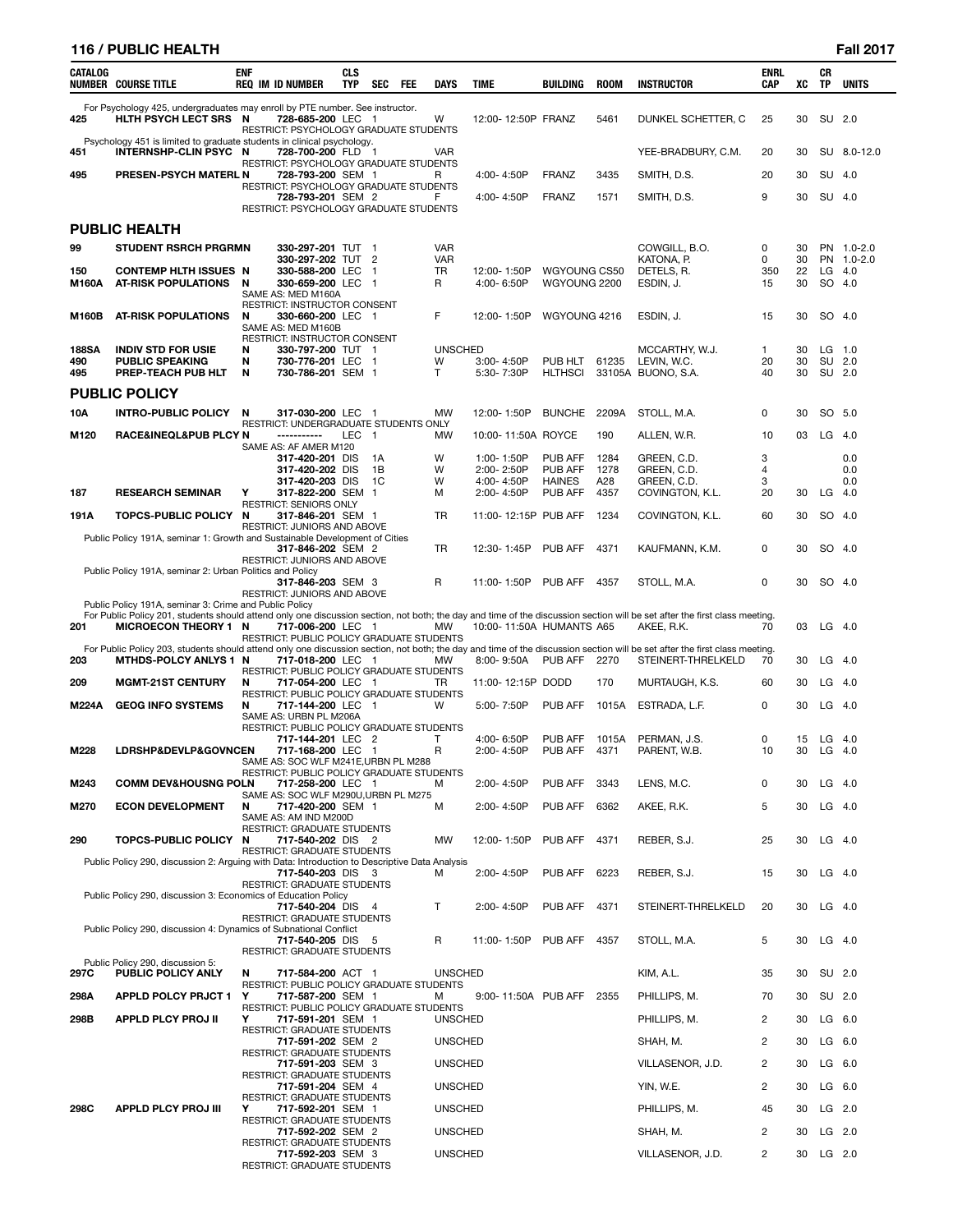| <b>Fall 2017</b>                                            |                                                                                                                                                                                                                                                                                                                                                         |                  |                                                                                                                                                                                                                                                                          |                   |                                                                                         |     |                                                                       |                                                                                                                                                                                                                           |                                                                                                                                               |                                                                                            |                                                                                                                                                                                                       |                                                                             |                                              |           | <b>RADIATION ONCOLOGY / 117</b>                                                            |
|-------------------------------------------------------------|---------------------------------------------------------------------------------------------------------------------------------------------------------------------------------------------------------------------------------------------------------------------------------------------------------------------------------------------------------|------------------|--------------------------------------------------------------------------------------------------------------------------------------------------------------------------------------------------------------------------------------------------------------------------|-------------------|-----------------------------------------------------------------------------------------|-----|-----------------------------------------------------------------------|---------------------------------------------------------------------------------------------------------------------------------------------------------------------------------------------------------------------------|-----------------------------------------------------------------------------------------------------------------------------------------------|--------------------------------------------------------------------------------------------|-------------------------------------------------------------------------------------------------------------------------------------------------------------------------------------------------------|-----------------------------------------------------------------------------|----------------------------------------------|-----------|--------------------------------------------------------------------------------------------|
| CATALOG                                                     | <b>NUMBER COURSE TITLE</b>                                                                                                                                                                                                                                                                                                                              | <b>ENF</b>       | <b>REQ IM ID NUMBER</b>                                                                                                                                                                                                                                                  | <b>CLS</b><br>TYP | <b>SEC</b>                                                                              | FEE | DAYS                                                                  | <b>TIME</b>                                                                                                                                                                                                               | BUILDING                                                                                                                                      | <b>ROOM</b>                                                                                | <b>INSTRUCTOR</b>                                                                                                                                                                                     | <b>ENRL</b><br>CAP                                                          | XC                                           | CR<br>TP  | <b>UNITS</b>                                                                               |
|                                                             |                                                                                                                                                                                                                                                                                                                                                         |                  | 717-592-204 SEM 4                                                                                                                                                                                                                                                        |                   |                                                                                         |     | <b>UNSCHED</b>                                                        |                                                                                                                                                                                                                           |                                                                                                                                               |                                                                                            | YIN, W.E.                                                                                                                                                                                             | 2                                                                           | 30                                           |           | LG 2.0                                                                                     |
| 496                                                         | <b>PUBL PLC INTERNSHIP</b>                                                                                                                                                                                                                                                                                                                              | N                | RESTRICT: GRADUATE STUDENTS<br>717-792-200 FLD 1<br>RESTRICT: INSTRUCTOR CONSENT                                                                                                                                                                                         |                   |                                                                                         |     | <b>UNSCHED</b>                                                        |                                                                                                                                                                                                                           |                                                                                                                                               |                                                                                            | DE SHAZO, G.M.                                                                                                                                                                                        | 0                                                                           | 30                                           |           | SU 4.0                                                                                     |
|                                                             | <b>RADIATION ONCOLOGY</b>                                                                                                                                                                                                                                                                                                                               |                  |                                                                                                                                                                                                                                                                          |                   |                                                                                         |     |                                                                       |                                                                                                                                                                                                                           |                                                                                                                                               |                                                                                            |                                                                                                                                                                                                       |                                                                             |                                              |           |                                                                                            |
| 99                                                          | <b>STUDENT RSRCH PRGRMN</b>                                                                                                                                                                                                                                                                                                                             |                  | 331-297-201 TUT 1<br>331-297-202 TUT 2<br>331-297-203 TUT 3                                                                                                                                                                                                              |                   |                                                                                         |     | <b>VAR</b><br><b>VAR</b><br><b>VAR</b>                                |                                                                                                                                                                                                                           |                                                                                                                                               |                                                                                            | LOW, D.A.<br>IWAMOTO, K.S.<br>VLASHI, E.                                                                                                                                                              | 0<br>0<br>0                                                                 | 30<br>30<br>30                               |           | PN 1.0-2.0<br>PN 1.0-2.0<br>PN 1.0-2.0                                                     |
|                                                             | <b>RELIGION, STUDY OF</b>                                                                                                                                                                                                                                                                                                                               |                  |                                                                                                                                                                                                                                                                          |                   |                                                                                         |     |                                                                       |                                                                                                                                                                                                                           |                                                                                                                                               |                                                                                            |                                                                                                                                                                                                       |                                                                             |                                              |           |                                                                                            |
| M10                                                         | <b>SCL CULT&amp;RELG-JUDSM N</b>                                                                                                                                                                                                                                                                                                                        |                  | -----------                                                                                                                                                                                                                                                              | LEC 1             |                                                                                         |     | <b>MW</b>                                                             | 2:00-3:15P                                                                                                                                                                                                                | BUNCHE 3178                                                                                                                                   |                                                                                            | STEIN KOKIN, D.                                                                                                                                                                                       | 20                                                                          | 07                                           |           | SO 5.0                                                                                     |
| 11<br><b>M60C</b>                                           | <b>RELIGION IN LA</b><br>INTR-KOREAN RELIGNS N                                                                                                                                                                                                                                                                                                          | N                | SAME AS: JEWISH M10<br>327-030-201 DIS<br>327-030-202 DIS<br>327-033-200 LEC<br>-----------                                                                                                                                                                              | <b>LEC</b>        | 1A<br>- 1B<br>$\overline{1}$<br>- 1                                                     |     | F<br>F<br>TR<br><b>TR</b>                                             | 10:00-10:50A HUMANTS A68<br>11:00-11:50A HUMANTS A68<br>12:30-1:45P<br>2:00-3:15P                                                                                                                                         | HUMANTS 169<br><b>DODD</b>                                                                                                                    | 161                                                                                        | REMINGTON, M.R.<br>REMINGTON, M.R.<br>GILLESPIE, R.T.<br>OAK, S.                                                                                                                                      | 10<br>10<br>100<br>$\Omega$                                                 | 30<br>15                                     | SO        | 0.0<br>0.0<br>4.0<br>SO 5.0                                                                |
| M60D                                                        | RELGN-CLASSCL INDIA N                                                                                                                                                                                                                                                                                                                                   |                  | SAME AS: KOREA M60<br>327-178-201 DIS<br>327-178-202 DIS<br>327-178-203 DIS<br>327-178-204 DIS<br>-----------                                                                                                                                                            | LEC <sub>1</sub>  | 1A<br>1B<br>1C<br>1D                                                                    |     | F<br>F<br>F<br>F<br><b>TR</b>                                         | 9:00-9:50A<br>10:00-10:50A BUNCHE<br>11:00-11:50A HAINES<br>12:00-12:50P HAINES<br>11:00-12:15P DODD                                                                                                                      | <b>BUNCHE</b>                                                                                                                                 | 2168<br>2168<br>A82<br>A82<br>78                                                           | KIM, S.E.<br>KIM, S.E.<br>HUR, J.<br>HUR, J.<br>SCHOPEN, G.R.                                                                                                                                         | 0<br>0<br>0<br>0<br>10                                                      |                                              | 30 SO 5.0 | 0.0<br>0.0<br>0.0<br>0.0                                                                   |
| M60W                                                        |                                                                                                                                                                                                                                                                                                                                                         |                  | SAME AS: S ASIAN M60<br>327-179-201 DIS<br>327-179-202 DIS<br>Y Y ----------                                                                                                                                                                                             | LEC <sub>1</sub>  | 1A<br>1B                                                                                |     | F<br>F<br>TR                                                          | $9:00 - 9:50A$<br>10:00-10:50A HAINES<br>12:30-1:45P DODD                                                                                                                                                                 | HAINES                                                                                                                                        | A82<br>A82<br>146                                                                          | YUN, S.H.<br>YUN, S.H.                                                                                                                                                                                | 5<br>5<br>8                                                                 |                                              | 14 LG 5.0 | 0.0<br>0.0                                                                                 |
| M105A                                                       | <b>INTRO TO BUDDHISM</b><br><b>BAHA'I FAITH - IRAN</b>                                                                                                                                                                                                                                                                                                  | Y<br>N           | SAME AS: ASIAN M60W<br>Y 327-181-201 DIS<br>327-181-202 DIS<br>327-330-200 LEC 1                                                                                                                                                                                         |                   | 1A<br>1B                                                                                |     | F<br>F<br><b>MWF</b>                                                  | 12:00-12:50P ROYCE<br>2:00-2:50P<br>11:00-11:50A FOWLER                                                                                                                                                                   | <b>HAINES</b>                                                                                                                                 | 148<br>A44<br>A139                                                                         | HAYES, M.R.<br>WALSH, D.<br>CHILDERS, J.L.<br>SAIEDI, N.                                                                                                                                              | 4<br>4<br>14                                                                | 30                                           |           | 0.0<br>0.0<br>SO 4.0                                                                       |
|                                                             |                                                                                                                                                                                                                                                                                                                                                         |                  | SAME AS: IRANIAN M105A                                                                                                                                                                                                                                                   |                   |                                                                                         |     |                                                                       |                                                                                                                                                                                                                           |                                                                                                                                               |                                                                                            |                                                                                                                                                                                                       |                                                                             |                                              |           |                                                                                            |
| M109                                                        | <b>INTRODUCTN TO ISLAM N</b>                                                                                                                                                                                                                                                                                                                            |                  | -----------<br>SAME AS: ISLM ST M110<br>327-354-201 DIS<br>327-354-202 DIS<br>327-354-203 DIS<br>327-354-204 DIS<br>327-354-205 DIS<br>327-354-206 DIS<br>327-354-207 DIS<br>327-354-208 DIS<br>327-354-209 DIS<br>327-354-210 DIS<br>327-354-211 DIS<br>327-354-212 DIS | LEC               | $\overline{1}$<br>1A<br>1B<br>1C<br>1D<br>1E<br>1F<br>1G<br>1H<br>-11<br>1J<br>1K<br>1L |     | <b>MW</b><br>W<br>W<br>W<br>W<br>F<br>F<br>F<br>F<br>F<br>F<br>F<br>F | 11:00-12:15P ROLFE<br>1:00-1:50P<br>1:00-1:50P<br>2:00-2:50P<br>2:00-2:50P<br>$9:00 - 9:50A$<br>10:00-10:50A HAINES<br>11:00-11:50A HAINES<br>12:00-12:50P BUNCHE<br>1:00-1:50P<br>2:00-2:50P<br>3:00-3:50P<br>4:00-4:50P | <b>ROLFE</b><br><b>ROYCE</b><br><b>BUNCHE</b><br>PUB AFF<br><b>HAINES</b><br><b>HAINES</b><br><b>HAINES</b><br><b>HAINES</b><br><b>HAINES</b> | 1200<br>3121<br>148<br>3157<br>1256<br>A28<br>A28<br>A6<br>A152<br>A6<br>A28<br>122<br>122 | COOPERSON, M.D.<br>ELZAHED, S.<br>ABDULLAH, F.<br>ELZAHED, S.<br>ABDULLAH, F.<br>GARRETT, T.B.<br>GARRETT, T.B.<br>RIZWAN, S.<br>RIZWAN, S.<br>GORCZYCA, D.P.<br>GORCZYCA, D.P.<br>ALI, M.<br>ALI, M. | 120<br>10<br>10<br>10<br>10<br>10<br>10<br>10<br>10<br>10<br>10<br>10<br>10 | 04                                           |           | SO 5.0<br>0.0<br>0.0<br>0.0<br>0.0<br>0.0<br>0.0<br>0.0<br>0.0<br>0.0<br>0.0<br>0.0<br>0.0 |
| M161A                                                       | <b>CHINESE BUDDHISM</b>                                                                                                                                                                                                                                                                                                                                 | N                | -----------<br>SAME AS: CHIN CM160<br>327-666-201 DIS<br>327-666-202 DIS                                                                                                                                                                                                 | <b>LEC</b>        | $\overline{1}$<br>- 1A<br>1B                                                            |     | <b>MW</b><br>F<br>F                                                   | 12:30-1:45P<br>10:00-10:50A BUNCHE 2181<br>11:00-11:50A BUNCHE                                                                                                                                                            | <b>PERLOFF</b>                                                                                                                                | 1102<br>2156                                                                               | BUSWELL, R.E.<br>HSU, P.W.<br>HSU, P.W.                                                                                                                                                               | 10<br>5<br>5                                                                | 30                                           | $LG$ 4.0  | 0.0<br>0.0                                                                                 |
| M174E                                                       | <b>INDO-ISLM 1750-1950</b>                                                                                                                                                                                                                                                                                                                              | N                | 327-748-200 LEC<br>SAME AS: HIST M174E                                                                                                                                                                                                                                   |                   | $\overline{1}$                                                                          |     | TR                                                                    | 12:30-1:45P                                                                                                                                                                                                               | <b>HUMANTS 135</b>                                                                                                                            |                                                                                            | GREEN, N.S.                                                                                                                                                                                           | 30                                                                          | 30                                           |           | SO 4.0                                                                                     |
| M175                                                        | <b>TPCS-PHIL RELIGION</b>                                                                                                                                                                                                                                                                                                                               | N                | 327-750-200 LEC 1                                                                                                                                                                                                                                                        |                   |                                                                                         |     | <b>MW</b>                                                             | 2:00-3:50P                                                                                                                                                                                                                | <b>ROLFE</b>                                                                                                                                  | 3108                                                                                       | COOK, R.T.                                                                                                                                                                                            | 11                                                                          | 30                                           | SO 4.0    |                                                                                            |
| 177                                                         | <b>VARIABLE TOPICS</b>                                                                                                                                                                                                                                                                                                                                  |                  | SAME AS: PHILOS M175<br>327-762-200 SEM 1                                                                                                                                                                                                                                |                   |                                                                                         |     | MW                                                                    | 11:00-12:15P PUB AFF 2319                                                                                                                                                                                                 |                                                                                                                                               |                                                                                            | PETROVIC, B.M.                                                                                                                                                                                        | 25                                                                          |                                              | 30 SO 4.0 |                                                                                            |
|                                                             | Religion 177, seminar 1: Religion and Politics                                                                                                                                                                                                                                                                                                          |                  | 327-762-201 SEM 2                                                                                                                                                                                                                                                        |                   |                                                                                         |     | TR                                                                    | 11:00-12:15P BUNCHE 3117                                                                                                                                                                                                  |                                                                                                                                               |                                                                                            | GILLESPIE, R.T.                                                                                                                                                                                       | 25                                                                          | 30                                           |           | SO 4.0                                                                                     |
|                                                             | Religion 177, seminar 2: Religion and Ends of Medicine                                                                                                                                                                                                                                                                                                  |                  | 327-762-202 SEM 3                                                                                                                                                                                                                                                        |                   |                                                                                         |     | <b>MW</b>                                                             | 12:30-1:45P                                                                                                                                                                                                               | BUNCHE 3117                                                                                                                                   |                                                                                            | PATIL, U.R.                                                                                                                                                                                           | 25                                                                          | 30                                           |           | SO 4.0                                                                                     |
|                                                             | Religion 177, seminar 3: Contemporary Hinduism                                                                                                                                                                                                                                                                                                          |                  |                                                                                                                                                                                                                                                                          |                   |                                                                                         |     |                                                                       |                                                                                                                                                                                                                           |                                                                                                                                               |                                                                                            |                                                                                                                                                                                                       |                                                                             |                                              |           |                                                                                            |
|                                                             | <b>SCANDINAVIAN SECTION</b>                                                                                                                                                                                                                                                                                                                             |                  |                                                                                                                                                                                                                                                                          |                   |                                                                                         |     |                                                                       |                                                                                                                                                                                                                           |                                                                                                                                               |                                                                                            |                                                                                                                                                                                                       |                                                                             |                                              |           |                                                                                            |
|                                                             | Scandinavian                                                                                                                                                                                                                                                                                                                                            |                  |                                                                                                                                                                                                                                                                          |                   |                                                                                         |     |                                                                       |                                                                                                                                                                                                                           |                                                                                                                                               |                                                                                            |                                                                                                                                                                                                       |                                                                             |                                              |           |                                                                                            |
| 1                                                           | <b>ELEMENTARY SWEDISH N</b>                                                                                                                                                                                                                                                                                                                             |                  | 218-003-200 DIS                                                                                                                                                                                                                                                          |                   | $\overline{1}$                                                                          |     | TR                                                                    | 9:00-10:40A ONLINE                                                                                                                                                                                                        |                                                                                                                                               | LA                                                                                         | KARLSSON, E.J.                                                                                                                                                                                        | 20                                                                          | 30                                           |           | SO 4.0                                                                                     |
| 11                                                          | <b>ELEM NORWEGIAN</b>                                                                                                                                                                                                                                                                                                                                   | N                | 218-003-210 DIS<br>218-033-200 DIS                                                                                                                                                                                                                                       |                   | $\overline{2}$<br>$\mathbf{1}$                                                          |     | TR<br><b>TR</b>                                                       | 9:00-10:40A ONLINE<br>10:00-11:50A ONLINE                                                                                                                                                                                 |                                                                                                                                               | ILTI<br>LA                                                                                 | KARLSSON, E.J.<br>RINHAUG, A.L.                                                                                                                                                                       | $\mathbf{1}$<br>20                                                          | 30<br>30                                     |           | SO 4.0<br>SO 4.0                                                                           |
| 19                                                          | FIAT LUX FRSHMN SEM                                                                                                                                                                                                                                                                                                                                     | N                | 218-033-201 DIS 2<br>218-057-200 SEM 1                                                                                                                                                                                                                                   |                   |                                                                                         |     | <b>TR</b><br>W                                                        | 10:00-11:50A ONLINE<br>9:00-10:50A BUNCHE 1265                                                                                                                                                                            |                                                                                                                                               | ILTI                                                                                       | RINHAUG, A.L.<br>TANGHERLINI, T.R.                                                                                                                                                                    | $\mathbf{1}$<br>15                                                          | 30<br>30                                     |           | SO 4.0<br>PN 1.0                                                                           |
|                                                             | Scandinavian 19, seminar 1: Murder on Bridge: Danish-American Television, Translation, and Crime<br>For Scandinavian 50, Some seats are held for entering students who enroll through New Student Orientation. Any student may enroll beginning September 19, 2017, space permitting, and continuing<br>students historically have been able to enroll. |                  | RESTRICT: UNDERGRADUATE STUDENTS ONLY                                                                                                                                                                                                                                    |                   |                                                                                         |     |                                                                       |                                                                                                                                                                                                                           |                                                                                                                                               |                                                                                            |                                                                                                                                                                                                       |                                                                             |                                              |           |                                                                                            |
| 50                                                          | INTRO-SCAN LIT&CLTR N<br>For Scandinavian 60W, Some seats are held for entering students who enroll through New Student Orientation.                                                                                                                                                                                                                    |                  | 218-149-200 LEC 1                                                                                                                                                                                                                                                        |                   |                                                                                         |     | TR                                                                    | 12:30-1:45P HAINES                                                                                                                                                                                                        |                                                                                                                                               | 39                                                                                         | TANGHERLINI, T.R.                                                                                                                                                                                     | 300                                                                         |                                              | 30 SO 5.0 |                                                                                            |
| 60W                                                         | Any student may enroll beginning September 19, 2017, space permitting, and continuing students historically have been able to enroll.<br>INTRO-NORDIC CINEMA Y Y -----------                                                                                                                                                                            | Y                | Y 218-181-201 DIS<br>Y 218-181-202 DIS<br>218-181-203 DIS<br>Y 218-181-204 DIS                                                                                                                                                                                           | LEC 1             | - 1A<br>- 1B<br>- 1C<br>- 1D                                                            |     | TR<br>TR<br>TR<br>TR<br>TR                                            | 12:00-12:50P WGYOUNG CS76<br>1:00-1:50P<br>2:00-2:50P<br>2:00-2:50P<br>2:00-2:50P                                                                                                                                         | <b>HUMANTS A48</b><br>SLICHTR 2834<br>HUMANTS A26<br><b>DODD</b>                                                                              | 154                                                                                        | WEN, P.J.<br>NICOL, H.L.<br>LARSEN, M.<br>HANSEN, K.A.<br>PIKE, K.R.                                                                                                                                  | 88<br>15<br>15<br>15<br>15                                                  | 30                                           |           | LG 5.0<br>0.0<br>0.0<br>0.0<br>0.0                                                         |
| 99<br>141C<br>143C<br>C146A<br>161<br>165B<br>C180<br>187FL | <b>STUDENT RSRCH PRGRMN</b><br><b>SHORT STORY-SCAND</b><br><b>SCANDINVN CRIME LIT</b><br><b>AUGUST STRINDBERG</b><br>INTRO-NORDIC CINEMA N<br><b>VIKINGS ON FILM</b><br>LIT&SCANDVN SOCIETY N<br>RDNGS-SCANDINAVIAN N                                                                                                                                   | N<br>N<br>N<br>N | 218-297-201 TUT 1<br>218-551-200 SEM 1<br>218-563-200 SEM 1<br>218-578-200 SEM 1<br>218-666-200 SEM 1<br>218-691-200 SEM 1<br>218-780-200 SEM 1<br>218-826-201 SEM 1                                                                                                     |                   |                                                                                         |     | <b>VAR</b><br>TR<br>TR<br>MW<br>TR<br>MW<br>MW<br>VAR                 | 2:00-3:15P<br>3:30-4:45P<br>12:30-1:45P<br>11:00-12:15P BUNCHE<br>11:00-12:15P ROLFE<br>2:00-3:15P                                                                                                                        | <b>BUNCHE</b><br><b>BUNCHE</b><br><b>HUMANTS A26</b><br>ROLFE                                                                                 | 3150<br>3150<br>3150<br>3121<br>3116                                                       | TANGHERLINI, T.R.<br>WEN, P.J.<br>WEN, P.J.<br>SHIDELER, R.P.<br>LUNDE, A.O.<br>BALL, K.A.<br>BALL, K.A.<br>LUNDE, A.O.                                                                               | 0<br>35<br>35<br>0<br>0<br>35<br>35<br>5                                    | 30<br>30<br>30<br>30<br>13<br>30<br>30<br>30 |           | PN 1.0-2.0<br>SO 4.0<br>SO 4.0<br>SO 4.0<br>SO 4.0<br>SO 4.0<br>SO 4.0<br>SO 2.0           |

**218-826-202** SEM 2 VAR SHIDELER, R.P. 5 30 SO 2.0<br>**218-826-203** SEM 3 VAR TANGHERLINI, T.R. 5 30 SO 2.0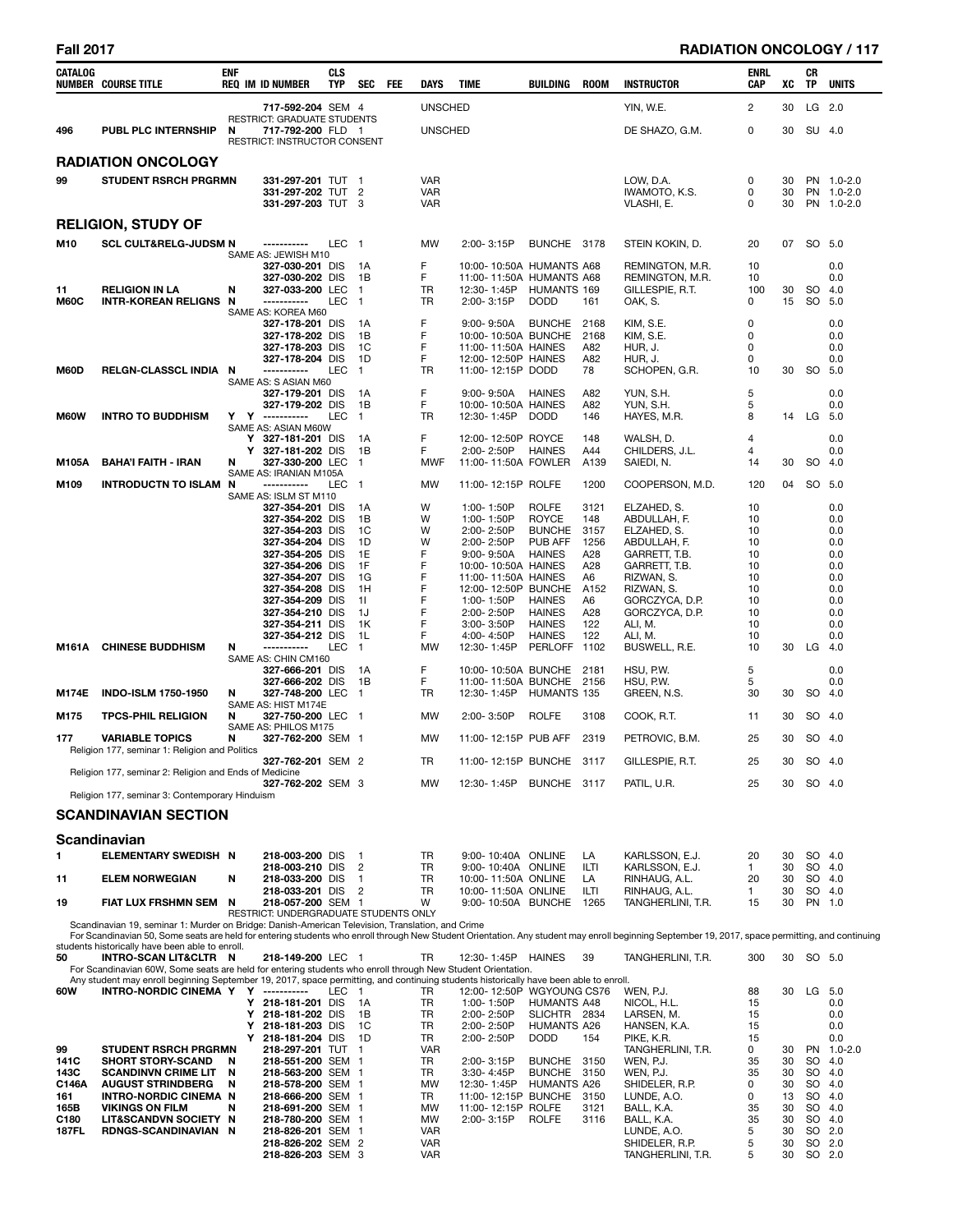|                              | <b>118 / SCIENCE EDUCATION</b>                                                                |             |   |                                                                                                                      |                          |                                  |                                                                              |                                                                                                                      |                                                                 |             |                                                                                                                                                                  |                                  |                                  |                 | <b>Fall 2017</b>                                         |
|------------------------------|-----------------------------------------------------------------------------------------------|-------------|---|----------------------------------------------------------------------------------------------------------------------|--------------------------|----------------------------------|------------------------------------------------------------------------------|----------------------------------------------------------------------------------------------------------------------|-----------------------------------------------------------------|-------------|------------------------------------------------------------------------------------------------------------------------------------------------------------------|----------------------------------|----------------------------------|-----------------|----------------------------------------------------------|
| <b>CATALOG</b>               | <b>NUMBER COURSE TITLE</b>                                                                    | <b>ENF</b>  |   | <b>REQ IM ID NUMBER</b>                                                                                              | <b>CLS</b><br><b>TYP</b> | SEC FEE                          | <b>DAYS</b>                                                                  | <b>TIME</b>                                                                                                          | BUILDING                                                        | <b>ROOM</b> | <b>INSTRUCTOR</b>                                                                                                                                                | <b>ENRL</b><br><b>CAP</b>        | XC                               | CR<br><b>TP</b> | <b>UNITS</b>                                             |
|                              |                                                                                               |             |   | 218-826-204 SEM 4                                                                                                    |                          |                                  | <b>VAR</b>                                                                   |                                                                                                                      |                                                                 |             | WEN, P.J.                                                                                                                                                        | 5                                | 30                               |                 | SO 2.0                                                   |
| 197<br><b>C246A</b>          | <b>INDIVIDUAL STUDIES</b><br><b>AUGUST STRINDBERG</b>                                         | N<br>N      |   | <b>RESTRICT: INSTRUCTOR CONSENT</b><br>218-882-201 TUT 1<br>618-276-200 SEM 1<br><b>RESTRICT: GRADUATE STUDENTS</b>  |                          |                                  | <b>VAR</b><br><b>MW</b>                                                      | 12:30-1:45P                                                                                                          | <b>HUMANTS A26</b>                                              |             | TANGHERLINI, T.R.<br>SHIDELER, R.P.                                                                                                                              | 0<br>5                           | 30<br>30                         |                 | SO 2.0-4.0<br>SO 4.0                                     |
|                              | <b>SCIENCE EDUCATION</b>                                                                      |             |   |                                                                                                                      |                          |                                  |                                                                              |                                                                                                                      |                                                                 |             |                                                                                                                                                                  |                                  |                                  |                 |                                                          |
| <b>10SL</b>                  | <b>MIDDLE SCHOOL SCI</b>                                                                      | N           |   | 408-032-200 SEM 1<br>RESTRICT: INSTRUCTOR CONSENT                                                                    |                          |                                  | м                                                                            | 5:00-6:20P                                                                                                           | <b>MS</b>                                                       |             | 3915A YI, A.J.                                                                                                                                                   | 25                               | 30                               |                 | PN 2.0                                                   |
|                              | SLAVIC, EAST EUROPEAN, AND EURASIAN LANGUAGES AND CULTURES                                    |             |   |                                                                                                                      |                          |                                  |                                                                              |                                                                                                                      |                                                                 |             |                                                                                                                                                                  |                                  |                                  |                 |                                                          |
|                              | <b>Central and East European Studies</b>                                                      |             |   |                                                                                                                      |                          |                                  |                                                                              |                                                                                                                      |                                                                 |             |                                                                                                                                                                  |                                  |                                  |                 |                                                          |
| 91                           | <b>CLTR&amp;SOC-CNTR&amp;E EUR N</b>                                                          |             |   | -------<br>415-273-201 DIS<br>415-273-202 DIS                                                                        | <b>LEC</b>               | $\overline{1}$<br>1A<br>1B       | TR<br>м<br>W                                                                 | 12:30-1:45P<br>2:00-2:50P<br>2:00-2:50P                                                                              | <b>PUB AFF 2232</b><br><b>HUMANTS A32</b><br><b>HUMANTS A32</b> |             | GALATEANU, G.<br>KYORLENSKI, G.V.<br>KYORLENSKI, G.V.                                                                                                            | 50<br>25<br>25                   | 14                               |                 | SO 5.0<br>0.0<br>0.0                                     |
| Hungarian<br>101A            | <b>ELEMENTRY HUNGARIANN</b>                                                                   |             |   | 417-306-200 LEC 1                                                                                                    |                          |                                  | <b>TR</b>                                                                    | 11:00-12:50P HUMANTS 305                                                                                             |                                                                 |             | BORBELY, M.                                                                                                                                                      | 10                               | 30                               |                 | SO 4.0                                                   |
| <b>Polish</b>                |                                                                                               |             |   |                                                                                                                      |                          |                                  |                                                                              |                                                                                                                      |                                                                 |             |                                                                                                                                                                  |                                  |                                  |                 |                                                          |
| 187A<br>187B<br><b>189HC</b> | <b>ADV TUTORIAL INSTR</b><br><b>ADV TUTORIAL INSTR</b><br><b>HONORS CONTRACTS</b>             | N<br>N<br>N |   | 419-306-200 LEC 1<br>419-822-200 TUT 1<br>419-823-200 TUT 1<br>419-837-201 TUT 1                                     |                          |                                  | <b>MWF</b><br>W<br>W<br><b>VAR</b>                                           | 9:30-10:45A BUNCHE 2174<br>10:30-11:50A HUMANTS 305<br>12:00-1:20P                                                   | <b>HUMANTS 305</b>                                              |             | JEZYK, A.<br>CHODOROWSKA-PILCH, 10<br>CHODOROWSKA-PILCH, 10<br>JEZYK, A.                                                                                         | 15<br>$\Omega$                   | 30<br>30<br>30<br>30             |                 | SO 5.0<br>SO 2.0<br>SO 2.0<br>LG 1.0                     |
| Romanian                     |                                                                                               |             |   |                                                                                                                      |                          |                                  |                                                                              |                                                                                                                      |                                                                 |             |                                                                                                                                                                  |                                  |                                  |                 |                                                          |
| 101A                         | <b>ELEMENTARY ROMANIANN</b>                                                                   |             |   | 420-306-200 LEC 1                                                                                                    |                          |                                  | <b>TR</b>                                                                    | 2:30-4:45P                                                                                                           | PUB AFF 2319                                                    |             | GALATEANU, G.                                                                                                                                                    | 20                               | 30                               |                 | SO 5.0                                                   |
| <b>Russian</b><br>1          | The Russian Room, 301 Humanities Building, is available for additional help.                  |             |   |                                                                                                                      |                          |                                  |                                                                              |                                                                                                                      |                                                                 |             | The Instructional Media Laboratory, 270 Powell Library Building, is open Monday thru Thursday, 10 a.m. to 9 p.m.; Friday, 10 a.m. to 6 p.m.; Sunday, 1 to 6 p.m. |                                  |                                  |                 |                                                          |
| 4<br>90BW                    | <b>ELEMENTARY RUSSIAN N</b><br><b>INTERMEDIATE RUSSIA N</b><br><b>RUSSIAN CVLZTN-20 C</b>     | N           |   | 421-003-201 REC 1<br>421-003-202 REC 2<br>421-003-203 REC 3<br>421-003-204 REC 4<br>421-012-200 LEC<br>Y ----------- | <b>LEC</b>               | $\overline{1}$<br>$\overline{1}$ | <b>MWF</b><br><b>MWF</b><br><b>TR</b><br><b>TR</b><br><b>MW</b><br><b>TR</b> | 9:30-10:45A HUMANTS A32<br>12:30-1:45P<br>10:00-11:50A HUMANTS A32<br>2:00-3:50P<br>12:30-1:45P<br>9:30-10:45A ROYCE | <b>HUMANTS A32</b><br><b>HUMANTS A32</b><br>BUNCHE 3157         | 160         | Winsky, P.<br>YEFIMENKOV, V.<br>REIGHARD, D.M.<br>SKUDSKAIA, E.B.<br>MUNROE, I.A.<br>PAPERNY, V.                                                                 | 25<br>25<br>25<br>25<br>20<br>40 | 02<br>02<br>02<br>02<br>02<br>30 |                 | SO 5.0<br>SO 5.0<br>SO 5.0<br>SO 5.0<br>SO 5.0<br>LG 5.0 |
| 100A                         | <b>LITERACY IN RUSSIAN</b>                                                                    | N           | Υ | 421-272-201 DIS<br>Y 421-272-202 DIS<br>421-302-200 LEC                                                              |                          | 1A<br>1B<br>$\overline{1}$       | R<br>R<br>TR                                                                 | 2:00-2:50P<br>3:00-3:50P<br>12:30-1:45P                                                                              | <b>MS</b><br>BOELTER 4283<br>HUMANTS 311                        | 3915D       | ODELL, J.B.<br>COMSTOCK. L.<br>ICE, A.                                                                                                                           | 20<br>20<br>16                   | 30                               |                 | 0.0<br>0.0<br>SO 4.0                                     |
| 101A                         | <b>THIRD-YEAR RUSSIAN</b>                                                                     | N           |   | -----------<br>421-313-201 DIS<br>421-313-202 DIS                                                                    | <b>LEC</b>               | $\overline{1}$<br>1A<br>1B       | м<br>W<br>W                                                                  | 12:30-1:45P<br>12:30-1:45P<br>2:00-3:15P                                                                             | <b>ROYCE</b><br>BUNCHE 2174<br>BUNCHE 2174                      | 148         | KRESIN, S.C.<br>KRESIN, S.C.<br>KRESIN, S.C.                                                                                                                     | 16<br>10<br>10                   | 02                               | <b>SO</b>       | 5.0<br>0.0<br>0.0                                        |
| 102A<br>107A<br>111A         | <b>TOPICS-ADV RUSSIAN</b><br><b>RUSSN-SOC&amp;CLTRL STD N</b><br><b>RFPA-SUPERIOR RUSSN N</b> | N           |   | 421-325-200 LEC<br>421-344-200 LEC 1<br>421-351-200 LEC 1<br>RESTRICT: INSTRUCTOR CONSENT                            |                          | $\overline{1}$                   | <b>MW</b><br><b>MW</b><br><b>VAR</b>                                         | 2:30-3:45P<br>12:30-1:45P                                                                                            | HUMANTS 305<br><b>HUMANTS 311</b>                               |             | KUDYMA, A.<br>KUDYMA, A.<br>VROON, R.W.                                                                                                                          | 16<br>15<br>5                    | 02<br>02<br>30                   | <b>SO</b>       | SO 4.0<br>4.0<br>$LG$ 5.0                                |
| 112A                         | RFPA-RUSSN LIT&CLTR N                                                                         |             |   | 421-367-200 LEC 1<br><b>RESTRICT: INSTRUCTOR CONSENT</b>                                                             |                          |                                  | <b>VAR</b>                                                                   |                                                                                                                      |                                                                 |             | VROON, R.W.                                                                                                                                                      | 5                                | 30                               |                 | $LG$ 4.0                                                 |
| <b>112A</b>                  | <b>DEDA DDAECCNI 9 EVDED NI</b>                                                               |             |   | $101.270.000 \pm C$                                                                                                  |                          |                                  | $1/\Lambda D$                                                                |                                                                                                                      |                                                                 |             | VDOONID                                                                                                                                                          | $\mathbf{E}$                     |                                  |                 | $20 \quad 10 \quad 40$                                   |

| 102A          | <b>TOPICS-ADV RUSSIAN</b>           | 421-325-200 LEC 1<br>N                                   | MW             | 2:30-3:45P                | <b>HUMANTS 305</b> |             | KUDYMA, A.        | 16           | 02 | SO 4.0   |            |
|---------------|-------------------------------------|----------------------------------------------------------|----------------|---------------------------|--------------------|-------------|-------------------|--------------|----|----------|------------|
| 107A          | <b>RUSSN-SOC&amp;CLTRL STD N</b>    | 421-344-200 LEC 1                                        | MW             | 12:30-1:45P               | <b>HUMANTS 311</b> |             | KUDYMA, A.        | 15           | 02 | SO 4.0   |            |
| 111A          | <b>RFPA-SUPERIOR RUSSN N</b>        | 421-351-200 LEC 1                                        | <b>VAR</b>     |                           |                    |             | VROON, R.W.       | 5            | 30 | LG 5.0   |            |
| 112A          | <b>RFPA-RUSSN LIT&amp;CLTR N</b>    | <b>RESTRICT: INSTRUCTOR CONSENT</b><br>421-367-200 LEC 1 | <b>VAR</b>     |                           |                    |             | VROON, R.W.       | 5            | 30 | $LG$ 4.0 |            |
|               |                                     | <b>RESTRICT: INSTRUCTOR CONSENT</b>                      |                |                           |                    |             |                   |              |    |          |            |
| 113A          | <b>RFPA-PROFSSNL&amp;EXPERN</b>     | 421-378-200 LEC 1                                        | <b>VAR</b>     |                           |                    |             | VROON, R.W.       | 5            | 30 | $LG$ 4.0 |            |
|               |                                     | RESTRICT: INSTRUCTOR CONSENT                             |                |                           |                    |             |                   |              |    |          |            |
| M118          | <b>ORIGINS-RSE MUSCOVY N</b>        | 421-416-200 LEC 1                                        | <b>MW</b>      | 9:30-10:45A HUMANTS A48   |                    |             | LENHOFF, G.D.     | 15           | 30 | SO 4.0   |            |
|               |                                     | SAME AS: HIST M127A                                      |                |                           |                    |             |                   |              |    |          |            |
| C124D         | RUSS LIT-DOSTOEVSKY N               | 421-373-200 LEC 1                                        | <b>MW</b>      | 11:00-12:15P HUMANTS A32  |                    |             | LENHOFF, G.D.     | 25           | 30 | SO 4.0   |            |
| M127          | <b>WOMEN-RUSSIAN LIT</b>            | 421-465-200 LEC 1<br>N                                   | TR.            | 12:30-1:45P               | BUNCHE 2156        |             | FURMAN, Y.        | 15           | 30 | SO 4.0   |            |
|               |                                     | SAME AS: GENDER M127                                     |                |                           |                    |             |                   |              |    |          |            |
| 220A          | <b>STRUC-MODRN RUSSIANN</b>         | 821-160-200 LEC 1                                        | W              | 4:00-5:50P                | BUNCHE 1265        |             | KRESIN, S.C.      | 10           | 30 | SO 4.0   |            |
| 270           | <b>RUSSIAN POETICS</b>              | N<br>821-420-200 LEC 1                                   | W              | 1:00-3:50P                | KAUFMAN 136        |             | PILSHCHIKOV. I.   | 10           | 30 | SO 4.0   |            |
|               | Serbian/Croatian                    |                                                          |                |                           |                    |             |                   |              |    |          |            |
| 101A          | <b>ELEM SERBIAN/CROATN N</b>        | 422-306-200 LEC 1                                        | MW             | 4:00-5:15P                | <b>HUMANTS A32</b> |             | LEJKO-LACAN, V.   | 20           | 30 | SO 5.0   |            |
| 187A          | <b>ADV TUTORIAL INSTR</b>           | 422-822-200 TUT 1<br>N                                   | м              | 5:20-6:30P                | <b>HUMANTS A32</b> |             | LEJKO-LACAN, V.   | 10           | 30 | SO 2.0   |            |
| 187B          | <b>ADV TUTORIAL INSTR</b>           | 422-823-200 TUT 1<br>N                                   | W              | 5:20-6:30P                | <b>HUMANTS A32</b> |             | LEJKO-LACAN, V.   | 10           | 30 | SO 2.0   |            |
|               |                                     |                                                          |                |                           |                    |             |                   |              |    |          |            |
| <b>Slavic</b> |                                     |                                                          |                |                           |                    |             |                   |              |    |          |            |
| <b>CM114</b>  | <b>HERITAGE LANGUAGES N</b>         | 423-384-200 LEC 1                                        | MW             | 2:00-3:15P                | BUNCHE 2178        |             | KARAPETIAN, S.    | 11           | 30 | SO 4.0   |            |
|               |                                     | SAME AS: ASIAN CM124, NR EAST CM114                      |                |                           |                    |             |                   |              |    |          |            |
| <b>191TA</b>  | <b>SENIOR CAP THESIS</b>            | 423-846-200 SEM 1<br>N                                   | T.             | 2:00-3:50P                | HUMANTS 311        |             | FURMAN, Y.        | 15           | 30 | LG 2.0   |            |
|               |                                     | <b>RESTRICT: SENIORS ONLY</b>                            |                |                           |                    |             |                   |              |    |          |            |
| CM214         | <b>HERITAGE LANGUAGES</b>           | 823-084-200 LEC 1<br>N                                   | <b>MW</b>      | 2:00-3:15P                | BUNCHE 2178        |             | KARAPETIAN, S.    | 5            | 30 | SO 4.0   |            |
|               |                                     | SAME AS: ASIAN CM224, NR EAST CM214                      |                |                           |                    |             |                   |              |    |          |            |
|               | <b>SOCIAL SCIENCE</b>               |                                                          |                |                           |                    |             |                   |              |    |          |            |
| 401           | <b>QUAL RESEARCH MTHDSN</b>         | 835-603-200 SEM 1                                        | м              | 1:00-3:50P                | <b>DODD</b>        | 162         | KREMER-SADLIK, T. | 25           | 30 | $LG$ 4.0 |            |
|               |                                     | <b>RESTRICT: SOCIAL SCIENCE MAJORS</b>                   |                |                           |                    |             |                   |              |    |          |            |
| 402           | <b>QUANT DATA ANALYSIS N</b>        | LEC 1<br>-----------                                     | T.             | 3:00-5:50P                | <b>ROYCE</b>       | 154         | LAMBERSON, P.J.   | 25           | 30 | $LG$ 4.0 |            |
|               |                                     | RESTRICT: SOCIAL SCIENCE MAJORS                          |                |                           |                    |             |                   |              |    |          |            |
|               |                                     | 835-605-201 DIS 1A                                       | R              | 3:30-4:20P                | PUB AFF            | 2035H YU.W. |                   | 25           |    |          | 0.0        |
|               |                                     | RESTRICT: SOCIAL SCIENCE MAJORS                          |                |                           |                    |             |                   |              |    |          |            |
|               | <b>SOCIAL THOUGHT</b>               |                                                          |                |                           |                    |             |                   |              |    |          |            |
| 190A          | <b>RESEARCH COLLOQ I</b>            | N<br>315-840-200 SEM 1                                   | <b>UNSCHED</b> |                           |                    |             | PRAGER, J.        | $\mathbf{1}$ | 30 | PN 2.0   |            |
|               |                                     | RESTRICT: INSTRUCTOR CONSENT                             |                |                           |                    |             |                   |              |    |          |            |
|               |                                     |                                                          |                |                           |                    |             |                   |              |    |          |            |
|               | <b>SOCIAL WELFARE</b>               |                                                          |                |                           |                    |             |                   |              |    |          |            |
| 99            | <b>STUDENT RSRCH PRGRMN</b>         | 319-297-201 TUT 1                                        | <b>VAR</b>     |                           |                    |             | LEVY-STORMS, L.F. | 0            | 30 |          | PN 1.0-2.0 |
| M108          | <b>BIOMED&amp;SOC&amp;POL-AGNGN</b> | 319-349-101 LEC 1                                        | TR             | 10:00-11:50A BOELTER 5436 |                    |             | LEVY-STORMS, L.F. | 25           | 30 | $LG$ 5.0 |            |
|               |                                     | SAME AS: GRNTLGY M108                                    |                |                           |                    |             |                   |              |    |          |            |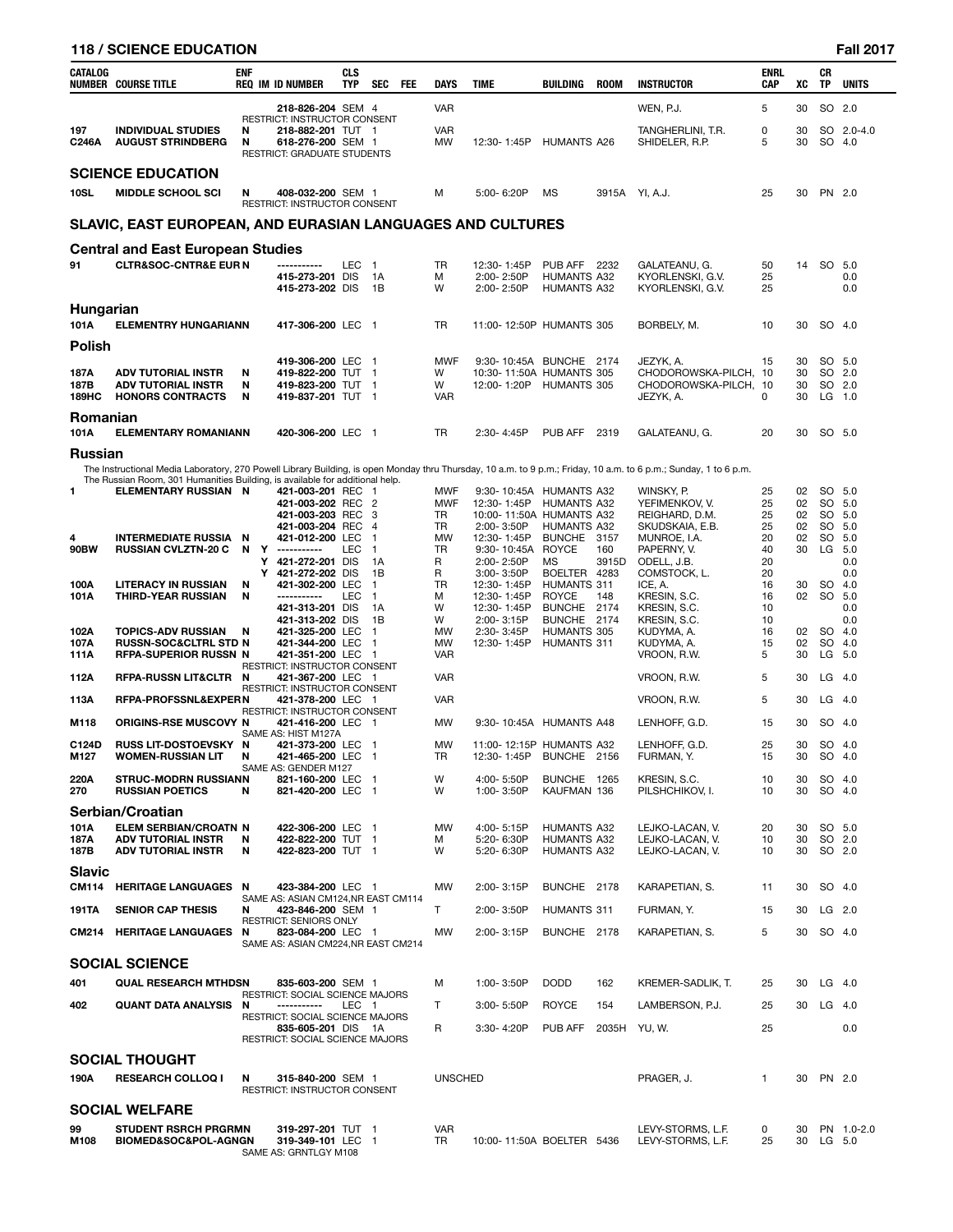# **Fall 2017 SOCIETY AND GENETICS / 119**

| CATALOG      | <b>NUMBER COURSE TITLE</b>                                                                           | <b>ENF</b><br><b>REQ IM ID NUMBER</b>                                               | CLS<br><b>TYP</b> | SEC<br>FEE         | DAYS             | TIME                                      | BUILDING                | <b>ROOM</b>  | <b>INSTRUCTOR</b>               | <b>ENRL</b><br>CAP | XC       | CR<br><b>TP</b>    | <b>UNITS</b> |
|--------------|------------------------------------------------------------------------------------------------------|-------------------------------------------------------------------------------------|-------------------|--------------------|------------------|-------------------------------------------|-------------------------|--------------|---------------------------------|--------------------|----------|--------------------|--------------|
| M140         | INTRO-STDY OF AGING N                                                                                | 319-540-200 LEC 1                                                                   |                   |                    | W                | 4:00-6:50P                                | WGYOUNG CS50            |              | HILL, A.                        | 50                 | 30       | SO 4.0             |              |
| 195          | <b>INTERNSHIP</b>                                                                                    | SAME AS: PSYCH M140<br>N<br>319-870-201 TUT 1                                       |                   |                    | <b>VAR</b>       |                                           |                         |              | FRANKE, T.M.                    | 0                  | 30       | $LG$ 2.0           |              |
| 203A         | <b>INTEGRATIVE SEM</b>                                                                               | 319-870-202 TUT 2<br>N<br>719-018-201 SEM 1<br>RESTRICT: GRADUATE STUDENTS          |                   |                    | <b>VAR</b><br>TR | 3:30-4:45P                                | PUB AFF                 | 3343         | FRANKE, M.L.<br>SERNA, S.       | 0<br>30            | 30<br>30 | $LG$ 2.0<br>SO 4.0 |              |
| 210A         | Social Welfare 203A, seminar 1:<br><b>FOUNDTN-SW PRAC I</b>                                          | 719-060-201 LEC 1<br>N<br>RESTRICT: SOCIAL WELFARE MAJORS                           |                   |                    | TR               | 8:00-9:15A                                | PUB AFF                 | 3343         | JACKSON, A.P.                   | 27                 | 30       | $LG$ 4.0           |              |
|              |                                                                                                      | 719-060-202 LEC 2                                                                   |                   |                    | TR               | 8:00-9:15A                                | PUB AFF                 | 4357         | COHEN, D.                       | 26                 | 30       | $LG$ 4.0           |              |
|              |                                                                                                      | RESTRICT: SOCIAL WELFARE MAJORS<br>719-060-203 LEC 3                                |                   |                    | TR               | 8:00-9:15A                                | PUB AFF                 | 1323         | MAYO-SMITH, S.                  | 26                 | 30       | $LG$ 4.0           |              |
|              |                                                                                                      | RESTRICT: SOCIAL WELFARE MAJORS<br>719-060-204 LEC 4                                |                   |                    | TR               | 8:00-9:15A                                | PUB AFF                 | 4371         | DANELSKI, R.J.                  | 26                 | 30       | $LG$ 4.0           |              |
| 211A         | <b>HBSE THEORY I</b>                                                                                 | RESTRICT: SOCIAL WELFARE MAJORS<br>N<br>719-066-201 LEC 1                           |                   |                    | TR               | 9:30-10:45A PUB AFF                       |                         | 4357         | BRINDERSON, L.A.                | 27                 | 30       | $LG$ 4.0           |              |
|              |                                                                                                      | <b>RESTRICT: SOCIAL WELFARE MAJORS</b>                                              |                   |                    |                  |                                           |                         |              |                                 |                    |          |                    |              |
|              |                                                                                                      | 719-066-202 LEC 2<br>RESTRICT: SOCIAL WELFARE MAJORS                                |                   |                    | TR               | 9:39-10:45A PUB AFF                       |                         | 1256         | TALLEY, M.D.                    | 27                 | 30       | $LG$ 4.0           |              |
|              |                                                                                                      | 719-066-203 LEC 3<br>RESTRICT: SOCIAL WELFARE MAJORS                                |                   |                    | TR               | 9:30-10:45A BUNCHE                        |                         | 3150         | SMALL, L.A.                     | 27                 | 30       | $LG$ 4.0           |              |
|              | Social Welfare 212, lecture 1, meets October 5, 19, November 2, 16, and 30, 2017.                    | 719-066-204 LEC 4                                                                   |                   |                    | TR               | 9:30-10:45A PUB AFF                       |                         | 3343         | MOIO, J.A.                      | 27                 | 30       | $LG$ 4.0           |              |
| 212          | <b>INTERGROUP DIALOGUE N</b>                                                                         | 719-072-201 LEC 1                                                                   |                   |                    | R                | 2:00-4:20P                                | PUB AFF                 | 6223         | HOLLOWAY, I.W.                  | 18                 | 30       | $LG$ 2.0           |              |
|              | Social Welfare 212, lecture 2, meets September 28, October 12, 26, November 9, and December 7, 2017. | RESTRICT: SOCIAL WELFARE MAJORS                                                     |                   |                    |                  |                                           |                         |              |                                 |                    |          |                    |              |
|              |                                                                                                      | 719-072-202 LEC 2<br>RESTRICT: SOCIAL WELFARE MAJORS                                |                   |                    | R                | 2:00-4:20P                                | PUB AFF                 | 6223         | HOLLOWAY, I.W.                  | 18                 | 30       | $LG$ 2.0           |              |
|              | Social Welfare 212, lecture 3, meets October 5, 19, November 2, 16, and 30, 2017.                    | 719-072-203 LEC 3                                                                   |                   |                    | R                | 2:00-4:30P                                | PUB AFF                 | 5391         | LAVINA, G.P.                    | 18                 | 30       | $LG$ 2.0           |              |
|              |                                                                                                      | RESTRICT: SOCIAL WELFARE MAJORS                                                     |                   |                    |                  |                                           |                         |              |                                 |                    |          |                    |              |
|              | Social Welfare 212, lecture 4, meets September 28, October 12, 26, November 9, and December 7, 2017. | 719-072-204 LEC 4                                                                   |                   |                    | R                | 2:00-4:30P                                | PUB AFF                 | 5391         | LAVINA, G.P.                    | 18                 | 30       | $LG$ 2.0           |              |
|              | Social Welfare 212, lecture 5, meets October 5, 19, November 2, 16, and 30, 2017.                    | RESTRICT: SOCIAL WELFARE MAJORS                                                     |                   |                    |                  |                                           |                         |              |                                 |                    |          |                    |              |
|              |                                                                                                      | 719-072-205 LEC 5<br>RESTRICT: SOCIAL WELFARE MAJORS                                |                   |                    | R                | 2:00-4:30P                                | PUB AFF                 | 5344         | PALENCIA, H.                    | 18                 | 30       | $LG$ 2.0           |              |
|              | Social Welfare 212, lecture 6, meets September 28, October 12, 26, November 9, and December 7, 2017. | 719-072-206 LEC 6                                                                   |                   |                    | R                | 2:00-4:30P                                | PUB AFF                 | 5344         |                                 | 18                 | 30       | $LG$ 2.0           |              |
|              |                                                                                                      | RESTRICT: SOCIAL WELFARE MAJORS                                                     |                   |                    |                  |                                           |                         |              | PALENCIA, H.                    |                    |          |                    |              |
| 214A         | FOUNDTN-SOC WEL POL N                                                                                | 719-084-201 LEC 1<br>RESTRICT: SOCIAL WELFARE MAJORS                                |                   |                    | TR               | 11:00-12:15P PUB AFF                      |                         | 2343         | BECERRA, R.                     | 53                 | 30       | $LG$ 4.0           |              |
|              |                                                                                                      | 719-084-202 LEC 2<br>RESTRICT: SOCIAL WELFARE MAJORS                                |                   |                    | TR               | 11:00-12:15P PUB AFF                      |                         | 2355         | IGLEHART, A.P.                  | 53                 | 30       | $LG$ 4.0           |              |
| 229A         | <b>SCL WLFR SCHLRSHP 1</b>                                                                           | 719-174-201 LEC 1<br>N<br>RESTRICT: SOCIAL WELFARE MAJORS                           |                   |                    | W                | 9:00-11:50A PUB AFF                       |                         | 6223         | JACKSON, A.P.                   | 10                 | 30       | $LG$ 4.0           |              |
| 231A         | ADV-SOC WELF PRAC 4 N                                                                                | 719-186-201 LEC 1                                                                   |                   |                    | TR               | 11:00-12:15P PUB AFF                      |                         | 2250         | PARK, P.                        | 31                 | 30       | SO 4.0             |              |
|              |                                                                                                      | RESTRICT: SOCIAL WELFARE MAJORS<br>719-186-202 LEC 2                                |                   |                    | TR               | 11:00-12:15P PUB AFF                      |                         | 2232         | MOIO, J.A.                      | 31                 | 30       | SO 4.0             |              |
|              |                                                                                                      | RESTRICT: SOCIAL WELFARE MAJORS<br>719-186-203 LEC 3                                |                   |                    | TR               | 11:00-12:15P PUB AFF                      |                         | 3343         | BLAUNER, M.N.                   | 30                 | 30       | SO 4.0             |              |
| 231B         | ADV-SOC WELF PRAC 5 N                                                                                | RESTRICT: SOCIAL WELFARE MAJORS<br>719-187-201 LEC 1                                |                   |                    | TR               | 9:30-10:45A PUB AFF                       |                         | 2319         | COHEN, D.                       | 30                 | 30       | SO 4.0             |              |
| 231P         | <b>ADV-SW PRAC-GRNTLGY N</b>                                                                         | RESTRICT: SOCIAL WELFARE MAJORS<br>719-201-201 LEC 1                                |                   |                    | TR               | 8:00-9:15A                                | PUB AFF                 | 2319         |                                 | 30                 | 30       | SO 4.0             |              |
| M241E        | LDRSHP&DEVLP&GOVNCEN                                                                                 | 719-250-200 LEC 1                                                                   |                   |                    | R                | 2:00-4:50P                                | <b>PUB AFF</b>          | 4371         | JORGE, J.S.<br>PARENT, W.B.     | 10                 | 30       | $LG$ 4.0           |              |
| 241J         | <b>COMMUNITY PRACTICE N</b>                                                                          | SAME AS: PUB PLC M228, URBN PL M288<br>719-255-201 LEC 1                            |                   |                    | TR               | 8:00-9:15A                                | <b>DODD</b>             | 154          | IGLEHART, A.P.                  | 30                 | 30       | SO 4.0             |              |
| 249A         | <b>SCIENTIFC INQUIRY 1</b>                                                                           | RESTRICT: SOCIAL WELFARE MAJORS<br>719-294-200 LEC 1<br>N                           |                   |                    | M                | 9:00-11:50A PUB AFF                       |                         |              | HOLLOWAY, I.W.                  | 12                 | 30       | $LG$ 4.0           |              |
| 249B         | <b>SCIENTIFC INQUIRY 2</b>                                                                           | N<br>719-295-201 LEC 1                                                              |                   |                    | м                | 9:00-11:50A PUB AFF                       |                         | 6223         | HOLLOWAY, I.W.                  | 12                 | 30       | $LG$ 4.0           |              |
| 251A         | DOMESTC&SEXL VIOLNC N                                                                                | 719-307-201 LEC 1<br>RESTRICT: SOCIAL WELFARE MAJORS                                |                   |                    | TR               | 9:30- 10:45A PUB AFF                      |                         | 2250         | LEVY, B.                        | 25                 | 30       | $LG$ 4.0           |              |
| 285A         | <b>RSCH-SOCIAL WELFARE N</b>                                                                         | 719-501-201 DIS 1<br>RESTRICT: SOCIAL WELFARE MAJORS                                |                   |                    | TR               | 2:00-3:15P                                | PUB AFF                 | 3343         | KARIMLI, L.                     | 30                 | 30       | SO 4.0             |              |
| 285D         | <b>RSRCH-CHILD WELFARE N</b>                                                                         | 719-504-201 LEC 1<br>RESTRICT: SOCIAL WELFARE MAJORS                                |                   |                    | TR               | 2:00-3:15P                                | PUB AFF                 | 4357         | BINGHAM MIRA, C.                | 25                 | 30       | $LG$ 4.0           |              |
| 290F         | <b>FIREARM VIOLENCE</b>                                                                              | 719-545-201 LEC 1<br>N<br>719-548-200 LEC 1                                         |                   |                    | TR               | 2:00-3:15P<br>1:00-3:50P                  | <b>BUNCHE</b>           | 3156         | KAPLAN, M.S.                    | 30                 | 30<br>30 | SO 4.0<br>$LG$ 4.0 |              |
| <b>M290I</b> | CHLDRN-SPCL HLTH CR N                                                                                | SAME AS: COM HLT M420, HLT POL M420                                                 |                   |                    | Τ                |                                           | PUB HLT                 | 71257        | SMITH, K.A.                     | 5                  |          |                    |              |
| <b>M290U</b> | <b>COMM DEV&amp;HOUSNG POLN</b>                                                                      | 719-560-200 LEC 1<br>SAME AS: PUB PLC M243, URBN PL M275                            |                   |                    | M                | 2:00-4:50P                                | PUB AFF 3343            |              | LENS, M.C.                      | 0                  | 30       | $LG$ 4.0           |              |
|              | <b>SOCIETY AND GENETICS</b>                                                                          |                                                                                     |                   |                    |                  |                                           |                         |              |                                 |                    |          |                    |              |
| <b>M71A</b>  | <b>BIOTECHNLGY&amp;SOCIETY N</b>                                                                     | -----------                                                                         | LEC 1             |                    | <b>MW</b>        | 12:30-1:45P                               | DE NEVE P350            |              | RENSEL, M.A.                    | 0                  | 05       | $LG$ 6.0           |              |
|              |                                                                                                      | SAME AS: CLUSTER M71A<br>RESTRICT: FIRST-YEAR FRESHMEN ONLY                         |                   |                    |                  |                                           |                         |              |                                 |                    |          |                    |              |
|              |                                                                                                      | 381-213-201 DIS<br>381-213-202 DIS                                                  |                   | 1A<br>1B           | м<br>M           | 2:00-3:50P<br>4:00-5:50P                  | COVEL<br><b>COVEL</b>   | 218<br>218   | NGUYEN, C.H.<br>NGUYEN, C.H.    | 0<br>0             |          |                    | 0.0<br>0.0   |
|              |                                                                                                      | 381-213-203 DIS                                                                     |                   | 1C                 | Т                | 10:00-11:50A PUB AFF                      |                         | 2317         | ALVAREZ, E.N.                   | 0                  |          |                    | 0.0          |
|              |                                                                                                      | 381-213-204 DIS<br>381-213-205 DIS                                                  |                   | 1D<br>1E           | т<br>т           | 12:00-1:50P<br>2:00-3:50P                 | PUB AFF<br>PUB AFF      | 2317<br>2317 | ALVAREZ, E.N.<br>STANFORD, C.M. | 0<br>0             |          |                    | 0.0<br>0.0   |
|              |                                                                                                      | 381-213-206 DIS                                                                     |                   | 1F                 | $\mathsf{T}$     | 4:00- 5:50P<br>10:00-11:50A PUB AFF       | PUB AFF                 | 2317         | STANFORD, C.M.                  | 0<br>0             |          |                    | 0.0<br>0.0   |
|              |                                                                                                      | 381-213-207 DIS<br>381-213-208 DIS                                                  |                   | 1G<br>1H           | R<br>R           | 12:00-1:50P                               | PUB AFF                 | 2317<br>2317 | JONES, T.M.<br>JONES, T.M.      | 0                  |          |                    | 0.0          |
|              |                                                                                                      | 381-213-209 DIS                                                                     |                   | 11                 | R                | 2:00-3:50P                                | <b>COVEL</b>            | 210          | LEE, E.C.                       | 0                  |          |                    | 0.0          |
| M72A         | SEX-BIOLOGY-SOCIETY N                                                                                | 381-213-210 DIS<br>-----------                                                      | LEC               | 1J<br>$\mathbf{1}$ | R<br>TR          | 4:00-5:50P<br>2:00-3:15P                  | <b>COVEL</b><br>DE NEVE | 210<br>P350  | LEE, E.C.<br>HASELTON, M.G.     | 0<br>0             |          | 15 LG 6.0          | 0.0          |
|              |                                                                                                      | SAME AS: CLUSTER M72A, COMM M72A, SOCIOL M72A<br>RESTRICT: FIRST-YEAR FRESHMEN ONLY |                   |                    |                  |                                           |                         |              |                                 |                    |          |                    |              |
|              |                                                                                                      | 381-216-201 DIS                                                                     |                   | - 1A               | M                | 10:00-11:50A PUB AFF                      |                         | 2317         | HILL, A.M.                      | 0                  |          |                    | 0.0          |
|              |                                                                                                      | 381-216-202 DIS<br>381-216-203 DIS                                                  |                   | 1B<br>1C           | M<br>т           | 12:00-1:50P PUB AFF<br>10:00-11:50A COVEL |                         | 2317<br>210  | MASSA, M.G.<br>MEYER, C.        | 0<br>0             |          |                    | 0.0<br>0.0   |
|              |                                                                                                      | 381-216-204 DIS                                                                     |                   | 1D                 | $\mathsf{T}$     | 12:00-1:50P COVEL                         |                         | 210          | MEYER, C.                       | 0                  |          |                    | 0.0          |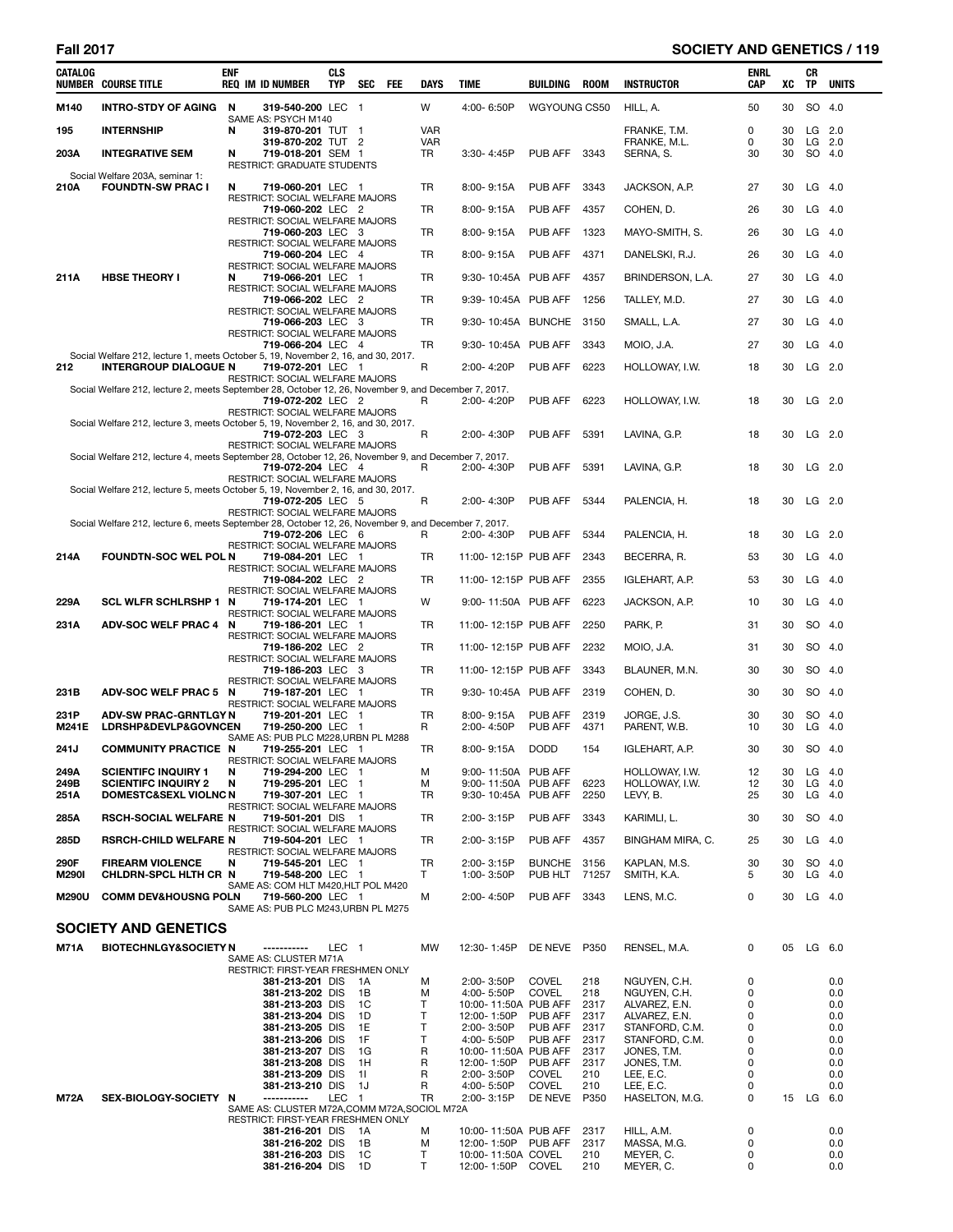# **120 / SOCIOLOGY Fall 2017**

| CATALOG     | <b>NUMBER COURSE TITLE</b>                                                                                                                                                             | <b>ENF</b> | <b>REQ IM ID NUMBER</b>                                 | <b>CLS</b><br><b>TYP</b> | <b>SEC</b>     | <b>FEE</b> | <b>DAYS</b>       | <b>TIME</b>                       | <b>BUILDING</b>     | <b>ROOM</b>  | <b>INSTRUCTOR</b>                                                                                                                                                                            | <b>ENRL</b><br>CAP   | xс | CR<br>TP  | <b>UNITS</b> |
|-------------|----------------------------------------------------------------------------------------------------------------------------------------------------------------------------------------|------------|---------------------------------------------------------|--------------------------|----------------|------------|-------------------|-----------------------------------|---------------------|--------------|----------------------------------------------------------------------------------------------------------------------------------------------------------------------------------------------|----------------------|----|-----------|--------------|
|             |                                                                                                                                                                                        |            | 381-216-205 DIS<br>381-216-206 DIS                      |                          | 1E<br>1F       |            | $\mathsf{T}$<br>T | 10:00-11:50A COVEL<br>12:00-1:50P | <b>COVEL</b>        | 218<br>218   | CHENG, A.B.<br>LIM, K.D.                                                                                                                                                                     | $\Omega$<br>$\Omega$ |    |           | 0.0<br>0.0   |
|             |                                                                                                                                                                                        |            | 381-216-207 DIS                                         |                          | 1G             |            | R                 | 10:00-11:50A COVEL                |                     | 210          | HILL, A.M.                                                                                                                                                                                   | $\Omega$             |    |           | 0.0          |
|             |                                                                                                                                                                                        |            | 381-216-208 DIS                                         |                          | 1H             |            | R                 | 12:00-1:50P                       | COVEL               | 210          | MASSA, M.G.                                                                                                                                                                                  | 0                    |    |           | 0.0          |
|             |                                                                                                                                                                                        |            | 381-216-209 DIS                                         |                          | 11             |            | R                 | 10:00-11:50A COVEL                |                     | 218          |                                                                                                                                                                                              | 0                    |    |           | 0.0          |
|             |                                                                                                                                                                                        |            |                                                         |                          | 1J             |            |                   | 12:00-1:50P COVEL                 |                     | 218          | CHENG, A.B.                                                                                                                                                                                  | $\Omega$             |    |           | 0.0          |
| 99          | <b>STUDENT RSRCH PRGRMN</b>                                                                                                                                                            |            | 381-216-210 DIS<br>381-297-201 TUT 1                    |                          |                |            | R<br><b>VAR</b>   |                                   |                     |              | LIM, K.D.<br>LEE. R.C.                                                                                                                                                                       | $\Omega$             | 30 |           | PN 1.0-2.0   |
|             |                                                                                                                                                                                        |            |                                                         |                          |                |            |                   |                                   |                     |              |                                                                                                                                                                                              |                      |    |           |              |
| 105B        | Society and Genetics 105B is limited to Human Biology and Society majors through July 4, 2017. Any student may enroll beginning July 5, space permitting.<br><b>IDENT-BIOL/SOCIETY</b> | Υ          | -----------                                             | LEC <sub>1</sub>         |                |            | <b>TR</b>         | 11:00-12:15P HUMANTS 135          |                     |              | LYNCH ALFARO, J.W.                                                                                                                                                                           | 114                  | 13 | LG        | - 4.0        |
|             |                                                                                                                                                                                        |            | RESTRICT: JUNIORS AND ABOVE                             |                          |                |            |                   |                                   |                     |              |                                                                                                                                                                                              |                      |    |           |              |
|             |                                                                                                                                                                                        |            | 381-331-201 DIS                                         |                          | - 1A           |            | M                 | $9:00 - 9:50A$                    | BOELTER 5419        |              | ROMANO, C.J.                                                                                                                                                                                 | 19                   |    |           | 0.0          |
|             |                                                                                                                                                                                        |            | 381-331-202 DIS                                         |                          | 1B             |            | M                 | 10:00-10:50A BOELTER              |                     | 5419         | ROMANO, C.J.                                                                                                                                                                                 | 19                   |    |           | 0.0          |
|             |                                                                                                                                                                                        |            | 381-331-203 DIS                                         |                          | 1C             |            | M                 |                                   |                     |              | ROMANO, C.J.                                                                                                                                                                                 | 19                   |    |           | 0.0          |
|             |                                                                                                                                                                                        |            |                                                         |                          | 1D             |            | W                 | 11:00-11:50A MS                   |                     | 5128<br>1749 |                                                                                                                                                                                              |                      |    |           |              |
|             |                                                                                                                                                                                        |            | 381-331-204 DIS                                         |                          |                |            |                   | $8:00 - 8:50A$                    | PAB<br>PAB          |              | NGUYEN, H.T.                                                                                                                                                                                 | 18                   |    |           | 0.0          |
|             |                                                                                                                                                                                        |            | 381-331-205 DIS                                         |                          | 1E             |            | W                 | $9:00 - 9:50A$                    |                     | 1749         | NGUYEN, H.T.                                                                                                                                                                                 | 18                   |    |           | 0.0          |
|             |                                                                                                                                                                                        |            | 381-331-206 DIS                                         |                          | 1F             |            | W                 | 12:00-12:50P KAUFMAN 153          |                     |              | NGUYEN, H.T.                                                                                                                                                                                 | 19                   |    |           | 0.0          |
| permitting. |                                                                                                                                                                                        |            |                                                         |                          |                |            |                   |                                   |                     |              | Society and Genetics 134 is limited to Human Biology and Society majors and Society and Genetics minors on the first enrollment pass. Any student may enroll beginning June 29, 2017, space  |                      |    |           |              |
| 134         | FOOD&HEALTH-GLOBAL N                                                                                                                                                                   |            | 381-504-200 LEC 1                                       |                          |                |            | <b>MW</b>         | 9:30-10:45A PUB AFF               |                     | 1246         | KIM, M.K.                                                                                                                                                                                    | 60                   | 30 | LG 4.0    |              |
|             |                                                                                                                                                                                        |            | RESTRICT: JUNIORS AND ABOVE                             |                          |                |            |                   |                                   |                     |              | Society and Genetics M140 is limited to Human Biology and Society majors and Society and Genetics minors on the first enrollment pass. Any student may enroll beginning June 29, 2017, space |                      |    |           |              |
| permitting. |                                                                                                                                                                                        |            |                                                         |                          |                |            |                   |                                   |                     |              |                                                                                                                                                                                              |                      |    |           |              |
| M140        | <b>HORMONES &amp; BEHAVIOR N</b>                                                                                                                                                       |            | -----------                                             | LEC <sub>1</sub>         |                |            | TR                | 9:30-10:45A GEOLOGY 3656          |                     |              | LYNCH ALFARO, J.W.                                                                                                                                                                           | 20                   |    | 12 LG 4.0 |              |
|             |                                                                                                                                                                                        |            | SAME AS: ANTHRO M128R, PHYSCI M140                      |                          |                |            |                   |                                   |                     |              |                                                                                                                                                                                              |                      |    |           |              |
|             |                                                                                                                                                                                        |            | RESTRICT: JUNIORS AND ABOVE                             |                          |                |            |                   |                                   |                     |              |                                                                                                                                                                                              |                      |    |           |              |
|             |                                                                                                                                                                                        |            | 381-540-201 DIS 1A                                      |                          |                |            | F                 | 12:00-12:50P MS                   |                     | 5203         | CLARK, K.A.                                                                                                                                                                                  | 0                    |    |           | 0.0          |
|             |                                                                                                                                                                                        |            | <b>RESTRICT: JUNIORS AND ABOVE</b>                      |                          |                |            |                   |                                   |                     |              |                                                                                                                                                                                              |                      |    |           |              |
|             |                                                                                                                                                                                        |            | 381-540-202 DIS                                         |                          | - 1B           |            | F                 | 1:00-1:50P                        | <b>MS</b>           | 5203         | CLARK, K.A.                                                                                                                                                                                  | 0                    |    |           | 0.0          |
|             |                                                                                                                                                                                        |            | RESTRICT: JUNIORS AND ABOVE                             |                          |                |            |                   |                                   |                     |              |                                                                                                                                                                                              |                      |    |           |              |
|             |                                                                                                                                                                                        |            | 381-540-203 DIS 1C                                      |                          |                |            | F                 | 2:00-2:50P                        | WGYOUNG 1044        |              | CLARK. K.A.                                                                                                                                                                                  | $\Omega$             |    |           | 0.0          |
|             |                                                                                                                                                                                        |            | <b>RESTRICT: JUNIORS AND ABOVE</b>                      |                          |                |            |                   |                                   |                     |              |                                                                                                                                                                                              |                      |    |           |              |
|             |                                                                                                                                                                                        |            |                                                         |                          |                |            |                   |                                   |                     |              | Society and Genetics 165 is limited to Human Biology and Society majors and Society and Genetics minors on the first enrollment pass. Any student may enroll beginning June 29, 2017, space  |                      |    |           |              |
| permitting. |                                                                                                                                                                                        |            |                                                         |                          |                |            |                   |                                   |                     |              |                                                                                                                                                                                              |                      |    |           |              |
| 165         | <b>INTRO TO BIOETHICS</b>                                                                                                                                                              | N          | 381-690-200 LEC 1<br><b>RESTRICT: JUNIORS AND ABOVE</b> |                          |                |            | <b>MW</b>         | 3:30-4:45P                        | <b>PUB AFF 2250</b> |              | LE GOFF, A.G.                                                                                                                                                                                | 0                    |    | 30 LG 4.0 |              |
|             |                                                                                                                                                                                        |            |                                                         |                          |                |            |                   |                                   |                     |              | Society and Genetics 180 is limited to Human Biology and Society majors and Society and Genetics minors on the first enrollment pass. Any student may enroll beginning June 29, 2017, space  |                      |    |           |              |
| permitting. |                                                                                                                                                                                        |            |                                                         |                          |                |            |                   |                                   |                     |              |                                                                                                                                                                                              |                      |    |           |              |
| 180         | <b>SPCL CRS-SCTY&amp;GNTCS N</b>                                                                                                                                                       |            | 381-780-200 LEC 1                                       |                          |                |            | <b>TR</b>         | 12:30-1:45P                       | KNSY PV 1200B       |              | TRACY. S.E.                                                                                                                                                                                  | 50                   | 30 | $LG$ 4.0  |              |
|             |                                                                                                                                                                                        |            | RESTRICT: JUNIORS AND ABOVE                             |                          |                |            |                   |                                   |                     |              |                                                                                                                                                                                              |                      |    |           |              |
|             | Society and Genetics 180, lecture 1: Food, Power, Money, Science                                                                                                                       |            |                                                         |                          |                |            |                   |                                   |                     |              |                                                                                                                                                                                              |                      |    |           |              |
| 195CE       | INTRN-SOCTY&GNTCS N                                                                                                                                                                    |            | 381-871-201 TUT 1                                       |                          |                |            |                   |                                   |                     |              | LYNCH ALFARO, J.W.                                                                                                                                                                           | 0                    | 30 | $LG$ 4.0  |              |
|             |                                                                                                                                                                                        |            | RESTRICT: INSTRUCTOR CONSENT                            |                          |                |            |                   |                                   |                     |              |                                                                                                                                                                                              |                      |    |           |              |
| 196         | <b>RESEARCH APPRNTCSHPN</b>                                                                                                                                                            |            | 381-876-201 TUT 1                                       |                          |                |            | VAR               |                                   |                     |              | PALMER, C.                                                                                                                                                                                   | 0                    | 30 | SO 2.0    |              |
|             |                                                                                                                                                                                        |            | 381-876-202 TUT 2                                       |                          |                |            | <b>VAR</b>        |                                   |                     |              | TOMIYAMA, A.J.                                                                                                                                                                               | 0                    | 30 | SO 2.0    |              |
|             |                                                                                                                                                                                        |            | 381-876-203 TUT 3                                       |                          |                |            | <b>VAR</b>        |                                   |                     |              | LANDECKER, H.L.                                                                                                                                                                              | 0                    | 30 | SO 2.0    |              |
|             |                                                                                                                                                                                        |            | 381-876-204 TUT                                         |                          | $\overline{4}$ |            | <b>VAR</b>        |                                   |                     |              | RENSEL, M.A.                                                                                                                                                                                 | 0                    | 30 | SO 2.0    |              |
|             |                                                                                                                                                                                        |            | 381-876-205 TUT 5                                       |                          |                |            | VAR               |                                   |                     |              | DE CHADAREVIAN, S.                                                                                                                                                                           | 0                    | 30 | SO 2.0    |              |
|             |                                                                                                                                                                                        |            | 381-876-206 TUT                                         |                          | - 6            |            | <b>VAR</b>        |                                   |                     |              | MELDRUM, M.                                                                                                                                                                                  | 0                    | 30 | SO 2.0    |              |
|             |                                                                                                                                                                                        |            | 381-876-207 TUT 7                                       |                          |                |            | <b>VAR</b>        |                                   |                     |              | KELTY, C.M.                                                                                                                                                                                  | 0                    | 30 | SO 2.0    |              |
|             |                                                                                                                                                                                        |            |                                                         |                          |                |            |                   |                                   |                     |              |                                                                                                                                                                                              |                      |    |           |              |
|             |                                                                                                                                                                                        |            | 381-876-208 TUT 8                                       |                          |                |            | VAR               |                                   |                     |              | ALLARD, P.                                                                                                                                                                                   | 0                    | 30 | SO 2.0    |              |

# **SOCIOLOGY**

Sociology 102 through 191 are limited to Sociology premajors and majors on the priority and first enrollment passes. Nonmajors may enroll during the second pass, space permitting.<br>For Sociology 1, some seats are held for e

|    | students instortcally have been able to emon.                                                                                                                                                |                   |                  |                |           |                          |                    |       |                  |     |    |     |     |
|----|----------------------------------------------------------------------------------------------------------------------------------------------------------------------------------------------|-------------------|------------------|----------------|-----------|--------------------------|--------------------|-------|------------------|-----|----|-----|-----|
| 1. | <b>INTRODUCTORY SOCIOL N</b>                                                                                                                                                                 | -----------       | LEC <sub>1</sub> |                | <b>MW</b> | 8:00-9:50A               | <b>DODD</b>        | 147   | JEPSON, M.C.     | 300 | 01 | SO. | 5.0 |
|    |                                                                                                                                                                                              | 347-002-201 DIS   |                  | 1A             | M         | 10:00-10:50A HAINES      |                    | A6    | CHEN. Z.         | 20  |    |     | 0.0 |
|    |                                                                                                                                                                                              | 347-002-202 DIS   |                  | 1B             | M         | 12:00-12:50P HUMANTS A48 |                    |       | CHEN, Z.         | 20  |    |     | 0.0 |
|    |                                                                                                                                                                                              | 347-002-203 DIS   |                  | 1 <sup>C</sup> | M         | 1:00-1:50P               | <b>HUMANTS A48</b> |       | CHEN, Z.         | 20  |    |     | 0.0 |
|    |                                                                                                                                                                                              | 347-002-204 DIS   |                  | 1D             | T         | 12:00-12:50P ROYCE       |                    | 152   | DIBENNARDO, R.A. | 20  |    |     | 0.0 |
|    |                                                                                                                                                                                              | 347-002-205 DIS   |                  | 1E             | T         | 2:00-2:50P               | <b>HUMANTS A56</b> |       | DIBENNARDO, R.A. | 20  |    |     | 0.0 |
|    |                                                                                                                                                                                              | 347-002-206 DIS   |                  | 1F             | T.        | 3:00-3:50P               | <b>ROYCE</b>       | 148   | DIBENNARDO, R.A. | 20  |    |     | 0.0 |
|    |                                                                                                                                                                                              | 347-002-207 DIS   |                  | 1G             | W         | 10:00-10:50A BUNCHE      |                    | 3211  | JOHNSEN, S.      | 20  |    |     | 0.0 |
|    |                                                                                                                                                                                              | 347-002-208 DIS   |                  | 1H             | W         | 12:00-12:50P PUB AFF     |                    | 2317  | JOHNSEN, S.      | 20  |    |     | 0.0 |
|    |                                                                                                                                                                                              | 347-002-209 DIS   |                  | 11             | W         | 1:00-1:50P               | PUB AFF            | 2317  | JOHNSEN, S.      | 20  |    |     | 0.0 |
|    |                                                                                                                                                                                              | 347-002-210 DIS   |                  | 1J             | R         | $9:00 - 9:50A$           | <b>MS</b>          | 7608  | HUERTA, J.       | 20  |    |     | 0.0 |
|    |                                                                                                                                                                                              | 347-002-211 DIS   |                  | 1K             | R         | 10:00-10:50A MS          |                    | 3915A | HUERTA, J.       | 20  |    |     | 0.0 |
|    |                                                                                                                                                                                              | 347-002-212 DIS   |                  | 1L             | R         | 12:00-12:50P FRANZ       |                    | 2288  | HUERTA, J.       | 20  |    |     | 0.0 |
|    |                                                                                                                                                                                              | 347-002-213 DIS   |                  | 1M             | F         | $9:00 - 9:50A$           | <b>HUMANTS A48</b> |       | AHEARN, C.E.     | 20  |    |     | 0.0 |
|    |                                                                                                                                                                                              | 347-002-214 DIS   |                  | 1 <sub>N</sub> | F         | 10:00-10:50A BUNCHE 2156 |                    |       | AHEARN, C.E.     | 20  |    |     | 0.0 |
|    |                                                                                                                                                                                              | 347-002-215 DIS   |                  | 10             | F         | 1:00-1:50P               | <b>HUMANTS A68</b> |       | AHEARN, C.E.     | 20  |    |     | 0.0 |
|    | For Sociology 1, some seats are held for entering students who enroll through New Student Orientation. Any student may enroll beginning September 19, 2017, space permitting, and continuing |                   |                  |                |           |                          |                    |       |                  |     |    |     |     |
|    | students historically have been able to enroll.                                                                                                                                              |                   |                  |                |           |                          |                    |       |                  |     |    |     |     |
|    |                                                                                                                                                                                              | -----------       | LEC <sub>2</sub> |                | <b>TR</b> | 11:00-12:15P HAINES      |                    | 39    | SPEER, I.D.      | 300 | 13 | SO  | 5.0 |
|    |                                                                                                                                                                                              | 347-002-221       | <b>DIS</b>       | 2A             | M         | 10:00-10:50A BUNCHE      |                    | 2156  | GRIFFITH, M.L.   | 20  |    |     | 0.0 |
|    |                                                                                                                                                                                              | 347-002-222 DIS   |                  | 2B             | M         | 11:00-11:50A BUNCHE      |                    | 2156  | GRIFFITH, M.L.   | 20  |    |     | 0.0 |
|    |                                                                                                                                                                                              | 347-002-223 DIS   |                  | 2C             | M         | 1:00-1:50P               | <b>BUNCHE</b>      | 2178  | GRIFFITH, M.L.   | 20  |    |     | 0.0 |
|    |                                                                                                                                                                                              | 347-002-224 DIS   |                  | 2D             | T.        | $9:00 - 9:50A$           | <b>HUMANTS A48</b> |       | OTLAN, I.        | 20  |    |     | 0.0 |
|    |                                                                                                                                                                                              | 347-002-225 DIS   |                  | 2E             | T         | 2:00-2:50P               | <b>HAINES</b>      | 122   | OTLAN, I.        | 20  |    |     | 0.0 |
|    |                                                                                                                                                                                              | 347-002-226 DIS   |                  | 2F             | T.        | 3:00-3:50P               | <b>HAINES</b>      | 122   | OTLAN. I.        | 20  |    |     | 0.0 |
|    |                                                                                                                                                                                              | 347-002-227 DIS   |                  | 2G             | W         | 8:00-8:50A               | <b>DODD</b>        | 178   | COBB, J.S.       | 20  |    |     | 0.0 |
|    |                                                                                                                                                                                              | 347-002-228 DIS   |                  | 2H             | W         | $9:00 - 9:50A$           | <b>DODD</b>        | 154   | COBB, J.S.       | 20  |    |     | 0.0 |
|    |                                                                                                                                                                                              | 347-002-229 DIS   |                  | 21             | W         | 11:00-11:50A SLICHTR     |                    | 2834  | COBB. J.S.       | 20  |    |     | 0.0 |
|    |                                                                                                                                                                                              | 347-002-230 DIS   |                  | 2J             | R         | 1:00-1:50P               | <b>BOELTER</b>     | 5420  | YANG, Y.         | 20  |    |     | 0.0 |
|    |                                                                                                                                                                                              | 347-002-231 DIS   |                  | 2K             | R         | 3:00-3:50P               | MS                 | 3915A | YANG, Y.         | 20  |    |     | 0.0 |
|    |                                                                                                                                                                                              | 347-002-232 DIS   |                  | 2L             | R         | 4:00-4:50P               | <b>MS</b>          | 3915A | YANG. Y.         | 20  |    |     | 0.0 |
|    |                                                                                                                                                                                              | 347-002-233 DIS   |                  | 2M             | F         | 11:00-11:50A HAINES      |                    | A76   | DAISY, R.        | 20  |    |     | 0.0 |
|    |                                                                                                                                                                                              | 347-002-234 DIS   |                  | 2N             | F         | 12:00-12:50P HAINES      |                    | A44   | DAISY, R.        | 20  |    |     | 0.0 |
|    |                                                                                                                                                                                              | 347-002-235 DIS   |                  | 20             | F         | 2:00-2:50P               | <b>HAINES</b>      | A76   | DAISY, R.        | 20  |    |     | 0.0 |
| 19 | FIAT LUX FRSHMN SEM<br>N                                                                                                                                                                     | 347-057-201 SEM 1 |                  |                | W         | 2:00-2:50P               | <b>MS</b>          | 5203  | GADDIS, S.M.     | 20  | 30 | PN  | 1.0 |

RESTRICT: UNDERGRADUATE STUDENTS ONLY<br>Sociology 19, seminar 1: Black Los Angeles: History, Public Policy, and Culture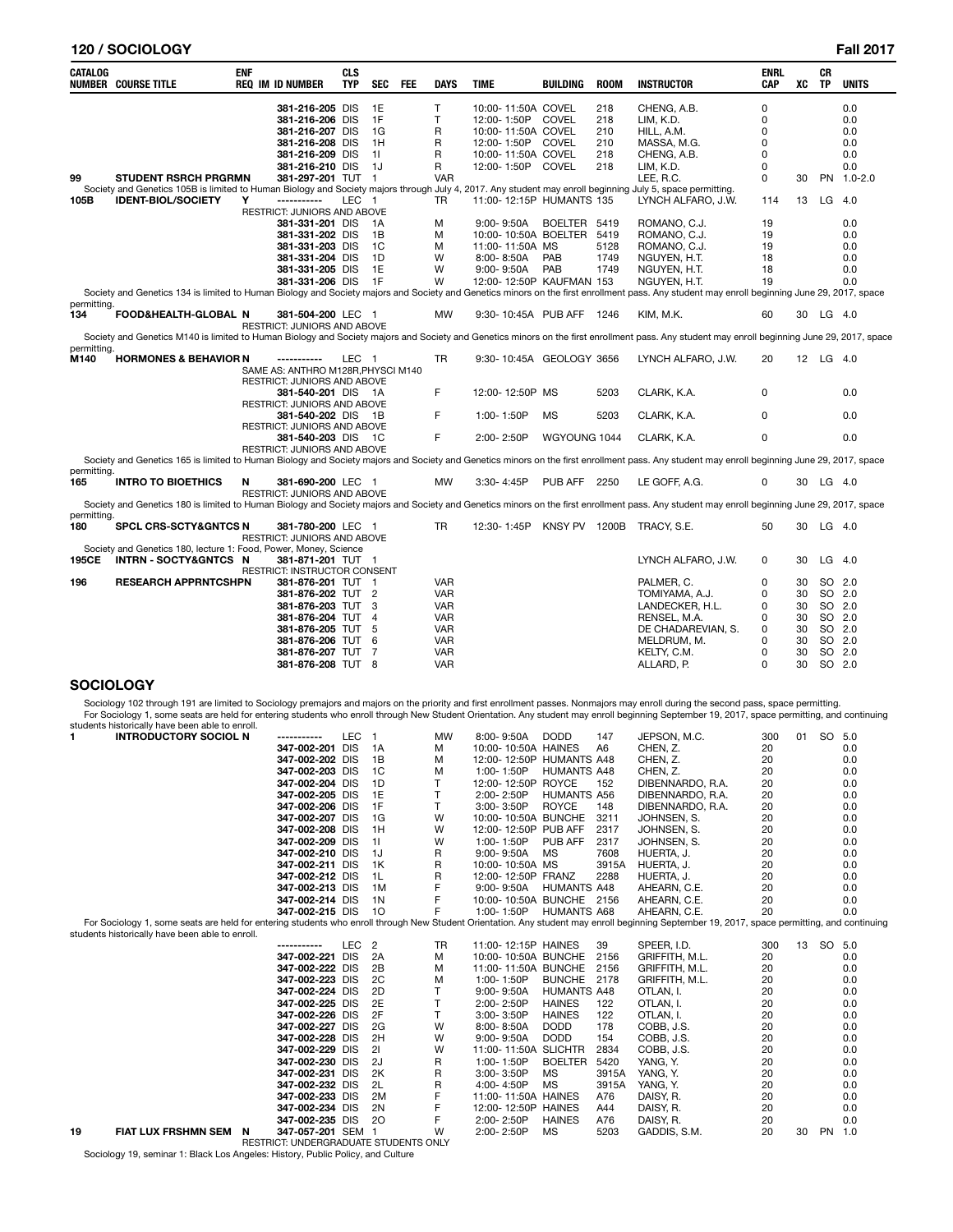# **Fall 2017 SOCIOLOGY / 121**

| CATALOG<br><b>NUMBER COURSE TITLE</b>                                                                                                                                                                                                             | ENF | REQ IM ID NUMBER                                                | CLS<br>TYP       | SEC<br>FEE           | DAYS      | TIME                                         | BUILDING                            | <b>ROOM</b>    | <b>INSTRUCTOR</b>                        | ENRL<br>CAP   | XC | CR<br>ΤP  | <b>UNITS</b> |
|---------------------------------------------------------------------------------------------------------------------------------------------------------------------------------------------------------------------------------------------------|-----|-----------------------------------------------------------------|------------------|----------------------|-----------|----------------------------------------------|-------------------------------------|----------------|------------------------------------------|---------------|----|-----------|--------------|
|                                                                                                                                                                                                                                                   |     | 347-057-202 SEM 2<br>RESTRICT: UNDERGRADUATE STUDENTS ONLY      |                  |                      | W         | 10:00-10:50A PUB AFF                         |                                     | 2238           | BONACICH, P.                             | 20            | 30 |           | PN 1.0       |
| Sociology 19, seminar 2: Still Connected? Has Social Life Declined or Expanded in Internet Age?                                                                                                                                                   |     |                                                                 |                  |                      |           |                                              |                                     |                |                                          | 20            |    |           | PN 1.0       |
|                                                                                                                                                                                                                                                   |     | 347-057-203 SEM 3<br>RESTRICT: UNDERGRADUATE STUDENTS ONLY      |                  |                      | W         | 11:00-11:50A BUNCHE 2156                     |                                     |                | EMIGH, R.J.                              |               | 30 |           |              |
| Sociology 19, seminar 3: Do We Make a Difference? Social Change in Theory and Practice                                                                                                                                                            |     | 347-057-204 SEM 4                                               |                  |                      | W         | 12:00-1:50P                                  | <b>ROLFE</b>                        | 3116           | HERNANDEZ-LEON, R.                       | 20            | 30 |           | PN 1.0       |
|                                                                                                                                                                                                                                                   |     | RESTRICT: UNDERGRADUATE STUDENTS ONLY                           |                  |                      |           |                                              |                                     |                |                                          |               |    |           |              |
| Sociology 19, seminar 4: Back in Homeland: Diverse Experiences of Mexican Return Migration                                                                                                                                                        |     | 347-057-205 SEM 5                                               |                  |                      | W         | 2:00-2:50P                                   | <b>HAINES</b>                       | A24            | GUHIN, J.J.                              | 20            | 30 |           | PN 1.0       |
| Sociology 19, seminar 5: Why Do We Have Schools?                                                                                                                                                                                                  |     | RESTRICT: UNDERGRADUATE STUDENTS ONLY                           |                  |                      |           |                                              |                                     |                |                                          |               |    |           |              |
| For Sociology 20, some seats are held for entering students who enroll through New Student Orientation. Any student may enroll beginning September 19, 2017, space permitting, and continuing                                                     |     |                                                                 |                  |                      |           |                                              |                                     |                |                                          |               |    |           |              |
| students historically have been able to enroll.<br>20<br>INTRO SOC RSCH MTHD N Y -----------                                                                                                                                                      |     |                                                                 | LEC 1            |                      | TR        | 5:00-6:15P                                   | <b>DODD</b>                         | 121            | ROBINSON, K.                             | 150           |    | 30 LG 5.0 |              |
|                                                                                                                                                                                                                                                   |     | 347-060-201 DIS<br>Y                                            |                  | -1A                  | T         | 12:00-12:50P BOELTER 5420                    |                                     |                | FLOWERS, H.                              | 25            |    |           | 0.0          |
|                                                                                                                                                                                                                                                   |     | Υ<br>347-060-202 DIS<br>347-060-203 DIS<br>Y                    |                  | - 1 B<br>-1C         | T<br>T    | 1:00-1:50P<br>$3:00 - 3:50P$                 | BOELTER 5420<br>HUMANTS A26         |                | FLOWERS, H.<br>COHANIM, E.               | 25<br>25      |    |           | 0.0<br>0.0   |
|                                                                                                                                                                                                                                                   |     | 347-060-204 DIS<br>Υ                                            |                  | - 1 D                | R         | 12:00-12:50P BOELTER 5420                    |                                     |                | FLOWERS, H.                              | 25            |    |           | 0.0          |
|                                                                                                                                                                                                                                                   |     | 347-060-205 DIS<br>Y<br>347-060-206 DIS<br>Y                    |                  | 1E<br>-1F            | R<br>R    | 2:00-2:50P<br>4:00-4:50P                     | PUB AFF<br>PUB AFF                  | 2214<br>1270   | COHANIM, E.<br>COHANIM, E.               | 25<br>25      |    |           | 0.0<br>0.0   |
| SEX-BIOLOGY-SOCIETY N<br><b>M72A</b>                                                                                                                                                                                                              |     | SAME AS: CLUSTER M72A, COMM M72A, SOC GEN M72A                  | <b>LEC</b>       | $\overline{1}$       | <b>TR</b> | 2:00-3:15P                                   | DE NEVE                             | P350           | HASELTON, M.G.                           | 0             |    | 15 LG     | 6.0          |
|                                                                                                                                                                                                                                                   |     | 347-216-201 DIS                                                 |                  | - 1A                 | M         | 10:00-11:50A PUB AFF                         |                                     | 2317           | HILL, A.M.                               | 0             |    |           | 0.0          |
|                                                                                                                                                                                                                                                   |     | 347-216-202 DIS<br>347-216-203 DIS                              |                  | 1B<br>1C             | M<br>т    | 12:00-1:50P PUB AFF<br>10:00-11:50A COVEL    |                                     | 2317<br>210    | MASSA, M.G.<br>MEYER, C.                 | 0<br>0        |    |           | 0.0<br>0.0   |
|                                                                                                                                                                                                                                                   |     | 347-216-204 DIS                                                 |                  | 1D                   | Т         | 12:00-1:50P COVEL                            |                                     | 210            | MEYER, C.                                | 0             |    |           | 0.0          |
|                                                                                                                                                                                                                                                   |     | 347-216-205 DIS<br>347-216-206 DIS                              |                  | 1E<br>1F             | т<br>т    | 10:00-11:50A COVEL<br>12:00-1:50P COVEL      |                                     | 218<br>218     | CHENG, A.B.<br>LIM, K.D.                 | 0<br>0        |    |           | 0.0<br>0.0   |
|                                                                                                                                                                                                                                                   |     | 347-216-207 DIS                                                 |                  | 1G                   | R         | 10:00-11:50A COVEL                           |                                     | 210            | HILL, A.M.                               | 0             |    |           | 0.0          |
|                                                                                                                                                                                                                                                   |     | 347-216-208 DIS<br>347-216-209 DIS                              |                  | 1H<br>-11            | R<br>R    | 12:00-1:50P COVEL<br>10:00-11:50A COVEL      |                                     | 210<br>218     | MASSA, M.G.<br>CHENG, A.B.               | 0<br>$\Omega$ |    |           | 0.0<br>0.0   |
|                                                                                                                                                                                                                                                   |     | 347-216-210 DIS                                                 |                  | 1J                   | R         | 12:00-1:50P COVEL                            |                                     | 218            | LIM, K.D.                                | 0             |    |           | 0.0          |
| For Sociology 101, some seats are held for entering students who enroll through New Student Orientation. Any student may enroll beginning September 19, 2017, space permitting, and continuing<br>students historically have been able to enroll. |     |                                                                 |                  |                      |           |                                              |                                     |                |                                          |               |    |           |              |
| DEVELPMT SOC THEORY N Y -----------<br>101                                                                                                                                                                                                        |     | Y<br>347-303-201 DIS                                            | LEC 1            | 1A                   | TR<br>T   | $2:00 - 3:15P$<br>11:00-11:50A PUB AFF       | <b>FOWLER</b>                       | A103B<br>2238  | AYALA, C.J.<br>OLGUIN VALENCIA, L        | 150<br>25     |    | 15 SO 5.0 | 0.0          |
|                                                                                                                                                                                                                                                   |     | Υ<br>347-303-202 DIS                                            |                  | - 1 B                | T         | 12:00-12:50P PUB AFF                         |                                     | 2238           | OLGUIN VALENCIA, L                       | 25            |    |           | 0.0          |
|                                                                                                                                                                                                                                                   |     | 347-303-203 DIS<br>Y<br>347-303-204 DIS<br>Υ                    |                  | - 1 C<br>- 1 D       | T<br>R    | 4:00-4:50P<br>$9:00 - 9:50A$                 | <b>ROLFE</b><br>WGYOUNG 1044        | 3116           | OLGUIN VALENCIA, L<br>HERRERA, J.S.      | 25<br>25      |    |           | 0.0<br>0.0   |
|                                                                                                                                                                                                                                                   |     | 347-303-205 DIS<br>Y                                            |                  | 1E                   | R         | 11:00-11:50A HAINES                          |                                     | A24            | HERRERA, J.S.                            | 25            |    |           | 0.0          |
| For Sociology 101, some seats are held for entering students who enroll through New Student Orientation. Any student may enroll beginning September 19, 2017, space permitting, and continuing                                                    |     | 347-303-206 DIS<br>Υ                                            |                  | -1F                  | R         | 4:00-4:50P                                   | <b>ROLFE</b>                        | 3121           | HERRERA, J.S.                            | 25            |    |           | 0.0          |
| students historically have been able to enroll.                                                                                                                                                                                                   |     | Y<br>------------                                               | LEC <sub>2</sub> |                      | TR        | 8:00-9:15A                                   | BUNCHE 1209B                        |                | BARGHEER, S.                             | 150           |    | 30 SO 5.0 |              |
|                                                                                                                                                                                                                                                   |     | 347-303-221 DIS<br>Υ                                            |                  | 2A                   | т         | 11:00-11:50A HAINES                          |                                     | A24            | ALSHAIBI, W.H.                           | 25            |    |           | 0.0          |
|                                                                                                                                                                                                                                                   |     | 347-303-222 DIS<br>Υ<br>347-303-223 DIS<br>Y                    |                  | 2B<br>2C             | т<br>т    | 1:00-1:50P<br>2:00-2:50P                     | <b>HAINES</b><br><b>ROYCE</b>       | A24<br>148     | ALSHAIBI, W.H.<br>DURAN, E.              | 25<br>25      |    |           | 0.0<br>0.0   |
|                                                                                                                                                                                                                                                   |     | 347-303-224 DIS<br>Y                                            |                  | 2D                   | R         | 12:00-12:50P ROYCE                           |                                     | 150            | ALSHAIBI, W.H.                           | 25            |    |           | 0.0          |
|                                                                                                                                                                                                                                                   |     | 347-303-225 DIS<br>Υ<br>347-303-226 DIS<br>Y                    |                  | 2E<br>2F             | R<br>R    | 2:00-2:50P<br>$3:00 - 3:50P$                 | <b>ROYCE</b><br><b>ROYCE</b>        | 148<br>148     | DURAN, E.<br>DURAN, E.                   | 25<br>25      |    |           | 0.0<br>0.0   |
| <b>CONTEMP SOC THEORY Y</b><br>102                                                                                                                                                                                                                |     | Y<br>------------<br>347-313-201 DIS<br>Y                       | LEC              | $\mathbf{1}$<br>1A   | TR<br>т   | 12:30-1:45P<br>2:00-2:50P                    | <b>FRANZ</b><br><b>ROLFE</b>        | 1178<br>3105   | EMIGH, R.J.<br>GONG, N.M.                | 150<br>25     |    | 14 SO     | 5.0<br>0.0   |
|                                                                                                                                                                                                                                                   |     | 347-313-202 DIS<br>Y                                            |                  | 1B                   | Τ         | 3:00-3:50P                                   | <b>ROLFE</b>                        | 3105           | GONG, N.M.                               | 25            |    |           | 0.0          |
|                                                                                                                                                                                                                                                   |     | 347-313-203 DIS<br>Y<br>Y<br>347-313-204 DIS                    |                  | <sub>1</sub> C<br>1D | т<br>R    | 5:00- 5:50P<br>2:00-2:50P                    | <b>ROLFE</b><br>MS                  | 3121<br>5225   | GONG, N.M.<br>RAMIREZ, A.L.              | 25<br>25      |    |           | 0.0<br>0.0   |
|                                                                                                                                                                                                                                                   |     | 347-313-205 DIS<br>Y                                            |                  | 1E                   | R         | 3:00-3:50P                                   | ΜS                                  | 6201           | RAMIREZ, A.L.                            | 25            |    |           | 0.0          |
| 113<br><b>STAT&amp;CMPT MTHD-RSCHY</b>                                                                                                                                                                                                            |     | 347-313-206 DIS 1F<br>Y.<br>Y<br>-----------                    | LEC              | $\overline{1}$       | R<br>TR   | 5:00-5:50P<br>$8:00 - 9:15A$                 | <b>ROLFE</b><br>PERLOFF 1102        | 3116           | RAMIREZ, A.L.<br>SOHN, H.                | 25<br>150     | 11 | SO        | 0.0<br>4.0   |
|                                                                                                                                                                                                                                                   |     | 347-346-201 LAB<br>Y<br>347-346-202 LAB<br>Υ                    |                  | - 1 A                | т<br>т    | 12:00-12:50P PUB AFF                         |                                     | 2035H          | FENG, L.                                 | 25<br>25      |    |           | 0.0<br>0.0   |
|                                                                                                                                                                                                                                                   |     | 347-346-203 LAB<br>Y                                            |                  | 1B<br>1C             | Τ         | 1:00-1:50P<br>3:00-3:50P                     | PUB AFF<br>PUB AFF                  | 2035H<br>2035H | FENG, L.<br>SULLIVAN, J.W.               | 25            |    |           | 0.0          |
|                                                                                                                                                                                                                                                   |     | 347-346-204 LAB<br>Υ<br>347-346-205 LAB<br>Υ                    |                  | 1D<br>- 1E           | R<br>R    | 11:00-11:50A PUB AFF<br>12:00-12:50P PUB AFF |                                     | 2400A<br>2035H | SULLIVAN, J.W.<br>SULLIVAN, J.W.         | 25<br>25      |    |           | 0.0<br>0.0   |
|                                                                                                                                                                                                                                                   |     | 347-346-206 LAB 1F<br>Y                                         |                  |                      | R         | 2:00-2:50P                                   | PUB AFF                             | 2035H          | FENG, L.                                 | 25            |    |           | 0.0          |
| For Sociology 121, some seats are held for entering students who enroll through New Student Orientation. Any student may enroll beginning September 19, 2017, space permitting, and continuing<br>students historically have been able to enroll. |     |                                                                 |                  |                      |           |                                              |                                     |                |                                          |               |    |           |              |
| SOCIOLOGY-RELIGION N<br>121                                                                                                                                                                                                                       |     | -----------<br>347-385-201 DIS                                  | LEC 1            | 1A                   | TR<br>т   | 3:30-4:45P<br>11:00-11:50A MS                | <b>DODD</b>                         | 121<br>5217    | GUHIN, J.J.<br>CHICA, C.M.               | 150<br>25     |    | 30 SO 4.0 | 0.0          |
|                                                                                                                                                                                                                                                   |     | 347-385-202 DIS                                                 |                  | 1B                   | т         | 12:00-12:50P BOTANY                          |                                     | 133            | CHICA, C.M.                              | 25            |    |           | 0.0          |
|                                                                                                                                                                                                                                                   |     | 347-385-203 DIS<br>347-385-204 DIS                              |                  | 1C<br>1D             | т<br>R    | 2:00-2:50P<br>10:00-10:50A MS                | PUB AFF                             | 1256<br>5203   | CHICA, C.M.<br>METZGER, E.               | 25<br>25      |    |           | 0.0<br>0.0   |
|                                                                                                                                                                                                                                                   |     | 347-385-205 DIS                                                 |                  | 1E                   | R         | 11:00-11:50A MS                              |                                     | 5203           | METZGER, E.                              | 25            |    |           | 0.0          |
| 128<br>SOCIOL OF EMOTIONS Y                                                                                                                                                                                                                       |     | 347-385-206 DIS<br>-----------                                  | LEC              | 1F<br>$\mathbf{1}$   | R<br>TR   | 2:00-2:50P<br>5:00-6:15P                     | MS<br><b>ROLFE</b>                  | 5203<br>1200   | METZGER, E.<br>ANDERSON, T.L.            | 25<br>150     | 30 | -SO       | 0.0<br>4.0   |
|                                                                                                                                                                                                                                                   |     | 347-449-201 DIS                                                 |                  | 1A                   | т         | 1:00-1:50P                                   | <b>BUNCHE</b>                       | 3178           | MARTINEZ-ARANDA, M                       | 25            |    |           | 0.0          |
|                                                                                                                                                                                                                                                   |     | 347-449-202 DIS<br>347-449-203 DIS                              |                  | 1B<br>1C             | т<br>т    | 2:00-2:50P<br>4:00-4:50P                     | ΜS<br><b>DODD</b>                   | 5203<br>162    | MARTINEZ-ARANDA, M<br>MARTINEZ-ARANDA, M | 25<br>25      |    |           | 0.0<br>0.0   |
|                                                                                                                                                                                                                                                   |     | 347-449-204 DIS<br>347-449-205 DIS                              |                  | 1D<br>1E             | R<br>R    | $8:00 - 8:50A$<br>3:00-3:50P                 | <b>BUNCHE</b><br><b>HUMANTS A26</b> | 2178           | SHIN, D.<br>SHIN, D.                     | 25<br>25      |    |           | 0.0<br>0.0   |
|                                                                                                                                                                                                                                                   |     | 347-449-206 DIS                                                 |                  | 1F                   | R         | 4:00-4:50P                                   | <b>DODD</b>                         | 178            | SHIN, D.                                 | 25            |    |           | 0.0          |
| 131<br><b>CAREERS-SOCIOLOGY</b>                                                                                                                                                                                                                   | N   | 347-469-200 LEC 1<br>RESTRICT: SOPHOMORES OR JUNIORS OR SENIORS |                  |                      | W         | 4:00-6:50P                                   | <b>HAINES</b>                       | 220            | JACOBS, M.S.                             | 60            | 30 |           | $LG$ 4.0     |
| For Sociology 132, some seats are held for entering students who enroll through New Student Orientation. Any student may enroll beginning September 19, 2017, space permitting, and continuing                                                    |     |                                                                 |                  |                      |           |                                              |                                     |                |                                          |               |    |           |              |
| students historically have been able to enroll.<br>132<br>SOC PSYCH-APPROACH N                                                                                                                                                                    |     | -----------                                                     | LEC 1            |                      | TR        | 8:00-9:15A                                   | <b>HAINES</b>                       | 39             | JACOBS, M.S.                             | 150           |    | 30 SO 4.0 |              |
|                                                                                                                                                                                                                                                   |     | 347-475-201 DIS<br>347-475-202 DIS                              |                  | 1A<br>1B             | т<br>т    | 10:00-10:50A ROLFE<br>2:00-2:50P             | <b>BUNCHE</b>                       | 3108<br>2156   | LIU, R.<br>LIU, R.                       | 25<br>25      |    |           | 0.0<br>0.0   |
|                                                                                                                                                                                                                                                   |     | 347-475-203 DIS                                                 |                  | 1C                   | т         | 3:00-3:50P                                   | PUB AFF                             | 2278           | LIU, R.                                  | 25            |    |           | 0.0          |
|                                                                                                                                                                                                                                                   |     | 347-475-204 DIS<br>347-475-205 DIS                              |                  | 1D<br>1E             | R<br>R    | 10:00-10:50A BUNCHE<br>2:00-2:50P            | <b>BUNCHE</b>                       | 3156<br>2156   | NULL, C.R.<br>NULL, C.R.                 | 25<br>25      |    |           | 0.0<br>0.0   |
|                                                                                                                                                                                                                                                   |     | 347-475-206 DIS                                                 |                  | 1F                   | R         | 3:00-3:50P                                   | MS                                  | 5217           | NULL, C.R.                               | 25            |    |           | 0.0          |
|                                                                                                                                                                                                                                                   |     | RESTRICT: SOCIOLOGY OR PRE-SOCIOLOGY MAJORS                     |                  |                      |           |                                              |                                     |                |                                          |               |    |           |              |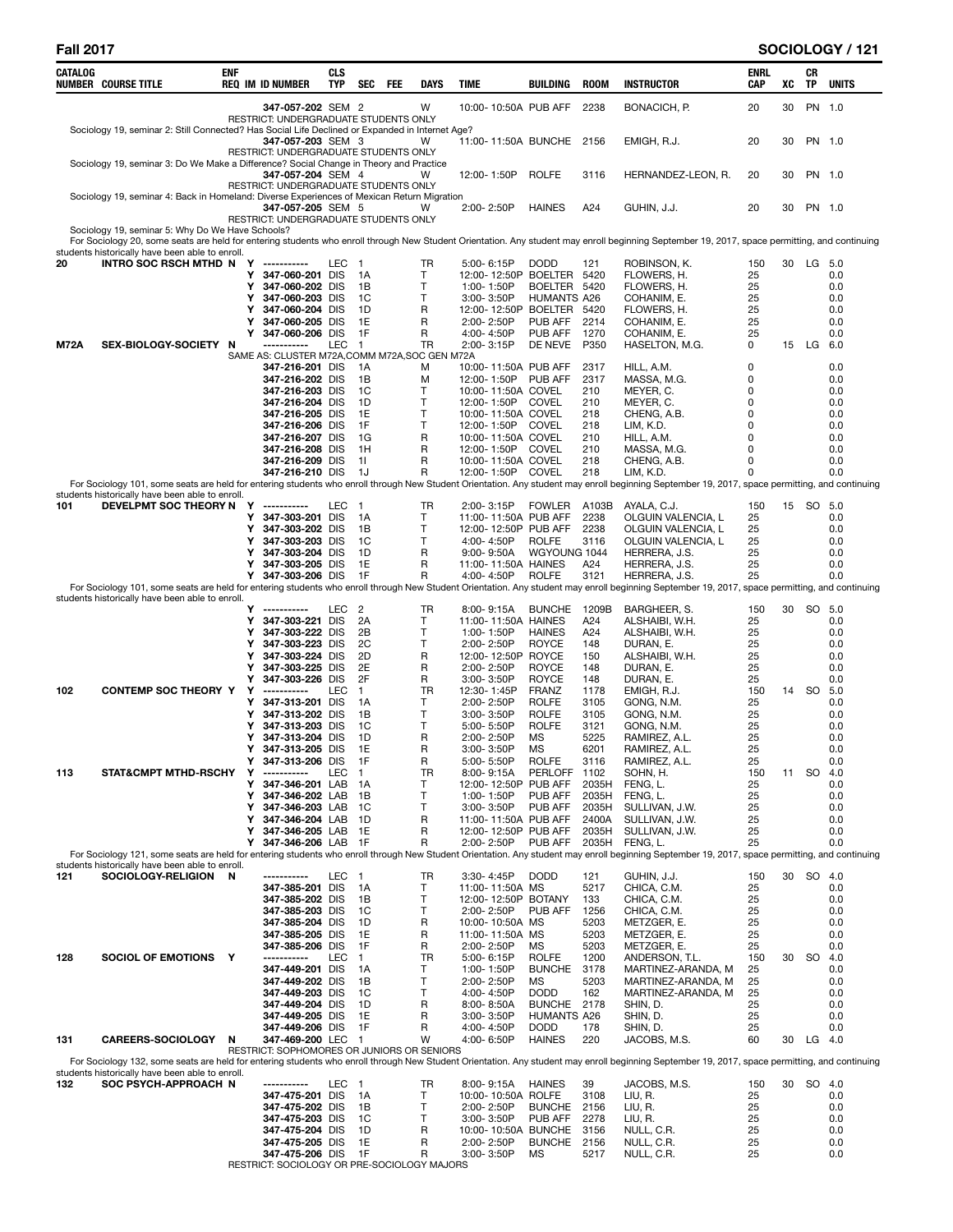| CATALOG       | <b>NUMBER COURSE TITLE</b>                                                                                                               | ENF    | <b>REQ IM ID NUMBER</b>                                                                                                                                                                                                                       | CLS<br>TYP   | <b>SEC</b>                                                                     | FEE | DAYS                                                                                                   | <b>TIME</b>                                                                                                                                                                                                    | BUILDING                                                                                                                                   | <b>ROOM</b>                                                                                | <b>INSTRUCTOR</b>                                                                                                                                                                                                                                                                                 | ENRL<br>CAP                                                           | XC             | CR<br>TP               | <b>UNITS</b>                                                                     |
|---------------|------------------------------------------------------------------------------------------------------------------------------------------|--------|-----------------------------------------------------------------------------------------------------------------------------------------------------------------------------------------------------------------------------------------------|--------------|--------------------------------------------------------------------------------|-----|--------------------------------------------------------------------------------------------------------|----------------------------------------------------------------------------------------------------------------------------------------------------------------------------------------------------------------|--------------------------------------------------------------------------------------------------------------------------------------------|--------------------------------------------------------------------------------------------|---------------------------------------------------------------------------------------------------------------------------------------------------------------------------------------------------------------------------------------------------------------------------------------------------|-----------------------------------------------------------------------|----------------|------------------------|----------------------------------------------------------------------------------|
|               | students historically have been able to enroll.                                                                                          |        |                                                                                                                                                                                                                                               |              |                                                                                |     |                                                                                                        |                                                                                                                                                                                                                |                                                                                                                                            |                                                                                            | For Sociology 145, some seats are held for entering students who enroll through New Student Orientation. Any student may enroll beginning September 19, 2017, space permitting, and continuing                                                                                                    |                                                                       |                |                        |                                                                                  |
| 145<br>M161   | SOC DEVIANT BEHAVOR N<br>COMP US INDN SOCTYS Y                                                                                           |        | -----------<br>347-564-201 DIS<br>347-564-202 DIS<br>347-564-203 DIS<br>347-564-204 DIS<br>347-564-205 DIS<br>347-564-206 DIS<br>347-671-200 LEC                                                                                              | LEC          | $\overline{\phantom{0}}$<br>1A<br>1B<br>1C<br>1D<br>1E<br>1F<br>$\overline{1}$ |     | TR<br>т<br>T<br>т<br>R<br>R<br>R<br>TR                                                                 | 12:30-1:45P<br>$8:00 - 8:50A$<br>$9:00 - 9:50A$<br>2:00-2:50P<br>10:00-10:50A BOTANY<br>11:00-11:50A BOTANY<br>2:00-2:50P<br>12:30-1:45P                                                                       | <b>BUNCHE</b><br>MS<br><b>MS</b><br><b>ROLFE</b><br><b>MS</b><br><b>DODD</b>                                                               | 1209B<br>5203<br>5203<br>3129<br>133<br>133<br>5217<br>121                                 | FOREMAN, V.P.<br>COOPERSMITH, A.R.<br>COOPERSMITH, A.R.<br>COOPERSMITH, A.R.<br>MITCHELL, A.K.<br>MITCHELL, A.K.<br>MITCHELL, A.K.<br>CHAMPAGNE, D.W.                                                                                                                                             | 150<br>25<br>25<br>25<br>25<br>25<br>25<br>120                        | 14<br>30       | SO<br>LG               | - 4.0<br>0.0<br>0.0<br>0.0<br>0.0<br>0.0<br>0.0<br>-4.0                          |
| 168           | ORGANIZATNS&SOCIETY N                                                                                                                    |        | SAME AS: AM IND M161<br>------------                                                                                                                                                                                                          | LEC          | $\overline{1}$                                                                 |     | MW                                                                                                     | 4:00-5:50P                                                                                                                                                                                                     | <b>DODD</b>                                                                                                                                | 121                                                                                        | SICILIANO, M.L.                                                                                                                                                                                                                                                                                   | 150                                                                   | 09             | <b>SO</b>              | 4.0                                                                              |
|               |                                                                                                                                          |        | 347-694-201 DIS<br>347-694-202 DIS<br>347-694-203 DIS<br>347-694-204 DIS<br>347-694-205 DIS<br>347-694-206 DIS                                                                                                                                |              | 1A<br>1В<br>1C<br>1D<br>1E<br>1F                                               |     | М<br>М<br>М<br>W<br>W<br>W                                                                             | 11:00-11:50A BOELTER<br>12:00-12:50P MS<br>2:00-2:50P<br>12:00-12:50P BUNCHE<br>1:00-1:50P<br>3:00-3:50P                                                                                                       | ΜS<br><b>PUB AFF</b><br><b>PUB AFF</b>                                                                                                     | 4283<br>5217<br>5217<br>2156<br>1264<br>1329                                               | GELZHISER, J.A.<br>GELZHISER, J.A.<br>COX, K.G.<br>GELZHISER, J.A.<br>COX, K.G.<br>COX, K.G.<br>For Sociology 170, some seats are held for entering students who enroll through New Student Orientation. Any student may enroll beginning September 19, 2017, space permitting, and continuing    | 25<br>25<br>25<br>25<br>25<br>25                                      |                |                        | 0.0<br>0.0<br>0.0<br>0.0<br>0.0<br>0.0                                           |
| 170           | students historically have been able to enroll.<br><b>MEDICAL SOCIOLOGY</b>                                                              | Y      | ------------                                                                                                                                                                                                                                  | LEC          | $\overline{\phantom{0}}$                                                       |     | <b>MW</b>                                                                                              | 12:00-1:50P                                                                                                                                                                                                    | <b>BROAD</b>                                                                                                                               | 2160E                                                                                      | TIMMERMANS, S.                                                                                                                                                                                                                                                                                    | 300                                                                   | 30             | SO 4.0                 |                                                                                  |
|               |                                                                                                                                          |        | 347-698-201 DIS<br>347-698-202 DIS<br>347-698-203 DIS<br>347-698-204 DIS<br>347-698-205 DIS<br>347-698-206 DIS<br>347-698-207 DIS<br>347-698-208 DIS<br>347-698-209 DIS<br>347-698-210 DIS<br>347-698-211 DIS<br>347-698-212 DIS              |              | 1A<br>1B<br>1C<br>1D<br>1E<br>1F<br>1G<br>1H<br>11<br>1J<br>1K<br>1L           |     | М<br>M<br>М<br>M<br>M<br>M<br>W<br>W<br>W<br>W<br>W<br>W                                               | 10:00-10:50A ROYCE<br>11:00-11:50A ROLFE<br>3:00-3:50P<br>$9:00 - 9:50A$<br>10:00-10:50A PUB AFF<br>2:00-2:50P<br>8:00-8:50A<br>$9:00 - 9:50A$<br>10:00-10:50A ROLFE<br>4:00-4:50P<br>5:00-5:50P<br>3:00-3:50P | <b>ROLFE</b><br><b>DODD</b><br><b>BUNCHE</b><br><b>ROLFE</b><br><b>ROLFE</b><br><b>PUB AFF</b><br><b>ROYCE</b><br><b>BUNCHE</b>            | 154<br>3116<br>3129<br>154<br>1337<br>3153<br>3116<br>3116<br>3134<br>1284<br>152<br>2156  | LAI, T.<br>LAI, T.<br>HERNANDEZ, A.M.<br>HERNANDEZ, A.M.<br>HERNANDEZ, A.M.<br>LAI, T.<br>SKAPERDAS, E.<br>SKAPERDAS, E.<br>SKAPERDAS, E.<br>TIETBOHL, C.K.<br>TIETBOHL, C.K.                                                                                                                     | 25<br>25<br>25<br>25<br>25<br>25<br>25<br>25<br>25<br>25<br>25<br>25  |                |                        | 0.0<br>0.0<br>0.0<br>0.0<br>0.0<br>0.0<br>0.0<br>0.0<br>0.0<br>0.0<br>0.0<br>0.0 |
| M176          | SOCIOL OF MASS COMM N                                                                                                                    |        | -----------                                                                                                                                                                                                                                   | LEC          | $\overline{1}$                                                                 |     | MW                                                                                                     | 8:00-9:50A                                                                                                                                                                                                     | <b>BUNCHE</b>                                                                                                                              | 2209A                                                                                      | TIETBOHL, C.K.<br>ROSSMAN, G.                                                                                                                                                                                                                                                                     | 120                                                                   | 01             | SO 4.0                 |                                                                                  |
|               |                                                                                                                                          |        | SAME AS: COMM M147<br>347-710-201 DIS<br>347-710-202 DIS<br>347-710-203 DIS<br>347-710-204 DIS<br>347-710-205 DIS<br>347-710-206 DIS                                                                                                          |              | 1A<br>1В<br>1C<br>1D<br>1E<br>1F                                               |     | M<br>м<br>М<br>W<br>W<br>W                                                                             | 11:00-11:50A ROYCE<br>12:00-12:50P BUNCHE<br>2:00-2:50P<br>10:00-10:50A ROYCE<br>11:00-11:50A MOORE<br>1:00-1:50P                                                                                              | <b>PUB AFF</b><br><b>HAINES</b>                                                                                                            | 148<br>1221A<br>1323<br>162<br>1003<br>A74                                                 | PALMA, A.E.<br>PALMA, A.E.<br>PALMA, A.E.<br>SCHIEBER, D.W.<br>SCHIEBER, D.W.<br>SCHIEBER, D.W.<br>For Sociology 182, some seats are held for entering students who enroll through New Student Orientation. Any student may enroll beginning September 19, 2017, space permitting, and continuing | 20<br>20<br>20<br>20<br>20<br>20                                      |                |                        | 0.0<br>0.0<br>0.0<br>0.0<br>0.0<br>0.0                                           |
|               | students historically have been able to enroll.                                                                                          |        |                                                                                                                                                                                                                                               |              |                                                                                |     |                                                                                                        |                                                                                                                                                                                                                |                                                                                                                                            |                                                                                            |                                                                                                                                                                                                                                                                                                   |                                                                       |                |                        |                                                                                  |
| 182<br>185    | POLITICAL SOCIOLOGY N<br><b>AMERICAN SOCIETY</b>                                                                                         | N      | ------------<br>347-725-201 DIS<br>347-725-202 DIS<br>347-725-203 DIS<br>347-725-204 DIS<br>347-725-205 DIS<br>347-725-206 DIS<br>------------<br>347-763-201 DIS<br>347-763-202 DIS<br>347-763-203 DIS<br>347-763-204 DIS<br>347-763-205 DIS | LEC 1<br>LEC | 1A<br>1B<br>1C<br>1D<br>1E<br>1F<br>$\mathbf{1}$<br>1A<br>1В<br>1C<br>1D<br>1E |     | TR<br>т<br>т<br>т<br>R<br>R<br>R<br><b>VAR</b><br><b>VAR</b><br>VAR<br><b>VAR</b><br>VAR<br><b>VAR</b> | 2:00-3:15P<br>9:00-9:50A<br>10:00-10:50A BUNCHE<br>4:00-4:50P<br>11:00-11:50A BUNCHE<br>12:00-12:50P PUB AFF<br>4:00-4:50P                                                                                     | ΜS<br><b>BUNCHE</b><br><b>PUB AFF</b><br>ΜS<br><b>ONLINE</b><br><b>ONLINE</b><br><b>ONLINE</b><br>ONLINE<br><b>ONLINE</b><br><b>ONLINE</b> | 4000A<br>1221A<br>2178<br>1256<br>3157<br>2238<br>6201<br>LA<br>LA<br>LA<br>LA<br>LA<br>LA | WALKER, E.T.<br>ALI RAMADAN, N.<br>ALI RAMADAN, N.<br>ALI RAMADAN, N.<br>DEL REAL, D.<br>DEL REAL, D.<br>DEL REAL, D.<br>HALLE, D.J.<br>MENA MELENDEZ, L.<br>MENA MELENDEZ, L.<br>MENA MELENDEZ, L.<br>KIETZER, L.A.<br>KIETZER, L.A.                                                             | 150<br>25<br>25<br>25<br>25<br>25<br>25<br>0<br>0<br>0<br>0<br>0<br>0 | 30             | 15 SO 4.0<br><b>SO</b> | 0.0<br>0.0<br>0.0<br>0.0<br>0.0<br>0.0<br>4.0<br>0.0<br>0.0<br>0.0<br>0.0<br>0.0 |
| 188SA<br>189  | <b>INDIV STD FOR USIE</b><br><b>ADV HONORS SEMINARS N</b>                                                                                |        | 347-763-206 DIS<br>347-772-201 TUT 1<br>347-784-200 SEM 1                                                                                                                                                                                     |              | 1F                                                                             |     | VAR<br><b>UNSCHED</b><br>R                                                                             | 11:00-11:50A HAINES                                                                                                                                                                                            | ONLINE                                                                                                                                     | LA<br>110                                                                                  | KIETZER, L.A.<br>GUHIN, J.J.<br>EMIGH, R.J.                                                                                                                                                                                                                                                       | 0<br>20                                                               | 30             | 30 LG 1.0<br>SO 1.0    | 0.0                                                                              |
|               | Sociology 189, seminar 1: Advanced Honors Seminar for Sociology 102, Lecture 1                                                           |        | 347-784-201 SEM 2                                                                                                                                                                                                                             |              |                                                                                |     | W                                                                                                      | 2:00-2:50P                                                                                                                                                                                                     | <b>PUB AFF</b>                                                                                                                             | 1270                                                                                       | TIMMERMANS, S.                                                                                                                                                                                                                                                                                    | 20                                                                    | 30             |                        | SO 1.0                                                                           |
|               | Sociology 189, seminar 2: Advanced Honors Seminar for Sociology 170, Lecture 1                                                           |        | 347-784-202 SEM 3                                                                                                                                                                                                                             |              |                                                                                |     | т                                                                                                      | $6:00 - 6:50P$                                                                                                                                                                                                 | <b>HAINES</b>                                                                                                                              | 110                                                                                        | GUHIN, J.J.                                                                                                                                                                                                                                                                                       | 20                                                                    | 30             |                        | SO 1.0                                                                           |
| 189HC<br>191C | Sociology 189, seminar 3: AdvancedHonors Seminar for Sociol ogy 121, Lecture 1<br><b>HONORS CONTRACTS</b><br><b>MONEY AND EMOTIONS N</b> | N      | 347-785-201 TUT 1<br>347-873-200 SEM 1                                                                                                                                                                                                        |              |                                                                                |     | <b>VAR</b><br>М                                                                                        | 11:00-1:50P                                                                                                                                                                                                    | <b>ROLFE</b>                                                                                                                               | 3129                                                                                       | ANDERSON, T.L.<br>BEREND, Z.                                                                                                                                                                                                                                                                      | 0<br>20                                                               | 30<br>30       | LG 1.0<br>LG 5.0       |                                                                                  |
|               | M191DC CAPPP WASHINGTN SEM N                                                                                                             |        | RESTRICT: INSTRUCTOR CONSENT<br>347-876-200 SEM 1                                                                                                                                                                                             |              |                                                                                |     | R                                                                                                      | 10:00-12:50P OFF CAM                                                                                                                                                                                           |                                                                                                                                            |                                                                                            | DESVEAUX, J.A.                                                                                                                                                                                                                                                                                    | 10                                                                    | 30             |                        | LG 8.0                                                                           |
| 191V          | <b>VARIABLE TOPICS</b>                                                                                                                   | N      | SAME AS: COMM M191DC, HIST M191DC, POL SCI M191DC<br>RESTRICT: INSTRUCTOR CONSENT<br>347-897-200 SEM 1                                                                                                                                        |              |                                                                                |     | W                                                                                                      | 12:00-2:50P                                                                                                                                                                                                    | BUNCHE 2150                                                                                                                                |                                                                                            | ZUCKER, L.G.                                                                                                                                                                                                                                                                                      | 10                                                                    | 30             |                        | LG 5.0                                                                           |
|               | Sociology 191V, seminar 1: Illegitimacy and Distrust in Social Systems<br>M194DC CAPPP WASH DC RSRCH N                                   |        | RESTRICT: INSTRUCTOR CONSENT<br>347-832-200 SEM 1<br>SAME AS: HIST M194DC, POL SCI M194DC                                                                                                                                                     |              |                                                                                |     | TBA                                                                                                    |                                                                                                                                                                                                                |                                                                                                                                            |                                                                                            | DESVEAUX, J.A.                                                                                                                                                                                                                                                                                    | 10                                                                    | 30             | $LG$ 4.0               |                                                                                  |
| 195<br>195CE  | <b>INTERNSHIP</b><br><b>COMM&amp;CORPRAT INTERNN</b><br>M195DC WASHDC INTERNSHIP                                                         | N<br>N | RESTRICT: INSTRUCTOR CONSENT<br>347-833-201 TUT 1<br>347-867-201 TUT 1<br>347-869-200 TUT 1<br>SAME AS: HIST M195DC, POL SCI M195DC                                                                                                           |              |                                                                                |     | VAR<br>VAR<br>VAR                                                                                      |                                                                                                                                                                                                                |                                                                                                                                            |                                                                                            | WALKER, E.T.<br>WALKER, E.T.<br>DESVEAUX, J.A.                                                                                                                                                                                                                                                    | 0<br>0<br>0                                                           | 30<br>30<br>30 | PN 4.0                 | SO 4.0<br>SO 4.0                                                                 |
| 198A<br>201A  | <b>HONORS RESEARCH</b><br>PROSEM IN SOCIOLOGY N                                                                                          | Υ      | 347-882-201 TUT 1<br>747-007-200 SEM 1                                                                                                                                                                                                        |              |                                                                                |     | <b>VAR</b><br>Τ                                                                                        | 12:00-1:20P                                                                                                                                                                                                    | <b>HAINES</b>                                                                                                                              | 279                                                                                        | BEREND, Z.<br>STIVERS, T.J.                                                                                                                                                                                                                                                                       | 0<br>25                                                               | 30<br>30       | LG                     | - 4.0<br>SU 2.0                                                                  |
| 202A          | <b>THEORY AND RESEARCHN</b>                                                                                                              |        | RESTRICT: SOCIOLOGY GRADUATE STUDENTS<br>747-014-200 LEC 1                                                                                                                                                                                    |              |                                                                                |     | М                                                                                                      | 12:00-2:50P                                                                                                                                                                                                    | <b>HAINES</b>                                                                                                                              | 279                                                                                        | BRAND, J.E.                                                                                                                                                                                                                                                                                       | 22                                                                    | 30             |                        | 4.0                                                                              |
| 204           | SOCIOLGCL THEORIZNG N                                                                                                                    |        | RESTRICT: SOCIOLOGY GRADUATE STUDENTS<br>747-028-200 SEM 1                                                                                                                                                                                    |              |                                                                                |     | R                                                                                                      | 12:00-2:50P                                                                                                                                                                                                    | <b>ROLFE</b>                                                                                                                               | 3120                                                                                       | BARGHEER, S.                                                                                                                                                                                                                                                                                      | 15                                                                    | 30             |                        | SO 4.0                                                                           |
| 210A          | <b>INTERMED STAT MTHDS N</b>                                                                                                             |        | <b>RESTRICT: GRADUATE STUDENTS</b><br>-----------                                                                                                                                                                                             | LEC 1        |                                                                                |     | т                                                                                                      | 9:00-11:50A HAINES                                                                                                                                                                                             |                                                                                                                                            | A37                                                                                        | ROSSMAN, G.                                                                                                                                                                                                                                                                                       | 24                                                                    | 30             | SO 4.0                 |                                                                                  |
|               |                                                                                                                                          |        | RESTRICT: GRADUATE STUDENTS<br>747-058-201 DIS 1A                                                                                                                                                                                             |              |                                                                                |     | W                                                                                                      | 3:00-4:50P                                                                                                                                                                                                     | <b>HAINES</b>                                                                                                                              | A37                                                                                        | JIMENEZ, L.                                                                                                                                                                                                                                                                                       | 24                                                                    |                |                        | 0.0                                                                              |
| 213C          | POPN MODELS&DYNAMCSN                                                                                                                     |        | RESTRICT: GRADUATE STUDENTS<br>747-082-200 LEC 1<br>RESTRICT: GRADUATE STUDENTS                                                                                                                                                               |              |                                                                                |     | Τ                                                                                                      | 3:00-5:50P                                                                                                                                                                                                     | ROYCE                                                                                                                                      | 166                                                                                        | BELTRAN-SANCHEZ, H                                                                                                                                                                                                                                                                                | 15                                                                    |                | 30 SO 4.0              |                                                                                  |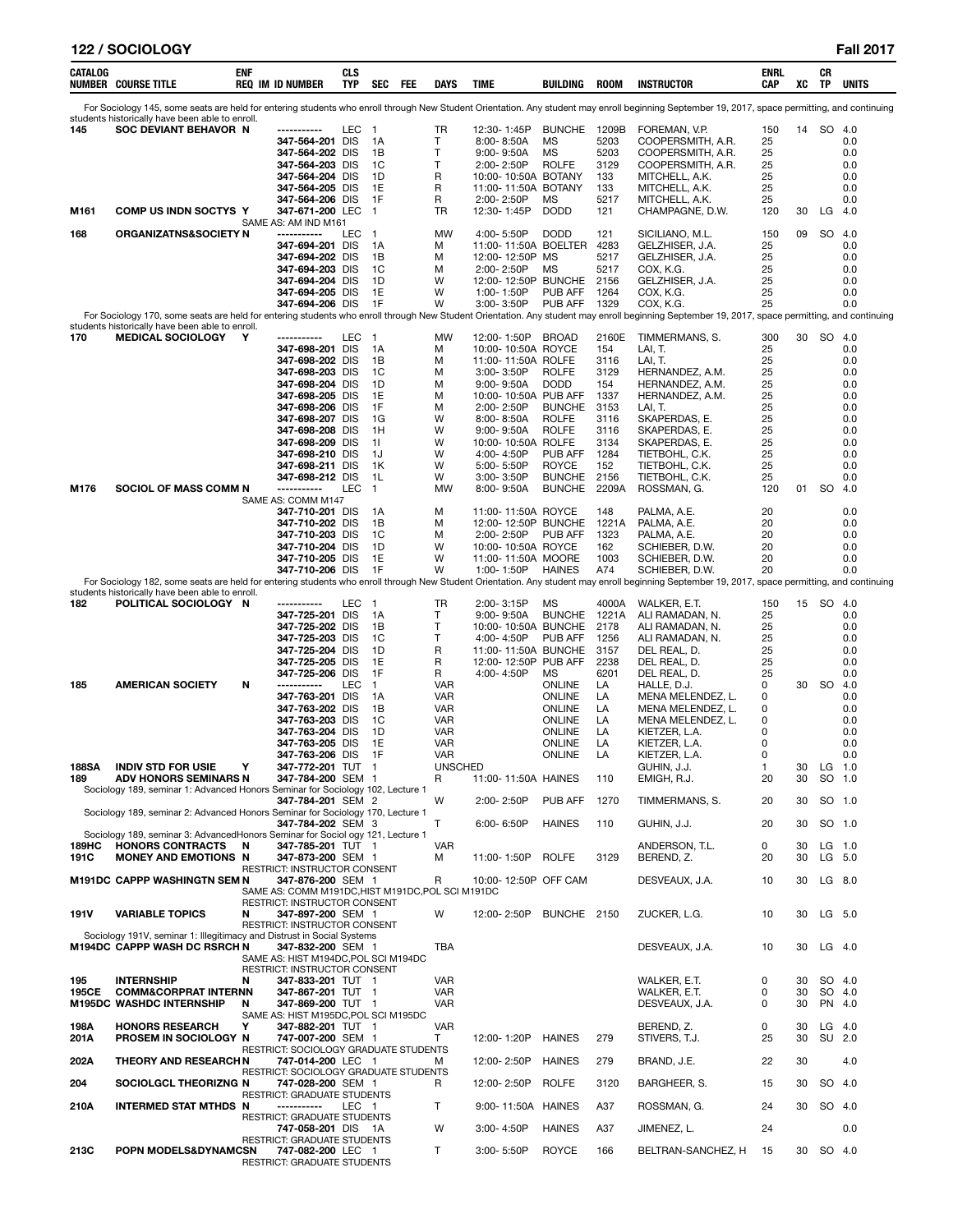# **Fall 2017 SPANISH AND PORTUGUESE / 123**

| CATALOG           | <b>NUMBER COURSE TITLE</b>                                                                             | <b>ENF</b> | <b>REQ IM ID NUMBER</b>                                                                 | <b>CLS</b><br><b>TYP</b> | <b>SEC</b> | FEE | <b>DAYS</b>           | <b>TIME</b>                                                       | <b>BUILDING</b>               | <b>ROOM</b>          | <b>INSTRUCTOR</b>                                                                                                                                                                                               | <b>ENRL</b><br><b>CAP</b> | xс             | СR<br><b>TP</b> | <b>UNITS</b>            |
|-------------------|--------------------------------------------------------------------------------------------------------|------------|-----------------------------------------------------------------------------------------|--------------------------|------------|-----|-----------------------|-------------------------------------------------------------------|-------------------------------|----------------------|-----------------------------------------------------------------------------------------------------------------------------------------------------------------------------------------------------------------|---------------------------|----------------|-----------------|-------------------------|
| 217B              | <b>ETHNOGRAPHIC FLDWRKN</b>                                                                            |            | 747-105-200 SEM 1<br>RESTRICT: SOCIOLOGY GRADUATE STUDENTS                              |                          |            |     | м                     | 3:00-5:50P                                                        | <b>MS</b>                     | 5217                 | TIMMERMANS, S.                                                                                                                                                                                                  | 16                        | 30             |                 | 4.0                     |
| <b>M225A</b>      | <b>CCPR SEMINAR</b>                                                                                    | N          | 747-152-200 SEM 1<br>SAME AS: ECON M204A<br>RESTRICT: GRADUATE STUDENTS                 |                          |            |     | W                     | 12:00-1:20P                                                       | PUB AFF                       | 4240                 | BRAND, J.E.                                                                                                                                                                                                     | 25                        | 30             |                 | SU 4.0                  |
| 233               | FNDTNS-PLTCL SOCLGY N                                                                                  |            | 747-198-200 LEC 1<br>RESTRICT: SOCIOLOGY GRADUATE STUDENTS                              |                          |            |     | R                     | 9:00-11:50A BUNCHE 2121                                           |                               |                      | WALKER, E.T.                                                                                                                                                                                                    | 15                        | 30             |                 | SO 4.0                  |
| 236A              | <b>INTERNATL MIGRATION N</b>                                                                           |            | 747-218-200 LEC 1<br>RESTRICT: GRADUATE STUDENTS                                        |                          |            |     | F                     | 9:00-11:50A BUNCHE 2150                                           |                               |                      | WALDINGER, R.                                                                                                                                                                                                   | 15                        | 30             | SO 4.0          |                         |
| 237               | <b>COMPRTV SOCIAL ANLY N</b>                                                                           |            | 747-223-200 SEM 1<br>RESTRICT: GRADUATE STUDENTS                                        |                          |            |     | R                     | 5:00-6:30P                                                        | <b>HAINES</b>                 | 279                  | HARRIS, K.K.                                                                                                                                                                                                    | 15                        | 30             |                 | SU 2.0                  |
| 265               | <b>PROB ORGANIZTN THRY N</b>                                                                           |            | 747-390-200 LEC 1<br><b>RESTRICT: GRADUATE STUDENTS</b>                                 |                          |            |     | W                     | 5:00-7:50P                                                        | PUB AFF                       | 2325                 | ZUCKER, L.G.                                                                                                                                                                                                    | 15                        | 30             |                 | SO 4.0                  |
| M275              | <b>CNTMP ISS-AMER INDN N</b>                                                                           |            | 747-451-200 SEM 1<br>SAME AS: AM IND M200C, ANTHRO M244P<br>RESTRICT: GRADUATE STUDENTS |                          |            |     | W                     | 1:00-3:50P                                                        | PUB AFF                       | 2325                 | CHAMPAGNE, D.W.                                                                                                                                                                                                 | 5                         | 30             |                 | $LG$ 4.0                |
| 285A              | <b>SPCL TPCS-SOCIOLOGY N</b>                                                                           |            | 747-508-200 SEM 1<br>RESTRICT: SOCIOLOGY GRADUATE STUDENTS                              |                          |            |     | w                     | 9:00-11:50A BUNCHE 2150                                           |                               |                      | GUHIN, J.J.                                                                                                                                                                                                     | 15                        | 30             | SO 4.0          |                         |
| 285B              | Sociology 285A, seminar 1: Self and Subject in History and Theory<br>SPCL TPCS-SOCIOLOGY N             |            | 747-509-200 SEM 1<br>RESTRICT: SOCIOLOGY GRADUATE STUDENTS                              |                          |            |     | т                     | 9:00-11:50A BUNCHE 2121                                           |                               |                      | KLIGMAN, G.                                                                                                                                                                                                     | 15                        | 30             | SO 4.0          |                         |
| 285C              | Sociology 285B, seminar 1: Ethnographies of Migration<br><b>SPCL TPCS-SOCIOLOGY N</b>                  |            | 747-510-200 SEM 1<br>RESTRICT: SOCIOLOGY GRADUATE STUDENTS                              |                          |            |     | W                     | 12:00-2:50P                                                       | BUNCHE 2150                   |                      | ZUCKER, L.G.                                                                                                                                                                                                    | 5                         | 30             | SO 4.0          |                         |
| 289A              | Sociology 285C, seminar 1: Theoretical Approaches to Illegitimacy and Distrust<br><b>DATA ANALYSIS</b> | N          | 747-529-200 LAB 1<br>RESTRICT: SOCIOLOGY GRADUATE STUDENTS                              |                          |            |     | R                     | 3:30-5:20P                                                        | <b>HAINES</b>                 | A33                  | STIVERS, T.J.                                                                                                                                                                                                   | 20                        | 30             |                 | SU 2.0                  |
| 495               | Sociology 495 also meets from 9 a.m. to 6 p.m. September 26 and 27, 2017.<br>SUPERVISED TEACHING N     |            | 747-780-200 SEM 1<br>RESTRICT: SOCIOLOGY GRADUATE STUDENTS                              |                          |            |     | м                     | 6:00-6:50P                                                        | <b>HAINES</b>                 | 279                  | EMIGH, R.J.                                                                                                                                                                                                     | 25                        | 30             |                 | SU 2.0                  |
|                   | <b>SPANISH AND PORTUGUESE</b>                                                                          |            |                                                                                         |                          |            |     |                       |                                                                   |                               |                      |                                                                                                                                                                                                                 |                           |                |                 |                         |
|                   | Indigenous Languages of the Americas                                                                   |            |                                                                                         |                          |            |     |                       |                                                                   |                               |                      |                                                                                                                                                                                                                 |                           |                |                 |                         |
| M5A               | ELEMENTARY NAHUATL N                                                                                   |            | 426-015-200 LEC 1<br>SAME AS: CHICANO M5A,I A STD M5A                                   |                          |            |     | <b>MWF</b>            | 10:00-11:50A POWELL 270                                           |                               |                      | TERRACIANO, K.B.                                                                                                                                                                                                | 6                         | 30             |                 | SO 4.0                  |
| <b>M15A</b>       | INTERMEDIAT NAHUATL Y                                                                                  |            | 426-045-200 LEC 1<br>SAME AS: CHICANO M15A, I A STD M15A                                |                          |            |     | <b>TR</b>             | 10:00-11:50A POWELL                                               |                               | 270                  | TERRACIANO, K.B.                                                                                                                                                                                                | 6                         | 30             |                 | SO 4.0                  |
| 18A               | <b>ELEMENTARY QUECHUA N</b><br>M115A ADVANCED NAHUATL                                                  | Y          | 426-054-200 LEC 1<br>426-370-200 LEC 1                                                  |                          |            |     | <b>TR</b><br>F        | 12:30-2:20P<br>10:00-1:50P                                        | <b>ROLFE</b><br><b>POWELL</b> | 1301                 | DE LA TORRE, L.<br>TERRACIANO, K.B.                                                                                                                                                                             | 30<br>5                   | 30<br>30       |                 | SO 4.0<br>SO 4.0        |
| 119A              | <b>ADVANCED QUECHUA</b>                                                                                | N          | SAME AS: CHICANO M162A, I A STD M115A<br>426-414-200 LEC 1                              |                          |            |     | <b>TR</b>             | 10:00-11:50A ROLFE                                                |                               | 1301                 | DE LA TORRE. L.                                                                                                                                                                                                 | 20                        | 30             | SO 4.0          |                         |
| <b>Portuguese</b> |                                                                                                        |            |                                                                                         |                          |            |     |                       |                                                                   |                               |                      | Students who have not taken language courses at UCLA are encouraged to take the online placement examination at http://www.spanport.ucla.edu/academics/undergraduate/placement-exam/                            |                           |                |                 |                         |
|                   | and follow its course recommendations.                                                                 |            |                                                                                         |                          |            |     |                       |                                                                   |                               |                      |                                                                                                                                                                                                                 |                           |                |                 |                         |
| 1<br>11A          | <b>ELEMENTARY PORTUGSEN</b><br><b>INTENSVE PORTUGUESE N</b>                                            |            | 350-005-200 LEC 1<br>350-033-201 LEC 1<br>350-033-202 LEC 2                             |                          |            |     | MW<br>MW<br><b>TR</b> | 9:30-10:45A SLICHTR<br>10:00-11:50A BUNCHE<br>10:00-11:50A BUNCHE |                               | 2834<br>3178<br>1265 | GIMENEZ, I.<br><b>GALINDO RODRIGUES</b><br>MEDRADO, M.C.                                                                                                                                                        | 20<br>13<br>16            | 30<br>30<br>30 | SO              | SO 4.0<br>SO 5.0<br>5.0 |
| 25                | <b>ADVANCED PORTGSE</b><br>students historically have been able to enroll.                             | N          | 350-075-200 LEC 1                                                                       |                          |            |     | <b>TR</b>             | 9:30-10:45A ROLFE                                                 |                               | 3105                 | BIVONA, K.R.<br>For Portuguese M35, some seats are held for entering students who enroll through New Student Orientation. Any student may enroll beginning September 19, 2017, space permitting, and continuing | 15                        | 30             |                 | SO 4.0                  |

| M35  | NATURE OF LANGUAGE N            | 350-105-200 LEC 1                  |      |           | <b>MW</b> | $2:00 - 3:50P$       | <b>HAINES</b> | A44  | CARR. J.R.    | 13 | 07        | SO 5.0 |     |
|------|---------------------------------|------------------------------------|------|-----------|-----------|----------------------|---------------|------|---------------|----|-----------|--------|-----|
|      |                                 | SAME AS: SPAN M35                  |      |           |           |                      |               |      |               |    |           |        |     |
| 46   | <b>BRAZIL&amp;PRTGSE WORLDN</b> | ------------                       | LEC. |           | MW        | 12:00-1:50P          | BUNCHE 2160   |      | JOHNSON, J.R. | 40 | 30 SO 5.0 |        |     |
|      |                                 | 350-140-201 DIS                    |      | <b>1A</b> |           | 10:00-10:50A PUB AFF |               | 1323 | BURT. B.D.    | 20 |           |        | 0.0 |
|      |                                 | 350-140-202 DIS 1B                 |      |           |           | 11:00-11:50A PUB AFF |               | 1323 | BURT. B.D.    | 20 |           |        | 0.0 |
| 130A | LIT IN PORTUGUESE               | Y<br>350-466-201 LEC 1             |      |           | TR        | 12:00-1:50P          | ROLFE         | 3121 | JOHNSON, J.R. | 30 | 30        | SO 4.0 |     |
| 290  | <b>SPECIAL TOPICS</b>           | 750-540-201 DIS                    |      |           | м         | $2:00 - 4:50P$       | ROLFE         | 3115 | JOHNSON, J.R. | 15 | 30        | SO 4.0 |     |
|      |                                 | <b>RESTRICT: GRADUATE STUDENTS</b> |      |           |           |                      |               |      |               |    |           |        |     |

RESTRICT: GRADUATE STUDENTS<br>Portuguese 290, discussion 1: Social Relations of Brazilian Literature, 1925 to 1945

### **Spanish**

Students who have not taken language courses at UCLA are encouraged to take the online placement examination at http://www.spanport.ucla.edu/academics/undergraduate/placement-exam/ and follow its course recommendations.

| 1              | ELEMENTARY SPANISH N        |   | 349-002-201 LEC 1  |  | <b>MW</b> | 8:00-9:15A           | PUB AFF | 1264 | TREVINO, L.L.         | 25 | 30 | SO.       | 4.0 |
|----------------|-----------------------------|---|--------------------|--|-----------|----------------------|---------|------|-----------------------|----|----|-----------|-----|
|                |                             |   | 349-002-202 LEC 2  |  | <b>MW</b> | 9:30-10:45A PUB AFF  |         | 1264 | FELMAN-PANAGOTACOS 25 |    | 30 | <b>SO</b> | 4.0 |
|                |                             |   | 349-002-203 LEC 3  |  | <b>MW</b> | 11:00-12:15P PUB AFF |         | 1264 | ARCINIEGA, E.         | 25 | 30 | SO        | 4.0 |
|                |                             |   | 349-002-205 LEC 5  |  | TR.       | $8:00 - 9:15A$       | PUB AFF | 1264 | BARRIOS, G.           | 25 | 30 | <b>SO</b> | 4.0 |
|                |                             |   | 349-002-206 LEC 6  |  | TR        | 9:30-10:45A PUB AFF  |         | 1264 | PARODI AMBEL, K.      | 25 | 30 | <b>SO</b> | 4.0 |
|                |                             |   | 349-002-207 LEC    |  | <b>TR</b> | $8:00 - 9:15A$       | PUB AFF | 1270 | ZAMORANO MUNOZ, R.    | 25 | 30 | <b>SO</b> | 4.0 |
|                |                             |   | 349-002-208 LEC 8  |  | <b>TR</b> | 9:30-10:45A PUB AFF  |         | 1323 | COLON-COSME, R.       | 25 | 30 | <b>SO</b> | 4.0 |
|                |                             |   | 349-002-209 LEC 9  |  | <b>TR</b> | 12:30-1:45P          | PUB AFF | 1264 | SILVEYRA, J.J.        | 25 | 30 | <b>SO</b> | 4.0 |
|                |                             |   | 349-002-210 LEC 10 |  | <b>TR</b> | 11:00-12:15P PUB AFF |         | 1323 | LARKIN, A.J.          | 25 | 30 | <b>SO</b> | 4.0 |
| $\overline{2}$ | ELEMENTARY SPANISH N        |   | 349-008-202 LEC 2  |  | MW        | 9:30-10:45A PUB AFF  |         | 1284 | DIAZ, A.              | 25 | 30 | <b>SO</b> | 4.0 |
|                |                             |   | 349-008-203 LEC 3  |  | <b>MW</b> | 11:00-12:15P PUB AFF |         | 1284 | SMITH, N.B.           | 25 | 30 | <b>SO</b> | 4.0 |
|                |                             |   | 349-008-205 LEC 5  |  | TR.       | 9:30-10:45A PUB AFF  |         | 1284 | ESPINAL, J.           | 25 | 30 | SO        | 4.0 |
|                |                             |   | 349-008-206 LEC 6  |  | TR.       | 11:00-12:15P PUB AFF |         | 1284 | VENEGAS PILA, M.G.    | 25 | 30 | <b>SO</b> | 4.0 |
| 3              | <b>ELEMENTARY SPANISH N</b> |   | 349-010-202 LEC 2  |  | <b>MW</b> | 9:30-10:45A PUB AFF  |         | 1270 | NAFARRATE ERRASTI,    | 25 | 30 | <b>SO</b> | 4.0 |
|                |                             |   | 349-010-203 LEC 3  |  | <b>MW</b> | 11:00-12:15P PUB AFF |         | 1270 | SUHR, C.              | 25 | 30 | SO        | 4.0 |
|                |                             |   | 349-010-204 LEC 4  |  | TR.       | 8:00-9:15A           | PUB AFF | 1284 | MATUSKOVA, M.         | 25 | 30 | <b>SO</b> | 4.0 |
|                |                             |   | 349-010-205 LEC 5  |  | <b>TR</b> | 9:30-10:45A PUB AFF  |         | 1270 | BOLYANATZ, M.A.       | 25 | 30 | <b>SO</b> | 4.0 |
|                |                             |   | 349-010-206 LEC 6  |  | <b>TR</b> | 11:00-12:15P PUB AFF |         | 1270 | BOLYANATZ, M.A.       | 25 | 30 | <b>SO</b> | 4.0 |
|                |                             |   | 349-010-207 LEC 7  |  | TR.       | 12:30-1:45P          | PUB AFF | 1270 | BOLYANATZ, M.A.       | 25 | 30 | <b>SO</b> | 4.0 |
|                |                             |   | 349-010-208 LEC 8  |  | <b>MW</b> | 12:30-1:45P          | PUB AFF | 1270 | SUHR. C.              | 25 | 30 | <b>SO</b> | 4.0 |
|                |                             |   | 349-010-209 LEC 9  |  | <b>MW</b> | 11:00-12:15P PUB AFF |         | 1278 | NAFARRATE ERRASTI.    | 25 | 30 | <b>SO</b> | 4.0 |
|                |                             |   | 349-010-210 LEC 10 |  | TR.       | 11:00-12:15P PUB AFF |         | 1278 | CLAUDIO. E.           | 25 | 30 | <b>SO</b> | 4.0 |
| 4              | <b>INTERMEDIATE SPAN</b>    | N | 349-012-201 LEC    |  | <b>MW</b> | 8:00-9:15A           | PUB AFF | 1329 | RAMIREZ, A.A.         | 25 | 30 | <b>SO</b> | 4.0 |
|                |                             |   | 349-012-202 LEC 2  |  | MW        | 9:30-10:45A PUB AFF  |         | 1278 | HARRIS, A.A.          | 25 | 30 | <b>SO</b> | 4.0 |
|                |                             |   | 349-012-203 LEC 3  |  | TR.       | 11:00-12:15P PUB AFF |         | 1329 | WHITESELL, D.S.       | 25 | 30 | <b>SO</b> | 4.0 |
| 5              | <b>INTERMEDIATE SPAN</b>    | N | 349-014-201 LEC    |  | MW        | 12:30-1:45P          | PUB AFF | 1329 | VARELA, T.A.          | 25 | 30 | <b>SO</b> | 4.0 |
|                |                             |   | 349-014-202 LEC 2  |  | TR.       | 8:00-9:15A           | PUB AFF | 1329 | WHITESELL, D.S.       | 25 | 30 | <b>SO</b> | 4.0 |
|                |                             |   | 349-014-203 LEC 3  |  | TR        | 9:30-10:45A PUB AFF  |         | 1329 | WHITESELL, D.S.       | 25 | 30 | <b>SO</b> | 4.0 |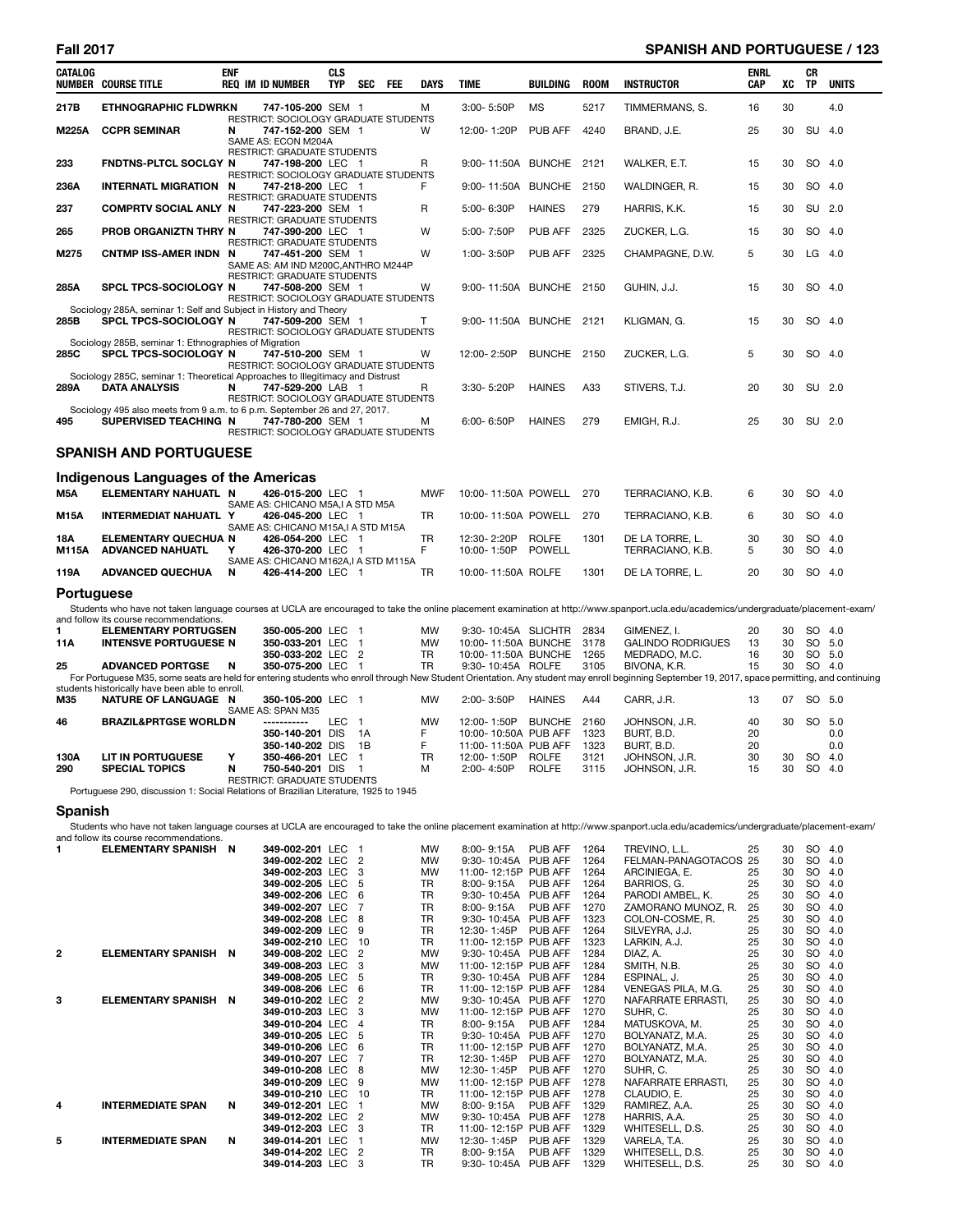|            | <b>124 / STATISTICS</b>                                                                                                                                                                                                                                                         |     |                                                                         |                          |                      |     |                        |                                              |                    |               |                                           |             |          |                  | <b>Fall 2017</b> |
|------------|---------------------------------------------------------------------------------------------------------------------------------------------------------------------------------------------------------------------------------------------------------------------------------|-----|-------------------------------------------------------------------------|--------------------------|----------------------|-----|------------------------|----------------------------------------------|--------------------|---------------|-------------------------------------------|-------------|----------|------------------|------------------|
| CATALOG    | NUMBER COURSE TITLE                                                                                                                                                                                                                                                             | ENF | <b>REQ IM ID NUMBER</b>                                                 | <b>CLS</b><br><b>TYP</b> | SEC                  | FEE | <b>DAYS</b>            | <b>TIME</b>                                  | BUILDING           | <b>ROOM</b>   | <b>INSTRUCTOR</b>                         | ENRL<br>CAP | XC       | CR<br>TP         | UNITS            |
| 7Α         | INTRO SPAN-HERITAGE N                                                                                                                                                                                                                                                           |     | 349-018-201 LEC                                                         |                          | $\overline{1}$       |     | TR                     | 11:00-12:15P ROLFE                           |                    | 3105          | MORENO RIVERO, F.J.                       | 25          | 30       | SO               | 4.0              |
|            |                                                                                                                                                                                                                                                                                 |     | 349-018-202 LEC<br>349-018-203 LEC                                      |                          | $\overline{2}$<br>-3 |     | <b>MW</b><br><b>MW</b> | 9:30-10:45A ROLFE<br>11:00-12:15P ROLFE      |                    | 3105<br>3105  | RAMIREZ PRIETO, D.<br>GARCIA MORENO, V.E. | 25<br>25    | 30<br>30 | SO<br>SO         | 4.0<br>4.0       |
| 7В         | INTMD SPAN-HERITAGE N                                                                                                                                                                                                                                                           |     | 349-020-201 LEC                                                         |                          | $\overline{1}$       |     | TR                     | 9:30-10:45A PUB AFF                          |                    | 1278          | VENEGAS PILA, M.G.                        | 25          | 30       | SO               | 4.0              |
|            |                                                                                                                                                                                                                                                                                 |     | 349-020-202 LEC                                                         |                          | $\overline{2}$       |     | MW                     | 12:30-1:45P                                  | <b>BUNCHE</b>      | 3123          | COLLADO, A.A.                             | 25          | 30       | SO               | 4.0              |
| 11A        | CATALAN LANGUAGE I N                                                                                                                                                                                                                                                            |     | 349-033-200 LEC                                                         |                          | $\overline{1}$       |     | TR                     | 2:00-3:50P                                   | PUB AFF            | 1264          | REPISO PUIGDELLIUR                        | 15          | 30       | SO               | 4.0              |
| 12A        | <b>BASQUE LANG&amp;CULTR 1 N</b>                                                                                                                                                                                                                                                |     | 349-036-200 LEC 1                                                       |                          |                      |     | <b>MW</b>              | 2:00-3:50P                                   | <b>ROLFE</b>       | 4330          | NAFARRATE ERRASTI,                        | 10          | 30       | SO 4.0           |                  |
|            | For Spanish 25, some seats are held for entering students who enroll through New Student Orientation. Any student may enroll beginning September 19, 2017, space permitting, and continuing<br>students historically have been able to enroll.                                  |     |                                                                         |                          |                      |     |                        |                                              |                    |               |                                           |             |          |                  |                  |
| 25         | <b>ADV CNVRSTN&amp;COMPSTNN</b>                                                                                                                                                                                                                                                 |     | 349-075-201 LEC 1                                                       |                          |                      |     | MW                     | 9:30-10:45A PUB AFF                          |                    | 1323          | VENEGAS PILA, M.G.                        | 15          |          | 30 SO 4.0        |                  |
|            | For Spanish 25, some seats are held for entering students who enroll through New Student Orientation. Any student may enroll beginning September 19, 2017, space permitting, and continuing                                                                                     |     |                                                                         |                          |                      |     |                        |                                              |                    |               |                                           |             |          |                  |                  |
|            | students historically have been able to enroll.                                                                                                                                                                                                                                 |     | 349-075-202 LEC 2                                                       |                          |                      |     | <b>MW</b>              | 11:00-12:15P PUB AFF 1323                    |                    |               | CORDOBA DE LA BARR 15                     |             |          | 30 SO 4.0        |                  |
|            | For Spanish 25, some seats are held for entering students who enroll through New Student Orientation. Any student may enroll beginning September 19, 2017, space permitting, and continuing<br>students historically have been able to enroll.                                  |     |                                                                         |                          |                      |     |                        |                                              |                    |               |                                           |             |          |                  |                  |
|            |                                                                                                                                                                                                                                                                                 |     | 349-075-203 LEC 3                                                       |                          |                      |     | МW                     | 8:00-9:15A PUB AFF 1284                      |                    |               | WARREN, E.M.                              | 15          |          | 30 SO 4.0        |                  |
|            | For Spanish 27, some seats are held for entering students who enroll through New Student Orientation. Any student may enroll beginning September 19, 2017, space permitting, and continuing<br>students historically have been able to enroll.                                  |     |                                                                         |                          |                      |     |                        |                                              |                    |               |                                           |             |          |                  |                  |
| 27         | <b>COMP-SPANISH SPKRS N</b>                                                                                                                                                                                                                                                     |     | 349-062-201 LEC 1                                                       |                          |                      |     | MW                     | 9:30-10:45A PUB AFF 1329                     |                    |               | RAMIREZ MENDEZ, A.                        | 15          |          | 30 SO 4.0        |                  |
|            | For Spanish 27, some seats are held for entering students who enroll through New Student Orientation. Any student may enroll beginning September 19, 2017, space permitting, and continuing                                                                                     |     |                                                                         |                          |                      |     |                        |                                              |                    |               |                                           |             |          |                  |                  |
|            | students historically have been able to enroll.                                                                                                                                                                                                                                 |     | 349-062-202 LEC 2                                                       |                          |                      |     | MW                     | 11:00-12:15P PUB AFF 1329                    |                    |               | GUERRERO, A.                              | 15          |          | 30 SO 4.0        |                  |
|            | For Spanish 27, some seats are held for entering students who enroll through New Student Orientation. Any student may enroll beginning September 19, 2017, space permitting, and continuing                                                                                     |     |                                                                         |                          |                      |     |                        |                                              |                    |               |                                           |             |          |                  |                  |
|            | students historically have been able to enroll.                                                                                                                                                                                                                                 |     |                                                                         |                          |                      |     |                        |                                              |                    |               |                                           |             |          |                  |                  |
|            |                                                                                                                                                                                                                                                                                 |     | 349-062-203 LEC 3                                                       |                          |                      |     | TR                     | 12:30-1:45P PUB AFF 1329                     |                    |               | MORENO RIVERO, F.J.                       | 15          | 30       | SO 4.0           |                  |
|            | For Spanish 27, some seats are held for entering students who enroll through New Student Orientation. Any student may enroll beginning September 19, 2017, space permitting, and continuing<br>students historically have been able to enroll.                                  |     |                                                                         |                          |                      |     |                        |                                              |                    |               |                                           |             |          |                  |                  |
|            |                                                                                                                                                                                                                                                                                 |     | 349-062-204 LEC 4                                                       |                          |                      |     | TR                     | 2:00-3:15P                                   | PUB AFF            | 1329          | MORENO RIVERO, F.J.                       | 15          | 30       | SO 4.0           |                  |
| M35        | NATURE OF LANGUAGE N                                                                                                                                                                                                                                                            |     | 349-072-200 LEC                                                         |                          | $\overline{1}$       |     | MW                     | $2:00 - 3:50P$                               | <b>HAINES</b>      | A44           | CARR, J.R.                                | 17          | 07       | SO 5.0           |                  |
|            |                                                                                                                                                                                                                                                                                 |     | SAME AS: PORTGSE M35                                                    |                          |                      |     |                        |                                              |                    |               |                                           |             |          |                  |                  |
|            | For Spanish 44, discussion sections 1E, 1G, 1H, and 1I are conducted in Spanish.<br>For Spanish 44, some seats are held for entering students who enroll through New Student Orientation. Any student may enroll beginning September 19, 2017, space permitting, and continuing |     |                                                                         |                          |                      |     |                        |                                              |                    |               |                                           |             |          |                  |                  |
|            | students historically have been able to enroll.                                                                                                                                                                                                                                 |     |                                                                         |                          |                      |     |                        |                                              |                    |               |                                           |             |          |                  |                  |
| 44         | LATIN AMERICAN CLTR N                                                                                                                                                                                                                                                           |     | -----------                                                             | LEC 1                    |                      |     | TR                     | 10:00-11:50A MS                              |                    | 4000A         | ARROYO CALDERON, P                        | 210         |          | 13 SO 5.0        |                  |
|            |                                                                                                                                                                                                                                                                                 |     | 349-132-201 DIS                                                         |                          | 1A                   |     | R                      | 12:00-12:50P MS                              |                    | 3915H         | GALLERES, J.                              | 24          |          |                  | 0.0              |
|            |                                                                                                                                                                                                                                                                                 |     | 349-132-202 DIS<br>349-132-203 DIS                                      |                          | 1B<br>1C             |     | R<br>R                 | 12:00-12:50P MS<br>1:00-1:50P                | <b>ROLFE</b>       | 3915G<br>3105 | CARLISLE, A.L.<br>SMITH, C.               | 21<br>27    |          |                  | 0.0<br>0.0       |
|            |                                                                                                                                                                                                                                                                                 |     | 349-132-204 DIS                                                         |                          | 1D                   |     | R                      | 1:00-1:50P                                   | MS                 | 5225          | CARLISLE, A.L.                            | 22          |          |                  | 0.0              |
|            |                                                                                                                                                                                                                                                                                 |     | 349-132-205 DIS                                                         |                          | 1E                   |     | F                      | $9:00 - 9:50A$                               | <b>PUB AFF</b>     | 1264          | MONROE, M.T.                              | 21          |          |                  | 0.0              |
|            |                                                                                                                                                                                                                                                                                 |     | 349-132-206 DIS                                                         |                          | 1F                   |     | F                      | $9:00 - 9:50A$                               | PUB AFF            | 1270          | SMITH, C.                                 | 21          |          |                  | 0.0              |
|            |                                                                                                                                                                                                                                                                                 |     | 349-132-207 DIS                                                         |                          | 1G                   |     | F<br>F                 | 10:00-10:50A PUB AFF                         |                    | 1264          | BERMUDEZ CASTRO, C                        | 21          |          |                  | 0.0              |
|            |                                                                                                                                                                                                                                                                                 |     | 349-132-208 DIS<br>349-132-209 DIS                                      |                          | 1H<br>11             |     | F                      | 10:00-10:50A PUB AFF<br>11:00-11:50A PUB AFF |                    | 1270<br>1264  | MONROE, M.T.<br>BERMUDEZ CASTRO, C        | 21<br>21    |          |                  | 0.0<br>0.0       |
|            |                                                                                                                                                                                                                                                                                 |     | 349-132-210 DIS                                                         |                          | 1J                   |     | F                      | 11:00-11:50A PUB AFF                         |                    | 1270          | GALLERES, J.                              | 21          |          |                  | 0.0              |
| 119        | STRCT-LITERARY WORK Y                                                                                                                                                                                                                                                           |     | 349-415-202 LEC                                                         |                          | $\overline{1}$       |     | TR                     | 10:00-11:50A BUNCHE                          |                    | 1221A         | CALDERON, H.V.                            | 30          | 30       | SO               | 4.0              |
|            |                                                                                                                                                                                                                                                                                 |     | 349-415-201 LEC                                                         |                          | $\overline{2}$       |     | <b>MW</b>              | 10:00-11:50A HUMANTS A26                     |                    |               | TOBIN, S.C.                               | 30          | 30       | SO               | 4.0              |
| 135        | <b>EARLY MODRN STUDIES Y</b><br>Spanish 135, lecture 1: What's New in New World: Colonial Spanish-American Literature and Historiography                                                                                                                                        |     | 349-513-200 LEC                                                         |                          | $\overline{1}$       |     | <b>TR</b>              | 12:00-1:50P                                  | <b>ROLFE</b>       | 3116          | PATINO LOIRA, J.                          | 30          | 30       | SO               | 4.0              |
| 150        | <b>CONTEMPRARY STUDIESY</b>                                                                                                                                                                                                                                                     |     | 349-601-200 LEC 1                                                       |                          |                      |     | <b>MW</b>              | 2:00-3:50P                                   | <b>BUNCHE</b>      | - 3143        | DE LA TORRE. L.                           | 30          | 30       | SO 4.0           |                  |
|            | Spanish 150, lecture 1: Early Stage of Indo-Andean Literature                                                                                                                                                                                                                   |     |                                                                         |                          |                      |     |                        |                                              |                    |               |                                           |             |          |                  |                  |
|            | Spanish 150, lecture 2, is conducted in Spanish.                                                                                                                                                                                                                                |     |                                                                         |                          |                      |     |                        |                                              |                    |               |                                           |             |          |                  |                  |
|            | Spanish 150, lecture 2: Genre of Autobiograhy in Mexican Literature                                                                                                                                                                                                             |     | 349-601-201 LEC 2                                                       |                          |                      |     | MW                     | 4:00-5:50P                                   | <b>DODD</b>        | 162           | CONTRERAS, I.                             | 30          | 30       | SO               | -4.0             |
|            |                                                                                                                                                                                                                                                                                 |     | 349-601-203 LEC 3                                                       |                          |                      |     | MW                     | 10:00-11:50A PUB AFF 1256                    |                    |               | ROBINSON, C.M.                            | 30          | 30       | SO 4.0           |                  |
|            | Spanish 150, lecture 3: Transnational Circulation of Violence, Human Rights, and Collective Memory in 20th-Century Spain and Argentina                                                                                                                                          |     |                                                                         |                          |                      |     |                        |                                              |                    |               |                                           |             |          |                  |                  |
|            | M155A CHICANO NARRATIVE Y                                                                                                                                                                                                                                                       |     | 349-631-201 LEC 1                                                       |                          |                      |     | MW                     | 2:00-3:50P BUNCHE 2160 HARRIS, A.A.          |                    |               |                                           | 20          | 30       | SO 4.0           |                  |
|            | Spanish M165SL, seminar 1, is conducted in Spanish.                                                                                                                                                                                                                             |     | SAME AS: CHICANO M146                                                   |                          |                      |     |                        |                                              |                    |               |                                           |             |          |                  |                  |
|            | M165SL SPANISH-COMMUNITY                                                                                                                                                                                                                                                        | Υ   | 349-690-201 SEM 1                                                       |                          |                      |     | м                      | 3:30-6:20P                                   | <b>ROLFE</b>       | 3116          | SUHR, C.                                  | 15          | 30       | SO 5.0           |                  |
|            |                                                                                                                                                                                                                                                                                 |     | SAME AS: CHICANO M167SL                                                 |                          |                      |     |                        |                                              |                    |               |                                           |             |          |                  |                  |
| 170        | Spanish 170, lecture 1, is conducted in Spanish.<br><b>MEDIA&amp;INTRDISC STDS Y</b>                                                                                                                                                                                            |     |                                                                         |                          |                      |     | TR                     |                                              | MS                 | 5203          | COHEN, G.D.                               | 30          | 30       |                  |                  |
|            | Spanish 170, lecture 1: History, Memory, Truth, Fiction: Documentary Practices in Latin America                                                                                                                                                                                 |     | 349-720-200 LEC 1                                                       |                          |                      |     |                        | 12:00-1:50P                                  |                    |               |                                           |             |          | SO 4.0           |                  |
|            | Spanish 170, lecture 2, is conducted in Spanish.                                                                                                                                                                                                                                |     |                                                                         |                          |                      |     |                        |                                              |                    |               |                                           |             |          |                  |                  |
|            |                                                                                                                                                                                                                                                                                 |     | 349-720-202 LEC 2                                                       |                          |                      |     | TR                     | 4:00-5:50P                                   | <b>HUMANTS A26</b> |               | MARTURANO, J.                             | 30          | 30       | SO 4.0           |                  |
|            | Spanish 170, lecture 2: Photography and Latin American Culture<br>189HC HONORS CONTRACTS N                                                                                                                                                                                      |     | 349-835-201 TUT 1                                                       |                          |                      |     | <b>VAR</b>             |                                              |                    |               | DE LA TORRE, L.                           | 0           | 30       | $LG$ 1.0         |                  |
|            | Spanish 191A, seminar 1, is conducted in Spanish.                                                                                                                                                                                                                               |     |                                                                         |                          |                      |     |                        |                                              |                    |               |                                           |             |          |                  |                  |
| 191A       | <b>HISPANIC LIT&amp;LING</b>                                                                                                                                                                                                                                                    | N   | 349-847-201 SEM 1                                                       |                          |                      |     | <b>TR</b>              | $2:00 - 3:50P$                               | <b>HUMANTS A30</b> |               | MARTURANO, J.                             | 15          | 30       | SO 4.0           |                  |
|            | Spanish 191A, seminar 1: Literary and Visual Representations of Social and Political Changes in Cuba                                                                                                                                                                            |     |                                                                         |                          |                      |     |                        |                                              |                    |               |                                           |             |          |                  |                  |
| 191B       | Spanish 191B, seminar 1, is conducted in Spanish.<br><b>HISPANC CULTURE&amp;CIV N</b>                                                                                                                                                                                           |     | 349-848-200 SEM 1                                                       |                          |                      |     | T.                     | 4:00-6:50P                                   | <b>HAINES</b>      | A6            | COHEN, G.D.                               | 15          | 30       | SO 4.0           |                  |
|            | Spanish 191B, seminar 1: Art of Revolution and Politics of Art in Latin America                                                                                                                                                                                                 |     |                                                                         |                          |                      |     |                        |                                              |                    |               |                                           |             |          |                  |                  |
| 191C       | <b>SENIOR CAPSTONE SEM Y</b>                                                                                                                                                                                                                                                    |     | 349-849-200 SEM 1                                                       |                          |                      |     | <b>MW</b>              | 12:00-1:50P                                  | <b>BUNCHE</b>      | 3150          | VAN DELDEN, M.H.                          | 20          | 30       | $LG$ 4.0         |                  |
|            |                                                                                                                                                                                                                                                                                 |     | RESTRICT: SENIORS AND ABOVE, SPANISH MAJORS                             |                          |                      |     |                        |                                              |                    |               |                                           |             |          |                  |                  |
| 195<br>224 | <b>COMMUNITY INTERNSHPY</b><br>POETRY OF GOLDEN AG N                                                                                                                                                                                                                            |     | 349-870-201 TUT 1<br>749-149-201 LEC 1                                  |                          |                      |     | <b>VAR</b><br>м        | $3:00 - 5:50P$                               | MS                 | 7608          | DAGENAIS, J.C.<br>PATINO LOIRA, J.        | 0<br>15     | 30<br>30 | SO 4.0<br>SO 4.0 |                  |
|            |                                                                                                                                                                                                                                                                                 |     | RESTRICT: GRADUATE STUDENTS                                             |                          |                      |     |                        |                                              |                    |               |                                           |             |          |                  |                  |
| 278A       | <b>19C SPAN AMER LIT</b>                                                                                                                                                                                                                                                        | N   | 749-469-201 DIS 1                                                       |                          |                      |     | R                      | $3:00 - 5:50P$                               | <b>ROLFE</b>       | 3120          | ARROYO CALDERON, P                        | 15          | 30       | SO 4.0           |                  |
|            |                                                                                                                                                                                                                                                                                 |     | RESTRICT: GRADUATE STUDENTS                                             |                          |                      |     |                        |                                              |                    |               |                                           |             |          |                  |                  |
| 290        | <b>SPECIAL TOPICS</b>                                                                                                                                                                                                                                                           | N   | 749-530-200 LEC 1<br><b>RESTRICT: GRADUATE STUDENTS</b>                 |                          |                      |     | W                      | $3:00 - 5:50P$                               | MS                 | 5203          | VAN DELDEN, M.H.                          | 15          | 30       | SO 4.0           |                  |
|            | Spanish 290, lecture 1: U.S.-Mexico Border Cities                                                                                                                                                                                                                               |     |                                                                         |                          |                      |     |                        |                                              |                    |               |                                           |             |          |                  |                  |
| 495        | TCH SPANISH-COLLEGE N                                                                                                                                                                                                                                                           |     | 749-781-200 SEM 1                                                       |                          |                      |     | М                      | 12:00-2:50P                                  | <b>ROLFE</b>       | 1301          | FALCE-ROBINSON, J.                        | 10          | 30       | SU 4.0           |                  |
|            |                                                                                                                                                                                                                                                                                 |     | RESTRICT: SPANISH OR PORTUGUESE OR HISPANIC LANGUAGES GRADUATE STUDENTS |                          |                      |     |                        |                                              |                    |               |                                           |             |          |                  |                  |

# **STATISTICS**

|    | For Statistics 10 thru 186, enrolling on the wait list does not quarantee enrollment in the course. A place on the wait list only offers a chance to add the course if enrolled students drop the course. |  |                    |       |     |                           |               |       |             |    |        |      |  |
|----|-----------------------------------------------------------------------------------------------------------------------------------------------------------------------------------------------------------|--|--------------------|-------|-----|---------------------------|---------------|-------|-------------|----|--------|------|--|
| 10 | INTRO-STAT REASON                                                                                                                                                                                         |  | N Y ----------     | IFC 1 | MWF | 4:00-4:50P                | <b>PAB</b>    | 1425  | CHA. M.     | 09 | SO 5.0 |      |  |
|    |                                                                                                                                                                                                           |  | 263-030-201 DIS 1A |       |     | 8:00-8:50A                | BOELTER 9413  |       | TIAN. Y.    |    |        | 0.0  |  |
|    |                                                                                                                                                                                                           |  | 263-030-202 DIS 1B |       |     | 9:00-9:50A                | BOELTER 9413  |       | TIAN. Y.    |    |        | 0.0  |  |
|    |                                                                                                                                                                                                           |  | 263-030-203 DIS 1C |       |     | 10:00-10:50A BOELTER 9413 |               |       | ZHENG. B.Q. |    |        | 0.0  |  |
|    |                                                                                                                                                                                                           |  | 263-030-204 DIS 1D |       |     | 11:00-11:50A BOELTER 9413 |               |       | ZHENG. B.Q. |    |        | 0.0  |  |
|    |                                                                                                                                                                                                           |  | ------------       | IFC 2 | TR  | 3:30- 4:45P               | <b>BUNCHE</b> | 1209B | TSIANG. M.  | 16 | SO.    | -5.0 |  |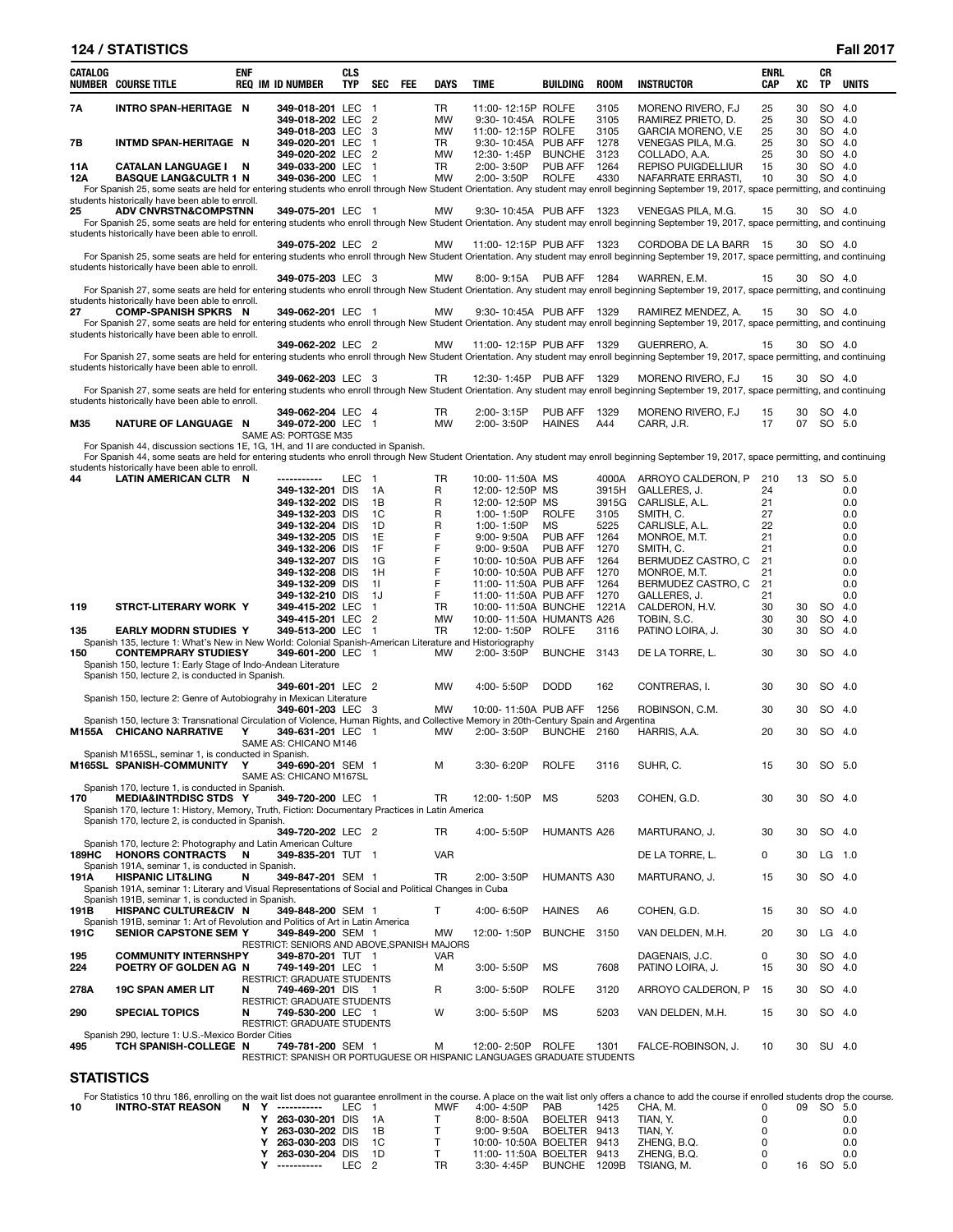| CATALOG                  | <b>NUMBER COURSE TITLE</b>                                                                                                                                                                                                                        | ENF |        | <b>REQ IM ID NUMBER</b>                                                  | <b>CLS</b><br><b>TYP</b> | <b>SEC</b>             | FEE | <b>DAYS</b>     | <b>TIME</b> |                                    | <b>BUILDING</b>                        | <b>ROOM</b>  | <b>INSTRUCTOR</b>                        | ENRL<br><b>CAP</b> | xс       | CR<br>TP         | <b>UNITS</b> |
|--------------------------|---------------------------------------------------------------------------------------------------------------------------------------------------------------------------------------------------------------------------------------------------|-----|--------|--------------------------------------------------------------------------|--------------------------|------------------------|-----|-----------------|-------------|------------------------------------|----------------------------------------|--------------|------------------------------------------|--------------------|----------|------------------|--------------|
|                          |                                                                                                                                                                                                                                                   |     |        | Y 263-030-211 DIS                                                        |                          | 2A                     |     | м               |             | 12:00-12:50P MS                    |                                        | 5128         | KIM, W.B.                                | 0                  |          |                  | 0.0          |
|                          |                                                                                                                                                                                                                                                   |     | Υ      | 263-030-212 DIS                                                          |                          | 2B                     |     | M               |             | 1:00-1:50P                         | <b>MS</b>                              | 5128         | KIM, W.B.                                | 0<br>$\mathbf 0$   |          |                  | 0.0          |
|                          |                                                                                                                                                                                                                                                   |     | Υ<br>Υ | 263-030-213 DIS<br>263-030-214 DIS                                       |                          | 2C<br>2D               |     | M<br>M          |             | $3:00 - 3:50P$<br>4:00-4:50P       | <b>MS</b><br><b>MS</b>                 | 5128<br>5128 | JOHNSON, T.A.<br>JOHNSON, T.A.           | $\mathbf 0$        |          |                  | 0.0<br>0.0   |
|                          |                                                                                                                                                                                                                                                   |     | Y      | -----------                                                              | LEC                      | 3                      |     | <b>TR</b>       |             |                                    | 11:00-12:15P BUNCHE                    | 1209B        | TSIANG, M.                               | 0                  |          | 13 SO 5.0        |              |
|                          |                                                                                                                                                                                                                                                   |     | Υ<br>Υ | 263-030-221 DIS<br>263-030-222 DIS                                       |                          | 3A<br>3B               |     | M<br>M          |             | $8:00 - 8:50A$<br>$9:00 - 9:50A$   | <b>BOELTER</b><br><b>BOELTER</b>       | 9413<br>9413 | WANG, L.<br>WANG, L.                     | 0<br>0             |          |                  | 0.0<br>0.0   |
|                          |                                                                                                                                                                                                                                                   |     | Υ      | 263-030-223 DIS                                                          |                          | 3C                     |     | M               |             |                                    | 10:00-10:50A BOELTER                   | 9413         | CHAO, J.                                 | 0                  |          |                  | 0.0          |
|                          |                                                                                                                                                                                                                                                   |     | Υ<br>Υ | 263-030-224 DIS<br>-----------                                           | LEC                      | 3D                     |     | M<br><b>MW</b>  |             |                                    | 11:00-11:50A BOELTER<br><b>DODD</b>    | 9413<br>147  | CHAO, J.                                 | 0<br>$\mathbf 0$   |          | SO.              | 0.0<br>5.0   |
|                          |                                                                                                                                                                                                                                                   |     | Υ      | 263-030-231 DIS                                                          |                          | 4<br>4A                |     | Τ               |             | $3:30 - 4:45P$<br>$8:00 - 8:50A$   | <b>MS</b>                              | 5128         | GOULD, R.L.<br>ZHU, J.                   | 0                  | 08       |                  | 0.0          |
|                          |                                                                                                                                                                                                                                                   |     | Υ      | 263-030-232 DIS                                                          |                          | 4B                     |     | T               |             | $9:00 - 9:50A$                     | <b>MS</b>                              | 5128         | ZHU, J.                                  | 0                  |          |                  | 0.0          |
|                          |                                                                                                                                                                                                                                                   |     | Υ<br>Υ | 263-030-233 DIS<br>263-030-234 DIS                                       |                          | 4C<br>4D               |     | T.<br>T.        |             | 10:00-10:50A MS<br>11:00-11:50A MS |                                        | 5128<br>5128 | KAZEMITABAR AMIRKO<br>KAZEMITABAR AMIRKO | 0<br>0             |          |                  | 0.0<br>0.0   |
| 13                       | <b>STATS-LIFE&amp;HLTH SCI</b>                                                                                                                                                                                                                    | N   |        |                                                                          | LEC                      | $\mathbf{1}$           |     | <b>TR</b>       |             |                                    | 9:30-10:45A BUNCHE                     | 1209B        | PAIK SCHOENBERG, F                       | 0                  |          | 12 SO 5.0        |              |
|                          |                                                                                                                                                                                                                                                   |     |        | 263-040-201 DIS<br>263-040-202 DIS                                       |                          | 1A<br>1B               |     | M<br>M          |             | 1:00-1:50P                         | 12:00-12:50P BOELTER<br><b>BOELTER</b> | 9413<br>9413 | UPPALA. M.<br>UPPALA, M.                 | 0<br>$\mathbf 0$   |          |                  | 0.0<br>0.0   |
|                          |                                                                                                                                                                                                                                                   |     |        | 263-040-203 DIS                                                          |                          | 1C                     |     | M               |             | 2:00-2:50P                         | <b>BOELTER</b>                         | 9413         | <b>TUN, J.S.</b>                         | $\mathbf 0$        |          |                  | 0.0          |
|                          |                                                                                                                                                                                                                                                   |     |        | 263-040-204 DIS                                                          |                          | 1D                     |     | M               |             | $3:00 - 3:50P$                     | <b>BOELTER</b>                         | 9413         | TUN, J.S.                                | 0                  |          |                  | 0.0          |
| 19                       | FIAT LUX FRSHMN SEM N                                                                                                                                                                                                                             |     |        | 263-057-200 SEM 1<br>RESTRICT: UNDERGRADUATE STUDENTS ONLY               |                          |                        |     | R               |             | 1:00-1:50P                         | <b>HAINES</b>                          | 110          | PAIK SCHOENBERG, F                       | 0                  | 30       | PN 1.0           |              |
|                          | Statistics 19, seminar 1: Hold'em or Fold'em: Poker and Probability                                                                                                                                                                               |     |        |                                                                          |                          |                        |     |                 |             |                                    |                                        |              |                                          |                    |          |                  |              |
|                          |                                                                                                                                                                                                                                                   |     |        | 263-057-210 SEM 2<br>RESTRICT: UNDERGRADUATE STUDENTS ONLY               |                          |                        |     | М               |             | 4:00-4:50P                         | MS                                     | 5203         | CHRISTOU, N.                             | 0                  | 30       | PN 1.0           |              |
|                          | Statistics 19, seminar 2: Statistics and Portfolio Risk Management with Stock Market Applications                                                                                                                                                 |     |        |                                                                          |                          |                        |     |                 |             |                                    |                                        |              |                                          |                    |          |                  |              |
|                          | For Statistics 20, some seats are held for entering students who enroll through New Student Orientation. Any student may enroll beginning September 19, 2017, space permitting, and continuing<br>students historically have been able to enroll. |     |        |                                                                          |                          |                        |     |                 |             |                                    |                                        |              |                                          |                    |          |                  |              |
| 20                       | PROGRAMMING WITH R Y                                                                                                                                                                                                                              |     |        |                                                                          | <b>LEC</b>               | $\overline{1}$         |     | <b>MWF</b>      |             | 4:00-4:50P                         | POWELL                                 | 320          | SANCHEZ, J.                              | 0                  | 09       | SO 4.0           |              |
|                          |                                                                                                                                                                                                                                                   |     |        | 263-060-201 DIS<br>-----------                                           | <b>LEC</b>               | 1A<br>$\overline{2}$   |     | T.<br><b>TR</b> |             | 4:00-4:50P<br>$8:00 - 9:15A$       | <b>POWELL</b><br><b>KNSY PV</b>        | 320<br>1220B | XI, N.<br>TSIANG, M.                     | 0<br>0             | 11       | SO               | 0.0<br>4.0   |
|                          |                                                                                                                                                                                                                                                   |     |        | 263-060-211 DIS                                                          |                          | 2A                     |     | W               |             | 8:00-8:50A                         | <b>BOELTER</b>                         | 9413         | LI, H.                                   | 0                  |          |                  | 0.0          |
|                          |                                                                                                                                                                                                                                                   |     |        | 263-060-212 DIS                                                          |                          | 2B                     |     | W               |             | $9:00 - 9:50A$                     | <b>BOELTER</b><br>10:00-10:50A BOELTER | 9413         | LI, H.                                   | 0                  |          |                  | 0.0          |
|                          |                                                                                                                                                                                                                                                   |     |        | 263-060-213 DIS<br>263-060-214 DIS                                       |                          | 2C<br>2D               |     | W<br>W          |             |                                    | 11:00-11:50A BOELTER 9413              | 9413         | PENG, Z.<br>PENG, Z.                     | 0<br>0             |          |                  | 0.0<br>0.0   |
|                          | For Statistics 100A, lecture 1, there will be one MANDATORY midterm examination from 6 to 8 p.m. on Wednesday, November 8, 2017.                                                                                                                  |     |        |                                                                          |                          |                        |     |                 |             |                                    |                                        |              |                                          |                    |          |                  |              |
| 100A                     | <b>INTRODCTN-PROBABLTYY</b>                                                                                                                                                                                                                       |     |        | -----------<br>263-303-201 DIS                                           | LEC                      | $\overline{1}$<br>1A   |     | <b>MWF</b><br>т |             | 1:00-1:50P<br>$8:00 - 8:50A$       | ΜS<br>PAB                              | 5200<br>1749 | SANCHEZ, J.<br>ZHOU, K.                  | 0<br>0             | 06       | <b>SO</b>        | 4.0<br>0.0   |
|                          |                                                                                                                                                                                                                                                   |     |        | 263-303-202 DIS                                                          |                          | 1B                     |     | т               |             | $9:00 - 9:50A$                     | PAB                                    | 1749         | ZHOU, K.                                 | 0                  |          |                  | 0.0          |
|                          |                                                                                                                                                                                                                                                   |     |        | 263-303-203 DIS<br>263-303-204 DIS                                       |                          | <sub>1</sub> C<br>1D   |     | Т<br>T          |             | $3:00 - 3:50P$<br>4:00-4:50P       | PAB<br>PAB                             | 1749<br>1749 | YE, Q.<br>YE, Q.                         | 0<br>0             |          |                  | 0.0<br>0.0   |
|                          |                                                                                                                                                                                                                                                   |     |        | -----------                                                              | LEC                      | $\overline{2}$         |     | <b>TR</b>       |             |                                    | 11:00-12:15P BUNCHE                    | 2209A        | PAIK SCHOENBERG, F                       | 0                  | 13       | SO               | 4.0          |
|                          |                                                                                                                                                                                                                                                   |     |        | 263-303-211 DIS                                                          |                          | 2A                     |     | M               |             | $8:00 - 8:50A$                     | <b>BOELTER</b>                         | 2444         | BLACKBURN, T.R.                          | 0                  |          |                  | 0.0          |
|                          | For Statistics 100B, lecture 1, there will be two MANDATORY midterm examinations from 6 to 8 p.m. on the following Tuesdays: October 24 and November 14, 2017.                                                                                    |     |        | 263-303-212 DIS                                                          |                          | 2B                     |     | M               |             | $9:00 - 9:50A$                     | BOELTER 2444                           |              | BLACKBURN, T.R.                          | 0                  |          |                  | 0.0          |
| 100B                     | <b>INTRO-MATH STATS</b>                                                                                                                                                                                                                           | Y   |        | -----------                                                              | LEC                      | $\overline{1}$         |     | <b>MWF</b>      |             | 3:00-3:50P                         | KNSY PV                                | 1200B        | CHRISTOU, N.                             | 0                  | 27       | SO               | 4.0          |
|                          |                                                                                                                                                                                                                                                   |     |        | 263-304-201 DIS<br>263-304-202 DIS                                       |                          | - 1 A<br>- 1B          |     | т<br>Τ          |             | 3:00-3:50P<br>4:00-4:50P           | MS<br>MS                               | 5128<br>5128 | KRAMER, J.R.<br>KRAMER, J.R.             | 0<br>0             |          |                  | 0.0<br>0.0   |
|                          | For Statistics 100C, lecture 1, there will be two MANDATORY midterm examinations from 6 to 8 p.m. on Tuesday, October 26 and Thursday, November 16, 2017.                                                                                         |     |        |                                                                          |                          |                        |     |                 |             |                                    |                                        |              |                                          |                    |          |                  |              |
| <b>100C</b>              | <b>LINEAR MODELS</b>                                                                                                                                                                                                                              | Y   |        | -----------<br>RESTRICT: STATISTICS MAJORS OR PREMAJORS OR MINORS        | LEC 1                    |                        |     | <b>MWF</b>      |             | 1:00-1:50P                         | <b>FRANZ</b>                           | 1260         | CHRISTOU, N.                             | 0                  | 27       | SO               | -4.0         |
|                          |                                                                                                                                                                                                                                                   |     |        | 263-308-201 DIS                                                          |                          | - 1A                   |     | R               |             | $8:00 - 8:50A$                     | <b>PAB</b>                             | 2434         | SMITH, S.V.                              | 0                  |          |                  | 0.0          |
|                          |                                                                                                                                                                                                                                                   |     |        | RESTRICT: STATISTICS MAJORS OR PREMAJORS OR MINORS<br>263-308-202 DIS 1B |                          |                        |     | R               |             | 9:00- 9:50A                        | PAB                                    | 2434         | SMITH, S.V.                              | 0                  |          |                  | 0.0          |
|                          |                                                                                                                                                                                                                                                   |     |        | RESTRICT: STATISTICS MAJORS OR PREMAJORS OR MINORS                       |                          |                        |     |                 |             |                                    |                                        |              |                                          |                    |          |                  |              |
|                          | For Statistics 101A, lecture 1, there will be one MANDATORY midterm examination from 6 to 8 p.m. on Friday, November 3, 2017.                                                                                                                     |     |        | -----------                                                              | LEC <sub>1</sub>         |                        |     | MWF             |             |                                    |                                        |              |                                          |                    |          |                  |              |
| 101A                     | INT DATA ANALY REGR                                                                                                                                                                                                                               | Y   |        | RESTRICT: SENIORS AND ABOVE                                              |                          |                        |     |                 |             |                                    | 11:00-11:50A KNSY PV 1200B             |              | ALMOHALWAS, A.M.                         | 0                  | 04       | SO               | -4.0         |
|                          |                                                                                                                                                                                                                                                   |     |        | 263-317-201 DIS 1A                                                       |                          |                        |     | т               |             | 1:00-1:50P                         | PAB                                    | 1749         | WU, G.                                   | 0                  |          |                  | 0.0          |
|                          |                                                                                                                                                                                                                                                   |     |        | RESTRICT: SENIORS AND ABOVE<br>263-317-202 DIS 1B                        |                          |                        |     | T               |             | 2:00-2:50P                         | <b>PAB</b>                             | 1749         | WU, G.                                   | 0                  |          |                  | 0.0          |
|                          |                                                                                                                                                                                                                                                   |     |        | <b>RESTRICT: SENIORS AND ABOVE</b>                                       |                          |                        |     |                 |             |                                    |                                        |              |                                          |                    |          |                  |              |
|                          | For Statistics 101A, lecture 2, there will be one MANDATORY midterm examination from 6 to 8 p.m. on Friday, November 3, 2017.                                                                                                                     |     |        | -----------                                                              | LEC <sub>2</sub>         |                        |     | <b>MWF</b>      |             |                                    | 12:00-12:50P GEOLOGY 3656              |              | ALMOHALWAS, A.M.                         | 0                  |          | 05 SO 4.0        |              |
|                          |                                                                                                                                                                                                                                                   |     |        | RESTRICT: SENIORS AND ABOVE                                              |                          |                        |     |                 |             |                                    |                                        |              |                                          |                    |          |                  |              |
|                          |                                                                                                                                                                                                                                                   |     |        | 263-317-211 DIS 2A<br><b>RESTRICT: SENIORS AND ABOVE</b>                 |                          |                        |     | R               |             | 1:00-1:50P                         | PAB                                    | 1749         | YUAN, T.                                 | 0                  |          |                  | 0.0          |
|                          |                                                                                                                                                                                                                                                   |     |        | 263-317-212 DIS 2B                                                       |                          |                        |     | R               |             | 2:00-2:50P                         | PAB                                    | 1749         | YUAN, T.                                 | 0                  |          |                  | 0.0          |
| 102A                     | <b>INTRO-COMP STATS-R</b>                                                                                                                                                                                                                         | Υ   |        | <b>RESTRICT: SENIORS AND ABOVE</b><br>-----------  LEC 1                 |                          |                        |     | <b>MWF</b>      |             | 3:00-3:50P                         | KNSY PV                                | 1240B        | CHEN, M.S.                               | 0                  |          | 08 SO 4.0        |              |
|                          |                                                                                                                                                                                                                                                   |     |        | RESTRICT: SENIORS AND ABOVE                                              |                          |                        |     |                 |             |                                    |                                        |              |                                          |                    |          |                  |              |
|                          |                                                                                                                                                                                                                                                   |     |        | 263-313-201 DIS 1A<br>RESTRICT: SENIORS AND ABOVE                        |                          |                        |     | R               |             | $8:00 - 8:50A$                     | PAB                                    | 1749         | SHU.T.                                   | 0                  |          |                  | 0.0          |
|                          |                                                                                                                                                                                                                                                   |     |        | 263-313-202 DIS 1B                                                       |                          |                        |     | R               |             | $9:00 - 9:50A$                     | PAB                                    | 1749         | SHU, T.                                  | 0                  |          |                  | 0.0          |
|                          |                                                                                                                                                                                                                                                   |     |        | RESTRICT: SENIORS AND ABOVE<br>-----------                               | LEC <sub>2</sub>         |                        |     | <b>MWF</b>      |             | 2:00-2:50P                         | <b>KNSY PV</b>                         | 1240B        | CHEN, M.S.                               | 0                  |          | 07 SO 4.0        |              |
|                          |                                                                                                                                                                                                                                                   |     |        | RESTRICT: SENIORS AND ABOVE                                              |                          |                        |     |                 |             |                                    |                                        |              |                                          |                    |          |                  |              |
|                          |                                                                                                                                                                                                                                                   |     |        | 263-313-211 DIS 2A                                                       |                          |                        |     | R               |             | $3:00 - 3:50P$                     | <b>PAB</b>                             | 1749         | CHAN, A.M.                               | 0                  |          |                  | 0.0          |
|                          |                                                                                                                                                                                                                                                   |     |        | RESTRICT: SENIORS AND ABOVE<br>263-313-212 DIS 2B                        |                          |                        |     | R               |             | 4:00-4:50P                         | PAB                                    | 1749         | CHAN, A.M.                               | 0                  |          |                  | 0.0          |
|                          |                                                                                                                                                                                                                                                   |     |        | RESTRICT: SENIORS AND ABOVE                                              |                          |                        |     |                 |             |                                    |                                        |              |                                          |                    |          |                  |              |
| 112                      | For Statistics 112, lecture 1, there will be one MANDATORY midterm examination from 6 to 9 p.m. on Thursday, November 9, 2017.<br>STAT WINDOW DIVRSTY Y                                                                                           |     |        | -----------                                                              | LEC 1                    |                        |     | TR              |             | 11:00-12:15P DODD                  |                                        | 161          | ESFANDIARI, M.M.                         | 0                  |          | 13 LG 5.0        |              |
|                          |                                                                                                                                                                                                                                                   |     |        | 263-372-201 DIS                                                          |                          | - 1A                   |     | W               |             | 8:00-8:50A                         | <b>HAINES</b>                          | A25          | MANOUKIAN, N.                            | 0                  |          |                  | 0.0          |
| 130                      | SPSS&STATA&SAS&R                                                                                                                                                                                                                                  | N   |        | 263-372-202 DIS<br>-----------                                           | LEC                      | - 1B<br>$\overline{1}$ |     | W<br><b>MWF</b> |             | $9:00 - 9:50A$<br>3:00-3:50P       | <b>HAINES</b><br>POWELL                | A25<br>320   | MANOUKIAN, N.<br>CHA, M.                 | 0<br>0             |          | 08 SO 4.0        | 0.0          |
|                          |                                                                                                                                                                                                                                                   |     |        | RESTRICT: STATISTICS MAJORS ONLY                                         |                          |                        |     |                 |             |                                    |                                        |              |                                          |                    |          |                  |              |
|                          |                                                                                                                                                                                                                                                   |     |        | 263-479-201 DIS 1A<br>RESTRICT: STATISTICS MAJORS ONLY                   |                          |                        |     | R               |             | $3:00 - 3:50P$                     | <b>POWELL</b>                          | 320          | SUN, Y.                                  | 0                  |          |                  | 0.0          |
| <b>140SL</b>             | <b>STATS CONSULTING</b>                                                                                                                                                                                                                           | Υ   |        | 263-541-200 LEC 1                                                        |                          |                        |     | <b>MW</b>       |             | 4:00-4:50P                         | BOELTER 2760                           |              | LEW, V.                                  | 0                  | 30       |                  | 4.0          |
|                          |                                                                                                                                                                                                                                                   |     |        | 263-541-210 LEC 2                                                        |                          |                        |     | MW              |             | 11:00-11:50A PAB                   |                                        | 1749         | LEW, V.                                  | 0                  | 30       |                  | 4.0          |
| C <sub>151</sub><br>M154 | <b>EXPERIMENTAL DESIGN Y</b><br><b>MEASUREMNT&amp;ITS APPSY</b>                                                                                                                                                                                   |     |        | 263-606-200 LEC 1<br>263-624-200 LEC 1                                   |                          |                        |     | TR<br><b>TR</b> |             | 11:00-12:15P PAB<br>2:00-3:15P     | FRANZ                                  | 1749<br>2288 | XU, H.<br>BENTLER, P.M.                  | $\Omega$<br>0      | 13<br>30 | SO 4.0<br>SO 4.0 |              |
|                          |                                                                                                                                                                                                                                                   |     |        | SAME AS: PSYCH M144                                                      |                          |                        |     |                 |             |                                    |                                        |              |                                          |                    |          |                  |              |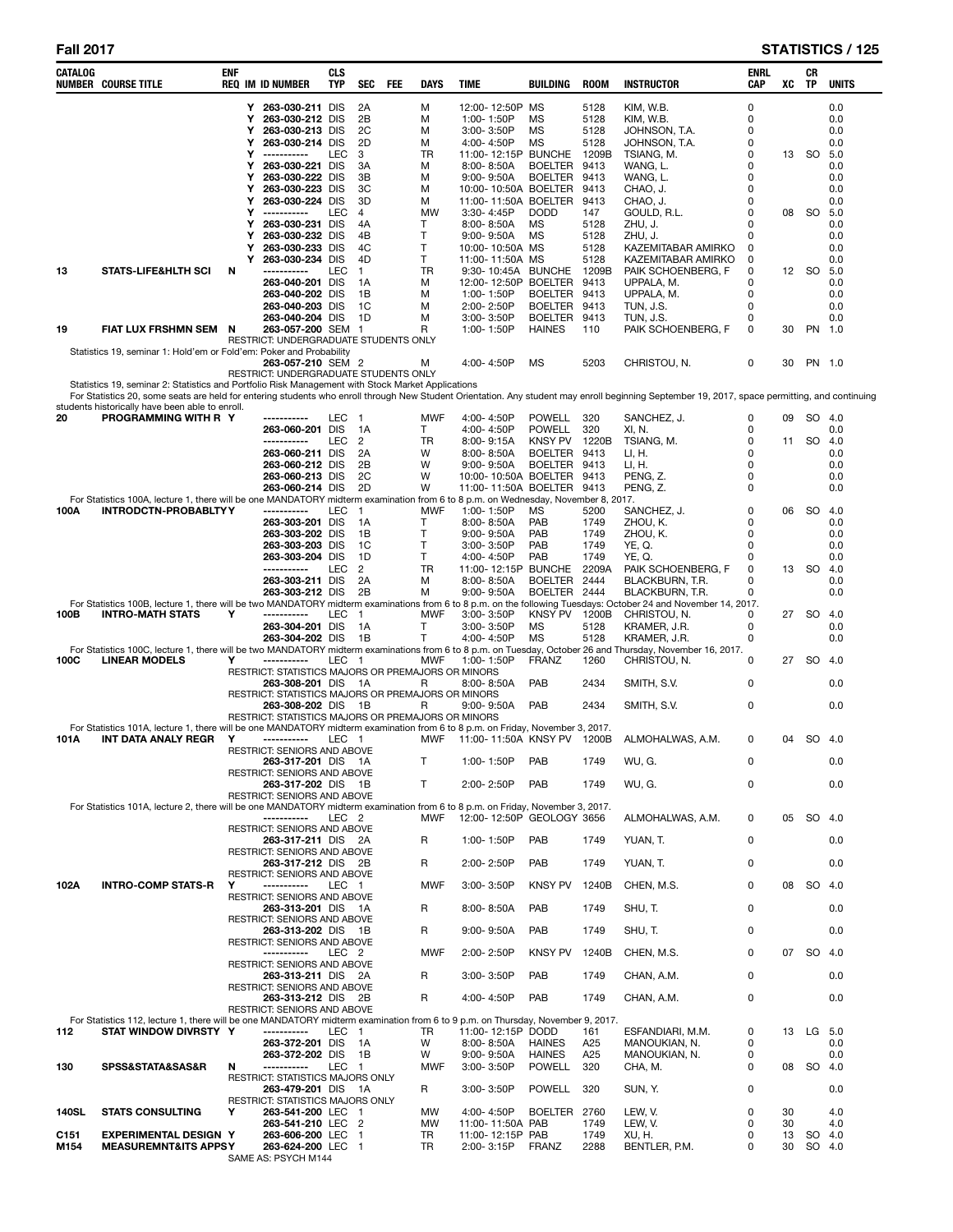# **126 / SURGERY Fall 2017**

| CATALOG          | <b>NUMBER COURSE TITLE</b>                                                                            | ENF | <b>REQ IM ID NUMBER</b>                                                                   | <b>CLS</b><br><b>TYP</b> | <b>SEC</b>                  | FEE | <b>DAYS</b>                            | <b>TIME</b>                             | <b>BUILDING</b>             | <b>ROOM</b>    | <b>INSTRUCTOR</b>                                                                                                                                                               | <b>ENRL</b><br>CAP | хc                   | CR<br>TP                   | <b>UNITS</b>                                         |
|------------------|-------------------------------------------------------------------------------------------------------|-----|-------------------------------------------------------------------------------------------|--------------------------|-----------------------------|-----|----------------------------------------|-----------------------------------------|-----------------------------|----------------|---------------------------------------------------------------------------------------------------------------------------------------------------------------------------------|--------------------|----------------------|----------------------------|------------------------------------------------------|
| 189              | <b>ADV HONORS SEMINARS N</b>                                                                          |     | 263-534-200 SEM 1<br><b>RESTRICT: INSTRUCTOR CONSENT</b>                                  |                          |                             |     | <b>TBA</b>                             |                                         |                             |                | ESFANDIARI, M.M.                                                                                                                                                                | 0                  | 30                   | SO 1.0                     |                                                      |
| 195              | Statistics 189, seminar 1: Advanced Honors Seminar for Statistics 112, Lecture 1<br><b>INTERNSHIP</b> | N   | 263-870-201 TUT 1<br>263-870-202 TUT 2<br>263-870-203 TUT<br>263-870-204 TUT              |                          | -3                          |     | VAR<br><b>VAR</b><br>VAR               |                                         |                             |                | CHRISTOU, N.<br>LEW, V.<br>AMINI, A.A.                                                                                                                                          | 0<br>0<br>0        | 30<br>30<br>30       | SO 4.0<br>SO 4.0<br>SO     | 4.0                                                  |
|                  |                                                                                                       |     | 263-870-205 TUT<br>263-870-206 TUT                                                        |                          | $\overline{4}$<br>-5<br>- 6 |     | <b>VAR</b><br>VAR<br><b>VAR</b>        |                                         |                             |                | ALMOHALWAS, A.M.<br>CHA, M.<br>CHEN, M.S.                                                                                                                                       | 0<br>0<br>0        | 30<br>30<br>30       | SO 4.0<br>SO 4.0<br>SO 4.0 |                                                      |
| 200A             | <b>APPLIED PROBABILITY</b>                                                                            | Y   | -----------<br>RESTRICT: GRADUATE STUDENTS<br>663-003-201 DIS 1A                          | LEC                      | $\overline{1}$              |     | TR<br>м                                | 12:30-1:45P<br>10:00-10:50A LAKRETZ 120 | <b>HAINES</b>               | A25            | WU, Y.<br>HAN, T.                                                                                                                                                               | 0<br>0             | 30                   | SO 4.0                     | 0.0                                                  |
| 201A             | <b>RSH DSGN&amp;SMPLG&amp;ANLYN</b>                                                                   |     | <b>RESTRICT: GRADUATE STUDENTS</b><br>-----------                                         | LEC 1                    |                             |     | <b>MW</b>                              | 2:00-3:15P                              | <b>FRANZ</b>                | 2258A          | HARTMAN, E.K.                                                                                                                                                                   | 0                  |                      | 12 SO 4.0                  |                                                      |
|                  |                                                                                                       |     | RESTRICT: GRADUATE STUDENTS<br>663-010-201 DIS 1A                                         |                          |                             |     | T.                                     | 10:00-10:50A ROYCE                      |                             | 164            | HILL, M.K.                                                                                                                                                                      | 0                  |                      |                            | 0.0                                                  |
| 202A             | <b>STATS PROGRAMMING</b>                                                                              | N   | RESTRICT: GRADUATE STUDENTS<br>-----------                                                | LEC 1                    |                             |     | <b>TR</b>                              | 11:00-12:15P HAINES                     |                             | A <sub>2</sub> | WU, Y.                                                                                                                                                                          | 0                  | 30                   | SO 4.0                     |                                                      |
|                  |                                                                                                       |     | <b>RESTRICT: GRADUATE STUDENTS</b><br>663-013-201 DIS 1A                                  |                          |                             |     | R                                      | 4:30-5:20P                              | GEOLOGY 3656                |                | DEMIRDJIAN, L.V.                                                                                                                                                                | 0                  |                      |                            | 0.0                                                  |
| 205              | <b>LINEAR MODELS</b>                                                                                  | N   | RESTRICT: GRADUATE STUDENTS<br>663-030-200 LEC 1                                          |                          |                             |     | WF                                     | 12:30-1:45P                             | PAB                         | 1749           | LI, J.                                                                                                                                                                          | 0                  | 04                   | SO 4.0                     |                                                      |
| 206              | <b>MODERN SURVEY MTHDSY</b>                                                                           |     | RESTRICT: GRADUATE STUDENTS<br>663-036-200 LEC 1                                          |                          |                             |     | MW                                     | 3:30-4:45P                              | PAB                         | 1749           | HARTMAN, E.K.                                                                                                                                                                   | 30                 | 30                   | SO 4.0                     |                                                      |
| 218              |                                                                                                       | N   | <b>RESTRICT: GRADUATE STUDENTS</b>                                                        |                          |                             |     | <b>TR</b>                              |                                         | <b>BUNCHE</b>               | 3164           |                                                                                                                                                                                 | 35                 | 30                   | SO 4.0                     |                                                      |
|                  | <b>STAT ANLY-NETWORKS</b>                                                                             |     | 663-110-200 LEC 1<br>RESTRICT: GRADUATE STUDENTS                                          |                          |                             |     |                                        | $3:30 - 4:45P$                          |                             |                | HANDCOCK, M.S.                                                                                                                                                                  |                    |                      |                            |                                                      |
| C <sub>225</sub> | <b>EXPERIMENTAL DESIGN N</b>                                                                          |     | 663-150-220 LEC 1<br>RESTRICT: GRADUATE STUDENTS                                          |                          |                             |     | TR                                     | 11:00-12:15P PAB                        |                             | 1749           | XU, H.                                                                                                                                                                          | 15                 | 13                   | SO 4.0                     |                                                      |
| M231             | PATTERN RECOGNITION N                                                                                 |     | 663-186-200 LEC 1<br>SAME AS: COM SCI M276A<br>RESTRICT: GRADUATE STUDENTS                |                          |                             |     | <b>MW</b>                              | 2:00-3:15P                              | PAB                         | 1434A          | ZHU, S.                                                                                                                                                                         | 0                  | 07                   | SO 4.0                     |                                                      |
| M242             | MULT ANLY&LATENT VR N                                                                                 |     | 663-252-200 LEC 1<br>SAME AS: POL SCI M208D, PSYCH M257<br>RESTRICT: GRADUATE STUDENTS    |                          |                             |     | TR                                     | 11:00-12:15P FRANZ                      |                             | 3534           | BENTLER, P.M.                                                                                                                                                                   | 25                 | 30                   | SO 4.0                     |                                                      |
| M243             | LOGIC&CAUS&PROBBLTYN                                                                                  |     | 663-258-200 LEC 1<br>SAME AS: EPIDEM M204<br>RESTRICT: GRADUATE STUDENTS                  |                          |                             |     | TR                                     | $3:00 - 4:50P$                          | <b>HLTHSCI</b>              |                | 33105A ARAH, O.A.                                                                                                                                                               | 5                  | 30                   | SO 4.0                     |                                                      |
| 290              | <b>CURRENT LIT-STATS</b>                                                                              | N   | 663-540-200 SEM 1<br><b>RESTRICT: GRADUATE STUDENTS</b>                                   |                          |                             |     | T                                      | $2:00 - 3:15P$                          | PAB                         | 1434A          | HAZLETT, C.J.                                                                                                                                                                   | 75                 | 30                   | SU 2.0                     |                                                      |
| 291SL            | <b>STATISTICL CONSLTNG</b>                                                                            | N   | 663-547-200 RGP 1<br>RESTRICT: GRADUATE STUDENTS                                          |                          |                             |     | F                                      | 4:00-4:50P                              | MS                          | 5128           | ESFANDIARI, M.M.                                                                                                                                                                | 10                 | 30                   | SO 4.0                     |                                                      |
| 401              | <b>METHODS-MODERN STATN</b>                                                                           |     | 663-602-200 LEC 1                                                                         |                          |                             |     | М                                      | 6:00-8:50P                              | PAB                         | 1749           | CHEN, M.S.                                                                                                                                                                      | 35                 | 30                   | SO 4.0                     |                                                      |
| 402              | <b>APPLIED REGRESSION</b>                                                                             | N   | RESTRICT: MASTERS OF APPLIED STATISTICS MAJORS<br>663-604-200 LEC 1                       |                          |                             |     | W                                      | $6.00 - 8.50P$                          | PAB                         | 2748           | ESFANDIARI, M.M.                                                                                                                                                                | 35                 | 30                   | SO 4.0                     |                                                      |
| 414              | <b>COMPTR INTNSV MTHDS N</b>                                                                          |     | RESTRICT: MASTERS OF APPLIED STATISTICS MAJORS<br>663-628-200 LEC 1                       |                          |                             |     | R                                      | $6.00 - 8.50P$                          | <b>PAB</b>                  | 2434           | ZHOU, Q.                                                                                                                                                                        | 35                 | 30                   | SO 4.0                     |                                                      |
| 415              | INTR TO FORECASTING N                                                                                 |     | RESTRICT: MASTERS OF APPLIED STATISTICS MAJORS<br>663-630-200 LEC 1                       |                          |                             |     | м                                      | 6:00-8:50P                              | PAB                         | 2748           | SANCHEZ, J.                                                                                                                                                                     | 35                 | 21                   | SO 4.0                     |                                                      |
| 419              | <b>EXPERIMENTAL DESIGN Y</b>                                                                          |     | RESTRICT: MASTERS OF APPLIED STATISTICS MAJORS<br>663-638-200 LEC 1                       |                          |                             |     | т                                      | $6:00 - 8:50P$                          | PAB                         | 1749           | XU. H.                                                                                                                                                                          | 35                 | 30                   | SO 4.0                     |                                                      |
| 495A             | TCHNG COLLEGE STATS N                                                                                 |     | RESTRICT: MASTERS OF APPLIED STATISTICS MAJORS<br>663-791-200 SEM 1                       |                          |                             |     | F                                      | 2:00-3:15P                              | MS                          | 5128           | GOULD, R.L.                                                                                                                                                                     | 30                 | 30                   | SU 2.0                     |                                                      |
| 496              | <b>STATS INTERNSHIP</b>                                                                               | N   | 663-794-201 TUT 1<br>RESTRICT: MASTERS OF APPLIED STATISTICS MAJORS                       |                          |                             |     | <b>UNSCHED</b>                         |                                         |                             |                | ZHOU, Q.                                                                                                                                                                        | 3                  | 30                   |                            | SO 2.0-4.0                                           |
| <b>SURGERY</b>   |                                                                                                       |     |                                                                                           |                          |                             |     |                                        |                                         |                             |                |                                                                                                                                                                                 |                    |                      |                            |                                                      |
| 99               | <b>STUDENT RSRCH PRGRMN</b>                                                                           |     | 355-297-201 TUT 1<br>355-297-202 TUT<br>355-297-203 TUT 3<br>355-297-204 TUT              |                          | 2<br>$\overline{4}$         |     | <b>VAR</b><br>VAR<br>VAR<br><b>VAR</b> |                                         |                             |                | CHEN, Y.<br>FRIED, I.<br>EIBL, G.<br>LOPEZ, I.A.                                                                                                                                | 0<br>0<br>0<br>0   | 30<br>30<br>30<br>30 |                            | PN 1.0-2.0<br>PN 1.0-2.0<br>PN 1.0-2.0<br>PN 1.0-2.0 |
|                  |                                                                                                       |     | 355-297-205 TUT<br>355-297-206 TUT 6                                                      |                          | - 5                         |     | VAR<br>VAR                             |                                         |                             |                | CAMERON, R.B.<br>GIOVANNINI, M.                                                                                                                                                 | 0<br>0             | 30<br>30             |                            | PN 1.0-2.0<br>PN 1.0-2.0                             |
| <b>188SA</b>     | <b>INDIV STD FOR USIE</b>                                                                             | N   | 355-828-200 TUT 1                                                                         |                          |                             |     | VAR                                    |                                         |                             |                | LEY, E.J.                                                                                                                                                                       | 1                  | 30                   | $LG$ 1.0                   |                                                      |
| <b>THEATER</b>   |                                                                                                       |     |                                                                                           |                          |                             |     |                                        |                                         |                             |                |                                                                                                                                                                                 |                    |                      |                            |                                                      |
| 1Α               | <b>DANCE-MUSIC THEATER N</b>                                                                          |     | 356-001-200 STU 1                                                                         |                          |                             |     | MW                                     | 9:00-10:20A MCGWN E 102                 |                             |                | For information on courses open to undergraduate nonmajor students, see http://www.tft.ucla.edu/programs/theater-department/undergraduate-degrees/theater-minor/.<br>GUNN, F.N. | 37                 | 30                   | $LG$ 1.0                   |                                                      |
|                  |                                                                                                       |     | <b>RESTRICT: INSTRUCTOR CONSENT</b><br>356-001-201 STU 2                                  |                          |                             |     | MW                                     | 10:30-12:00P MCGWN E 102                |                             |                | GUNN, F.N.                                                                                                                                                                      | 37                 | 30                   | LG 1.0                     |                                                      |
|                  |                                                                                                       |     | RESTRICT: INSTRUCTOR CONSENT<br>356-001-203 STU 3                                         |                          |                             |     | TR                                     | 8:00-8:50A                              | MACGOWN 1350                |                | WANG, W.                                                                                                                                                                        | 70                 | 30                   | $LG$ 1.0                   |                                                      |
| 12               | <b>INTRO TO PERFORMNCE N</b>                                                                          |     | RESTRICT: INSTRUCTOR CONSENT<br>-----------                                               | LEC <sub>1</sub>         |                             |     | T.                                     | 8:51-11:50A MACGOWN 1350                |                             |                | HACKETT, M.J.                                                                                                                                                                   | 70                 | 30                   | LG 4.0                     |                                                      |
|                  |                                                                                                       |     | RESTRICT: INSTRUCTOR CONSENT<br>356-057-201 STU 1A                                        |                          |                             |     | R                                      | 8:51-11:50A MCGWN E 102                 |                             |                | WILDER, J.V.                                                                                                                                                                    | 24                 |                      |                            | 0.0                                                  |
|                  |                                                                                                       |     | 356-057-202 STU 1B<br>356-057-203 STU 1C                                                  |                          |                             |     | R<br>R                                 | 8:51-11:50A<br>8:51-11:50A              | MCGWN E 101<br>MACGOWN 1350 |                | SALEH, A.<br>JIN, S.                                                                                                                                                            | 24<br>24           |                      |                            | 0.0<br>0.0                                           |
| 13               | PLAY READNG&ANALYSS N                                                                                 |     | 356-060-200 LEC 1<br>RESTRICT: INSTRUCTOR CONSENT                                         |                          |                             |     | MW                                     | 4:00-5:20P                              | <b>DODD</b>                 | 175            | TAYLOR, D.A.                                                                                                                                                                    | 72                 | 30                   | LG 5.0                     |                                                      |
| 14A              | <b>INTRO TO DESIGN</b>                                                                                | N   | -----------<br>RESTRICT: INSTRUCTOR CONSENT                                               | LEC 1                    |                             |     | TR                                     | 12:30-1:50P                             | MACGOWN 1350                |                | ROSE, R.S.                                                                                                                                                                      | 70                 | 30                   | LG 5.0                     |                                                      |
|                  |                                                                                                       |     | 356-062-201 STU 1A                                                                        |                          |                             |     | MW                                     | 1:00-3:50P                              | MACGOWN 1220                |                | HAYS, M.A.                                                                                                                                                                      | $12 \overline{ }$  |                      |                            | 0.0                                                  |
|                  |                                                                                                       |     | RESTRICT: INSTRUCTOR CONSENT<br>356-062-202 STU 1B                                        |                          |                             |     | MW                                     | 1:00-3:50P                              | MACGOWN 1220                |                | CORRIGAN, D.P.                                                                                                                                                                  | 10                 |                      |                            | 0.0                                                  |
|                  |                                                                                                       |     | RESTRICT: INSTRUCTOR CONSENT<br>356-062-203 STU 1C                                        |                          |                             |     | MW                                     | 1:00-3:50P                              |                             |                | MACGOWN 2204B WEINZIERL, A.K.                                                                                                                                                   | 8                  |                      |                            | 0.0                                                  |
|                  |                                                                                                       |     | RESTRICT: INSTRUCTOR CONSENT<br>356-062-204 STU 1D                                        |                          |                             |     | T.                                     | 2:30-4:50P                              | MACGOWN 1220                |                | HAYS, M.A.                                                                                                                                                                      | 6                  |                      |                            | 0.0                                                  |
|                  |                                                                                                       |     | <b>RESTRICT: INSTRUCTOR CONSENT</b><br>356-062-205 STU 1E<br>RESTRICT: INSTRUCTOR CONSENT |                          |                             |     | T.                                     | 2:30-4:50P                              | MACGOWN 1220                |                | CORRIGAN, D.P.                                                                                                                                                                  | 5                  |                      |                            | 0.0                                                  |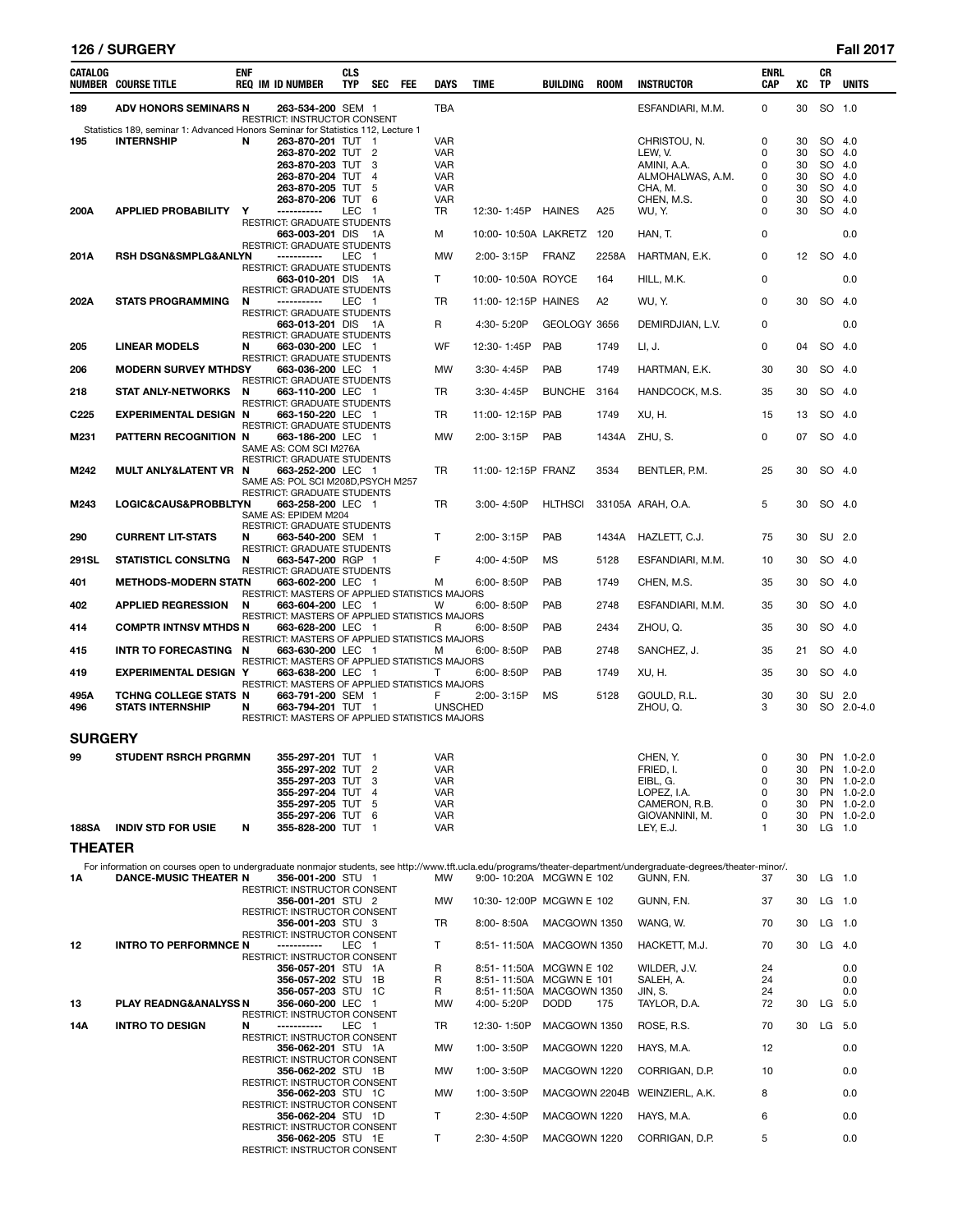÷

| CATALOG     | <b>NUMBER COURSE TITLE</b>                                                                                                                                                                  | <b>ENF</b> | <b>REQ IM ID NUMBER</b>                                    | <b>CLS</b><br><b>TYP</b> | SEC                   | FEE | DAYS            | <b>TIME</b>                                          | BUILDING                      | <b>ROOM</b> | <b>INSTRUCTOR</b>                         | ENRL<br>CAP    | XC       | CR<br><b>TP</b>  | <b>UNITS</b>     |
|-------------|---------------------------------------------------------------------------------------------------------------------------------------------------------------------------------------------|------------|------------------------------------------------------------|--------------------------|-----------------------|-----|-----------------|------------------------------------------------------|-------------------------------|-------------|-------------------------------------------|----------------|----------|------------------|------------------|
|             |                                                                                                                                                                                             |            | 356-062-206 STU 1F                                         |                          |                       |     | T               | 2:30-4:50P                                           | MACGOWN 1220                  |             | WEINZIERL, A.K.                           | 4              |          |                  | 0.0              |
|             |                                                                                                                                                                                             |            | RESTRICT: INSTRUCTOR CONSENT<br>356-062-207 STU 1G         |                          |                       |     | R               | 2:30-4:50P                                           | <b>MACGOWN</b>                |             | HAYS, M.A.                                | 6              |          |                  | 0.0              |
|             |                                                                                                                                                                                             |            | RESTRICT: INSTRUCTOR CONSENT<br>356-062-208 STU 1H         |                          |                       |     | R               | 2:30-4:50P                                           | <b>MACGOWN</b>                |             | CORRIGAN, D.P.                            | 5              |          |                  | 0.0              |
|             |                                                                                                                                                                                             |            | RESTRICT: INSTRUCTOR CONSENT<br>356-062-209 STU 1I         |                          |                       |     | R               | 2:30-4:50P                                           |                               |             | MACGOWN 2204B WEINZIERL, A.K.             | $\overline{4}$ |          |                  | 0.0              |
|             |                                                                                                                                                                                             |            | RESTRICT: INSTRUCTOR CONSENT<br>356-062-210 STU 1J         |                          |                       |     | MW              | 1:00-3:50P                                           | MACGOWN 1220                  |             | BURKE, J.A.                               | 2              |          |                  | 0.0              |
|             |                                                                                                                                                                                             |            | <b>RESTRICT: INSTRUCTOR CONSENT</b>                        |                          |                       |     |                 |                                                      |                               |             |                                           |                |          |                  |                  |
|             |                                                                                                                                                                                             |            | 356-062-211 STU 1K<br>RESTRICT: INSTRUCTOR CONSENT         |                          |                       |     | R               | 2:30-4:50P                                           | <b>MACGOWN</b>                |             | BURKE, J.A.                               | $\overline{c}$ |          |                  | 0.0              |
| 19          | <b>FIAT LUX FRSHMN SEM</b>                                                                                                                                                                  | N          | 356-069-201 SEM 1<br>RESTRICT: UNDERGRADUATE STUDENTS ONLY |                          |                       |     | W               | 4:00-5:00P                                           | RIEBER                        | 115A        | CARRIGER, M.L.                            | 20             | 30       | PN 1.0           |                  |
|             | Theater 19, seminar 1: Drag U: Gender, Sex, Fashion, and Performance<br>For Theater 20, the department will cancel your enrollment if you miss either of the first two class meetings.      |            |                                                            |                          |                       |     |                 |                                                      |                               |             |                                           |                |          |                  |                  |
| 20          | <b>ACTING FUNDAMENTALS N</b>                                                                                                                                                                |            | 356-076-200 STU 1<br>356-076-201 STU 2                     |                          |                       |     | TR<br><b>TR</b> | 4:00-5:50P<br>2:00-3:50P                             | MCGWN E 102<br>MACGOWN 1340   |             | SAM, U.B.<br>SAM, U.B.                    | 20<br>20       | 30<br>30 | SO 4.0<br>SO 4.0 |                  |
|             |                                                                                                                                                                                             |            | 356-076-202 STU 3                                          |                          |                       |     | TR              | 2:00-3:50P                                           | MCGWN E 102                   |             | DIKE, I.O.                                | 20             | 30       |                  | SO 4.0           |
|             |                                                                                                                                                                                             |            | 356-076-203 STU<br>356-076-204 STU                         |                          | $\overline{4}$<br>- 5 |     | T.<br>TR        | 4:00-5:50P<br>4:00-5:50P                             | MCGWN E 103<br>MACGOWN 2330   |             | <b>DIKE, I.O.</b><br>STAUDT, A.M.         | 20<br>20       | 30<br>30 |                  | SO 4.0<br>SO 4.0 |
|             |                                                                                                                                                                                             |            | 356-076-206 STU 6                                          |                          |                       |     | <b>TR</b>       | 2:00-3:50P                                           | MACGOWN 2330                  |             | STAUDT, A.M.                              | 20             | 30       | SO 4.0           |                  |
| 25A         | MOVEMENT&COMBAT I N                                                                                                                                                                         |            | 356-077-200 STU 1                                          |                          |                       |     | F.              | 3:30-6:20P                                           | MACGOWN 2330                  |             | OGURI, N.                                 | 16             | 30       |                  | LG 1.0           |
| 28A         | <b>ACTING&amp;VOICE&amp;MVMT 1 N</b>                                                                                                                                                        |            | RESTRICT: THEATER MAJORS OR MINORS<br>356-101-200 STU 1    |                          |                       |     | MW              | 10:00-11:50A MACGOWN 1340                            |                               |             | WRIGHT, A.R.                              | 22             | 30       | LG               | 2.0              |
|             |                                                                                                                                                                                             |            | <b>RESTRICT: INSTRUCTOR CONSENT</b><br>356-101-201 STU 2   |                          |                       |     | MW              | 8:00-9:50A                                           | MACGOWN 1340                  |             |                                           | 22             | 30       | LG               | 2.0              |
|             |                                                                                                                                                                                             |            | RESTRICT: INSTRUCTOR CONSENT                               |                          |                       |     |                 |                                                      |                               |             | WRIGHT, A.R.                              |                |          |                  |                  |
|             |                                                                                                                                                                                             |            | 356-101-202 STU 3<br>RESTRICT: INSTRUCTOR CONSENT          |                          |                       |     | T               | 3:30-6:20P                                           | MACGOWN 1350                  |             | GUNN, F.N.                                | 20             | 30       | LG 2.0           |                  |
| 28C         | <b>ACTING&amp;VOICE&amp;MVMT 1 N</b>                                                                                                                                                        |            | 356-103-200 STU 1<br>RESTRICT: INSTRUCTOR CONSENT          |                          |                       |     | <b>TR</b>       | 8:00-9:50A                                           | MACGOWN 2330                  |             | O'CONNOR, T.K.                            | 20             | 30       | LG               | 2.0              |
|             |                                                                                                                                                                                             |            | 356-103-201 STU 2                                          |                          |                       |     | TR              | 10:00-11:50A MACGOWN 2330                            |                               |             | O'CONNOR, T.K.                            | 20             | 30       | LG 2.0           |                  |
|             |                                                                                                                                                                                             |            | RESTRICT: INSTRUCTOR CONSENT<br>356-103-202 STU 3          |                          |                       |     | TR              | 12:00-1:50P                                          | MACGOWN 2330                  |             | O'CONNOR, T.K.                            | 20             | 30       | LG               | 2.0              |
|             |                                                                                                                                                                                             |            | RESTRICT: INSTRUCTOR CONSENT<br>356-103-203 STU 4          |                          |                       |     | TR              | 12:30-1:50P                                          | MCGWN E 101                   |             | WAGAR, P.M.                               | 20             | 30       | LG 2.0           |                  |
|             | For Theater 30, the department will cancel your enrollment if you miss either of the first two class meetings.                                                                              |            | RESTRICT: THEATER MAJORS OR MINORS                         |                          |                       |     |                 |                                                      |                               |             |                                           |                |          |                  |                  |
| 30          | <b>DRAMATIC WRITING</b>                                                                                                                                                                     | N          | 356-091-200 STU 1                                          |                          |                       |     | T               | 9:00-11:50A LAKRETZ 101                              |                               |             | FOX, A.P.                                 | 20             | 30       | LG               | 4.0              |
|             | Theater 30, studio 1: Exercise Theater                                                                                                                                                      |            | 356-091-202 STU 2                                          |                          |                       |     | M               | 11:00-1:50P                                          | LAKRETZ 101                   |             | SAMANIEGO, J.A.                           | 20             | 30       | LG               | 4.0              |
| 34A         | Theater 30, studio 2: Many Ways to Story<br><b>DANCE-MUSICAL I</b>                                                                                                                          | N          | 356-097-200 STU 1                                          |                          |                       |     | <b>MWF</b>      | 4:30-5:50P                                           | KAUFMAN 1000                  |             | TOMITA, N.                                | 18             | 30       | LG               | 1.0              |
| 35A         |                                                                                                                                                                                             | N          | RESTRICT: INSTRUCTOR CONSENT<br>356-107-200 STU 1          |                          |                       |     | MW              | 3:00-3:50P                                           |                               |             |                                           | 20             | 30       | LG               | 1.0              |
|             | SINGING-MUSICAL I                                                                                                                                                                           |            | RESTRICT: INSTRUCTOR CONSENT                               |                          |                       |     |                 |                                                      | MCGWN E 101                   |             | MANN, J.L.                                |                |          |                  |                  |
| 35C         | SINGING-MUSICAL I                                                                                                                                                                           | N          | 356-109-200 STU 1<br><b>RESTRICT: INSTRUCTOR CONSENT</b>   |                          |                       |     | <b>VAR</b>      |                                                      |                               |             | MANN, J.L.                                | 30             | 30       | LG 1.0           |                  |
| 50          | For Theater 50, props laboratories 1 thru 3 can only be taken twice. Students are dropped from any additional props sections they enroll in.<br>THEATER PRODUCTION N                        |            | 356-161-201 LAB 1                                          |                          |                       |     | <b>MW</b>       | 1:00-3:50P                                           | MACGOWN 1220                  |             | GARYANTES, S.E.                           | 3              | 30       |                  | $LG$ 1.0-2.0     |
|             | Theater 50, lab 1: Theater Production Props<br>For Theater 50, props laboratories 1 thru 3 can only be taken twice. Students are dropped from any additional props sections they enroll in. |            |                                                            |                          |                       |     |                 |                                                      |                               |             |                                           |                |          |                  |                  |
|             |                                                                                                                                                                                             |            | 356-161-202 LAB 2                                          |                          |                       |     | TR.             | 1:00-3:50P                                           | MACGOWN 1220                  |             | GARYANTES, S.E.                           | 3              | 30       |                  | LG 1.0-2.0       |
|             | Theater 50, lab 2: Theater Production Props<br>For Theater 50, props laboratories 1 thru 3 can only be taken twice. Students are dropped from any additional props sections they enroll in. |            |                                                            |                          |                       |     |                 |                                                      |                               |             |                                           |                |          |                  |                  |
|             | Theater 50, lab 3: Theater Production Props                                                                                                                                                 |            | 356-161-203 LAB 3                                          |                          |                       |     | F               |                                                      |                               |             | 9:00-11:50A MACGOWN 1200B GARYANTES, S.E. | 3              | 30       |                  | LG 1.0-2.0       |
|             |                                                                                                                                                                                             |            | 356-161-204 LAB 4                                          |                          |                       |     | VAR             |                                                      |                               |             | IONAZZI, D.A.                             | 20             |          |                  | 30 LG 1.0-2.0    |
|             | Theater 50, lab 4: Theater Production Special                                                                                                                                               |            | RESTRICT: INSTRUCTOR CONSENT                               |                          |                       |     |                 |                                                      |                               |             |                                           |                |          |                  |                  |
|             | Theater 50, lab 5: Theater Production Box Office                                                                                                                                            |            | 356-161-205 LAB 5                                          |                          |                       |     | <b>VAR</b>      |                                                      |                               |             | LIMONCELLI, J.P.                          | 0              | 30       |                  | LG $1.0 - 2.0$   |
|             | Theater 50, lab 6: Theater Production Crew - The Visit                                                                                                                                      |            | 356-161-206 LAB 6                                          |                          |                       |     | <b>VAR</b>      |                                                      |                               |             | IONAZZI, D.A.                             | 0              | 30       |                  | LG 1.0-2.0       |
|             | Theater 50, lab 8: Theater Production Crew - Trojan Barbie                                                                                                                                  |            | 356-161-208 LAB 8                                          |                          |                       |     | <b>VAR</b>      |                                                      |                               |             | IONAZZI, D.A.                             | 0              | 30       |                  | LG $1.0 - 2.0$   |
|             |                                                                                                                                                                                             |            | 356-161-209 LAB 9                                          |                          |                       |     | <b>VAR</b>      |                                                      |                               |             | VACCHIANO, C.M.                           | 0              | 30       |                  | LG $1.0 - 2.0$   |
| 101A        | Theater 50, lab 9: Theater Production Crew - New Play Festival<br><b>MAKING TRADITION</b>                                                                                                   | N          | -----------                                                | LEC 1                    |                       |     | TR              | 2:00-3:20P                                           | PUB AFF                       | 1234        | CARRIGER, M.L.                            | 84             | 30       |                  | LG 5.0           |
|             |                                                                                                                                                                                             |            | RESTRICT: THEATER OR STUDY OF RELIGION MAJORS              |                          |                       |     |                 |                                                      |                               |             |                                           |                |          |                  |                  |
|             |                                                                                                                                                                                             |            | 356-301-201 DIS<br>356-301-202 DIS                         |                          | 1A<br>1B              |     | F<br>т          | 12:00-12:50P BUNCHE<br>1:00-1:50P                    | <b>PUB AFF 2292</b>           | 2174        | STOJANOVIC, A.<br>O'SHEA, F.E.            | 12<br>12       |          |                  | 0.0<br>0.0       |
|             |                                                                                                                                                                                             |            | 356-301-203 DIS                                            |                          | 1C                    |     | F               | 10:00-10:50A MACGOWN 2310C                           |                               |             | WILCH, C.M.                               | 12             |          |                  | 0.0              |
|             |                                                                                                                                                                                             |            | 356-301-204 DIS<br>356-301-205 DIS                         |                          | 1D<br>1E              |     | F<br>F          | 11:00-11:50A MACGOWN 2310C WILCH, C.M.<br>2:00-2:50P | BUNCHE 2121                   |             | CALO, B.H.                                | 12<br>12       |          |                  | 0.0<br>0.0       |
|             |                                                                                                                                                                                             |            | 356-301-206 DIS                                            |                          | 1F                    |     | F               | 3:00-3:50P                                           | BUNCHE 2121                   |             | O'SHEA, F.E.                              | 12             |          |                  | 0.0              |
| M103D       | <b>CONTMP CHICANO THTRN</b>                                                                                                                                                                 |            | 356-328-200 LEC                                            |                          | 1                     |     | R               | 9:30-12:20P                                          | MACGOWN 1330                  |             | VALENZUELA, J.L.                          | 50             | 30       |                  | LG 5.0           |
| 115B        | <b>PHYSICAL II</b>                                                                                                                                                                          | N          | SAME AS: CHICANO M103D<br>356-414-200 STU 1                |                          |                       |     | MW              | 9:00-11:50A MACGOWN 1350                             |                               |             | ARAIZA, J.E.                              | 26             | 30       | LG               | 4.0              |
| 116B        | <b>PSYCHOLOGICAL II</b>                                                                                                                                                                     | N          | RESTRICT: INSTRUCTOR CONSENT<br>356-422-200 STU 1          |                          |                       |     | MW              | 9:00-11:50A MACGOWN 2330                             |                               |             | SHAWHAN, A.                               | 24             | 30       | $LG$ 4.0         |                  |
|             |                                                                                                                                                                                             |            | RESTRICT: INSTRUCTOR CONSENT                               |                          |                       |     |                 |                                                      |                               |             |                                           |                |          |                  |                  |
| 118A<br>121 | <b>CREATIVE DRAMATICS</b><br><b>ACTING WORKSHOP</b>                                                                                                                                         | N<br>Υ     | 356-428-200 LEC 1<br>356-453-200 STU 1                     |                          |                       |     | MW<br>TR        | 4:00-5:50P<br>3:00-5:50P                             | MACGOWN 1340<br>MELNITZ 1473A |             | DANIEL, P.M.<br>VALENZUELA, J.L.          | 20<br>20       | 30<br>30 |                  | SO 4.0<br>SO 2.0 |
| 123         | INT ACTNG FOR STAGE                                                                                                                                                                         | Y          | RESTRICT: INSTRUCTOR CONSENT<br>356-460-200 STU 1          |                          |                       |     | MW              | 12:00-1:50P                                          | MCGWN E 101                   |             | SHAWHAN, A.                               | 20             | 30       |                  | SO 4.0           |
| 124A        | <b>VOICE&amp;SPEECH II</b>                                                                                                                                                                  | N          | RESTRICT: THEATER MAJORS OR MINORS<br>356-438-200 STU 1    |                          |                       |     | TR              | 2:00-3:20P                                           | MACGOWN 1350                  |             | WAGAR, P.M.                               | 25             | 30       |                  | LG 1.0           |
|             |                                                                                                                                                                                             |            | RESTRICT: INSTRUCTOR CONSENT                               |                          |                       |     |                 |                                                      |                               |             |                                           |                |          |                  |                  |
| 125D        | <b>MOVEMENT&amp;COMBAT III N</b>                                                                                                                                                            |            | 356-487-200 STU 1<br>RESTRICT: INSTRUCTOR CONSENT          |                          |                       |     | TR              | 12:30-1:50P                                          | MACGOWN 1340                  |             | ORTH, T.J.                                | 25             | 30       |                  | $LG$ 1.0         |
| 125F        | <b>MOVEMENT&amp;COMBAT III N</b>                                                                                                                                                            |            | 356-481-200 STU 1<br>RESTRICT: THEATER MAJORS OR MINORS    |                          |                       |     | MW              | 3:30-4:50P                                           | MACGOWN 2330                  |             | RODRIGUE, J.                              | 25             | 30       | LG 1.0           |                  |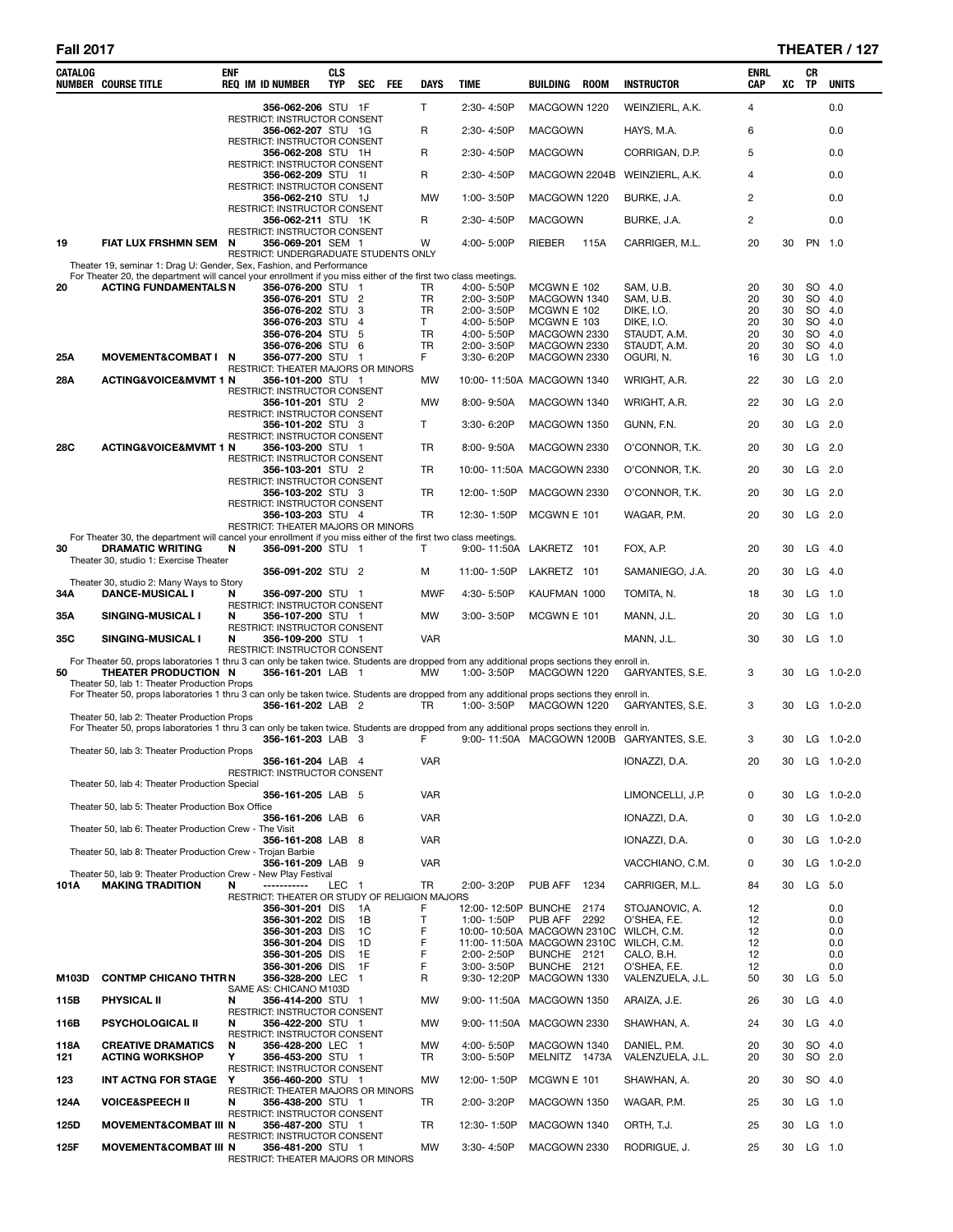# **128 / THEATER Fall 2017**

| CATALOG | <b>NUMBER COURSE TITLE</b>                                                                                                                                                                                            | <b>ENF</b> | <b>REQ IM ID NUMBER</b>                                  | <b>CLS</b><br>TYP | SEC | FEE | DAYS       | TIME |                | BUILDING                            | <b>ROOM</b> | <b>INSTRUCTOR</b>           | <b>ENRL</b><br>CAP | XC | CR<br>TP | <b>UNITS</b>   |
|---------|-----------------------------------------------------------------------------------------------------------------------------------------------------------------------------------------------------------------------|------------|----------------------------------------------------------|-------------------|-----|-----|------------|------|----------------|-------------------------------------|-------------|-----------------------------|--------------------|----|----------|----------------|
| 128A    | <b>ACTING&amp;VOICE&amp;MVMT 2 N</b>                                                                                                                                                                                  |            | 356-500-200 STU 1                                        |                   |     |     | F          |      |                | 10:00-12:50P MCGWN E 102            |             | DONOVAN, M.F.               | 25                 | 30 |          | LG 2.0         |
| 134A    | <b>DANCE-MUSICAL II</b>                                                                                                                                                                                               | N          | RESTRICT: INSTRUCTOR CONSENT<br>356-547-200 STU 1        |                   |     |     | MW         |      | 5:00-6:20P     | MACGOWN 1350                        |             | HICKEY-PEREZ, M.T.          | 20                 | 30 | $LG$ 1.0 |                |
| 134D    | <b>DANCE-MUSICAL III</b>                                                                                                                                                                                              | N          | RESTRICT: INSTRUCTOR CONSENT<br>356-507-200 STU 1        |                   |     |     | MW         |      | $3:30 - 4:50P$ | MACGOWN 1350                        |             | HICKEY-PEREZ, M.T.          | 16                 | 30 |          | $LG$ 1.0       |
| 135D    | SINGING-MUSICAL III                                                                                                                                                                                                   | N          | RESTRICT: INSTRUCTOR CONSENT<br>356-526-200 STU 1        |                   |     |     | F          |      | 9:00-11:50A    | MELNITZ 1473A                       |             | MANN, J.L.                  | 20                 | 30 | $LG$ 1.0 |                |
|         |                                                                                                                                                                                                                       |            | RESTRICT: INSTRUCTOR CONSENT                             |                   |     |     |            |      |                |                                     |             |                             |                    |    |          |                |
| 147A    | <b>DRAFTING</b>                                                                                                                                                                                                       | N          | 356-595-200 STU 1<br>RESTRICT: INSTRUCTOR CONSENT        |                   |     |     | W          |      | 8:00-11:50A    |                                     |             | MACGOWN 2310C ROSE, R.S.    | 20                 | 30 |          | $LG$ 4.0       |
| 149     | <b>INTRO TO DESIGN</b>                                                                                                                                                                                                | N          | 356-603-200 LEC 1<br>RESTRICT: INSTRUCTOR CONSENT        |                   |     |     | М          |      | 1:00-3:50P     |                                     |             | MACGOWN 2310C CLEMENT, S.R. | 15                 | 30 |          | LG 5.0         |
| 150     | For Theater 150, props laboratories 1 thru 3 can only be taken twice. Students are dropped from any additional props sections they enroll in.<br>THEATER PRODUCTION N<br>Theater 150, lab 1: Theater Production Props |            | 356-611-201 LAB 1                                        |                   |     |     | MW         |      | 1:00-3:50P     | MACGOWN 1220                        |             | GARYANTES, S.E.             | 3                  | 30 |          | LG 1.0-2.0     |
|         | For Theater 150, props laboratories 1 thru 3 can only be taken twice. Students are dropped from any additional props sections they enroll in.<br>Theater 150, lab 2: Theater Production Props                         |            | 356-611-202 LAB 2                                        |                   |     |     | TR         |      | 1:00-3:50P     | MACGOWN 1220                        |             | GARYANTES, S.E.             | 3                  | 30 |          | LG 1.0-2.0     |
|         | For Theater 150, props laboratories 1 thru 3 can only be taken twice. Students are dropped from any additional props sections they enroll in.<br>Theater 150, lab 3: Theater Production Props                         |            | 356-611-203 LAB 3                                        |                   |     |     | F          |      |                | 9:00-11:50A MACGOWN 1200B LEE, W.H. |             |                             | 3                  | 30 |          | $LG$ 1.0-2.0   |
|         |                                                                                                                                                                                                                       |            | 356-611-204 LAB 4<br>RESTRICT: INSTRUCTOR CONSENT        |                   |     |     | <b>VAR</b> |      |                |                                     |             | IONAZZI, D.A.               | 20                 | 30 |          | LG 1.0-2.0     |
|         | Theater 150, lab 4: Theater Production Special                                                                                                                                                                        |            | 356-611-205 LAB 5                                        |                   |     |     | <b>VAR</b> |      |                |                                     |             | IONAZZI, D.A.               | 0                  | 30 |          | $LG$ 1.0-2.0   |
|         | Theater 150, lab 5: Theater Production Box Office                                                                                                                                                                     |            | 356-611-206 LAB 6                                        |                   |     |     | VAR        |      |                |                                     |             | IONAZZI, D.A.               | 0                  | 30 |          | LG 1.0-2.0     |
|         | Theater 150, lab 6: Theater Production Crew - The Visit                                                                                                                                                               |            | 356-611-208 LAB 8                                        |                   |     |     | <b>VAR</b> |      |                |                                     |             | IONAZZI, D.A.               | 0                  | 30 |          | $LG$ 1.0-2.0   |
|         | Theater 150, lab 8: Theater Production Crew - Trojan Barbie                                                                                                                                                           |            | 356-611-209 LAB 9                                        |                   |     |     | <b>VAR</b> |      |                |                                     |             | JACKNOW, A.S.               | 0                  | 30 |          | LG 1.0-2.0     |
|         | Theater 150, lab 9: Theater Production Crew - New Play Festival                                                                                                                                                       |            | 356-611-210 LAB 10                                       |                   |     |     | VAR        |      |                |                                     |             | AGRESTA DUPREY, M.          | 10                 | 30 |          | LG 1.0-2.0     |
|         | Theater 150, lab 10: Theater Production Cast - The Visit                                                                                                                                                              |            | RESTRICT: INSTRUCTOR CONSENT                             |                   |     |     | <b>VAR</b> |      |                |                                     |             |                             | 40                 | 30 |          | LG 1.0-2.0     |
|         |                                                                                                                                                                                                                       |            | 356-611-211 LAB 11<br>RESTRICT: INSTRUCTOR CONSENT       |                   |     |     |            |      |                |                                     |             | LOPES, E.G.                 |                    |    |          |                |
|         | Theater 150, lab 11: Theater Production Cast - Trojan Barbie                                                                                                                                                          |            | 356-611-212 LAB 12<br>RESTRICT: INSTRUCTOR CONSENT       |                   |     |     | <b>VAR</b> |      |                |                                     |             | JACKNOW, A.S.               | 40                 | 30 |          | $LG$ 1.0-2.0   |
| C151A   | Theater 150, lab 12: Theater Production Cast - New Play Festival<br><b>SCENIC DESIGN</b>                                                                                                                              | Υ          | 356-620-200 LEC 1                                        |                   |     |     | М          |      | 9:00-12:50P    |                                     |             | MACGOWN 2310C CLEMENT, S.R. | 20                 | 30 | $LG$ 4.0 |                |
| C153D   | <b>COSTUME DSGN MGMT</b>                                                                                                                                                                                              | N          | RESTRICT: INSTRUCTOR CONSENT<br>356-618-200 LEC 1        |                   |     |     | т          |      | 9:00-12:50P    | PUB AFF 2292                        |             | RUHM, J.                    | 10                 | 30 | $LG$ 4.0 |                |
| C154A   | <b>SOUND DESIGN</b>                                                                                                                                                                                                   | Y          | RESTRICT: INSTRUCTOR CONSENT<br>356-638-200 LEC 1        |                   |     |     | R          |      | 9:00-12:50P    | MELNITZ 1473A                       |             | BURKE, J.A.                 | 15                 | 30 |          | $LG$ 4.0       |
| C155F   | <b>COSTUME RENDERING</b>                                                                                                                                                                                              | Y          | RESTRICT: INSTRUCTOR CONSENT<br>356-683-200 STU 1        |                   |     |     | F          |      | 9:00-12:50P    | MACGOWN 2330                        |             | KARVONIDES, C.              | 10                 | 30 |          | LG 2.0         |
| C155H   | <b>GRPHC RPRSNTN-DESGNN</b>                                                                                                                                                                                           |            | RESTRICT: INSTRUCTOR CONSENT<br>356-665-200 STU 1        |                   |     |     | S          |      | 9:00-12:50P    | MELNITZ 2536                        |             | SCHROEDER, N.M.             | 10                 | 30 |          | LG 2.0         |
| C157A   | <b>COSTUME CONSTRCTIONY</b>                                                                                                                                                                                           |            | RESTRICT: INSTRUCTOR CONSENT<br>356-672-200 STU 1        |                   |     |     | MW         |      | 4:00-5:50P     | MACGOWN 2203                        |             | GIRARD, P.E.                | 10                 | 30 |          | SO 2.0         |
|         |                                                                                                                                                                                                                       |            | RESTRICT: INSTRUCTOR CONSENT                             |                   |     |     |            |      |                |                                     |             |                             |                    |    |          |                |
| C158A   | <b>SCENIC DESIGN TECH</b>                                                                                                                                                                                             | Y          | 356-650-200 LEC 1<br>RESTRICT: INSTRUCTOR CONSENT        |                   |     |     | Τ          |      | 9:00-12:50P    |                                     |             | MACGOWN 2310C IONAZZI, D.A. | 10                 | 30 |          | $LG$ 4.0       |
| 172     | PRODUCTION PRACTICE N                                                                                                                                                                                                 |            | 356-688-200 STU 1<br><b>RESTRICT: INSTRUCTOR CONSENT</b> |                   |     |     | MW         |      | 12:00-2:50P    | MACGOWN 2330                        |             | BELZER, D.T.                | 25                 | 30 |          | $LG$ 1.0-8.0   |
|         |                                                                                                                                                                                                                       |            | 356-688-201 STU 2<br>RESTRICT: INSTRUCTOR CONSENT        |                   |     |     | <b>VAR</b> |      |                |                                     |             | ROSE, R.S.                  | 5                  | 30 |          | $LG$ 1.0-8.0   |
|         |                                                                                                                                                                                                                       |            | 356-688-202 STU 3<br>RESTRICT: INSTRUCTOR CONSENT        |                   |     |     | <b>VAR</b> |      |                |                                     |             | IONAZZI, D.A.               | 5                  | 30 |          | $LG$ 1.0-8.0   |
|         |                                                                                                                                                                                                                       |            | 356-688-203 STU 4<br>RESTRICT: INSTRUCTOR CONSENT        |                   |     |     | <b>VAR</b> |      |                |                                     |             | JACKNOW, A.S.               | 5                  | 30 |          | LG 1.0-8.0     |
|         |                                                                                                                                                                                                                       |            | 356-688-204 STU 5<br>RESTRICT: INSTRUCTOR CONSENT        |                   |     |     | <b>VAR</b> |      |                |                                     |             | VALENZUELA, J.L.            | 5                  | 30 |          | LG 1.0-8.0     |
|         |                                                                                                                                                                                                                       |            | 356-688-205 STU 6<br>RESTRICT: INSTRUCTOR CONSENT        |                   |     |     | <b>VAR</b> |      |                |                                     |             | AGRESTA DUPREY, M.          | 5                  | 30 |          | LG 1.0-8.0     |
|         |                                                                                                                                                                                                                       |            | 356-688-206 STU 7<br>RESTRICT: INSTRUCTOR CONSENT        |                   |     |     | <b>VAR</b> |      |                |                                     |             | LOPES, E.G.                 | 5                  | 30 |          | LG $1.0 - 8.0$ |
| 173A    | <b>DESIGN ASGNMNT-ASST Y</b>                                                                                                                                                                                          |            | 356-694-200 STU 1                                        |                   |     |     | <b>VAR</b> |      |                |                                     |             | KARVONIDES, C.              | 5                  | 30 | LG 2.0   |                |
|         |                                                                                                                                                                                                                       |            | RESTRICT: INSTRUCTOR CONSENT<br>356-694-201 STU 2        |                   |     |     | <b>VAR</b> |      |                |                                     |             | BARRETO, R.M.               | 5                  | 30 | LG 2.0   |                |
|         |                                                                                                                                                                                                                       |            | <b>RESTRICT: INSTRUCTOR CONSENT</b><br>356-694-202 STU 3 |                   |     |     | <b>VAR</b> |      |                |                                     |             | IONAZZI, D.A.               | 5                  | 30 |          | $LG$ 2.0       |
|         |                                                                                                                                                                                                                       |            | RESTRICT: INSTRUCTOR CONSENT<br>356-694-203 STU 4        |                   |     |     | <b>VAR</b> |      |                |                                     |             | ROSE, R.S.                  | 5                  | 30 | LG 2.0   |                |
|         |                                                                                                                                                                                                                       |            | RESTRICT: INSTRUCTOR CONSENT<br>356-694-204 STU 5        |                   |     |     | <b>VAR</b> |      |                |                                     |             | JAMPOLIS, N.P.              | 5                  | 30 | $LG$ 2.0 |                |
|         |                                                                                                                                                                                                                       |            | RESTRICT: INSTRUCTOR CONSENT<br>356-694-205 STU 6        |                   |     |     | <b>VAR</b> |      |                |                                     |             | DALZELL, A.S.               | 5                  | 30 | LG 2.0   |                |
|         |                                                                                                                                                                                                                       |            | RESTRICT: INSTRUCTOR CONSENT<br>356-694-206 STU 7        |                   |     |     | <b>VAR</b> |      |                |                                     |             | BURKE, J.A.                 | 5                  | 30 | $LG$ 2.0 |                |
|         |                                                                                                                                                                                                                       |            | RESTRICT: INSTRUCTOR CONSENT<br>356-694-207 STU 8        |                   |     |     | <b>VAR</b> |      |                |                                     |             | CLEMENT, S.R.               | 5                  | 30 | $LG$ 2.0 |                |
|         |                                                                                                                                                                                                                       |            | RESTRICT: INSTRUCTOR CONSENT<br>356-694-208 STU 9        |                   |     |     | <b>VAR</b> |      |                |                                     |             | SNIPES, J.                  | 5                  | 30 | $LG$ 2.0 |                |
| 173B    | PRDCTN DSGN ASGNMNTY                                                                                                                                                                                                  |            | RESTRICT: INSTRUCTOR CONSENT<br>356-695-200 STU 1        |                   |     |     | <b>VAR</b> |      |                |                                     |             | KARVONIDES, C.              | 5                  | 30 | $LG$ 2.0 |                |
|         |                                                                                                                                                                                                                       |            | RESTRICT: INSTRUCTOR CONSENT                             |                   |     |     |            |      |                |                                     |             |                             |                    |    |          |                |
|         |                                                                                                                                                                                                                       |            | 356-695-201 STU 2<br>RESTRICT: INSTRUCTOR CONSENT        |                   |     |     | <b>VAR</b> |      |                |                                     |             | BARRETO, R.M.               | 5                  | 30 | $LG$ 2.0 |                |
|         |                                                                                                                                                                                                                       |            | 356-695-202 STU 3<br>RESTRICT: INSTRUCTOR CONSENT        |                   |     |     | <b>VAR</b> |      |                |                                     |             | DALZELL, A.S.               | 5                  | 30 |          | $LG$ 2.0       |
|         |                                                                                                                                                                                                                       |            | 356-695-203 STU 4<br>RESTRICT: INSTRUCTOR CONSENT        |                   |     |     | <b>VAR</b> |      |                |                                     |             | JAMPOLIS, N.P.              | 5                  | 30 | $LG$ 2.0 |                |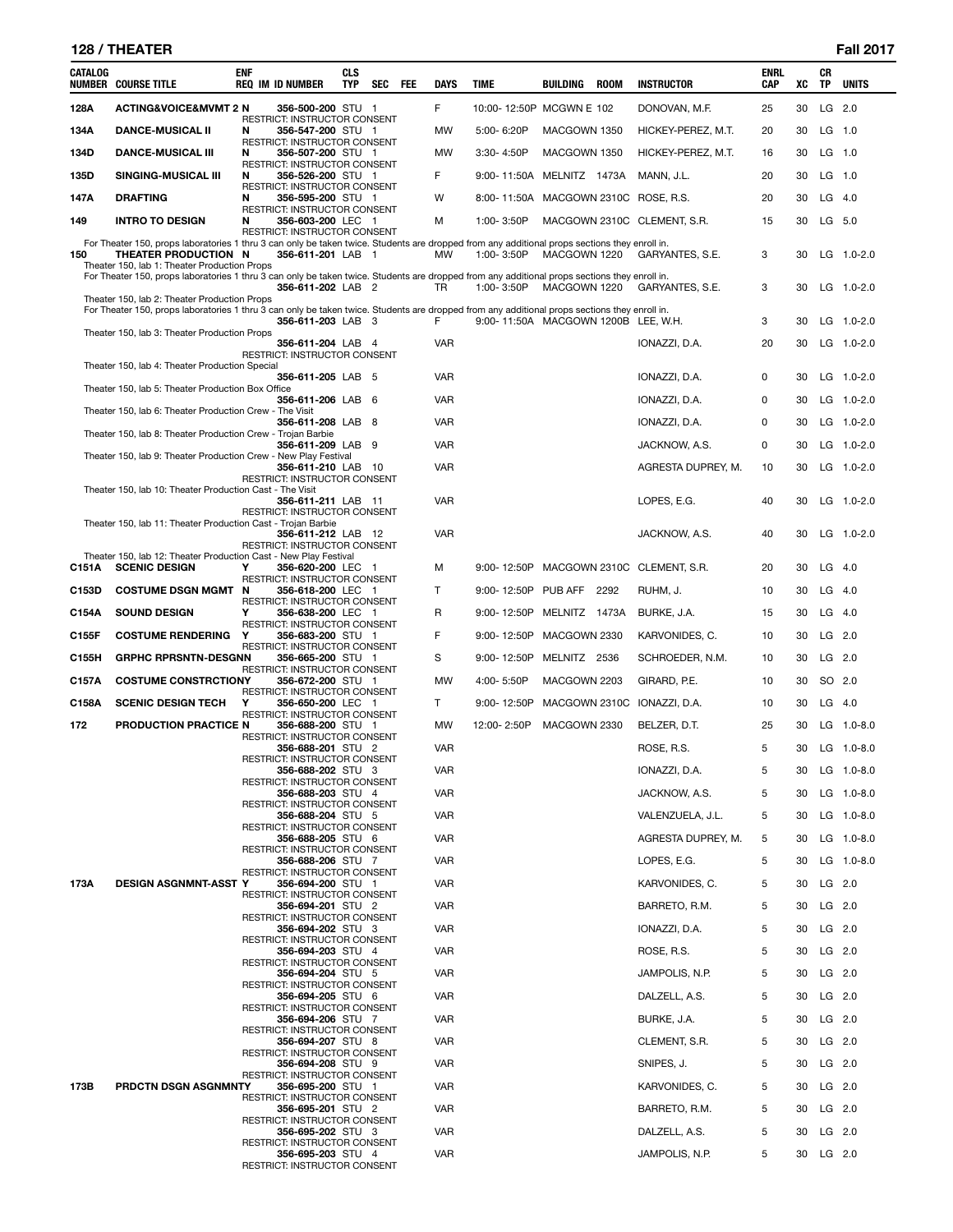| CATALOG | <b>NUMBER COURSE TITLE</b>       | enf | <b>REQ IM ID NUMBER</b>                                               | <b>CLS</b><br><b>TYP</b> | <b>SEC</b>            | FEE | <b>DAYS</b>              | <b>TIME</b>                          | BUILDING            | <b>ROOM</b> | <b>INSTRUCTOR</b>                                         | ENRL<br><b>CAP</b> | XC       | CR<br>TP  | <b>UNITS</b>                 |
|---------|----------------------------------|-----|-----------------------------------------------------------------------|--------------------------|-----------------------|-----|--------------------------|--------------------------------------|---------------------|-------------|-----------------------------------------------------------|--------------------|----------|-----------|------------------------------|
|         |                                  |     | 356-695-204 STU 5                                                     |                          |                       |     | <b>VAR</b>               |                                      |                     |             | CLEMENT, S.R.                                             | 5                  | 30       |           | LG 2.0                       |
|         |                                  |     | <b>RESTRICT: INSTRUCTOR CONSENT</b><br>356-695-205 STU 6              |                          |                       |     | <b>VAR</b>               |                                      |                     |             | ROSE, R.S.                                                | 5                  | 30       |           | LG 2.0                       |
|         |                                  |     | <b>RESTRICT: INSTRUCTOR CONSENT</b><br>356-695-206 STU 7              |                          |                       |     | VAR                      |                                      |                     |             | SNIPES, J.                                                | 5                  | 30       |           | $LG$ 2.0                     |
|         |                                  |     | RESTRICT: INSTRUCTOR CONSENT<br>356-695-208 STU 9                     |                          |                       |     | VAR                      |                                      |                     |             | BURKE, J.A.                                               | 5                  | 30       |           | LG 2.0                       |
| 174A    | <b>STAGE MANAGNG TCHNQY</b>      |     | RESTRICT: INSTRUCTOR CONSENT<br>356-699-200 STU 1                     |                          |                       |     | м                        | 12:00-1:50P                          | MACGOWN 2310B       |             | BROHM HANRAHAN, E.                                        | 17                 | 30       |           | LG 2.0                       |
| 174B    | PROJECT-STAGE MGMT Y             |     | 356-702-200 STU 1<br>RESTRICT: INSTRUCTOR CONSENT                     |                          |                       |     | <b>VAR</b>               |                                      |                     |             | IONAZZI, D.A.                                             | 10                 | 30       |           | $LG$ 3.0                     |
| 174C    | PROJECT-STAGE MGMT Y             |     | 356-703-200 STU 1<br>RESTRICT: INSTRUCTOR CONSENT                     |                          |                       |     | <b>VAR</b>               |                                      |                     |             | IONAZZI, D.A.                                             | 10                 | 30       |           | $LG$ 4.0                     |
| 195     | <b>INTERNSHIP</b>                | N   | 356-869-200 TUT 1<br>RESTRICT: INSTRUCTOR CONSENT                     |                          |                       |     | VAR                      |                                      |                     |             | METZGER, S.A.                                             | 5                  | 30       |           | LG 2.0-8.0                   |
|         |                                  |     | 356-869-202 TUT 2<br>356-869-203 TUT 3                                |                          |                       |     | <b>VAR</b><br><b>VAR</b> |                                      |                     |             | O'CONNOR, T.K.<br>KITE, B.E.                              | 0<br>0             | 30<br>30 |           | $LG$ 2.0-8.0<br>$LG$ 2.0-8.0 |
| 216C    | <b>IDENTIFICATION</b>            | N   | 356-869-204 TUT<br>756-100-200 LEC                                    |                          | $\overline{4}$<br>- 1 |     | <b>VAR</b><br>т          |                                      |                     |             | HACKETT, M.J.<br>10:00-12:50P MACGOWN 2310B METZGER, S.A. | 0<br>20            | 30<br>30 |           | $LG$ 2.0-8.0<br>LG 5.0       |
| 220     | <b>GRADUATE FORUM</b>            | N   | RESTRICT: THEATER AND PERFORMANCE STUDIES MAJORS<br>756-180-200 SEM 1 |                          |                       |     | R                        |                                      |                     |             | 10:00-11:50A MACGOWN 2310B CARRIGER, M.L.                 | 16                 | 30       |           | SU 1.0-4.0                   |
|         |                                  |     | RESTRICT: THEATER AND PERFORMANCE STUDIES MAJORS                      |                          |                       |     |                          |                                      |                     |             |                                                           |                    |          |           |                              |
| 230A    | <b>ONE-ACT PLAY</b>              | N   | 756-228-200 LEC 1<br>RESTRICT: THEATER GRADUATE STUDENTS              |                          |                       |     | M                        | $3:00 - 6:50P$                       |                     |             | MACGOWN 2310B GEIOGAMAH, H.L.                             | 4                  | 30       |           | LG 4.0-8.0                   |
|         |                                  |     | 756-228-201 LEC 2<br>RESTRICT: THEATER MAJORS OR MINORS               |                          |                       |     | м                        | 3:00-5:50P                           | <b>DODD</b>         | 178         | OSWALD, S.M.                                              | 16                 | 30       |           | LG 4.0-8.0                   |
| 261     | DIRECT-REALST DRAMA N            |     | 756-382-200 LEC 1<br>RESTRICT: THEATER GRADUATE STUDENTS              |                          |                       |     | TR                       | 3:00-5:50P                           | MELNITZ 1473A       |             | VALENZUELA, J.L.                                          | 4                  | 30       |           | $LG$ 4.0                     |
| 263     | <b>PRODCTN PRJCT-STAGE N</b>     |     | 756-390-200 DIS 1<br>RESTRICT: THEATER GRADUATE STUDENTS              |                          |                       |     | VAR                      |                                      |                     |             | VALENZUELA, J.L.                                          | 4                  | 30       |           | $LG$ 2.0-8.0                 |
| 266     | <b>THEATRCL CONCPTLZTNN</b>      |     | 756-410-200 LEC 1<br>RESTRICT: THEATER GRADUATE STUDENTS              |                          |                       |     | F                        | 12:00-3:50P                          |                     |             | MACGOWN 2310C OSWALD, S.M.                                | 30                 | 30       |           | $LG$ 4.0                     |
| 272     | PRODUCTION PRACTICE N            |     | 756-437-200 STU 1<br>RESTRICT: INSTRUCTOR CONSENT                     |                          |                       |     | <b>VAR</b>               |                                      |                     |             | LOPES, E.G.                                               | $\mathbf{1}$       | 30       |           | LG 1.0-8.0                   |
| 298A    | <b>SPECIAL STUDIES</b>           | N   | 756-594-200 DIS<br>RESTRICT: THEATER GRADUATE STUDENTS                |                          | - 1                   |     | M                        | $3:00 - 6:50P$                       | <b>MACGOWN</b>      |             | GEIOGAMAH, H.L.                                           | $\overline{2}$     | 30       |           | SO 4.0/2.0                   |
|         |                                  |     | 756-594-201 DIS 2<br>RESTRICT: THEATER GRADUATE STUDENTS              |                          |                       |     | т                        | 6:00-9:50P                           |                     |             | MACGOWN 2310C FANNING, A.                                 | 15                 | 30       |           | SO 2.0/4.0                   |
| 420A    | <b>ADVANCED ACTING 1</b>         | N   | 756-605-200 STU 1<br>RESTRICT: THEATER GRADUATE STUDENTS              |                          |                       |     | MW                       | 12:00-2:20P                          | MACGOWN 1350        |             | ARAIZA, J.E.                                              | 10                 | 30       |           | LG 4.0-8.0                   |
| 421A    | <b>ADVANCED ACTING 2</b>         | N   | 756-612-200 STU 1<br>RESTRICT: THEATER GRADUATE STUDENTS              |                          |                       |     | MW                       | $9:00 - 11:50A$                      | MCGWN E 101         |             | JORY, J.V.                                                | 9                  | 30       |           | LG 4.0/8.0                   |
| 424C    | <b>ADV VOICE&amp;SPEECH 1</b>    | N   | 756-629-200 STU 1<br>RESTRICT: THEATER GRADUATE STUDENTS              |                          |                       |     | МW                       | 3:30-4:50P                           | MCGWN E 102         |             | WAGAR, P.M.                                               | 8                  | 30       |           | $LG$ 2.0-4.0                 |
| 424F    | <b>ADV VOICE&amp;SPEECH 2</b>    | N   | 756-636-200 STU 1<br>RESTRICT: THEATER GRADUATE STUDENTS              |                          |                       |     | MW                       | 3:00-5:50P                           | MELNITZ A405        |             | BRICK, S.W.                                               | 8                  | 30       |           | LG 2.0-4.0                   |
| 425D    | <b>ADVANCED MOVEMENT 2N</b>      |     | 756-645-200 STU 1<br>RESTRICT: THEATER GRADUATE STUDENTS              |                          |                       |     | MW                       | 12:00-2:20P                          | <b>MACGOWN</b>      |             | ARAIZA, J.E.                                              | 17                 | 30       |           | $LG$ 2.0-4.0                 |
| 426B    | <b>ALEXANDER TECHNIQUE N</b>     |     | 756-663-200 STU 1<br>RESTRICT: THEATER GRADUATE STUDENTS              |                          |                       |     | TR                       | 2:00-3:50P                           | MCGWN E 101         |             | rodrigue, J.                                              | 8                  | 30       |           | LG 2.0/4.0                   |
| C433C   | <b>SCRIPT DVLPMT WKSHP N</b>     |     | 756-649-200 LEC 1<br>RESTRICT: THEATER GRADUATE STUDENTS              |                          |                       |     | F                        | 11:00-1:50P                          |                     |             | MACGOWN 2310B TAYLOR, D.A.                                | 4                  | 30       |           | LG 4.0-8.0                   |
| 435AF   | ADV WRTNG FOR STAGE N            |     | 756-655-200 LEC 1                                                     |                          |                       |     | TBA                      |                                      |                     |             | GEIOGAMAH, H.L.                                           | 10                 |          |           | 0.0                          |
| 441A    | <b>LIGHTING DESIGN</b>           | N   | RESTRICT: INSTRUCTOR CONSENT<br>756-672-200 LEC 1                     |                          |                       |     | W                        | 8:00-11:50A MELNITZ 1473A            |                     |             | JAMPOLIS, N.P.                                            | 15                 | 30       |           | $LG$ 4.0                     |
| 443C    | <b>SCENIC DESIGN</b>             | N   | RESTRICT: THEATER GRADUATE STUDENTS<br>756-610-200 STU 1              |                          |                       |     | R                        | 9:00-12:50P MACGOWN 3312             |                     |             | CHO, M.H.                                                 | 20                 | 30       |           | SO 4.0                       |
| 445A    | PROD DES-FTV&ENTMEDN             |     | RESTRICT: THEATER GRADUATE STUDENTS<br>756-637-200 LEC 1              |                          |                       |     |                          | 1:30-5:20P MACGOWN 2310C FANNING, A. |                     |             |                                                           | 20                 |          | 30 LG 4.0 |                              |
| 448B    | <b>COS DES-FTV&amp;ENT MED N</b> |     | RESTRICT: INSTRUCTOR CONSENT<br>756-736-200 LEC 1                     |                          |                       |     | R                        | $6.00 - 9.50P$                       |                     |             | MACGOWN 2310C KARVONIDES, C.                              | 20                 | 30       |           | $LG$ 4.0                     |
| 449     | <b>DSGN THESIS PROJECT N</b>     |     | RESTRICT: THEATER GRADUATE STUDENTS<br>756-750-200 LEC 1              |                          |                       |     | R                        | 4:00-5:50P                           |                     |             | MACGOWN 2310C KARVONIDES, C.                              | 10                 | 30       |           | $LG$ 4.0                     |
|         |                                  |     | RESTRICT: THEATER GRADUATE STUDENTS<br>756-750-201 LEC 2              |                          |                       |     | W                        | 4:00-7:50P                           |                     |             | MACGOWN 2310C CHO, M.H.                                   | 10                 | 30       |           | $LG$ 4.0                     |
| C453D   | <b>COSTUME DSGN MGMT N</b>       |     | RESTRICT: THEATER GRADUATE STUDENTS<br>756-830-200 LEC 1              |                          |                       |     | т                        | 9:00-12:50P                          | <b>PUB AFF 2292</b> |             | RUHM, J.                                                  | 10                 | 30       |           | $LG$ 4.0                     |
| C454A   | <b>SOUND DESIGN</b>              | N   | 756-832-200 LEC 1<br>RESTRICT: INSTRUCTOR CONSENT                     |                          |                       |     | R                        | 9:00-12:50P                          | MELNITZ 1473A       |             | BURKE, J.A.                                               | 2                  | 30       |           | $LG$ 4.0                     |
| C455F   | <b>COSTUME RENDERING</b>         | N   | 756-812-200 STU 1<br>RESTRICT: THEATER GRADUATE STUDENTS              |                          |                       |     | F                        | 9:00-12:50P                          | MACGOWN 2330        |             | KARVONIDES, C.                                            | 10                 | 30       |           | LG 2.0                       |
| C455H   | <b>GRPHC RPRSNTN-DESGNN</b>      |     | 756-717-200 STU 1<br>RESTRICT: THEATER GRADUATE STUDENTS              |                          |                       |     | S                        | 9:00-12:50P                          | MELNITZ 2536        |             | SCHROEDER, N.M.                                           | 10                 | 30       | $LG$ 2.0  |                              |
| C457A   | <b>COSTUME CONSTRCTIONN</b>      |     | 756-757-200 STU 1<br>RESTRICT: THEATER GRADUATE STUDENTS              |                          |                       |     | МW                       | 4:00-5:50P                           | MACGOWN 2203        |             | GIRARD, P.E.                                              | 10                 | 30       |           | SO 2.0                       |
| C458A   | <b>SCENIC DESIGN TECH</b>        | N   | 756-714-200 LEC 1<br>RESTRICT: THEATER GRADUATE STUDENTS              |                          |                       |     | т                        | 9:00-12:50P                          |                     |             | MACGOWN 2310C IONAZZI, D.A.                               | 10                 | 30       |           | $LG$ 4.0                     |
| 460AF   | <b>ISSUES IN DIRECTION</b>       | N   | 756-707-200 DIS 1<br>RESTRICT: INSTRUCTOR CONSENT                     |                          |                       |     | Т                        | 12:30-2:50P                          |                     |             | HACKETT, M.J.                                             | 5                  | 30       |           | $LG$ 1.0                     |
| 472     | PRODUCTION PRACTICE N            |     | 756-739-200 STU 1                                                     |                          |                       |     | <b>VAR</b>               |                                      |                     |             | KARVONIDES, C.                                            | 5                  | 30       |           | $LG$ 1.0-8.0                 |
|         |                                  |     | RESTRICT: THEATER GRADUATE STUDENTS<br>756-739-201 STU 2              |                          |                       |     | VAR                      |                                      |                     |             | AGRESTA DUPREY, M.                                        | 14                 | 30       |           | LG $1.0 - 8.0$               |
|         |                                  |     | RESTRICT: THEATER GRADUATE STUDENTS<br>756-739-202 STU 3              |                          |                       |     | VAR                      |                                      |                     |             | JAMPOLIS, N.P.                                            | 2                  | 30       |           | LG 1.0-8.0                   |
|         |                                  |     | RESTRICT: THEATER GRADUATE STUDENTS<br>756-739-203 STU 4              |                          |                       |     | <b>VAR</b>               |                                      |                     |             | ROSE, R.S.                                                | 5                  | 30       |           | LG $1.0 - 8.0$               |
|         |                                  |     | RESTRICT: THEATER GRADUATE STUDENTS<br>756-739-204 STU 5              |                          |                       |     | VAR                      |                                      |                     |             | BARRETO, R.M.                                             | 3                  | 30       |           | LG $1.0 - 8.0$               |
|         |                                  |     | RESTRICT: THEATER GRADUATE STUDENTS<br>756-739-206 STU 7              |                          |                       |     | VAR                      |                                      |                     |             | CLEMENT, S.R.                                             | 5                  | 30       |           | $LG$ 1.0-8.0                 |
|         |                                  |     | RESTRICT: THEATER GRADUATE STUDENTS<br>756-739-207 STU 8              |                          |                       |     | VAR                      |                                      |                     |             | TAYLOR, D.A.                                              | 2                  | 30       |           | $LG$ 1.0-8.0                 |
|         |                                  |     | RESTRICT: THEATER GRADUATE STUDENTS                                   |                          |                       |     |                          |                                      |                     |             |                                                           |                    |          |           |                              |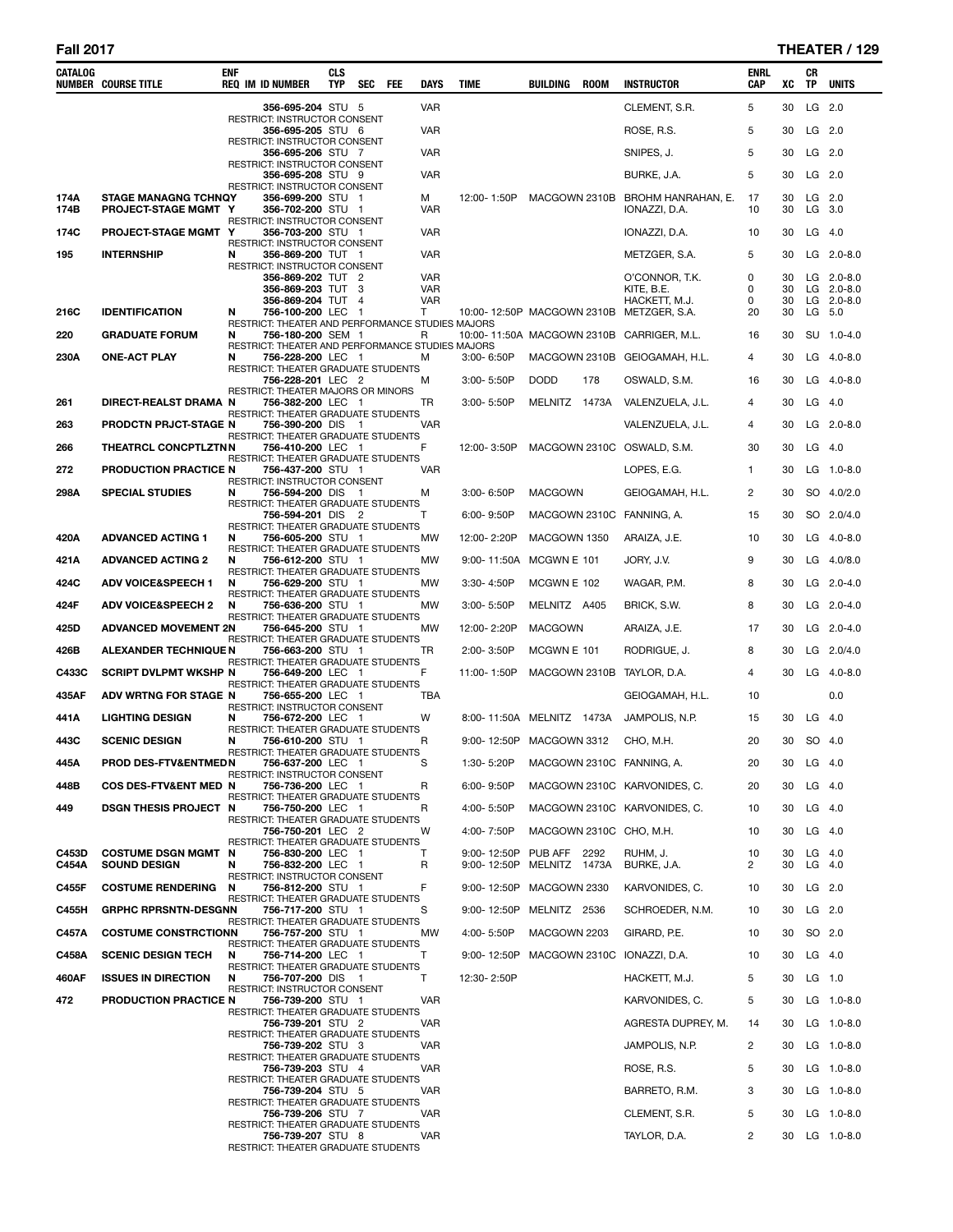# **130 / UNIVERSITY STUDIES**

| 01<br>ī |
|---------|
|         |

| CATALOG     | <b>NUMBER COURSE TITLE</b>                                                                                                                                | <b>ENF</b> | <b>REQ IM ID NUMBER</b>                                                                  | <b>CLS</b><br><b>TYP</b> | <b>SEC</b> | <b>FEE</b> | <b>DAYS</b>              | <b>TIME</b>                       | BUILDING     | <b>ROOM</b>   | <b>INSTRUCTOR</b>                                                                                                                                                                        | <b>ENRL</b><br>CAP | XC       | CR<br>TP              | <b>UNITS</b>              |
|-------------|-----------------------------------------------------------------------------------------------------------------------------------------------------------|------------|------------------------------------------------------------------------------------------|--------------------------|------------|------------|--------------------------|-----------------------------------|--------------|---------------|------------------------------------------------------------------------------------------------------------------------------------------------------------------------------------------|--------------------|----------|-----------------------|---------------------------|
| 474         | <b>PROJECTS- DSGN&amp;PRODN</b>                                                                                                                           |            | 756-737-200 LEC 1                                                                        |                          |            |            | <b>VAR</b>               |                                   |              |               | KARVONIDES, C.                                                                                                                                                                           | 5                  | 30       | LG                    | - 4.0                     |
|             |                                                                                                                                                           |            | RESTRICT: THEATER GRADUATE STUDENTS<br>756-737-201 LEC 2                                 |                          |            |            | <b>VAR</b>               |                                   |              |               | BARRETO, R.M.                                                                                                                                                                            | 5                  | 30       | LG                    | 4.0                       |
|             |                                                                                                                                                           |            | RESTRICT: THEATER GRADUATE STUDENTS<br>756-737-202 LEC 3                                 |                          |            |            | <b>VAR</b>               |                                   |              |               | ROSE, R.S.                                                                                                                                                                               | 5                  | 30       | $LG$ 4.0              |                           |
|             |                                                                                                                                                           |            | RESTRICT: THEATER GRADUATE STUDENTS                                                      |                          |            |            |                          |                                   |              |               |                                                                                                                                                                                          |                    |          |                       |                           |
|             |                                                                                                                                                           |            | 756-737-203 LEC 4<br>RESTRICT: THEATER GRADUATE STUDENTS                                 |                          |            |            | <b>VAR</b>               |                                   |              |               | JAMPOLIS, N.P.                                                                                                                                                                           | 5                  | 30       | LG.                   | 4.0                       |
|             |                                                                                                                                                           |            | 756-737-204 LEC 5<br>RESTRICT: THEATER GRADUATE STUDENTS                                 |                          |            |            | <b>VAR</b>               |                                   |              |               | CLEMENT, S.R.                                                                                                                                                                            | 5                  | 30       | LG                    | -4.0                      |
|             |                                                                                                                                                           |            | 756-737-205 LEC 6<br>RESTRICT: THEATER GRADUATE STUDENTS                                 |                          |            |            | VAR                      |                                   |              |               | IONAZZI, D.A.                                                                                                                                                                            | 5                  | 30       | LG 4.0                |                           |
| 498         | <b>INTERN-THTR&amp;FILM&amp;TV</b>                                                                                                                        | N          | 756-789-200 TUT 1<br>RESTRICT: INSTRUCTOR CONSENT                                        |                          |            |            | <b>VAR</b>               |                                   |              |               | ROSE, R.S.                                                                                                                                                                               | 20                 | 30       |                       | SO 4.0-12.0               |
|             | <b>UNIVERSITY STUDIES</b>                                                                                                                                 |            |                                                                                          |                          |            |            |                          |                                   |              |               |                                                                                                                                                                                          |                    |          |                       |                           |
| 10A         | <b>ACE UCLA-FRESHMEN</b>                                                                                                                                  | N          | 412-031-200 SEM 1<br>RESTRICT: FIRST-YEAR FRESHMEN ONLY                                  |                          |            |            | T                        | 10:00-11:50A PUB AFF 2278         |              |               | For University Studies 10A, seminar 1, continuing students must obtain permission to enroll from Marian Gabra at mgabra@college.ucla.edu. Approval is not guaranteed.<br>MALDONADO, D.E. | 24                 | 30       | PN 2.0                |                           |
| 10C         | <b>ACE UCLA-LIFE SCI</b>                                                                                                                                  | N          | 412-033-200 SEM 1<br>RESTRICT: FIRST-YEAR FRESHMEN ONLY, COLLEGE OF LETTERS AND SCIENCE  |                          |            |            | W                        | 10:00-11:50A PUB AFF 2317         |              |               | For University Studies 10C, seminar 1, continuing students must obtain permission to enroll from Marian Gabra at mgabra@college.ucla.edu. Approval is not guaranteed.<br>GABRA, M.H.     | 24                 | 30       | PN 2.0                |                           |
| 10D         | ACE UCLA-TRANSFERS N                                                                                                                                      |            | 412-034-200 SEM 1<br><b>RESTRICT: NEW TRANSFERS ONLY</b>                                 |                          |            |            | R                        | 2:00-3:50P                        | PUB AFF 1256 |               | For University Studies 10D, seminar 1, continuing students must obtain permission to enroll from Marian Gabra at mgabra@college.ucla.edu. Approval is not guaranteed.<br>GABRA, M.H.     | 24                 | 30       | PN 2.0                |                           |
|             | <b>URBAN PLANNING</b>                                                                                                                                     |            |                                                                                          |                          |            |            |                          |                                   |              |               |                                                                                                                                                                                          |                    |          |                       |                           |
| 99          | <b>STUDENT RSRCH PRGRMN</b>                                                                                                                               |            | 325-297-201 TUT 1                                                                        |                          |            |            | <b>VAR</b>               |                                   |              |               | PIERCE, G.S.                                                                                                                                                                             | 0                  | 30       |                       | PN 1.0-2.0                |
|             |                                                                                                                                                           |            | 325-297-202 TUT 2<br>325-297-203 TUT                                                     |                          | 3          |            | <b>VAR</b><br><b>VAR</b> |                                   |              |               | ONG, P.M.<br>TAYLOR, B.D.                                                                                                                                                                | 0<br>0             | 30<br>30 | <b>PN</b>             | PN 1.0-2.0<br>$1.0 - 2.0$ |
| 120         | CITIES AND PLANNING N                                                                                                                                     |            | 325-420-200 LEC                                                                          |                          | -1         |            | MW                       | 2:00-3:15P                        | PUB AFF      | 1246          | OSMAN, T.                                                                                                                                                                                | 100                | 30       | <b>SO</b>             | 4.0                       |
| 195<br>M201 | <b>COMMUNITY INTRNSHPSN</b><br>THEORIES-ARCHITECTR N                                                                                                      |            | 325-870-201 TUT 1<br>725-006-200 LEC 1                                                   |                          |            |            | <b>VAR</b><br>м          | 9:00-11:50A PERLOFF               |              | 1243C         | WOLFF, G.<br>LAVIN, S.                                                                                                                                                                   | 0<br>5             | 30<br>30 | <b>PN</b><br>$LG$ 4.0 | -4.0                      |
| 205A        | PLAN RSRCH PRJCT 1                                                                                                                                        | N          | SAME AS: ARCH&UD M201<br>725-031-200 SEM 1                                               |                          |            |            | м                        | 9:00-11:50A PUB AFF               |              | 2343          | BLUMENBERG, E.A.                                                                                                                                                                         | 50                 | 30       | LG                    | 4.0                       |
| M206A       | <b>GEOG INFO SYSTEMS</b>                                                                                                                                  | N          | RESTRICT: URBAN PLANNING MAJORS<br>725-036-200 LEC 1                                     |                          |            |            | W                        | 5:00-7:50P                        | PUB AFF      | 1015A         | ESTRADA, L.F.                                                                                                                                                                            | 30                 | 30       | LG 4.0                |                           |
|             |                                                                                                                                                           |            | SAME AS: PUB PLC M224A<br>RESTRICT: INSTRUCTOR CONSENT                                   |                          |            |            |                          |                                   |              |               |                                                                                                                                                                                          |                    |          |                       |                           |
|             |                                                                                                                                                           |            | 725-036-201 LEC 2                                                                        |                          |            |            | T.                       | 4:00-6:50P                        | PUB AFF      | 1015A         | PERMAN, J.S.                                                                                                                                                                             | 0                  | 15       | LG                    | - 4.0                     |
| 207         | <b>APPLIED MICROECON</b>                                                                                                                                  | N          | 725-042-200 LEC 1<br>RESTRICT: URBAN PLANNING MAJORS                                     |                          |            |            | TR                       | 11:00-12:15P PUB AFF              |              | 4371          | MANVILLE, M.K.                                                                                                                                                                           | 30                 | 30       | LG                    | -4.0                      |
|             |                                                                                                                                                           |            | 725-042-202 LEC 2<br>RESTRICT: URBAN PLANNING MAJORS                                     |                          |            |            | TR                       | 2:00-3:15P                        | PUB AFF      | 2343          | MANVILLE, M.K.                                                                                                                                                                           | 50                 | 30       | LG                    | -4.0                      |
| 208A        | <b>COLLOQ-PLANNG RSRCHN</b>                                                                                                                               |            | 725-049-200 LEC 1<br>RESTRICT: URBAN PLANNING MAJORS                                     |                          |            |            | R                        | 2:00-4:50P                        | PUB AFF      | 3320A         | TAYLOR, B.D.                                                                                                                                                                             | 15                 | 30       | LG                    | -4.0                      |
| 208C        | ADV RESEARCH DESIGN N                                                                                                                                     |            | 725-051-200 SEM 1<br>RESTRICT: DEPARTMENT CONSENT                                        |                          |            |            | м                        | 9:00-11:50A PUB AFF               |              | 4320B         | MONKKONEN, P.                                                                                                                                                                            | 20                 | 30       | SO 4.0                |                           |
| 218         | <b>GRAPHICS&amp;URBAN INFO N</b>                                                                                                                          |            | 725-108-200 LEC 1                                                                        |                          |            |            | MW                       | 2:00-3:15P                        | PUB AFF      | 4320B         | MARQUEZ, A.T.                                                                                                                                                                            | 24                 | 30       | LG                    | 4.0                       |
| 219         | <b>SPCL TPC-BILT ENVRN</b><br>Urban Planning 219, lecture 1: Advanced Urban Design Studio                                                                 | N          | <b>RESTRICT: INSTRUCTOR CONSENT</b><br>725-114-200 LEC 1<br>RESTRICT: DEPARTMENT CONSENT |                          |            |            | R                        | 2:00-4:50P                        | PUB AFF      | 4320B         | KALISKI, J.E.                                                                                                                                                                            | 20                 | 30       | SO 4.0                |                           |
| 220A        | <b>QANT ANL-URBN PLN I</b>                                                                                                                                | N          | -----------                                                                              | LEC 1                    |            |            | <b>MW</b>                | 3:30-4:45P                        | PUB AFF      | 2355          | TILLY, C.C.                                                                                                                                                                              | 80                 | 30       | LG                    | 4.0                       |
|             |                                                                                                                                                           |            | RESTRICT: URBAN PLANNING MAJORS<br>725-120-201 LAB 1A                                    |                          |            |            | W                        | 12:30-1:45P                       | PUB AFF      | 1015A         | KUAI, Y.                                                                                                                                                                                 | 35                 |          |                       | 0.0                       |
| 222A        | <b>PLANNING HIST&amp;THRY</b>                                                                                                                             | N          | 725-120-202 LAB 1B<br>-----------                                                        | LEC 1                    |            |            | R<br>TR                  | 3:30-4:45P<br>9:30-10:45A PUB AFF | PUB AFF      | 1015A<br>2355 | THOMAS, T.D.<br>ROY, A.                                                                                                                                                                  | 35<br>85           | 30       | $LG$ 4.0              | 0.0                       |
|             |                                                                                                                                                           |            | RESTRICT: URBAN PLANNING MAJORS<br>725-133-201 DIS                                       |                          | - 1A       |            | M                        | 12:00-12:55P PUB AFF              |              | 2343          | ASLAN, R.A.                                                                                                                                                                              | 40                 |          |                       | 0.0                       |
|             |                                                                                                                                                           |            | 725-133-202 DIS                                                                          |                          | - 1B       |            | М                        | 1:00-1:55P                        | PUB AFF      | 2343          | DESAI, A.S.                                                                                                                                                                              | 40                 |          |                       | 0.0                       |
| 229         | <b>SPCL TPC-PLNNG MTHD N</b>                                                                                                                              |            | 725-174-200 LEC 1<br>RESTRICT: INSTRUCTOR CONSENT                                        |                          |            |            | <b>UNSCHED</b>           |                                   |              |               | OBERLANDER, A.M.                                                                                                                                                                         | 4                  | 30       | SO 4.0                |                           |
|             | Urban Planning 229, lecture 1:                                                                                                                            |            | 725-174-201 LEC 2                                                                        |                          |            |            | <b>UNSCHED</b>           |                                   |              |               | OBERLANDER, A.M.                                                                                                                                                                         | 4                  | 30       | SO 4.0                |                           |
|             |                                                                                                                                                           |            | RESTRICT: INSTRUCTOR CONSENT<br>725-174-203 LEC 3                                        |                          |            |            | <b>UNSCHED</b>           |                                   |              |               | OBERLANDER, A.M.                                                                                                                                                                         | 4                  | 30       | SO 4.0                |                           |
|             |                                                                                                                                                           |            | RESTRICT: INSTRUCTOR CONSENT<br>725-174-204 LEC 4                                        |                          |            |            | <b>UNSCHED</b>           |                                   |              |               | OBERLANDER, A.M.                                                                                                                                                                         | 4                  | 30       | SO                    | -4.0                      |
|             |                                                                                                                                                           |            | RESTRICT: INSTRUCTOR CONSENT<br>725-174-205 LEC 5                                        |                          |            |            | F                        | 8:00-11:50A HLTHSCI               |              |               | KUO, A.A.                                                                                                                                                                                | 15                 | 30       | SO 4.0                |                           |
| 235A        | URBNZ-DEVELPNG WRLDN                                                                                                                                      |            | 725-210-200 LEC 1<br>RESTRICT: URBAN PLANNING MAJORS                                     |                          |            |            | R                        | 9:00-11:50A PUB AFF               |              | 4320B         | COMMINS, S.K.                                                                                                                                                                            | 30                 | 30       | $LG$ 4.0              |                           |
| 237A        | <b>SECTORAL ANALYSIS</b>                                                                                                                                  | N          | 725-222-200 LEC 1                                                                        |                          |            |            | Т                        | 2:00-4:50P                        | PUB AFF      | 4320B         | WOLFF, G.                                                                                                                                                                                | 35                 | 30       | $LG$ 4.0              |                           |
| 249         | TRNSPRTTN PLCY&PLAN N                                                                                                                                     |            | RESTRICT: URBAN PLANNING MAJORS<br>725-295-200 LEC 1                                     |                          |            |            | M                        | 5:00-7:50P                        | PUB AFF      | 2343          | ESTOLANO, C.V.                                                                                                                                                                           | 46                 | 30       | SO 4.0                |                           |
|             | Urban Planning 249, lecture 1: Just Transport and Inclusive Economies: Land-Use and Financing Strategies to Create Equitable Transit-Oriented Communities |            | RESTRICT: URBAN PLANNING MAJORS                                                          |                          |            |            |                          |                                   |              |               |                                                                                                                                                                                          |                    |          |                       |                           |
| 254         | <b>BIKE&amp;PEDESTRN PLNNG N</b>                                                                                                                          |            | 725-325-200 LEC 1<br>RESTRICT: URBAN PLANNING MAJORS                                     |                          |            |            | Т                        | 5:00-7:50P                        | PUB AFF      | 4320B         | SNYDER, R.T.                                                                                                                                                                             | 20                 | 30       | $LG$ 4.0              |                           |
| 262         | URB ENV-WATER RSRCS N                                                                                                                                     |            | 725-371-200 LEC 1<br>RESTRICT: URBAN PLANNING MAJORS                                     |                          |            |            | TR                       | 3:30-4:45P                        | BUNCHE 3156  |               | PIERCE, G.S.                                                                                                                                                                             | 40                 | 30       | SO 4.0                |                           |
| 269         | <b>ENVIRNMTL ANLY&amp;PLCY N</b>                                                                                                                          |            | 725-414-200 LEC 1                                                                        |                          |            |            | W                        | 2:00-4:50P                        | PUB AFF      | 4357          | DANIELS, P.                                                                                                                                                                              | 30                 | 30       | SO 4.0                |                           |
|             | Urban Planning 269, lecture 1: Got Spam? Making of Good Food System                                                                                       |            | RESTRICT: GRADUATE STUDENTS                                                              |                          |            |            |                          |                                   |              |               |                                                                                                                                                                                          |                    |          |                       |                           |
| M275        | <b>COMM DEV&amp;HOUSNG POLN</b>                                                                                                                           |            | 725-450-200 LEC 1<br>SAME AS: PUB PLC M243, SOC WLF M290U                                |                          |            |            | М                        | 2:00-4:50P                        | PUB AFF      | 3343          | LENS, M.C.                                                                                                                                                                               | 30                 | 30       | $LG$ 4.0              |                           |
| 280         | AFFRDBL HSNG DVLPMT N                                                                                                                                     |            | 725-481-200 LEC 1<br>RESTRICT: DEPARTMENT CONSENT                                        |                          |            |            | W                        | 8:00-11:50A PUB AFF               |              | 4320B         | LING, J.C.                                                                                                                                                                               | 24                 | 30       | SO 4.0                |                           |
| M288        | <b>LDRSHP&amp;DEVLP&amp;GOVNCEN</b>                                                                                                                       |            | 725-528-200 LEC 1<br>SAME AS: PUB PLC M228, SOC WLF M241E                                |                          |            |            | R                        | 2:00-4:50P                        | PUB AFF      | 4371          | PARENT, W.B.                                                                                                                                                                             | 10                 | 30       | $LG$ 4.0              |                           |
| 298         | <b>EMERGNG PLAN ISSUES N</b>                                                                                                                              |            | RESTRICT: URBAN PLANNING MAJORS<br>725-588-201 SEM 1<br>RESTRICT: INSTRUCTOR CONSENT     |                          |            |            | т                        | $6:00 - 8:50P$                    | PERLOFF      |               | CUFF, D.                                                                                                                                                                                 | 20                 | 30       |                       | LG 2.0/4.0                |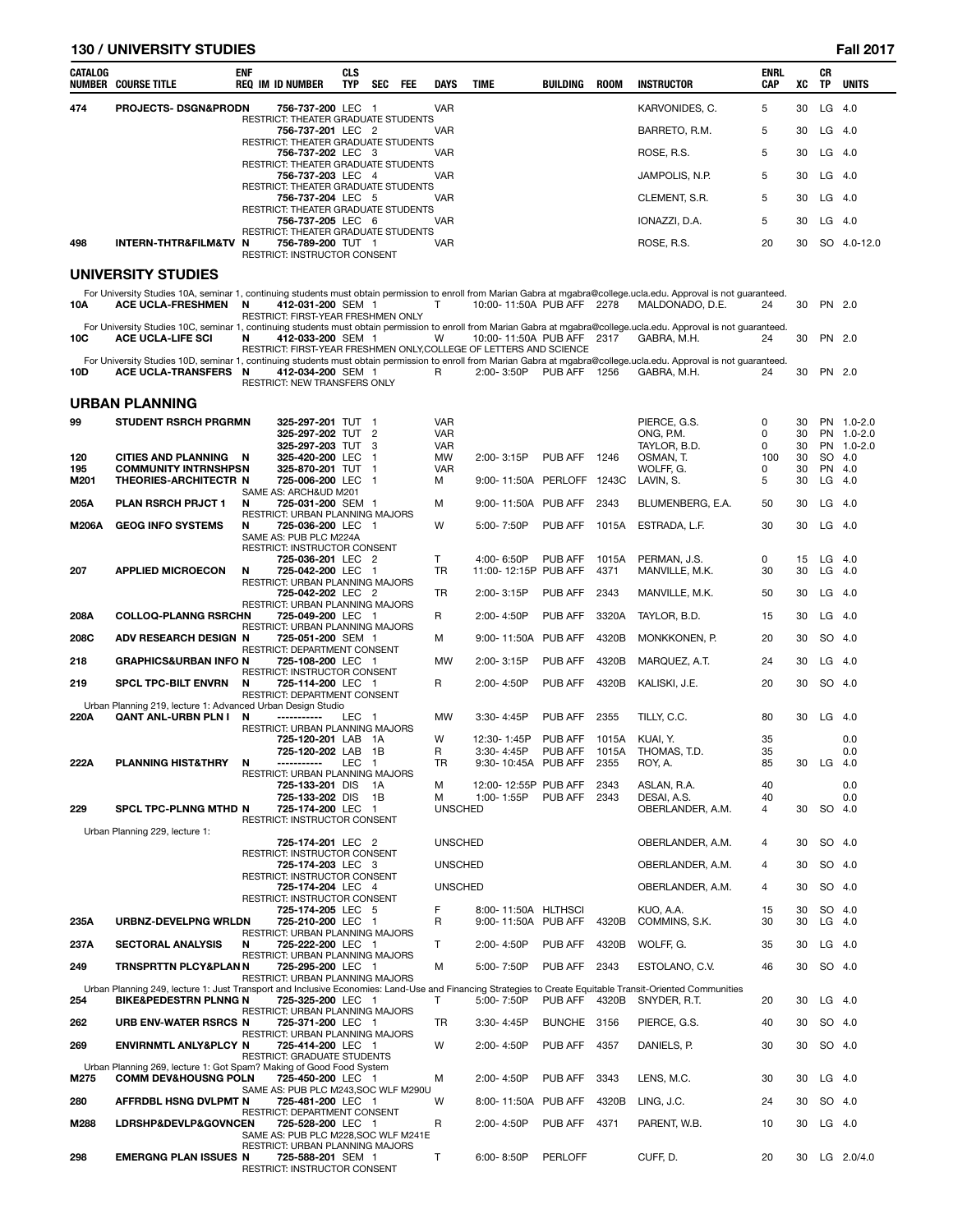# **Fall 2017 VISUAL AND PERFORMING ARTS EDUCATION / 131**

| CATALOG | NUMBER COURSE TITLE                                                                                                                                              | <b>ENF</b> | <b>REQ IM ID NUMBER</b>                                                        | <b>CLS</b><br>TYP | <b>SEC</b> | FEE. | DAYS       | <b>TIME</b>    | BUILDING     | <b>ROOM</b> | <b>INSTRUCTOR</b>  | <b>ENRL</b><br><b>CAP</b> | ХC | СR<br>TP | <b>UNITS</b> |
|---------|------------------------------------------------------------------------------------------------------------------------------------------------------------------|------------|--------------------------------------------------------------------------------|-------------------|------------|------|------------|----------------|--------------|-------------|--------------------|---------------------------|----|----------|--------------|
| 501     | <b>COOPERATIVE PROGRAMN</b>                                                                                                                                      |            | 725-805-200 TUT 1                                                              |                   |            |      |            |                |              |             | THE STAFF          | 0                         | 30 | SU       | $2.0 - 8.0$  |
|         | <b>VISUAL AND PERFORMING ARTS EDUCATION</b>                                                                                                                      |            |                                                                                |                   |            |      |            |                |              |             |                    |                           |    |          |              |
|         | <b>Arts Education</b><br>9<br>W<br>BUTLER, L.S.<br>SO 4.0<br><b>TPCS-ART EDUCATION</b><br>$6:00 - 8:50P$<br><b>BROAD</b><br>2101<br>120-306-200 LEC 1<br>30<br>N |            |                                                                                |                   |            |      |            |                |              |             |                    |                           |    |          |              |
| 101     |                                                                                                                                                                  |            | <b>RESTRICT: INSTRUCTOR CONSENT</b>                                            |                   |            |      |            |                |              |             |                    |                           |    |          |              |
|         | Arts Education 101. lecture 1: Arts in Corrections Practicum                                                                                                     |            |                                                                                |                   |            |      |            |                |              |             |                    |                           |    |          |              |
| M102    | <b>INTRO TO ARTS ED</b>                                                                                                                                          | N          | 120-312-200 SEM 1<br>SAME AS: EDUC M104<br><b>RESTRICT: INSTRUCTOR CONSENT</b> |                   |            |      | R          | $6:00 - 8:50P$ | <b>BROAD</b> | 7250        | BIANCHI, J.        | 20                        | 30 | SO       | 4.0          |
| M192    | <b>ARTS ED PRACTICUM</b>                                                                                                                                         | N.         | 120-852-200 SEM 1<br>SAME AS: EDUC M190<br><b>RESTRICT: INSTRUCTOR CONSENT</b> |                   |            |      | R          | 6:00-8:50P     | <b>BROAD</b> | 2101        | HOGAN-FINLAY, O.N. | 20                        | 30 | SO 4.0   |              |
| 195     | <b>ART EDUC INTERNSHIP</b>                                                                                                                                       | N          | 120-870-201 TUT 1                                                              |                   |            |      | <b>VAR</b> |                |              |             | KANE, K.M.         | 0                         | 30 |          | SO 2.0-4.0   |
|         | <b>WORLD ARTS AND CULTURES/DANCE</b>                                                                                                                             |            |                                                                                |                   |            |      |            |                |              |             |                    |                           |    |          |              |

### **Dance**

All dance courses are limited to majors until September 19, 2017. At that time, enrollment in selected courses will be opened to nonmajors, space permitting.<br>Dance 56 thru 65 (intermediate movement courses), C106A thru C11

| 1     | <b>GLBL PRSPCTVS-DANCE N</b>                                          |   | $\sim$ , .<br>-----------                         | LEC 1 |                | TR         | 10:00-11:50A KAUFMAN 200  |              | MARKS, V.E.                                                                                                     | 52 | 30 | SO 5.0 |            |
|-------|-----------------------------------------------------------------------|---|---------------------------------------------------|-------|----------------|------------|---------------------------|--------------|-----------------------------------------------------------------------------------------------------------------|----|----|--------|------------|
|       |                                                                       |   | 173-008-201 DIS                                   |       | 1A             | F          | 12:00-12:50P KAUFMAN 153  |              | RESTRICT: DANCE OR DANCE/MOVEMENT OR WORLD ARTS AND CULTURES OR CULTURE AND PERFORMANCE MAJORS<br>KIRK, J.C.    | 26 |    |        | 0.0        |
|       |                                                                       |   | 173-008-202 DIS                                   |       | 1B             | F          | 1:00-1:50P                | KAUFMAN 153  | GONZALEZ, L.D.                                                                                                  | 26 |    |        | 0.0        |
| 5     | <b>MOVING VOICE</b>                                                   | N | 173-015-200 STU                                   |       | $\overline{1}$ | MW         | 12:00-1:20P               | KAUFMAN 230  | EEN, R.W.                                                                                                       | 15 | 30 | SO 2.0 |            |
| 6     | <b>BEG W AFRICAN DNCE</b><br>Dance 6, studio 1:                       | N | 173-017-200 STU 1                                 |       |                | TR         | 2:00-3:20P                | KAUFMAN 1000 | SOULY, W.G.                                                                                                     | 25 | 30 | SO 2.0 |            |
| 9     | <b>BEG HIP HOP DNCE</b><br>Dance 9, studio 1:                         | N | 173-025-200 STU 1                                 |       |                | <b>TR</b>  | 10:00-11:20A KAUFMAN 1000 |              | FOAAD, L.R.                                                                                                     | 25 | 30 | SO 2.0 |            |
| 10    | <b>BEG MARTIAL ARTS</b>                                               | N | 173-032-200 STU 1                                 |       |                | <b>TR</b>  | 8:30-9:50A                | KAUFMAN 1000 | TSOU, J.C.                                                                                                      | 25 | 30 | SO 2.0 |            |
| 11    | Dance 10, studio 1:<br><b>YOGA</b>                                    | N | 173-049-200 STU 1                                 |       |                | <b>MWF</b> | $9:00 - 9:50A$            | KAUFMAN 214  | CHERRY, C.N.                                                                                                    | 25 | 30 | SO 2.0 |            |
| 12    | Dance 11, studio 1:<br><b>SPECIAL TOPICS</b>                          | N | 173-059-201 STU 1                                 |       |                | TR         | 10:30-11:50A KAUFMAN 240  |              | LIOR, M.                                                                                                        | 20 | 30 | SO 2.0 |            |
|       | Dance 12, studio 1: Capoeira Inversions and Ginga Aesthetics          |   | 173-059-202 STU 2                                 |       |                | TR         | 12:00-1:20P               | KAUFMAN 240  | JUNG, D.                                                                                                        | 20 | 30 | SO 2.0 |            |
|       | Dance 12, studio 2: Beginning Korean Dance                            |   | 173-059-203 STU 3                                 |       |                | MW         | 1:00-2:20P                | KAUFMAN 240  | YUDIN, L.K.                                                                                                     | 23 | 30 | SO 2.0 |            |
|       | Dance 12, studio 3: Beginning Afro-Brazilian Dance                    |   | 173-059-204 STU 4                                 |       |                | <b>MW</b>  | 5:00-6:20P                | KAUFMAN 240  | BANERJI, A.                                                                                                     | 20 | 30 | SO 2.0 |            |
|       | Dance 12, studio 4: Beginning Odissi Dance                            |   |                                                   |       |                |            |                           |              |                                                                                                                 |    |    |        |            |
| 15    | <b>BEG MOD/PSTMOD DNCEN</b>                                           |   | 173-052-200 LAB 1                                 |       |                | <b>TR</b>  | 12:00-1:20P               | KAUFMAN 230  | BRANNUM, B.A.<br>RESTRICT: DANCE OR DANCE/MOVEMENT OR WORLD ARTS AND CULTURES OR CULTURE AND PERFORMANCE MAJORS | 20 | 30 | SO 2.0 |            |
| 16    | <b>BEG IMPROVSTN-DANCE N</b>                                          |   | 173-053-200 LAB 1                                 |       |                | TR         | 2:00-3:20P                | KAUFMAN 208  | BIBLER, Z.R.<br>RESTRICT: DANCE OR DANCE/MOVEMENT OR WORLD ARTS AND CULTURES OR CULTURE AND PERFORMANCE MAJORS  | 20 | 30 | SO 2.0 |            |
| 59    | INT HIP HOP DNCE                                                      | N | 173-177-200 STU 1<br>RESTRICT: INSTRUCTOR CONSENT |       |                | TR         | 4:00-5:50P                | KAUFMAN 1000 | LOPEZ, J.G.                                                                                                     | 25 | 30 | SO 2.0 |            |
| 60    | Dance 59, studio 1:                                                   | N | 173-180-200 STU 1                                 |       |                | <b>TR</b>  | 8:30-9:50A                | KAUFMAN 1000 | TSOU, J.C.                                                                                                      | 10 | 30 | SO 2.0 |            |
|       | <b>INTMD MARTIAL ARTS</b>                                             |   | RESTRICT: INSTRUCTOR CONSENT                      |       |                |            |                           |              |                                                                                                                 |    |    |        |            |
|       | Dance 60, studio 1:                                                   |   |                                                   |       |                |            |                           |              |                                                                                                                 |    |    |        |            |
| 63    | <b>INT BALLET</b>                                                     | N | 173-190-200 STU 1<br>RESTRICT: INSTRUCTOR CONSENT |       |                | <b>MWF</b> | 4:30-5:50P                | KAUFMAN 1000 | TOMITA, N.                                                                                                      | 20 | 30 | SO 2.0 |            |
|       | Dance 63, studio 1:                                                   |   |                                                   |       |                |            |                           |              |                                                                                                                 |    |    |        |            |
| 65    | INT MOD/PSTMOD DNCE N                                                 |   | 173-202-200 STU 1<br>RESTRICT: INSTRUCTOR CONSENT |       |                | <b>MW</b>  | 12:00-1:50P               | KAUFMAN 1000 | COAD, G.W.                                                                                                      | 25 | 30 | SO 2.0 |            |
| 67A   | <b>DNCE COMP-LANGUAGESY</b>                                           |   | 173-204-200 SEM 1                                 |       |                | <b>MW</b>  | 10:00-11:50A KAUFMAN 214  |              | YU.C.                                                                                                           | 20 | 30 | SO 4.0 |            |
| 70    | <b>PRODUCTN PRACTICUM N</b>                                           |   | 173-210-200 LEC 1                                 |       |                | R          | 3:30-4:50P                | KAUFMAN 101  | RESTRICT: DANCE OR DANCE/MOVEMENT OR WORLD ARTS AND CULTURES OR CULTURE AND PERFORMANCE MAJORS<br>HOLGUIN, G.   | 10 | 30 | PN 2.0 |            |
| 101   | <b>THEORIES OF DANCE</b>                                              | Y | -----------                                       |       |                | MW         | 12:30-1:50P KAUFMAN 208   |              | RESTRICT: DANCE OR DANCE/MOVEMENT OR WORLD ARTS AND CULTURES OR CULTURE AND PERFORMANCE MAJORS                  | 40 | 30 | SO 5.0 |            |
|       |                                                                       |   |                                                   | LEC 1 |                |            |                           |              | BANERJI, A.<br>RESTRICT: DANCE OR DANCE/MOVEMENT OR WORLD ARTS AND CULTURES OR CULTURE AND PERFORMANCE MAJORS   |    |    |        |            |
|       |                                                                       |   | 173-306-201 DIS                                   |       | - 1A           | F          | 10:00-11:50A KAUFMAN 101  |              | PORTER, L.A.                                                                                                    | 20 |    |        | 0.0        |
|       |                                                                       |   | 173-306-202 DIS                                   |       | 1B             | F          | 12:00-1:50P               | KAUFMAN 101  | PORTER, L.A.                                                                                                    | 20 |    |        | 0.0        |
| C106A | <b>ADV W AFRICAN</b>                                                  | N | 173-337-200 STU 1<br>RESTRICT: INSTRUCTOR CONSENT |       |                | TR         | 12:00-1:20P               | KAUFMAN 1000 | SOULY, W.G.                                                                                                     | 20 | 30 | SO 2.0 |            |
|       | Dance C106A, studio 1:                                                |   |                                                   |       |                |            |                           |              |                                                                                                                 |    |    |        |            |
| C113A | <b>ADV BALLET</b>                                                     | N | 173-381-200 STU 1<br>RESTRICT: INSTRUCTOR CONSENT |       |                | <b>MWF</b> | 2:30-3:50P                | KAUFMAN 1000 | TOMITA, N.                                                                                                      | 20 | 30 | SO 2.0 |            |
|       | Dance C113A, studio 1:                                                |   |                                                   |       |                |            |                           |              |                                                                                                                 |    |    |        |            |
| 114   | PERFORMANCE PRACTCMN                                                  |   | 173-384-200 STU 1<br>RESTRICT: INSTRUCTOR CONSENT |       |                |            |                           |              | ROUSSEVE, D.J.                                                                                                  | 10 | 30 |        | PN 1.0-4.0 |
|       |                                                                       |   | 173-384-202 STU 2                                 |       |                |            |                           |              | MARKS, V.E.                                                                                                     | 10 | 30 |        | PN 1.0-4.0 |
|       |                                                                       |   | RESTRICT: INSTRUCTOR CONSENT                      |       |                |            |                           |              |                                                                                                                 |    |    |        |            |
|       |                                                                       |   | 173-384-203 STU 3<br>RESTRICT: INSTRUCTOR CONSENT |       |                |            |                           |              | YU, C.                                                                                                          | 10 | 30 |        | PN 1.0-4.0 |
| C115  | ADV MOD/PSTMOD DNCEY                                                  |   | 173-391-200 STU 1<br>RESTRICT: INSTRUCTOR CONSENT |       |                | <b>MW</b>  | 10:00-11:50A KAUFMAN 1000 |              | COAD, G.W.                                                                                                      | 20 | 30 | SO 2.0 |            |
| 117B  | <b>DNCE CMPSTN-IMPACTS Y</b>                                          |   | 173-403-200 SEM 1                                 |       |                | TR         | 12:00-1:50P               | KAUFMAN 214  | YU.C.                                                                                                           | 20 | 30 | SO 4.0 |            |
| 117C  | <b>ADV TPC-CHOREOGRPHYY</b>                                           |   | 173-404-201 LEC 1                                 |       |                | MW         | 4:00-5:50P                | KAUFMAN 230  | RESTRICT: DANCE OR DANCE/MOVEMENT OR WORLD ARTS AND CULTURES OR CULTURE AND PERFORMANCE MAJORS<br>EEN, R.W.     | 15 | 30 | SO 4.0 |            |
|       | Dance 117C, lecture 1: Soundtracks for Choreography                   |   |                                                   |       |                |            |                           |              |                                                                                                                 |    |    |        |            |
| 160   | <b>TPCS-BODY MECHANICS N</b>                                          |   | 173-660-201 LEC 1                                 |       |                | TR         | 10:00-11:50A KAUFMAN 214  |              | WARBY, R.K.<br>RESTRICT: DANCE OR DANCE/MOVEMENT OR WORLD ARTS AND CULTURES OR CULTURE AND PERFORMANCE MAJORS   | 20 | 30 | SO 4.0 |            |
|       | Dance 160, lecture 1: Alexander Technique and Practice of Performance |   |                                                   |       |                |            |                           |              |                                                                                                                 |    |    |        |            |
| 170   | <b>ADVANCED PRODUCTIONY</b>                                           |   | 173-720-200 LAB 1<br>RESTRICT: INSTRUCTOR CONSENT |       |                | R          | 3:30-4:50P                | KAUFMAN 101  | HOLGUIN, G.                                                                                                     | 5  | 30 |        | PN 1.0-2.0 |
| 174B  | PROJECTS IN DANCE                                                     | N | 173-746-201 LAB 1                                 |       |                | <b>TR</b>  | 2:00-4:50P                | KAUFMAN 214  | CARLSON, A.M.<br>RESTRICT: DANCE OR DANCE/MOVEMENT OR WORLD ARTS AND CULTURES OR CULTURE AND PERFORMANCE MAJORS | 10 | 30 | SO 4.0 |            |
|       | Dance 174B, lab 1: Flag Two Re-do with Ann Carlson                    |   |                                                   |       |                |            |                           |              |                                                                                                                 |    |    |        |            |
| C184  | PRODUCTION ARTS SEM N                                                 |   | 173-804-200 SEM 1                                 |       |                | м          | 9:00-12:20P KAUFMAN 160   |              | LEB, N.H.                                                                                                       | 10 | 30 | SO 4.0 |            |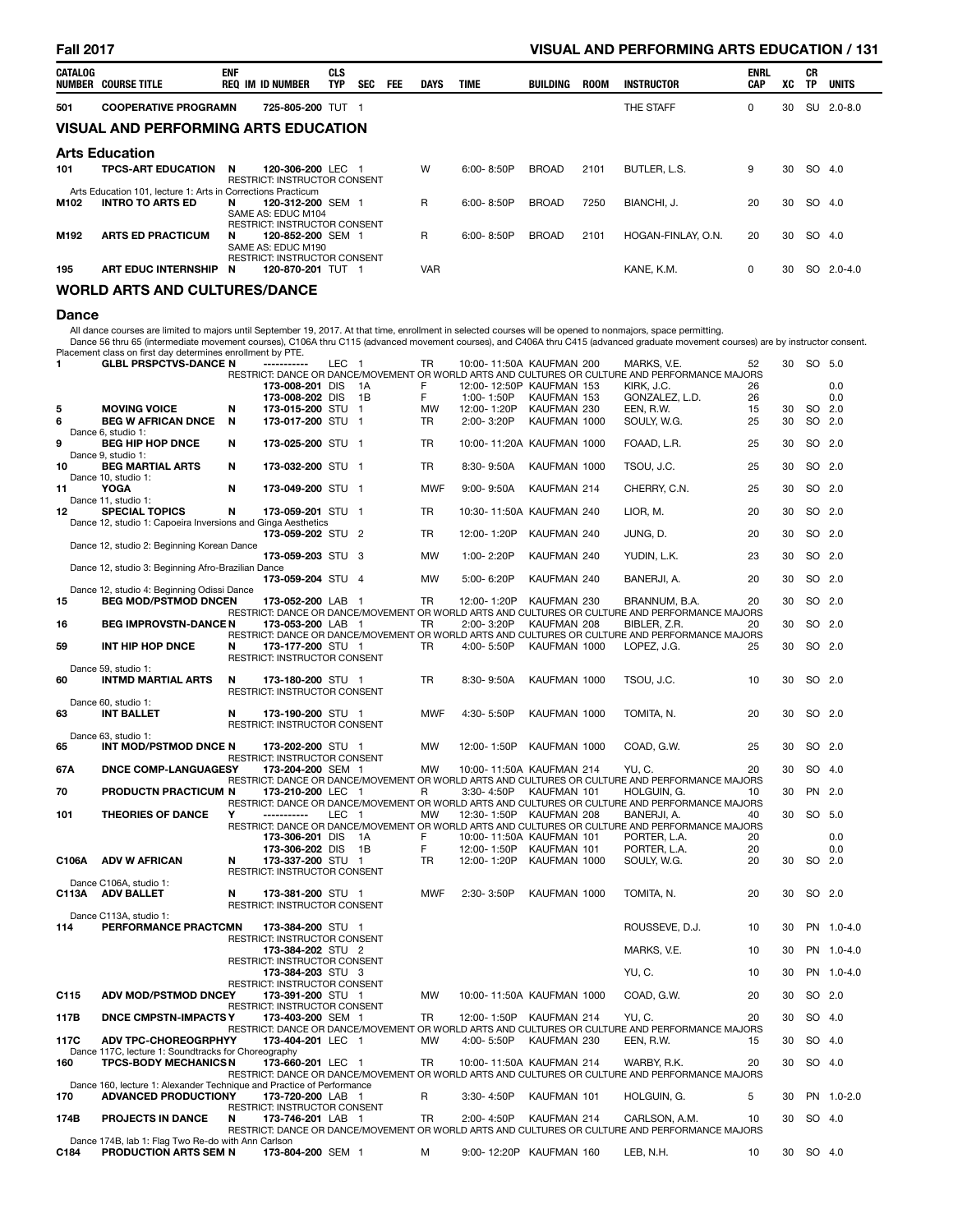# **132 / WORLD ARTS AND CULTURES/DANCE Fall 2017**

| <b>ENF</b><br><b>CLS</b><br><b>CR</b><br><b>ENRL</b><br>SEC FEE<br><b>UNITS</b><br><b>NUMBER COURSE TITLE</b><br><b>REQ IM ID NUMBER</b><br><b>TYP</b><br><b>TIME</b><br><b>INSTRUCTOR</b><br>XC<br><b>DAYS</b><br>BUILDING<br><b>ROOM</b><br><b>CAP</b><br><b>TP</b><br>30 SO 4.0<br><b>ADV CHOREOGRAPHY</b><br>N<br>573-066-200 STU 1<br>MW<br>2:00-3:50P KAUFMAN 230<br>FOSTER, S.L.<br>10<br>RESTRICT: WORLD ARTS AND CULTURES OR DANCE OR DANCE/MOVEMENT OR CULTURE AND PERFORMANCE GRADUATE STUDENTS<br>30 SO 4.0<br><b>ADV CHOREOGRAPHY</b><br>573-069-200 STU 1<br>2:00-5:50P KAUFMAN 214<br>POPKIN, L.A.<br>N<br>м<br>10<br>RESTRICT: WORLD ARTS AND CULTURES OR DANCE OR DANCE/MOVEMENT OR CULTURE AND PERFORMANCE GRADUATE STUDENTS<br>м<br>9:00-12:20P KAUFMAN 160<br>LEB. N.H.<br>30 SO 4.0<br><b>PRODUCTION ARTS SEM N</b><br>573-258-200 SEM 1<br>5<br><b>RESTRICT: GRADUATE STUDENTS</b><br>573-426-200 LEC 1<br>2:00-3:50P<br>SO 4.0<br><b>DANCE PRDCTN-TOPICS N</b><br>T.<br>KAUFMAN 101<br>APILLANES, A.F.<br>30<br>4<br>RESTRICT: WORLD ARTS AND CULTURES OR DANCE OR DANCE/MOVEMENT OR CULTURE AND PERFORMANCE GRADUATE STUDENTS<br><b>ADV W AFRICAN</b><br><b>TR</b><br>12:00-1:20P KAUFMAN 1000<br>SOULY, W.G.<br>30 SO 2.0<br>N<br>573-613-200 STU 1<br>5<br>RESTRICT: INSTRUCTOR CONSENT<br>Dance C406A, studio 1:<br>N<br><b>MWF</b><br>2:30-3:50P<br>10<br>30<br>SO 2.0<br>C413A ADV BALLET<br>573-628-200 STU 1<br>KAUFMAN 1000<br>TOMITA, N.<br>RESTRICT: INSTRUCTOR CONSENT<br>Dance C413A, studio 1:<br><b>ADV MOD/PSTMOD DNCEY</b><br>MW<br>10:00-11:50A KAUFMAN 1000<br>COAD, G.W.<br>10<br>SO 2.0<br>573-630-200 STU 1<br>30<br>RESTRICT: INSTRUCTOR CONSENT<br><b>UNSCHED</b><br>FOSTER, S.L.<br><b>DANCE PRDCTN PRCTCMN</b><br>573-682-201 LAB 1<br>5<br>30 SU 2.0-4.0<br>RESTRICT: WORLD ARTS AND CULTURES OR DANCE OR DANCE/MOVEMENT OR CULTURE AND PERFORMANCE GRADUATE STUDENTS<br>FROOT. D.Z.<br>30 SU 2.0-4.0<br>573-682-202 LAB 2<br><b>UNSCHED</b><br>5<br>RESTRICT: WORLD ARTS AND CULTURES OR DANCE OR DANCE/MOVEMENT OR CULTURE AND PERFORMANCE GRADUATE STUDENTS<br><b>UNSCHED</b><br>LEUNG, A.S.<br>30 SU 2.0-4.0<br>573-682-203 LAB 3<br>5<br>RESTRICT: WORLD ARTS AND CULTURES OR DANCE OR DANCE/MOVEMENT OR CULTURE AND PERFORMANCE GRADUATE STUDENTS<br>ROUSSEVE, D.J.<br>30 SU 2.0-4.0<br><b>UNSCHED</b><br>5<br>573-682-204 LAB 4<br>RESTRICT: WORLD ARTS AND CULTURES OR DANCE OR DANCE/MOVEMENT OR CULTURE AND PERFORMANCE GRADUATE STUDENTS<br><b>UNSCHED</b><br>POPKIN, L.A.<br>30 SU 2.0-4.0<br>573-682-205 LAB 5<br>5<br>RESTRICT: WORLD ARTS AND CULTURES OR DANCE OR DANCE/MOVEMENT OR CULTURE AND PERFORMANCE GRADUATE STUDENTS<br><b>UNSCHED</b><br>ROUSSEVE, D.J.<br>30 SU 2.0-4.0<br>5<br>573-682-206 LAB 6<br>RESTRICT: WORLD ARTS AND CULTURES OR DANCE OR DANCE/MOVEMENT OR CULTURE AND PERFORMANCE GRADUATE STUDENTS<br><b>UNSCHED</b><br>YU.C.<br>30 SU 2.0-4.0<br>573-682-207 LAB 7<br>5<br>RESTRICT: WORLD ARTS AND CULTURES OR DANCE OR DANCE/MOVEMENT OR CULTURE AND PERFORMANCE GRADUATE STUDENTS<br><b>CHOREOG&amp;PERFORMANCEN</b><br>573-781-201 TUT 1<br><b>UNSCHED</b><br>FOSTER, S.L.<br>5<br>30 SO 2.0-8.0<br>RESTRICT: WORLD ARTS AND CULTURES OR DANCE OR DANCE/MOVEMENT OR CULTURE AND PERFORMANCE GRADUATE STUDENTS<br><b>UNSCHED</b><br>FROOT. D.Z.<br>573-781-202 TUT 2<br>5<br>30 SO 2.0-8.0<br>RESTRICT: WORLD ARTS AND CULTURES OR DANCE OR DANCE/MOVEMENT OR CULTURE AND PERFORMANCE GRADUATE STUDENTS<br>573-781-203 TUT 3<br><b>UNSCHED</b><br>ABRAHAM, K.G.<br>5<br>30 SO 2.0-8.0<br><b>RESTRICT: INSTRUCTOR CONSENT</b><br><b>UNSCHED</b><br>MARKS, V.E.<br>30 SO 2.0-8.0<br>573-781-204 TUT 4<br>5<br>RESTRICT: WORLD ARTS AND CULTURES OR DANCE OR DANCE/MOVEMENT OR CULTURE AND PERFORMANCE GRADUATE STUDENTS<br>POPKIN, L.A.<br><b>UNSCHED</b><br>5<br>30 SO 2.0-8.0<br>573-781-205 TUT 5<br>RESTRICT: WORLD ARTS AND CULTURES OR DANCE OR DANCE/MOVEMENT OR CULTURE AND PERFORMANCE GRADUATE STUDENTS<br><b>UNSCHED</b><br>ROUSSEVE, D.J.<br>30 SO 2.0-8.0<br>573-781-206 TUT 6<br>5<br>RESTRICT: WORLD ARTS AND CULTURES OR DANCE OR DANCE/MOVEMENT OR CULTURE AND PERFORMANCE GRADUATE STUDENTS<br><b>UNSCHED</b><br>YU.C.<br>573-781-207 TUT 7<br>5<br>30 SO 2.0-8.0<br>RESTRICT: WORLD ARTS AND CULTURES OR DANCE OR DANCE/MOVEMENT OR CULTURE AND PERFORMANCE GRADUATE STUDENTS<br>573-781-208 TUT 8<br>30 SO 2.0-8.0 |                  |  |  |  |                |  |             |   |  |  |
|-----------------------------------------------------------------------------------------------------------------------------------------------------------------------------------------------------------------------------------------------------------------------------------------------------------------------------------------------------------------------------------------------------------------------------------------------------------------------------------------------------------------------------------------------------------------------------------------------------------------------------------------------------------------------------------------------------------------------------------------------------------------------------------------------------------------------------------------------------------------------------------------------------------------------------------------------------------------------------------------------------------------------------------------------------------------------------------------------------------------------------------------------------------------------------------------------------------------------------------------------------------------------------------------------------------------------------------------------------------------------------------------------------------------------------------------------------------------------------------------------------------------------------------------------------------------------------------------------------------------------------------------------------------------------------------------------------------------------------------------------------------------------------------------------------------------------------------------------------------------------------------------------------------------------------------------------------------------------------------------------------------------------------------------------------------------------------------------------------------------------------------------------------------------------------------------------------------------------------------------------------------------------------------------------------------------------------------------------------------------------------------------------------------------------------------------------------------------------------------------------------------------------------------------------------------------------------------------------------------------------------------------------------------------------------------------------------------------------------------------------------------------------------------------------------------------------------------------------------------------------------------------------------------------------------------------------------------------------------------------------------------------------------------------------------------------------------------------------------------------------------------------------------------------------------------------------------------------------------------------------------------------------------------------------------------------------------------------------------------------------------------------------------------------------------------------------------------------------------------------------------------------------------------------------------------------------------------------------------------------------------------------------------------------------------------------------------------------------------------------------------------------------------------------------------------------------------------------------------------------------------------------------------------------------------------------------------------------------------------------------------------------------------------------------------------------------------------------------------------------------------------------------------------------------------------------------------------------------------------------------------------------------------------------------------------------------------------------------------------------------------------------------------------------------------------|------------------|--|--|--|----------------|--|-------------|---|--|--|
|                                                                                                                                                                                                                                                                                                                                                                                                                                                                                                                                                                                                                                                                                                                                                                                                                                                                                                                                                                                                                                                                                                                                                                                                                                                                                                                                                                                                                                                                                                                                                                                                                                                                                                                                                                                                                                                                                                                                                                                                                                                                                                                                                                                                                                                                                                                                                                                                                                                                                                                                                                                                                                                                                                                                                                                                                                                                                                                                                                                                                                                                                                                                                                                                                                                                                                                                                                                                                                                                                                                                                                                                                                                                                                                                                                                                                                                                                                                                                                                                                                                                                                                                                                                                                                                                                                                                                                                                                                   | <b>CATALOG</b>   |  |  |  |                |  |             |   |  |  |
|                                                                                                                                                                                                                                                                                                                                                                                                                                                                                                                                                                                                                                                                                                                                                                                                                                                                                                                                                                                                                                                                                                                                                                                                                                                                                                                                                                                                                                                                                                                                                                                                                                                                                                                                                                                                                                                                                                                                                                                                                                                                                                                                                                                                                                                                                                                                                                                                                                                                                                                                                                                                                                                                                                                                                                                                                                                                                                                                                                                                                                                                                                                                                                                                                                                                                                                                                                                                                                                                                                                                                                                                                                                                                                                                                                                                                                                                                                                                                                                                                                                                                                                                                                                                                                                                                                                                                                                                                                   | 211A             |  |  |  |                |  |             |   |  |  |
|                                                                                                                                                                                                                                                                                                                                                                                                                                                                                                                                                                                                                                                                                                                                                                                                                                                                                                                                                                                                                                                                                                                                                                                                                                                                                                                                                                                                                                                                                                                                                                                                                                                                                                                                                                                                                                                                                                                                                                                                                                                                                                                                                                                                                                                                                                                                                                                                                                                                                                                                                                                                                                                                                                                                                                                                                                                                                                                                                                                                                                                                                                                                                                                                                                                                                                                                                                                                                                                                                                                                                                                                                                                                                                                                                                                                                                                                                                                                                                                                                                                                                                                                                                                                                                                                                                                                                                                                                                   |                  |  |  |  |                |  |             |   |  |  |
|                                                                                                                                                                                                                                                                                                                                                                                                                                                                                                                                                                                                                                                                                                                                                                                                                                                                                                                                                                                                                                                                                                                                                                                                                                                                                                                                                                                                                                                                                                                                                                                                                                                                                                                                                                                                                                                                                                                                                                                                                                                                                                                                                                                                                                                                                                                                                                                                                                                                                                                                                                                                                                                                                                                                                                                                                                                                                                                                                                                                                                                                                                                                                                                                                                                                                                                                                                                                                                                                                                                                                                                                                                                                                                                                                                                                                                                                                                                                                                                                                                                                                                                                                                                                                                                                                                                                                                                                                                   | 211D             |  |  |  |                |  |             |   |  |  |
|                                                                                                                                                                                                                                                                                                                                                                                                                                                                                                                                                                                                                                                                                                                                                                                                                                                                                                                                                                                                                                                                                                                                                                                                                                                                                                                                                                                                                                                                                                                                                                                                                                                                                                                                                                                                                                                                                                                                                                                                                                                                                                                                                                                                                                                                                                                                                                                                                                                                                                                                                                                                                                                                                                                                                                                                                                                                                                                                                                                                                                                                                                                                                                                                                                                                                                                                                                                                                                                                                                                                                                                                                                                                                                                                                                                                                                                                                                                                                                                                                                                                                                                                                                                                                                                                                                                                                                                                                                   |                  |  |  |  |                |  |             |   |  |  |
|                                                                                                                                                                                                                                                                                                                                                                                                                                                                                                                                                                                                                                                                                                                                                                                                                                                                                                                                                                                                                                                                                                                                                                                                                                                                                                                                                                                                                                                                                                                                                                                                                                                                                                                                                                                                                                                                                                                                                                                                                                                                                                                                                                                                                                                                                                                                                                                                                                                                                                                                                                                                                                                                                                                                                                                                                                                                                                                                                                                                                                                                                                                                                                                                                                                                                                                                                                                                                                                                                                                                                                                                                                                                                                                                                                                                                                                                                                                                                                                                                                                                                                                                                                                                                                                                                                                                                                                                                                   | C <sub>243</sub> |  |  |  |                |  |             |   |  |  |
|                                                                                                                                                                                                                                                                                                                                                                                                                                                                                                                                                                                                                                                                                                                                                                                                                                                                                                                                                                                                                                                                                                                                                                                                                                                                                                                                                                                                                                                                                                                                                                                                                                                                                                                                                                                                                                                                                                                                                                                                                                                                                                                                                                                                                                                                                                                                                                                                                                                                                                                                                                                                                                                                                                                                                                                                                                                                                                                                                                                                                                                                                                                                                                                                                                                                                                                                                                                                                                                                                                                                                                                                                                                                                                                                                                                                                                                                                                                                                                                                                                                                                                                                                                                                                                                                                                                                                                                                                                   |                  |  |  |  |                |  |             |   |  |  |
|                                                                                                                                                                                                                                                                                                                                                                                                                                                                                                                                                                                                                                                                                                                                                                                                                                                                                                                                                                                                                                                                                                                                                                                                                                                                                                                                                                                                                                                                                                                                                                                                                                                                                                                                                                                                                                                                                                                                                                                                                                                                                                                                                                                                                                                                                                                                                                                                                                                                                                                                                                                                                                                                                                                                                                                                                                                                                                                                                                                                                                                                                                                                                                                                                                                                                                                                                                                                                                                                                                                                                                                                                                                                                                                                                                                                                                                                                                                                                                                                                                                                                                                                                                                                                                                                                                                                                                                                                                   | C <sub>271</sub> |  |  |  |                |  |             |   |  |  |
|                                                                                                                                                                                                                                                                                                                                                                                                                                                                                                                                                                                                                                                                                                                                                                                                                                                                                                                                                                                                                                                                                                                                                                                                                                                                                                                                                                                                                                                                                                                                                                                                                                                                                                                                                                                                                                                                                                                                                                                                                                                                                                                                                                                                                                                                                                                                                                                                                                                                                                                                                                                                                                                                                                                                                                                                                                                                                                                                                                                                                                                                                                                                                                                                                                                                                                                                                                                                                                                                                                                                                                                                                                                                                                                                                                                                                                                                                                                                                                                                                                                                                                                                                                                                                                                                                                                                                                                                                                   |                  |  |  |  |                |  |             |   |  |  |
|                                                                                                                                                                                                                                                                                                                                                                                                                                                                                                                                                                                                                                                                                                                                                                                                                                                                                                                                                                                                                                                                                                                                                                                                                                                                                                                                                                                                                                                                                                                                                                                                                                                                                                                                                                                                                                                                                                                                                                                                                                                                                                                                                                                                                                                                                                                                                                                                                                                                                                                                                                                                                                                                                                                                                                                                                                                                                                                                                                                                                                                                                                                                                                                                                                                                                                                                                                                                                                                                                                                                                                                                                                                                                                                                                                                                                                                                                                                                                                                                                                                                                                                                                                                                                                                                                                                                                                                                                                   | C406A            |  |  |  |                |  |             |   |  |  |
|                                                                                                                                                                                                                                                                                                                                                                                                                                                                                                                                                                                                                                                                                                                                                                                                                                                                                                                                                                                                                                                                                                                                                                                                                                                                                                                                                                                                                                                                                                                                                                                                                                                                                                                                                                                                                                                                                                                                                                                                                                                                                                                                                                                                                                                                                                                                                                                                                                                                                                                                                                                                                                                                                                                                                                                                                                                                                                                                                                                                                                                                                                                                                                                                                                                                                                                                                                                                                                                                                                                                                                                                                                                                                                                                                                                                                                                                                                                                                                                                                                                                                                                                                                                                                                                                                                                                                                                                                                   |                  |  |  |  |                |  |             |   |  |  |
|                                                                                                                                                                                                                                                                                                                                                                                                                                                                                                                                                                                                                                                                                                                                                                                                                                                                                                                                                                                                                                                                                                                                                                                                                                                                                                                                                                                                                                                                                                                                                                                                                                                                                                                                                                                                                                                                                                                                                                                                                                                                                                                                                                                                                                                                                                                                                                                                                                                                                                                                                                                                                                                                                                                                                                                                                                                                                                                                                                                                                                                                                                                                                                                                                                                                                                                                                                                                                                                                                                                                                                                                                                                                                                                                                                                                                                                                                                                                                                                                                                                                                                                                                                                                                                                                                                                                                                                                                                   |                  |  |  |  |                |  |             |   |  |  |
|                                                                                                                                                                                                                                                                                                                                                                                                                                                                                                                                                                                                                                                                                                                                                                                                                                                                                                                                                                                                                                                                                                                                                                                                                                                                                                                                                                                                                                                                                                                                                                                                                                                                                                                                                                                                                                                                                                                                                                                                                                                                                                                                                                                                                                                                                                                                                                                                                                                                                                                                                                                                                                                                                                                                                                                                                                                                                                                                                                                                                                                                                                                                                                                                                                                                                                                                                                                                                                                                                                                                                                                                                                                                                                                                                                                                                                                                                                                                                                                                                                                                                                                                                                                                                                                                                                                                                                                                                                   |                  |  |  |  |                |  |             |   |  |  |
|                                                                                                                                                                                                                                                                                                                                                                                                                                                                                                                                                                                                                                                                                                                                                                                                                                                                                                                                                                                                                                                                                                                                                                                                                                                                                                                                                                                                                                                                                                                                                                                                                                                                                                                                                                                                                                                                                                                                                                                                                                                                                                                                                                                                                                                                                                                                                                                                                                                                                                                                                                                                                                                                                                                                                                                                                                                                                                                                                                                                                                                                                                                                                                                                                                                                                                                                                                                                                                                                                                                                                                                                                                                                                                                                                                                                                                                                                                                                                                                                                                                                                                                                                                                                                                                                                                                                                                                                                                   |                  |  |  |  |                |  |             |   |  |  |
|                                                                                                                                                                                                                                                                                                                                                                                                                                                                                                                                                                                                                                                                                                                                                                                                                                                                                                                                                                                                                                                                                                                                                                                                                                                                                                                                                                                                                                                                                                                                                                                                                                                                                                                                                                                                                                                                                                                                                                                                                                                                                                                                                                                                                                                                                                                                                                                                                                                                                                                                                                                                                                                                                                                                                                                                                                                                                                                                                                                                                                                                                                                                                                                                                                                                                                                                                                                                                                                                                                                                                                                                                                                                                                                                                                                                                                                                                                                                                                                                                                                                                                                                                                                                                                                                                                                                                                                                                                   |                  |  |  |  |                |  |             |   |  |  |
|                                                                                                                                                                                                                                                                                                                                                                                                                                                                                                                                                                                                                                                                                                                                                                                                                                                                                                                                                                                                                                                                                                                                                                                                                                                                                                                                                                                                                                                                                                                                                                                                                                                                                                                                                                                                                                                                                                                                                                                                                                                                                                                                                                                                                                                                                                                                                                                                                                                                                                                                                                                                                                                                                                                                                                                                                                                                                                                                                                                                                                                                                                                                                                                                                                                                                                                                                                                                                                                                                                                                                                                                                                                                                                                                                                                                                                                                                                                                                                                                                                                                                                                                                                                                                                                                                                                                                                                                                                   | C415             |  |  |  |                |  |             |   |  |  |
|                                                                                                                                                                                                                                                                                                                                                                                                                                                                                                                                                                                                                                                                                                                                                                                                                                                                                                                                                                                                                                                                                                                                                                                                                                                                                                                                                                                                                                                                                                                                                                                                                                                                                                                                                                                                                                                                                                                                                                                                                                                                                                                                                                                                                                                                                                                                                                                                                                                                                                                                                                                                                                                                                                                                                                                                                                                                                                                                                                                                                                                                                                                                                                                                                                                                                                                                                                                                                                                                                                                                                                                                                                                                                                                                                                                                                                                                                                                                                                                                                                                                                                                                                                                                                                                                                                                                                                                                                                   |                  |  |  |  |                |  |             |   |  |  |
|                                                                                                                                                                                                                                                                                                                                                                                                                                                                                                                                                                                                                                                                                                                                                                                                                                                                                                                                                                                                                                                                                                                                                                                                                                                                                                                                                                                                                                                                                                                                                                                                                                                                                                                                                                                                                                                                                                                                                                                                                                                                                                                                                                                                                                                                                                                                                                                                                                                                                                                                                                                                                                                                                                                                                                                                                                                                                                                                                                                                                                                                                                                                                                                                                                                                                                                                                                                                                                                                                                                                                                                                                                                                                                                                                                                                                                                                                                                                                                                                                                                                                                                                                                                                                                                                                                                                                                                                                                   | 441              |  |  |  |                |  |             |   |  |  |
|                                                                                                                                                                                                                                                                                                                                                                                                                                                                                                                                                                                                                                                                                                                                                                                                                                                                                                                                                                                                                                                                                                                                                                                                                                                                                                                                                                                                                                                                                                                                                                                                                                                                                                                                                                                                                                                                                                                                                                                                                                                                                                                                                                                                                                                                                                                                                                                                                                                                                                                                                                                                                                                                                                                                                                                                                                                                                                                                                                                                                                                                                                                                                                                                                                                                                                                                                                                                                                                                                                                                                                                                                                                                                                                                                                                                                                                                                                                                                                                                                                                                                                                                                                                                                                                                                                                                                                                                                                   |                  |  |  |  |                |  |             |   |  |  |
|                                                                                                                                                                                                                                                                                                                                                                                                                                                                                                                                                                                                                                                                                                                                                                                                                                                                                                                                                                                                                                                                                                                                                                                                                                                                                                                                                                                                                                                                                                                                                                                                                                                                                                                                                                                                                                                                                                                                                                                                                                                                                                                                                                                                                                                                                                                                                                                                                                                                                                                                                                                                                                                                                                                                                                                                                                                                                                                                                                                                                                                                                                                                                                                                                                                                                                                                                                                                                                                                                                                                                                                                                                                                                                                                                                                                                                                                                                                                                                                                                                                                                                                                                                                                                                                                                                                                                                                                                                   |                  |  |  |  |                |  |             |   |  |  |
|                                                                                                                                                                                                                                                                                                                                                                                                                                                                                                                                                                                                                                                                                                                                                                                                                                                                                                                                                                                                                                                                                                                                                                                                                                                                                                                                                                                                                                                                                                                                                                                                                                                                                                                                                                                                                                                                                                                                                                                                                                                                                                                                                                                                                                                                                                                                                                                                                                                                                                                                                                                                                                                                                                                                                                                                                                                                                                                                                                                                                                                                                                                                                                                                                                                                                                                                                                                                                                                                                                                                                                                                                                                                                                                                                                                                                                                                                                                                                                                                                                                                                                                                                                                                                                                                                                                                                                                                                                   |                  |  |  |  |                |  |             |   |  |  |
|                                                                                                                                                                                                                                                                                                                                                                                                                                                                                                                                                                                                                                                                                                                                                                                                                                                                                                                                                                                                                                                                                                                                                                                                                                                                                                                                                                                                                                                                                                                                                                                                                                                                                                                                                                                                                                                                                                                                                                                                                                                                                                                                                                                                                                                                                                                                                                                                                                                                                                                                                                                                                                                                                                                                                                                                                                                                                                                                                                                                                                                                                                                                                                                                                                                                                                                                                                                                                                                                                                                                                                                                                                                                                                                                                                                                                                                                                                                                                                                                                                                                                                                                                                                                                                                                                                                                                                                                                                   |                  |  |  |  |                |  |             |   |  |  |
|                                                                                                                                                                                                                                                                                                                                                                                                                                                                                                                                                                                                                                                                                                                                                                                                                                                                                                                                                                                                                                                                                                                                                                                                                                                                                                                                                                                                                                                                                                                                                                                                                                                                                                                                                                                                                                                                                                                                                                                                                                                                                                                                                                                                                                                                                                                                                                                                                                                                                                                                                                                                                                                                                                                                                                                                                                                                                                                                                                                                                                                                                                                                                                                                                                                                                                                                                                                                                                                                                                                                                                                                                                                                                                                                                                                                                                                                                                                                                                                                                                                                                                                                                                                                                                                                                                                                                                                                                                   |                  |  |  |  |                |  |             |   |  |  |
|                                                                                                                                                                                                                                                                                                                                                                                                                                                                                                                                                                                                                                                                                                                                                                                                                                                                                                                                                                                                                                                                                                                                                                                                                                                                                                                                                                                                                                                                                                                                                                                                                                                                                                                                                                                                                                                                                                                                                                                                                                                                                                                                                                                                                                                                                                                                                                                                                                                                                                                                                                                                                                                                                                                                                                                                                                                                                                                                                                                                                                                                                                                                                                                                                                                                                                                                                                                                                                                                                                                                                                                                                                                                                                                                                                                                                                                                                                                                                                                                                                                                                                                                                                                                                                                                                                                                                                                                                                   |                  |  |  |  |                |  |             |   |  |  |
|                                                                                                                                                                                                                                                                                                                                                                                                                                                                                                                                                                                                                                                                                                                                                                                                                                                                                                                                                                                                                                                                                                                                                                                                                                                                                                                                                                                                                                                                                                                                                                                                                                                                                                                                                                                                                                                                                                                                                                                                                                                                                                                                                                                                                                                                                                                                                                                                                                                                                                                                                                                                                                                                                                                                                                                                                                                                                                                                                                                                                                                                                                                                                                                                                                                                                                                                                                                                                                                                                                                                                                                                                                                                                                                                                                                                                                                                                                                                                                                                                                                                                                                                                                                                                                                                                                                                                                                                                                   |                  |  |  |  |                |  |             |   |  |  |
|                                                                                                                                                                                                                                                                                                                                                                                                                                                                                                                                                                                                                                                                                                                                                                                                                                                                                                                                                                                                                                                                                                                                                                                                                                                                                                                                                                                                                                                                                                                                                                                                                                                                                                                                                                                                                                                                                                                                                                                                                                                                                                                                                                                                                                                                                                                                                                                                                                                                                                                                                                                                                                                                                                                                                                                                                                                                                                                                                                                                                                                                                                                                                                                                                                                                                                                                                                                                                                                                                                                                                                                                                                                                                                                                                                                                                                                                                                                                                                                                                                                                                                                                                                                                                                                                                                                                                                                                                                   |                  |  |  |  |                |  |             |   |  |  |
|                                                                                                                                                                                                                                                                                                                                                                                                                                                                                                                                                                                                                                                                                                                                                                                                                                                                                                                                                                                                                                                                                                                                                                                                                                                                                                                                                                                                                                                                                                                                                                                                                                                                                                                                                                                                                                                                                                                                                                                                                                                                                                                                                                                                                                                                                                                                                                                                                                                                                                                                                                                                                                                                                                                                                                                                                                                                                                                                                                                                                                                                                                                                                                                                                                                                                                                                                                                                                                                                                                                                                                                                                                                                                                                                                                                                                                                                                                                                                                                                                                                                                                                                                                                                                                                                                                                                                                                                                                   |                  |  |  |  |                |  |             |   |  |  |
|                                                                                                                                                                                                                                                                                                                                                                                                                                                                                                                                                                                                                                                                                                                                                                                                                                                                                                                                                                                                                                                                                                                                                                                                                                                                                                                                                                                                                                                                                                                                                                                                                                                                                                                                                                                                                                                                                                                                                                                                                                                                                                                                                                                                                                                                                                                                                                                                                                                                                                                                                                                                                                                                                                                                                                                                                                                                                                                                                                                                                                                                                                                                                                                                                                                                                                                                                                                                                                                                                                                                                                                                                                                                                                                                                                                                                                                                                                                                                                                                                                                                                                                                                                                                                                                                                                                                                                                                                                   |                  |  |  |  |                |  |             |   |  |  |
|                                                                                                                                                                                                                                                                                                                                                                                                                                                                                                                                                                                                                                                                                                                                                                                                                                                                                                                                                                                                                                                                                                                                                                                                                                                                                                                                                                                                                                                                                                                                                                                                                                                                                                                                                                                                                                                                                                                                                                                                                                                                                                                                                                                                                                                                                                                                                                                                                                                                                                                                                                                                                                                                                                                                                                                                                                                                                                                                                                                                                                                                                                                                                                                                                                                                                                                                                                                                                                                                                                                                                                                                                                                                                                                                                                                                                                                                                                                                                                                                                                                                                                                                                                                                                                                                                                                                                                                                                                   |                  |  |  |  |                |  |             |   |  |  |
|                                                                                                                                                                                                                                                                                                                                                                                                                                                                                                                                                                                                                                                                                                                                                                                                                                                                                                                                                                                                                                                                                                                                                                                                                                                                                                                                                                                                                                                                                                                                                                                                                                                                                                                                                                                                                                                                                                                                                                                                                                                                                                                                                                                                                                                                                                                                                                                                                                                                                                                                                                                                                                                                                                                                                                                                                                                                                                                                                                                                                                                                                                                                                                                                                                                                                                                                                                                                                                                                                                                                                                                                                                                                                                                                                                                                                                                                                                                                                                                                                                                                                                                                                                                                                                                                                                                                                                                                                                   |                  |  |  |  |                |  |             |   |  |  |
|                                                                                                                                                                                                                                                                                                                                                                                                                                                                                                                                                                                                                                                                                                                                                                                                                                                                                                                                                                                                                                                                                                                                                                                                                                                                                                                                                                                                                                                                                                                                                                                                                                                                                                                                                                                                                                                                                                                                                                                                                                                                                                                                                                                                                                                                                                                                                                                                                                                                                                                                                                                                                                                                                                                                                                                                                                                                                                                                                                                                                                                                                                                                                                                                                                                                                                                                                                                                                                                                                                                                                                                                                                                                                                                                                                                                                                                                                                                                                                                                                                                                                                                                                                                                                                                                                                                                                                                                                                   |                  |  |  |  |                |  |             |   |  |  |
|                                                                                                                                                                                                                                                                                                                                                                                                                                                                                                                                                                                                                                                                                                                                                                                                                                                                                                                                                                                                                                                                                                                                                                                                                                                                                                                                                                                                                                                                                                                                                                                                                                                                                                                                                                                                                                                                                                                                                                                                                                                                                                                                                                                                                                                                                                                                                                                                                                                                                                                                                                                                                                                                                                                                                                                                                                                                                                                                                                                                                                                                                                                                                                                                                                                                                                                                                                                                                                                                                                                                                                                                                                                                                                                                                                                                                                                                                                                                                                                                                                                                                                                                                                                                                                                                                                                                                                                                                                   | 490              |  |  |  |                |  |             |   |  |  |
|                                                                                                                                                                                                                                                                                                                                                                                                                                                                                                                                                                                                                                                                                                                                                                                                                                                                                                                                                                                                                                                                                                                                                                                                                                                                                                                                                                                                                                                                                                                                                                                                                                                                                                                                                                                                                                                                                                                                                                                                                                                                                                                                                                                                                                                                                                                                                                                                                                                                                                                                                                                                                                                                                                                                                                                                                                                                                                                                                                                                                                                                                                                                                                                                                                                                                                                                                                                                                                                                                                                                                                                                                                                                                                                                                                                                                                                                                                                                                                                                                                                                                                                                                                                                                                                                                                                                                                                                                                   |                  |  |  |  |                |  |             |   |  |  |
|                                                                                                                                                                                                                                                                                                                                                                                                                                                                                                                                                                                                                                                                                                                                                                                                                                                                                                                                                                                                                                                                                                                                                                                                                                                                                                                                                                                                                                                                                                                                                                                                                                                                                                                                                                                                                                                                                                                                                                                                                                                                                                                                                                                                                                                                                                                                                                                                                                                                                                                                                                                                                                                                                                                                                                                                                                                                                                                                                                                                                                                                                                                                                                                                                                                                                                                                                                                                                                                                                                                                                                                                                                                                                                                                                                                                                                                                                                                                                                                                                                                                                                                                                                                                                                                                                                                                                                                                                                   |                  |  |  |  |                |  |             |   |  |  |
|                                                                                                                                                                                                                                                                                                                                                                                                                                                                                                                                                                                                                                                                                                                                                                                                                                                                                                                                                                                                                                                                                                                                                                                                                                                                                                                                                                                                                                                                                                                                                                                                                                                                                                                                                                                                                                                                                                                                                                                                                                                                                                                                                                                                                                                                                                                                                                                                                                                                                                                                                                                                                                                                                                                                                                                                                                                                                                                                                                                                                                                                                                                                                                                                                                                                                                                                                                                                                                                                                                                                                                                                                                                                                                                                                                                                                                                                                                                                                                                                                                                                                                                                                                                                                                                                                                                                                                                                                                   |                  |  |  |  |                |  |             |   |  |  |
|                                                                                                                                                                                                                                                                                                                                                                                                                                                                                                                                                                                                                                                                                                                                                                                                                                                                                                                                                                                                                                                                                                                                                                                                                                                                                                                                                                                                                                                                                                                                                                                                                                                                                                                                                                                                                                                                                                                                                                                                                                                                                                                                                                                                                                                                                                                                                                                                                                                                                                                                                                                                                                                                                                                                                                                                                                                                                                                                                                                                                                                                                                                                                                                                                                                                                                                                                                                                                                                                                                                                                                                                                                                                                                                                                                                                                                                                                                                                                                                                                                                                                                                                                                                                                                                                                                                                                                                                                                   |                  |  |  |  |                |  |             |   |  |  |
|                                                                                                                                                                                                                                                                                                                                                                                                                                                                                                                                                                                                                                                                                                                                                                                                                                                                                                                                                                                                                                                                                                                                                                                                                                                                                                                                                                                                                                                                                                                                                                                                                                                                                                                                                                                                                                                                                                                                                                                                                                                                                                                                                                                                                                                                                                                                                                                                                                                                                                                                                                                                                                                                                                                                                                                                                                                                                                                                                                                                                                                                                                                                                                                                                                                                                                                                                                                                                                                                                                                                                                                                                                                                                                                                                                                                                                                                                                                                                                                                                                                                                                                                                                                                                                                                                                                                                                                                                                   |                  |  |  |  |                |  |             |   |  |  |
|                                                                                                                                                                                                                                                                                                                                                                                                                                                                                                                                                                                                                                                                                                                                                                                                                                                                                                                                                                                                                                                                                                                                                                                                                                                                                                                                                                                                                                                                                                                                                                                                                                                                                                                                                                                                                                                                                                                                                                                                                                                                                                                                                                                                                                                                                                                                                                                                                                                                                                                                                                                                                                                                                                                                                                                                                                                                                                                                                                                                                                                                                                                                                                                                                                                                                                                                                                                                                                                                                                                                                                                                                                                                                                                                                                                                                                                                                                                                                                                                                                                                                                                                                                                                                                                                                                                                                                                                                                   |                  |  |  |  |                |  |             |   |  |  |
|                                                                                                                                                                                                                                                                                                                                                                                                                                                                                                                                                                                                                                                                                                                                                                                                                                                                                                                                                                                                                                                                                                                                                                                                                                                                                                                                                                                                                                                                                                                                                                                                                                                                                                                                                                                                                                                                                                                                                                                                                                                                                                                                                                                                                                                                                                                                                                                                                                                                                                                                                                                                                                                                                                                                                                                                                                                                                                                                                                                                                                                                                                                                                                                                                                                                                                                                                                                                                                                                                                                                                                                                                                                                                                                                                                                                                                                                                                                                                                                                                                                                                                                                                                                                                                                                                                                                                                                                                                   |                  |  |  |  |                |  |             |   |  |  |
|                                                                                                                                                                                                                                                                                                                                                                                                                                                                                                                                                                                                                                                                                                                                                                                                                                                                                                                                                                                                                                                                                                                                                                                                                                                                                                                                                                                                                                                                                                                                                                                                                                                                                                                                                                                                                                                                                                                                                                                                                                                                                                                                                                                                                                                                                                                                                                                                                                                                                                                                                                                                                                                                                                                                                                                                                                                                                                                                                                                                                                                                                                                                                                                                                                                                                                                                                                                                                                                                                                                                                                                                                                                                                                                                                                                                                                                                                                                                                                                                                                                                                                                                                                                                                                                                                                                                                                                                                                   |                  |  |  |  |                |  |             |   |  |  |
|                                                                                                                                                                                                                                                                                                                                                                                                                                                                                                                                                                                                                                                                                                                                                                                                                                                                                                                                                                                                                                                                                                                                                                                                                                                                                                                                                                                                                                                                                                                                                                                                                                                                                                                                                                                                                                                                                                                                                                                                                                                                                                                                                                                                                                                                                                                                                                                                                                                                                                                                                                                                                                                                                                                                                                                                                                                                                                                                                                                                                                                                                                                                                                                                                                                                                                                                                                                                                                                                                                                                                                                                                                                                                                                                                                                                                                                                                                                                                                                                                                                                                                                                                                                                                                                                                                                                                                                                                                   |                  |  |  |  |                |  |             |   |  |  |
|                                                                                                                                                                                                                                                                                                                                                                                                                                                                                                                                                                                                                                                                                                                                                                                                                                                                                                                                                                                                                                                                                                                                                                                                                                                                                                                                                                                                                                                                                                                                                                                                                                                                                                                                                                                                                                                                                                                                                                                                                                                                                                                                                                                                                                                                                                                                                                                                                                                                                                                                                                                                                                                                                                                                                                                                                                                                                                                                                                                                                                                                                                                                                                                                                                                                                                                                                                                                                                                                                                                                                                                                                                                                                                                                                                                                                                                                                                                                                                                                                                                                                                                                                                                                                                                                                                                                                                                                                                   |                  |  |  |  |                |  |             |   |  |  |
|                                                                                                                                                                                                                                                                                                                                                                                                                                                                                                                                                                                                                                                                                                                                                                                                                                                                                                                                                                                                                                                                                                                                                                                                                                                                                                                                                                                                                                                                                                                                                                                                                                                                                                                                                                                                                                                                                                                                                                                                                                                                                                                                                                                                                                                                                                                                                                                                                                                                                                                                                                                                                                                                                                                                                                                                                                                                                                                                                                                                                                                                                                                                                                                                                                                                                                                                                                                                                                                                                                                                                                                                                                                                                                                                                                                                                                                                                                                                                                                                                                                                                                                                                                                                                                                                                                                                                                                                                                   |                  |  |  |  |                |  |             |   |  |  |
|                                                                                                                                                                                                                                                                                                                                                                                                                                                                                                                                                                                                                                                                                                                                                                                                                                                                                                                                                                                                                                                                                                                                                                                                                                                                                                                                                                                                                                                                                                                                                                                                                                                                                                                                                                                                                                                                                                                                                                                                                                                                                                                                                                                                                                                                                                                                                                                                                                                                                                                                                                                                                                                                                                                                                                                                                                                                                                                                                                                                                                                                                                                                                                                                                                                                                                                                                                                                                                                                                                                                                                                                                                                                                                                                                                                                                                                                                                                                                                                                                                                                                                                                                                                                                                                                                                                                                                                                                                   |                  |  |  |  |                |  |             |   |  |  |
|                                                                                                                                                                                                                                                                                                                                                                                                                                                                                                                                                                                                                                                                                                                                                                                                                                                                                                                                                                                                                                                                                                                                                                                                                                                                                                                                                                                                                                                                                                                                                                                                                                                                                                                                                                                                                                                                                                                                                                                                                                                                                                                                                                                                                                                                                                                                                                                                                                                                                                                                                                                                                                                                                                                                                                                                                                                                                                                                                                                                                                                                                                                                                                                                                                                                                                                                                                                                                                                                                                                                                                                                                                                                                                                                                                                                                                                                                                                                                                                                                                                                                                                                                                                                                                                                                                                                                                                                                                   |                  |  |  |  |                |  |             |   |  |  |
|                                                                                                                                                                                                                                                                                                                                                                                                                                                                                                                                                                                                                                                                                                                                                                                                                                                                                                                                                                                                                                                                                                                                                                                                                                                                                                                                                                                                                                                                                                                                                                                                                                                                                                                                                                                                                                                                                                                                                                                                                                                                                                                                                                                                                                                                                                                                                                                                                                                                                                                                                                                                                                                                                                                                                                                                                                                                                                                                                                                                                                                                                                                                                                                                                                                                                                                                                                                                                                                                                                                                                                                                                                                                                                                                                                                                                                                                                                                                                                                                                                                                                                                                                                                                                                                                                                                                                                                                                                   |                  |  |  |  | <b>UNSCHED</b> |  | WARBY, R.K. | 5 |  |  |
| RESTRICT: INSTRUCTOR CONSENT                                                                                                                                                                                                                                                                                                                                                                                                                                                                                                                                                                                                                                                                                                                                                                                                                                                                                                                                                                                                                                                                                                                                                                                                                                                                                                                                                                                                                                                                                                                                                                                                                                                                                                                                                                                                                                                                                                                                                                                                                                                                                                                                                                                                                                                                                                                                                                                                                                                                                                                                                                                                                                                                                                                                                                                                                                                                                                                                                                                                                                                                                                                                                                                                                                                                                                                                                                                                                                                                                                                                                                                                                                                                                                                                                                                                                                                                                                                                                                                                                                                                                                                                                                                                                                                                                                                                                                                                      |                  |  |  |  |                |  |             |   |  |  |

# **World Arts and Cultures**

|                  | All World Arts and Cultures courses are limited to majors until September 19, 2017. At that time, enrollment in selected courses will be opened to nonmajors, space permitting. |   |                                                        |                  |              |                |                          |               |     |                                                                                                |              |    |           |             |
|------------------|---------------------------------------------------------------------------------------------------------------------------------------------------------------------------------|---|--------------------------------------------------------|------------------|--------------|----------------|--------------------------|---------------|-----|------------------------------------------------------------------------------------------------|--------------|----|-----------|-------------|
| 1                | <b>INTR-WORLD ART&amp;CLTR N</b>                                                                                                                                                |   | -----------                                            | LEC <sub>1</sub> |              | <b>TR</b>      | 10:00-11:50A KAUFMAN 208 |               |     | GERE. D.H.                                                                                     | 32           | 30 | LG 5.0    |             |
|                  |                                                                                                                                                                                 |   |                                                        |                  |              |                |                          |               |     | RESTRICT: DANCE OR DANCE/MOVEMENT OR WORLD ARTS AND CULTURES OR CULTURE AND PERFORMANCE MAJORS |              |    |           |             |
|                  |                                                                                                                                                                                 |   | 401-001-201 DIS                                        |                  | - 1A         | F.             | 10:00-10:50A KAUFMAN 153 |               |     | BELL, S.                                                                                       | 17           |    |           | 0.0         |
|                  |                                                                                                                                                                                 |   | 401-001-202 DIS                                        |                  | 1B           | F.             | 11:00-11:50A KAUFMAN 153 |               |     | ALTERMAN-PARADISO,                                                                             | 15           |    |           | 0.0         |
| M23              | <b>AMERICN INDIAN STDS</b>                                                                                                                                                      | N | -----------                                            | LEC <sub>1</sub> |              | <b>TR</b>      | 2:00-3:15P               | BUNCHE 2209A  |     | SPEED, S.E.                                                                                    | 40           | 30 | SO 5.0    |             |
|                  |                                                                                                                                                                                 |   | SAME AS: AM IND M10                                    |                  |              |                |                          |               |     |                                                                                                |              |    |           |             |
|                  |                                                                                                                                                                                 |   | 401-069-201 DIS                                        |                  | 1A           | F              | 10:00-10:50A HAINES      |               | A20 | STREAMER, D.E.                                                                                 | 5            |    |           | 0.0         |
|                  |                                                                                                                                                                                 |   | 401-069-202 DIS                                        |                  | 1B           | F              | 11:00-11:50A HAINES      |               | A28 | STREAMER, D.E.                                                                                 | 5            |    |           | 0.0         |
|                  |                                                                                                                                                                                 |   | 401-069-203 DIS                                        |                  | 1C           | F              | 11:00-11:50A HAINES      |               | A20 | JOSEPH, S.N.                                                                                   | 5            |    |           | 0.0         |
|                  |                                                                                                                                                                                 |   | 401-069-204 DIS                                        |                  | 1D           | F              | 12:00-12:50P HAINES      |               | A6  | JOSEPH, S.N.                                                                                   | 5            |    |           | 0.0         |
|                  |                                                                                                                                                                                 |   | 401-069-205 DIS                                        |                  | 1E           | F              | 12:00-12:50P HAINES      |               | A28 | BURTT, P.                                                                                      | 5            |    |           | 0.0         |
|                  |                                                                                                                                                                                 |   | 401-069-206 DIS                                        |                  | 1F           | F              | 1:00-1:50P               | <b>HAINES</b> | A28 | BURTT. P.                                                                                      | 5            |    |           | 0.0         |
|                  |                                                                                                                                                                                 |   | 401-069-207 DIS                                        |                  | 1G           | F              | 1:00-1:50P               | <b>HAINES</b> | A20 | BEAR EAGLE, M.                                                                                 | 5            |    |           | 0.0         |
|                  |                                                                                                                                                                                 |   | 401-069-208 DIS                                        |                  | 1H           | F.             | 2:00-2:50P               | <b>HAINES</b> | A20 | BEAR EAGLE, M.                                                                                 | 5            |    |           | 0.0         |
| 51W              | ALIEN&PSYCHIC&GHOSTN Y -----------                                                                                                                                              |   |                                                        | <b>LEC</b>       | $\mathbf{1}$ | <b>TR</b>      | 6:00-7:50P               | KNSY PV 1220B |     | SHORTER, D.D.                                                                                  | 0            | 30 | LG        | 5.0         |
|                  |                                                                                                                                                                                 |   | Y 401-155-201 DIS                                      |                  | 1A           | <b>MW</b>      | 9:00-9:50A               | KAUFMAN 101   |     | GARCIA-WEYANDT, C.                                                                             | 0            |    |           | 0.0         |
|                  |                                                                                                                                                                                 |   | Y 401-155-202 DIS                                      |                  | 1B           | <b>MW</b>      | 10:00-10:50A KAUFMAN 101 |               |     | MAN. J.                                                                                        | 0            |    |           | 0.0         |
|                  |                                                                                                                                                                                 |   | Y 401-155-203 DIS                                      |                  | 1C           | <b>MW</b>      | 11:00-11:50A KAUFMAN 101 |               |     | SOOS, C.N.                                                                                     | 0            |    |           | 0.0         |
|                  |                                                                                                                                                                                 | Y | 401-155-204 DIS                                        |                  | 1D           | <b>MW</b>      | 2:00-2:50P               | KAUFMAN 153   |     | PETKOVSKI, F.                                                                                  | 0            |    |           | 0.0         |
|                  |                                                                                                                                                                                 |   | Y 401-155-205 DIS                                      |                  | 1E           | <b>MW</b>      | 4:00-4:50P               | KAUFMAN 101   |     | WILLIFORD, D.P.                                                                                | 0            |    |           | 0.0         |
|                  |                                                                                                                                                                                 |   | Y 401-155-206 DIS                                      |                  | 1F           | <b>MW</b>      | 5:00-5:50P               | KAUFMAN 101   |     | PERSAUD, D.L.                                                                                  | 0            |    |           | 0.0         |
| 78               | <b>PRIVATE INSTR-WAC</b>                                                                                                                                                        | N | 401-234-200 STU 1                                      |                  |              | <b>UNSCHED</b> |                          |               |     | POPKIN, L.A.                                                                                   | 15           | 30 |           | PN 2.0-4.0  |
|                  |                                                                                                                                                                                 |   | RESTRICT: INSTRUCTOR CONSENT                           |                  |              |                |                          |               |     |                                                                                                |              |    |           |             |
| 80               | <b>VIDEO TOOLS&amp;TECHNQS N</b>                                                                                                                                                |   | 401-240-200 LAB 1                                      |                  |              | TR             | 4:00-5:20P               | KAUFMAN 153   |     | GUAN, J.                                                                                       | 10           | 30 | SO 2.0    |             |
| 99               | <b>SPEC STUDIES-WAC</b>                                                                                                                                                         | N | 401-297-201 TUT 1                                      |                  |              | <b>VAR</b>     |                          |               |     | FROOT. D.Z.                                                                                    | 0            | 30 |           | PN 1.0-2.0  |
| 104              | <b>REPRESENTATIONS</b>                                                                                                                                                          | N | 401-324-200 LEC 1                                      |                  |              | <b>MW</b>      | 2:00-3:50P               | KAUFMAN 101   |     | ROBERTS, A.F.                                                                                  | 25           | 30 | SO 5.0    |             |
|                  |                                                                                                                                                                                 |   |                                                        |                  |              |                |                          |               |     | RESTRICT: WORLD ARTS AND CULTURES OR DANCE OR CULTURE AND PERFORMANCE JUNIORS AND SENIORS      |              |    |           |             |
| M125A            | <b>BEYOND MEXICN MURALN</b>                                                                                                                                                     |   | 401-450-200 LEC 1                                      |                  |              | <b>TR</b>      | 1:00-2:50P               | OFF CAM       |     | BACA, J.F.                                                                                     | 5            | 30 | SO 4.0    |             |
|                  | <b>M125AL BEYOND MEXICN MURALN</b>                                                                                                                                              |   | SAME AS: ART M186A, CHICANO M186A<br>401-451-200 LAB 1 |                  |              | <b>TR</b>      | 3:00-4:50P               | OFF CAM       |     | BACA, J.F.                                                                                     | 5            | 30 | SO 4.0    |             |
|                  |                                                                                                                                                                                 |   | SAME AS: ART M186AL, CHICANO M186AL                    |                  |              |                |                          |               |     |                                                                                                |              |    |           |             |
| C139             | AFRO-CARIBBEAN ARTS N                                                                                                                                                           |   | 401-534-201 LEC 1                                      |                  |              | <b>TR</b>      | 2:00-3:50P               | KAUFMAN 153   |     | SMITH, K.M.                                                                                    | 20           | 30 | SO 4.0    |             |
| <b>CM140</b>     | <b>HLNG&amp;RITL&amp;TRNS</b>                                                                                                                                                   | N | 401-540-201 LEC 1                                      |                  |              | <b>TR</b>      | 12:00-1:50P              | KAUFMAN 153   |     | SHORTER, D.D.                                                                                  | 0            | 30 | SO 4.0    |             |
|                  |                                                                                                                                                                                 |   | SAME AS: GENDER CM143                                  |                  |              |                |                          |               |     |                                                                                                |              |    |           |             |
|                  |                                                                                                                                                                                 |   | <b>RESTRICT: INSTRUCTOR CONSENT</b>                    |                  |              |                |                          |               |     |                                                                                                |              |    |           |             |
| C145             | <b>CURATING CULTURES</b>                                                                                                                                                        | Ν | 401-570-201 LEC 1                                      |                  |              | <b>MW</b>      | 12:00-1:50P              | KAUFMAN 101   |     | ROBERTS, M.N.                                                                                  | 16           | 30 | SO 4.0    |             |
| 160              | <b>UCLA SEX SQUAD</b>                                                                                                                                                           | N | 401-660-201 SEM 1                                      |                  |              | WF             | 9:00-11:50A KAUFMAN 230  |               |     | GORDON, R.J.                                                                                   | 10           | 30 | SO 4.0    |             |
|                  |                                                                                                                                                                                 |   | <b>RESTRICT: INSTRUCTOR CONSENT</b>                    |                  |              |                |                          |               |     |                                                                                                |              |    |           |             |
| 178              | <b>ADV PRIVT INSTR-WAC</b>                                                                                                                                                      | N | 401-768-200 STU 1                                      |                  |              | <b>UNSCHED</b> |                          |               |     | POPKIN, L.A.                                                                                   | 15           | 30 | <b>PN</b> | $2.0 - 8.0$ |
|                  |                                                                                                                                                                                 |   | <b>RESTRICT: INSTRUCTOR CONSENT</b>                    |                  |              |                |                          |               |     |                                                                                                |              |    |           |             |
| C <sub>180</sub> | <b>VIDEO PRODCTN/PRCTC N</b>                                                                                                                                                    |   | 401-780-201 LEC 1                                      |                  |              | <b>TR</b>      | 12:00-1:50P              | KAUFMAN 145   |     | SHARMA, A.                                                                                     | 10           | 30 | $LG$ 4.0  |             |
|                  |                                                                                                                                                                                 |   | <b>RESTRICT: INSTRUCTOR CONSENT</b>                    |                  |              |                |                          |               |     |                                                                                                |              |    |           |             |
|                  | World Arts and Cultures C180, lecture 1: Art of Documentary Cinematography                                                                                                      |   |                                                        |                  |              |                |                          |               |     |                                                                                                |              |    |           |             |
| <b>188SA</b>     | <b>INDIV STD FOR USIE</b>                                                                                                                                                       | N | 401-832-201 TUT 1                                      |                  |              | <b>UNSCHED</b> |                          |               |     | GERE. D.H.                                                                                     | $\mathbf{1}$ | 30 | $LG$ 1.0  |             |
|                  |                                                                                                                                                                                 |   | 401-832-202 TUT 2                                      |                  |              | <b>UNSCHED</b> |                          |               |     | GERE, D.H.                                                                                     | $\mathbf{1}$ | 30 | LG 1.0    |             |
|                  |                                                                                                                                                                                 |   |                                                        |                  |              |                |                          |               |     |                                                                                                |              |    |           |             |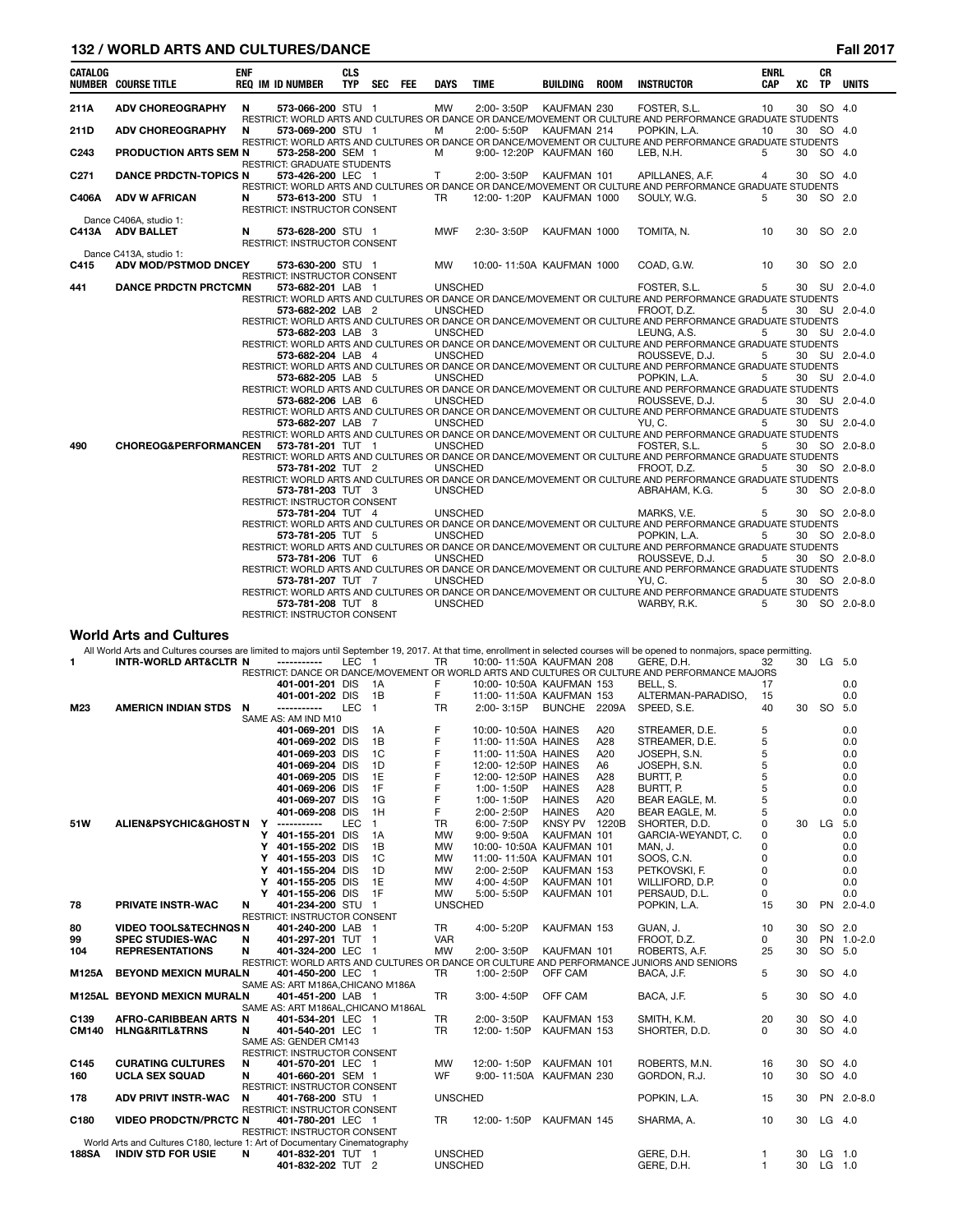### **Fall 2017 WRITING PROGRAMS / 133**

| <b>CATALOG</b>   | NUMBER COURSE TITLE                                                        | <b>ENF</b> | <b>REQ IM ID NUMBER</b>                                  | <b>CLS</b><br><b>TYP</b> | <b>SEC</b> | <b>FEE</b> | <b>DAYS</b>    | <b>TIME</b>              | BUILDING    | <b>ROOM</b> | <b>INSTRUCTOR</b>                                                                                         | <b>ENRL</b><br>CAP | xс | <b>CR</b><br><b>TP</b> | <b>UNITS</b> |
|------------------|----------------------------------------------------------------------------|------------|----------------------------------------------------------|--------------------------|------------|------------|----------------|--------------------------|-------------|-------------|-----------------------------------------------------------------------------------------------------------|--------------------|----|------------------------|--------------|
| 195              | <b>INTERNSHIP</b>                                                          | N          | 401-870-201 TUT 1                                        |                          |            |            | <b>VAR</b>     |                          |             |             | GERE, D.H.                                                                                                | 0                  | 30 | SO.                    | $2.0 - 4.0$  |
|                  |                                                                            |            | 401-870-202 TUT 2                                        |                          |            |            | <b>VAR</b>     |                          |             |             | YU, C.                                                                                                    | 0                  | 30 | <b>SO</b>              | $2.0 - 4.0$  |
|                  |                                                                            |            | 401-870-203 TUT 3                                        |                          |            |            | <b>VAR</b>     |                          |             |             | EEN, R.W.                                                                                                 |                    | 30 | <b>SO</b>              | $2.0 - 4.0$  |
| 200              | THEORIES OF CULTURE N                                                      |            | 801-001-201 SEM 1                                        |                          |            |            |                | 9:00-11:50A KAUFMAN 136  |             |             | ROBERTS, A.F.                                                                                             | 10                 | 30 | SO 4.0                 |              |
|                  |                                                                            |            |                                                          |                          |            |            |                |                          |             |             | RESTRICT: WORLD ARTS AND CULTURES OR DANCE OR DANCE/MOVEMENT OR CULTURE AND PERFORMANCE GRADUATE STUDENTS |                    |    |                        |              |
| 204              | <b>THEORY-CORPOREALITY N</b>                                               |            | 801-024-201 SEM 1                                        |                          |            |            | м              | 9:00-11:50A KAUFMAN 153  |             |             | O'SHEA. J.M.                                                                                              | 10                 | 30 | SO.                    | -4.0         |
|                  |                                                                            |            |                                                          |                          |            |            |                |                          |             |             | RESTRICT: WORLD ARTS AND CULTURES OR DANCE OR DANCE/MOVEMENT OR CULTURE AND PERFORMANCE GRADUATE STUDENTS |                    |    |                        |              |
| 220              | <b>CULTURE&amp;PERFORMANCEN</b>                                            |            | 801-120-201 SEM 1                                        |                          |            |            | W              | 10:00-12:50P KAUFMAN 136 |             |             | O'SHEA, J.M.                                                                                              | 10                 | 30 | SO 4.0                 |              |
|                  |                                                                            |            |                                                          |                          |            |            |                |                          |             |             | RESTRICT: WORLD ARTS AND CULTURES OR DANCE OR DANCE/MOVEMENT OR CULTURE AND PERFORMANCE GRADUATE STUDENTS |                    |    |                        |              |
|                  | World Arts 220, seminar 1:                                                 |            |                                                          |                          |            |            |                |                          |             |             |                                                                                                           |                    |    |                        |              |
| <b>CM240</b>     | <b>HLNG&amp;RITL&amp;TRNS</b>                                              | N          | 801-240-201 LEC 1                                        |                          |            |            | TR.            | 12:00-1:50P              | KAUFMAN 153 |             | SHORTER, D.D.                                                                                             | $\Omega$           | 30 | SO 4.0                 |              |
|                  |                                                                            |            | SAME AS: GENDER CM243                                    |                          |            |            |                |                          |             |             |                                                                                                           |                    |    |                        |              |
|                  |                                                                            |            | <b>RESTRICT: INSTRUCTOR CONSENT</b>                      |                          |            |            |                |                          |             |             |                                                                                                           |                    |    |                        |              |
| C <sub>245</sub> | <b>CURATING CULTURES</b>                                                   | N          | 801-270-201 LEC 1                                        |                          |            |            | <b>MW</b>      | 12:00-1:50P              | KAUFMAN 101 |             | ROBERTS, M.N.                                                                                             | 5                  | 30 | SO 4.0                 |              |
|                  |                                                                            |            | <b>RESTRICT: GRADUATE STUDENTS</b>                       |                          |            |            |                |                          |             |             |                                                                                                           |                    |    |                        |              |
| C <sub>280</sub> | <b>VIDEO PRODCTN/PRCTC N</b>                                               |            | 801-480-201 LEC 1                                        |                          |            |            | <b>TR</b>      | 12:00-1:50P              | KAUFMAN 145 |             | SHARMA, A.                                                                                                | 5                  | 30 | $LG$ 4.0               |              |
|                  |                                                                            |            | <b>RESTRICT: INSTRUCTOR CONSENT</b>                      |                          |            |            |                |                          |             |             |                                                                                                           |                    |    |                        |              |
|                  | World Arts and Cultures C280, lecture 1: Art of Documentary Cinematography |            |                                                          |                          |            |            |                |                          |             |             |                                                                                                           |                    |    |                        |              |
| 478              | <b>ADV PRIV INSTR-WAC</b>                                                  | N          | 801-756-200 STU 1                                        |                          |            |            | <b>UNSCHED</b> |                          |             |             | POPKIN, L.A.                                                                                              | 10                 | 30 | <b>SU</b>              | $2.0 - 8.0$  |
|                  |                                                                            |            | <b>RESTRICT: INSTRUCTOR CONSENT</b>                      |                          |            |            |                |                          |             |             |                                                                                                           |                    |    |                        |              |
| 490              | <b>CHOREOG&amp;PERFORMANCEN</b>                                            |            | 801-780-201 TUT 1                                        |                          |            |            |                |                          |             |             | SHARMA, A.                                                                                                | $\overline{2}$     | 30 |                        | SO 2.0-8.0   |
| 495              |                                                                            |            | <b>RESTRICT: INSTRUCTOR CONSENT</b><br>801-791-200 SEM 1 |                          |            |            |                | $2:00 - 4:50P$           | KAUFMAN 153 |             |                                                                                                           | 20                 | 30 | SU 2.0                 |              |
|                  | TEACHG ASSISTNT SEM N                                                      |            |                                                          |                          |            |            |                |                          |             |             | GERDES, E.V.                                                                                              |                    |    |                        |              |
|                  |                                                                            |            |                                                          |                          |            |            |                |                          |             |             | RESTRICT: WORLD ARTS AND CULTURES OR DANCE OR DANCE/MOVEMENT OR CULTURE AND PERFORMANCE GRADUATE STUDENTS |                    |    |                        |              |

### **WRITING PROGRAMS**

# **English as a Second Language**

The English as a Second Language Placement Examination (ESLPE) will be given at a date, time, and location to be determined.

See http://www.wp.ucla.edu for more information on the examination schedule, location, and registration.<br>YOU ARE REQUIRED TO TAKE THE ENGLISH AS A SECOND LANGUAGE PLACEMENT EXAMINATION DURING YOUR FIRST QUARTER OF STUDY AT A HOLD ON FUTURE ENROLLMENT AND CAMPUS SERVICES.

ENGLISH AS A SECOND LANGUAGE POLICY FOR ATTENDANCE AND LATE ENROLLMENT: The department will cancel your enrollment if you do not attend at least one of the first two class meetings.

| 300 | <b>INTRMEDT WRTNG&amp;COMMY</b>  |   | 597-600-201 LEC 1                  | TR.       | 4:00-5:50P     | HUMANTS A66              | HUALPA, L.D.   | 0 | 30 | SO 4.0 |     |
|-----|----------------------------------|---|------------------------------------|-----------|----------------|--------------------------|----------------|---|----|--------|-----|
|     |                                  |   | <b>RESTRICT: GRADUATE STUDENTS</b> |           |                |                          |                |   |    |        |     |
|     |                                  |   | 597-600-202 LEC 2                  | <b>TR</b> |                | 10:00-11:50A HUMANTS A40 | KELLEY, J.C.   | 0 | 30 | SO 4.0 |     |
|     |                                  |   | <b>RESTRICT: GRADUATE STUDENTS</b> |           |                |                          |                |   |    |        |     |
|     |                                  |   | 597-600-203 LEC 3                  | TR.       | 2:00-3:50P     | HUMANTS A66              | HUALPA. L.D.   | 0 | 30 | SO 4.0 |     |
|     |                                  |   | RESTRICT: GRADUATE STUDENTS        |           |                |                          |                |   |    |        |     |
| 301 | <b>HIGH-INT WRTNG&amp;COMMY</b>  |   | 597-606-201 LEC 1                  | MW        |                | 10:00-11:50A HUMANTS A66 | THORNTON, A.M. | 0 | 30 | SO 4.0 |     |
|     |                                  |   | <b>RESTRICT: GRADUATE STUDENTS</b> |           |                |                          |                |   |    |        |     |
|     |                                  |   | 597-606-202 LEC 2                  | <b>TR</b> | 8:00-9:50A     | HUMANTS A40              | REYES, C.A.    | 0 | 30 | SO 4.0 |     |
|     |                                  |   | RESTRICT: GRADUATE STUDENTS        |           |                |                          |                |   |    |        |     |
|     |                                  |   | 597-606-203 LEC 3                  | MW        | 2:00-3:50P     | HUMANTS A40              | GALVIN, M.E.   | 0 | 30 | SO 4.0 |     |
|     |                                  |   | RESTRICT: GRADUATE STUDENTS        |           |                |                          |                |   |    |        |     |
|     |                                  |   | 597-606-204 LEC 4                  | TR.       | $4:00 - 5:50P$ | HUMANTS A40              | GORAL, D.P.    | 0 | 30 | SO 4.0 |     |
|     |                                  |   | <b>RESTRICT: GRADUATE STUDENTS</b> |           |                |                          |                |   |    |        |     |
| 310 | <b>PRONUNCIATION</b>             | N | 597-660-200 LEC 1                  | TR.       | 12:00-1:50P    | HUMANTS A40              | GOODWIN, J.    | 0 | 30 | SU 4.0 |     |
|     |                                  |   | RESTRICT: GRADUATE STUDENTS        |           |                |                          |                |   |    |        |     |
| 313 | <b>PRESNTN&amp;DISC LEADNG N</b> |   | 597-678-200 LEC 1                  | MW        | $4:00 - 5:50P$ | HUMANTS A40              | GALVIN, M.E.   | 0 | 30 | SU     | 4.0 |
|     |                                  |   | <b>RESTRICT: GRADUATE STUDENTS</b> |           |                |                          |                |   |    |        |     |

### **English Composition**

ENGLISH COMPOSITION POLICY FOR ATTENDANCE AND LATE ENROLLMENT (ALL CLASSES): The department will cancel your enrollment in any English Composition class if you do not attend at least one of the first two class meetings.

After the first two class meetings, wait-listed students who have attended both class meetings may enroll only with permission to enroll (PTE) obtained from the instructor.<br>For English Composition 3 and all subsequent cour

The Fall Quarter Analytical Writing Placement Examination (AWPE) and English Composition 3 Proficiency Examination will be given Friday, October 13, 2017, from 10:00 a.m. to 12:00 p.m. in location to be determined.

For more information, see http://www.wp.ucla.edu.

For English Composition 1, enrollment is limited to students who have been held for English Composition 1 by results of the Analytical Writing Placement Examination.

|    | CHRISTENSEN, T.S.<br>UNIVERSITY DSCOURSE Y<br>194-004-201 LEC<br>10:00-11:50A HAINES<br>A82<br>TR                                                                                                                                                         | ŋ | 30 | $LG$ 4.0 |     |
|----|-----------------------------------------------------------------------------------------------------------------------------------------------------------------------------------------------------------------------------------------------------------|---|----|----------|-----|
|    | For English Composition 1, enrollment is limited to students who have been held for English Composition 1 by results of the Analytical Writing Placement Examination.                                                                                     |   |    |          |     |
|    | 10:00-11:50A HUMANTS A68<br>CHRISTENSEN, T.S.<br>194-004-202 LEC 2<br>MW                                                                                                                                                                                  | 0 | 30 | $LG$ 4.0 |     |
|    | For English Composition 1, enrollment is limited to students who have been held for English Composition 1 by results of the Analytical Writing Placement Examination.                                                                                     |   |    |          |     |
|    | 194-004-203 LEC 3<br>2:00-3:50P<br><b>HUMANTS A46</b><br>CHRISTENSEN, T.S.<br><b>MW</b>                                                                                                                                                                   | 0 | 30 | LG       | 4.0 |
| 1Α | INTRM COMP-MULTILNG Y Y 194-001-201 LEC<br>NORRMANN-VIGIL, I.<br><b>MW</b><br>12:00-1:50P<br>HUMANTS A68                                                                                                                                                  | 0 | 30 | $LG$ 4.0 |     |
| 1В | HGH-INTM CMP-MLTLNG Y Y 194-002-201 LEC<br>TR.<br>$2:00 - 3:50P$<br>HUMANTS A40<br>SUH. A.<br>-1                                                                                                                                                          | ŋ | 30 | LG       | 4.0 |
|    | For English Composition 2, some seats are held for entering students who enroll through New Student Orientation.                                                                                                                                          |   |    |          |     |
|    | Any student may enroll beginning September 19, 2017, space permitting, and continuing students historically have been able to enroll.                                                                                                                     |   |    |          |     |
|    | UNIVERSITY WRITING<br>194-036-201 LEC 1<br>SAMUELSON, M.G.<br>TR.<br>8:00-9:50A PUB AFF 2333<br>Y                                                                                                                                                         | 0 | 30 | LG 5.0   |     |
|    | For English Composition 2, some seats are held for entering students who enroll through New Student Orientation.                                                                                                                                          |   |    |          |     |
|    | Any student may enroll beginning September 19, 2017, space permitting, and continuing students historically have been able to enroll.                                                                                                                     |   |    |          |     |
|    | GUDAS, E.E.<br>194-036-202 LEC 2<br>TR.<br>$2:00 - 3:50P$<br>HUMANTS A46                                                                                                                                                                                  | 0 | 30 | LG 5.0   |     |
|    | For English Composition 2, some seats are held for entering students who enroll through New Student Orientation.                                                                                                                                          |   |    |          |     |
|    | Any student may enroll beginning September 19, 2017, space permitting, and continuing students historically have been able to enroll.                                                                                                                     |   |    |          |     |
|    | HITCHNER, T.A.<br>194-036-203 LEC 3<br><b>MW</b><br>10:00-11:50A BUNCHE 2168                                                                                                                                                                              | 0 | 30 | LG 5.0   |     |
|    | For English Composition 2, some seats are held for entering students who enroll through New Student Orientation.                                                                                                                                          |   |    |          |     |
|    | Any student may enroll beginning September 19, 2017, space permitting, and continuing students historically have been able to enroll.                                                                                                                     |   |    |          |     |
|    | 194-036-204 LEC 4<br>TR.<br>10:00-11:50A BUNCHE 2168<br>HITCHNER, T.A.                                                                                                                                                                                    | 0 | 30 | LG 5.0   |     |
|    | For English Composition 2, some seats are held for entering students who enroll through New Student Orientation.<br>Any student may enroll beginning September 19, 2017, space permitting, and continuing students historically have been able to enroll. |   |    |          |     |
|    | LISLE, B.J.<br>194-036-205 LEC 5<br><b>MW</b><br>12:00-1:50P HAINES<br>A82                                                                                                                                                                                | 0 | 30 | LG 5.0   |     |
|    | For English Composition 2, some seats are held for entering students who enroll through New Student Orientation.                                                                                                                                          |   |    |          |     |
|    | Any student may enroll beginning September 19, 2017, space permitting, and continuing students historically have been able to enroll.                                                                                                                     |   |    |          |     |
|    | LISLE, B.J.<br>194-036-206 LEC 6<br><b>TR</b><br>12:00-1:50P HAINES<br>A82                                                                                                                                                                                | 0 | 30 | LG 5.0   |     |
|    | For English Composition 2, some seats are held for entering students who enroll through New Student Orientation.                                                                                                                                          |   |    |          |     |
|    | Any student may enroll beginning September 19, 2017, space permitting, and continuing students historically have been able to enroll.                                                                                                                     |   |    |          |     |
|    | POPHAM, S.A.<br>194-036-207 LEC 7<br><b>MW</b><br>10:00-11:50A HUMANTS A46                                                                                                                                                                                | 0 | 30 | LG       | 5.0 |
|    | For English Composition 2, some seats are held for entering students who enroll through New Student Orientation.                                                                                                                                          |   |    |          |     |
|    | Any student may enroll beginning September 19, 2017, space permitting, and continuing students historically have been able to enroll.                                                                                                                     |   |    |          |     |
|    | POPHAM, S.A.<br>194-036-208 LEC 8<br>12:00-1:50P HUMANTS A46<br><b>MW</b>                                                                                                                                                                                 | 0 | 30 | LG.      | 5.0 |
|    |                                                                                                                                                                                                                                                           |   |    |          |     |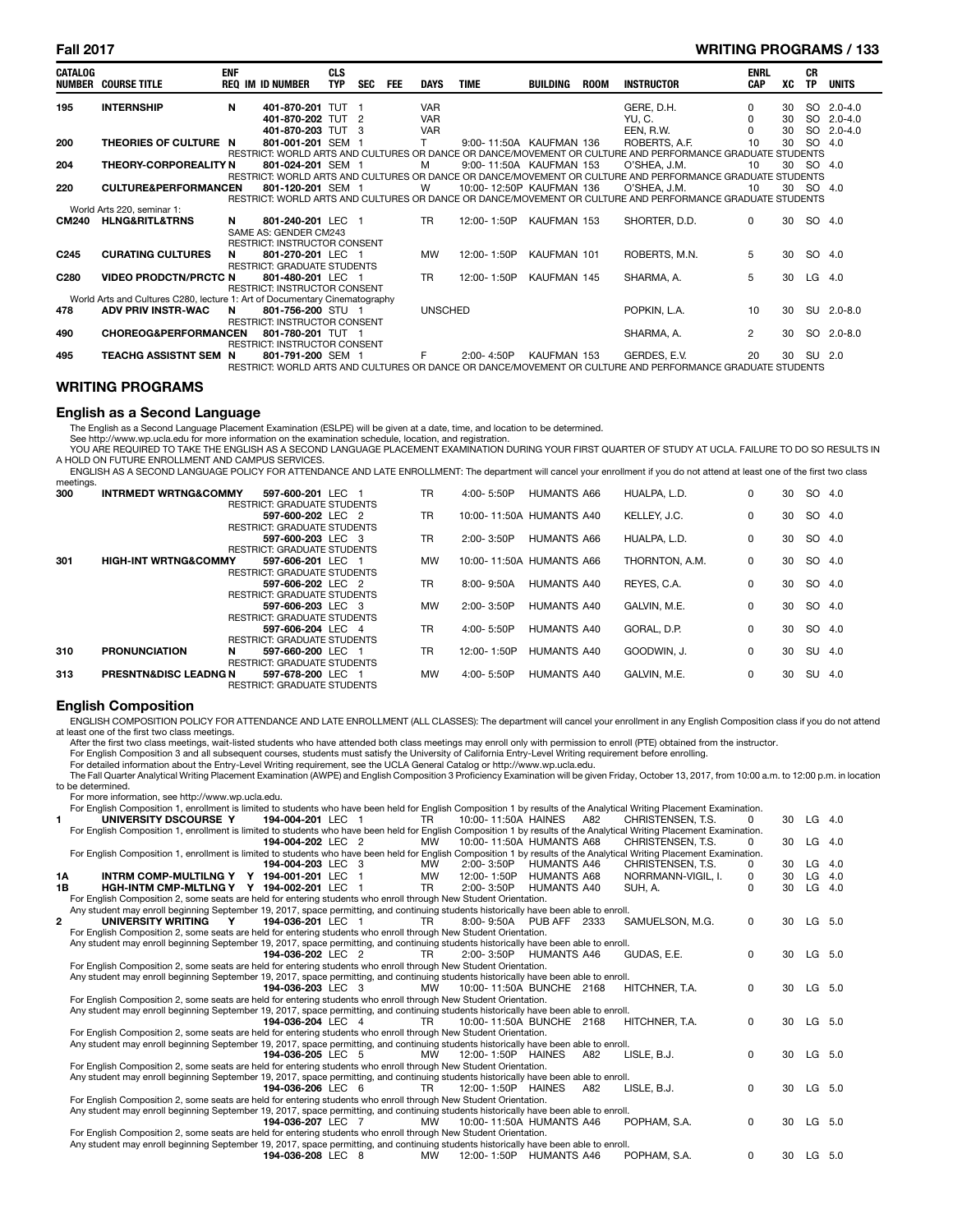|    | <b>134 / WRITING PROGRAMS</b>                                                                                                                                                                                                                                                                |     |                         |                          |     |           |             |                   |                           |             |                   |                           |    |                 | <b>Fall 2017</b> |
|----|----------------------------------------------------------------------------------------------------------------------------------------------------------------------------------------------------------------------------------------------------------------------------------------------|-----|-------------------------|--------------------------|-----|-----------|-------------|-------------------|---------------------------|-------------|-------------------|---------------------------|----|-----------------|------------------|
|    | CATALOG<br><b>NUMBER COURSE TITLE</b>                                                                                                                                                                                                                                                        | enf | <b>REQ IM ID NUMBER</b> | <b>CLS</b><br><b>TYP</b> | SEC | FEE       | <b>DAYS</b> | <b>TIME</b>       | BUILDING                  | <b>ROOM</b> | <b>INSTRUCTOR</b> | <b>ENRL</b><br><b>CAP</b> | XC | CR<br><b>TP</b> | <b>UNITS</b>     |
|    | For English Composition 2, some seats are held for entering students who enroll through New Student Orientation.<br>Any student may enroll beginning September 19, 2017, space permitting, and continuing students historically have been able to enroll.                                    |     | 194-036-209 LEC 9       |                          |     |           | <b>TR</b>   |                   | 12:00-1:50P HUMANTS A46   |             | GUDAS, E.E.       | 0                         | 30 |                 | LG 5.0           |
|    | For English Composition 2, some seats are held for entering students who enroll through New Student Orientation.<br>Any student may enroll beginning September 19, 2017, space permitting, and continuing students historically have been able to enroll.                                    |     | 194-036-210 LEC 10      |                          |     |           | <b>TR</b>   |                   | 10:00-11:50A PUB AFF 2333 |             | SAMUELSON, M.G.   | 0                         | 30 |                 | LG 5.0           |
|    | For English Composition 2, some seats are held for entering students who enroll through New Student Orientation.<br>Any student may enroll beginning September 19, 2017, space permitting, and continuing students historically have been able to enroll.                                    |     | 194-036-211 LEC 11      |                          |     |           | TR.         |                   | 12:00-1:50P PUB AFF 2333  |             | SAMUELSON, M.G.   | 0                         | 30 |                 | $LG$ 5.0         |
|    | For English Composition 2, some seats are held for entering students who enroll through New Student Orientation.<br>Any student may enroll beginning September 19, 2017, space permitting, and continuing students historically have been able to enroll.                                    |     | 194-036-212 LEC 12      |                          |     |           | TR          | 12:00-1:50P ROLFE |                           | 2118        | LISOVSKY, K.F.    | 0                         | 30 |                 | LG 5.0           |
|    | For English Composition 2, some seats are held for entering students who enroll through New Student Orientation.<br>Any student may enroll beginning September 19, 2017, space permitting, and continuing students historically have been able to enroll.                                    |     | 194-036-213 LEC 13      |                          |     |           | TR          | 2:00-3:50P        | <b>ROLFE</b>              | 2118        | LISOVSKY, K.F.    | $\pmb{0}$                 | 30 |                 | LG 5.0           |
|    | For English Composition 2, some seats are held for entering students who enroll through New Student Orientation.<br>Any student may enroll beginning September 19, 2017, space permitting, and continuing students historically have been able to enroll.                                    |     | 194-036-214 LEC 14      |                          |     |           | MW          |                   | 10:00-11:50A HAINES       | A82         | MAASIK, S.        | 0                         | 30 |                 | LG 5.0           |
|    | For English Composition 2, some seats are held for entering students who enroll through New Student Orientation.<br>Any student may enroll beginning September 19, 2017, space permitting, and continuing students historically have been able to enroll.                                    |     | 194-036-215 LEC 15      |                          |     |           | MW          | 2:00-3:50P        | HAINES                    | A82         | GUDAS, E.E.       | $\mathbf 0$               | 30 |                 | $LG$ 5.0         |
| 21 | For English Composition 2I, some seats are held for entering students who enroll through New Student Orientation.<br>Any student may enroll beginning September 19, 2017, space permitting, and continuing students historically have been able to enroll.<br>UNIVERSITY WRITING             | Y   | 194-006-201 LEC 1       |                          |     |           | MW          |                   | 10:00-11:50A HUMANTS A40  |             | SHERWOOD, L.A.    | 0                         | 30 |                 | $LG$ 5.0         |
|    | For English Composition 2I, some seats are held for entering students who enroll through New Student Orientation.<br>Any student may enroll beginning September 19, 2017, space permitting, and continuing students historically have been able to enroll.                                   |     | 194-006-202 LEC 2       |                          |     |           | <b>MW</b>   |                   | 12:00-1:50P HUMANTS A40   |             | SHERWOOD, L.A.    | 0                         | 30 |                 | LG 5.0           |
| 3  | For English Composition 3, some seats are held for entering students who enroll through New Student Orientation.<br>Any student may enroll beginning September 19, 2017, space permitting, and continuing students historically have been able to enroll.<br><b>ENGL COMP-RHET&amp;LANGY</b> |     | 194-099-201 LEC 1       |                          |     |           | MW          |                   | 11:00-12:15P BUNCHE 2181  |             | FALLOWS, R.J.     | 0                         | 30 |                 | LG 5.0           |
|    | For English Composition 3, some seats are held for entering students who enroll through New Student Orientation.<br>Any student may enroll beginning September 19, 2017, space permitting, and continuing students historically have been able to enroll.                                    |     | 194-099-202 LEC 2       |                          |     |           | MW          | 2:00-3:15P        | BUNCHE 2181               |             | FALLOWS, R.J.     | 0                         | 30 |                 | LG 5.0           |
|    | For English Composition 3, some seats are held for entering students who enroll through New Student Orientation.<br>Any student may enroll beginning September 19, 2017, space permitting, and continuing students historically have been able to enroll.                                    |     | 194-099-203 LEC 3       |                          |     |           | <b>MW</b>   | 3:30-4:45P        | BUNCHE 2181               |             | FALLOWS, R.J.     | 0                         | 30 |                 | LG 5.0           |
|    | For English Composition 3, some seats are held for entering students who enroll through New Student Orientation.<br>Any student may enroll beginning September 19, 2017, space permitting, and continuing students historically have been able to enroll.                                    |     | 194-099-204 LEC 4       |                          |     |           | <b>MW</b>   |                   | 2:00-3:15P HUMANTS A68    |             | CREESE, R.A.      | 0                         | 30 |                 | LG 5.0           |
|    | For English Composition 3, some seats are held for entering students who enroll through New Student Orientation.<br>Any student may enroll beginning September 19, 2017, space permitting, and continuing students historically have been able to enroll.                                    |     | 194-099-205 LEC 5       |                          |     |           | TR          |                   | 9:30-10:45A BUNCHE 2181   |             | STONE, B.D.       | 0                         | 30 |                 | $LG$ 5.0         |
|    | For English Composition 3, some seats are held for entering students who enroll through New Student Orientation.<br>Any student may enroll beginning September 19, 2017, space permitting, and continuing students historically have been able to enroll.                                    |     | 194-099-206 LEC 6       |                          |     |           | TR          |                   | 11:00-12:15P BUNCHE 2181  |             | STONE, B.D.       | 0                         | 30 |                 | LG 5.0           |
|    | For English Composition 3, some seats are held for entering students who enroll through New Student Orientation.<br>Any student may enroll beginning September 19, 2017, space permitting, and continuing students historically have been able to enroll.                                    |     | 194-099-207 LEC 7       |                          |     |           | TR          |                   | 9:30-10:45A POWELL 307    |             | GERRARD, L.       | 0                         | 30 |                 | LG 5.0           |
|    | For English Composition 3, some seats are held for entering students who enroll through New Student Orientation.<br>Any student may enroll beginning September 19, 2017, space permitting, and continuing students historically have been able to enroll.                                    |     | 194-099-208 LEC 8       |                          |     |           | TR          |                   | 11:00-12:15P POWELL 307   |             | GERRARD, L.       | 0                         | 30 |                 | LG 5.0           |
|    | For English Composition 3, some seats are held for entering students who enroll through New Student Orientation.<br>Any student may enroll beginning September 19, 2017, space permitting, and continuing students historically have been able to enroll.                                    |     | 194-099-209 LEC 9       |                          |     |           | TR          |                   | 12:30-1:45P BUNCHE 2181   |             | STONE, B.D.       | 0                         | 30 |                 | $LG$ 5.0         |
|    | For English Composition 3, some seats are held for entering students who enroll through New Student Orientation.<br>Any student may enroll beginning September 19, 2017, space permitting, and continuing students historically have been able to enroll.                                    |     | 194-099-210 LEC 10      |                          |     | <b>TR</b> |             |                   | 2:00-3:15P PUB AFF 2333   |             | DEUEL, N.A.       | 0                         |    | 30 LG 5.0       |                  |
|    | For English Composition 3, some seats are held for entering students who enroll through New Student Orientation.<br>Any student may enroll beginning September 19, 2017, space permitting, and continuing students historically have been able to enroll.                                    |     | 194-099-211 LEC 11      |                          |     |           | <b>MW</b>   |                   | 3:30-4:45P HAINES         | A76         | CROSBY, S.        | 0                         | 30 |                 | LG 5.0           |
|    | For English Composition 3, some seats are held for entering students who enroll through New Student Orientation.<br>Any student may enroll beginning September 19, 2017, space permitting, and continuing students historically have been able to enroll.                                    |     | 194-099-212 LEC 12      |                          |     |           | TR          |                   | 11:00-12:15P HUMANTS A68  |             | MOE. M.L.         | 0                         | 30 |                 | LG 5.0           |
|    | For English Composition 3, some seats are held for entering students who enroll through New Student Orientation.<br>Any student may enroll beginning September 19, 2017, space permitting, and continuing students historically have been able to enroll.                                    |     | 194-099-213 LEC 13      |                          |     |           | TR          |                   | 12:30-1:45P HUMANTS A68   |             | MOE, M.L.         | 0                         | 30 |                 | LG 5.0           |
|    | For English Composition 3, some seats are held for entering students who enroll through New Student Orientation.<br>Any student may enroll beginning September 19, 2017, space permitting, and continuing students historically have been able to enroll.                                    |     | 194-099-214 LEC 14      |                          |     |           | TR          |                   | 8:00-9:15A HUMANTS A66    |             | STEINBERG, S.K.   | 0                         | 30 |                 | LG 5.0           |
|    | For English Composition 3, some seats are held for entering students who enroll through New Student Orientation.<br>Any student may enroll beginning September 19, 2017, space permitting, and continuing students historically have been able to enroll.                                    |     | 194-099-215 LEC 15      |                          |     |           | TR          |                   | 9:30-10:45A HUMANTS A66   |             | STEINBERG, S.K.   | $\pmb{0}$                 | 30 |                 | LG 5.0           |
|    | For English Composition 3, some seats are held for entering students who enroll through New Student Orientation.<br>Any student may enroll beginning September 19, 2017, space permitting, and continuing students historically have been able to enroll.                                    |     | 194-099-216 LEC 16      |                          |     |           | <b>TR</b>   |                   | 11:00-12:15P HUMANTS A66  |             | STEINBERG, S.K.   | 0                         | 30 |                 | LG 5.0           |
|    | For English Composition 3, some seats are held for entering students who enroll through New Student Orientation.<br>Any student may enroll beginning September 19, 2017, space permitting, and continuing students historically have been able to enroll.                                    |     | 194-099-217 LEC 17      |                          |     |           | TR          | 2:00-3:15P        | BUNCHE 2181               |             | WILSON, R.        | $\pmb{0}$                 | 30 |                 | LG 5.0           |
|    | For English Composition 3, some seats are held for entering students who enroll through New Student Orientation.<br>Any student may enroll beginning September 19, 2017, space permitting, and continuing students historically have been able to enroll.                                    |     | 194-099-218 LEC 18      |                          |     |           | TR          |                   | 11:00-12:15P PUB AFF 2284 |             | RODRIGUEZ DRISSI, | 0                         | 30 |                 | LG 5.0           |
|    | For English Composition 3, some seats are held for entering students who enroll through New Student Orientation.<br>Any student may enroll beginning September 19, 2017, space permitting, and continuing students historically have been able to enroll.                                    |     | 194-099-219 LEC 19      |                          |     |           | TR          |                   | 12:30-1:45P PUB AFF 2284  |             | RODRIGUEZ DRISSI, | 0                         | 30 |                 | LG 5.0           |
|    | For English Composition 3, some seats are held for entering students who enroll through New Student Orientation.<br>Any student may enroll beginning September 19, 2017, space permitting, and continuing students historically have been able to enroll.                                    |     | 194-099-220 LEC 20      |                          |     |           | TR          |                   | 2:00-3:15P PUB AFF 2284   |             | DE, E.N.          | $\pmb{0}$                 | 30 |                 | LG 5.0           |
|    | For English Composition 3, some seats are held for entering students who enroll through New Student Orientation.<br>Any student may enroll beginning September 19, 2017, space permitting, and continuing students historically have been able to enroll.                                    |     | 194-099-221 LEC 21      |                          |     |           | <b>MW</b>   |                   | 3:30-4:45P HUMANTS A68    |             | MATTENSON, L.M.   | 0                         | 30 |                 | LG 5.0           |
|    | For English Composition 3, some seats are held for entering students who enroll through New Student Orientation.<br>Any student may enroll beginning September 19, 2017, space permitting, and continuing students historically have been able to enroll.                                    |     | 194-099-222 LEC 22      |                          |     |           | <b>MW</b>   | 5:00-6:15P        | HUMANTS A68               |             | MATTENSON, L.M.   | 0                         | 30 |                 | $LG$ 5.0         |
|    | For English Composition 3, some seats are held for entering students who enroll through New Student Orientation.<br>Any student may enroll beginning September 19, 2017, space permitting, and continuing students historically have been able to enroll.                                    |     | 194-099-223 LEC 23      |                          |     |           | MW          |                   | 9:30-10:45A PUB AFF 2284  |             | WEST, A.I.        | 0                         |    | 30 LG 5.0       |                  |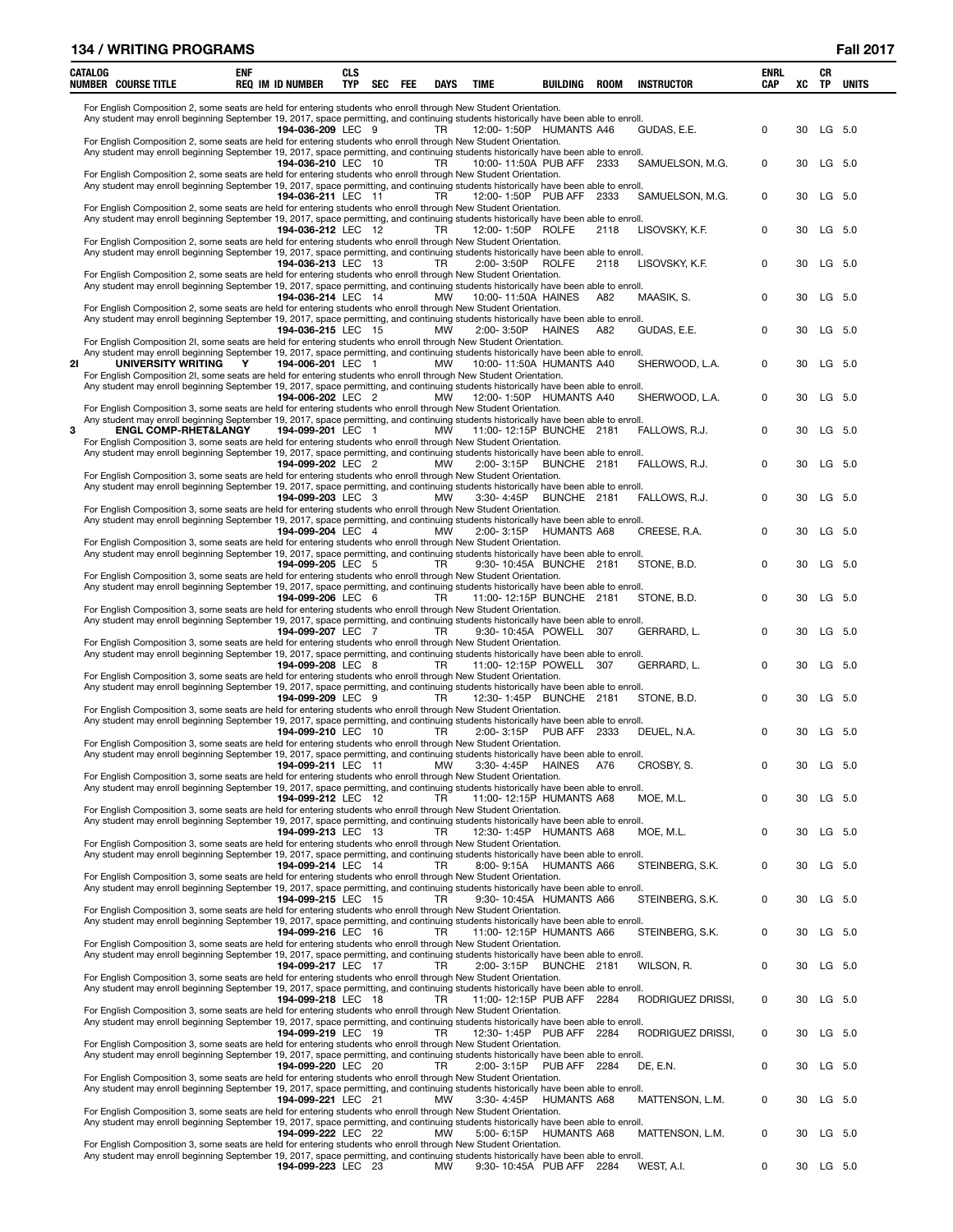|    | CATALOG | NUMBER COURSE TITLE                                                                                                                                                                                                                                       | <b>ENF</b> | <b>REQ IM ID NUMBER</b> | CLS<br>TYP | <b>SEC</b> | FEE | DAYS      | TIME                      | BUILDING           | ROOM | <b>INSTRUCTOR</b>    | <b>ENRL</b><br>CAP | XC | CR<br>TP  | <b>UNITS</b> |
|----|---------|-----------------------------------------------------------------------------------------------------------------------------------------------------------------------------------------------------------------------------------------------------------|------------|-------------------------|------------|------------|-----|-----------|---------------------------|--------------------|------|----------------------|--------------------|----|-----------|--------------|
|    |         | For English Composition 3, some seats are held for entering students who enroll through New Student Orientation.                                                                                                                                          |            |                         |            |            |     |           |                           |                    |      |                      |                    |    |           |              |
|    |         | Any student may enroll beginning September 19, 2017, space permitting, and continuing students historically have been able to enroll.                                                                                                                     |            |                         |            |            |     |           |                           |                    |      |                      |                    |    |           |              |
|    |         | For English Composition 3, some seats are held for entering students who enroll through New Student Orientation.                                                                                                                                          |            | 194-099-224 LEC 24      |            |            |     | MW        | 2:00-3:15P PUB AFF 2284   |                    |      | WEST, A.I.           | 0                  | 30 | LG 5.0    |              |
|    |         | Any student may enroll beginning September 19, 2017, space permitting, and continuing students historically have been able to enroll.                                                                                                                     |            |                         |            |            |     |           |                           |                    |      |                      |                    |    |           |              |
|    |         | For English Composition 3, some seats are held for entering students who enroll through New Student Orientation.                                                                                                                                          |            | 194-099-225 LEC 25      |            |            |     | <b>MW</b> | 3:30-4:45P                | PUB AFF 2284       |      | WEST, A.I.           | 0                  | 30 | LG 5.0    |              |
|    |         | Any student may enroll beginning September 19, 2017, space permitting, and continuing students historically have been able to enroll.                                                                                                                     |            |                         |            |            |     |           |                           |                    |      |                      |                    |    |           |              |
|    |         | For English Composition 3, some seats are held for entering students who enroll through New Student Orientation.                                                                                                                                          |            | 194-099-226 LEC 26      |            |            |     | TR.       | 9:30-10:45A HUMANTS A68   |                    |      | FRETZ, R.I.          | 0                  | 30 |           | LG 5.0       |
|    |         | Any student may enroll beginning September 19, 2017, space permitting, and continuing students historically have been able to enroll.                                                                                                                     |            |                         |            |            |     |           |                           |                    |      |                      |                    |    |           |              |
|    |         | For English Composition 3, some seats are held for entering students who enroll through New Student Orientation.                                                                                                                                          |            | 194-099-227 LEC 27      |            |            |     | TR.       | 12:30-1:45P HUMANTS A66   |                    |      | FRETZ, R.I.          | 0                  | 30 |           | LG 5.0       |
|    |         | Any student may enroll beginning September 19, 2017, space permitting, and continuing students historically have been able to enroll.                                                                                                                     |            |                         |            |            |     |           |                           |                    |      |                      |                    |    |           |              |
|    |         | For English Composition 3, some seats are held for entering students who enroll through New Student Orientation.                                                                                                                                          |            | 194-099-228 LEC 28      |            |            |     | <b>MW</b> | 11:00-12:15P PUB AFF 2333 |                    |      | KIPEN, D.M.          | 0                  | 30 | LG 5.0    |              |
|    |         | Any student may enroll beginning September 19, 2017, space permitting, and continuing students historically have been able to enroll.                                                                                                                     |            |                         |            |            |     |           |                           |                    |      |                      |                    |    |           |              |
|    |         |                                                                                                                                                                                                                                                           |            | 194-099-229 LEC 29      |            |            |     | MW        | 12:30-1:45P PUB AFF 2333  |                    |      | KIPEN, D.M.          | 0                  | 30 |           | LG 5.0       |
|    |         | For English Composition 3, some seats are held for entering students who enroll through New Student Orientation.<br>Any student may enroll beginning September 19, 2017, space permitting, and continuing students historically have been able to enroll. |            |                         |            |            |     |           |                           |                    |      |                      |                    |    |           |              |
|    |         |                                                                                                                                                                                                                                                           |            | 194-099-230 LEC 30      |            |            |     | MW        | $2:00 - 3:15P$            | PUB AFF 2333       |      | KIPEN, D.M.          | $\mathbf 0$        | 30 |           | LG 5.0       |
|    |         | For English Composition 3, some seats are held for entering students who enroll through New Student Orientation.<br>Any student may enroll beginning September 19, 2017, space permitting, and continuing students historically have been able to enroll. |            |                         |            |            |     |           |                           |                    |      |                      |                    |    |           |              |
|    |         |                                                                                                                                                                                                                                                           |            | 194-099-231 LEC 31      |            |            |     | <b>MW</b> | 11:00-12:15P HAINES       |                    | A76  | RUBINSON, G.J.       | 0                  | 30 |           | LG 5.0       |
|    |         | For English Composition 3, some seats are held for entering students who enroll through New Student Orientation.<br>Any student may enroll beginning September 19, 2017, space permitting, and continuing students historically have been able to enroll. |            |                         |            |            |     |           |                           |                    |      |                      |                    |    |           |              |
|    |         |                                                                                                                                                                                                                                                           |            | 194-099-232 LEC 32      |            |            |     | TR.       | 2:00-3:15P HUMANTS A68    |                    |      | FRANKEL, E.P.        | 0                  | 30 | LG 5.0    |              |
|    |         | For English Composition 3, some seats are held for entering students who enroll through New Student Orientation.<br>Any student may enroll beginning September 19, 2017, space permitting, and continuing students historically have been able to enroll. |            |                         |            |            |     |           |                           |                    |      |                      |                    |    |           |              |
|    |         |                                                                                                                                                                                                                                                           |            | 194-099-233 LEC 33      |            |            |     | MW        | 12:30-1:45P HAINES        |                    | A76  | JAURRETCHE, C.M.     | 0                  | 30 | LG 5.0    |              |
|    |         | For English Composition 3, some seats are held for entering students who enroll through New Student Orientation.                                                                                                                                          |            |                         |            |            |     |           |                           |                    |      |                      |                    |    |           |              |
|    |         | Any student may enroll beginning September 19, 2017, space permitting, and continuing students historically have been able to enroll.                                                                                                                     |            | 194-099-234 LEC 34      |            |            |     | MW        | 2:00-3:15P HAINES         |                    | A76  | JAURRETCHE, C.M.     | 0                  | 30 |           | LG 5.0       |
|    |         | For English Composition 3, some seats are held for entering students who enroll through New Student Orientation.                                                                                                                                          |            |                         |            |            |     |           |                           |                    |      |                      |                    |    |           |              |
|    |         | Any student may enroll beginning September 19, 2017, space permitting, and continuing students historically have been able to enroll.                                                                                                                     |            | 194-099-235 LEC 35      |            |            |     | <b>MW</b> | 9:30-10:45A PUB AFF 2333  |                    |      | WESTBAY, J.          | 0                  | 30 |           | LG 5.0       |
|    |         | For English Composition 3, some seats are held for entering students who enroll through New Student Orientation.                                                                                                                                          |            |                         |            |            |     |           |                           |                    |      |                      |                    |    |           |              |
|    |         | Any student may enroll beginning September 19, 2017, space permitting, and continuing students historically have been able to enroll.                                                                                                                     |            | 194-099-236 LEC 36      |            |            |     | TR        | 12:30-1:45P HAINES        |                    | A76  | CAROLAN, M.K.        | 0                  | 30 |           | LG 5.0       |
|    |         | For English Composition 3, some seats are held for entering students who enroll through New Student Orientation.                                                                                                                                          |            |                         |            |            |     |           |                           |                    |      |                      |                    |    |           |              |
|    |         | Any student may enroll beginning September 19, 2017, space permitting, and continuing students historically have been able to enroll.                                                                                                                     |            |                         |            |            |     |           |                           |                    |      |                      |                    |    |           |              |
|    |         | For English Composition 3, some seats are held for entering students who enroll through New Student Orientation.                                                                                                                                          |            | 194-099-237 LEC 37      |            |            |     | <b>MW</b> | 9:30-10:45A HAINES        |                    | A76  | STEGNER, J.M.        | 0                  | 30 | LG 5.0    |              |
|    |         | Any student may enroll beginning September 19, 2017, space permitting, and continuing students historically have been able to enroll.                                                                                                                     |            |                         |            |            |     |           |                           |                    |      |                      |                    |    |           |              |
|    |         | For English Composition 3, some seats are held for entering students who enroll through New Student Orientation.                                                                                                                                          |            | 194-099-238 LEC 38      |            |            |     | MW        | 12:30-1:45P BUNCHE 2168   |                    |      | VERINI, A.C.         | 0                  | 30 |           | LG 5.0       |
|    |         | Any student may enroll beginning September 19, 2017, space permitting, and continuing students historically have been able to enroll.                                                                                                                     |            |                         |            |            |     |           |                           |                    |      |                      |                    |    |           |              |
|    |         | For English Composition 3, some seats are held for entering students who enroll through New Student Orientation.                                                                                                                                          |            | 194-099-239 LEC 39      |            |            |     | TR        | 9:30-10:45A HAINES        |                    | A76  | BISTLINE, E.D.       | 0                  | 30 |           | LG 5.0       |
|    |         | Any student may enroll beginning September 19, 2017, space permitting, and continuing students historically have been able to enroll.                                                                                                                     |            |                         |            |            |     |           |                           |                    |      |                      |                    |    |           |              |
|    |         |                                                                                                                                                                                                                                                           |            | 194-099-240 LEC 40      |            |            |     | <b>TR</b> | 11:00-12:15P HAINES       |                    | A76  | WOLTER, K.K.         | 0                  | 30 |           | LG 5.0       |
|    |         | For English Composition 3, some seats are held for entering students who enroll through New Student Orientation.<br>Any student may enroll beginning September 19, 2017, space permitting, and continuing students historically have been able to enroll. |            |                         |            |            |     |           |                           |                    |      |                      |                    |    |           |              |
|    |         |                                                                                                                                                                                                                                                           |            | 194-099-241 LEC 41      |            |            |     | TR        | 2:00-3:15P                | HAINES             | A82  | HEPPELMANN, E.L.     | 0                  | 30 |           | LG 5.0       |
|    |         | For English Composition 3, some seats are held for entering students who enroll through New Student Orientation.<br>Any student may enroll beginning September 19, 2017, space permitting, and continuing students historically have been able to enroll. |            |                         |            |            |     |           |                           |                    |      |                      |                    |    |           |              |
|    |         |                                                                                                                                                                                                                                                           |            | 194-099-242 LEC 42      |            |            |     | MW        | 8:00-9:15A HUMANTS A66    |                    |      | WHANG, L.R.          | 0                  | 30 | LG 5.0    |              |
|    |         | For English Composition 3, some seats are held for entering students who enroll through New Student Orientation.<br>Any student may enroll beginning September 19, 2017, space permitting, and continuing students historically have been able to enroll. |            |                         |            |            |     |           |                           |                    |      |                      |                    |    |           |              |
|    |         |                                                                                                                                                                                                                                                           |            | 194-099-243 LEC 43      |            |            |     | MW        | 3:30-4:45P BUNCHE 2168    |                    |      | WANKIER, A.          |                    | 30 | LG        | 5.0          |
|    |         | For English Composition 3, some seats are held for entering students who enroll through New Student Orientation.<br>Any student may enroll beginning September 19, 2017, space permitting, and continuing students historically have been able to enroll. |            |                         |            |            |     |           |                           |                    |      |                      |                    |    |           |              |
|    |         |                                                                                                                                                                                                                                                           |            | 194-099-244 LEC 44      |            |            |     | TR.       | 3:30-4:45P                | HAINES             | A82  | ZWASS, R.H.          | 0                  | 30 | $LG$ 5.0  |              |
|    |         | For English Composition 3, some seats are held for entering students who enroll through New Student Orientation.<br>Any student may enroll beginning September 19, 2017, space permitting, and continuing students historically have been able to enroll. |            |                         |            |            |     |           |                           |                    |      |                      |                    |    |           |              |
|    |         |                                                                                                                                                                                                                                                           |            | 194-099-245 LEC 45      |            |            |     | MW        | 2:00-3:15P BUNCHE 2168    |                    |      | SCHMID, B.           | 0                  | 30 | LG 5.0    |              |
|    |         | For English Composition 3, some seats are held for entering students who enroll through New Student Orientation.                                                                                                                                          |            |                         |            |            |     |           |                           |                    |      |                      |                    |    |           |              |
|    |         | Any student may enroll beginning September 19, 2017, space permitting, and continuing students historically have been able to enroll.                                                                                                                     |            | 194-099-246 LEC 46      |            |            |     | TR        | 5:00-6:15P PUB AFF 2284   |                    |      | WATT, A.D.           | 0                  | 30 |           | LG 5.0       |
|    |         | For English Composition 3, some seats are held for entering students who enroll through New Student Orientation.                                                                                                                                          |            |                         |            |            |     |           |                           |                    |      |                      |                    |    |           |              |
|    |         | Any student may enroll beginning September 19, 2017, space permitting, and continuing students historically have been able to enroll.                                                                                                                     |            | 194-099-247 LEC 47      |            |            |     | TR        | $2:00 - 3:15P$            | <b>HAINES</b>      | A76  | KAZER, V.A.          | 0                  | 30 | LG 5.0    |              |
|    |         | For English Composition 3, some seats are held for entering students who enroll through New Student Orientation.                                                                                                                                          |            |                         |            |            |     |           |                           |                    |      |                      |                    |    |           |              |
|    |         | Any student may enroll beginning September 19, 2017, space permitting, and continuing students historically have been able to enroll.                                                                                                                     |            |                         |            |            |     |           |                           |                    |      |                      |                    |    |           |              |
|    |         | For English Composition 3, some seats are held for entering students who enroll through New Student Orientation.                                                                                                                                          |            | 194-099-248 LEC 48      |            |            |     | <b>MW</b> | $5:00 - 6:15P$            | HAINES             | A76  | CROSBY, S.           | 0                  | 30 |           | LG 5.0       |
|    |         | Any student may enroll beginning September 19, 2017, space permitting, and continuing students historically have been able to enroll.                                                                                                                     |            |                         |            |            |     |           |                           |                    |      |                      |                    |    |           |              |
|    |         | For English Composition 3, some seats are held for entering students who enroll through New Student Orientation.                                                                                                                                          |            | 194-099-249 LEC 49      |            |            |     | <b>TR</b> | 8:00-9:15A HUMANTS A46    |                    |      | CHICHESTER, T.L.     | 0                  | 30 | LG 5.0    |              |
|    |         | Any student may enroll beginning September 19, 2017, space permitting, and continuing students historically have been able to enroll.                                                                                                                     |            |                         |            |            |     |           |                           |                    |      |                      |                    |    |           |              |
|    |         | For English Composition 3, some seats are held for entering students who enroll through New Student Orientation.                                                                                                                                          |            | 194-099-250 LEC 50      |            |            |     | TR.       | 9:30-10:45A HUMANTS A46   |                    |      | CHICHESTER, T.L.     | 0                  | 30 | LG 5.0    |              |
|    |         | Any student may enroll beginning September 19, 2017, space permitting, and continuing students historically have been able to enroll.                                                                                                                     |            |                         |            |            |     |           |                           |                    |      |                      |                    |    |           |              |
|    |         |                                                                                                                                                                                                                                                           |            | 194-099-251 LEC 51      |            |            |     | MW        | 2:00-3:15P HUMANTS A66    |                    |      | NORRMANN-VIGIL, I.   | 0                  | 30 | LG 5.0    |              |
|    |         | For English Composition 3, some seats are held for entering students who enroll through New Student Orientation.<br>Any student may enroll beginning September 19, 2017, space permitting, and continuing students historically have been able to enroll. |            |                         |            |            |     |           |                           |                    |      |                      |                    |    |           |              |
|    |         |                                                                                                                                                                                                                                                           |            | 194-099-252 LEC 52      |            |            |     | <b>MW</b> | 3:30-4:45P                | <b>HUMANTS A66</b> |      | NORRMANN-VIGIL, I.   | 0                  | 30 |           | LG 5.0       |
|    |         | For English Composition 3, some seats are held for entering students who enroll through New Student Orientation.<br>Any student may enroll beginning September 19, 2017, space permitting, and continuing students historically have been able to enroll. |            |                         |            |            |     |           |                           |                    |      |                      |                    |    |           |              |
|    |         |                                                                                                                                                                                                                                                           |            | 194-099-253 LEC 53      |            |            |     | <b>MW</b> | $3:30 - 4:45P$            | PUB AFF            | 2333 | NOWAK, A.R.          | 0                  | 30 |           | LG 5.0       |
|    |         |                                                                                                                                                                                                                                                           |            | 194-099-256 LEC 56      |            |            |     | <b>MW</b> | $5:00 - 6:15P$            | PUB AFF            | 2284 | BOYD, H.R.           | 0                  | 30 | LG 5.0    |              |
|    |         | For English Composition 3D, some seats are held for entering students who enroll through New Student Orientation.                                                                                                                                         |            | 194-099-257 LEC 57      |            |            |     | TR        | $5:00 - 6:15P$            | PUB AFF            | 2333 | SUSSMAN, D.B.        | 0                  | 30 | LG 5.0    |              |
|    |         | Any student may enroll beginning September 19, 2017, space permitting, and continuing students historically have been able to enroll.                                                                                                                     |            |                         |            |            |     |           |                           |                    |      |                      |                    |    |           |              |
| 3D |         | <b>ENGL COMP-RHET&amp;LANGY</b>                                                                                                                                                                                                                           |            | 194-012-102 LEC 2       |            |            |     | TR        | 11:00-12:15P YRL          |                    |      | 11630F WESTRUP, L.A. | 0                  |    | 30 LG 5.0 |              |